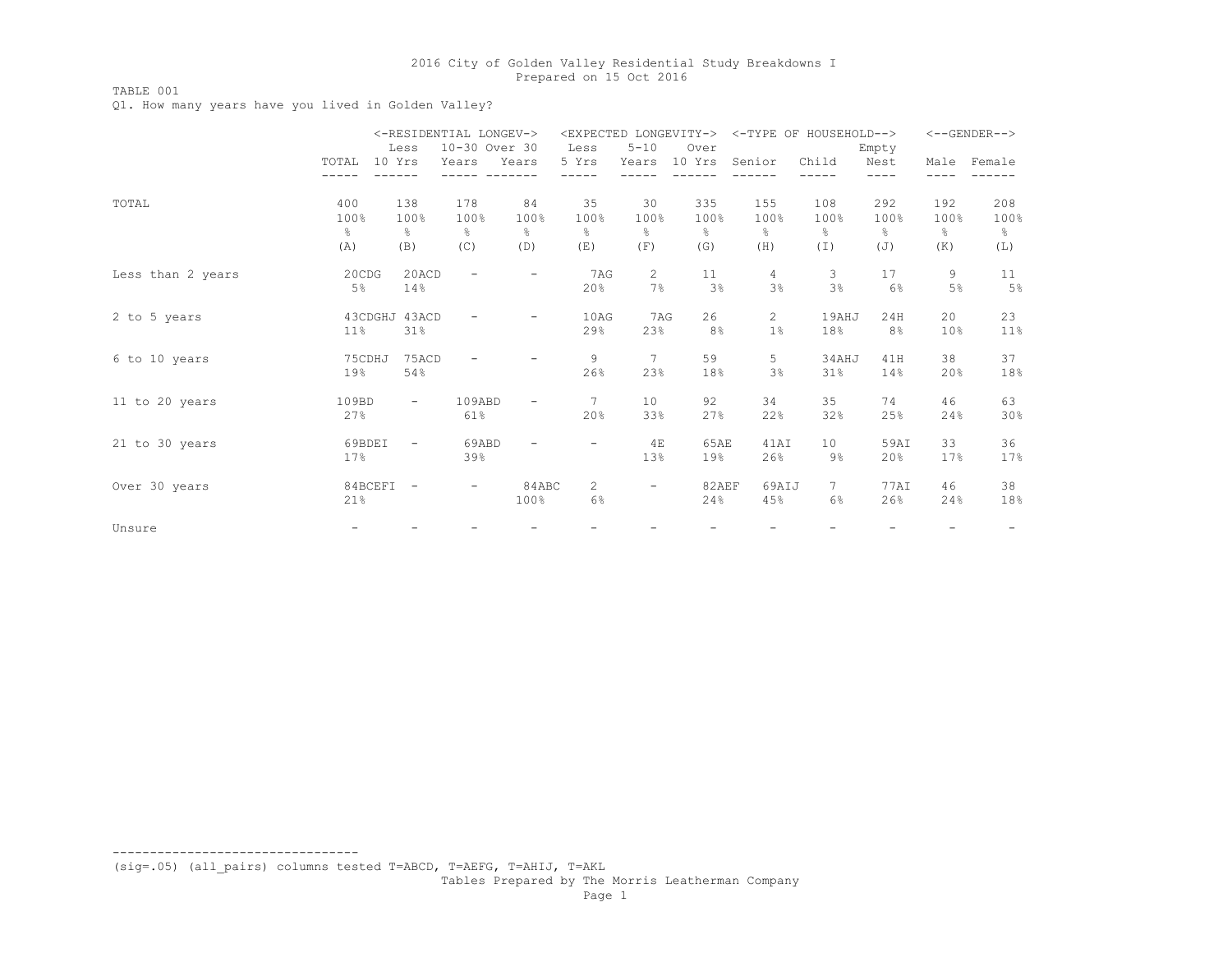TABLE 002

Q1. How many years have you lived in Golden Valley?

|                   |                |                | <-AGE OF RESPONDENT-> |                  | <-KNOW GOVT-><br>Great | Very   | <residence></residence> |                   |                 | <--PRECINCT OF RESIDENCE--> |                |                       |
|-------------------|----------------|----------------|-----------------------|------------------|------------------------|--------|-------------------------|-------------------|-----------------|-----------------------------|----------------|-----------------------|
|                   | TOTAL<br>----- | $18 - 44$      | $45 - 64$             | $65+$<br>$- - -$ | /Fair                  | Little | Own<br>$---$            | Rent<br>$- - - -$ | $1\&2$<br>$---$ | 3 & 4<br>$---$              | 5&6<br>$---$   | 7&8<br>$---$          |
| TOTAL             | 400            | 158            | 159                   | 83               | 235                    | 165    | 303                     | 97                | 107             | 94                          | 97             | 102                   |
|                   | 100%           | 100%           | 100%                  | 100%             | 100%                   | 100%   | 100%                    | 100%              | 100%            | 100%                        | 100%           | 100%                  |
|                   | g.             | g.             | $\frac{6}{6}$         | 옹                | g.                     | g.     | ⊱                       | $\frac{6}{5}$     | g.              | 옹                           | g.             | %                     |
|                   | (A)            | (B)            | (C)                   | (D)              | (E)                    | (F)    | (G)                     | (H)               | $(\top)$        | (J)                         | (K)            | (L)                   |
| Less than 2 years | 20CEG          | 14AC           | 3                     | 3                | 5                      | 15AE   | $\overline{4}$          | 16AG              | $7^{\circ}$     | $\overline{c}$              | $\overline{4}$ | 7                     |
|                   | 5%             | $9\%$          | 2%                    | 4%               | 2%                     | 9%     | 1 <sup>°</sup>          | 16%               | 7%              | 2%                          | 4%             | 7%                    |
| 2 to 5 years      | 43CDG          | 36ACD          | 4                     | 3                | 25                     | 18     | 26                      | 17AG              | 14              | 7                           | 14             | 8                     |
|                   | $11\%$         | 23%            | 3%                    | 4%               | 11%                    | 11%    | $9\%$                   | 18%               | 13%             | 7%                          | 14%            | $8\,^{\circ}_{\circ}$ |
| 6 to 10 years     | 75CDE          | 53ACD          | 18                    | $\overline{4}$   | 35                     | 40AE   | 55                      | 20                | 25              | 15                          | 17             | 18                    |
|                   | 19%            | 34%            | 11%                   | $5\%$            | 15%                    | 24%    | 18%                     | 21%               | 23%             | 16%                         | 18%            | 18%                   |
| 11 to 20 years    | 109D           | 44D            | 52AD                  | 13               | 72                     | 37     | 84                      | 25                | 24              | 32                          | 27             | 26                    |
|                   | 27%            | 28%            | 33%                   | 16%              | 31%                    | 22%    | 28%                     | 26%               | 22%             | 34%                         | 28%            | 25%                   |
| 21 to 30 years    | 69BHI          | $7^{\circ}$    | 45AB                  | 17B              | 42                     | 27     | 60AH                    | 9                 | 11              | 19I                         | 18             | 21I                   |
|                   | 17%            | 4%             | 28%                   | 20%              | 18%                    | 16%    | 20%                     | $9\%$             | 10%             | 20%                         | 19%            | 21%                   |
| Over 30 years     | 84BH           | $\overline{4}$ | 37B                   | 43ABC            | 56                     | 28     | 74AH                    | 10                | 26              | 19                          | 17             | 22                    |
|                   | 21%            | 3%             | 23%                   | 52%              | 24%                    | 17%    | 24%                     | 10%               | 24%             | 20%                         | 18%            | 22%                   |
| Unsure            |                |                |                       |                  |                        |        |                         |                   |                 |                             |                |                       |

(sig=.05) (all\_pairs) columns tested T=ABCD, T=AEF, T=AGH, T=AIJKL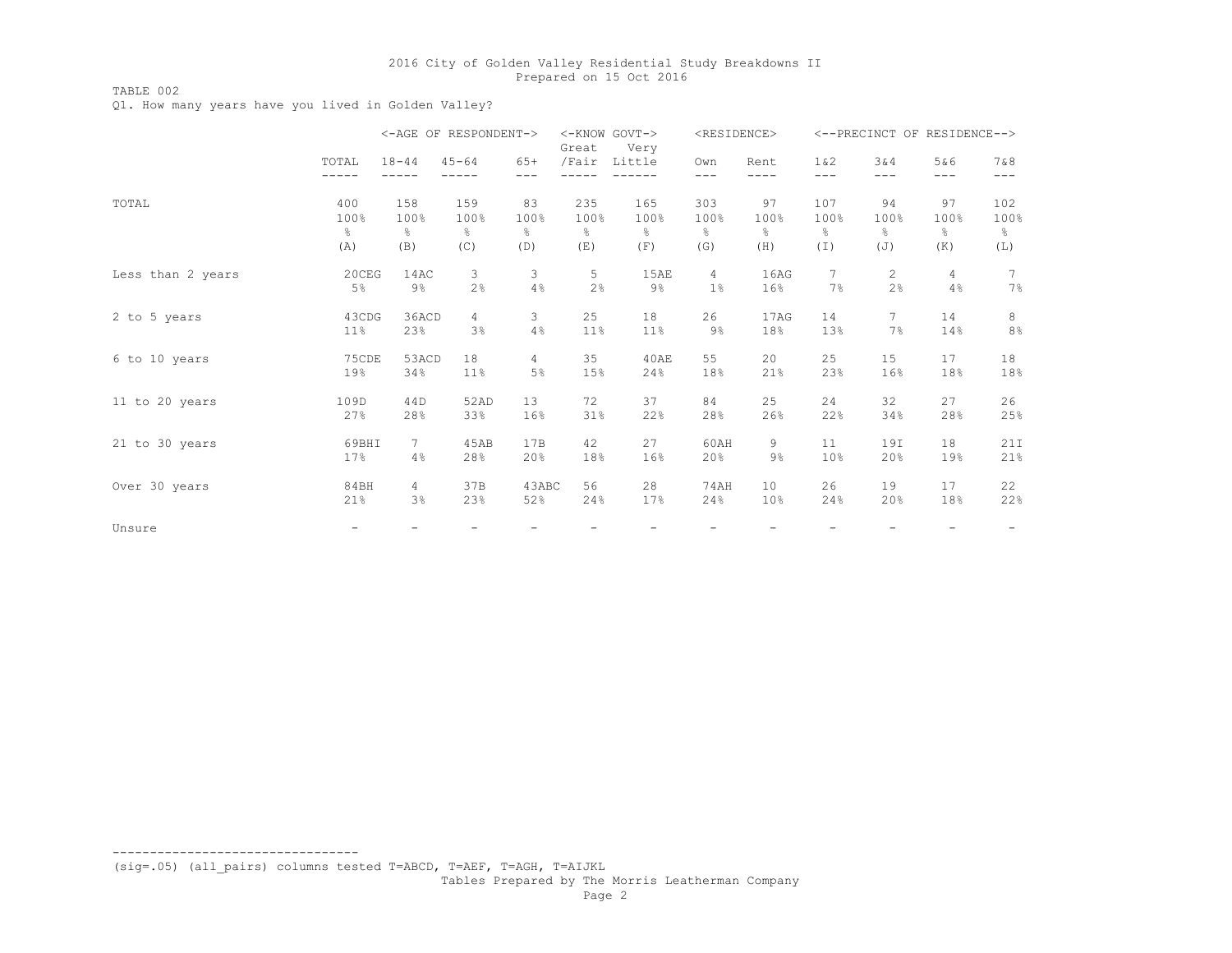TABLE 003

Q2. How long in the future do you expect to live in Golden Valley?

|                   | Less                     |                                     | <-RESIDENTIAL LONGEV-><br>10-30 Over 30 |                             | <expected longevity-=""><br/>Less</expected> | $5 - 10$                           | Over                     |                                     | <-TYPE OF HOUSEHOLD-->              | Empty                    |                                     | $<-$ -GENDER-->                     |
|-------------------|--------------------------|-------------------------------------|-----------------------------------------|-----------------------------|----------------------------------------------|------------------------------------|--------------------------|-------------------------------------|-------------------------------------|--------------------------|-------------------------------------|-------------------------------------|
|                   | TOTAL<br>10 Yrs          |                                     | Years                                   | Years                       | 5 Yrs                                        | Years                              | 10 Yrs                   | Senior                              | Child                               | Nest                     | Male                                | Female                              |
| TOTAL             | 400<br>100%<br>g.<br>(A) | 138<br>100%<br>$\frac{6}{6}$<br>(B) | 178<br>100%<br>$\frac{6}{5}$<br>(C)     | 84<br>100%<br>옹<br>(D)      | 35<br>100%<br>g.<br>(E)                      | 30<br>100%<br>$\frac{6}{6}$<br>(F) | 335<br>100%<br>g.<br>(G) | 155<br>100%<br>$\frac{6}{6}$<br>(H) | 108<br>100%<br>$\frac{6}{6}$<br>(T) | 292<br>100%<br>g.<br>(J) | 192<br>100%<br>$\frac{6}{6}$<br>(K) | 208<br>100%<br>$\frac{6}{6}$<br>(L) |
| Less than 2 years | 6G<br>2%                 | 3<br>2%                             | 2<br>1%                                 | $\mathbf{1}$<br>$1\%$       | 6AFG<br>17%                                  |                                    |                          | 3<br>2%                             | $\mathbf{1}$<br>1%                  | 5<br>2%                  | 3<br>2%                             | 3<br>$1\%$                          |
| 2 to 5 years      | 29CDGH<br>7%             | 23ACD<br>17%                        | 5<br>3%                                 | $\mathbf{1}$<br>1%          | 29AFG<br>83%                                 | $\overline{\phantom{0}}$           |                          | 3<br>2%                             | 6<br>6%                             | 23H<br>8%                | 17<br>$9\%$                         | 12<br>6%                            |
| 5 to 10 years     | 30DGH<br>8%              | 16AD<br>12%                         | 14D<br>8%                               |                             | -                                            | 30AEG<br>100%                      | $\overline{\phantom{a}}$ | $\mathbf{2}$<br>$1\%$               | 12H<br>11%                          | 18H<br>6%                | 14<br>7%                            | 16<br>8%                            |
| Over 10 years     | 85DEFHJ 39AD<br>21%      | 28%                                 | 41D<br>23%                              | 5<br>6%                     |                                              | -                                  | 85AEF<br>25%             | 6<br>4%                             | 46AHJ<br>43%                        | 39H<br>13%               | 34<br>18%                           | 51<br>25%                           |
| Rest of life      | 198BEFI<br>50%           | 33<br>24%                           | 93B<br>52%                              | 72ABC<br>86%                |                                              |                                    | 198AEF<br>59%            | 125AIJ<br>81%                       | 25<br>23%                           | 173AI<br>59%             | 97<br>51%                           | 101<br>49%                          |
| Over thirty years | 33D<br>8%                | 13D<br>$9\%$                        | 18D<br>10%                              | $\mathbf{2}^{\prime}$<br>2% | -                                            | $\qquad \qquad -$                  | 33A<br>10%               | 14<br>$9\%$                         | 13<br>12%                           | 20<br>7%                 | 17<br>9%                            | 16<br>8%                            |
| Unsure            | 19H<br>5%                | 11AC<br>8%                          | 5<br>3%                                 | 3<br>4%                     |                                              | -                                  | 19A<br>6%                | $\overline{2}$<br>$1\%$             | 5<br>5%                             | 14<br>5%                 | 10<br>5%                            | 9<br>4%                             |

(sig=.05) (all\_pairs) columns tested T=ABCD, T=AEFG, T=AHIJ, T=AKL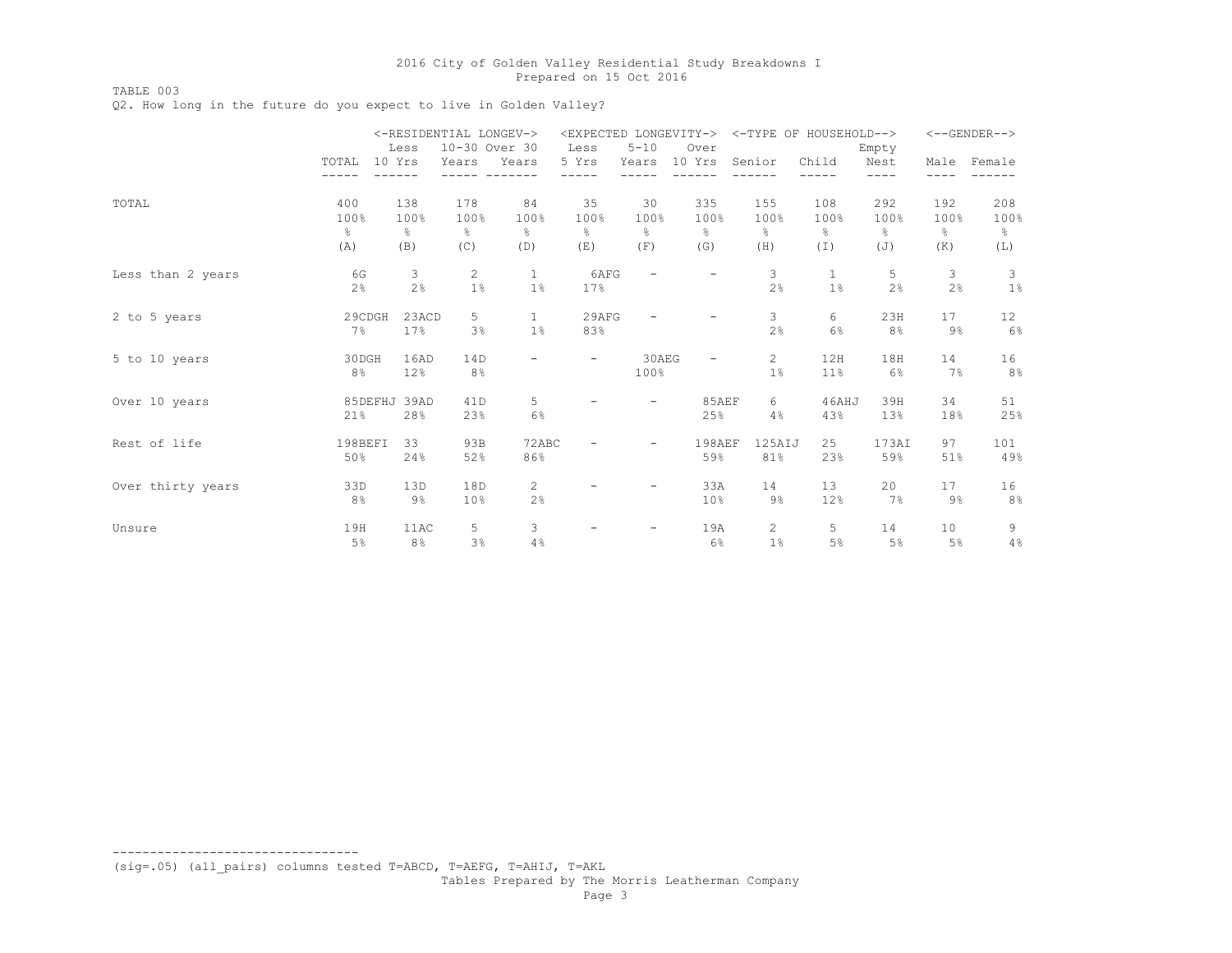TABLE 004

Q2. How long in the future do you expect to live in Golden Valley?

|                   |                | <-AGE OF RESPONDENT-> |                      |                          | <-KNOW GOVT-><br>Great | Very          | <residence></residence> |                       |                | <--PRECINCT OF RESIDENCE--> |                    |                      |
|-------------------|----------------|-----------------------|----------------------|--------------------------|------------------------|---------------|-------------------------|-----------------------|----------------|-----------------------------|--------------------|----------------------|
|                   | TOTAL<br>----- | $18 - 44$<br>-----    | $45 - 64$            | $65+$<br>$- - -$         | /Fair                  | Little        | Own<br>$- - -$          | Rent<br>$- - - -$     | 1 & 2<br>$---$ | 3&4<br>$---$                | 5&6<br>$---$       | 7 & 8<br>$---$       |
| TOTAL             | 400            | 158                   | 159                  | 83                       | 235                    | 165           | 303                     | 97                    | 107            | 94                          | 97                 | 102                  |
|                   | 100%           | 100%                  | 100%                 | 100%                     | 100%                   | 100%          | 100%                    | 100%                  | 100%           | 100%                        | 100%               | 100%                 |
|                   | $\frac{6}{6}$  | $\frac{6}{6}$         | g.                   | $\frac{6}{6}$            | $\frac{6}{6}$          | $\frac{6}{6}$ | $\frac{6}{6}$           | $\frac{6}{6}$         | $\frac{6}{6}$  | 옹                           | $\frac{6}{6}$      | $\frac{6}{6}$        |
|                   | (A)            | (B)                   | (C)                  | (D)                      | (E)                    | (F)           | (G)                     | (H)                   | (I)            | (J)                         | (K)                | (L)                  |
| Less than 2 years | 6C<br>2%       | 3<br>2 <sup>°</sup>   |                      | 3 <sup>C</sup><br>4%     | $\overline{4}$<br>2%   | 2<br>1%       | 3<br>1%                 | 3<br>3%               | 3<br>3%        |                             | $\mathbf{1}$<br>1% | $\overline{c}$<br>2% |
| 2 to 5 years      | 29CDG          | 27ACD                 | $\mathbf{1}$         | $\mathbf{1}$             | 15                     | 14            | 12                      | 17AG                  | 9              | 6                           | 6                  | 8                    |
|                   | 7%             | 17%                   | 1%                   | $1\%$                    | 6%                     | 8%            | 4%                      | 18%                   | 8 <sup>°</sup> | 6%                          | 6%                 | 8%                   |
| 5 to 10 years     | 30D<br>8%      | 21ACD<br>13%          | 9 <sub>D</sub><br>6% | $\overline{\phantom{m}}$ | 13<br>6%               | 17<br>10%     | 23<br>8%                | $7\overline{ }$<br>7% | 11<br>10%      | 6<br>6%                     | 8<br>8%            | 5<br>$5\,$           |
| Over 10 years     | 85D            | 50ACD                 | 32D                  | 3                        | 49                     | 36            | 64                      | 21                    | 19             | 19                          | 21                 | 26                   |
|                   | 21%            | 32%                   | 20%                  | 4%                       | 21%                    | 22%           | 21%                     | 22%                   | 18%            | 20%                         | 22%                | 25%                  |
| Rest of life      | 198BH          | 34                    | 95AB                 | 69ABC                    | 120                    | 78            | 162AH                   | 36                    | 46             | 55AIL                       | 52                 | 45                   |
|                   | 50%            | 22%                   | 60%                  | 83%                      | 51%                    | 47%           | 53%                     | 37%                   | 43%            | 59%                         | 54%                | 44%                  |
| Over thirty years | 33K            | 14                    | 15                   | 4                        | 21                     | 12            | 27                      | 6                     | 16AK           | 7                           | 3                  | 7                    |
|                   | 8%             | $9\%$                 | $9\%$                | 5%                       | $9\%$                  | 7%            | $9\%$                   | 6%                    | 15%            | 7%                          | 3%                 | 7%                   |
| Unsure            | 19             | 9                     | $\tau$               | 3                        | 13                     | 6             | 12                      | 7                     | 3              | $\mathbf{1}$                | 6                  | 9AJ                  |
|                   | 5%             | 6%                    | 4%                   | 4%                       | 6%                     | 4%            | 4%                      | 7%                    | 3%             | $1\%$                       | 6%                 | $9\%$                |

(sig=.05) (all\_pairs) columns tested T=ABCD, T=AEF, T=AGH, T=AIJKL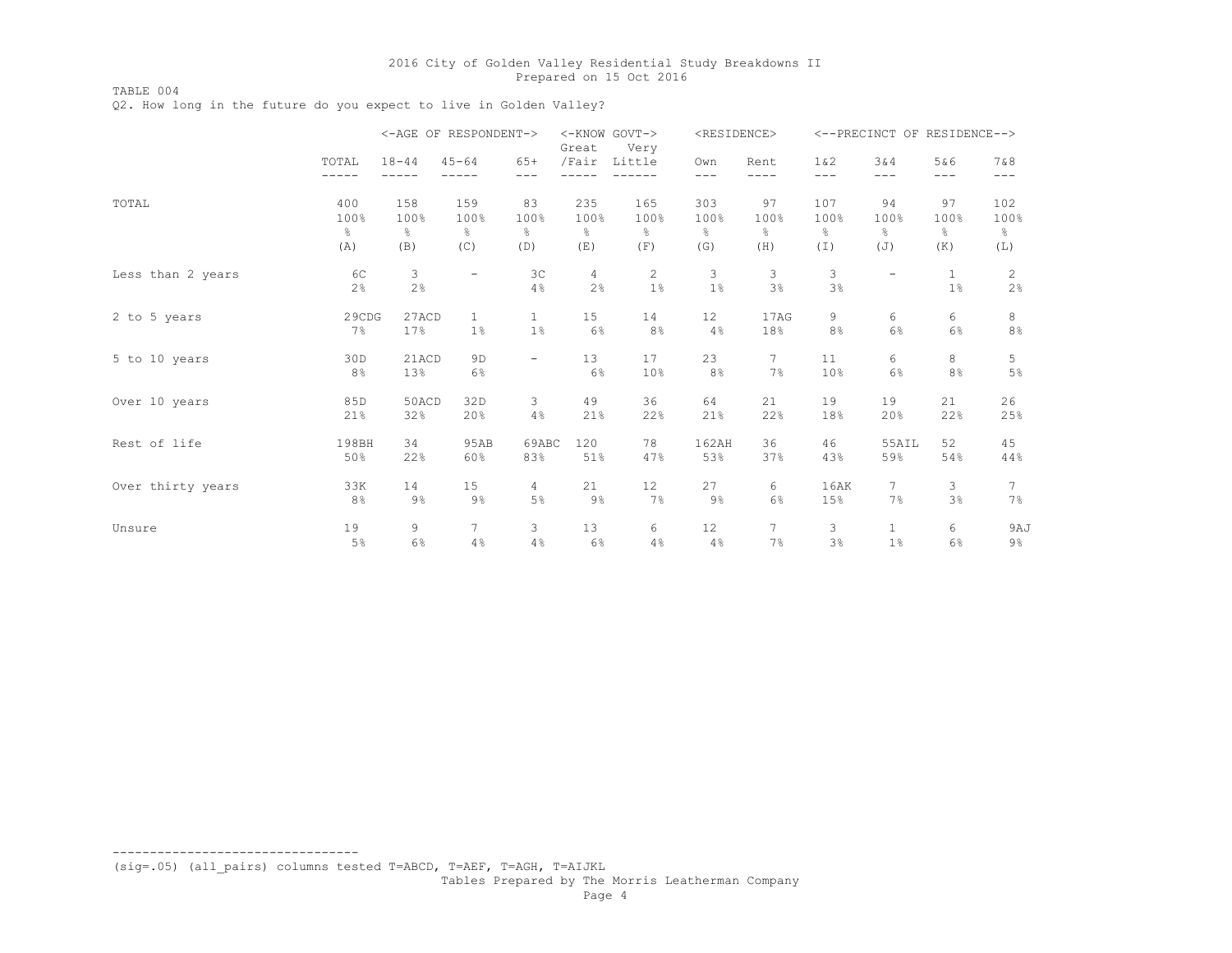## TABLE 005

Q3. How would you rate the quality of life in Golden Valley?

|                |                |                | <-RESIDENTIAL LONGEV->   |               |                       |                          |             | <expected longevity-=""> &lt;-TYPE OF HOUSEHOLD--&gt;</expected> |                          |               |                          | $\leftarrow$ -GENDER--> |
|----------------|----------------|----------------|--------------------------|---------------|-----------------------|--------------------------|-------------|------------------------------------------------------------------|--------------------------|---------------|--------------------------|-------------------------|
|                |                | Less           | 10-30 Over 30            |               | Less                  | $5 - 10$                 | Over        |                                                                  |                          | Empty         |                          |                         |
|                | TOTAL          | 10 Yrs         | Years                    | Years         | 5 Yrs                 | Years                    | 10 Yrs      | Senior                                                           | Child                    | Nest          | Male                     | Female                  |
|                |                |                |                          |               |                       |                          |             |                                                                  |                          | ----          | ----                     |                         |
| TOTAL          | 400            | 138            | 178                      | 84            | 35                    | 30                       | 335         | 155                                                              | 108                      | 292           | 192                      | 208                     |
|                | 100%           | 100%           | 100%                     | 100%          | 100%                  | 100%                     | 100%        | 100%                                                             | 100%                     | 100%          | 100%                     | 100%                    |
|                | ⊱              | ⊱              | $\frac{6}{6}$            | $\frac{6}{6}$ | g.                    | $\frac{6}{6}$            | ⊱           | ⊱                                                                | 옹                        | $\frac{6}{6}$ | $\frac{6}{6}$            | $\frac{6}{6}$           |
|                | (A)            | (B)            | (C)                      | (D)           | (E)                   | (F)                      | (G)         | (H)                                                              | $(\top)$                 | (J)           | (K)                      | (L)                     |
| FAVOR          | 391            | 133            | 177AB                    | 81            | 33                    | 29                       | 329         | 150                                                              | 106                      | 285           | 188                      | 203                     |
|                | 98%            | 96%            | 99%                      | 96%           | 94%                   | 97%                      | 98%         | 97%                                                              | 98%                      | 98%           | 98%                      | 98%                     |
| Excellent      | 190            | 67             | 85                       | 38            | 16                    | 13                       | 161         | 85A                                                              | 51                       | 139           | 85                       | 105                     |
|                | 48%            | 49%            | 48%                      | 45%           | 46%                   | 43%                      | 48%         | 55%                                                              | 47%                      | 48%           | 44%                      | 50%                     |
| Good           | 201H           | 66             | 92                       | 43            | 17                    | 16                       | 168         | 65                                                               | 55                       | 146           | 103                      | 98                      |
|                | 50%            | 48%            | 52%                      | 51%           | 49%                   | 53%                      | 50%         | 42%                                                              | 51%                      | 50%           | 54%                      | 47%                     |
| <b>UNFAVOR</b> | 9 <sup>C</sup> | 5C             | $\mathbf{1}$             | 3             | $\mathbf{2}^{\prime}$ | $\mathbf{1}$             | 6           | 5                                                                | $\mathbf{2}^{\prime}$    | $7^{\circ}$   | 4                        | 5                       |
|                | 2%             | 4%             | 1%                       | 4%            | 6%                    | 3%                       | 2%          | 3%                                                               | 2%                       | 2%            | 2%                       | 2%                      |
| Only fair      | 8              | $\overline{4}$ | $\mathbf{1}$             | $\mathbf{3}$  | $\mathbf{2}^{\prime}$ | $\mathbf{1}$             | 5           | $\overline{4}$                                                   | $\overline{2}$           | 6             | $\overline{4}$           | 4                       |
|                | 2%             | 3%             | 1%                       | 4%            | 6%                    | 3%                       | 1%          | 3%                                                               | 2%                       | 2%            | 2%                       | 2%                      |
| Poor           | $\mathbf{1}$   | $\mathbf{1}$   | $\overline{\phantom{0}}$ |               |                       | $\overline{\phantom{a}}$ | $\mathbf 1$ | $\mathbf{1}$                                                     | $\overline{\phantom{0}}$ | $\mathbf{1}$  | $\overline{\phantom{a}}$ | 1                       |
|                | $\star$        | 1%             |                          |               |                       |                          | $\star$     | $1\%$                                                            |                          | $\star$       |                          | $\star$                 |
| UNSURE         |                |                |                          |               |                       |                          |             |                                                                  |                          |               |                          |                         |
| ------         |                |                |                          |               |                       |                          |             |                                                                  |                          |               |                          |                         |

--------------------------------- (sig=.05) (all\_pairs) columns tested T=ABCD, T=AEFG, T=AHIJ, T=AKL Note: Percentage less than 0.5 printed as \*.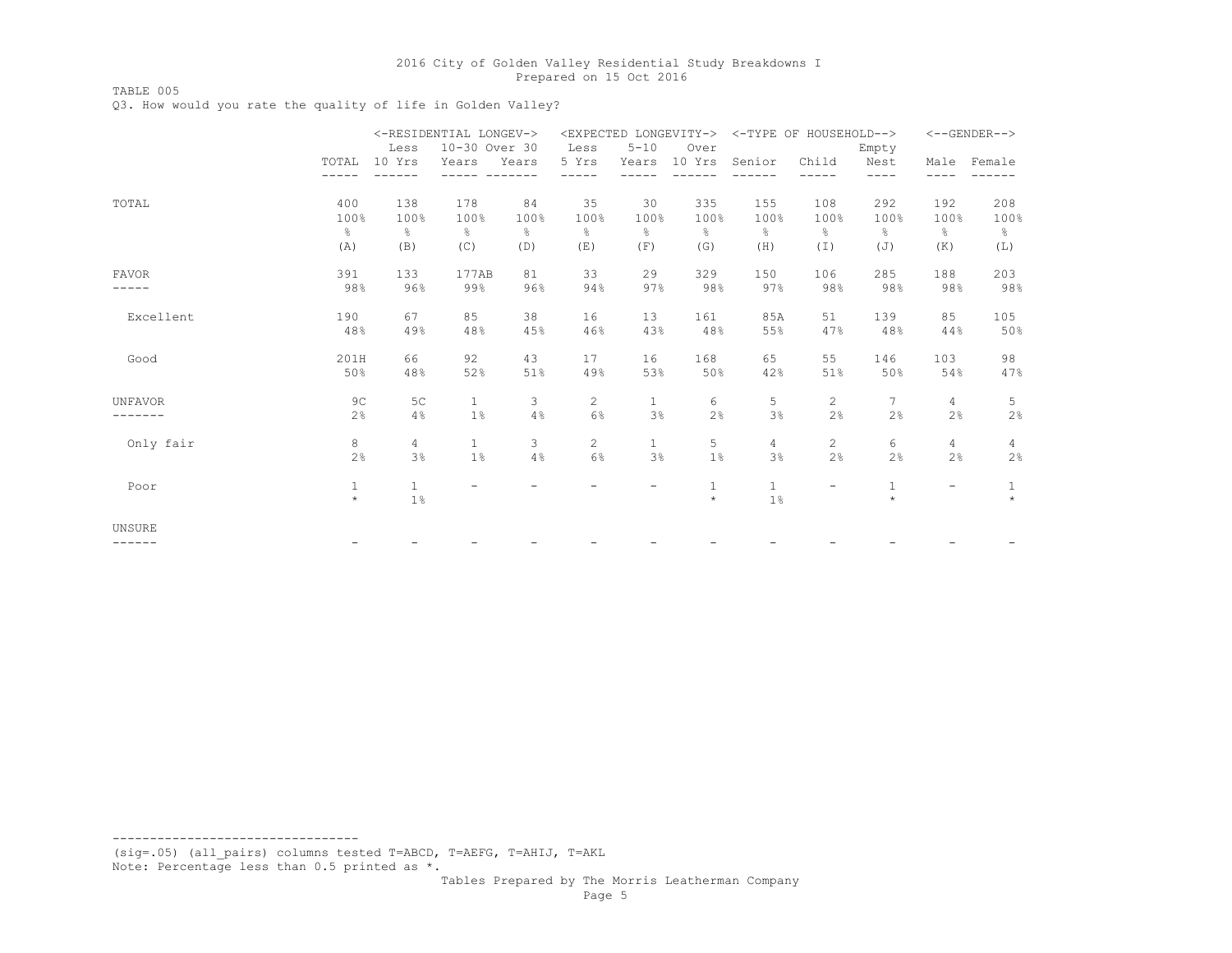TABLE 006

Q3. How would you rate the quality of life in Golden Valley?

|                  |                          |                          | <-AGE OF RESPONDENT->               |                                    | <-KNOW GOVT-><br>Great              | Very                                | <residence></residence> |                          |                                     |                                    | <--PRECINCT OF RESIDENCE-->        |                                     |
|------------------|--------------------------|--------------------------|-------------------------------------|------------------------------------|-------------------------------------|-------------------------------------|-------------------------|--------------------------|-------------------------------------|------------------------------------|------------------------------------|-------------------------------------|
|                  | TOTAL<br>-----           | $18 - 44$                | $45 - 64$                           | $65+$<br>$---$                     | /Fair                               | Little                              | Own<br>$---$            | Rent<br>----             | 1 & 2<br>$---$                      | 3&4<br>$- - -$                     | 5&6<br>---                         | 7 & 8<br>$---$                      |
| TOTAL            | 400<br>100%<br>န္<br>(A) | 158<br>100%<br>g.<br>(B) | 159<br>100%<br>$\frac{6}{6}$<br>(C) | 83<br>100%<br>$\frac{6}{6}$<br>(D) | 235<br>100%<br>$\frac{6}{6}$<br>(E) | 165<br>100%<br>$\frac{6}{6}$<br>(F) | 303<br>100%<br>⊱<br>(G) | 97<br>100%<br>⊱<br>(H)   | 107<br>100%<br>$\frac{6}{6}$<br>(T) | 94<br>100%<br>$\frac{6}{6}$<br>(J) | 97<br>100%<br>$\frac{6}{6}$<br>(K) | 102<br>100%<br>$\frac{6}{6}$<br>(L) |
| <b>FAVOR</b>     | 391<br>98%               | 153<br>97%               | 159ABD<br>100%                      | 79<br>95%                          | 227<br>97%                          | 164<br>99%                          | 296<br>98%              | 95<br>98%                | 106<br>99%                          | 90<br>96%                          | 96<br>99%                          | 99<br>97%                           |
| Excellent        | 190H<br>48%              | 67<br>42%                | 84<br>53%                           | 39<br>47%                          | 105<br>45%                          | 85<br>52%                           | 153AH<br>50%            | 37<br>38%                | 64AJKL<br>60%                       | 43<br>46%                          | 41<br>42%                          | 42<br>41%                           |
| Good             | 201GI<br>50%             | 86<br>54%                | 75<br>47%                           | 40<br>48%                          | 122<br>52%                          | 79<br>48%                           | 143<br>47%              | 58AG<br>60%              | 42<br>39%                           | 47<br>50%                          | 55I<br>57%                         | 57I<br>56%                          |
| <b>UNFAVOR</b>   | 9 <sup>C</sup><br>2%     | 5C<br>3%                 |                                     | 4C<br>$5\%$                        | 8<br>3%                             | $\mathbf{1}$<br>1%                  | $\overline{7}$<br>2%    | 2<br>2%                  | $\mathbf{1}$<br>$1\%$               | 4<br>4%                            | $\mathbf{1}$<br>1%                 | 3<br>3%                             |
| Only fair        | 8C<br>2%                 | 5C<br>3%                 | -                                   | 3 <sup>c</sup><br>4%               | 7<br>3%                             | $\mathbf{1}$<br>$1\%$               | 6<br>2%                 | $\overline{c}$<br>2%     | $\mathbf{1}$<br>1%                  | 3<br>3%                            | $\mathbf{1}$<br>1%                 | 3<br>3%                             |
| Poor             | $\mathbf 1$<br>$\star$   | $\equiv$                 |                                     | 1<br>$1\%$                         | $\mathbf 1$<br>$\star$              | $\overline{\phantom{m}}$            | $\mathbf{1}$<br>$\star$ | $\overline{\phantom{a}}$ |                                     | $\mathbf{1}$<br>$1\%$              | $\overline{\phantom{m}}$           |                                     |
| UNSURE<br>------ |                          |                          |                                     |                                    |                                     |                                     |                         |                          |                                     |                                    |                                    |                                     |

--------------------------------- (sig=.05) (all\_pairs) columns tested T=ABCD, T=AEF, T=AGH, T=AIJKL Note: Percentage less than 0.5 printed as \*.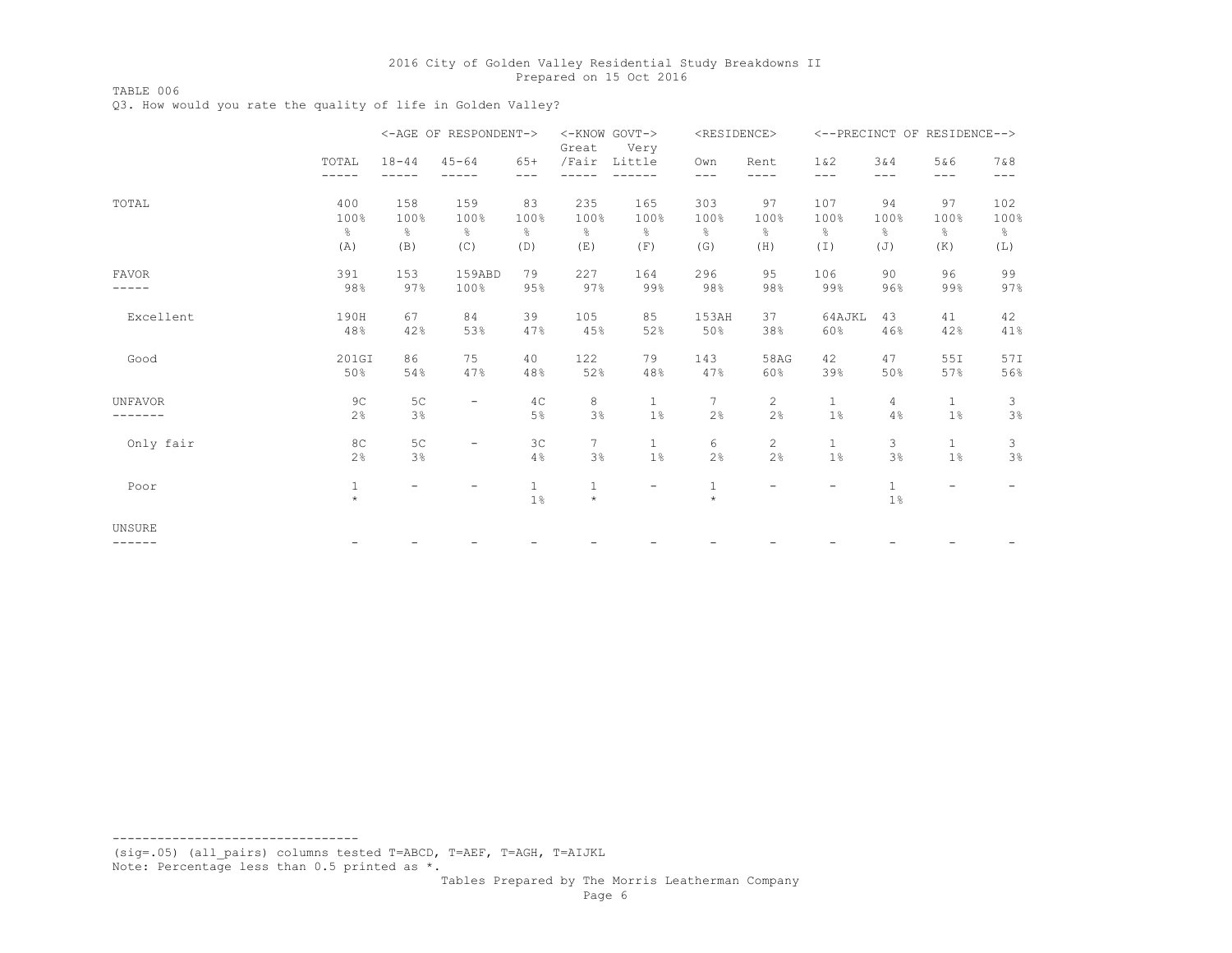## TABLE 007

Q4. What comes to mind as being high quality?

|                          |               | <-RESIDENTIAL LONGEV-> |               |               |                       | <expected longevity-=""></expected> |                |               | <-TYPE OF HOUSEHOLD-->   |               |           | $<$ --GENDER--> |
|--------------------------|---------------|------------------------|---------------|---------------|-----------------------|-------------------------------------|----------------|---------------|--------------------------|---------------|-----------|-----------------|
|                          |               | Less                   | 10-30 Over 30 |               | Less                  | $5 - 10$                            | Over           |               |                          | Empty         |           |                 |
|                          | TOTAL         | 10 Yrs                 | Years         | Years         | 5 Yrs                 | Years                               | 10 Yrs         | Senior        | Child                    | Nest          | Male      | Female          |
|                          | $- - - - - -$ | ------                 |               |               | $- -$                 | -----                               |                |               | -----                    | ----          | $- - - -$ |                 |
| TOTAL                    | 400           | 138                    | 178           | 84            | 35                    | 30                                  | 335            | 155           | 108                      | 292           | 192       | 208             |
|                          | 100%          | 100%                   | 100%          | 100%          | 100%                  | 100%                                | 100%           | 100%          | 100%                     | 100%          | 100%      | 100%            |
|                          | $\frac{6}{6}$ | $\frac{6}{6}$          | $\frac{6}{6}$ | $\frac{6}{6}$ | $\frac{6}{6}$         | $\frac{6}{6}$                       | $\frac{6}{6}$  | $\frac{6}{6}$ | $\frac{6}{6}$            | $\frac{6}{5}$ | g.        | $\frac{6}{6}$   |
|                          | (A)           | (B)                    | (C)           | (D)           | (E)                   | (F)                                 | (G)            | (H)           | (I)                      | (J)           | (K)       | (L)             |
| Housing/Neighborhood     | 135           | 43                     | 60            | 32            | 16                    | 8                                   | 111            | 61            | 35                       | 100           | 66        | 69              |
|                          | 34%           | 31%                    | 34%           | 38%           | 46%                   | 27%                                 | 33%            | 39%           | 32%                      | 34%           | 34%       | 33%             |
| People                   | 68            | 21                     | 35            | 12            | 2                     | 3                                   | 63A            | 24            | 13                       | 55            | 35        | 33              |
|                          | 17%           | 15%                    | 20%           | 14%           | 6%                    | 10%                                 | 19%            | 15%           | 12%                      | 19%           | 18%       | 16%             |
| City government/Services | 53            | 15                     | 30            | 8             | 5                     | 8AG                                 | 40             | 20            | 11                       | 42            | 29        | 24              |
|                          | 13%           | 11%                    | 17%           | 10%           | 14%                   | 27%                                 | 12%            | 13%           | 10%                      | 14%           | 15%       | 12%             |
| Schools                  | 52HJ          | 27ACD                  | 18            | 7             | 3                     | 6                                   | 43             | 6             | 32AHJ                    | 20            | 25        | 27              |
|                          | 13%           | 20%                    | 10%           | 8%            | 9%                    | 20%                                 | 13%            | 4%            | 30%                      | $7\%$         | 13%       | 13%             |
| Natural/Open spaces      | 38IK          | 13                     | 18            | 7             | $\mathbf{2}^{\prime}$ | $-$                                 | 36             | 20I           | $\overline{4}$           | 34AI          | 12        | 26AK            |
|                          | 10%           | $9\%$                  | 10%           | 8%            | 6%                    |                                     | 11%            | 13%           | 4%                       | 12%           | 6%        | 13%             |
| Parks and trails         | 33            | 13                     | 12            | 8             | 3                     | $\overline{4}$                      | 26             | 10            | 12                       | 21            | 15        | 18              |
|                          | 8%            | $9\%$                  | 7%            | 10%           | $9\%$                 | 13%                                 | 8 <sup>°</sup> | $6\%$         | 11%                      | $7\%$         | 8%        | $9\%$           |
| Nothing                  | 9G            | $\overline{4}$         | $\mathbf{2}$  | 3             | 3AG                   | $\mathbf{1}$                        | 5              | 5             | $\overline{\phantom{0}}$ | 9             | 5         | 4               |
|                          | 2%            | 3%                     | 1%            | 4%            | $9\%$                 | 3%                                  | 1 <sup>°</sup> | 3%            |                          | 3%            | 3%        | 2%              |
| Scattered                | 12            | $\mathbf{2}^{\prime}$  | 3             | 7ABC          | $\mathbf{1}$          | -                                   | 11             | 9AI           | $\mathbf{1}$             | 11            | 5         | 7               |
|                          | 3%            | 1 <sup>°</sup>         | 2%            | 8%            | 3%                    |                                     | 3%             | 6%            | $1\%$                    | 4%            | 3%        | 3%              |

(sig=.05) (all\_pairs) columns tested T=ABCD, T=AEFG, T=AHIJ, T=AKL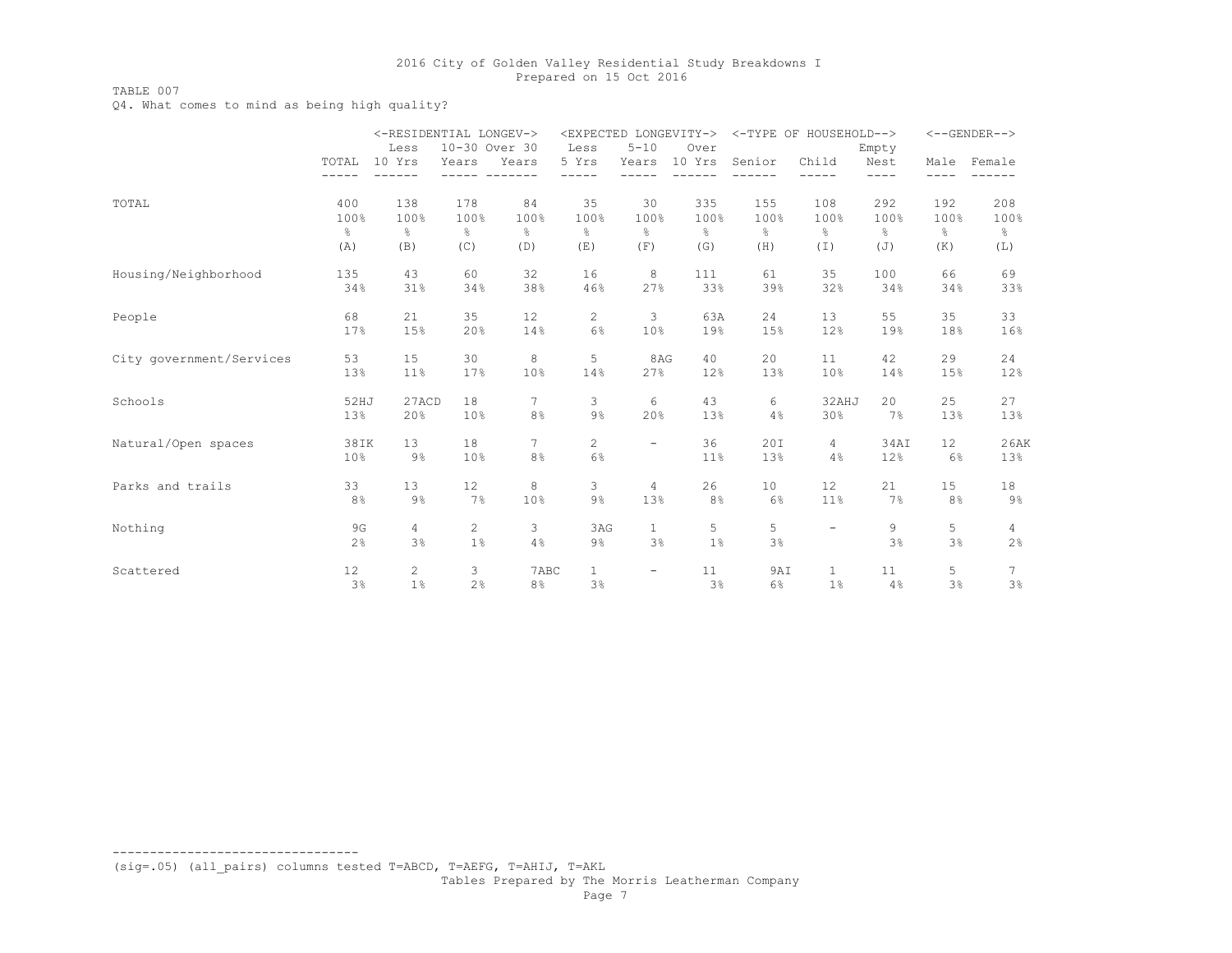## TABLE 008

Q4. What comes to mind as being high quality?

|                          |                |                    | <-AGE OF RESPONDENT-> |                | <-KNOW GOVT-><br>Great | Very          |                | <residence></residence> |                |                | <--PRECINCT OF RESIDENCE--> |                |
|--------------------------|----------------|--------------------|-----------------------|----------------|------------------------|---------------|----------------|-------------------------|----------------|----------------|-----------------------------|----------------|
|                          | TOTAL<br>----- | $18 - 44$<br>----- | $45 - 64$<br>-----    | $65+$<br>$---$ | /Fair<br>-----         | Little        | Own<br>$---$   | Rent<br>$- - - -$       | 1 & 2<br>$---$ | 3&4<br>$---$   | 5&6<br>$---$                | 7 & 8<br>$---$ |
| TOTAL                    | 400            | 158                | 159                   | 83             | 235                    | 165           | 303            | 97                      | 107            | 94             | 97                          | 102            |
|                          | 100%           | 100%               | 100%                  | 100%           | 100%                   | 100%          | 100%           | 100%                    | 100%           | 100%           | 100%                        | 100%           |
|                          | g.             | g                  | g.                    | $\frac{6}{6}$  | ⊱                      | $\frac{6}{6}$ | $\frac{6}{6}$  | $\frac{6}{6}$           | $\frac{6}{6}$  | g.             | $\frac{6}{6}$               | g.             |
|                          | (A)            | (B)                | (C)                   | (D)            | (E)                    | (F)           | (G)            | (H)                     | $(\top)$       | (J)            | (K)                         | (L)            |
| Housing/Neighborhood     | 135L           | 47                 | 55                    | 33             | 84                     | 51            | 106            | 29                      | 45AL           | 28             | 36                          | 26             |
|                          | 34%            | 30%                | 35%                   | 40%            | 36%                    | 31%           | 35%            | 30%                     | 42%            | 30%            | 37%                         | 25%            |
| People                   | 68I            | 27                 | 31                    | 10             | 35                     | 33            | 47             | 21                      | 11             | 11             | 11                          | 35AIJK         |
|                          | 17%            | 17%                | 19%                   | 12%            | 15%                    | 20%           | 16%            | 22%                     | 10%            | 12%            | 11%                         | 34%            |
| City government/Services | 53             | 21                 | 21                    | 11             | 32                     | 21            | 41             | 12                      | 14             | 13             | 11                          | 15             |
|                          | 13%            | 13%                | 13%                   | 13%            | 14%                    | 13%           | 14%            | 12%                     | 13%            | 14%            | 11%                         | 15%            |
| Schools                  | 52C            | 38ACD              | 8                     | 6              | 32                     | 20            | 36             | 16                      | 15             | 16             | 11                          | 10             |
|                          | 13%            | 24%                | 5%                    | 7%             | 14%                    | 12%           | 12%            | 16%                     | 14%            | 17%            | 11 <sup>°</sup>             | 10%            |
| Natural/Open spaces      | 38B            | 9                  | 18                    | 11B            | 23                     | 15            | 29             | 9                       | 9              | 12             | 9                           | 8              |
|                          | 10%            | 6%                 | 11%                   | 13%            | 10%                    | $9\%$         | 10%            | $9\%$                   | 8%             | 13%            | $9\frac{6}{6}$              | 8%             |
| Parks and trails         | 33L            | 12                 | 18D                   | 3              | 18                     | 15            | 27             | 6                       | 6              | 9              | 15AIL                       | 3              |
|                          | 8%             | 8 <sup>°</sup>     | 11%                   | 4%             | 8%                     | $9\%$         | 9%             | 6%                      | 6%             | 10%            | 15%                         | 3%             |
| Nothing                  | 9              | 3                  | $\mathbf{1}$          | 5AC            | 6                      | 3             | $\overline{7}$ | 2                       | $\mathbf{1}$   | $\overline{4}$ | 3                           | $\mathbf{1}$   |
|                          | 2%             | 2%                 | $1\%$                 | 6%             | 3%                     | 2%            | 2%             | 2%                      | $1\%$          | 4%             | 3%                          | $1\%$          |
| Scattered                | 12B            | $\mathbf{1}$       | 7B                    | 4B             | 5                      | 7             | 10             | 2                       | 6              | $\mathbf{1}$   | $\mathbf{1}$                | $\overline{4}$ |
|                          | 3%             | 1 <sup>°</sup>     | 4%                    | 5%             | 2%                     | 4%            | 3%             | 2%                      | 6%             | 1 <sup>°</sup> | 1 <sup>°</sup>              | 4%             |

(sig=.05) (all\_pairs) columns tested T=ABCD, T=AEF, T=AGH, T=AIJKL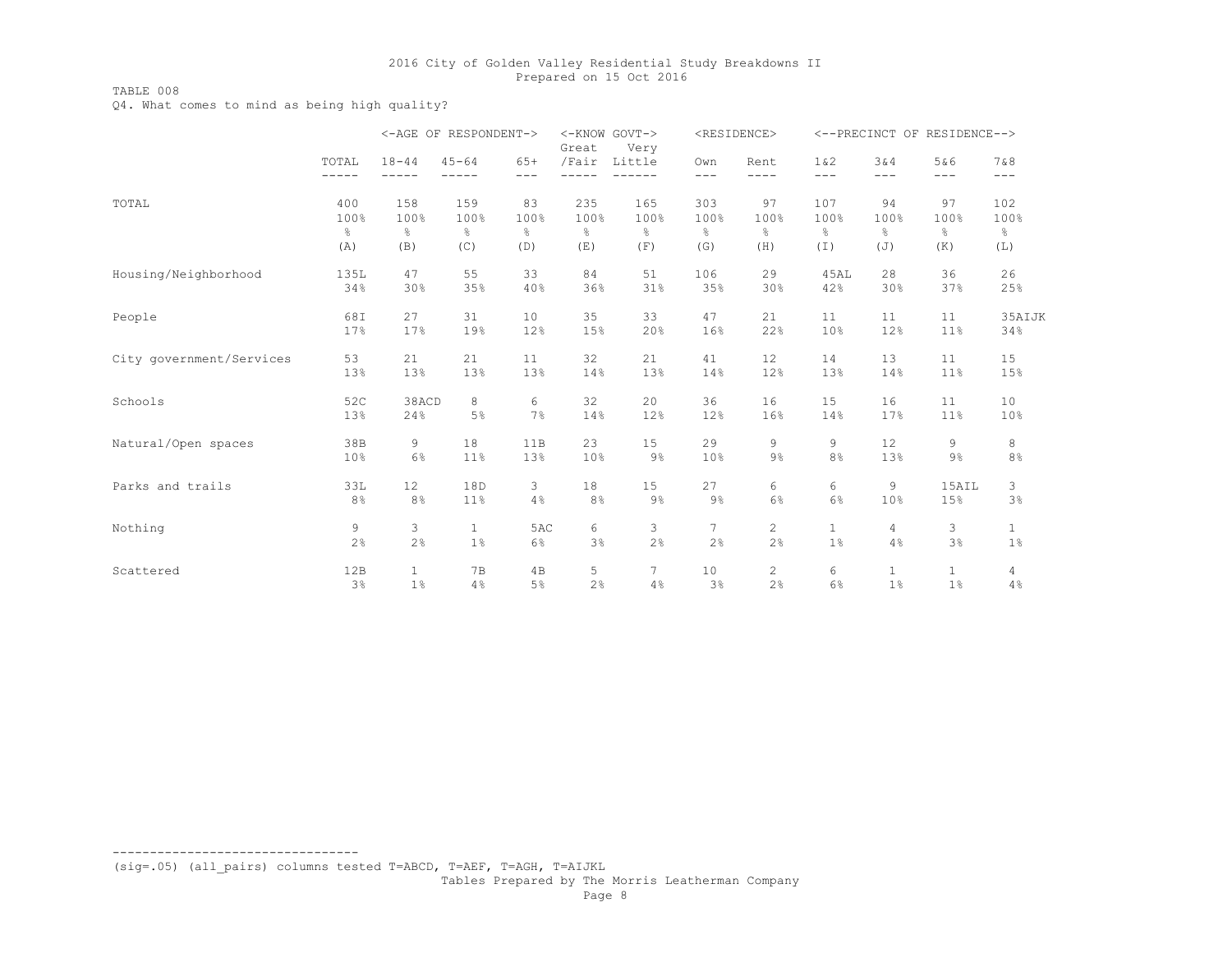## TABLE 009

Q5. What comes to mind as being low quality?

|                         | <-RESIDENTIAL LONGEV-> |        |                 |                          |                          |                           | <expected longevity-=""></expected> |                   | <-TYPE OF HOUSEHOLD--> |                |                 | $\leftarrow$ -GENDER--> |
|-------------------------|------------------------|--------|-----------------|--------------------------|--------------------------|---------------------------|-------------------------------------|-------------------|------------------------|----------------|-----------------|-------------------------|
|                         |                        | Less   | 10-30 Over 30   |                          | Less                     | $5 - 10$                  | Over                                |                   |                        | Empty          |                 |                         |
|                         | TOTAL                  | 10 Yrs | Years           | Years                    | 5 Yrs                    | Years                     | 10 Yrs                              | Senior            | Child                  | Nest           | Male            | Female                  |
|                         |                        |        |                 |                          |                          |                           |                                     |                   | -----                  | $- - - -$      | $---$           |                         |
| TOTAL                   | 400                    | 138    | 178             | 84                       | 35                       | 30                        | 335                                 | 155               | 108                    | 292            | 192             | 208                     |
|                         | 100%                   | 100%   | 100%            | 100%                     | 100%                     | 100%                      | 100%                                | 100%              | 100%                   | 100%           | 100%            | 100%                    |
|                         | g.                     | $\%$   | 옹               | e<br>8                   | $\frac{8}{6}$            | $\frac{6}{6}$             | $\frac{6}{6}$                       | $\frac{\circ}{6}$ | 옹                      | &              | $\epsilon$      | $\frac{6}{6}$           |
|                         | (A)                    | (B)    | (C)             | (D)                      | (E)                      | (F)                       | (G)                                 | (H)               | (I)                    | (J)            | (K)             | (L)                     |
| Nothing                 | 155F                   | 51     | 72              | 32                       | 14F                      | 5                         | 136F                                | 63                | 34                     | 121            | 74              | 81                      |
|                         | 39%                    | 37%    | 40%             | 38%                      | 40%                      | 17%                       | 41%                                 | 41%               | 31%                    | 41%            | 39%             | 39%                     |
| Streets                 | 60                     | 16     | 27              | 17                       | 5                        | $7\phantom{.0}$           | 48                                  | 28                | 13                     | 47             | 33              | 27                      |
|                         | 15%                    | 12%    | 15%             | 20%                      | 14%                      | 23%                       | 14%                                 | 18%               | 12%                    | 16%            | 17%             | 13%                     |
| Low income housing      | 56EI                   | 15     | 30              | 11                       | $\mathbf{1}$             | $\overline{2}$            | 53AE                                | 27I               | 9                      | 47AI           | 28              | 28                      |
|                         | 14%                    | 11%    | 17%             | 13%                      | $3\frac{6}{6}$           | 7%                        | 16%                                 | 17%               | 8%                     | 16%            | 15%             | 13%                     |
| Job market              | 26GHJ                  | 14AD   | 10              | $\overline{c}$           | 6AG                      | 4G                        | 16                                  | 4                 | 15AHJ                  | 11             | 13              | 13                      |
|                         | 7%                     | 10%    | $6\%$           | 2%                       | 17%                      | 13%                       | 5%                                  | 3%                | 14%                    | 4%             | 7%              | 6%                      |
| Economic development    | 18HJ                   | 9      | $7\overline{ }$ | $\overline{c}$           | $1\,$                    | 3                         | 14                                  | 3                 | 10AHJ                  | 8              | $7\overline{ }$ | 11                      |
|                         | 5%                     | 7%     | 4%              | 2%                       | 3%                       | 10%                       | 4%                                  | 2%                | $9\%$                  | 3%             | 4%              | 5%                      |
| Lack of public transit  | 18H                    | 9      | $7\overline{ }$ | $\overline{2}$           | $\mathbf{1}$             | 3                         | 14                                  | 3                 | 8H                     | 10             | 6               | 12                      |
|                         | 5%                     | 7%     | 4%              | 2%                       | 3%                       | 10%                       | 4%                                  | 2%                | 7%                     | 3%             | 3%              | $6\%$                   |
| Schools                 | 14                     | 5      | 4               | 5                        | $\overline{\phantom{0}}$ | $\mathbf{2}^{\mathsf{I}}$ | 12                                  | 4                 | 5                      | 9              | 8               | 6                       |
|                         | 4%                     | 4%     | 2%              | 6%                       |                          | 7%                        | 4%                                  | 3%                | $5\%$                  | 3%             | 4%              | 3%                      |
| City Council/Government | $7\phantom{.0}$        | 3      | $\overline{4}$  | $\overline{\phantom{a}}$ | 3AG                      | $\overline{\phantom{0}}$  | $\overline{4}$                      | $\mathbf{1}$      | 3                      | $\overline{4}$ | 4               | 3                       |
|                         | 2%                     | 2%     | 2%              |                          | $9\%$                    |                           | 1 <sup>°</sup>                      | 1%                | 3%                     | 1%             | 2%              | $1\%$                   |
| Unsure                  | 33                     | 11     | 11              | 11                       | 3                        | 3                         | 27                                  | 12                | 9                      | 24             | 14              | 19                      |
|                         | 8%                     | 8%     | 6%              | 13%                      | $9\%$                    | 10%                       | 8 <sup>°</sup>                      | 8%                | 8 <sup>°</sup>         | 8%             | 7%              | $9\%$                   |
| Scattered               | 13                     | 5      | 6               | 2                        | $\mathbf{1}$             | $\mathbf{1}$              | 11                                  | 10A               | $\mathbf{2}^{\prime}$  | 11             | 5               | 8                       |
|                         | 3%                     | 4%     | 3%              | 2%                       | 3%                       | 3%                        | 3%                                  | 6%                | 2%                     | 4%             | 3%              | 4%                      |

(sig=.05) (all\_pairs) columns tested T=ABCD, T=AEFG, T=AHIJ, T=AKL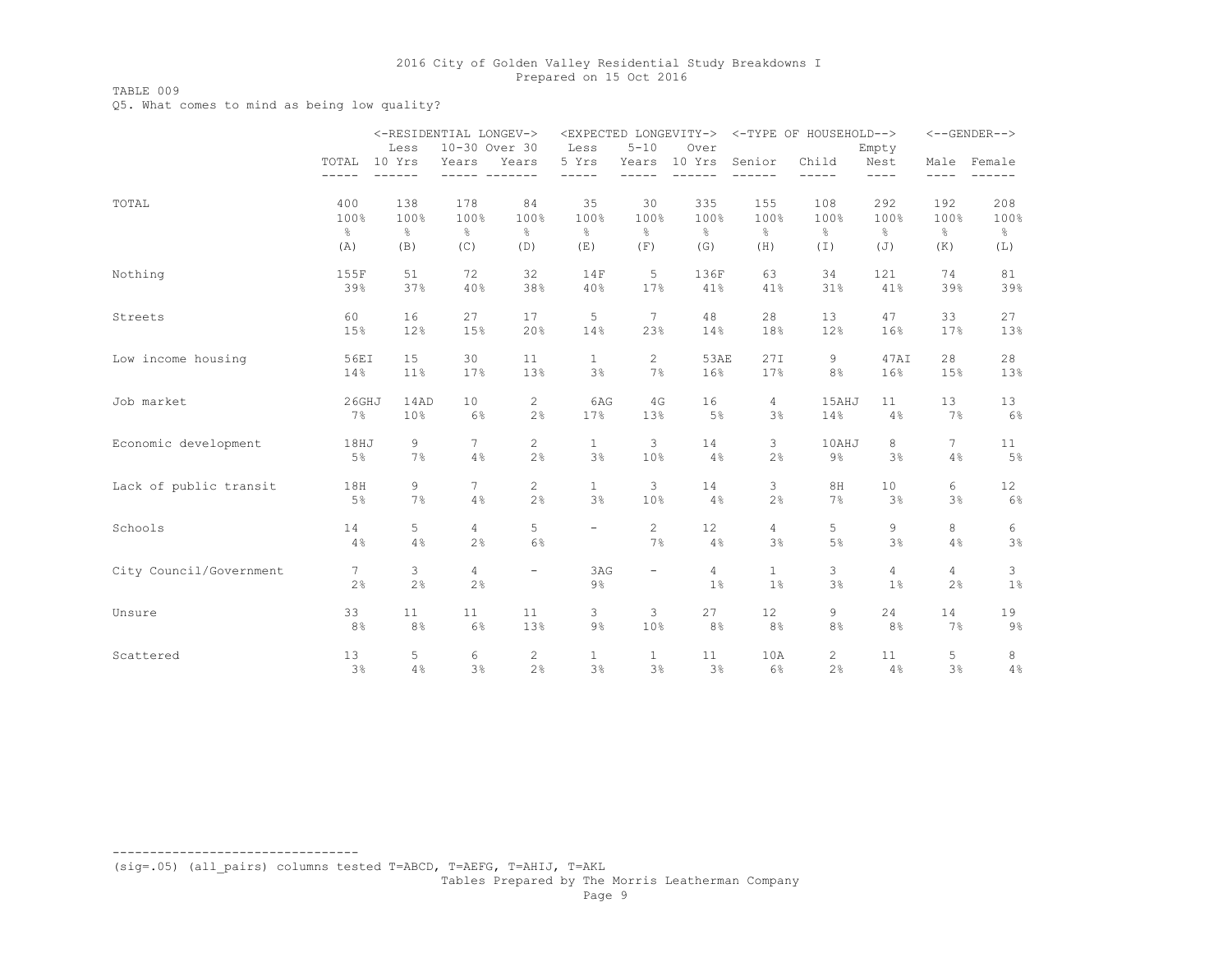TABLE 010

Q5. What comes to mind as being low quality?

|                         |                      |                    | <-AGE OF RESPONDENT-> |                       | <-KNOW GOVT-><br>Great | Very                      | <residence></residence> |                          |                |                          | <--PRECINCT OF RESIDENCE--> |                       |
|-------------------------|----------------------|--------------------|-----------------------|-----------------------|------------------------|---------------------------|-------------------------|--------------------------|----------------|--------------------------|-----------------------------|-----------------------|
|                         | TOTAL<br>$- - - - -$ | $18 - 44$<br>----- | $45 - 64$<br>$- - -$  | $65+$                 | /Fair                  | Little<br>------          | Own<br>$- - -$          | Rent<br>$- - - -$        | 1 & 2          | 3 & 4<br>$---$           | 5&6                         | 7&8                   |
|                         |                      |                    |                       | $---$                 |                        |                           |                         |                          | $---$          |                          | $---$                       | $---$                 |
| TOTAL                   | 400                  | 158                | 159                   | 83                    | 235                    | 165                       | 303                     | 97                       | 107            | 94                       | 97                          | 102                   |
|                         | 100%                 | 100%               | 100%                  | 100%                  | 100%                   | 100%                      | 100%                    | 100%                     | 100%           | 100%                     | 100%                        | 100%                  |
|                         | g.                   | $\%$               | $\frac{8}{6}$         | e,                    | န္                     | g.                        | ⊱                       | $\frac{8}{6}$            | 옹              | $\%$                     | g.                          | 옹                     |
|                         | (A)                  | (B)                | (C)                   | (D)                   | (E)                    | (F)                       | (G)                     | (H)                      | (I)            | (J)                      | (K)                         | (L)                   |
| Nothing                 | 155EGK               | 56                 | 61                    | 38                    | 80                     | <b>75AE</b>               | 107                     | 48AG                     | 37             | 45AK                     | 28                          | 45K                   |
|                         | 39%                  | 35%                | 38%                   | 46%                   | 34%                    | 45%                       | 35%                     | 49%                      | 35%            | 48%                      | 29%                         | 44%                   |
| Streets                 | 60F                  | 23                 | 27                    | 10                    | 45AF                   | 15                        | 45                      | 15                       | 14             | 12                       | 19                          | 15                    |
|                         | 15%                  | 15%                | 17%                   | 12%                   | 19%                    | $9\frac{6}{6}$            | 15%                     | 15%                      | 13%            | 13%                      | 20%                         | 15%                   |
| Low income housing      | 56H                  | 16                 | 29AB                  | 11                    | 39                     | 17                        | 50AH                    | 6                        | 19             | 14                       | 11                          | 12                    |
|                         | 14%                  | 10%                | 18%                   | 13%                   | 17%                    | 10%                       | 17%                     | 6%                       | 18%            | 15%                      | 11%                         | 12%                   |
| Job market              | 26                   | 18ACD              | 6                     | 2                     | 14                     | 12                        | 16                      | 10                       | 8              | 6                        | $7\phantom{.0}$             | 5                     |
|                         | 7%                   | 11%                | 4%                    | 2%                    | 6%                     | 7%                        | $5\%$                   | 10%                      | 7%             | 6%                       | 7%                          | $5\%$                 |
| Economic development    | 18HI                 | 9                  | $7\overline{ }$       | $\overline{c}$        | 13                     | 5                         | 18AH                    | $\overline{\phantom{0}}$ | $\mathbf{1}$   | $\mathbf{2}$             | 10AIJ                       | 5                     |
|                         | 5%                   | 6%                 | 4%                    | 2%                    | 6%                     | 3%                        | 6%                      |                          | $1\%$          | 2%                       | 10%                         | 5%                    |
| Lack of public transit  | 18CG                 | 12AC               | 3                     | 3                     | 9                      | 9                         | 10                      | 8AG                      | 6              | 3                        | 4                           | 5                     |
|                         | 5%                   | 8%                 | 2%                    | 4%                    | 4%                     | 5%                        | 3%                      | 8%                       | 6%             | 3%                       | 4%                          | 5%                    |
| Schools                 | 14FH                 | 5                  | $7\overline{ }$       | $\mathbf{2}^{\prime}$ | 12AF                   | $\mathbf{2}^{\mathsf{I}}$ | 14AH                    | $\overline{\phantom{0}}$ | $\overline{2}$ | 3                        | 7A                          | $\mathbf{2}^{\prime}$ |
|                         | 4%                   | 3%                 | 4%                    | 2%                    | 5%                     | 1%                        | 5%                      |                          | 2 <sup>°</sup> | 3%                       | 7%                          | 2%                    |
| City Council/Government | $7\phantom{.0}$      | 5                  | $\overline{2}$        | $\qquad \qquad -$     | 5                      | $\overline{c}$            | 7                       |                          | $\mathbf{1}$   | $\overline{\phantom{m}}$ | 3                           | 3                     |
|                         | 2%                   | 3%                 | $1\%$                 |                       | 2%                     | 1%                        | 2%                      |                          | $1\%$          |                          | 3%                          | 3%                    |
| Unsure                  | 33E                  | 13                 | 11                    | 9                     | 10                     | 23AE                      | 24                      | 9                        | 16AJK          | 5                        | 5                           | 7                     |
|                         | 8%                   | 8%                 | 7%                    | 11%                   | 4%                     | 14%                       | 8%                      | 9%                       | 15%            | 5%                       | 5%                          | 7%                    |
| Scattered               | 13B                  | $\mathbf{1}$       | 6                     | 6AB                   | 8                      | 5                         | 12                      | $\mathbf{1}$             | 3              | 4                        | 3                           | 3                     |
|                         | 3%                   | 1%                 | 4%                    | 7%                    | 3%                     | 3%                        | 4%                      | 1%                       | 3%             | 4%                       | 3%                          | 3%                    |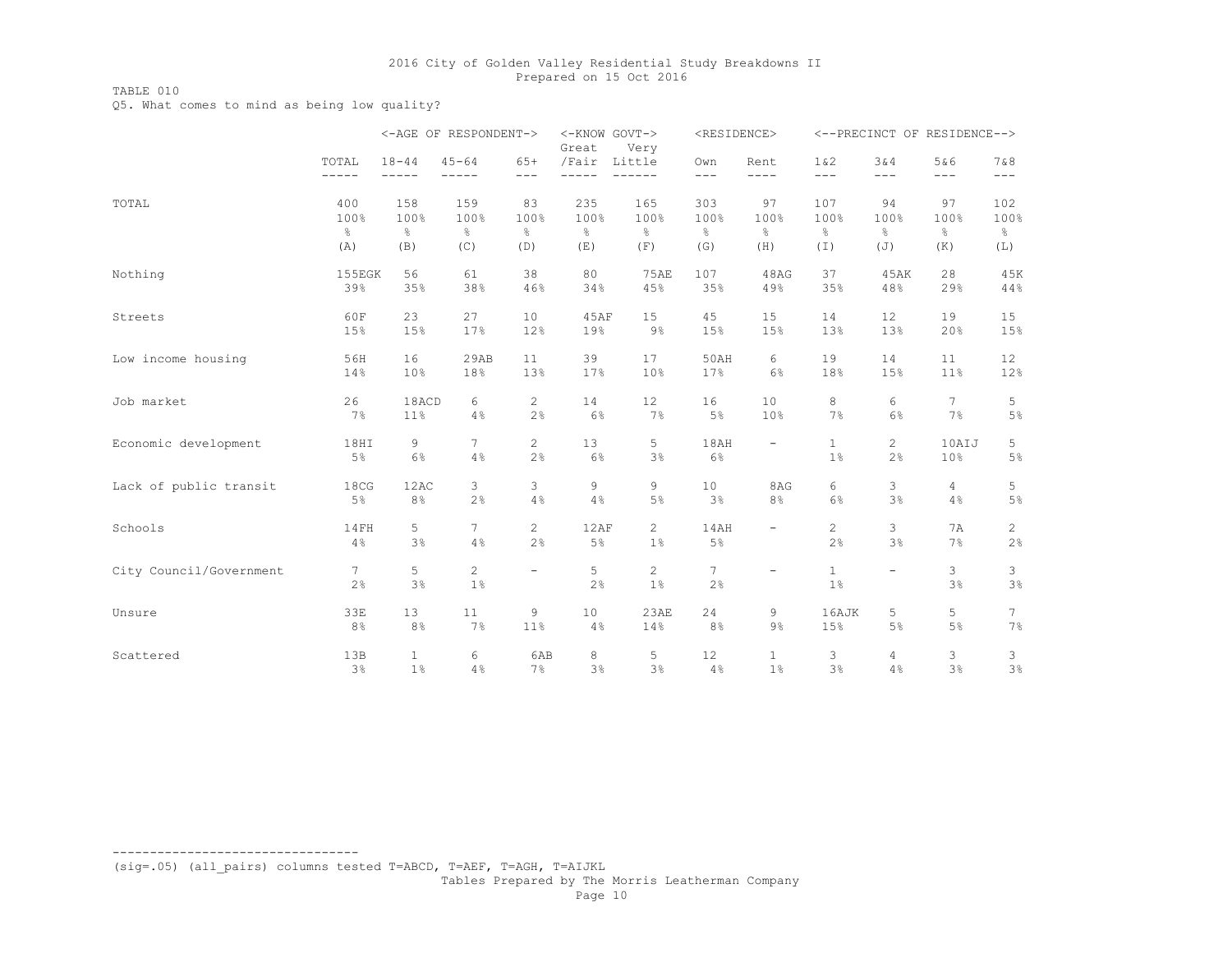TABLE 011

Q6. What do you think is the most serious issue facing Golden Valley today?

|                        |               | <-RESIDENTIAL LONGEV-><br>10-30 Over 30 |                      |                          |                              |                                  |                                 |                         | <expected longevity-=""> &lt;-TYPE OF HOUSEHOLD--&gt;</expected> |                              |                 | $<-$ -GENDER-->              |
|------------------------|---------------|-----------------------------------------|----------------------|--------------------------|------------------------------|----------------------------------|---------------------------------|-------------------------|------------------------------------------------------------------|------------------------------|-----------------|------------------------------|
|                        | $- - - - -$   | Less<br>TOTAL 10 Yrs<br>$- - - - - -$   | Years<br>$- - - - -$ | Years<br>$- - - - - - -$ | Less<br>5 Yrs<br>$- - - - -$ | $5 - 10$<br>Years<br>$- - - - -$ | Over<br>10 Yrs<br>$- - - - - -$ | Senior<br>$- - - - - -$ | Child<br>$- - - - -$                                             | Empty<br>Nest<br>$- - - - -$ | $- - - -$       | Male Female<br>$- - - - - -$ |
| TOTAL                  | 400           | 138                                     | 178                  | 84                       | 35                           | 30                               | 335                             | 155                     | 108                                                              | 292                          | 192             | 208                          |
|                        | 100%          | 100%                                    | 100%                 | 100%                     | 100%                         | 100%                             | 100%                            | 100%                    | 100%                                                             | 100%                         | 100%            | 100%                         |
|                        | $\frac{6}{6}$ | $\frac{6}{6}$                           | $\frac{8}{6}$        | $\frac{6}{6}$            | $\frac{6}{6}$                | $\frac{6}{6}$                    | $\frac{6}{6}$                   | $\frac{6}{6}$           | $\frac{6}{6}$                                                    | $\frac{8}{6}$                | $\frac{6}{6}$   | $\frac{6}{6}$                |
|                        | (A)           | (B)                                     | (C)                  | (D)                      | (E)                          | (F)                              | (G)                             | (H)                     | (I)                                                              | (J)                          | (K)             | (L)                          |
| Nothing                | 108           | 36                                      | 53                   | 19                       | 8                            | 4                                | 96                              | 37                      | 22                                                               | 86                           | 60              | 48                           |
|                        | 27%           | 26%                                     | 30 <sub>8</sub>      | 23%                      | 23%                          | 13%                              | 29%                             | 24%                     | 20%                                                              | 29%                          | 31%             | 23%                          |
| High taxes             | 57            | 22                                      | 23                   | 12                       | 5                            | 6                                | 46                              | 26                      | 13                                                               | 44                           | 33              | 24                           |
|                        | 14%           | 16%                                     | 13%                  | 14%                      | 14%                          | 20%                              | 14%                             | 17%                     | 12%                                                              | 15%                          | 17%             | 12 <sub>8</sub>              |
| Growing diversity      | 33L           | 10                                      | 17                   | 6                        | $\mathbf{1}$                 | $\mathbf{1}$                     | 31                              | 14                      | 7                                                                | 26                           | 22AL            | 11                           |
|                        | 8%            | 7%                                      | 10 <sub>8</sub>      | $7\%$                    | 3%                           | $3\%$                            | 9%                              | 9%                      | $6\%$                                                            | 9%                           | 11 <sub>8</sub> | $5\%$                        |
| Rising crime           | 28K           | 10 <sub>1</sub>                         | 11                   | $7^{\circ}$              | 3                            | 3                                | 22                              | 9                       | 11                                                               | 17                           | $7\overline{ }$ | 21AK                         |
|                        | 7%            | 7%                                      | $6\%$                | $8\frac{6}{6}$           | 9%                           | 10%                              | 7%                              | 6%                      | 10%                                                              | 6%                           | $4\,$           | 10 <sup>°</sup>              |
| Too much growth        | 28B           | $\overline{4}$                          | 16B                  | 8B                       | $\mathbf{1}$                 | $\overline{c}$                   | 25                              | 15                      | 4                                                                | 24                           | 13              | 15                           |
|                        | 7%            | 3%                                      | $9\%$                | 10%                      | $3\frac{6}{6}$               | 7%                               | 7%                              | 10%                     | $4\%$                                                            | 8%                           | 7%              | 7%                           |
| Street maintenance     | 24C           | 10                                      | 6                    | 8C                       | $\mathbf{2}^{\prime}$        | 3                                | 19                              | 9                       | $7\overline{ }$                                                  | 17                           | 9               | 15                           |
|                        | 6%            | 7%                                      | 3%                   | 10%                      | 6%                           | 10%                              | 6%                              | 6%                      | 6%                                                               | 6%                           | 5%              | 7%                           |
| Light rail development | 24J           | 12                                      | 9                    | 3                        | $\overline{\phantom{a}}$     | $\mathbf{1}$                     | 23                              | 10 <sub>1</sub>         | 11AJ                                                             | 13                           | 8               | 16                           |
|                        | $6\%$         | $9\%$                                   | 5%                   | 4%                       |                              | $3\%$                            | 7%                              | 6%                      | 10 <sup>°</sup>                                                  | 4%                           | 4%              | 8 <sup>°</sup>               |
| Poor city spending     | 19G           | 7                                       | 7                    | 5                        | 4 G                          | 5AG                              | 10                              | 4                       | 8                                                                | 11                           | 10              | 9                            |
|                        | 5%            | 5%                                      | 4%                   | 6%                       | 11%                          | 17%                              | 3%                              | $3\frac{6}{6}$          | 7%                                                               | 4%                           | $5\%$           | 4%                           |
| Lack of jobs           | 18GL          | 9                                       | 6                    | 3                        | 4AG                          | 3                                | 11 <sub>1</sub>                 | 4                       | 8                                                                | 10                           | 14AL            | 4                            |
|                        | 5%            | 7%                                      | 3%                   | 4%                       | $11\%$                       | 10%                              | 3%                              | $3\frac{6}{6}$          | 7%                                                               | 3%                           | 7%              | 2%                           |
| Lack of businesses     | 6             | $\mathbf{1}$                            | 3                    | $\overline{c}$           | $\overline{\phantom{a}}$     | $\overline{\phantom{a}}$         | 6                               | 3                       | 3                                                                | 3                            | $\overline{c}$  | 4                            |
|                        | 2%            | 1%                                      | 2%                   | 2%                       |                              |                                  | 2%                              | 2%                      | 3%                                                               | 1%                           | $1\%$           | 2%                           |
| Unsure                 | 45K           | 17                                      | 19                   | 9                        | 5                            | $\overline{c}$                   | 38                              | 17                      | 12                                                               | 33                           | 13              | 32AK                         |
|                        | $11\%$        | 12%                                     | 11%                  | 11%                      | 14%                          | $7\%$                            | 11%                             | 11%                     | 11%                                                              | 11%                          | $7\,$           | 15%                          |
| Scattered              | 10BK          | $\overline{\phantom{a}}$                | 8AB                  | 2                        | 2                            | $\qquad \qquad -$                | 8                               | 7A                      | $\mathbf{2}^{\prime}$                                            | 8                            | $\mathbf{1}$    | 9AK                          |
|                        | 3%            |                                         | 4%                   | 2%                       | 6%                           |                                  | 2%                              | $5\%$                   | 2%                                                               | 3%                           | 1%              | $4\,$                        |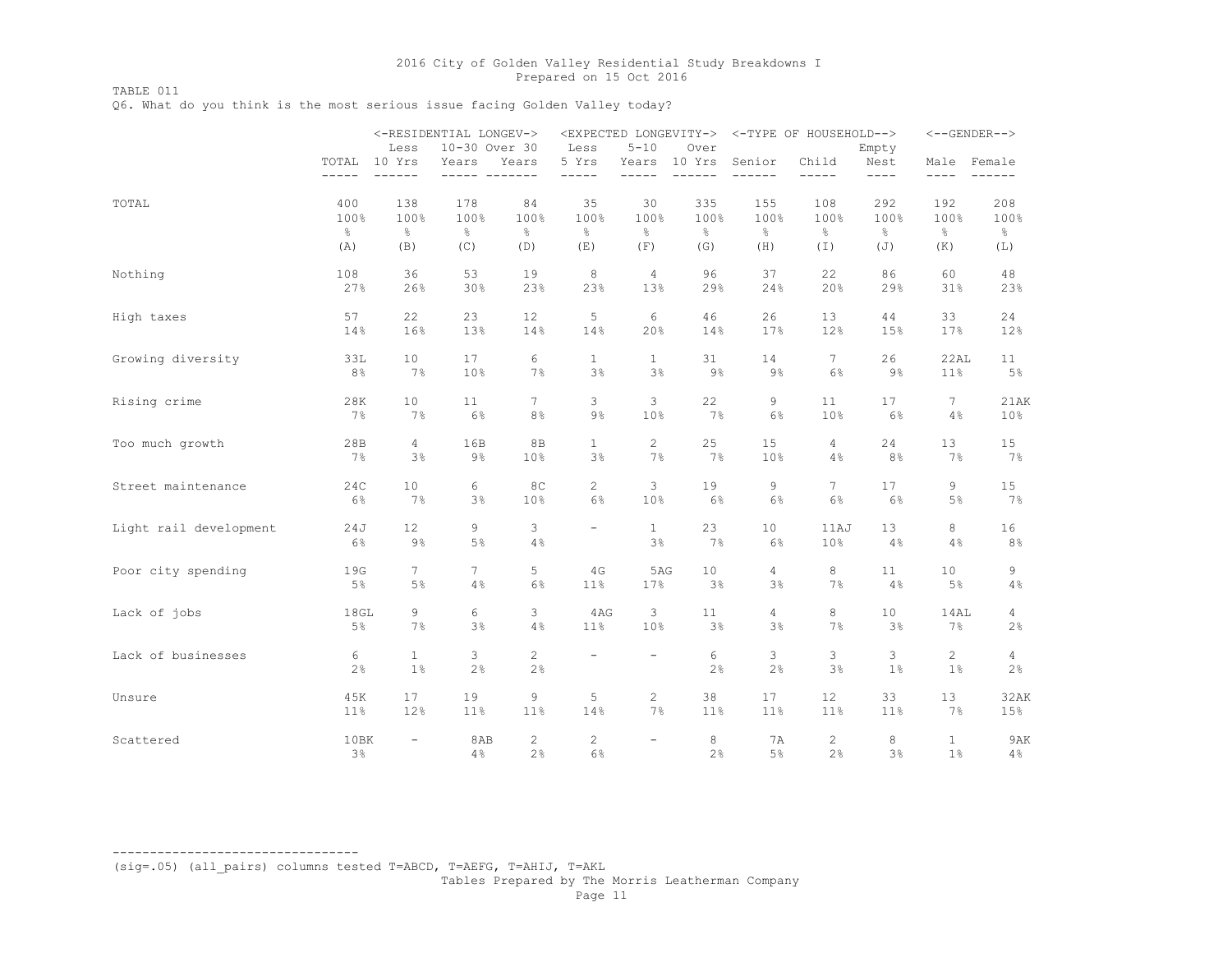TABLE 012 Q6. What do you think is the most serious issue facing Golden Valley today?

|                        |             |                                 | <-AGE OF RESPONDENT-> |                       | <-KNOW GOVT-><br>Great | Very                     |               | <residence></residence> |                                 |                             | <--PRECINCT OF RESIDENCE--> |                       |
|------------------------|-------------|---------------------------------|-----------------------|-----------------------|------------------------|--------------------------|---------------|-------------------------|---------------------------------|-----------------------------|-----------------------------|-----------------------|
|                        | TOTAL       | $18 - 44$                       | $45 - 64$             | $65+$                 | /Fair Little           | $- -$                    | Own           | Rent                    | $1\&2$                          | 3&4                         | 5&6                         | 7&8                   |
|                        | $- - - - -$ | $- - - - -$                     | -----                 | $- - -$               | $- - - - -$            | $\qquad \qquad - -$      | $---$         | $- - - -$               | $---$                           | $---$                       | $- - -$                     | $---$                 |
| TOTAL                  | 400         | 158                             | 159                   | 83                    | 235                    | 165                      | 303           | 97                      | 107                             | 94                          | 97                          | 102                   |
|                        | 100%        | 100%                            | 100%                  | 100%                  | 100%                   | 100%                     | 100%          | 100%                    | 100%                            | 100%                        | 100%                        | 100%                  |
|                        | $\%$        | $\frac{\mathsf{O}}{\mathsf{O}}$ | $\frac{\circ}{\circ}$ | $\frac{\circ}{6}$     | $\%$                   | $\frac{6}{6}$            | $\frac{6}{6}$ | $\frac{\circ}{6}$       | $\frac{\mathsf{O}}{\mathsf{O}}$ | $\frac{\circ}{6}$           | $\frac{6}{6}$               | $\frac{\circ}{\circ}$ |
|                        | (A)         | (B)                             | (C)                   | (D)                   | (E)                    | (F)                      | (G)           | (H)                     | (T)                             | (J)                         | (K)                         | (L)                   |
| Nothing                | 108GK       | 42                              | 42                    | 24                    | 56                     | 52                       | 72            | 36AG                    | 23                              | 27K                         | 16                          | 42AIK                 |
|                        | 27%         | 27%                             | 26%                   | 29%                   | 24%                    | 32%                      | 24%           | 37%                     | 21%                             | 29%                         | 16%                         | 41%                   |
| High taxes             | 57F         | 24                              | 22                    | 11                    | 41AF                   | 16                       | 43            | 14                      | 12                              | 18                          | 15                          | 12                    |
|                        | 14%         | 15%                             | 14%                   | 13%                   | 17%                    | 10%                      | 14%           | 14%                     | 11%                             | 19%                         | 15%                         | 12%                   |
| Growing diversity      | 33B         | $7\phantom{.}$                  | 17B                   | 9                     | 21                     | 12                       | 27            | 6                       | 7                               | 4                           | 15AIJ                       | $7\phantom{.0}$       |
|                        | 8%          | 4%                              | $11\%$                | 11%                   | $9\%$                  | 7%                       | $9\%$         | 6%                      | 7%                              | 4%                          | 15%                         | 7%                    |
| Rising crime           | 28          | 10                              | 13                    | 5                     | 16                     | 12                       | 22            | 6                       | 8                               | $\overline{4}$              | 11                          | 5                     |
|                        | 7%          | 6%                              | 8%                    | 6%                    | 7%                     | 7%                       | 7%            | 6%                      | 7%                              | 4%                          | 11%                         | 5%                    |
| Too much growth        | 28B         | $\overline{4}$                  | 22ABD                 | $\mathbf{2}^{\prime}$ | 19                     | 9                        | 25            | 3                       | 13A                             | 5                           | 5                           | 5                     |
|                        | 7%          | 3%                              | 14%                   | 2%                    | 8%                     | 5%                       | 8%            | $3\%$                   | 12%                             | 5%                          | 5%                          | 5%                    |
| Street maintenance     | 24          | 9                               | 8                     | 7                     | 16                     | 8                        | 19            | 5                       | 11AK                            | $7^{\circ}$                 | $\mathbf{2}^{\prime}$       | $\overline{4}$        |
|                        | $6\%$       | $6\%$                           | $5\%$                 | 8%                    | 7%                     | 5%                       | 6%            | $5\%$                   | 10%                             | 7%                          | 2%                          | 4%                    |
| Light rail development | 24          | 10                              | 8                     | 6                     | 12                     | 12                       | 19            | 5                       | 6                               | 4                           | 6                           | 8                     |
|                        | 6%          | 6%                              | $5\%$                 | 7%                    | 5%                     | 7%                       | 6%            | $5\%$                   | $6\%$                           | 4%                          | $6\%$                       | 8 <sup>°</sup>        |
| Poor city spending     | 19          | 10                              | 6                     | 3                     | 13                     | 6                        | 16            | 3                       | 4                               | 3                           | 9A                          | 3                     |
|                        | 5%          | 6%                              | 4%                    | 4%                    | 6%                     | 4%                       | 5%            | $3\%$                   | 4%                              | 3%                          | $9\%$                       | 3%                    |
| Lack of jobs           | 18C         | 14ACD                           | 3                     | $\mathbf{1}$          | 9                      | 9                        | 15            | 3                       | 5                               | 6                           | 4                           | 3                     |
|                        | $5\%$       | $9\frac{6}{6}$                  | 2%                    | 1%                    | 4%                     | 5%                       | 5%            | 3%                      | 5%                              | 6%                          | 4%                          | 3%                    |
| Lack of businesses     | 6F<br>2%    | 3<br>2%                         | $\overline{c}$<br>1%  | $\mathbf{1}$<br>$1\%$ | 6AF<br>3%              | $\overline{\phantom{a}}$ | 5<br>2%       | $\mathbf{1}$<br>1%      | $\overline{\phantom{0}}$        | $\mathbf{2}^{\prime}$<br>2% | 2<br>2%                     | 2<br>2%               |
| Unsure                 | 45          | 22                              | 13                    | 10                    | 21                     | 24                       | 32            | 13                      | 16                              | 10 <sub>1</sub>             | 12                          | 7                     |
|                        | 11%         | 14%                             | 8%                    | 12%                   | $9\frac{6}{6}$         | 15%                      | 11%           | 13%                     | 15%                             | 11%                         | 12%                         | 7%                    |
| Scattered              | 10<br>3%    | 3<br>2%                         | 3<br>2%               | 4<br>5%               | 5<br>2%                | 5<br>3%                  | 8<br>3%       | 2<br>2%                 | 2<br>2%                         | 4K<br>4%                    | $\overline{\phantom{m}}$    | 4Κ<br>4%              |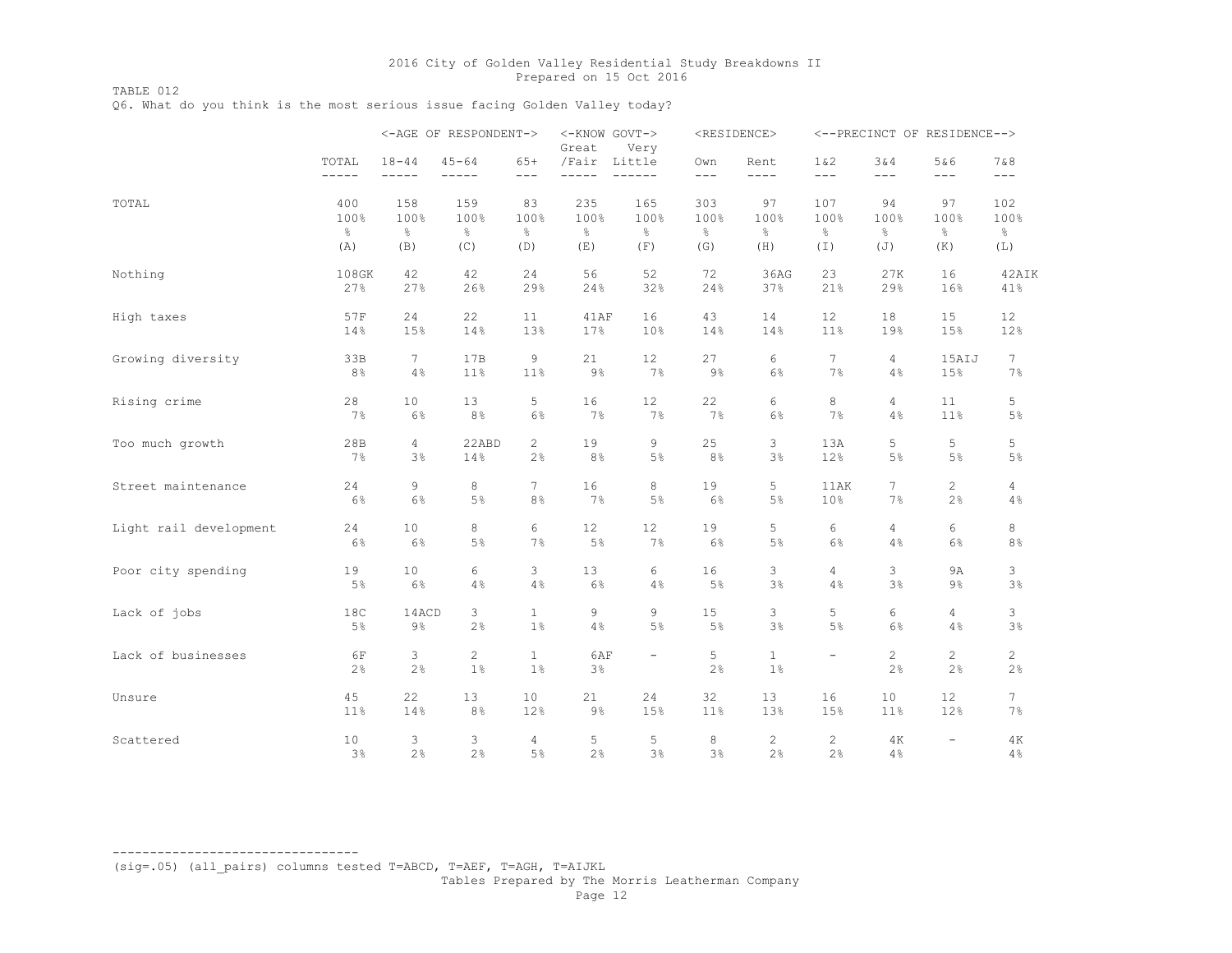TABLE 013

Q7. Do you think things are generally headed in the right direction?

|                 |                | <-RESIDENTIAL LONGEV-> |       |                | <expected< th=""><th></th><th>LONGEVITY-&gt;</th><th></th><th>&lt;-TYPE OF HOUSEHOLD--&gt;</th><th></th><th></th><th><math>&lt;-</math>-GENDER--&gt;</th></expected<> |                   | LONGEVITY->    |        | <-TYPE OF HOUSEHOLD--> |       |       | $<-$ -GENDER--> |
|-----------------|----------------|------------------------|-------|----------------|-----------------------------------------------------------------------------------------------------------------------------------------------------------------------|-------------------|----------------|--------|------------------------|-------|-------|-----------------|
|                 |                | Less                   |       | 10-30 Over 30  | Less                                                                                                                                                                  | $5 - 10$          | Over           |        |                        | Empty |       |                 |
|                 | TOTAL          | 10 Yrs                 | Years | Years          | 5 Yrs                                                                                                                                                                 | Years             | 10 Yrs         | Senior | Child                  | Nest  | Male  | Female          |
|                 |                |                        |       |                |                                                                                                                                                                       |                   |                |        |                        |       |       |                 |
| TOTAL           | 400            | 138                    | 178   | 84             | 35                                                                                                                                                                    | 30                | 335            | 155    | 108                    | 292   | 192   | 208             |
|                 | 100%           | 100%                   | 100%  | 100%           | 100%                                                                                                                                                                  | 100%              | 100%           | 100%   | 100%                   | 100%  | 100%  | 100%            |
|                 | $\frac{6}{10}$ | ⊱                      | ٩,    | 옹              | ⊱                                                                                                                                                                     | 옹                 | $\frac{6}{10}$ | ⊱      | ⊱                      | ٩,    | g.    | g.              |
|                 | (A)            | (B)                    | (C)   | (D)            | (E)                                                                                                                                                                   | (F)               | (G)            | (H)    | (I)                    | (J)   | (K)   | (L)             |
| Right direction | 353E           | 118                    | 164A  | 71             | 27                                                                                                                                                                    | 27                | 299E           | 132    | 97                     | 256   | 167   | 186             |
|                 | 88%            | 86%                    | 92%   | 85%            | 77%                                                                                                                                                                   | 90%               | 89%            | 85%    | 90%                    | 88%   | 87%   | 89%             |
| Wrong track     | 36CG           | 19AC                   | 10    |                | 7AG                                                                                                                                                                   | 3                 | 26             | 14     | 9                      | 27    | 17    | 19              |
|                 | 9%             | 14%                    | $6\%$ | 8 <sup>°</sup> | 20%                                                                                                                                                                   | 10 <sup>°</sup>   | 8 <sup>°</sup> | 9%     | 8 <sup>°</sup>         | $9\%$ | $9\%$ | 9%              |
| Unsure          | 11             |                        | 4     | 6AB            |                                                                                                                                                                       | $\qquad \qquad -$ | 10             | 9A     | 2                      | 9     | 8     | 3               |
|                 | 3%             | 1%                     | 2%    | 7%             | 3%                                                                                                                                                                    |                   | 3%             | 6%     | 2%                     | 3%    | 4%    | $1\%$           |

(sig=.05) (all\_pairs) columns tested T=ABCD, T=AEFG, T=AHIJ, T=AKL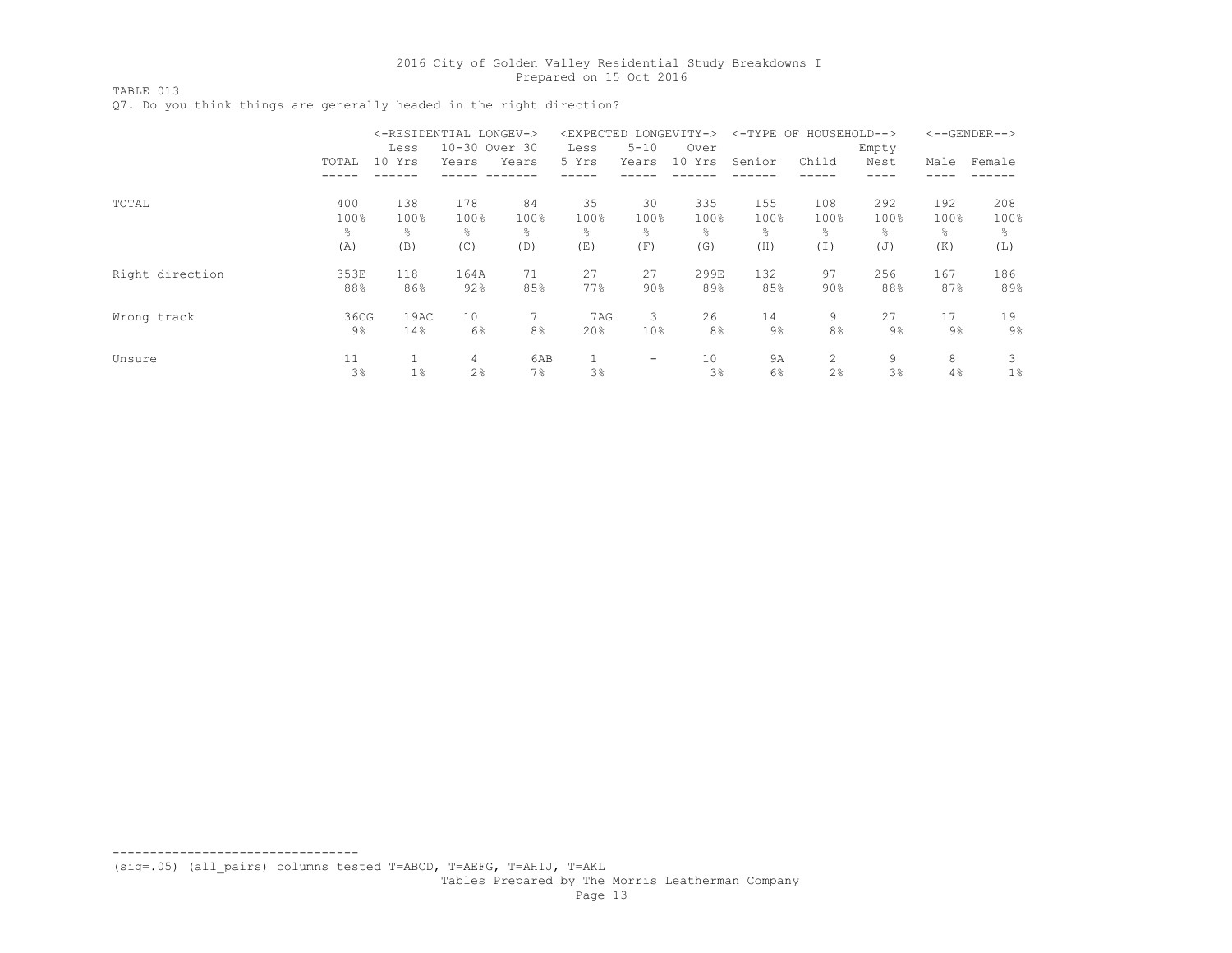TABLE 014 Q7. Do you think things are generally headed in the right direction?

|                 |                         |                         | <-AGE OF RESPONDENT->    |                         | $<$ -KNOW<br>Great      | GOVT-><br>Very           |                          | <residence></residence> | <--PRECINCT             | OF                     | RESIDENCE-->           |                         |
|-----------------|-------------------------|-------------------------|--------------------------|-------------------------|-------------------------|--------------------------|--------------------------|-------------------------|-------------------------|------------------------|------------------------|-------------------------|
|                 | TOTAL                   | $18 - 44$               | $45 - 64$                | $65+$                   | /Fair                   | Little                   | Own                      | Rent                    | 1 & 2<br>---            | 3&4<br>---             | 5&6<br>---             | 7 & 8                   |
| TOTAL           | 400<br>100%<br>š<br>(A) | 158<br>100%<br>⊱<br>(B) | 159<br>100%<br>g.<br>(C) | 83<br>100%<br>g.<br>(D) | 235<br>100%<br>⊱<br>(E) | 165<br>100%<br>g.<br>(F) | 303<br>100%<br>g.<br>(G) | 97<br>100%<br>g.<br>(H) | 107<br>100%<br>옹<br>(I) | 94<br>100%<br>⊱<br>(J) | 97<br>100%<br>g<br>(K) | 102<br>100%<br>응<br>(L) |
| Right direction | 353<br>88%              | 137<br>87%              | 145<br>91%               | 71<br>86%               | 205<br>87%              | 148<br>90%               | 262<br>86%               | 91<br>94%               | 97<br>91%               | 83<br>88%              | 85<br>88%              | 88<br>86%               |
| Wrong track     | 36<br>$9\%$             | 19C<br>12%              | 9<br>6%                  | 8<br>10 <sup>°</sup>    | 26<br>11%               | 10<br>6%                 | 31<br>10%                | 5<br>5%                 | 8<br>7%                 | 7%                     | 8<br>8 <sup>°</sup>    | 13<br>13%               |
| Unsure          | 11<br>3%                | 2<br>1%                 | 5<br>3%                  | 4<br>5%                 | 4<br>2%                 | 7<br>4%                  | 10<br>3%                 | 1%                      | 2<br>2%                 | 4<br>4%                | 4<br>4%                | $1\%$                   |

(sig=.05) (all\_pairs) columns tested T=ABCD, T=AEF, T=AGH, T=AIJKL

---------------------------------

Tables Prepared by The Morris Leatherman Company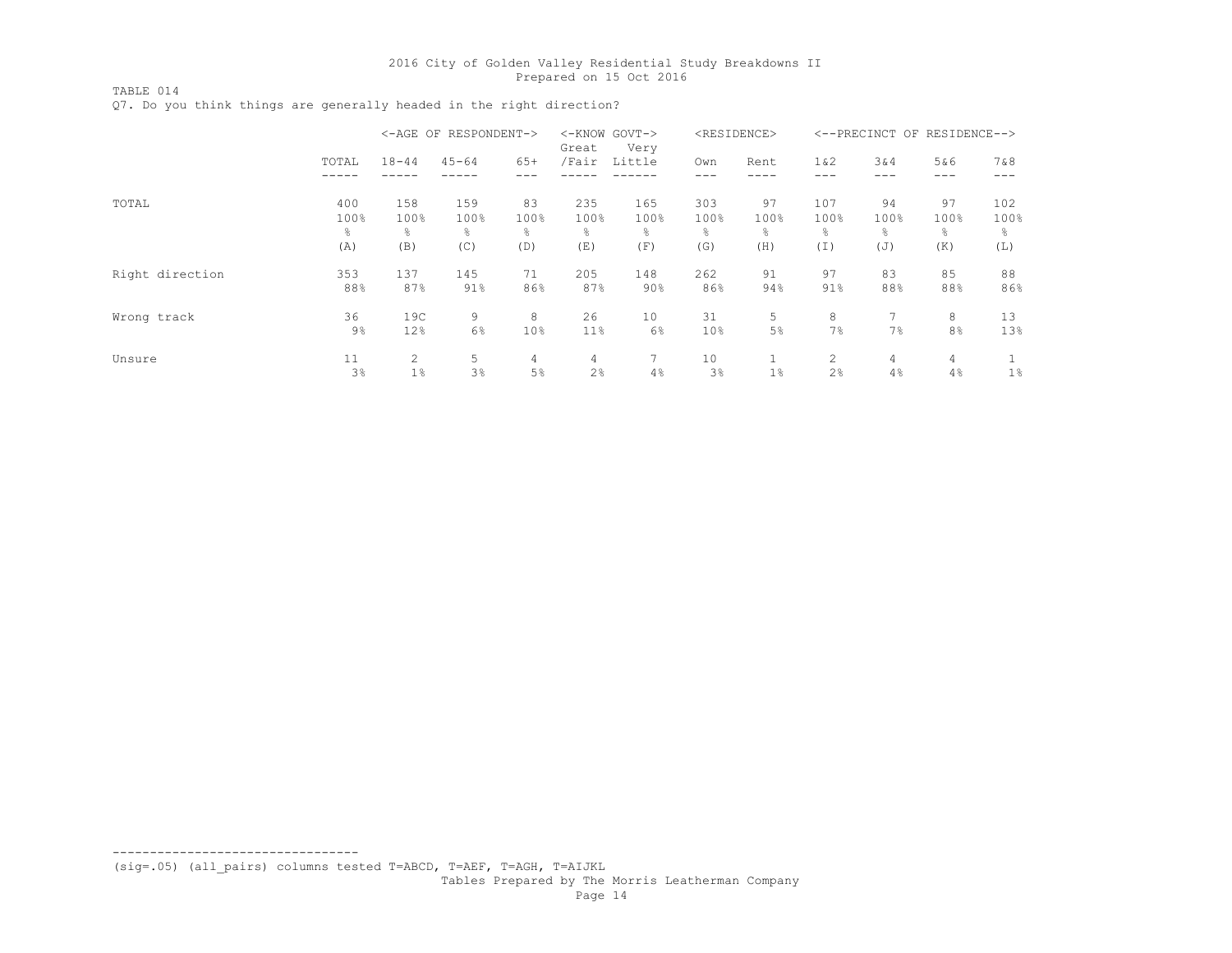## TABLE 015

Q8. Do you consider the City's share of property taxes to be very high?

|               |               |                | <-RESIDENTIAL LONGEV-> |               |                |                | <expected longevity-=""></expected> | <-TYPE OF HOUSEHOLD--> |       |               |      | $<-$ -GENDER--> |
|---------------|---------------|----------------|------------------------|---------------|----------------|----------------|-------------------------------------|------------------------|-------|---------------|------|-----------------|
|               |               | Less           | 10-30 Over 30          |               | Less           | $5 - 10$       | Over                                |                        |       | Empty         |      |                 |
|               | TOTAL         | 10 Yrs         | Years                  | Years         | 5 Yrs          | Years          | 10 Yrs                              | Senior                 | Child | Nest          | Male | Female          |
|               |               |                |                        |               |                |                |                                     |                        |       | $- - -$       |      |                 |
| TOTAL         | 400           | 138            | 178                    | 84            | 35             | 30             | 335                                 | 155                    | 108   | 292           | 192  | 208             |
|               | 100%          | 100%           | 100%                   | 100%          | 100%           | 100%           | 100%                                | 100%                   | 100%  | 100%          | 100% | 100%            |
|               | $\frac{6}{5}$ | $\frac{6}{6}$  | 옹                      | $\frac{6}{6}$ | g.             | $\frac{6}{6}$  | $\frac{6}{6}$                       | 옹                      | 옹     | $\frac{6}{5}$ | &    | $\frac{6}{6}$   |
|               | (A)           | (B)            | (C)                    | (D)           | (E)            | (F)            | (G)                                 | (H)                    | (T)   | (J)           | (K)  | (L)             |
| HIGH          | 249BJ         | 75             | 117B                   | 57B           | 20             | 20             | 209                                 | 106AJ                  | 77AJ  | 172           | 126  | 123             |
| ----          | 62%           | 54%            | 66%                    | 68%           | 57%            | 67%            | 62%                                 | 68%                    | 71%   | 59%           | 66%  | 59%             |
| Very high     | 69BFI         | 11             | 30B                    | 28ABC         | $\overline{4}$ | $\mathbf{1}$   | 64AF                                | 53AIJ                  | 10    | 59AI          | 30   | 39              |
|               | 17%           | 8 <sup>°</sup> | 17%                    | 33%           | 11%            | 3%             | 19%                                 | 34%                    | $9\%$ | 20%           | 16%  | 19%             |
| Somewhat high | 180DHJ        | 64             | 87D                    | 29            | 16             | 19AG           | 145                                 | 53                     | 67AHJ | 113           | 96   | 84              |
|               | 45%           | 46%            | 49%                    | 35%           | 46%            | 63%            | 43%                                 | 34%                    | 62%   | 39%           | 50%  | 40%             |
| AVERAGE       | 130I          | 50             | 58                     | 22            | 10             | $7\phantom{.}$ | 113                                 | 43                     | 25    | 105AI         | 61   | 69              |
|               | 33%           | 36%            | 33%                    | 26%           | 29%            | 23%            | 34%                                 | 28%                    | 23%   | 36%           | 32%  | 33%             |
| LOW           |               |                |                        |               |                |                |                                     |                        |       |               |      |                 |
| ---           |               |                |                        |               |                |                |                                     |                        |       |               |      |                 |
| Somewhat low  |               |                |                        |               |                |                |                                     |                        |       |               |      |                 |
| Very low      |               |                |                        |               |                |                |                                     |                        |       |               |      |                 |
| UNSURE        | 21CGK         | 13AC           | 3                      | 5             | 5AG            | 3              | 13                                  | 6                      | 6     | 15            | 5    | 16AK            |
| ------        | 5%            | $9\%$          | 2%                     | 6%            | 14%            | 10%            | 4%                                  | 4%                     | 6%    | 5%            | 3%   | 8%              |

(sig=.05) (all\_pairs) columns tested T=ABCD, T=AEFG, T=AHIJ, T=AKL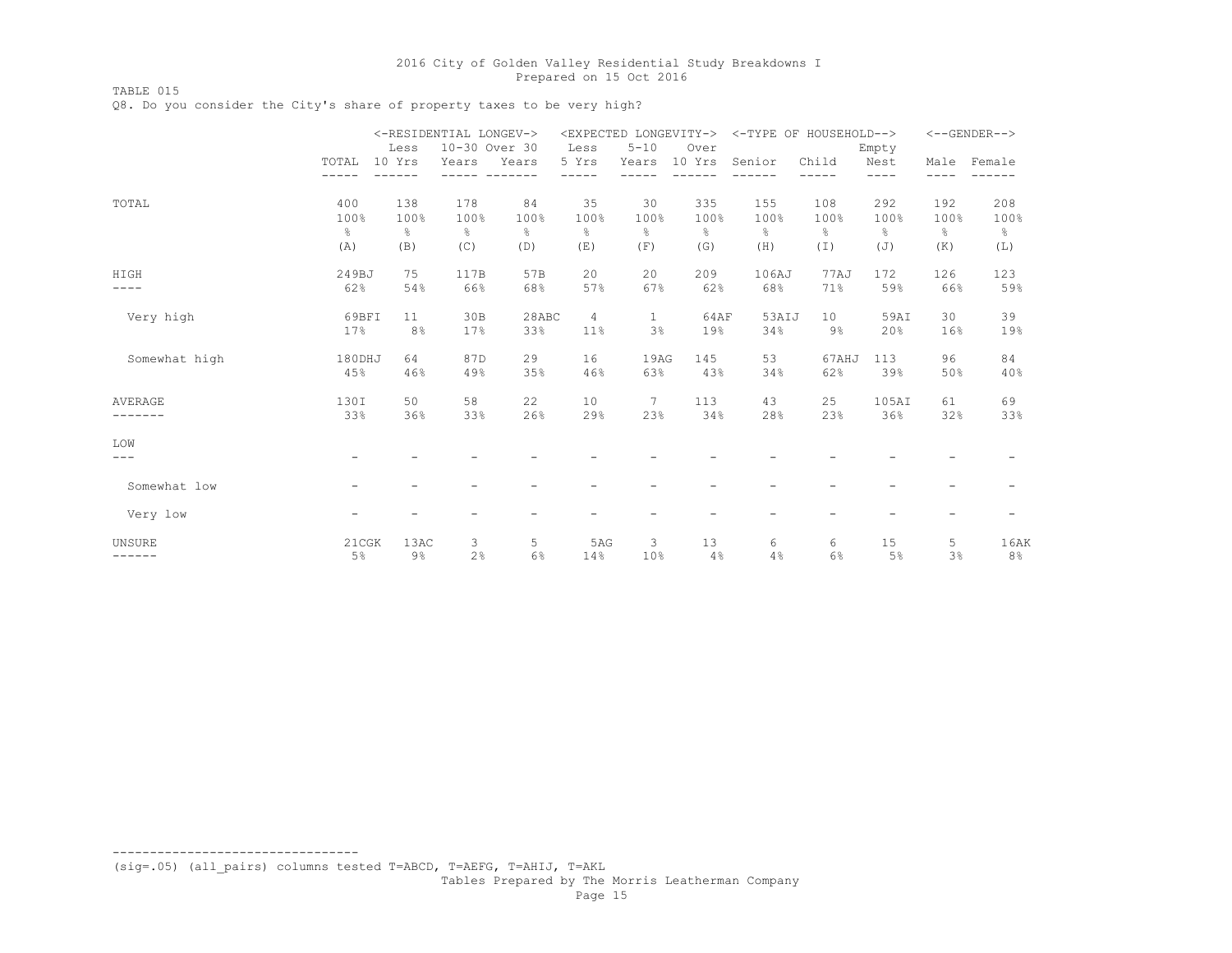TABLE 016 Q8. Do you consider the City's share of property taxes to be very high?

|               |        |           | <-AGE OF RESPONDENT-> |       | <-KNOW GOVT-><br>Great   | Very                     | <residence></residence> |      |       |                   | <--PRECINCT OF RESIDENCE--> |               |
|---------------|--------|-----------|-----------------------|-------|--------------------------|--------------------------|-------------------------|------|-------|-------------------|-----------------------------|---------------|
|               | TOTAL  | $18 - 44$ | $45 - 64$             | $65+$ | /Fair                    | Little                   | Own                     | Rent | 1 & 2 | 3&4<br>$---$      | 5&6                         | 7 & 8         |
|               | -----  |           |                       | $---$ |                          |                          | $---$                   | ---- | $---$ |                   | ---                         | $---$         |
| TOTAL         | 400    | 158       | 159                   | 83    | 235                      | 165                      | 303                     | 97   | 107   | 94                | 97                          | 102           |
|               | 100%   | 100%      | 100%                  | 100%  | 100%                     | 100%                     | 100%                    | 100% | 100%  | 100%              | 100%                        | 100%          |
|               | g.     | g.        | g.                    | 응     | g.                       | ိင                       | g.                      | g.   | 응     | $\frac{6}{5}$     | 옹                           | $\frac{6}{6}$ |
|               | (A)    | (B)       | (C)                   | (D)   | (E)                      | (F)                      | (G)                     | (H)  | (I)   | (J)               | (K)                         | (L)           |
| HIGH          | 249BFH | 88        | 107B                  | 54    | 174AF                    | 75                       | 218AH                   | 31   | 64    | 62                | 63                          | 60            |
| ----          | 62%    | 56%       | 67%                   | 65%   | 74%                      | 45%                      | 72%                     | 32%  | 60%   | 66%               | 65%                         | 59%           |
| Very high     | 69BFHK | 10        | 31B                   | 28ABC | 54AF                     | 15                       | 61AH                    | 8    | 18    | 24AK              | 10                          | 17            |
|               | 17%    | 6%        | 19%                   | 34%   | 23%                      | $9\%$                    | 20%                     | 8%   | 17%   | 26%               | 10%                         | 17%           |
| Somewhat high | 180DFH | 78D       | 76D                   | 26    | 120AF                    | 60                       | 157AH                   | 23   | 46    | 38                | 53AJ                        | 43            |
|               | 45%    | 49%       | 48%                   | 31%   | 51%                      | 36%                      | 52%                     | 24%  | 43%   | 40%               | 55%                         | 42%           |
| AVERAGE       | 130EG  | 60        | 44                    | 26    | 59                       | <b>71AE</b>              | 79                      | 51AG | 30    | 32                | 29                          | 39            |
|               | 33%    | 38%       | 28%                   | 31%   | 25%                      | 43%                      | 26%                     | 53%  | 28%   | 34%               | 30%                         | 38%           |
| LOW           |        |           |                       |       |                          |                          |                         |      |       |                   |                             |               |
| $---$         | -      |           |                       |       |                          |                          |                         |      |       |                   |                             |               |
| Somewhat low  | -      | -         |                       |       | $\overline{\phantom{0}}$ | ۳                        |                         |      |       |                   |                             |               |
| Very low      | -      | -         |                       |       | -                        | $\overline{\phantom{0}}$ |                         |      |       |                   | $\overline{\phantom{a}}$    |               |
| UNSURE        | 21EGJ  | 10        | 8                     | 3     | $\overline{2}$           | <b>19AE</b>              | 6                       | 15AG | 13AJL | $\qquad \qquad -$ | 5J                          | 3             |
| ------        | 5%     | 6%        | 5%                    | 4%    | 1%                       | 12%                      | 2%                      | 15%  | 12%   |                   | 5%                          | 3%            |

(sig=.05) (all\_pairs) columns tested T=ABCD, T=AEF, T=AGH, T=AIJKL

---------------------------------

Tables Prepared by The Morris Leatherman Company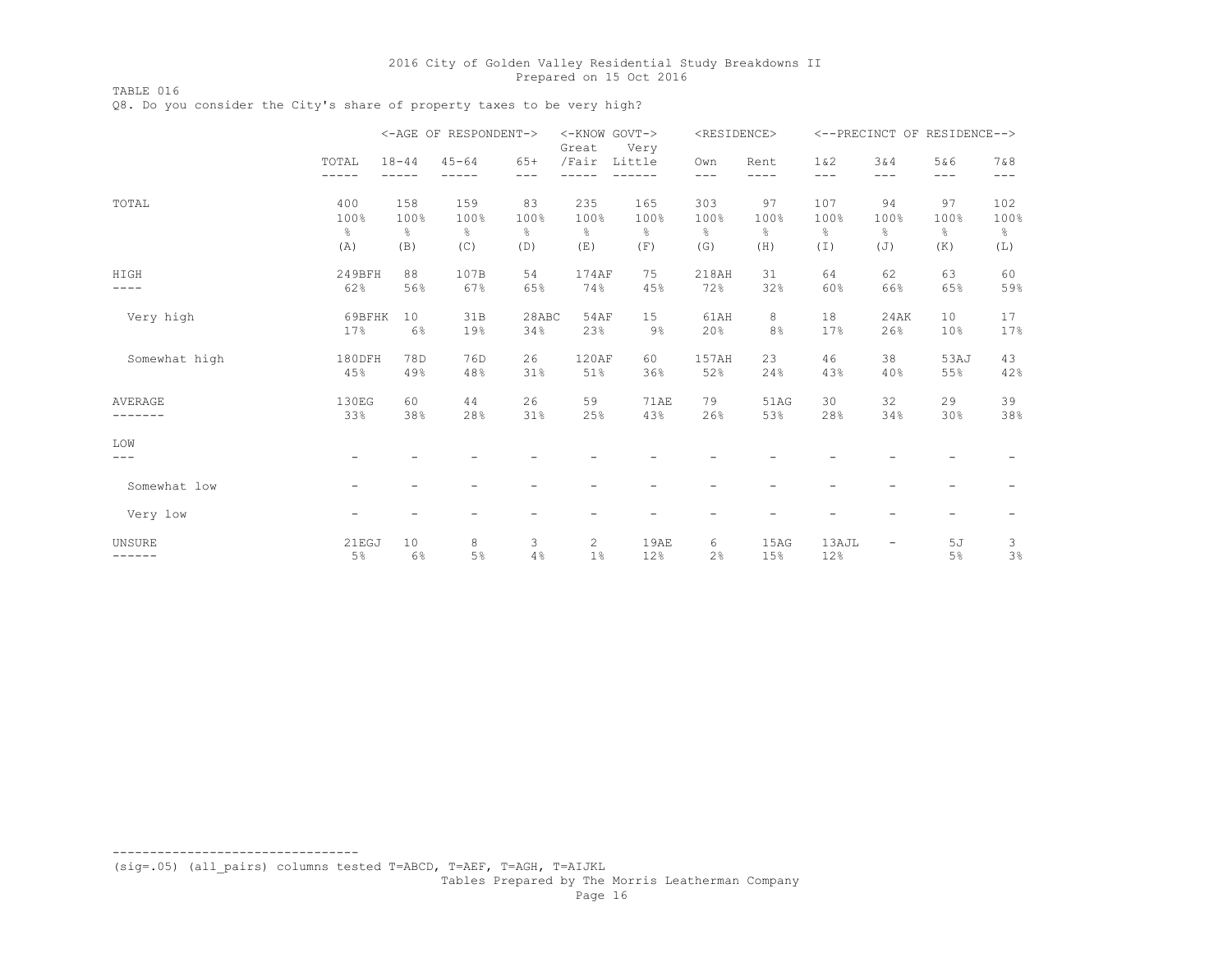## TABLE 017 Q9. Police protection?

|                |                | <-RESIDENTIAL LONGEV-> |                |                          |                          |                          | <expected longevity-=""></expected> |                       | <-TYPE OF HOUSEHOLD--> |                       |                          | $<-$ -GENDER--> |
|----------------|----------------|------------------------|----------------|--------------------------|--------------------------|--------------------------|-------------------------------------|-----------------------|------------------------|-----------------------|--------------------------|-----------------|
|                |                | Less                   | 10-30 Over 30  |                          | Less                     | $5 - 10$                 | Over                                |                       |                        | Empty                 |                          |                 |
|                | TOTAL          | 10 Yrs                 | Years          | Years                    | 5 Yrs                    | Years                    | 10 Yrs                              | Senior                | Child                  | Nest                  | Male                     | Female          |
|                |                |                        |                |                          |                          |                          |                                     |                       |                        | ----                  |                          |                 |
| TOTAL          | 400            | 138                    | 178            | 84                       | 35                       | 30                       | 335                                 | 155                   | 108                    | 292                   | 192                      | 208             |
|                | 100%           | 100%                   | 100%           | 100%                     | 100%                     | 100%                     | 100%                                | 100%                  | 100%                   | 100%                  | 100%                     | 100%            |
|                | $\frac{6}{6}$  | ⊱                      | $\frac{8}{6}$  | g.                       | ⊱                        | $\frac{6}{6}$            | ⊱                                   | ⊱                     | ⊱                      | $\frac{6}{6}$         | g.                       | $\frac{6}{6}$   |
|                | (A)            | (B)                    | (C)            | (D)                      | (E)                      | (F)                      | (G)                                 | (H)                   | $(\top)$               | (J)                   | (K)                      | (L)             |
| <b>FAVOR</b>   | 390EH          | 135                    | 175            | 80                       | 32                       | 29                       | 329AE                               | 148                   | 107                    | 283                   | 187                      | 203             |
|                | 98%            | 98%                    | 98%            | 95%                      | 91%                      | 97%                      | 98%                                 | 95%                   | 99%                    | 97%                   | 97%                      | 98%             |
| Excellent      | 215E           | 74                     | 93             | 48                       | 13                       | 15                       | 187E                                | 92                    | 59                     | 156                   | 97                       | 118             |
|                | 54%            | 54%                    | 52%            | 57%                      | 37%                      | 50%                      | 56%                                 | 59%                   | 55%                    | 53%                   | 51%                      | 57%             |
| Good           | 175H           | 61                     | 82             | 32                       | 19                       | 14                       | 142                                 | 56                    | 48                     | 127                   | 90                       | 85              |
|                | 44%            | 44%                    | 46%            | 38%                      | 54%                      | 47%                      | 42%                                 | 36%                   | 44%                    | 43%                   | 47%                      | 41%             |
| <b>UNFAVOR</b> | 8              | $\overline{c}$         | $\overline{2}$ | 4A                       | $\mathbf{1}$             | $\mathbf{1}$             | 6                                   | 6A                    | $\mathbf{1}$           | 7                     | 5                        | 3               |
|                | 2%             | 1 <sup>°</sup>         | 1%             | 5%                       | 3%                       | 3%                       | 2%                                  | 4%                    | 1 <sup>°</sup>         | 2%                    | 3%                       | 1%              |
| Only fair      | $\mathfrak{Z}$ | -                      | $\mathbf{1}$   | $\overline{2}$           | $\mathbf{1}$             | $\overline{\phantom{a}}$ | $\overline{2}$                      | $\mathbf{2}^{\prime}$ | -                      | 3                     | 3                        |                 |
|                | $1\%$          |                        | $1\%$          | 2%                       | 3%                       |                          | 1%                                  | $1\%$                 |                        | $1\%$                 | 2%                       |                 |
| Poor           | 5              | $\mathbf{2}^{\prime}$  | 1              | $\mathbf{2}$             | $\overline{\phantom{a}}$ | $\mathbf{1}$             | 4                                   | 4                     | $\mathbf{1}$           | 4                     | 2                        | 3               |
|                | $1\%$          | 1%                     | 1%             | 2%                       |                          | 3%                       | 1%                                  | 3%                    | $1\%$                  | $1\%$                 | 1%                       | 1%              |
| <b>UNSURE</b>  | 2G             | $\mathbf{1}$           | $\mathbf{1}$   | $\overline{\phantom{a}}$ | 2AG                      | $\overline{\phantom{a}}$ | $\overline{\phantom{m}}$            | $\mathbf{1}$          | -                      | $\mathbf{2}^{\prime}$ | $\overline{\phantom{a}}$ | 2               |
| ------         | $1\%$          | 1%                     | $1\%$          |                          | 6%                       |                          |                                     | $1\%$                 |                        | $1\%$                 |                          | $1\%$           |

(sig=.05) (all\_pairs) columns tested T=ABCD, T=AEFG, T=AHIJ, T=AKL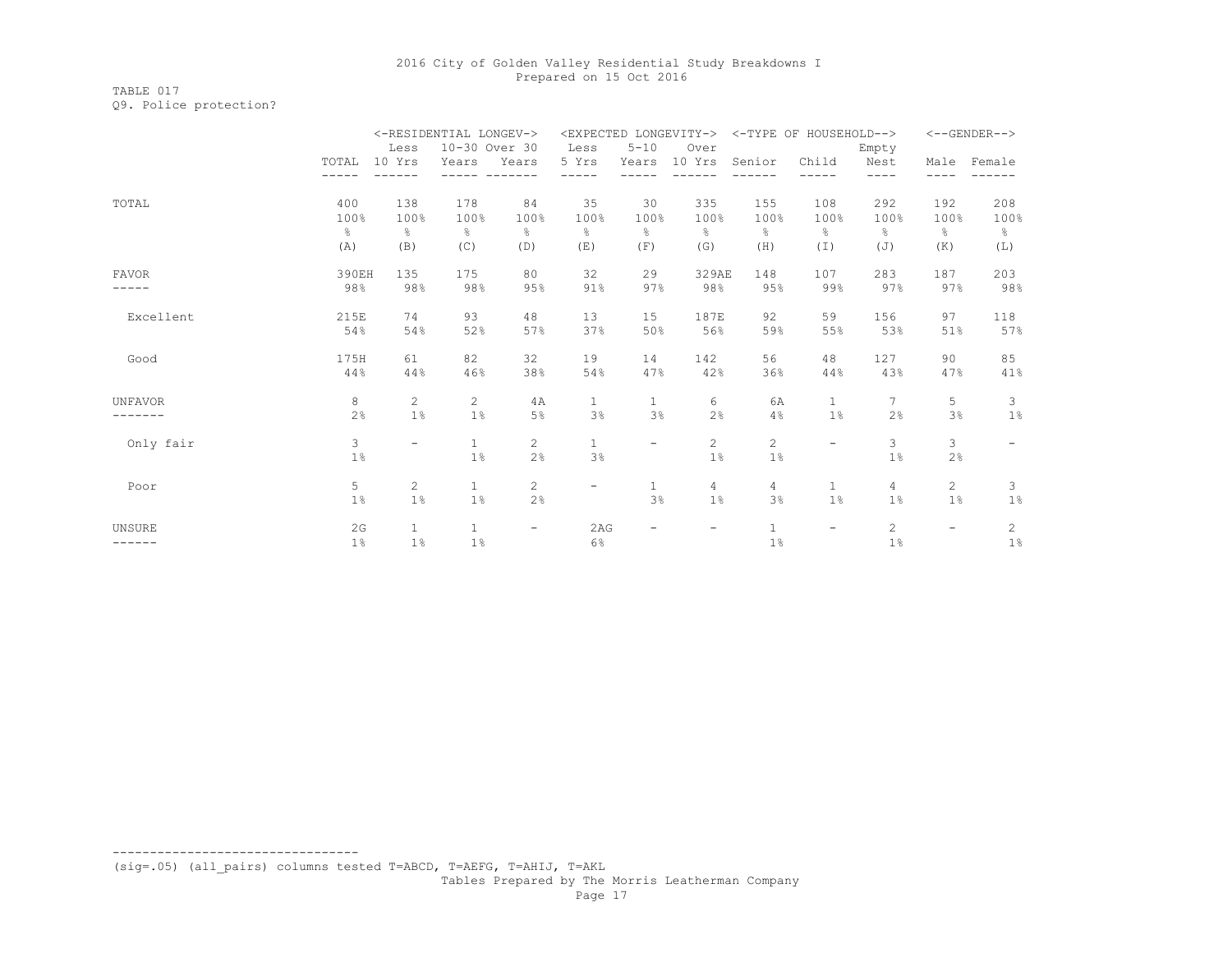TABLE 018 Q9. Police protection?

|                |       |                          | <-AGE OF RESPONDENT-> |               | <-KNOW GOVT-><br>Great   | Very                     |                          | <residence></residence>  |               | <--PRECINCT OF RESIDENCE--> |                          |                          |
|----------------|-------|--------------------------|-----------------------|---------------|--------------------------|--------------------------|--------------------------|--------------------------|---------------|-----------------------------|--------------------------|--------------------------|
|                | TOTAL | $18 - 44$                | $45 - 64$             | $65+$         | /Fair                    | Little                   | Own                      | Rent                     | 1 & 2         | 3&4                         | 5&6                      | 7 & 8                    |
|                |       |                          |                       |               |                          |                          | $---$                    | ----                     | $- - -$       | $- - -$                     | $- - -$                  | $---$                    |
| TOTAL          | 400   | 158                      | 159                   | 83            | 235                      | 165                      | 303                      | 97                       | 107           | 94                          | 97                       | 102                      |
|                | 100%  | 100%                     | 100%                  | 100%          | 100%                     | 100%                     | 100%                     | 100%                     | 100%          | 100%                        | 100%                     | 100%                     |
|                | န္    | g.                       | $\frac{6}{6}$         | $\frac{6}{6}$ | 옹                        | $\frac{6}{6}$            | ⊱                        | ိင                       | $\frac{6}{6}$ | $\frac{6}{6}$               | g.                       | 옹                        |
|                | (A)   | (B)                      | (C)                   | (D)           | (E)                      | (F)                      | (G)                      | (H)                      | $(\bot)$      | (J)                         | (K)                      | (L)                      |
| <b>FAVOR</b>   | 390DJ | 156D                     | 156                   | 78            | 227                      | 163                      | 296                      | 94                       | 106           | 89                          | 97JL                     | 98                       |
|                | 98%   | 99%                      | 98%                   | 94%           | 97%                      | 99%                      | 98%                      | 97%                      | 99%           | 95%                         | 100%                     | 96%                      |
| Excellent      | 215B  | 75                       | 90                    | 50            | 119                      | 96                       | 168                      | 47                       | 67AK          | 51                          | 46                       | 51                       |
|                | 54%   | 47%                      | 57%                   | 60%           | 51%                      | 58%                      | 55%                      | 48%                      | 63%           | 54%                         | 47%                      | 50%                      |
| Good           | 175D  | 81AD                     | 66                    | 28            | 108                      | 67                       | 128                      | 47                       | 39            | 38                          | 51AI                     | 47                       |
|                | 44%   | 51%                      | 42%                   | 34%           | 46%                      | 41%                      | 42%                      | 48%                      | 36%           | 40%                         | 53%                      | 46%                      |
| <b>UNFAVOR</b> | 8F    | $\mathbf{1}$             | 3                     | 4AB           | 8AF                      | $\overline{\phantom{a}}$ | $\overline{7}$           | $\mathbf{1}$             | -             | 5AIK                        | $\overline{\phantom{a}}$ | 3                        |
|                | 2%    | $1\%$                    | 2%                    | $5\%$         | 3%                       |                          | 2%                       | $1\%$                    |               | 5%                          |                          | 3%                       |
| Only fair      | 3     | $\overline{\phantom{0}}$ | $\mathbf{2}$          | $\mathbf{1}$  | 3                        | $\overline{\phantom{a}}$ | $\mathbf{2}^{\circ}$     | $\mathbf{1}$             |               |                             |                          | 3A                       |
|                | $1\%$ |                          | $1\%$                 | $1\%$         | 1%                       |                          | 1%                       | $1\%$                    |               |                             |                          | 3%                       |
| Poor           | 5     | $\mathbf{1}$             | $\mathbf{1}$          | ЗA            | 5                        | $\overline{\phantom{m}}$ | 5                        | $\overline{\phantom{m}}$ | -             | 5AIKL                       | $\overline{\phantom{a}}$ | $\overline{\phantom{a}}$ |
|                | $1\%$ | $1\%$                    | $1\%$                 | 4%            | 2%                       |                          | $2\frac{6}{6}$           |                          |               | $5\%$                       |                          |                          |
| UNSURE         | 2G    | $\mathbf{1}$             | -                     | $\mathbf{1}$  | $\overline{\phantom{a}}$ | 2                        | $\overline{\phantom{0}}$ | 2AG                      | $\mathbf{1}$  |                             |                          | $\mathbf{1}$             |
| ------         | 1%    | $1\%$                    |                       | $1\%$         |                          | $1\%$                    |                          | 2%                       | $1\%$         |                             |                          | $1\%$                    |

(sig=.05) (all\_pairs) columns tested T=ABCD, T=AEF, T=AGH, T=AIJKL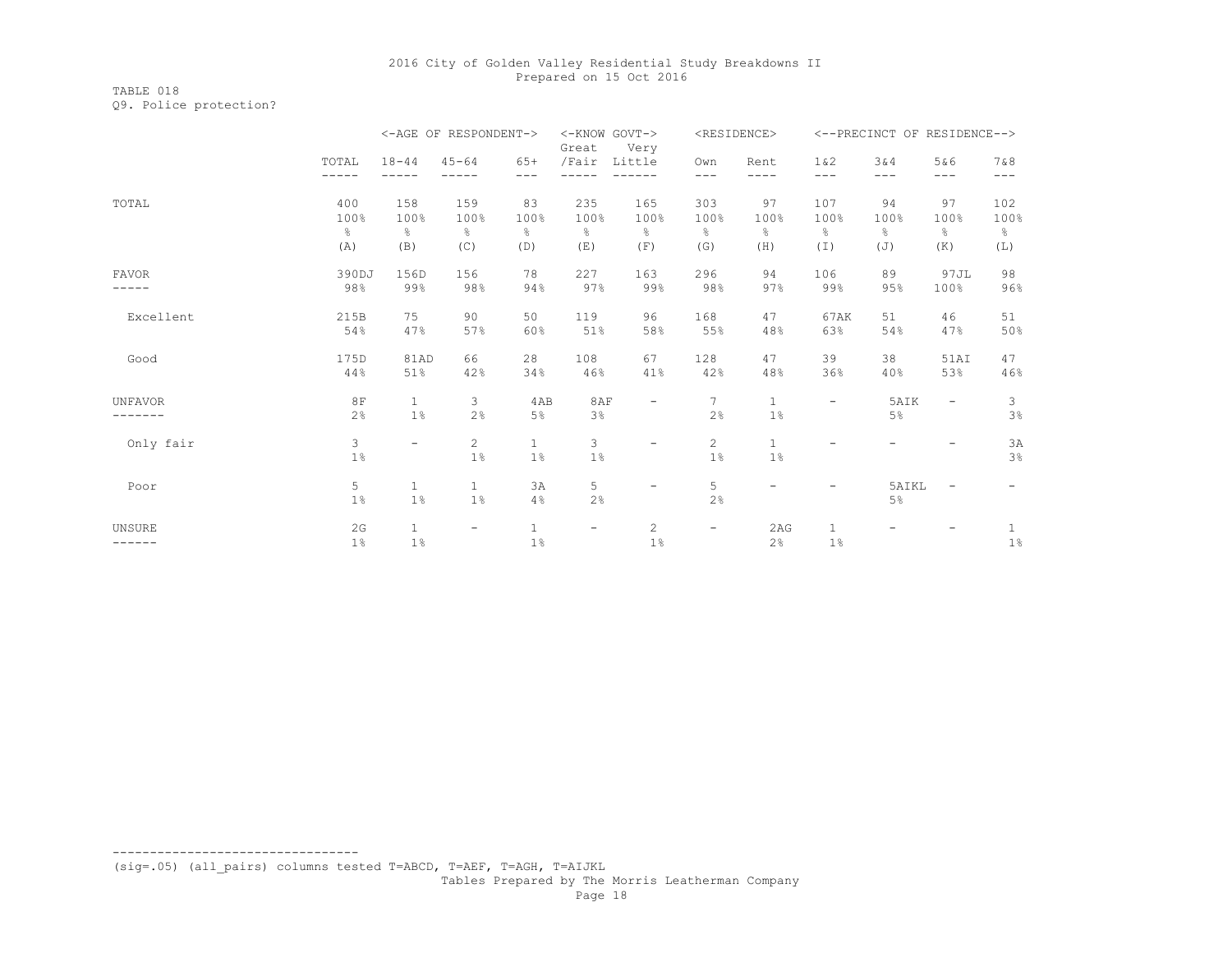# TABLE 019 Q10. Fire protection?

|                |              | <-RESIDENTIAL LONGEV-> |               |       |               | <expected longevity-=""></expected> |                |              | <-TYPE OF HOUSEHOLD-->   |                |                          | $<-$ -GENDER-->       |
|----------------|--------------|------------------------|---------------|-------|---------------|-------------------------------------|----------------|--------------|--------------------------|----------------|--------------------------|-----------------------|
|                |              | Less                   | 10-30 Over 30 |       | Less          | $5 - 10$                            | Over           |              |                          | Empty          |                          |                       |
|                | TOTAL        | 10 Yrs                 | Years         | Years | 5 Yrs         | Years                               | 10 Yrs         | Senior       | Child                    | Nest           | Male                     | Female                |
|                |              |                        |               |       |               |                                     |                |              |                          |                |                          |                       |
| TOTAL          | 400          | 138                    | 178           | 84    | 35            | 30                                  | 335            | 155          | 108                      | 292            | 192                      | 208                   |
|                | 100%         | 100%                   | 100%          | 100%  | 100%          | 100%                                | 100%           | 100%         | 100%                     | 100%           | 100%                     | 100%                  |
|                | န္           | g.                     | $\frac{6}{5}$ | g.    | $\frac{6}{6}$ | &                                   | ⊱              | ⊱            | ိင                       | $\frac{6}{6}$  | 옹                        | $\frac{6}{6}$         |
|                | (A)          | (B)                    | (C)           | (D)   | (E)           | (F)                                 | (G)            | (H)          | $(\top)$                 | (J)            | (K)                      | (L)                   |
| <b>FAVOR</b>   | 377B         | 123                    | 172B          | 82B   | 33            | 30                                  | 314            | 146          | 101                      | 276            | 181                      | 196                   |
|                | 94%          | 89%                    | 97%           | 98%   | 94%           | 100%                                | 94%            | 94%          | 94%                      | 95%            | 94%                      | 94%                   |
| Excellent      | 225BF        | 62                     | 108B          | 55B   | 18            | 11                                  | 196AF          | 95           | 55                       | 170            | 100                      | 125                   |
|                | 56%          | 45%                    | 61%           | 65%   | 51%           | 37%                                 | 59%            | 61%          | 51%                      | 58%            | 52%                      | 60%                   |
| Good           | 152G         | 61                     | 64            | 27    | 15            | 19AG                                | 118            | 51           | 46                       | 106            | 81                       | 71                    |
|                | 38%          | 44%                    | 36%           | 32%   | 43%           | 63%                                 | 35%            | 33%          | 43%                      | 36%            | 42%                      | 34%                   |
| <b>UNFAVOR</b> | $\mathbf{3}$ | $\overline{2}$         | $\mathbf{1}$  |       |               |                                     | 3              | $\mathbf{1}$ | $\overline{\phantom{0}}$ | 3              | $\mathbf{1}$             | $\mathbf{2}^{\prime}$ |
|                | 1%           | 1%                     | 1%            |       |               |                                     | 1%             | $1\%$        |                          | $1\%$          | 1%                       | $1\%$                 |
| Only fair      | $\mathbf{2}$ | $\mathbf{1}$           | $\mathbf{1}$  |       |               |                                     | $\overline{c}$ |              |                          | $\overline{c}$ | $\mathbf{1}$             | $\mathbf{1}$          |
|                | $1\%$        | $1\%$                  | $1\%$         |       |               |                                     | $1\%$          |              |                          | $1\%$          | $1\%$                    | $\star$               |
| Poor           | $\mathbf{1}$ | $\mathbf{1}$           |               |       |               |                                     | 1              | $\mathbf{1}$ |                          | 1              | $\overline{\phantom{a}}$ | 1                     |
|                | $\star$      | 1%                     |               |       |               |                                     | $\star$        | $1\%$        |                          | $\star$        |                          | $\star$               |
| UNSURE         | 20           | 13ACD                  | 5             | 2     | 2             | $\qquad \qquad -$                   | 18             | 8            | 7                        | 13             | 10                       | 10                    |
| ------         | 5%           | $9\%$                  | 3%            | 2%    | 6%            |                                     | 5%             | 5%           | 6%                       | 4%             | 5%                       | 5%                    |

--------------------------------- (sig=.05) (all\_pairs) columns tested T=ABCD, T=AEFG, T=AHIJ, T=AKL Note: Percentage less than 0.5 printed as \*.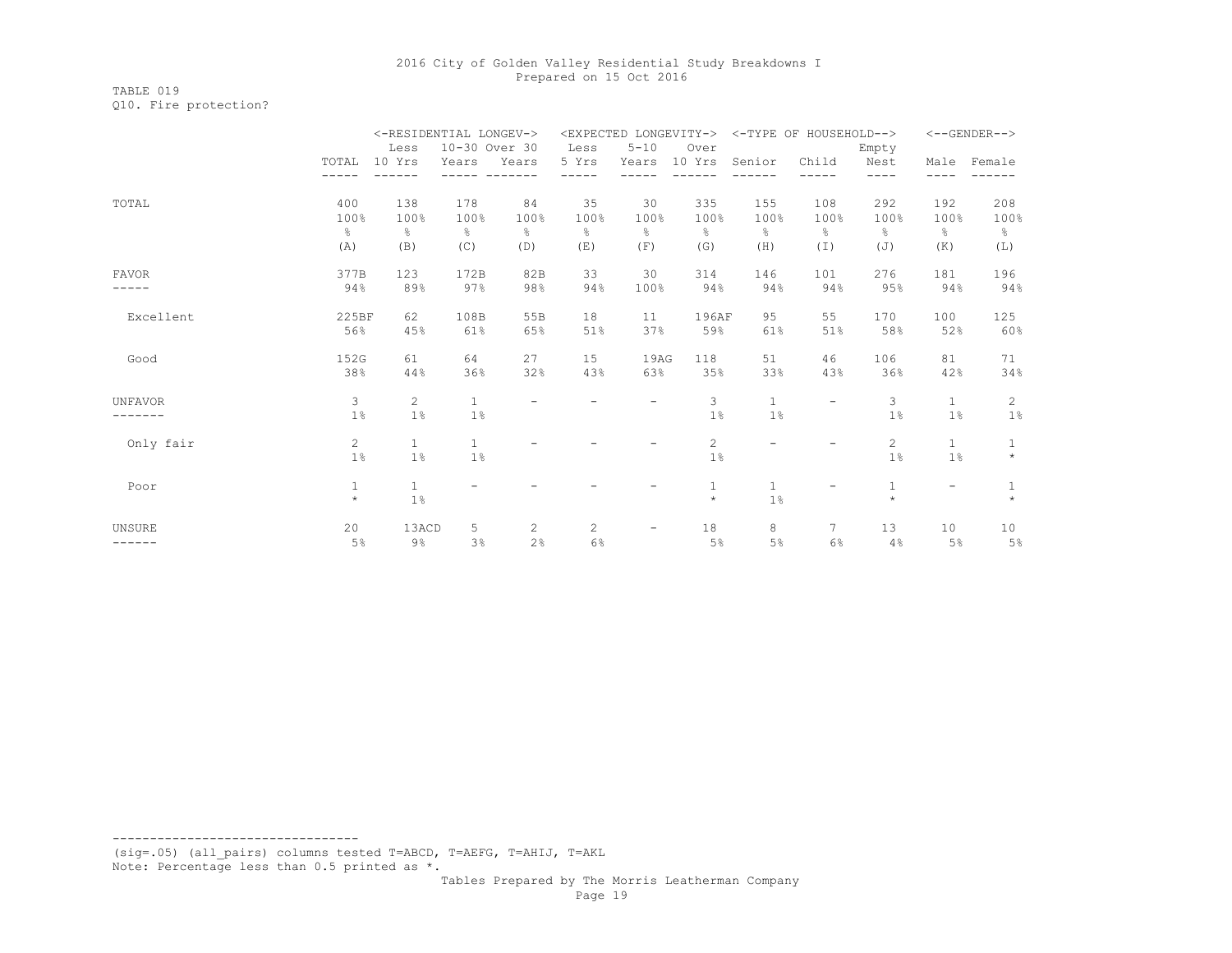TABLE 020 Q10. Fire protection?

|                |               |                          | <-AGE OF RESPONDENT-> |                          | <-KNOW GOVT-><br>Great | Very                     | <residence></residence> |                          |                          |              | <--PRECINCT OF RESIDENCE--> |               |
|----------------|---------------|--------------------------|-----------------------|--------------------------|------------------------|--------------------------|-------------------------|--------------------------|--------------------------|--------------|-----------------------------|---------------|
|                | TOTAL         | $18 - 44$                | $45 - 64$             | $65+$                    | /Fair                  | Little                   | Own                     | Rent                     | 1 & 2                    | 3&4          | 5&6                         | 7&8           |
|                |               |                          |                       | ---                      |                        |                          | $---$                   | ----                     | $---$                    | $---$        | $---$                       | $---$         |
| TOTAL          | 400           | 158                      | 159                   | 83                       | 235                    | 165                      | 303                     | 97                       | 107                      | 94           | 97                          | 102           |
|                | 100%          | 100%                     | 100%                  | 100%                     | 100%                   | 100%                     | 100%                    | 100%                     | 100%                     | 100%         | 100%                        | 100%          |
|                | $\frac{6}{5}$ | g.                       | 옹                     | $\frac{6}{6}$            | g.                     | $\frac{6}{6}$            | g.                      | $\frac{6}{6}$            | 옹                        | 옹            | g.                          | $\frac{6}{6}$ |
|                | (A)           | (B)                      | (C)                   | (D)                      | (E)                    | (F)                      | (G)                     | (H)                      | $(\top)$                 | (J)          | (K)                         | (L)           |
| <b>FAVOR</b>   | 377FH         | 146                      | 154                   | 77                       | 228AF                  | 149                      | 295AH                   | 82                       | 100                      | 89           | 92                          | 96            |
|                | 94%           | 92%                      | 97%                   | 93%                      | 97%                    | 90%                      | 97%                     | 85%                      | 93%                      | 95%          | 95%                         | 94%           |
| Excellent      | 225K          | 80                       | 93                    | 52                       | 141                    | 84                       | 177                     | 48                       | 65K                      | 58K          | 37                          | 65K           |
|                | 56%           | 51%                      | 58%                   | 63%                      | 60%                    | 51%                      | 58%                     | 49%                      | 61%                      | 62%          | 38%                         | 64%           |
| Good           | 152           | 66                       | 61                    | 25                       | 87                     | 65                       | 118                     | 34                       | 35                       | 31           | 55AIJL                      | 31            |
|                | 38%           | 42%                      | 38%                   | 30%                      | 37%                    | 39%                      | 39%                     | 35%                      | 33%                      | 33%          | 57%                         | 30%           |
| <b>UNFAVOR</b> | 3             | $\mathbf{1}$             | 1                     | $\mathbf{1}$             | 3                      | $\overline{\phantom{a}}$ | $\mathbf{2}^{\prime}$   | $\mathbf{1}$             | $\overline{\phantom{0}}$ | $\mathbf{1}$ | $\mathbf{1}$                | $\mathbf{1}$  |
|                | 1%            | 1%                       | $1\%$                 | 1%                       | 1%                     |                          | $1\%$                   | $1\%$                    |                          | 1%           | 1%                          | $1\%$         |
| Only fair      | 2             | $\mathbf{1}$             | $\mathbf{1}$          | $\overline{\phantom{a}}$ | $\overline{c}$         | $\overline{\phantom{0}}$ | $\mathbf{1}$            | $\mathbf{1}$             | $\overline{\phantom{0}}$ | -            | $\mathbf{1}$                | $\mathbf{1}$  |
|                | 1%            | 1%                       | 1%                    |                          | 1%                     |                          | $\star$                 | 1%                       |                          |              | 1%                          | $1\%$         |
| Poor           | $1\,$         | $\overline{\phantom{0}}$ |                       | $\mathbf{1}$             | $\mathbf{1}$           | -                        | $\mathbf{1}$            | $\overline{\phantom{0}}$ |                          | $\mathbf{1}$ | $\overline{a}$              |               |
|                | $\star$       |                          |                       | $1\%$                    | $\star$                |                          | $\star$                 |                          |                          | 1%           |                             |               |
| <b>UNSURE</b>  | 20EG          | 11                       | 4                     | 5                        | 4                      | 16AE                     | 6                       | 14AG                     | 7                        | 4            | 4                           | 5             |
| ------         | 5%            | 7%                       | 3%                    | 6%                       | 2%                     | 10%                      | 2%                      | 14%                      | 7%                       | 4%           | 4%                          | 5%            |

--------------------------------- (sig=.05) (all\_pairs) columns tested T=ABCD, T=AEF, T=AGH, T=AIJKL Note: Percentage less than 0.5 printed as \*.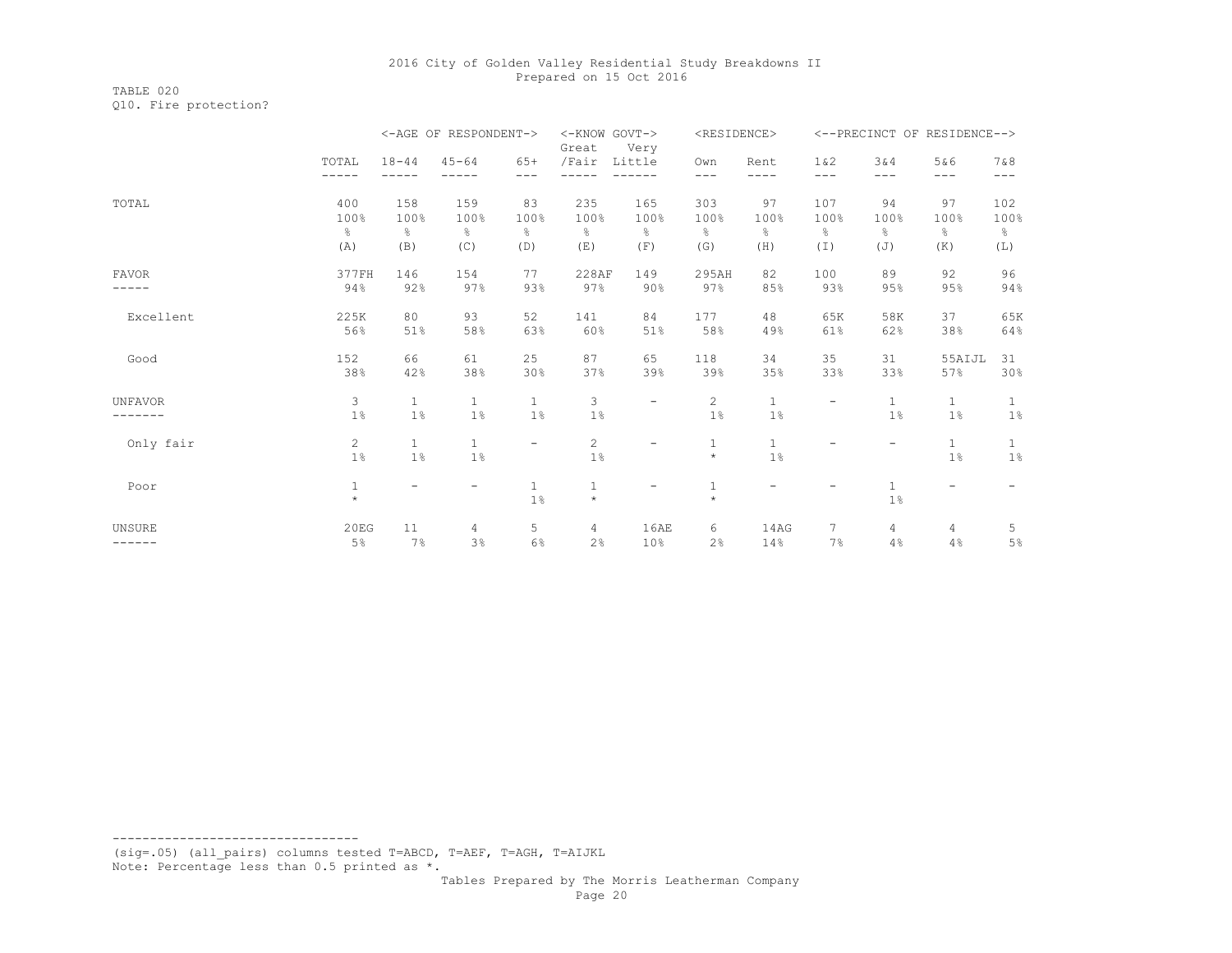### TABLE 021 Q11. Recycling service?

|              |                          | <-RESIDENTIAL LONGEV-> |               |                          |               | <expected longevity-=""></expected> |               |                   | <-TYPE OF HOUSEHOLD--> |       |                | $<-$ -GENDER--> |
|--------------|--------------------------|------------------------|---------------|--------------------------|---------------|-------------------------------------|---------------|-------------------|------------------------|-------|----------------|-----------------|
|              |                          | Less                   | 10-30 Over 30 |                          | Less          | $5 - 10$                            | Over          |                   |                        | Empty |                |                 |
|              | TOTAL                    | 10 Yrs                 | Years         | Years                    | 5 Yrs         | Years                               | 10 Yrs        | Senior            | Child                  | Nest  | Male           | Female          |
|              |                          |                        |               |                          |               |                                     |               |                   |                        | ----  | ----           |                 |
| TOTAL        | 400                      | 138                    | 178           | 84                       | 35            | 30                                  | 335           | 155               | 108                    | 292   | 192            | 208             |
|              | 100%                     | 100%                   | 100%          | 100%                     | 100%          | 100%                                | 100%          | 100%              | 100%                   | 100%  | 100%           | 100%            |
|              | g.                       | g.                     | 옹             | $\frac{6}{6}$            | $\frac{6}{6}$ | $\epsilon$                          | $\frac{6}{6}$ | 옹                 | $\frac{6}{6}$          | 옹     | g.             | g.              |
|              | (A)                      | (B)                    | (C)           | (D)                      | (E)           | (F)                                 | (G)           | (H)               | (I)                    | (J)   | (K)            | (L)             |
| <b>FAVOR</b> | 371B                     | 119                    | 170B          | 82B                      | 31            | 28                                  | 312           | 145               | 97                     | 274   | 178            | 193             |
|              | 93%                      | 86%                    | 96%           | 98%                      | 89%           | 93%                                 | 93%           | 94%               | 90%                    | 94%   | 93%            | 93%             |
| Excellent    | 140                      | 40                     | 71B           | 29                       | 12            | 13                                  | 115           | 54                | 41                     | 99    | 71             | 69              |
|              | 35%                      | 29%                    | 40%           | 35%                      | 34%           | 43%                                 | 34%           | 35%               | 38%                    | 34%   | 37%            | 33%             |
| Good         | 231                      | 79                     | 99            | 53                       | 19            | 15                                  | 197           | 91                | 56                     | 175   | 107            | 124             |
|              | 58%                      | 57%                    | 56%           | 63%                      | 54%           | 50%                                 | 59%           | 59%               | 52%                    | 60%   | 56%            | 60%             |
| UNFAVOR      | $7\overline{ }$          | $\overline{4}$         | $\mathbf{1}$  | $\overline{c}$           | $\mathbf{1}$  | $\overline{\phantom{a}}$            | 6             | 3                 | $\mathbf{2}$           | 5     | $\overline{4}$ | 3               |
|              | 2%                       | 3%                     | 1%            | 2%                       | 3%            |                                     | 2%            | 2%                | 2%                     | 2%    | 2%             | 1%              |
| Only fair    | $7\phantom{.0}$          | 4                      | $\mathbf{1}$  | $\mathbf{2}^{\prime}$    | 1             | $\overline{\phantom{m}}$            | 6             | 3                 | $\overline{2}$         | 5.    | $\overline{4}$ | 3               |
|              | 2%                       | 3%                     | $1\%$         | 2%                       | 3%            |                                     | 2%            | 2%                | 2%                     | 2%    | 2%             | $1\%$           |
| Poor         | $\overline{\phantom{a}}$ | -                      |               |                          |               | -                                   | -             | $\qquad \qquad -$ |                        |       |                |                 |
| UNSURE       | 22D                      | 15ACD                  | 7             | $\overline{\phantom{0}}$ | 3             | $\mathbf{2}$                        | 17            | 7                 | 9                      | 13    | 10             | 12              |
| - - - - - -  | 6%                       | 11 <sup>8</sup>        | 4%            |                          | 9%            | 7%                                  | 5%            | 5%                | 8 <sup>°</sup>         | 4%    | 5%             | 6%              |

(sig=.05) (all\_pairs) columns tested T=ABCD, T=AEFG, T=AHIJ, T=AKL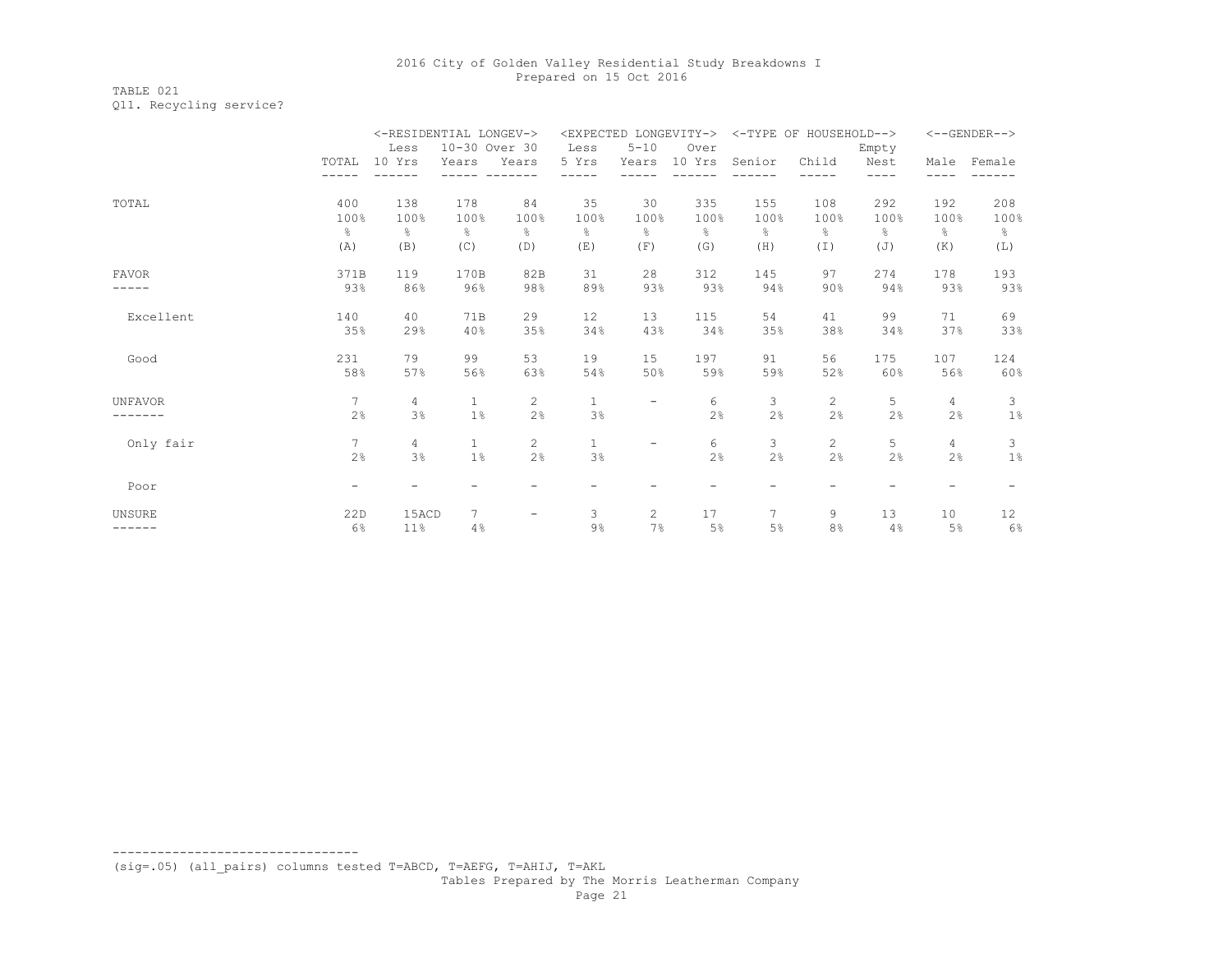TABLE 022 Q11. Recycling service?

|              |                          |                | <-AGE OF RESPONDENT-> |                   | <-KNOW GOVT-><br>Great | Very   | <residence></residence> |                |                  | <--PRECINCT OF RESIDENCE--> |                          |                   |
|--------------|--------------------------|----------------|-----------------------|-------------------|------------------------|--------|-------------------------|----------------|------------------|-----------------------------|--------------------------|-------------------|
|              | TOTAL                    | $18 - 44$      | $45 - 64$             | $65+$<br>---      | /Fair                  | Little | Own<br>---              | Rent<br>----   | 1 & 2<br>$- - -$ | 3&4<br>$---$                | 5&6<br>$---$             | 7 & 8<br>$---$    |
| TOTAL        | 400                      | 158            | 159                   | 83                | 235                    | 165    | 303                     | 97             | 107              | 94                          | 97                       | 102               |
|              | 100%                     | 100%           | 100%                  | 100%              | 100%                   | 100%   | 100%                    | 100%           | 100%             | 100%                        | 100%                     | 100%              |
|              | g.                       | ⊱              | $\frac{6}{6}$         | g.                | ⊱                      | g.     | ÷.                      | $\frac{6}{5}$  | g.               | $\frac{6}{6}$               | ⊱                        | $\frac{6}{6}$     |
|              | (A)                      | (B)            | (C)                   | (D)               | (E)                    | (F)    | (G)                     | (H)            | (I)              | (J)                         | (K)                      | (L)               |
| <b>FAVOR</b> | 371FH                    | 143            | 152                   | 76                | 231AF                  | 140    | 296AH                   | 75             | 99               | 88                          | 91                       | 93                |
| -----        | 93%                      | 91%            | 96%                   | 92%               | 98%                    | 85%    | 98%                     | 77%            | 93%              | 94%                         | 94%                      | 91%               |
| Excellent    | 140H                     | 52             | 61                    | 27                | 81                     | 59     | 117AH                   | 23             | 32               | 41AI                        | 35                       | 32                |
|              | 35%                      | 33%            | 38%                   | 33%               | 34%                    | 36%    | 39%                     | 24%            | 30%              | 44%                         | 36%                      | 31%               |
| Good         | 231F                     | 91             | 91                    | 49                | 150AF                  | 81     | 179                     | 52             | 67               | 47                          | 56                       | 61                |
|              | 58%                      | 58%            | 57%                   | 59%               | 64%                    | 49%    | 59%                     | 54%            | 63%              | 50%                         | 58%                      | 60%               |
| UNFAVOR      | $7\phantom{.0}$          | $\overline{c}$ | $\mathbf{1}$          | 4AC               | $\overline{c}$         | 5      | 5                       | $\overline{c}$ | 3                | $\mathbf{1}$                | $\mathbf{1}$             | $\overline{c}$    |
|              | 2%                       | 1%             | $1\%$                 | 5%                | 1%                     | 3%     | 2%                      | 2%             | 3%               | 1%                          | $1\%$                    | 2%                |
| Only fair    | 7                        | $\overline{2}$ | $\mathbf{1}$          | 4AC               | $\mathbf{2}^{\prime}$  | 5      | 5                       | $\overline{2}$ | 3                | $\mathbf{1}$                | $\mathbf{1}$             | 2                 |
|              | 2%                       | 1%             | $1\%$                 | 5%                | $1\%$                  | 3%     | 2 <sup>°</sup>          | 2%             | 3%               | $1\%$                       | 1%                       | 2%                |
| Poor         | $\overline{\phantom{0}}$ | -              |                       | $\qquad \qquad -$ | -                      | -      |                         |                |                  |                             | $\overline{\phantom{m}}$ | $\qquad \qquad -$ |
| UNSURE       | 22EG                     | 13             | 6                     | 3                 | 2                      | 20AE   | 2                       | 20AG           | 5                | 5.                          | 5                        | 7                 |
| ------       | 6%                       | 8 <sup>°</sup> | 4%                    | 4%                | $1\%$                  | 12%    | 1%                      | 21%            | 5%               | 5%                          | 5%                       | 7%                |

(sig=.05) (all\_pairs) columns tested T=ABCD, T=AEF, T=AGH, T=AIJKL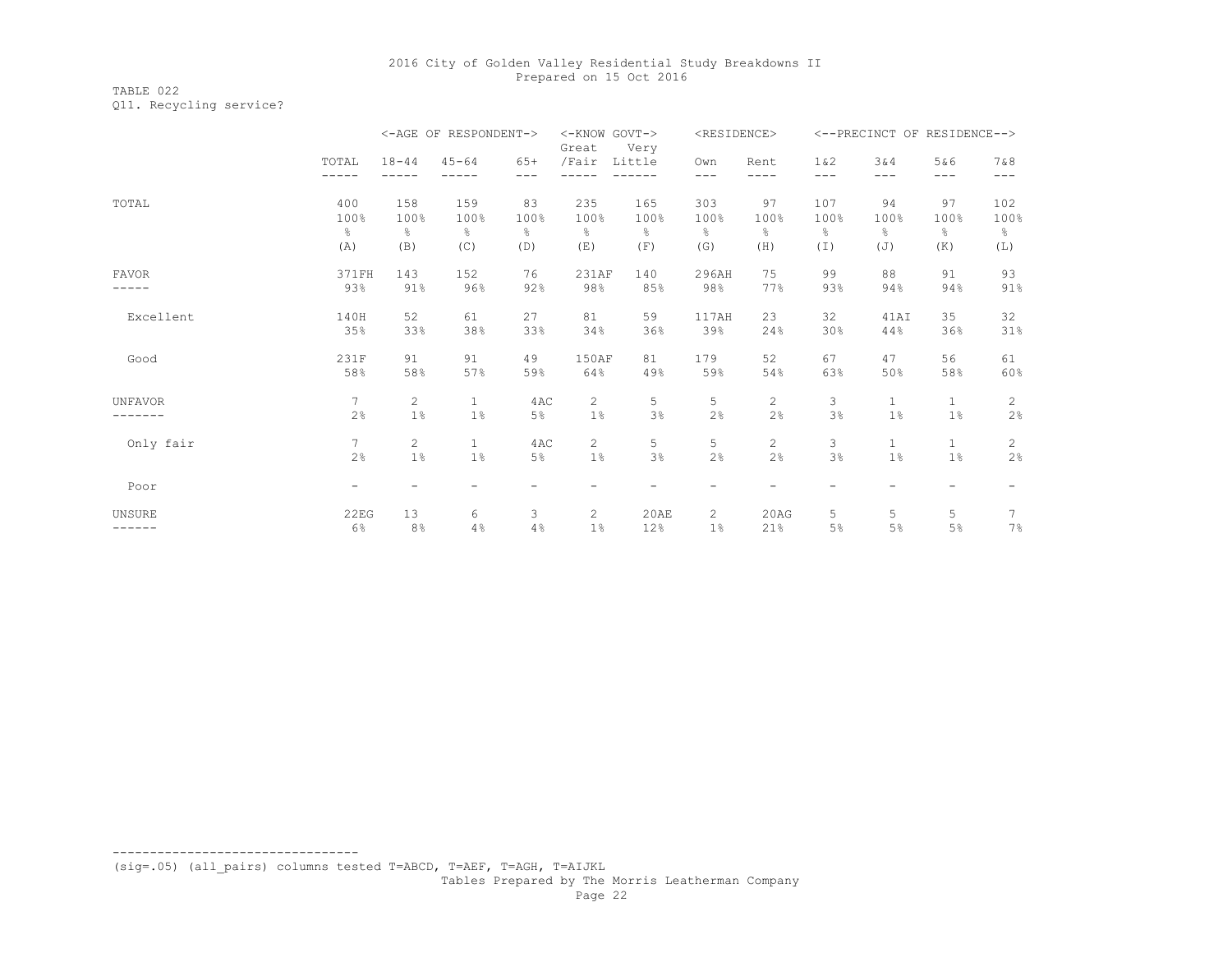# TABLE 023

Q12. Storm drainage and flood control?

|              |                          |               | <-RESIDENTIAL LONGEV-> |               |               |              | <expected longevity-=""></expected> |        | <-TYPE OF HOUSEHOLD--> |               |      | $<-$ -GENDER--> |
|--------------|--------------------------|---------------|------------------------|---------------|---------------|--------------|-------------------------------------|--------|------------------------|---------------|------|-----------------|
|              |                          | Less          | 10-30 Over 30          |               | Less          | $5 - 10$     | Over                                |        |                        | Empty         |      |                 |
|              | TOTAL                    | 10 Yrs        | Years                  | Years         | 5 Yrs         | Years        | 10 Yrs                              | Senior | Child                  | Nest          | Male | Female          |
|              |                          |               |                        |               |               |              |                                     |        |                        | ----          |      |                 |
| TOTAL        | 400                      | 138           | 178                    | 84            | 35            | 30           | 335                                 | 155    | 108                    | 292           | 192  | 208             |
|              | 100%                     | 100%          | 100%                   | 100%          | 100%          | 100%         | 100%                                | 100%   | 100%                   | 100%          | 100% | 100%            |
|              | $\frac{6}{5}$            | $\frac{6}{6}$ | $\frac{6}{6}$          | $\frac{6}{6}$ | $\frac{6}{6}$ | g.           | ⊱                                   | 옹      | $\frac{6}{6}$          | $\frac{6}{5}$ | g.   | $\frac{6}{6}$   |
|              | (A)                      | (B)           | (C)                    | (D)           | (E)           | (F)          | (G)                                 | (H)    | (I)                    | (J)           | (K)  | (L)             |
| <b>FAVOR</b> | 383E                     | 133           | 171                    | 79            | 31            | 29           | 323E                                | 147    | 103                    | 280           | 185  | 198             |
|              | 96%                      | 96%           | 96%                    | 94%           | 89%           | 97%          | 96%                                 | 95%    | 95%                    | 96%           | 96%  | 95%             |
| Excellent    | 146D                     | 52            | 73D                    | 21            | 16            | 12           | 118                                 | 56     | 36                     | 110           | 74   | 72              |
|              | 37%                      | 38%           | 41%                    | 25%           | 46%           | 40%          | 35%                                 | 36%    | 33%                    | 38%           | 39%  | 35%             |
| Good         | 237E                     | 81            | 98                     | 58AC          | 15            | 17           | 205E                                | 91     | 67                     | 170           | 111  | 126             |
|              | 59%                      | 59%           | 55%                    | 69%           | 43%           | 57%          | 61%                                 | 59%    | 62%                    | 58%           | 58%  | 61%             |
| UNFAVOR      |                          |               |                        |               |               |              |                                     |        |                        |               |      |                 |
|              |                          |               |                        |               |               |              |                                     |        |                        |               |      |                 |
| Only fair    |                          |               |                        |               |               |              |                                     |        |                        |               |      |                 |
| Poor         | $\overline{\phantom{m}}$ |               |                        |               |               |              |                                     |        |                        |               |      |                 |
| UNSURE       | 17                       | 5             | 7                      | 5             | 4AG           | $\mathbf{1}$ | 12                                  | 8      | 5                      | 12            | 7    | 10              |
| ------       | 4%                       | 4%            | 4%                     | $6\%$         | 11%           | 3%           | 4%                                  | 5%     | 5%                     | 4%            | 4%   | 5%              |

(sig=.05) (all\_pairs) columns tested T=ABCD, T=AEFG, T=AHIJ, T=AKL

---------------------------------

Tables Prepared by The Morris Leatherman Company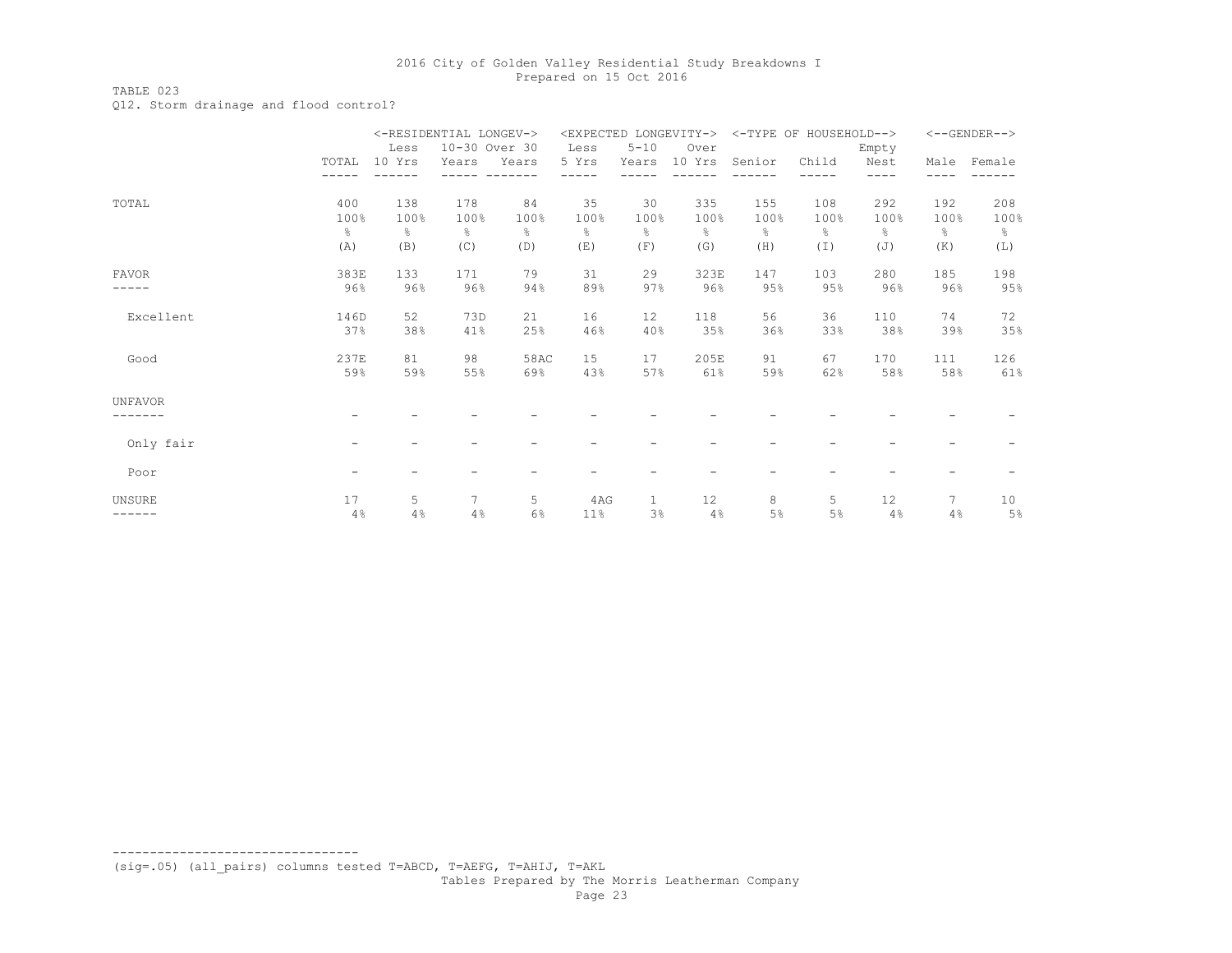TABLE 024

Q12. Storm drainage and flood control?

|              |            |               | <-AGE OF RESPONDENT->    |                          | <-KNOW GOVT-><br>Great | Very                     | <residence></residence> |                 |                       |               | <--PRECINCT OF RESIDENCE--> |               |
|--------------|------------|---------------|--------------------------|--------------------------|------------------------|--------------------------|-------------------------|-----------------|-----------------------|---------------|-----------------------------|---------------|
|              | TOTAL      | $18 - 44$     | $45 - 64$                | $65+$                    | /Fair                  | Little                   | Own                     | Rent            | 1 & 2                 | 3&4           | 5&6                         | 7 & 8         |
|              | -----      |               |                          | ---                      |                        |                          | ---                     | ----            | ---                   | ---           | $---$                       | ---           |
| TOTAL        | 400        | 158           | 159                      | 83                       | 235                    | 165                      | 303                     | 97              | 107                   | 94            | 97                          | 102           |
|              | 100%       | 100%          | 100%                     | 100%                     | 100%                   | 100%                     | 100%                    | 100%            | 100%                  | 100%          | 100%                        | 100%          |
|              | $\epsilon$ | $\frac{6}{6}$ | $\frac{6}{6}$            | $\frac{6}{6}$            | g.                     | 옹                        | $\frac{6}{6}$           | $\frac{6}{6}$   | ⊱                     | $\frac{6}{6}$ | $\epsilon$                  | $\frac{6}{6}$ |
|              | (A)        | (B)           | (C)                      | (D)                      | (E)                    | (F)                      | (G)                     | (H)             | (I)                   | (J)           | (K)                         | (L)           |
| <b>FAVOR</b> | 383H       | 150           | 155                      | 78                       | 228                    | 155                      | 296AH                   | 87              | 105                   | 91            | 92                          | 95            |
|              | 96%        | 95%           | 97%                      | 94%                      | 97%                    | 94%                      | 98%                     | 90%             | 98%                   | 97%           | 95%                         | 93%           |
| Excellent    | 146L       | 63            | 55                       | 28                       | 83                     | 63                       | 114                     | 32              | 38                    | 31            | 52AIJL                      | 25            |
|              | 37%        | 40%           | 35%                      | 34%                      | 35%                    | 38%                      | 38%                     | 33%             | 36%                   | 33%           | 54%                         | 25%           |
| Good         | 237K       | 87            | 100                      | 50                       | 145                    | 92                       | 182                     | 55              | 67K                   | 60K           | 40                          | <b>70AK</b>   |
|              | 59%        | 55%           | 63%                      | 60%                      | 62%                    | 56%                      | 60%                     | 57%             | 63%                   | 64%           | 41%                         | 69%           |
| UNFAVOR      |            |               |                          |                          |                        |                          |                         |                 |                       |               |                             |               |
|              |            |               |                          |                          |                        |                          |                         |                 |                       |               |                             |               |
| Only fair    |            |               |                          |                          |                        |                          |                         |                 |                       |               |                             |               |
| Poor         | -          | -             | $\overline{\phantom{m}}$ | $\overline{\phantom{m}}$ | -                      | $\overline{\phantom{0}}$ | -                       |                 |                       | -             | $\qquad \qquad -$           |               |
| UNSURE       | 17G        | 8             | 4                        | 5                        | 7                      | 10                       | $\overline{7}$          | 10AG            | $\mathbf{2}^{\prime}$ | 3             | 5                           | 7             |
| ------       | 4%         | 5%            | 3%                       | 6%                       | 3%                     | 6%                       | 2%                      | 10 <sup>°</sup> | 2%                    | 3%            | 5%                          | 7%            |

(sig=.05) (all\_pairs) columns tested T=ABCD, T=AEF, T=AGH, T=AIJKL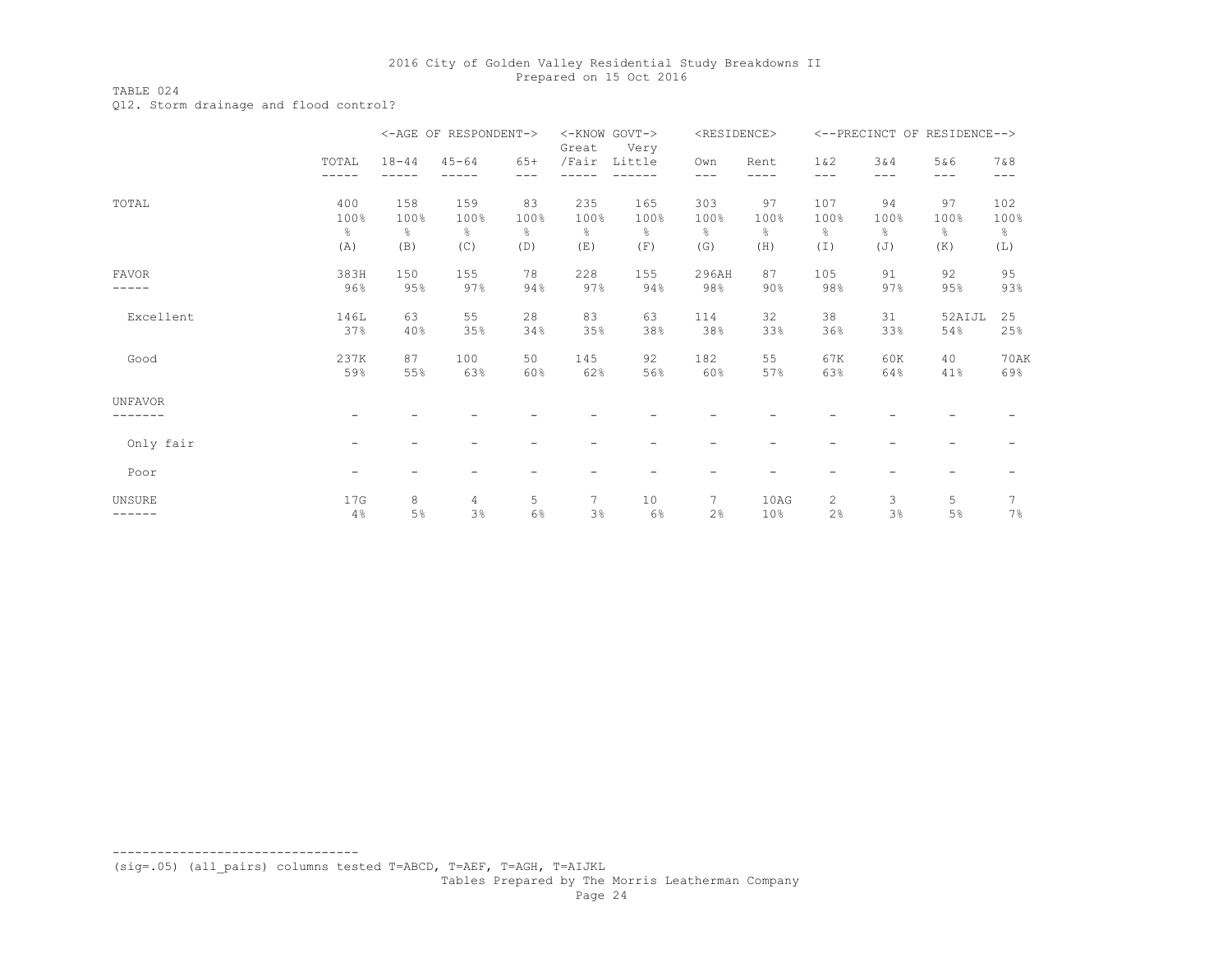## TABLE 025 Q13. Park maintenance?

|               |                | <-RESIDENTIAL LONGEV-> |               |                | <expected longevity-=""></expected> |                   |                      | <-TYPE OF HOUSEHOLD--> |                |               | <--GENDER--> |               |
|---------------|----------------|------------------------|---------------|----------------|-------------------------------------|-------------------|----------------------|------------------------|----------------|---------------|--------------|---------------|
|               |                | Less                   | 10-30 Over 30 |                | Less                                | $5 - 10$          | Over                 |                        |                | Empty         |              |               |
|               | TOTAL          | 10 Yrs                 | Years         | Years          | 5 Yrs                               | Years             | 10 Yrs               | Senior                 | Child          | Nest          | Male         | Female        |
|               |                |                        |               |                |                                     |                   |                      |                        |                | ----          |              |               |
| TOTAL         | 400            | 138                    | 178           | 84             | 35                                  | 30                | 335                  | 155                    | 108            | 292           | 192          | 208           |
|               | 100%           | 100%                   | 100%          | 100%           | 100%                                | 100%              | 100%                 | 100%                   | 100%           | 100%          | 100%         | 100%          |
|               | $\approx$      | $\approx$              | %             | $\frac{6}{6}$  | 옹                                   | ိင                | $\approx$            | ⊱                      | $\frac{6}{6}$  | $\frac{6}{6}$ | 응            | $\frac{6}{6}$ |
|               | (A)            | (B)                    | (C)           | (D)            | (E)                                 | (F)               | (G)                  | (H)                    | $(\top)$       | (J)           | (K)          | (L)           |
| <b>FAVOR</b>  | 388DEH         | 135                    | 175D          | 78             | 32                                  | 29                | 327E                 | 147                    | 105            | 283           | 187          | 201           |
|               | 97%            | 98%                    | 98%           | 93%            | 91%                                 | 97%               | 98%                  | 95%                    | 97%            | 97%           | 97%          | 97%           |
| Excellent     | 207            | 73                     | 87            | 47             | 20                                  | 18                | 169                  | 76                     | 57             | 150           | 98           | 109           |
|               | 52%            | 53%                    | 49%           | 56%            | 57%                                 | 60%               | 50%                  | 49%                    | 53%            | 51%           | 51%          | 52%           |
| Good          | 181            | 62                     | 88            | 31             | 12                                  | 11                | 158                  | 71                     | 48             | 133           | 89           | 92            |
|               | 45%            | 45%                    | 49%           | 37%            | 34%                                 | 37%               | 47%                  | 46%                    | 44%            | 46%           | 46%          | 44%           |
| UNFAVOR       | 5              | $\overline{c}$         | $\mathbf{1}$  | $\overline{c}$ | 1                                   | $\mathbf{1}$      | 3                    | $\overline{c}$         | $\overline{c}$ | 3             | $\mathbf{1}$ | 4             |
|               | 1%             | 1%                     | 1%            | 2%             | 3%                                  | 3%                | $1\%$                | 1%                     | 2%             | $1\%$         | 1%           | 2%            |
| Only fair     | $\overline{4}$ | $\mathbf{1}$           | $\mathbf{1}$  | $\mathbf{2}$   | $\mathbf{1}$                        | $\mathbf{1}$      | $\mathbf{2}^{\circ}$ | $\overline{c}$         | $\mathbf{1}$   | 3             | $\mathbf{1}$ | 3             |
|               | 1%             | 1%                     | 1%            | 2%             | 3%                                  | 3%                | 1%                   | 1%                     | $1\%$          | $1\%$         | 1%           | 1%            |
| Poor          | $\mathbf{1}$   | $\mathbf{1}$           |               |                |                                     | -                 | 1                    | -                      | $\mathbf{1}$   |               |              | 1             |
|               | $\star$        | $1\%$                  |               |                |                                     |                   | $\star$              |                        | $1\%$          |               |              | $\star$       |
| <b>UNSURE</b> | 7              | $\mathbf{1}$           | 2             | 4AB            | 2                                   | $\qquad \qquad -$ | 5                    | 6A                     | $\mathbf{1}$   | 6             | 4            | 3             |
|               | 2%             | 1%                     | 1%            | $5\%$          | 6%                                  |                   | 1 <sup>°</sup>       | 4%                     | $1\%$          | 2%            | 2%           | $1\%$         |

(sig=.05) (all\_pairs) columns tested T=ABCD, T=AEFG, T=AHIJ, T=AKL Note: Percentage less than 0.5 printed as \*.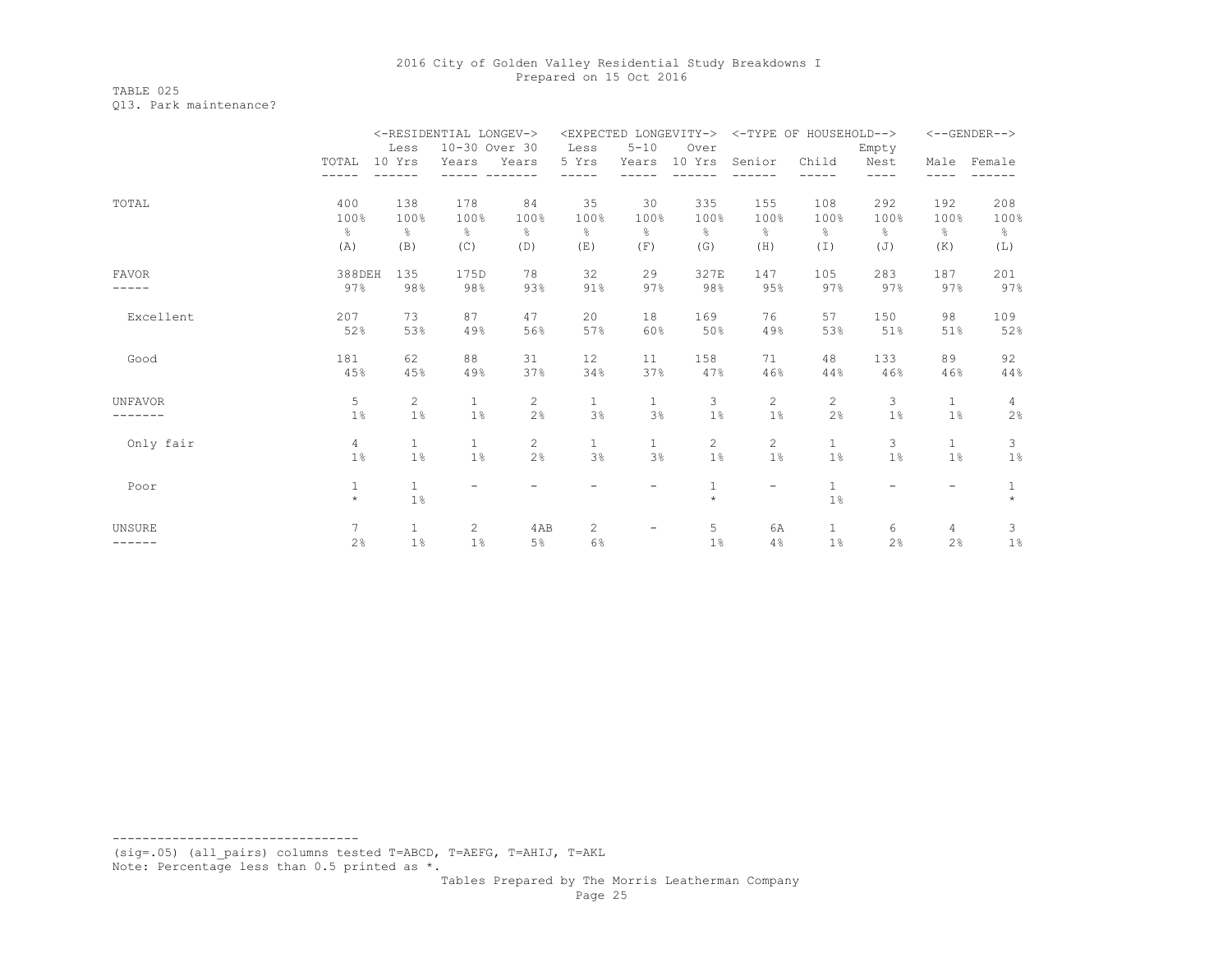TABLE 026 Q13. Park maintenance?

|                |                |                | <-AGE OF RESPONDENT-> |                          | <-KNOW GOVT-><br>Great   | Very         |       | <residence></residence> |                       |                       | <--PRECINCT OF RESIDENCE--> |              |
|----------------|----------------|----------------|-----------------------|--------------------------|--------------------------|--------------|-------|-------------------------|-----------------------|-----------------------|-----------------------------|--------------|
|                | TOTAL          | $18 - 44$      | $45 - 64$             | $65+$                    | /Fair                    | Little       | Own   | Rent                    | $1\&2$                | 3&4                   | 5&6                         | 7 & 8        |
|                |                |                |                       |                          |                          |              | $---$ | ----                    | $---$                 | $---$                 | $---$                       | $---$        |
| TOTAL          | 400            | 158            | 159                   | 83                       | 235                      | 165          | 303   | 97                      | 107                   | 94                    | 97                          | 102          |
|                | 100%           | 100%           | 100%                  | 100%                     | 100%                     | 100%         | 100%  | 100%                    | 100%                  | 100%                  | 100%                        | 100%         |
|                | ိင             | ⊱              | 옹                     | 옹                        | ⊱                        | ိင           | g.    | ိင                      | 옹                     | 옹                     | 응                           | ိင           |
|                | (A)            | (B)            | (C)                   | (D)                      | (E)                      | (F)          | (G)   | (H)                     | (I)                   | (J)                   | (K)                         | (L)          |
| <b>FAVOR</b>   | 388            | 155            | 155                   | 78                       | 228                      | 160          | 296   | 92                      | 104                   | 91                    | 96                          | 97           |
|                | 97%            | 98%            | 97%                   | 94%                      | 97%                      | 97%          | 98%   | 95%                     | 97%                   | 97%                   | 99%                         | 95%          |
| Excellent      | 207            | 80             | 83                    | 44                       | 114                      | 93           | 160   | 47                      | 56                    | 55                    | 46                          | 50           |
|                | 52%            | 51%            | 52%                   | 53%                      | 49%                      | 56%          | 53%   | 48%                     | 52%                   | 59%                   | 47%                         | 49%          |
| Good           | 181            | 75             | 72                    | 34                       | 114                      | 67           | 136   | 45                      | 48                    | 36                    | 50                          | 47           |
|                | 45%            | 47%            | 45%                   | 41%                      | 49%                      | 41%          | 45%   | 46%                     | 45%                   | 38%                   | 52%                         | 46%          |
| <b>UNFAVOR</b> | 5              | $\overline{2}$ | 3                     | $\overline{\phantom{a}}$ | 2                        | 3            | 3     | $\overline{2}$          | 3                     | $\mathbf{1}$          | $\overline{\phantom{a}}$    | $\mathbf{1}$ |
|                | $1\%$          | 1%             | 2%                    |                          | 1%                       | 2%           | 1%    | 2%                      | 3%                    | 1%                    |                             | $1\%$        |
| Only fair      | $\overline{4}$ | $\mathbf{1}$   | 3                     | $\overline{\phantom{a}}$ | $\mathbf{2}^{\prime}$    | $\mathbf{2}$ | 3     | $\mathbf{1}$            | $\mathbf{2}^{\prime}$ | $\mathbf{1}$          | $\overline{\phantom{a}}$    | $\mathbf{1}$ |
|                | 1%             | 1%             | 2%                    |                          | $1\%$                    | $1\%$        | 1%    | $1\%$                   | 2%                    | 1%                    |                             | $1\%$        |
| Poor           | $\mathbf 1$    | $\mathbf{1}$   | -                     | $\overline{\phantom{a}}$ | $\overline{\phantom{a}}$ | $\mathbf{1}$ | -     | $\mathbf{1}$            | $\mathbf{1}$          | -                     |                             | -            |
|                | $\star$        | 1%             |                       |                          |                          | $1\%$        |       | $1\%$                   | 1%                    |                       |                             |              |
| UNSURE         | 7              | $\mathbf{1}$   | $\mathbf{1}$          | 5ABC                     | 5                        | $\mathbf{2}$ | 4     | 3                       | -                     | $\mathbf{2}^{\prime}$ | $\mathbf{1}$                | 4 I          |
| ------         | 2%             | $1\%$          | $1\%$                 | $6\%$                    | 2%                       | 1%           | $1\%$ | 3%                      |                       | 2%                    | 1%                          | 4%           |

--------------------------------- (sig=.05) (all\_pairs) columns tested T=ABCD, T=AEF, T=AGH, T=AIJKL Note: Percentage less than 0.5 printed as \*.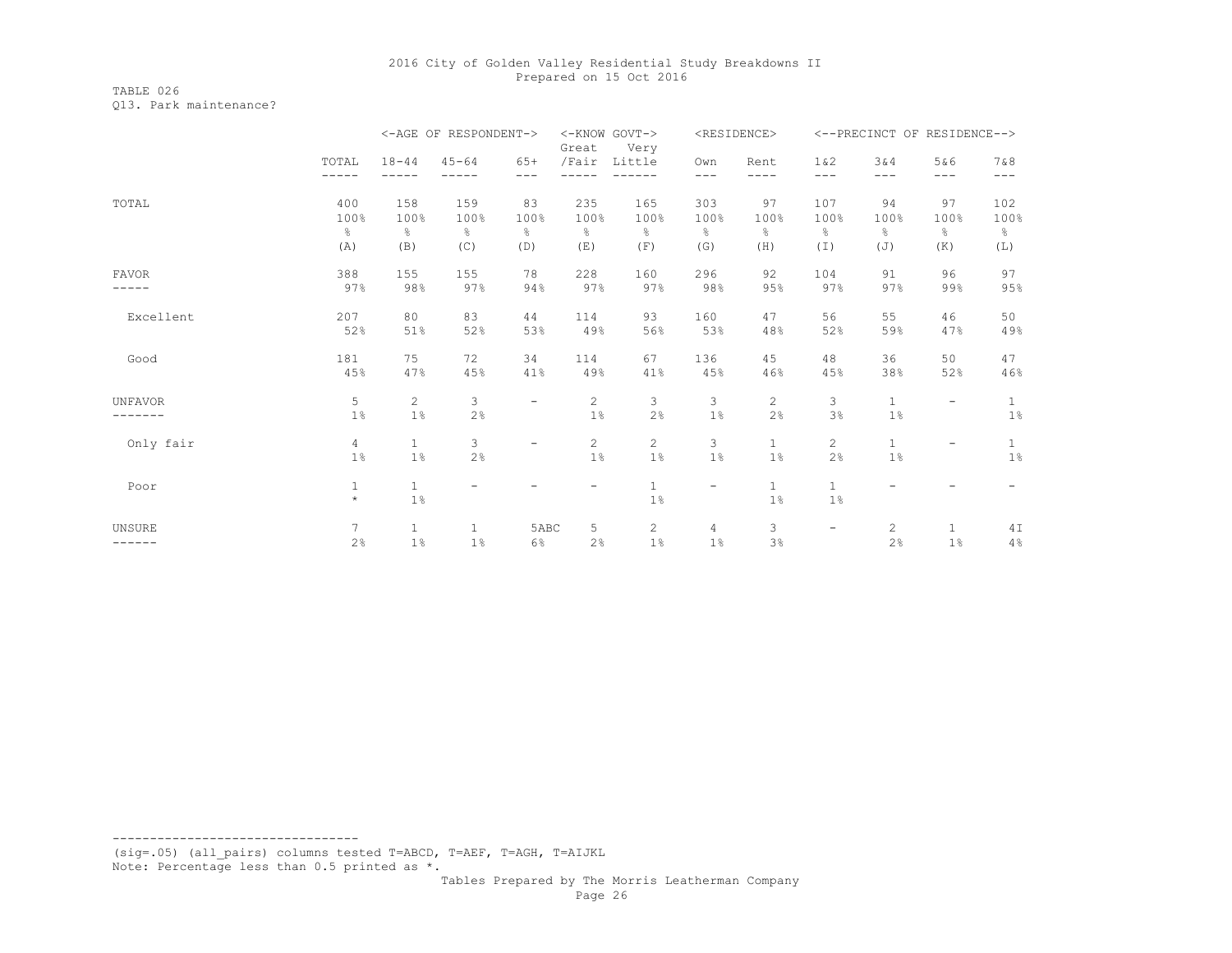### TABLE 027 Q14. City recreation facilities?

|                |               | <-RESIDENTIAL LONGEV-> |               |                          |                       | <expected longevity-=""></expected> | <-TYPE OF HOUSEHOLD--> |               |               |                          | $\left<$ --GENDER--> |               |
|----------------|---------------|------------------------|---------------|--------------------------|-----------------------|-------------------------------------|------------------------|---------------|---------------|--------------------------|----------------------|---------------|
|                |               | Less                   | 10-30 Over 30 |                          | Less                  | $5 - 10$                            | Over                   |               |               | Empty                    |                      |               |
|                | TOTAL         | 10 Yrs                 | Years         | Years                    | 5 Yrs                 | Years                               | 10 Yrs                 | Senior        | Child         | Nest                     | Male                 | Female        |
|                |               |                        |               |                          |                       |                                     |                        |               |               | $- - -$                  |                      |               |
| TOTAL          | 400           | 138                    | 178           | 84                       | 35                    | 30                                  | 335                    | 155           | 108           | 292                      | 192                  | 208           |
|                | 100%          | 100%                   | 100%          | 100%                     | 100%                  | 100%                                | 100%                   | 100%          | 100%          | 100%                     | 100%                 | 100%          |
|                | $\frac{6}{6}$ | 옹                      | 옹             | $\frac{6}{6}$            | &                     | g.                                  | 옹                      | $\frac{8}{6}$ | $\frac{6}{6}$ | $\frac{8}{6}$            | ိင                   | $\frac{6}{6}$ |
|                | (A)           | (B)                    | (C)           | (D)                      | (E)                   | (F)                                 | (G)                    | (H)           | (I)           | (J)                      | (K)                  | (L)           |
| <b>FAVOR</b>   | 387DK         | 133                    | 177ABD        | 77                       | 32                    | 30                                  | 325                    | 147           | 106           | 281                      | 182                  | 205AK         |
| -----          | 97%           | 96%                    | 99%           | 92%                      | 91%                   | 100%                                | 97%                    | 95%           | 98%           | 96%                      | 95%                  | 99%           |
| Excellent      | 156H          | 57                     | 73            | 26                       | 17                    | 9                                   | 130                    | 46            | 45H           | 111                      | 69                   | 87            |
|                | 39%           | 41%                    | 41%           | 31%                      | 49%                   | 30%                                 | 39%                    | 30%           | 42%           | 38%                      | 36%                  | 42%           |
| Good           | 231           | 76                     | 104           | 51                       | 15                    | 21E                                 | 195                    | 101A          | 61            | 170                      | 113                  | 118           |
|                | 58%           | 55%                    | 58%           | 61%                      | 43%                   | 70%                                 | 58%                    | 65%           | 56%           | 58%                      | 59%                  | 57%           |
| <b>UNFAVOR</b> | 1G            |                        | $\mathbf{1}$  | $\qquad \qquad -$        | 1AG                   |                                     |                        | $\mathbf{1}$  | $\mathbf{1}$  | $\overline{\phantom{0}}$ | $\mathbf{1}$         |               |
|                | $\star$       |                        | 1%            |                          | 3%                    |                                     |                        | $1\%$         | 1%            |                          | $1\%$                |               |
| Only fair      | 1G            |                        | $\mathbf{1}$  | $\overline{\phantom{m}}$ | 1AG                   |                                     |                        | $\mathbf{1}$  | $\mathbf{1}$  | -                        | $\mathbf{1}$         |               |
|                | $\star$       |                        | 1%            |                          | 3%                    |                                     |                        | 1%            | 1%            |                          | 1%                   |               |
| Poor           | -             |                        |               | -                        |                       |                                     |                        |               |               |                          |                      |               |
| <b>UNSURE</b>  | 12C           | 5 <sup>C</sup>         | -             | 7AC                      | $\mathbf{2}^{\prime}$ | $\overline{\phantom{a}}$            | 10                     | 7             | $\mathbf{1}$  | 11                       | 9                    | 3             |
| ------         | 3%            | 4%                     |               | 8%                       | 6%                    |                                     | 3%                     | 5%            | 1%            | 4%                       | 5%                   | 1%            |

(sig=.05) (all\_pairs) columns tested T=ABCD, T=AEFG, T=AHIJ, T=AKL Note: Percentage less than 0.5 printed as \*.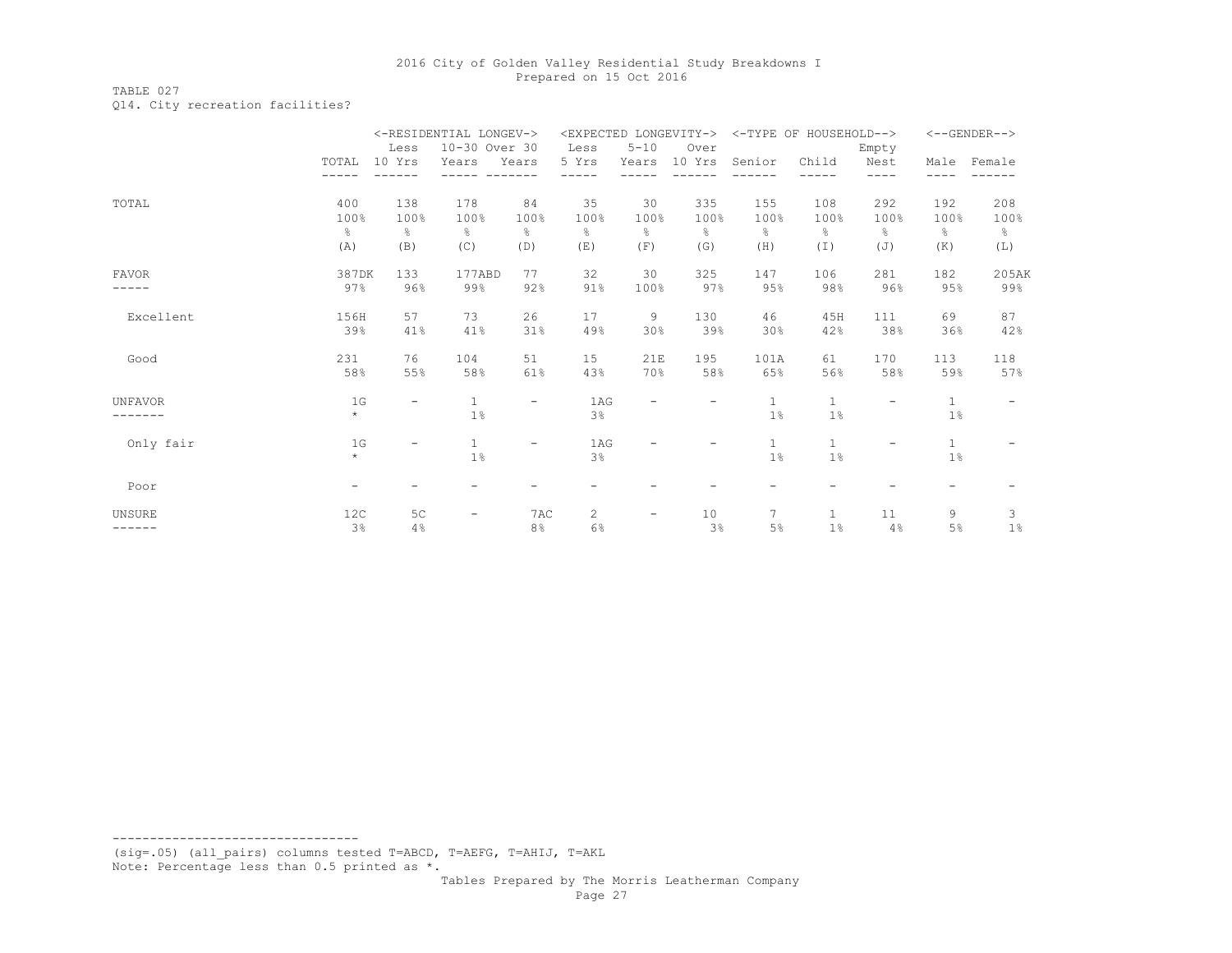TABLE 028 Q14. City recreation facilities?

|              |                          |                                | <-AGE OF RESPONDENT-> |                  | <-KNOW GOVT-><br>Great | Very                  |              | <residence></residence> |                       | <--PRECINCT OF RESIDENCE--> |                |            |
|--------------|--------------------------|--------------------------------|-----------------------|------------------|------------------------|-----------------------|--------------|-------------------------|-----------------------|-----------------------------|----------------|------------|
|              | TOTAL<br>-----           | $18 - 44$                      | $45 - 64$             | $65+$<br>$- - -$ | /Fair                  | Little                | Own<br>$---$ | Rent<br>----            | 1 & 2<br>---          | 3&4<br>$- - -$              | 5&6<br>$---$   | 7&8<br>--- |
| TOTAL        | 400                      | 158                            | 159                   | 83               | 235                    | 165                   | 303          | 97                      | 107                   | 94                          | 97             | 102        |
|              | 100%                     | 100%                           | 100%                  | 100%             | 100%                   | 100%                  | 100%         | 100%                    | 100%                  | 100%                        | 100%           | 100%       |
|              | g.                       | g.                             | 옹                     | ⊱                | ⊱                      | g.                    | g.           | g.                      | g.                    | 옹                           | g.             | g.         |
|              | (A)                      | (B)                            | (C)                   | (D)              | (E)                    | (F)                   | (G)          | (H)                     | (I)                   | (J)                         | (K)            | (L)        |
| <b>FAVOR</b> | 387                      | 155                            | 153                   | 79               | 228                    | 159                   | 296          | 91                      | 102                   | 92                          | 95             | 98         |
|              | 97%                      | 98%                            | 96%                   | 95%              | 97%                    | 96%                   | 98%          | 94%                     | 95%                   | 98%                         | 98%            | 96%        |
| Excellent    | 156I                     | 72AD                           | 59                    | 25               | 96                     | 60                    | 121          | 35                      | 32                    | 48AIK                       | 33             | 43         |
|              | 39%                      | 46%                            | 37%                   | 30%              | 41%                    | 36%                   | 40%          | 36%                     | 30%                   | 51%                         | 34%            | 42%        |
| Good         | 231J                     | 83                             | 94                    | 54               | 132                    | 99                    | 175          | 56                      | 70J                   | 44                          | 62J            | 55         |
|              | 58%                      | 53%                            | 59%                   | 65%              | 56%                    | 60%                   | 58%          | 58%                     | 65%                   | 47%                         | 64%            | 54%        |
| UNFAVOR      | $\mathbf{1}$<br>$\star$  | $\mathbf{1}$<br>1%             |                       |                  |                        | $\,1\,$<br>$1\%$      | -            | $\mathbf{1}$<br>$1\%$   | $\mathbf{1}$<br>$1\%$ |                             |                |            |
| Only fair    | $\mathbf{1}$<br>$\star$  | $\mathbf{1}$<br>1 <sup>°</sup> |                       |                  |                        | $\mathbf{1}$<br>$1\%$ | -            | $\mathbf{1}$<br>$1\%$   | $\mathbf{1}$<br>$1\%$ |                             |                |            |
| Poor         | $\overline{\phantom{a}}$ |                                |                       |                  |                        |                       |              |                         |                       |                             |                |            |
| UNSURE       | 12                       | 2                              | 6                     | 4                | 7                      | 5                     | 7            | 5                       | 4                     | $\mathbf{2}^{\prime}$       | $\overline{c}$ | 4          |
| -------      | 3%                       | 1%                             | 4%                    | 5%               | 3%                     | 3%                    | 2%           | $5\%$                   | 4%                    | 2%                          | 2%             | 4%         |

--------------------------------- (sig=.05) (all\_pairs) columns tested T=ABCD, T=AEF, T=AGH, T=AIJKL Note: Percentage less than 0.5 printed as \*.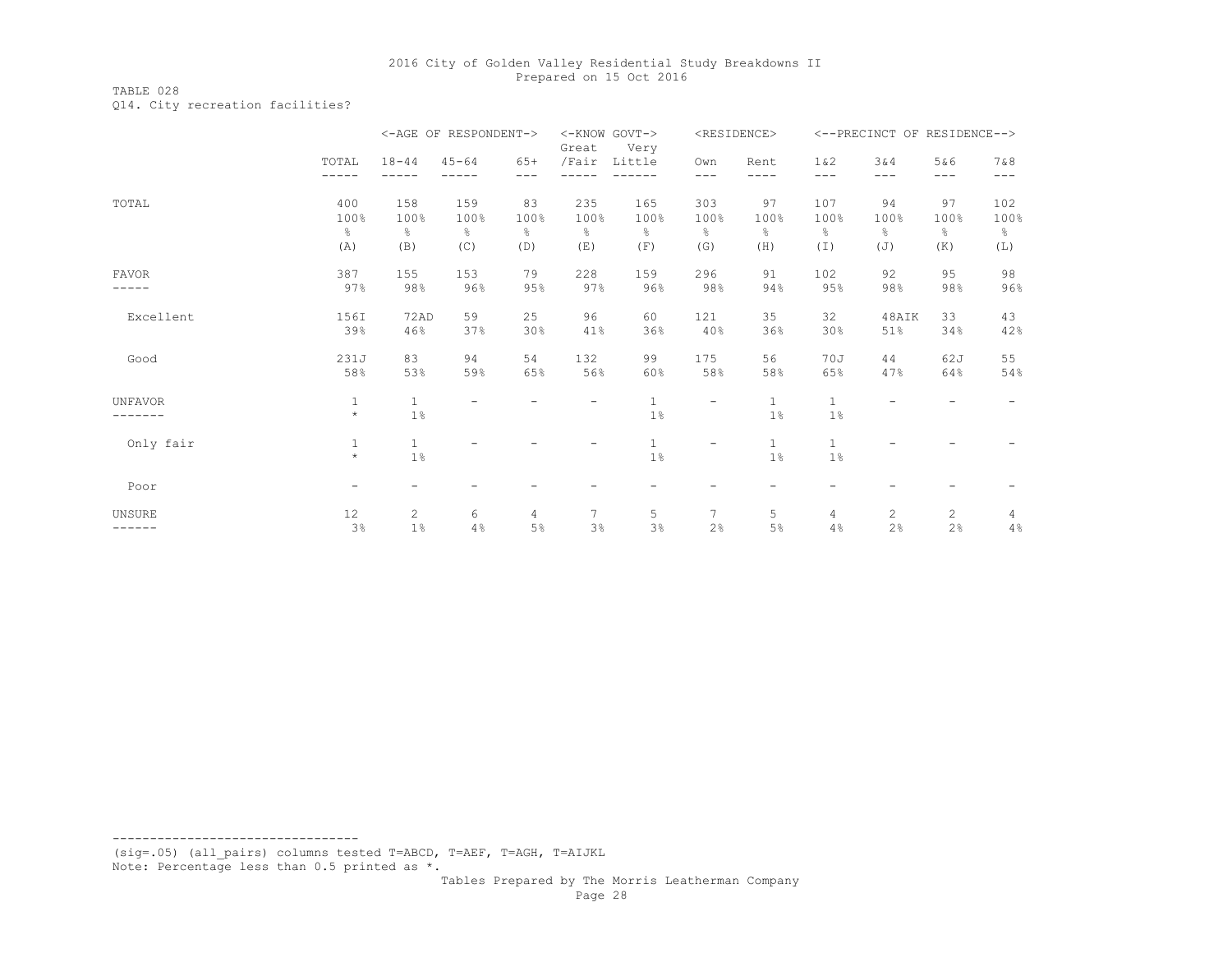# TABLE 029

Q15. City-sponsored recreation programs?

|              |                          |                          | <-RESIDENTIAL LONGEV-> |                          |                       |                          |        |               | <expected longevity-=""> &lt;-TYPE OF HOUSEHOLD--&gt;</expected> |               |              | $<-$ -GENDER--> |
|--------------|--------------------------|--------------------------|------------------------|--------------------------|-----------------------|--------------------------|--------|---------------|------------------------------------------------------------------|---------------|--------------|-----------------|
|              |                          | Less                     | 10-30 Over 30          |                          | Less                  | $5 - 10$                 | Over   |               |                                                                  | Empty         |              |                 |
|              | TOTAL                    | 10 Yrs                   | Years                  | Years                    | 5 Yrs                 | Years                    | 10 Yrs | Senior        | Child                                                            | Nest          |              | Male Female     |
|              |                          |                          |                        |                          |                       |                          |        |               |                                                                  | ----          |              |                 |
| TOTAL        | 400                      | 138                      | 178                    | 84                       | 35                    | 30                       | 335    | 155           | 108                                                              | 292           | 192          | 208             |
|              | 100%                     | 100%                     | 100%                   | 100%                     | 100%                  | 100%                     | 100%   | 100%          | 100%                                                             | 100%          | 100%         | 100%            |
|              | န္                       | g.                       | $\frac{6}{6}$          | $\frac{6}{6}$            | $\approx$             | g.                       | ÷,     | $\frac{6}{6}$ | g.                                                               | $\frac{6}{5}$ | g.           | g.              |
|              | (A)                      | (B)                      | (C)                    | (D)                      | (E)                   | (F)                      | (G)    | (H)           | $(\top)$                                                         | (J)           | (K)          | (L)             |
| <b>FAVOR</b> | 372DHJ                   | 130D                     | 176ABD                 | 66                       | 32                    | 30                       | 310    | 136           | 105AHJ                                                           | 267           | 177          | 195             |
|              | 93%                      | 94%                      | 99%                    | 79%                      | 91%                   | 100%                     | 93%    | 88%           | 97%                                                              | 91%           | 92%          | 94%             |
| Excellent    | 163DH                    | 59D                      | 82D                    | 22                       | 18                    | 11                       | 134    | 53            | 46                                                               | 117           | 74           | 89              |
|              | 41%                      | 43%                      | 46%                    | 26%                      | 51%                   | 37%                      | 40%    | 34%           | 43%                                                              | 40%           | 39%          | 43%             |
| Good         | 209                      | 71                       | 94                     | 44                       | 14                    | 19                       | 176    | 83            | 59                                                               | 150           | 103          | 106             |
|              | 52%                      | 51%                      | 53%                    | 52%                      | 40%                   | 63%                      | 53%    | 54%           | 55%                                                              | 51%           | 54%          | 51%             |
| UNFAVOR      | 1G                       |                          | $\mathbf{1}$           | $\overline{\phantom{a}}$ | 1AG                   | -                        |        | $\mathbf{1}$  | $\mathbf{1}$                                                     |               | $\mathbf{1}$ |                 |
|              | $\star$                  |                          | $1\%$                  |                          | 3%                    |                          |        | 1%            | 1%                                                               |               | 1%           |                 |
| Only fair    | 1 <sub>G</sub>           | $\overline{\phantom{0}}$ | $\mathbf{1}$           | $\overline{\phantom{a}}$ | 1AG                   | -                        |        | $\mathbf{1}$  | $\mathbf{1}$                                                     | -             | $\mathbf{1}$ |                 |
|              | $\star$                  |                          | $1\%$                  |                          | 3%                    |                          |        | 1%            | 1%                                                               |               | 1%           |                 |
| Poor         | $\overline{\phantom{a}}$ |                          |                        |                          |                       |                          |        |               |                                                                  |               |              |                 |
| UNSURE       | 27CI                     | 8C                       | $\mathbf{1}$           | 18ABC                    | $\mathbf{2}^{\prime}$ | $\overline{\phantom{a}}$ | 25     | 18AI          | 2                                                                | 25AI          | 14           | 13              |
| .            | 7%                       | 6%                       | $1\%$                  | 21%                      | 6%                    |                          | 7%     | 12%           | 2%                                                               | 9%            | 7%           | 6%              |

--------------------------------- (sig=.05) (all\_pairs) columns tested T=ABCD, T=AEFG, T=AHIJ, T=AKL Note: Percentage less than 0.5 printed as \*.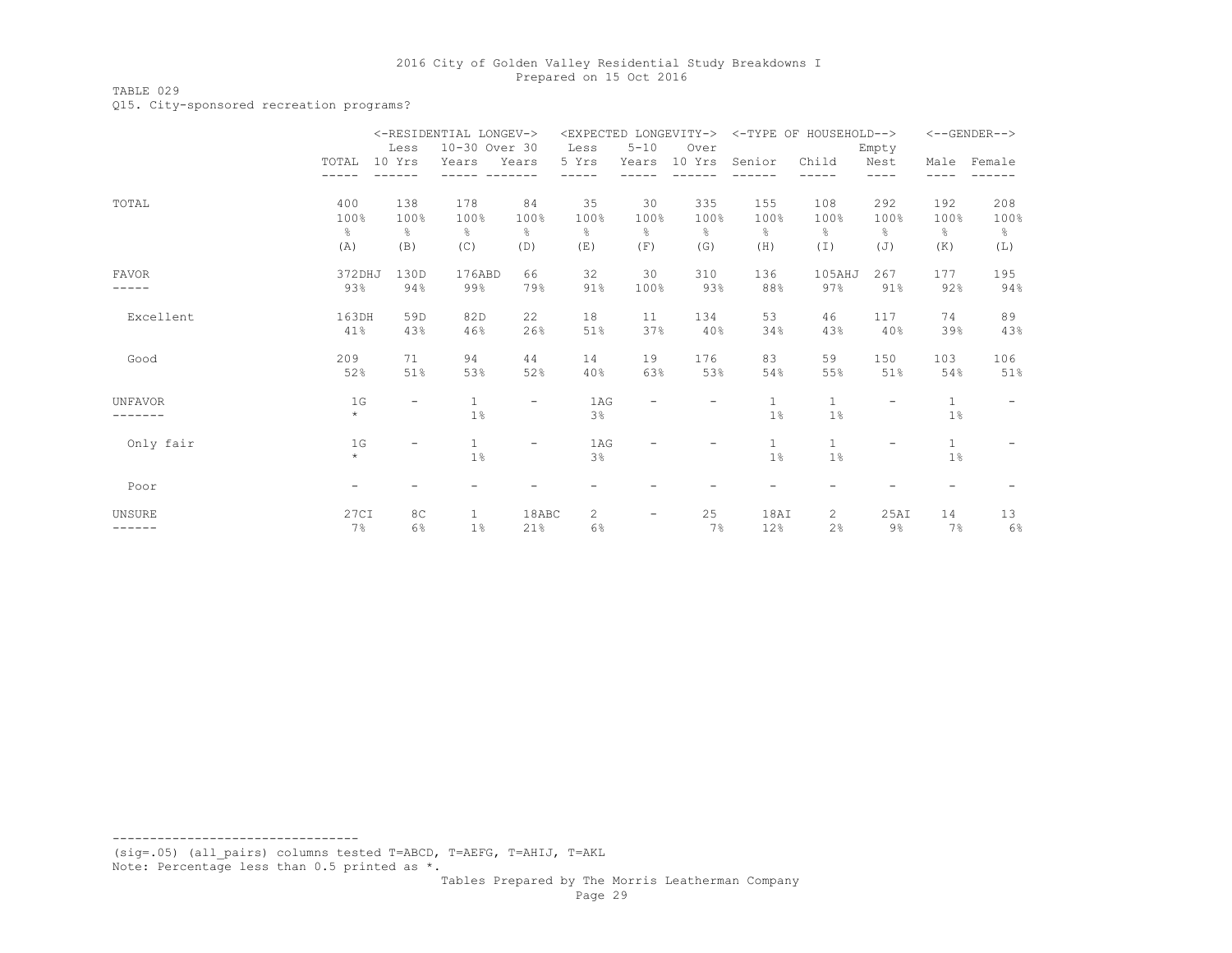## TABLE 030

Q15. City-sponsored recreation programs?

|                 |                         |                       | <-AGE OF RESPONDENT-> |                | <-KNOW GOVT-><br>Great | Very               |                          | <residence></residence>  |                       | <--PRECINCT OF RESIDENCE--> |              |                |
|-----------------|-------------------------|-----------------------|-----------------------|----------------|------------------------|--------------------|--------------------------|--------------------------|-----------------------|-----------------------------|--------------|----------------|
|                 | TOTAL<br>-----          | $18 - 44$             | $45 - 64$             | $65+$<br>$---$ | /Fair                  | Little             | Own<br>$---$             | Rent<br>----             | $1\&2$<br>$---$       | 3&4<br>$---$                | 5&6<br>$---$ | 7 & 8<br>$---$ |
| TOTAL           | 400                     | 158                   | 159                   | 83             | 235                    | 165                | 303                      | 97                       | 107                   | 94                          | 97           | 102            |
|                 | 100%                    | 100%                  | 100%                  | 100%           | 100%                   | 100%               | 100%                     | 100%                     | 100%                  | 100%                        | 100%         | 100%           |
|                 | g.                      | ⊱                     | $\frac{6}{5}$         | ⊱              | g.                     | ိင                 | g.                       | $\frac{6}{5}$            | 옹                     | $\frac{6}{6}$               | 옹            | $\frac{6}{6}$  |
|                 | (A)                     | (B)                   | (C)                   | (D)            | (E)                    | (F)                | (G)                      | (H)                      | (I)                   | (J)                         | (K)          | (L)            |
| <b>FAVOR</b>    | 372D                    | 153AD                 | 146                   | 73             | 222                    | 150                | 282                      | 90                       | 97                    | 87                          | 91           | 97             |
| -----           | 93%                     | 97%                   | 92%                   | 88%            | 94%                    | 91%                | 93%                      | 93%                      | 91%                   | 93%                         | 94%          | 95%            |
| Excellent       | 163DK                   | 69D                   | 70D                   | 24             | 91                     | 72                 | 128                      | 35                       | 42                    | 52AIKL                      | 30           | 39             |
|                 | 41%                     | 44%                   | 44%                   | 29%            | 39%                    | 44%                | 42%                      | 36%                      | 39%                   | 55%                         | 31%          | 38%            |
| Good            | 209J                    | 84                    | 76                    | 49             | 131                    | 78                 | 154                      | 55                       | 55J                   | 35                          | 61AJ         | 58J            |
|                 | 52%                     | 53%                   | 48%                   | 59%            | 56%                    | 47%                | 51%                      | 57%                      | 51%                   | 37%                         | 63%          | 57%            |
| UNFAVOR<br>---- | $\mathbf 1$<br>$\star$  | $\mathbf 1$<br>$1\%$  |                       |                |                        | $\mathbf{1}$<br>1% | $\overline{\phantom{m}}$ | $\mathbf{1}$<br>$1\%$    | $\mathbf{1}$<br>$1\%$ |                             |              |                |
| Only fair       | $\mathbf{1}$<br>$\star$ | $\mathbf{1}$<br>$1\%$ |                       |                |                        | $\,1$<br>1%        | $\overline{\phantom{m}}$ | $\mathbf{1}$<br>$1\%$    | $\mathbf{1}$<br>$1\%$ |                             |              |                |
| Poor            | Ξ.                      | -                     |                       |                |                        | -                  |                          | $\overline{\phantom{a}}$ |                       |                             |              |                |
| UNSURE          | 27B                     | 4                     | 13B                   | 10AB           | 13                     | 14                 | 21                       | 6                        | 9                     | 7                           | 6            | 5              |
| ------          | 7%                      | 3%                    | 8%                    | 12%            | 6%                     | 8%                 | 7%                       | 6%                       | 8%                    | 7%                          | 6%           | 5%             |

--------------------------------- (sig=.05) (all\_pairs) columns tested T=ABCD, T=AEF, T=AGH, T=AIJKL Note: Percentage less than 0.5 printed as \*.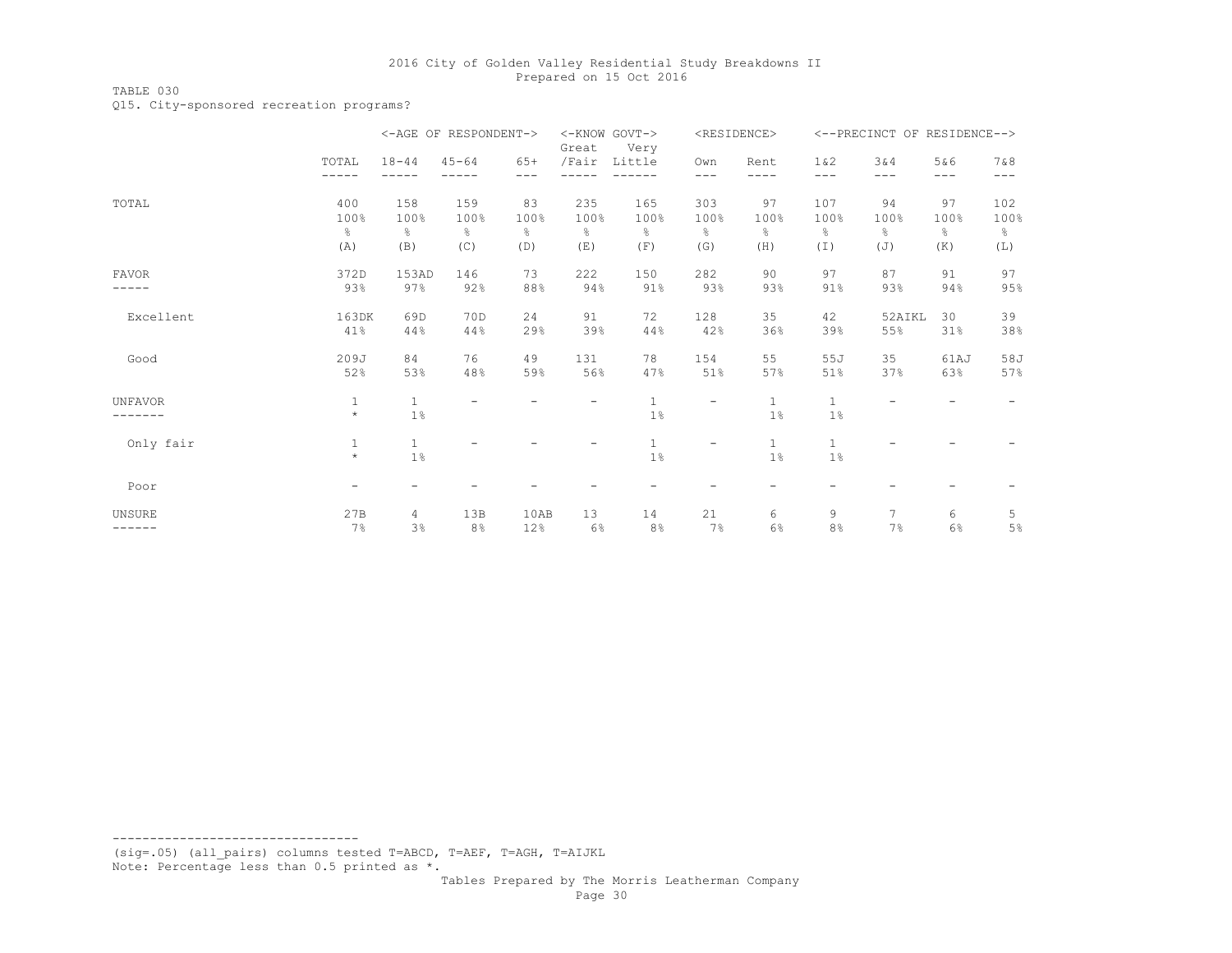### TABLE 031 Q16. Neighborhood Watch programs?

|                | <-RESIDENTIAL LONGEV-> |                |                 |                |                          |                          | <expected longevity-=""></expected> |                 | <-TYPE OF HOUSEHOLD--> |       |                | $<-$ -GENDER--> |
|----------------|------------------------|----------------|-----------------|----------------|--------------------------|--------------------------|-------------------------------------|-----------------|------------------------|-------|----------------|-----------------|
|                |                        | Less           | 10-30 Over 30   |                | Less                     | $5 - 10$                 | Over                                |                 |                        | Empty |                |                 |
|                | TOTAL                  | 10 Yrs         | Years           | Years          | 5 Yrs                    | Years                    | 10 Yrs                              | Senior          | Child                  | Nest  | Male           | Female          |
|                |                        |                |                 |                |                          |                          |                                     |                 |                        | ----  |                |                 |
| TOTAL          | 400                    | 138            | 178             | 84             | 35                       | 30                       | 335                                 | 155             | 108                    | 292   | 192            | 208             |
|                | 100%                   | 100%           | 100%            | 100%           | 100%                     | 100%                     | 100%                                | 100%            | 100%                   | 100%  | 100%           | 100%            |
|                | ိင                     | $\frac{6}{6}$  | $\approx$       | $\frac{6}{6}$  | ⊱                        | g.                       | $\frac{6}{6}$                       | $\frac{6}{6}$   | 옹                      | %     | $\frac{6}{5}$  | $\frac{6}{5}$   |
|                | (A)                    | (B)            | (C)             | (D)            | (E)                      | (F)                      | (G)                                 | (H)             | $(\top)$               | (J)   | (K)            | (L)             |
| <b>FAVOR</b>   | 328D                   | 116D           | 153D            | 59             | 31                       | 26                       | 271                                 | 125             | 94                     | 234   | 157            | 171             |
|                | 82%                    | 84%            | 86%             | 70%            | 89%                      | 87%                      | 81%                                 | 81%             | 87%                    | 80%   | 82%            | 82%             |
| Excellent      | 111K                   | 39             | 55              | 17             | 10                       | 11                       | 90                                  | 48              | 29                     | 82    | 41             | <b>70AK</b>     |
|                | 28%                    | 28%            | 31%             | 20%            | 29%                      | 37%                      | 27%                                 | 31%             | 27%                    | 28%   | 21%            | 34%             |
| Good           | 217L                   | 77             | 98              | 42             | 21                       | 15                       | 181                                 | 77              | 65                     | 152   | 116AL          | 101             |
|                | 54%                    | 56%            | 55%             | 50%            | 60%                      | 50%                      | 54%                                 | 50%             | 60%                    | 52%   | 60%            | 49%             |
| <b>UNFAVOR</b> | 24                     | 6              | 12              | 6              | $\overline{\phantom{a}}$ | $\mathbf{1}$             | 23                                  | 12              | 4                      | 20    | 12             | 12              |
|                | 6%                     | 4%             | 7%              | 7%             |                          | 3%                       | 7%                                  | 8%              | 4%                     | 7%    | 6%             | 6%              |
| Only fair      | 14                     | 3              | $7\phantom{.0}$ | 4              | $\overline{\phantom{m}}$ | $\mathbf{1}$             | 13                                  | $7\overline{ }$ | $\mathbf{2}^{\prime}$  | 12    | 5              | 9               |
|                | 4%                     | $2\frac{6}{6}$ | 4%              | 5%             |                          | 3%                       | 4%                                  | $5\%$           | 2%                     | 4%    | 3%             | 4%              |
| Poor           | 10                     | 3              | 5               | $\overline{c}$ | -                        | $\overline{\phantom{m}}$ | 10                                  | 5               | $\overline{2}$         | 8     | $\overline{7}$ | 3               |
|                | 3%                     | 2%             | 3%              | 2%             |                          |                          | 3%                                  | 3%              | 2%                     | 3%    | 4%             | $1\%$           |
| <b>UNSURE</b>  | 48C                    | 16             | 13              | 19ABC          | 4                        | 3                        | 41                                  | 18              | 10                     | 38    | 23             | 25              |
|                | 12%                    | 12%            | $7\%$           | 23%            | 11%                      | 10%                      | 12%                                 | 12%             | $9\%$                  | 13%   | 12%            | 12%             |

(sig=.05) (all\_pairs) columns tested T=ABCD, T=AEFG, T=AHIJ, T=AKL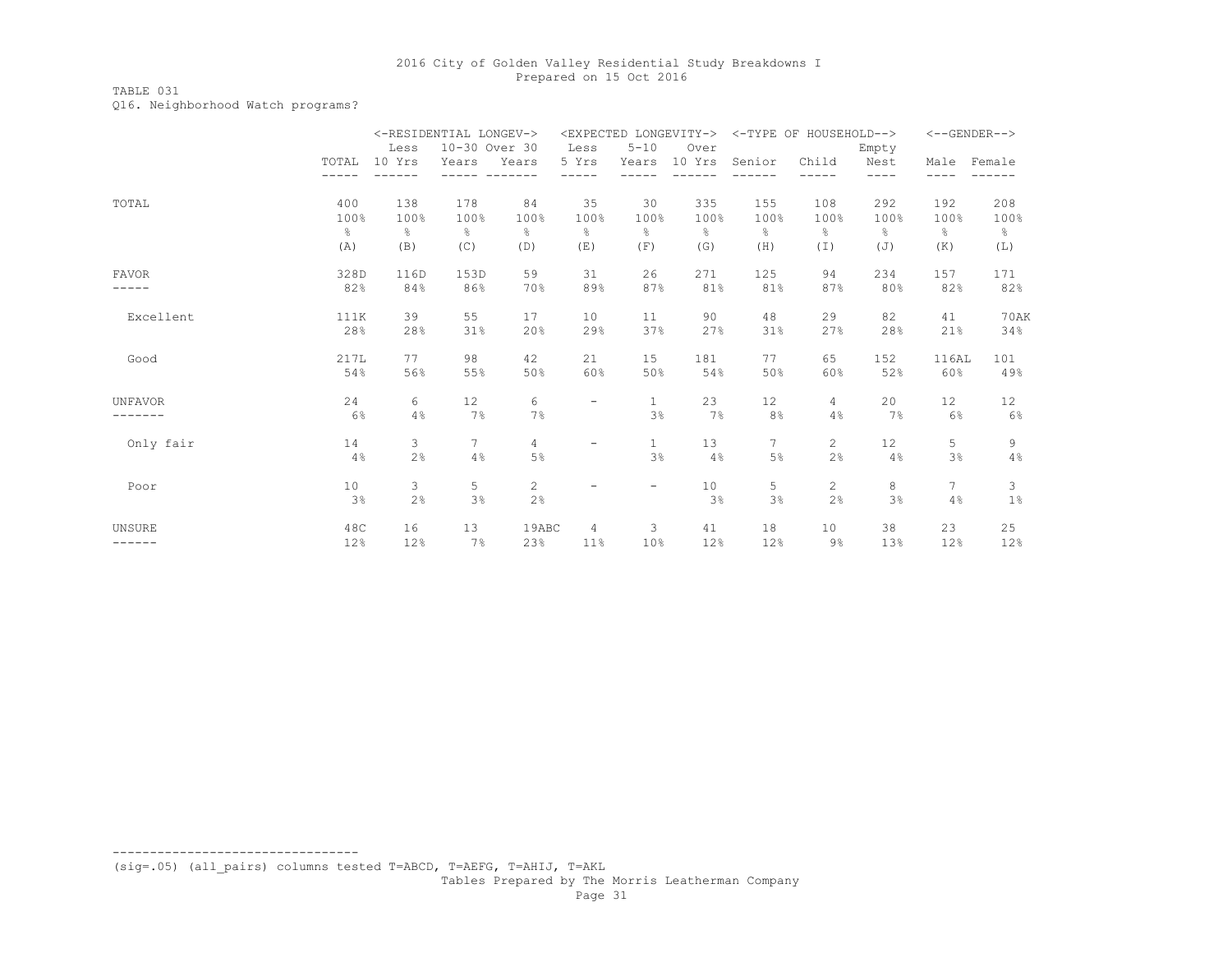TABLE 032 Q16. Neighborhood Watch programs?

|              |       |                | <-AGE OF RESPONDENT-> |                | <-KNOW GOVT-><br>Great | Very            | <residence></residence> |              |                       |               | <--PRECINCT OF RESIDENCE--> |                |
|--------------|-------|----------------|-----------------------|----------------|------------------------|-----------------|-------------------------|--------------|-----------------------|---------------|-----------------------------|----------------|
|              | TOTAL | $18 - 44$      | $45 - 64$             | $65+$          | /Fair                  | Little          | Own                     | Rent         | 1 & 2                 | 3&4           | 5&6                         | 7 & 8          |
|              | ----- |                |                       | $- - -$        |                        |                 | $---$                   | ----         | $---$                 | $---$         | $---$                       | $---$          |
| TOTAL        | 400   | 158            | 159                   | 83             | 235                    | 165             | 303                     | 97           | 107                   | 94            | 97                          | 102            |
|              | 100%  | 100%           | 100%                  | 100%           | 100%                   | 100%            | 100%                    | 100%         | 100%                  | 100%          | 100%                        | 100%           |
|              | g.    | g.             | ⊱                     | g.             | g.                     | ိင              | g.                      | ိင           | 옹                     | $\frac{6}{6}$ | 옹                           | $\frac{6}{6}$  |
|              | (A)   | (B)            | (C)                   | (D)            | (E)                    | (F)             | (G)                     | (H)          | $(\top)$              | (J)           | (K)                         | (L)            |
| <b>FAVOR</b> | 328HJ | 131            | 128                   | 69             | 194                    | 134             | 257AH                   | 71           | 90                    | 70            | 87AJL                       | 81             |
|              | 82%   | 83%            | 81%                   | 83%            | 83%                    | 81%             | 85%                     | 73%          | 84%                   | 74%           | 90%                         | 79%            |
| Excellent    | 111   | 45             | 42                    | 24             | 66                     | 45              | 85                      | 26           | 39AJK                 | 20            | 20                          | 32             |
|              | 28%   | 28%            | 26%                   | 29%            | 28%                    | 27%             | 28%                     | 27%          | 36%                   | 21%           | 21%                         | 31%            |
| Good         | 217   | 86             | 86                    | 45             | 128                    | 89              | 172                     | 45           | 51                    | 50            | 67AIJL                      | 49             |
|              | 54%   | 54%            | 54%                   | 54%            | 54%                    | 54%             | 57%                     | 46%          | 48%                   | 53%           | 69%                         | 48%            |
| UNFAVOR      | 24    | 6              | 13                    | 5              | 13                     | 11              | 19                      | 5            | $\overline{4}$        | 8             | $\overline{4}$              | 8              |
|              | 6%    | 4%             | 8%                    | 6%             | 6%                     | 7%              | 6%                      | 5%           | 4%                    | $9\%$         | 4%                          | 8%             |
| Only fair    | 14    | 3              | 9                     | $\overline{c}$ | 7                      | $7\phantom{.0}$ | 10                      | 4            | $\overline{2}$        | 7AK           | $\mathbf{1}$                | 4              |
|              | 4%    | 2%             | 6%                    | 2%             | 3%                     | 4%              | 3%                      | 4%           | 2%                    | 7%            | $1\%$                       | 4%             |
| Poor         | 10    | 3              | 4                     | $\mathbf{3}$   | 6                      | $\overline{4}$  | 9                       | $\mathbf{1}$ | $\mathbf{2}^{\prime}$ | $\mathbf{1}$  | 3                           | $\overline{4}$ |
|              | 3%    | $2\frac{6}{6}$ | 3%                    | 4%             | 3%                     | 2%              | 3%                      | $1\%$        | 2%                    | $1\%$         | 3%                          | 4%             |
| UNSURE       | 48GK  | 21             | 18                    | 9              | 28                     | 20              | 27                      | 21AG         | 13                    | 16K           | 6                           | 13             |
| ------       | 12%   | 13%            | 11%                   | 11%            | 12%                    | 12%             | $9\%$                   | 22%          | 12%                   | 17%           | 6%                          | 13%            |

(sig=.05) (all\_pairs) columns tested T=ABCD, T=AEF, T=AGH, T=AIJKL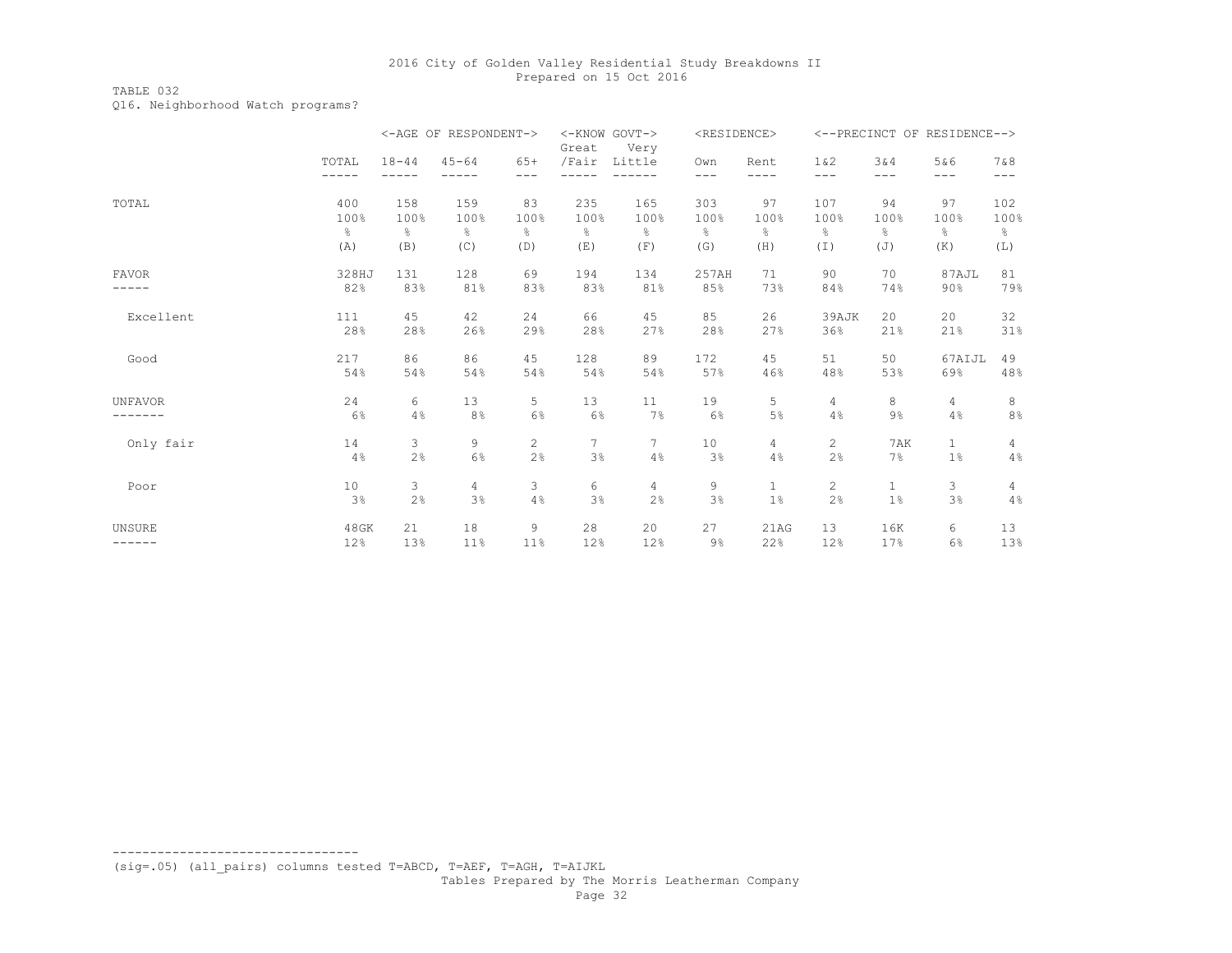## TABLE 033 Q17. Animal control?

|                |       | <-RESIDENTIAL LONGEV-> |               |               |       |                          |               | <expected longevity-=""> &lt;-TYPE OF HOUSEHOLD--&gt;</expected> |                |                   |               | $\leftarrow$ -GENDER--> |
|----------------|-------|------------------------|---------------|---------------|-------|--------------------------|---------------|------------------------------------------------------------------|----------------|-------------------|---------------|-------------------------|
|                |       | Less                   | 10-30 Over 30 |               | Less  | $5 - 10$                 | Over          |                                                                  |                | Empty             |               |                         |
|                | TOTAL | 10 Yrs                 | Years         | Years         | 5 Yrs | Years                    | 10 Yrs        | Senior                                                           | Child          | Nest              | Male          | Female                  |
|                |       |                        |               |               |       |                          |               |                                                                  |                | ----              | ----          |                         |
| TOTAL          | 400   | 138                    | 178           | 84            | 35    | 30                       | 335           | 155                                                              | 108            | 292               | 192           | 208                     |
|                | 100%  | 100%                   | 100%          | 100%          | 100%  | 100%                     | 100%          | 100%                                                             | 100%           | 100%              | 100%          | 100%                    |
|                | ⊱     | ⊱                      | $\frac{6}{6}$ | $\frac{6}{6}$ | g.    | $\frac{6}{6}$            | $\frac{6}{6}$ | ⊱                                                                | ⊱              | $\frac{6}{6}$     | $\frac{6}{6}$ | $\frac{6}{6}$           |
|                | (A)   | (B)                    | (C)           | (D)           | (E)   | (F)                      | (G)           | (H)                                                              | (I)            | (J)               | (K)           | (L)                     |
| <b>FAVOR</b>   | 365D  | 129D                   | 165D          | 71            | 31    | 30                       | 304           | 139                                                              | 101            | 264               | 175           | 190                     |
|                | 91%   | 93%                    | 93%           | 85%           | 89%   | 100%                     | 91%           | 90%                                                              | 94%            | 90%               | 91%           | 91%                     |
| Excellent      | 108   | 43                     | 45            | 20            | 9     | 9                        | 90            | 40                                                               | 35             | 73                | 48            | 60                      |
|                | 27%   | 31%                    | 25%           | 24%           | 26%   | 30%                      | 27%           | 26%                                                              | 32%            | 25%               | 25%           | 29%                     |
| Good           | 257   | 86                     | 120           | 51            | 22    | 21                       | 214           | 99                                                               | 66             | 191               | 127           | 130                     |
|                | 64%   | 62%                    | 67%           | 61%           | 63%   | 70%                      | 64%           | 64%                                                              | 61%            | 65%               | 66%           | 63%                     |
| <b>UNFAVOR</b> | 21    | 5                      | 6             | 10ABC         |       |                          | 21A           | 10                                                               | 5              | 16                | 11            | 10                      |
|                | 5%    | 4%                     | 3%            | 12%           |       |                          | 6%            | $6\%$                                                            | 5%             | 5%                | 6%            | 5%                      |
| Only fair      | 16    | 3                      | 6             | 7AB           |       | $\overline{\phantom{0}}$ | 16            | 8                                                                | 3              | 13                | 8             | 8                       |
|                | 4%    | 2%                     | 3%            | 8%            |       |                          | 5%            | 5%                                                               | 3%             | 4%                | 4%            | 4%                      |
| Poor           | 5C    | $\mathbf{2}^{\prime}$  | Ξ.            | 3AC           |       | $\overline{\phantom{0}}$ | 5             | 2                                                                | $\overline{2}$ | 3                 | 3             | $\mathbf{2}$            |
|                | $1\%$ | 1%                     |               | 4%            |       |                          | 1%            | 1%                                                               | 2%             | 1%                | 2%            | 1%                      |
| <b>UNSURE</b>  | 14    | 4                      | 7             | 3             | 4AG   | $\overline{\phantom{a}}$ | 10            | 6                                                                | 2              | $12 \overline{ }$ | 6             | 8                       |
|                | 4%    | 3%                     | 4%            | 4%            | 11%   |                          | 3%            | 4%                                                               | 2%             | 4%                | 3%            | 4%                      |

(sig=.05) (all\_pairs) columns tested T=ABCD, T=AEFG, T=AHIJ, T=AKL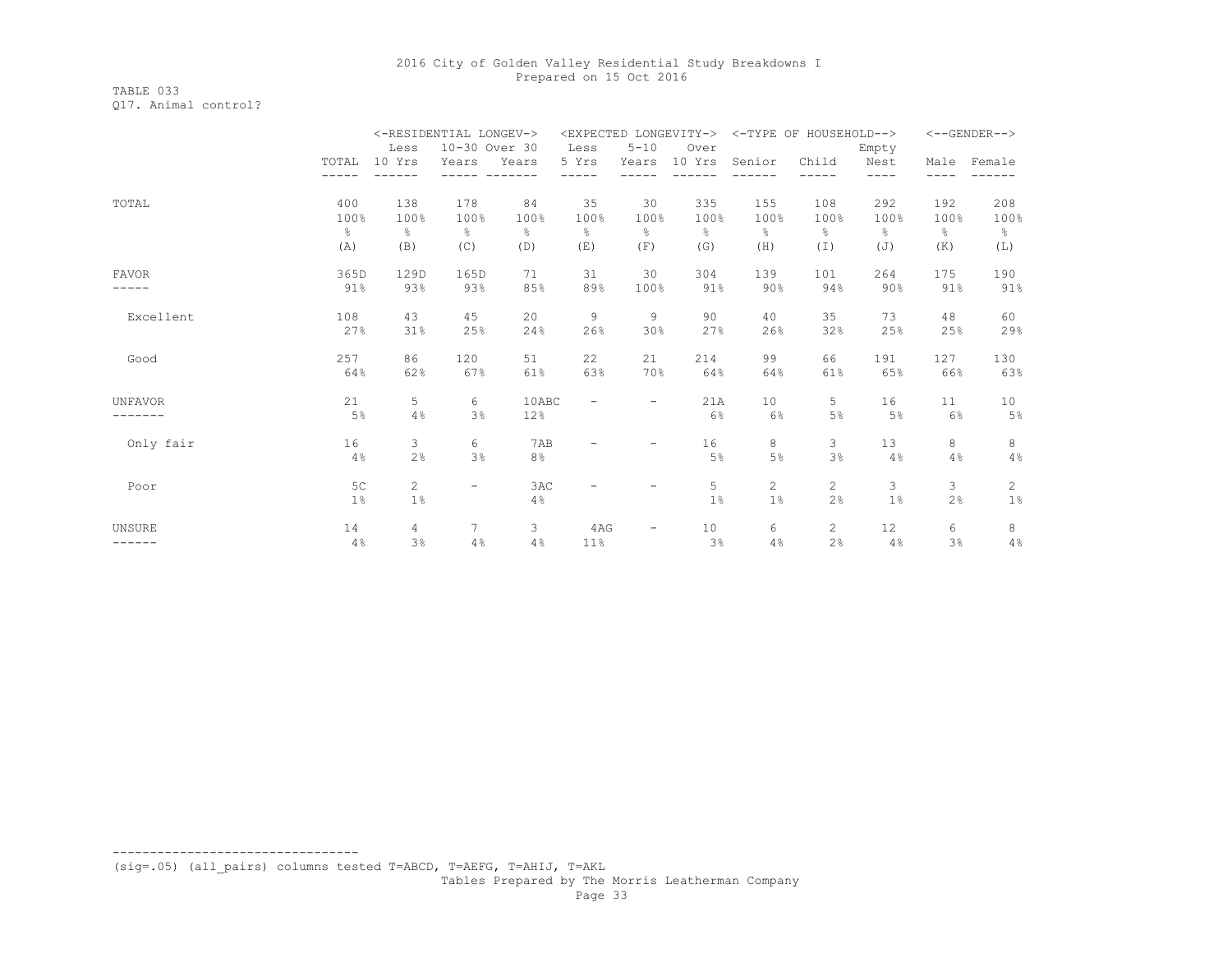TABLE 034 Q17. Animal control?

|              |       |                       | <-AGE OF RESPONDENT-> |                          | <-KNOW GOVT-><br>Great | Very   | <residence></residence> |      |          |              | <--PRECINCT OF RESIDENCE--> |                          |
|--------------|-------|-----------------------|-----------------------|--------------------------|------------------------|--------|-------------------------|------|----------|--------------|-----------------------------|--------------------------|
|              | TOTAL | $18 - 44$             | $45 - 64$             | $65+$                    | /Fair                  | Little | Own                     | Rent | 1 & 2    | 3 & 4        | 5&6                         | 7 & 8                    |
|              | ----- |                       |                       | $---$                    |                        |        | $---$                   | ---- | ---      | $---$        | ---                         | $---$                    |
| TOTAL        | 400   | 158                   | 159                   | 83                       | 235                    | 165    | 303                     | 97   | 107      | 94           | 97                          | 102                      |
|              | 100%  | 100%                  | 100%                  | 100%                     | 100%                   | 100%   | 100%                    | 100% | 100%     | 100%         | 100%                        | 100%                     |
|              | g.    | g.                    | ⊱                     | ⊱                        | ⊱                      | 옹      | ⊱                       | g.   | g.       | g.           | g.                          | 응                        |
|              | (A)   | (B)                   | (C)                   | (D)                      | (E)                    | (F)    | (G)                     | (H)  | $(\top)$ | (J)          | (K)                         | (L)                      |
| <b>FAVOR</b> | 365I  | 150A                  | 142                   | 73                       | 215                    | 150    | 278                     | 87   | 92       | 88           | 92I                         | 93                       |
|              | 91%   | 95%                   | 89%                   | 88%                      | 91%                    | 91%    | 92%                     | 90%  | 86%      | 94%          | 95%                         | 91%                      |
| Excellent    | 108   | 50                    | 38                    | 20                       | 61                     | 47     | 75                      | 33   | 30       | 29           | 25                          | 24                       |
|              | 27%   | 32%                   | 24%                   | 24%                      | 26%                    | 28%    | 25%                     | 34%  | 28%      | 31%          | 26%                         | 24%                      |
| Good         | 257H  | 100                   | 104                   | 53                       | 154                    | 103    | 203AH                   | 54   | 62       | 59           | 67                          | 69                       |
|              | 64%   | 63%                   | 65%                   | 64%                      | 66%                    | 62%    | 67%                     | 56%  | 58%      | 63%          | 69%                         | 68%                      |
| UNFAVOR      | 21B   | 4                     | 10                    | 7B                       | 12                     | 9      | 17                      | 4    | 7        | 5            | $\overline{4}$              | 5                        |
|              | 5%    | 3%                    | $6\%$                 | 8%                       | 5%                     | 5%     | 6%                      | 4%   | 7%       | 5%           | 4%                          | 5%                       |
| Only fair    | 16B   | $\mathbf{2}^{\prime}$ | $7\overline{ }$       | 7AB                      | 11                     | 5      | 14                      | 2    | 4        | 4            | 3                           | 5                        |
|              | 4%    | 1%                    | 4%                    | 8%                       | 5%                     | 3%     | 5%                      | 2%   | 4%       | 4%           | 3%                          | 5%                       |
| Poor         | 5     | $\overline{2}$        | 3                     | $\overline{\phantom{a}}$ | $\mathbf{1}$           | 4      | 3                       | 2    | 3        | $\mathbf{1}$ | $\mathbf{1}$                | $\overline{\phantom{a}}$ |
|              | $1\%$ | $1\%$                 | 2%                    |                          | $\star$                | 2%     | 1%                      | 2%   | 3%       | $1\%$        | 1%                          |                          |
| UNSURE       | 14    | 4                     | $7^{\circ}$           | 3                        | 8                      | 6      | 8                       | 6    | 8AJK     | $\mathbf{1}$ | 1                           | 4                        |
| ------       | 4%    | 3%                    | 4%                    | 4%                       | 3%                     | 4%     | 3%                      | 6%   | 7%       | 1%           | 1%                          | 4%                       |

--------------------------------- (sig=.05) (all\_pairs) columns tested T=ABCD, T=AEF, T=AGH, T=AIJKL Note: Percentage less than 0.5 printed as \*.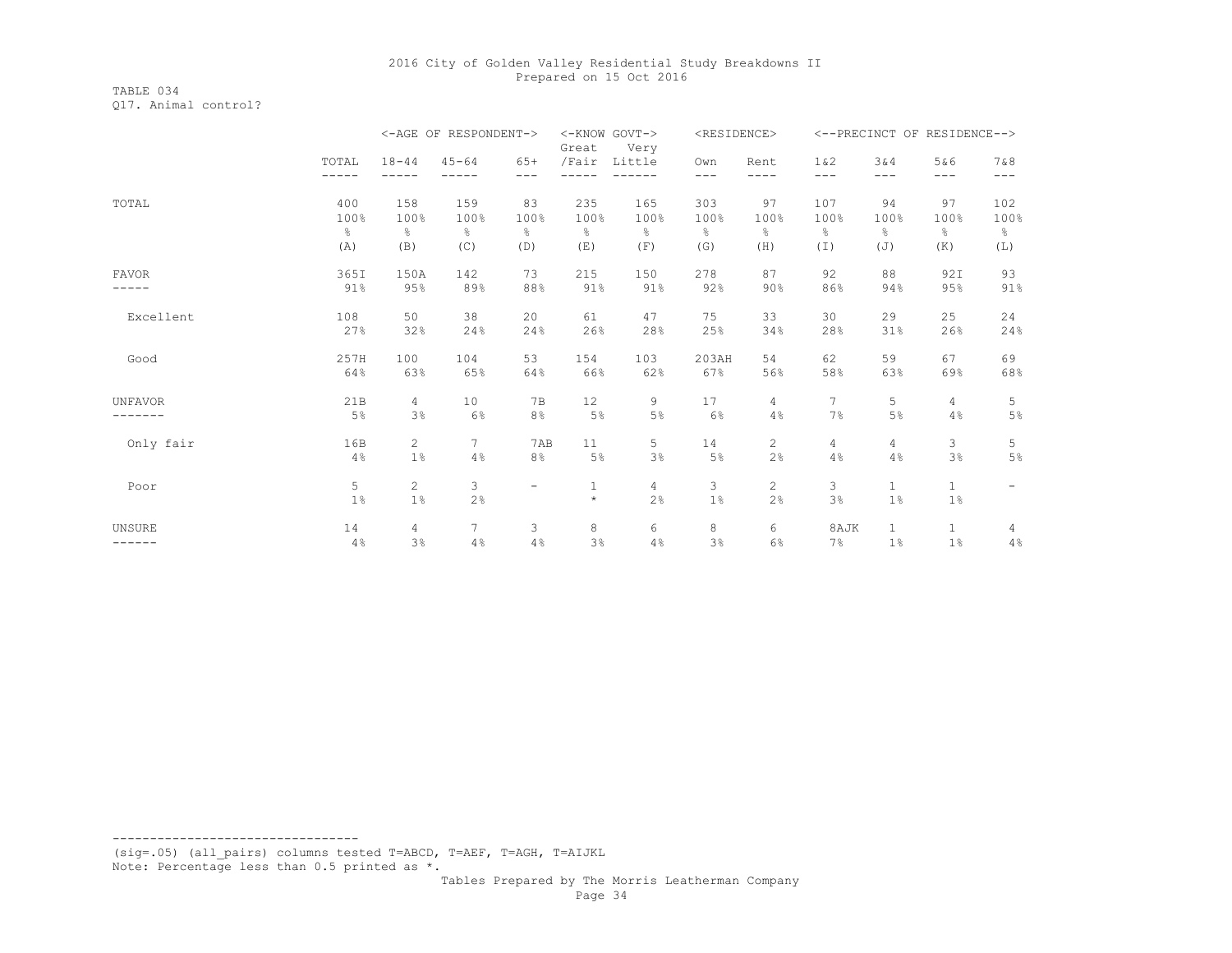TABLE 035

Q18. Communications, such as newsletters, cable television and media coverage?

|                  |                          | <-RESIDENTIAL LONGEV-><br>Less      | 10-30 Over 30                       |                                    | Less                    | <expected longevity-=""><br/><math>5 - 10</math></expected> | Over                                |                                     | <-TYPE OF HOUSEHOLD-->              | Empty                               |                                     | $<-$ -GENDER-->                     |
|------------------|--------------------------|-------------------------------------|-------------------------------------|------------------------------------|-------------------------|-------------------------------------------------------------|-------------------------------------|-------------------------------------|-------------------------------------|-------------------------------------|-------------------------------------|-------------------------------------|
|                  | TOTAL                    | 10 Yrs                              | Years                               | Years                              | 5 Yrs                   | Years                                                       | 10 Yrs                              | Senior                              | Child                               | Nest<br>----                        | Male<br>----                        | Female                              |
| TOTAL            | 400<br>100%<br>g.<br>(A) | 138<br>100%<br>$\frac{6}{6}$<br>(B) | 178<br>100%<br>$\frac{6}{6}$<br>(C) | 84<br>100%<br>$\frac{6}{6}$<br>(D) | 35<br>100%<br>옹.<br>(E) | 30<br>100%<br>$\frac{6}{5}$<br>(F)                          | 335<br>100%<br>$\frac{6}{6}$<br>(G) | 155<br>100%<br>$\frac{6}{6}$<br>(H) | 108<br>100%<br>$\frac{6}{6}$<br>(I) | 292<br>100%<br>$\frac{6}{6}$<br>(J) | 192<br>100%<br>$\frac{6}{6}$<br>(K) | 208<br>100%<br>$\frac{6}{6}$<br>(L) |
| <b>FAVOR</b>     | 373<br>93%               | 127<br>92%                          | 169<br>95%                          | 77<br>92%                          | 33<br>94%               | 30<br>100%                                                  | 310<br>93%                          | 142                                 | 103<br>95%                          | 270<br>92%                          | 179<br>93%                          | 194                                 |
| Excellent        | 157<br>39%               | 54<br>39%                           | 76<br>43%                           | 27<br>32%                          | 17<br>49%               | 13<br>43%                                                   | 127<br>38%                          | 92%<br>59<br>38%                    | 41<br>38%                           | 116<br>40%                          | 71<br>37%                           | 93%<br>86<br>41%                    |
| Good             | 216<br>54%               | 73<br>53%                           | 93<br>52%                           | 50<br>60%                          | 16<br>46%               | 17<br>57%                                                   | 183<br>55%                          | 83<br>54%                           | 62<br>57%                           | 154<br>53%                          | 108<br>56%                          | 108<br>52%                          |
| <b>UNFAVOR</b>   | 6L<br>2%                 | $\mathbf{1}$<br>$1\%$               | $\mathbf{1}$<br>1%                  | 4ABC<br>$5\%$                      |                         | -                                                           | 6<br>2%                             | 3<br>2%                             | $\mathbf{1}$<br>1%                  | 5<br>2%                             | 6AL<br>3%                           |                                     |
| Only fair        | 5L<br>$1\%$              | $\mathbf{1}$<br>$1\%$               | $\mathbf{1}$<br>1%                  | 3A<br>4%                           |                         | ۰                                                           | 5<br>$1\%$                          | 2<br>1%                             | $\mathbf{1}$<br>1%                  | $\overline{4}$<br>$1\%$             | 5AL<br>3%                           |                                     |
| Poor             | $\mathbf{1}$<br>$\star$  | $\overline{\phantom{0}}$            |                                     | $\mathbf{1}$<br>$1\%$              |                         | $\overline{\phantom{m}}$                                    | $\mathbf{1}$<br>$\star$             | $\mathbf{1}$<br>$1\%$               | $\overline{\phantom{m}}$            | $\mathbf{1}$<br>$\star$             | $\mathbf{1}$<br>1%                  |                                     |
| UNSURE<br>------ | 21<br>5%                 | 10<br>7%                            | 8<br>4%                             | 3<br>4%                            | 2<br>6%                 | -                                                           | 19<br>6%                            | 10<br>6%                            | 4<br>4%                             | 17<br>6%                            | $7\phantom{.0}$<br>4%               | 14<br>7%                            |

--------------------------------- (sig=.05) (all\_pairs) columns tested T=ABCD, T=AEFG, T=AHIJ, T=AKL Note: Percentage less than 0.5 printed as \*.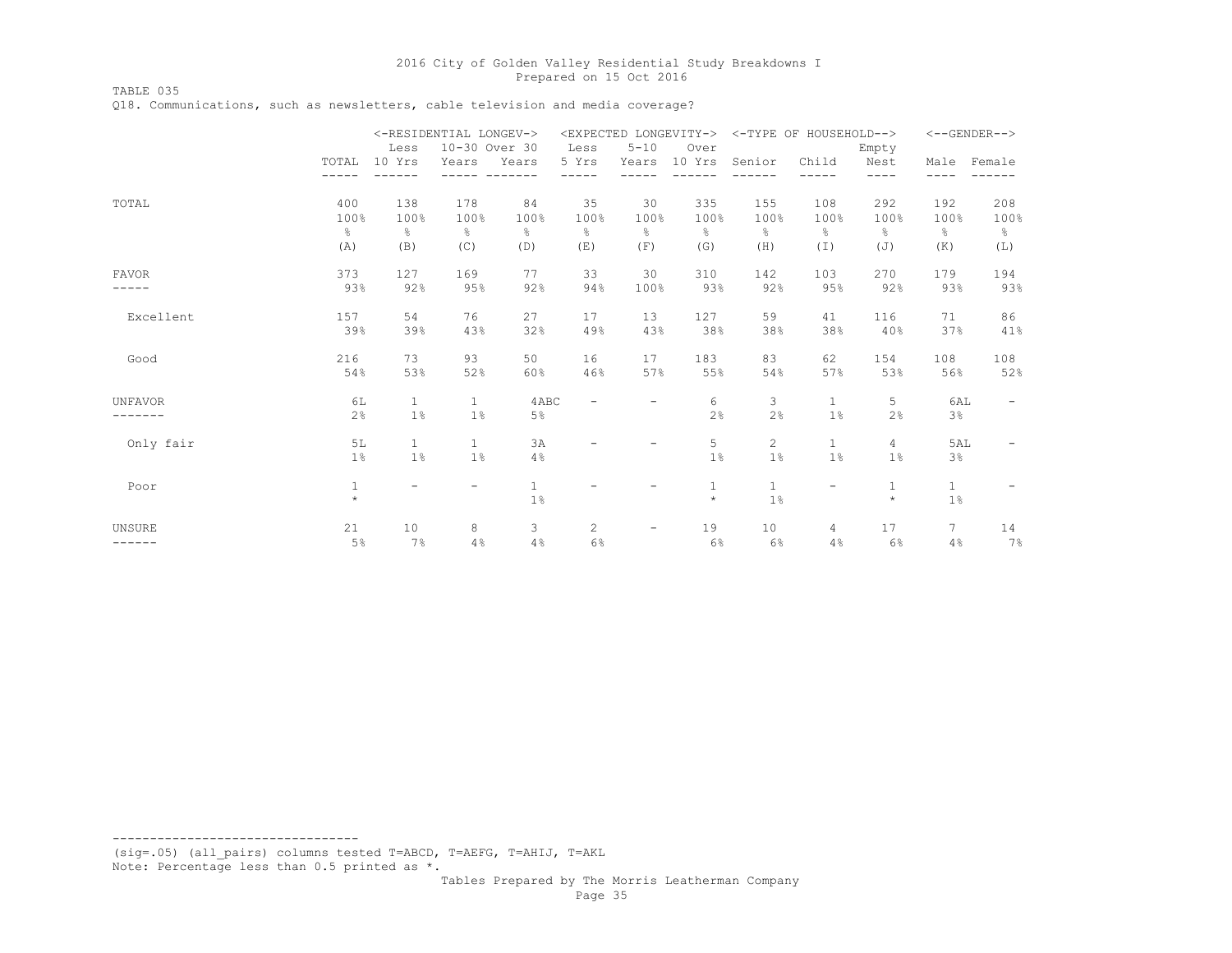TABLE 036 Q18. Communications, such as newsletters, cable television and media coverage?

|                |                         |                                | <-AGE OF RESPONDENT-> |                          | <-KNOW GOVT-><br>Great | Very                     | <residence></residence> |                          |                                |                    | <--PRECINCT OF RESIDENCE--> |                          |
|----------------|-------------------------|--------------------------------|-----------------------|--------------------------|------------------------|--------------------------|-------------------------|--------------------------|--------------------------------|--------------------|-----------------------------|--------------------------|
|                | TOTAL                   | $18 - 44$                      | $45 - 64$             | $65+$<br>---             | /Fair                  | Little                   | Own<br>---              | Rent<br>----             | 1 & 2<br>---                   | 3&4<br>$---$       | 5&6<br>$---$                | 7 & 8<br>$---$           |
| TOTAL          | 400                     | 158                            | 159                   | 83                       | 235                    | 165                      | 303                     | 97                       | 107                            | 94                 | 97                          | 102                      |
|                | 100%                    | 100%                           | 100%                  | 100%                     | 100%                   | 100%                     | 100%                    | 100%                     | 100%                           | 100%               | 100%                        | 100%                     |
|                | $\frac{6}{5}$           | $\frac{6}{6}$                  | $\frac{6}{6}$         | $\frac{6}{6}$            | 옹                      | $\frac{6}{6}$            | $\frac{6}{6}$           | $\frac{6}{6}$            | $\frac{6}{6}$                  | $\frac{6}{5}$      | $\%$                        | $\frac{6}{6}$            |
|                | (A)                     | (B)                            | (C)                   | (D)                      | (E)                    | (F)                      | (G)                     | (H)                      | (I)                            | (J)                | (K)                         | (L)                      |
| <b>FAVOR</b>   | 373FH                   | 148                            | 150                   | 75                       | 229AF                  | 144                      | 293AH                   | 80                       | 100                            | 90                 | 90                          | 93                       |
|                | 93%                     | 94%                            | 94%                   | 90%                      | 97%                    | 87%                      | 97%                     | 82%                      | 93%                            | 96%                | 93%                         | 91%                      |
| Excellent      | 157                     | 63                             | 61                    | 33                       | 96                     | 61                       | 125                     | 32                       | 44                             | 42                 | 31                          | 40                       |
|                | 39%                     | 40%                            | 38%                   | 40%                      | 41%                    | 37%                      | 41%                     | 33%                      | 41%                            | 45%                | 32%                         | 39%                      |
| Good           | 216                     | 85                             | 89                    | 42                       | 133                    | 83                       | 168                     | 48                       | 56                             | 48                 | 59                          | 53                       |
|                | 54%                     | 54%                            | 56%                   | 51%                      | 57%                    | 50%                      | 55%                     | 49%                      | 52%                            | 51%                | 61%                         | 52%                      |
| <b>UNFAVOR</b> | 6                       | $\mathbf{1}$                   | 4                     | 1                        | 2                      | $\overline{4}$           | 6                       | $\overline{\phantom{m}}$ | $\mathbf{1}$                   | $\mathbf{1}$       | 3                           | $\mathbf{1}$             |
| -----          | 2%                      | $1\%$                          | 3%                    | $1\%$                    | 1%                     | 2%                       | 2%                      |                          | $1\%$                          | 1%                 | 3%                          | $1\%$                    |
| Only fair      | 5<br>1%                 | $\mathbf{1}$<br>1 <sup>°</sup> | $\overline{4}$<br>3%  | $\overline{\phantom{0}}$ | 1<br>$\star$           | $\overline{4}$<br>2%     | 5<br>2%                 | $\overline{\phantom{a}}$ | $\mathbf{1}$<br>1 <sup>°</sup> | $\mathbf{1}$<br>1% | 3<br>3%                     | $\overline{\phantom{a}}$ |
| Poor           | $\mathbf{1}$<br>$\star$ | $\overline{\phantom{a}}$       |                       | $\mathbf{1}$<br>$1\%$    | 1<br>$\star$           | $\overline{\phantom{a}}$ | $\mathbf{1}$<br>$\star$ |                          |                                |                    |                             | $\mathbf{1}$<br>$1\%$    |
| UNSURE         | 21EG                    | 9                              | 5                     | $7\overline{ }$          | 4                      | 17AE                     | 4                       | 17AG                     | 6                              | 3                  | 4                           | 8                        |
| ------         | 5%                      | 6%                             | 3%                    | 8%                       | 2%                     | 10%                      | 1%                      | 18%                      | 6%                             | 3%                 | 4%                          | 8%                       |

--------------------------------- (sig=.05) (all\_pairs) columns tested T=ABCD, T=AEF, T=AGH, T=AIJKL Note: Percentage less than 0.5 printed as \*.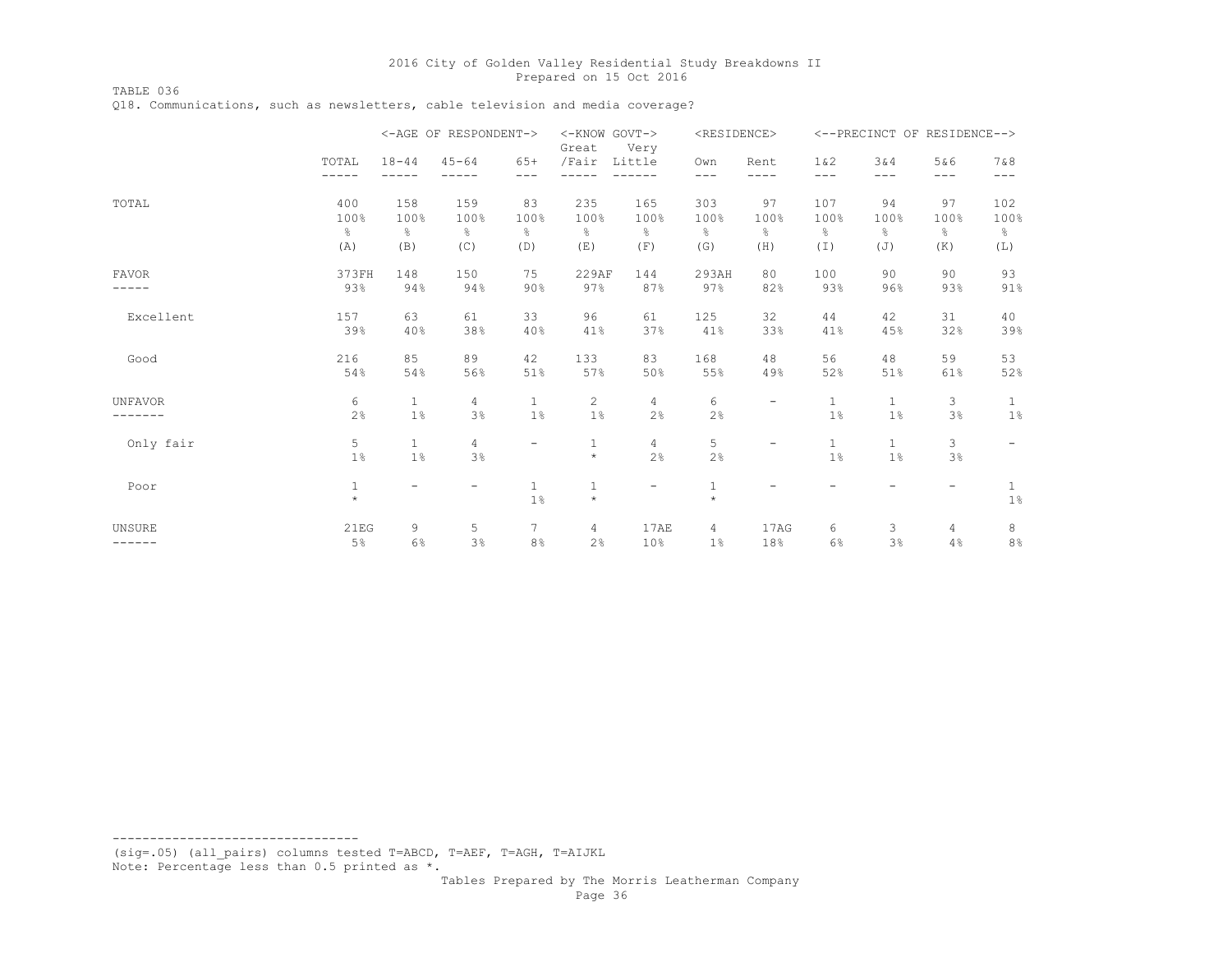TABLE 037 Q19. Street lighting?

|                |       | <-RESIDENTIAL LONGEV-> |                |                |                          |              | <expected longevity-=""></expected> | <-TYPE OF HOUSEHOLD--> |               |               |                 | <--GENDER-->    |
|----------------|-------|------------------------|----------------|----------------|--------------------------|--------------|-------------------------------------|------------------------|---------------|---------------|-----------------|-----------------|
|                |       | Less                   | 10-30 Over 30  |                | Less                     | $5 - 10$     | Over                                |                        |               | Empty         |                 |                 |
|                | TOTAL | 10 Yrs                 | Years          | Years          | 5 Yrs                    | Years        | 10 Yrs                              | Senior                 | Child         | Nest          | Male            | Female          |
|                |       |                        |                |                |                          |              |                                     |                        |               | ----          |                 |                 |
| TOTAL          | 400   | 138                    | 178            | 84             | 35                       | 30           | 335                                 | 155                    | 108           | 292           | 192             | 208             |
|                | 100%  | 100%                   | 100%           | 100%           | 100%                     | 100%         | 100%                                | 100%                   | 100%          | 100%          | 100%            | 100%            |
|                | ိင    | ⊱                      | $\approx$      | g.             | $\approx$                | န္           | ⊱                                   | $\frac{6}{6}$          | $\frac{6}{6}$ | $\frac{6}{6}$ | ိင              | $\frac{6}{6}$   |
|                | (A)   | (B)                    | (C)            | (D)            | (E)                      | (F)          | (G)                                 | (H)                    | $(\top)$      | (J)           | (K)             | (L)             |
| <b>FAVOR</b>   | 362   | 127                    | 162            | 73             | 34                       | 29           | 299                                 | 138                    | 99            | 263           | 179             | 183             |
|                | 91%   | 92%                    | 91%            | 87%            | 97%                      | 97%          | 89%                                 | 89%                    | 92%           | 90%           | 93%             | 88%             |
| Excellent      | 128   | 43                     | 61             | 24             | 11                       | 9            | 108                                 | 48                     | 30            | 98            | 65              | 63              |
|                | 32%   | 31%                    | 34%            | 29%            | 31%                      | 30%          | 32%                                 | 31%                    | 28%           | 34%           | 34%             | 30%             |
| Good           | 234   | 84                     | 101            | 49             | 23                       | 20           | 191                                 | 90                     | 69            | 165           | 114             | 120             |
|                | 59%   | 61%                    | 57%            | 58%            | 66%                      | 67%          | 57%                                 | 58%                    | 64%           | 57%           | 59%             | 58%             |
| <b>UNFAVOR</b> | 35K   | 10                     | 15             | 10             | $\overline{\phantom{0}}$ | $\mathbf{1}$ | 34AE                                | 16                     | 8             | 27            | 11              | 24AK            |
|                | $9\%$ | 7%                     | 8%             | 12%            |                          | 3%           | 10%                                 | 10%                    | 7%            | $9\%$         | 6%              | 12%             |
| Only fair      | 28K   | $7^{\circ}$            | 13             | 8              | -                        | $\mathbf{1}$ | 27                                  | 14                     | 5             | 23            | $7\phantom{.0}$ | 21AK            |
|                | 7%    | 5%                     | 7%             | 10%            |                          | 3%           | 8 <sup>°</sup>                      | $9\%$                  | $5\%$         | 8%            | 4%              | 10 <sup>°</sup> |
| Poor           | 7     | 3                      | $\overline{c}$ | $\overline{c}$ | $\overline{\phantom{0}}$ | -            | $\overline{7}$                      | $\overline{2}$         | 3             | 4             | $\overline{4}$  | 3               |
|                | 2%    | 2%                     | 1%             | 2%             |                          |              | 2%                                  | $1\%$                  | 3%            | $1\%$         | 2%              | 1%              |
| <b>UNSURE</b>  | 3     | $\mathbf{1}$           | $\mathbf{1}$   | $\mathbf{1}$   | $\mathbf{1}$             | -            | 2                                   | $\mathbf{1}$           | $\mathbf{1}$  | 2             | $\overline{c}$  | 1               |
| ------         | 1%    | $1\%$                  | $1\%$          | 1%             | 3%                       |              | $1\%$                               | 1%                     | $1\%$         | 1%            | 1%              | $\star$         |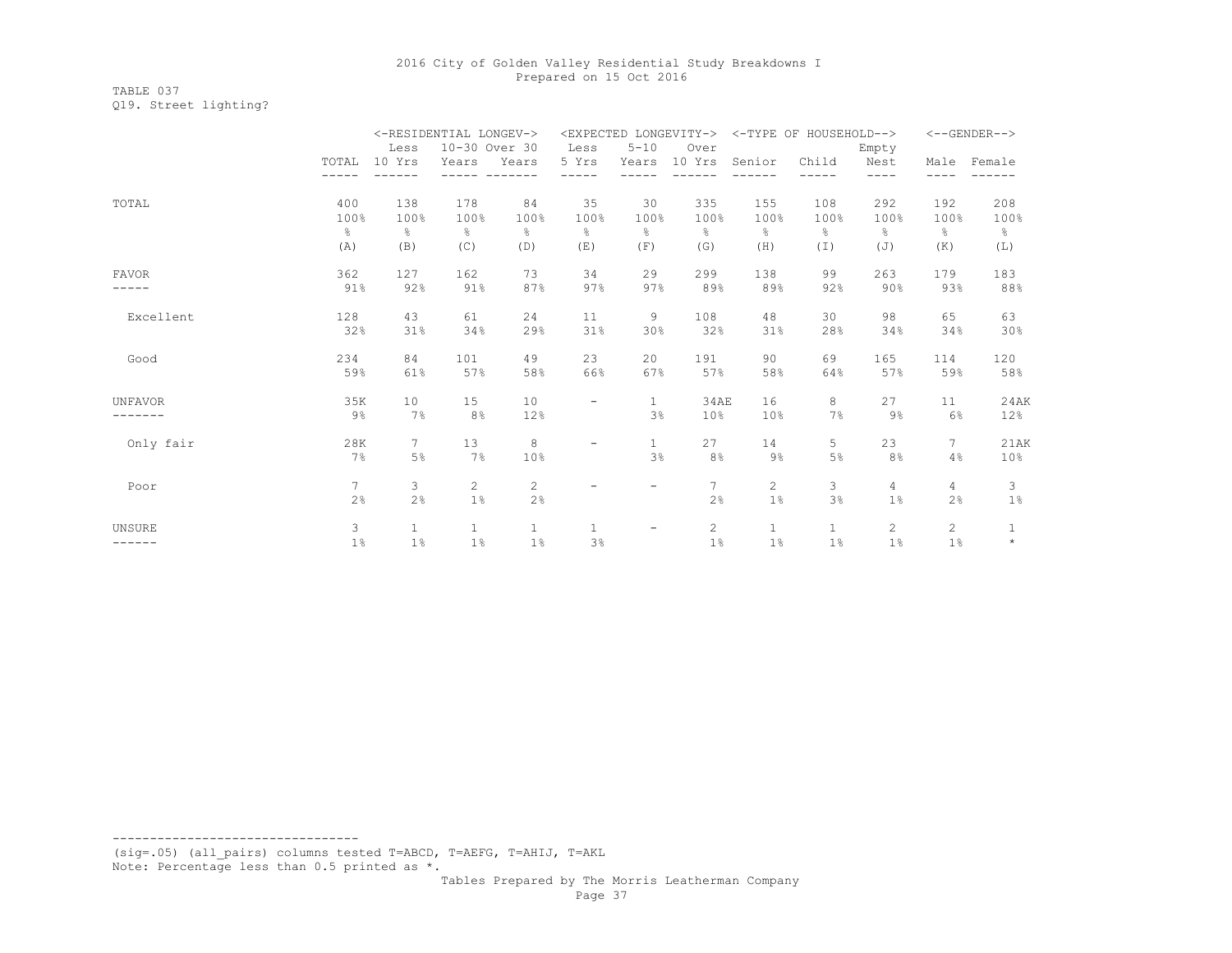TABLE 038 Q19. Street lighting?

|               |       |                | <-AGE OF RESPONDENT-> |                | <-KNOW GOVT-><br>Great   | Very   |                       | <residence></residence> |                          |                          | <--PRECINCT OF RESIDENCE--> |               |
|---------------|-------|----------------|-----------------------|----------------|--------------------------|--------|-----------------------|-------------------------|--------------------------|--------------------------|-----------------------------|---------------|
|               | TOTAL | $18 - 44$      | $45 - 64$             | $65+$          | /Fair                    | Little | Own                   | Rent                    | 1 & 2                    | 3&4                      | 5&6                         | 7 & 8         |
|               | ----- |                |                       | $---$          |                          |        | $---$                 | ----                    | $---$                    | $---$                    | $---$                       | $---$         |
| TOTAL         | 400   | 158            | 159                   | 83             | 235                      | 165    | 303                   | 97                      | 107                      | 94                       | 97                          | 102           |
|               | 100%  | 100%           | 100%                  | 100%           | 100%                     | 100%   | 100%                  | 100%                    | 100%                     | 100%                     | 100%                        | 100%          |
|               | g.    | ⊱              | ိင                    | 옹              | ⊱                        | &      | ⊱                     | g.                      | 옹                        | $\frac{6}{5}$            | g.                          | $\frac{6}{6}$ |
|               | (A)   | (B)            | (C)                   | (D)            | (E)                      | (F)    | (G)                   | (H)                     | (I)                      | (J)                      | (K)                         | (L)           |
| <b>FAVOR</b>  | 362F  | 149AC          | 140                   | 73             | 219AF                    | 143    | 271                   | 91                      | 96                       | 83                       | 87                          | 96            |
|               | 91%   | 94%            | 88%                   | 88%            | 93%                      | 87%    | 89%                   | 94%                     | 90%                      | 88%                      | 90%                         | 94%           |
| Excellent     | 128   | 53             | 45                    | 30             | 81                       | 47     | 99                    | 29                      | 32                       | 27                       | 39A                         | 30            |
|               | 32%   | 34%            | 28%                   | 36%            | 34%                      | 28%    | 33%                   | 30%                     | 30%                      | 29%                      | 40%                         | 29%           |
| Good          | 234K  | 96             | 95                    | 43             | 138                      | 96     | 172                   | 62                      | 64                       | 56                       | 48                          | 66K           |
|               | 59%   | 61%            | 60%                   | 52%            | 59%                      | 58%    | 57%                   | 64%                     | 60%                      | 60%                      | 49%                         | 65%           |
| UNFAVOR       | 35B   | 7              | 19B                   | 9              | 16                       | 19     | 30                    | 5                       | 10                       | 11                       | 9                           | 5             |
|               | $9\%$ | 4%             | 12%                   | 11%            | 7%                       | 12%    | 10%                   | 5%                      | $9\%$                    | 12%                      | $9\%$                       | 5%            |
| Only fair     | 28B   | 4              | 16B                   | 8 <sub>B</sub> | 12                       | 16     | 24                    | 4                       | 10                       | 10                       | 4                           | 4             |
|               | 7%    | 3%             | 10%                   | 10%            | 5%                       | 10%    | 8%                    | 4%                      | $9\%$                    | $11\%$                   | 4%                          | 4%            |
| Poor          | 7     | 3              | 3                     | 1              | 4                        | 3      | 6                     | $\mathbf{1}$            | $\overline{\phantom{0}}$ | $\mathbf{1}$             | 5AI                         | 1             |
|               | 2%    | 2%             | 2%                    | 1 <sup>°</sup> | 2%                       | 2%     | 2%                    | $1\%$                   |                          | $1\%$                    | 5%                          | $1\%$         |
| <b>UNSURE</b> | 3E    | $\overline{2}$ | Ξ.                    | $\mathbf{1}$   | $\overline{\phantom{a}}$ | 3AE    | $\mathbf{2}^{\prime}$ | $\mathbf{1}$            | $\mathbf{1}$             | $\overline{\phantom{0}}$ | $\mathbf{1}$                | $\mathbf{1}$  |
| ------        | 1%    | $1\%$          |                       | $1\%$          |                          | 2%     | $1\%$                 | 1%                      | $1\%$                    |                          | $1\%$                       | $1\%$         |

(sig=.05) (all\_pairs) columns tested T=ABCD, T=AEF, T=AGH, T=AIJKL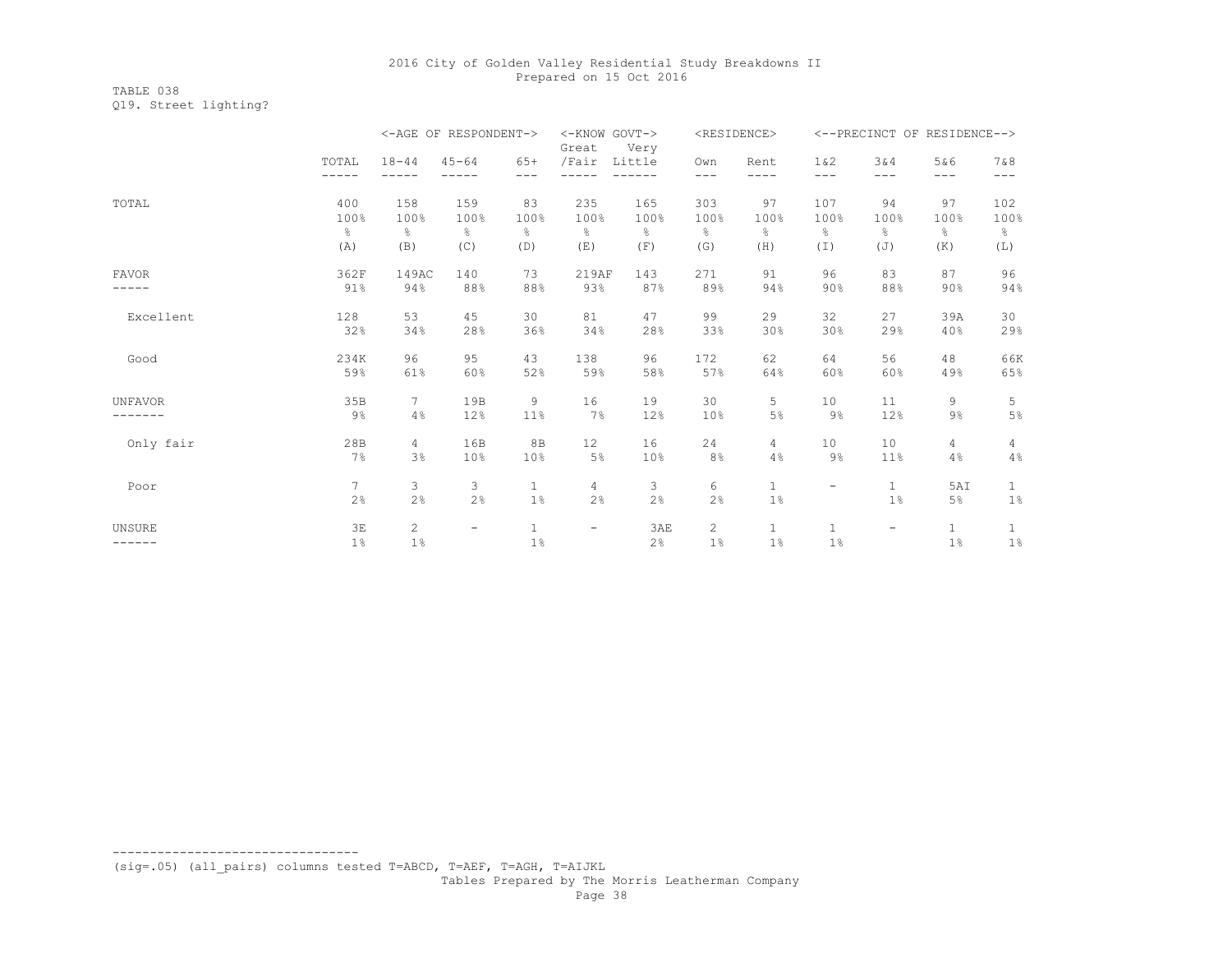### TABLE 039

20. Code enforcement for property maintenance?

|               |                          | <-RESIDENTIAL LONGEV->   |               |              |                       |                          | <expected longevity-=""></expected> |        | <-TYPE OF HOUSEHOLD--> |               |      | $<-$ -GENDER--> |
|---------------|--------------------------|--------------------------|---------------|--------------|-----------------------|--------------------------|-------------------------------------|--------|------------------------|---------------|------|-----------------|
|               |                          | Less                     | 10-30 Over 30 |              | Less                  | $5 - 10$                 | Over                                |        |                        | Empty         |      |                 |
|               | TOTAL                    | 10 Yrs                   | Years         | Years        | 5 Yrs                 | Years                    | 10 Yrs                              | Senior | Child                  | Nest          |      | Male Female     |
|               |                          |                          |               |              |                       |                          |                                     |        |                        | ----          | ---- |                 |
| TOTAL         | 400                      | 138                      | 178           | 84           | 35                    | 30                       | 335                                 | 155    | 108                    | 292           | 192  | 208             |
|               | 100%                     | 100%                     | 100%          | 100%         | 100%                  | 100%                     | 100%                                | 100%   | 100%                   | 100%          | 100% | 100%            |
|               | g.                       | g.                       | $\frac{6}{6}$ | ⊱            | o.                    | g.                       | ⊱                                   | g.     | ⊱                      | $\frac{6}{5}$ | g.   | g.              |
|               | (A)                      | (B)                      | (C)           | (D)          | (E)                   | (F)                      | (G)                                 | (H)    | $(\top)$               | (J)           | (K)  | (L)             |
| <b>FAVOR</b>  | 374I                     | 128                      | 168           | 78           | 32                    | 27                       | 315                                 | 147I   | 95                     | 279AI         | 183  | 191             |
| -----         | 94%                      | 93%                      | 94%           | 93%          | 91%                   | 90%                      | 94%                                 | 95%    | 88%                    | 96%           | 95%  | 92%             |
| Excellent     | 144                      | 52                       | 60            | 32           | 13                    | 8                        | 123                                 | 47     | 41                     | 103           | 69   | 75              |
|               | 36%                      | 38%                      | 34%           | 38%          | 37%                   | 27%                      | 37%                                 | 30%    | 38%                    | 35%           | 36%  | 36%             |
| Good          | 230                      | 76                       | 108           | 46           | 19                    | 19                       | 192                                 | 100AI  | 54                     | 176           | 114  | 116             |
|               | 58%                      | 55%                      | 61%           | 55%          | 54%                   | 63%                      | 57%                                 | 65%    | 50%                    | 60%           | 59%  | 56%             |
| UNFAVOR       | 10B                      | $\overline{\phantom{0}}$ | 5B            | 5AB          | $\mathbf{1}$          | $\overline{\phantom{a}}$ | 9                                   | 6      | 3                      | 7             | 3    | 7               |
|               | 3%                       |                          | 3%            | 6%           | 3%                    |                          | 3%                                  | 4%     | 3%                     | 2%            | 2%   | 3%              |
| Only fair     | 10B                      | $\overline{\phantom{0}}$ | 5B            | 5AB          | $\mathbf{1}$          | $\overline{\phantom{m}}$ | 9                                   | 6      | 3                      | $7^{\circ}$   | 3    | 7               |
|               | 3%                       |                          | 3%            | 6%           | 3%                    |                          | 3%                                  | 4%     | 3%                     | 2%            | 2%   | 3%              |
| Poor          | $\overline{\phantom{a}}$ |                          |               |              |                       | -                        |                                     |        |                        |               |      |                 |
| <b>UNSURE</b> | 16HJ                     | 10AD                     | 5             | $\mathbf{1}$ | $\mathbf{2}^{\prime}$ | 3                        | 11                                  | 2      | 10AHJ                  | 6             | 6    | 10              |
| .             | 4%                       | 7%                       | 3%            | $1\%$        | 6%                    | 10%                      | 3%                                  | $1\%$  | $9\%$                  | 2%            | 3%   | 5%              |

(sig=.05) (all\_pairs) columns tested T=ABCD, T=AEFG, T=AHIJ, T=AKL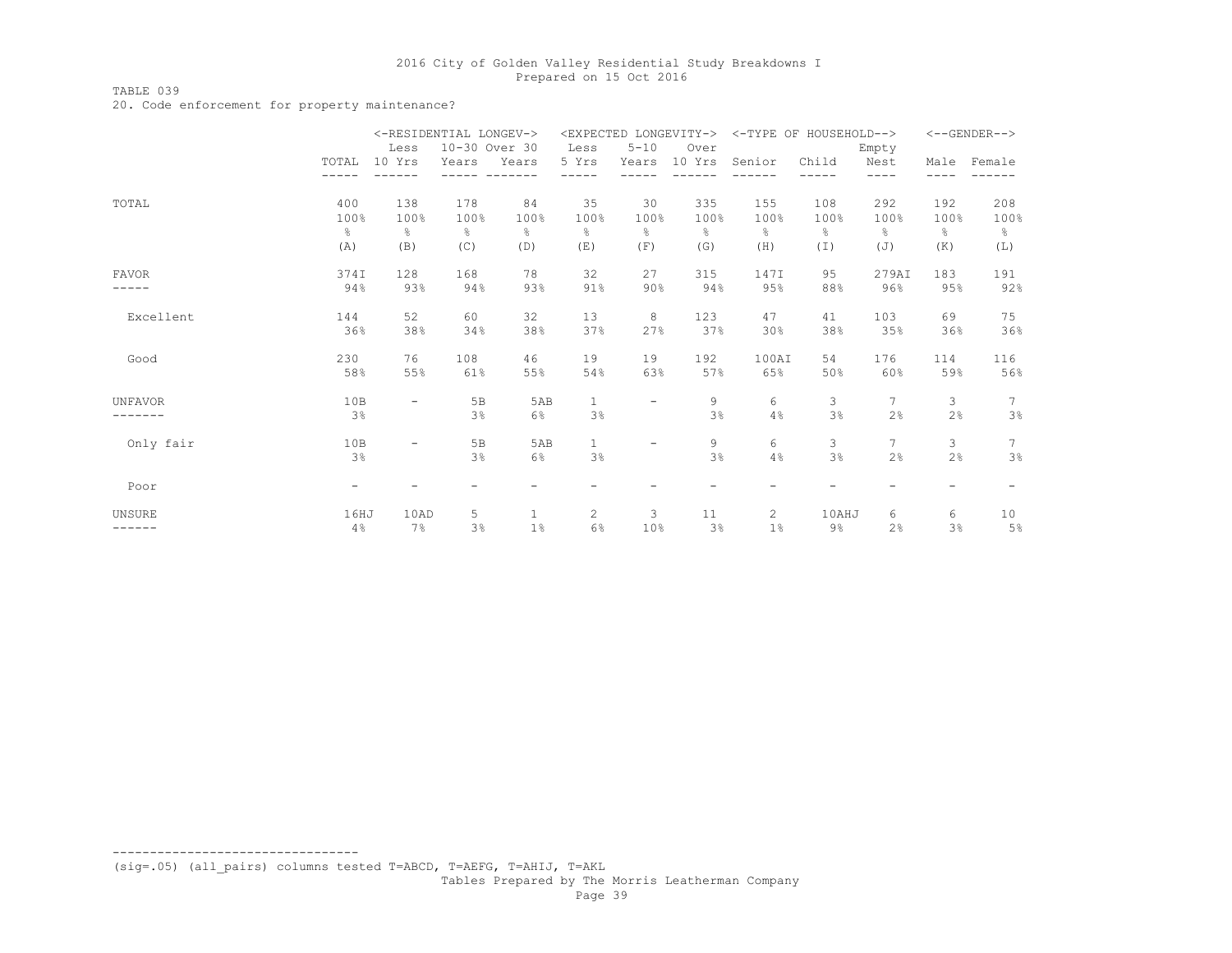### TABLE 040

20. Code enforcement for property maintenance?

|                |                          |                       | <-AGE OF RESPONDENT-> |                | Great | <-KNOW GOVT-><br>Very | <residence></residence> |               |                       |               | <--PRECINCT OF RESIDENCE--> |                |
|----------------|--------------------------|-----------------------|-----------------------|----------------|-------|-----------------------|-------------------------|---------------|-----------------------|---------------|-----------------------------|----------------|
|                | TOTAL                    | $18 - 44$             | $45 - 64$             | $65+$<br>$---$ | /Fair | Little                | Own<br>$---$            | Rent<br>----  | 1 & 2<br>---          | 3&4<br>$---$  | 5&6<br>$---$                | 7 & 8<br>$---$ |
| TOTAL          | 400                      | 158                   | 159                   | 83             | 235   | 165                   | 303                     | 97            | 107                   | 94            | 97                          | 102            |
|                | 100%                     | 100%                  | 100%                  | 100%           | 100%  | 100%                  | 100%                    | 100%          | 100%                  | 100%          | 100%                        | 100%           |
|                | g.                       | g.                    | $\frac{6}{5}$         | 옹              | ⊱     | $\frac{6}{5}$         | ⊱                       | $\frac{6}{6}$ | 옹                     | $\frac{6}{5}$ | 옹                           | 옹              |
|                | (A)                      | (B)                   | (C)                   | (D)            | (E)   | (F)                   | (G)                     | (H)           | (I)                   | (J)           | (K)                         | (L)            |
| FAVOR          | 374BH                    | 143                   | 155ABD                | 76             | 224   | 150                   | 289AH                   | 85            | 98                    | 86            | 95AIJ                       | 95             |
| -----          | 94%                      | 91%                   | 97%                   | 92%            | 95%   | 91%                   | 95%                     | 88%           | 92%                   | 91%           | 98%                         | 93%            |
| Excellent      | 144                      | 61                    | 57                    | 26             | 91    | 53                    | 114                     | 30            | 38                    | 37            | 39                          | 30             |
|                | 36%                      | 39%                   | 36%                   | 31%            | 39%   | 32%                   | 38%                     | 31%           | 36%                   | 39%           | 40%                         | 29%            |
| Good           | 230                      | 82                    | 98                    | 50             | 133   | 97                    | 175                     | 55            | 60                    | 49            | 56                          | 65             |
|                | 58%                      | 52%                   | 62%                   | 60%            | 57%   | 59%                   | 58%                     | 57%           | 56%                   | 52%           | 58%                         | 64%            |
| <b>UNFAVOR</b> | 10                       | $\mathbf{2}^{\prime}$ | $\overline{2}$        | 6ABC           | 6     | $\overline{4}$        | 9                       | $\mathbf{1}$  | $\mathbf{2}$          | 4             | $\mathbf{1}$                | 3              |
|                | 3%                       | 1%                    | $1\%$                 | $7\%$          | 3%    | 2%                    | 3%                      | 1%            | 2%                    | 4%            | $1\%$                       | 3%             |
| Only fair      | 10                       | $\mathbf{2}^{\prime}$ | $\overline{2}$        | 6ABC           | 6     | $\overline{4}$        | 9                       | $\mathbf{1}$  | $\mathbf{2}^{\prime}$ | 4             | $\mathbf{1}$                | 3              |
|                | 3%                       | $1\%$                 | $1\%$                 | $7\%$          | 3%    | 2%                    | 3%                      | $1\%$         | 2%                    | 4%            | $1\%$                       | 3%             |
| Poor           | $\overline{\phantom{a}}$ | -                     |                       |                | -     | -                     | -                       |               |                       |               | -                           | -              |
| <b>UNSURE</b>  | 16CEG                    | 13ACD                 | 2                     | $\mathbf{1}$   | 5     | 11AE                  | 5                       | 11AG          | <b>7K</b>             | 4             | $\mathbf{1}$                | 4              |
| ------         | 4%                       | 8%                    | $1\%$                 | $1\%$          | 2%    | 7%                    | 2%                      | 11%           | 7%                    | 4%            | 1%                          | 4%             |

(sig=.05) (all\_pairs) columns tested T=ABCD, T=AEF, T=AGH, T=AIJKL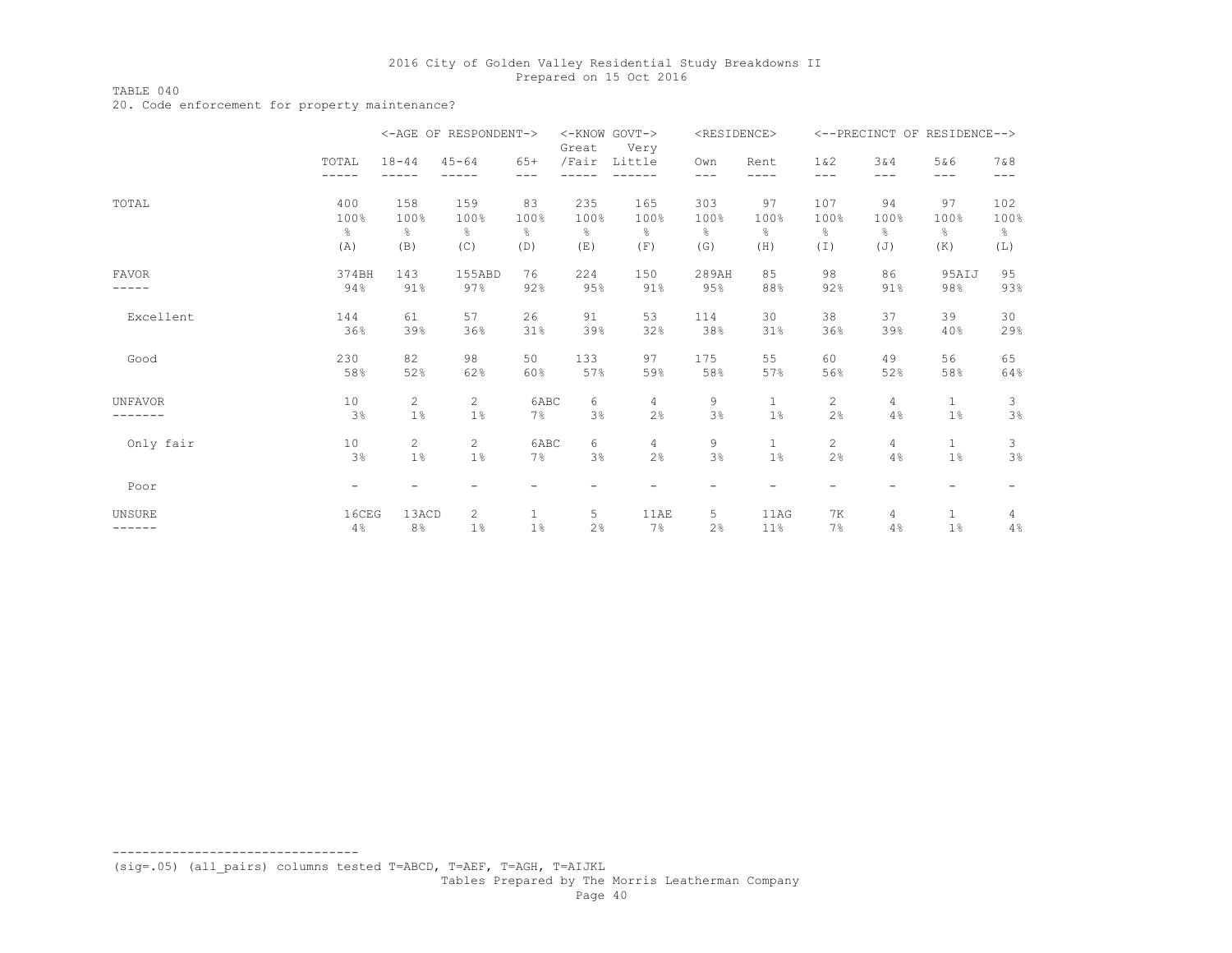# TABLE 041

Q21. Quality of city drinking water?

|                |           | <-RESIDENTIAL LONGEV-> |                |                   |                |              | <expected longevity-=""></expected> |                          | <-TYPE OF HOUSEHOLD--> |                 |                          | $<-$ -GENDER--> |
|----------------|-----------|------------------------|----------------|-------------------|----------------|--------------|-------------------------------------|--------------------------|------------------------|-----------------|--------------------------|-----------------|
|                |           | Less                   | 10-30 Over 30  |                   | Less           | $5 - 10$     | Over                                |                          |                        | Empty           |                          |                 |
|                | TOTAL     | 10 Yrs                 | Years          | Years             | 5 Yrs          | Years        | 10 Yrs                              | Senior                   | Child                  | Nest            | Male                     | Female          |
|                |           |                        |                |                   |                |              |                                     |                          |                        | ----            |                          |                 |
| TOTAL          | 400       | 138                    | 178            | 84                | 35             | 30           | 335                                 | 155                      | 108                    | 292             | 192                      | 208             |
|                | 100%      | 100%                   | 100%           | 100%              | 100%           | 100%         | 100%                                | 100%                     | 100%                   | 100%            | 100%                     | 100%            |
|                | $\approx$ | 욲                      | $\frac{6}{6}$  | g.                | $\approx$      | ⊱            | $\frac{6}{5}$                       | $\approx$                | 응                      | $\frac{6}{6}$   | g.                       | $\frac{6}{5}$   |
|                | (A)       | (B)                    | (C)            | (D)               | (E)            | (F)          | (G)                                 | (H)                      | $(\top)$               | (J)             | (K)                      | (L)             |
| FAVOR          | 383BE     | 126                    | 174B           | 83B               | 31             | 28           | 324AE                               | 151                      | 101                    | 282             | 185                      | 198             |
|                | 96%       | 91%                    | 98%            | 99%               | 89%            | 93%          | 97%                                 | 97%                      | 94%                    | 97%             | 96%                      | 95%             |
| Excellent      | 157       | 51                     | 73             | 33                | 9              | 12           | 136                                 | 52                       | 43                     | 114             | 81                       | 76              |
|                | 39%       | 37%                    | 41%            | 39%               | 26%            | 40%          | 41%                                 | 34%                      | 40%                    | 39%             | 42%                      | 37%             |
| Good           | 226       | 75                     | 101            | 50                | 22             | 16           | 188                                 | 99A                      | 58                     | 168             | 104                      | 122             |
|                | 57%       | 54%                    | 57%            | 60%               | 63%            | 53%          | 56%                                 | 64%                      | 54%                    | 58%             | 54%                      | 59%             |
| <b>UNFAVOR</b> | 16C       | 12ACD                  | 3              | $\mathbf{1}$      | 3              | 2            | 11                                  | 3                        | 7                      | 9               | 7                        | 9               |
|                | 4%        | $9\%$                  | 2%             | $1\%$             | $9\%$          | 7%           | 3%                                  | 2%                       | 6%                     | 3%              | 4%                       | 4%              |
| Only fair      | 11C       | 9AC                    | $\mathbf{1}$   | $\mathbf{1}$      | $\overline{c}$ | $\mathbf{1}$ | 8                                   | 3                        | 4                      | $7\overline{ }$ | 4                        | $7\phantom{.0}$ |
|                | 3%        | 7%                     | $1\%$          | $1\%$             | 6%             | 3%           | 2%                                  | 2%                       | 4%                     | 2%              | 2%                       | 3%              |
| Poor           | 5         | 3                      | $\overline{2}$ | Ξ.                | $\mathbf{1}$   | $\mathbf{1}$ | 3                                   | $\overline{\phantom{m}}$ | 3H                     | $\overline{2}$  | 3                        | 2               |
|                | 1%        | 2%                     | $1\%$          |                   | 3%             | 3%           | $1\%$                               |                          | 3%                     | $1\%$           | 2%                       | $1\%$           |
| UNSURE         | 1G        | -                      | $\mathbf{1}$   | $\qquad \qquad -$ | 1AG            | -            |                                     | $\mathbf{1}$             | Ξ.                     | $\mathbf{1}$    | $\overline{\phantom{0}}$ | 1               |
| ------         | $\star$   |                        | $1\%$          |                   | 3%             |              |                                     | $1\%$                    |                        | $\star$         |                          | $\star$         |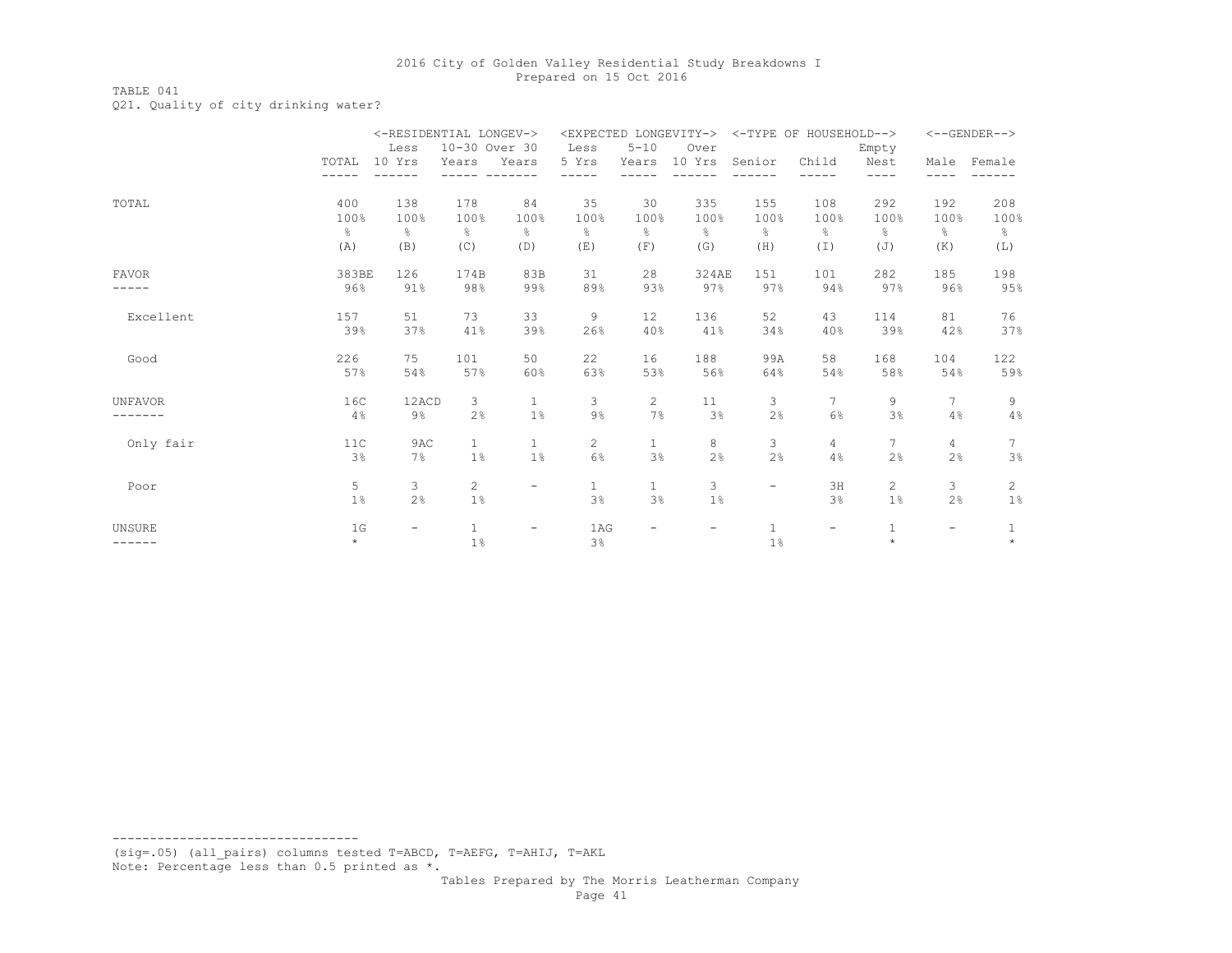TABLE 042 Q21. Quality of city drinking water?

|                |                |                | <-AGE OF RESPONDENT-> |                          | <-KNOW GOVT-><br>Great   | Very         |                 | <residence></residence> |                |              | <--PRECINCT OF RESIDENCE--> |                          |
|----------------|----------------|----------------|-----------------------|--------------------------|--------------------------|--------------|-----------------|-------------------------|----------------|--------------|-----------------------------|--------------------------|
|                | TOTAL<br>----- | $18 - 44$      | $45 - 64$             | $65+$<br>$- - -$         | /Fair                    | Little       | Own<br>$- - -$  | Rent<br>----            | 1 & 2<br>$---$ | 3&4<br>$---$ | 5&6<br>$- - -$              | 7 & 8<br>$---$           |
|                |                |                |                       |                          |                          |              |                 |                         |                |              |                             |                          |
| TOTAL          | 400<br>100%    | 158<br>100%    | 159<br>100%           | 83<br>100%               | 235<br>100%              | 165<br>100%  | 303<br>100%     | 97<br>100%              | 107<br>100%    | 94<br>100%   | 97<br>100%                  | 102<br>100%              |
|                | န္             | ⊱              | 옹                     | $\frac{6}{6}$            | $\frac{6}{5}$            | ိင           | g.              | ိင                      | 옹              | 옹            | 응                           | $\frac{6}{6}$            |
|                | (A)            | (B)            | (C)                   | (D)                      | (E)                      | (F)          | (G)             | (H)                     | (I)            | (J)          | (K)                         | (L)                      |
| FAVOR          | 383            | 151            | 153                   | 79                       | 228                      | 155          | 292             | 91                      | 101            | 88           | 95                          | 99                       |
|                | 96%            | 96%            | 96%                   | 95%                      | 97%                      | 94%          | 96%             | 94%                     | 94%            | 94%          | 98%                         | 97%                      |
| Excellent      | 157            | 66             | 63                    | 28                       | 97                       | 60           | 121             | 36                      | 36             | 43           | 44                          | 34                       |
|                | 39%            | 42%            | 40%                   | 34%                      | 41%                      | 36%          | 40%             | 37%                     | 34%            | 46%          | 45%                         | 33%                      |
| Good           | 226            | 85             | 90                    | 51                       | 131                      | 95           | 171             | 55                      | 65             | 45           | 51                          | 65J                      |
|                | 57%            | 54%            | 57%                   | 61%                      | 56%                      | 58%          | 56%             | 57%                     | 61%            | 48%          | 53%                         | 64%                      |
| <b>UNFAVOR</b> | 16             | 7              | 6                     | 3                        | 7                        | 9            | 11              | 5                       | 6              | 6            | 2                           | 2                        |
|                | 4%             | 4%             | 4%                    | 4%                       | 3%                       | 5%           | 4%              | $5\%$                   | 6%             | 6%           | 2%                          | 2%                       |
| Only fair      | 11             | $\overline{4}$ | 4                     | $\mathbf{3}$             | 5                        | 6            | $7\overline{ }$ | $\overline{4}$          | 5              | 3            | $\mathbf{1}$                | $\sqrt{2}$               |
|                | 3%             | 3%             | 3%                    | 4%                       | 2%                       | 4%           | 2%              | 4%                      | 5%             | 3%           | $1\%$                       | 2%                       |
| Poor           | 5              | 3              | 2                     | $\overline{\phantom{a}}$ | 2                        | 3            | 4               | $\mathbf{1}$            | $\mathbf{1}$   | 3            | $\mathbf{1}$                | $\overline{\phantom{a}}$ |
|                | $1\%$          | 2%             | $1\%$                 |                          | $1\%$                    | 2%           | 1%              | $1\%$                   | 1%             | 3%           | 1%                          |                          |
| <b>UNSURE</b>  | 1              | -              |                       | $\mathbf{1}$             | $\overline{\phantom{a}}$ | $\mathbf{1}$ | Ξ.              | $\mathbf{1}$            |                |              |                             | $\mathbf{1}$             |
| ------         | $\star$        |                |                       | $1\%$                    |                          | $1\%$        |                 | 1%                      |                |              |                             | $1\%$                    |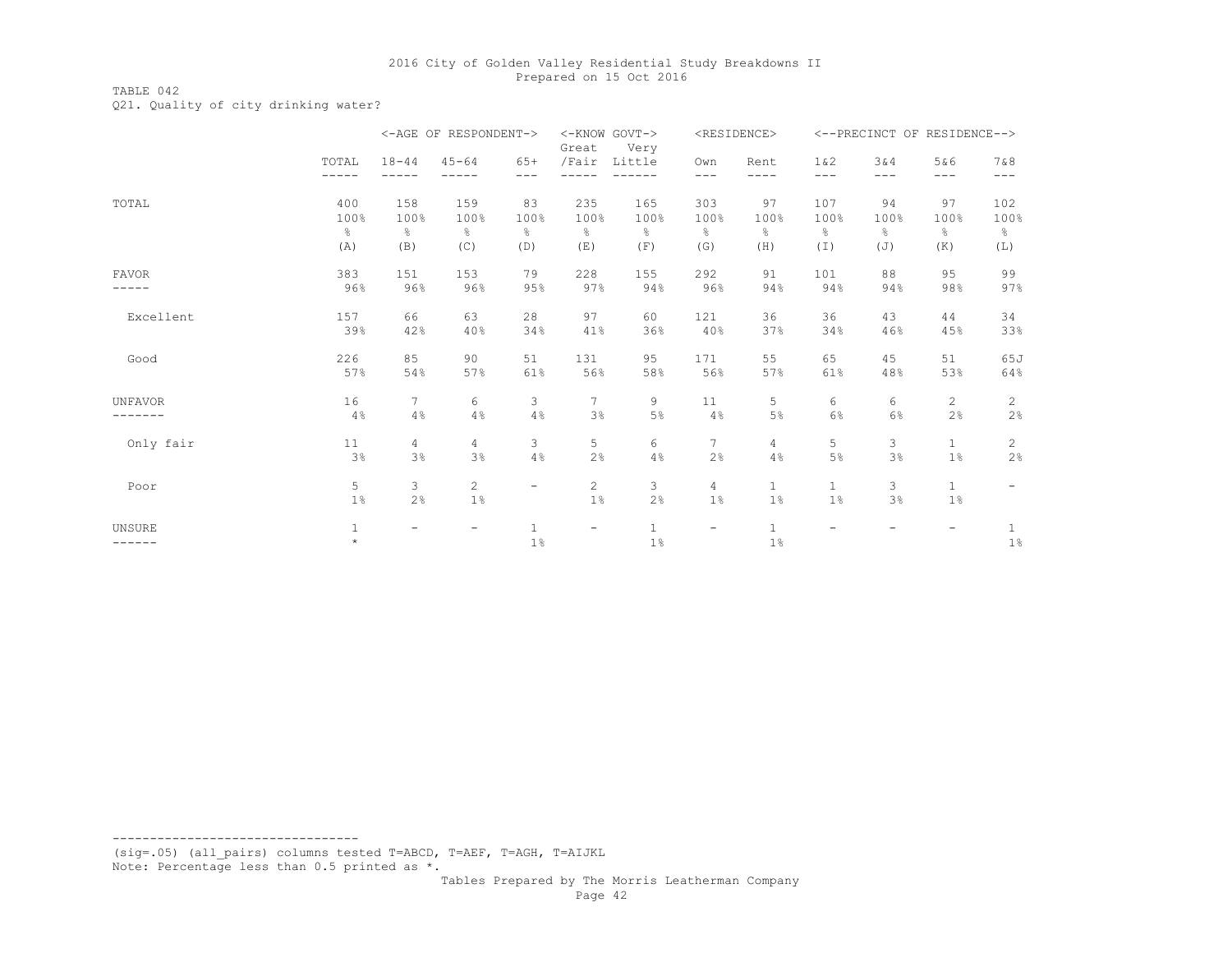# TABLE 043

Q22. Dependability of city drinking water?

|                |               |                          | <-RESIDENTIAL LONGEV-> |                          |               |               | <expected longevity-=""></expected> |                          | <-TYPE OF HOUSEHOLD--> |               |               | $<-$ -GENDER--> |
|----------------|---------------|--------------------------|------------------------|--------------------------|---------------|---------------|-------------------------------------|--------------------------|------------------------|---------------|---------------|-----------------|
|                |               | Less                     | 10-30 Over 30          |                          | Less          | $5 - 10$      | Over                                |                          |                        | Empty         |               |                 |
|                | TOTAL         | 10 Yrs                   | Years                  | Years                    | 5 Yrs         | Years         | 10 Yrs                              | Senior                   | Child                  | Nest          | Male          | Female          |
|                |               |                          |                        |                          |               |               |                                     |                          |                        | ----          |               |                 |
| TOTAL          | 400           | 138                      | 178                    | 84                       | 35            | 30            | 335                                 | 155                      | 108                    | 292           | 192           | 208             |
|                | 100%          | 100%                     | 100%                   | 100%                     | 100%          | 100%          | 100%                                | 100%                     | 100%                   | 100%          | 100%          | 100%            |
|                | $\frac{6}{5}$ | $\frac{6}{6}$            | $\frac{6}{6}$          | $\frac{6}{6}$            | $\frac{6}{6}$ | $\frac{6}{6}$ | $\frac{6}{5}$                       | ိင                       | $\frac{6}{6}$          | $\frac{6}{6}$ | $\frac{6}{6}$ | $\frac{6}{6}$   |
|                | (A)           | (B)                      | (C)                    | (D)                      | (E)           | (F)           | (G)                                 | (H)                      | (I)                    | (J)           | (K)           | (L)             |
| <b>FAVOR</b>   | 394           | 136                      | 174                    | 84                       | 34            | 30            | 330                                 | 153                      | 106                    | 288           | 190           | 204             |
|                | 99%           | 99%                      | 98%                    | 100%                     | 97%           | 100%          | 99%                                 | 99%                      | 98%                    | 99%           | 99%           | 98%             |
| Excellent      | 186B          | 54                       | 87                     | 45B                      | 14            | 13            | 159                                 | 77                       | 46                     | 140           | 91            | 95              |
|                | 47%           | 39%                      | 49%                    | 54%                      | 40%           | 43%           | 47%                                 | 50%                      | 43%                    | 48%           | 47%           | 46%             |
| Good           | 208           | 82A                      | 87                     | 39                       | 20            | 17            | 171                                 | 76                       | 60                     | 148           | 99            | 109             |
|                | 52%           | 59%                      | 49%                    | 46%                      | 57%           | 57%           | 51%                                 | 49%                      | 56%                    | 51%           | 52%           | 52%             |
| <b>UNFAVOR</b> | 5             | $\overline{2}$           | 3                      | $\overline{\phantom{0}}$ |               | -             | 5                                   | $\mathbf{1}$             | $\mathbf{2}^{\prime}$  | 3             | 2             | 3               |
|                | 1%            | $1\%$                    | 2%                     |                          |               |               | $1\%$                               | 1%                       | 2%                     | 1%            | 1%            | 1 <sup>°</sup>  |
| Only fair      | 4             | $\overline{c}$           | 2                      |                          |               |               | 4                                   | $\mathbf{1}$             | $\mathbf{1}$           | 3             | $\mathbf{1}$  | 3               |
|                | 1%            | $1\%$                    | $1\%$                  |                          |               |               | $1\%$                               | $1\%$                    | $1\%$                  | 1%            | 1%            | $1\%$           |
| Poor           | $\mathbf{1}$  | $\overline{\phantom{0}}$ | $\mathbf{1}$           |                          |               |               | $\mathbf{1}$                        | $\overline{\phantom{a}}$ | $\mathbf{1}$           | Ξ.            | $\mathbf{1}$  | -               |
|                | $\star$       |                          | $1\%$                  |                          |               |               | $\star$                             |                          | $1\%$                  |               | $1\%$         |                 |
| UNSURE         | 1G            |                          | $\mathbf{1}$           |                          | 1AG           |               |                                     | $\mathbf{1}$             | -                      | $\mathbf{1}$  | -             | 1               |
| ------         | $\star$       |                          | $1\%$                  |                          | 3%            |               |                                     | $1\%$                    |                        | $\star$       |               | $\star$         |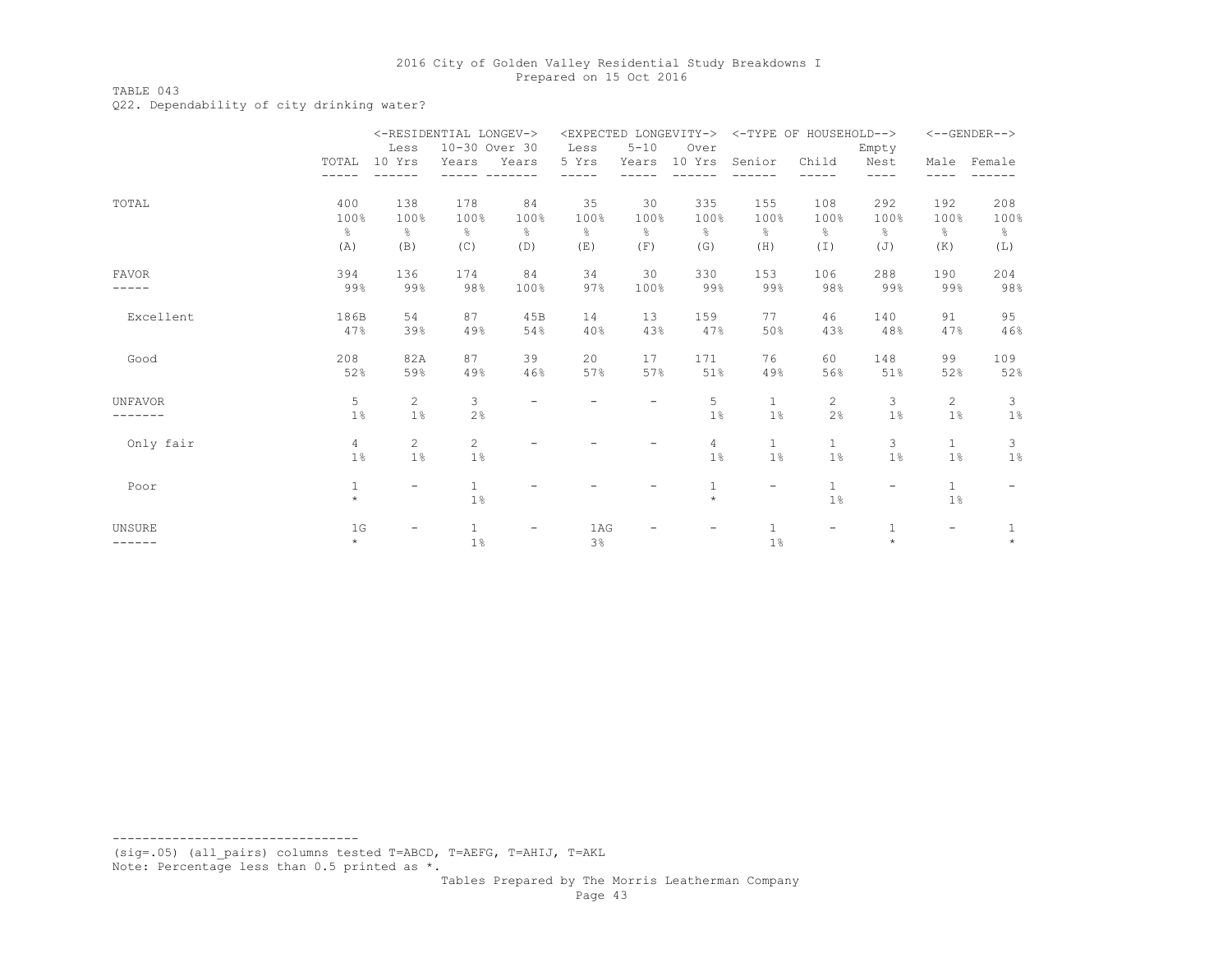TABLE 044

Q22. Dependability of city drinking water?

|                  |                          |                          | <-AGE OF RESPONDENT->               |                                    | <-KNOW GOVT-><br>Great   | Very                                |                                     | <residence></residence>                |                                     | <--PRECINCT OF RESIDENCE-->        |                          |                                     |
|------------------|--------------------------|--------------------------|-------------------------------------|------------------------------------|--------------------------|-------------------------------------|-------------------------------------|----------------------------------------|-------------------------------------|------------------------------------|--------------------------|-------------------------------------|
|                  | TOTAL                    | $18 - 44$                | $45 - 64$                           | $65+$<br>$---$                     | /Fair                    | Little                              | Own<br>---                          | Rent<br>----                           | 1 & 2<br>$---$                      | 3&4<br>$---$                       | 5&6<br>$---$             | 7 & 8<br>$---$                      |
| TOTAL            | 400<br>100%<br>g.<br>(A) | 158<br>100%<br>ိင<br>(B) | 159<br>100%<br>$\frac{6}{6}$<br>(C) | 83<br>100%<br>$\frac{6}{6}$<br>(D) | 235<br>100%<br>옹<br>(E)  | 165<br>100%<br>$\frac{6}{6}$<br>(F) | 303<br>100%<br>$\frac{6}{6}$<br>(G) | 97<br>100%<br>$\frac{\circ}{6}$<br>(H) | 107<br>100%<br>$\frac{6}{6}$<br>(T) | 94<br>100%<br>$\frac{6}{6}$<br>(J) | 97<br>100%<br>g.<br>(K)  | 102<br>100%<br>$\frac{6}{6}$<br>(L) |
| <b>FAVOR</b>     | 394<br>99%               | 156<br>99%               | 157<br>99%                          | 81<br>98%                          | 231<br>98%               | 163<br>99%                          | 298<br>98%                          | 96<br>99%                              | 106<br>99%                          | 93<br>99%                          | 94<br>97%                | 101<br>99%                          |
| Excellent        | 186<br>47%               | 70<br>44%                | 76<br>48%                           | 40<br>48%                          | 114<br>49%               | 72<br>44%                           | 149<br>49%                          | 37<br>38%                              | 44<br>41%                           | 54AIL<br>57%                       | 45<br>46%                | 43<br>42%                           |
| Good             | 208GJ<br>52%             | 86<br>54%                | 81<br>51%                           | 41<br>49%                          | 117<br>50%               | 91<br>55%                           | 149<br>49%                          | 59AG<br>61%                            | 62J<br>58%                          | 39<br>41%                          | 49<br>51%                | 58J<br>57%                          |
| <b>UNFAVOR</b>   | 5<br>1%                  | $\overline{2}$<br>$1\%$  | $\overline{2}$<br>$1\%$             | $\mathbf{1}$<br>$1\%$              | 4<br>2%                  | $\mathbf{1}$<br>1%                  | 5<br>2%                             | $\overline{\phantom{a}}$               | $\mathbf{1}$<br>$1\%$               | $\mathbf{1}$<br>$1\%$              | 3<br>3%                  | $\overline{\phantom{a}}$            |
| Only fair        | 4<br>$1\%$               | $\mathbf{1}$<br>$1\%$    | 2<br>$1\%$                          | $\mathbf{1}$<br>$1\%$              | 3<br>$1\%$               | $\mathbf{1}$<br>1%                  | 4<br>$1\%$                          | $\overline{\phantom{0}}$               | $\mathbf{1}$<br>$1\%$               |                                    | 3A<br>3%                 |                                     |
| Poor             | $\mathbf 1$<br>$\star$   | $\mathbf{1}$<br>$1\%$    | $\overline{\phantom{0}}$            | $\overline{\phantom{a}}$           | $\mathbf{1}$<br>$\star$  | $\overline{\phantom{m}}$            | $\mathbf{1}$<br>$\star$             | $\overline{\phantom{a}}$               | Ξ.                                  | $\mathbf{1}$<br>1%                 | $\overline{\phantom{a}}$ |                                     |
| UNSURE<br>------ | $\mathbf{1}$<br>$\star$  | $\overline{\phantom{0}}$ |                                     | $\mathbf{1}$<br>$1\%$              | $\overline{\phantom{0}}$ | $\mathbf{1}$<br>1%                  | -                                   | $\mathbf{1}$<br>$1\%$                  |                                     |                                    |                          | $\mathbf{1}$<br>$1\%$               |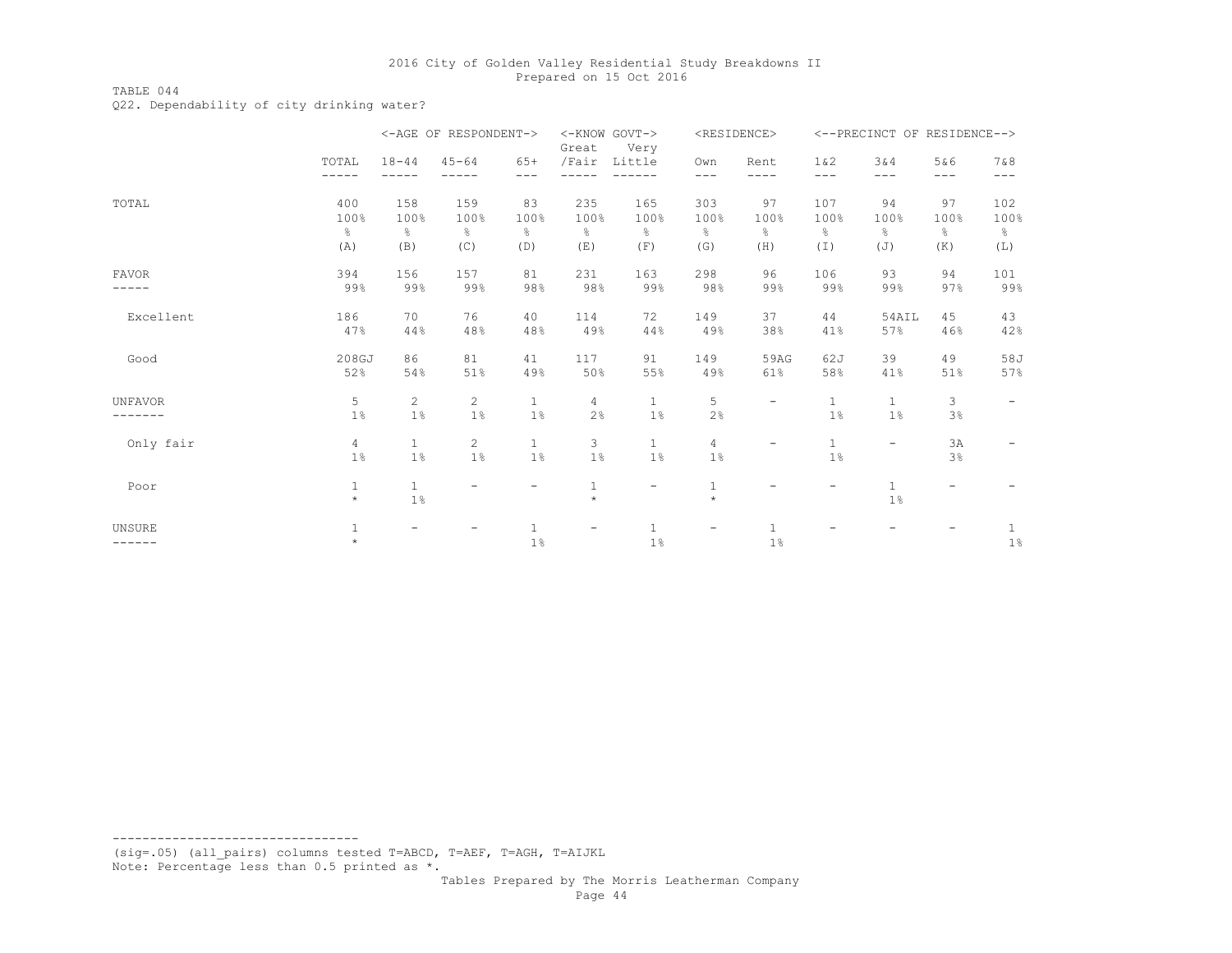# TABLE 045

Q23. Quality of sanitary sewer service?

|                |              |              | <-RESIDENTIAL LONGEV-> |       |       |          | <expected longevity-=""></expected> |               | <-TYPE OF HOUSEHOLD--> |               |      | $<-$ -GENDER--> |
|----------------|--------------|--------------|------------------------|-------|-------|----------|-------------------------------------|---------------|------------------------|---------------|------|-----------------|
|                |              | Less         | 10-30 Over 30          |       | Less  | $5 - 10$ | Over                                |               |                        | Empty         |      |                 |
|                | TOTAL        | 10 Yrs       | Years                  | Years | 5 Yrs | Years    | 10 Yrs                              | Senior        | Child                  | Nest          |      | Male Female     |
|                |              |              |                        |       |       |          |                                     |               |                        | ----          | ---- |                 |
| TOTAL          | 400          | 138          | 178                    | 84    | 35    | 30       | 335                                 | 155           | 108                    | 292           | 192  | 208             |
|                | 100%         | 100%         | 100%                   | 100%  | 100%  | 100%     | 100%                                | 100%          | 100%                   | 100%          | 100% | 100%            |
|                | န္           | g.           | $\frac{6}{6}$          | ⊱     | 옹     | 옹        | g.                                  | $\frac{6}{5}$ | ိင                     | $\frac{6}{6}$ | 응    | $\frac{6}{6}$   |
|                | (A)          | (B)          | (C)                    | (D)   | (E)   | (F)      | (G)                                 | (H)           | $(\top)$               | (J)           | (K)  | (L)             |
| <b>FAVOR</b>   | 399          | 137          | 178                    | 84    | 35    | 30       | 334                                 | 155           | 108                    | 291           | 192  | 207             |
|                | 100%         | 99%          | 100%                   | 100%  | 100%  | 100%     | 100%                                | 100%          | 100%                   | 100%          | 100% | 100%            |
| Excellent      | 160          | 47           | 83AB                   | 30    | 15    | 11       | 134                                 | 59            | 38                     | 122           | 82   | 78              |
|                | 40%          | 34%          | 47%                    | 36%   | 43%   | 37%      | $40\%$                              | 38%           | 35%                    | 42%           | 43%  | 38%             |
| Good           | 239C         | 90C          | 95                     | 54    | 20    | 19       | 200                                 | 96            | 70                     | 169           | 110  | 129             |
|                | 60%          | 65%          | 53%                    | 64%   | 57%   | 63%      | 60%                                 | 62%           | 65%                    | 58%           | 57%  | 62%             |
| <b>UNFAVOR</b> | $\mathbf{1}$ | $\mathbf{1}$ |                        |       |       |          | $\mathbf{1}$                        |               |                        | $\mathbf{1}$  |      | 1               |
|                | $\star$      | 1%           |                        |       |       |          | $\star$                             |               |                        | $\star$       |      | $\star$         |
| Only fair      | $1\,$        | $\mathbf{1}$ |                        |       |       |          | $\mathbf{1}$                        |               |                        | 1             |      | $\mathbf{1}$    |
|                | $\star$      | $1\%$        |                        |       |       |          | $\star$                             |               |                        | $\star$       |      | $\star$         |
| Poor           |              |              |                        |       |       |          |                                     |               |                        |               |      |                 |
| UNSURE         |              |              |                        |       |       |          |                                     |               |                        |               |      |                 |
| - - - - - -    |              |              |                        |       |       |          |                                     |               |                        |               |      |                 |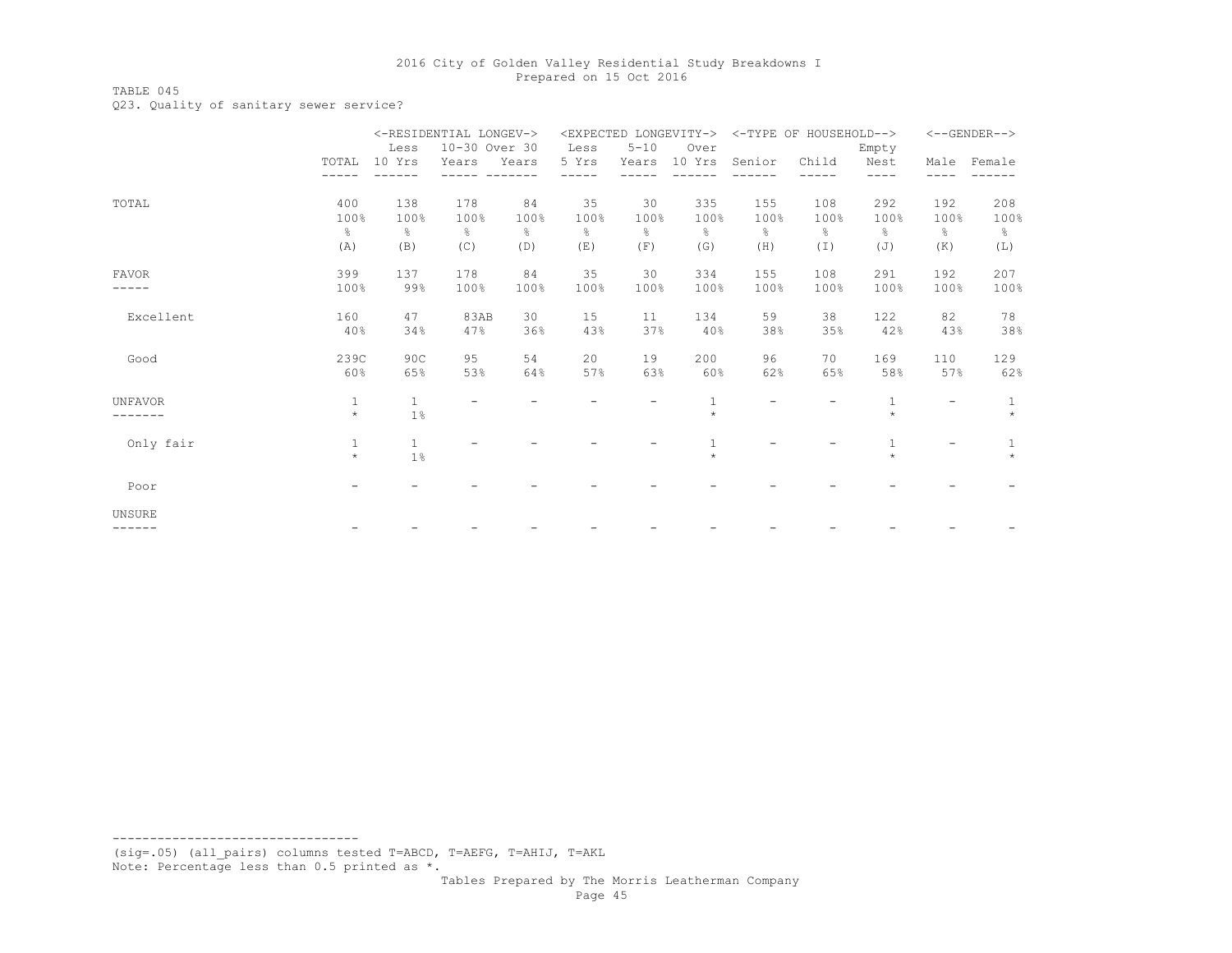TABLE 046

Q23. Quality of sanitary sewer service?

|                  |                          |                          | <-AGE OF RESPONDENT->               |                                    | <-KNOW GOVT-><br>Great  | Very                    |                          | <residence></residence>            |                          | <--PRECINCT OF RESIDENCE-->            |                        |                                     |
|------------------|--------------------------|--------------------------|-------------------------------------|------------------------------------|-------------------------|-------------------------|--------------------------|------------------------------------|--------------------------|----------------------------------------|------------------------|-------------------------------------|
|                  | TOTAL                    | $18 - 44$                | $45 - 64$                           | $65+$<br>$---$                     | /Fair                   | Little                  | Own<br>$---$             | Rent<br>----                       | 1 & 2<br>---             | 3&4<br>$---$                           | 5&6<br>$---$           | 7 & 8<br>$---$                      |
| TOTAL            | 400<br>100%<br>န္<br>(A) | 158<br>100%<br>g.<br>(B) | 159<br>100%<br>$\frac{8}{6}$<br>(C) | 83<br>100%<br>$\frac{6}{6}$<br>(D) | 235<br>100%<br>옹<br>(E) | 165<br>100%<br>옹<br>(F) | 303<br>100%<br>ိင<br>(G) | 97<br>100%<br>$\frac{6}{6}$<br>(H) | 107<br>100%<br>ိင<br>(I) | 94<br>100%<br>$\frac{\circ}{6}$<br>(J) | 97<br>100%<br>옹<br>(K) | 102<br>100%<br>$\frac{6}{6}$<br>(L) |
| FAVOR<br>.       | 399<br>100%              | 158<br>100%              | 158<br>99%                          | 83<br>100%                         | 235<br>100%             | 164<br>99%              | 302<br>100%              | 97<br>100%                         | 107<br>100%              | 94<br>100%                             | 96<br>99%              | 102<br>100%                         |
| Excellent        | 160<br>40%               | 64<br>41%                | 60<br>38%                           | 36<br>43%                          | 91<br>39%               | 69<br>42%               | 127<br>42%               | 33<br>34%                          | 35<br>33%                | 49AIL<br>52%                           | 39<br>40%              | 37<br>36%                           |
| Good             | 239J<br>60%              | 94<br>59%                | 98<br>62%                           | 47<br>57%                          | 144<br>61%              | 95<br>58%               | 175<br>58%               | 64<br>66%                          | 72J<br>67%               | 45<br>48%                              | 57<br>59%              | 65J<br>64%                          |
| <b>UNFAVOR</b>   | $\mathbf{1}$<br>$\star$  |                          | $\mathbf{1}$<br>$1\%$               |                                    |                         | $\mathbf{1}$<br>$1\%$   | $\mathbf{1}$<br>$\star$  |                                    |                          |                                        | $\mathbf{1}$<br>1%     |                                     |
| Only fair        | $1\,$<br>$\star$         | ۰                        | $\mathbf{1}$<br>$1\%$               |                                    |                         | $1\,$<br>$1\%$          | $\mathbf{1}$<br>$\star$  |                                    |                          |                                        | $\mathbf{1}$<br>$1\%$  |                                     |
| Poor             |                          |                          |                                     |                                    |                         |                         |                          |                                    |                          |                                        |                        |                                     |
| UNSURE<br>------ |                          |                          |                                     |                                    |                         |                         |                          |                                    |                          |                                        |                        |                                     |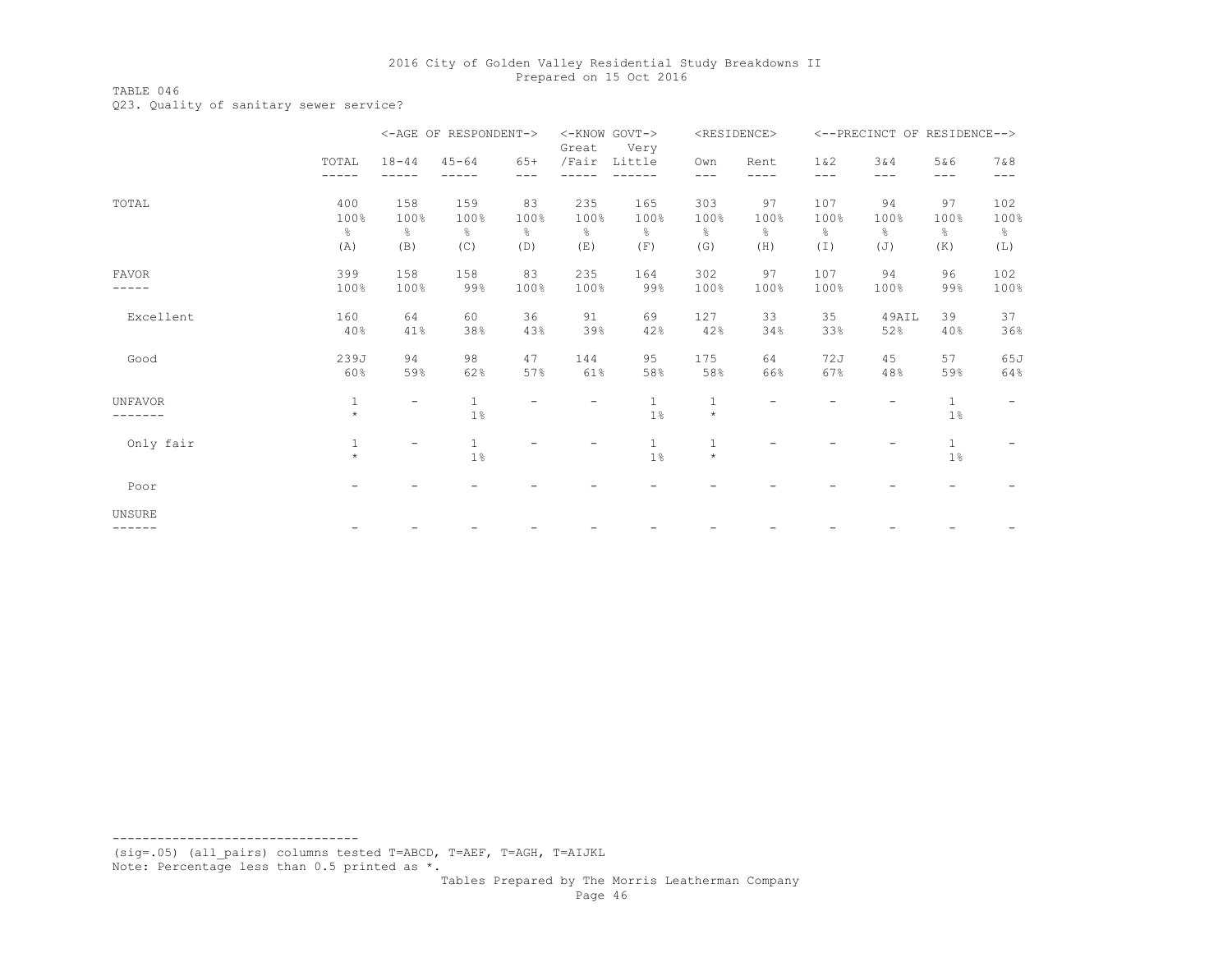### TABLE 047

Q24. Dependability of sanitary sewer service?

|                |                | <-RESIDENTIAL LONGEV-> |               |               |               | <expected longevity-=""></expected> |               |               | <-TYPE OF HOUSEHOLD--> |               |      | $<-$ -GENDER--> |
|----------------|----------------|------------------------|---------------|---------------|---------------|-------------------------------------|---------------|---------------|------------------------|---------------|------|-----------------|
|                |                | Less                   | 10-30 Over 30 |               | Less          | $5 - 10$                            | Over          |               |                        | Empty         |      |                 |
|                | TOTAL          | 10 Yrs                 | Years         | Years         | 5 Yrs         | Years                               | 10 Yrs        | Senior        | Child                  | Nest          |      | Male Female     |
|                |                |                        |               |               |               |                                     |               |               |                        | ----          | ---- |                 |
| TOTAL          | 400            | 138                    | 178           | 84            | 35            | 30                                  | 335           | 155           | 108                    | 292           | 192  | 208             |
|                | 100%           | 100%                   | 100%          | 100%          | 100%          | 100%                                | 100%          | 100%          | 100%                   | 100%          | 100% | 100%            |
|                | $\frac{6}{10}$ | g.                     | $\frac{6}{6}$ | $\frac{6}{6}$ | $\frac{6}{6}$ | 옹                                   | $\frac{6}{6}$ | $\frac{6}{6}$ | $\frac{6}{6}$          | $\frac{6}{6}$ | 응    | $\frac{6}{3}$   |
|                | (A)            | (B)                    | (C)           | (D)           | (E)           | (F)                                 | (G)           | (H)           | (I)                    | (J)           | (K)  | (L)             |
| <b>FAVOR</b>   | 399            | 137                    | 178           | 84            | 35            | 30                                  | 334           | 155           | 108                    | 291           | 192  | 207             |
| -----          | 100%           | 99%                    | 100%          | 100%          | 100%          | 100%                                | 100%          | 100%          | 100%                   | 100%          | 100% | 100%            |
| Excellent      | 161BF          | 46                     | 76            | 39            | 14            | 6                                   | 141F          | 69            | 42                     | 119           | 80   | 81              |
|                | 40%            | 33%                    | 43%           | 46%           | 40%           | 20%                                 | 42%           | 45%           | 39%                    | 41%           | 42%  | 39%             |
| Good           | 238            | 91                     | 102           | 45            | 21            | 24AG                                | 193           | 86            | 66                     | 172           | 112  | 126             |
|                | 60%            | 66%                    | 57%           | 54%           | 60%           | 80%                                 | 58%           | 55%           | 61%                    | 59%           | 58%  | 61%             |
| <b>UNFAVOR</b> | $1\,$          | $\mathbf{1}$           |               |               |               |                                     | 1             |               |                        | $\mathbf{1}$  |      |                 |
|                | $\star$        | $1\%$                  |               |               |               |                                     | $\star$       |               |                        | $\star$       |      | $\star$         |
| Only fair      | $\mathbf{1}$   | $\mathbf{1}$           |               |               |               |                                     | $\mathbf{1}$  |               |                        | $\mathbf{1}$  |      | $\mathbf{1}$    |
|                | $\star$        | $1\%$                  |               |               |               |                                     | $\star$       |               |                        | $\star$       |      | $\star$         |
| Poor           |                |                        |               |               |               |                                     |               |               |                        |               |      |                 |
| UNSURE         |                |                        |               |               |               |                                     |               |               |                        |               |      |                 |
| ------         |                |                        |               |               |               |                                     |               |               |                        |               |      |                 |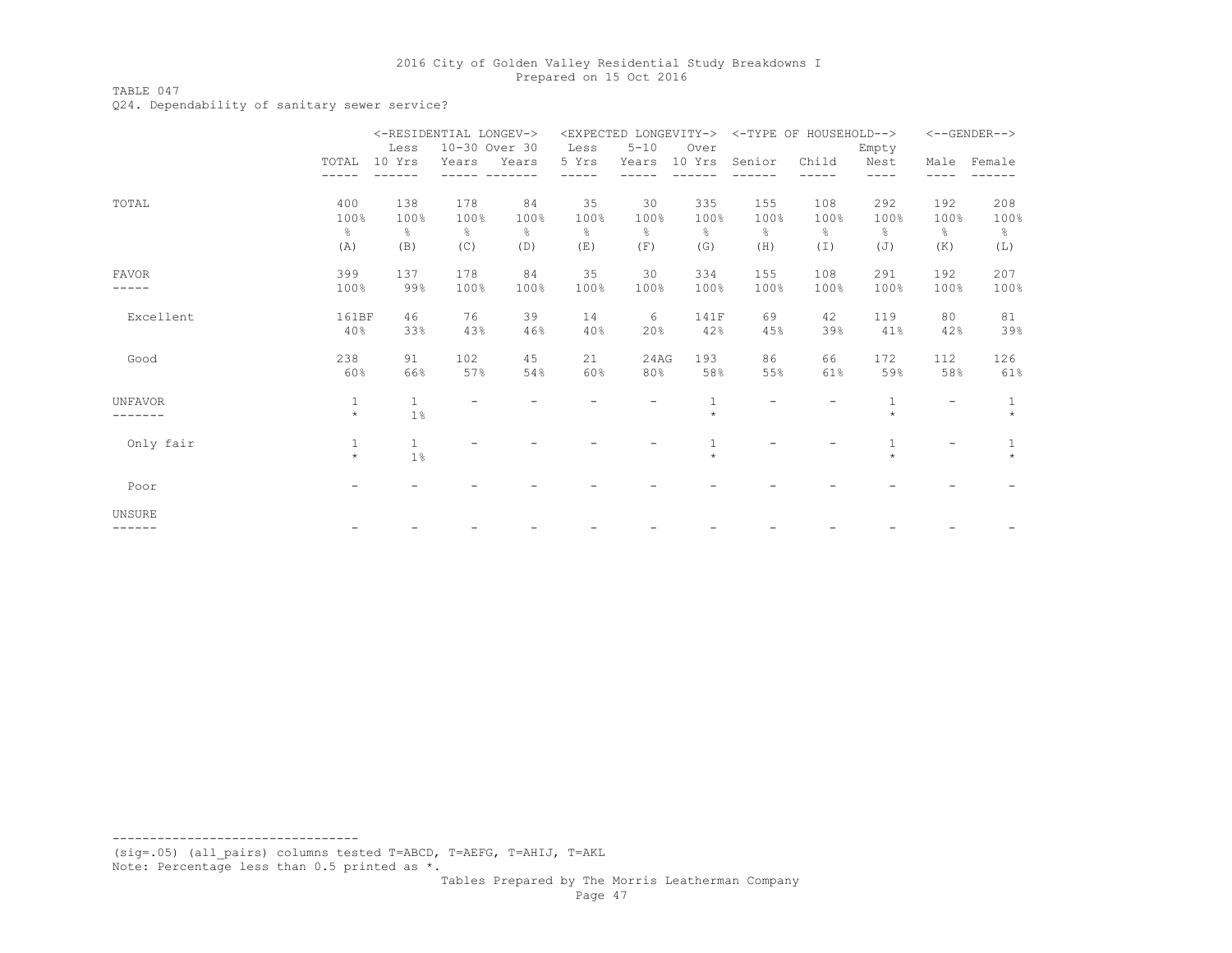TABLE 048

Q24. Dependability of sanitary sewer service?

|                  |                                     |                          | <-AGE OF RESPONDENT->               |                        | <-KNOW GOVT-><br>Great  | Very                                |                         | <residence></residence> |                                     | <--PRECINCT OF RESIDENCE--> |                         |                          |
|------------------|-------------------------------------|--------------------------|-------------------------------------|------------------------|-------------------------|-------------------------------------|-------------------------|-------------------------|-------------------------------------|-----------------------------|-------------------------|--------------------------|
|                  | TOTAL<br>-----                      | $18 - 44$                | $45 - 64$                           | $65+$<br>$- - -$       | /Fair                   | Little                              | Own<br>$---$            | Rent<br>----            | 1 & 2<br>$---$                      | 3&4<br>---                  | 5&6<br>---              | 7&8<br>$---$             |
| TOTAL            | 400<br>100%<br>$\frac{6}{6}$<br>(A) | 158<br>100%<br>g.<br>(B) | 159<br>100%<br>$\frac{8}{6}$<br>(C) | 83<br>100%<br>옹<br>(D) | 235<br>100%<br>옹<br>(E) | 165<br>100%<br>$\frac{6}{6}$<br>(F) | 303<br>100%<br>옹<br>(G) | 97<br>100%<br>g.<br>(H) | 107<br>100%<br>$\frac{6}{6}$<br>(I) | 94<br>100%<br>$\%$<br>(J)   | 97<br>100%<br>g.<br>(K) | 102<br>100%<br>ိင<br>(L) |
| <b>FAVOR</b>     | 399<br>100%                         | 158<br>100%              | 158<br>99%                          | 83<br>100%             | 235<br>100%             | 164<br>99%                          | 302<br>100%             | 97<br>100%              | 107<br>100%                         | 94<br>100%                  | 96<br>99%               | 102<br>100%              |
| Excellent        | 161L<br>40%                         | 63<br>40%                | 64<br>40%                           | 34<br>41%              | 91<br>39%               | 70<br>42%                           | 122<br>40%              | 39<br>40%               | 42<br>39%                           | 49AL<br>52%                 | 42L<br>43%              | 28<br>27%                |
| Good             | 238J<br>60%                         | 95<br>60%                | 94<br>59%                           | 49<br>59%              | 144<br>61%              | 94<br>57%                           | 180<br>59%              | 58<br>60%               | 65<br>61%                           | 45<br>48%                   | 54<br>56%               | 74AJK<br>73%             |
| <b>UNFAVOR</b>   | $\mathbf{1}$<br>$\star$             | $\overline{\phantom{a}}$ | $\mathbf{1}$<br>$1\%$               | -                      |                         | $\mathbf{1}$<br>1%                  | $\mathbf{1}$<br>$\star$ |                         |                                     |                             | $\mathbf{1}$<br>$1\%$   | $\overline{\phantom{m}}$ |
| Only fair        | $1\,$<br>$\star$                    | $\overline{\phantom{a}}$ | $1\,$<br>1 <sup>°</sup>             |                        |                         | $\mathbf{1}$<br>1 <sup>°</sup>      | $\,1\,$<br>$\star$      |                         |                                     |                             | $1\,$<br>1%             |                          |
| Poor             | -                                   |                          |                                     |                        |                         |                                     |                         |                         |                                     |                             |                         |                          |
| UNSURE<br>------ |                                     |                          |                                     |                        |                         |                                     |                         |                         |                                     |                             |                         |                          |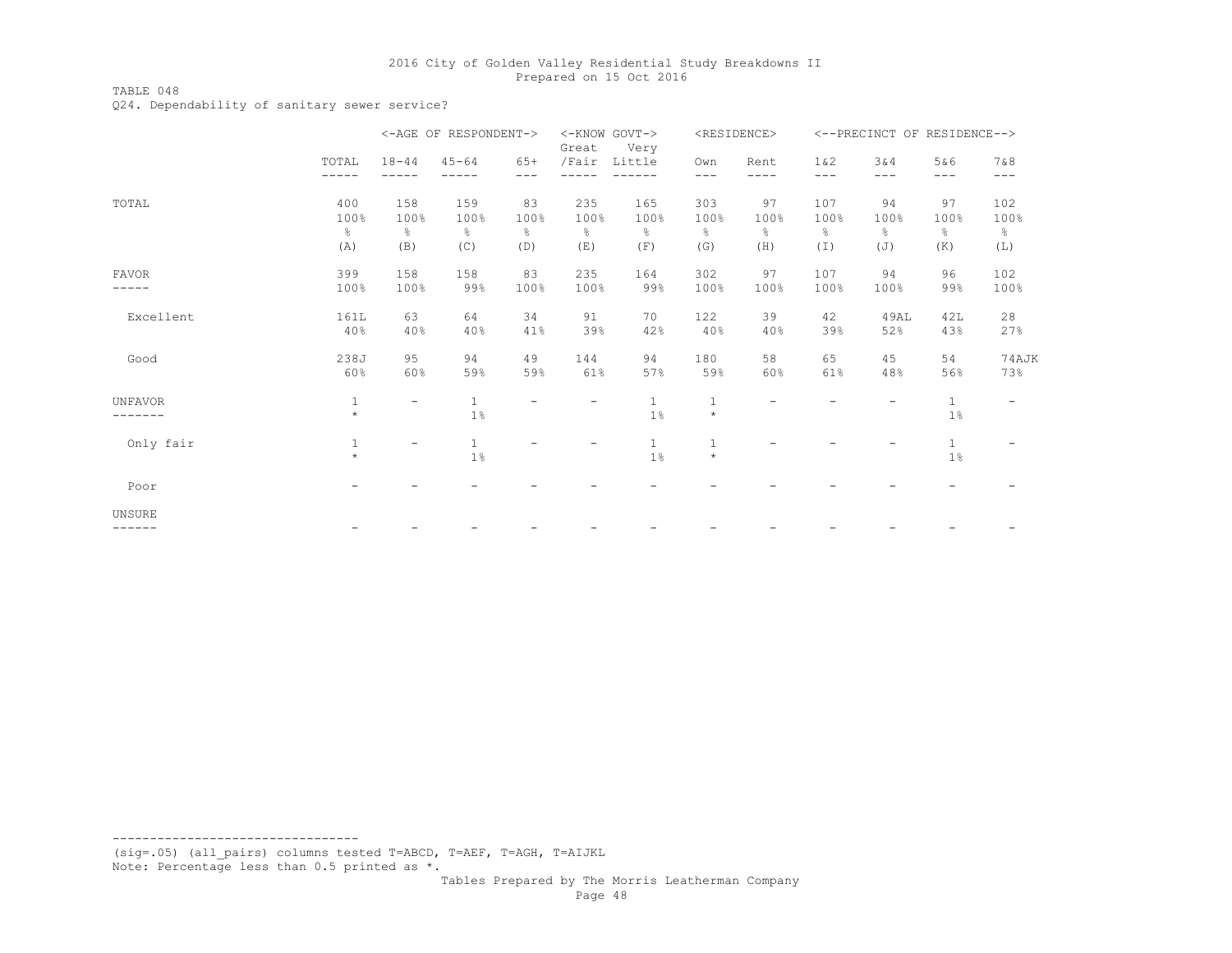# TABLE 049

Q25. City street repair and maintenance?

|                |                 | <-RESIDENTIAL LONGEV-> |               |               |                       |                | <expected longevity-=""></expected> | <-TYPE OF HOUSEHOLD--> |                 |               |                | $<-$ -GENDER--> |
|----------------|-----------------|------------------------|---------------|---------------|-----------------------|----------------|-------------------------------------|------------------------|-----------------|---------------|----------------|-----------------|
|                |                 | Less                   | 10-30 Over 30 |               | Less                  | $5 - 10$       | Over                                |                        |                 | Empty         |                |                 |
|                | TOTAL           | 10 Yrs                 | Years         | Years         | 5 Yrs                 | Years          | 10 Yrs                              | Senior                 | Child           | Nest          | Male           | Female          |
|                |                 |                        |               |               |                       |                |                                     |                        |                 | ----          |                |                 |
| TOTAL          | 399             | 138                    | 177           | 84            | 34                    | 30             | 335                                 | 154                    | 108             | 291           | 192            | 207             |
|                | 100%            | 100%                   | 100%          | 100%          | 100%                  | 100%           | 100%                                | 100%                   | 100%            | 100%          | 100%           | 100%            |
|                | $\approx$       | g.                     | $\frac{6}{6}$ | $\frac{6}{6}$ | $\frac{6}{6}$         | ⊱              | $\frac{6}{25}$                      | g.                     | ⊱               | $\frac{6}{6}$ | g.             | $\frac{6}{5}$   |
|                | (A)             | (B)                    | (C)           | (D)           | (E)                   | (F)            | (G)                                 | (H)                    | $(\top)$        | (J)           | (K)            | (L)             |
| <b>FAVOR</b>   | 335DH           | 119D                   | 153D          | 63            | 31                    | 26             | 278                                 | 118                    | 88              | 247H          | 164            | 171             |
|                | 84%             | 86%                    | 86%           | 75%           | 91%                   | 87%            | 83%                                 | 77%                    | 81%             | 85%           | 85%            | 83%             |
| Excellent      | 92              | 31                     | 43            | 18            | 8                     | 7              | 77                                  | 32                     | 21              | 71            | 42             | 50              |
|                | 23%             | 22%                    | 24%           | 21%           | 24%                   | 23%            | 23%                                 | 21%                    | 19%             | 24%           | 22%            | 24%             |
| Good           | 243             | 88                     | 110           | 45            | 23                    | 19             | 201                                 | 86                     | 67              | 176           | 122            | 121             |
|                | 61%             | 64%                    | 62%           | 54%           | 68%                   | 63%            | 60%                                 | 56%                    | 62%             | 60%           | 64%            | 58%             |
| <b>UNFAVOR</b> | 64              | 19                     | 24            | 21ABC         | 3                     | 4              | 57                                  | 36AJ                   | 20              | 44            | 28             | 36              |
| -----          | 16%             | 14%                    | 14%           | 25%           | $9\%$                 | 13%            | 17%                                 | 23%                    | 19%             | 15%           | 15%            | 17%             |
| Only fair      | 38              | 11                     | 14            | 13A           | $\mathbf{2}^{\prime}$ | $\overline{c}$ | 34                                  | 24AJ                   | 11              | 27            | 16             | 22              |
|                | 10 <sub>8</sub> | 8 <sup>°</sup>         | 8%            | 15%           | 6%                    | 7%             | 10%                                 | 16%                    | 10 <sub>8</sub> | $9\%$         | 8 <sup>°</sup> | 11%             |
| Poor           | 26              | 8                      | 10            | 8             | $\mathbf{1}$          | $\overline{c}$ | 23                                  | 12                     | 9               | 17            | 12             | 14              |
|                | 7%              | 6%                     | 6%            | 10%           | 3%                    | 7%             | 7%                                  | 8%                     | 8%              | 6%            | $6\%$          | 7%              |
| <b>UNSURE</b>  |                 |                        |               |               |                       |                |                                     |                        |                 |               |                |                 |
| -------        |                 |                        |               |               |                       |                |                                     |                        |                 |               |                |                 |

(sig=.05) (all\_pairs) columns tested T=ABCD, T=AEFG, T=AHIJ, T=AKL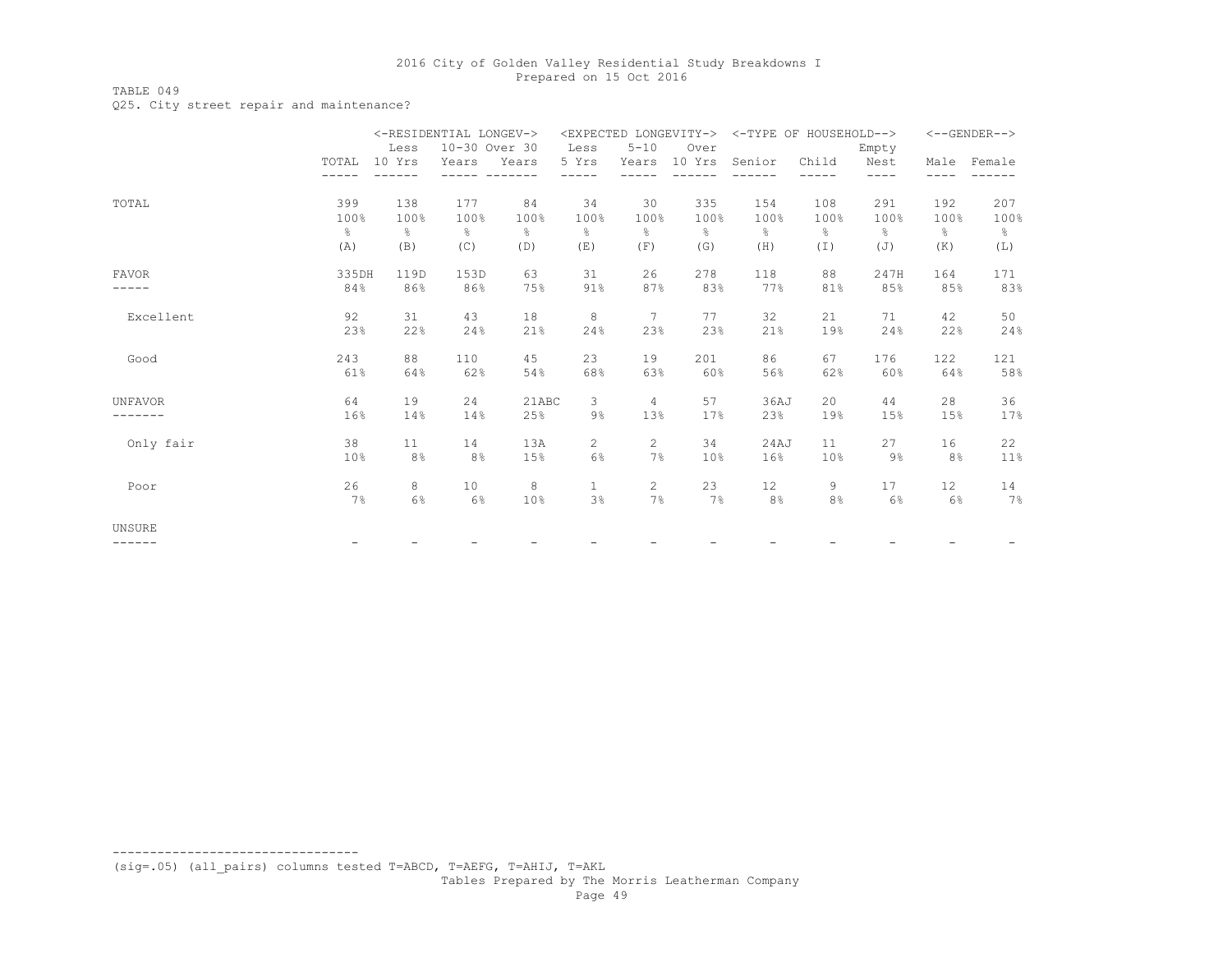TABLE 050

Q25. City street repair and maintenance?

|                         |                |             | <-AGE OF RESPONDENT-> |                | <-KNOW GOVT-><br>Great | Very          | <residence></residence> |                |                |               | <--PRECINCT OF RESIDENCE--> |                |
|-------------------------|----------------|-------------|-----------------------|----------------|------------------------|---------------|-------------------------|----------------|----------------|---------------|-----------------------------|----------------|
|                         | TOTAL<br>----- | $18 - 44$   | $45 - 64$             | $65+$<br>$---$ | /Fair                  | Little        | Own<br>$---$            | Rent<br>----   | 1 & 2<br>$---$ | 3&4<br>$---$  | 5&6<br>$---$                | 7 & 8<br>$---$ |
| TOTAL                   | 399            | 158         | 159                   | 82             | 235                    | 164           | 303                     | 96             | 107            | 94            | 97                          | 101            |
|                         | 100%           | 100%        | 100%                  | 100%           | 100%                   | 100%          | 100%                    | 100%           | 100%           | 100%          | 100%                        | 100%           |
|                         | $\frac{6}{6}$  | g.          | $\frac{6}{6}$         | $\frac{6}{6}$  | $\frac{6}{6}$          | $\frac{6}{6}$ | %                       | $\frac{6}{6}$  | $\frac{6}{6}$  | $\frac{6}{6}$ | $\frac{6}{6}$               | $\frac{6}{6}$  |
|                         | (A)            | (B)         | (C)                   | (D)            | (E)                    | (F)           | (G)                     | (H)            | (I)            | (J)           | (K)                         | (L)            |
| <b>FAVOR</b>            | 335C           | 140AC       | 126                   | 69             | 193                    | 142           | 252                     | 83             | 88             | 75            | 84                          | 88             |
|                         | 84%            | 89%         | 79%                   | 84%            | 82%                    | 87%           | 83%                     | 86%            | 82%            | 80%           | 87%                         | 87%            |
| Excellent               | 92GI           | 40          | 32                    | 20             | 60                     | 32            | 61                      | 31AG           | 17             | 18            | 31AIJ                       | 26             |
|                         | 23%            | 25%         | 20%                   | 24%            | 26%                    | 20%           | 20%                     | 32%            | 16%            | 19%           | 32%                         | 26%            |
| Good                    | 243E           | 100         | 94                    | 49             | 133                    | 110AE         | 191                     | 52             | 71             | 57            | 53                          | 62             |
|                         | 61%            | 63%         | 59%                   | 60%            | 57%                    | 67%           | 63%                     | 54%            | 66%            | 61%           | 55%                         | 61%            |
| <b>UNFAVOR</b>          | 64B            | 18          | 33AB                  | 13             | 42                     | 22            | 51                      | 13             | 19             | 19            | 13                          | 13             |
| ------                  | 16%            | 11%         | 21%                   | 16%            | 18%                    | 13%           | 17%                     | 14%            | 18%            | 20%           | 13%                         | 13%            |
| Only fair               | 38K            | 11          | 18                    | 9              | 22                     | 16            | 27                      | 11             | 11             | 13K           | 4                           | 10             |
|                         | 10%            | 7%          | 11%                   | 11%            | $9\%$                  | 10%           | $9\%$                   | 11%            | 10%            | 14%           | 4%                          | 10%            |
| Poor                    | 26H            | $7^{\circ}$ | 15                    | 4              | 20                     | 6             | 24AH                    | $\overline{2}$ | 8              | 6             | 9                           | 3              |
|                         | 7%             | 4%          | $9\%$                 | $5\%$          | $9\%$                  | 4%            | 8%                      | 2%             | 7%             | 6%            | $9\%$                       | 3%             |
| <b>UNSURE</b><br>------ |                |             |                       |                |                        |               |                         |                |                |               |                             |                |

(sig=.05) (all\_pairs) columns tested T=ABCD, T=AEF, T=AGH, T=AIJKL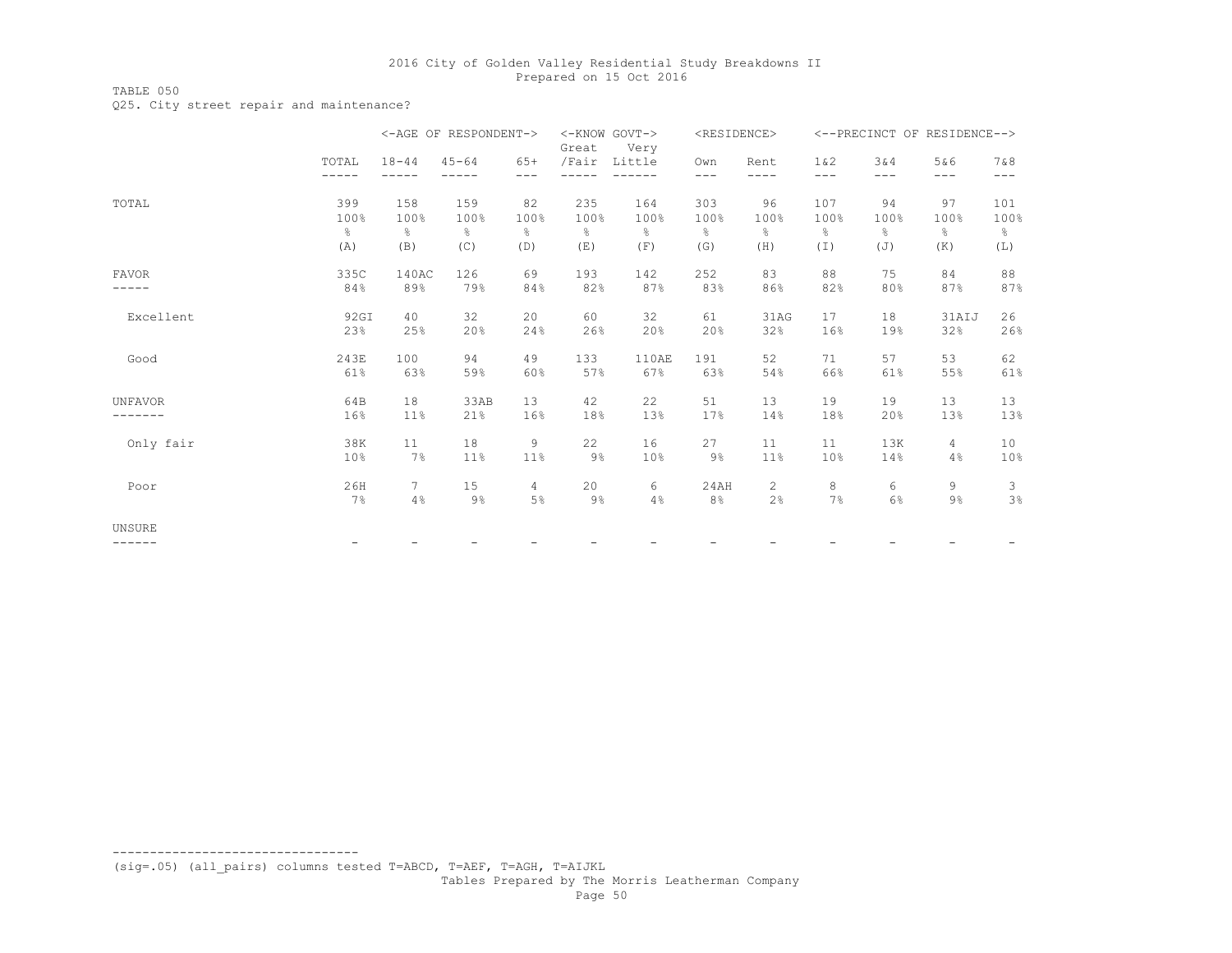TABLE 051 Q26. Snow plowing?

|                |               | <-RESIDENTIAL LONGEV-> |                |               |                   |                          | <expected longevity-=""></expected> |              | <-TYPE OF HOUSEHOLD--> |               |              | $<$ --GENDER--> |
|----------------|---------------|------------------------|----------------|---------------|-------------------|--------------------------|-------------------------------------|--------------|------------------------|---------------|--------------|-----------------|
|                |               | Less                   | 10-30 Over 30  |               | Less              | $5 - 10$                 | Over                                |              |                        | Empty         |              |                 |
|                | TOTAL         | 10 Yrs                 | Years          | Years         | 5 Yrs             | Years                    | 10 Yrs                              | Senior       | Child                  | Nest          | Male         | Female          |
|                |               |                        |                |               |                   |                          |                                     |              |                        | ----          |              |                 |
| TOTAL          | 398           | 138                    | 176            | 84            | 34                | 30                       | 334                                 | 153          | 108                    | 290           | 191          | 207             |
|                | 100%          | 100%                   | 100%           | 100%          | 100%              | 100%                     | 100%                                | 100%         | 100%                   | 100%          | 100%         | 100%            |
|                | $\frac{6}{5}$ | g.                     | $\frac{6}{5}$  | $\frac{6}{6}$ | $\frac{6}{6}$     | g.                       | $\approx$                           | 옹            | g.                     | $\frac{6}{5}$ | g.           | 웅               |
|                | (A)           | (B)                    | (C)            | (D)           | (E)               | (F)                      | (G)                                 | (H)          | (I)                    | (J)           | (K)          | (L)             |
| <b>FAVOR</b>   | 389DH         | 136                    | 174D           | 79            | 34                | 29                       | 326                                 | 146          | 107                    | 282           | 187          | 202             |
|                | 98%           | 99%                    | 99%            | 94%           | 100%              | 97%                      | 98%                                 | 95%          | 99%                    | 97%           | 98%          | 98%             |
| Excellent      | 135           | 44                     | 62             | 29            | 9                 | 13                       | 113                                 | 50           | 36                     | 99            | 70           | 65              |
|                | 34%           | 32%                    | 35%            | 35%           | 26%               | 43%                      | 34%                                 | 33%          | 33%                    | 34%           | 37%          | 31%             |
| Good           | 254           | 92                     | 112            | 50            | 25                | 16                       | 213                                 | 96           | 71                     | 183           | 117          | 137             |
|                | 64%           | 67%                    | 64%            | 60%           | 74%               | 53%                      | 64%                                 | 63%          | 66%                    | 63%           | 61%          | 66%             |
| <b>UNFAVOR</b> | 8             | $\overline{2}$         | $\overline{2}$ | 4A            | $\qquad \qquad -$ | $\mathbf{1}$             | 7                                   | 6A           | $\mathbf{1}$           | $7^{\circ}$   | 3            | 5               |
|                | 2%            | 1%                     | 1%             | 5%            |                   | 3%                       | 2%                                  | 4%           | 1%                     | 2%            | 2%           | 2%              |
| Only fair      | 8             | $\overline{2}$         | $\overline{2}$ | 4A            | $\overline{a}$    | $\mathbf{1}$             | $7\overline{ }$                     | 6A           | $\mathbf{1}$           | $7^{\circ}$   | 3            | 5               |
|                | 2%            | $1\%$                  | 1%             | 5%            |                   | 3%                       | 2%                                  | 4%           | $1\%$                  | 2%            | 2%           | 2%              |
| Poor           | -             |                        |                |               |                   | -                        |                                     |              |                        |               |              |                 |
| <b>UNSURE</b>  | $\mathbf{1}$  | -                      |                | $\mathbf{1}$  |                   | $\overline{\phantom{a}}$ | $\mathbf{1}$                        | $\mathbf{1}$ | -                      | $\mathbf{1}$  | $\mathbf{1}$ |                 |
| ------         | $\star$       |                        |                | $1\%$         |                   |                          | $\star$                             | $1\%$        |                        | $\star$       | $1\%$        |                 |

(sig=.05) (all\_pairs) columns tested T=ABCD, T=AEFG, T=AHIJ, T=AKL Note: Percentage less than 0.5 printed as \*.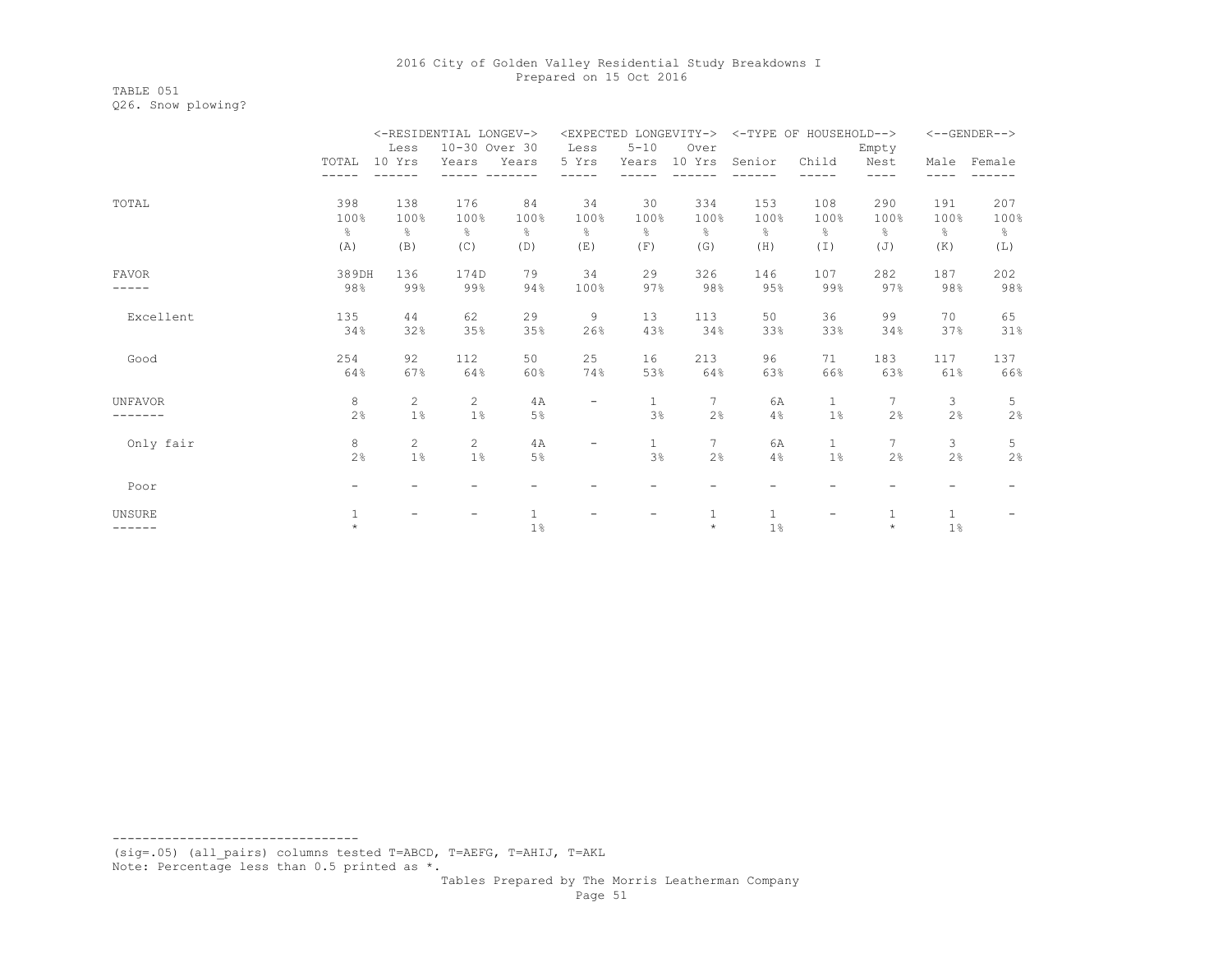TABLE 052 Q26. Snow plowing?

|              |             |                | <-AGE OF RESPONDENT->    |               | <-KNOW GOVT-><br>Great   | Very           |                 | <residence></residence> |                       |               | <--PRECINCT OF RESIDENCE--> |                |
|--------------|-------------|----------------|--------------------------|---------------|--------------------------|----------------|-----------------|-------------------------|-----------------------|---------------|-----------------------------|----------------|
|              | TOTAL       | $18 - 44$      | $45 - 64$                | $65+$         | /Fair                    | Little         | Own             | Rent<br>----            | 1 & 2<br>$---$        | 3&4           | 5&6                         | 7 & 8          |
|              | -----       |                |                          | ---           |                          | $-- - -$       | $---$           |                         |                       | $---$         | $---$                       | $---$          |
| TOTAL        | 398         | 157            | 159                      | 82            | 234                      | 164            | 302             | 96                      | 106                   | 94            | 97                          | 101            |
|              | 100%        | 100%           | 100%                     | 100%          | 100%                     | 100%           | 100%            | 100%                    | 100%                  | 100%          | 100%                        | 100%           |
|              | န္          | ⊱              | $\frac{6}{6}$            | $\frac{6}{6}$ | $\approx$                | g.             | 욲               | $\frac{6}{5}$           | g.                    | $\frac{6}{6}$ | ⊱                           | $\frac{6}{6}$  |
|              | (A)         | (B)            | (C)                      | (D)           | (E)                      | (F)            | (G)             | (H)                     | (I)                   | (J)           | (K)                         | (L)            |
| <b>FAVOR</b> | 389D        | 155D           | 159AD                    | 75            | 230                      | 159            | 294             | 95                      | 104                   | 90            | 97J                         | 98             |
|              | 98%         | 99%            | 100%                     | 91%           | 98%                      | 97%            | 97%             | 99%                     | 98%                   | 96%           | 100%                        | 97%            |
| Excellent    | 135         | 52             | 52                       | 31            | 79                       | 56             | 103             | 32                      | 36                    | 29            | 41AL                        | 29             |
|              | 34%         | 33%            | 33%                      | 38%           | 34%                      | 34%            | 34%             | 33%                     | 34%                   | 31%           | 42%                         | 29%            |
| Good         | 254D        | 103            | 107D                     | 44            | 151                      | 103            | 191             | 63                      | 68                    | 61            | 56                          | 69             |
|              | 64%         | 66%            | 67%                      | 54%           | 65%                      | 63%            | 63%             | 66%                     | 64%                   | 65%           | 58%                         | 68%            |
| UNFAVOR      | 8C          | $\overline{c}$ |                          | 6ABC          | 4                        | $\overline{4}$ | $7\overline{ }$ | $\mathbf{1}$            | $\mathbf{2}^{\prime}$ | 4K            | $\overline{\phantom{m}}$    | 2              |
|              | 2%          | $1\%$          |                          | 7%            | 2%                       | 2%             | 2%              | $1\%$                   | 2%                    | 4%            |                             | 2%             |
| Only fair    | 8C          | $\overline{c}$ | $\overline{\phantom{0}}$ | 6ABC          | 4                        | $\overline{4}$ | $7\overline{ }$ | $\mathbf{1}$            | $\overline{2}$        | 4K            | $\overline{\phantom{m}}$    | $\overline{c}$ |
|              | 2%          | $1\%$          |                          | 7%            | 2%                       | 2%             | 2%              | $1\%$                   | 2%                    | 4%            |                             | 2%             |
| Poor         |             |                |                          |               |                          |                |                 |                         |                       |               |                             |                |
| UNSURE       | $\mathbf 1$ | -              |                          | 1A            | $\overline{\phantom{m}}$ | $\mathbf 1$    | $1\,$           |                         |                       |               |                             | $\mathbf{1}$   |
| ------       | $\star$     |                |                          | $1\%$         |                          | $1\%$          | $\star$         |                         |                       |               |                             | 1%             |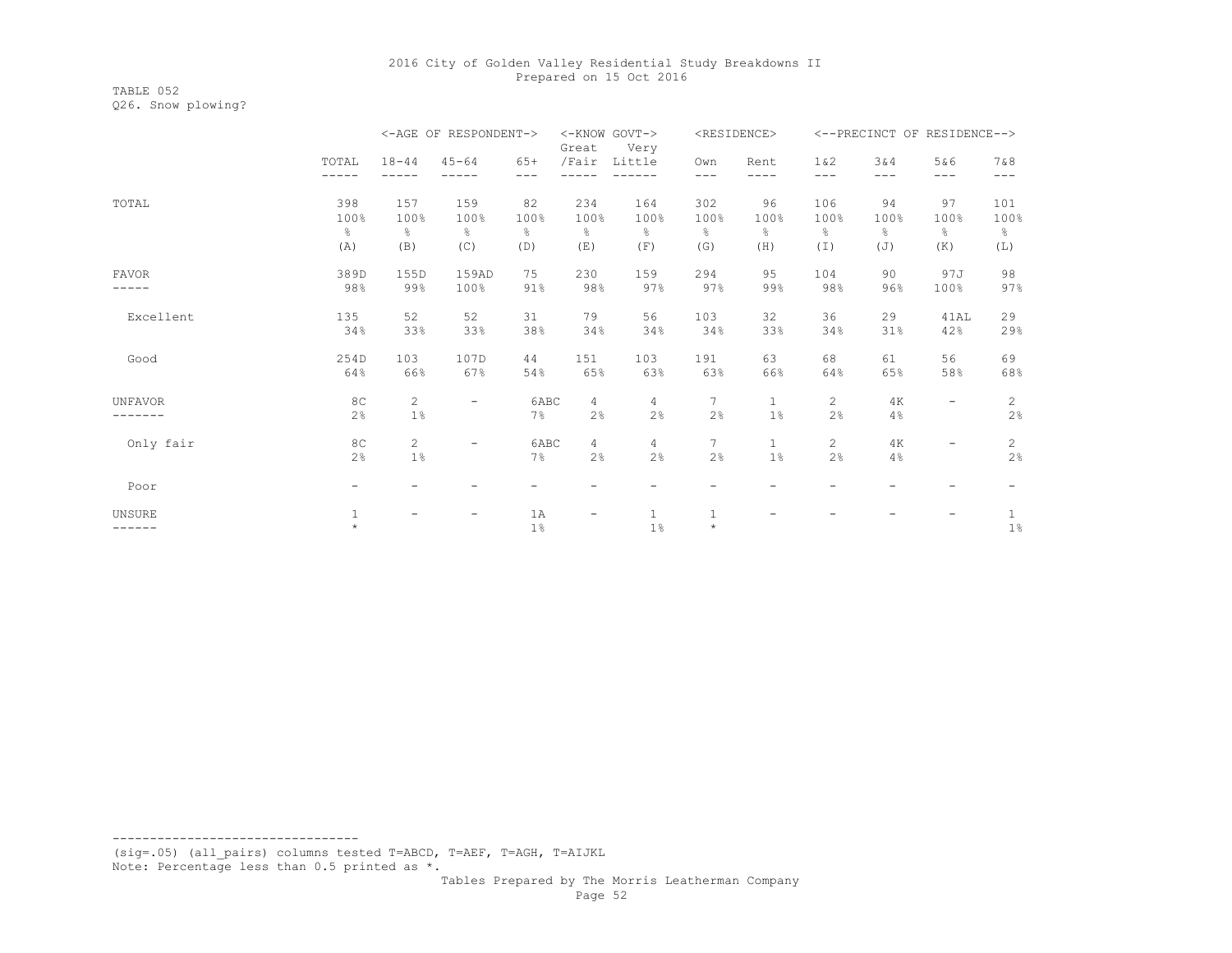TABLE 053

Q27. Why did you rate that service as only fair or poor?

|                         |                          | <-RESIDENTIAL LONGEV->   |                          |                          |                          |                          | <expected longevity-=""></expected> |                       | <-TYPE OF HOUSEHOLD-->   |                          |                          | $<-$ -GENDER-->          |
|-------------------------|--------------------------|--------------------------|--------------------------|--------------------------|--------------------------|--------------------------|-------------------------------------|-----------------------|--------------------------|--------------------------|--------------------------|--------------------------|
|                         |                          | Less                     |                          | 10-30 Over 30            | Less                     | $5 - 10$                 | Over                                |                       |                          | Empty                    |                          |                          |
|                         | TOTAL<br>$- - - - -$     | 10 Yrs<br>------         | Years                    | Years                    | 5 Yrs<br>$- - - - -$     | Years<br>-----           | 10 Yrs<br>$- - - - - -$             | Senior<br>$- -$       | Child<br>-----           | Nest<br>----             | $- - - -$                | Male Female              |
|                         |                          |                          |                          |                          |                          |                          |                                     |                       |                          |                          |                          |                          |
| TOTAL                   | 139<br>100%              | 44<br>100%               | 54<br>100%               | 41<br>100%               | 8<br>100%                | 8<br>100%                | 123<br>100%                         | 65<br>100%            | 37<br>100%               | 102<br>100%              | 65<br>100%               | 74<br>100%               |
|                         | %                        | 옹                        | $\frac{6}{6}$            | $\frac{6}{6}$            | $\frac{6}{6}$            | $\frac{6}{6}$            | $\frac{6}{6}$                       | $\frac{6}{6}$         | $\frac{6}{6}$            | $\frac{6}{6}$            | g.                       | $\frac{6}{6}$            |
|                         | (A)                      | (B)                      | (C)                      | (D)                      | (E)                      | (F)                      | (G)                                 | (H)                   | (I)                      | (J)                      | (K)                      | (L)                      |
| Poor street repair      | 42                       | 13                       | 15                       | 14                       | 1                        | 3                        | 38                                  | 24                    | 13                       | 29                       | 20                       | 22                       |
|                         | 30%                      | 30%                      | 28%                      | 34%                      | 13%                      | 38%                      | 31%                                 | 37%                   | 35%                      | 28%                      | 31%                      | 30%                      |
| More lights             | 21                       | 7                        | 11                       | 3                        | $\qquad \qquad -$        | $\mathbf{1}$             | 20                                  | 8                     | 6                        | 15                       | 6                        | 15                       |
|                         | 15%                      | 16%                      | 20%                      | 7%                       |                          | 13%                      | 16%                                 | 12%                   | 16%                      | 15%                      | 9%                       | 20%                      |
| More neighborhood watch | 15                       | $\overline{4}$           | 9                        | $\mathbf{2}$             | $\qquad \qquad -$        | $\mathbf{1}$             | 14                                  | 5                     | $\overline{c}$           | 13                       | 6                        | 9                        |
|                         | 11%                      | $9\%$                    | 17%                      | 5%                       |                          | 13%                      | 11%                                 | 8%                    | 5%                       | 13%                      | $9\%$                    | 12%                      |
| Poor water              | 14GH                     | 9AD                      | $\overline{4}$           | $\mathbf{1}$             | 3AG                      | $\mathbf{2}^{\prime}$    | 9                                   | 2                     | 5H                       | 9                        | 6                        | 8                        |
|                         | 10%                      | 20%                      | 7%                       | 2%                       | 38%                      | 25%                      | 7%                                  | 3%                    | 14%                      | $9\%$                    | $9\%$                    | 11%                      |
| Loose animal            | 12                       | 3                        | 3                        | 6                        | $\overline{\phantom{0}}$ | $\overline{\phantom{a}}$ | 12                                  | 6                     | 3                        | 9                        | $7\phantom{.0}$          | 5                        |
|                         | $9\%$                    | 7%                       | 6%                       | 15%                      |                          |                          | 10%                                 | 9%                    | 8%                       | $9\%$                    | 11%                      | 7%                       |
| Slow service            | 7                        | 4                        | 2                        | $\mathbf{1}$             | $\qquad \qquad -$        | $\mathbf{1}$             | 6                                   | 2                     | 3                        | 4                        | $\mathbf{2}$             | 5                        |
|                         | 5%                       | $9\%$                    | 4%                       | 2%                       |                          | 13%                      | 5%                                  | 3%                    | 8 <sup>°</sup>           | 4%                       | 3%                       | 7%                       |
| Poor quality service    | 3                        | $\overline{\phantom{0}}$ | $\mathbf{1}$             | $\mathbf{2}$             | $\overline{\phantom{0}}$ | $\overline{\phantom{a}}$ | 3                                   | $\overline{c}$        | $\overline{\phantom{a}}$ | 3                        | 2                        | $\mathbf{1}$             |
|                         | 2%                       |                          | 2%                       | 5%                       |                          |                          | 2%                                  | 3%                    |                          | 3%                       | 3%                       | $1\%$                    |
| More rec facilities     | 3                        | 3A                       | $\overline{\phantom{0}}$ | $\overline{\phantom{a}}$ | 1AG                      | $\qquad \qquad -$        | 2                                   | $\mathbf{1}$          | $\mathbf{1}$             | $\overline{2}$           | 2                        | $\mathbf{1}$             |
|                         | 2%                       | 7%                       |                          |                          | 13%                      |                          | 2%                                  | 2%                    | 3%                       | 2%                       | 3%                       | $1\%$                    |
| Weekly recycling        | $\mathbf{2}^{\prime}$    |                          |                          | 2A                       | $\overline{\phantom{0}}$ |                          | $\mathbf{2}^{\prime}$               | $\mathbf{2}^{\prime}$ | $\overline{\phantom{0}}$ | $\mathbf{2}^{\prime}$    | $\overline{\phantom{0}}$ | $\mathbf{2}$             |
|                         | 1%                       |                          |                          | $5\,$                    |                          |                          | 2%                                  | $3\frac{6}{6}$        |                          | 2%                       |                          | 3%                       |
| Flooding                | -                        |                          |                          |                          |                          |                          | $\qquad \qquad -$                   |                       |                          |                          |                          | -                        |
| Unsure                  | $\overline{\phantom{a}}$ | ÷                        | $\overline{\phantom{0}}$ | $\overline{\phantom{m}}$ | $\qquad \qquad -$        | $\overline{\phantom{a}}$ | $\overline{\phantom{a}}$            | $\qquad \qquad -$     | ÷                        | $\overline{\phantom{0}}$ | $\overline{\phantom{a}}$ | $\overline{\phantom{a}}$ |
| Scattered               | 20BL                     | $\mathbf{1}$             | 9В                       | 10AB                     | 3                        | $\overline{\phantom{a}}$ | 17                                  | 13                    | 4                        | 16                       | 14AL                     | 6                        |
|                         | 14%                      | 2%                       | 17%                      | 24%                      | 38%                      |                          | 14%                                 | 20%                   | 11%                      | 16%                      | 22%                      | 8%                       |

(sig=.05) (all\_pairs) columns tested T=ABCD, T=AEFG, T=AHIJ, T=AKL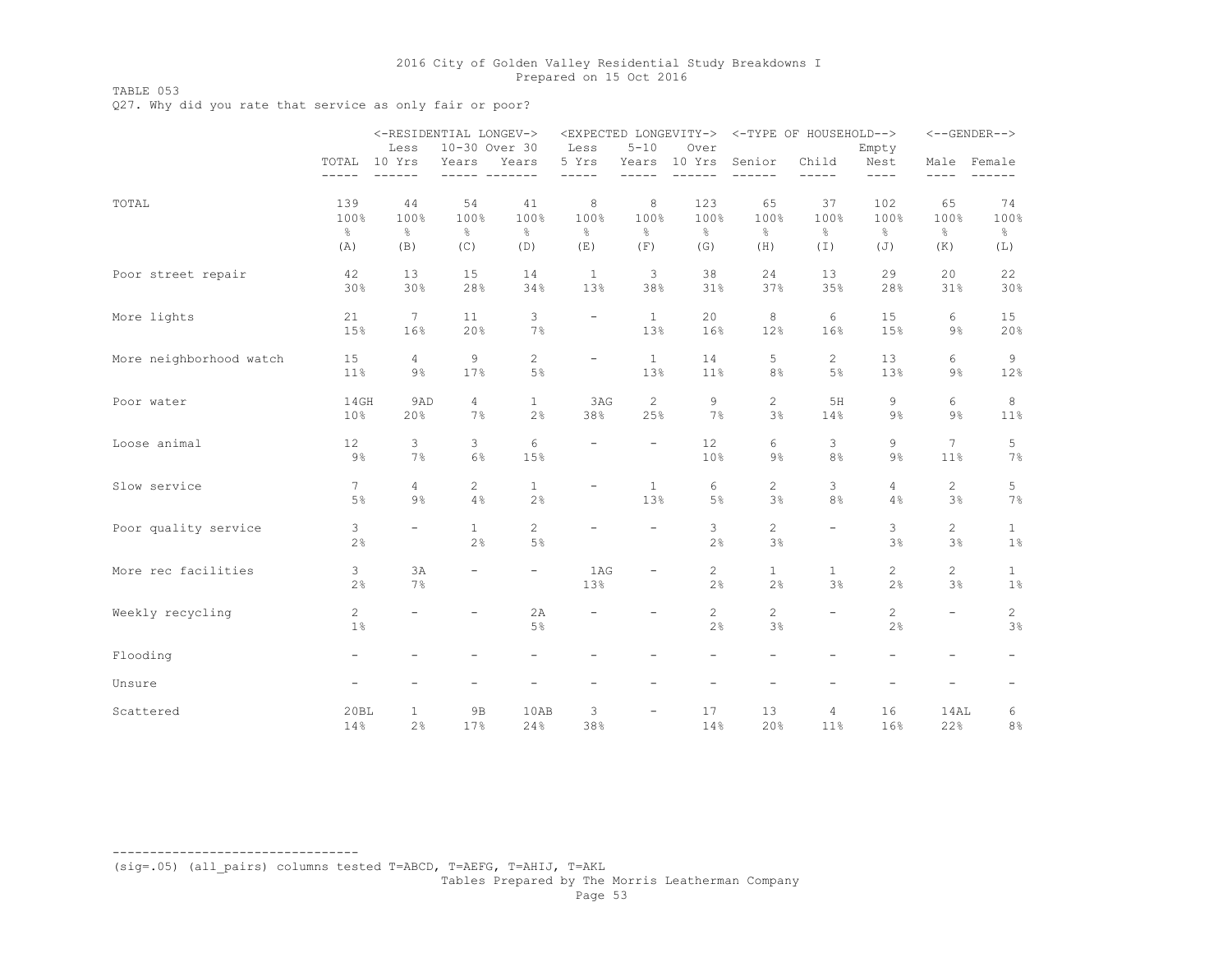TABLE 054

Q27. Why did you rate that service as only fair or poor?

|                         |                          |                          | <-AGE OF RESPONDENT->     |                          | Great                    | <-KNOW GOVT-><br>Very    |                          | <residence></residence>  |                          |                          | <--PRECINCT OF RESIDENCE--> |                          |
|-------------------------|--------------------------|--------------------------|---------------------------|--------------------------|--------------------------|--------------------------|--------------------------|--------------------------|--------------------------|--------------------------|-----------------------------|--------------------------|
|                         | TOTAL<br>$- - - - - -$   | $18 - 44$<br>-----       | $45 - 64$<br>$- -$<br>--- | $65+$<br>$---$           | $---$<br>$- -$           | /Fair Little<br>----     | Own<br>$---$             | Rent<br>----             | 1 & 2<br>$---$           | 3 & 4<br>$---$           | 5&6<br>$---$                | 7 & 8<br>$---$           |
| TOTAL                   | 139                      | 40                       | 65                        | 34                       | 78                       | 61                       | 112                      | 27                       | 42                       | 41                       | 26                          | 30                       |
|                         | 100%                     | 100%                     | 100%                      | 100%                     | 100%                     | 100%                     | 100%                     | 100%                     | 100%                     | 100%                     | 100%                        | 100%                     |
|                         | $\frac{6}{6}$            | $\frac{6}{6}$            | $\frac{6}{5}$             | $\%$                     | $\frac{6}{6}$            | g.                       | $\frac{6}{6}$            | $\frac{8}{6}$            | $\frac{6}{6}$            | $\frac{6}{6}$            | $\frac{6}{6}$               | $\frac{6}{6}$            |
|                         | (A)                      | (B)                      | (C)                       | (D)                      | (E)                      | (F)                      | (G)                      | (H)                      | (I)                      | (J)                      | (K)                         | (L)                      |
| Poor street repair      | 42                       | 12                       | 22                        | 8                        | 27                       | 15                       | 35                       | 7                        | 15                       | 9                        | $\overline{9}$              | 9                        |
|                         | 30%                      | 30%                      | 34%                       | 24%                      | 35%                      | 25%                      | 31%                      | 26%                      | 36%                      | 22%                      | 35%                         | 30%                      |
| More lights             | 21E                      | 5                        | 10                        | 6                        | $7\phantom{.0}$          | 14AE                     | 17                       | $\overline{4}$           | 8                        | 7                        | $\overline{4}$              | 2                        |
|                         | 15%                      | 13%                      | 15%                       | 18%                      | 9%                       | 23%                      | 15%                      | 15%                      | 19%                      | 17%                      | 15%                         | 7%                       |
| More neighborhood watch | 15                       | 5                        | 9                         | $\mathbf{1}$             | 10                       | 5                        | 11                       | $\overline{4}$           | 3                        | 5                        | $\mathbf{1}$                | 6                        |
|                         | 11%                      | 13%                      | 14%                       | 3%                       | 13%                      | 8%                       | 10%                      | 15%                      | 7%                       | 12%                      | 4%                          | 20%                      |
| Poor water              | 14                       | 6                        | 6                         | $\overline{c}$           | 6                        | 8                        | 10                       | $\overline{4}$           | 5                        | $\overline{4}$           | $\overline{4}$              | $\mathbf{1}$             |
|                         | 10%                      | 15%                      | $9\%$                     | 6%                       | 8%                       | 13%                      | 9%                       | 15%                      | 12%                      | 10%                      | 15%                         | 3%                       |
| Loose animal            | 12                       | 3                        | 6                         | 3                        | $7\overline{ }$          | 5                        | 8                        | $\overline{4}$           | $\mathbf{2}^{\prime}$    | 3                        | $\mathbf{2}^{\circ}$        | 5                        |
|                         | $9\%$                    | 8%                       | $9\%$                     | $9\%$                    | $9\%$                    | 8%                       | 7%                       | 15%                      | 5%                       | 7%                       | 8%                          | 17%                      |
| Slow service            | 7                        | 3                        | $\overline{c}$            | 2                        | 6                        | $\mathbf{1}$             | 6                        | $\mathbf{1}$             | 3                        | 2                        | $\mathbf{1}$                | $\mathbf{1}$             |
|                         | 5%                       | 8%                       | 3%                        | 6%                       | 8%                       | 2%                       | 5%                       | 4%                       | 7%                       | 5%                       | 4%                          | 3%                       |
| Poor quality service    | 3<br>2%                  | $\overline{\phantom{0}}$ | $\mathbf{1}$<br>2%        | $\overline{c}$<br>6%     | 3<br>4%                  | $\overline{\phantom{a}}$ | 3<br>3%                  | $\overline{\phantom{0}}$ | $\overline{\phantom{a}}$ | $\mathbf{2}$<br>5%       | $\qquad \qquad -$           | $\mathbf{1}$<br>3%       |
| More rec facilities     | 3E<br>2%                 | $\mathbf{2}$<br>5%       | -                         | $\mathbf{1}$<br>3%       | $\overline{\phantom{0}}$ | 3AE<br>5%                | $\mathbf{2}$<br>2%       | $\mathbf{1}$<br>4%       | 3A<br>7%                 | -                        |                             | -                        |
| Weekly recycling        | 2<br>$1\%$               |                          |                           | 2A<br>6%                 | $\overline{\phantom{0}}$ | $\overline{c}$<br>3%     | $\mathbf{2}$<br>2%       | $\overline{\phantom{0}}$ | $\overline{\phantom{0}}$ | 2A<br>5%                 |                             |                          |
| Flooding                | $\overline{\phantom{0}}$ | $\equiv$                 |                           | $\overline{\phantom{0}}$ | $\equiv$                 | $\overline{\phantom{a}}$ | $\overline{\phantom{0}}$ |                          |                          | $\overline{\phantom{0}}$ | $\overline{\phantom{a}}$    |                          |
| Unsure                  | $\overline{\phantom{a}}$ | $\overline{\phantom{0}}$ | $\overline{\phantom{0}}$  | $\overline{\phantom{a}}$ | $\qquad \qquad -$        | $\overline{\phantom{a}}$ | $\overline{\phantom{a}}$ | $\overline{\phantom{0}}$ | $\overline{\phantom{a}}$ | $\qquad \qquad -$        | $\qquad \qquad -$           | $\overline{\phantom{m}}$ |
| Scattered               | 20                       | $\overline{4}$           | 9                         | $7\phantom{.0}$          | 12                       | 8                        | 18                       | 2                        | 3                        | $7\phantom{.0}$          | 5                           | 5                        |
|                         | 14%                      | 10%                      | 14%                       | 21%                      | 15%                      | 13%                      | 16%                      | 7%                       | 7%                       | 17%                      | 19%                         | 17%                      |

(sig=.05) (all\_pairs) columns tested T=ABCD, T=AEF, T=AGH, T=AIJKL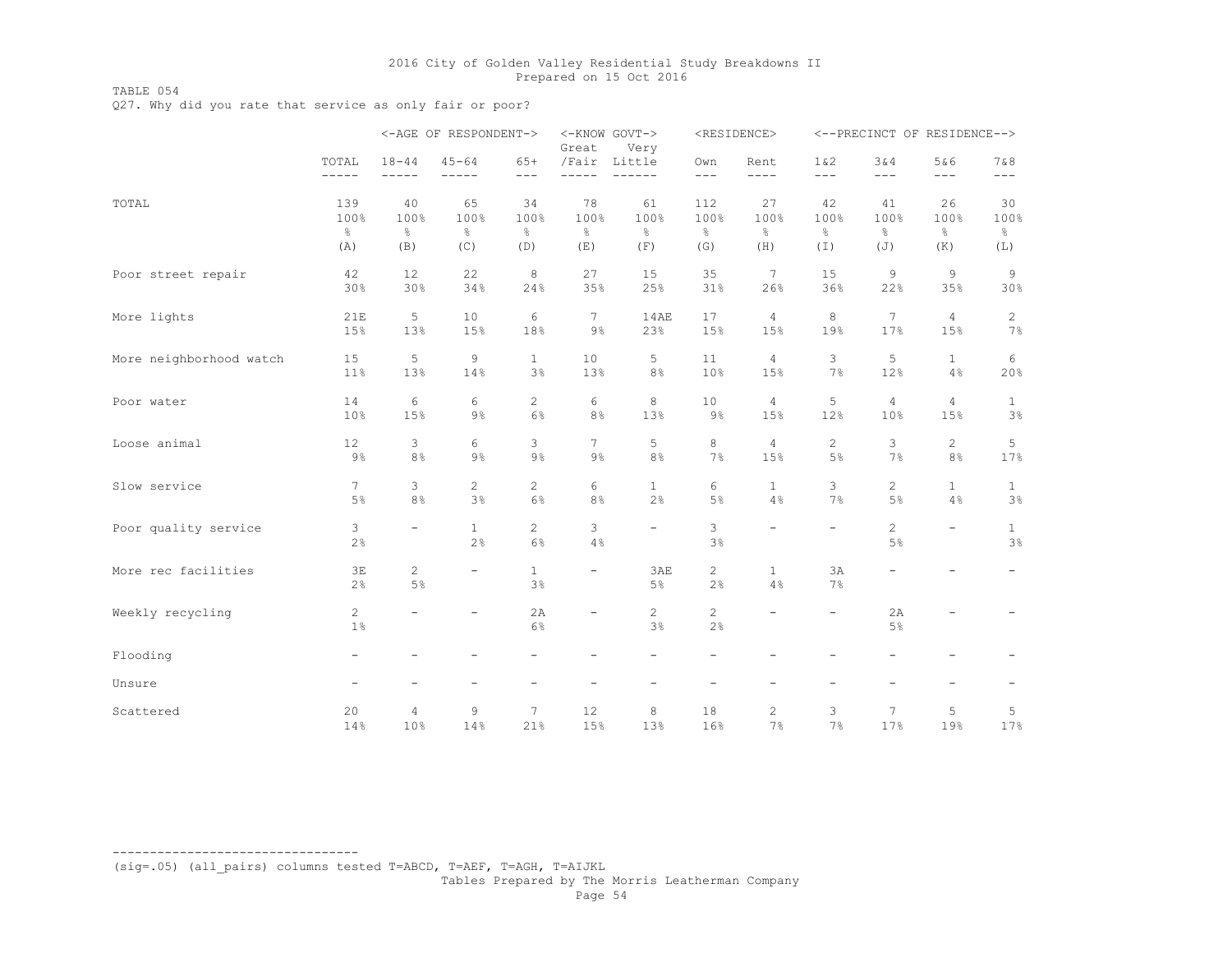TABLE 055 Q28. When you consider the property taxes you pay and the services you receive, how would you rate it?

|                |       | <-RESIDENTIAL LONGEV-><br>Less | 10-30 Over 30            |              | Less                     | <expected longevity-=""><br/><math>5 - 10</math></expected> | Over            | <-TYPE OF HOUSEHOLD--> |                          | Empty         | $<-$ -GENDER-->       |               |
|----------------|-------|--------------------------------|--------------------------|--------------|--------------------------|-------------------------------------------------------------|-----------------|------------------------|--------------------------|---------------|-----------------------|---------------|
|                | TOTAL | 10 Yrs                         | Years                    | Years        | 5 Yrs                    | Years                                                       | 10 Yrs          | Senior                 | Child                    | Nest          | Male                  | Female        |
|                |       | $- - -$                        |                          |              |                          |                                                             |                 |                        |                          | ----          | $- - - -$             |               |
| TOTAL          | 400   | 138                            | 178                      | 84           | 35                       | 30                                                          | 335             | 155                    | 108                      | 292           | 192                   | 208           |
|                | 100%  | 100%                           | 100%                     | 100%         | 100%                     | 100%                                                        | 100%            | 100%                   | 100%                     | 100%          | 100%                  | 100%          |
|                | g.    | ⊱                              | $\frac{6}{6}$            | 옹            | ⊱                        | g.                                                          | န္              | $\frac{6}{6}$          | g.                       | $\frac{6}{6}$ | g.                    | $\frac{6}{6}$ |
|                | (A)   | (B)                            | (C)                      | (D)          | (E)                      | (F)                                                         | (G)             | (H)                    | (I)                      | (J)           | (K)                   | (L)           |
| <b>FAVOR</b>   | 368EL | 126                            | 167                      | 75           | 28                       | 26                                                          | 314AE           | 138                    | 98                       | 270           | 184AL                 | 184           |
|                | 92%   | 91%                            | 94%                      | 89%          | 80%                      | 87%                                                         | 94%             | 89%                    | 91%                      | 92%           | 96%                   | 88%           |
| Excellent      | 48    | 24AD                           | 19                       | 5            | $\overline{c}$           | 4                                                           | 42              | 15                     | 15                       | 33            | 26                    | 22            |
|                | 12%   | 17%                            | 11%                      | 6%           | 6%                       | 13%                                                         | 13%             | 10%                    | 14%                      | 11%           | 14%                   | 11%           |
| Good           | 320B  | 102                            | 148B                     | 70           | 26                       | 22                                                          | 272             | 123                    | 83                       | 237           | 158                   | 162           |
|                | 80%   | 74%                            | 83%                      | 83%          | 74%                      | 73%                                                         | 81%             | 79%                    | 77%                      | 81%           | 82%                   | 78%           |
| <b>UNFAVOR</b> | 17    | 5                              | $\overline{4}$           | 8AC          | $\mathbf{1}$             | 2                                                           | 14              | 9                      | 6                        | 11            | 5                     | 12            |
|                | 4%    | 4%                             | 2%                       | 10%          | 3%                       | 7%                                                          | 4%              | 6%                     | 6%                       | 4%            | 3%                    | $6\%$         |
| Only fair      | 13    | 4                              | 4                        | 5            | $\mathbf{1}$             | 2                                                           | 10              | 5                      | 6                        | 7             | 3                     | 10            |
|                | 3%    | 3%                             | 2%                       | 6%           | 3%                       | 7%                                                          | 3%              | 3%                     | 6%                       | 2%            | 2%                    | 5%            |
| Poor           | 4     | $\mathbf{1}$                   | $\overline{\phantom{0}}$ | 3AC          | $\overline{\phantom{0}}$ | -                                                           | 4               | 4A                     | $\overline{\phantom{0}}$ | 4             | $\mathbf{2}^{\prime}$ | 2             |
|                | 1%    | $1\%$                          |                          | 4%           |                          |                                                             | $1\%$           | 3%                     |                          | $1\%$         | $1\%$                 | 1%            |
| UNSURE         | 15GK  | $7^{\circ}$                    | 7                        | $\mathbf{1}$ | 6AG                      | $\overline{2}$                                              | $7\overline{ }$ | 8                      | 4                        | 11            | 3                     | 12AK          |
| ------         | 4%    | 5%                             | 4%                       | $1\%$        | 17%                      | 7%                                                          | 2%              | 5%                     | 4%                       | 4%            | 2%                    | $6\%$         |

--------------------------------- (sig=.05) (all\_pairs) columns tested T=ABCD, T=AEFG, T=AHIJ, T=AKL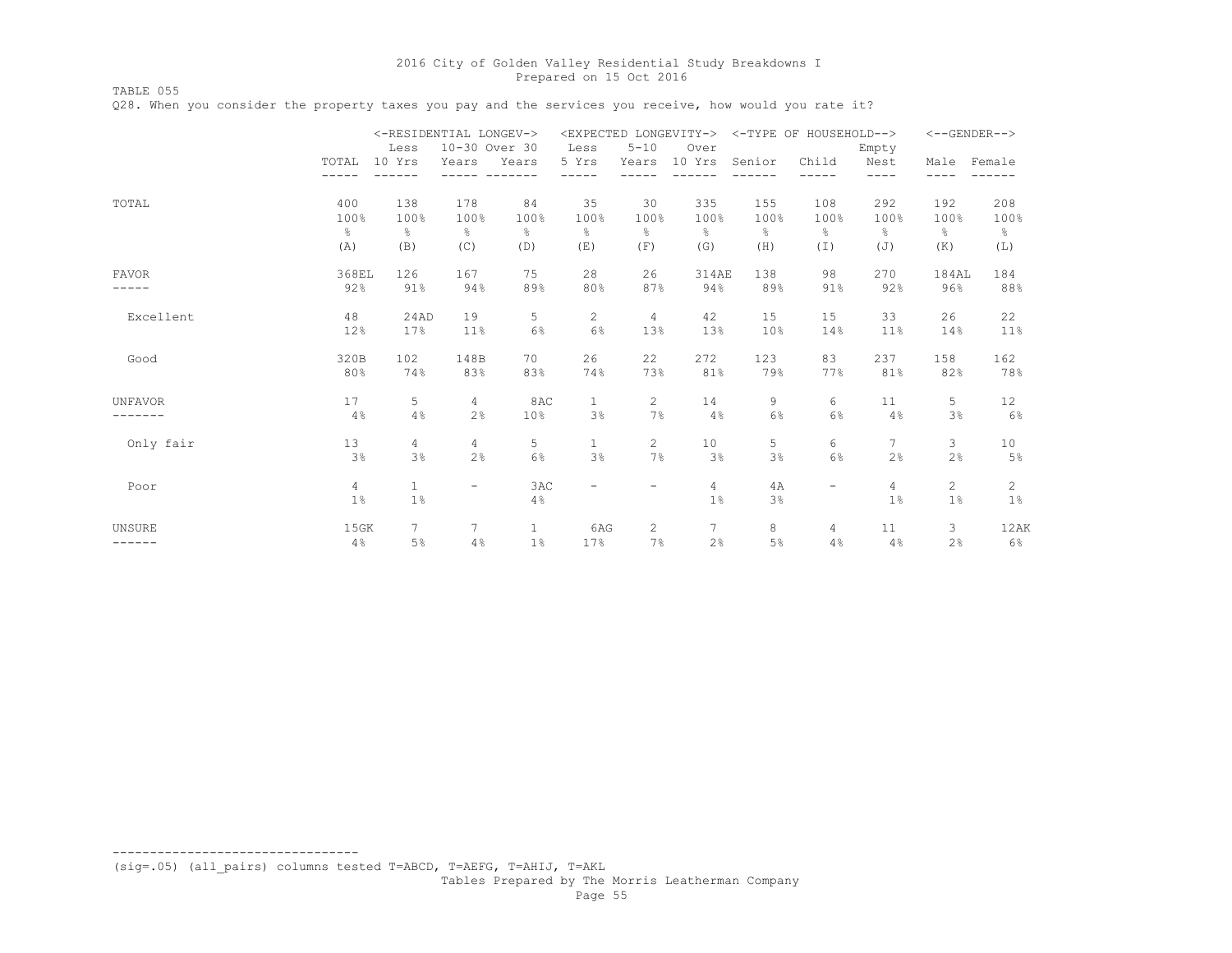TABLE 056 Q28. When you consider the property taxes you pay and the services you receive, how would you rate it?

|                |                |                          | <-AGE OF RESPONDENT->    |                | <-KNOW GOVT-><br>Great | Very                  | <residence></residence> |                          |                       | <--PRECINCT OF RESIDENCE--> |                          |                          |
|----------------|----------------|--------------------------|--------------------------|----------------|------------------------|-----------------------|-------------------------|--------------------------|-----------------------|-----------------------------|--------------------------|--------------------------|
|                | TOTAL<br>----- | $18 - 44$<br>-----       | $45 - 64$                | $65+$<br>$---$ | /Fair                  | Little                | Own<br>---              | Rent<br>----             | 1 & 2<br>$---$        | 3&4<br>$- - -$              | 5&6<br>$---$             | 7&8<br>$---$             |
| TOTAL          | 400            | 158                      | 159                      | 83             | 235                    | 165                   | 303                     | 97                       | 107                   | 94                          | 97                       | 102                      |
|                | 100%           | 100%                     | 100%                     | 100%           | 100%                   | 100%                  | 100%                    | 100%                     | 100%                  | 100%                        | 100%                     | 100%                     |
|                | န္             | g.                       | $\frac{6}{6}$            | $\frac{6}{6}$  | ⊱                      | $\frac{6}{6}$         | ⊱                       | $\frac{6}{5}$            | 옹                     | 옹                           | g.                       | $\frac{6}{6}$            |
|                | (A)            | (B)                      | (C)                      | (D)            | (E)                    | (F)                   | (G)                     | (H)                      | (I)                   | (J)                         | (K)                      | (L)                      |
| <b>FAVOR</b>   | 368HI          | 146                      | 149                      | 73             | 220                    | 148                   | 286AH                   | 82                       | 92                    | 89I                         | 96AIL                    | 91                       |
| -----          | 92%            | 92%                      | 94%                      | 88%            | 94%                    | 90%                   | 94%                     | 85%                      | 86%                   | 95%                         | 99%                      | 89%                      |
| Excellent      | 48             | 25                       | 17                       | 6              | 23                     | 25                    | 32                      | 16                       | 14                    | 7                           | 12                       | 15                       |
|                | 12%            | 16%                      | 11%                      | 7%             | 10%                    | 15%                   | 11 <sup>°</sup>         | 16%                      | 13%                   | 7%                          | 12%                      | 15%                      |
| Good           | 320FHI         | 121                      | 132                      | 67             | 197AF                  | 123                   | 254AH                   | 66                       | 78                    | 82AIL                       | 84IL                     | 76                       |
|                | 80%            | 77%                      | 83%                      | 81%            | 84%                    | 75%                   | 84%                     | 68%                      | 73%                   | 87%                         | 87%                      | 75%                      |
| <b>UNFAVOR</b> | 17K            | 4                        | 6                        | 7AB            | 11                     | 6                     | 16                      | $\mathbf{1}$             | 8K                    | 5K                          | $\overline{\phantom{m}}$ | 4K                       |
| -----          | 4%             | 3%                       | 4%                       | 8 <sup>°</sup> | 5%                     | 4%                    | 5%                      | 1%                       | 7%                    | 5%                          |                          | 4%                       |
| Only fair      | 13K<br>3%      | $\overline{4}$<br>3%     | 6<br>4%                  | 3<br>4%        | 8<br>3%                | 5<br>3%               | 12<br>4%                | $\mathbf{1}$<br>1%       | 7AK<br>7%             | $\overline{c}$<br>2%        | -                        | 4K<br>4%                 |
| Poor           | 4<br>$1\%$     | $\overline{\phantom{a}}$ | $\overline{\phantom{0}}$ | 4ABC<br>5%     | 3<br>1%                | $\mathbf{1}$<br>$1\%$ | 4<br>$1\%$              | $\overline{\phantom{0}}$ | $\mathbf{1}$<br>$1\%$ | 3A<br>3%                    | $\overline{\phantom{0}}$ | $\overline{\phantom{a}}$ |
| UNSURE         | 15EGJ          | 8                        | 4                        | 3              | $\overline{4}$         | 11AE                  | $\mathbf{1}$            | 14AG                     | 7JK                   | $\overline{\phantom{0}}$    | $\mathbf{1}$             | 7JK                      |
| ------         | 4%             | 5%                       | 3%                       | 4%             | 2%                     | 7%                    | $\star$                 | 14%                      | 7%                    |                             | 1%                       | 7%                       |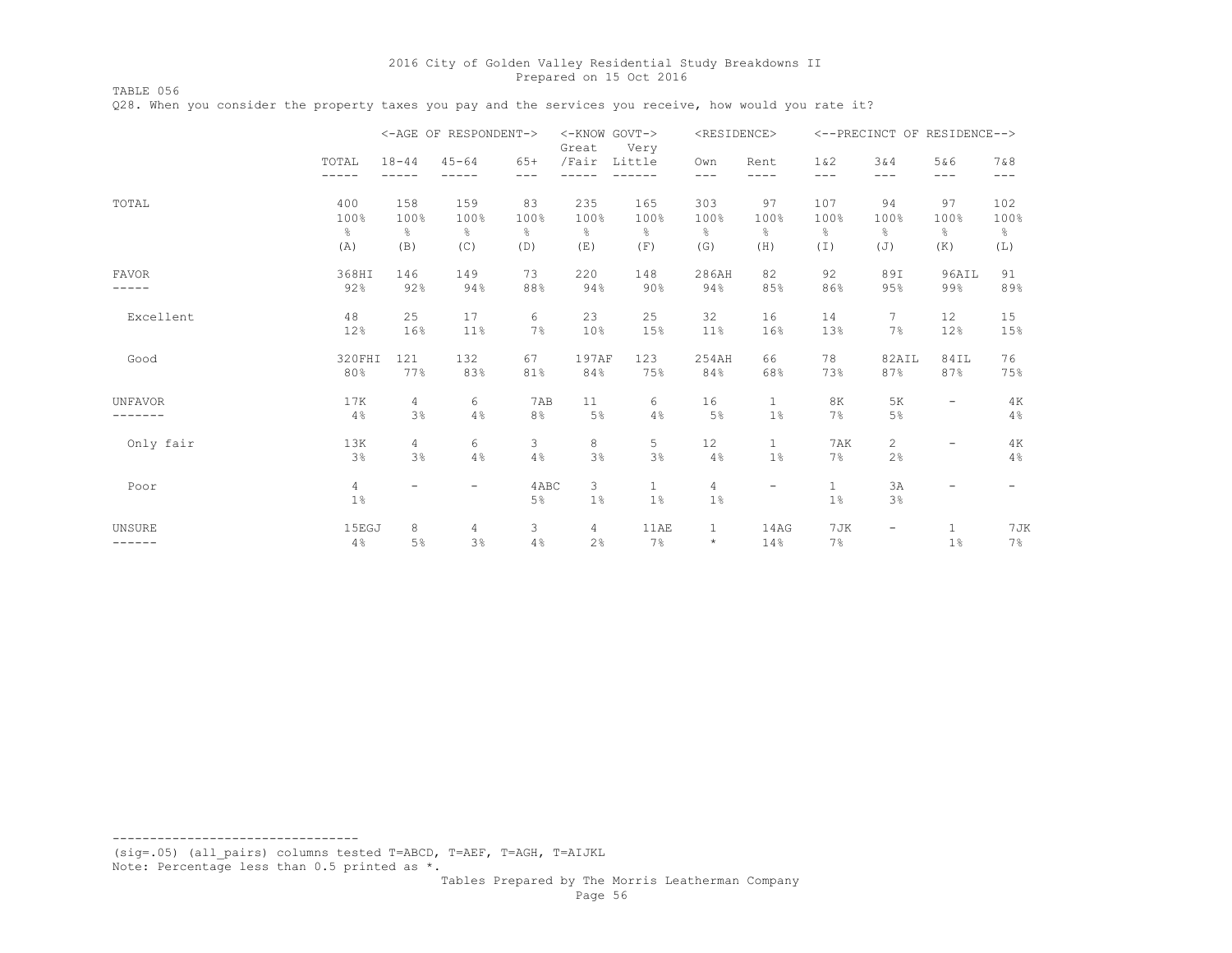TABLE 057

Q29. Would you favor an increase in city property taxes to maintain city services?

|        |        | <-RESIDENTIAL LONGEV-> |       |               |       | <expected longevity-=""></expected> |        | <-TYPE OF      | HOUSEHOLD--> |       |           | $<-$ -GENDER--> |
|--------|--------|------------------------|-------|---------------|-------|-------------------------------------|--------|----------------|--------------|-------|-----------|-----------------|
|        |        | Less                   |       | 10-30 Over 30 | Less  | $5 - 10$                            | Over   |                |              | Empty |           |                 |
|        | TOTAL  | 10 Yrs                 | Years | Years         | 5 Yrs | Years                               | 10 Yrs | Senior         | Child        | Nest  | Male      | Female          |
|        |        |                        |       |               |       |                                     |        |                |              |       |           |                 |
| TOTAL  | 400    | 138                    | 178   | 84            | 35    | 30                                  | 335    | 155            | 108          | 292   | 192       | 208             |
|        | 100%   | 100%                   | 100%  | 100%          | 100%  | 100%                                | 100%   | 100%           | 100%         | 100%  | 100%      | 100%            |
|        | š      | g.                     | ٩,    | 옹             | ⊱     | ÷.                                  | ÷,     | $\frac{6}{10}$ | ⊱            | ⊱     | $\approx$ | 응               |
|        | (A)    | (B)                    | (C)   | (D)           | (E)   | (F)                                 | (G)    | (H)            | (I)          | (J)   | (K)       | (L)             |
| Favor  | 238DGH | 101ACD                 | 101D  | 36            | 21    | 25AEG                               | 192    | 60             | 71H          | 167H  | 116       | 122             |
|        | 60%    | 73%                    | 57%   | 43%           | 60%   | 83%                                 | 57%    | 39%            | 66%          | 57%   | 60%       | 59%             |
| Oppose | 141BF  | 34                     | 64B   | 43ABC         | 11    | $\overline{4}$                      | 126AF  | 82AIJ          | 32           | 109   | 69        | 72              |
|        | 35%    | 25%                    | 36%   | 51%           | 31%   | 13%                                 | 38%    | 53%            | 30%          | 37%   | 36%       | 35%             |
| Unsure | 21B    | 3                      | 13B   | 5             | 3     | п                                   | 17     | 13A            | 5.           | 16    |           | 14              |
|        | 5%     | 2%                     | 7%    | 6%            | 9%    | 3%                                  | 5%     | 8 <sup>°</sup> | 5%           | 5%    | 4%        | 7%              |

(sig=.05) (all\_pairs) columns tested T=ABCD, T=AEFG, T=AHIJ, T=AKL

---------------------------------

Tables Prepared by The Morris Leatherman Company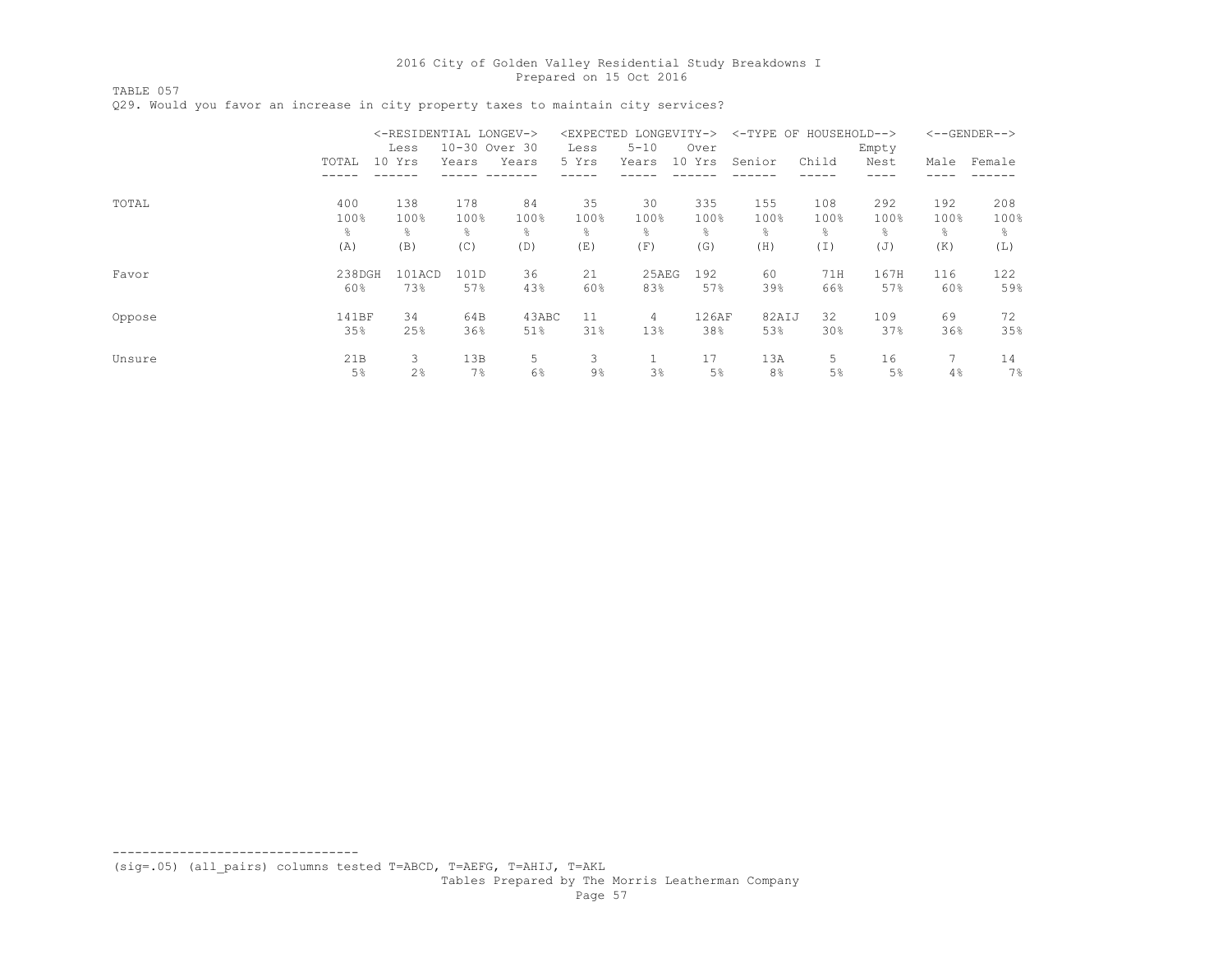TABLE 058 Q29. Would you favor an increase in city property taxes to maintain city services?

|        |                         |                         | <-AGE OF RESPONDENT->    |                        | $<$ - $KNOW$<br>Great    | GOVT-><br>Very           | <residence></residence> |                         |                         | <--PRECINCT OF         | RESIDENCE-->           |                          |
|--------|-------------------------|-------------------------|--------------------------|------------------------|--------------------------|--------------------------|-------------------------|-------------------------|-------------------------|------------------------|------------------------|--------------------------|
|        | TOTAL                   | $18 - 44$               | $45 - 64$                | $65+$                  | /Fair                    | Little                   | Own                     | Rent                    | 1 & 2                   | 3&4                    | 5&6<br>---             | 7 & 8<br>---             |
| TOTAL  | 400<br>100%<br>옹<br>(A) | 158<br>100%<br>옹<br>(B) | 159<br>100%<br>g.<br>(C) | 83<br>100%<br>옹<br>(D) | 235<br>100%<br>g.<br>(E) | 165<br>100%<br>g.<br>(F) | 303<br>100%<br>⊱<br>(G) | 97<br>100%<br>⊱<br>(H)  | 107<br>100%<br>옹<br>(I) | 94<br>100%<br>⊱<br>(J) | 97<br>100%<br>옹<br>(K) | 102<br>100%<br>g.<br>(L) |
| Favor  | 60%                     | 238CDGI 115ACD<br>73%   | 85<br>53%                | 38<br>46%              | 143<br>61%               | 95<br>58%                | 168<br>55%              | 70AG<br>72%             | 54<br>50%               | 51<br>54%              | 66AI<br>68%            | 67I<br>66%               |
| Oppose | 141BHL<br>35%           | 39<br>25%               | 64B<br>40%               | 38AB<br>46%            | 85<br>36%                | 56<br>34%                | 124AH<br>41%            | 17<br>18%               | 46KL<br>43%             | 43AKL<br>46%           | 27<br>28%              | 25<br>25%                |
| Unsure | 21BEGJ<br>5%            | 4<br>3%                 | 10<br>6%                 | 7B<br>8%               | 7<br>3%                  | 14AE<br>8%               | 11<br>4%                | 10AG<br>10 <sup>°</sup> | 7J<br>7%                | -                      | 4 J<br>4%              | 10AJ<br>10 <sup>°</sup>  |

(sig=.05) (all\_pairs) columns tested T=ABCD, T=AEF, T=AGH, T=AIJKL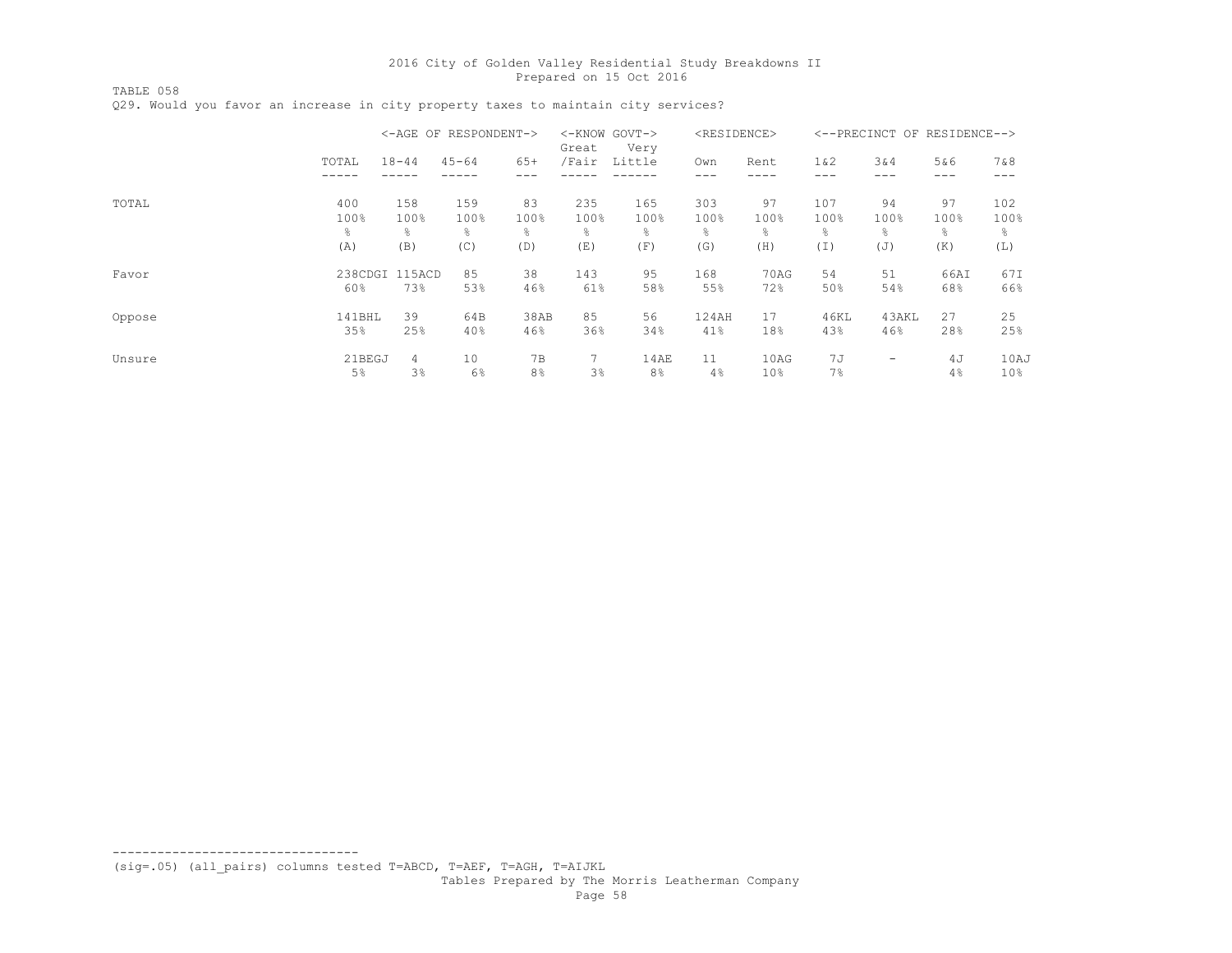### TABLE 059

Q30. What services would you be willing to see cut?

|                           |               | <-RESIDENTIAL LONGEV-><br>Less | 10-30 Over 30 |                      | Less                     | $5 - 10$             | <expected longevity-=""><br/>Over</expected> |                       | <-TYPE OF HOUSEHOLD-->   | Empty                   |           | $<-$ -GENDER--> |
|---------------------------|---------------|--------------------------------|---------------|----------------------|--------------------------|----------------------|----------------------------------------------|-----------------------|--------------------------|-------------------------|-----------|-----------------|
|                           | TOTAL         | 10 Yrs                         | Years         | Years                | 5 Yrs                    | Years                | 10 Yrs                                       | Senior                | Child                    | Nest                    | Male      | Female          |
| TOTAL                     | 396           | 137                            | 177           | 82                   | 35                       | 30                   | 331                                          | 153                   | 107                      | 289                     | 190       | 206             |
|                           | 100%          | 100%                           | 100%          | 100%                 | 100%                     | 100%                 | 100%                                         | 100%                  | 100%                     | 100%                    | 100%      | 100%            |
|                           | $\frac{6}{6}$ | $\frac{6}{6}$                  | $\approx$     | $\frac{6}{6}$        | $\approx$                | g.                   | $\frac{6}{6}$                                | $\frac{6}{6}$         | 옹                        | $\approx$               | န္        | ⊱               |
|                           | (A)           | (B)                            | (C)           | (D)                  | (E)                      | (F)                  | (G)                                          | (H)                   | $(\top)$                 | (J)                     | (K)       | (L)             |
| Creating comm connects    | 72I           | 27                             | 26            | 19                   | $\overline{4}$           | 7                    | 61                                           | 23                    | 11                       | 61AI                    | 32        | 40              |
|                           | 18%           | 20%                            | 15%           | 23%                  | 11%                      | 23%                  | 18%                                          | 15%                   | 10%                      | 21%                     | 17%       | 19%             |
| Maint and improv infra    | 196B          | 58                             | 96B           | 42                   | 22                       | 12                   | 162                                          | 82                    | 58                       | 138                     | 98        | 98              |
|                           | 49%           | 42%                            | 54%           | 51%                  | 63%                      | 40%                  | 49%                                          | 54%                   | 54%                      | 48%                     | 52%       | 48%             |
| Improving public safety   | 61            | 19                             | 30            | 12                   | 4                        | 4                    | 53                                           | 26                    | 16                       | 45                      | 34        | 27              |
|                           | 15%           | 14%                            | 17%           | 15%                  | 11%                      | 13%                  | 16%                                          | 17%                   | 15%                      | 16%                     | 18%       | 13%             |
| Economic development      | 38HJK         | 19AD                           | 15            | 4                    | 3                        | 5                    | 30                                           | 9                     | 16AHJ                    | 22                      | 12        | 26AK            |
|                           | 10%           | 14%                            | 8%            | 5%                   | $9\frac{6}{6}$           | 17%                  | $9\%$                                        | 6%                    | 15%                      | 8%                      | 6%        | 13%             |
| Hous dev/high traf neighs | 19<br>5%      | 9<br>7%                        | 8<br>5%       | $\overline{2}$<br>2% | $\overline{\phantom{0}}$ | $\overline{2}$<br>7% | 17<br>5%                                     | 8<br>$5\%$            | 5<br>5%                  | 14<br>5%                | 6<br>3%   | 13<br>6%        |
| Something else            | 1<br>$\star$  | $\mathbf{1}$<br>1%             |               |                      |                          |                      | 1<br>$\star$                                 | $\mathbf{1}$<br>$1\%$ | $\overline{\phantom{a}}$ | $\mathbf{1}$<br>$\star$ | -         | 1<br>$\star$    |
| Unsure                    | 9L<br>2%      | 4<br>3%                        | 2<br>1%       | 3<br>4%              | $\overline{2}$<br>6%     | $\overline{a}$       | $7\overline{ }$<br>2 <sup>°</sup>            | 4<br>3%               | $\mathbf{1}$<br>1%       | 8<br>3%                 | 8AL<br>4% | 1<br>$\star$    |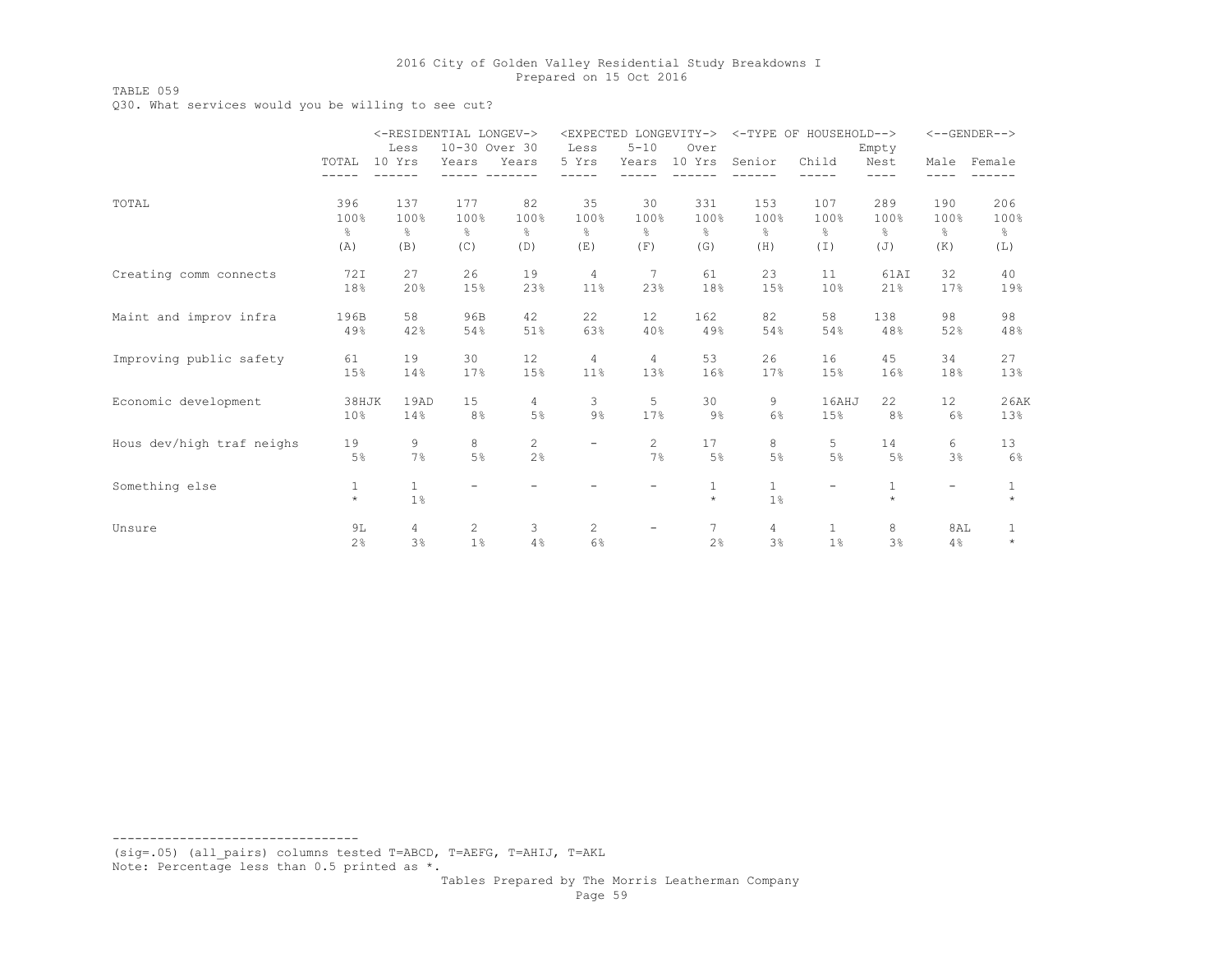TABLE 060

Q30. What services would you be willing to see cut?

|                           |                |                   | <-AGE OF RESPONDENT-> |                | <-KNOW GOVT-><br>Great  | Very   | <residence></residence> |                          |                       | <--PRECINCT OF RESIDENCE--> |                |                |
|---------------------------|----------------|-------------------|-----------------------|----------------|-------------------------|--------|-------------------------|--------------------------|-----------------------|-----------------------------|----------------|----------------|
|                           | TOTAL<br>----- | $18 - 44$         | $45 - 64$             | $65+$<br>$---$ | /Fair                   | Little | Own<br>$---$            | Rent<br>$- - - -$        | 1 & 2<br>$- - -$      | 3&4<br>$---$                | 5&6<br>$---$   | 7 & 8<br>$---$ |
| TOTAL                     | 396            | 157               | 158                   | 81             | 233                     | 163    | 300                     | 96                       | 105                   | 94                          | 97             | 100            |
|                           | 100%           | 100%              | 100%                  | 100%           | 100%                    | 100%   | 100%                    | 100%                     | 100%                  | 100%                        | 100%           | 100%           |
|                           | g.             | g.                | $\approx$             | 옹              | ⊱                       | g.     | g.                      | $\approx$                | g.                    | $\approx$                   | g.             | ိင             |
|                           | (A)            | (B)               | (C)                   | (D)            | (E)                     | (F)    | (G)                     | (H)                      | $(\top)$              | (J)                         | (K)            | (L)            |
| Creating comm connects    | 72GK           | 30                | 28                    | 14             | 40                      | 32     | 45                      | 27AG                     | 16                    | 21K                         | 11             | 24K            |
|                           | 18%            | 19%               | 18%                   | 17%            | 17%                     | 20%    | 15%                     | 28%                      | 15%                   | 22%                         | 11%            | 24%            |
| Maint and improv infra    | 196HL          | 70                | 88AB                  | 38             | 121                     | 75     | 161AH                   | 35                       | 55                    | 50                          | 51             | 40             |
|                           | 49%            | 45%               | 56%                   | 47%            | 52%                     | 46%    | 54%                     | 36%                      | 52%                   | 53%                         | 53%            | 40%            |
| Improving public safety   | 61             | 23                | 22                    | 16             | 39                      | 22     | 51                      | 10                       | 19                    | 11                          | 15             | 16             |
|                           | 15%            | 15%               | 14%                   | 20%            | 17%                     | 13%    | 17%                     | 10%                      | 18%                   | 12%                         | 15%            | 16%            |
| Economic development      | 38             | 20                | 11                    | 7              | 18                      | 20     | 24                      | 14                       | 9                     | 5                           | 13             | 11             |
|                           | 10%            | 13%               | 7%                    | $9\frac{6}{6}$ | 8%                      | 12%    | 8 <sup>°</sup>          | 15%                      | $9\%$                 | 5%                          | 13%            | 11%            |
| Hous dev/high traf neighs | 19             | 11                | 5                     | 3              | 10                      | 9      | 14                      | 5                        | $4\overline{ }$       | 5                           | $\overline{4}$ | 6              |
|                           | 5%             | 7%                | 3%                    | 4%             | 4%                      | 6%     | 5%                      | $5\%$                    | 4%                    | 5%                          | 4%             | 6%             |
| Something else            | 1<br>$\star$   | $\qquad \qquad -$ |                       | 1A<br>$1\%$    | $\mathbf{1}$<br>$\star$ | -      | $\mathbf{1}$<br>$\star$ | $\overline{\phantom{0}}$ |                       | $\mathbf{1}$<br>$1\%$       | $\overline{a}$ |                |
| Unsure                    | 9G             | 3                 | 4                     | $\overline{c}$ | $\overline{4}$          | 5      | 4                       | 5AG                      | $\mathbf{2}^{\prime}$ | $\mathbf{1}$                | 3              | 3              |
|                           | 2 <sup>°</sup> | 2 <sup>°</sup>    | 3%                    | 2%             | 2%                      | 3%     | 1 <sup>°</sup>          | 5%                       | 2%                    | 1%                          | 3%             | 3%             |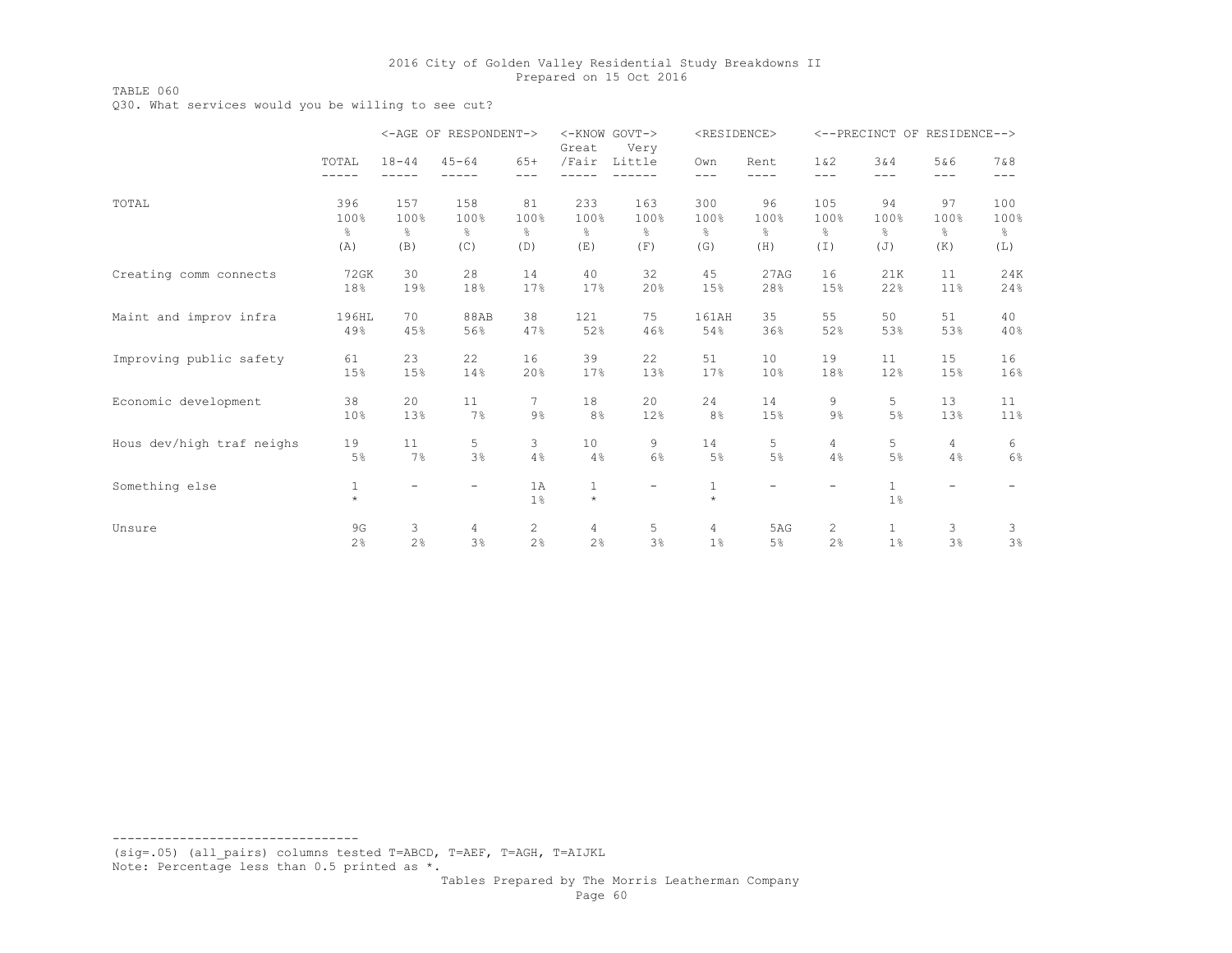TABLE 061

Q31. Would you favor or oppose chaning ordinance to restrict parking from 2AM to 6AM?

|                 |               |                 | <-RESIDENTIAL LONGEV-><br>10-30 Over 30 |               | <expected longevity-=""></expected> |                          |                |               | <-TYPE OF HOUSEHOLD--> |                       |                   | $<-$ -GENDER--> |
|-----------------|---------------|-----------------|-----------------------------------------|---------------|-------------------------------------|--------------------------|----------------|---------------|------------------------|-----------------------|-------------------|-----------------|
|                 | TOTAL         | Less<br>10 Yrs  | Years                                   | Years         | Less<br>5 Yrs                       | $5 - 10$<br>Years        | Over<br>10 Yrs | Senior        | Child                  | Empty<br>Nest<br>---- | Male<br>----      | Female          |
| TOTAL           | 400           | 138             | 178                                     | 84            | 35                                  | 30                       | 335            | 155           | 108                    | 292                   | 192               | 208             |
|                 | 100%          | 100%            | 100%                                    | 100%          | 100%                                | 100%                     | 100%           | 100%          | 100%                   | 100%                  | 100%              | 100%            |
|                 | $\frac{6}{5}$ | g.              | $\frac{6}{6}$                           | $\frac{6}{6}$ | 옹                                   | န္                       | ⊱              | $\frac{6}{5}$ | $\frac{6}{6}$          | $\frac{6}{6}$         | $\frac{6}{6}$     | $\frac{6}{6}$   |
|                 | (A)           | (B)             | (C)                                     | (D)           | (E)                                 | (F)                      | (G)            | (H)           | (I)                    | (J)                   | (K)               | (L)             |
| FAVOR           | 253DGHJ       | 99AD            | 116D                                    | 38            | 30AG                                | 22                       | 201            | 76            | 79AHJ                  | 174H                  | 123               | 130             |
|                 | 63%           | 72%             | 65%                                     | 45%           | 86%                                 | 73%                      | 60%            | 49%           | 73%                    | 60%                   | 64%               | 63%             |
| Strongly favor  | 27            | 8               | 14                                      | 5             | 2                                   | 2                        | 23             | 14            | 8                      | 19                    | $12 \overline{ }$ | 15              |
|                 | 7%            | 6%              | 8%                                      | 6%            | 6%                                  | 7%                       | 7%             | $9\%$         | 7%                     | 7%                    | 6%                | 7%              |
| Favor           | 226DGHJ       | 91AD            | 102D                                    | 33            | 28AG                                | 20                       | 178            | 62            | 71AHJ                  | 155H                  | 111               | 115             |
|                 | 57%           | 66%             | 57%                                     | 39%           | 80%                                 | 67%                      | 53%            | 40%           | 66%                    | 53%                   | 58%               | 55%             |
| OPPOSE          | 128BEI        | 32              | 54                                      | 42ABC         | 4                                   | 5                        | <b>119AEF</b>  | 71AIJ         | 26                     | 102AI                 | 61                | 67              |
|                 | 32%           | 23%             | 30%                                     | 50%           | 11%                                 | 17%                      | 36%            | 46%           | 24%                    | 35%                   | 32%               | 32%             |
| Oppose          | 86            | 24              | 37                                      | 25AB          | 3                                   | 5                        | <b>78AE</b>    | 42AI          | 17                     | 69                    | 34                | 52              |
|                 | 22%           | 17%             | 21%                                     | 30%           | $9\%$                               | 17%                      | 23%            | 27%           | 16%                    | 24%                   | 18%               | 25%             |
| Strongly oppose | 42BL<br>11%   | 8<br>6%         | 17<br>10%                               | 17ABC<br>20%  | $\mathbf{1}$<br>3%                  | $\overline{\phantom{a}}$ | 41AF<br>12%    | 29AIJ<br>19%  | 9<br>8 <sup>°</sup>    | 33<br>11%             | 27AL<br>14%       | 15<br>7%        |
| UNSURE          | 19            | $7\overline{ }$ | 8                                       | 4             | $\mathbf{1}$                        | 3                        | 15             | 8             | 3                      | 16                    | 8                 | 11              |
|                 | 5%            | 5%              | 4%                                      | 5%            | 3%                                  | 10%                      | 4%             | 5%            | 3%                     | 5%                    | 4%                | 5%              |

(sig=.05) (all\_pairs) columns tested T=ABCD, T=AEFG, T=AHIJ, T=AKL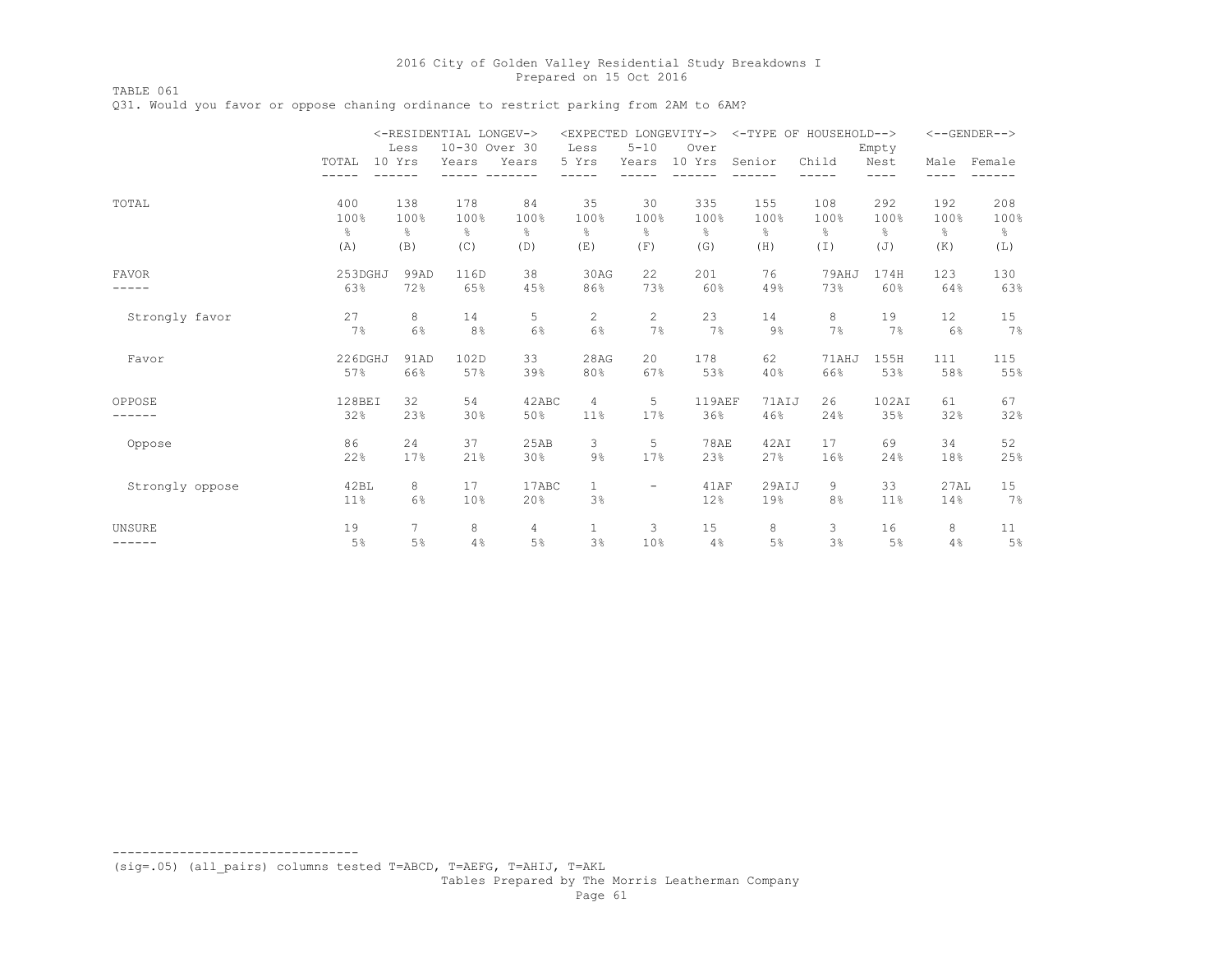TABLE 062

Q31. Would you favor or oppose chaning ordinance to restrict parking from 2AM to 6AM?

|                 |                | <-AGE OF RESPONDENT-> |                |                | <-KNOW GOVT-><br>Great | Very            |                | <residence></residence> |                | <--PRECINCT OF RESIDENCE--> |               |               |
|-----------------|----------------|-----------------------|----------------|----------------|------------------------|-----------------|----------------|-------------------------|----------------|-----------------------------|---------------|---------------|
|                 | TOTAL<br>----- | $18 - 44$<br>-----    | $45 - 64$      | $65+$<br>$---$ | /Fair                  | Little<br>$---$ | Own<br>$- - -$ | Rent<br>----            | 1 & 2<br>$---$ | 3&4<br>$---$                | 5&6<br>$---$  | 7&8<br>$---$  |
| TOTAL           | 400            | 158                   | 159            | 83             | 235                    | 165             | 303            | 97                      | 107            | 94                          | 97            | 102           |
|                 | 100%           | 100%                  | 100%           | 100%           | 100%                   | 100%            | 100%           | 100%                    | 100%           | 100%                        | 100%          | 100%          |
|                 | $\frac{6}{6}$  | $\frac{6}{6}$         | $\frac{6}{6}$  | $\frac{6}{6}$  | $\frac{6}{6}$          | g.              | $\frac{6}{6}$  | 옹                       | $\frac{6}{6}$  | $\frac{6}{6}$               | $\frac{6}{6}$ | $\frac{6}{6}$ |
|                 | (A)            | (B)                   | (C)            | (D)            | (E)                    | (F)             | (G)            | (H)                     | (I)            | (J)                         | (K)           | (L)           |
| FAVOR           | 253DJ          | 122ACD                | 94D            | 37             | 152                    | 101             | 192            | 61                      | 63             | 50                          | 80AIJL        | 60            |
|                 | 63%            | 77%                   | 59%            | 45%            | 65%                    | 61%             | 63%            | 63%                     | 59%            | 53%                         | 82%           | 59%           |
| Strongly favor  | 27             | 7                     | 13             | 7              | 13                     | 14              | 21             | 6                       | 6              | 8                           | 7             | 6             |
|                 | 7%             | 4%                    | 8 <sup>°</sup> | 8%             | 6%                     | 8%              | 7%             | 6%                      | 6%             | $9\%$                       | 7%            | 6%            |
| Favor           | 226DJ          | 115ACD                | 81D            | 30             | 139                    | 87              | 171            | 55                      | 57             | 42                          | 73AIJL        | 54            |
|                 | 57%            | 73%                   | 51%            | 36%            | 59%                    | 53%             | 56%            | 57%                     | 53%            | 45%                         | 75%           | 53%           |
| OPPOSE          | 128BK          | 29                    | 58B            | 41AB           | 77                     | 51              | 100            | 28                      | 38K            | 38AK                        | 15            | 37K           |
|                 | 32%            | 18%                   | 36%            | 49%            | 33%                    | 31%             | 33%            | 29%                     | 36%            | 40%                         | 15%           | 36%           |
| Oppose          | 86BK           | 23                    | 37B            | 26AB           | 58                     | 28              | 67             | 19                      | 27K            | 18                          | 12            | 29AK          |
|                 | 22%            | 15%                   | 23%            | 31%            | 25%                    | 17%             | 22%            | 20%                     | 25%            | 19%                         | 12%           | 28%           |
| Strongly oppose | 42BK           | 6                     | 21B            | 15AB           | 19                     | 23              | 33             | 9                       | 11K            | 20AIKL                      | 3             | 8             |
|                 | 11%            | 4%                    | 13%            | 18%            | 8%                     | 14%             | 11%            | $9\%$                   | 10%            | 21%                         | 3%            | $8\,$ %       |
| <b>UNSURE</b>   | 19E            | 7                     | 7              | 5              | 6                      | 13AE            | 11             | 8                       | 6              | 6                           | $\mathbf{2}$  | 5             |
| ------          | 5%             | 4%                    | 4%             | 6%             | 3%                     | 8%              | 4%             | 8%                      | 6%             | 6%                          | 2%            | $5\%$         |

--------------------------------- (sig=.05) (all\_pairs) columns tested T=ABCD, T=AEF, T=AGH, T=AIJKL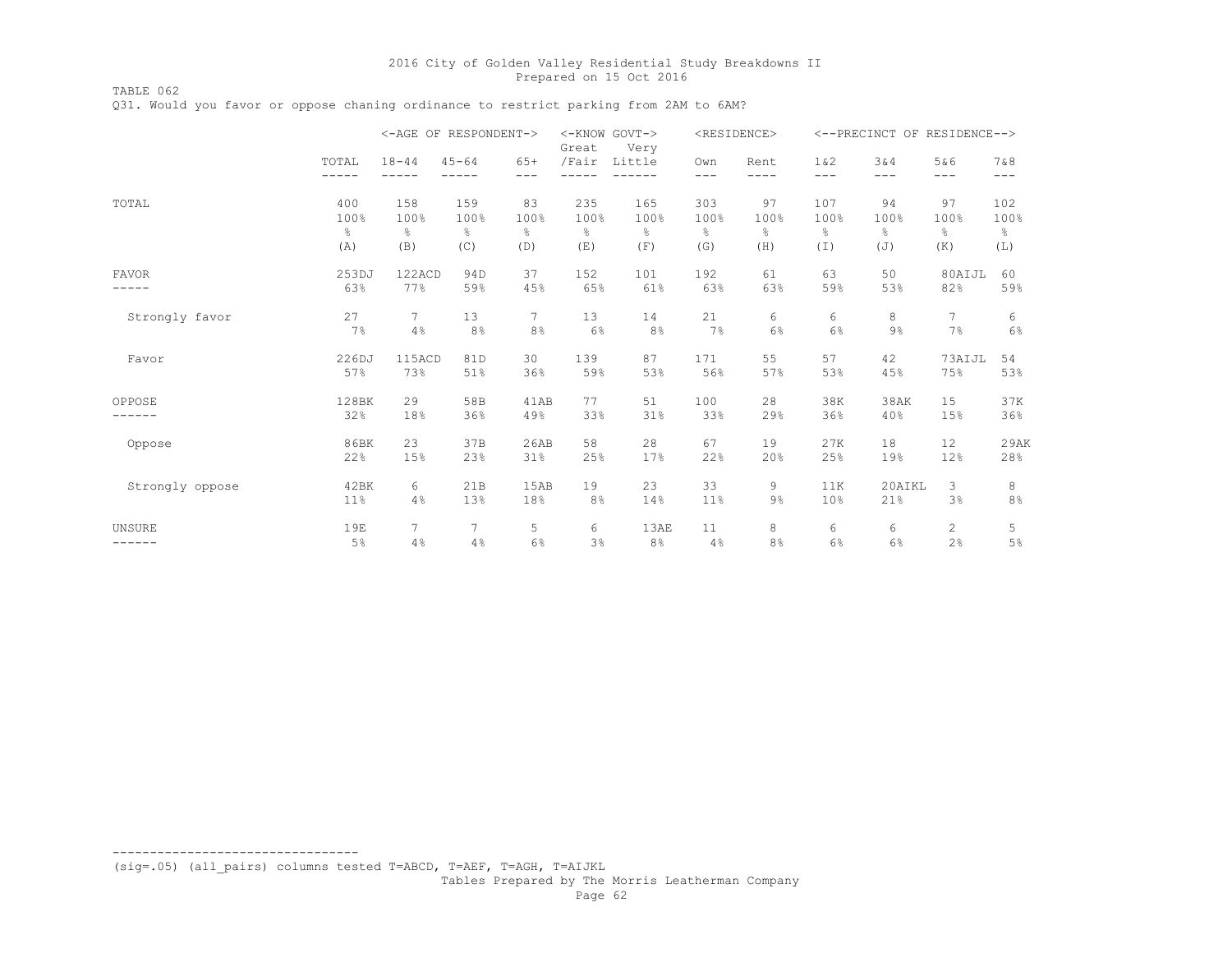TABLE 063

Q32. Are you concerned about the city's aging infrastructure? How concerned?

|                          |                 | <-RESIDENTIAL LONGEV-><br>Less | 10-30 Over 30 |                | <expected<br>Less</expected<br> | $5 - 10$       | LONGEVITY-><br>Over | <-TYPE OF     | HOUSEHOLD-->   | Empty         |              | $<-$ -GENDER--> |
|--------------------------|-----------------|--------------------------------|---------------|----------------|---------------------------------|----------------|---------------------|---------------|----------------|---------------|--------------|-----------------|
|                          | TOTAL           | 10 Yrs                         | Years         | Years          | 5 Yrs                           | Years          | 10 Yrs              | Senior        | Child          | Nest          | Male         | Female          |
|                          |                 |                                |               |                |                                 |                |                     |               |                |               |              |                 |
| TOTAL                    | 400<br>100%     | 138<br>100%                    | 178<br>100%   | 84<br>100%     | 35<br>100%                      | 30<br>100%     | 335<br>100%         | 155<br>100%   | 108<br>100%    | 292<br>100%   | 192<br>100%  | 208<br>100%     |
|                          | $\frac{6}{6}$   | g.                             | 옹             | ⊱              | $\frac{6}{5}$                   | g.             | ⊱                   | $\frac{6}{6}$ | 옹              | $\frac{6}{5}$ | g.           | g.              |
|                          | (A)             | (B)                            | (C)           | (D)            | (E)                             | (F)            | (G)                 | (H)           | (I)            | (J)           | (K)          | (L)             |
| No                       | 154C            | 62C                            | 52            | 40C            | 18F                             | 8              | 128                 | <b>74AI</b>   | 34             | 120           | 79           | 75              |
|                          | 39%             | 45%                            | 29%           | 48%            | 51%                             | 27%            | 38%                 | 48%           | 31%            | 41%           | 41%          | 36%             |
| Yes/Very concerned       | 38CDGH          | 27ACD                          | 9             | $\overline{2}$ | 10AG                            | $\overline{4}$ | 24                  | 5             | 15H            | 23            | 21           | 17              |
|                          | 10 <sup>°</sup> | 20%                            | 5%            | 2%             | 29%                             | 13%            | 7%                  | 3%            | 14%            | 8%            | 11%          | 8%              |
| Yes/Somewhat concerned   | 136BE           | 28                             | 76AB          | 32B            | 3                               | 12E            | <b>121AE</b>        | 50            | 40             | 96            | 58           | 78              |
|                          | 34%             | 20%                            | 43%           | 38%            | $9\%$                           | 40%            | 36%                 | 32%           | 37%            | 33%           | 30%          | 38%             |
| Yes/Not too concerned    | 58E             | 16                             | 35AD          | 7              | $\mathbf{1}$                    | $\overline{4}$ | 53E                 | 19            | 17             | 41            | 28           | 30              |
|                          | 15%             | 12%                            | 20%           | 8 <sup>°</sup> | 3%                              | 13%            | 16%                 | 12%           | 16%            | 14%           | 15%          | 14%             |
| Yes/Not at all concerned | 13G             | 4                              | 6             | 3              | 3G                              | $\overline{c}$ | 8                   | 7             | $\overline{2}$ | 11            | 5            | 8               |
|                          | 3%              | 3%                             | 3%            | 4%             | 9%                              | 7%             | 2%                  | 5%            | 2%             | 4%            | 3%           | 4%              |
| Don't know/Refused       | $\mathbf{1}$    | $\mathbf{1}$                   |               |                |                                 |                | $\mathbf{1}$        |               |                | $\mathbf{1}$  | $\mathbf{1}$ |                 |
|                          | $\star$         | $1\%$                          |               |                |                                 |                | $\star$             |               |                | $\star$       | 1%           |                 |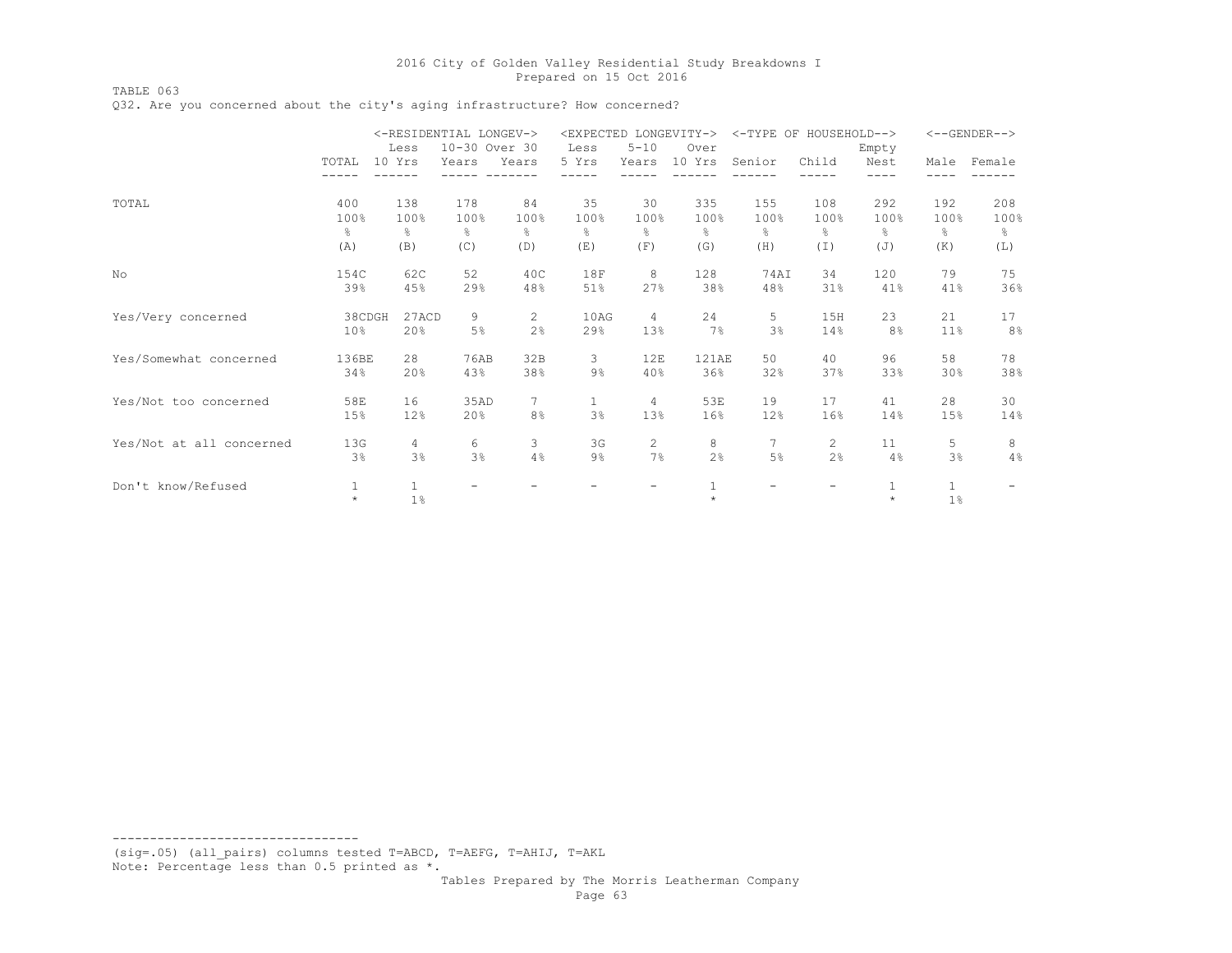TABLE 064 Q32. Are you concerned about the city's aging infrastructure? How concerned?

|                          |                          |                       | <-AGE OF RESPONDENT->    |                                         | <-KNOW GOVT-><br>Great   | Very                          |                          | <residence></residence>                       |                       |                              | <--PRECINCT OF RESIDENCE--> |                   |
|--------------------------|--------------------------|-----------------------|--------------------------|-----------------------------------------|--------------------------|-------------------------------|--------------------------|-----------------------------------------------|-----------------------|------------------------------|-----------------------------|-------------------|
|                          | TOTAL                    | $18 - 44$             | $45 - 64$                | $65+$                                   | /Fair                    | Little                        | Own                      | Rent                                          | 1 & 2                 | 3 & 4                        | 5&6                         | 7 & 8             |
|                          |                          |                       |                          |                                         |                          |                               | ---                      |                                               | ---                   | $---$                        | ---                         |                   |
| TOTAL                    | 400<br>100%<br>$\approx$ | 158<br>100%<br>g.     | 159<br>100%<br>$\approx$ | 83<br>100%<br>÷.                        | 235<br>100%<br>$\approx$ | 165<br>100%<br>$\frac{6}{10}$ | 303<br>100%<br>÷.        | 97<br>100%<br>$\frac{\mathsf{D}}{\mathsf{D}}$ | 107<br>100%<br>g.     | 94<br>100%<br>$\frac{6}{10}$ | 97<br>100%<br>⊱             | 102<br>100%<br>g. |
|                          | (A)                      | (B)                   | (C)                      | (D)                                     | (E)                      | (F)                           | (G)                      | (H)                                           | (I)                   | (J)                          | (K)                         | (L)               |
| No                       | 154E<br>39%              | 54<br>34%             | 53<br>33%                | 47ABC<br>57%                            | 81<br>34%                | <b>73AE</b><br>44%            | 109<br>36%               | 45<br>46%                                     | 46<br>43%             | 35<br>37%                    | 35<br>36%                   | 38<br>37%         |
| Yes/Very concerned       | 38CD<br>10%              | 28ACD<br>18%          | 8<br>5%                  | $\mathbf{2}^{\prime}$<br>2 <sup>°</sup> | 25<br>11%                | 13<br>8 <sup>°</sup>          | 32<br>11%                | 6<br>6%                                       | 12<br>11%             | $\overline{7}$<br>7%         | 13<br>13%                   | 6<br>6%           |
| Yes/Somewhat concerned   | 136FI<br>34%             | 45<br>28%             | 67ABD<br>42%             | 24<br>29%                               | 90AF<br>38%              | 46<br>28%                     | 109<br>36%               | 27<br>28%                                     | 26<br>24%             | 34<br>36%                    | 37I<br>38%                  | 39I<br>38%        |
| Yes/Not too concerned    | 58<br>15%                | 26<br>16%             | 25<br>16%                | 7<br>8 <sup>°</sup>                     | 35<br>15%                | 23<br>14%                     | 47<br>16%                | 11<br>11%                                     | 17<br>16%             | 15<br>16%                    | 12<br>12%                   | 14<br>14%         |
| Yes/Not at all concerned | 13EGK<br>3%              | $\overline{4}$<br>3%  | 6<br>4%                  | 3<br>4%                                 | 4<br>2%                  | 9AE<br>5%                     | 6<br>2%                  | 7AG<br>7%                                     | 5K<br>5%              | 3<br>3%                      | $\overline{\phantom{a}}$    | 5K<br>5%          |
| Don't know/Refused       | $\mathbf 1$<br>$\star$   | $\mathbf{1}$<br>$1\%$ |                          |                                         | -                        | $\mathbf{1}$<br>$1\%$         | $\overline{\phantom{m}}$ | $\mathbf{1}$<br>1%                            | $\mathbf{1}$<br>$1\%$ |                              |                             |                   |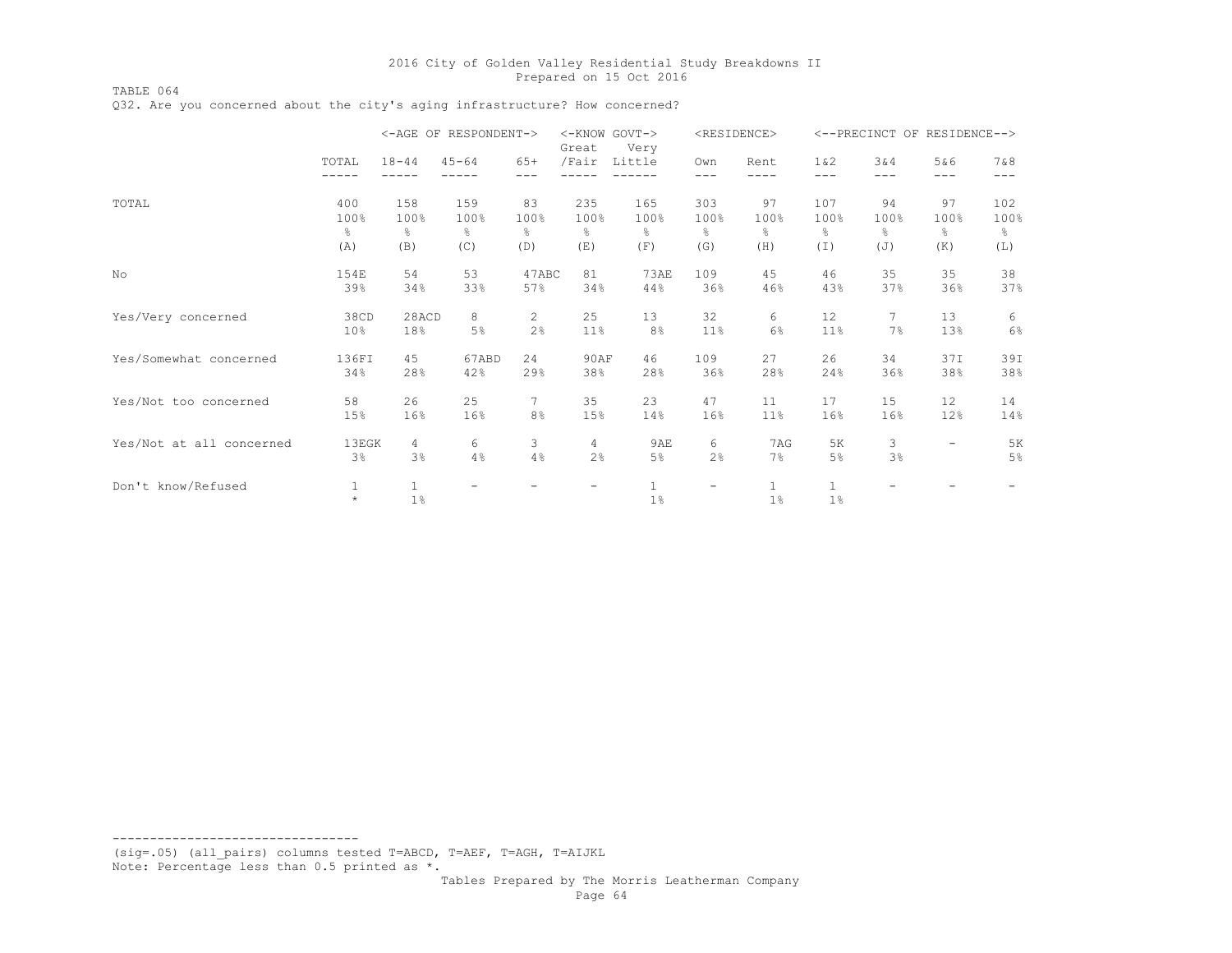TABLE 065

Q33. Should City use property taxes or fees to repair and replace water and sewer pipes?

|                         |               | Less               | <-RESIDENTIAL LONGEV-><br>10-30 Over 30 |                       | Less                            | <expected longevity-=""><br/><math>5 - 10</math></expected> | Over                    |                         | <-TYPE OF HOUSEHOLD-->   | Empty         |                       | $<-$ -GENDER--> |
|-------------------------|---------------|--------------------|-----------------------------------------|-----------------------|---------------------------------|-------------------------------------------------------------|-------------------------|-------------------------|--------------------------|---------------|-----------------------|-----------------|
|                         | TOTAL         | 10 Yrs             | Years                                   | Years                 | 5 Yrs                           | Years                                                       | 10 Yrs                  | Senior                  | Child                    | Nest<br>$---$ |                       | Male Female     |
| TOTAL                   | 400           | 138                | 178                                     | 84                    | 35                              | 30                                                          | 335                     | 155                     | 108                      | 292           | 192                   | 208             |
|                         | 100%          | 100%               | 100%                                    | 100%                  | 100%                            | 100%                                                        | 100%                    | 100%                    | 100%                     | 100%          | 100%                  | 100%            |
|                         | $\frac{6}{6}$ | $\frac{6}{6}$      | e.                                      | $\frac{6}{6}$         | $\frac{\mathsf{o}}{\mathsf{o}}$ | $\frac{6}{5}$                                               | $\frac{6}{6}$           | $\frac{6}{6}$           | $\frac{6}{6}$            | $\approx$     | $\frac{6}{5}$         | $\frac{6}{6}$   |
|                         | (A)           | (B)                | (C)                                     | (D)                   | (E)                             | (F)                                                         | (G)                     | (H)                     | $(\bot)$                 | (J)           | (K)                   | (L)             |
| SUPPORT                 | 319DHK        | 108D               | 159ABD                                  | 52                    | 25                              | 27                                                          | 267                     | 114                     | 90                       | 229           | 143                   | 176AK           |
|                         | 80%           | 78%                | 89%                                     | 62%                   | 71%                             | 90%                                                         | 80%                     | 74%                     | 83%                      | 78%           | 74%                   | 85%             |
| Strongly support        | 105F          | 37                 | 51                                      | 17                    | 12F                             | 3                                                           | 90F                     | 38                      | 32                       | 73            | 44                    | 61              |
|                         | 26%           | 27%                | 29%                                     | 20%                   | 34%                             | 10%                                                         | 27%                     | 25%                     | 30%                      | 25%           | 23%                   | 29%             |
| Support                 | 214DE         | 71                 | 108AD                                   | 35                    | 13                              | 24AEG                                                       | 177                     | 76                      | 58                       | 156           | 99                    | 115             |
|                         | 54%           | 51%                | 61%                                     | 42%                   | 37%                             | 80%                                                         | 53%                     | 49%                     | 54%                      | 53%           | 52%                   | 55%             |
| OPPOSE                  | 78CL          | 29C                | 18                                      | 31ABC                 | 8                               | 3                                                           | 67                      | 39A                     | 18                       | 60            | 47AL                  | 31              |
|                         | 20%           | 21%                | 10%                                     | 37%                   | 23%                             | 10%                                                         | 20%                     | 25%                     | 17%                      | 21%           | 24%                   | 15%             |
| Oppose                  | 56C           | 19                 | 13                                      | 24ABC                 | 5                               | $\mathbf{1}$                                                | 50                      | 28I                     | 10 <sup>°</sup>          | 46            | 33                    | 23              |
|                         | 14%           | 14%                | 7%                                      | 29%                   | 14%                             | 3%                                                          | 15%                     | 18%                     | $9\%$                    | 16%           | 17%                   | 11%             |
| Strongly oppose         | 22C           | 10                 | 5                                       | 7 <sup>C</sup>        | 3                               | 2                                                           | 17                      | 11                      | 8                        | 14            | 14                    | 8               |
|                         | 6%            | 7%                 | 3%                                      | 8%                    | $9\%$                           | 7%                                                          | 5%                      | 7%                      | 7%                       | 5%            | 7%                    | 4%              |
| <b>UNSURE</b><br>------ | 3G<br>1%      | $\mathbf{1}$<br>1% | $\mathbf{1}$<br>1%                      | $\mathbf{1}$<br>$1\%$ | 2AG<br>6%                       | $\overline{\phantom{m}}$                                    | $\mathbf{1}$<br>$\star$ | $\overline{2}$<br>$1\%$ | $\overline{\phantom{m}}$ | 3<br>1%       | $\mathbf{2}$<br>$1\%$ | 1<br>$\star$    |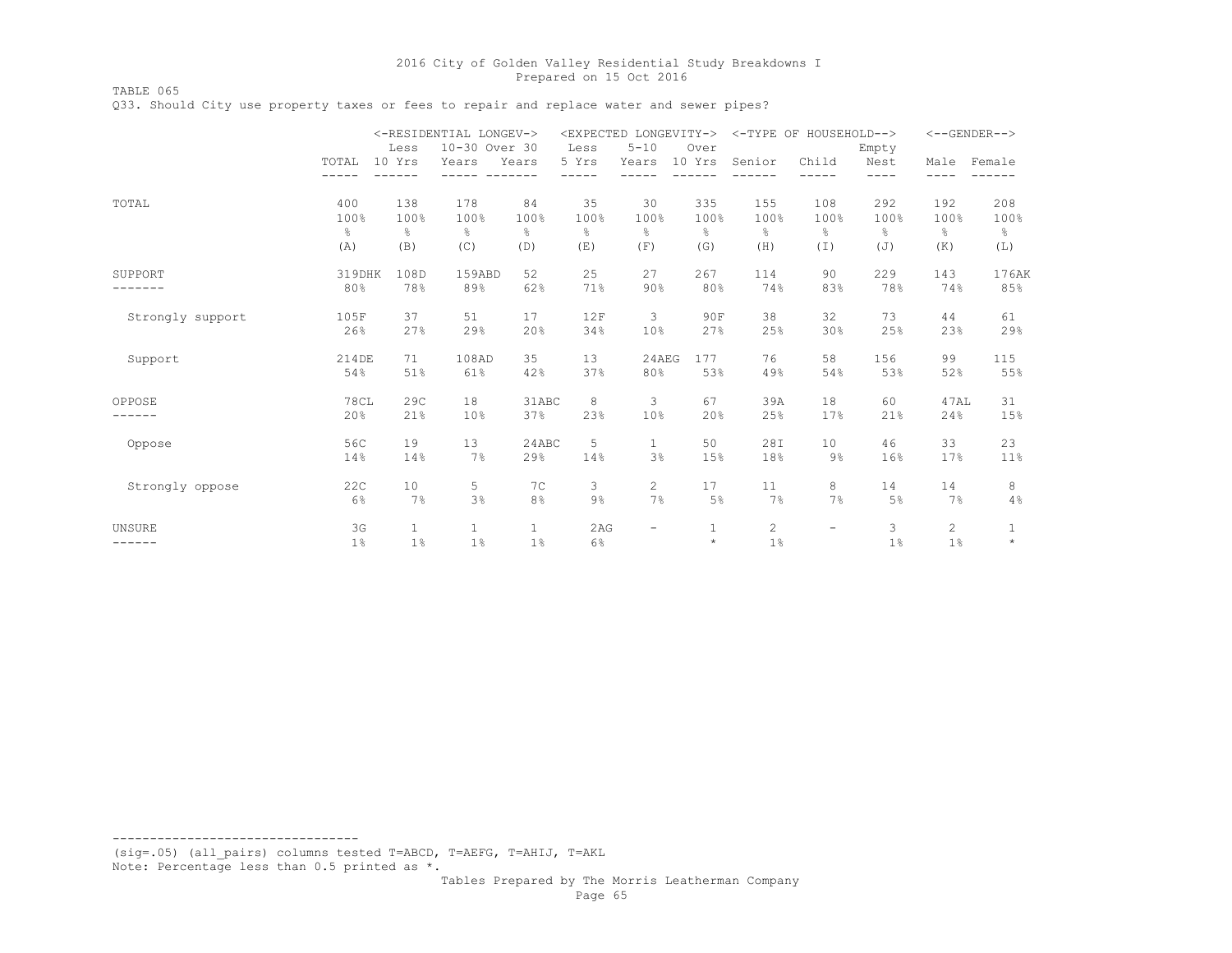TABLE 066 Q33. Should City use property taxes or fees to repair and replace water and sewer pipes?

|                  |                |                    | <-AGE OF RESPONDENT->    |                 | Great   | <-KNOW GOVT-><br>Very    |                                         | <residence></residence> |                       | <--PRECINCT OF RESIDENCE--> |                       |                          |
|------------------|----------------|--------------------|--------------------------|-----------------|---------|--------------------------|-----------------------------------------|-------------------------|-----------------------|-----------------------------|-----------------------|--------------------------|
|                  | TOTAL<br>----- | $18 - 44$          | $45 - 64$                | $65+$<br>$---$  | /Fair   | Little                   | Own<br>$---$                            | Rent<br>----            | 1 & 2<br>$---$        | 3&4<br>$---$                | 5&6<br>$- - -$        | 7 & 8<br>---             |
| TOTAL            | 400            | 158                | 159                      | 83              | 235     | 165                      | 303                                     | 97                      | 107                   | 94                          | 97                    | 102                      |
|                  | 100%           | 100%               | 100%                     | 100%            | 100%    | 100%                     | 100%                                    | 100%                    | 100%                  | 100%                        | 100%                  | 100%                     |
|                  | $\frac{6}{6}$  | $\frac{6}{6}$      | ⊱                        | $\frac{6}{6}$   | g.      | $\frac{6}{5}$            | 옹                                       | 옹                       | $\frac{6}{6}$         | g.                          | $\frac{6}{6}$         | $\frac{6}{6}$            |
|                  | (A)            | (B)                | (C)                      | (D)             | (E)     | (F)                      | (G)                                     | (H)                     | (I)                   | (J)                         | (K)                   | (L)                      |
| SUPPORT          | 319DL          | 130D               | 130                      | 59              | 185     | 134                      | 242                                     | 77                      | 84                    | 82AL                        | 80                    | 73                       |
|                  | 80%            | 82%                | 82%                      | 71%             | 79%     | 81%                      | 80%                                     | 79%                     | 79%                   | 87%                         | 82%                   | 72%                      |
| Strongly support | 105K           | 44                 | 41                       | 20              | 54      | 51                       | 80                                      | 25                      | 32K                   | 41AIKL                      | 11                    | 21                       |
|                  | 26%            | 28%                | 26%                      | 24%             | 23%     | 31%                      | 26%                                     | 26%                     | 30%                   | 44%                         | 11%                   | 21%                      |
| Support          | 214J           | 86                 | 89                       | 39              | 131     | 83                       | 162                                     | 52                      | 52                    | 41                          | 69AIJL                | 52                       |
|                  | 54%            | 54%                | 56%                      | 47%             | 56%     | 50%                      | 53%                                     | 54%                     | 49%                   | 44%                         | 71%                   | 51%                      |
| OPPOSE           | 78J            | 27                 | 29                       | 22              | 47      | 31                       | 59                                      | 19                      | 22                    | 11                          | 16                    | 29AJK                    |
|                  | 20%            | 17%                | 18%                      | 27%             | 20%     | 19%                      | 19%                                     | 20%                     | 21%                   | 12%                         | 16%                   | 28%                      |
| Oppose           | 56             | 19                 | 22                       | 15              | 36      | 20                       | 42                                      | 14                      | 15                    | 10                          | 12                    | 19                       |
|                  | 14%            | 12%                | 14%                      | 18%             | 15%     | 12%                      | 14%                                     | 14%                     | 14%                   | 11%                         | 12%                   | 19%                      |
| Strongly oppose  | 22J            | 8                  | 7                        | $7\phantom{.0}$ | 11      | 11                       | 17                                      | 5                       | 7J                    | $\mathbf{1}$                | 4                     | 10AJ                     |
|                  | 6%             | 5%                 | 4%                       | 8%              | 5%      | 7%                       | 6%                                      | 5%                      | 7%                    | $1\%$                       | 4%                    | 10%                      |
| UNSURE<br>------ | 3<br>$1\%$     | $\mathbf{1}$<br>1% | $\overline{\phantom{m}}$ | 2AC<br>2%       | 3<br>1% | $\overline{\phantom{a}}$ | $\mathbf{2}^{\prime}$<br>1 <sup>°</sup> | $\mathbf{1}$<br>1%      | $\mathbf{1}$<br>$1\%$ | $\mathbf{1}$<br>$1\%$       | $\mathbf{1}$<br>$1\%$ | $\overline{\phantom{a}}$ |

(sig=.05) (all\_pairs) columns tested T=ABCD, T=AEF, T=AGH, T=AIJKL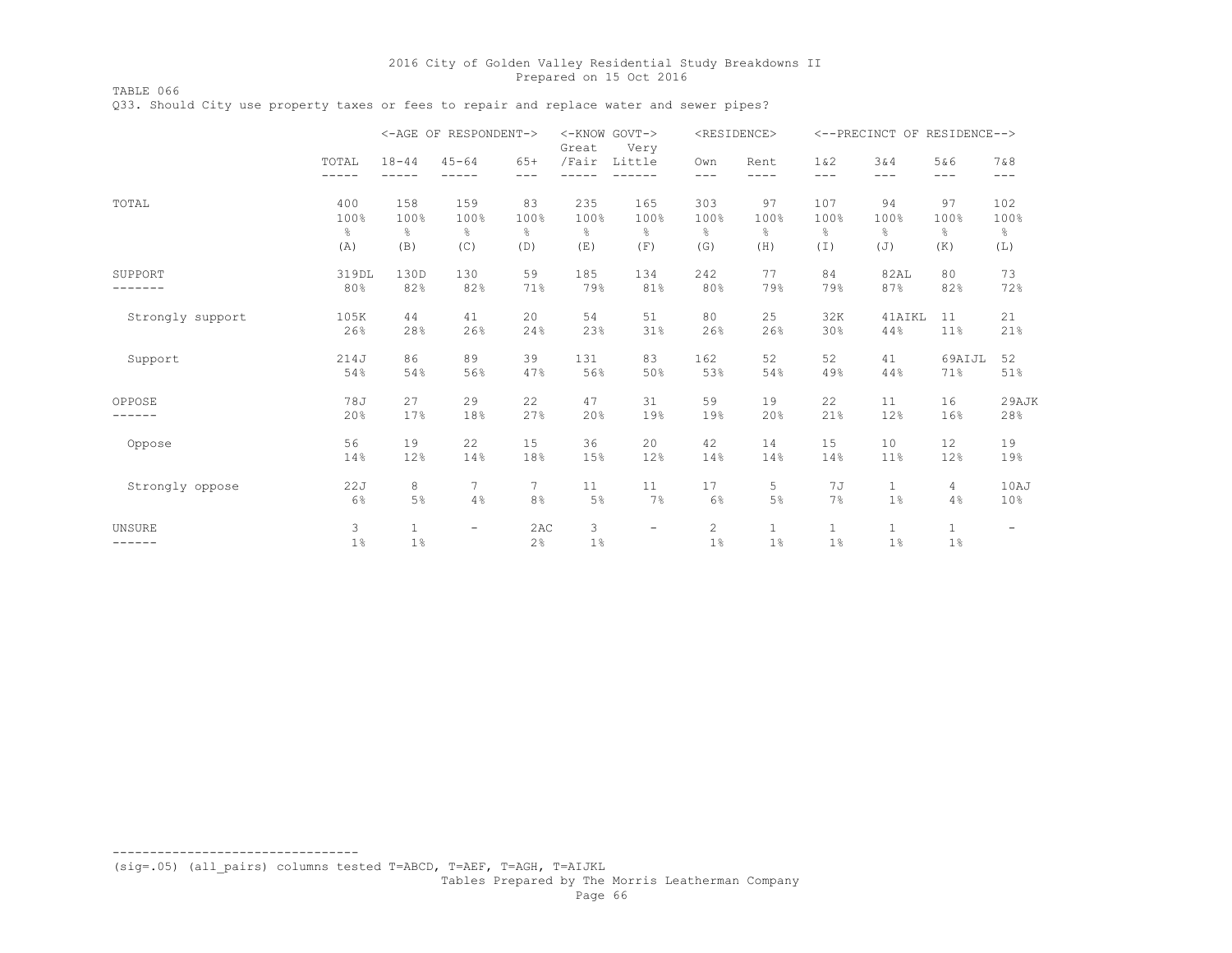TABLE 067

Q34. Should City use property taxes or fees to repair and replace city buildings and facilities?

|                  | Less          | <-RESIDENTIAL LONGEV-><br>10-30 Over 30 |       | Less          | <expected longevity-=""><br/><math>5 - 10</math></expected> | Over          | <-TYPE OF HOUSEHOLD--> |               | Empty          |                 | $\leftarrow$ -GENDER--> |               |
|------------------|---------------|-----------------------------------------|-------|---------------|-------------------------------------------------------------|---------------|------------------------|---------------|----------------|-----------------|-------------------------|---------------|
|                  | TOTAL         | 10 Yrs                                  | Years | Years         | 5 Yrs                                                       | Years         | 10 Yrs                 | Senior        | Child          | Nest<br>$- - -$ |                         | Male Female   |
| TOTAL            | 400           | 138                                     | 178   | 84            | 35                                                          | 30            | 335                    | 155           | 108            | 292             | 192                     | 208           |
|                  | 100%          | 100%                                    | 100%  | 100%          | 100%                                                        | 100%          | 100%                   | 100%          | 100%           | 100%            | 100%                    | 100%          |
|                  | $\frac{6}{6}$ | $\frac{6}{6}$                           | e.    | $\frac{6}{6}$ | $\frac{\mathsf{o}}{\mathsf{o}}$                             | $\frac{6}{5}$ | $\frac{6}{6}$          | $\frac{6}{6}$ | $\%$           | $\frac{6}{6}$   | $\frac{6}{5}$           | $\frac{6}{6}$ |
|                  | (A)           | (B)                                     | (C)   | (D)           | (E)                                                         | (F)           | (G)                    | (H)           | (I)            | (J)             | (K)                     | (L)           |
| SUPPORT          | 271DH         | 99D                                     | 133AD | 39            | 24                                                          | 23            | 224                    | 87            | 80H            | 191             | 126                     | 145           |
|                  | 68%           | 72%                                     | 75%   | 46%           | 69%                                                         | 77%           | 67%                    | 56%           | 74%            | 65%             | 66%                     | 70%           |
| Strongly support | 104DH         | 44D                                     | 46    | 14            | 9                                                           | 6             | 89                     | 18            | 27H            | 77H             | 57                      | 47            |
|                  | 26%           | 32%                                     | 26%   | 17%           | 26%                                                         | 20%           | 27%                    | 12%           | 25%            | 26%             | 30%                     | 23%           |
| Support          | 167DK         | 55                                      | 87AD  | 25            | 15                                                          | 17            | 135                    | 69            | 53             | 114             | 69                      | <b>98AK</b>   |
|                  | 42%           | 40%                                     | 49%   | 30%           | 43%                                                         | 57%           | 40%                    | 45%           | 49%            | 39%             | 36%                     | 47%           |
| OPPOSE           | 129C          | 39                                      | 45    | 45ABC         | 11                                                          | 7             | 111                    | 68AI          | 28             | 101             | 66                      | 63            |
|                  | 32%           | 28%                                     | 25%   | 54%           | 31%                                                         | 23%           | 33%                    | 44%           | 26%            | 35%             | 34%                     | 30%           |
| Oppose           | 71            | 22                                      | 29    | 20            | $\overline{7}$                                              | 5             | 59                     | 34            | 19             | 52              | 31                      | 40            |
|                  | 18%           | 16%                                     | 16%   | 24%           | 20%                                                         | 17%           | 18%                    | 22%           | 18%            | 18%             | 16%                     | 19%           |
| Strongly oppose  | 58CIL         | 17                                      | 16    | 25ABC         | 4                                                           | 2             | 52                     | 34AI          | 9              | 49AI            | 35AL                    | 23            |
|                  | 15%           | 12%                                     | $9\%$ | 30%           | 11%                                                         | 7%            | 16%                    | 22%           | 8 <sup>°</sup> | 17%             | 18%                     | 11%           |
| UNSURE<br>------ |               |                                         |       |               |                                                             |               |                        |               |                |                 |                         |               |

(sig=.05) (all\_pairs) columns tested T=ABCD, T=AEFG, T=AHIJ, T=AKL

---------------------------------

Tables Prepared by The Morris Leatherman Company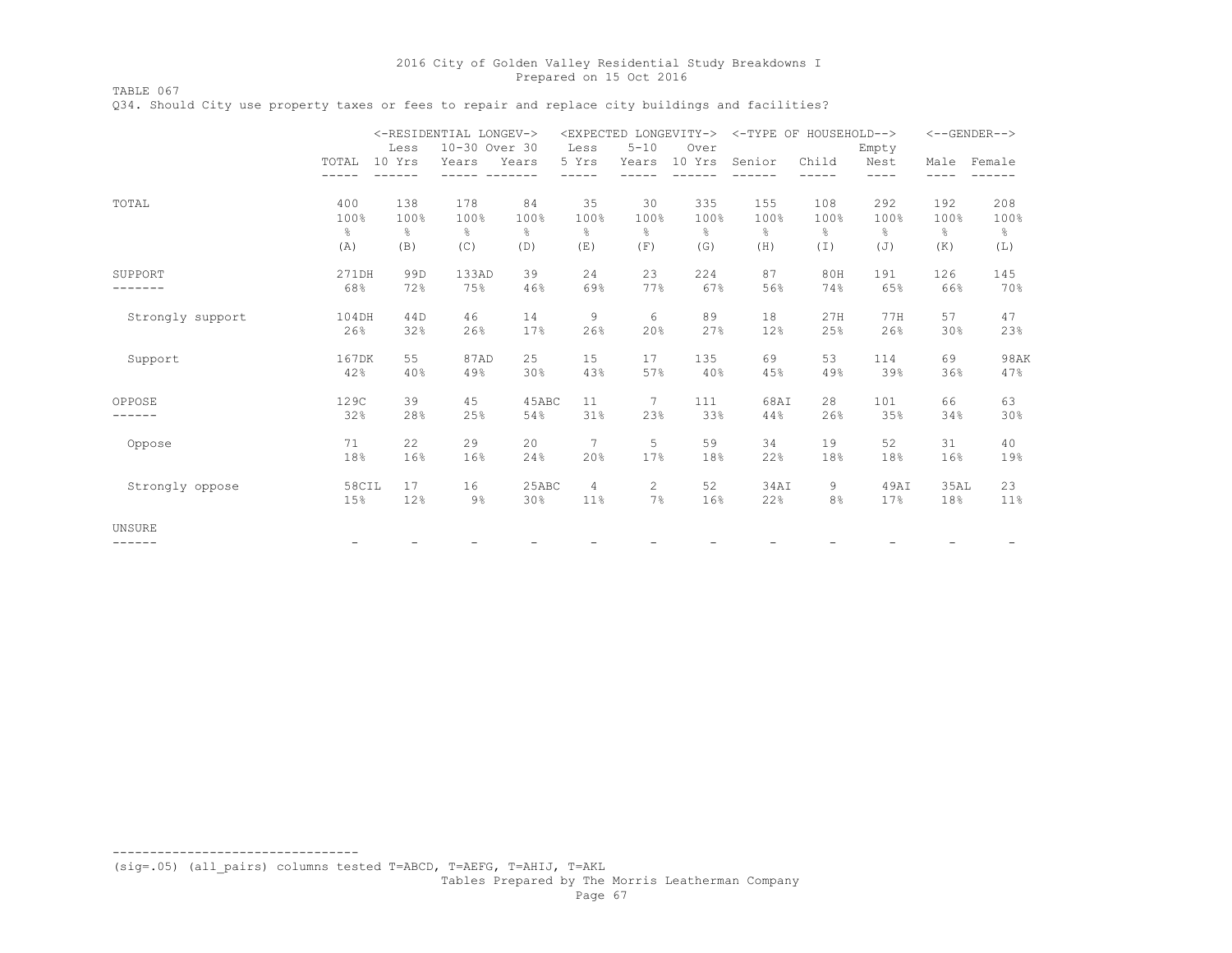TABLE 068 Q34. Should City use property taxes or fees to repair and replace city buildings and facilities?

|                  |                | <-AGE OF RESPONDENT-> |               |               | <-KNOW GOVT-><br>Great | Very          | <residence></residence> |               |              |               | <--PRECINCT OF RESIDENCE--> |                |
|------------------|----------------|-----------------------|---------------|---------------|------------------------|---------------|-------------------------|---------------|--------------|---------------|-----------------------------|----------------|
|                  | TOTAL<br>----- | $18 - 44$<br>-----    | $45 - 64$     | $65+$<br>---  | /Fair                  | Little        | Own<br>$---$            | Rent<br>----  | 1 & 2<br>--- | 3&4<br>$---$  | 5&6<br>---                  | 7&8<br>$- - -$ |
| TOTAL            | 400            | 158                   | 159           | 83            | 235                    | 165           | 303                     | 97            | 107          | 94            | 97                          | 102            |
|                  | 100%           | 100%                  | 100%          | 100%          | 100%                   | 100%          | 100%                    | 100%          | 100%         | 100%          | 100%                        | 100%           |
|                  | $\frac{6}{6}$  | 옹                     | $\frac{6}{6}$ | $\frac{6}{6}$ | g.                     | $\frac{6}{5}$ | ⊱                       | $\frac{6}{5}$ | g.           | $\frac{6}{6}$ | g.                          | g.             |
|                  | (A)            | (B)                   | (C)           | (D)           | (E)                    | (F)           | (G)                     | (H)           | (I)          | (J)           | (K)                         | (L)            |
| SUPPORT          | 271DGI         | 125ACD                | 101           | 45            | 153                    | 118           | 196                     | 75AG          | 61           | 69I           | <b>74AI</b>                 | 67             |
|                  | 68%            | 79%                   | 64%           | 54%           | 65%                    | 72%           | 65%                     | 77%           | 57%          | 73%           | 76%                         | 66%            |
| Strongly support | 104D           | 54ACD                 | 38            | 12            | 66                     | 38            | 77                      | 27            | 28           | 25            | 24                          | 27             |
|                  | 26%            | 34%                   | 24%           | 14%           | 28%                    | 23%           | 25%                     | 28%           | 26%          | 27%           | 25%                         | 26%            |
| Support          | 167EI          | 71                    | 63            | 33            | 87                     | <b>80AE</b>   | 119                     | 48            | 33           | 44I           | 50AI                        | 40             |
|                  | 42%            | 45%                   | 40%           | 40%           | 37%                    | 48%           | 39%                     | 49%           | 31%          | 47%           | 52%                         | 39%            |
| OPPOSE           | 129BHK         | 33                    | 58B           | 38AB          | 82                     | 47            | 107AH                   | 22            | 46AJK        | 25            | 23                          | 35             |
|                  | 32%            | 21%                   | 36%           | 46%           | 35%                    | 28%           | 35%                     | 23%           | 43%          | 27%           | 24%                         | 34%            |
| Oppose           | 71B            | 20                    | 34B           | 17            | 38                     | 33            | 59                      | 12            | 22           | 17            | 13                          | 19             |
|                  | 18%            | 13%                   | 21%           | 20%           | 16%                    | 20%           | 19%                     | 12%           | 21%          | 18%           | 13%                         | 19%            |
| Strongly oppose  | 58BF           | 13                    | 24            | 21AB          | 44AF                   | 14            | 48                      | 10            | 24AJK        | 8             | 10                          | 16             |
|                  | 15%            | 8 <sup>°</sup>        | 15%           | 25%           | 19%                    | 8%            | 16%                     | 10%           | 22%          | 9%            | 10 <sup>°</sup>             | 16%            |
| UNSURE           |                |                       |               |               |                        |               |                         |               |              |               |                             |                |
| ------           |                |                       |               |               |                        |               |                         |               |              |               |                             |                |

(sig=.05) (all\_pairs) columns tested T=ABCD, T=AEF, T=AGH, T=AIJKL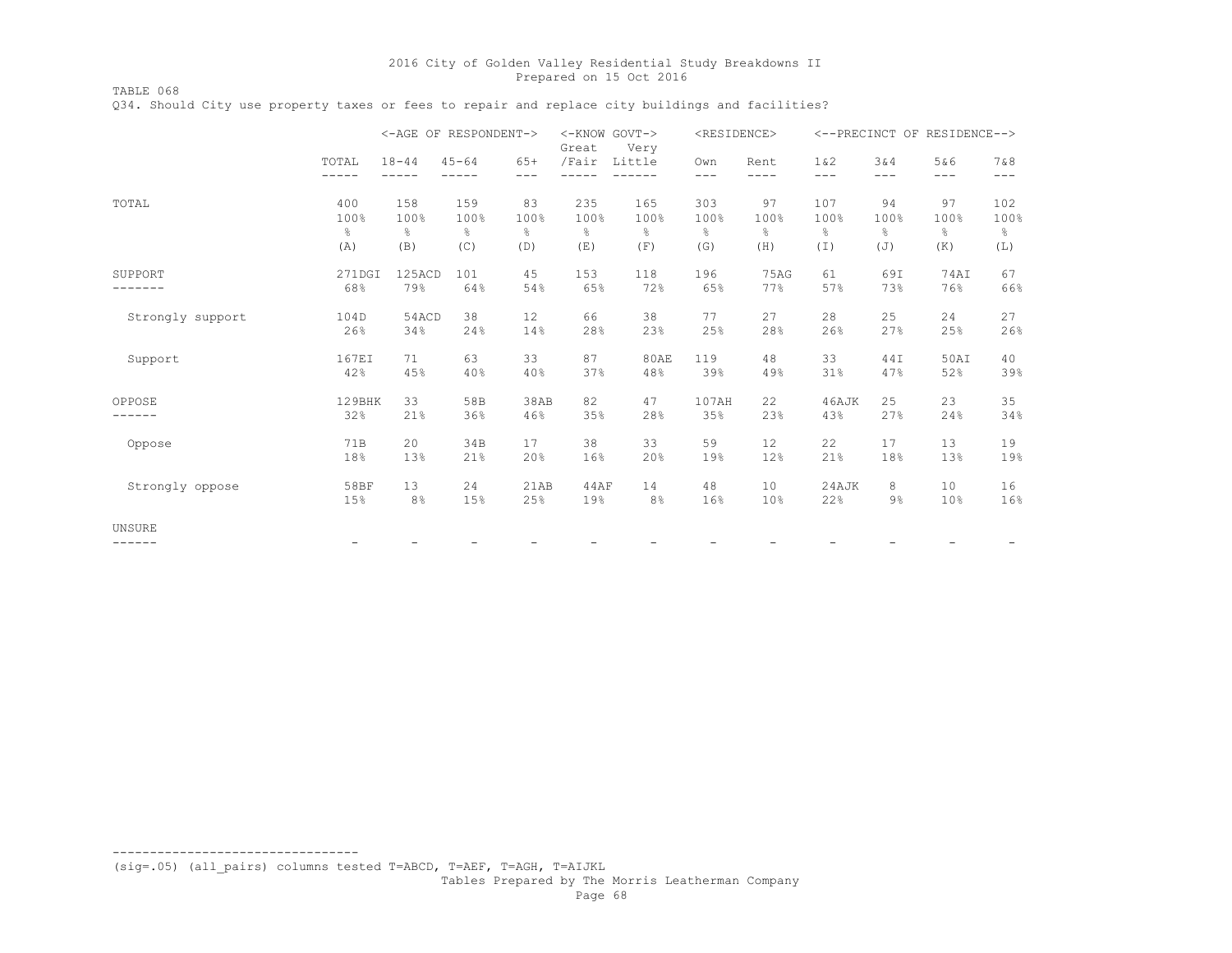TABLE 069

Q35. Should City use property taxes or fees to repair and replace sidewalks and trails?

|                  |               |               | <-RESIDENTIAL LONGEV->          |       | <expected longevity-=""></expected> |                |                |               | <-TYPE OF HOUSEHOLD--> |               |              | $<-$ -GENDER--> |
|------------------|---------------|---------------|---------------------------------|-------|-------------------------------------|----------------|----------------|---------------|------------------------|---------------|--------------|-----------------|
|                  |               | Less          | 10-30 Over 30                   |       | Less                                | $5 - 10$       | Over           |               |                        | Empty         |              |                 |
|                  | TOTAL         | 10 Yrs        | Years                           | Years | 5 Yrs                               | Years          | 10 Yrs         | Senior        | Child                  | Nest          | Male         | Female          |
|                  |               |               |                                 |       |                                     |                |                |               |                        | ----          |              |                 |
| TOTAL            | 400           | 138           | 178                             | 84    | 35                                  | 30             | 335            | 155           | 108                    | 292           | 192          | 208             |
|                  | 100%          | 100%          | 100%                            | 100%  | 100%                                | 100%           | 100%           | 100%          | 100%                   | 100%          | 100%         | 100%            |
|                  | $\frac{6}{6}$ | $\frac{6}{6}$ | $\frac{\mathsf{o}}{\mathsf{o}}$ | ⊱     | 옹                                   | g.             | g.             | $\frac{6}{6}$ | $\frac{6}{6}$          | $\frac{6}{5}$ | $\epsilon$   | $\frac{6}{5}$   |
|                  | (A)           | (B)           | (C)                             | (D)   | (E)                                 | (F)            | (G)            | (H)           | $(\top)$               | (J)           | (K)          | (L)             |
| SUPPORT          | 307DGH        | 116AD         | 146AD                           | 45    | 32AG                                | 26             | 249            | 101           | 90H                    | 217H          | 144          | 163             |
|                  | 77%           | 84%           | 82%                             | 54%   | 91%                                 | 87%            | 74%            | 65%           | 83%                    | 74%           | 75%          | 78%             |
| Strongly support | 117DHJ        | 52ACD         | 48                              | 17    | 10                                  | 14AG           | 93             | 32            | 43AHJ                  | 74            | 61           | 56              |
|                  | 29%           | 38%           | 27%                             | 20%   | 29%                                 | 47%            | 28%            | 21%           | 40%                    | 25%           | 32%          | 27%             |
| Support          | 190D          | 64            | 98AD                            | 28    | 22                                  | 12             | 156            | 69            | 47                     | 143           | 83           | 107             |
|                  | 48%           | 46%           | 55%                             | 33%   | 63%                                 | 40%            | 47%            | 45%           | 44%                    | 49%           | 43%          | 51%             |
| OPPOSE           | 90BE          | 22            | 32                              | 36ABC | 2                                   | $\overline{4}$ | 84AE           | 51AI          | 18                     | 72            | 47           | 43              |
|                  | 23%           | 16%           | 18%                             | 43%   | 6%                                  | 13%            | 25%            | 33%           | 17%                    | 25%           | 24%          | 21%             |
| Oppose           | 54E           | 14            | 18                              | 22ABC | $\overline{\phantom{0}}$            | $\overline{2}$ | 52AE           | 30AI          | 11                     | 43            | 26           | 28              |
|                  | 14%           | 10%           | 10%                             | 26%   |                                     | 7%             | 16%            | 19%           | 10%                    | 15%           | 14%          | 13%             |
| Strongly oppose  | 36            | 8             | 14                              | 14ABC | 2                                   | $\overline{2}$ | 32             | 21A           | 7                      | 29            | 21           | 15              |
|                  | $9\%$         | 6%            | 8%                              | 17%   | 6%                                  | 7%             | 10%            | 14%           | 6%                     | 10%           | 11%          | 7%              |
| UNSURE           | 3             | -             | $\overline{\phantom{a}}$        | 3ABC  | $\mathbf{1}$                        | -              | 2              | 3A            | Ξ.                     | 3             | $\mathbf{1}$ | $\mathbf{2}$    |
|                  | $1\%$         |               |                                 | 4%    | 3%                                  |                | 1 <sup>°</sup> | 2%            |                        | $1\%$         | $1\%$        | $1\%$           |

(sig=.05) (all\_pairs) columns tested T=ABCD, T=AEFG, T=AHIJ, T=AKL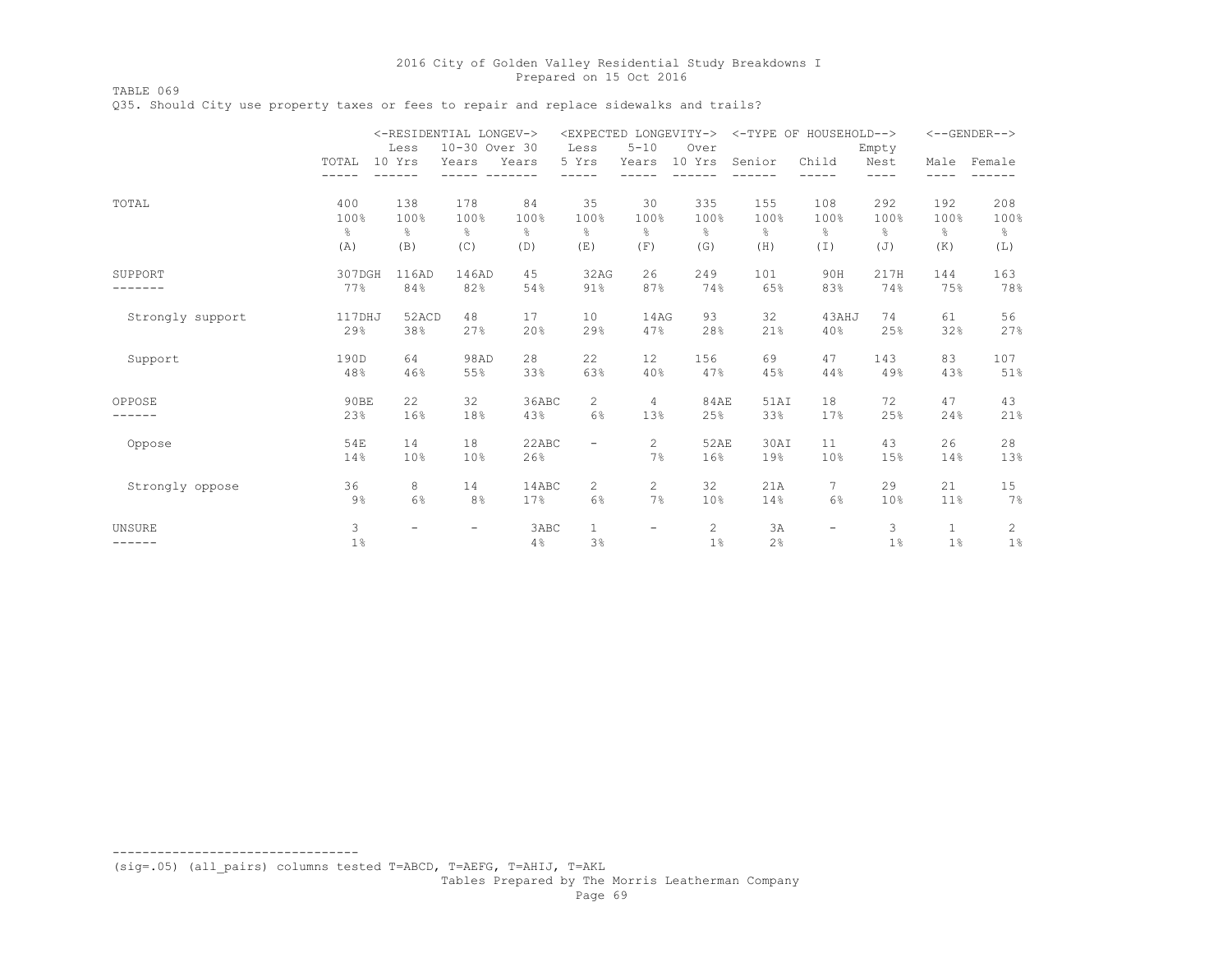TABLE 070 Q35. Should City use property taxes or fees to repair and replace sidewalks and trails?

|                  |                |                   | <-AGE OF RESPONDENT->    |                | <-KNOW GOVT-><br>Great  | Very          | <residence></residence> |                          |                       |                      | <--PRECINCT OF RESIDENCE--> |                          |
|------------------|----------------|-------------------|--------------------------|----------------|-------------------------|---------------|-------------------------|--------------------------|-----------------------|----------------------|-----------------------------|--------------------------|
|                  | TOTAL<br>----- | $18 - 44$         | $45 - 64$                | $65+$<br>$---$ | /Fair                   | Little        | Own<br>---              | Rent<br>---              | 1 & 2<br>$---$        | 3&4<br>---           | 5&6<br>$---$                | 7 & 8<br>---             |
| TOTAL            | 400            | 158               | 159                      | 83             | 235                     | 165           | 303                     | 97                       | 107                   | 94                   | 97                          | 102                      |
|                  | 100%           | 100%              | 100%                     | 100%           | 100%                    | 100%          | 100%                    | 100%                     | 100%                  | 100%                 | 100%                        | 100%                     |
|                  | $\frac{6}{6}$  | 옹                 | $\frac{6}{6}$            | $\frac{6}{6}$  | $\frac{6}{5}$           | $\frac{6}{6}$ | $\frac{6}{6}$           | 옹                        | $\frac{6}{6}$         | $\frac{6}{6}$        | $\frac{6}{6}$               | $\frac{6}{6}$            |
|                  | (A)            | (B)               | (C)                      | (D)            | (E)                     | (F)           | (G)                     | (H)                      | (I)                   | (J)                  | (K)                         | (L)                      |
| SUPPORT          | 307CEL         | 142ACD            | 108                      | 57             | 167                     | 140AE         | 226                     | 81                       | 81                    | 76                   | 79                          | 71                       |
|                  | 77%            | 90%               | 68%                      | 69%            | 71%                     | 85%           | 75%                     | 84%                      | 76%                   | 81%                  | 81%                         | 70%                      |
| Strongly support | 117D           | 59ACD             | 41                       | 17             | 68                      | 49            | 91                      | 26                       | 26                    | 31                   | 37AIL                       | 23                       |
|                  | 29%            | 37%               | 26%                      | 20%            | 29%                     | 30%           | 30%                     | 27%                      | 24%                   | 33%                  | 38%                         | 23%                      |
| Support          | 190EG          | 83                | 67                       | 40             | 99                      | 91AE          | 135                     | 55AG                     | 55                    | 45                   | 42                          | 48                       |
|                  | 48%            | 53%               | 42%                      | 48%            | 42%                     | 55%           | 45%                     | 57%                      | 51%                   | 48%                  | 43%                         | 47%                      |
| OPPOSE           | 90BF           | 16                | 51AB                     | 23B            | 67AF                    | 23            | 74                      | 16                       | 25                    | 16                   | 18                          | 31AJ                     |
|                  | 23%            | 10%               | 32%                      | 28%            | 29%                     | 14%           | 24%                     | 16%                      | 23%                   | 17%                  | 19%                         | 30%                      |
| Oppose           | 54B            | 8                 | 33AB                     | 13B            | 38                      | 16            | 41                      | 13                       | 14                    | 9                    | 10                          | 21AJK                    |
|                  | 14%            | 5%                | 21%                      | 16%            | 16%                     | 10%           | 14%                     | 13%                      | 13%                   | 10%                  | 10 <sup>°</sup>             | 21%                      |
| Strongly oppose  | 36BFH          | 8                 | 18B                      | 10             | 29AF                    | 7             | 33AH                    | 3                        | 11                    | 7                    | 8                           | 10                       |
|                  | $9\%$          | 5%                | 11%                      | 12%            | 12%                     | 4%            | 11%                     | 3%                       | 10%                   | 7%                   | 8%                          | 10%                      |
| UNSURE<br>------ | 3<br>$1\%$     | $\qquad \qquad -$ | $\overline{\phantom{a}}$ | 3ABC<br>4%     | $\mathbf{1}$<br>$\star$ | 2<br>$1\%$    | 3<br>$1\%$              | $\overline{\phantom{a}}$ | $\mathbf{1}$<br>$1\%$ | $\overline{2}$<br>2% | $\overline{\phantom{0}}$    | $\overline{\phantom{a}}$ |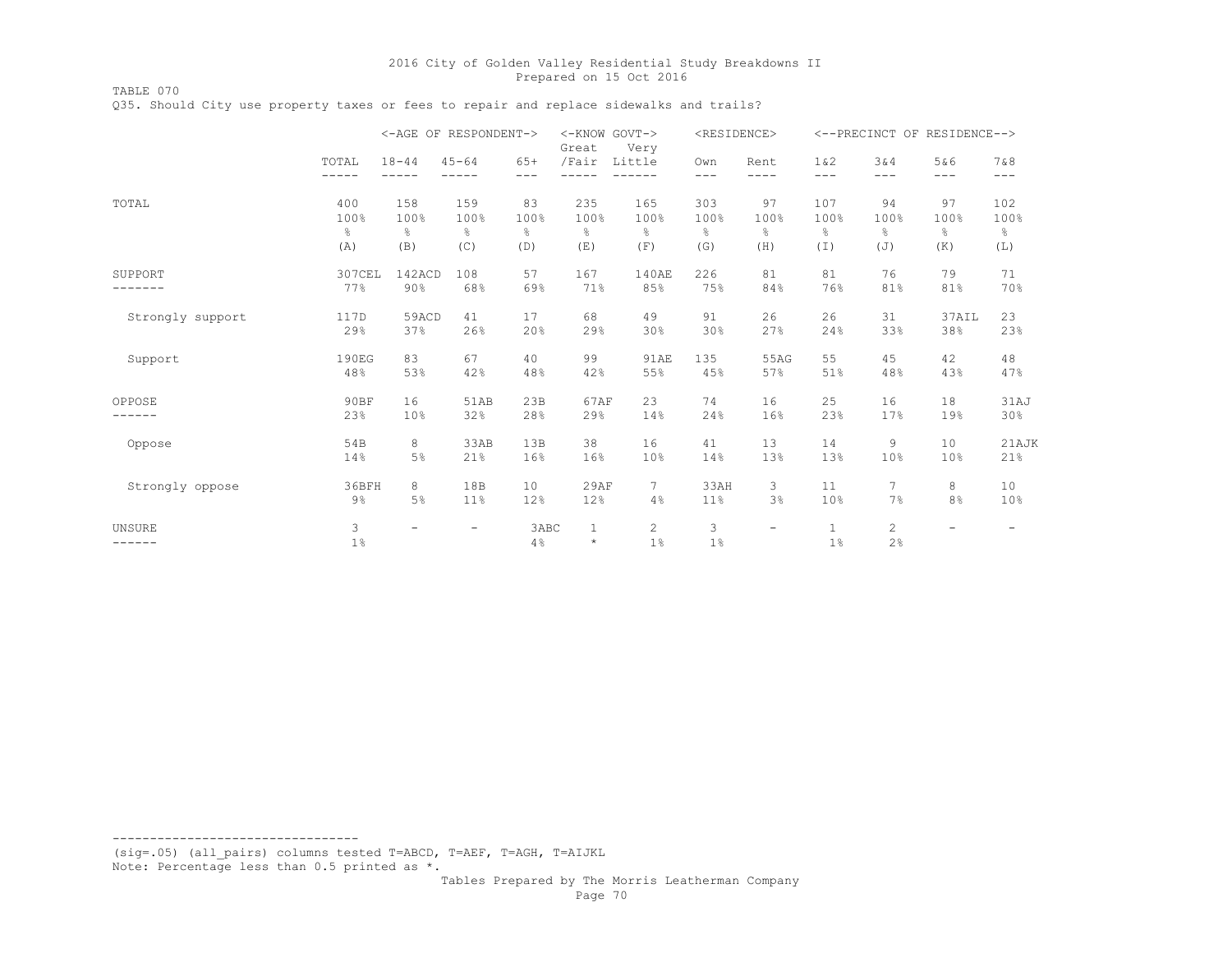TABLE 071

Q36. Should City use property taxes or fees to repair and replace city roads?

|                  |               |               | <-RESIDENTIAL LONGEV-> |               |                       | <expected longevity-=""></expected> |               |               | <-TYPE OF HOUSEHOLD--> |               |       | $<-$ -GENDER--> |
|------------------|---------------|---------------|------------------------|---------------|-----------------------|-------------------------------------|---------------|---------------|------------------------|---------------|-------|-----------------|
|                  |               | Less          | 10-30 Over 30          |               | Less                  | $5 - 10$                            | Over          |               |                        | Empty         |       |                 |
|                  | TOTAL         | 10 Yrs        | Years                  | Years         | 5 Yrs                 | Years                               | 10 Yrs        | Senior        | Child                  | Nest          |       | Male Female     |
|                  |               |               |                        |               |                       |                                     |               |               |                        | $---$         |       |                 |
| TOTAL            | 400           | 138           | 178                    | 84            | 35                    | 30                                  | 335           | 155           | 108                    | 292           | 192   | 208             |
|                  | 100%          | 100%          | 100%                   | 100%          | 100%                  | 100%                                | 100%          | 100%          | 100%                   | 100%          | 100%  | 100%            |
|                  | $\frac{6}{5}$ | $\frac{6}{6}$ | 옹                      | $\frac{6}{6}$ | $\frac{6}{6}$         | $\frac{6}{5}$                       | $\frac{6}{6}$ | $\frac{6}{6}$ | $\frac{6}{6}$          | $\frac{6}{6}$ | g.    | $\frac{6}{6}$   |
|                  | (A)           | (B)           | (C)                    | (D)           | (E)                   | (F)                                 | (G)           | (H)           | $(\bot)$               | (J)           | (K)   | (L)             |
| SUPPORT          | 349           | 123           | 156                    | 70            | 32                    | 24                                  | 293           | 130           | 99                     | 250           | 163   | 186             |
|                  | 87%           | 89%           | 88%                    | 83%           | 91%                   | 80%                                 | 87%           | 84%           | 92%                    | 86%           | 85%   | 89%             |
| Strongly support | 182JK         | 65            | 85                     | 32            | 19                    | 15                                  | 148           | 67            | 64AHJ                  | 118           | 74    | 108AK           |
|                  | 46%           | 47%           | 48%                    | 38%           | 54%                   | 50%                                 | 44%           | 43%           | 59%                    | 40%           | 39%   | 52%             |
| Support          | 167I          | 58            | 71                     | 38            | 13                    | 9                                   | 145           | 63            | 35                     | 132AI         | 89    | 78              |
|                  | 42%           | 42%           | 40%                    | 45%           | 37%                   | 30%                                 | 43%           | 41%           | 32%                    | 45%           | 46%   | 38%             |
| OPPOSE           | 51            | 15            | 22                     | 14            | 3                     | 6                                   | 42            | 25            | 9                      | 42            | 29    | 22              |
|                  | 13%           | 11%           | 12%                    | 17%           | $9\%$                 | 20%                                 | 13%           | 16%           | 8%                     | 14%           | 15%   | 11%             |
| Oppose           | 33B           | 6             | 16                     | 11B           | $\mathbf{1}$          | 3                                   | 29            | 18            | 6                      | 27            | 17    | 16              |
|                  | 8%            | 4%            | $9\%$                  | 13%           | 3%                    | 10%                                 | $9\%$         | 12%           | 6%                     | 9%            | $9\%$ | 8%              |
| Strongly oppose  | 18            | 9             | 6                      | 3             | $\mathbf{2}^{\prime}$ | 3                                   | 13            | 7             | 3                      | 15            | 12    | 6               |
|                  | 5%            | 7%            | 3%                     | 4%            | 6%                    | 10%                                 | 4%            | $5\%$         | 3%                     | 5%            | 6%    | 3%              |
| UNSURE           |               |               |                        |               |                       |                                     |               |               |                        |               |       |                 |
| ------           |               |               |                        |               |                       |                                     |               |               |                        |               |       |                 |

--------------------------------- (sig=.05) (all\_pairs) columns tested T=ABCD, T=AEFG, T=AHIJ, T=AKL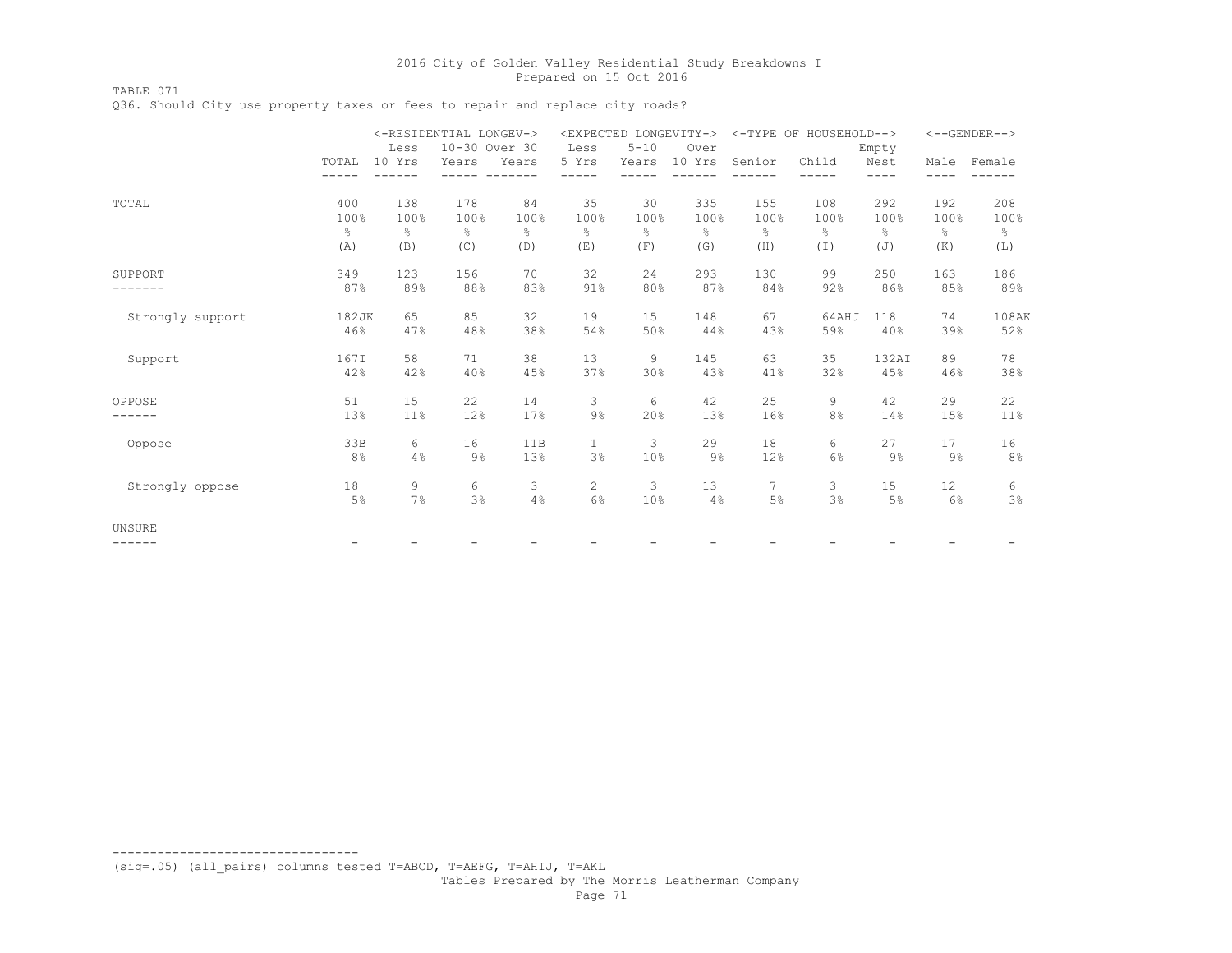TABLE 072 Q36. Should City use property taxes or fees to repair and replace city roads?

|                  |                |                | <-AGE OF RESPONDENT-> |                  | <-KNOW GOVT-><br>Great | Very          |                | <residence></residence> |                |               | <--PRECINCT OF RESIDENCE--> |                         |
|------------------|----------------|----------------|-----------------------|------------------|------------------------|---------------|----------------|-------------------------|----------------|---------------|-----------------------------|-------------------------|
|                  | TOTAL<br>----- | $18 - 44$      | $45 - 64$             | $65+$<br>$- - -$ | /Fair                  | Little        | Own<br>$---$   | Rent<br>----            | 1 & 2<br>$---$ | 3&4<br>$---$  | 5&6<br>$---$                | 7 & 8<br>---            |
| TOTAL            | 400            | 158            | 159                   | 83               | 235                    | 165           | 303            | 97                      | 107            | 94            | 97                          | 102                     |
|                  | 100%           | 100%           | 100%                  | 100%             | 100%                   | 100%          | 100%           | 100%                    | 100%           | 100%          | 100%                        | 100%                    |
|                  | $\frac{6}{6}$  | $\frac{6}{6}$  | $\frac{6}{6}$         | $\frac{6}{6}$    | ိင                     | $\frac{6}{6}$ | $\frac{6}{6}$  | $\frac{6}{6}$           | $\%$           | $\frac{6}{6}$ | န္                          | $\frac{6}{6}$           |
|                  | (A)            | (B)            | (C)                   | (D)              | (E)                    | (F)           | (G)            | (H)                     | $(\top)$       | (J)           | (K)                         | (L)                     |
| SUPPORT          | 349L           | 140            | 138                   | 71               | 203                    | 146           | 264            | 85                      | 91             | 87L           | 88                          | 83                      |
|                  | 87%            | 89%            | 87%                   | 86%              | 86%                    | 88%           | 87%            | 88%                     | 85%            | 93%           | 91%                         | 81%                     |
| Strongly support | 182            | 78             | 74                    | 30               | 101                    | 81            | 134            | 48                      | 43             | 51IK          | 37                          | 51                      |
|                  | 46%            | 49%            | 47%                   | 36%              | 43%                    | 49%           | 44%            | 49%                     | 40%            | 54%           | 38%                         | 50%                     |
| Support          | 167L           | 62             | 64                    | 41               | 102                    | 65            | 130            | 37                      | 48L            | 36            | 51AJL                       | 32                      |
|                  | 42%            | 39%            | 40%                   | 49%              | 43%                    | 39%           | 43%            | 38%                     | 45%            | 38%           | 53%                         | 31%                     |
| OPPOSE           | 51             | 18             | 21                    | 12               | 32                     | 19            | 39             | 12                      | 16             | 7             | 9                           | 19AJ                    |
|                  | 13%            | 11%            | 13%                   | 14%              | 14%                    | 12%           | 13%            | 12%                     | 15%            | 7%            | $9\%$                       | 19%                     |
| Oppose           | 33             | 12             | 12                    | 9                | 20                     | 13            | 25             | 8                       | 11             | 4             | 9                           | 9                       |
|                  | 8%             | 8 <sup>°</sup> | 8%                    | 11%              | $9\%$                  | 8%            | 8 <sup>°</sup> | 8%                      | 10%            | 4%            | $9\frac{6}{6}$              | 9%                      |
| Strongly oppose  | 18K<br>5%      | 6<br>4%        | 9<br>6%               | 3<br>4%          | 12<br>5%               | 6<br>4%       | 14<br>5%       | 4<br>4%                 | 5K<br>$5\%$    | 3<br>3%       | $\overline{\phantom{0}}$    | 10AK<br>10 <sup>°</sup> |
| <b>UNSURE</b>    |                |                |                       |                  |                        |               |                |                         |                |               |                             |                         |
| ------           |                |                |                       |                  |                        |               |                |                         |                |               |                             |                         |

(sig=.05) (all\_pairs) columns tested T=ABCD, T=AEF, T=AGH, T=AIJKL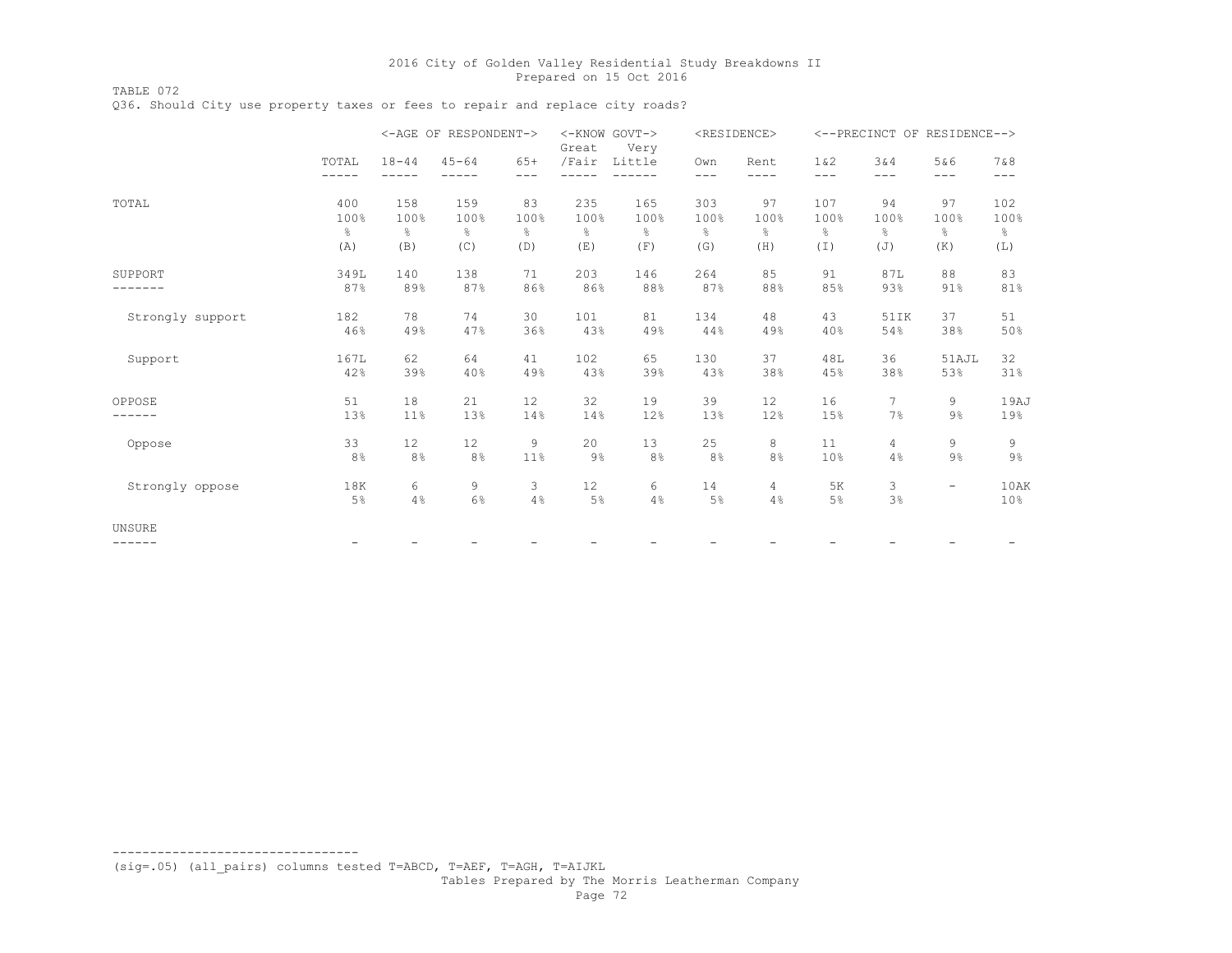TABLE 073 Q37. affordable rental units?

|                    |        |        | <-RESIDENTIAL LONGEV-> |       | <expected longevity-=""></expected> |          |        |        | <-TYPE OF HOUSEHOLD--> |       |      | $\left<$ --GENDER--> |
|--------------------|--------|--------|------------------------|-------|-------------------------------------|----------|--------|--------|------------------------|-------|------|----------------------|
|                    |        | Less   | 10-30 Over 30          |       | Less                                | $5 - 10$ | Over   |        |                        | Empty |      |                      |
|                    | TOTAL  | 10 Yrs | Years                  | Years | 5 Yrs                               | Years    | 10 Yrs | Senior | Child                  | Nest  | Male | Female               |
|                    |        |        |                        |       |                                     |          |        |        |                        |       |      |                      |
| TOTAL              | 400    | 138    | 178                    | 84    | 35                                  | 30       | 335    | 155    | 108                    | 292   | 192  | 208                  |
|                    | 100%   | 100%   | 100%                   | 100%  | 100%                                | 100%     | 100%   | 100%   | 100%                   | 100%  | 100% | 100%                 |
|                    | g.     | 옹      | ⊱                      | g.    | ⊱                                   | g.       | g.     | g.     | ⊱                      | g.    | g.   | 응                    |
|                    | (A)    | (B)    | (C)                    | (D)   | (E)                                 | (F)      | (G)    | (H)    | (I)                    | (J)   | (K)  | (L)                  |
| Too many/much      | 80B    | 20     | 33                     | 27ABC | 3                                   | 4        | 73A    | 45AI   | 17                     | 63    | 45   | 35                   |
|                    | 20%    | 14%    | 19%                    | 32%   | 9%                                  | 13%      | 22%    | 29%    | 16%                    | 22%   | 23%  | 17%                  |
| Too few/little     | 97CDGH | 52ACD  | 34                     | 11    | 16AG                                | 14AG     | 67     | 22     | 33H                    | 64H   | 50   | 47                   |
|                    | 24%    | 38%    | 19%                    | 13%   | 46%                                 | 47%      | 20%    | 14%    | 31%                    | 22%   | 26%  | 23%                  |
| About right amount | 196    | 63     | 98AD                   | 35    | 16                                  | 10       | 170    | 69     | 52                     | 144   | 86   | 110                  |
|                    | 49%    | 46%    | 55%                    | 42%   | 46%                                 | 33%      | 51%    | 45%    | 48%                    | 49%   | 45%  | 53%                  |
| Unsure             | 27B    | 3      | 13B                    | 11AB  | $\overline{\phantom{0}}$            | 2        | 25     | 19A    | 6                      | 21    | 11   | 16                   |
|                    | 7%     | 2%     | 7%                     | 13%   |                                     | 7%       | 7%     | 12%    | 6%                     | 7%    | 6%   | 8%                   |

--------------------------------- (sig=.05) (all\_pairs) columns tested T=ABCD, T=AEFG, T=AHIJ, T=AKL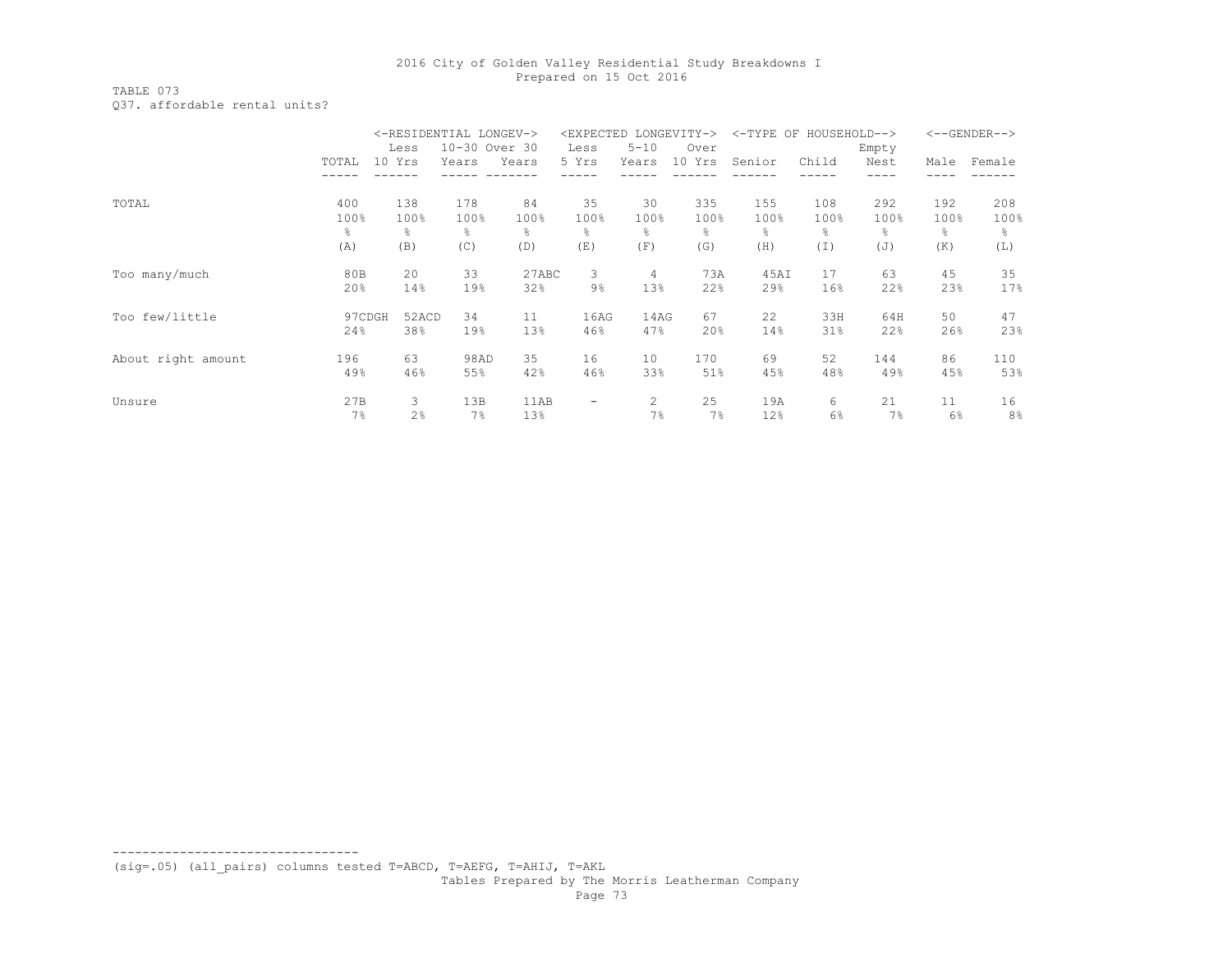TABLE 074 Q37. affordable rental units?

|                    |       |           | <-AGE OF RESPONDENT-> |       | <-KNOW GOVT-><br>Great | Very        | <residence></residence> |                 |                | <--PRECINCT OF RESIDENCE--> |      |       |
|--------------------|-------|-----------|-----------------------|-------|------------------------|-------------|-------------------------|-----------------|----------------|-----------------------------|------|-------|
|                    | TOTAL | $18 - 44$ | $45 - 64$             | $65+$ | /Fair                  | Little      | Own                     | Rent            | $1\&2$         | 3&4                         | 5&6  | 7&8   |
|                    |       |           |                       |       |                        |             |                         |                 |                |                             |      |       |
| TOTAL              | 400   | 158       | 159                   | 83    | 235                    | 165         | 303                     | 97              | 107            | 94                          | 97   | 102   |
|                    | 100%  | 100%      | 100%                  | 100%  | 100%                   | 100%        | 100%                    | 100%            | 100%           | 100%                        | 100% | 100%  |
|                    | g.    | 옹         | g.                    | g.    | ⊱                      | g.          | ိင                      | g.              | 옹              | g.                          | g.   | 응     |
|                    | (A)   | (B)       | (C)                   | (D)   | (E)                    | (F)         | (G)                     | (H)             | (I)            | (J)                         | (K)  | (L)   |
| Too many/much      | 80BFH | 19        | 43AB                  | 18B   | 60AF                   | 20          | <b>70AH</b>             | 10              | 24             | 20                          | 19   | 17    |
|                    | 20%   | 12%       | 27%                   | 22%   | 26%                    | 12%         | 23%                     | 10 <sup>°</sup> | 22%            | 21%                         | 20%  | 17%   |
| Too few/little     | 97CEG | 57ACD     | 26                    | 14    | 47                     | <b>50AE</b> | 60                      | 37AG            | 30             | 18                          | 27   | 22    |
|                    | 24%   | 36%       | 16%                   | 17%   | 20%                    | 30%         | 20%                     | 38%             | 28%            | 19%                         | 28%  | 22%   |
| About right amount | 196   | 79        | 77                    | 40    | 120                    | 76          | 151                     | 45              | 44             | 49                          | 49   | 54    |
|                    | 49%   | 50%       | 48%                   | 48%   | 51%                    | 46%         | 50%                     | 46%             | 41%            | 52%                         | 51%  | 53%   |
| Unsure             | 27BEK | 3         | 13B                   | 11AB  | 8                      | 19AE        | 22                      | 5               | 9K             | 7                           | 2    | 9K    |
|                    | 7%    | 2%        | 8%                    | 13%   | 3%                     | 12%         | 7%                      | 5%              | 8 <sup>°</sup> | 7%                          | 2%   | $9\%$ |

--------------------------------- (sig=.05) (all\_pairs) columns tested T=ABCD, T=AEF, T=AGH, T=AIJKL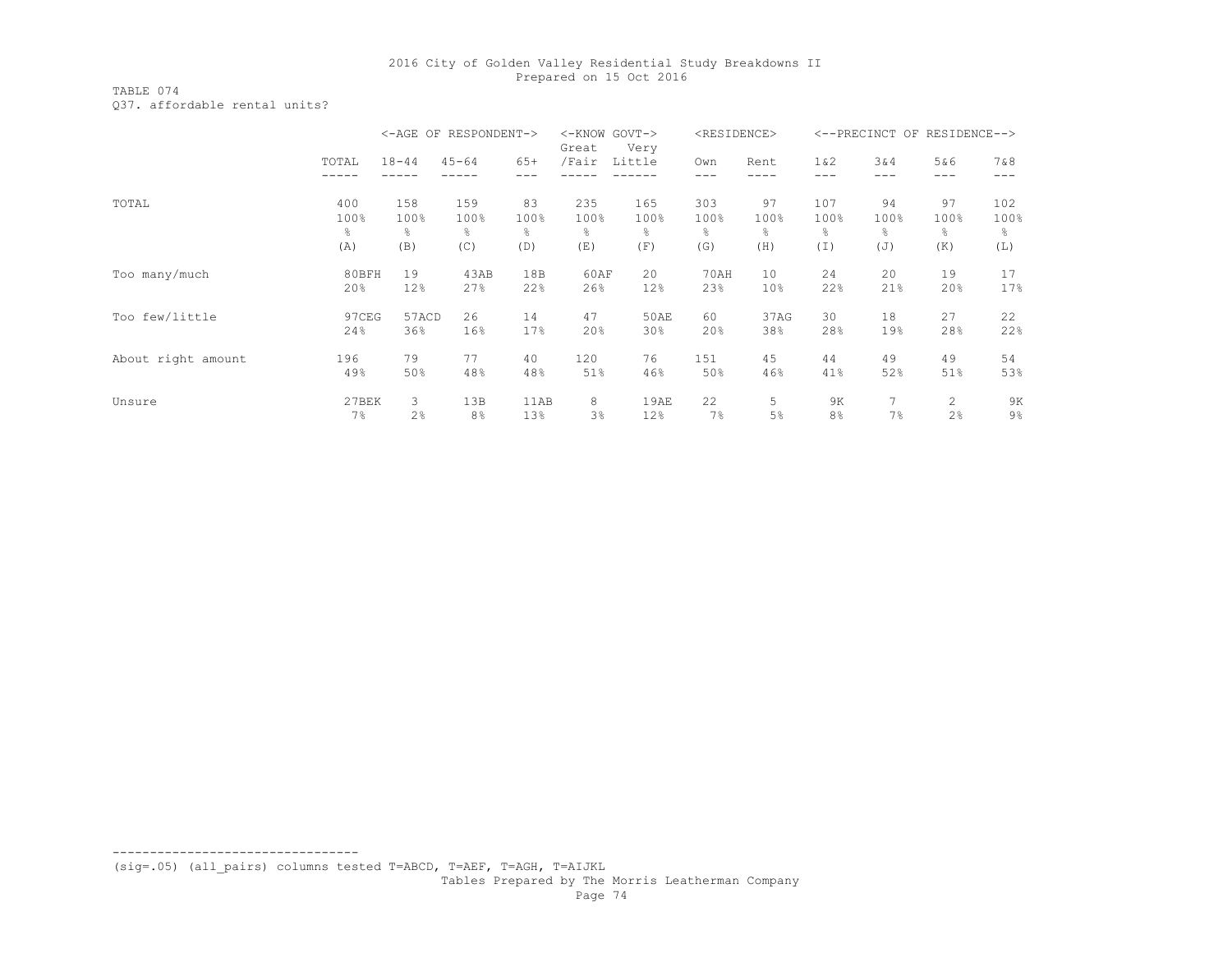TABLE 075 Q37. luxury high amenity rental units?

|                    |                |                | <-RESIDENTIAL LONGEV-> |                | <expected< th=""><th></th><th>LONGEVITY-&gt;</th><th><math>&lt;</math>-TYPE</th><th>OF<br/>HOUSEHOLD--&gt;</th><th></th><th></th><th><math>&lt;-</math>-GENDER--&gt;</th></expected<> |                 | LONGEVITY-> | $<$ -TYPE | OF<br>HOUSEHOLD--> |       |                | $<-$ -GENDER--> |
|--------------------|----------------|----------------|------------------------|----------------|---------------------------------------------------------------------------------------------------------------------------------------------------------------------------------------|-----------------|-------------|-----------|--------------------|-------|----------------|-----------------|
|                    |                | Less           | 10-30 Over 30          |                | Less                                                                                                                                                                                  | $5 - 10$        | Over        |           |                    | Empty |                |                 |
|                    | TOTAL          | 10 Yrs         | Years                  | Years          | 5 Yrs                                                                                                                                                                                 | Years           | 10 Yrs      | Senior    | Child              | Nest  | Male           | Female          |
|                    |                |                |                        |                |                                                                                                                                                                                       |                 |             |           |                    |       |                |                 |
| TOTAL              | 400            | 138            | 178                    | 84             | 35                                                                                                                                                                                    | 30              | 335         | 155       | 108                | 292   | 192            | 208             |
|                    | 100%           | 100%           | 100%                   | 100%           | 100%                                                                                                                                                                                  | 100%            | 100%        | 100%      | 100%               | 100%  | 100%           | 100%            |
|                    | $\frac{6}{10}$ | ⊱              | ٩,                     | $\frac{6}{10}$ | $\frac{6}{10}$                                                                                                                                                                        | $\frac{6}{10}$  | g.          | ⊱         | 옹                  | ⊱     | g.             | g.              |
|                    | (A)            | (B)            | (C)                    | (D)            | (E)                                                                                                                                                                                   | (F)             | (G)         | (H)       | (I)                | (J)   | (K)            | (L)             |
| Too many/much      | 84F            | 31             | 36                     | 17             | 6                                                                                                                                                                                     | 2               | 76F         | 34        | 24                 | 60    | 45             | 39              |
|                    | 21%            | 22%            | 20%                    | 20%            | 17%                                                                                                                                                                                   | 7%              | 23%         | 22%       | 22%                | 21%   | 23%            | 19%             |
| Too few/little     | 70             | 25             | 32                     | 13             | 3                                                                                                                                                                                     | 3               | 64          | 23        | 24                 | 46    | 35             | 35              |
|                    | 18%            | 18%            | 18%                    | 15%            | $9\%$                                                                                                                                                                                 | 10 <sup>°</sup> | 19%         | 15%       | 22%                | 16%   | 18%            | 17%             |
| About right amount | 199G           | 71             | 91                     | 37             | 23AG                                                                                                                                                                                  | 22AG            | 154         | 69        | 51                 | 148   | 97             | 102             |
|                    | 50%            | 51%            | 51%                    | 44%            | 66%                                                                                                                                                                                   | 73%             | 46%         | 45%       | 47%                | 51%   | 51%            | 49%             |
| Unsure             | 47K            | 11             | 19                     | 17ABC          | 3                                                                                                                                                                                     | 3               | 41          | 29AI      | 9                  | 38    | 15             | 32AK            |
|                    | 12%            | 8 <sup>°</sup> | 11%                    | 20%            | $9\%$                                                                                                                                                                                 | 10 <sup>°</sup> | 12%         | 19%       | 8 <sup>°</sup>     | 13%   | 8 <sup>°</sup> | 15%             |

--------------------------------- (sig=.05) (all\_pairs) columns tested T=ABCD, T=AEFG, T=AHIJ, T=AKL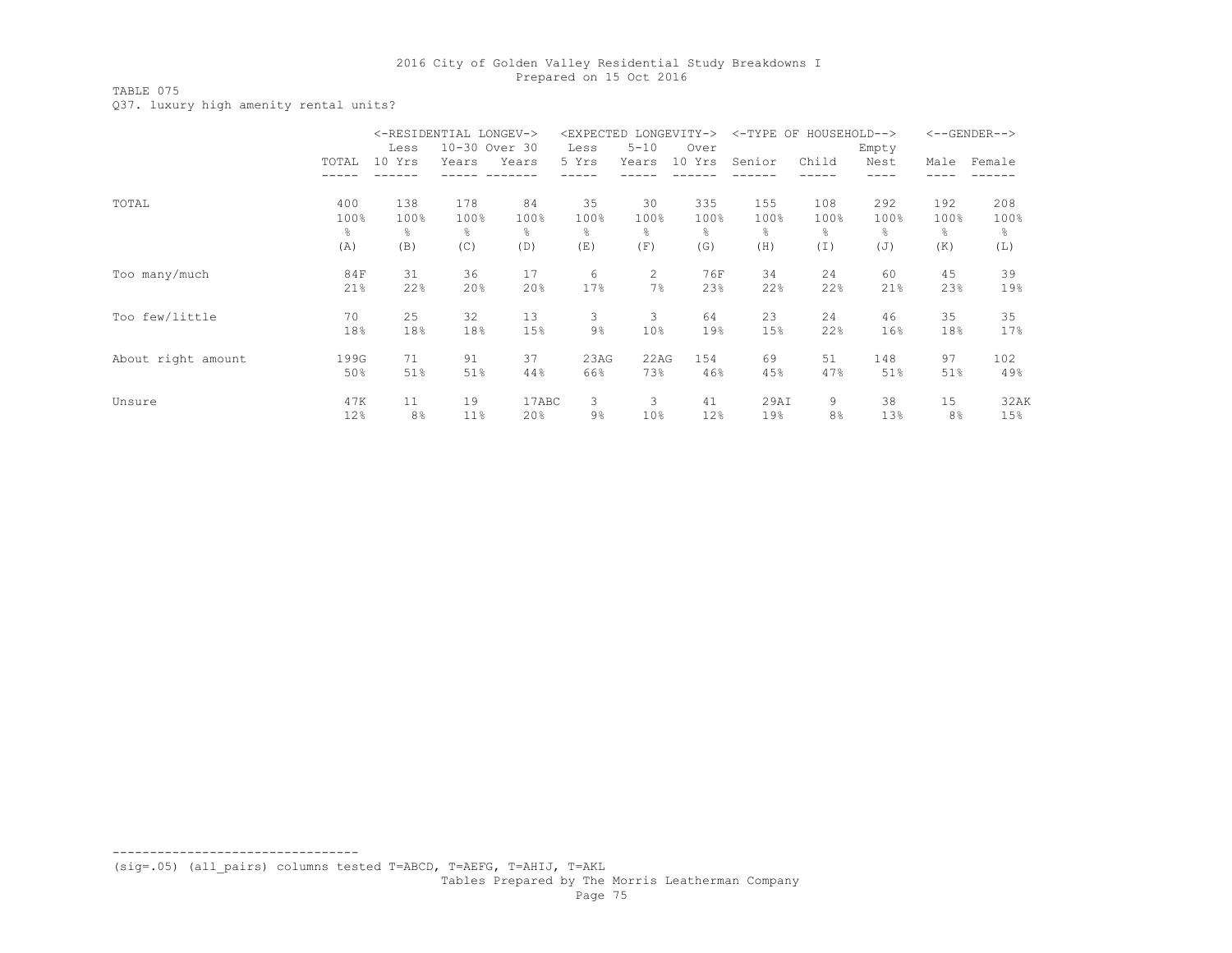TABLE 076 Q37. luxury high amenity rental units?

|                    |       | <-AGE OF RESPONDENT-> |           |       | $<$ - $<$ NOW<br>Great | GOVT-><br>Very |      | <residence></residence> |                 | <--PRECINCT OF RESIDENCE--> |                |        |
|--------------------|-------|-----------------------|-----------|-------|------------------------|----------------|------|-------------------------|-----------------|-----------------------------|----------------|--------|
|                    | TOTAL | $18 - 44$             | $45 - 64$ | $65+$ | /Fair                  | Little         | Own  | Rent                    | $1\&2$          | 3&4                         | 5&6            | 7 & 8  |
|                    |       |                       |           |       |                        |                | ---  |                         | ---             | ---                         | ---            | ---    |
| TOTAL              | 400   | 158                   | 159       | 83    | 235                    | 165            | 303  | 97                      | 107             | 94                          | 97             | 102    |
|                    | 100%  | 100%                  | 100%      | 100%  | 100%                   | 100%           | 100% | 100%                    | 100%            | 100%                        | 100%           | 100%   |
|                    | g     | 옹                     | g.        | ⊱     | g.                     | $\frac{6}{10}$ | န္   | g.                      | g.              | ⊱                           | $\frac{6}{10}$ | g.     |
|                    | (A)   | (B)                   | (C)       | (D)   | (E)                    | (F)            | (G)  | (H)                     | (T)             | (J)                         | (K)            | (L)    |
| Too many/much      | 84F   | 37                    | 31        | 16    | 59AF                   | 25             | 69   | 15                      | 28              | 18                          | 19             | 19     |
|                    | 21%   | 23%                   | 19%       | 19%   | 25%                    | 15%            | 23%  | 15%                     | 26%             | 19%                         | 20%            | 19%    |
| Too few/little     | 70I   | 29                    | 29        | 12    | 45                     | 25             | 49   | 21                      | 11              | 21I                         | 22I            | 16     |
|                    | 18%   | 18%                   | 18%       | 14%   | 19%                    | 15%            | 16%  | 22%                     | 10 <sup>°</sup> | 22%                         | 23%            | 16%    |
| About right amount | 199   | 83                    | 82        | 34    | 110                    | 89             | 153  | 46                      | 55              | 50                          | 50             | 44     |
|                    | 50%   | 53%                   | 52%       | 41%   | 47%                    | 54%            | 50%  | 47%                     | 51%             | 53%                         | 52%            | 43%    |
| Unsure             | 47BEJ | 9                     | 17        | 21ABC | 21                     | 26AE           | 32   | 15                      | 13              | 5                           | 6              | 23AIJK |
|                    | 12%   | 6%                    | 11%       | 25%   | $9\%$                  | 16%            | 11%  | 15%                     | 12%             | 5%                          | 6%             | 23%    |

--------------------------------- (sig=.05) (all\_pairs) columns tested T=ABCD, T=AEF, T=AGH, T=AIJKL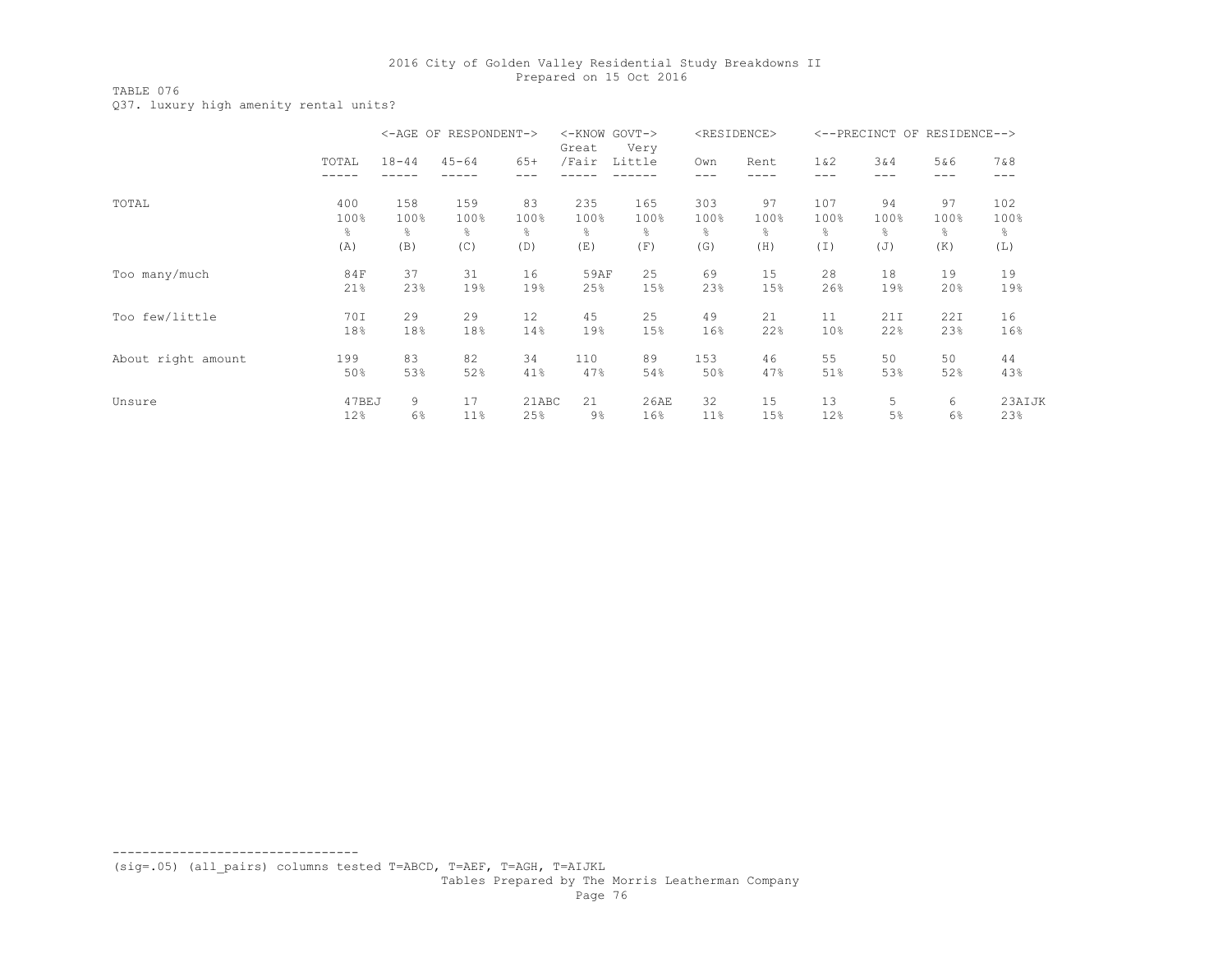#### TABLE 077 Q38. condominiums and townhouses?

|                    |       | <-RESIDENTIAL LONGEV-> |       |               | <expected< th=""><th></th><th>LONGEVITY-&gt;</th><th><math>&lt;-TYPE</math> OF</th><th>HOUSEHOLD--&gt;</th><th></th><th></th><th><math>&lt;-</math>-GENDER--&gt;</th></expected<> |              | LONGEVITY-> | $<-TYPE$ OF | HOUSEHOLD--> |       |      | $<-$ -GENDER--> |
|--------------------|-------|------------------------|-------|---------------|-----------------------------------------------------------------------------------------------------------------------------------------------------------------------------------|--------------|-------------|-------------|--------------|-------|------|-----------------|
|                    |       | Less                   |       | 10-30 Over 30 | Less                                                                                                                                                                              | $5 - 10$     | Over        |             |              | Empty |      |                 |
|                    | TOTAL | 10 Yrs                 | Years | Years         | 5 Yrs                                                                                                                                                                             | Years        | 10 Yrs      | Senior      | Child        | Nest  | Male | Female          |
|                    |       |                        |       |               |                                                                                                                                                                                   |              |             |             |              |       |      |                 |
| TOTAL              | 400   | 138                    | 178   | 84            | 35                                                                                                                                                                                | 30           | 335         | 155         | 108          | 292   | 192  | 208             |
|                    | 100%  | 100%                   | 100%  | 100%          | 100%                                                                                                                                                                              | 100%         | 100%        | 100%        | 100%         | 100%  | 100% | 100%            |
|                    | g.    | 응                      | g.    | g.            | ⊱                                                                                                                                                                                 | g.           | g.          | g.          | 옹            | ⊱     | g.   | 옹               |
|                    | (A)   | (B)                    | (C)   | (D)           | (E)                                                                                                                                                                               | (F)          | (G)         | (H)         | (I)          | (J)   | (K)  | (L)             |
| Too many/much      | 52L   | 18                     | 20    | 14            | 4                                                                                                                                                                                 | 5            | 43          | 19          | 18           | 34    | 32AL | 20              |
|                    | 13%   | 13%                    | 11%   | 17%           | 11%                                                                                                                                                                               | 17%          | 13%         | 12%         | 17%          | 12%   | 17%  | 10%             |
| Too few/little     | 46    | 19                     | 22    | 5             | 4                                                                                                                                                                                 | 4            | 38          | 17          | 17           | 29    | 21   | 25              |
|                    | 12%   | 14%                    | 12%   | 6%            | 11%                                                                                                                                                                               | 13%          | 11%         | 11%         | 16%          | 10%   | 11%  | 12%             |
| About right amount | 275   | 98                     | 125   | 52            | 25                                                                                                                                                                                | 20           | 230         | 98          | 70           | 205   | 129  | 146             |
|                    | 69%   | 71%                    | 70%   | 62%           | 71%                                                                                                                                                                               | 67%          | 69%         | 63%         | 65%          | 70%   | 67%  | 70%             |
| Unsure             | 27B   | 3                      | 11    | 13ABC         | 2                                                                                                                                                                                 | $\mathbf{1}$ | 24          | 21AI        | 3            | 24    | 10   | 17              |
|                    | 7%    | 2 <sup>°</sup>         | 6%    | 15%           | 6%                                                                                                                                                                                | 3%           | 7%          | 14%         | 3%           | 8%    | 5%   | 8%              |

(sig=.05) (all\_pairs) columns tested T=ABCD, T=AEFG, T=AHIJ, T=AKL

---------------------------------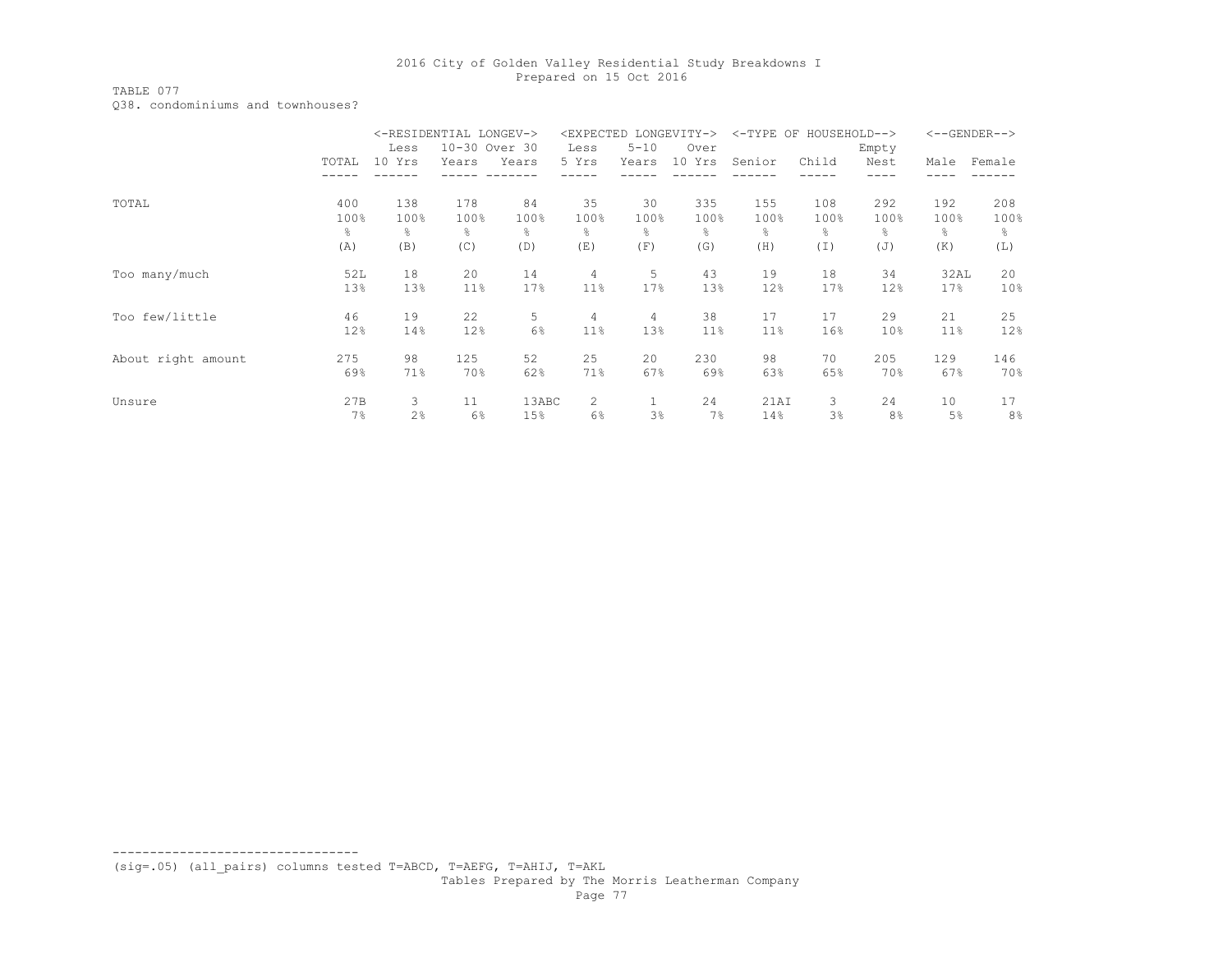TABLE 078 Q38. condominiums and townhouses?

|                    |       |           | <-AGE OF RESPONDENT-> |       | <-KNOW GOVT-><br>Great | Very            |      | <residence></residence> |                |             | <--PRECINCT OF RESIDENCE--> |                |
|--------------------|-------|-----------|-----------------------|-------|------------------------|-----------------|------|-------------------------|----------------|-------------|-----------------------------|----------------|
|                    | TOTAL | $18 - 44$ | $45 - 64$             | $65+$ | /Fair                  | Little          | Own  | Rent                    | $1\&2$         | 3&4         | 5&6                         | 7 & 8          |
|                    |       |           |                       |       |                        |                 |      |                         |                |             | ---                         |                |
| TOTAL              | 400   | 158       | 159                   | 83    | 235                    | 165             | 303  | 97                      | 107            | 94          | 97                          | 102            |
|                    | 100%  | 100%      | 100%                  | 100%  | 100%                   | 100%            | 100% | 100%                    | 100%           | 100%        | 100%                        | 100%           |
|                    | g.    | ိင        | ⊱                     | 옹     | g.                     | g.              | g.   | g.                      | 옹              | g.          | g.                          | 옹              |
|                    | (A)   | (B)       | (C)                   | (D)   | (E)                    | (F)             | (G)  | (H)                     | (I)            | (J)         | (K)                         | (L)            |
| Too many/much      | 52    | 23        | 19                    | 10    | 36                     | 16              | 45   | 7                       | 20AJ           | $7^{\circ}$ | 11                          | 14             |
|                    | 13%   | 15%       | 12%                   | 12%   | 15%                    | 10 <sup>°</sup> | 15%  | 7%                      | 19%            | 7%          | 11%                         | 14%            |
| Too few/little     | 46L   | 25A       | 14                    | 7     | 31                     | 15              | 34   | 12                      | 8              | 11          | 22AIJL                      | 5              |
|                    | 12%   | 16%       | 9%                    | 8%    | 13%                    | $9\%$           | 11%  | 12%                     | 7%             | 12%         | 23%                         | 5%             |
| About right amount | 275   | 107       | 115                   | 53    | 155                    | 120             | 203  | 72                      | 70             | 70          | 60                          | 75             |
|                    | 69%   | 68%       | 72%                   | 64%   | 66%                    | 73%             | 67%  | 74%                     | 65%            | 74%         | 62%                         | 74%            |
| Unsure             | 27B   | 3         | 11B                   | 13ABC | 13                     | 14              | 21   | 6                       | 9              | 6           | 4                           | 8              |
|                    | 7%    | 2%        | 7%                    | 16%   | 6%                     | 8 <sup>°</sup>  | 7%   | 6%                      | 8 <sup>°</sup> | 6%          | 4%                          | 8 <sup>°</sup> |

(sig=.05) (all\_pairs) columns tested T=ABCD, T=AEF, T=AGH, T=AIJKL

---------------------------------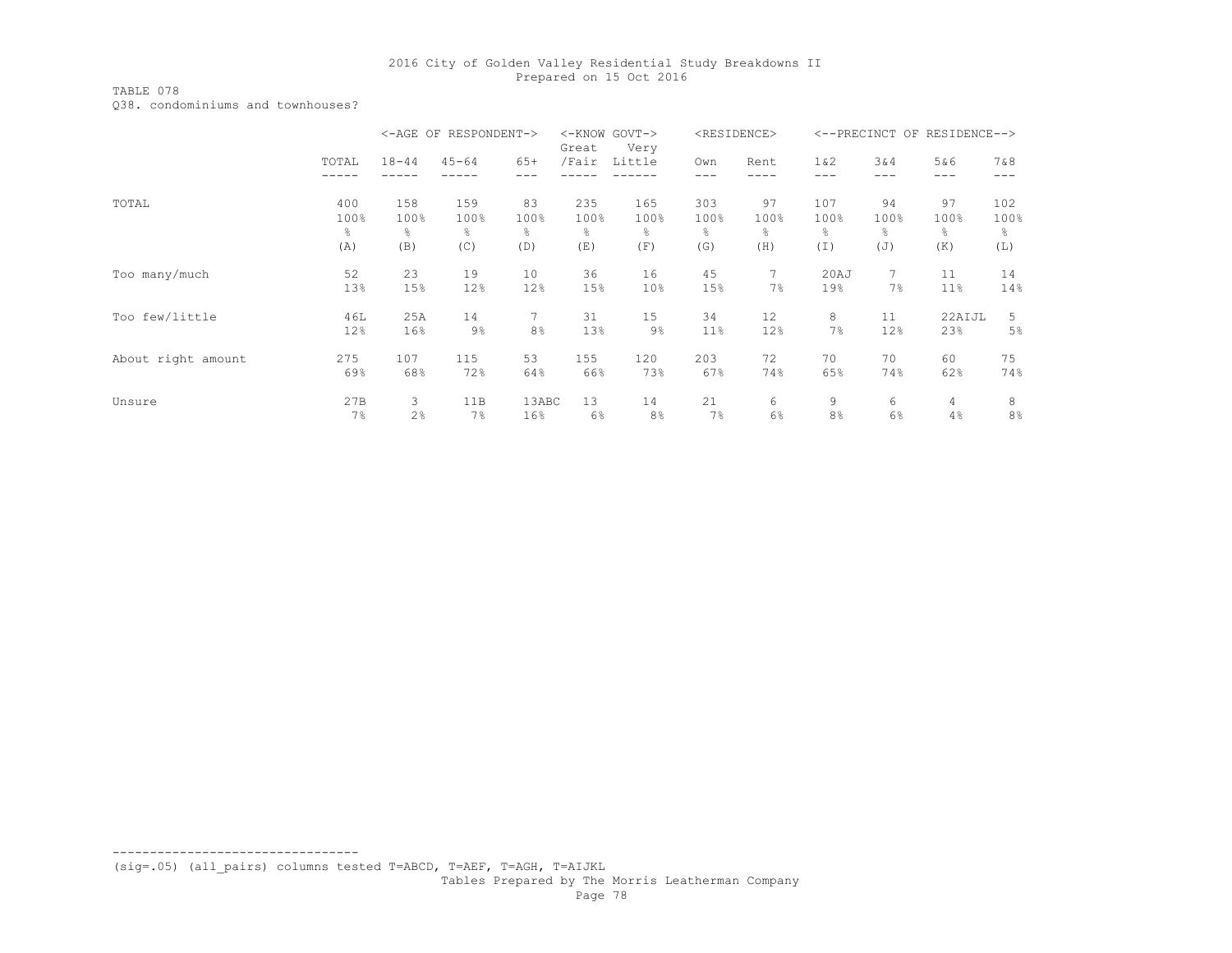# TABLE 079

Q39. starter homes for young families?

|                    |       |        | <-RESIDENTIAL LONGEV-> |                | <expected< th=""><th></th><th>LONGEVITY-&gt;</th><th><math>&lt;-TYPE</math> OF</th><th>HOUSEHOLD--&gt;</th><th></th><th></th><th><math>&lt;-</math>-GENDER--&gt;</th></expected<> |                | LONGEVITY-> | $<-TYPE$ OF | HOUSEHOLD--> |       |      | $<-$ -GENDER--> |
|--------------------|-------|--------|------------------------|----------------|-----------------------------------------------------------------------------------------------------------------------------------------------------------------------------------|----------------|-------------|-------------|--------------|-------|------|-----------------|
|                    |       | Less   | 10-30 Over 30          |                | Less                                                                                                                                                                              | $5 - 10$       | Over        |             |              | Empty |      |                 |
|                    | TOTAL | 10 Yrs | Years                  | Years          | 5 Yrs                                                                                                                                                                             | Years          | 10 Yrs      | Senior      | Child        | Nest  | Male | Female          |
|                    |       |        |                        |                |                                                                                                                                                                                   |                |             |             |              |       |      |                 |
| TOTAL              | 400   | 138    | 178                    | 84             | 35                                                                                                                                                                                | 30             | 335         | 155         | 108          | 292   | 192  | 208             |
|                    | 100%  | 100%   | 100%                   | 100%           | 100%                                                                                                                                                                              | 100%           | 100%        | 100%        | 100%         | 100%  | 100% | 100%            |
|                    | 옹     | 옹      | g.                     | g.             | ⊱                                                                                                                                                                                 | g.             | ⊱           | g.          | g.           | ⊱     | g.   | 옹               |
|                    | (A)   | (B)    | (C)                    | (D)            | (E)                                                                                                                                                                               | (F)            | (G)         | (H)         | (I)          | (J)   | (K)  | (L)             |
| Too many/much      | 31DHJ | 13D    | 16D                    | $\overline{2}$ | 2                                                                                                                                                                                 | $\overline{4}$ | 25          | 6           | 15AHJ        | 16    | 12   | 19              |
|                    | 8%    | $9\%$  | $9\%$                  | 2%             | 6%                                                                                                                                                                                | 13%            | 7%          | 4%          | 14%          | $5\%$ | 6%   | ୨%              |
| Too few/little     | 120   | 40     | 58                     | 22             | 11                                                                                                                                                                                | 11             | 98          | 53          | 33           | 87    | 56   | 64              |
|                    | 30%   | 29%    | 33%                    | 26%            | 31%                                                                                                                                                                               | 37%            | 29%         | 34%         | 31%          | 30%   | 29%  | 31%             |
| About right amount | 229   | 81     | 98                     | 50             | 20                                                                                                                                                                                | 14             | 195         | 85          | 59           | 170   | 117  | 112             |
|                    | 57%   | 59%    | 55%                    | 60%            | 57%                                                                                                                                                                               | 47%            | 58%         | 55%         | 55%          | 58%   | 61%  | 54%             |
| Unsure             | 20I   | 4      | 6                      | 10ABC          | $\mathbf{2}^{\prime}$                                                                                                                                                             | $\mathbf{1}$   | 17          | 11I         |              | 19AI  | 7    | 13              |
|                    | 5%    | 3%     | 3%                     | 12%            | 6%                                                                                                                                                                                | 3%             | 5%          | 7%          | 1%           | 7%    | 4%   | 6%              |

(sig=.05) (all\_pairs) columns tested T=ABCD, T=AEFG, T=AHIJ, T=AKL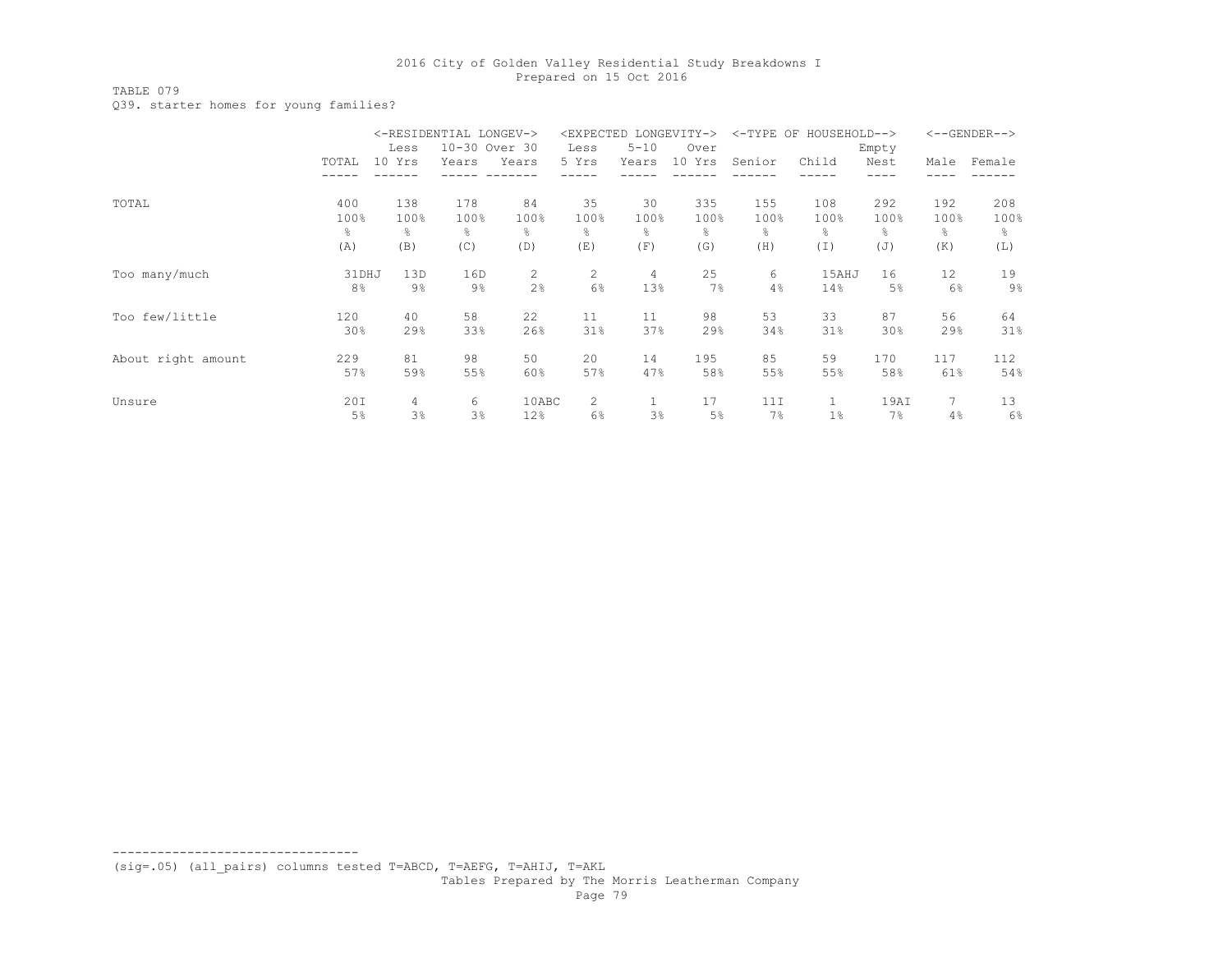TABLE 080

Q39. starter homes for young families?

|                    |                 |                 | <-AGE OF RESPONDENT-> |                | <-KNOW GOVT-><br>Great | Very           |       | <residence></residence> |        | <--PRECINCT OF | RESIDENCE--> |      |
|--------------------|-----------------|-----------------|-----------------------|----------------|------------------------|----------------|-------|-------------------------|--------|----------------|--------------|------|
|                    | TOTAL           | $18 - 44$       | $45 - 64$             | $65+$          | /Fair                  | Little         | Own   | Rent                    | $1\&2$ | 3&4            | 5&6          | 7&8  |
|                    |                 |                 |                       |                |                        |                |       |                         |        |                |              |      |
| TOTAL              | 400             | 158             | 159                   | 83             | 235                    | 165            | 303   | 97                      | 107    | 94             | 97           | 102  |
|                    | 100%            | 100%            | 100%                  | 100%           | 100%                   | 100%           | 100%  | 100%                    | 100%   | 100%           | 100%         | 100% |
|                    | g.              | ိင              | g.                    | g.             | ⊱                      | ိင             | g.    | g.                      | 옹      | g.             | g.           | 옹    |
|                    | (A)             | (B)             | (C)                   | (D)            | (E)                    | (F)            | (G)   | (H)                     | (I)    | (J)            | (K)          | (L)  |
| Too many/much      | 31F             | 17              | 10                    | $\overline{4}$ | 26AF                   | 5              | 26    | 5                       | 8      | 8              | 9            | 6    |
|                    | 8 <sup>°</sup>  | 11%             | 6%                    | 5%             | 11%                    | 3%             | $9\%$ | 5%                      | 7%     | 9%             | 9%           | 6%   |
| Too few/little     | 120E            | 48              | 48                    | 24             | 55                     | 65AE           | 85    | 35                      | 31     | 29             | 33           | 27   |
|                    | 30 <sub>8</sub> | 30 <sub>8</sub> | 30%                   | 29%            | 23%                    | 39%            | 28%   | 36%                     | 29%    | 31%            | 34%          | 26%  |
| About right amount | 229F            | 88              | 93                    | 48             | 148AF                  | 81             | 177   | 52                      | 60     | 52             | 52           | 65   |
|                    | 57%             | 56%             | 58%                   | 58%            | 63%                    | 49%            | 58%   | 54%                     | 56%    | 55%            | 54%          | 64%  |
| Unsure             | 20E             | 5.              | 8                     | 7              | 6                      | 14AE           | 15    | 5                       | 8      | 5              | 3            | 4    |
|                    | 5%              | 3%              | $5\%$                 | 8 <sup>°</sup> | 3%                     | 8 <sup>°</sup> | 5%    | 5%                      | 7%     | 5%             | 3%           | 4%   |

(sig=.05) (all\_pairs) columns tested T=ABCD, T=AEF, T=AGH, T=AIJKL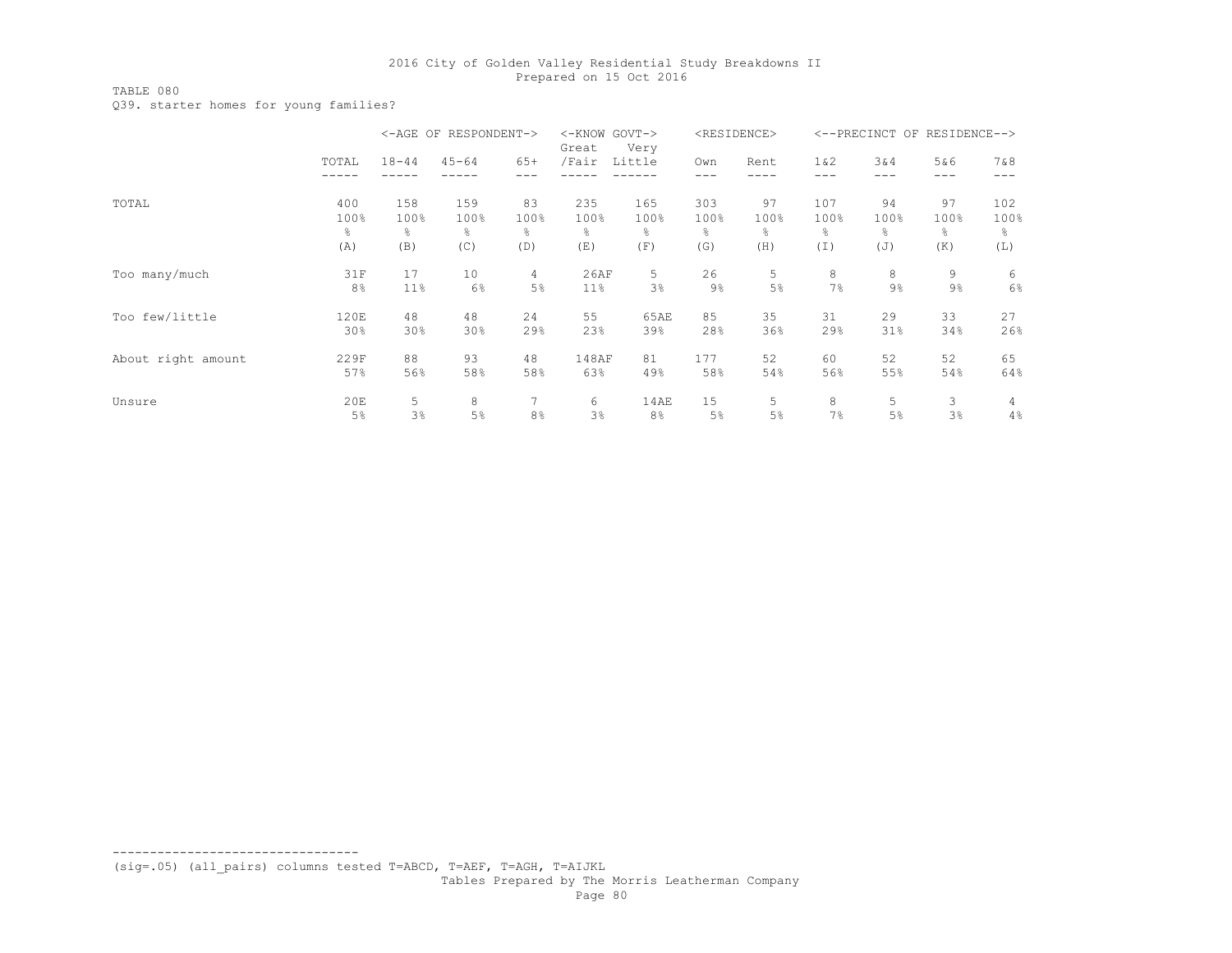### TABLE 081

Q40. move up housing for families looking for a larger home?

|                    |       | <-RESIDENTIAL LONGEV-> |               | <expected< th=""><th></th><th>LONGEVITY-&gt;</th><th><math>&lt;</math>-TYPE OF</th><th>HOUSEHOLD--&gt;</th><th></th><th></th><th><math>&lt;-</math>-GENDER--&gt;</th></expected<> |                 | LONGEVITY-> | $<$ -TYPE OF | HOUSEHOLD--> |                |       | $<-$ -GENDER--> |        |
|--------------------|-------|------------------------|---------------|-----------------------------------------------------------------------------------------------------------------------------------------------------------------------------------|-----------------|-------------|--------------|--------------|----------------|-------|-----------------|--------|
|                    |       | Less                   | 10-30 Over 30 |                                                                                                                                                                                   | Less            | $5 - 10$    | Over         |              |                | Empty |                 |        |
|                    | TOTAL | 10 Yrs                 | Years         | Years                                                                                                                                                                             | 5 Yrs           | Years       | 10 Yrs       | Senior       | Child          | Nest  | Male            | Female |
|                    |       |                        |               |                                                                                                                                                                                   |                 |             |              |              |                |       |                 |        |
| TOTAL              | 400   | 138                    | 178           | 84                                                                                                                                                                                | 35              | 30          | 335          | 155          | 108            | 292   | 192             | 208    |
|                    | 100%  | 100%                   | 100%          | 100%                                                                                                                                                                              | 100%            | 100%        | 100%         | 100%         | 100%           | 100%  | 100%            | 100%   |
|                    | g.    | ⊱                      | ႜ             | ႜ                                                                                                                                                                                 | ိင              | g.          | 옹            | ိင           | ⊱              | ႜ     | ိင              | ိင     |
|                    | (A)   | (B)                    | (C)           | (D)                                                                                                                                                                               | (E)             | (F)         | (G)          | (H)          | (I)            | (J)   | (K)             | (L)    |
| Too many/much      | 60DJK | 21D                    | 34AD          | 5                                                                                                                                                                                 | 4               | 7           | 49           | 17           | 26AHJ          | 34    | 20              | 40AK   |
|                    | 15%   | 15%                    | 19%           | 6%                                                                                                                                                                                | 11 <sup>°</sup> | 23%         | 15%          | 11%          | 24%            | 12%   | 10 <sup>°</sup> | 19%    |
| Too few/little     | 62    | 17                     | 33            | 12                                                                                                                                                                                | 5               | 7           | 50           | 27           | 18             | 44    | 34              | 28     |
|                    | 16%   | 12%                    | 19%           | 14%                                                                                                                                                                               | 14%             | 23%         | 15%          | 17%          | 17%            | 15%   | 18%             | 13%    |
| About right amount | 259   | 93                     | 108           | 58                                                                                                                                                                                | 25              | 15          | 219          | 102          | 62             | 197   | 130             | 129    |
|                    | 65%   | 67%                    | 61%           | 69%                                                                                                                                                                               | 71%             | 50%         | 65%          | 66%          | 57%            | 67%   | 68%             | 62%    |
| Unsure             | 19C   | $\overline{7}$         | 3             | 9AC                                                                                                                                                                               |                 |             | 17           | 9            | $\overline{2}$ | 17    | 8               | 11     |
|                    | 5%    | 5%                     | 2%            | 11%                                                                                                                                                                               | 3%              | 3%          | 5%           | 6%           | 2%             | 6%    | 4%              | 5%     |

(sig=.05) (all\_pairs) columns tested T=ABCD, T=AEFG, T=AHIJ, T=AKL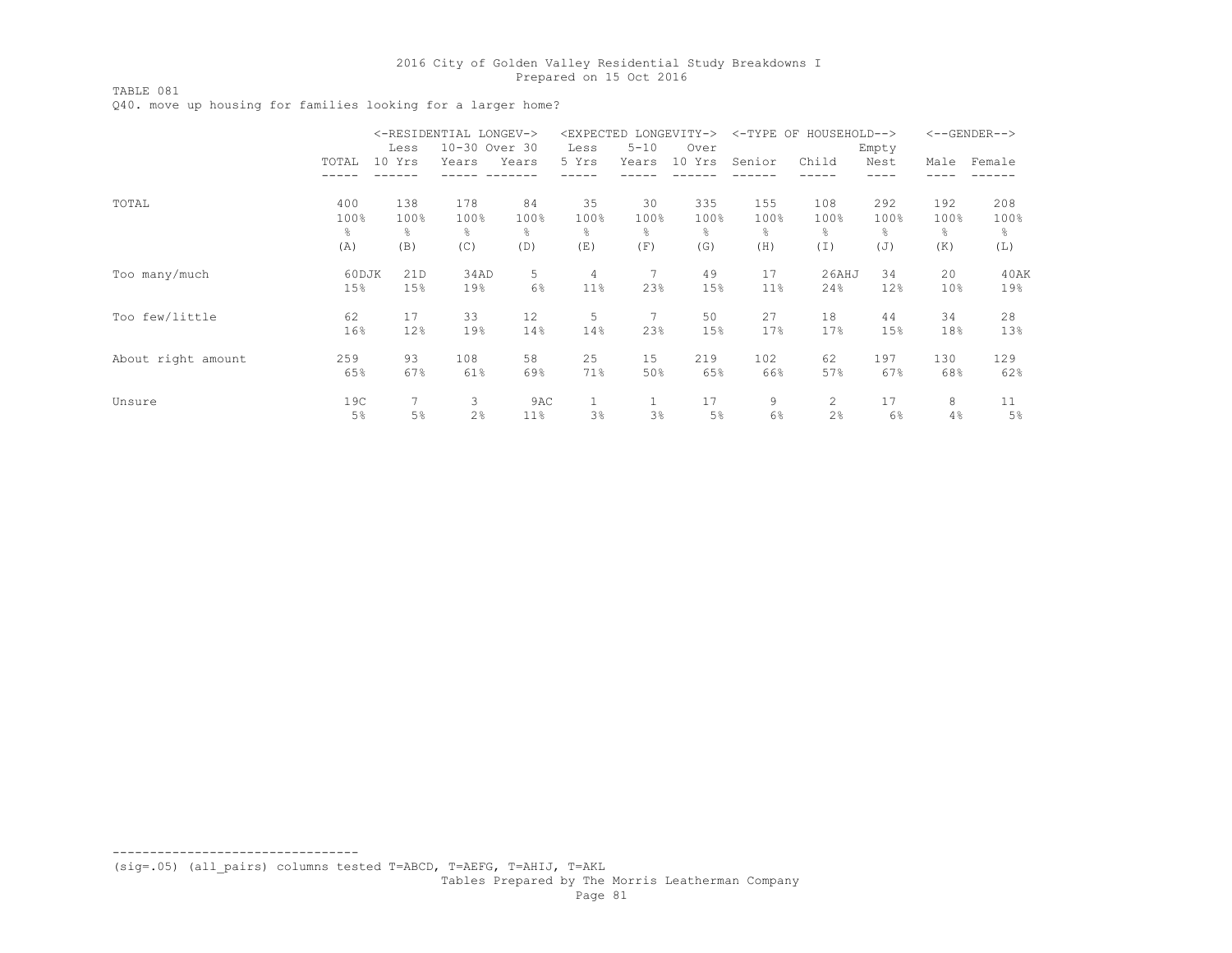TABLE 082

Q40. move up housing for families looking for a larger home?

|                    |       |           | <-AGE OF RESPONDENT-> |       | $<$ -KNOW<br>Great | $GOVT->$<br>Very |      | <residence></residence> |                | <--PRECINCT OF RESIDENCE--> |       |        |
|--------------------|-------|-----------|-----------------------|-------|--------------------|------------------|------|-------------------------|----------------|-----------------------------|-------|--------|
|                    | TOTAL | $18 - 44$ | $45 - 64$             | $65+$ | /Fair              | Little           | Own  | Rent                    | 1 & 2          | 3 & 4                       | 5&6   | 7 & 8  |
|                    |       |           |                       |       |                    |                  | ---  |                         | ---            | ---                         | ---   | $-- -$ |
| TOTAL              | 400   | 158       | 159                   | 83    | 235                | 165              | 303  | 97                      | 107            | 94                          | 97    | 102    |
|                    | 100%  | 100%      | 100%                  | 100%  | 100%               | 100%             | 100% | 100%                    | 100%           | 100%                        | 100%  | 100%   |
|                    | g.    | 옹         | န္                    | g.    | ိင                 | ⊱                | ိင   | ိင                      | ⊱              | ⊱                           | 옹     | ိင     |
|                    | (A)   | (B)       | (C)                   | (D)   | (E)                | (F)              | (G)  | (H)                     | (I)            | (J)                         | (K)   | (L)    |
| Too many/much      | 60L   | 34ACD     | 17                    | 9     | 36                 | 24               | 45   | 15                      | 21L            | 12                          | 20L   | 7      |
|                    | 15%   | 22%       | 11%                   | 11%   | 15%                | 15%              | 15%  | 15%                     | 20%            | 13%                         | 21%   | 7%     |
| Too few/little     | 62J   | 25        | 26                    | 11    | 38                 | 24               | 49   | 13                      | 12             | 8                           | 17    | 25AIJ  |
|                    | 16%   | 16%       | 16%                   | 13%   | 16%                | 15%              | 16%  | 13%                     | 11%            | $9\%$                       | 18%   | 25%    |
| About right amount | 259   | 95        | 107                   | 57    | 156                | 103              | 196  | 63                      | 65             | 70AIK                       | 59    | 65     |
|                    | 65%   | 60%       | 67%                   | 69%   | 66%                | 62%              | 65%  | 65%                     | 61%            | 74%                         | 61%   | 64%    |
| Unsure             | 19EK  | 4         | 9                     | 6     | 5                  | 14AE             | 13   | 6                       | 9AK            | 4                           |       | 5      |
|                    | 5%    | 3%        | 6%                    | 7%    | 2%                 | 8%               | 4%   | 6%                      | 8 <sup>°</sup> | 4%                          | $1\%$ | 5%     |

(sig=.05) (all\_pairs) columns tested T=ABCD, T=AEF, T=AGH, T=AIJKL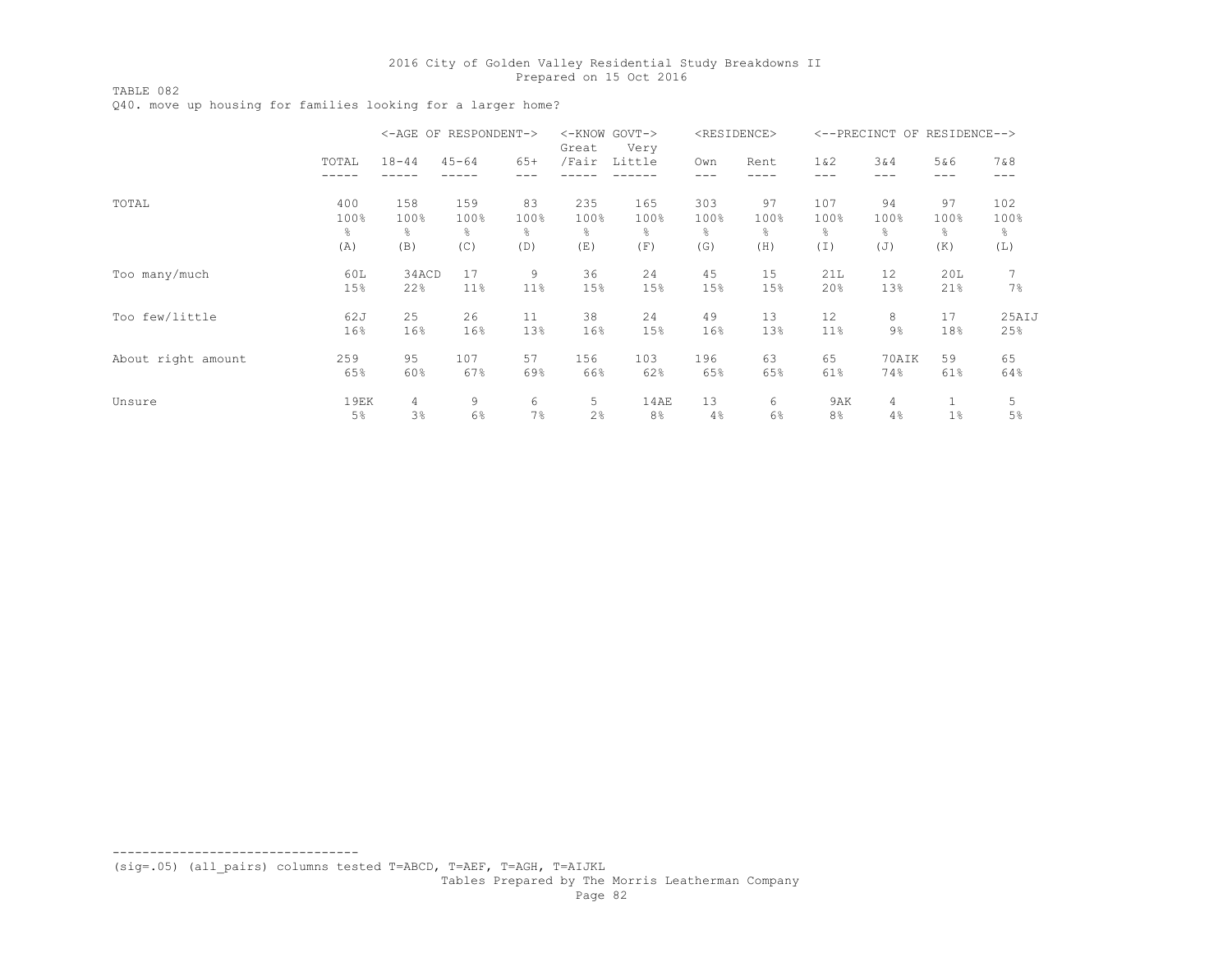#### TABLE 083 Q41. executive high-end housing?

|                    |                 | <-RESIDENTIAL LONGEV-> |       |               | <expected< th=""><th></th><th>LONGEVITY-&gt;</th><th><math>&lt;-TYPE</math> OF</th><th>HOUSEHOLD--&gt;</th><th></th><th></th><th><math>&lt;-</math>-GENDER--&gt;</th></expected<> |          | LONGEVITY->   | $<-TYPE$ OF | HOUSEHOLD--> |       |                 | $<-$ -GENDER--> |
|--------------------|-----------------|------------------------|-------|---------------|-----------------------------------------------------------------------------------------------------------------------------------------------------------------------------------|----------|---------------|-------------|--------------|-------|-----------------|-----------------|
|                    |                 | Less                   |       | 10-30 Over 30 | Less                                                                                                                                                                              | $5 - 10$ | Over          |             |              | Empty |                 |                 |
|                    | TOTAL           | 10 Yrs                 | Years | Years         | 5 Yrs                                                                                                                                                                             | Years    | 10 Yrs        | Senior      | Child        | Nest  | Male            | Female          |
|                    |                 |                        |       |               |                                                                                                                                                                                   |          |               |             |              |       |                 |                 |
| TOTAL              | 400             | 138                    | 178   | 84            | 35                                                                                                                                                                                | 30       | 335           | 155         | 108          | 292   | 192             | 208             |
|                    | 100%            | 100%                   | 100%  | 100%          | 100%                                                                                                                                                                              | 100%     | 100%          | 100%        | 100%         | 100%  | 100%            | 100%            |
|                    | g.              | ⊱                      | g.    | g.            | $\frac{6}{10}$                                                                                                                                                                    | g.       | $\frac{6}{6}$ | g.          | 옹            | g.    | g.              | 옹               |
|                    | (A)             | (B)                    | (C)   | (D)           | (E)                                                                                                                                                                               | (F)      | (G)           | (H)         | (I)          | (J)   | (K)             | (L)             |
| Too many/much      | 78              | 34                     | 29    | 15            | 10                                                                                                                                                                                | 4        | 64            | 29          | 24           | 54    | 38              | 40              |
|                    | 20%             | 25%                    | 16%   | 18%           | 29%                                                                                                                                                                               | 13%      | 19%           | 19%         | 22%          | 18%   | 20%             | 19%             |
| Too few/little     | 48H             | 15                     | 24    | 9             | 6                                                                                                                                                                                 | 4        | 38            | 12          | 12           | 36    | 18              | 30              |
|                    | 12%             | 11%                    | 13%   | 11%           | 17%                                                                                                                                                                               | 13%      | 11%           | 8%          | 11%          | 12%   | $9\%$           | 14%             |
| About right amount | 234             | 78                     | 113   | 43            | 16                                                                                                                                                                                | 20       | 198           | 94          | 67           | 167   | 115             | 119             |
|                    | 59%             | 57%                    | 63%   | 51%           | 46%                                                                                                                                                                               | 67%      | 59%           | 61%         | 62%          | 57%   | 60%             | 57%             |
| Unsure             | 40I             | 11                     | 12    | 17ABC         | 3                                                                                                                                                                                 | 2        | 35            | 20I         | 5.           | 35AI  | 21              | 19              |
|                    | 10 <sup>°</sup> | 8 <sup>°</sup>         | 7%    | 20%           | $9\%$                                                                                                                                                                             | 7%       | 10%           | 13%         | 5%           | 12%   | 11 <sup>°</sup> | $9\%$           |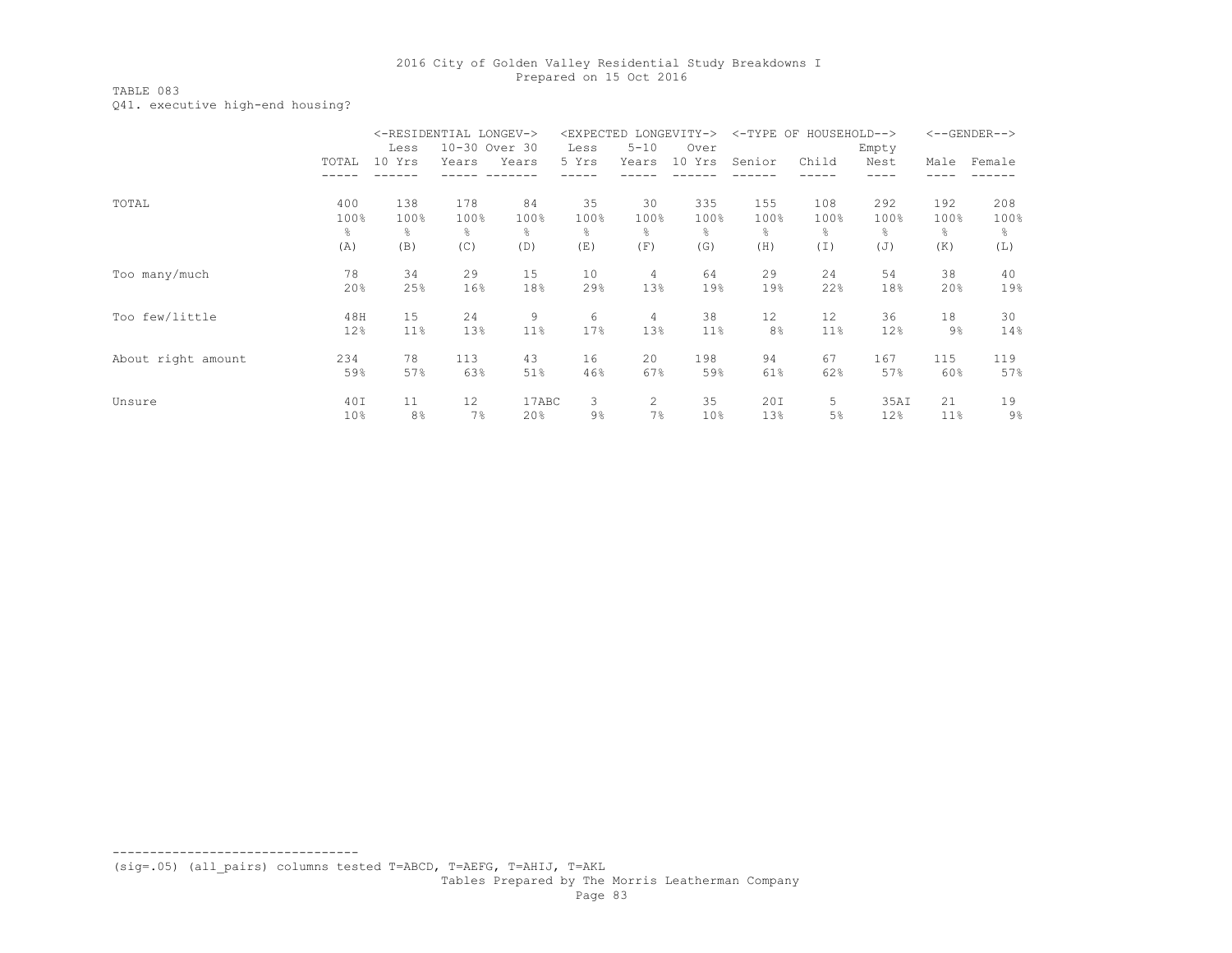TABLE 084 Q41. executive high-end housing?

|                    |                 | $<-AGE$ OF | RESPONDENT->    |                 | <-KNOW GOVT-><br>Great | Very   |       | <residence></residence> |       |      | <--PRECINCT OF RESIDENCE--> |       |
|--------------------|-----------------|------------|-----------------|-----------------|------------------------|--------|-------|-------------------------|-------|------|-----------------------------|-------|
|                    | TOTAL           | $18 - 44$  | $45 - 64$       | $65+$           | /Fair                  | Little | Own   | Rent                    | 1 & 2 | 3&4  | 5&6                         | 7 & 8 |
|                    |                 |            |                 |                 |                        |        | ---   |                         | ---   |      | ---                         | ---   |
| TOTAL              | 400             | 158        | 159             | 83              | 235                    | 165    | 303   | 97                      | 107   | 94   | 97                          | 102   |
|                    | 100%            | 100%       | 100%            | 100%            | 100%                   | 100%   | 100%  | 100%                    | 100%  | 100% | 100%                        | 100%  |
|                    | g.              | ⊱          | g.              | g.              | g.                     | g.     | g.    | ⊱                       | g.    | g.   | g.                          | g.    |
|                    | (A)             | (B)        | (C)             | (D)             | (E)                    | (F)    | (G)   | (H)                     | (I)   | (J)  | (K)                         | (L)   |
| Too many/much      | 78CK            | 41AC       | 18              | 19C             | 48                     | 30     | 56    | 22                      | 26K   | 18   | 12                          | 22    |
|                    | 20%             | 26%        | 11%             | 23%             | 20%                    | 18%    | 18%   | 23%                     | 24%   | 19%  | 12%                         | 22%   |
| Too few/little     | 48FI            | 24         | 16              | 8               | 35AF                   | 13     | 38    | 10                      | 6     | 14I  | 13                          | 15I   |
|                    | 12%             | 15%        | 10 <sup>°</sup> | 10 <sup>°</sup> | 15%                    | 8%     | 13%   | 10%                     | 6%    | 15%  | 13%                         | 15%   |
| About right amount | 234BL           | 82         | 111ABD          | 41              | 134                    | 100    | 181   | 53                      | 62    | 57L  | 68AL                        | 47    |
|                    | 59%             | 52%        | 70%             | 49%             | 57%                    | 61%    | 60%   | 55%                     | 58%   | 61%  | 70%                         | 46%   |
| Unsure             | 40K             | 11         | 14              | 15ABC           | 18                     | 22     | 28    | 12                      | 13K   | 5    | 4                           | 18AJK |
|                    | 10 <sup>°</sup> | 7%         | $9\%$           | 18%             | 8%                     | 13%    | $9\%$ | 12%                     | 12%   | 5%   | 4%                          | 18%   |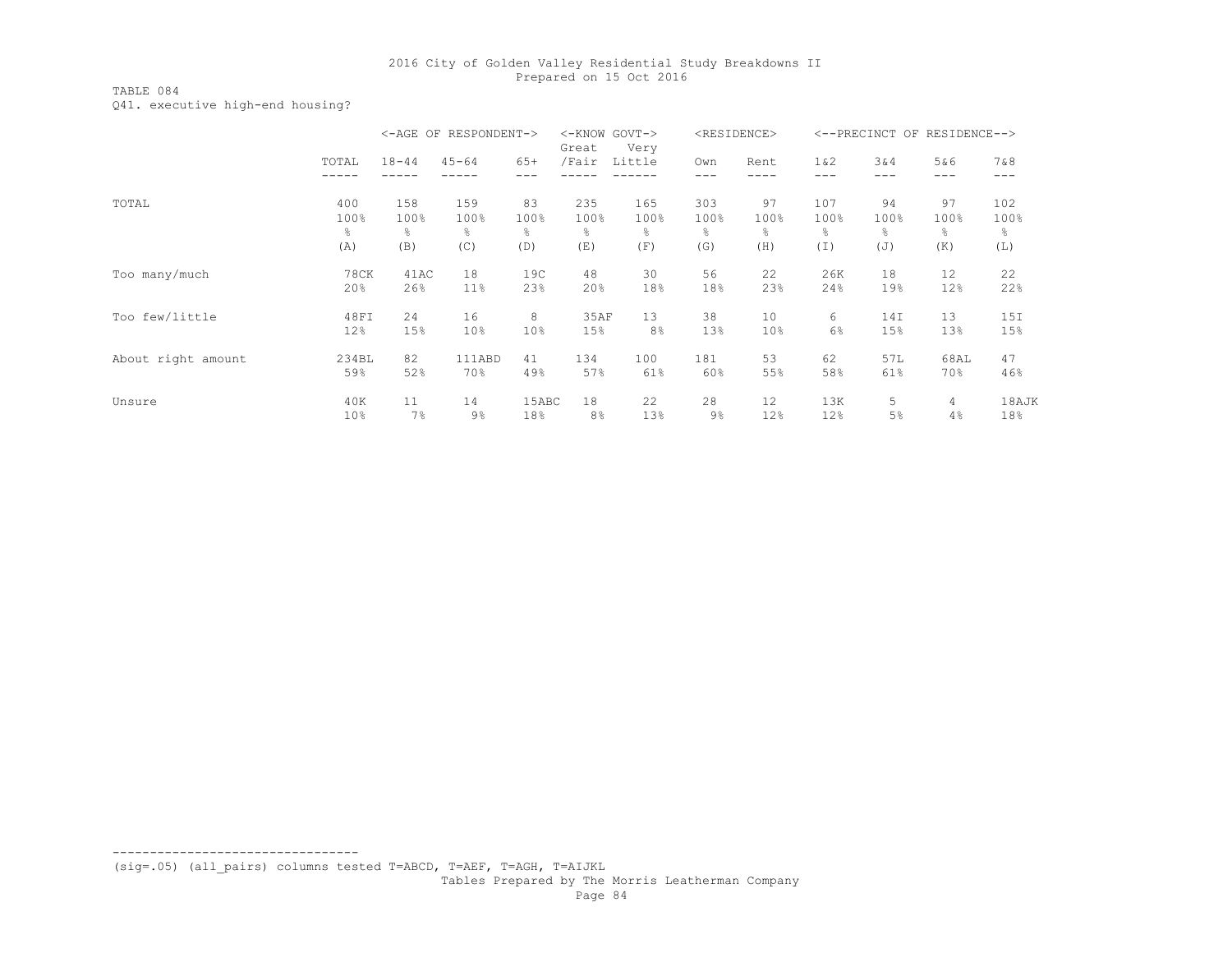### TABLE 085 Q42. assisted living for seniors?

|                    |       | <-RESIDENTIAL LONGEV-><br>10-30 Over 30 |                 |                          |       | <expected longevity-=""></expected> |        | $<$ -TYPE OF | HOUSEHOLD--> |       |      | $<-$ -GENDER--> |
|--------------------|-------|-----------------------------------------|-----------------|--------------------------|-------|-------------------------------------|--------|--------------|--------------|-------|------|-----------------|
|                    |       | Less                                    |                 |                          | Less  | $5 - 10$                            | Over   |              |              | Empty |      |                 |
|                    | TOTAL | 10 Yrs                                  | Years           | Years                    | 5 Yrs | Years                               | 10 Yrs | Senior       | Child        | Nest  | Male | Female          |
|                    |       |                                         |                 |                          |       |                                     |        |              |              |       |      |                 |
| TOTAL              | 400   | 138                                     | 178             | 84                       | 35    | 30                                  | 335    | 155          | 108          | 292   | 192  | 208             |
|                    | 100%  | 100%                                    | 100%            | 100%                     | 100%  | 100%                                | 100%   | 100%         | 100%         | 100%  | 100% | 100%            |
|                    | g.    | 응                                       | g.              | 옹                        | ⊱     | g.                                  | ိင     | g.           | g.           | ⊱     | g.   | ⊱               |
|                    | (A)   | (B)                                     | (C)             | (D)                      | (E)   | (F)                                 | (G)    | (H)          | (I)          | (J)   | (K)  | (L)             |
| Too many/much      | 18D   | 7D                                      | 11D             | $\overline{\phantom{a}}$ |       | $\overline{c}$                      | 15     | 4            | 8            | 10    | 8    | 10              |
|                    | 5%    | 5%                                      | 6%              |                          | 3%    | 7%                                  | 4%     | 3%           | 7%           | 3%    | 4%   | 5%              |
| Too few/little     | 105E  | 34                                      | 44              | 27                       | 4     | 7                                   | 94E    | 54AI         | 23           | 82    | 51   | 54              |
|                    | 26%   | 25%                                     | 25%             | 32%                      | 11%   | 23%                                 | 28%    | 35%          | 21%          | 28%   | 27%  | 26%             |
| About right amount | 225H  | 79                                      | 105             | 41                       | 25    | 16                                  | 184    | 70           | 62           | 163H  | 107  | 118             |
|                    | 56%   | 57%                                     | 59%             | 49%                      | 71%   | 53%                                 | 55%    | 45%          | 57%          | 56%   | 56%  | 57%             |
| Unsure             | 52    | 18                                      | 18              | 16C                      | 5     | 5                                   | 42     | 27A          | 15           | 37    | 26   | 26              |
|                    | 13%   | 13%                                     | 10 <sup>°</sup> | 19%                      | 14%   | 17%                                 | 13%    | 17%          | 14%          | 13%   | 14%  | 13%             |

(sig=.05) (all\_pairs) columns tested T=ABCD, T=AEFG, T=AHIJ, T=AKL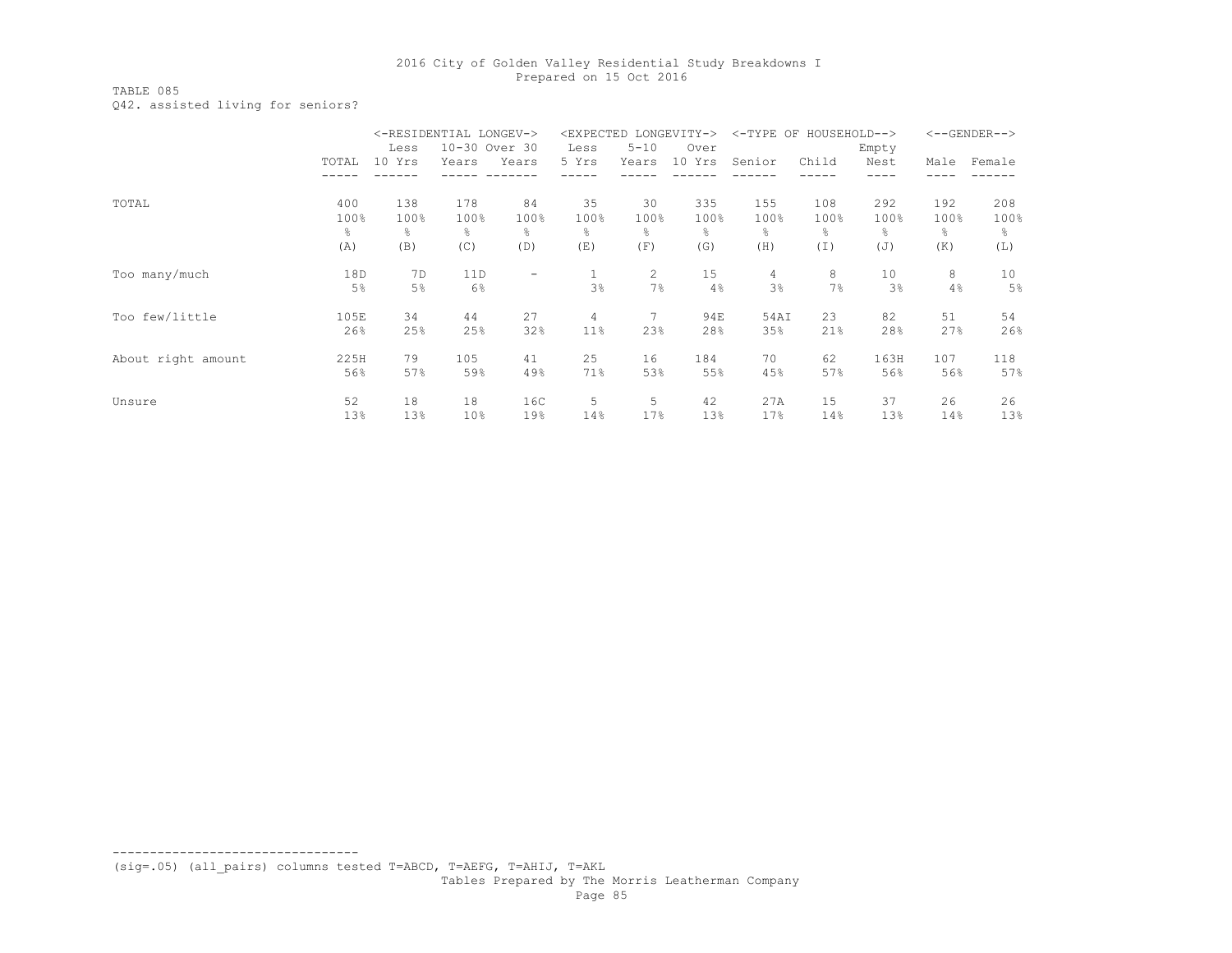TABLE 086 Q42. assisted living for seniors?

|                    |       |           | <-AGE OF RESPONDENT-> |       | <-KNOW GOVT-><br>Great | Very   |      | <residence></residence> |        | <--PRECINCT OF | RESIDENCE-->    |       |
|--------------------|-------|-----------|-----------------------|-------|------------------------|--------|------|-------------------------|--------|----------------|-----------------|-------|
|                    | TOTAL | $18 - 44$ | $45 - 64$             | $65+$ | /Fair                  | Little | Own  | Rent                    | $1\&2$ | 3&4            | 5&6             | 7&8   |
|                    |       |           |                       |       |                        |        |      |                         |        |                |                 |       |
| TOTAL              | 400   | 158       | 159                   | 83    | 235                    | 165    | 303  | 97                      | 107    | 94             | 97              | 102   |
|                    | 100%  | 100%      | 100%                  | 100%  | 100%                   | 100%   | 100% | 100%                    | 100%   | 100%           | 100%            | 100%  |
|                    | g.    | ိင        | g.                    | g.    | န္                     | g.     | ႜ    | g.                      | ိင     | g.             | g.              | ⊱     |
|                    | (A)   | (B)       | (C)                   | (D)   | (E)                    | (F)    | (G)  | (H)                     | (I)    | (J)            | (K)             | (L)   |
| Too many/much      | 18    | 10        | 5                     | 3     | 14                     | 4      | 17   |                         | 2      | 2              | 10AIJ           | 4     |
|                    | 5%    | 6%        | 3%                    | 4%    | 6%                     | 2%     | 6%   | $1\%$                   | 2%     | 2%             | 10 <sup>°</sup> | $4\%$ |
| Too few/little     | 105B  | 31        | 47B                   | 27B   | 60                     | 45     | 75   | 30                      | 24     | 31             | 20              | 30    |
|                    | 26%   | 20%       | 30%                   | 33%   | 26%                    | 27%    | 25%  | 31%                     | 22%    | 33%            | 21%             | 29%   |
| About right amount | 225F  | 102ACD    | 81                    | 42    | 146AF                  | 79     | 174  | 51                      | 61     | 54             | 57              | 53    |
|                    | 56%   | 65%       | 51%                   | 51%   | 62%                    | 48%    | 57%  | 53%                     | 57%    | 57%            | 59%             | 52%   |
| Unsure             | 52E   | 15        | 26                    | 11    | 15                     | 37AE   | 37   | 15                      | 20AJ   | $7^{\circ}$    | 10              | 15    |
|                    | 13%   | $9\%$     | 16%                   | 13%   | 6%                     | 22%    | 12%  | 15%                     | 19%    | 7%             | 10 <sup>°</sup> | 15%   |

--------------------------------- (sig=.05) (all\_pairs) columns tested T=ABCD, T=AEF, T=AGH, T=AIJKL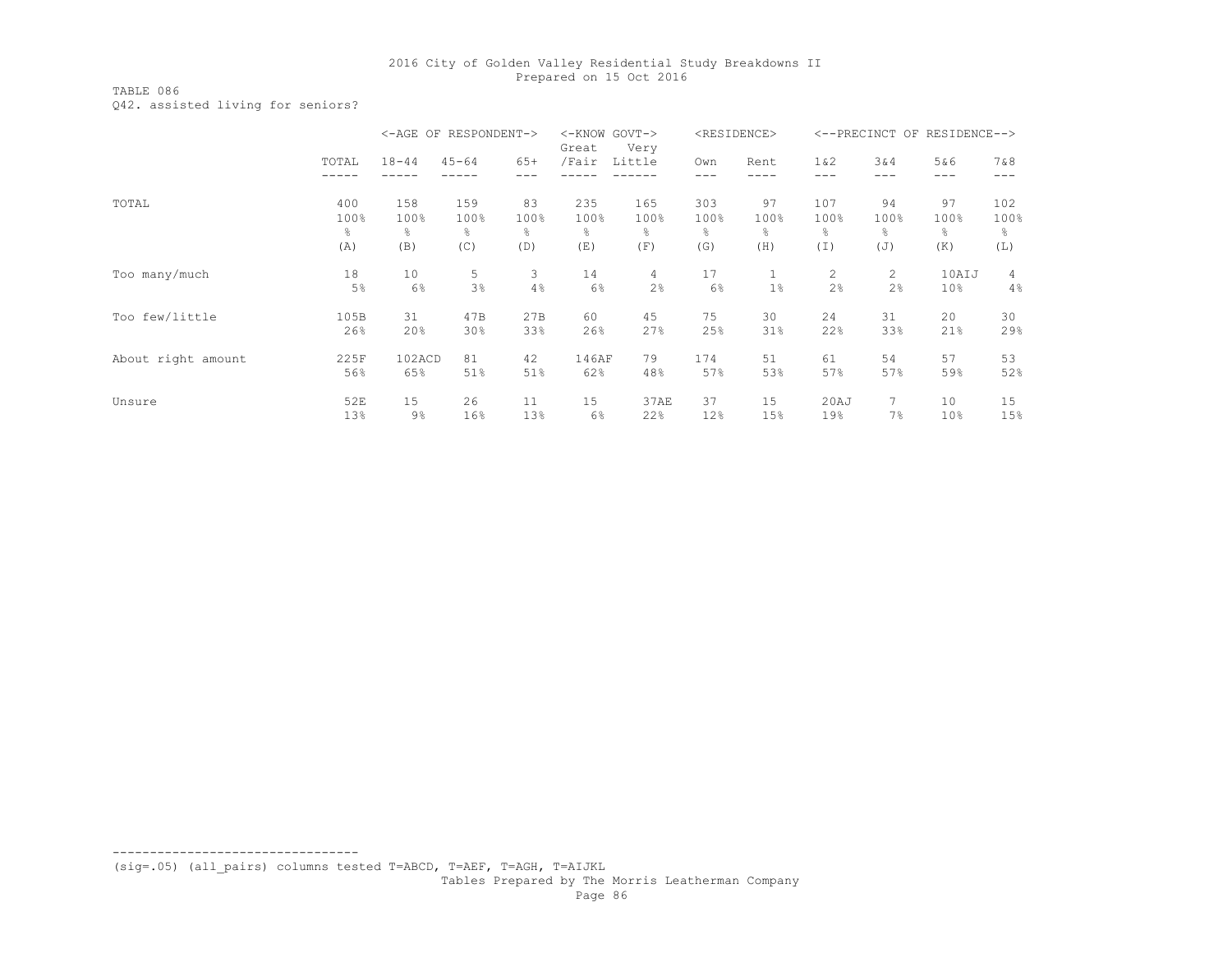TABLE 087

Q43. one level housing for seniors maintained by an association?

|                    |       | <-RESIDENTIAL LONGEV-> |                |                   | <expected< th=""><th></th><th>LONGEVITY-&gt;</th><th><math>&lt;</math>-TYPE OF</th><th>HOUSEHOLD--&gt;</th><th></th><th></th><th><math>&lt;-</math>-GENDER--&gt;</th></expected<> |              | LONGEVITY-> | $<$ -TYPE OF | HOUSEHOLD--> |       |      | $<-$ -GENDER--> |
|--------------------|-------|------------------------|----------------|-------------------|-----------------------------------------------------------------------------------------------------------------------------------------------------------------------------------|--------------|-------------|--------------|--------------|-------|------|-----------------|
|                    |       | Less                   | 10-30 Over 30  |                   | Less                                                                                                                                                                              | $5 - 10$     | Over        |              |              | Empty |      |                 |
|                    | TOTAL | 10 Yrs                 | Years          | Years             | 5 Yrs                                                                                                                                                                             | Years        | 10 Yrs      | Senior       | Child        | Nest  | Male | Female          |
|                    |       |                        |                |                   |                                                                                                                                                                                   |              |             |              |              |       |      |                 |
| TOTAL              | 400   | 138                    | 178            | 84                | 35                                                                                                                                                                                | 30           | 335         | 155          | 108          | 292   | 192  | 208             |
|                    | 100%  | 100%                   | 100%           | 100%              | 100%                                                                                                                                                                              | 100%         | 100%        | 100%         | 100%         | 100%  | 100% | 100%            |
|                    | g.    | 옹                      | $\frac{6}{10}$ | 옹                 | $\frac{6}{10}$                                                                                                                                                                    | g.           | ⊱           | g.           | g.           | g.    | 옹    | 옹               |
|                    | (A)   | (B)                    | (C)            | (D)               | (E)                                                                                                                                                                               | (F)          | (G)         | (H)          | (I)          | (J)   | (K)  | (L)             |
| Too many/much      | 21D   | 8 <sub>D</sub>         | 13D            | $\qquad \qquad -$ | 4                                                                                                                                                                                 | $\mathbf{1}$ | 16          | 5            |              | 14    | 12   | 9               |
|                    | 5%    | 6%                     | 7%             |                   | 11%                                                                                                                                                                               | 3%           | 5%          | 3%           | 6%           | 5%    | 6%   | 4%              |
| Too few/little     | 99    | 34                     | 40             | 25                | 7                                                                                                                                                                                 | 4            | 88          | 52AI         | 22           | 77    | 49   | 50              |
|                    | 25%   | 25%                    | 22%            | 30%               | 20%                                                                                                                                                                               | 13%          | 26%         | 34%          | 20%          | 26%   | 26%  | 24%             |
| About right amount | 228H  | 78                     | 105            | 45                | 19                                                                                                                                                                                | 20           | 189         | 73           | 63           | 165   | 107  | 121             |
|                    | 57%   | 57%                    | 59%            | 54%               | 54%                                                                                                                                                                               | 67%          | 56%         | 47%          | 58%          | 57%   | 56%  | 58%             |
| Unsure             | 52    | 18                     | 20             | 14                | 5                                                                                                                                                                                 | 5            | 42          | 25           | 16           | 36    | 24   | 28              |
|                    | 13%   | 13%                    | 11%            | 17%               | 14%                                                                                                                                                                               | 17%          | 13%         | 16%          | 15%          | 12%   | 13%  | 13%             |

(sig=.05) (all\_pairs) columns tested T=ABCD, T=AEFG, T=AHIJ, T=AKL

---------------------------------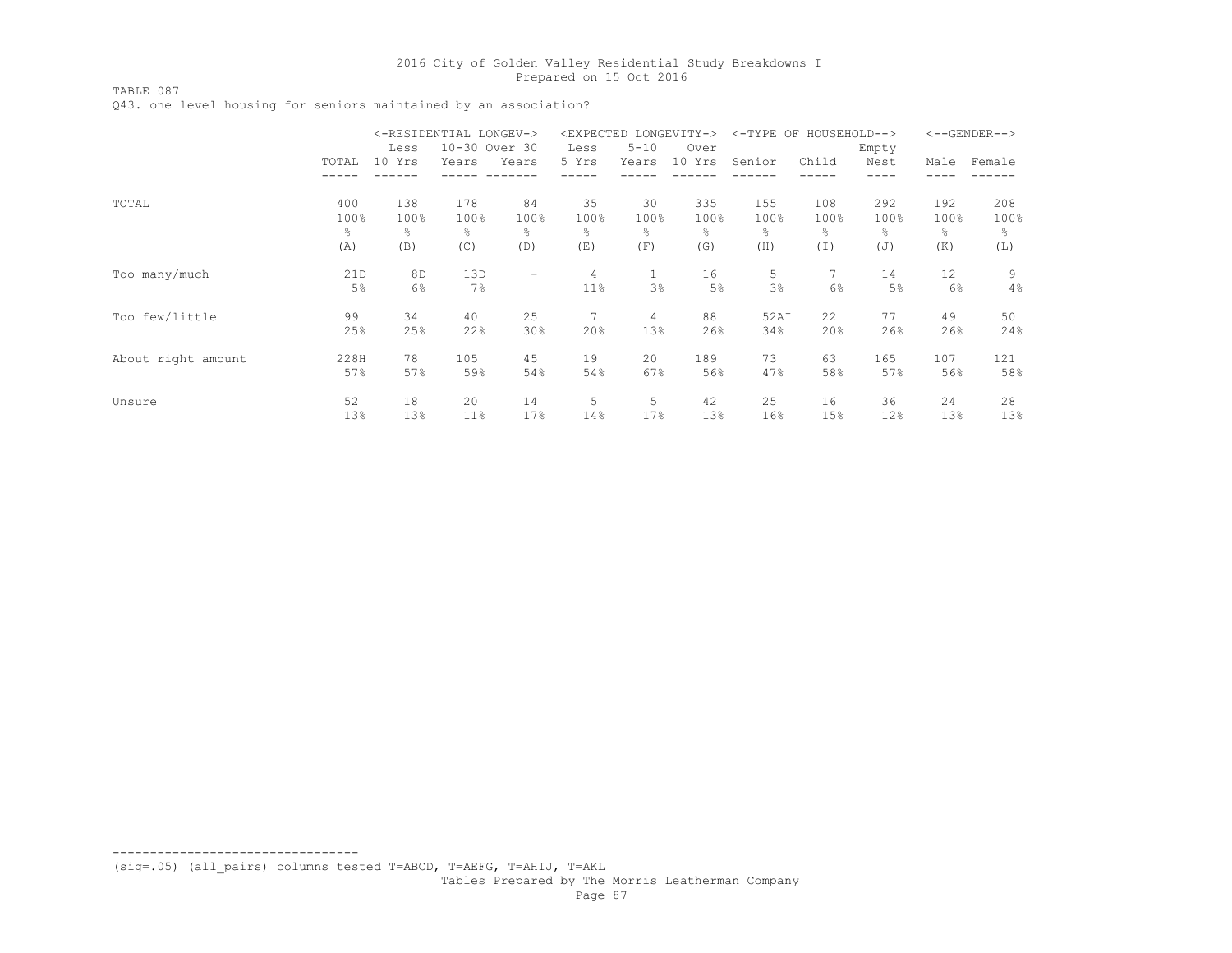TABLE 088

Q43. one level housing for seniors maintained by an association?

|                    |       |                | <-AGE OF RESPONDENT-> |       | <-KNOW GOVT-><br>Great | Very   |      | <residence></residence> | $<$ --PRECINCT |      | OF RESIDENCE--> |       |
|--------------------|-------|----------------|-----------------------|-------|------------------------|--------|------|-------------------------|----------------|------|-----------------|-------|
|                    | TOTAL | $18 - 44$      | $45 - 64$             | $65+$ | /Fair                  | Little | Own  | Rent                    | $1\&2$         | 3&4  | 5&6             | 7 & 8 |
|                    |       |                |                       |       |                        |        | ---  |                         | ---            | ---  | ---             | ---   |
| TOTAL              | 400   | 158            | 159                   | 83    | 235                    | 165    | 303  | 97                      | 107            | 94   | 97              | 102   |
|                    | 100%  | 100%           | 100%                  | 100%  | 100%                   | 100%   | 100% | 100%                    | 100%           | 100% | 100%            | 100%  |
|                    | g.    | 옹              | g.                    | 옹     | g.                     | န္     | ⊱    | g.                      | 옹              | g.   | g.              | 옹     |
|                    | (A)   | (B)            | (C)                   | (D)   | (E)                    | (F)    | (G)  | (H)                     | (I)            | (J)  | (K)             | (L)   |
| Too many/much      | 21FI  | 12             | 6                     | 3     | 17AF                   | 4      | 17   | 4                       |                | 5    | 10AI            | 5     |
|                    | 5%    | 8 <sup>°</sup> | 4%                    | 4%    | 7%                     | 2%     | 6%   | 4%                      | 1 <sup>°</sup> | 5%   | 10%             | $5\%$ |
| Too few/little     | 99    | 32             | 41                    | 26    | 56                     | 43     | 72   | 27                      | 22             | 25   | 20              | 32    |
|                    | 25%   | 20%            | 26%                   | 31%   | 24%                    | 26%    | 24%  | 28%                     | 21%            | 27%  | 21%             | 31%   |
| About right amount | 228F  | 99             | 86                    | 43    | 144AF                  | 84     | 177  | 51                      | 63             | 55   | 59              | 51    |
|                    | 57%   | 63%            | 54%                   | 52%   | 61%                    | 51%    | 58%  | 53%                     | 59%            | 59%  | 61%             | 50%   |
| Unsure             | 52E   | 15             | 26                    | 11    | 18                     | 34AE   | 37   | 15                      | 21AJK          | 9    | 8               | 14    |
|                    | 13%   | $9\%$          | 16%                   | 13%   | 8%                     | 21%    | 12%  | 15%                     | 20%            | 10%  | 8 <sup>°</sup>  | 14%   |

(sig=.05) (all\_pairs) columns tested T=ABCD, T=AEF, T=AGH, T=AIJKL

---------------------------------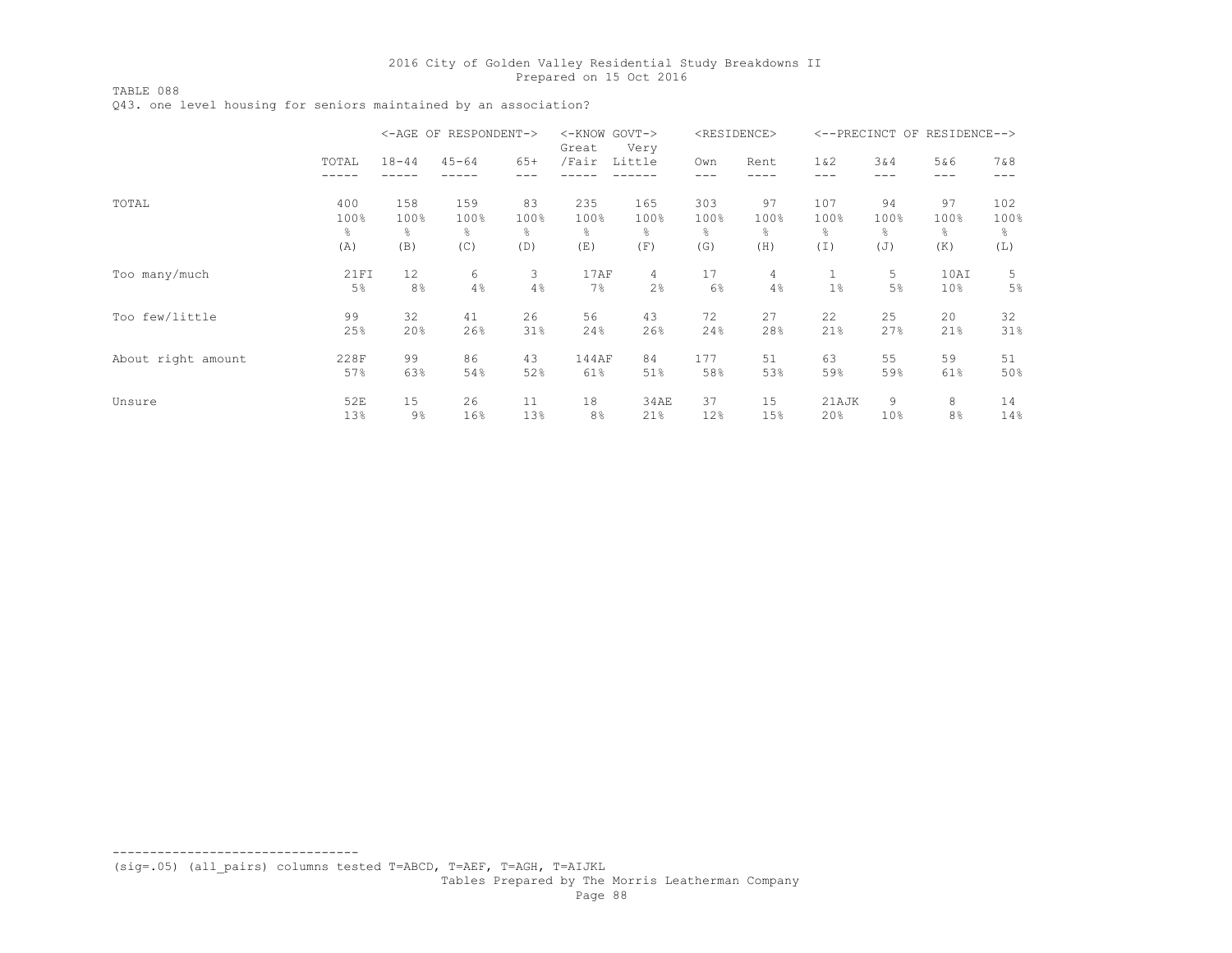## TABLE 089 Q44. affordable housing?

|                    |       |        | <-RESIDENTIAL LONGEV-> |       | <expected< th=""><th></th><th>LONGEVITY-&gt;</th><th></th><th>&lt;-TYPE OF HOUSEHOLD--&gt;</th><th></th><th></th><th><math>&lt;-</math>-GENDER--&gt;</th></expected<> |                 | LONGEVITY-> |        | <-TYPE OF HOUSEHOLD--> |       |                | $<-$ -GENDER--> |
|--------------------|-------|--------|------------------------|-------|-----------------------------------------------------------------------------------------------------------------------------------------------------------------------|-----------------|-------------|--------|------------------------|-------|----------------|-----------------|
|                    |       | Less   | 10-30 Over 30          |       | Less                                                                                                                                                                  | $5 - 10$        | Over        |        |                        | Empty |                |                 |
|                    | TOTAL | 10 Yrs | Years                  | Years | 5 Yrs                                                                                                                                                                 | Years           | 10 Yrs      | Senior | Child                  | Nest  | Male           | Female          |
|                    |       |        |                        |       |                                                                                                                                                                       |                 |             |        |                        |       |                |                 |
| TOTAL              | 400   | 138    | 178                    | 84    | 35                                                                                                                                                                    | 30              | 335         | 155    | 108                    | 292   | 192            | 208             |
|                    | 100%  | 100%   | 100%                   | 100%  | 100%                                                                                                                                                                  | 100%            | 100%        | 100%   | 100%                   | 100%  | 100%           | 100%            |
|                    | ိင    | 옹      | $\frac{6}{10}$         | ⊱     | 욲                                                                                                                                                                     | g.              | g.          | ⊱      | ⊱                      | ⊱     | g.             | ိင              |
|                    | (A)   | (B)    | (C)                    | (D)   | (E)                                                                                                                                                                   | (F)             | (G)         | (H)    | (I)                    | (J)   | (K)            | (L)             |
| Too many/much      | 32HJ  | 13     | 16                     | 3     | 3                                                                                                                                                                     | 4               | 25          | 5.     | 15AHJ                  | 17    | 15             | 17              |
|                    | 8%    | $9\%$  | $9\%$                  | 4%    | 9%                                                                                                                                                                    | 13%             | 7%          | 3%     | 14%                    | 6%    | 8 <sup>°</sup> | 8%              |
| Too few/little     | 123   | 40     | 57                     | 26    | 11                                                                                                                                                                    | 8               | 104         | 58A    | 36                     | 87    | 63             | 60              |
|                    | 31%   | 29%    | 32%                    | 31%   | 31%                                                                                                                                                                   | 27%             | 31%         | 37%    | 33%                    | 30%   | 33%            | 29%             |
| About right amount | 216   | 79     | 91                     | 46    | 17                                                                                                                                                                    | 15              | 184         | 78     | 52                     | 164   | 106            | 110             |
|                    | 54%   | 57%    | 51%                    | 55%   | 49%                                                                                                                                                                   | 50%             | 55%         | 50%    | 48%                    | 56%   | 55%            | 53%             |
| Unsure             | 29K   | 6      | 14                     | 9     | 4                                                                                                                                                                     | 3               | 22          | 14     | 5                      | 24    | 8              | 21AK            |
|                    | 7%    | 4%     | 8 <sup>°</sup>         | 11%   | 11%                                                                                                                                                                   | 10 <sup>°</sup> | 7%          | $9\%$  | 5%                     | 8%    | 4%             | 10 <sup>°</sup> |

(sig=.05) (all\_pairs) columns tested T=ABCD, T=AEFG, T=AHIJ, T=AKL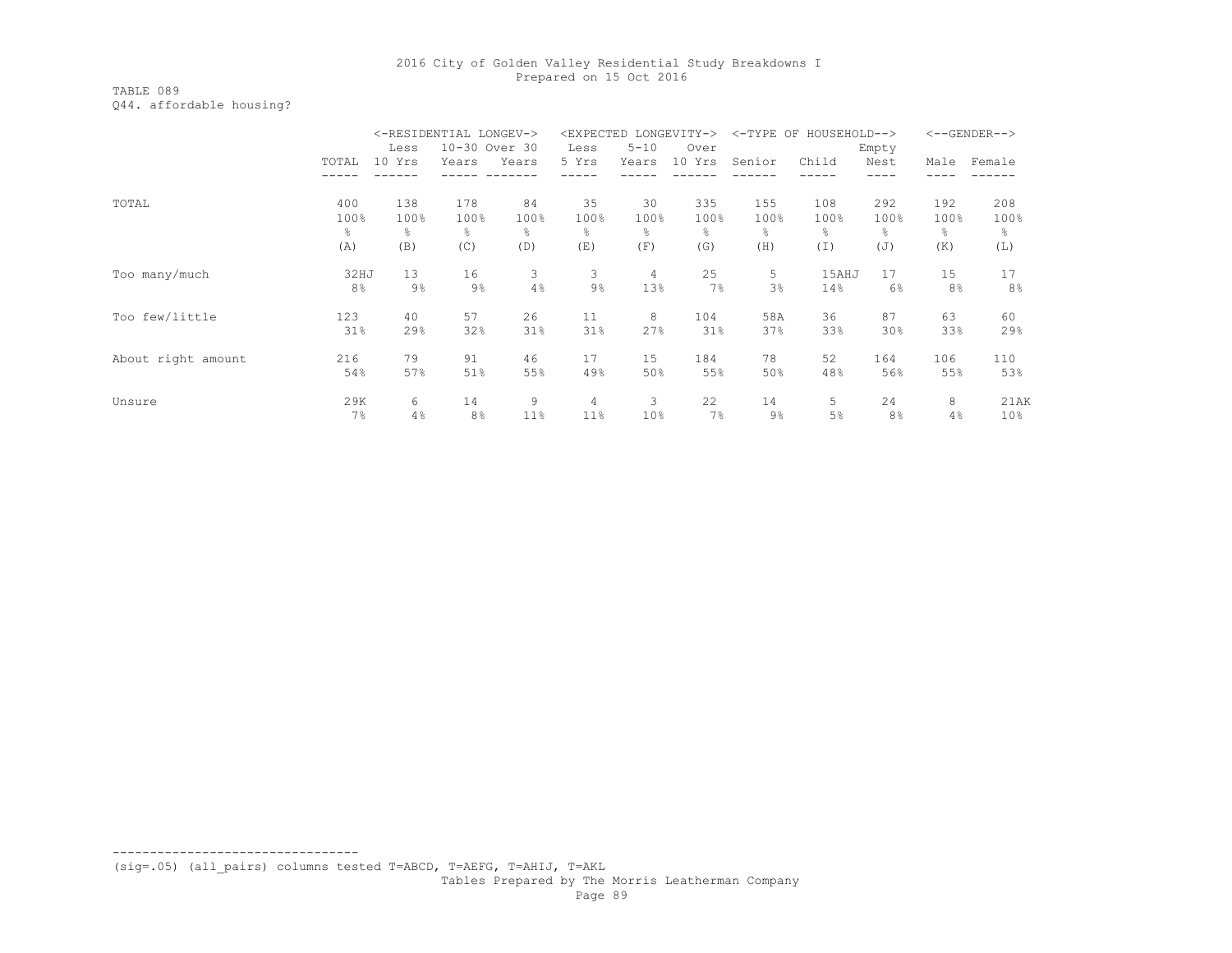TABLE 090 Q44. affordable housing?

|                    |       | $<$ -AGE OF | RESPONDENT->   |       | <-KNOW GOVT-><br>Great | Very   |       | <residence></residence> |                 | <--PRECINCT OF        | RESIDENCE--> |       |
|--------------------|-------|-------------|----------------|-------|------------------------|--------|-------|-------------------------|-----------------|-----------------------|--------------|-------|
|                    | TOTAL | $18 - 44$   | $45 - 64$      | $65+$ | /Fair                  | Little | Own   | Rent                    | $1\&2$          | 3&4                   | 5&6          | 7 & 8 |
|                    |       |             |                |       |                        |        |       |                         |                 |                       | ---          |       |
| TOTAL              | 400   | 158         | 159            | 83    | 235                    | 165    | 303   | 97                      | 107             | 94                    | 97           | 102   |
|                    | 100%  | 100%        | 100%           | 100%  | 100%                   | 100%   | 100%  | 100%                    | 100%            | 100%                  | 100%         | 100%  |
|                    | g.    | 옹           | $\frac{6}{10}$ | 옹     | 욲                      | g.     | ိင    | ⊱                       | 옹               | ⊱                     | g.           | ိင    |
|                    | (A)   | (B)         | (C)            | (D)   | (E)                    | (F)    | (G)   | (H)                     | (I)             | (J)                   | (K)          | (L)   |
| Too many/much      | 32C   | 22ACD       | 7              | 3     | 24                     | 8      | 27    | 5.                      | 12              | 10                    | 4            | 6     |
|                    | 8%    | 14%         | 4%             | 4%    | 10%                    | 5%     | $9\%$ | 5%                      | 11 <sup>°</sup> | 11%                   | 4%           | 6%    |
| Too few/little     | 123   | 51          | 43             | 29    | 66                     | 57     | 86    | 37                      | 33              | 31                    | 32           | 27    |
|                    | 31%   | 32%         | 27%            | 35%   | 28%                    | 35%    | 28%   | 38%                     | 31%             | 33%                   | 33%          | 26%   |
| About right amount | 216FI | 77          | 98AB           | 41    | 142AF                  | 74     | 169   | 47                      | 49              | 51                    | 51           | 65AI  |
|                    | 54%   | 49%         | 62%            | 49%   | 60%                    | 45%    | 56%   | 48%                     | 46%             | 54%                   | 53%          | 64%   |
| Unsure             | 29EJ  | 8           | 11             | 10    | 3                      | 26AE   | 21    | 8                       | 13AJL           | $\mathbf{2}^{\prime}$ | 10J          | 4     |
|                    | 7%    | 5%          | 7%             | 12%   | $1\%$                  | 16%    | 7%    | 8%                      | 12%             | 2%                    | 10%          | 4%    |

(sig=.05) (all\_pairs) columns tested T=ABCD, T=AEF, T=AGH, T=AIJKL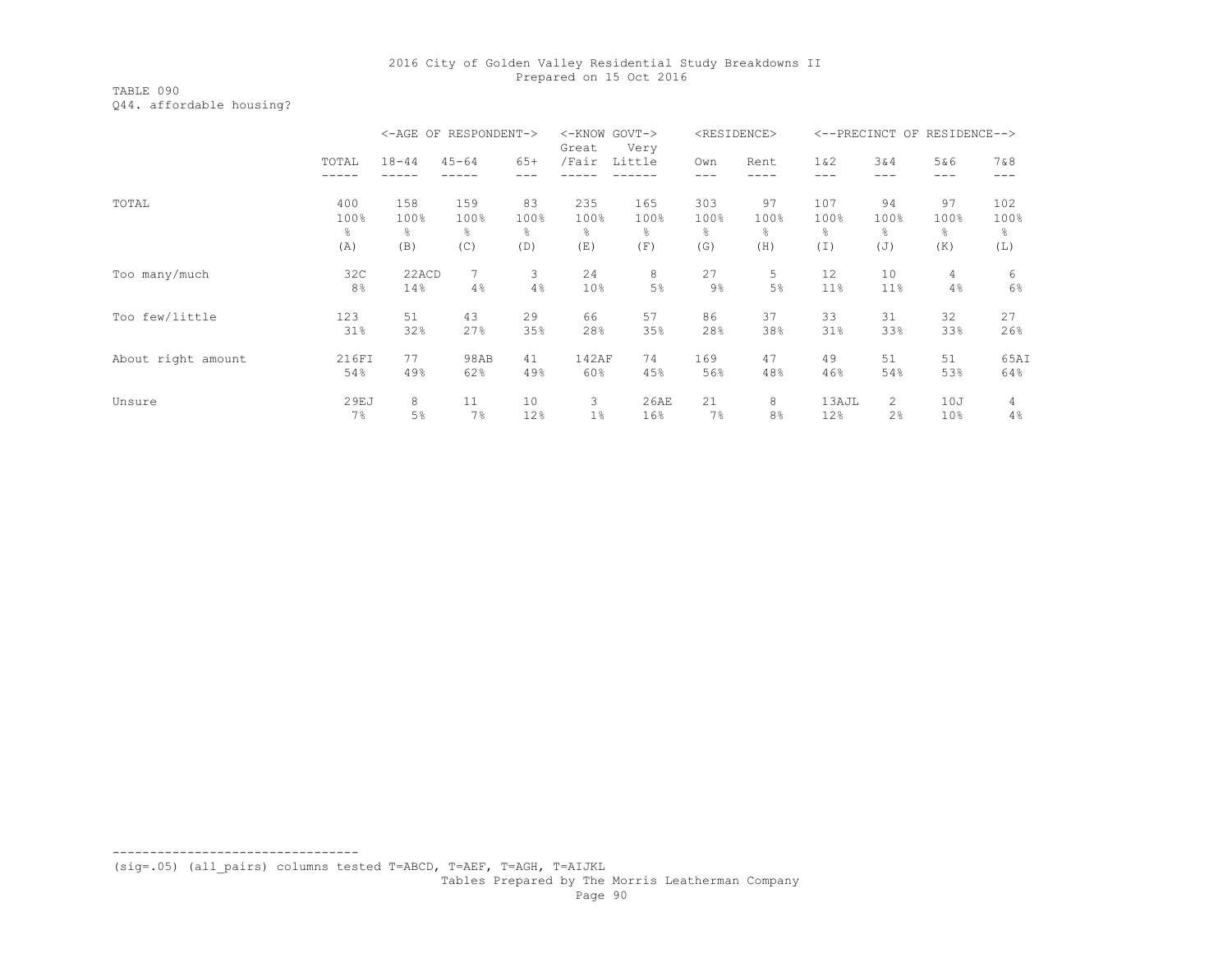TABLE 091 Q45. parks and open spaces?

|                    |                 |        | <-RESIDENTIAL LONGEV-> |                |           | <expected longevity-=""></expected> |        |        | <-TYPE OF HOUSEHOLD--> |       |      | $<-$ -GENDER--> |
|--------------------|-----------------|--------|------------------------|----------------|-----------|-------------------------------------|--------|--------|------------------------|-------|------|-----------------|
|                    |                 | Less   | 10-30 Over 30          |                | Less      | $5 - 10$                            | Over   |        |                        | Empty |      |                 |
|                    | TOTAL           | 10 Yrs | Years                  | Years          | 5 Yrs     | Years                               | 10 Yrs | Senior | Child                  | Nest  | Male | Female          |
|                    |                 |        |                        |                |           |                                     |        |        |                        |       |      |                 |
| TOTAL              | 400             | 138    | 178                    | 84             | 35        | 30                                  | 335    | 155    | 108                    | 292   | 192  | 208             |
|                    | 100%            | 100%   | 100%                   | 100%           | 100%      | 100%                                | 100%   | 100%   | 100%                   | 100%  | 100% | 100%            |
|                    | ိင              | 옹      | g.                     | 옹              | $\approx$ | 옹                                   | ⊱      | 옹      | 옹                      | 욲     | 옹    | 옹               |
|                    | (A)             | (B)    | (C)                    | (D)            | (E)       | (F)                                 | (G)    | (H)    | (I)                    | (J)   | (K)  | (L)             |
| Too many/much      | 57J             | 17     | 33AD                   | 7              | 4         | 4                                   | 49     | 16     | 26AHJ                  | 31    | 23   | 34              |
|                    | 14%             | 12%    | 19%                    | 8 <sup>°</sup> | 11%       | 13%                                 | 15%    | 10%    | 24%                    | 11%   | 12%  | 16%             |
| Too few/little     | 40G             | 17     | 18                     | 5              | 3         | 8AG                                 | 29     | 11     | 15                     | 25    | 22   | 18              |
|                    | 10 <sub>8</sub> | 12%    | 10 <sup>8</sup>        | 6%             | $9\%$     | 27%                                 | $9\%$  | 7%     | 14%                    | $9\%$ | 11%  | 9%              |
| About right amount | 303FI           | 104    | 127                    | 72AC           | 28        | 18                                  | 257F   | 128AI  | 67                     | 236AI | 147  | 156             |
|                    | 76%             | 75%    | 71%                    | 86%            | 80%       | 60%                                 | 77%    | 83%    | 62%                    | 81%   | 77%  | 75%             |
| Unsure             |                 |        |                        |                |           |                                     |        |        |                        |       |      |                 |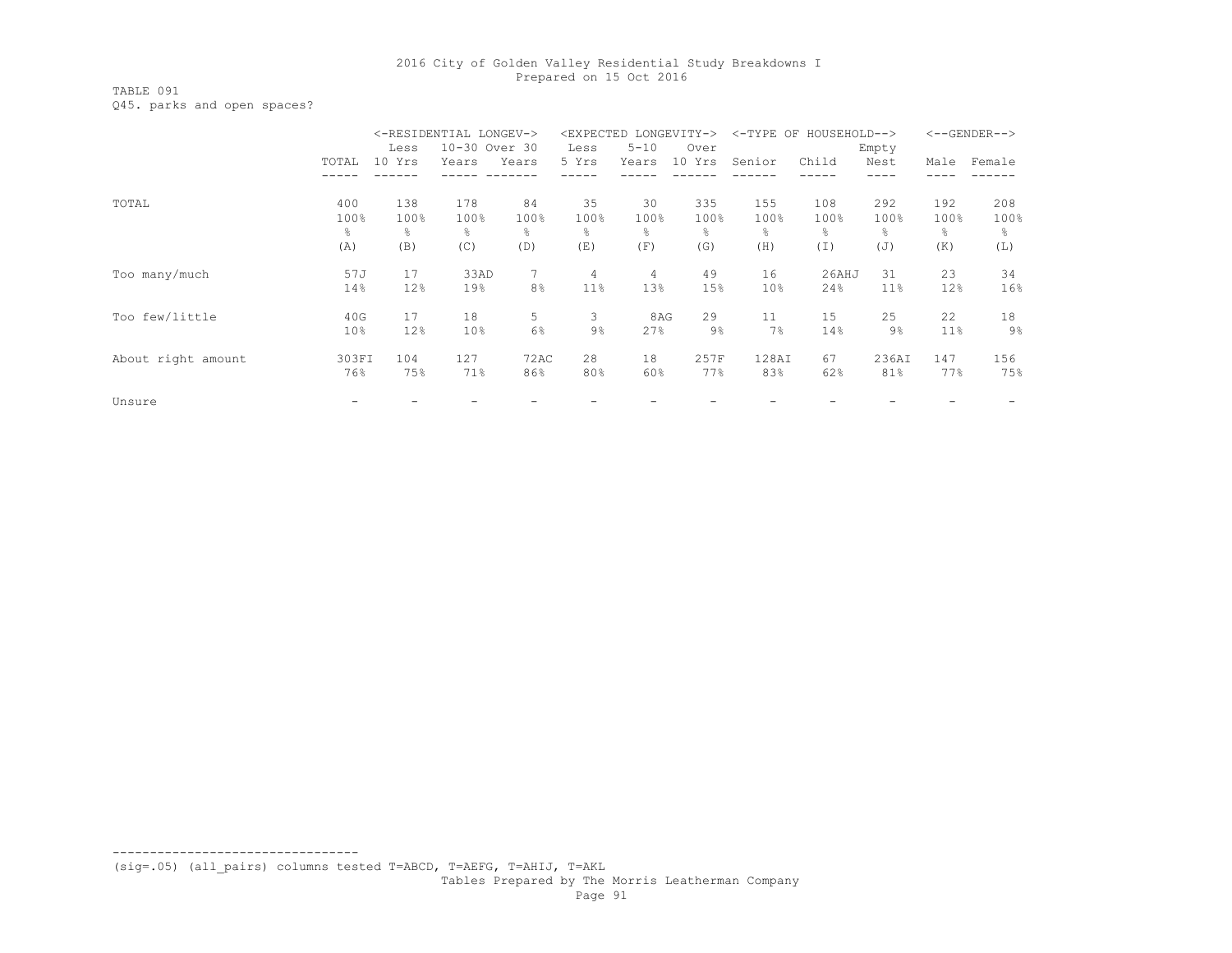TABLE 092 Q45. parks and open spaces?

|                    |                 |           | <-AGE OF RESPONDENT-> |       | $<$ -KNOW<br>Great | GOVT-><br>Very |      | <residence></residence> |       |       | <--PRECINCT OF RESIDENCE--> |                 |
|--------------------|-----------------|-----------|-----------------------|-------|--------------------|----------------|------|-------------------------|-------|-------|-----------------------------|-----------------|
|                    | TOTAL           | $18 - 44$ | $45 - 64$             | $65+$ | /Fair              | Little         | Own  | Rent                    | 1 & 2 | 3 & 4 | 5&6                         | 7 & 8           |
|                    |                 |           |                       |       |                    |                |      |                         | ---   |       | ---                         |                 |
| TOTAL              | 400             | 158       | 159                   | 83    | 235                | 165            | 303  | 97                      | 107   | 94    | 97                          | 102             |
|                    | 100%            | 100%      | 100%                  | 100%  | 100%               | 100%           | 100% | 100%                    | 100%  | 100%  | 100%                        | 100%            |
|                    | g.              | 옹         | ⊱                     | 옹     | $\approx$          | g.             | g.   | g.                      | g.    | ⊱     | g.                          | g.              |
|                    | (A)             | (B)       | (C)                   | (D)   | (E)                | (F)            | (G)  | (H)                     | (I)   | (J)   | (K)                         | (L)             |
| Too many/much      | 57              | 32ACD     | 17                    | 8     | 38                 | 19             | 41   | 16                      | 22AL  | 13    | 12                          | 10              |
|                    | 14%             | 20%       | 11%                   | 10%   | 16%                | 12%            | 14%  | 16%                     | 21%   | 14%   | 12%                         | 10 <sub>8</sub> |
| Too few/little     | 40I             | 20        | 15                    | 5     | 29                 | 11             | 34   | 6                       | 5     | 9     | 20AIJL                      | 6               |
|                    | 10 <sub>8</sub> | 13%       | $9\%$                 | 6%    | 12%                | 7%             | 11%  | $6\%$                   | $5\%$ | 10%   | 21%                         | 6%              |
| About right amount | 303BEK          | 106       | 127B                  | 70AB  | 168                | 135AE          | 228  | 75                      | 80    | 72    | 65                          | 86AK            |
|                    | 76%             | 67%       | 80%                   | 84%   | 71%                | 82%            | 75%  | 77%                     | 75%   | 77%   | 67%                         | 84%             |
| Unsure             |                 |           |                       |       |                    |                |      |                         |       |       |                             |                 |

--------------------------------- (sig=.05) (all\_pairs) columns tested T=ABCD, T=AEF, T=AGH, T=AIJKL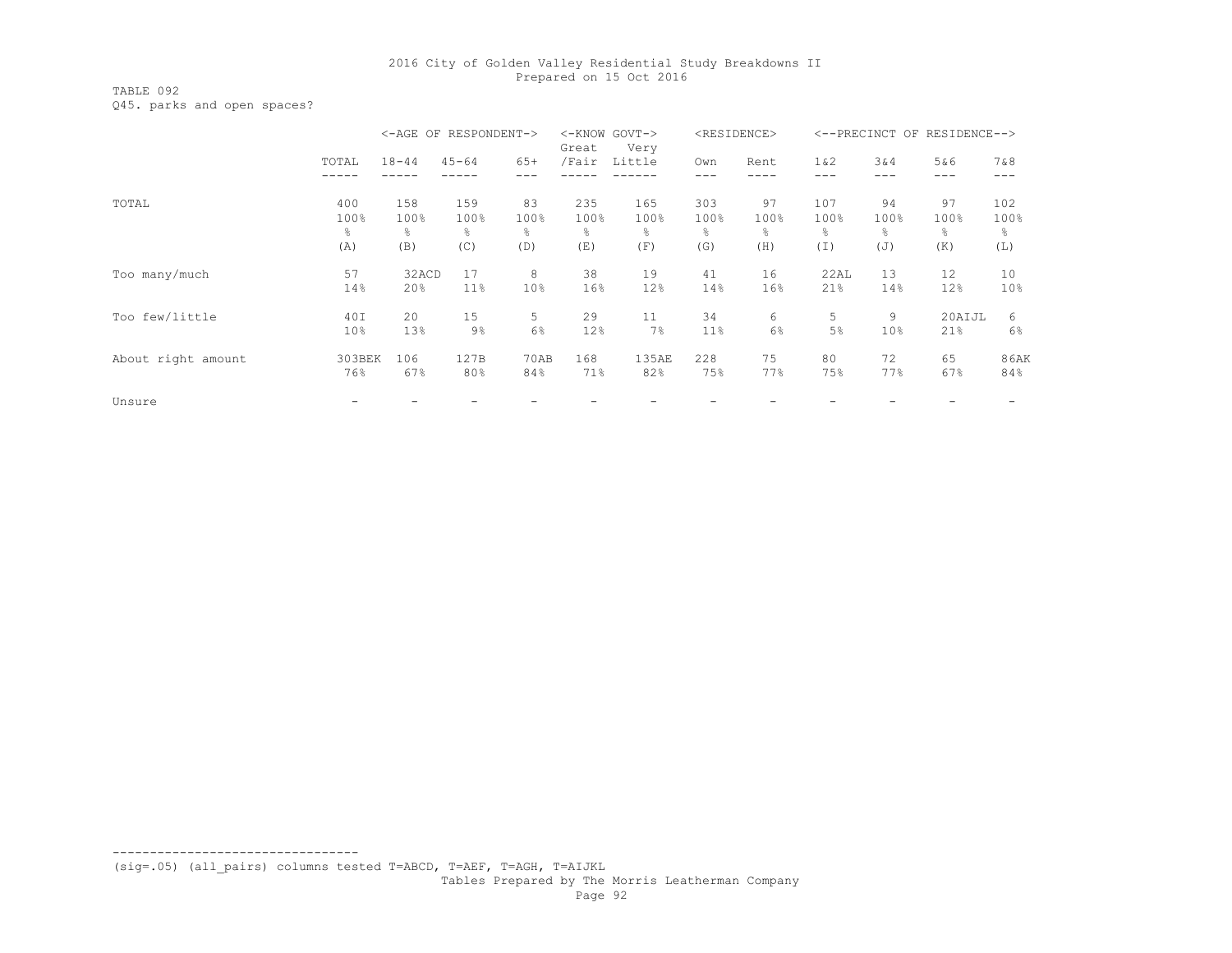### TABLE 093 Q46. trails and bikeways?

|                    |       |                | <-RESIDENTIAL LONGEV-> |                | <expected< th=""><th></th><th>LONGEVITY-&gt;</th><th><math>&lt;</math>-TYPE OF</th><th>HOUSEHOLD--&gt;</th><th></th><th></th><th><math>&lt;-</math>-GENDER--&gt;</th></expected<> |          | LONGEVITY-> | $<$ -TYPE OF   | HOUSEHOLD--> |         |      | $<-$ -GENDER--> |
|--------------------|-------|----------------|------------------------|----------------|-----------------------------------------------------------------------------------------------------------------------------------------------------------------------------------|----------|-------------|----------------|--------------|---------|------|-----------------|
|                    |       | Less           | 10-30 Over 30          |                | Less                                                                                                                                                                              | $5 - 10$ | Over        |                |              | Empty   |      |                 |
|                    | TOTAL | 10 Yrs         | Years                  | Years          | 5 Yrs                                                                                                                                                                             | Years    | 10 Yrs      | Senior         | Child        | Nest    | Male | Female          |
|                    |       |                |                        |                |                                                                                                                                                                                   |          |             |                |              |         |      |                 |
| TOTAL              | 400   | 138            | 178                    | 84             | 35                                                                                                                                                                                | 30       | 335         | 155            | 108          | 292     | 192  | 208             |
|                    | 100%  | 100%           | 100%                   | 100%           | 100%                                                                                                                                                                              | 100%     | 100%        | 100%           | 100%         | 100%    | 100% | 100%            |
|                    | ိင    | 옹              | ٩,                     | g              | ٩,                                                                                                                                                                                | ိင       | ⊱           | g.             | 옹            | ٩,      | 옹    | 옹               |
|                    | (A)   | (B)            | (C)                    | (D)            | (E)                                                                                                                                                                               | (F)      | (G)         | (H)            | (I)          | (J)     | (K)  | (L)             |
| Too many/much      | 49    | 11             | 31AB                   | $\overline{7}$ | 5                                                                                                                                                                                 | 5        | 39          | 17             | 18           | 31      | 25   | 24              |
|                    | 12%   | 8 <sup>°</sup> | 17%                    | 8%             | 14%                                                                                                                                                                               | 17%      | 12%         | 11%            | 17%          | 11%     | 13%  | 12%             |
| Too few/little     | 34GHJ | 17AD           | 14                     | 3              | 6G                                                                                                                                                                                | 4        | 24          | 7              | 15AHJ        | 19      | 13   | 21              |
|                    | 9%    | 12%            | 8%                     | 4%             | 17%                                                                                                                                                                               | 13%      | 7%          | 5%             | 14%          | 7%      | 7%   | 10%             |
| About right amount | 315I  | 109            | 133                    | 73AC           | 24                                                                                                                                                                                | 20       | 271A        | 130AI          | 74           | 241AI   | 153  | 162             |
|                    | 79%   | 79%            | 75%                    | 87%            | 69%                                                                                                                                                                               | 67%      | 81%         | 84%            | 69%          | 83%     | 80%  | 78%             |
| Unsure             | 2     | $\mathbf{1}$   |                        | $\mathbf{1}$   | $\qquad \qquad -$                                                                                                                                                                 | 1AG      |             |                |              |         |      |                 |
|                    | 1%    | 1%             |                        | 1%             |                                                                                                                                                                                   | 3%       | $\star$     | 1 <sup>°</sup> | 1%           | $\star$ | 1%   | $\star$         |

--------------------------------- (sig=.05) (all\_pairs) columns tested T=ABCD, T=AEFG, T=AHIJ, T=AKL

Note: Percentage less than 0.5 printed as \*.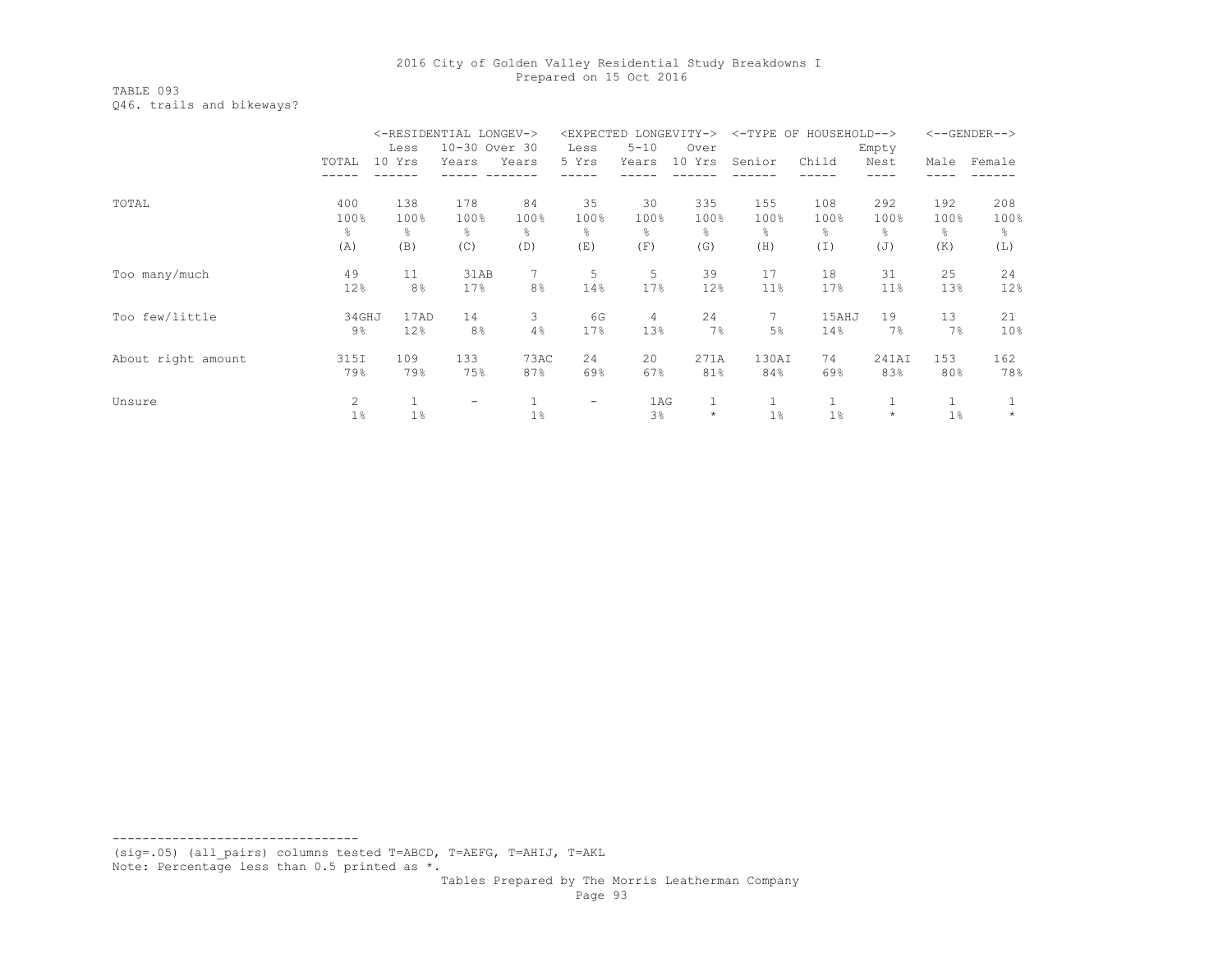TABLE 094 Q46. trails and bikeways?

|                    |                |           | <-AGE OF RESPONDENT-> |              | $<$ - $K$ NOW<br>Great | $GOVT->$<br>Very |            | <residence></residence> |                          |       | <--PRECINCT OF RESIDENCE--> |             |
|--------------------|----------------|-----------|-----------------------|--------------|------------------------|------------------|------------|-------------------------|--------------------------|-------|-----------------------------|-------------|
|                    | TOTAL          | $18 - 44$ | $45 - 64$             | $65+$        | /Fair                  | Little           | Own        | Rent                    | 1 & 2                    | 3&4   | 5&6                         | 7&8         |
|                    |                |           |                       |              |                        |                  |            |                         |                          |       |                             |             |
| TOTAL              | 400            | 158       | 159                   | 83           | 235                    | 165              | 303        | 97                      | 107                      | 94    | 97                          | 102         |
|                    | 100%           | 100%      | 100%                  | 100%         | 100%                   | 100%             | 100%       | 100%                    | 100%                     | 100%  | 100%                        | 100%        |
|                    | g              | ⊱         | g.                    | ⊱            | ိင                     | g.               | ⊱          | g.                      | g.                       | g.    | g.                          | g.          |
|                    | (A)            | (B)       | (C)                   | (D)          | (E)                    | (F)              | (G)        | (H)                     | (I)                      | (J)   | (K)                         | (L)         |
| Too many/much      | 49             | 23        | 17                    | 9            | 33                     | 16               | 34         | 15                      | 15                       | 12    | 10                          | 12          |
|                    | 12%            | 15%       | 11%                   | 11%          | 14%                    | 10 <sup>°</sup>  | 11%        | 15%                     | 14%                      | 13%   | 10 <sup>°</sup>             | 12%         |
| Too few/little     | 34DIL          | 20AD      | 13D                   | 1            | 25                     | 9                | 29         | 5                       | $\overline{4}$           | 8L    | 20AIJL                      | 2           |
|                    | $9\%$          | 13%       | 8%                    | $1\%$        | 11%                    | 5%               | 10%        | 5%                      | 4%                       | $9\%$ | 21%                         | 2%          |
| About right amount | 315BEK         | 115       | 128                   | 72AB         | 177                    | 138AE            | 239        | 76                      | 88K                      | 73    | 66                          | <b>88AK</b> |
|                    | 79%            | 73%       | 81%                   | 87%          | 75%                    | 84%              | 79%        | 78%                     | 82%                      | 78%   | 68%                         | 86%         |
| Unsure             | $\overline{2}$ | -         |                       | $\mathbf{1}$ | -                      | $\overline{2}$   |            |                         | $\overline{\phantom{0}}$ | 1     | 1                           |             |
|                    | $1\%$          |           | 1%                    | 1%           |                        | $1\%$            | $^{\star}$ | 1%                      |                          | $1\%$ | $1\%$                       |             |

--------------------------------- (sig=.05) (all\_pairs) columns tested T=ABCD, T=AEF, T=AGH, T=AIJKL

Note: Percentage less than 0.5 printed as \*.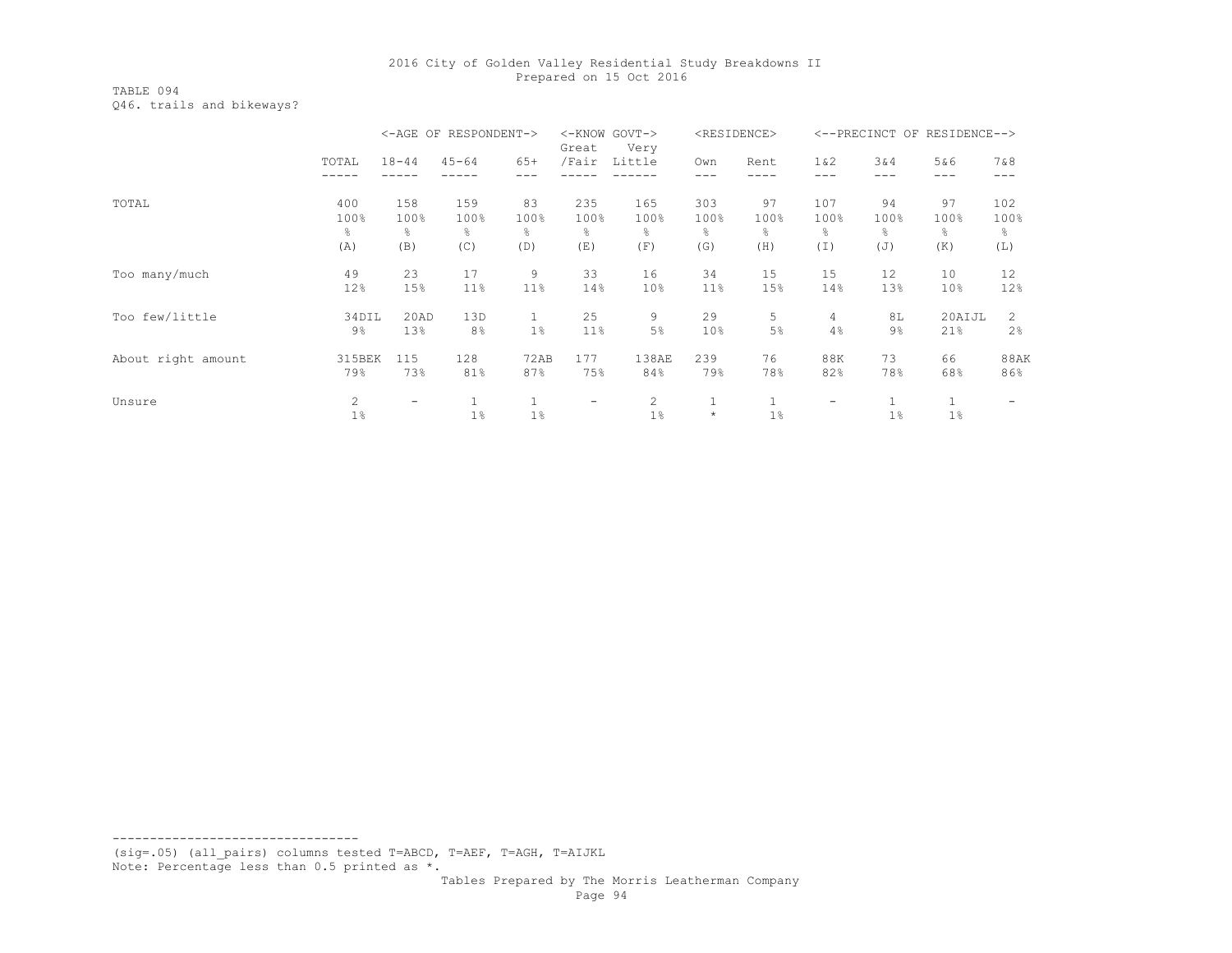## TABLE 095

Q47. light manufacturing businesses and jobs?

|                    |       | <-RESIDENTIAL LONGEV-> |               | <expected longevity-=""></expected> |       | $<$ -TYPE OF             | HOUSEHOLD--> |                |                 | $<-$ -GENDER--> |      |        |
|--------------------|-------|------------------------|---------------|-------------------------------------|-------|--------------------------|--------------|----------------|-----------------|-----------------|------|--------|
|                    |       | Less                   | 10-30 Over 30 |                                     | Less  | $5 - 10$                 | Over         |                |                 | Empty           |      |        |
|                    | TOTAL | 10 Yrs                 | Years         | Years                               | 5 Yrs | Years                    | 10 Yrs       | Senior         | Child           | Nest            | Male | Female |
|                    |       |                        |               |                                     |       |                          |              |                |                 |                 |      |        |
| TOTAL              | 400   | 138                    | 178           | 84                                  | 35    | 30                       | 335          | 155            | 108             | 292             | 192  | 208    |
|                    | 100%  | 100%                   | 100%          | 100%                                | 100%  | 100%                     | 100%         | 100%           | 100%            | 100%            | 100% | 100%   |
|                    | ိင    | ိင                     | g.            | ⊱                                   | ⊱     | ိင                       | ိင           | g.             | 옹               | $\frac{6}{10}$  | 옹    | ⊱      |
|                    | (A)   | (B)                    | (C)           | (D)                                 | (E)   | (F)                      | (G)          | (H)            | (I)             | (J)             | (K)  | (L)    |
| Too many/much      | 26DJ  | 11D                    | 14D           | $\mathbf{1}$                        | 2     | 4                        | 20           | 9              | 12AJ            | 14              | 11   | 15     |
|                    | 7%    | 8 <sup>°</sup>         | 8%            | 1%                                  | 6%    | 13%                      | 6%           | 6%             | 11 <sup>8</sup> | 5%              | 6%   | 7%     |
| Too few/little     | 67H   | 25                     | 31            | 11                                  | 6     | 8                        | 53           | 13             | 21H             | 46H             | 39   | 28     |
|                    | 17%   | 18%                    | 17%           | 13%                                 | 17%   | 27%                      | 16%          | 8 <sup>°</sup> | 19%             | 16%             | 20%  | 13%    |
| About right amount | 288   | 97                     | 127           | 64                                  | 26    | 18                       | 244          | 121AI          | 71              | 217             | 136  | 152    |
|                    | 72%   | 70%                    | 71%           | 76%                                 | 74%   | 60%                      | 73%          | 78%            | 66%             | 74%             | 71%  | 73%    |
| Unsure             | 19    | 5.                     | 6             | 8AC                                 |       | $\overline{\phantom{0}}$ | 18           | 12A            | 4               | 15              | 6    | 13     |
|                    | 5%    | 4%                     | $3\%$         | 10 <sup>°</sup>                     | 3%    |                          | 5%           | 8 <sup>°</sup> | 4%              | 5%              | 3%   | 6%     |

(sig=.05) (all\_pairs) columns tested T=ABCD, T=AEFG, T=AHIJ, T=AKL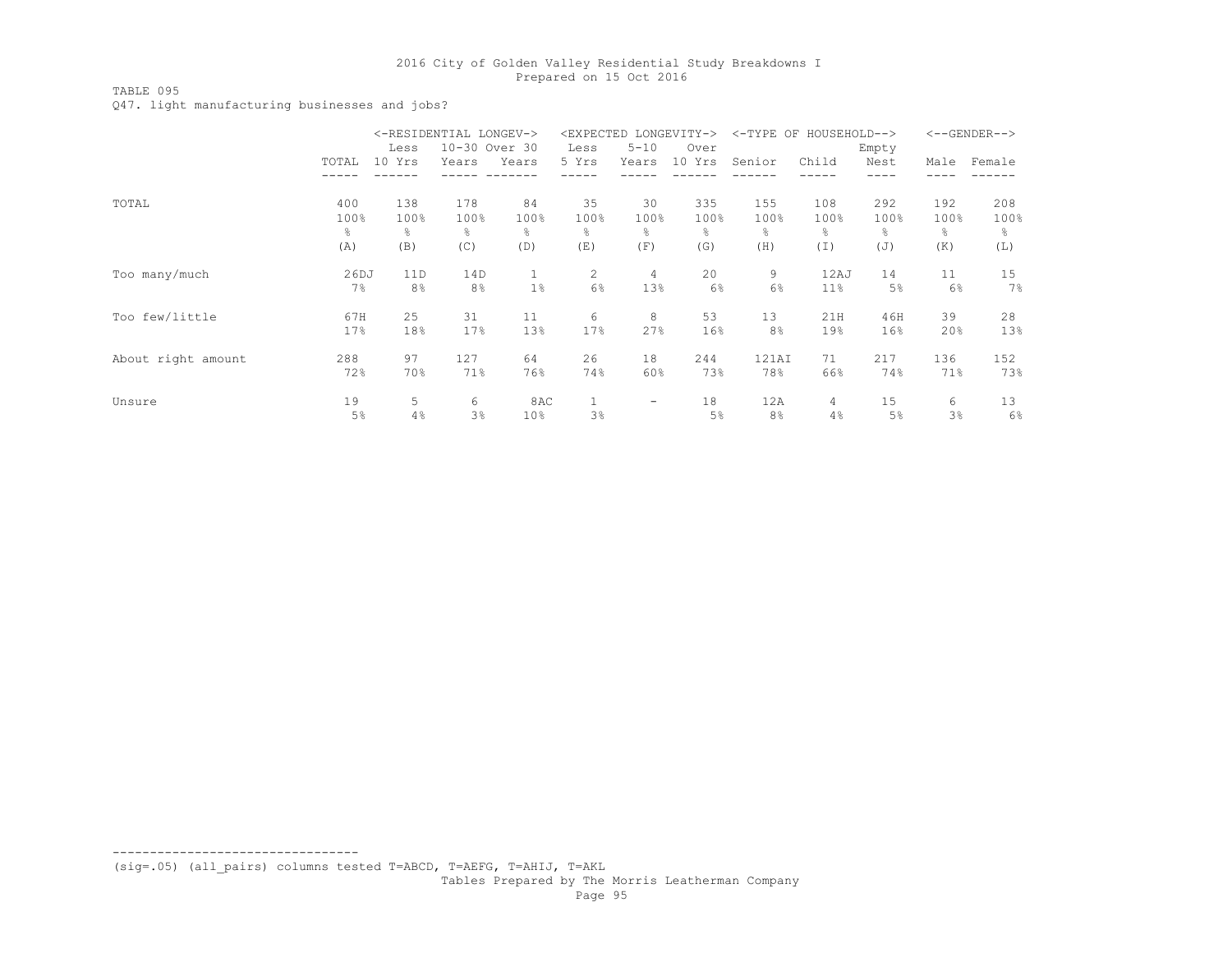TABLE 096

Q47. light manufacturing businesses and jobs?

|                    |       | $<$ -AGE OF    | RESPONDENT-> |                 | $<$ -KNOW<br>Great | GOVT-><br>Very |      | <residence></residence> | $<$ --PRECINCT  | OF          | RESIDENCE--> |       |
|--------------------|-------|----------------|--------------|-----------------|--------------------|----------------|------|-------------------------|-----------------|-------------|--------------|-------|
|                    | TOTAL | $18 - 44$      | $45 - 64$    | $65+$           | /Fair              | Little         | Own  | Rent                    | $1\&2$          | 3&4         | 5&6          | 7 & 8 |
|                    |       |                |              |                 |                    |                |      |                         |                 |             | ---          |       |
| TOTAL              | 400   | 158            | 159          | 83              | 235                | 165            | 303  | 97                      | 107             | 94          | 97           | 102   |
|                    | 100%  | 100%           | 100%         | 100%            | 100%               | 100%           | 100% | 100%                    | 100%            | 100%        | 100%         | 100%  |
|                    | 옹     | 옹              | g.           | 옹               | ⊱                  | ိင             | ⊱    | g.                      | ⊱               | ⊱           | ိင           | ⊱     |
|                    | (A)   | (B)            | (C)          | (D)             | (E)                | (F)            | (G)  | (H)                     | (I)             | (J)         | (K)          | (L)   |
| Too many/much      | 26    | 12             | 9            | 5               | 17                 | 9              | 19   | $\overline{7}$          | 3               | 4           | 15AIJL       | 4     |
|                    | 7%    | 8 <sup>°</sup> | 6%           | 6%              | 7%                 | 5%             | 6%   | 7%                      | 3%              | 4%          | 15%          | 4%    |
| Too few/little     | 67I   | 36AD           | 23           | 8               | 46                 | 21             | 54   | 13                      | 11              | 14          | 19           | 23I   |
|                    | 17%   | 23%            | 14%          | 10 <sup>°</sup> | 20%                | 13%            | 18%  | 13%                     | 10 <sup>°</sup> | 15%         | 20%          | 23%   |
| About right amount | 288BK | 105            | 120          | 63              | 164                | 124            | 217  | 71                      | 86AKL           | <b>75KL</b> | 60           | 67    |
|                    | 72%   | 66%            | 75%          | 76%             | 70%                | 75%            | 72%  | 73%                     | 80%             | 80%         | 62%          | 66%   |
| Unsure             | 19    | 5              | 7            | 7               | 8                  | 11             | 13   | 6                       | 7 J             | 1           | 3            | 8J    |
|                    | 5%    | 3%             | 4%           | 8%              | 3%                 | 7%             | 4%   | 6%                      | 7%              | 1%          | 3%           | 8%    |

(sig=.05) (all\_pairs) columns tested T=ABCD, T=AEF, T=AGH, T=AIJKL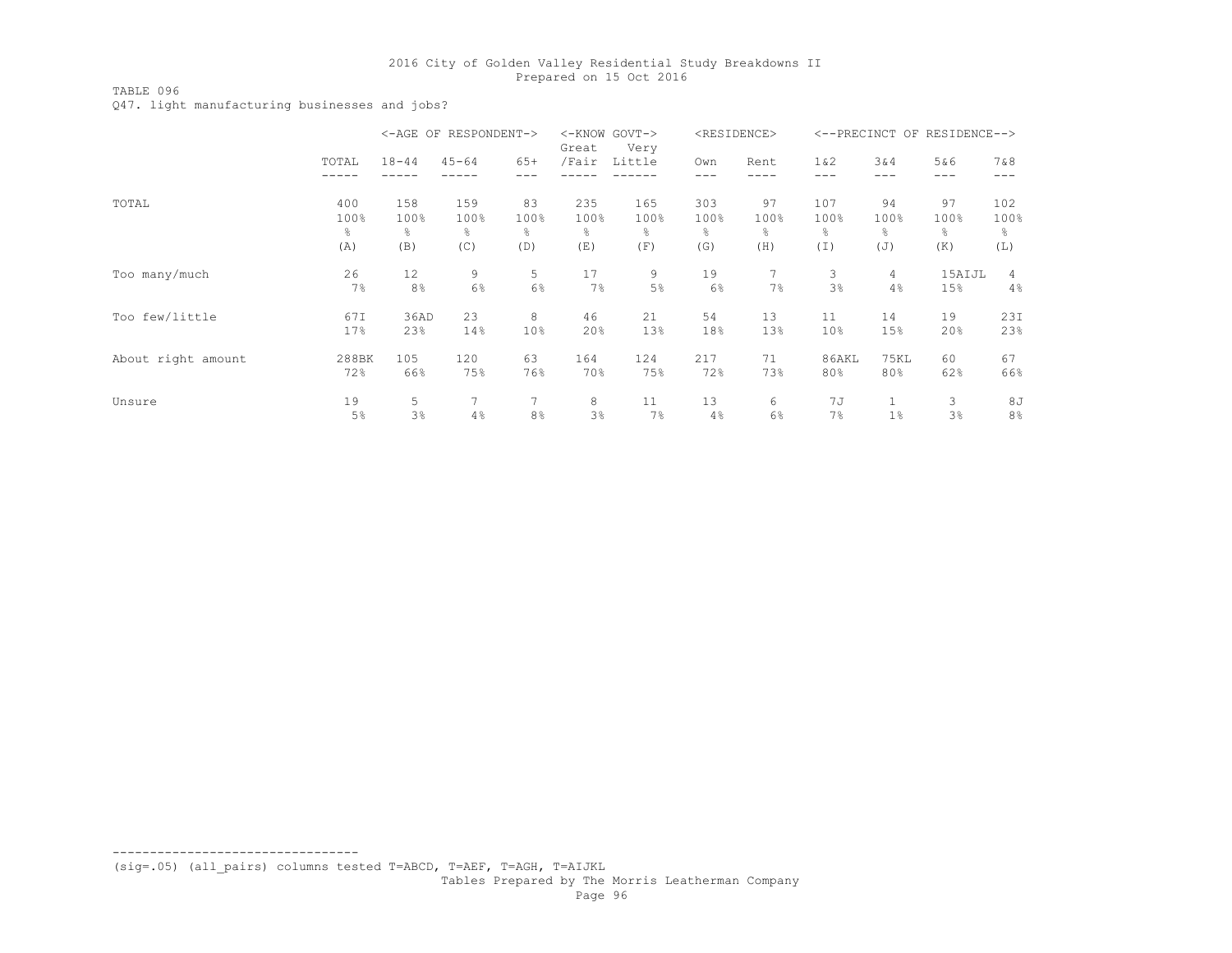#### TABLE 097 Q48. service and retail establishments?

|                    |        | <-RESIDENTIAL LONGEV-> |               |                | <expected< th=""><th></th><th>LONGEVITY-&gt;</th><th></th><th>&lt;-TYPE OF HOUSEHOLD--&gt;</th><th></th><th></th><th><math>&lt;-</math>-GENDER--&gt;</th></expected<> |                          | LONGEVITY->   |        | <-TYPE OF HOUSEHOLD--> |       |      | $<-$ -GENDER--> |
|--------------------|--------|------------------------|---------------|----------------|-----------------------------------------------------------------------------------------------------------------------------------------------------------------------|--------------------------|---------------|--------|------------------------|-------|------|-----------------|
|                    |        | Less                   | 10-30 Over 30 |                | Less                                                                                                                                                                  | $5 - 10$                 | Over          |        |                        | Empty |      |                 |
|                    | TOTAL  | 10 Yrs                 | Years         | Years          | 5 Yrs                                                                                                                                                                 | Years                    | 10 Yrs        | Senior | Child                  | Nest  | Male | Female          |
|                    |        |                        |               |                |                                                                                                                                                                       |                          |               |        |                        |       |      |                 |
| TOTAL              | 400    | 138                    | 178           | 84             | 35                                                                                                                                                                    | 30                       | 335           | 155    | 108                    | 292   | 192  | 208             |
|                    | 100%   | 100%                   | 100%          | 100%           | 100%                                                                                                                                                                  | 100%                     | 100%          | 100%   | 100%                   | 100%  | 100% | 100%            |
|                    | g.     | ⊱                      | ٩,            | 옹              | ⊱                                                                                                                                                                     | g.                       | ÷,            | ⊱      | ⊱                      | ٩,    | g.   | g.              |
|                    | (A)    | (B)                    | (C)           | (D)            | (E)                                                                                                                                                                   | (F)                      | (G)           | (H)    | (I)                    | (J)   | (K)  | (L)             |
| Too many/much      | 45DGJ  | 17                     | 24D           | $\overline{4}$ | 6                                                                                                                                                                     | 6                        | 33            | 14     | 18AJ                   | 27    | 22   | 23              |
|                    | $11\%$ | 12%                    | 13%           | 5%             | 17%                                                                                                                                                                   | 20%                      | 10%           | $9\%$  | 17%                    | 9%    | 11%  | $11\%$          |
| few/little<br>Too  | 82GH   | 37A                    | 32            | 13             | 11                                                                                                                                                                    | 10G                      | 61            | 23     | 23                     | 59    | 40   | 42              |
|                    | 21%    | 27%                    | 18%           | 15%            | 31%                                                                                                                                                                   | 33%                      | 18%           | 15%    | 21%                    | 20%   | 21%  | 20%             |
| About right amount | 270BEF | 84                     | 122           | 64B            | 18                                                                                                                                                                    | 14                       | <b>238AEF</b> | 116AI  | 67                     | 203   | 128  | 142             |
|                    | 68%    | 61%                    | 69%           | 76%            | 51%                                                                                                                                                                   | 47%                      | 71%           | 75%    | 62%                    | 70%   | 67%  | 68%             |
| Unsure             | 3      | -                      |               | 3ABC           | $\overline{\phantom{0}}$                                                                                                                                              | $\overline{\phantom{0}}$ | 3             | 2      | -                      | 3     | 2    |                 |
|                    | $1\%$  |                        |               | 4%             |                                                                                                                                                                       |                          | $1\%$         | $1\%$  |                        | $1\%$ | 1%   |                 |

--------------------------------- (sig=.05) (all\_pairs) columns tested T=ABCD, T=AEFG, T=AHIJ, T=AKL

Note: Percentage less than 0.5 printed as \*.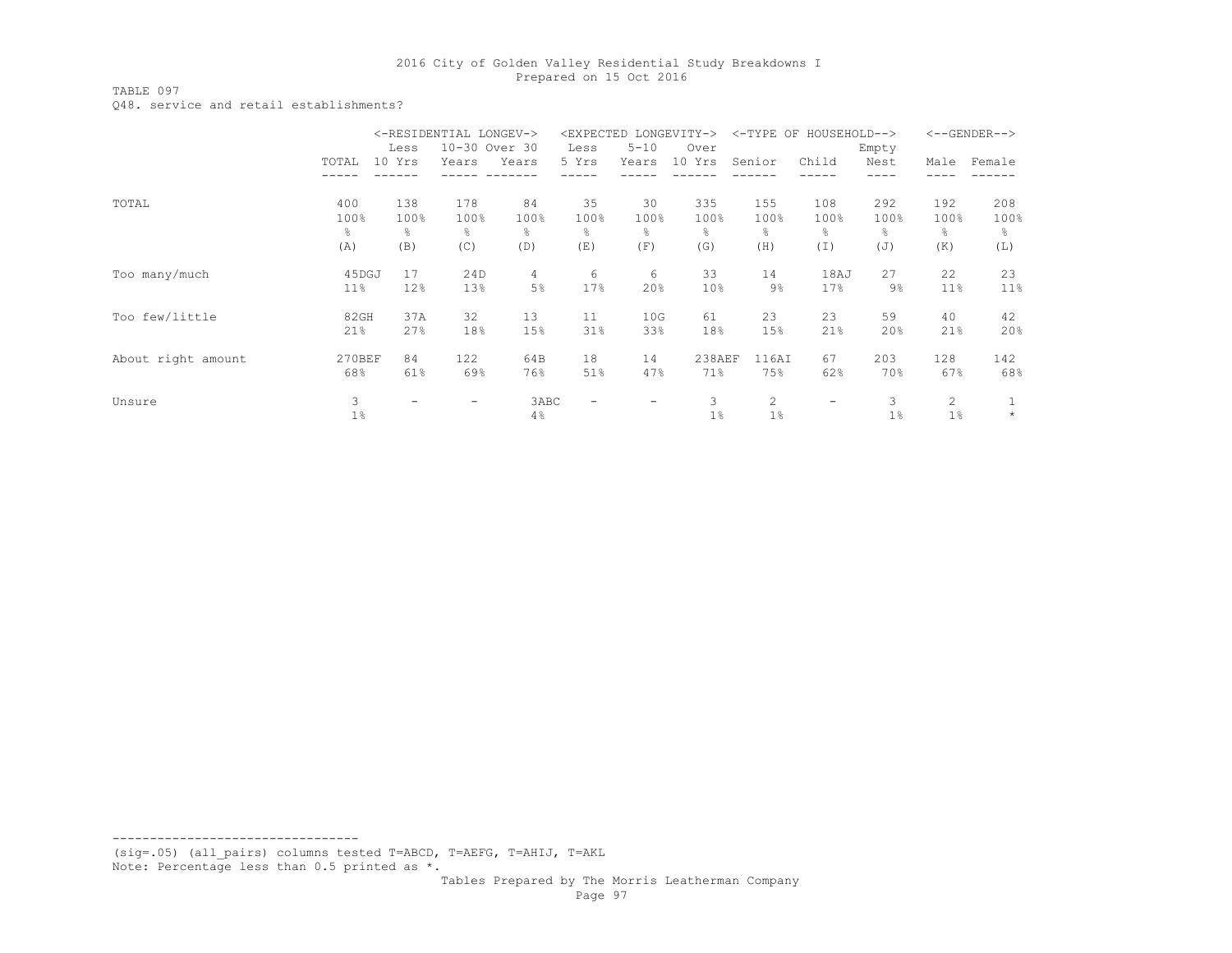TABLE 098 Q48. service and retail establishments?

|                    |       |                          | <-AGE OF RESPONDENT-> |       | <-KNOW GOVT-><br>Great | Very         |       | <residence></residence> |       | <--PRECINCT OF | RESIDENCE-->             |       |
|--------------------|-------|--------------------------|-----------------------|-------|------------------------|--------------|-------|-------------------------|-------|----------------|--------------------------|-------|
|                    | TOTAL | $18 - 44$                | $45 - 64$             | $65+$ | /Fair                  | Little       | Own   | Rent                    | 1 & 2 | 3&4            | 5&6                      | 7 & 8 |
|                    |       |                          |                       |       |                        |              |       |                         |       |                | ---                      | ---   |
| TOTAL              | 400   | 158                      | 159                   | 83    | 235                    | 165          | 303   | 97                      | 107   | 94             | 97                       | 102   |
|                    | 100%  | 100%                     | 100%                  | 100%  | 100%                   | 100%         | 100%  | 100%                    | 100%  | 100%           | 100%                     | 100%  |
|                    | g.    | ⊱                        | ٩,                    | 욲     | $\frac{6}{10}$         | ိင           | g.    | g.                      | 옹     | ⊱              | g.                       | g.    |
|                    | (A)   | (B)                      | (C)                   | (D)   | (E)                    | (F)          | (G)   | (H)                     | (I)   | (J)            | (K)                      | (L)   |
| Too many/much      | 45DL  | 24AD                     | 17                    | 4     | 30                     | 15           | 35    | 10                      | 13    |                | 19AJL                    | 6     |
|                    | 11%   | 15%                      | 11%                   | $5\%$ | 13%                    | $9\%$        | 12%   | 10%                     | 12%   | 7%             | 20%                      | 6%    |
| Too few/little     | 82CI  | 44AC                     | 22                    | 16    | 52                     | 30           | 60    | 22                      | 10    | 18I            | 22I                      | 32AI  |
|                    | 21%   | 28%                      | 14%                   | 19%   | 22%                    | 18%          | 20%   | 23%                     | $9\%$ | 19%            | 23%                      | 31%   |
| About right amount | 270BK | 90                       | 119AB                 | 61B   | 151                    | 119          | 205   | 65                      | 83AKL | 67             | 56                       | 64    |
|                    | 68%   | 57%                      | 75%                   | 73%   | 64%                    | 72%          | 68%   | 67%                     | 78%   | 71%            | 58%                      | 63%   |
| Unsure             | 3     | $\overline{\phantom{0}}$ | $\mathbf{1}$          | 2A    | $\mathbf{2}^{\prime}$  | $\mathbf{1}$ | 3     | -                       |       | 2              | $\overline{\phantom{0}}$ |       |
|                    | $1\%$ |                          | 1%                    | 2%    | 1%                     | $1\%$        | $1\%$ |                         | 1%    | 2%             |                          |       |

--------------------------------- (sig=.05) (all\_pairs) columns tested T=ABCD, T=AEF, T=AGH, T=AIJKL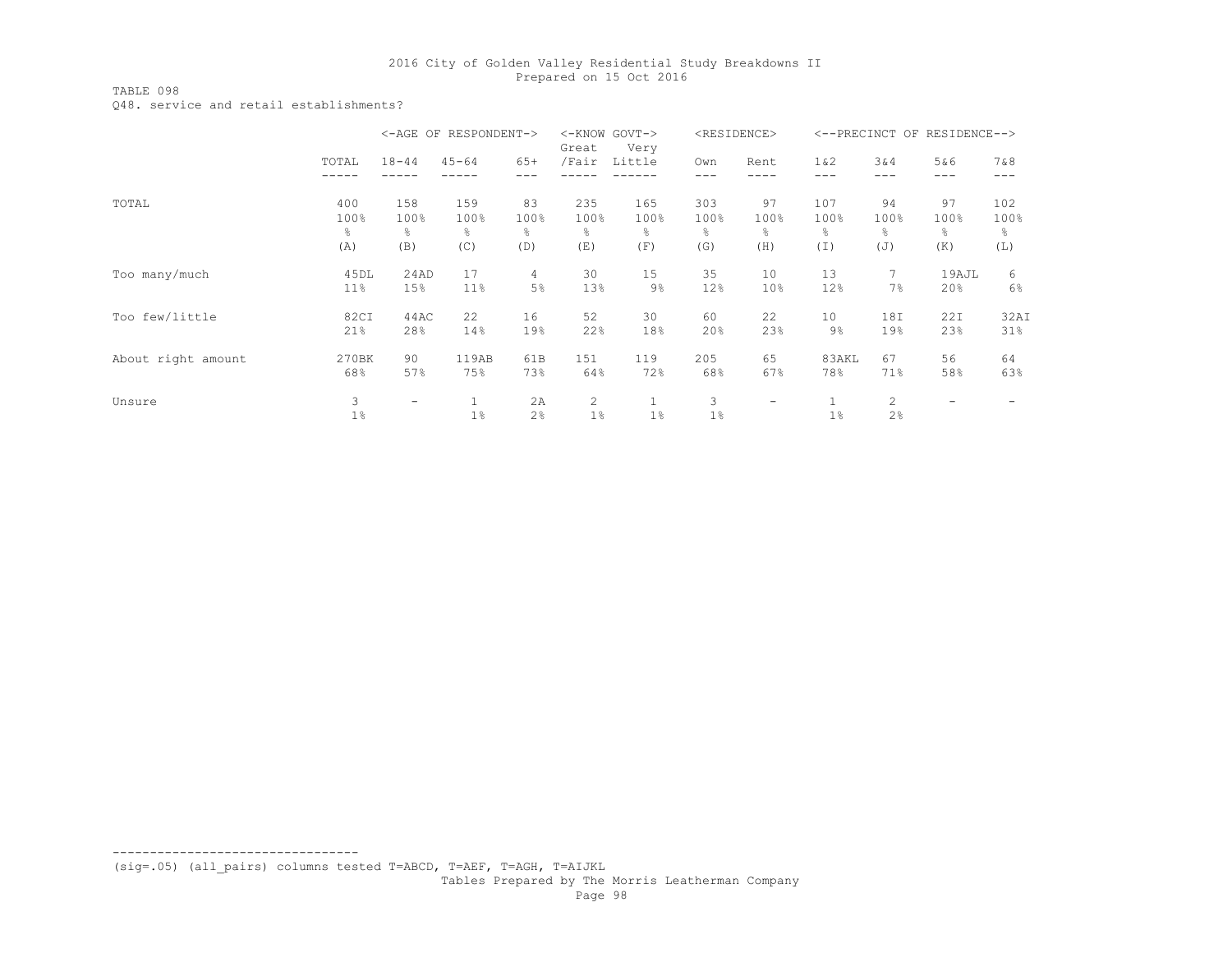#### TABLE 099 Q49. entertainment establishments?

|                    |        |        | <-RESIDENTIAL LONGEV-> |       | <expected< th=""><th></th><th>LONGEVITY-&gt;</th><th><math>&lt;-TYPE</math> OF</th><th>HOUSEHOLD--&gt;</th><th></th><th></th><th><math>&lt;-</math>-GENDER--&gt;</th></expected<> |          | LONGEVITY-> | $<-TYPE$ OF | HOUSEHOLD--> |       |      | $<-$ -GENDER--> |
|--------------------|--------|--------|------------------------|-------|-----------------------------------------------------------------------------------------------------------------------------------------------------------------------------------|----------|-------------|-------------|--------------|-------|------|-----------------|
|                    |        | Less   | 10-30 Over 30          |       | Less                                                                                                                                                                              | $5 - 10$ | Over        |             |              | Empty |      |                 |
|                    | TOTAL  | 10 Yrs | Years                  | Years | 5 Yrs                                                                                                                                                                             | Years    | 10 Yrs      | Senior      | Child        | Nest  | Male | Female          |
|                    |        |        |                        |       |                                                                                                                                                                                   |          |             |             |              |       |      |                 |
| TOTAL              | 400    | 138    | 178                    | 84    | 35                                                                                                                                                                                | 30       | 335         | 155         | 108          | 292   | 192  | 208             |
|                    | 100%   | 100%   | 100%                   | 100%  | 100%                                                                                                                                                                              | 100%     | 100%        | 100%        | 100%         | 100%  | 100% | 100%            |
|                    | g.     | ⊱      | g.                     | 옹     | ÷,                                                                                                                                                                                | g.       | g.          | g.          | 옹            | g.    | g.   | 옹               |
|                    | (A)    | (B)    | (C)                    | (D)   | (E)                                                                                                                                                                               | (F)      | (G)         | (H)         | (I)          | (J)   | (K)  | (L)             |
| Too many/much      | 36GJ   | 15     | 18                     | 3     | 7AG                                                                                                                                                                               | 6AG      | 23          | 9           | 16AHJ        | 20    | 12   | 24              |
|                    | 9%     | 11%    | 10%                    | 4%    | 20%                                                                                                                                                                               | 20%      | 7%          | 6%          | 15%          | 7%    | 6%   | 12%             |
| Too few/little     | 113DHJ | 50AD   | 49                     | 14    | 10                                                                                                                                                                                | 9        | 94          | 20          | 40AHJ        | 73H   | 53   | 60              |
|                    | 28%    | 36%    | 28%                    | 17%   | 29%                                                                                                                                                                               | 30%      | 28%         | 13%         | 37%          | 25%   | 28%  | 29%             |
| About right amount | 245BI  | 72     | 111                    | 62AB  | 18                                                                                                                                                                                | 15       | 212         | 121AIJ      | 52           | 193AI | 122  | 123             |
|                    | 61%    | 52%    | 62%                    | 74%   | 51%                                                                                                                                                                               | 50%      | 63%         | 78%         | 48%          | 66%   | 64%  | 59%             |
| Unsure             | 6C     |        | -                      | 5ABC  | $\overline{\phantom{0}}$                                                                                                                                                          | -        | 6           | 5A          | -            | 6     | 5    |                 |
|                    | 2%     | 1%     |                        | $6\%$ |                                                                                                                                                                                   |          | 2%          | 3%          |              | 2%    | 3%   | $\star$         |

--------------------------------- (sig=.05) (all\_pairs) columns tested T=ABCD, T=AEFG, T=AHIJ, T=AKL

Note: Percentage less than 0.5 printed as \*.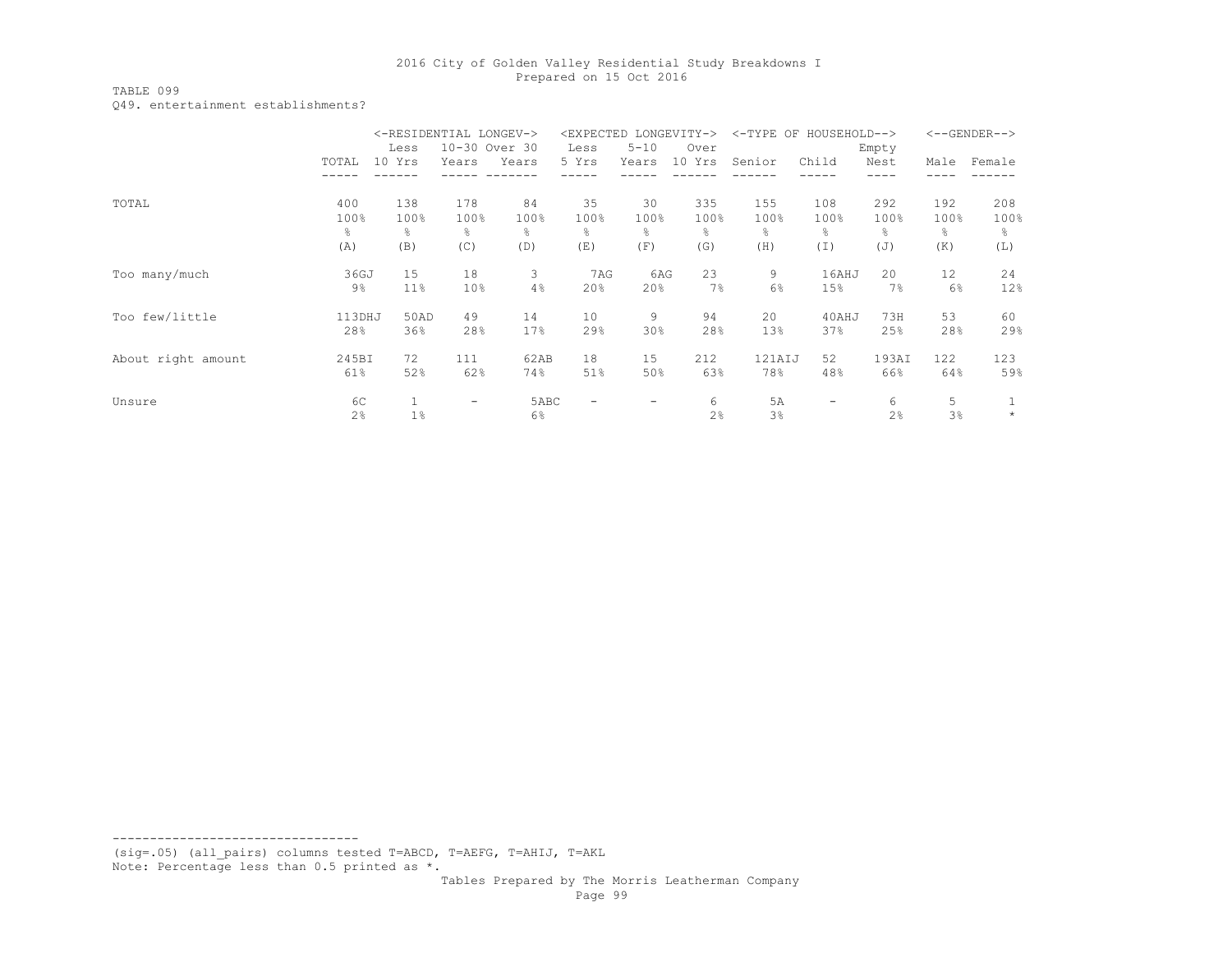TABLE 100 Q49. entertainment establishments?

|                    |        | <-AGE OF RESPONDENT-> |           |                | Great        | <-KNOW GOVT-><br>Very |       | <residence></residence> | $<$ --PRECINCT |      | OF RESIDENCE--> |      |
|--------------------|--------|-----------------------|-----------|----------------|--------------|-----------------------|-------|-------------------------|----------------|------|-----------------|------|
|                    | TOTAL  | $18 - 44$             | $45 - 64$ | $65+$          | /Fair        | Little                | Own   | Rent                    | $1\&2$         | 3&4  | 5&6             | 7&8  |
|                    |        |                       |           |                |              |                       |       |                         |                |      | ---             |      |
| TOTAL              | 400    | 158                   | 159       | 83             | 235          | 165                   | 303   | 97                      | 107            | 94   | 97              | 102  |
|                    | 100%   | 100%                  | 100%      | 100%           | 100%         | 100%                  | 100%  | 100%                    | 100%           | 100% | 100%            | 100% |
|                    | g.     | 옹                     | g.        | 옹              | ⊱            | 옹                     | g.    | g.                      | g.             | ⊱    | g.              | ⊱    |
|                    | (A)    | (B)                   | (C)       | (D)            | (E)          | (F)                   | (G)   | (H)                     | (I)            | (J)  | (K)             | (L)  |
| Too many/much      | 36     | 23ACD                 | 9         | $\overline{4}$ | 24           | 12                    | 26    | 10                      | 11             |      | $7^{\circ}$     | 11   |
|                    | $9\%$  | 15%                   | $6\%$     | 5%             | 10%          | 7%                    | $9\%$ | 10%                     | 10%            | 7%   | 7%              | 11%  |
| Too few/little     | 113CDI | 65ACD                 | 33        | 15             | 70           | 43                    | 83    | 30                      | 22             | 27   | 32I             | 32   |
|                    | 28%    | 41%                   | 21%       | 18%            | 30%          | 26%                   | 27%   | 31%                     | 21%            | 29%  | 33%             | 31%  |
| About right amount | 245B   | 70                    | 114AB     | 61AB           | 139          | 106                   | 188   | 57                      | 71             | 58   | 57              | 59   |
|                    | 61%    | 44%                   | 72%       | 73%            | 59%          | 64%                   | 62%   | 59%                     | 66%            | 62%  | 59%             | 58%  |
| Unsure             | 6B     | -                     | 3         | 3B             | $\mathbf{2}$ | 4                     | 6     | -                       | 3              | 2    | $\mathbf{1}$    |      |
|                    | 2%     |                       | 2%        | 4%             | 1%           | 2%                    | 2%    |                         | 3%             | 2%   | 1%              |      |

--------------------------------- (sig=.05) (all\_pairs) columns tested T=ABCD, T=AEF, T=AGH, T=AIJKL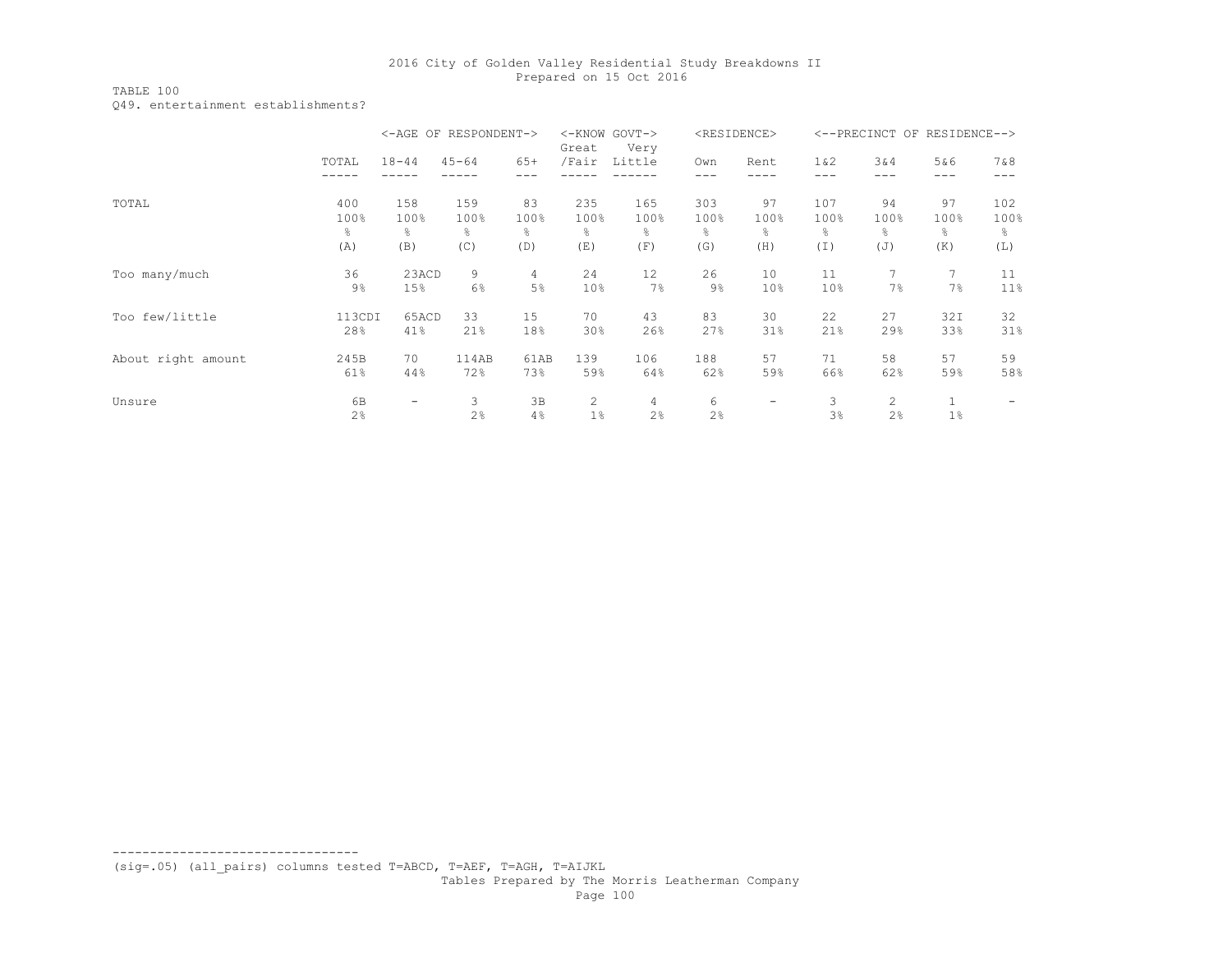## TABLE 101 Q50. restaurants?

|                    |                | <-RESIDENTIAL LONGEV->   |       |               |       |          | LONGEVITY->           | $<$ -TYPE OF   | HOUSEHOLD-->             |                |       | $\left<$ --GENDER--> |
|--------------------|----------------|--------------------------|-------|---------------|-------|----------|-----------------------|----------------|--------------------------|----------------|-------|----------------------|
|                    |                | Less                     |       | 10-30 Over 30 | Less  | $5 - 10$ | Over                  |                |                          | Empty          |       |                      |
|                    | TOTAL          | 10 Yrs                   | Years | Years         | 5 Yrs | Years    | 10 Yrs                | Senior         | Child                    | Nest           | Male  | Female               |
|                    |                |                          |       |               |       |          |                       |                |                          |                |       |                      |
| TOTAL              | 400            | 138                      | 178   | 84            | 35    | 30       | 335                   | 155            | 108                      | 292            | 192   | 208                  |
|                    | 100%           | 100%                     | 100%  | 100%          | 100%  | 100%     | 100%                  | 100%           | 100%                     | 100%           | 100%  | 100%                 |
|                    | g.             | 옹                        | ⊱     | ÷.            | 욲     | g.       | န္                    | ÷,             | g.                       | ⊱              | g.    | g.                   |
|                    | (A)            | (B)                      | (C)   | (D)           | (E)   | (F)      | (G)                   | (H)            | (I)                      | (J)            | (K)   | (L)                  |
| Too many/much      | 35DGK          | $12 \overline{ }$        | 21D   | 2             | 7AG   | 4        | 24                    | 13             | 13                       | 22             | 6     | 29AK                 |
|                    | 9%             | $9\%$                    | 12%   | 2%            | 20%   | 13%      | 7%                    | 8 <sup>°</sup> | 12%                      | 8 <sup>°</sup> | 3%    | 14%                  |
| Too few/little     | 71             | 24                       | 33    | 14            | 6     | 3        | 62                    | 21             | 22                       | 49             | 40    | 31                   |
|                    | 18%            | 17%                      | 19%   | 17%           | 17%   | 10%      | 19%                   | 14%            | 20%                      | 17%            | 21%   | 15%                  |
| About right amount | 292            | 102                      | 123   | 67            | 22    | 23       | 247                   | 120            | 73                       | 219            | 144   | 148                  |
|                    | 73%            | 74%                      | 69%   | 80%           | 63%   | 77%      | 74%                   | 77%            | 68%                      | 75%            | 75%   | 71%                  |
| Unsure             | $\overline{2}$ | $\overline{\phantom{0}}$ |       | $\mathbf{1}$  |       |          | $\mathbf{2}^{\prime}$ |                | $\overline{\phantom{a}}$ | 2              | 2     |                      |
|                    | 1%             |                          | 1%    | $1\%$         |       |          | 1%                    | $1\%$          |                          | 1%             | $1\%$ |                      |

(sig=.05) (all\_pairs) columns tested T=ABCD, T=AEFG, T=AHIJ, T=AKL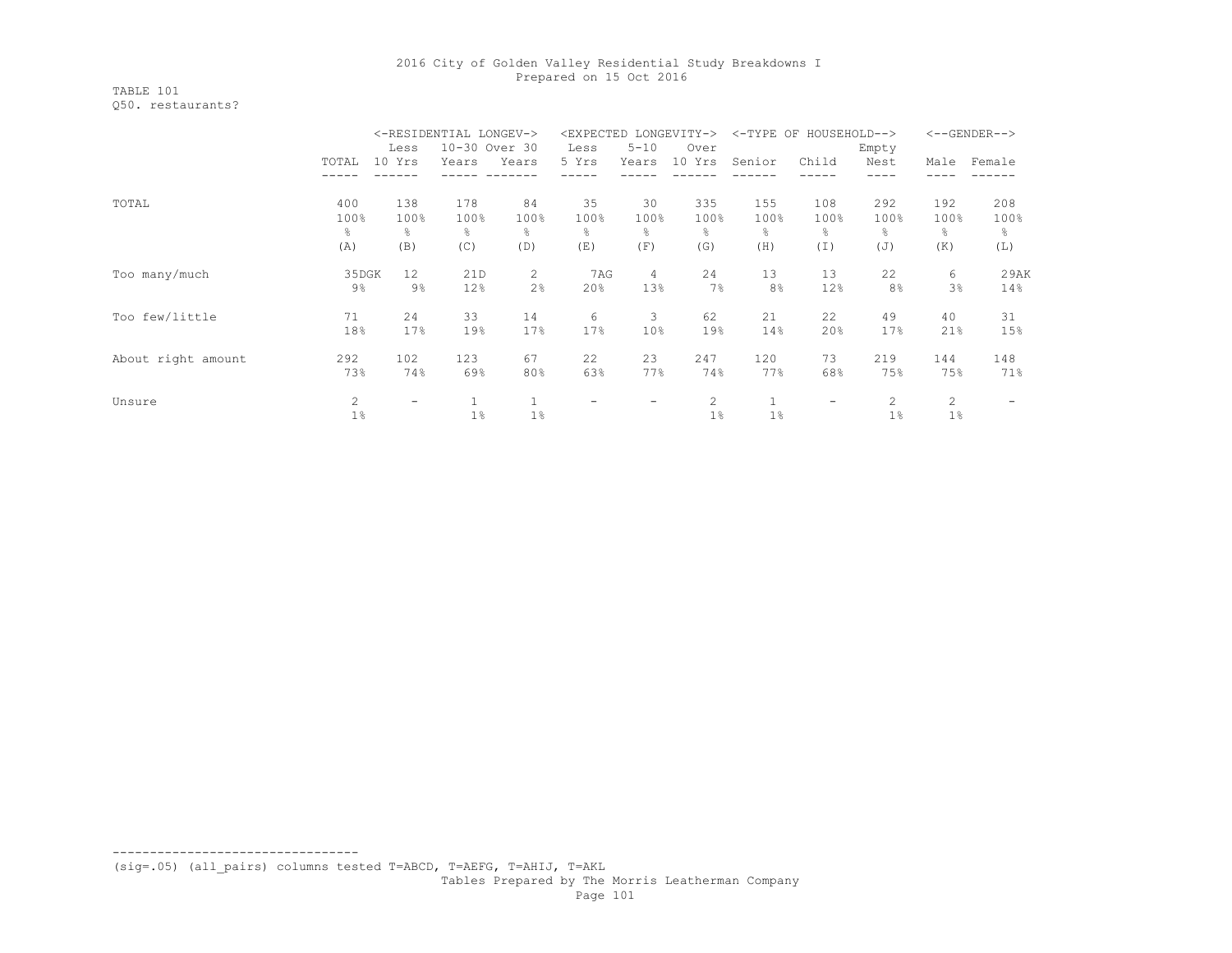TABLE 102 Q50. restaurants?

|                    |                |           | <-AGE OF RESPONDENT-> |              | $<$ -KNOW<br>Great | GOVT-><br>Very |                | <residence></residence> |        | <--PRECINCT OF | RESIDENCE--> |      |
|--------------------|----------------|-----------|-----------------------|--------------|--------------------|----------------|----------------|-------------------------|--------|----------------|--------------|------|
|                    | TOTAL          | $18 - 44$ | $45 - 64$             | $65+$        | /Fair              | Little         | Own            | Rent                    | $1\&2$ | 3&4            | 5&6          | 7&8  |
|                    |                |           |                       |              |                    |                |                |                         |        |                |              |      |
| TOTAL              | 400            | 158       | 159                   | 83           | 235                | 165            | 303            | 97                      | 107    | 94             | 97           | 102  |
|                    | 100%           | 100%      | 100%                  | 100%         | 100%               | 100%           | 100%           | 100%                    | 100%   | 100%           | 100%         | 100% |
|                    | ိင             | g.        | g.                    | 옹            | ⊱                  | ိင             | 욲              | g.                      | ⊱      | ÷,             | g.           | 옹    |
|                    | (A)            | (B)       | (C)                   | (D)          | (E)                | (F)            | (G)            | (H)                     | (I)    | (J)            | (K)          | (L)  |
| Too many/much      | 35             | 18        | 12                    | 5            | 23                 | 12             | 23             | 12                      | 13     |                | 5            | 10   |
|                    | $9\%$          | 11%       | 8%                    | 6%           | 10%                | 7%             | 8 <sup>°</sup> | 12%                     | 12%    | 7%             | 5%           | 10%  |
| Too few/little     | <b>71FI</b>    | 31        | 27                    | 13           | 52AF               | 19             | 55             | 16                      | 12     | 17             | 23I          | 19   |
|                    | 18%            | 20%       | 17%                   | 16%          | 22%                | 12%            | 18%            | 16%                     | 11%    | 18%            | 24%          | 19%  |
| About right amount | 292E           | 109       | 119                   | 64           | 159                | 133AE          | 223            | 69                      | 82     | 69             | 68           | 73   |
|                    | 73%            | 69%       | 75%                   | 77%          | 68%                | 81%            | 74%            | 71%                     | 77%    | 73%            | 70%          | 72%  |
| Unsure             | $\overline{c}$ | -         |                       | $\mathbf{1}$ | $\mathbf{1}$       | $\mathbf{1}$   | $\overline{2}$ |                         |        |                | 1            |      |
|                    | $1\%$          |           | 1%                    | 1%           | $\star$            | 1%             | 1%             |                         |        | $1\%$          | 1%           |      |

--------------------------------- (sig=.05) (all\_pairs) columns tested T=ABCD, T=AEF, T=AGH, T=AIJKL

Note: Percentage less than 0.5 printed as \*.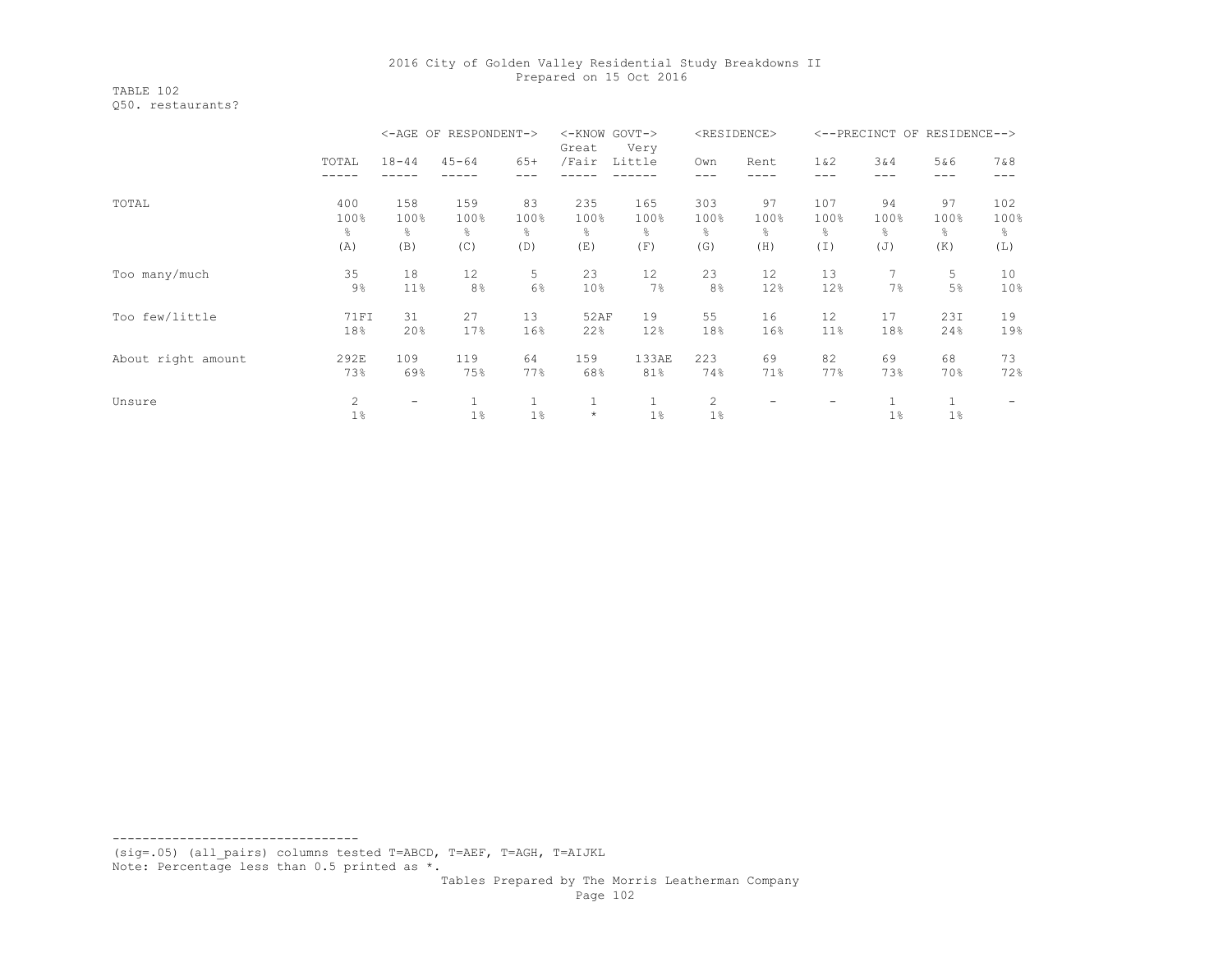TABLE 103

Q51. How would you rate general economic development in the City of Golden Valley?

|                |                | <-RESIDENTIAL LONGEV->   |                |               |                | <expected longevity-=""></expected> |                |              | <-TYPE OF HOUSEHOLD-->   |                |                          | $<-$ -GENDER--> |
|----------------|----------------|--------------------------|----------------|---------------|----------------|-------------------------------------|----------------|--------------|--------------------------|----------------|--------------------------|-----------------|
|                |                | Less                     | 10-30 Over 30  |               | Less           | $5 - 10$                            | Over           |              |                          | Empty          |                          |                 |
|                | TOTAL          | 10 Yrs                   | Years          | Years         | 5 Yrs          | Years                               | 10 Yrs         | Senior       | Child                    | Nest           | Male                     | Female          |
|                |                |                          |                |               |                |                                     |                |              |                          | ----           | ----                     |                 |
| TOTAL          | 400            | 138                      | 178            | 84            | 35             | 30                                  | 335            | 155          | 108                      | 292            | 192                      | 208             |
|                | 100%           | 100%                     | 100%           | 100%          | 100%           | 100%                                | 100%           | 100%         | 100%                     | 100%           | 100%                     | 100%            |
|                | $\frac{6}{5}$  | $\frac{6}{6}$            | $\frac{6}{6}$  | $\frac{6}{6}$ | $\frac{6}{6}$  | $\frac{6}{6}$                       | ⊱              | 옹            | $\frac{6}{6}$            | $\frac{6}{6}$  | g.                       | $\frac{6}{6}$   |
|                | (A)            | (B)                      | (C)            | (D)           | (E)            | (F)                                 | (G)            | (H)          | $(\top)$                 | (J)            | (K)                      | (L)             |
| <b>FAVOR</b>   | 370H           | 129                      | 165            | 76            | 31             | 30                                  | 309            | 138          | 98                       | 272            | 178                      | 192             |
|                | 93%            | 93%                      | 93%            | 90%           | 89%            | 100%                                | 92%            | 89%          | 91%                      | 93%            | 93%                      | 92%             |
| Excellent      | 54             | 22                       | 19             | 13            | 2              | $\mathbf{1}$                        | 51A            | 24           | 18                       | 36             | 28                       | 26              |
|                | 14%            | 16%                      | 11%            | 15%           | 6%             | 3%                                  | 15%            | 15%          | 17%                      | 12%            | 15%                      | 13%             |
| Good           | 316GH          | 107                      | 146            | 63            | 29             | 29AG                                | 258            | 114          | 80                       | 236            | 150                      | 166             |
|                | 79%            | 78%                      | 82%            | 75%           | 83%            | 97%                                 | 77%            | 74%          | 74%                      | 81%            | 78%                      | 80%             |
| <b>UNFAVOR</b> | 26             | 9                        | 11             | 6             | $\overline{4}$ | $\overline{\phantom{m}}$            | 22             | 14           | 10                       | 16             | 12                       | 14              |
|                | 7%             | 7%                       | 6%             | 7%            | 11%            |                                     | 7%             | $9\%$        | $9\%$                    | 5%             | 6%                       | 7%              |
| Only fair      | 25             | 8                        | 11             | 6             | $\overline{4}$ | $-$                                 | 21             | 13           | 10                       | 15             | 12                       | 13              |
|                | 6%             | 6%                       | 6%             | 7%            | 11%            |                                     | 6%             | 8%           | $9\%$                    | 5%             | 6%                       | 6%              |
| Poor           | $\mathbf{1}$   | $\mathbf{1}$             | -              |               |                | $\overline{\phantom{m}}$            | $\mathbf{1}$   | $\mathbf{1}$ | Ξ.                       | $\mathbf{1}$   | $\overline{\phantom{m}}$ | $\mathbf{1}$    |
|                | $\star$        | $1\%$                    |                |               |                |                                     | $\star$        | $1\%$        |                          | $\star$        |                          | $\star$         |
| <b>UNSURE</b>  | $\overline{4}$ | $\overline{\phantom{0}}$ | $\overline{2}$ | 2             |                | $\overline{\phantom{a}}$            | $\overline{4}$ | 3            | $\overline{\phantom{0}}$ | $\overline{4}$ | 2                        | $\overline{c}$  |
| ------         | $1\%$          |                          | 1%             | 2%            |                |                                     | 1%             | 2%           |                          | 1%             | 1%                       | 1%              |

--------------------------------- (sig=.05) (all\_pairs) columns tested T=ABCD, T=AEFG, T=AHIJ, T=AKL Note: Percentage less than 0.5 printed as \*.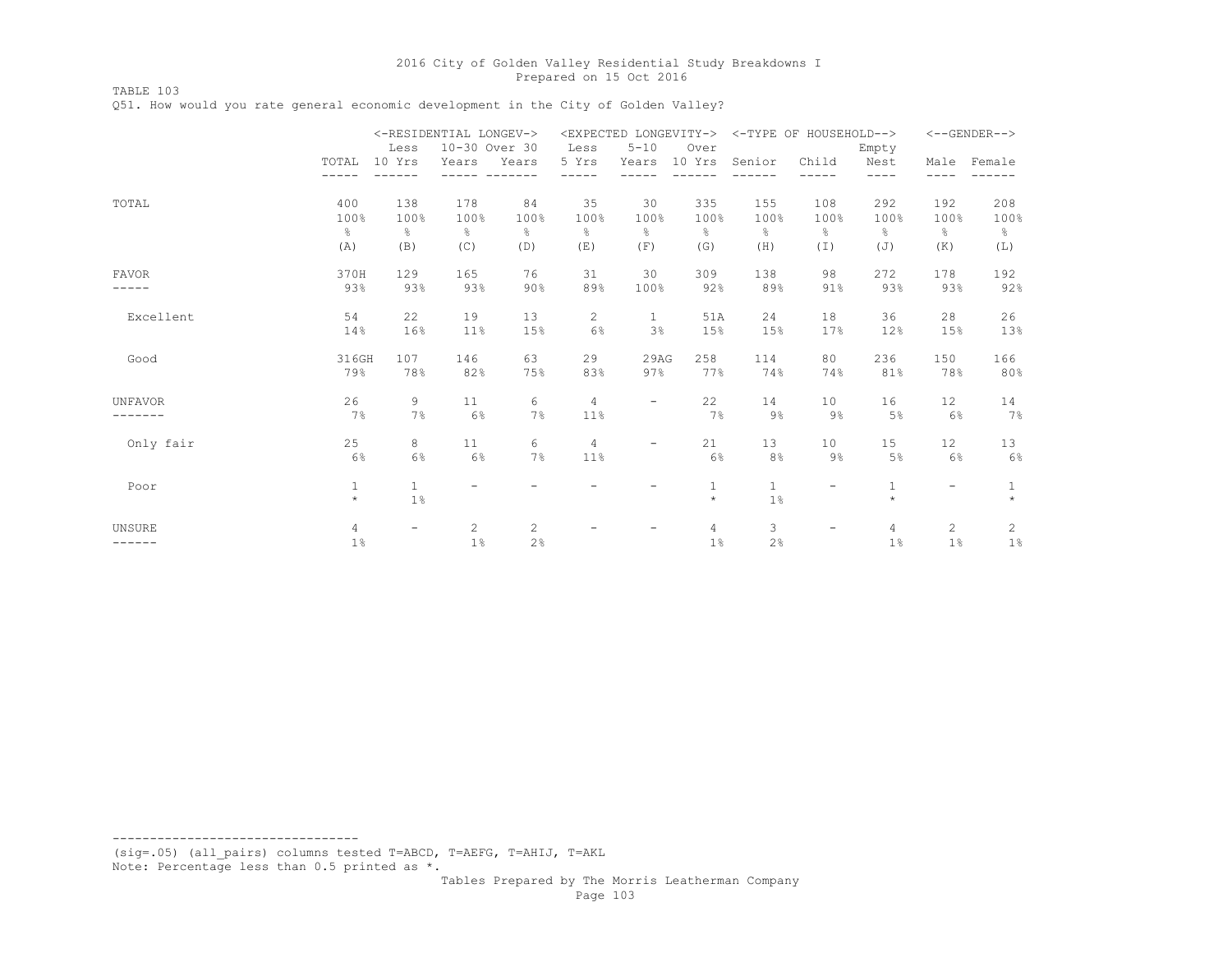TABLE 104

Q51. How would you rate general economic development in the City of Golden Valley?

|                  |                         |                          | <-AGE OF RESPONDENT->    |                       | <-KNOW GOVT-><br>Great  | Very                     |                         | <residence></residence>  |                             |                          | <--PRECINCT OF RESIDENCE--> |                          |
|------------------|-------------------------|--------------------------|--------------------------|-----------------------|-------------------------|--------------------------|-------------------------|--------------------------|-----------------------------|--------------------------|-----------------------------|--------------------------|
|                  | TOTAL<br>-----          | $18 - 44$                | $45 - 64$                | $65+$<br>---          | /Fair                   | Little                   | Own<br>---              | Rent<br>----             | 1 & 2<br>$---$              | 3&4<br>---               | 5&6<br>$---$                | 7&8<br>$---$             |
| TOTAL            | 400                     | 158                      | 159                      | 83                    | 235                     | 165                      | 303                     | 97                       | 107                         | 94                       | 97                          | 102                      |
|                  | 100%                    | 100%                     | 100%                     | 100%                  | 100%                    | 100%                     | 100%                    | 100%                     | 100%                        | 100%                     | 100%                        | 100%                     |
|                  | $\frac{6}{5}$           | $\frac{6}{6}$            | $\frac{6}{6}$            | $\frac{6}{6}$         | 옹                       | g.                       | g.                      | $\frac{8}{6}$            | 옹                           | $\frac{6}{6}$            | $\frac{6}{6}$               | $\frac{6}{6}$            |
|                  | (A)                     | (B)                      | (C)                      | (D)                   | (E)                     | (F)                      | (G)                     | (H)                      | (I)                         | (J)                      | (K)                         | (L)                      |
| <b>FAVOR</b>     | 370                     | 150                      | 144                      | 76                    | 222                     | 148                      | 279                     | 91                       | 99                          | 87                       | 93                          | 91                       |
|                  | 93%                     | 95%                      | 91%                      | 92%                   | 94%                     | 90%                      | 92%                     | 94%                      | 93%                         | 93%                      | 96%                         | 89%                      |
| Excellent        | 54E                     | 23                       | 17                       | 14                    | 25                      | 29AE                     | 37                      | 17                       | 18                          | 9                        | 11                          | 16                       |
|                  | 14%                     | 15%                      | 11%                      | 17%                   | 11%                     | 18%                      | 12%                     | 18%                      | 17%                         | 10%                      | 11%                         | 16%                      |
| Good             | 316F                    | 127                      | 127                      | 62                    | 197AF                   | 119                      | 242                     | 74                       | 81                          | 78                       | 82                          | 75                       |
|                  | 79%                     | 80%                      | 80%                      | 75%                   | 84%                     | 72%                      | 80%                     | 76%                      | 76%                         | 83%                      | 85%                         | 74%                      |
| <b>UNFAVOR</b>   | 26K                     | 8                        | 12                       | 6                     | 12                      | 14                       | 20                      | 6                        | 6                           | 7                        | 2                           | 11AK                     |
|                  | 7%                      | 5%                       | $8\frac{6}{6}$           | 7%                    | 5%                      | 8%                       | 7%                      | 6%                       | 6%                          | 7%                       | 2%                          | 11%                      |
| Only fair        | 25                      | 8                        | 12                       | 5                     | 11                      | 14                       | 19                      | 6                        | 6                           | 6                        | $\mathbf{2}$                | 11AK                     |
|                  | 6%                      | 5%                       | 8%                       | 6%                    | 5%                      | 8%                       | 6%                      | 6%                       | $6\%$                       | 6%                       | 2%                          | 11%                      |
| Poor             | 1<br>$\star$            | $\overline{\phantom{0}}$ | $\overline{\phantom{0}}$ | 1<br>$1\%$            | $\mathbf{1}$<br>$\star$ | $\overline{\phantom{0}}$ | $\mathbf{1}$<br>$\star$ | $\overline{\phantom{0}}$ | $\overline{\phantom{0}}$    | $\mathbf{1}$<br>1%       | $\overline{\phantom{a}}$    | $\overline{\phantom{a}}$ |
| UNSURE<br>------ | $\overline{4}$<br>$1\%$ | Ξ.                       | 3<br>2%                  | $\mathbf{1}$<br>$1\%$ | $\mathbf{1}$<br>$\star$ | 3<br>2%                  | $\overline{4}$<br>1%    | Ξ.                       | $\mathbf{2}^{\prime}$<br>2% | $\overline{\phantom{m}}$ | 2<br>2%                     |                          |

--------------------------------- (sig=.05) (all\_pairs) columns tested T=ABCD, T=AEF, T=AGH, T=AIJKL Note: Percentage less than 0.5 printed as \*.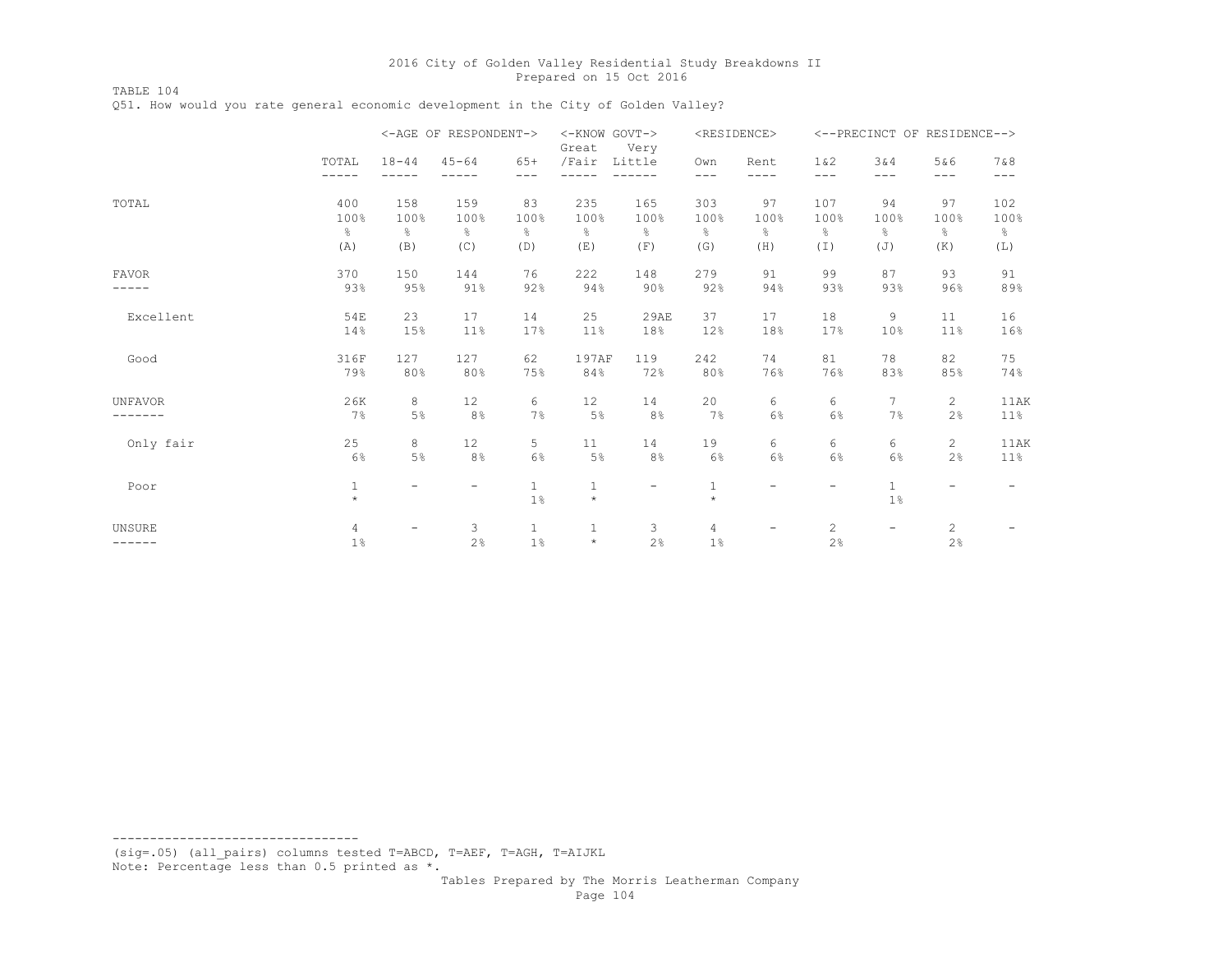TABLE 105

Q52. How would you rate the city's efforts to attract new businesses?

|                |                | <-RESIDENTIAL LONGEV-> |               |               |                | <expected longevity-=""></expected> |           |                       | <-TYPE OF HOUSEHOLD--> |                      |                          | $<-$ -GENDER--> |
|----------------|----------------|------------------------|---------------|---------------|----------------|-------------------------------------|-----------|-----------------------|------------------------|----------------------|--------------------------|-----------------|
|                |                | Less                   | 10-30 Over 30 |               | Less           | $5 - 10$                            | Over      |                       |                        | Empty                |                          |                 |
|                | TOTAL          | 10 Yrs                 | Years         | Years         | 5 Yrs          | Years                               | 10 Yrs    | Senior                | Child                  | Nest                 | Male                     | Female          |
|                |                |                        |               |               |                |                                     |           |                       |                        | ----                 | ----                     |                 |
| TOTAL          | 400            | 138                    | 178           | 84            | 35             | 30                                  | 335       | 155                   | 108                    | 292                  | 192                      | 208             |
|                | 100%           | 100%                   | 100%          | 100%          | 100%           | 100%                                | 100%      | 100%                  | 100%                   | 100%                 | 100%                     | 100%            |
|                | $\frac{6}{10}$ | $\frac{6}{6}$          | %             | $\frac{6}{6}$ | $\frac{6}{6}$  | g.                                  | $\approx$ | 옹                     | $\frac{6}{6}$          | $\frac{6}{10}$       | $\epsilon$               | $\frac{6}{6}$   |
|                | (A)            | (B)                    | (C)           | (D)           | (E)            | (F)                                 | (G)       | (H)                   | $(\top)$               | (J)                  | (K)                      | (L)             |
| <b>FAVOR</b>   | 358H           | 130ACD                 | 156           | 72            | 31             | 28                                  | 299       | 130                   | 101H                   | 257                  | 174                      | 184             |
|                | 90%            | 94%                    | 88%           | 86%           | 89%            | 93%                                 | 89%       | 84%                   | 94%                    | 88%                  | 91%                      | 88%             |
| Excellent      | 55HJ           | 21                     | 27            | $\tau$        | 3              | 3                                   | 49        | 13                    | 23AHJ                  | 32                   | 27                       | 28              |
|                | 14%            | 15%                    | 15%           | 8%            | $9\%$          | 10%                                 | 15%       | 8%                    | 21%                    | 11%                  | 14%                      | 13%             |
| Good           | 303            | 109                    | 129           | 65            | 28             | 25                                  | 250       | 117                   | 78                     | 225                  | 147                      | 156             |
|                | 76%            | 79%                    | 72%           | 77%           | 80%            | 83%                                 | 75%       | 75%                   | 72%                    | 77%                  | 77%                      | 75%             |
| <b>UNFAVOR</b> | 22             | 6                      | 13            | 3             | 4              | $\mathbf{1}$                        | 17        | 12                    | 4                      | 18                   | 8                        | 14              |
|                | 6%             | 4%                     | 7%            | 4%            | 11%            | 3%                                  | 5%        | 8%                    | 4%                     | 6%                   | 4%                       | 7%              |
| Only fair      | 20             | 5                      | 12            | 3             | 4              | $\mathbf{1}$                        | 15        | 10                    | $4\overline{ }$        | 16                   | 8                        | 12              |
|                | 5%             | 4%                     | 7%            | 4%            | 11%            | 3%                                  | 4%        | 6%                    | 4%                     | 5%                   | 4%                       | 6%              |
| Poor           | 2              | $\mathbf{1}$           | $\mathbf{1}$  | -             |                | -                                   | 2         | $\mathbf{2}^{\prime}$ | -                      | $\mathbf{2}^{\circ}$ | $\overline{\phantom{m}}$ | $\mathbf{2}$    |
|                | 1%             | 1%                     | 1%            |               |                |                                     | 1%        | 1%                    |                        | 1%                   |                          | $1\%$           |
| <b>UNSURE</b>  | 20B            | $\overline{2}$         | 9             | 9AB           | $\overline{a}$ | $\mathbf{1}$                        | 19        | 13A                   | 3                      | 17                   | 10                       | 10              |
| ------         | 5%             | 1%                     | 5%            | 11%           |                | 3%                                  | 6%        | 8%                    | 3%                     | 6%                   | 5%                       | $5\%$           |

(sig=.05) (all\_pairs) columns tested T=ABCD, T=AEFG, T=AHIJ, T=AKL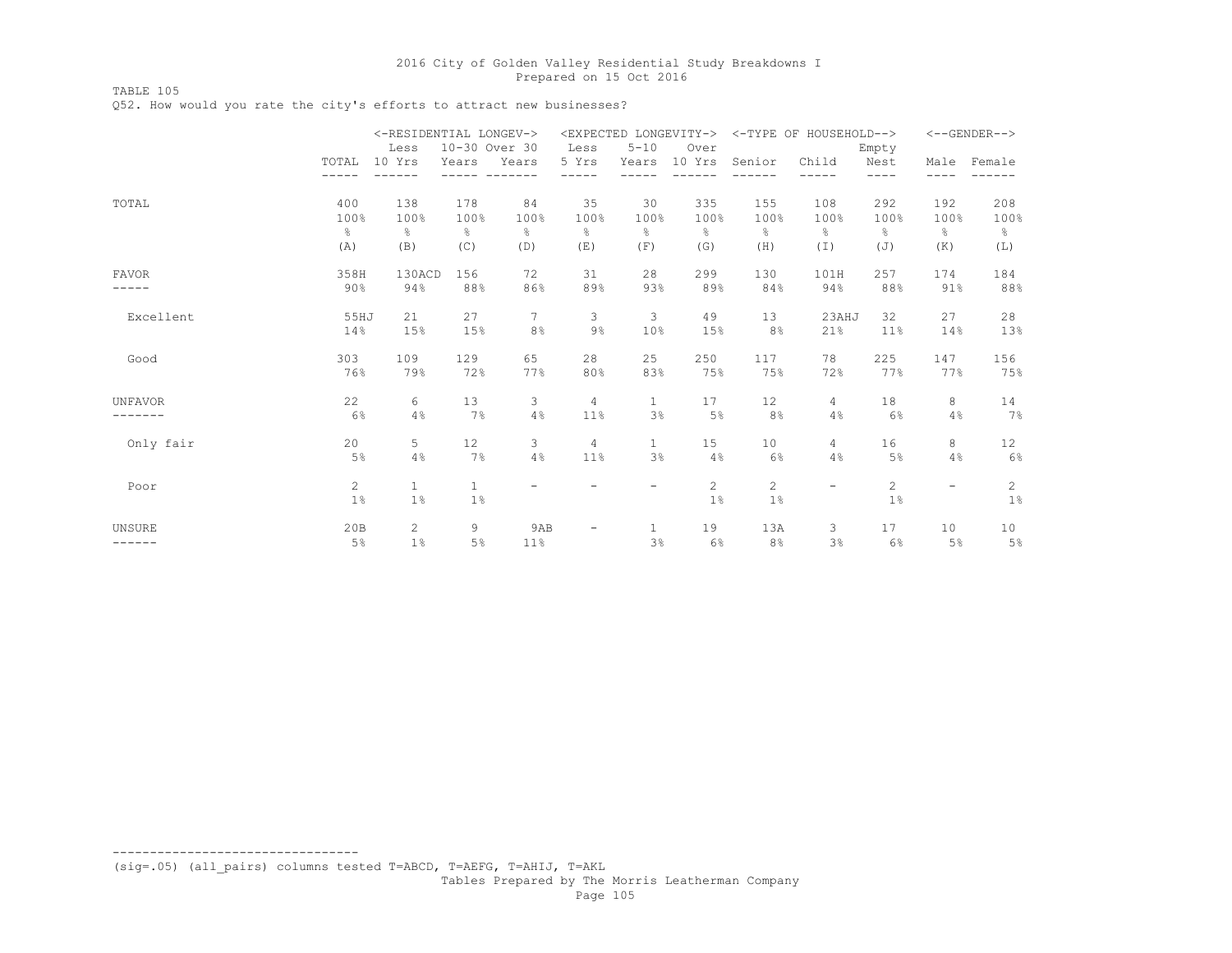TABLE 106 Q52. How would you rate the city's efforts to attract new businesses?

|                |                                |                          | <-AGE OF RESPONDENT->    |                 | <-KNOW GOVT-><br>Great  | Very                  | <residence></residence>        |                          |                 | <--PRECINCT OF RESIDENCE--> |                          |                |
|----------------|--------------------------------|--------------------------|--------------------------|-----------------|-------------------------|-----------------------|--------------------------------|--------------------------|-----------------|-----------------------------|--------------------------|----------------|
|                | TOTAL<br>-----                 | $18 - 44$<br>-----       | $45 - 64$                | $65+$<br>$---$  | /Fair                   | Little                | Own<br>$---$                   | Rent<br>----             | $1\&2$<br>$---$ | 3&4<br>$---$                | 5&6<br>$---$             | 7 & 8<br>$---$ |
| TOTAL          | 400                            | 158                      | 159                      | 83              | 235                     | 165                   | 303                            | 97                       | 107             | 94                          | 97                       | 102            |
|                | 100%                           | 100%                     | 100%                     | 100%            | 100%                    | 100%                  | 100%                           | 100%                     | 100%            | 100%                        | 100%                     | 100%           |
|                | g.                             | $\frac{6}{6}$            | $\frac{6}{6}$            | $\frac{6}{6}$   | $\frac{6}{5}$           | $\frac{6}{6}$         | $\frac{6}{6}$                  | $\frac{6}{6}$            | 옹               | 옹                           | $\frac{6}{6}$            | $\frac{6}{6}$  |
|                | (A)                            | (B)                      | (C)                      | (D)             | (E)                     | (F)                   | (G)                            | (H)                      | (I)             | (J)                         | (K)                      | (L)            |
| <b>FAVOR</b>   | 358F                           | 148AD                    | 140                      | 70              | 220AF                   | 138                   | 267                            | 91                       | 96              | 91AIKL                      | 84                       | 87             |
|                | 90%                            | 94%                      | 88%                      | 84%             | 94%                     | 84%                   | 88%                            | 94%                      | 90%             | 97%                         | 87%                      | 85%            |
| Excellent      | 55F                            | 30AD                     | 18                       | 7               | 40AF                    | 15                    | 39                             | 16                       | 17              | 12                          | 16                       | 10             |
|                | 14%                            | 19%                      | 11%                      | 8 <sup>°</sup>  | 17%                     | 9%                    | 13%                            | 16%                      | 16%             | 13%                         | 16%                      | 10%            |
| Good           | 303                            | 118                      | 122                      | 63              | 180                     | 123                   | 228                            | 75                       | 79              | <b>79AK</b>                 | 68                       | 77             |
|                | 76%                            | 75%                      | 77%                      | 76%             | 77%                     | 75%                   | 75%                            | 77%                      | 74%             | 84%                         | 70%                      | 75%            |
| <b>UNFAVOR</b> | 22J                            | 8                        | 7                        | $7\phantom{.0}$ | 12                      | 10                    | 17                             | 5                        | 5               | $\mathbf{1}$                | $\overline{4}$           | 12AJK          |
|                | 6%                             | 5%                       | 4%                       | 8%              | 5%                      | 6%                    | 6%                             | 5%                       | $5\%$           | 1 <sup>°</sup>              | 4%                       | 12%            |
| Only fair      | 20J<br>5%                      | 8<br>5%                  | 7<br>4%                  | 5<br>$6\%$      | 11<br>5%                | 9<br>5%               | 15<br>5%                       | 5<br>5%                  | 5J<br>$5\%$     | $\overline{\phantom{m}}$    | 4 J<br>4%                | 11AJ<br>11%    |
| Poor           | $\mathbf{2}^{\prime}$<br>$1\%$ | $\overline{\phantom{0}}$ | $\overline{\phantom{0}}$ | 2AC<br>2%       | $\mathbf{1}$<br>$\star$ | $\mathbf{1}$<br>$1\%$ | $\mathbf{2}^{\prime}$<br>$1\%$ | $\overline{\phantom{0}}$ | -               | $\mathbf{1}$<br>$1\%$       | $\overline{\phantom{0}}$ | 1<br>$1\%$     |
| <b>UNSURE</b>  | 20BEH                          | 2                        | 12B                      | 6B              | 3                       | 17AE                  | 19AH                           | $\mathbf{1}$             | 6               | 2                           | 9AJ                      | 3              |
| ------         | 5%                             | 1 <sup>°</sup>           | 8%                       | $7\%$           | 1%                      | 10%                   | 6%                             | 1%                       | 6%              | 2%                          | 9%                       | 3%             |

--------------------------------- (sig=.05) (all\_pairs) columns tested T=ABCD, T=AEF, T=AGH, T=AIJKL Note: Percentage less than 0.5 printed as \*.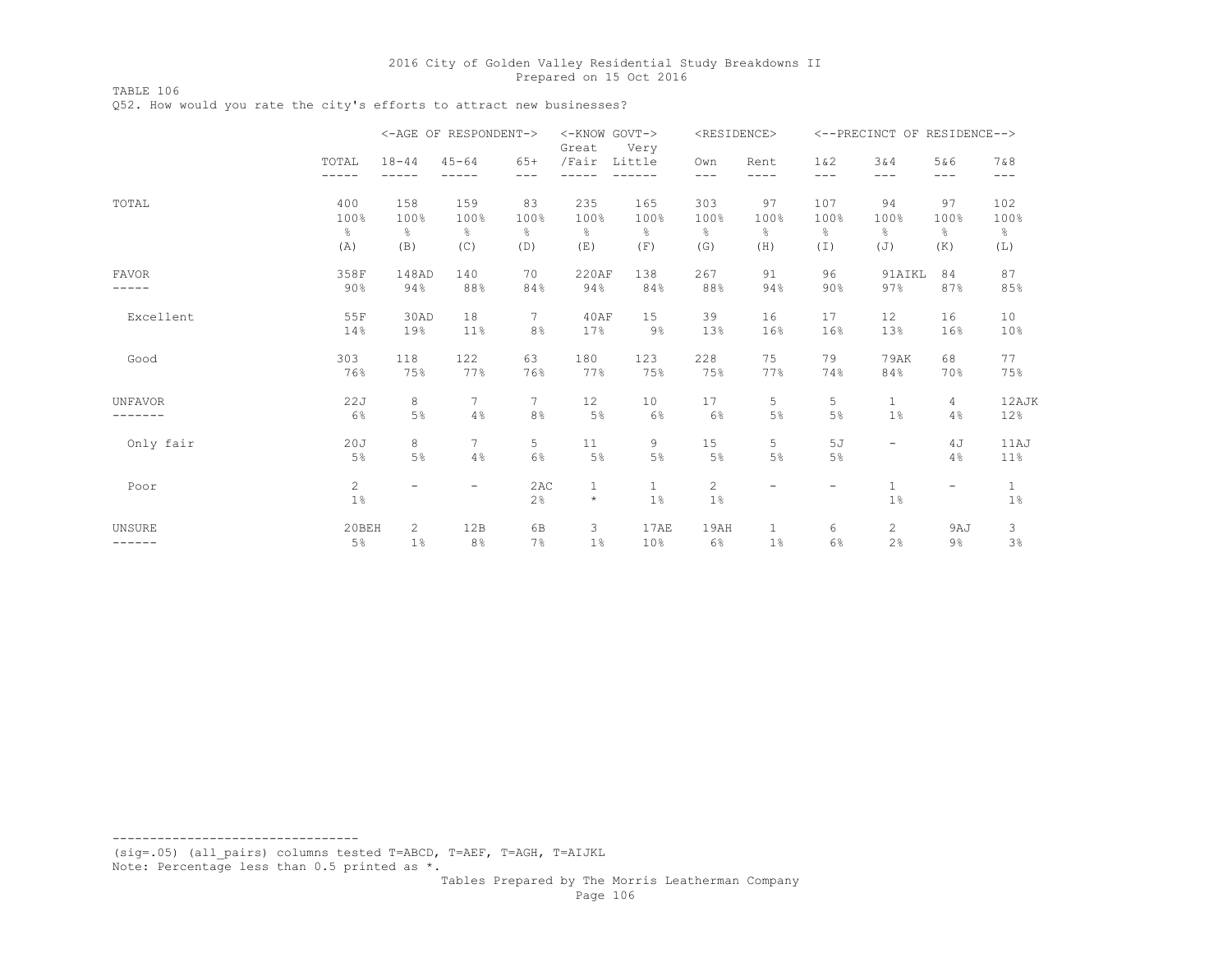TABLE 107

Q54. Are there any types of development or redevelopment you would like to see in the city?

|                          | <-RESIDENTIAL LONGEV->       | <expected longevity-=""></expected> |                              |                          |                             | <-TYPE OF HOUSEHOLD-->      |                              |                              | $\left<$ --GENDER-->         |                              |                              |                              |
|--------------------------|------------------------------|-------------------------------------|------------------------------|--------------------------|-----------------------------|-----------------------------|------------------------------|------------------------------|------------------------------|------------------------------|------------------------------|------------------------------|
|                          |                              | Less                                | 10-30 Over 30                |                          | Less                        | $5 - 10$                    | Over                         |                              |                              | Empty                        |                              |                              |
|                          | TOTAL<br>$- - - - -$         | 10 Yrs<br>$- - - - - -$             | Years<br>-----               | Years<br>$- - - - - - -$ | 5 Yrs<br>$- - - - -$        | Years<br>-----              | 10 Yrs<br>$- - - - - -$      | Senior<br>$- -$<br>$- - - -$ | Child<br>$- - - - -$         | Nest<br>$- - - -$            | $- - - -$                    | Male Female<br>$- - -$       |
| TOTAL                    | 400<br>100%<br>$\frac{6}{6}$ | 138<br>100%<br>$\frac{6}{6}$        | 178<br>100%<br>$\frac{8}{6}$ | 84<br>100%<br>옹          | 35<br>100%<br>$\frac{8}{6}$ | 30<br>100%<br>$\frac{6}{6}$ | 335<br>100%<br>$\frac{6}{6}$ | 155<br>100%<br>$\frac{6}{6}$ | 108<br>100%<br>$\frac{6}{6}$ | 292<br>100%<br>$\frac{8}{6}$ | 192<br>100%<br>$\frac{6}{6}$ | 208<br>100%<br>$\frac{6}{6}$ |
|                          | (A)                          | (B)                                 | (C)                          | (D)                      | (E)                         | (F)                         | (G)                          | (H)                          | $(\top)$                     | (J)                          | (K)                          | (L)                          |
| Nothing                  | 60BEI<br>15%                 | 13<br>$9\%$                         | 33B<br>19%                   | 14<br>17%                | $\overline{\phantom{a}}$    | $\overline{c}$<br>7%        | 58AE<br>17%                  | 40AIJ<br>26%                 | 9<br>8%                      | 51AI<br>17%                  | 27<br>14%                    | 33<br>16%                    |
| Retail                   | 50<br>13%                    | 20<br>14%                           | 16<br>$9\%$                  | 14<br>17%                | 9AFG<br>26%                 | $\mathbf{1}$<br>3%          | 40<br>12%                    | 16<br>10%                    | 17<br>16%                    | 33<br>11%                    | 19<br>10%                    | 31<br>15%                    |
| Restaurants              | 48<br>12%                    | 18<br>13%                           | 23<br>13%                    | $7\phantom{.0}$<br>8%    | 3<br>$9\frac{6}{9}$         | $\overline{4}$<br>13%       | 41<br>12%                    | 20<br>13%                    | 15<br>14%                    | 33<br>11%                    | 24<br>13%                    | 24<br>12%                    |
| Senior assisted-living   | 43CI<br>$11\%$               | 14<br>10%                           | 11<br>6%                     | 18ABC<br>21%             | $\mathbf{2}^{\prime}$<br>6% | 5<br>17%                    | 36<br>11%                    | 25AI<br>16%                  | 5<br>$5\%$                   | 38AI<br>13%                  | 16<br>8%                     | 27<br>13%                    |
| Starter homes            | 29<br>7%                     | 6<br>4%                             | 16<br>9%                     | $7\phantom{.0}$<br>$8\,$ | $\mathbf{1}$<br>3%          | $\mathbf{1}$<br>$3\,$       | 27<br>8 <sup>°</sup>         | 13<br>$8\frac{6}{6}$         | 10<br>$9\%$                  | 19<br>7%                     | 10<br>5%                     | 19<br>9%                     |
| Affordable housing       | 23GH<br>6%                   | 12 <sub>2</sub><br>$9\%$            | 7<br>4%                      | 4<br>$5\%$               | 5AG<br>14%                  | 4 G<br>13%                  | 14<br>4%                     | $\overline{c}$<br>$1\%$      | 10H<br>$9\%$                 | 13<br>4%                     | 12 <sup>2</sup><br>6%        | 11<br>5%                     |
| Parks/Trails             | 23<br>$6\%$                  | 9<br>7%                             | 10<br>6%                     | 4<br>$5\%$               | $\mathbf{2}^{\prime}$<br>6% | 5AG<br>17%                  | 16<br>5%                     | $7\phantom{.}$<br>5%         | 8<br>$7\%$                   | 15<br>5%                     | 13<br>7%                     | 10 <sub>o</sub><br>5%        |
| Entertainment opportun   | 20H<br>$5\%$                 | 9<br>7%                             | 10<br>$6\%$                  | $\mathbf{1}$<br>$1\%$    | $\overline{\phantom{0}}$    | 3<br>10%                    | 17<br>$5\%$                  | $\overline{c}$<br>1%         | 6H<br>$6\%$                  | 14<br>5%                     | 10<br>5%                     | 10<br>5%                     |
| High-end multi-housing   | 18B<br>$5\%$                 | $\mathbf{1}$<br>$1\%$               | 12B<br>7%                    | 5B<br>$6\%$              | $\overline{\phantom{0}}$    | $-$                         | 18<br>5%                     | 11A<br>7%                    | $\mathcal{S}$<br>$3\%$       | 15<br>5%                     | $7\phantom{.0}$<br>4%        | 11<br>5%                     |
| Job producing businesses | 14DJ<br>4%                   | 3<br>2%                             | 11AD<br>6%                   | $\overline{\phantom{a}}$ | $\mathbf{1}$<br>3%          | 3AG<br>10%                  | 10<br>3%                     | $\overline{c}$<br>1%         | 7AHJ<br>$6\%$                | 7<br>2%                      | 8<br>4%                      | 6<br>3%                      |
| Upscale nightlife        | 14<br>4%                     | 3<br>2%                             | 8<br>4%                      | 3<br>4%                  | $\mathbf{1}$<br>3%          | $\mathbf{1}$<br>3%          | 12<br>$4\%$                  | 4<br>$3\%$                   | 4<br>4%                      | 10<br>3%                     | 9<br>5%                      | 5<br>2%                      |
| Teen center/Water park   | 13HJ<br>$3\,$                | 8AD<br>6%                           | 5<br>$3\%$                   | $\qquad \qquad -$        | $\mathbf{2}$<br>$6\%$       | $\overline{\phantom{0}}$    | 11<br>$3\frac{6}{6}$         | $\overline{\phantom{0}}$     | 8AHJ<br>$7\%$                | 5<br>2%                      | 8<br>4%                      | 5<br>2%                      |
| Service businesses       | 10G<br>3%                    | 6<br>4%                             | 2<br>1%                      | 2<br>2%                  | 5AFG<br>14%                 | $\qquad \qquad -$           | 5<br>$1\%$                   | 2<br>$1\%$                   | $\mathbf{1}$<br>$1\%$        | 9<br>3%                      | 6<br>3%                      | $\overline{4}$<br>2%         |

---------------------------------

(sig=.05) (all\_pairs) columns tested T=ABCD, T=AEFG, T=AHIJ, T=AKL

Note: Percentage less than 0.5 printed as \*.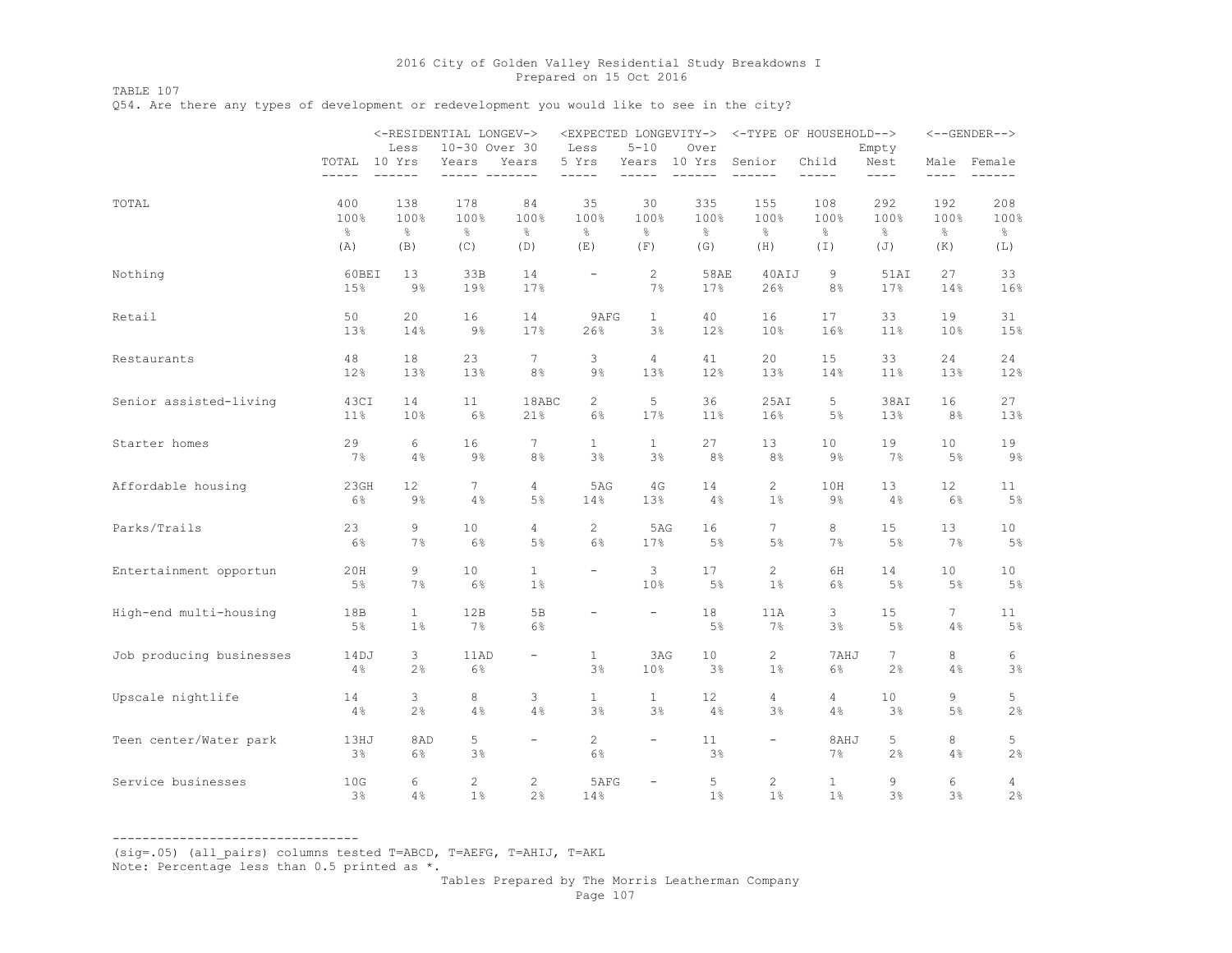TABLE 107 (continued)

Q54. Are there any types of development or redevelopment you would like to see in the city?

|           |                |        | <-RESIDENTIAL LONGEV-> |                |                          |                          |                | <expected longevity-=""> &lt;-TYPE OF HOUSEHOLD--&gt;</expected> |                          |                |     | $<-$ -GENDER--> |
|-----------|----------------|--------|------------------------|----------------|--------------------------|--------------------------|----------------|------------------------------------------------------------------|--------------------------|----------------|-----|-----------------|
|           |                | Less   | 10-30 Over 30          |                | Less                     | $5 - 10$                 | Over           |                                                                  |                          | Empty          |     |                 |
|           | TOTAL          | 10 Yrs | Years                  | Years          | 5 Yrs                    | Years                    | 10 Yrs         | Senior                                                           | Child                    | Nest           |     | Male Female     |
|           |                |        |                        |                |                          |                          |                |                                                                  |                          |                |     |                 |
| Unsure    | 7L             |        |                        |                | $\overline{\phantom{a}}$ | $\overline{\phantom{a}}$ |                | 4                                                                | $\overline{\phantom{a}}$ |                | 6AL |                 |
|           | 2 <sup>°</sup> | 1%     | 2 <sup>8</sup>         | 2 <sup>8</sup> |                          |                          | 2 <sup>°</sup> | 3 <sup>°</sup>                                                   |                          | $2\frac{6}{6}$ | 3%  | $\star$         |
| Scattered | 28             | 14     |                        |                | 4                        |                          | 23             |                                                                  | 5.                       | 23             |     |                 |
|           | 7%             | 10%    | 6%                     | $4\%$          | 11%                      | $3\,$                    | 7%             | 5%                                                               | 5%                       | 8%             | 9%  | 5%              |

---------------------------------

(sig=.05) (all\_pairs) columns tested T=ABCD, T=AEFG, T=AHIJ, T=AKL Note: Percentage less than 0.5 printed as \*.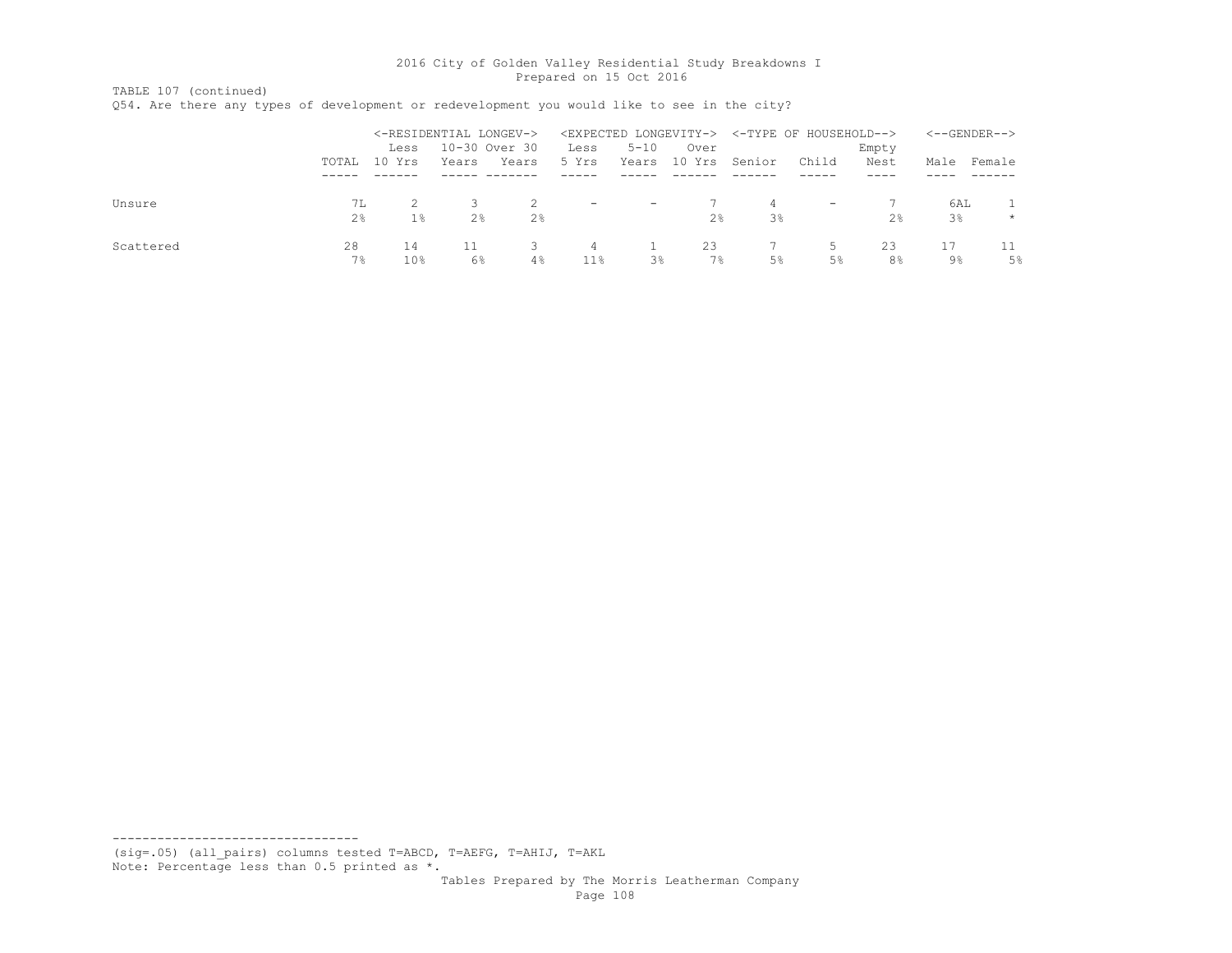TABLE 108

Q54. Are there any types of development or redevelopment you would like to see in the city?

|                          |                       |                                 | <-AGE OF RESPONDENT-> |                          | <-KNOW GOVT-><br>Great | Very                            | <residence></residence> |                       |                             |                       | <--PRECINCT OF RESIDENCE--> |                |
|--------------------------|-----------------------|---------------------------------|-----------------------|--------------------------|------------------------|---------------------------------|-------------------------|-----------------------|-----------------------------|-----------------------|-----------------------------|----------------|
|                          | TOTAL<br>-----        | $18 - 44$                       | $45 - 64$<br>-----    | $65+$<br>$---$           | -----                  | /Fair Little<br>$- - - - - - -$ | Own<br>$---$            | Rent<br>----          | 1 & 2<br>$- - -$            | 3&4<br>$- - -$        | 5&6<br>$---$                | 7&8<br>$---$   |
| TOTAL                    | 400                   | 158                             | 159                   | 83                       | 235                    | 165                             | 303                     | 97                    | 107                         | 94                    | 97                          | 102            |
|                          | 100%                  | 100%                            | 100%                  | 100%                     | 100%                   | 100%                            | 100%                    | 100%                  | 100%                        | 100%                  | 100%                        | 100%           |
|                          | $\frac{6}{6}$         | $\frac{\mathsf{O}}{\mathsf{O}}$ | $\frac{\infty}{6}$    | $\frac{6}{6}$            | $\frac{\circ}{6}$      | $\,$ $\,$ $\,$                  | $\frac{6}{6}$           | $\frac{\circ}{6}$     | $\%$                        | $\frac{8}{6}$         | $\frac{6}{6}$               | $\frac{6}{6}$  |
|                          | (A)                   | (B)                             | (C)                   | (D)                      | (E)                    | (F)                             | (G)                     | (H)                   | $(\bot)$                    | (J)                   | (K)                         | (L)            |
| Nothing                  | 60BHK                 | 8                               | 34AB                  | 18B                      | 35                     | 25                              | 59AH                    | $\mathbf{1}$          | 27AKL                       | 15                    | $7\overline{ }$             | 11             |
|                          | 15%                   | 5%                              | 21%                   | 22%                      | 15%                    | 15%                             | 19%                     | 1%                    | 25%                         | 16%                   | 7%                          | 11%            |
| Retail                   | 50CI                  | 26C                             | 11                    | 13C                      | 28                     | 22                              | 36                      | 14                    | 5                           | 12I                   | 11                          | 22AI           |
|                          | 13%                   | 16%                             | 7%                    | 16%                      | 12%                    | 13 <sup>°</sup>                 | 12%                     | 14%                   | 5%                          | 13 <sub>8</sub>       | 11 <sub>8</sub>             | 22%            |
| Restaurants              | 48                    | 18                              | 17                    | 13                       | 25                     | 23                              | 36                      | 12                    | 10                          | 9                     | 18A                         | 11             |
|                          | 12%                   | $11\%$                          | 11%                   | 16%                      | $11\%$                 | 14%                             | 12%                     | 12%                   | 9%                          | 10 <sub>8</sub>       | 19%                         | $11\%$         |
| Senior assisted-living   | 43BK                  | 11                              | 16                    | 16ABC                    | 27                     | 16                              | 28                      | 15                    | 16K                         | 11                    | 5                           | 11             |
|                          | $11\%$                | 7%                              | 10%                   | 19%                      | 11%                    | 10 <sup>°</sup>                 | $9\,$                   | 15%                   | 15%                         | 12%                   | $5\%$                       | 11%            |
| Starter homes            | 29                    | 9                               | 14                    | 6                        | 18                     | 11                              | 20                      | 9                     | 6                           | 10                    | 7 <sup>1</sup>              | 6              |
|                          | 7%                    | $6\%$                           | $9\%$                 | $7\%$                    | 8%                     | 7%                              | 7%                      | 9%                    | $6\%$                       | 11%                   | 7%                          | 6%             |
| Affordable housing       | 23EG                  | 16ACD                           | 5                     | $\overline{c}$           | 7                      | 16AE                            | 11                      | 12AG                  | 9                           | 5                     | 5                           | 4              |
|                          | 6%                    | 10 <sup>°</sup>                 | $3\%$                 | 2%                       | 3%                     | 10%                             | 4%                      | 12%                   | 8 <sup>°</sup>              | $5\%$                 | 5%                          | 4%             |
| Parks/Trails             | 23D                   | 10                              | 12D                   | $\mathbf{1}$             | 14                     | 9                               | 21                      | $\overline{c}$        | $\overline{4}$              | 5                     | 11AIL                       | 3              |
|                          | 6%                    | 6%                              | 8%                    | $1\%$                    | 6%                     | 5%                              | 7%                      | 2%                    | 4%                          | 5%                    | 11%                         | 3%             |
| Entertainment opportun   | 20                    | 11                              | 6                     | 3                        | 14                     | 6                               | 14                      | 6                     | $\overline{4}$              | 5                     | 5                           | 6              |
|                          | 5%                    | 7%                              | 4%                    | 4%                       | 6%                     | 4%                              | 5%                      | $6\%$                 | 4%                          | 5%                    | 5%                          | 6%             |
| High-end multi-housing   | 18BF                  | 3                               | 10B                   | 5                        | 15AF                   | 3                               | 15 <sub>1</sub>         | 3                     | $\overline{c}$              | 4                     | 10AIL                       | $\overline{c}$ |
|                          | 5%                    | $2\frac{6}{6}$                  | $6\%$                 | $6\%$                    | 6%                     | 2%                              | $5\%$                   | $3\frac{6}{6}$        | 2%                          | 4%                    | 10%                         | 2%             |
| Job producing businesses | 14                    | 8                               | 5                     | $\mathbf{1}$             | 10                     | $\overline{4}$                  | 13                      | $\mathbf{1}$          | 3                           | $\overline{c}$        | 5                           | 4              |
|                          | 4%                    | $5\%$                           | 3%                    | $1\%$                    | 4%                     | 2%                              | 4%                      | $1\%$                 | 3%                          | 2%                    | 5%                          | 4%             |
| Upscale nightlife        | 14                    | 7                               | 6                     | $\mathbf{1}$             | 8                      | $\epsilon$                      | 11                      | 3                     | $\mathbf{2}$                | 4                     | 3                           | 5              |
|                          | 4%                    | 4%                              | 4%                    | $1\%$                    | 3%                     | 4%                              | 4%                      | $3\%$                 | 2%                          | 4%                    | 3%                          | 5%             |
| Teen center/Water park   | 13G<br>$3\frac{6}{6}$ | 10ACD<br>$6\%$                  | 3<br>2%               | $\overline{\phantom{0}}$ | $7\phantom{.}$<br>3%   | $\epsilon$<br>4%                | 6<br>2%                 | 7AG<br>7%             | 4<br>4%                     | $\mathbf{1}$<br>$1\%$ | $\overline{c}$<br>2%        | 6<br>6%        |
| Service businesses       | 10F<br>3%             | 5<br>3%                         | 3<br>2%               | $\mathbf{2}$<br>2%       | 10AF<br>4%             | $-$                             | 9<br>3%                 | $\mathbf{1}$<br>$1\%$ | $\mathbf{2}^{\prime}$<br>2% | 5AK<br>5%             | $\overline{\phantom{0}}$    | 3<br>3%        |

(sig=.05) (all\_pairs) columns tested T=ABCD, T=AEF, T=AGH, T=AIJKL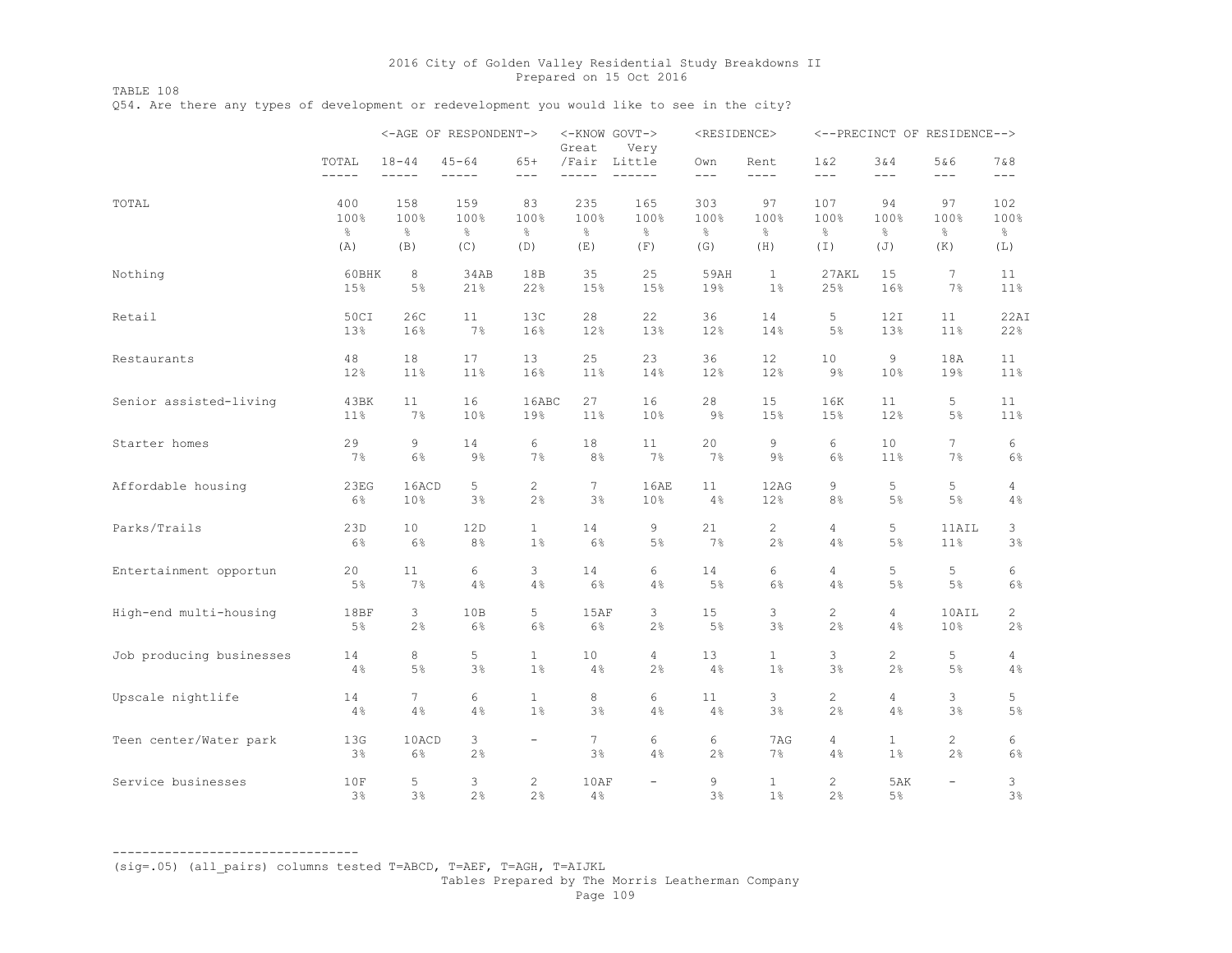TABLE 108 (continued)

Q54. Are there any types of development or redevelopment you would like to see in the city?

|           |         |           | <-AGE OF RESPONDENT-> |        | Great          | <-KNOW GOVT-><br>Very |                | <residence></residence> |                | <--PRECINCT OF RESIDENCE--> |                   |       |
|-----------|---------|-----------|-----------------------|--------|----------------|-----------------------|----------------|-------------------------|----------------|-----------------------------|-------------------|-------|
|           | TOTAL   | $18 - 44$ | $45 - 64$             | $65+$  | /Fair          | Little                | Own            | Rent                    | 1 & 2          | 3&4                         | 5&6               | 7&8   |
|           |         |           |                       |        |                |                       |                |                         |                |                             |                   |       |
| Unsure    |         |           | $\mathcal{D}$         | $\sim$ | 4              |                       | 6              |                         | 4              |                             | $\qquad \qquad -$ | 2     |
|           | 2%      | $1\%$     | 3%                    |        | $2\frac{6}{6}$ | 2%                    | 2 <sup>°</sup> | $1\%$                   | 4%             | $1\%$                       |                   | 2%    |
| Scattered | 28      | 14        | 12                    |        | 13             | 15                    | 18             | 10                      | 9              |                             | 8                 | 6     |
|           | $7\,$ % | 9%        | 8 <sup>°</sup>        | 2%     | 6%             | ୨%                    | $6\%$          | 10 <sub>8</sub>         | 8 <sup>°</sup> | 5%                          | 8 <sup>°</sup>    | $6\%$ |

--------------------------------- (sig=.05) (all\_pairs) columns tested T=ABCD, T=AEF, T=AGH, T=AIJKL Tables Prepared by The Morris Leatherman Company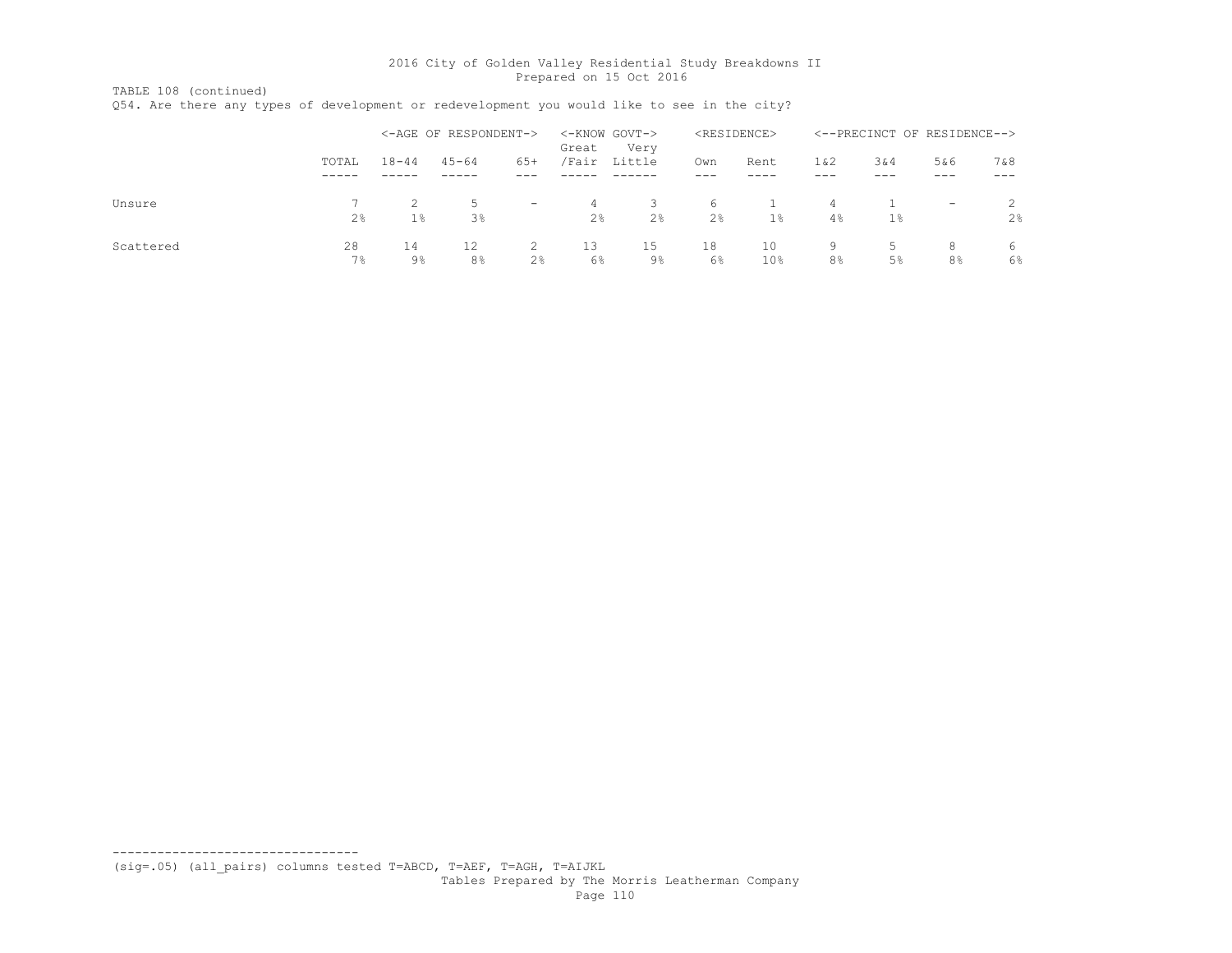TABLE 109

Q55. Are there any types of development you would strongly oppose?

|                        | <-RESIDENTIAL LONGEV-><br>10-30 Over 30 |                                       |                          |                      |                              |                                  |                                 |                          | <expected longevity-=""> &lt;-TYPE OF HOUSEHOLD--&gt;</expected> |                            |                | $\leftarrow$ -GENDER--> |
|------------------------|-----------------------------------------|---------------------------------------|--------------------------|----------------------|------------------------------|----------------------------------|---------------------------------|--------------------------|------------------------------------------------------------------|----------------------------|----------------|-------------------------|
|                        | $- - - - -$                             | Less<br>TOTAL 10 Yrs<br>$- - - - - -$ | Years<br>$- - - - - -$   | Years<br>--------    | Less<br>5 Yrs<br>$- - - - -$ | $5 - 10$<br>Years<br>$- - - - -$ | Over<br>10 Yrs<br>$- - - - - -$ | Senior<br>$- -$<br>$---$ | Child<br>$- - - - -$                                             | Empty<br>Nest<br>$- - - -$ | $- - - -$      | Male Female<br>$- - -$  |
| TOTAL                  | 398                                     | 137                                   | 177                      | 84                   | 35                           | 29                               | 334                             | 155                      | 108                                                              | 290                        | 190            | 208                     |
|                        | 100%                                    | 100%                                  | 100%                     | 100%                 | 100%                         | 100%                             | 100%                            | 100%                     | 100%                                                             | 100%                       | 100%           | 100%                    |
|                        | $\frac{6}{6}$                           | $\frac{6}{6}$                         | $\frac{8}{6}$            | $\frac{6}{6}$        | $\frac{8}{6}$                | $\frac{6}{6}$                    | $\frac{6}{6}$                   | $\frac{6}{6}$            | $\frac{6}{6}$                                                    | $\frac{8}{6}$              | $\frac{6}{6}$  | $\frac{6}{6}$           |
|                        | (A)                                     | (B)                                   | (C)                      | (D)                  | (E)                          | (F)                              | (G)                             | (H)                      | $(\top)$                                                         | (J)                        | (K)            | (L)                     |
| No                     | 102                                     | 33                                    | 50                       | 19                   | 6                            | 5                                | 91                              | 34                       | 34                                                               | 68                         | 41             | 61                      |
|                        | 26%                                     | 24%                                   | 28%                      | 23%                  | 17%                          | 17%                              | 27%                             | 22%                      | 31%                                                              | 23%                        | 22%            | 29%                     |
| Apartments             | 61E                                     | 17                                    | 32                       | 12                   | $\mathbf{1}$                 | $\mathbf{1}$                     | 59AEF                           | 32A                      | 17                                                               | 44                         | 32             | 29                      |
|                        | 15%                                     | 12%                                   | 18%                      | 14%                  | 3%                           | 3%                               | 18%                             | 21%                      | 16%                                                              | 15%                        | 17%            | 14%                     |
| Low income housing     | 33C                                     | 13C                                   | 7                        | 13AC                 | 5                            | $\overline{2}$                   | 26                              | 18I                      | 5                                                                | 28                         | 16             | 17                      |
|                        | 8%                                      | $9\%$                                 | 4%                       | 15%                  | 14%                          | 7%                               | 8 <sup>°</sup>                  | 12%                      | 5%                                                               | 10%                        | 8%             | 8%                      |
| Restaurants            | 33                                      | 12                                    | 17                       | 4                    | $\overline{4}$               | $\mathbf{1}$                     | 28                              | 14                       | 5                                                                | 28                         | 16             | 17                      |
|                        | 8%                                      | $9\%$                                 | 10%                      | $5\%$                | 11%                          | 3%                               | 8 <sup>°</sup>                  | 9%                       | 5%                                                               | 10%                        | 8%             | 8%                      |
| Bars/Liquor stores     | 31                                      | 6                                     | 17                       | 8                    | $\mathbf{1}$                 | 7AEG                             | 23                              | 14                       | 9                                                                | 22                         | 13             | 18                      |
|                        | 8%                                      | 4%                                    | 10%                      | 10%                  | 3%                           | 24%                              | 7%                              | 9%                       | $8\%$                                                            | 8%                         | 7%             | $9\%$                   |
| High-end SFH           | 30                                      | 10                                    | 16                       | 4                    | $\overline{4}$               | $\overline{4}$                   | 22                              | 10                       | 6                                                                | 24                         | 19             | 11                      |
|                        | 8%                                      | 7%                                    | 9%                       | 5%                   | 11%                          | 14%                              | 7%                              | $6\%$                    | 6%                                                               | 8 <sup>°</sup>             | 10%            | 5%                      |
| Trails/Bikeways        | 16                                      | $\mathbf{2}^{\prime}$                 | 10                       | 4                    | 2                            | $\mathbf{1}$                     | 13                              | 8                        | 3                                                                | 13                         | 9              | 7                       |
|                        | 4%                                      | $1\%$                                 | $6\%$                    | $5\%$                | 6%                           | 3%                               | 4%                              | $5\,$                    | 3%                                                               | 4%                         | $5\,$ %        | $3\,$                   |
| Light rail             | 11CG<br>3%                              | 9AC<br>$7\%$                          | $\overline{\phantom{0}}$ | 2 <sub>C</sub><br>2% | 5AFG<br>14%                  | $\qquad \qquad -$                | 6<br>2%                         | 3<br>2%                  | $\overline{2}$<br>2%                                             | 9<br>3%                    | 5<br>3%        | 6<br>3%                 |
| Service businesses     | 10J                                     | 5                                     | 3                        | $\mathbf{2}$         | $\mathbf{1}$                 | $\mathbf{1}$                     | 8                               | $\mathbf{2}$             | 6AHJ                                                             | $\overline{4}$             | 5              | 5                       |
|                        | 3%                                      | 4%                                    | $2\frac{6}{6}$           | 2%                   | 3%                           | 3%                               | $2\%$                           | $1\%$                    | $6\%$                                                            | $1\%$                      | $3\frac{6}{6}$ | 2%                      |
| High-end multi-housing | 10L                                     | 3                                     | 4                        | 3                    | 2                            | $\mathbf{1}$                     | $7\phantom{.}$                  | 3                        | $\overline{2}$                                                   | 8                          | 8AL            | $\overline{2}$          |
|                        | 3%                                      | 2%                                    | 2%                       | 4%                   | 6%                           | 3%                               | 2%                              | 2%                       | 2%                                                               | 3%                         | $4\,$ $\,$     | $1\,$                   |
| Big-box retail         | 10 <sub>o</sub><br>3%                   | 6<br>4%                               | 4<br>2%                  | $\qquad \qquad -$    | $\overline{\phantom{a}}$     | $\mathbf{1}$<br>3%               | 9<br>3%                         | 3<br>2%                  | 3<br>3%                                                          | $7\phantom{.0}$<br>2%      | 5<br>3%        | 5<br>2%                 |
| Adult establishments   | 9                                       | $\mathbf{2}$                          | 4                        | 3                    | $1\,$                        | $\mathbf{1}$                     | $7^{\circ}$                     | $\overline{4}$           | $\mathbf{1}$                                                     | 8                          | 3              | 6                       |
|                        | 2%                                      | $1\%$                                 | 2%                       | 4%                   | 3%                           | 3%                               | 2%                              | 3%                       | $1\%$                                                            | 3%                         | 2%             | 3%                      |
| Parks                  | 7H<br>2%                                | $\overline{\phantom{a}}$              | 4<br>2%                  | 3B<br>4%             | $\mathbf{1}$<br>3%           | $-$                              | 6<br>2%                         | $\overline{\phantom{0}}$ | 4H<br>4%                                                         | 3<br>$1\%$                 | 5<br>3%        | $\overline{2}$<br>$1\%$ |

--------------------------------- (sig=.05) (all\_pairs) columns tested T=ABCD, T=AEFG, T=AHIJ, T=AKL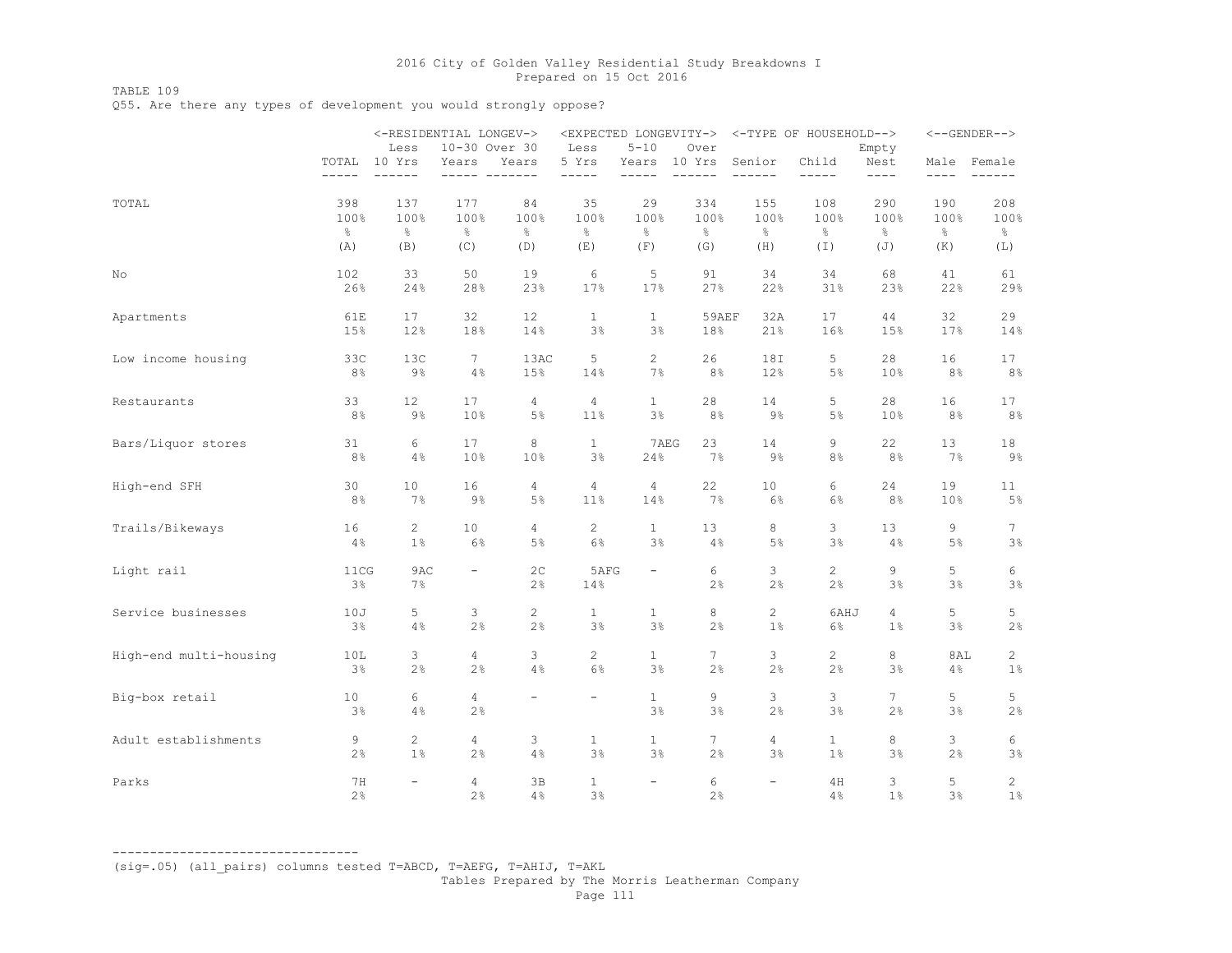TABLE 109 (continued)

Q55. Are there any types of development you would strongly oppose?

|           |       | <-RESIDENTIAL LONGEV-> |       |                |                          |                 |        | <expected longevity-=""> &lt;-TYPE OF HOUSEHOLD--&gt;</expected> |       |       |    | $<-$ -GENDER--> |
|-----------|-------|------------------------|-------|----------------|--------------------------|-----------------|--------|------------------------------------------------------------------|-------|-------|----|-----------------|
|           |       | Less                   |       | 10-30 Over 30  | Less                     | $5 - 10$        | Over   |                                                                  |       | Empty |    |                 |
|           | TOTAL | 10 Yrs                 | Years | Years          | 5 Yrs                    | Years           | 10 Yrs | Senior                                                           | Child | Nest  |    | Male Female     |
|           |       |                        |       |                |                          |                 |        |                                                                  |       |       |    |                 |
| Unsure    | 15C   | 11AC                   |       |                | $\overline{\phantom{m}}$ |                 | 12.    |                                                                  | 5.    | 10    | 4  |                 |
|           | 4%    | 8%                     | $1\%$ | 2 <sup>°</sup> |                          | 10 <sub>8</sub> | $4\%$  | 3 <sup>°</sup>                                                   | 5%    | $3\%$ | 2% | $5\%$           |
| Scattered | 20    | 8                      |       | 5              |                          |                 |        | 6                                                                |       | 14    |    |                 |
|           | 5%    | $6\%$                  | $4\%$ | 6%             | 6%                       | $3\%$           | 5%     | 4%                                                               | 6%    | 5%    | 5% | 5%              |

--------------------------------- (sig=.05) (all\_pairs) columns tested T=ABCD, T=AEFG, T=AHIJ, T=AKL Tables Prepared by The Morris Leatherman Company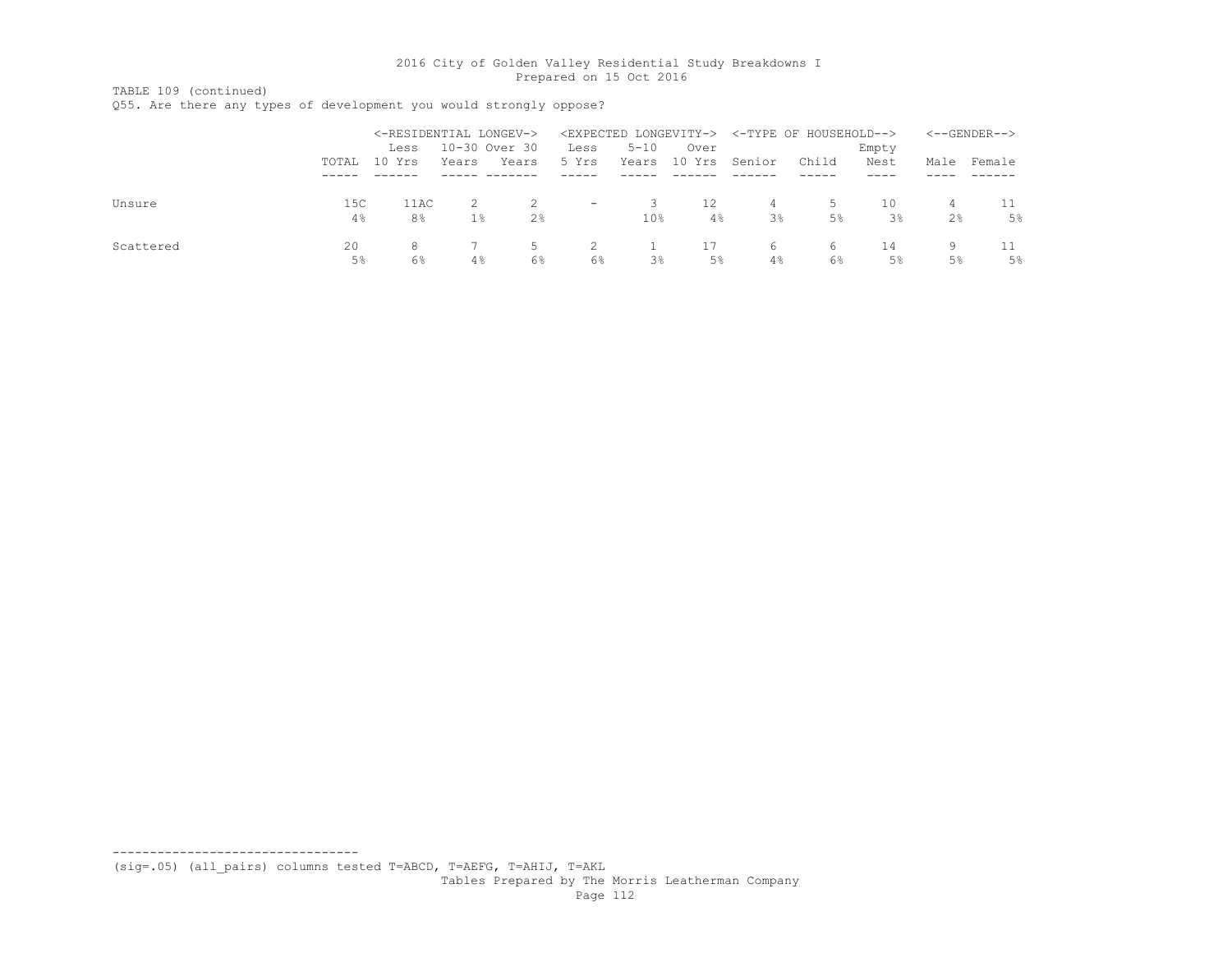TABLE 110

Q55. Are there any types of development you would strongly oppose?

|                        |               |               | <-AGE OF RESPONDENT->    |                          | <-KNOW GOVT-><br>Great | Very                           |               | <residence></residence>     |                             |                             | <--PRECINCT OF RESIDENCE--> |                          |
|------------------------|---------------|---------------|--------------------------|--------------------------|------------------------|--------------------------------|---------------|-----------------------------|-----------------------------|-----------------------------|-----------------------------|--------------------------|
|                        | TOTAL         | $18 - 44$     | $45 - 64$                | $65+$                    | /Fair                  | Little                         | Own           | Rent                        | $1\&2$                      | 3&4                         | 5&6                         | 7 & 8                    |
|                        | -----         | $- - - - - -$ |                          | $---$                    | $- - - - -$            | $- - - - - -$                  | $---$         | $- - - -$                   | $- - -$                     | $---$                       | $- - -$                     | $---$                    |
| TOTAL                  | 398           | 158           | 157                      | 83                       | 235                    | 163                            | 301           | 97                          | 107                         | 94                          | 95                          | 102                      |
|                        | 100%          | 100%          | 100%                     | 100%                     | 100%                   | 100%                           | 100%          | 100%                        | 100%                        | 100%                        | 100%                        | 100%                     |
|                        | $\frac{6}{6}$ | $\frac{6}{6}$ | $\frac{Q}{Q}$            | $\frac{6}{6}$            | $\frac{\infty}{6}$     | $\frac{6}{6}$                  | $\frac{6}{6}$ | $\frac{6}{6}$               | $\frac{6}{6}$               | $\%$                        | $\frac{1}{6}$               | $\frac{6}{6}$            |
|                        | (A)           | (B)           | (C)                      | (D)                      | (E)                    | (F)                            | (G)           | (H)                         | (I)                         | (J)                         | (K)                         | (L)                      |
| No                     | 102K          | 37            | 45                       | 20                       | 52                     | 50                             | 74            | 28                          | 35AK                        | 30K                         | 15                          | 22                       |
|                        | 26%           | 23%           | 29%                      | 24%                      | 22%                    | 31%                            | 25%           | 29%                         | 33%                         | 32%                         | 16%                         | 22%                      |
| Apartments             | 61H           | 18            | 25                       | 18B                      | 37                     | 24                             | 55AH          | 6                           | 19                          | 13                          | 16                          | 13                       |
|                        | 15%           | 11%           | 16%                      | 22%                      | 16%                    | 15%                            | 18%           | $6\%$                       | 18%                         | 14%                         | 17%                         | 13%                      |
| Low income housing     | 33            | 9             | 11                       | 13ABC                    | 22                     | 11                             | 27            | 6                           | 9                           | 6                           | 12                          | 6                        |
|                        | 8%            | 6%            | 7%                       | 16%                      | $9\%$                  | 7%                             | $9\%$         | 6%                          | 8%                          | 6%                          | 13%                         | $6\,$                    |
| Restaurants            | 33            | 13            | 13                       | $7\phantom{.0}$          | 22                     | 11                             | 21            | 12                          | $7\overline{ }$             | 6                           | 7                           | 13                       |
|                        | 8%            | 8%            | $8\,$ %                  | $8\,$                    | $9\frac{6}{6}$         | 7%                             | 7%            | 12%                         | 7%                          | 6%                          | 7%                          | 13%                      |
| Bars/Liquor stores     | 31            | 9             | 16                       | 6                        | 15                     | 16                             | 25            | 6                           | $7^{\circ}$                 | 8                           | 8                           | $\,8\,$                  |
|                        | $8\,$ %       | 6%            | 10%                      | 7%                       | 6%                     | 10%                            | $8\,$ %       | 6%                          | 7%                          | $9\,$                       | 8%                          | $8\,$ %                  |
| High-end SFH           | 30            | 15            | 10                       | 5                        | 20                     | 10                             | 23            | 7                           | 6                           | 6                           | 8                           | 10                       |
|                        | 8%            | 9%            | 6%                       | 6%                       | 9%                     | $6\%$                          | 8%            | 7%                          | 6%                          | 6%                          | 8%                          | 10%                      |
| Trails/Bikeways        | 16G           | 6             | 5                        | 5                        | 8                      | 8                              | 8             | 8AG                         | $\mathbf{2}^{\prime}$       | $\overline{4}$              | 3                           | 7                        |
|                        | 4%            | 4%            | 3%                       | 6%                       | 3%                     | $5\%$                          | 3%            | $8\,$ %                     | 2%                          | 4%                          | 3%                          | $7\%$                    |
| Light rail             | 11C<br>3%     | 8AC<br>$5\%$  | $\overline{\phantom{0}}$ | 3 <sup>c</sup><br>$4\%$  | 8<br>3%                | 3<br>2%                        | 10<br>3%      | $\mathbf{1}$<br>1%          | $\mathbf{2}^{\prime}$<br>2% | $\mathbf{1}$<br>$1\%$       | $\overline{4}$<br>4%        | 4<br>4%                  |
| Service businesses     | 10            | 6             | 3                        | $\mathbf{1}$             | 5                      | 5                              | 9             | $\mathbf{1}$                | $\overline{4}$              | $\mathbf{2}$                | 3                           | $\mathbf{1}$             |
|                        | 3%            | 4%            | 2%                       | $1\%$                    | 2%                     | 3%                             | 3%            | $1\%$                       | 4%                          | 2%                          | 3%                          | $1\,$                    |
| High-end multi-housing | 10<br>3%      | 6<br>4%       | 4<br>3%                  | $\overline{\phantom{a}}$ | 6<br>3%                | $\overline{4}$<br>2%           | 5<br>2%       | 5<br>$5\%$                  | 4L<br>4%                    | 4L<br>4%                    | $\mathbf{2}$<br>2%          | $\overline{\phantom{a}}$ |
| Big-box retail         | 10<br>3%      | 5<br>3%       | 5<br>3%                  | $\overline{\phantom{a}}$ | 8<br>3%                | $\mathbf{2}^{\prime}$<br>$1\%$ | 8<br>3%       | $\mathbf{2}^{\prime}$<br>2% | 3<br>3%                     | $\mathbf{2}^{\prime}$<br>2% | 5AL<br>$5\%$                | $\qquad \qquad -$        |
| Adult establishments   | 9             | 3             | 4                        | $\overline{c}$           | 6                      | 3                              | 6             | 3                           | $\mathbf{2}$                | $\overline{c}$              | $\mathbf{1}$                | 4                        |
|                        | 2%            | 2%            | 3%                       | 2%                       | 3%                     | 2%                             | 2%            | 3%                          | 2%                          | 2%                          | 1%                          | 4%                       |
| Parks                  | 7<br>2%       | 6A<br>4%      | $\mathbf{1}$<br>$1\%$    | $\overline{\phantom{a}}$ | 5<br>2%                | $\mathbf{2}^{\prime}$<br>$1\%$ | 5<br>2%       | 2<br>2%                     | $\mathbf{1}$<br>$1\%$       | 3<br>3%                     | $\mathbf{1}$<br>$1\%$       | $\mathbf{2}$<br>2%       |

--------------------------------- (sig=.05) (all\_pairs) columns tested T=ABCD, T=AEF, T=AGH, T=AIJKL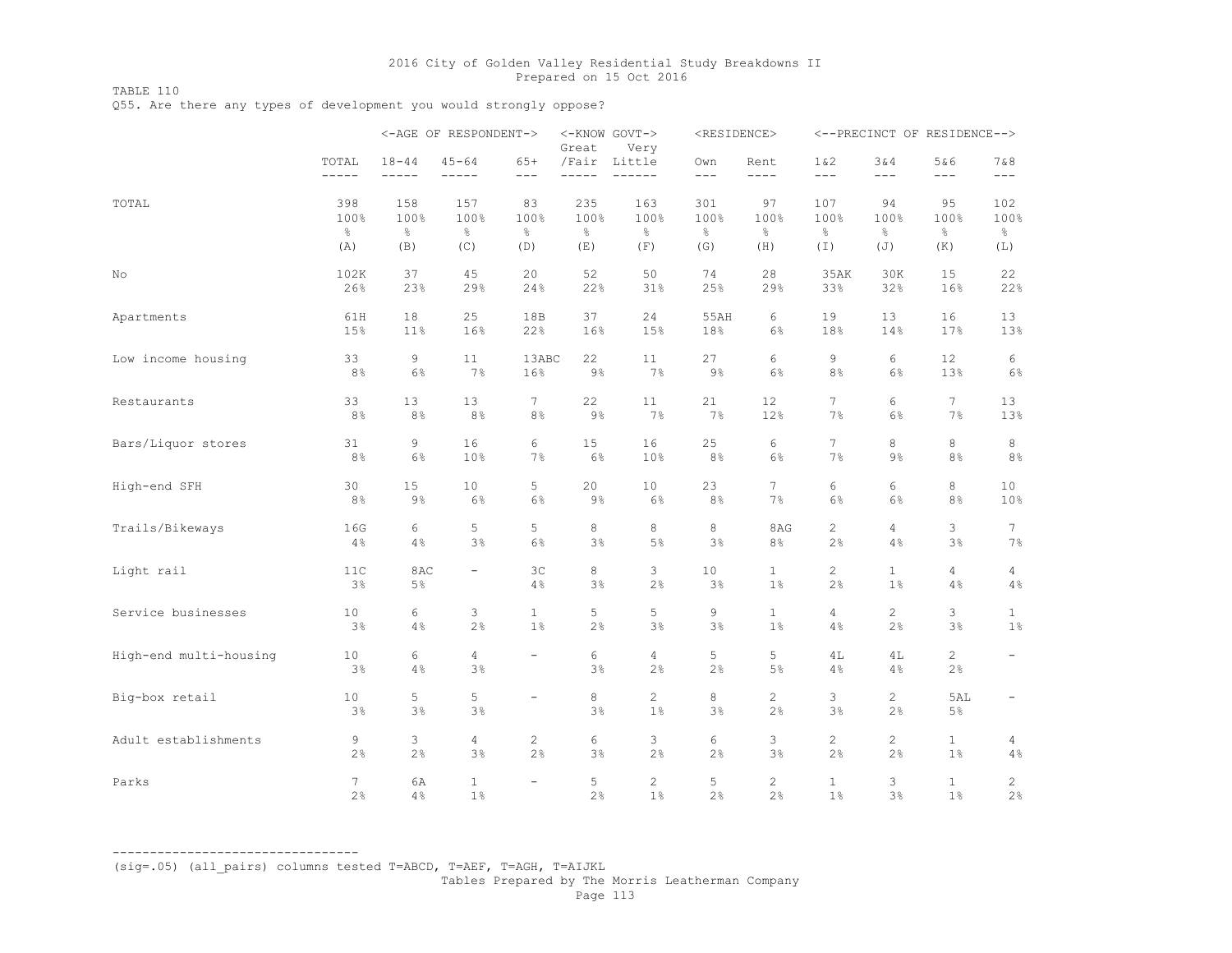TABLE 110 (continued)

Q55. Are there any types of development you would strongly oppose?

|           |       |           | <-AGE OF RESPONDENT-> |                | Great | <-KNOW GOVT-><br>Very |       | <residence></residence> |       |                          | <--PRECINCT OF RESIDENCE--> |     |
|-----------|-------|-----------|-----------------------|----------------|-------|-----------------------|-------|-------------------------|-------|--------------------------|-----------------------------|-----|
|           | TOTAL | $18 - 44$ | $45 - 64$             | $65+$          | /Fair | Little                | Own   | Rent                    | 1 & 2 | 3&4                      | 5&6                         | 7&8 |
|           |       |           |                       |                |       |                       |       |                         |       |                          |                             |     |
| Unsure    | 15J   | 9.        |                       |                | 9     | 6                     | 11    | 4                       | 5J    | $\overline{\phantom{0}}$ |                             | 7J  |
|           | 4%    | 6%        | $3\%$                 | $1\%$          | $4\%$ | 4%                    | 4%    | 4%                      | 5%    |                          | 3%                          | 7%  |
| Scattered | 20I   | 8         | 10                    |                | 12    | 8                     | 14    | 6                       |       | 7 I                      |                             |     |
|           | 5%    | 5%        | 6%                    | 2 <sup>°</sup> | 5%    | $5\%$                 | $5\%$ | 6%                      | $1\%$ | 7%                       | $7\%$                       | 5%  |

--------------------------------- (sig=.05) (all\_pairs) columns tested T=ABCD, T=AEF, T=AGH, T=AIJKL Tables Prepared by The Morris Leatherman Company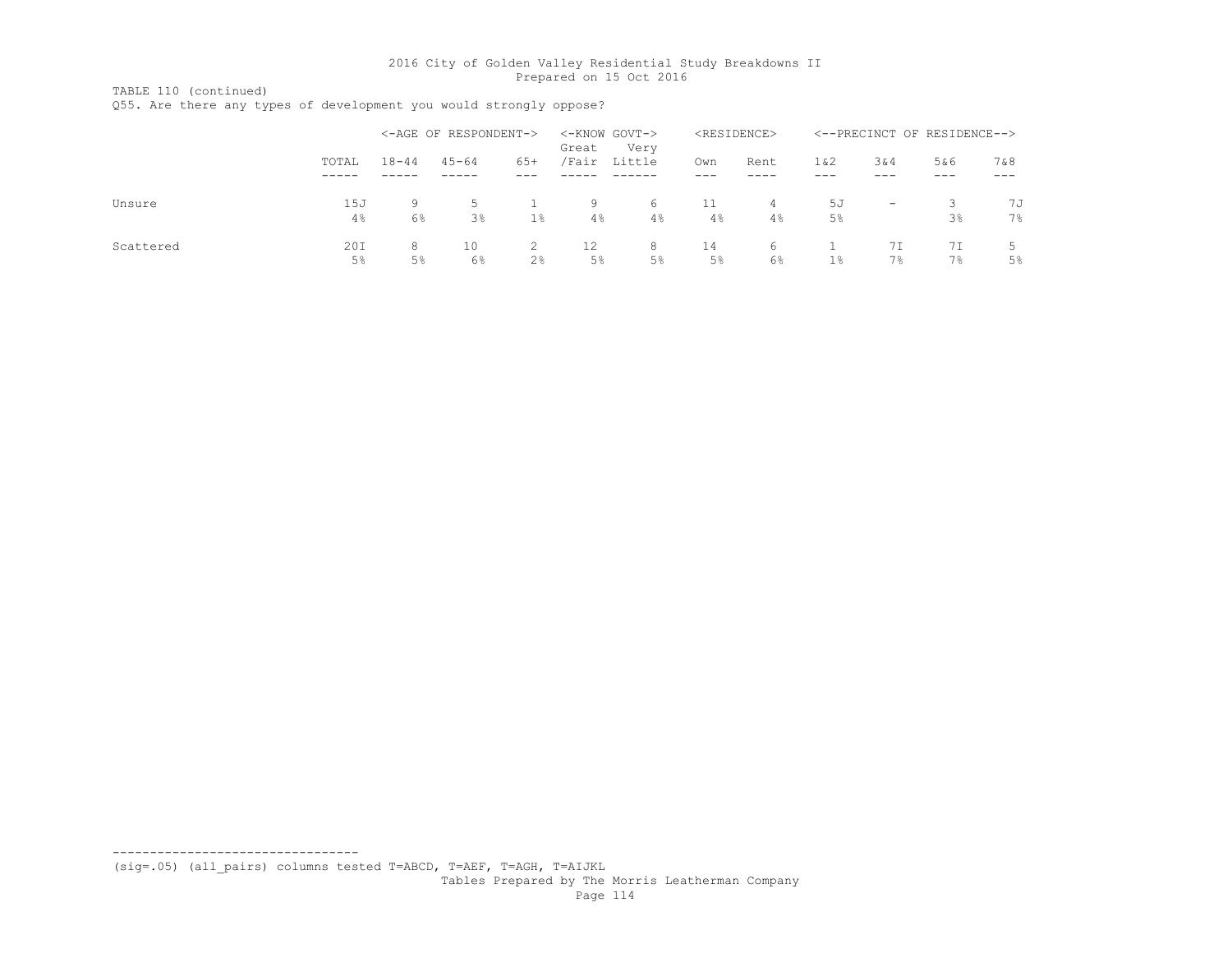TABLE 111

Q56. How would you rate the general condition and appearance of industrial, commercial and residential properties?

|                  |                                     | <-RESIDENTIAL LONGEV-><br>Less | 10-30 Over 30                       |                                    | <expected longevity-=""><br/>Less</expected> | $5 - 10$                           | Over                                |                         | <-TYPE OF HOUSEHOLD-->              | Empty                               |                                     | <--GENDER-->                        |
|------------------|-------------------------------------|--------------------------------|-------------------------------------|------------------------------------|----------------------------------------------|------------------------------------|-------------------------------------|-------------------------|-------------------------------------|-------------------------------------|-------------------------------------|-------------------------------------|
|                  | TOTAL                               | 10 Yrs                         | Years                               | Years                              | 5 Yrs                                        | Years                              | 10 Yrs                              | Senior                  | Child                               | Nest<br>----                        | Male                                | Female                              |
| TOTAL            | 400<br>100%<br>$\frac{6}{5}$<br>(A) | 138<br>100%<br>⊱<br>(B)        | 178<br>100%<br>$\frac{6}{6}$<br>(C) | 84<br>100%<br>$\frac{6}{6}$<br>(D) | 35<br>100%<br>$\frac{6}{5}$<br>(E)           | 30<br>100%<br>$\frac{6}{6}$<br>(F) | 335<br>100%<br>$\frac{6}{6}$<br>(G) | 155<br>100%<br>옹<br>(H) | 108<br>100%<br>$\frac{6}{6}$<br>(I) | 292<br>100%<br>$\frac{6}{6}$<br>(J) | 192<br>100%<br>$\frac{6}{6}$<br>(K) | 208<br>100%<br>$\frac{6}{6}$<br>(L) |
| <b>FAVOR</b>     | 388E<br>97%                         | 135<br>98%                     | 171<br>96%                          | 82<br>98%                          | 32<br>91%                                    | 30<br>100%                         | 326<br>97%                          | 150<br>97%              | 105<br>97%                          | 283<br>97%                          | 184<br>96%                          | 204<br>98%                          |
| Excellent        | 71CI<br>18%                         | 29<br>21%                      | 24<br>13%                           | 18<br>21%                          | 6<br>17%                                     | 3<br>10%                           | 62<br>19%                           | 33I<br>21%              | 11<br>10%                           | 60AI<br>21%                         | 27<br>14%                           | 44<br>21%                           |
| Good             | 317J<br>79%                         | 106<br>77%                     | 147<br>83%                          | 64<br>76%                          | 26<br>74%                                    | 27<br>90%                          | 264<br>79%                          | 117<br>75%              | 94AHJ<br>87%                        | 223<br>76%                          | 157<br>82%                          | 160<br>77%                          |
| <b>UNFAVOR</b>   | 12<br>3%                            | 3<br>$2\frac{6}{6}$            | 7<br>4%                             | 2<br>2%                            | 3A<br>$9\,$                                  | $\overline{\phantom{m}}$           | 9<br>3%                             | 5<br>3%                 | 3<br>3%                             | 9<br>3%                             | 8<br>4%                             | 4<br>2%                             |
| Only fair        | 10<br>3%                            | $\mathbf{1}$<br>$1\%$          | $7^{\circ}$<br>4%                   | $\mathbf{2}^{\prime}$<br>2%        | $\mathbf{2}^{\prime}$<br>6%                  | $\overline{\phantom{0}}$           | 8<br>2%                             | $\overline{4}$<br>3%    | 3<br>3%                             | 7<br>2%                             | $\tau$<br>4%                        | 3<br>$1\%$                          |
| Poor             | 2<br>1%                             | $\mathbf{2}^{\prime}$<br>$1\%$ | $\overline{\phantom{0}}$            | $\overline{\phantom{0}}$           | 1AG<br>3%                                    | $\overline{\phantom{m}}$           | 1<br>$\star$                        | $\mathbf{1}$<br>$1\%$   | $\overline{\phantom{m}}$            | $\mathbf{2}^{\prime}$<br>$1\%$      | $\mathbf{1}$<br>1%                  | $\mathbf{1}$<br>$\star$             |
| UNSURE<br>------ |                                     |                                |                                     |                                    |                                              |                                    |                                     |                         |                                     |                                     |                                     |                                     |
|                  |                                     |                                |                                     |                                    |                                              |                                    |                                     |                         |                                     |                                     |                                     |                                     |

--------------------------------- (sig=.05) (all\_pairs) columns tested T=ABCD, T=AEFG, T=AHIJ, T=AKL Note: Percentage less than 0.5 printed as \*.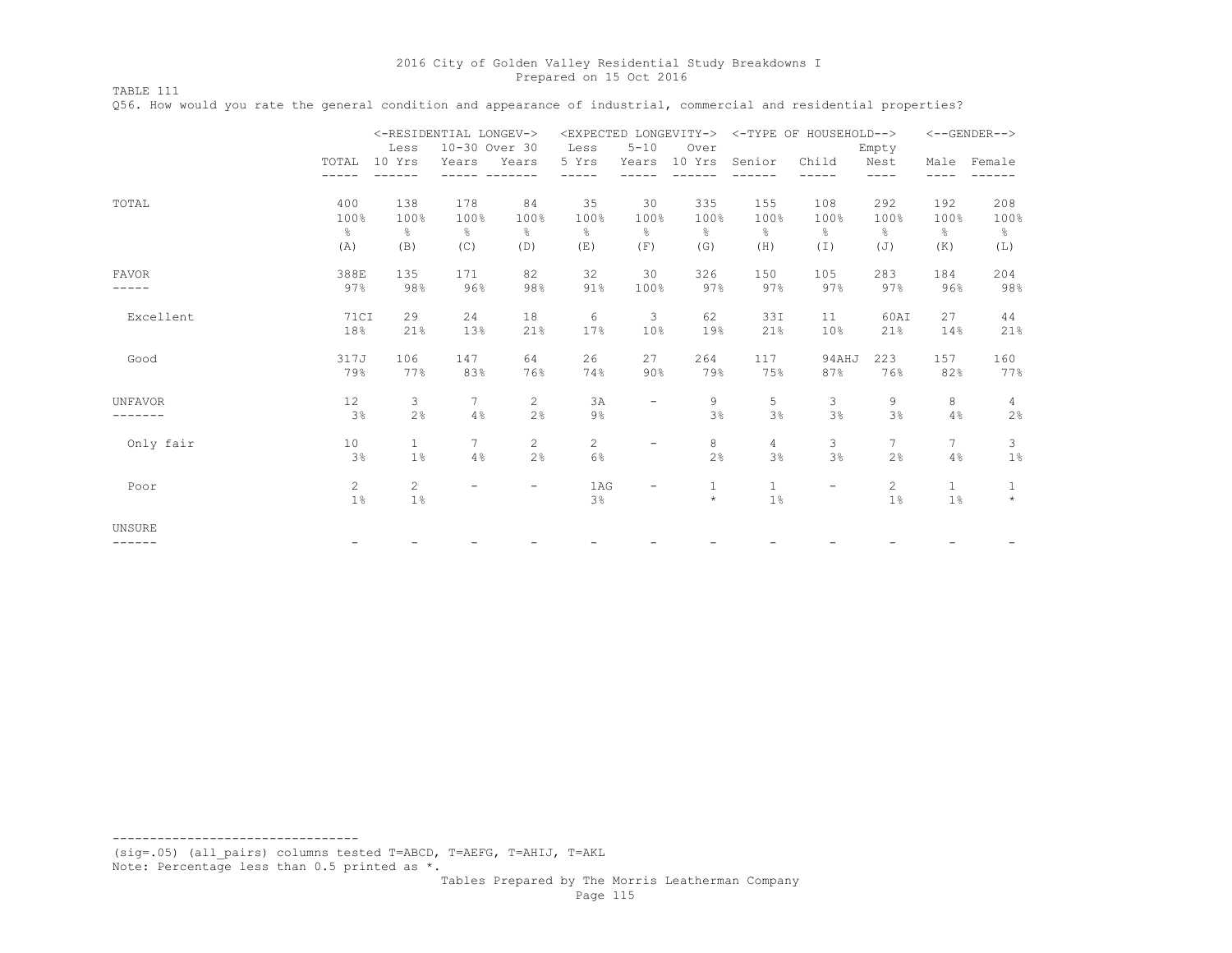TABLE 112

Q56. How would you rate the general condition and appearance of industrial, commercial and residential properties?

|                  |                       |                    | <-AGE OF RESPONDENT->    |                       | <-KNOW GOVT-><br>Great | Very   |                    | <residence></residence> |                       |                       | <--PRECINCT OF RESIDENCE--> |                       |
|------------------|-----------------------|--------------------|--------------------------|-----------------------|------------------------|--------|--------------------|-------------------------|-----------------------|-----------------------|-----------------------------|-----------------------|
|                  | TOTAL<br>-----        | $18 - 44$          | $45 - 64$                | $65+$<br>$---$        | /Fair                  | Little | Own<br>$---$       | Rent<br>----            | 1 & 2<br>$---$        | 3&4<br>$---$          | 5&6<br>---                  | 7 & 8<br>$---$        |
| TOTAL            | 400                   | 158                | 159                      | 83                    | 235                    | 165    | 303                | 97                      | 107                   | 94                    | 97                          | 102                   |
|                  | 100%                  | 100%               | 100%                     | 100%                  | 100%                   | 100%   | 100%               | 100%                    | 100%                  | 100%                  | 100%                        | 100%                  |
|                  | g.                    | g.                 | $\frac{6}{6}$            | $\frac{6}{6}$         | $\frac{6}{6}$          | ိင     | $\frac{6}{6}$      | $\frac{6}{6}$           | $\frac{6}{6}$         | $\frac{6}{5}$         | g.                          | 옹                     |
|                  | (A)                   | (B)                | (C)                      | (D)                   | (E)                    | (F)    | (G)                | (H)                     | $(\top)$              | (J)                   | (K)                         | (L)                   |
| <b>FAVOR</b>     | 388                   | 154                | 154                      | 80                    | 226                    | 162    | 293                | 95                      | 105                   | 91                    | 95                          | 97                    |
|                  | 97%                   | 97%                | 97%                      | 96%                   | 96%                    | 98%    | 97%                | 98%                     | 98%                   | 97%                   | 98%                         | 95%                   |
| Excellent        | 71                    | 26                 | 29                       | 16                    | 37                     | 34     | 51                 | 20                      | 27AK                  | 16                    | 11                          | 17                    |
|                  | 18%                   | 16%                | 18%                      | 19%                   | 16%                    | 21%    | 17%                | 21%                     | 25%                   | 17%                   | 11%                         | 17%                   |
| Good             | 317                   | 128                | 125                      | 64                    | 189                    | 128    | 242                | 75                      | 78                    | 75                    | 84AI                        | 80                    |
|                  | 79%                   | 81%                | 79%                      | 77%                   | 80%                    | 78%    | 80%                | 77%                     | 73%                   | 80%                   | 87%                         | 78%                   |
| <b>UNFAVOR</b>   | 12                    | 4                  | 5                        | 3                     | 9                      | 3      | 10                 | 2                       | $\mathbf{2}^{\prime}$ | 3                     | $\overline{2}$              | 5                     |
|                  | 3%                    | 3%                 | 3%                       | 4%                    | 4%                     | 2%     | 3%                 | 2%                      | 2%                    | 3%                    | 2%                          | 5%                    |
| Only fair        | 10                    | 3                  | 5                        | $\overline{2}$        | 7                      | 3      | 8                  | $\overline{c}$          | $\overline{2}$        | $\overline{c}$        | $\mathbf{2}$                | $\overline{4}$        |
|                  | 3%                    | 2%                 | 3%                       | 2%                    | 3%                     | 2%     | $3\frac{6}{6}$     | 2%                      | 2%                    | 2%                    | 2%                          | 4%                    |
| Poor             | $\mathbf{2}$<br>$1\%$ | $\mathbf{1}$<br>1% | $\overline{\phantom{0}}$ | $\mathbf{1}$<br>$1\%$ | $\overline{c}$<br>1%   | $-$    | $\mathbf{2}$<br>1% | $-$                     | -                     | $\mathbf{1}$<br>$1\%$ | $\overline{\phantom{a}}$    | $\mathbf{1}$<br>$1\%$ |
| UNSURE<br>------ |                       |                    |                          |                       |                        |        |                    |                         |                       |                       |                             |                       |

--------------------------------- (sig=.05) (all\_pairs) columns tested T=ABCD, T=AEF, T=AGH, T=AIJKL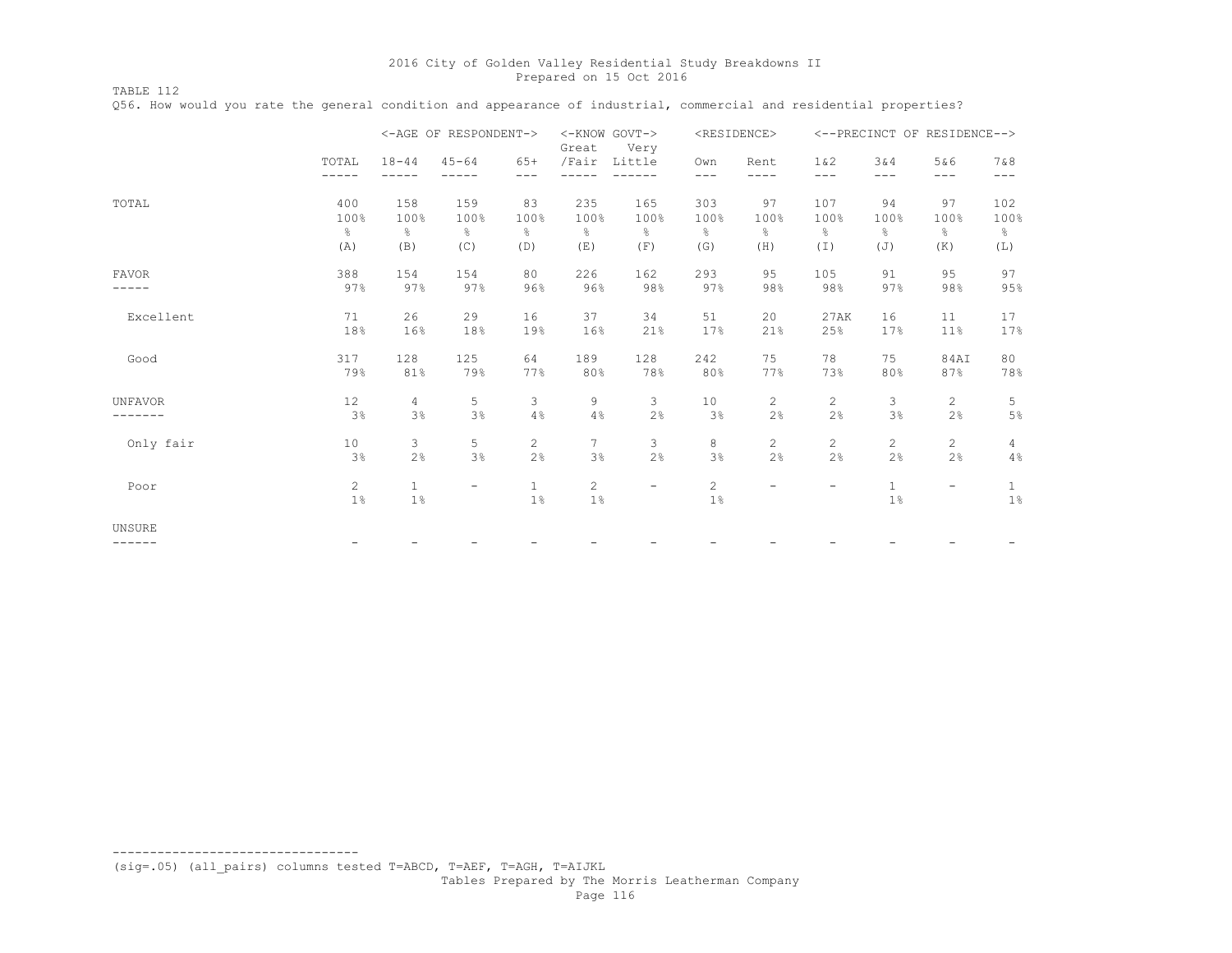TABLE 113

Q57. Do you support or oppose these changes to limit subdividing of current refisdential lots?

|                  |               |                | <-RESIDENTIAL LONGEV-> |                      |                   | <expected longevity-=""></expected> |                |             | <-TYPE OF HOUSEHOLD--> |                       |                       | $<-$ -GENDER--> |
|------------------|---------------|----------------|------------------------|----------------------|-------------------|-------------------------------------|----------------|-------------|------------------------|-----------------------|-----------------------|-----------------|
|                  | TOTAL         | Less<br>10 Yrs | 10-30 Over 30<br>Years | Years                | Less<br>5 Yrs     | $5 - 10$<br>Years                   | Over<br>10 Yrs | Senior      | Child                  | Empty<br>Nest<br>---- | Male<br>----          | Female          |
| TOTAL            | 400           | 138            | 178                    | 84                   | 35                | 30                                  | 335            | 155         | 108                    | 292                   | 192                   | 208             |
|                  | 100%          | 100%           | 100%                   | 100%                 | 100%              | 100%                                | 100%           | 100%        | 100%                   | 100%                  | 100%                  | 100%            |
|                  | $\frac{6}{6}$ | g.             | $\frac{6}{6}$          | 옹                    | $\frac{6}{6}$     | g.                                  | g.             | 옹           | $\frac{6}{6}$          | 옹                     | g.                    | $\frac{6}{6}$   |
|                  | (A)           | (B)            | (C)                    | (D)                  | (E)               | (F)                                 | (G)            | (H)         | (I)                    | (J)                   | (K)                   | (L)             |
| SUPPORT          | 266H          | 97             | 120                    | 49                   | 23                | 21                                  | 222            | 84          | 75H                    | 191H                  | 130                   | 136             |
|                  | 67%           | 70%            | 67%                    | 58%                  | 66%               | 70%                                 | 66%            | 54%         | 69%                    | 65%                   | 68%                   | 65%             |
| Strongly support | 48            | 20             | 18                     | 10                   | 5                 | $\overline{4}$                      | 39             | 14          | 10                     | 38                    | 23                    | 25              |
|                  | 12%           | 14%            | 10%                    | 12%                  | 14%               | 13%                                 | 12%            | $9\%$       | $9\%$                  | 13%                   | 12%                   | 12%             |
| Support          | 218H          | 77             | 102                    | 39                   | 18                | 17                                  | 183            | 70          | 65H                    | 153                   | 107                   | 111             |
|                  | 55%           | 56%            | 57%                    | 46%                  | 51%               | 57%                                 | 55%            | 45%         | 60%                    | 52%                   | 56%                   | 53%             |
| OPPOSE           | 84            | 24             | 35                     | 25AB                 | 6                 | 7                                   | 71             | 46AI        | 20                     | 64                    | 42                    | 42              |
|                  | 21%           | 17%            | 20%                    | 30%                  | 17%               | 23%                                 | 21%            | 30%         | 19%                    | 22%                   | 22%                   | 20%             |
| Oppose           | 66            | 20             | 25                     | 21AC                 | 6                 | 5                                   | 55             | 31          | 17                     | 49                    | 35                    | 31              |
|                  | 17%           | 14%            | 14%                    | 25%                  | 17%               | 17%                                 | 16%            | 20%         | 16%                    | 17%                   | 18%                   | 15%             |
| Strongly oppose  | 18<br>5%      | 4<br>3%        | 10<br>6%               | $\overline{4}$<br>5% | $\qquad \qquad -$ | $\mathbf{2}$<br>7%                  | 16<br>5%       | 15AI<br>10% | 3<br>3%                | 15<br>5%              | $7\phantom{.0}$<br>4% | 11<br>5%        |
| UNSURE           | 50            | 17             | 23                     | 10                   | 6                 | $\overline{c}$                      | 42             | 25          | 13                     | 37                    | 20                    | 30              |
|                  | 13%           | 12%            | 13%                    | 12%                  | 17%               | 7%                                  | 13%            | 16%         | 12%                    | 13%                   | 10%                   | 14%             |

(sig=.05) (all\_pairs) columns tested T=ABCD, T=AEFG, T=AHIJ, T=AKL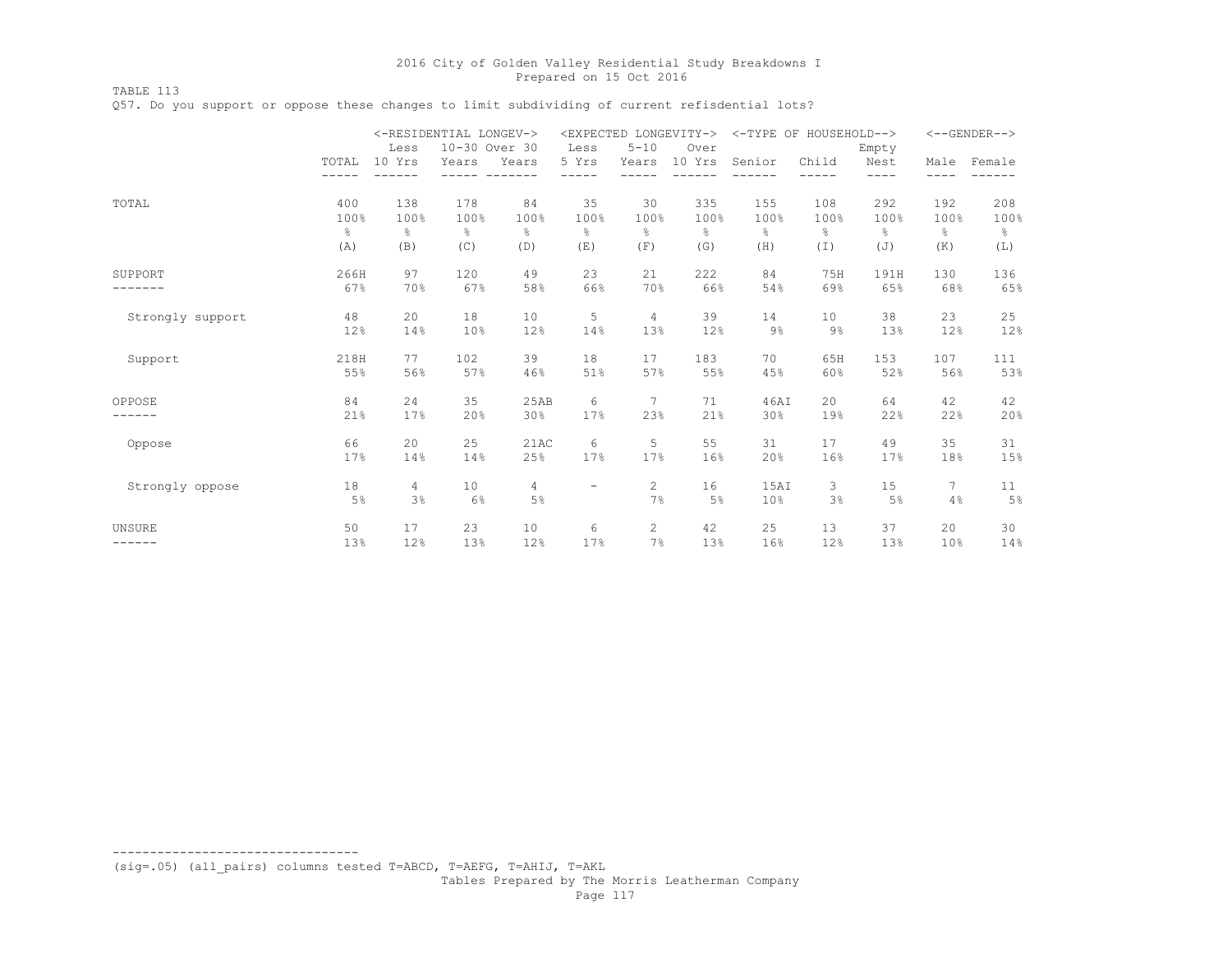TABLE 114 Q57. Do you support or oppose these changes to limit subdividing of current refisdential lots?

|                  |                    | <-AGE OF RESPONDENT-> |               |                | <-KNOW GOVT-><br>Great | Very   | <residence></residence> |               |                |               | <--PRECINCT OF RESIDENCE--> |                |
|------------------|--------------------|-----------------------|---------------|----------------|------------------------|--------|-------------------------|---------------|----------------|---------------|-----------------------------|----------------|
|                  | TOTAL<br>$------$  | $18 - 44$<br>-----    | $45 - 64$     | $65+$<br>---   | /Fair                  | Little | Own<br>---              | Rent<br>----  | 1 & 2<br>$---$ | 3&4<br>$---$  | 5&6<br>---                  | 7 & 8<br>$---$ |
| TOTAL            | 400                | 158                   | 159           | 83             | 235                    | 165    | 303                     | 97            | 107            | 94            | 97                          | 102            |
|                  | $100$ <sup>8</sup> | 100%                  | 100%          | 100%           | 100%                   | 100%   | 100%                    | 100%          | 100%           | 100%          | 100%                        | 100%           |
|                  | $\frac{6}{5}$      | g.                    | $\frac{6}{6}$ | $\frac{6}{6}$  | g.                     | g.     | g.                      | $\frac{6}{6}$ | 옹              | $\frac{6}{5}$ | g.                          | $\frac{6}{6}$  |
|                  | (A)                | (B)                   | (C)           | (D)            | (E)                    | (F)    | (G)                     | (H)           | (I)            | (J)           | (K)                         | (L)            |
| SUPPORT          | 266DFH             | 120ACD                | 100           | 46             | 182AF                  | 84     | 212AH                   | 54            | 71             | 58            | 72                          | 65             |
|                  | 67%                | 76%                   | 63%           | 55%            | 77%                    | 51%    | 70%                     | 56%           | 66%            | 62%           | 74%                         | 64%            |
| Strongly support | 48HJ               | 22                    | 19            | 7              | 33                     | 15     | 43AH                    | 5             | 21AJ           | 5             | 11                          | 11             |
|                  | 12%                | 14%                   | 12%           | 8 <sup>°</sup> | 14%                    | $9\%$  | 14%                     | 5%            | 20%            | 5%            | 11%                         | 11%            |
| Support          | 218F               | 98ACD                 | 81            | 39             | 149AF                  | 69     | 169                     | 49            | 50             | 53            | 61I                         | 54             |
|                  | 55%                | 62%                   | 51%           | 47%            | 63%                    | 42%    | 56%                     | 51%           | 47%            | 56%           | 63%                         | 53%            |
| OPPOSE           | 84B                | 20                    | 39B           | 25AB           | 43                     | 41     | 64                      | 20            | 19             | 25            | 15                          | 25             |
|                  | 21%                | 13%                   | 25%           | 30%            | 18%                    | 25%    | 21%                     | 21%           | 18%            | 27%           | 15%                         | 25%            |
| Oppose           | 66B                | 18                    | 28            | 20AB           | 37                     | 29     | 53                      | 13            | 17             | 18            | 12                          | 19             |
|                  | 17%                | 11%                   | 18%           | 24%            | 16%                    | 18%    | 17%                     | 13%           | 16%            | 19%           | 12%                         | 19%            |
| Strongly oppose  | 18BE               | $\overline{2}$        | 11B           | 5 <sub>B</sub> | 6                      | 12AE   | 11                      | 7             | $\overline{c}$ | 7             | 3                           | 6              |
|                  | 5%                 | 1 <sup>°</sup>        | 7%            | 6%             | 3%                     | 7%     | 4%                      | 7%            | 2%             | 7%            | 3%                          | 6%             |
| <b>UNSURE</b>    | 50EG               | 18                    | 20            | 12             | 10                     | 40AE   | 27                      | 23AG          | 17             | 11            | 10                          | 12             |
| ------           | 13%                | 11%                   | 13%           | 14%            | 4%                     | 24%    | 9%                      | 24%           | 16%            | 12%           | 10%                         | 12%            |

(sig=.05) (all\_pairs) columns tested T=ABCD, T=AEF, T=AGH, T=AIJKL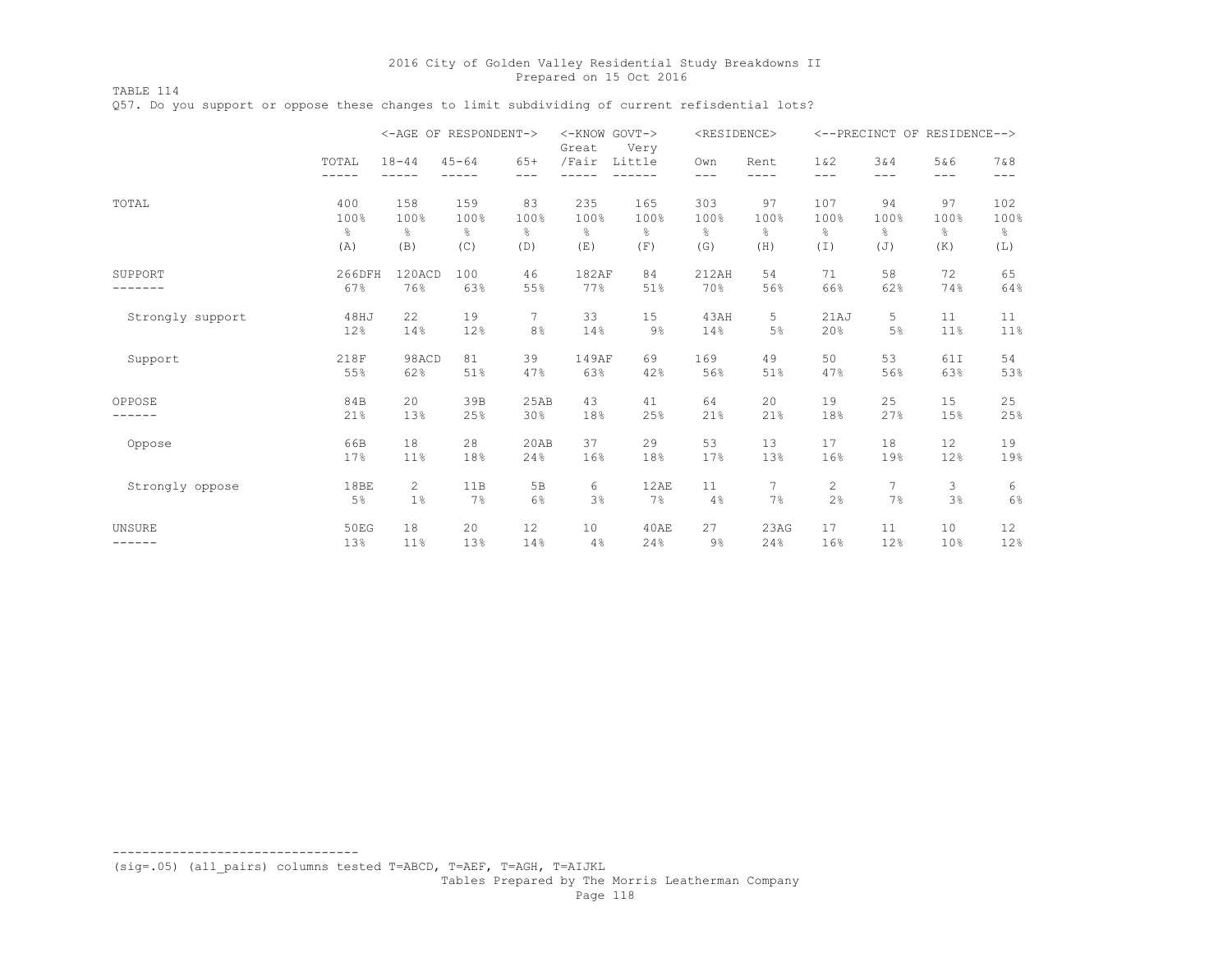TABLE 115

Q58. In one or two words, what is your perception of the Golden Valley Police Department?

|               | <-RESIDENTIAL LONGEV-><br>10-30 Over 30<br>Less |                              |                                                |                       | Less                             | $5 - 10$                     | Over                         |                                | <expected longevity-=""> &lt;-TYPE OF HOUSEHOLD--&gt;</expected> | Empty                                |                              | $<-$ -GENDER-->              |
|---------------|-------------------------------------------------|------------------------------|------------------------------------------------|-----------------------|----------------------------------|------------------------------|------------------------------|--------------------------------|------------------------------------------------------------------|--------------------------------------|------------------------------|------------------------------|
|               |                                                 | TOTAL 10 Yrs                 | Years                                          | Years                 | 5 Yrs                            | Years                        | 10 Yrs                       | Senior                         | Child<br>-----                                                   | Nest<br>$- - - -$                    | Male<br>$---$                | Female                       |
| TOTAL         | 400<br>100%<br>$\%$                             | 138<br>100%<br>$\frac{6}{6}$ | 178<br>100%<br>$\frac{\mathsf{O}}{\mathsf{O}}$ | 84<br>100%<br>$\%$    | 35<br>100%<br>$\frac{\infty}{6}$ | 30<br>100%<br>$\,$ $\,$ $\,$ | 335<br>100%<br>$\frac{6}{6}$ | 155<br>100%<br>$\,$ $\,$ $\,$  | 108<br>100%<br>$\frac{\circ}{6}$                                 | 292<br>100%<br>$\frac{\circ}{\circ}$ | 192<br>100%<br>$\frac{6}{6}$ | 208<br>100%<br>$\frac{6}{6}$ |
|               | (A)                                             | (B)                          | (C)                                            | (D)                   | (E)                              | (F)                          | (G)                          | (H)                            | (I)                                                              | (J)                                  | (K)                          | (L)                          |
| Excellent     | 171I<br>43%                                     | 56<br>41%                    | 81<br>46%                                      | 34<br>40%             | 16<br>46%                        | 9<br>30%                     | 146<br>44%                   | 60<br>39%                      | 34<br>31%                                                        | 137AI<br>47%                         | 83<br>43%                    | 88<br>42%                    |
| Good          | 110G<br>28%                                     | 40<br>29%                    | 49<br>28%                                      | 21<br>25%             | 10<br>29%                        | 16AEG<br>53%                 | 84<br>25%                    | 45<br>29%                      | 33<br>31%                                                        | 77<br>26%                            | 48<br>25%                    | 62<br>30%                    |
| Helpful       | 62J<br>16%                                      | 21<br>15%                    | 25<br>14%                                      | 16<br>19%             | $\mathbf{2}^{\prime}$<br>6%      | $\mathbf{2}$<br>7%           | 58A<br>17%                   | 27<br>17%                      | 24AJ<br>22%                                                      | 38<br>13%                            | 27<br>14%                    | 35<br>17%                    |
| Nice          | 22<br>6%                                        | 6<br>4%                      | 12<br>7%                                       | $\overline{4}$<br>5%  | $\mathbf{1}$<br>3%               | $\mathbf{2}$<br>7%           | 19<br>6%                     | 8<br>5%                        | 9<br>8%                                                          | 13<br>4%                             | 13<br>7%                     | 9<br>4%                      |
| Average       | 12<br>3%                                        | 5<br>4%                      | $\overline{4}$<br>2%                           | 3<br>4%               | 4AG<br>11%                       | $\overline{\phantom{a}}$     | 8<br>2%                      | $\overline{4}$<br>3%           | 3<br>3%                                                          | 9<br>3%                              | $7\overline{ }$<br>4%        | 5<br>2%                      |
| Rude/Arrogant | 10<br>3%                                        | 4<br>3%                      | 3<br>2%                                        | 3<br>4%               | $\mathbf{1}$<br>3%               | ÷,                           | 9<br>3%                      | 5<br>3%                        | $\mathbf{1}$<br>$1\%$                                            | 9<br>3%                              | $7\overline{ }$<br>4%        | 3<br>$1\%$                   |
| Strict        | 5<br>$1\%$                                      | $\mathbf{1}$<br>$1\%$        | $\mathbf{2}$<br>$1\%$                          | $\overline{c}$<br>2%  | $\overline{\phantom{0}}$         |                              | 5<br>$1\%$                   | $\mathbf{1}$<br>1%             | $\mathbf{2}$<br>2%                                               | 3<br>$1\%$                           | $\overline{c}$<br>$1\%$      | $\mathfrak{Z}$<br>$1\%$      |
| Lazy          | $\overline{4}$<br>$1\%$                         | $\mathbf{1}$<br>$1\%$        | $\mathbf{2}^{\prime}$<br>$1\%$                 | $\mathbf{1}$<br>$1\%$ | $\mathbf{1}$<br>3%               | $\mathbf{1}$<br>3%           | $\overline{2}$<br>$1\%$      | $\mathbf{2}^{\prime}$<br>$1\%$ | $\mathbf{2}^{\circ}$<br>2%                                       | $\mathbf{2}^{\prime}$<br>$1\%$       | 3<br>2%                      | $\mathbf{1}$<br>$\star$      |
| Nothing       | 3<br>$1\%$                                      | 3AC<br>$2\frac{6}{6}$        | $\overline{\phantom{0}}$                       |                       | $\overline{\phantom{0}}$         | $\overline{\phantom{a}}$     | 3<br>$1\%$                   | 3A<br>2%                       | $\overline{\phantom{a}}$                                         | 3<br>$1\%$                           | $\mathbf{1}$<br>1%           | $\mathbf{2}^{\circ}$<br>1%   |
| Unsure        | $\overline{\phantom{0}}$                        | $\overline{\phantom{0}}$     |                                                |                       |                                  | -                            | $\overline{\phantom{m}}$     | -                              | -                                                                | $\qquad \qquad -$                    | $\overline{\phantom{a}}$     | -                            |
| Scattered     | $\mathbf{1}$<br>$\star$                         | $\mathbf{1}$<br>$1\%$        |                                                |                       |                                  |                              | $\mathbf{1}$<br>$\star$      |                                |                                                                  | $\mathbf{1}$<br>$\star$              | $\mathbf{1}$<br>$1\%$        |                              |

--------------------------------- (sig=.05) (all\_pairs) columns tested T=ABCD, T=AEFG, T=AHIJ, T=AKL Note: Percentage less than 0.5 printed as \*.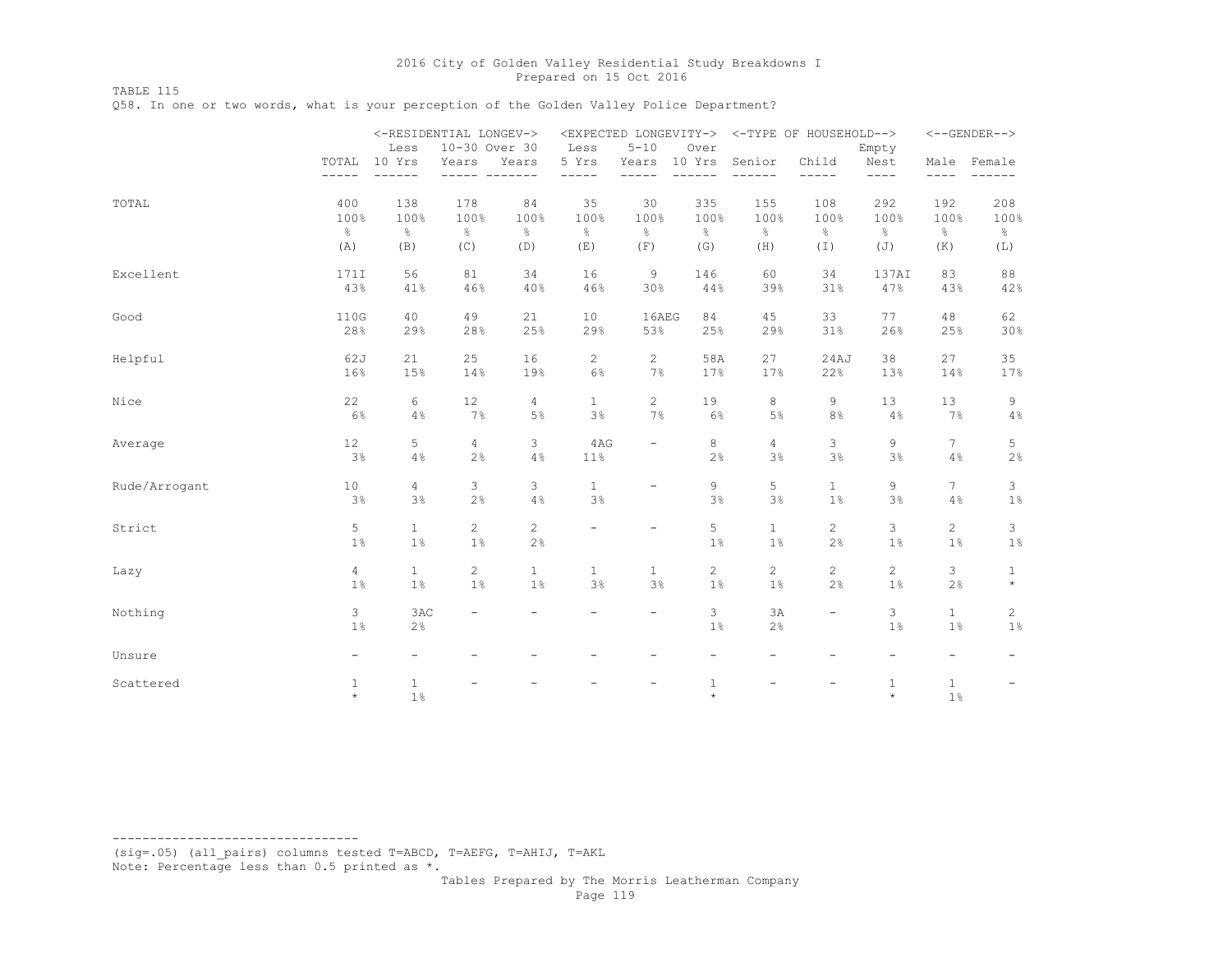TABLE 116 Q58. In one or two words, what is your perception of the Golden Valley Police Department?

|               |                          |                          | <-AGE OF RESPONDENT->       |                          | <-KNOW GOVT-><br>Great   | Very                  |                          | <residence></residence> |                          | <--PRECINCT OF RESIDENCE--> |                          |                          |
|---------------|--------------------------|--------------------------|-----------------------------|--------------------------|--------------------------|-----------------------|--------------------------|-------------------------|--------------------------|-----------------------------|--------------------------|--------------------------|
|               | TOTAL                    | $18 - 44$                | $45 - 64$                   | $65+$                    | /Fair                    | Little                | Own                      | Rent                    | 1 & 2                    | 3 & 4                       | 5&6                      | 7 & 8                    |
|               | $- - - - -$              | $- - - - -$              | $- -$                       | $- - -$                  | -----                    | $- - - - -$           | $- - -$                  | $- - - -$               | $- - -$                  | $---$                       | $---$                    | $---$                    |
| TOTAL         | 400                      | 158                      | 159                         | 83                       | 235                      | 165                   | 303                      | 97                      | 107                      | 94                          | 97                       | 102                      |
|               | 100%                     | 100%                     | 100%                        | 100%                     | 100%                     | 100%                  | 100%                     | 100%                    | 100%                     | 100%                        | 100%                     | 100%                     |
|               | $\frac{6}{6}$            | $\frac{6}{6}$            | $\frac{\circ}{6}$           | $\%$                     | $\frac{\infty}{6}$       | $\frac{\circ}{6}$     | $\frac{6}{6}$            | $\frac{\infty}{6}$      | $\%$                     | $\%$                        | $\frac{6}{6}$            | $\frac{6}{6}$            |
|               | (A)                      | (B)                      | (C)                         | (D)                      | (E)                      | (F)                   | (G)                      | (H)                     | $(\top)$                 | (J)                         | (K)                      | (L)                      |
| Excellent     | 171                      | 69                       | 65                          | 37                       | 106                      | 65                    | 129                      | 42                      | 50                       | 35                          | 39                       | 47                       |
|               | 43%                      | 44%                      | 41%                         | 45%                      | 45%                      | 39%                   | 43%                      | 43%                     | 47%                      | 37%                         | 40%                      | 46%                      |
| Good          | 110E                     | 41                       | 47                          | 22                       | 55                       | 55AE                  | 83                       | 27                      | 27                       | 28                          | 30                       | 25                       |
|               | 28%                      | 26%                      | 30%                         | 27%                      | 23%                      | 33%                   | 27%                      | 28%                     | 25%                      | 30%                         | 31%                      | 25%                      |
| Helpful       | 62                       | 23                       | 24                          | 15                       | 42                       | 20                    | 50                       | 12                      | 15                       | 18                          | 18                       | 11                       |
|               | 16%                      | 15%                      | 15%                         | 18%                      | 18%                      | 12%                   | 17%                      | 12%                     | 14%                      | 19%                         | 19%                      | 11%                      |
| Nice          | 22                       | 11                       | 9                           | $\overline{c}$           | 12                       | 10                    | 18                       | 4                       | 9                        | 4                           | 4                        | 5                        |
|               | 6%                       | 7%                       | $6\%$                       | 2%                       | 5%                       | 6%                    | 6%                       | 4%                      | 8%                       | 4%                          | 4%                       | $5\,$                    |
| Average       | 12                       | 6                        | 5                           | $\mathbf{1}$             | 6                        | 6                     | 7                        | 5                       | 4                        | 3                           | $\mathbf{1}$             | $\overline{4}$           |
|               | 3%                       | 4%                       | 3%                          | $1\%$                    | 3%                       | 4%                    | 2%                       | 5%                      | 4%                       | 3%                          | 1%                       | 4%                       |
| Rude/Arrogant | $10$                     | 3                        | $\overline{4}$              | 3                        | 8                        | $\overline{c}$        | 8                        | $\overline{c}$          | $\mathbf{1}$             | $\overline{4}$              | $\mathbf{1}$             | $\overline{4}$           |
|               | 3%                       | 2%                       | $3\frac{6}{6}$              | 4%                       | 3%                       | $1\%$                 | 3%                       | 2%                      | $1\%$                    | 4%                          | $1\%$                    | 4%                       |
| Strict        | 5                        | $\overline{2}$           | $\mathbf{2}^{\prime}$       | $\mathbf{1}$             | 3                        | $\mathbf{2}$          | $\overline{4}$           | $\mathbf{1}$            | $\mathbf{1}$             | $\mathbf{1}$                | $\mathbf{1}$             | $\overline{c}$           |
|               | 1%                       | $1\,$ %                  | $1\%$                       | $1\%$                    | 1%                       | $1\%$                 | $1\%$                    | $1\%$                   | $1\%$                    | $1\%$                       | 1%                       | 2%                       |
| Lazy          | $\overline{4}$<br>1%     | 3<br>2%                  | $\overline{\phantom{0}}$    | $\mathbf{1}$<br>$1\%$    | 3<br>$1\%$               | $\mathbf{1}$<br>1%    | 3<br>1%                  | $\mathbf{1}$<br>1%      | $\overline{\phantom{0}}$ | $\mathbf{1}$<br>1%          | $\mathbf{1}$<br>1%       | $\mathbf{2}$<br>$2\,$    |
| Nothing       | 3EG<br>$1\%$             | ÷                        | $\mathbf{2}^{\prime}$<br>1% | $\mathbf{1}$<br>$1\%$    | $\overline{\phantom{a}}$ | 3AE<br>2%             | $\overline{\phantom{a}}$ | 3AG<br>3%               | $\overline{\phantom{m}}$ | $\overline{\phantom{a}}$    | $\mathbf{1}$<br>1%       | $\mathbf{2}$<br>2%       |
| Unsure        | $\overline{\phantom{a}}$ | $\overline{\phantom{0}}$ | -                           | $\overline{\phantom{m}}$ | ۳                        | -                     | $\overline{\phantom{m}}$ | ÷,                      |                          |                             | $\overline{\phantom{m}}$ | $\overline{\phantom{0}}$ |
| Scattered     | 1<br>$\star$             |                          | $\mathbf{1}$<br>1%          |                          |                          | $\mathbf{1}$<br>$1\%$ | $\mathbf{1}$<br>$\star$  |                         |                          |                             | $\mathbf{1}$<br>$1\%$    |                          |

--------------------------------- (sig=.05) (all\_pairs) columns tested T=ABCD, T=AEF, T=AGH, T=AIJKL

Note: Percentage less than 0.5 printed as \*.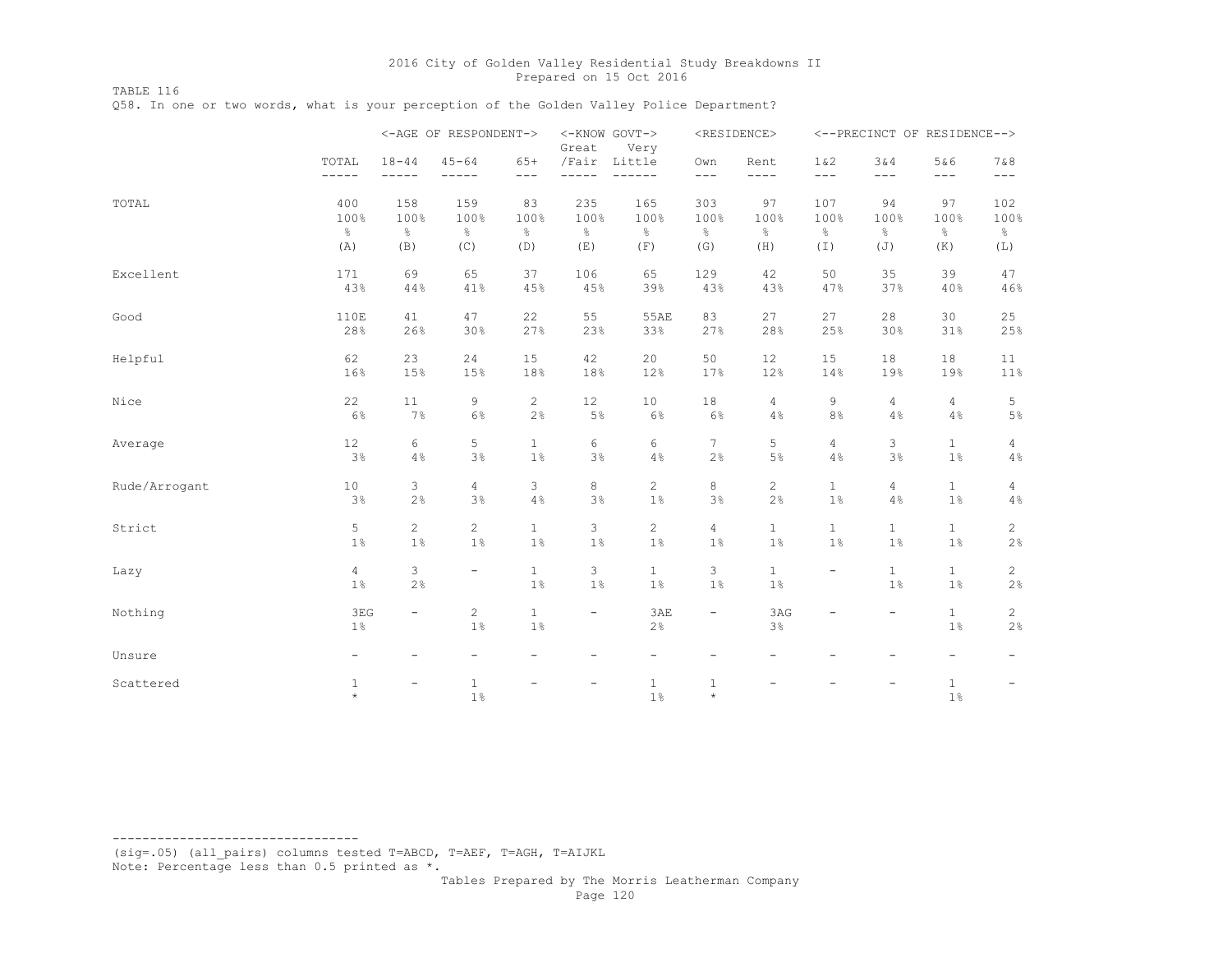TABLE 117

|         |           |        | <-RESIDENTIAL LONGEV-> |                          | <expected< th=""><th></th><th>LONGEVITY-&gt;</th><th>&lt;-TYPE OF HOUSEHOLD--&gt;</th><th></th><th></th><th></th><th><math>&lt;-</math>-GENDER--&gt;</th></expected<> |           | LONGEVITY-> | <-TYPE OF HOUSEHOLD--> |       |       |      | $<-$ -GENDER--> |
|---------|-----------|--------|------------------------|--------------------------|-----------------------------------------------------------------------------------------------------------------------------------------------------------------------|-----------|-------------|------------------------|-------|-------|------|-----------------|
|         |           | Less   | 10-30 Over 30          |                          | Less                                                                                                                                                                  | $5 - 10$  | Over        |                        |       | Empty |      |                 |
|         | TOTAL     | 10 Yrs | Years                  | Years                    | 5 Yrs                                                                                                                                                                 | Years     | 10 Yrs      | Senior                 | Child | Nest  | Male | Female          |
|         |           |        |                        |                          |                                                                                                                                                                       |           |             |                        |       |       |      |                 |
| TOTAL   | 400       | 138    | 178                    | 84                       | 35                                                                                                                                                                    | 30        | 335         | 155                    | 108   | 292   | 192  | 208             |
|         | 100%      | 100%   | 100%                   | 100%                     | 100%                                                                                                                                                                  | 100%      | 100%        | 100%                   | 100%  | 100%  | 100% | 100%            |
|         | $\approx$ | 욲      | ⊱                      | 욲                        | $\frac{6}{10}$                                                                                                                                                        | $\approx$ | 옹           | $\frac{6}{10}$         | နွ    | ⊱     | ⊱    | g.              |
|         | (A)       | (B)    | (C)                    | (D)                      | (E)                                                                                                                                                                   | (F)       | (G)         | (H)                    | (I)   | (J)   | (K)  | (L)             |
| Aware   | 334BEK    | 94     | 167AB                  | 73B                      | 19                                                                                                                                                                    | 23        | 292AE       | 139AI                  | 86    | 248   | 150  | 184AK           |
|         | 84%       | 68%    | 94%                    | 87%                      | 54%                                                                                                                                                                   | 77%       | 87%         | 90%                    | 80%   | 85%   | 78%  | 88%             |
| Unaware | 64CGHL    | 43ACD  | 10                     | 11C                      | 15AG                                                                                                                                                                  | 7         | 42          | 16                     | 22H   | 42    | 40AL | 24              |
|         | 16%       | 31%    | 6%                     | 13%                      | 43%                                                                                                                                                                   | 23%       | 13%         | 10%                    | 20%   | 14%   | 21%  | 12%             |
| Unsure  | 2         |        |                        | $\overline{\phantom{a}}$ | 1AG                                                                                                                                                                   | -         |             |                        |       | 2     | 2    |                 |
|         | $1\%$     | $1\%$  | $1\%$                  |                          | 3%                                                                                                                                                                    |           | $\star$     |                        |       | $1\%$ | 1%   |                 |

Q59. Prior to this survey, were you aware of Golden Valley Police Department community programs?

(sig=.05) (all\_pairs) columns tested T=ABCD, T=AEFG, T=AHIJ, T=AKL Note: Percentage less than 0.5 printed as \*.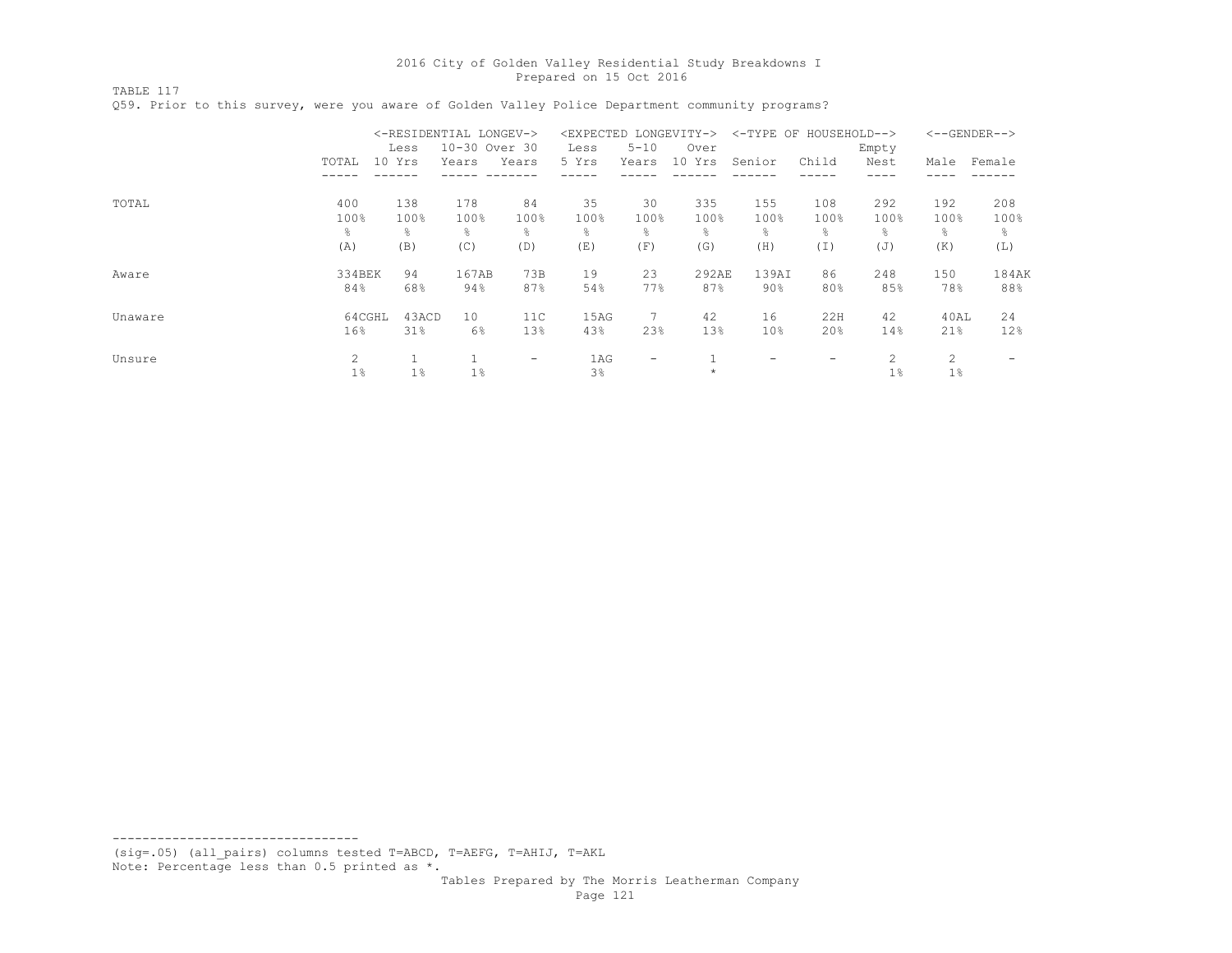TABLE 118 Q59. Prior to this survey, were you aware of Golden Valley Police Department community programs?

|         |                         |                         | <-AGE OF RESPONDENT->    |                        | <-KNOW GOVT-><br>Great  | Very                    | <residence></residence>  |                         |                         | <--PRECINCT OF RESIDENCE--> |                         |                         |
|---------|-------------------------|-------------------------|--------------------------|------------------------|-------------------------|-------------------------|--------------------------|-------------------------|-------------------------|-----------------------------|-------------------------|-------------------------|
|         | TOTAL                   | $18 - 44$               | $45 - 64$                | $65+$                  | /Fair                   | Little                  | Own                      | Rent                    | 1 & 2                   | 3&4                         | 5&6<br>---              | 7 & 8                   |
| TOTAL   | 400<br>100%<br>옹<br>(A) | 158<br>100%<br>⊱<br>(B) | 159<br>100%<br>g.<br>(C) | 83<br>100%<br>옹<br>(D) | 235<br>100%<br>⊱<br>(E) | 165<br>100%<br>옹<br>(F) | 303<br>100%<br>÷,<br>(G) | 97<br>100%<br>g.<br>(H) | 107<br>100%<br>옹<br>(I) | 94<br>100%<br>⊱<br>(J)      | 97<br>100%<br>g.<br>(K) | 102<br>100%<br>옹<br>(L) |
| Aware   | 334BFHK 114<br>84%      | 72%                     | 149ABD<br>94%            | 71B<br>86%             | 206AF<br>88%            | 128<br>78%              | 262AH<br>86%             | 72<br>74%               | 85<br>79%               | 86AIK<br>$91\%$             | 74<br>76%               | 89K<br>87%              |
| Unaware | 64CEGJ<br>16%           | 43ACD<br>27%            | 9<br>6%                  | 12C<br>14%             | 28<br>12%               | 36AE<br>22%             | 40<br>13%                | 24AG<br>25%             | 22J<br>21%              | 7%                          | 22AJ<br>23%             | 13<br>13%               |
| Unsure  | 2<br>$1\%$              | $1\%$                   | $1\%$                    | -                      | $\star$                 | 1<br>1%                 | $^{\star}$               | $1\%$                   | -                       | $1\%$                       | $1\%$                   |                         |

--------------------------------- (sig=.05) (all\_pairs) columns tested T=ABCD, T=AEF, T=AGH, T=AIJKL

Note: Percentage less than 0.5 printed as \*.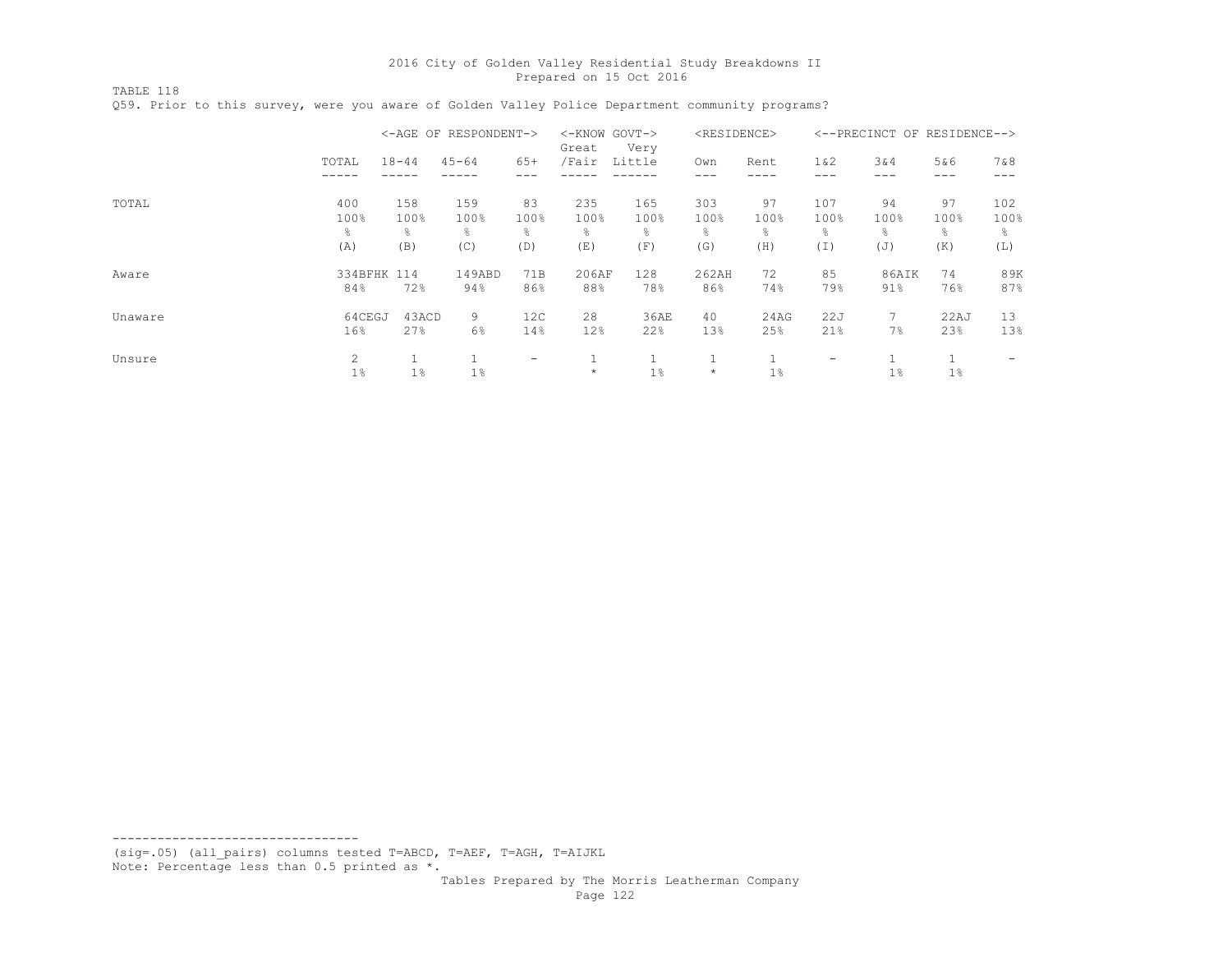TABLE 119 Q60. During the past year, have you had any contact with the Golden Valley police department?

|        |        | Less   | <-RESIDENTIAL LONGEV-><br>10-30 Over 30 |       | <expected<br>Less</expected<br> | $5 - 10$ | LONGEVITY-><br>Over |        | <-TYPE OF HOUSEHOLD--> | Empty |      | $<-$ -GENDER--> |
|--------|--------|--------|-----------------------------------------|-------|---------------------------------|----------|---------------------|--------|------------------------|-------|------|-----------------|
|        | TOTAL  | 10 Yrs | Years                                   | Years | 5 Yrs                           | Years    | 10 Yrs              | Senior | Child                  | Nest  | Male | Female          |
| TOTAL  | 400    | 138    | 178                                     | 84    | 35                              | 30       | 335                 | 155    | 108                    | 292   | 192  | 208             |
|        | 100%   | 100%   | 100%                                    | 100%  | 100%                            | 100%     | 100%                | 100%   | 100%                   | 100%  | 100% | 100%            |
|        | g.     | g.     | ⊱                                       | 옹     | g.                              | g.       | $\frac{6}{10}$      | &      | 옹                      | g.    | g.   | g.              |
|        | (A)    | (B)    | (C)                                     | (D)   | (E)                             | (F)      | (G)                 | (H)    | (I)                    | (J)   | (K)  | (L)             |
| Yes    | 161DEJ | 54     | 83AD                                    | 24    | 6                               | 14E      | 141E                | 56     | 62AHJ                  | 99    | 74   | 87              |
|        | $40\%$ | 39%    | 47%                                     | 29%   | 17%                             | 47%      | 42%                 | 36%    | 57%                    | 34%   | 39%  | 42%             |
| No     | 239CI  | 84     | 95                                      | 60AC  | 29AFG                           | 16       | 194                 | 99I    | 46                     | 193AI | 118  | 121             |
|        | 60%    | 61%    | 53%                                     | 71%   | 83%                             | 53%      | 58%                 | 64%    | 43%                    | 66%   | 61%  | 58%             |
| Unsure |        |        |                                         |       |                                 |          |                     |        |                        |       |      |                 |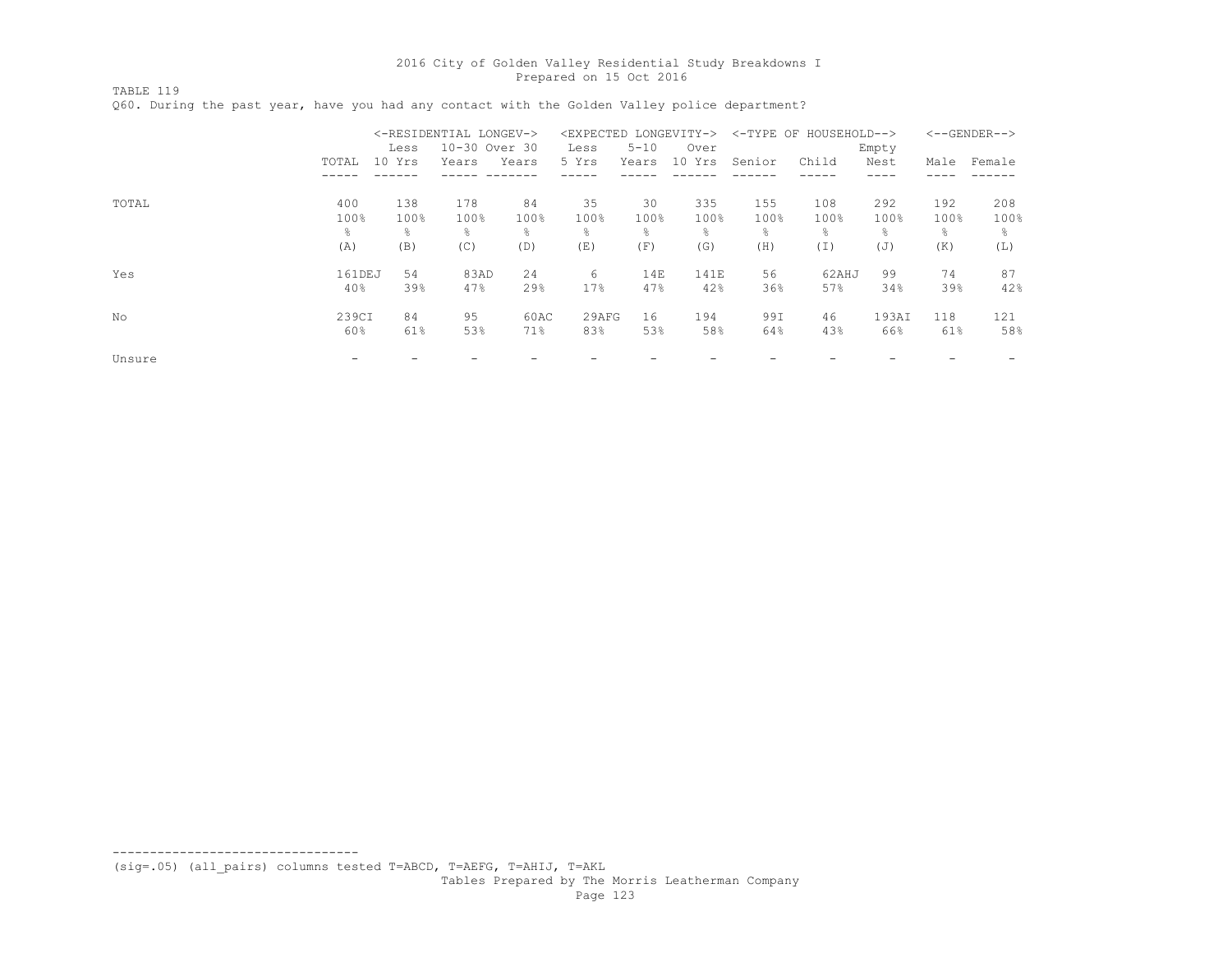TABLE 120 Q60. During the past year, have you had any contact with the Golden Valley police department?

|        |        |           | <-AGE OF RESPONDENT-> |       | <-KNOW GOVT-><br>Great | Very         |      | <residence></residence> |       | <--PRECINCT OF RESIDENCE--> |      |       |
|--------|--------|-----------|-----------------------|-------|------------------------|--------------|------|-------------------------|-------|-----------------------------|------|-------|
|        | TOTAL  | $18 - 44$ | $45 - 64$             | $65+$ | /Fair                  | Little       | Own  | Rent                    | 1 & 2 | 3&4                         | 5&6  | 7 & 8 |
| TOTAL  | 400    | 158       | 159                   | 83    | 235                    | 165          | 303  | 97                      | 107   | 94                          | 97   | 102   |
|        | 100%   | 100%      | 100%                  | 100%  | 100%                   | 100%         | 100% | 100%                    | 100%  | 100%                        | 100% | 100%  |
|        | g.     | 옹         | g.                    | 옹     | ⊱                      | g.           | ÷,   | $\frac{6}{10}$          | g.    | ⊱                           | g.   | 옹     |
|        | (A)    | (B)       | (C)                   | (D)   | (E)                    | (F)          | (G)  | (H)                     | (I)   | (J)                         | (K)  | (L)   |
| Yes    | 161DFJ | 72D       | 64                    | 25    | 106AF                  | 55           | 128  | 33                      | 43    | 29                          | 48AJ | 41    |
|        | 40%    | 46%       | 40%                   | 30%   | 45%                    | 33%          | 42%  | 34%                     | 40%   | 31%                         | 49%  | 40%   |
| No     | 239EK  | 86        | 95                    | 58AB  | 129                    | <b>110AE</b> | 175  | 64                      | 64    | 65AK                        | 49   | 61    |
|        | 60%    | 54%       | 60%                   | 70%   | 55%                    | 67%          | 58%  | 66%                     | 60%   | 69%                         | 51%  | 60%   |
| Unsure |        |           |                       |       |                        |              |      |                         |       |                             |      |       |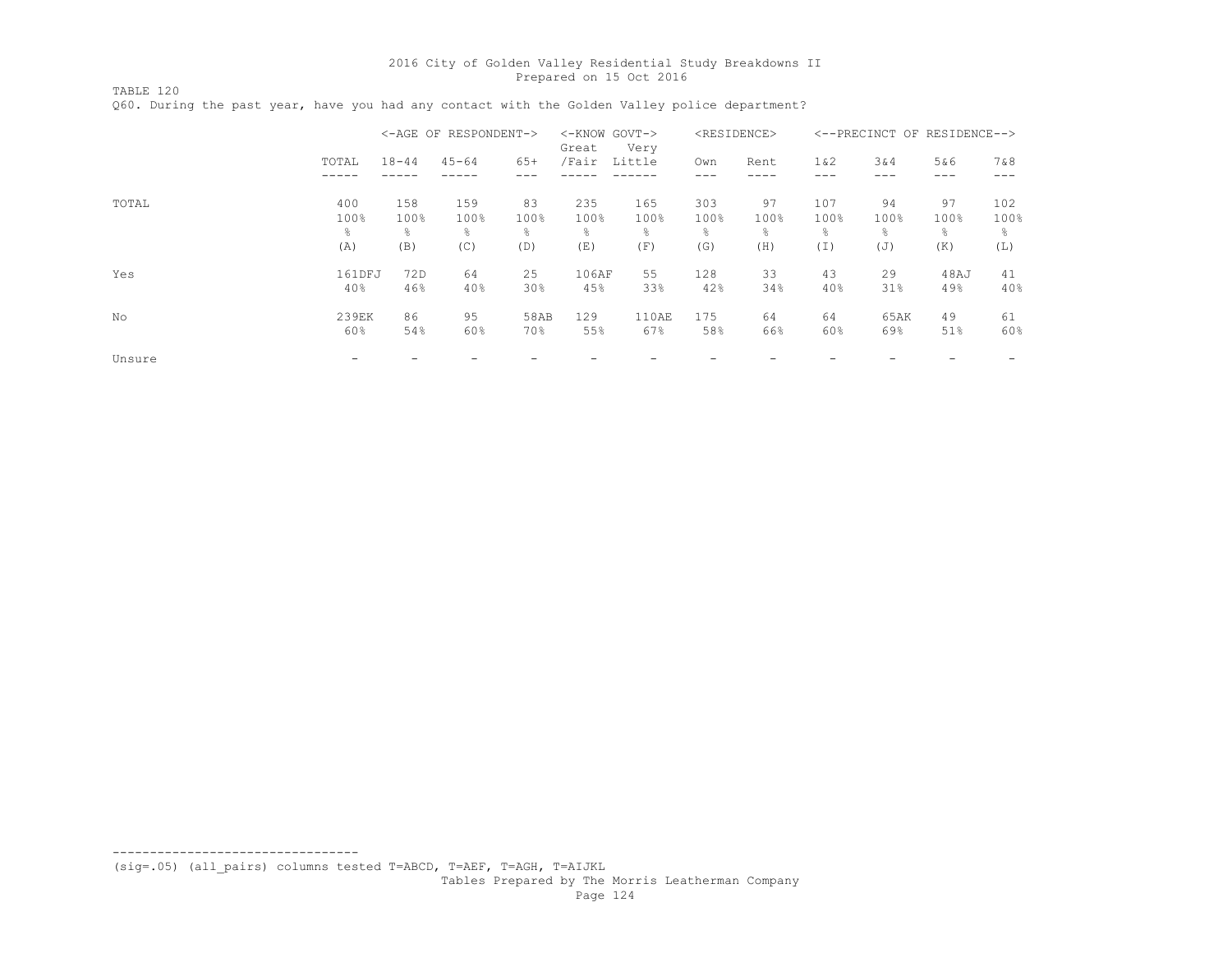TABLE 121

Q61. How would you rate your experience with these community programs?

|                |                          | <-RESIDENTIAL LONGEV-> |               |               |               | <expected longevity-=""></expected> |        | <-TYPE OF HOUSEHOLD--> |                |               |                | $<-$ -GENDER--> |
|----------------|--------------------------|------------------------|---------------|---------------|---------------|-------------------------------------|--------|------------------------|----------------|---------------|----------------|-----------------|
|                |                          | Less                   |               | 10-30 Over 30 | Less          | $5 - 10$                            | Over   |                        |                | Empty         |                |                 |
|                | TOTAL                    | 10 Yrs                 | Years         | Years         | 5 Yrs         | Years                               | 10 Yrs | Senior                 | Child          | Nest          | Male           | Female          |
|                |                          |                        |               |               |               |                                     |        |                        |                |               |                |                 |
| TOTAL          | 161                      | 54                     | 83            | 24            | 6             | 14                                  | 141    | 56                     | 62             | 99            | 74             | 87              |
|                | 100%                     | 100%                   | 100%          | 100%          | 100%          | 100%                                | 100%   | 100%                   | 100%           | 100%          | 100%           | 100%            |
|                | g.                       | ⊱                      | $\frac{6}{6}$ | 옹             | $\frac{6}{6}$ | g.                                  | ⊱      | $\frac{6}{6}$          | g.             | $\frac{6}{5}$ | ⊱              | $\frac{6}{6}$   |
|                | (A)                      | (B)                    | (C)           | (D)           | (E)           | (F)                                 | (G)    | (H)                    | $(\top)$       | (J)           | (K)            | (L)             |
| <b>FAVOR</b>   | 156                      | 53                     | 80            | 23            | 6             | 14                                  | 136    | 55                     | 60             | 96            | 70             | 86              |
| -----          | 97%                      | 98%                    | 96%           | 96%           | 100%          | 100%                                | 96%    | 98%                    | 97%            | 97%           | 95%            | 99%             |
| Excellent      | 58                       | 19                     | 30            | 9             | 2             | 4                                   | 52     | 26AI                   | 17             | 41            | 22             | 36              |
|                | 36%                      | 35%                    | 36%           | 38%           | 33%           | 29%                                 | 37%    | 46%                    | 27%            | 41%           | 30%            | 41%             |
| Good           | 98                       | 34                     | 50            | 14            | 4             | 10                                  | 84     | 29                     | 43             | 55            | 48             | 50              |
|                | 61%                      | 63%                    | 60%           | 58%           | 67%           | 71%                                 | 60%    | 52%                    | 69%            | 56%           | 65%            | 57%             |
| <b>UNFAVOR</b> | 5                        | $\mathbf{1}$           | 3             | $\mathbf{1}$  |               |                                     | 5      | $\mathbf{1}$           | $\overline{2}$ | 3             | 4              | $\mathbf{1}$    |
|                | 3%                       | 2 <sup>°</sup>         | 4%            | 4%            |               |                                     | 4%     | 2%                     | 3%             | 3%            | 5%             | $1\%$           |
| Only fair      | 5                        | $\mathbf{1}$           | 3             | $\mathbf{1}$  |               |                                     | 5      | $\mathbf{1}$           | $\mathbf{2}$   | 3             | $\overline{4}$ | $\mathbf{1}$    |
|                | 3%                       | 2%                     | 4%            | 4%            |               |                                     | 4%     | 2%                     | 3%             | 3%            | 5%             | $1\%$           |
| Poor           | $\overline{\phantom{0}}$ |                        |               |               |               |                                     |        |                        |                |               |                |                 |
| UNSURE         |                          |                        |               |               |               |                                     |        |                        |                |               |                |                 |
| ------         |                          |                        |               |               |               |                                     |        |                        |                |               |                |                 |

--------------------------------- (sig=.05) (all\_pairs) columns tested T=ABCD, T=AEFG, T=AHIJ, T=AKL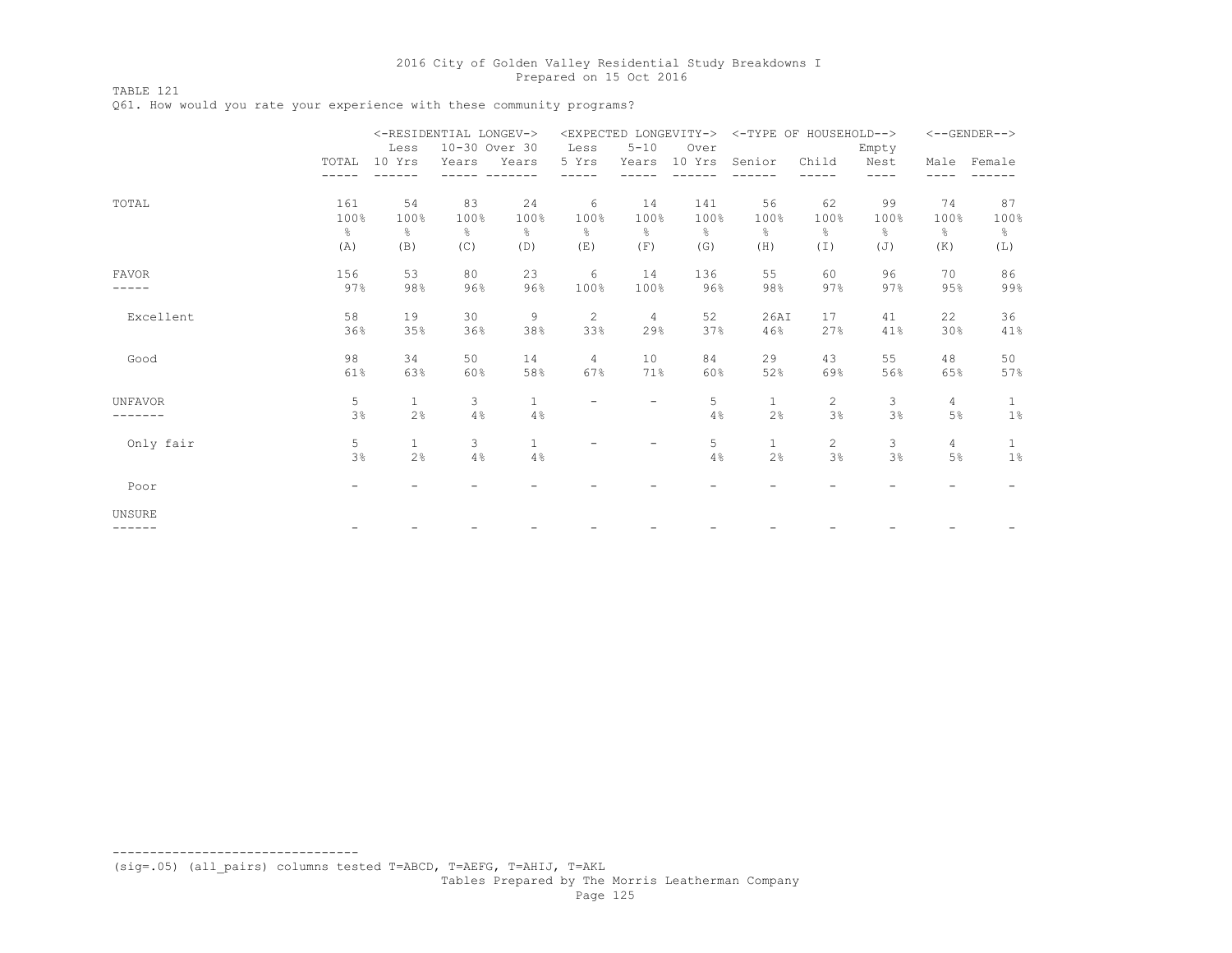TABLE 122 Q61. How would you rate your experience with these community programs?

|                |               |           | <-AGE OF RESPONDENT-> |                          | Great         | <-KNOW GOVT-><br>Very |                | <residence></residence> |               |               | <--PRECINCT OF RESIDENCE--> |                |
|----------------|---------------|-----------|-----------------------|--------------------------|---------------|-----------------------|----------------|-------------------------|---------------|---------------|-----------------------------|----------------|
|                | TOTAL         | $18 - 44$ | $45 - 64$             | $65+$                    | /Fair         | Little                | Own            | Rent                    | 1 & 2         | 3&4           | 5&6                         | 7 & 8          |
|                | -----         |           |                       | $---$                    |               |                       | ---            | ----                    | $---$         | ---           | $---$                       | ---            |
| TOTAL          | 161           | 72        | 64                    | 25                       | 106           | 55                    | 128            | 33                      | 43            | 29            | 48                          | 41             |
|                | 100%          | 100%      | 100%                  | 100%                     | 100%          | 100%                  | 100%           | 100%                    | 100%          | 100%          | 100%                        | 100%           |
|                | $\frac{6}{6}$ | g.        | $\frac{6}{6}$         | $\frac{6}{6}$            | $\frac{6}{6}$ | $\frac{6}{6}$         | $\frac{6}{6}$  | 옹                       | $\frac{6}{6}$ | $\frac{6}{6}$ | $\frac{6}{6}$               | $\frac{6}{6}$  |
|                | (A)           | (B)       | (C)                   | (D)                      | (E)           | (F)                   | (G)            | (H)                     | (I)           | (J)           | (K)                         | (L)            |
| <b>FAVOR</b>   | 156           | 69        | 62                    | 25                       | 103           | 53                    | 124            | 32                      | 43            | 29            | 45                          | 39             |
| .              | 97%           | 96%       | 97%                   | 100%                     | 97%           | 96%                   | 97%            | 97%                     | 100%          | 100%          | 94%                         | 95%            |
| Excellent      | 58            | 25        | 23                    | 10                       | 36            | 22                    | 47             | 11                      | 16            | 11            | 13                          | 18             |
|                | 36%           | 35%       | 36%                   | 40%                      | 34%           | 40%                   | 37%            | 33%                     | 37%           | 38%           | 27%                         | 44%            |
| Good           | 98            | 44        | 39                    | 15                       | 67            | 31                    | 77             | 21                      | 27            | 18            | 32                          | 21             |
|                | 61%           | 61%       | 61%                   | 60%                      | 63%           | 56%                   | 60%            | 64%                     | 63%           | 62%           | 67%                         | 51%            |
| <b>UNFAVOR</b> | 5             | 3         | $\overline{c}$        | -                        | 3             | $\overline{c}$        | $\overline{4}$ | $\,1$                   |               |               | 3                           | $\mathbf{2}$   |
| -----          | 3%            | 4%        | 3%                    |                          | 3%            | 4%                    | 3%             | 3%                      |               |               | 6%                          | 5%             |
| Only fair      | 5             | 3         | $\mathbf{2}$          | $\overline{\phantom{0}}$ | 3             | $\overline{c}$        | 4              | $\mathbf{1}$            |               |               | 3                           | $\overline{c}$ |
|                | 3%            | 4%        | 3%                    |                          | 3%            | 4%                    | 3%             | 3%                      |               |               | 6%                          | 5%             |
| Poor           |               |           |                       |                          |               |                       |                |                         |               |               |                             |                |
| UNSURE         |               |           |                       |                          |               |                       |                |                         |               |               |                             |                |
| ------         |               |           |                       |                          |               |                       |                |                         |               |               |                             |                |

--------------------------------- (sig=.05) (all\_pairs) columns tested T=ABCD, T=AEF, T=AGH, T=AIJKL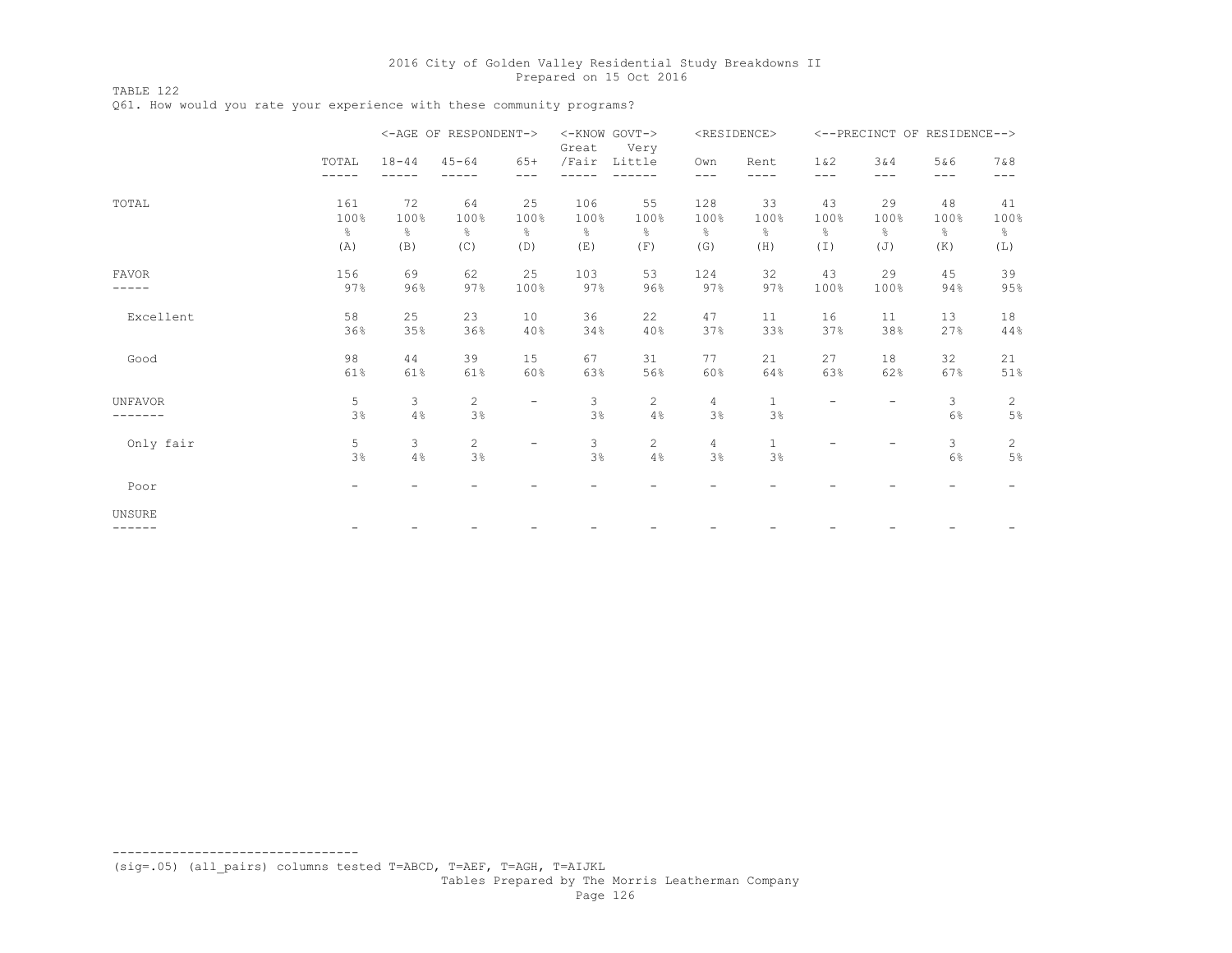TABLE 123

|        |       | Less   | <-RESIDENTIAL LONGEV-><br>10-30 Over 30 |       | Less  | <expected longevity-=""><br/><math>5 - 10</math></expected> | Over   |                | <-TYPE OF HOUSEHOLD--> | Empty |      | $<-$ -GENDER--> |
|--------|-------|--------|-----------------------------------------|-------|-------|-------------------------------------------------------------|--------|----------------|------------------------|-------|------|-----------------|
|        | TOTAL | 10 Yrs | Years                                   | Years | 5 Yrs | Years                                                       | 10 Yrs | Senior         | Child                  | Nest  | Male | Female          |
|        |       |        |                                         |       |       |                                                             |        |                |                        |       |      |                 |
| TOTAL  | 400   | 138    | 178                                     | 84    | 35    | 30                                                          | 335    | 155            | 108                    | 292   | 192  | 208             |
|        | 100%  | 100%   | 100%                                    | 100%  | 100%  | 100%                                                        | 100%   | 100%           | 100%                   | 100%  | 100% | 100%            |
|        | g.    | g.     | ٩,                                      | ⊱     | g.    | $\approx$                                                   | ÷,     | $\frac{6}{10}$ | 옹                      | ٩,    | g.   | ÷.              |
|        | (A)   | (B)    | (C)                                     | (D)   | (E)   | (F)                                                         | (G)    | (H)            | (I)                    | (J)   | (K)  | (L)             |
| Yes    | 104   | 28     | 55AB                                    | 21    | 6     | 9                                                           | 89     | 43             | 30                     | 74    | 54   | 50              |
|        | 26%   | 20%    | 31%                                     | 25%   | 17%   | 30%                                                         | 27%    | 28%            | 28%                    | 25%   | 28%  | 24%             |
| No     | 296C  | 110C   | 123                                     | 63    | 29    | 21                                                          | 246    | 112            | 78                     | 218   | 138  | 158             |
|        | 74%   | 80%    | 69%                                     | 75%   | 83%   | 70%                                                         | 73%    | 72%            | 72%                    | 75%   | 72%  | 76%             |
| Unsure |       |        |                                         |       |       |                                                             |        |                |                        |       |      |                 |

Q62. In the past two years, have you had any contact with the Golden Valley Police Department?

(sig=.05) (all\_pairs) columns tested T=ABCD, T=AEFG, T=AHIJ, T=AKL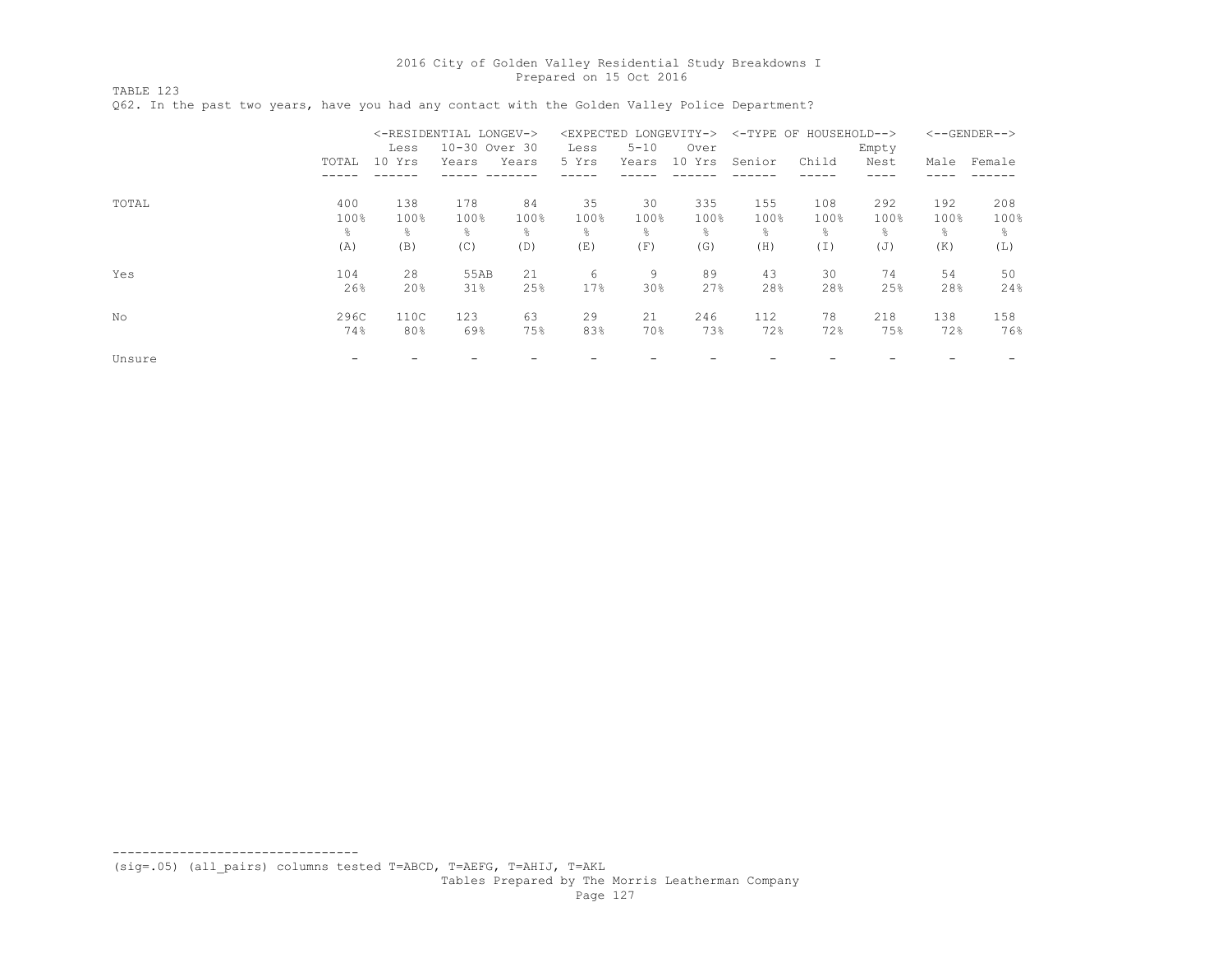TABLE 124 Q62. In the past two years, have you had any contact with the Golden Valley Police Department?

|        |       |           | <-AGE OF RESPONDENT-> |       | <-KNOW GOVT-><br>Great | Very   |      | <residence></residence> |       | <--PRECINCT OF RESIDENCE--> |            |      |
|--------|-------|-----------|-----------------------|-------|------------------------|--------|------|-------------------------|-------|-----------------------------|------------|------|
|        | TOTAL | $18 - 44$ | $45 - 64$             | $65+$ | /Fair                  | Little | Own  | Rent                    | 1 & 2 | 3&4                         | 5&6<br>--- | 7&8  |
| TOTAL  | 400   | 158       | 159                   | 83    | 235                    | 165    | 303  | 97                      | 107   | 94                          | 97         | 102  |
|        | 100%  | 100%      | 100%                  | 100%  | 100%                   | 100%   | 100% | 100%                    | 100%  | 100%                        | 100%       | 100% |
|        | g.    | g.        | ٩,                    | 옹     | ⊱                      | g.     | ÷,   | $\frac{6}{10}$          | g.    | g.                          | g.         | ⊱    |
|        | (A)   | (B)       | (C)                   | (D)   | (E)                    | (F)    | (G)  | (H)                     | (I)   | $(\mathbb{J})$              | (K)        | (L)  |
| Yes    | 104   | 37        | 48                    | 19    | 64                     | 40     | 81   | 23                      | 26    | 31                          | 23         | 24   |
|        | 26%   | 23%       | 30%                   | 23%   | 27%                    | 24%    | 27%  | 24%                     | 24%   | 33%                         | 24%        | 24%  |
| No     | 296   | 121       | 111                   | 64    | 171                    | 125    | 222  | 74                      | 81    | 63                          | 74         | 78   |
|        | 74%   | 77%       | 70%                   | 77%   | 73%                    | 76%    | 73%  | 76%                     | 76%   | 67%                         | 76%        | 76%  |
| Unsure |       |           |                       |       |                        |        |      |                         |       |                             |            |      |

--------------------------------- (sig=.05) (all\_pairs) columns tested T=ABCD, T=AEF, T=AGH, T=AIJKL

Tables Prepared by The Morris Leatherman Company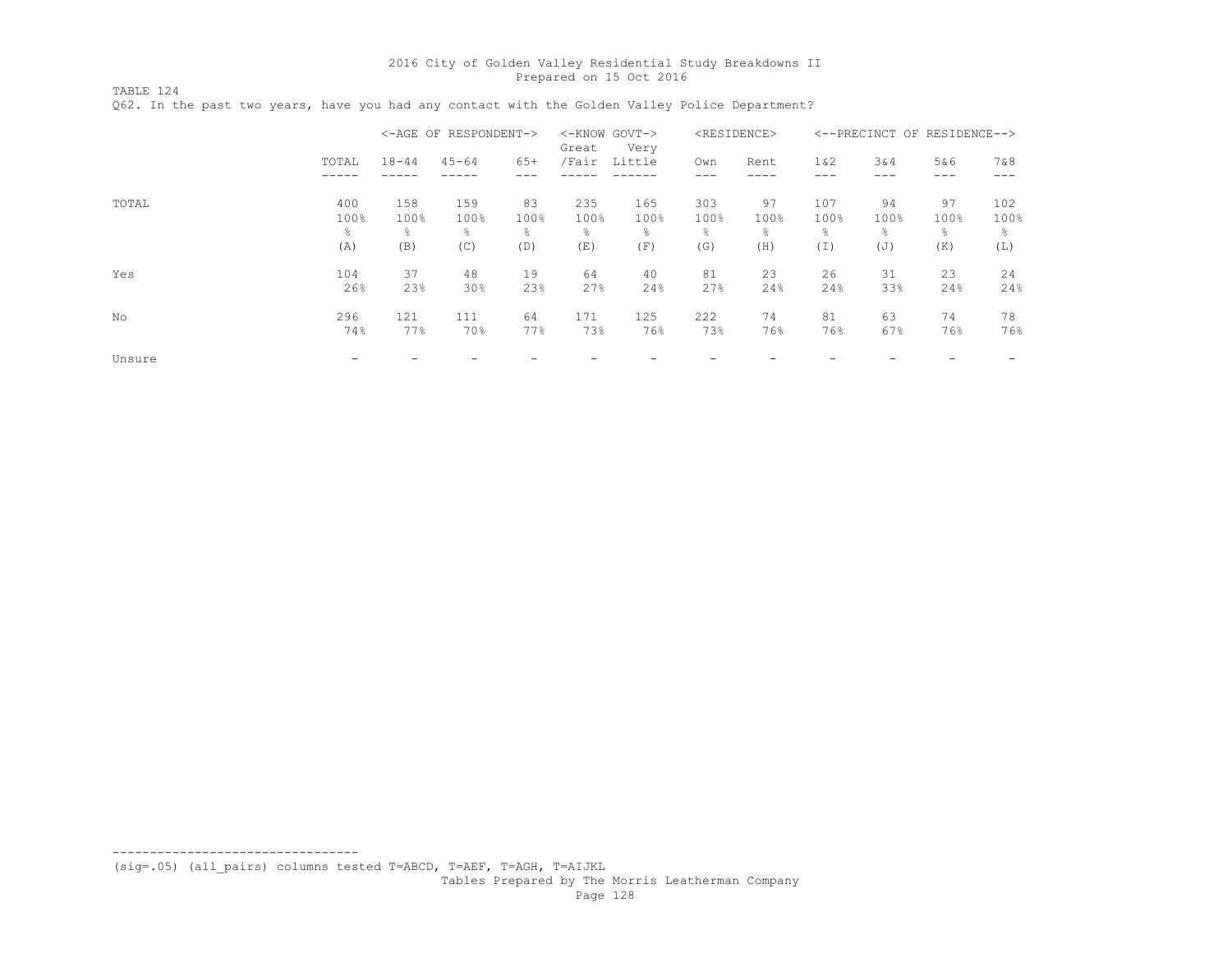TABLE 125 Q63. What was the situation?

|                    |       | <-RESIDENTIAL LONGEV-> |               |                 | <expected< th=""><th></th><th>LONGEVITY-&gt;</th><th><math>&lt;</math>-TYPE OF</th><th>HOUSEHOLD--&gt;</th><th></th><th></th><th><math>&lt;-</math>-GENDER--&gt;</th></expected<> |                          | LONGEVITY-> | $<$ -TYPE OF | HOUSEHOLD--> |              |                       | $<-$ -GENDER--> |
|--------------------|-------|------------------------|---------------|-----------------|-----------------------------------------------------------------------------------------------------------------------------------------------------------------------------------|--------------------------|-------------|--------------|--------------|--------------|-----------------------|-----------------|
|                    |       | Less                   | 10-30 Over 30 |                 | Less                                                                                                                                                                              | $5 - 10$                 | Over        |              |              | Empty        |                       |                 |
|                    | TOTAL | 10 Yrs                 | Years         | Years           | 5 Yrs                                                                                                                                                                             | Years                    | 10 Yrs      | Senior       | Child        | Nest         | Male                  | Female          |
|                    |       |                        |               |                 |                                                                                                                                                                                   |                          |             |              |              |              |                       |                 |
| TOTAL              | 104   | 28                     | 55            | 21              | 6                                                                                                                                                                                 | 9                        | 89          | 43           | 30           | 74           | 54                    | 50              |
|                    | 100%  | 100%                   | 100%          | 100%            | 100%                                                                                                                                                                              | 100%                     | 100%        | 100%         | 100%         | 100%         | 100%                  | 100%            |
|                    | g.    | g.                     | $\approx$     | 옹               | $\frac{6}{6}$                                                                                                                                                                     | g.                       | ⊱           | g.           | g.           | 옹            | g.                    | g.              |
|                    | (A)   | (B)                    | (C)           | (D)             | (E)                                                                                                                                                                               | (F)                      | (G)         | (H)          | (I)          | (J)          | (K)                   | (L)             |
| Traffic violation  | 44G   | 18ACD                  | 19            | 7               | 4                                                                                                                                                                                 | 6                        | 34          | 14           | 14           | 30           | 22                    | 22              |
|                    | 42%   | 64%                    | 35%           | 33%             | 67%                                                                                                                                                                               | 67%                      | 38%         | 33%          | 47%          | 41%          | 41%                   | 44%             |
| Investigation      | 19    | 3                      | 15AD          | $\mathbf{1}$    | $\overline{2}$                                                                                                                                                                    | $\overline{\phantom{m}}$ | 17          | 10           | 5            | 14           | 11                    | 8               |
|                    | 18%   | 11%                    | 27%           | 5%              | 33%                                                                                                                                                                               |                          | 19%         | 23%          | 17%          | 19%          | 20%                   | 16%             |
| Emergency services | 37    | 6                      | 21            | 10              | $\overline{\phantom{m}}$                                                                                                                                                          | 3                        | 34          | 16           | 11           | 26           | 19                    | 18              |
|                    | 36%   | 21%                    | 38%           | 48%             |                                                                                                                                                                                   | 33%                      | 38%         | 37%          | 37%          | 35%          | 35%                   | 36%             |
| Something else     | 3     | $\mathbf{1}$           | -             | 2AC             |                                                                                                                                                                                   | $\overline{\phantom{m}}$ | 3           | 3A           | -            | 3            | $\mathbf{2}^{\prime}$ | $\mathbf{1}$    |
|                    | 3%    | 4%                     |               | 10 <sup>°</sup> |                                                                                                                                                                                   |                          | 3%          | 7%           |              | 4%           | 4%                    | 2%              |
| Unsure             | 1     |                        |               | 1A              |                                                                                                                                                                                   |                          |             |              |              | $\mathbf{1}$ |                       |                 |
|                    | $1\%$ |                        |               | 5%              |                                                                                                                                                                                   |                          | 1%          |              |              | 1%           |                       | 2%              |

(sig=.05) (all\_pairs) columns tested T=ABCD, T=AEFG, T=AHIJ, T=AKL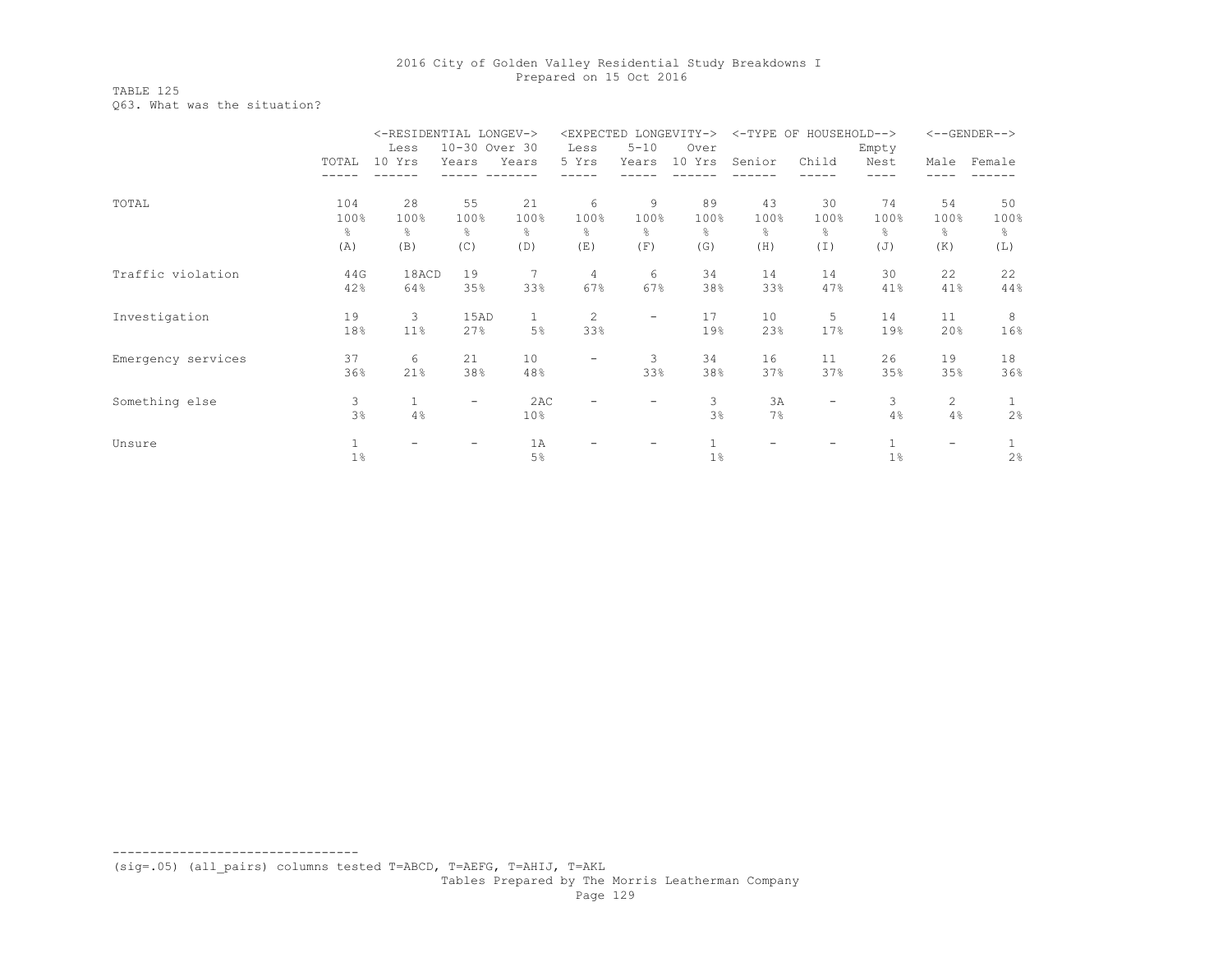TABLE 126 Q63. What was the situation?

|                    |             |                          | <-AGE OF RESPONDENT-> |            | <-KNOW GOVT-><br>Great | Very         |              | <residence></residence> |            |            | <--PRECINCT OF RESIDENCE--> |                |
|--------------------|-------------|--------------------------|-----------------------|------------|------------------------|--------------|--------------|-------------------------|------------|------------|-----------------------------|----------------|
|                    | TOTAL       | $18 - 44$                | $45 - 64$             | $65+$      | /Fair                  | Little       | Own          | Rent                    | 1 & 2      | 3&4        | 5&6                         | 7 & 8          |
|                    |             |                          |                       |            |                        |              |              |                         |            |            | ---                         |                |
| TOTAL              | 104<br>100% | 37<br>100%               | 48<br>100%            | 19<br>100% | 64<br>100%             | 40<br>100%   | 81<br>100%   | 23<br>100%              | 26<br>100% | 31<br>100% | 23<br>100%                  | 24<br>100%     |
|                    | g.          | g.                       | ⊱                     | 옹          | ⊱                      | g.           | g.           | g.                      | 옹          | g.         | ⊱                           | 옹              |
|                    | (A)         | (B)                      | (C)                   | (D)        | (E)                    | (F)          | (G)          | (H)                     | (I)        | (J)        | (K)                         | (L)            |
| Traffic violation  | 44D         | 21AD                     | 19                    | 4          | 24                     | 20           | 36           | 8                       | 8          | 10         | 12                          | 14             |
|                    | 42%         | 57%                      | 40%                   | 21%        | 38%                    | 50%          | 44%          | 35%                     | 31%        | 32%        | 52%                         | 58%            |
| Investigation      | 19          | 5                        | 10                    | 4          | 11                     | 8            | 16           | 3                       | 5          | 8          | 2                           | 4              |
|                    | 18%         | 14%                      | 21%                   | 21%        | 17%                    | 20%          | 20%          | 13%                     | 19%        | 26%        | $9\%$                       | 17%            |
| Emergency services | 37L         | 11                       | 18                    | 8          | 27                     | 10           | 25           | 12                      | 12L        | 13         | 8                           | 4              |
|                    | 36%         | 30%                      | 38%                   | 42%        | 42%                    | 25%          | 31%          | 52%                     | 46%        | 42%        | 35%                         | 17%            |
| Something else     | 3           | $\overline{\phantom{0}}$ | -                     | 3ABC       | 2                      | $\mathbf{1}$ | 3            | ۰                       |            |            | 1                           | 2              |
|                    | 3%          |                          |                       | 16%        | 3%                     | 3%           | 4%           |                         |            |            | 4%                          | 8 <sup>°</sup> |
| Unsure             |             |                          |                       |            |                        | $\mathbf{1}$ | $\mathbf{1}$ |                         |            |            |                             |                |
|                    | $1\%$       |                          | 2%                    |            |                        | 3%           | 1%           |                         | 4%         |            |                             |                |

--------------------------------- (sig=.05) (all\_pairs) columns tested T=ABCD, T=AEF, T=AGH, T=AIJKL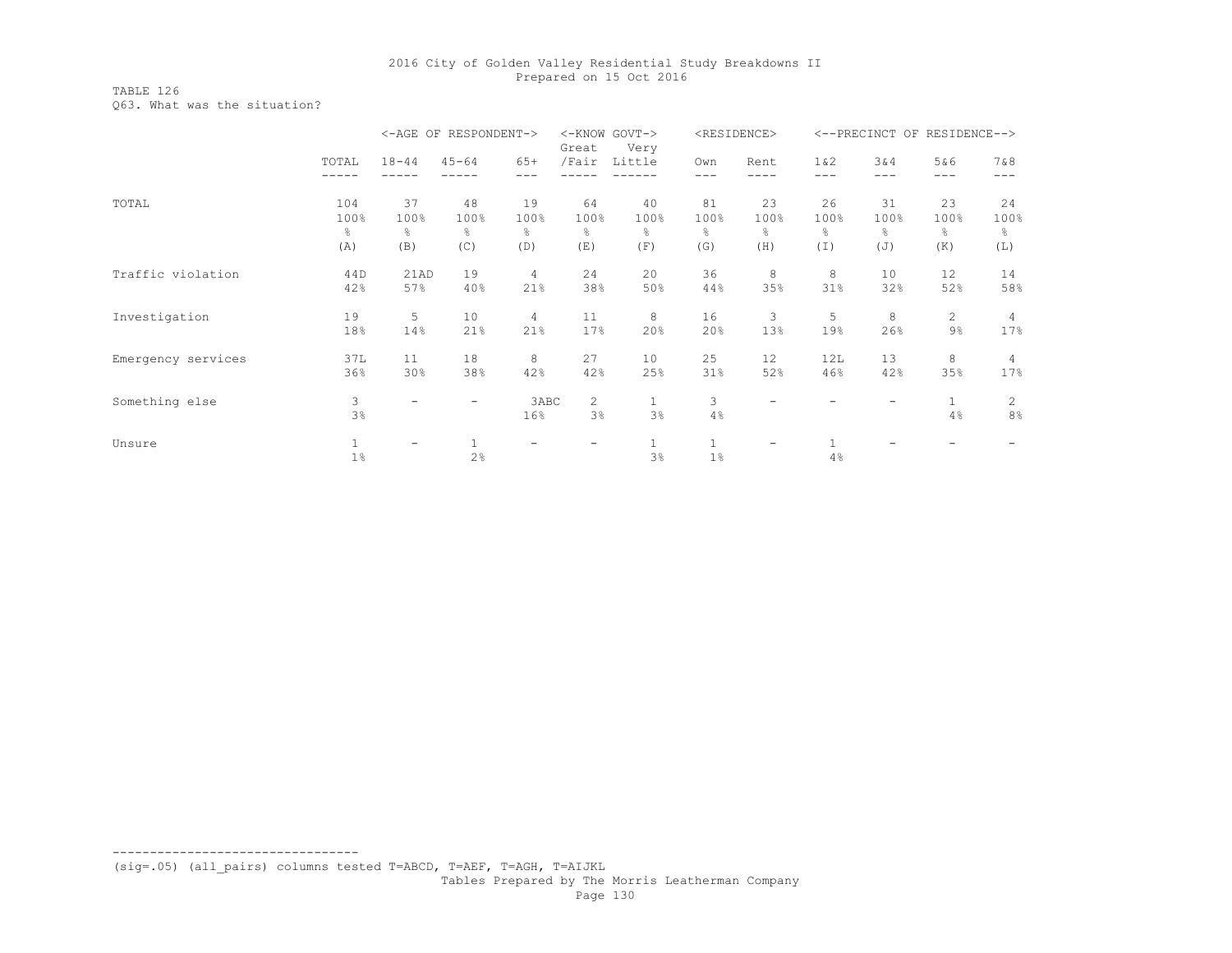TABLE 127

Q64. How would you say the Police Department handled the situation?

|                |                | <-RESIDENTIAL LONGEV-> |                |                 |                |                          | <expected longevity-=""></expected> |                | <-TYPE OF HOUSEHOLD--> |               |               | $<-$ -GENDER--> |
|----------------|----------------|------------------------|----------------|-----------------|----------------|--------------------------|-------------------------------------|----------------|------------------------|---------------|---------------|-----------------|
|                |                | Less                   | 10-30 Over 30  |                 | Less           | $5 - 10$                 | Over                                |                |                        | Empty         |               |                 |
|                | TOTAL          | 10 Yrs                 | Years          | Years           | 5 Yrs          | Years                    | 10 Yrs                              | Senior         | Child                  | Nest          |               | Male Female     |
|                |                |                        |                |                 |                |                          |                                     |                |                        | ----          |               |                 |
| TOTAL          | 104            | 28                     | 55             | 21              | 6              | 9                        | 89                                  | 43             | 30                     | 74            | 54            | 50              |
|                | 100%           | 100%                   | 100%           | 100%            | 100%           | 100%                     | 100%                                | 100%           | 100%                   | 100%          | 100%          | 100%            |
|                | $\frac{6}{10}$ | 욲                      | $\frac{6}{6}$  | $\frac{6}{6}$   | $\approx$      | $\frac{6}{6}$            | $\frac{6}{5}$                       | $\frac{6}{6}$  | g.                     | $\frac{6}{6}$ | $\frac{6}{6}$ | $\frac{6}{6}$   |
|                | (A)            | (B)                    | (C)            | (D)             | (E)            | (F)                      | (G)                                 | (H)            | $(\top)$               | (J)           | (K)           | (L)             |
| <b>FAVOR</b>   | 93             | 24                     | 51             | 18              | $\overline{4}$ | 8                        | 81                                  | 37             | 26                     | 67            | 48            | 45              |
|                | 89%            | 86%                    | 93%            | 86%             | 67%            | 89%                      | 91%                                 | 86%            | 87%                    | 91%           | 89%           | 90%             |
| Excellent      | 45BI           | 6                      | 28B            | 11B             | 2              | 2                        | 41                                  | 23I            | 8                      | 37AI          | 23            | 22              |
|                | 43%            | 21%                    | 51%            | 52%             | 33%            | 22%                      | 46%                                 | 53%            | 27%                    | 50%           | 43%           | 44%             |
| Good           | 48H            | 18AD                   | 23             | $7\phantom{.0}$ | 2              | 6                        | 40                                  | 14             | 18H                    | 30            | 25            | 23              |
|                | 46%            | 64%                    | 42%            | 33%             | 33%            | 67%                      | 45%                                 | 33%            | 60%                    | 41%           | 46%           | 46%             |
| <b>UNFAVOR</b> | 11             | 4                      | $\overline{4}$ | 3               | 2              | $\mathbf{1}$             | 8                                   | 6              | $\overline{4}$         | 7             | 6             | 5               |
|                | 11%            | 14%                    | 7%             | 14%             | 33%            | 11%                      | $9\%$                               | 14%            | 13%                    | 9%            | 11%           | 10%             |
| Only fair      | 4 J            | $\mathbf{1}$           | $\mathbf{2}$   | $\mathbf{1}$    | $\mathbf{1}$   | $\overline{\phantom{a}}$ | 3                                   | $\overline{c}$ | 3AJ                    | $\mathbf{1}$  | 3             | $\mathbf{1}$    |
|                | 4%             | 4%                     | 4%             | 5%              | 17%            |                          | 3%                                  | 5%             | 10 <sup>°</sup>        | 1%            | 6%            | 2%              |
| Poor           | 7              | 3                      | $\overline{2}$ | $\overline{2}$  | 1              | $\mathbf{1}$             | 5                                   | 4              | $\mathbf{1}$           | 6             | 3             | $\overline{4}$  |
|                | 7%             | 11%                    | 4%             | 10%             | 17%            | 11%                      | 6%                                  | $9\%$          | 3%                     | 8%            | 6%            | 8%              |
| <b>UNSURE</b>  |                |                        |                |                 |                |                          |                                     |                |                        |               |               |                 |
| ------         |                |                        |                |                 |                |                          |                                     |                |                        |               |               |                 |

(sig=.05) (all\_pairs) columns tested T=ABCD, T=AEFG, T=AHIJ, T=AKL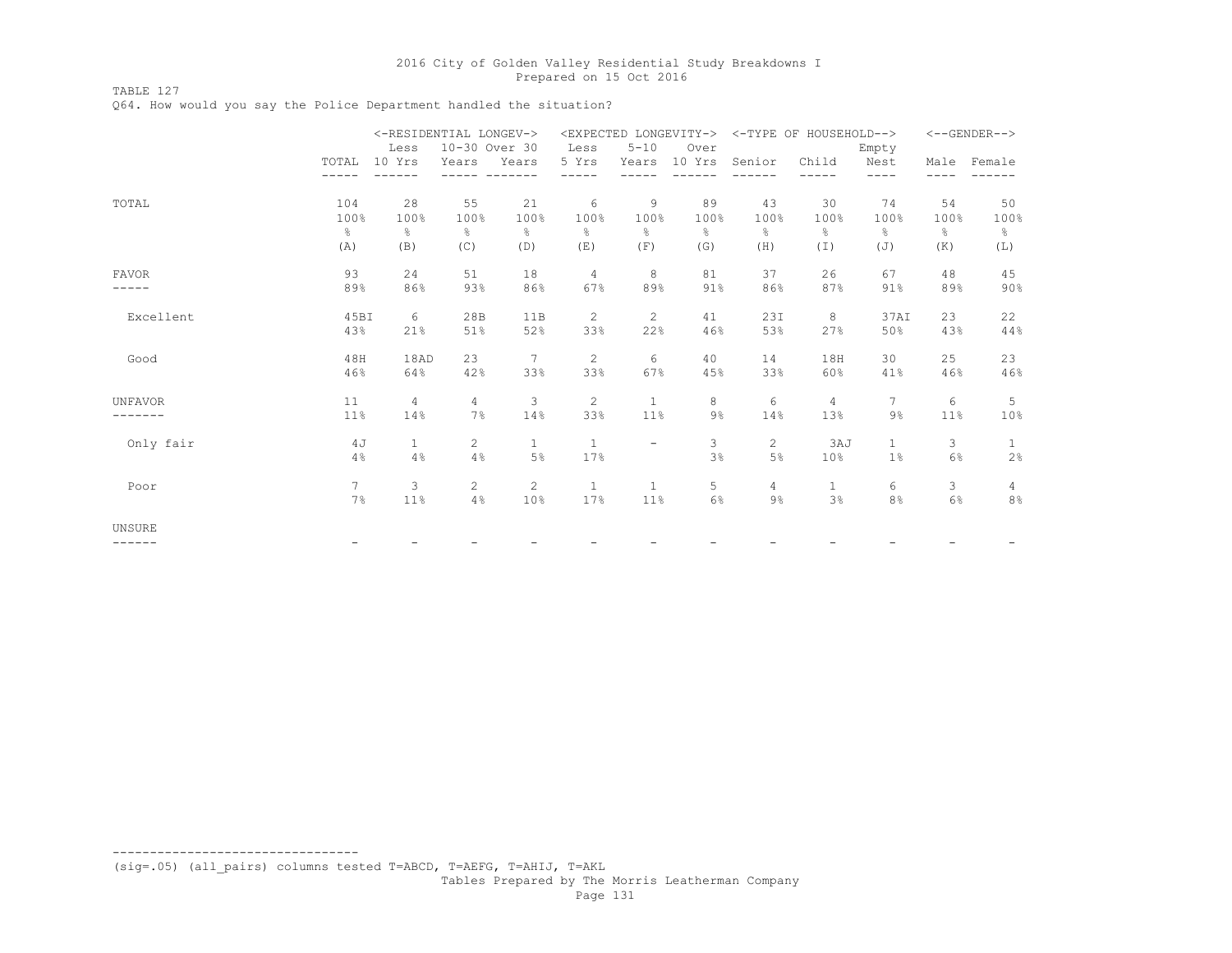TABLE 128

Q64. How would you say the Police Department handled the situation?

|                |                                  |                                    | <-AGE OF RESPONDENT->              |                                    | <-KNOW GOVT-><br>Great             | Very                               |                                    | <residence></residence>            |                                         | <--PRECINCT OF RESIDENCE-->        |                                    |                                    |
|----------------|----------------------------------|------------------------------------|------------------------------------|------------------------------------|------------------------------------|------------------------------------|------------------------------------|------------------------------------|-----------------------------------------|------------------------------------|------------------------------------|------------------------------------|
|                | TOTAL<br>-----                   | $18 - 44$                          | $45 - 64$                          | $65+$<br>$---$                     | /Fair                              | Little                             | Own<br>$---$                       | Rent<br>$- - - -$                  | 1 & 2<br>$- - -$                        | 3&4<br>$---$                       | 5&6<br>$- - -$                     | 7&8<br>$---$                       |
| TOTAL          | 104<br>100%<br>$\epsilon$<br>(A) | 37<br>100%<br>$\frac{6}{6}$<br>(B) | 48<br>100%<br>$\frac{6}{6}$<br>(C) | 19<br>100%<br>$\frac{6}{6}$<br>(D) | 64<br>100%<br>$\frac{6}{6}$<br>(E) | 40<br>100%<br>$\frac{6}{6}$<br>(F) | 81<br>100%<br>$\frac{6}{6}$<br>(G) | 23<br>100%<br>$\frac{6}{6}$<br>(H) | 26<br>100%<br>$\frac{6}{6}$<br>$(\bot)$ | 31<br>100%<br>$\frac{6}{6}$<br>(J) | 23<br>100%<br>$\frac{6}{6}$<br>(K) | 24<br>100%<br>$\frac{6}{6}$<br>(L) |
| <b>FAVOR</b>   | 93<br>89%                        | 33<br>89%                          | 44<br>92%                          | 16<br>84%                          | 57<br>89%                          | 36<br>90%                          | 73<br>90%                          | 20<br>87%                          | 25<br>96%                               | 25<br>81%                          | 22<br>96%                          | 21<br>88%                          |
| Excellent      | 45<br>43%                        | 12<br>32%                          | 22<br>46%                          | 11<br>58%                          | 25<br>39%                          | 20<br>50%                          | 38<br>47%                          | 7<br>30%                           | 14<br>54%                               | 15<br>48%                          | 9<br>39%                           | 7<br>29%                           |
| Good           | 48<br>46%                        | 21D<br>57%                         | 22<br>46%                          | 5<br>26%                           | 32<br>50%                          | 16<br>40%                          | 35<br>43%                          | 13<br>57%                          | 11<br>42%                               | 10<br>32%                          | 13<br>57%                          | 14<br>$58%$                        |
| <b>UNFAVOR</b> | 11<br>11%                        | $\overline{4}$<br>11%              | 4<br>8%                            | 3<br>16%                           | 7<br>11%                           | $\overline{4}$<br>10%              | 8<br>10%                           | 3<br>13%                           | $\mathbf{1}$<br>4%                      | 6<br>19%                           | $\mathbf{1}$<br>4%                 | 3<br>13%                           |
| Only fair      | $\overline{4}$<br>4%             | $\overline{c}$<br>$5\%$            | $\overline{c}$<br>4%               | $\overline{\phantom{a}}$           | $1\,$<br>2%                        | 3<br>8%                            | $\mathbf{2}$<br>2%                 | $\mathbf{2}$<br>$9\frac{6}{6}$     | $\mathbf{1}$<br>4%                      | $\mathbf{1}$<br>3%                 | $\mathbf{1}$<br>4%                 | $\mathbf{1}$<br>4%                 |
| Poor           | 7<br>7%                          | $\overline{2}$<br>$5\%$            | $\overline{2}$<br>4%               | 3<br>16%                           | 6<br>9%                            | $\mathbf{1}$<br>3%                 | 6<br>7%                            | $\mathbf{1}$<br>4%                 | -                                       | 5AIK<br>16%                        | $\overline{\phantom{m}}$           | $\overline{2}$<br>8%               |
| UNSURE         |                                  |                                    |                                    |                                    |                                    |                                    |                                    |                                    |                                         |                                    |                                    |                                    |
| ------         |                                  |                                    |                                    |                                    |                                    |                                    |                                    |                                    |                                         |                                    |                                    |                                    |

(sig=.05) (all\_pairs) columns tested T=ABCD, T=AEF, T=AGH, T=AIJKL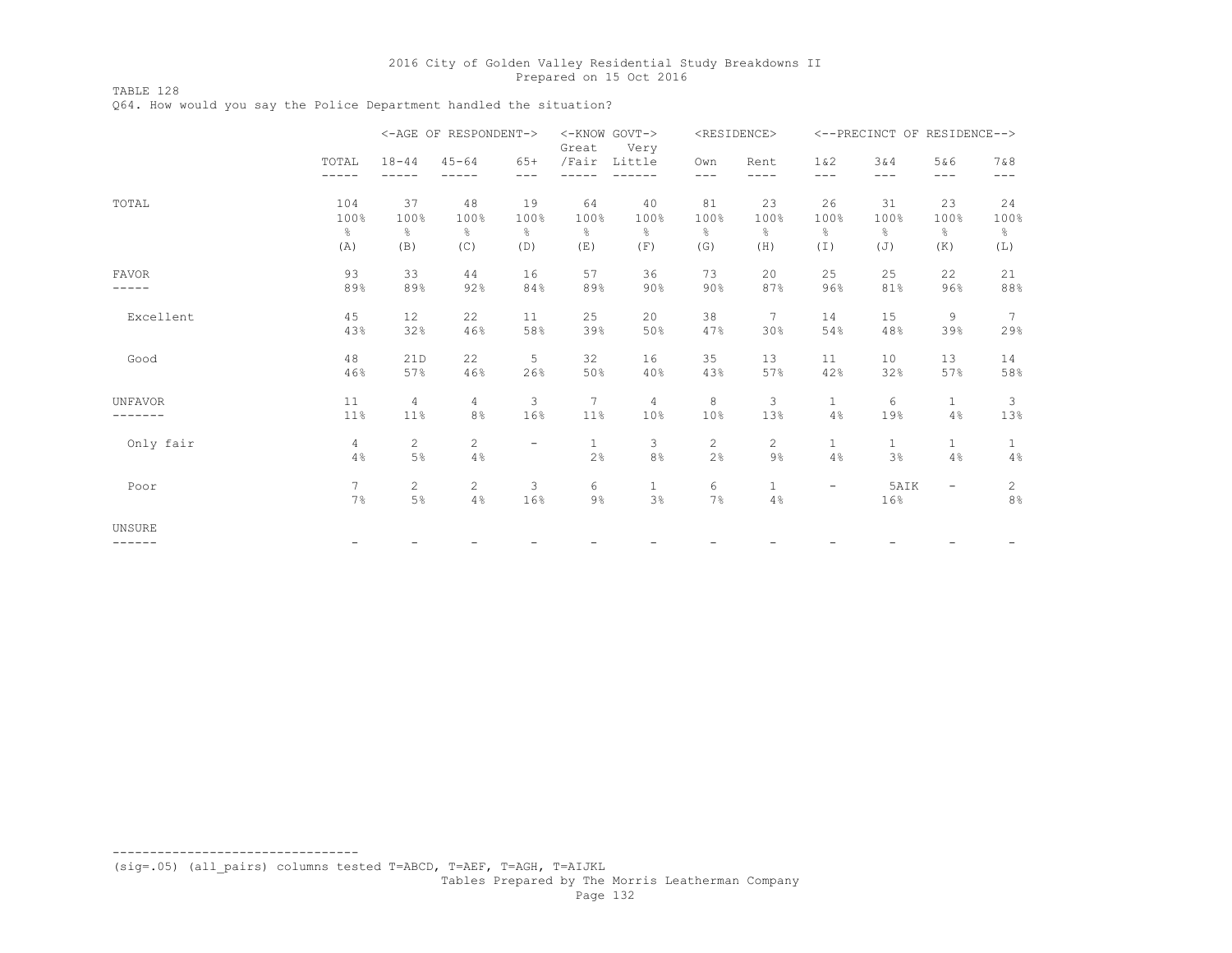TABLE 129

Q65. Would you say the time it took the police department to respond was prompt?

|        |        |        | <-RESIDENTIAL LONGEV-> |                          |                          |                          | <expected longevity-=""></expected> |                | <-TYPE OF HOUSEHOLD--> |       |           | $<-$ -GENDER--> |
|--------|--------|--------|------------------------|--------------------------|--------------------------|--------------------------|-------------------------------------|----------------|------------------------|-------|-----------|-----------------|
|        |        | Less   | 10-30 Over 30          |                          | Less                     | $5 - 10$                 | Over                                |                |                        | Empty |           |                 |
|        | TOTAL  | 10 Yrs | Years                  | Years                    | 5 Yrs                    | Years                    | 10 Yrs                              | Senior         | Child                  | Nest  | Male      | Female          |
|        |        |        |                        |                          |                          |                          |                                     |                |                        |       |           |                 |
| TOTAL  | 104    | 28     | 55                     | 21                       | 6                        | 9                        | 89                                  | 43             | 30                     | 74    | 54        | 50              |
|        | 100%   | 100%   | 100%                   | 100%                     | 100%                     | 100%                     | 100%                                | 100%           | 100%                   | 100%  | 100%      | 100%            |
|        | ိင     | g.     | ⊱                      | 옹                        | ⊱                        | g.                       | $\frac{6}{10}$                      | $\frac{6}{10}$ | 옹                      | ⊱     | $\approx$ | 응               |
|        | (A)    | (B)    | (C)                    | (D)                      | (E)                      | (F)                      | (G)                                 | (H)            | (I)                    | (J)   | (K)       | (L)             |
| Yes    | 94E    | 24     | 51                     | 19                       | 4                        | 8                        | 82E                                 | 38             | 27                     | 67    | 48        | 46              |
|        | $90\%$ | 86%    | 93%                    | 90%                      | 67%                      | 89%                      | 92%                                 | 88%            | 90%                    | 91%   | 89%       | 92%             |
| No     | 7G     | 4      | 3                      | $\overline{\phantom{a}}$ | 2AG                      |                          | 4                                   | 2              | 3                      | 4     | 4         | 3               |
|        | 7%     | 14%    | 5%                     |                          | 33%                      | 11%                      | 4%                                  | 5%             | 10%                    | $5\%$ | 7%        | 6%              |
| Unsure | 3      | ۰      |                        | 2A                       | $\overline{\phantom{a}}$ | $\overline{\phantom{0}}$ | 3                                   | 3A             | -                      | 3     | 2         |                 |
|        | 3%     |        | 2%                     | 10%                      |                          |                          | 3%                                  | 7%             |                        | 4%    | 4%        | $2\%$           |

--------------------------------- (sig=.05) (all\_pairs) columns tested T=ABCD, T=AEFG, T=AHIJ, T=AKL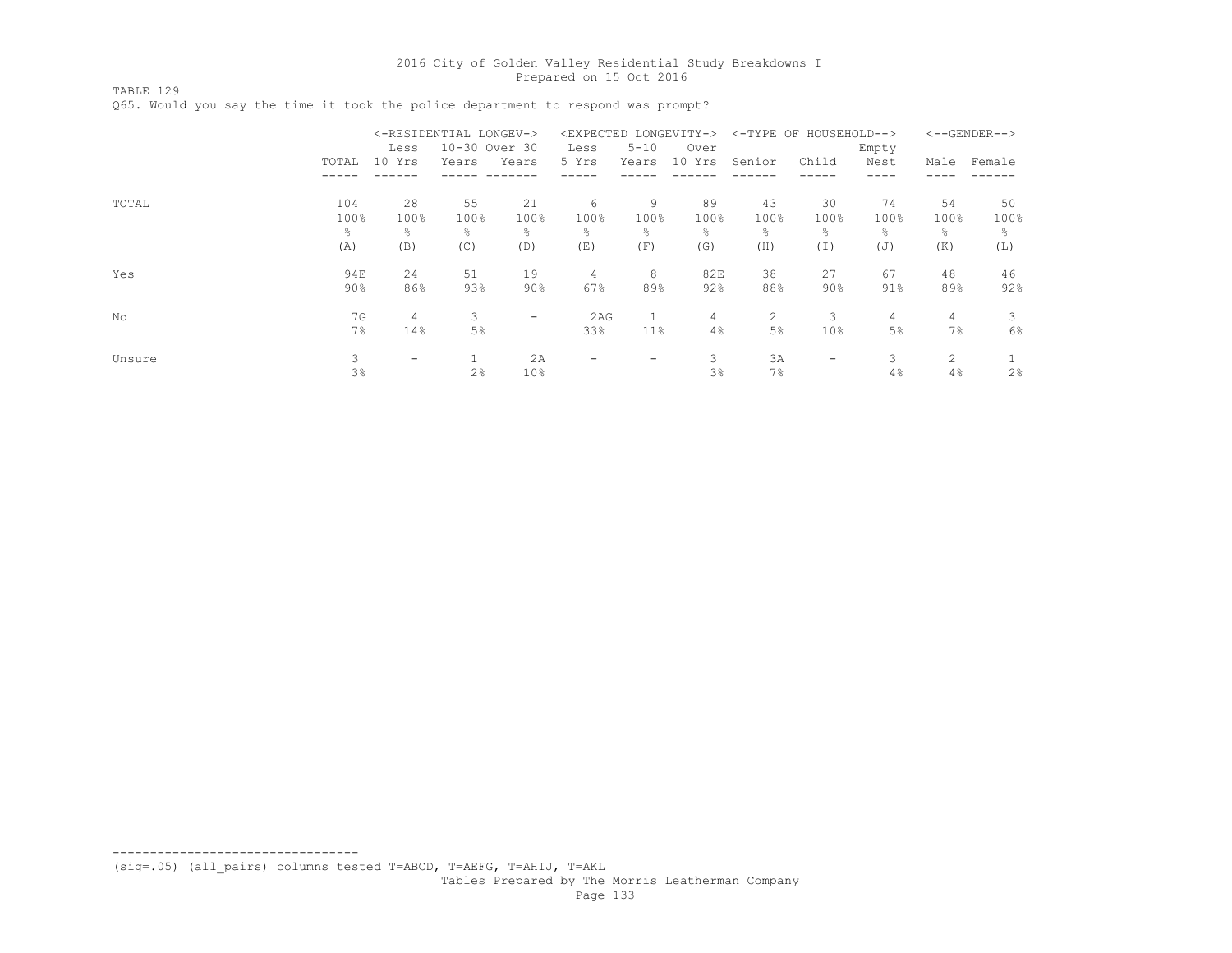TABLE 130 Q65. Would you say the time it took the police department to respond was prompt?

|        |                         |                         | <-AGE OF RESPONDENT->  |                        | Great                   | <-KNOW GOVT-><br>Very    |                                     | <residence></residence> |                          |                        | <--PRECINCT OF RESIDENCE--> |                        |
|--------|-------------------------|-------------------------|------------------------|------------------------|-------------------------|--------------------------|-------------------------------------|-------------------------|--------------------------|------------------------|-----------------------------|------------------------|
|        | TOTAL                   | $18 - 44$               | $45 - 64$              | $65+$                  | /Fair                   | Little                   | Own                                 | Rent                    | 1 & 2<br>---             | 3&4<br>---             | 5&6<br>---                  | 7&8                    |
| TOTAL  | 104<br>100%<br>옹<br>(A) | 37<br>100%<br>g.<br>(B) | 48<br>100%<br>⊱<br>(C) | 19<br>100%<br>옹<br>(D) | 64<br>100%<br>g.<br>(E) | 40<br>100%<br>g.<br>(F)  | 81<br>100%<br>$\frac{6}{10}$<br>(G) | 23<br>100%<br>g.<br>(H) | 26<br>100%<br>옹<br>(I)   | 31<br>100%<br>⊱<br>(J) | 23<br>100%<br>g.<br>(K)     | 24<br>100%<br>옹<br>(L) |
| Yes    | 94<br>90%               | 33<br>89%               | 45<br>94%              | 16<br>84%              | 57<br>89%               | 37<br>93%                | 73<br>90%                           | 21<br>91%               | 24<br>92%                | 26<br>84%              | 22<br>96%                   | 22<br>92%              |
| No     | 7<br>7%                 | 4<br>11%                | 2<br>4%                | 5%                     | 4<br>6%                 | 3<br>8%                  | 5<br>6%                             | 2<br>$9\%$              | 2<br>8 <sup>°</sup>      | 2<br>6%                | 4%                          | 2<br>8%                |
| Unsure | 3<br>3%                 | $\qquad \qquad$         | 2%                     | 2A<br>11%              | 3<br>5%                 | $\overline{\phantom{m}}$ | 3<br>4%                             | -                       | $\overline{\phantom{a}}$ | 3A<br>10%              | ۰                           |                        |

--------------------------------- (sig=.05) (all\_pairs) columns tested T=ABCD, T=AEF, T=AGH, T=AIJKL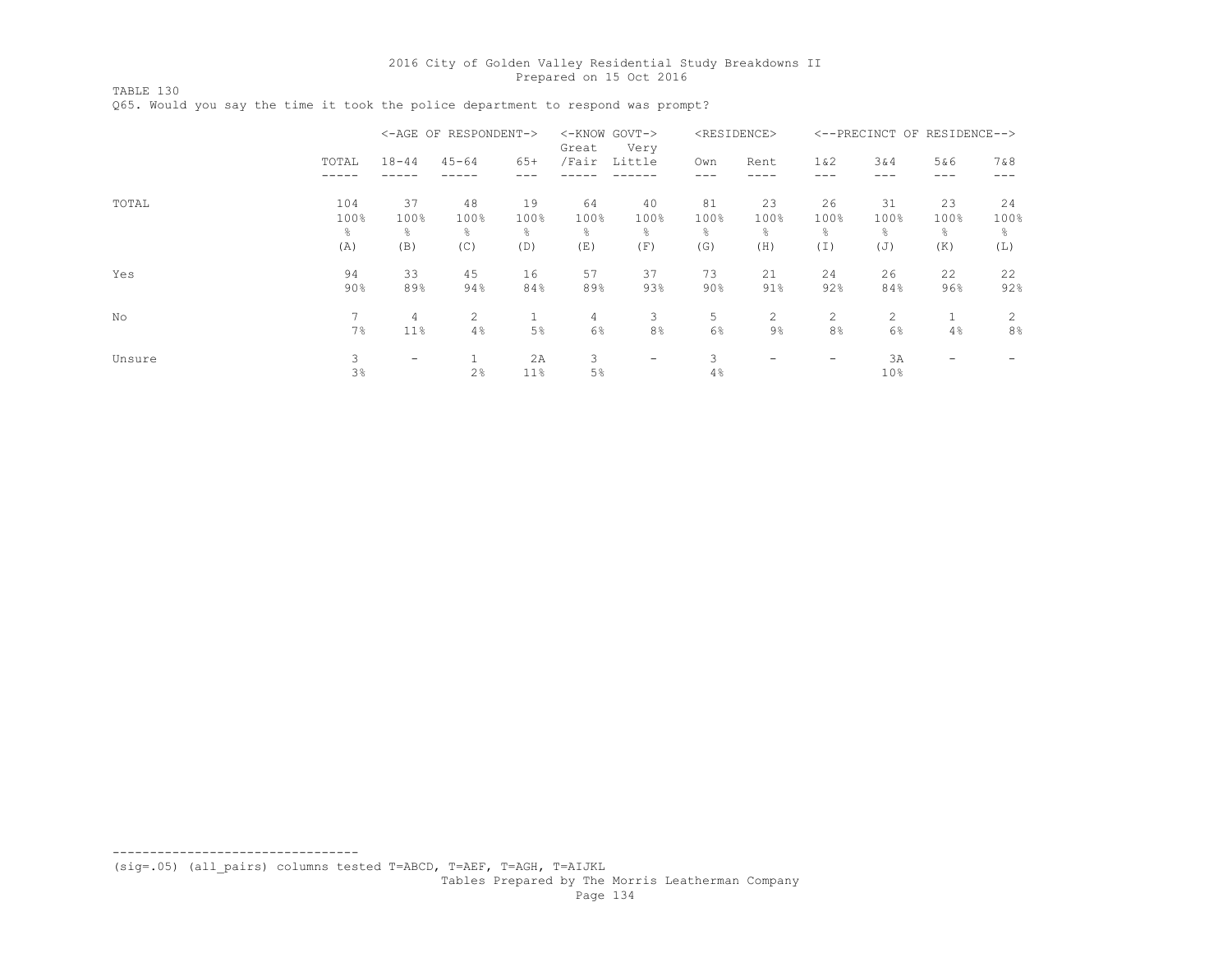TABLE 131 Q66. Would you say the Police Department personnel were courteous and acted in a professional manner?

|        |                         | <-RESIDENTIAL LONGEV-><br>Less |                         | 10-30 Over 30          | Less                  | <expected longevity-=""><br/><math>5 - 10</math></expected> | Over                   |                                     | <-TYPE OF HOUSEHOLD--> | Empty                  |                         | $<-$ -GENDER-->        |
|--------|-------------------------|--------------------------------|-------------------------|------------------------|-----------------------|-------------------------------------------------------------|------------------------|-------------------------------------|------------------------|------------------------|-------------------------|------------------------|
|        | TOTAL                   | 10 Yrs                         | Years                   | Years                  | 5 Yrs                 | Years                                                       | 10 Yrs                 | Senior                              | Child                  | Nest                   | Male                    | Female                 |
| TOTAL  | 104<br>100%<br>옹<br>(A) | 28<br>100%<br>g.<br>(B)        | 55<br>100%<br>g.<br>(C) | 21<br>100%<br>옹<br>(D) | 6<br>100%<br>⊱<br>(E) | 9<br>100%<br>g.<br>(F)                                      | 89<br>100%<br>욲<br>(G) | 43<br>100%<br>$\frac{6}{10}$<br>(H) | 30<br>100%<br>옹<br>(I) | 74<br>100%<br>⊱<br>(J) | 54<br>100%<br>g.<br>(K) | 50<br>100%<br>옹<br>(L) |
| Yes    | 93<br>89%               | 24<br>86%                      | 51<br>93%               | 18<br>86%              | 4<br>67%              | 8<br>89%                                                    | 81<br>91%              | 37<br>86%                           | 26<br>87%              | 67<br>91%              | 48<br>89%               | 45<br>90%              |
| No     | 11<br>11%               | 4<br>14%                       | 4<br>7%                 | 3<br>14%               | $\overline{c}$<br>33% | 11%                                                         | 8<br>$9\%$             | 6<br>14%                            | 4<br>13%               | $9\%$                  | 6<br>11 <sup>°</sup>    | 5<br>10%               |
| Unsure |                         |                                |                         |                        |                       |                                                             |                        |                                     |                        |                        |                         |                        |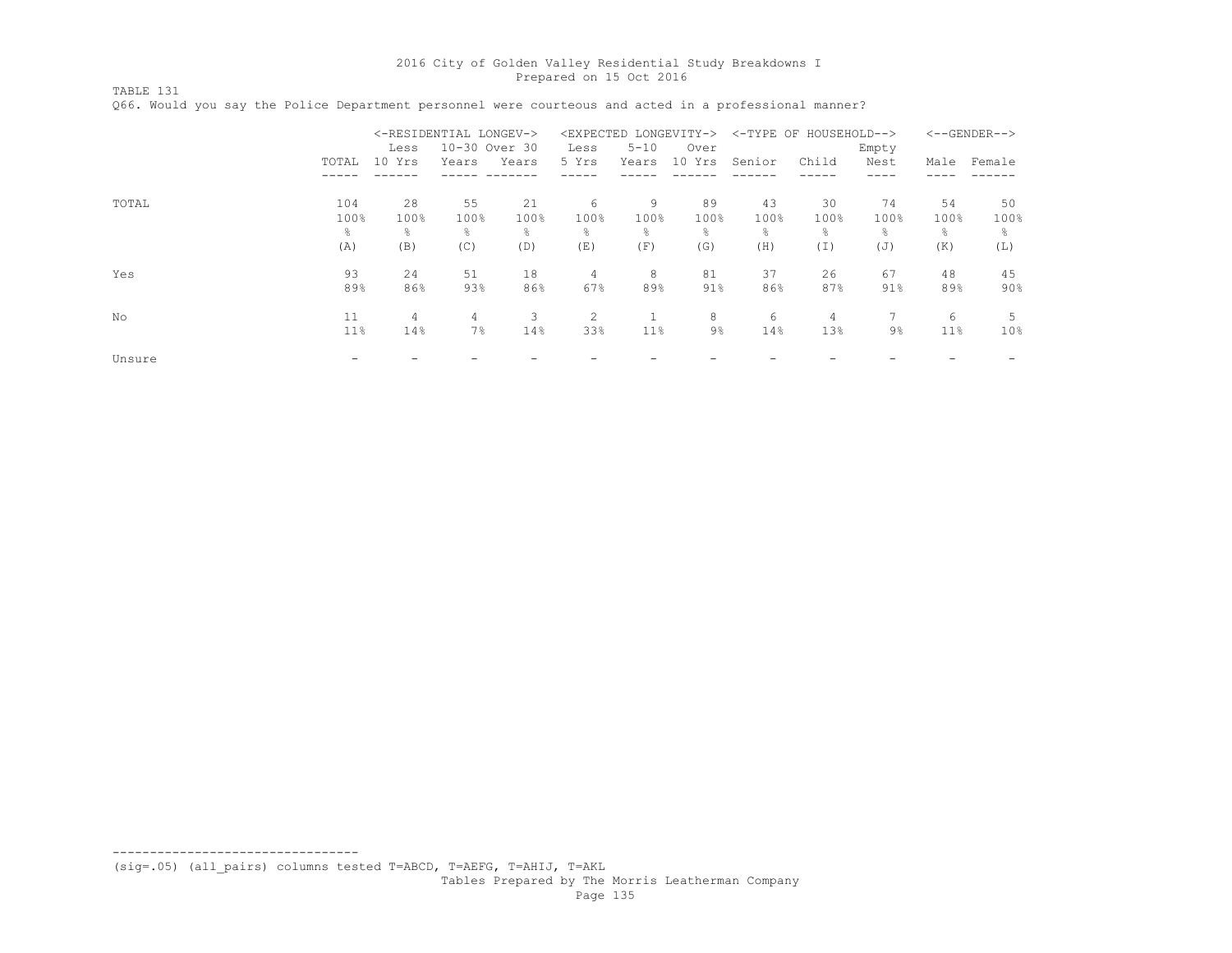TABLE 132 Q66. Would you say the Police Department personnel were courteous and acted in a professional manner?

|        |                          |                         | <-AGE OF RESPONDENT->  |                        | Great                  | <-KNOW GOVT-><br>Very   |                                     | <residence></residence>             |                        |                        | <--PRECINCT OF RESIDENCE--> |                         |
|--------|--------------------------|-------------------------|------------------------|------------------------|------------------------|-------------------------|-------------------------------------|-------------------------------------|------------------------|------------------------|-----------------------------|-------------------------|
|        | TOTAL                    | $18 - 44$               | $45 - 64$              | $65+$                  | /Fair                  | Little                  | Own                                 | Rent                                | $1\&2$                 | 3&4                    | 5&6<br>---                  | 7&8                     |
| TOTAL  | 104<br>100%<br>÷,<br>(A) | 37<br>100%<br>g.<br>(B) | 48<br>100%<br>⊱<br>(C) | 19<br>100%<br>옹<br>(D) | 64<br>100%<br>⊱<br>(E) | 40<br>100%<br>÷,<br>(F) | 81<br>100%<br>$\frac{6}{10}$<br>(G) | 23<br>100%<br>$\frac{6}{10}$<br>(H) | 26<br>100%<br>옹<br>(I) | 31<br>100%<br>⊱<br>(J) | 23<br>100%<br>÷,<br>(K)     | 24<br>100%<br>g.<br>(L) |
| Yes    | 93<br>89%                | 32<br>86%               | 45<br>94%              | 16<br>84%              | 56<br>88%              | 37<br>93%               | 73<br>90%                           | 20<br>87%                           | 24<br>92%              | 26<br>84%              | 22<br>96%                   | 21<br>88%               |
| No     | 11<br>11%                | 5<br>14%                | 3<br>6%                | 3<br>16%               | 8<br>13%               | 3<br>8%                 | 8<br>10 <sup>°</sup>                | 3<br>13%                            | 2<br>8%                | 5<br>16%               | 4%                          | 3<br>13%                |
| Unsure |                          |                         |                        |                        |                        |                         |                                     |                                     |                        |                        |                             |                         |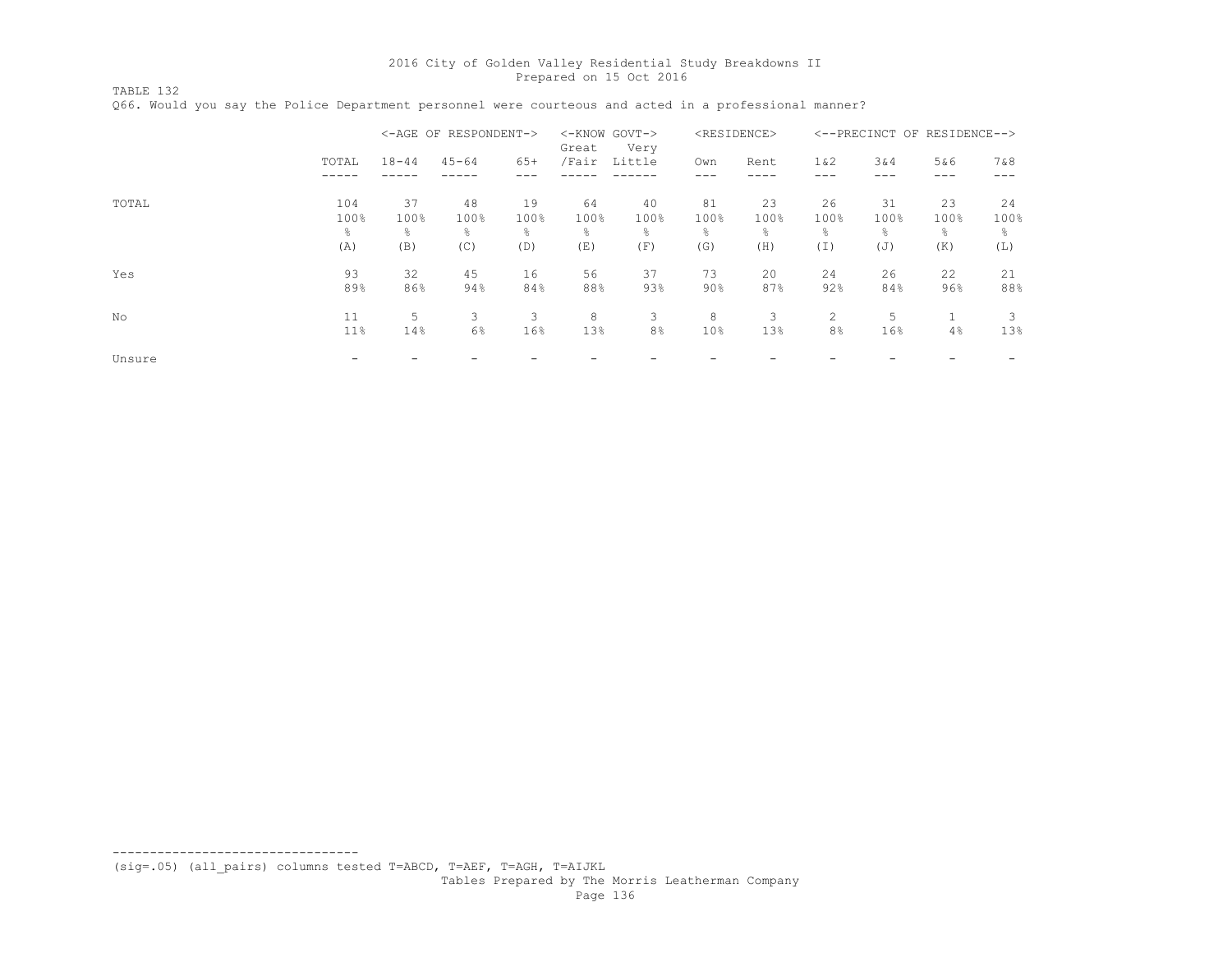TABLE 133

Q67. If you could choose the best way to receive Police Department information and updates, what would it be?

|                 |               | Less           | <-RESIDENTIAL LONGEV-><br>10-30 Over 30 |                          | Less                        | $5 - 10$                 | Over          | <expected longevity-=""> &lt;-TYPE OF HOUSEHOLD--&gt;</expected> |                | Empty          |                 | $<-$ -GENDER--> |
|-----------------|---------------|----------------|-----------------------------------------|--------------------------|-----------------------------|--------------------------|---------------|------------------------------------------------------------------|----------------|----------------|-----------------|-----------------|
|                 | TOTAL         | 10 Yrs         | Years                                   | Years                    | 5 Yrs                       | Years                    | 10 Yrs        | Senior                                                           | Child          | Nest           | Male            | Female          |
|                 | -----         | ----           |                                         |                          | $- -$                       | ----                     |               |                                                                  | -----          | $- - - -$      | $- - - -$       |                 |
| TOTAL           | 400           | 138            | 178                                     | 84                       | 35                          | 30                       | 335           | 155                                                              | 108            | 292            | 192             | 208             |
|                 | 100%          | 100%           | 100%                                    | 100%                     | 100%                        | 100%                     | 100%          | 100%                                                             | 100%           | 100%           | 100%            | 100%            |
|                 | $\frac{6}{6}$ | $\frac{6}{6}$  | $\frac{8}{6}$                           | $\frac{6}{6}$            | $\frac{6}{6}$               | $\frac{6}{5}$            | $\frac{6}{6}$ | $\frac{6}{5}$                                                    | g.             | $\frac{6}{6}$  | $\%$            | $\frac{6}{6}$   |
|                 | (A)           | (B)            | (C)                                     | (D)                      | (E)                         | (F)                      | (G)           | (H)                                                              | (I)            | (J)            | (K)             | (L)             |
| Mail            | 131BEI        | 35             | 58                                      | 38ABC                    | 6                           | 7                        | 118AE         | 73AIJ                                                            | 27             | 104AI          | 61              | 70              |
|                 | 33%           | 25%            | 33%                                     | 45%                      | 17%                         | 23%                      | 35%           | 47%                                                              | 25%            | 36%            | 32%             | 34%             |
| E-mail          | 90DH          | 40AD           | 41D                                     | 9                        | 12                          | 8                        | 70            | 18                                                               | 29H            | 61H            | 42              | 48              |
|                 | 23%           | 29%            | 23%                                     | 11%                      | 34%                         | 27%                      | 21%           | 12%                                                              | 27%            | 21%            | 22%             | 23%             |
| City newsletter | 74            | 28             | 34                                      | 12                       | 8                           | 8                        | 58            | 25                                                               | 16             | 58             | 36              | 38              |
|                 | 19%           | 20%            | 19%                                     | 14%                      | 23%                         | 27%                      | 17%           | 16%                                                              | 15%            | 20%            | 19%             | 18%             |
|                 |               |                |                                         |                          |                             |                          |               |                                                                  |                |                |                 |                 |
| Phone/Texts     | 37<br>9%      | 14<br>10%      | 17<br>10%                               | 6<br>7%                  | $\mathbf{2}^{\prime}$<br>6% | $\overline{4}$<br>13%    | 31<br>$9\%$   | 9<br>6%                                                          | 14H<br>13%     | 23<br>8%       | 18<br>9%        | 19<br>9%        |
|                 |               |                |                                         |                          |                             |                          |               |                                                                  |                |                |                 |                 |
| Local newspaper | 21            | 5              | 10                                      | 6                        | $\overline{\phantom{a}}$    | $\mathbf{1}$             | 20            | 10                                                               | $\overline{4}$ | 17             | 6               | 15              |
|                 | 5%            | 4%             | 6%                                      | 7%                       |                             | 3%                       | 6%            | $6\%$                                                            | 4%             | 6%             | 3%              | $7\%$           |
| None            | 12C           | 5              | $\mathbf{2}^{\prime}$                   | 5C                       | 3A                          | $\overline{\phantom{a}}$ | 9             | 5                                                                | 3              | 9              | $7\overline{ }$ | 5               |
|                 | 3%            | 4%             | $1\%$                                   | $6\%$                    | $9\frac{6}{6}$              |                          | 3%            | 3%                                                               | 3%             | 3%             | $4\%$           | 2%              |
| City website    | 9L            | 3              | $\overline{c}$                          | $\overline{4}$           | $\mathbf{1}$                | $\overline{\phantom{a}}$ | 8             | 5                                                                | $\overline{4}$ | 5              | 8AL             | $\mathbf{1}$    |
|                 | 2%            | 2%             | $1\%$                                   | 5%                       | 3%                          |                          | 2%            | 3%                                                               | 4%             | 2%             | 4%              | $\star$         |
| Unsure          | 13            | $\overline{4}$ | 5                                       | $\overline{4}$           | $\overline{2}$              | $\mathbf{1}$             | 10            | 7                                                                | 2              | 11             | 8               | 5               |
|                 | 3%            | 3%             | 3%                                      | 5%                       | 6%                          | 3%                       | 3%            | 5%                                                               | 2%             | 4%             | 4%              | 2%              |
| Scattered       |               | 4              | 9 <sub>D</sub>                          | $\overline{\phantom{a}}$ | $\mathbf{1}$                | $\mathbf{1}$             | 11            | 3                                                                | 9AHJ           | $\overline{4}$ |                 | 7               |
|                 | 13J<br>3%     | 3%             | 5%                                      |                          | 3%                          | 3%                       | 3%            | 2%                                                               | 8%             | $1\%$          | 6<br>3%         | 3%              |

(sig=.05) (all\_pairs) columns tested T=ABCD, T=AEFG, T=AHIJ, T=AKL Note: Percentage less than 0.5 printed as \*.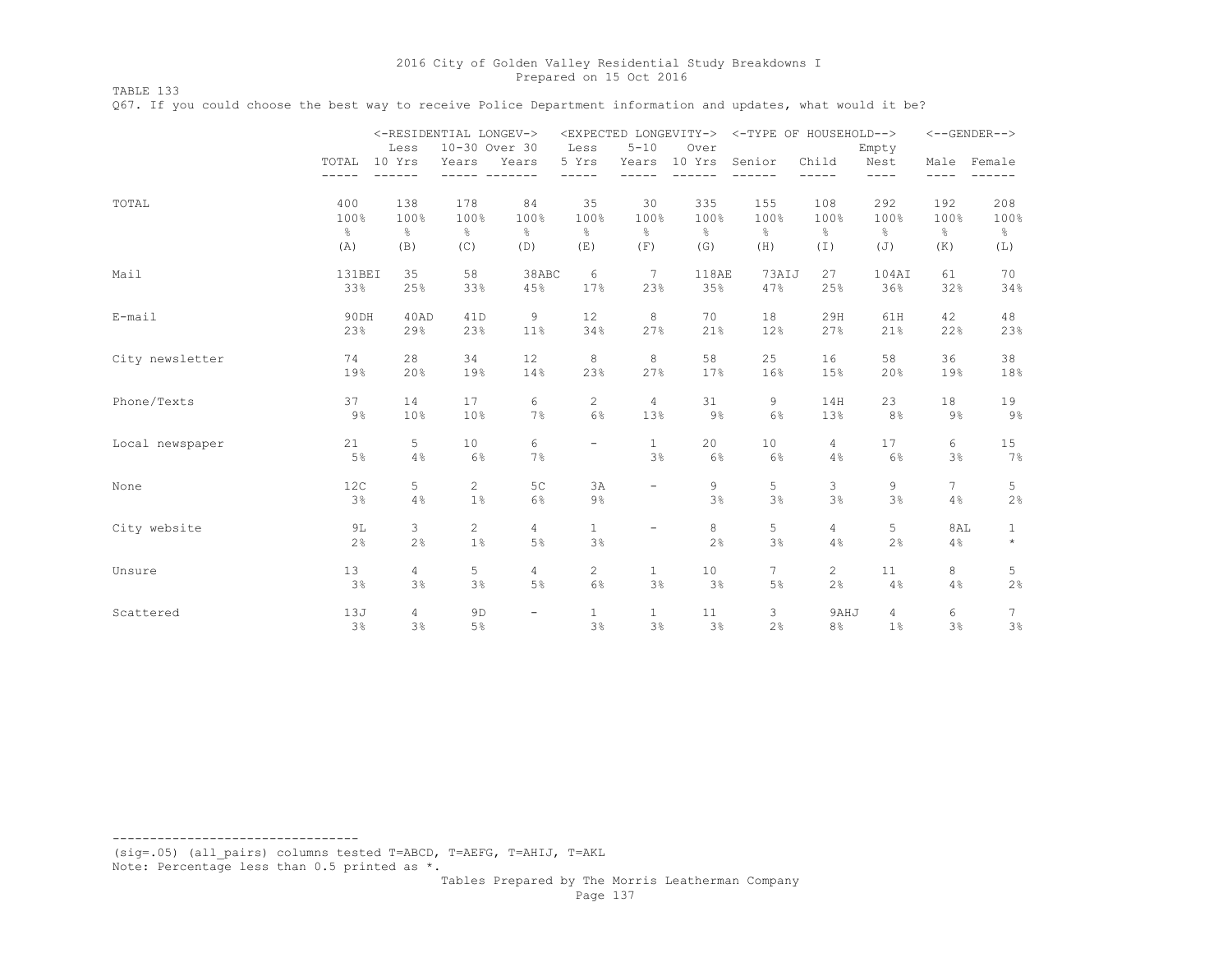TABLE 134 Q67. If you could choose the best way to receive Police Department information and updates, what would it be?

|                 |             |                      | <-AGE OF RESPONDENT-> |                    | <-KNOW GOVT-><br>Great | Very            |               | <residence></residence> |                | <--PRECINCT OF RESIDENCE--> |          |                          |
|-----------------|-------------|----------------------|-----------------------|--------------------|------------------------|-----------------|---------------|-------------------------|----------------|-----------------------------|----------|--------------------------|
|                 | TOTAL       | $18 - 44$            | $45 - 64$             | $65+$              | /Fair                  | Little          | Own           | Rent                    | 1 & 2          | 3&4                         | 5&6      | 7 & 8                    |
|                 | $- - - - -$ | $- - - - -$          | $- - -$               | $- - -$            | $- - - - - -$          | $- - - - - -$   | $---$         | $- - - -$               | $---$          | $---$                       | $---$    | $---$                    |
| TOTAL           | 400         | 158                  | 159                   | 83                 | 235                    | 165             | 303           | 97                      | 107            | 94                          | 97       | 102                      |
|                 | 100%        | 100%                 | 100%                  | 100%               | 100%                   | 100%            | 100%          | 100%                    | 100%           | 100%                        | 100%     | 100%                     |
|                 | ိင          | $\frac{6}{6}$        | $\frac{6}{5}$         | $\frac{6}{5}$      | $\frac{8}{6}$          | $\frac{6}{6}$   | $\frac{6}{6}$ | $\frac{6}{5}$           | $\frac{6}{5}$  | $\frac{6}{5}$               | $\%$     | $\frac{6}{6}$            |
|                 | (A)         | (B)                  | (C)                   | (D)                | (E)                    | (F)             | (G)           | (H)                     | (I)            | (J)                         | (K)      | (L)                      |
| Mail            | 131BK       | 36                   | 60B                   | 35AB               | 78                     | 53              | 99            | 32                      | 31             | 37K                         | 22       | 41K                      |
|                 | 33%         | 23%                  | 38%                   | 42%                | 33%                    | 32%             | 33%           | 33%                     | 29%            | 39%                         | 23%      | 40%                      |
| E-mail          | 90DF        | 47AD                 | 37D                   | 6                  | 63AF                   | 27              | 72            | 18                      | 19             | 25                          | 20       | 26                       |
|                 | 23%         | 30%                  | 23%                   | 7%                 | 27%                    | 16%             | 24%           | 19%                     | 18%            | 27%                         | 21%      | 25%                      |
| City newsletter | 74G         | 30                   | 24                    | 20                 | 36                     | 38              | 49            | 25AG                    | 22             | 11                          | 25AJ     | 16                       |
|                 | 19%         | 19%                  | 15%                   | 24%                | 15%                    | 23%             | 16%           | 26%                     | 21%            | 12%                         | 26%      | 16%                      |
| Phone/Texts     | 37          | 18                   | 13                    | 6                  | 20                     | 17              | 27            | 10                      | 11             | 10                          | 10       | 6                        |
|                 | 9%          | 11%                  | $8\frac{6}{6}$        | 7%                 | 9%                     | 10%             | 9%            | 10%                     | 10%            | 11%                         | 10%      | 6%                       |
| Local newspaper | 21          | 9                    | 6                     | 6                  | 15                     | 6               | 17            | $\overline{4}$          | 10AJK          | $\mathbf{2}$                | 2        | $7\phantom{.0}$          |
|                 | 5%          | 6%                   | 4%                    | 7%                 | 6%                     | 4%              | 6%            | 4%                      | $9\%$          | 2%                          | 2%       | 7%                       |
| None            | 12          | 5                    | 3                     | $\overline{4}$     | 9                      | 3               | 9             | 3                       | $\mathbf{1}$   | 6AIL                        | 4        | $\mathbf{1}$             |
|                 | 3%          | 3%                   | 2%                    | 5%                 | 4%                     | 2%              | 3%            | 3%                      | 1 <sup>°</sup> | 6%                          | 4%       | $1\%$                    |
| City website    | 9<br>2%     | $\overline{c}$<br>1% | 6<br>4%               | $\mathbf{1}$<br>1% | 3<br>1%                | 6<br>4%         | 8<br>3%       | $\mathbf{1}$<br>$1\%$   | 4L<br>4%       | $\mathbf{1}$<br>1%          | 4L<br>4% | $\overline{\phantom{a}}$ |
| Unsure          | 13J<br>3%   | $\overline{4}$<br>3% | 5<br>3%               | 4<br>5%            | 5<br>2%                | 8<br>5%         | 11<br>4%      | $\overline{2}$<br>2%    | 7AJL<br>7%     | $\overline{\phantom{a}}$    | 5J<br>5% | $\mathbf{1}$<br>$1\%$    |
| Scattered       | 13          | $7\overline{ }$      | 5                     | $\mathbf{1}$       | 6                      | $7\phantom{.0}$ | 11            | 2                       | $\overline{c}$ | $\overline{c}$              | 5        | 4                        |
|                 | 3%          | 4%                   | 3%                    | 1%                 | 3%                     | 4%              | 4%            | 2%                      | 2%             | 2%                          | 5%       | 4%                       |

(sig=.05) (all\_pairs) columns tested T=ABCD, T=AEF, T=AGH, T=AIJKL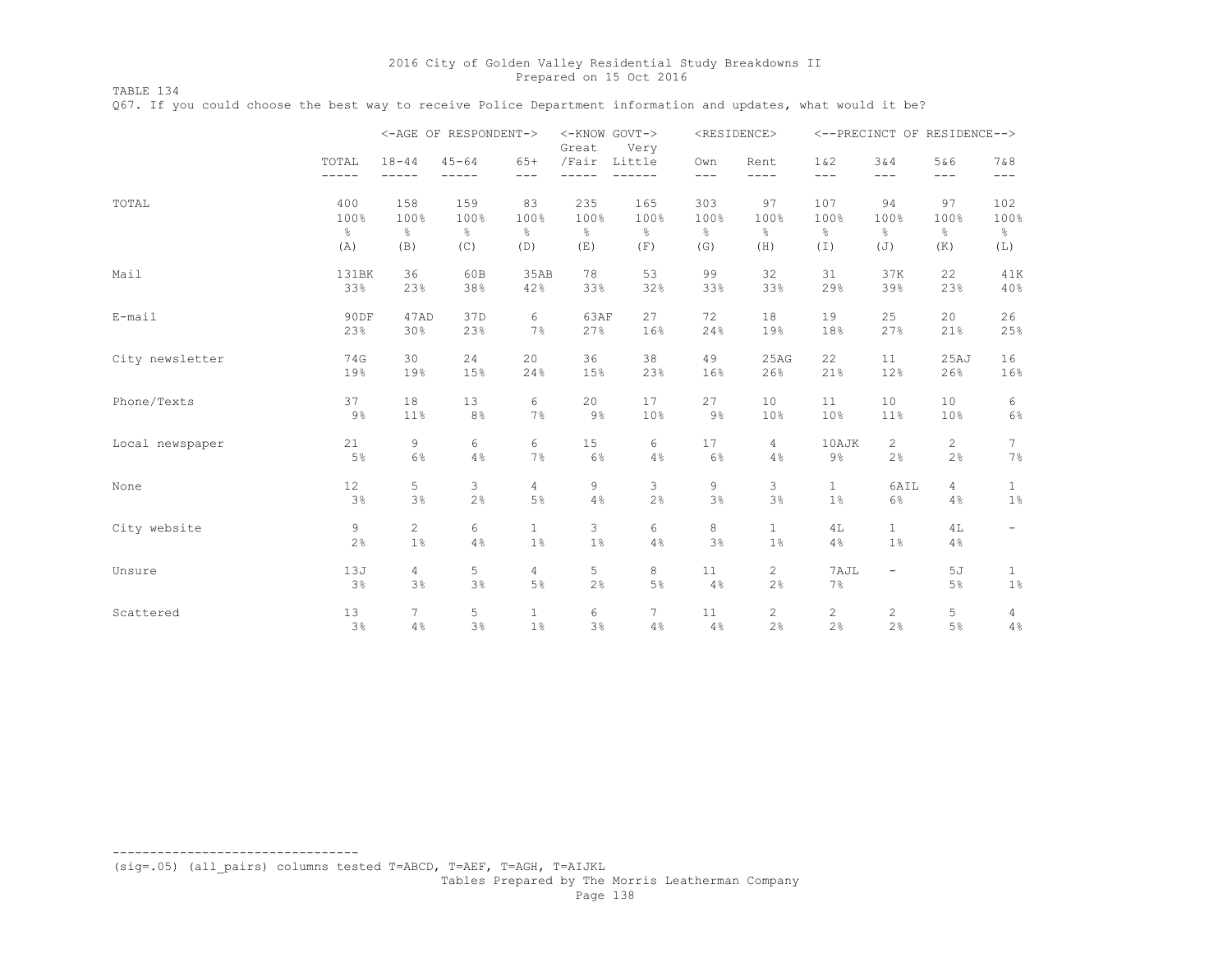TABLE 135

Q68. How would you rate the amount of police patrolling in your residential neighborhood?

|                    |         | <-RESIDENTIAL LONGEV-> |                |                          |                |                          | <expected longevity-=""></expected> | $<$ -TYPE OF | HOUSEHOLD--> |       |                          | $<-$ -GENDER--> |
|--------------------|---------|------------------------|----------------|--------------------------|----------------|--------------------------|-------------------------------------|--------------|--------------|-------|--------------------------|-----------------|
|                    |         | Less                   | 10-30 Over 30  |                          | Less           | $5 - 10$                 | Over                                |              |              | Empty |                          |                 |
|                    | TOTAL   | 10 Yrs                 | Years          | Years                    | 5 Yrs          | Years                    | 10 Yrs                              | Senior       | Child        | Nest  | Male                     | Female          |
|                    |         |                        |                |                          |                |                          |                                     |              |              |       |                          |                 |
| TOTAL              | 400     | 138                    | 178            | 84                       | 35             | 30                       | 335                                 | 155          | 108          | 292   | 192                      | 208             |
|                    | 100%    | 100%                   | 100%           | 100%                     | 100%           | 100%                     | 100%                                | 100%         | 100%         | 100%  | 100%                     | 100%            |
|                    | g.      | 옹                      | $\frac{6}{10}$ | g.                       | ⊱              | g.                       | g.                                  | g.           | g.           | ⊱     | g.                       | g.              |
|                    | (A)     | (B)                    | (C)            | (D)                      | (E)            | (F)                      | (G)                                 | (H)          | (I)          | (J)   | (K)                      | (L)             |
| Too much           | 6G      | 2                      | 4              | $\overline{\phantom{a}}$ | 3AG            | $\overline{\phantom{m}}$ | 3                                   | 2            |              | 5     | 2                        | 4               |
|                    | 2%      | $1\%$                  | 2%             |                          | $9\%$          |                          | 1 <sup>°</sup>                      | $1\%$        | $1\%$        | 2%    | 1%                       | 2%              |
| About right amount | 375E    | 131                    | 165            | 79                       | 29             | 27                       | 319AE                               | 145          | 101          | 274   | 180                      | 195             |
|                    | 94%     | 95%                    | 93%            | 94%                      | 83%            | 90%                      | 95%                                 | 94%          | 94%          | 94%   | 94%                      | 94%             |
| Not enough         | 18G     | $\overline{4}$         | 9              | 5                        | 3              | 3                        | 12                                  | 8            | 6            | 12    | 10                       | 8               |
|                    | 5%      | 3%                     | 5%             | 6%                       | $9\frac{6}{9}$ | 10 <sup>°</sup>          | 4%                                  | 5%           | 6%           | 4%    | 5%                       | 4%              |
| Unsure             | 1       | 1                      |                |                          |                |                          |                                     |              |              |       | $\overline{\phantom{0}}$ |                 |
|                    | $\star$ | $1\%$                  |                |                          |                |                          |                                     |              |              |       |                          |                 |

--------------------------------- (sig=.05) (all\_pairs) columns tested T=ABCD, T=AEFG, T=AHIJ, T=AKL

Note: Percentage less than 0.5 printed as \*.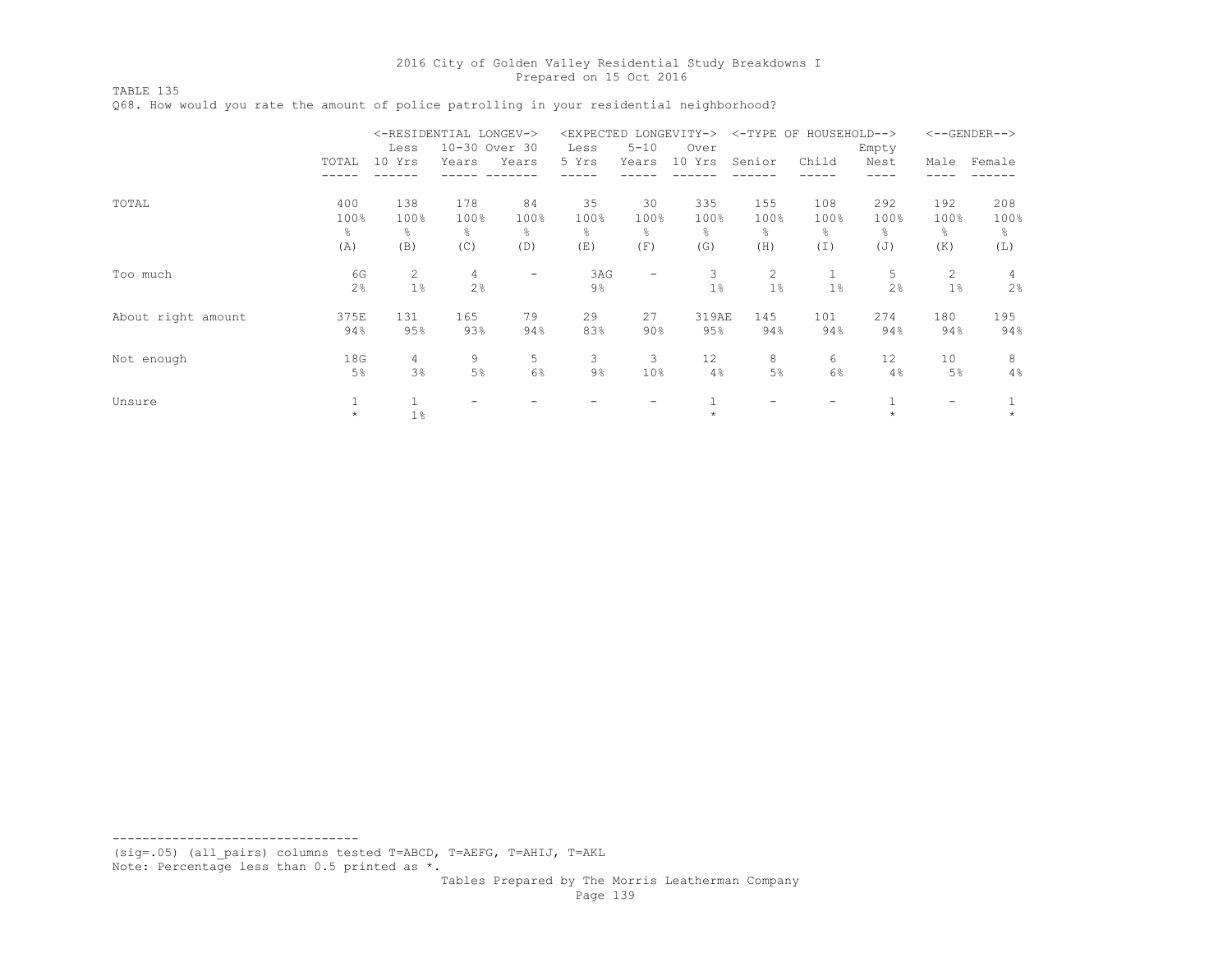TABLE 136

Q68. How would you rate the amount of police patrolling in your residential neighborhood?

|                    |         |              | <-AGE OF RESPONDENT-> |       | Great | <-KNOW GOVT-><br>Very |                          | <residence></residence> |       |      | <--PRECINCT OF RESIDENCE--> |       |
|--------------------|---------|--------------|-----------------------|-------|-------|-----------------------|--------------------------|-------------------------|-------|------|-----------------------------|-------|
|                    | TOTAL   | $18 - 44$    | $45 - 64$             | $65+$ | /Fair | Little                | Own                      | Rent                    | 1 & 2 | 3&4  | 5&6                         | 7 & 8 |
|                    |         |              |                       |       |       |                       |                          |                         |       | ---  |                             |       |
| TOTAL              | 400     | 158          | 159                   | 83    | 235   | 165                   | 303                      | 97                      | 107   | 94   | 97                          | 102   |
|                    | 100%    | 100%         | 100%                  | 100%  | 100%  | 100%                  | 100%                     | 100%                    | 100%  | 100% | 100%                        | 100%  |
|                    | ÷,      | g.           | ⊱                     | န္    | ⊱     | ÷.                    | ⊱                        | g.                      | ⊱     | ⊱    | ÷,                          | %     |
|                    | (A)     | (B)          | (C)                   | (D)   | (E)   | (F)                   | (G)                      | (H)                     | (T)   | (J)  | (K)                         | (L)   |
| Too much           | 6G      | 3            | $\mathbf{1}$          | 2     | 5     | 1                     | 2                        | 4AG                     | -     | 2    | $\overline{\phantom{m}}$    | 4AIK  |
|                    | 2%      | 2%           | $1\%$                 | 2%    | 2%    | 1%                    | 1 <sup>°</sup>           | 4%                      |       | 2%   |                             | 4%    |
| About right amount | 375     | 147          | 152                   | 76    | 219   | 156                   | 288                      | 87                      | 102   | 86   | 95JL                        | 92    |
|                    | 94%     | 93%          | 96%                   | 92%   | 93%   | 95%                   | 95%                      | $90\%$                  | 95%   | 91%  | 98%                         | 90%   |
| Not enough         | 18      | 7            | 6                     | 5     | 11    | 7                     | 13                       | 5                       | 5.    | 5    | 2                           | 6     |
|                    | 5%      | 4%           | 4%                    | 6%    | 5%    | 4%                    | 4%                       | 5%                      | 5%    | 5%   | 2%                          | 6%    |
| Unsure             |         | $\mathbf{1}$ |                       |       |       |                       | $\overline{\phantom{m}}$ |                         |       |      |                             |       |
|                    | $\star$ | $1\%$        |                       |       |       | 1%                    |                          | $1\%$                   |       | 1%   |                             |       |

--------------------------------- (sig=.05) (all\_pairs) columns tested T=ABCD, T=AEF, T=AGH, T=AIJKL

Note: Percentage less than 0.5 printed as \*.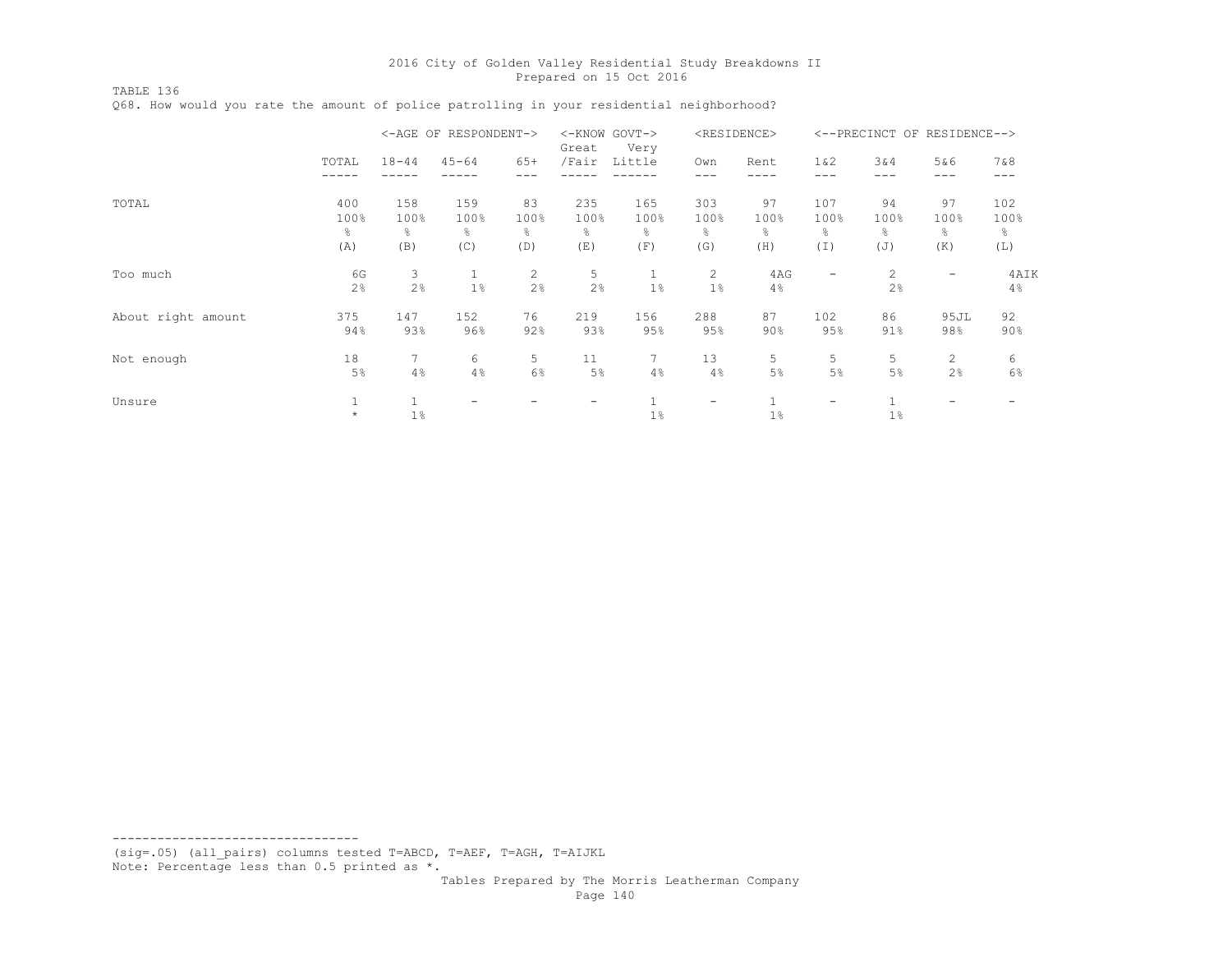TABLE 137

Q69. Please tell me which one you consider to be the greatest issue in Golden Valley?

|                    |                          | Less                                    | <-RESIDENTIAL LONGEV-><br>10-30 Over 30 |                          | Less           | $5 - 10$                 | <expected longevity-=""><br/>Over</expected> | <-TYPE OF HOUSEHOLD--> |                       | Empty                    |                          | $<-$ -GENDER--> |
|--------------------|--------------------------|-----------------------------------------|-----------------------------------------|--------------------------|----------------|--------------------------|----------------------------------------------|------------------------|-----------------------|--------------------------|--------------------------|-----------------|
|                    | TOTAL<br>$- - - - -$     | 10 Yrs<br>$---$                         | Years                                   | Years                    | 5 Yrs<br>$- -$ | Years                    | 10 Yrs                                       | Senior                 | Child<br>-----        | Nest<br>----             | Male<br>----             | Female          |
| TOTAL              | 386                      | 132                                     | 173                                     | 81                       | 35             | 29                       | 322                                          | 152                    | 106                   | 280                      | 185                      | 201             |
|                    | 100%                     | 100%                                    | 100%                                    | 100%                     | 100%           | 100%                     | 100%                                         | 100%                   | 100%                  | 100%                     | 100%                     | 100%            |
|                    | $\frac{6}{6}$            | $\frac{6}{6}$                           | $\frac{6}{6}$                           | $\frac{6}{6}$            | $\frac{6}{6}$  | $\frac{6}{6}$            | $\frac{6}{6}$                                | $\frac{\infty}{6}$     | $\frac{6}{5}$         | $\frac{6}{6}$            | $\%$                     | $\frac{6}{6}$   |
|                    | (A)                      | (B)                                     | (C)                                     | (D)                      | (E)            | (F)                      | (G)                                          | (H)                    | (I)                   | (J)                      | (K)                      | (L)             |
| Juvenile crime     | 80                       | 21                                      | 42                                      | 17                       | 5              | 3                        | 72                                           | 42A                    | 24                    | 56                       | 38                       | 42              |
|                    | 21%                      | 16%                                     | 24%                                     | 21%                      | 14%            | 10%                      | 22%                                          | 28%                    | 23%                   | 20%                      | 21%                      | 21%             |
| Domestic abuse     | 19G                      | 9                                       | 8                                       | $\mathbf{2}^{\prime}$    | 7AG            | 3G                       | 9                                            | 4                      | 5                     | 14                       | 10                       | 9               |
|                    | 5%                       | 7%                                      | $5\%$                                   | 2%                       | 20%            | 10%                      | 3%                                           | 3%                     | 5%                    | 5%                       | 5%                       | 4%              |
| Violent crime      | 30DG                     | 15D                                     | 13                                      | 2                        | 4              | 6AG                      | 20 <sub>o</sub>                              | 9                      | $7^{\circ}$           | 23                       | 18                       | 12              |
|                    | 8%                       | 11%                                     | 8%                                      | 2%                       | 11%            | 21%                      | 6%                                           | 6%                     | 7%                    | 8%                       | 10%                      | 6%              |
| Traffic safety     | 68H                      | 24                                      | 30                                      | 14                       | 6              | 9AG                      | 53                                           | 19                     | 25H                   | 43                       | 37                       | 31              |
|                    | 18%                      | 18%                                     | 17%                                     | 17%                      | 17%            | 31%                      | 16%                                          | 13%                    | 24%                   | 15%                      | 20%                      | 15%             |
| Drugs              | 37                       | 11                                      | 18                                      | 8                        | $\overline{4}$ | $\mathbf{1}$             | 32                                           | 16                     | 13                    | 24                       | 15                       | 22              |
|                    | 10%                      | 8%                                      | 10%                                     | 10%                      | 11%            | 3%                       | 10%                                          | 11%                    | 12%                   | $9\%$                    | 8%                       | 11%             |
| Business crimes    | 30                       | 15                                      | 10                                      | 5                        | 2              | $\overline{2}$           | 26                                           | 9                      | 8                     | 22                       | 15                       | 15              |
|                    | 8%                       | 11%                                     | $6\%$                                   | 6%                       | 6%             | 7%                       | 8%                                           | $6\%$                  | 8%                    | 8%                       | 8%                       | 7%              |
| Residential crimes | 33                       | 10                                      | 14                                      | 9                        | $\mathbf{2}$   | $\overline{2}$           | 29                                           | 10                     | 10 <sub>1</sub>       | 23                       | 14                       | 19              |
|                    | $9\%$                    | 8%                                      | 8%                                      | 11%                      | 6%             | 7%                       | $9\%$                                        | 7%                     | $9\%$                 | 8%                       | 8%                       | $9\%$           |
| Something else     | $\overline{\phantom{0}}$ | Ξ.                                      | Ξ.                                      | $\overline{\phantom{m}}$ |                | $\overline{\phantom{0}}$ |                                              | -                      |                       | $\overline{\phantom{a}}$ | $\overline{\phantom{a}}$ |                 |
| All                | $\overline{4}$<br>1%     | $\mathbf{2}^{\prime}$<br>2 <sup>°</sup> | $\mathbf{2}^{\prime}$<br>1%             | $\qquad \qquad -$        | 2AG<br>6%      | $\overline{\phantom{a}}$ | 2<br>$1\%$                                   | ÷                      | $\mathbf{1}$<br>$1\%$ | 3<br>1%                  | $\mathbf{1}$<br>$1\%$    | 3<br>$1\%$      |
| None               | <b>85EI</b>              | 25                                      | 36                                      | 24                       | 3              | 3                        | <b>79AE</b>                                  | 43AI                   | 13                    | 72AI                     | 37                       | 48              |
|                    | 22%                      | 19%                                     | 21%                                     | 30%                      | $9\%$          | 10%                      | 25%                                          | 28%                    | 12%                   | 26%                      | 20%                      | 24%             |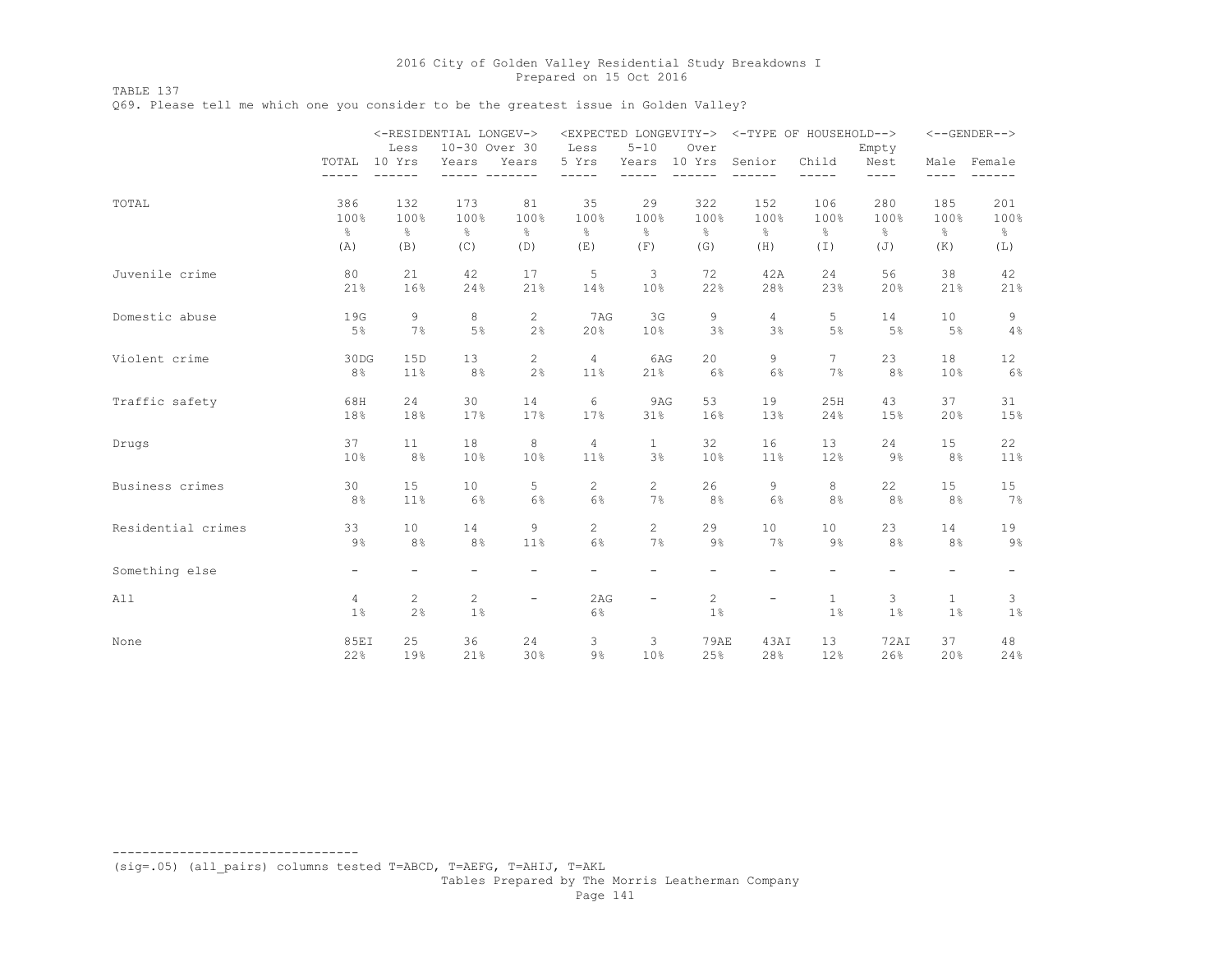TABLE 138 Q69. Please tell me which one you consider to be the greatest issue in Golden Valley?

|                    |                          |                          | <-AGE OF RESPONDENT-> |                          | <-KNOW GOVT-><br>Great   | Very                     |                         | <residence></residence> |                    |                       | <--PRECINCT OF RESIDENCE--> |                    |
|--------------------|--------------------------|--------------------------|-----------------------|--------------------------|--------------------------|--------------------------|-------------------------|-------------------------|--------------------|-----------------------|-----------------------------|--------------------|
|                    | TOTAL<br>-----           | $18 - 44$                | $45 - 64$             | $65+$<br>$---$           | /Fair Little             |                          | Own<br>$---$            | Rent<br>$- - - -$       | 1 & 2<br>$---$     | 3&4<br>$- - -$        | 5&6<br>---                  | 7 & 8<br>$---$     |
| TOTAL              | 386                      | 150                      | 156                   | 80                       | 227                      | 159                      | 296                     | 90                      | 105                | 91                    | 95                          | 95                 |
|                    | 100%                     | 100%                     | 100%                  | 100%                     | 100%                     | 100%                     | 100%                    | 100%                    | 100%               | 100%                  | 100%                        | 100%               |
|                    | $\frac{6}{6}$            | $\frac{6}{6}$            | $\frac{6}{6}$         | $\frac{6}{6}$            | $\frac{8}{6}$            | $\frac{6}{5}$            | $\frac{6}{6}$           | $\frac{6}{6}$           | $\frac{6}{6}$      | $\frac{8}{6}$         | $\frac{6}{6}$               | $\frac{6}{6}$      |
|                    | (A)                      | (B)                      | (C)                   | (D)                      | (E)                      | (F)                      | (G)                     | (H)                     | (I)                | (J)                   | (K)                         | (L)                |
| Juvenile crime     | 80B                      | 22                       | 37B                   | 21B                      | 40                       | 40                       | 60                      | 20                      | 21                 | 23                    | 14                          | 22                 |
|                    | 21%                      | 15%                      | 24%                   | 26%                      | 18%                      | 25%                      | 20%                     | 22%                     | 20%                | 25%                   | 15%                         | 23%                |
| Domestic abuse     | 19CF                     | 12AC                     | 2                     | 5C                       | 16AF                     | 3                        | 14                      | 5                       | 4                  | 6                     | $7\phantom{.0}$             | $\overline{c}$     |
|                    | $5\%$                    | 8%                       | $1\%$                 | 6%                       | 7%                       | 2%                       | $5\%$                   | $6\%$                   | 4%                 | 7%                    | 7%                          | 2%                 |
| Violent crime      | 30D                      | 19ACD                    | 9                     | $\overline{2}$           | 21                       | 9                        | 25                      | 5                       | $7^{\circ}$        | $\overline{4}$        | 16AIJL                      | 3                  |
|                    | 8%                       | 13%                      | 6%                    | 3%                       | $9\%$                    | 6%                       | 8 <sup>°</sup>          | 6%                      | 7%                 | 4%                    | 17%                         | 3%                 |
| Traffic safety     | 68                       | 28                       | 30                    | 10                       | 41                       | 27                       | 55                      | 13                      | 19                 | 13                    | 14                          | 22                 |
|                    | 18%                      | 19%                      | 19%                   | 13%                      | 18%                      | 17%                      | 19%                     | 14%                     | 18%                | 14%                   | 15%                         | 23%                |
| Drugs              | 37                       | 13                       | 16                    | 8                        | 25                       | 12                       | 27                      | 10                      | $7^{\circ}$        | 11                    | 9                           | 10                 |
|                    | 10%                      | $9\%$                    | 10%                   | 10%                      | 11%                      | 8%                       | $9\%$                   | 11%                     | 7%                 | 12%                   | 9%                          | 11%                |
| Business crimes    | 30D                      | 15D                      | 13                    | $\overline{c}$           | 16                       | 14                       | 22                      | 8                       | 10                 | 7                     | 9                           | 4                  |
|                    | 8%                       | 10%                      | 8%                    | 3%                       | 7%                       | $9\%$                    | 7%                      | $9\%$                   | 10%                | 8%                    | $9\%$                       | 4%                 |
| Residential crimes | 33                       | 14                       | 15                    | 4                        | 24                       | 9                        | 26                      | $7^{\circ}$             | 6                  | 10                    | 9                           | 8                  |
|                    | $9\%$                    | $9\%$                    | 10%                   | 5%                       | 11%                      | 6%                       | $9\%$                   | 8%                      | 6%                 | 11%                   | $9\%$                       | $8\,$ %            |
| Something else     | $\overline{\phantom{0}}$ | $\overline{\phantom{0}}$ |                       | $\overline{a}$           | $\overline{\phantom{0}}$ | $\overline{\phantom{0}}$ | $\qquad \qquad -$       | -                       |                    |                       | $\overline{\phantom{0}}$    |                    |
| All                | 4G<br>1%                 | 4AC<br>3%                |                       | $\overline{\phantom{a}}$ | 3<br>$1\%$               | $\mathbf{1}$<br>$1\%$    | $\mathbf{1}$<br>$\star$ | 3AG<br>3%               | $\mathbf{1}$<br>1% | $\mathbf{1}$<br>$1\%$ | $\overline{\phantom{a}}$    | $\mathbf{2}$<br>2% |
| None               | 85BE                     | 23                       | 34                    | 28ABC                    | 41                       | 44AE                     | 66                      | 19                      | 30                 | 16                    | 17                          | 22                 |
|                    | 22%                      | 15%                      | 22%                   | 35%                      | 18%                      | 28%                      | 22%                     | 21%                     | 29%                | 18%                   | 18%                         | 23%                |

--------------------------------- (sig=.05) (all\_pairs) columns tested T=ABCD, T=AEF, T=AGH, T=AIJKL Note: Percentage less than 0.5 printed as \*.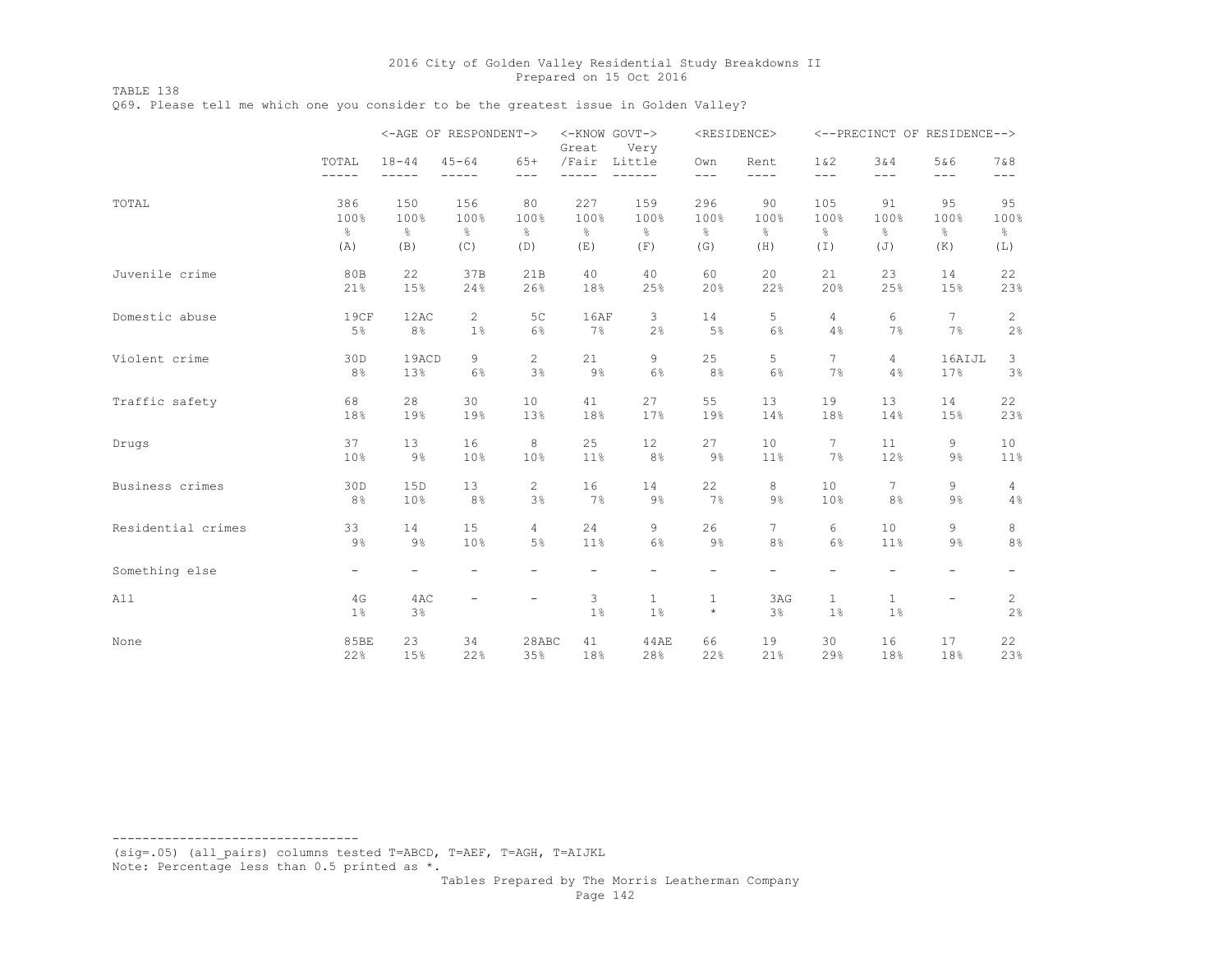TABLE 139

|        |       | <-RESIDENTIAL LONGEV-> |               |       | <expected< th=""><th></th><th>LONGEVITY-&gt;</th><th></th><th>&lt;-TYPE OF HOUSEHOLD--&gt;</th><th></th><th></th><th><math>&lt;-</math>-GENDER--&gt;</th></expected<> |                | LONGEVITY-> |                | <-TYPE OF HOUSEHOLD--> |       |      | $<-$ -GENDER--> |
|--------|-------|------------------------|---------------|-------|-----------------------------------------------------------------------------------------------------------------------------------------------------------------------|----------------|-------------|----------------|------------------------|-------|------|-----------------|
|        |       | Less                   | 10-30 Over 30 |       | Less                                                                                                                                                                  | $5 - 10$       | Over        |                |                        | Empty |      |                 |
|        | TOTAL | 10 Yrs                 | Years         | Years | 5 Yrs                                                                                                                                                                 | Years          | 10 Yrs      | Senior         | Child                  | Nest  | Male | Female          |
|        |       |                        |               |       |                                                                                                                                                                       |                |             |                |                        |       |      |                 |
| TOTAL  | 400   | 138                    | 178           | 84    | 35                                                                                                                                                                    | 30             | 335         | 155            | 108                    | 292   | 192  | 208             |
|        | 100%  | 100%                   | 100%          | 100%  | 100%                                                                                                                                                                  | 100%           | 100%        | 100%           | 100%                   | 100%  | 100% | 100%            |
|        | g.    | 옹                      | ⊱             | ⊱     | $\frac{6}{10}$                                                                                                                                                        | $\frac{6}{10}$ | ⊱           | $\frac{6}{10}$ | 옹                      | ⊱     | ÷,   | g.              |
|        | (A)   | (B)                    | (C)           | (D)   | (E)                                                                                                                                                                   | (F)            | (G)         | (H)            | (I)                    | (J)   | (K)  | (L)             |
| Yes    |       | 127DGHJL 56AD          | 61D           | 10    | 19AG                                                                                                                                                                  | 16AG           | 92          | 20             | 49AHJ                  | 78H   | 71AL | 56              |
|        | 32%   | 41%                    | 34%           | 12%   | 54%                                                                                                                                                                   | 53%            | 27%         | 13%            | 45%                    | 27%   | 37%  | 27%             |
| No     |       | 268BEFIK 78            | 116           | 74ABC | 16                                                                                                                                                                    | 14             | 238AEF      | 133AIJ         | 58                     | 210AI | 118  | 150AK           |
|        | 67%   | 57%                    | 65%           | 88%   | 46%                                                                                                                                                                   | 47%            | 71%         | 86%            | 54%                    | 72%   | 61%  | 72%             |
| Unsure | 5     | 4A                     | 1             | ۰     |                                                                                                                                                                       |                | 5           | 2              |                        | 4     | 3    | $\mathcal{L}$   |
|        | $1\%$ | 3 <sup>°</sup>         | $1\%$         |       |                                                                                                                                                                       |                | 1%          | $1\%$          | $1\%$                  | $1\%$ | 2%   | $1\%$           |

Q70. Would you or any members of your household ever consider becoming a firefighter in the city?

(sig=.05) (all\_pairs) columns tested T=ABCD, T=AEFG, T=AHIJ, T=AKL

---------------------------------

Tables Prepared by The Morris Leatherman Company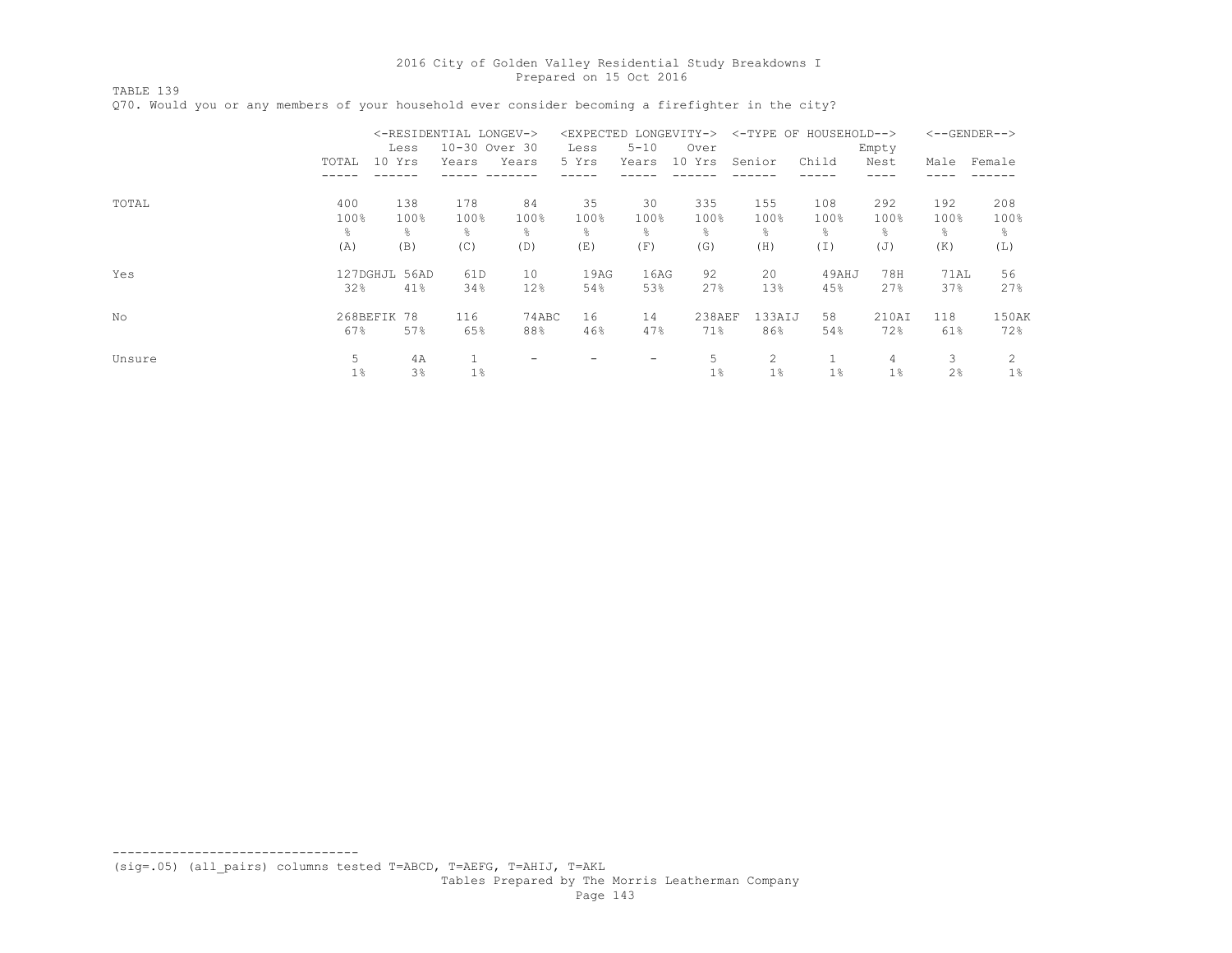TABLE 140 Q70. Would you or any members of your household ever consider becoming a firefighter in the city?

|        |         |               | <-AGE OF RESPONDENT-> |                | <-KNOW GOVT-><br>Great | Very   |         | <residence></residence> |             |            | <--PRECINCT OF RESIDENCE--> |       |
|--------|---------|---------------|-----------------------|----------------|------------------------|--------|---------|-------------------------|-------------|------------|-----------------------------|-------|
|        | TOTAL   | $18 - 44$     | $45 - 64$             | $65+$          | /Fair                  | Little | Own     | Rent                    | $1\&2$      | 3&4<br>--- | 5&6<br>---                  | 7&8   |
|        |         |               |                       |                |                        |        |         |                         |             |            |                             |       |
| TOTAL  | 400     | 158           | 159                   | 83             | 235                    | 165    | 303     | 97                      | 107         | 94         | 97                          | 102   |
|        | 100%    | 100%          | 100%                  | 100%           | 100%                   | 100%   | 100%    | 100%                    | 100%        | 100%       | 100%                        | 100%  |
|        | g.      | $\frac{6}{6}$ | g.                    | 옹              | g.                     | g.     | g.      | g.                      | 옹           | ⊱          | g.                          | 옹     |
|        | (A)     | (B)           | (C)                   | (D)            | (E)                    | (F)    | (G)     | (H)                     | (I)         | (J)        | (K)                         | (L)   |
| Yes    | 127CDFI | 81ACD         | 35                    | 11             | 94AF                   | 33     | 95      | 32                      | 24          | 28         | 46AIJL                      | 29    |
|        | 32%     | 51%           | 22%                   | 13%            | 40%                    | 20%    | 31%     | 33%                     | 22%         | 30%        | 47%                         | 28%   |
| No     | 268BEK  | 74            | 124AB                 | 70AB           | 141                    | 127AE  | 207     | 61                      | <b>81AK</b> | 66K        | 49                          | 72K   |
|        | 67%     | 47%           | 78%                   | 84%            | 60%                    | 77%    | 68%     | 63%                     | 76%         | 70%        | 51%                         | 71%   |
| Unsure | 5EG     | 3             | -                     | 2 <sup>c</sup> | $\qquad \qquad$        | 5AE    |         | 4AG                     | 2           | -          | 2                           |       |
|        | $1\%$   | 2%            |                       | 2%             |                        | 3%     | $\star$ | 4%                      | 2%          |            | 2%                          | $1\%$ |

--------------------------------- (sig=.05) (all\_pairs) columns tested T=ABCD, T=AEF, T=AGH, T=AIJKL

Note: Percentage less than 0.5 printed as \*.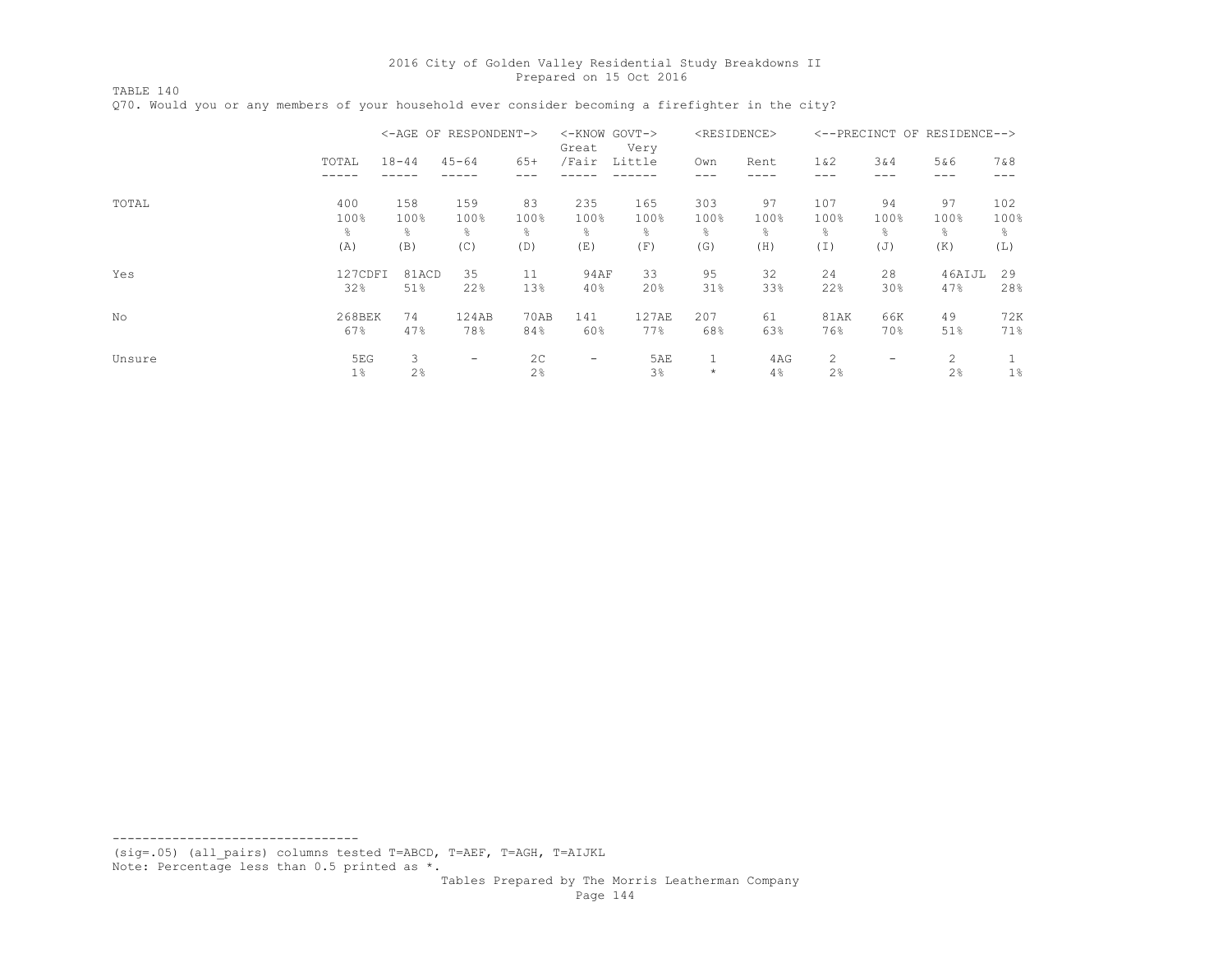TABLE 141

Q71. What are the greatest barriers to consider becoming a firefighter?

|                   |        | <-RESIDENTIAL LONGEV-> |               |              |               | <expected longevity-=""></expected> |                       | <-TYPE OF HOUSEHOLD--> |                |                 |              | $<-$ -GENDER--> |
|-------------------|--------|------------------------|---------------|--------------|---------------|-------------------------------------|-----------------------|------------------------|----------------|-----------------|--------------|-----------------|
|                   |        | Less                   | 10-30 Over 30 |              | Less          | $5 - 10$                            | Over                  |                        |                | Empty           |              |                 |
|                   | TOTAL  | 10 Yrs                 | Years         | Years        | 5 Yrs         | Years                               | 10 Yrs                | Senior                 | Child          | Nest            | Male         | Female          |
|                   |        |                        |               |              |               |                                     |                       |                        |                |                 |              |                 |
| TOTAL             | 267    | 78                     | 116           | 73           | 16            | 14                                  | 237                   | 132                    | 57             | 210             | 117          | 150             |
|                   | 100%   | 100%                   | 100%          | 100%         | 100%          | 100%                                | 100%                  | 100%                   | 100%           | 100%            | 100%         | 100%            |
|                   | g.     | ⊱                      | $\frac{6}{6}$ | ⊱            | $\frac{6}{6}$ | &                                   | ⊱                     | ိင                     | 옹              | $\frac{6}{6}$   | 옹            | ိင              |
|                   | (A)    | (B)                    | (C)           | (D)          | (E)           | (F)                                 | (G)                   | (H)                    | (I)            | (J)             | (K)          | (L)             |
| No interest       | 120DHJ | 49ACD                  | 54D           | 17           | 8             | 10AG                                | 102                   | 34                     | 38AHJ          | 82H             | 47           | 73              |
|                   | 45%    | 63%                    | 47%           | 23%          | 50%           | 71%                                 | 43%                   | 26%                    | 67%            | 39%             | 40%          | 49%             |
| Age/Health issues | 104BFI | 9                      | 44B           | 51ABC        | 3             | $\mathbf{1}$                        | 100AF                 | 91AIJ                  | $\overline{2}$ | 102AI           | 47           | 57              |
|                   | 39%    | 12%                    | 38%           | 70%          | 19%           | 7%                                  | 42%                   | 69%                    | 4%             | 49%             | 40%          | 38%             |
| No time           | 35DHJ  | 18ACD                  | 13            | 4            | 3             | 2                                   | 30                    | 5                      | 14AHJ          | 21H             | 19           | 16              |
|                   | 13%    | 23%                    | 11%           | 5%           | 19%           | 14%                                 | 13%                   | 4%                     | 25%            | 10 <sup>°</sup> | 16%          | 11%             |
| Not high pay      | 5GJ    | $\mathbf{1}$           | 4             | -            | $1\,$         | $\mathbf 1$                         | 3                     | $\mathbf{1}$           | 3AHJ           | $\overline{2}$  | 3            | $\mathbf{2}$    |
|                   | 2%     | $1\%$                  | 3%            |              | 6%            | 7%                                  | $1\%$                 | $1\%$                  | $5\%$          | $1\%$           | 3%           | $1\%$           |
| Unsure            | 3      | $\mathbf{1}$           | $\mathbf{1}$  | $\mathbf{1}$ | 1A            | $\overline{\phantom{m}}$            | $\mathbf{2}^{\prime}$ | 1                      | Ξ.             | 3               | $\mathbf{1}$ | 2               |
|                   | 1%     | $1\%$                  | $1\%$         | 1%           | 6%            |                                     | $1\%$                 | $1\%$                  |                | $1\%$           | 1%           | $1\%$           |
| Scattered         |        |                        |               |              |               |                                     |                       |                        |                |                 |              |                 |

(sig=.05) (all\_pairs) columns tested T=ABCD, T=AEFG, T=AHIJ, T=AKL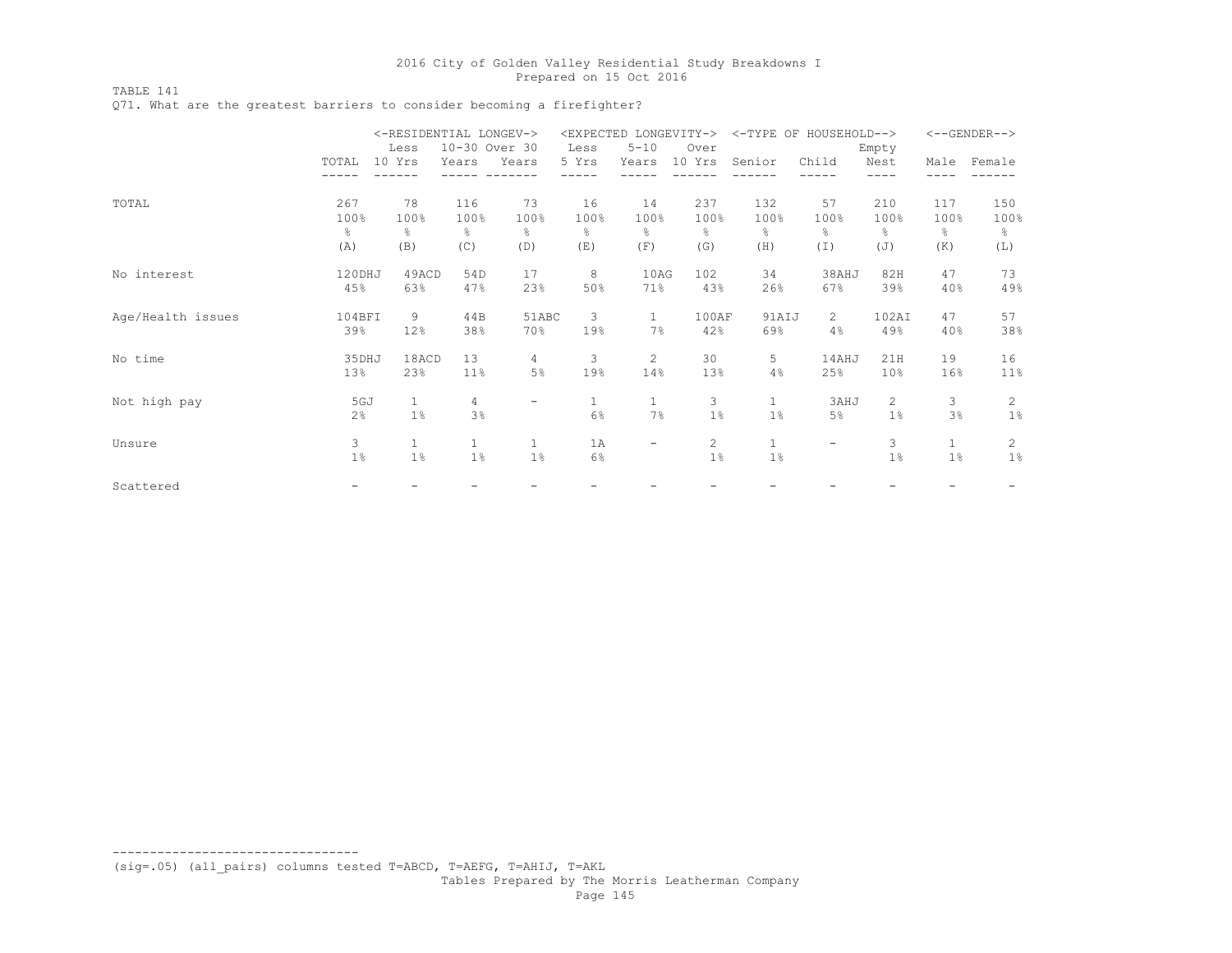TABLE 142

Q71. What are the greatest barriers to consider becoming a firefighter?

|                   |               |                       | <-AGE OF RESPONDENT-> |                          | Great        | <-KNOW GOVT-><br>Very | <residence></residence> |                   |               | <--PRECINCT OF RESIDENCE--> |                          |               |
|-------------------|---------------|-----------------------|-----------------------|--------------------------|--------------|-----------------------|-------------------------|-------------------|---------------|-----------------------------|--------------------------|---------------|
|                   | TOTAL         | $18 - 44$             | $45 - 64$             | $65+$                    | /Fair        | Little                | Own                     | Rent              | 1 & 2         | 3 & 4                       | 5&6                      | 7 & 8         |
|                   |               |                       |                       |                          |              |                       |                         |                   | ---           | $---$                       | ---                      |               |
| TOTAL             | 267           | 74                    | 124                   | 69                       | 140          | 127                   | 206                     | 61                | 81            | 65                          | 49                       | 72            |
|                   | 100%          | 100%                  | 100%                  | 100%                     | 100%         | 100%                  | 100%                    | 100%              | 100%          | 100%                        | 100%                     | 100%          |
|                   | $\frac{6}{5}$ | $\frac{6}{6}$         | $\frac{6}{6}$         | $\frac{6}{6}$            | 옹            | $\frac{\circ}{6}$     | g.                      | $\frac{\circ}{6}$ | $\frac{6}{6}$ | $\frac{\circ}{6}$           | $\%$                     | $\frac{6}{6}$ |
|                   | (A)           | (B)                   | (C)                   | (D)                      | (E)          | (F)                   | (G)                     | (H)               | (I)           | (J)                         | (K)                      | (L)           |
| No interest       | 120DG         | 47AD                  | 64AD                  | 9                        | 61           | 59                    | 83                      | 37AG              | 40            | 27                          | 18                       | 35            |
|                   | 45%           | 64%                   | 52%                   | 13%                      | 44%          | 46%                   | 40%                     | 61%               | 49%           | 42%                         | 37%                      | 49%           |
| Age/Health issues | 104BH         | $\overline{4}$        | 42B                   | 58ABC                    | 57           | 47                    | 92AH                    | 12                | 30            | 26                          | 22                       | 26            |
|                   | 39%           | 5%                    | 34%                   | 84%                      | 41%          | 37%                   | 45%                     | 20%               | 37%           | 40%                         | 45%                      | 36%           |
| No time           | 35D           | 20ACD                 | 14D                   | $\mathbf{1}$             | 18           | 17                    | 25                      | 10                | 9             | $\overline{7}$              | 9                        | 10            |
|                   | 13%           | 27%                   | 11%                   | $1\%$                    | 13%          | 13%                   | 12%                     | 16%               | 11%           | 11%                         | 18%                      | 14%           |
| Not high pay      | 5             | $\mathbf{2}^{\prime}$ | 3                     | $\overline{\phantom{m}}$ | 3            | $\overline{c}$        | $\overline{4}$          | 1                 | $\mathbf{1}$  | 3                           | $\overline{\phantom{0}}$ | $\mathbf{1}$  |
|                   | 2%            | 3%                    | 2%                    |                          | 2%           | 2%                    | 2%                      | 2%                | 1%            | 5%                          |                          | $1\%$         |
| Unsure            | 3             | $\mathbf{1}$          | $\mathbf{1}$          | $\mathbf{1}$             | $\mathbf{1}$ | $\overline{c}$        | $\mathbf{2}^{\prime}$   | $\mathbf{1}$      | $\mathbf{1}$  | $\mathbf{2}^{\prime}$       |                          |               |
|                   | 1%            | 1%                    | $1\%$                 | $1\%$                    | $1\%$        | 2%                    | $1\%$                   | 2%                | $1\%$         | 3%                          |                          |               |
| Scattered         |               | -                     |                       |                          |              |                       |                         |                   |               |                             |                          |               |

(sig=.05) (all\_pairs) columns tested T=ABCD, T=AEF, T=AGH, T=AIJKL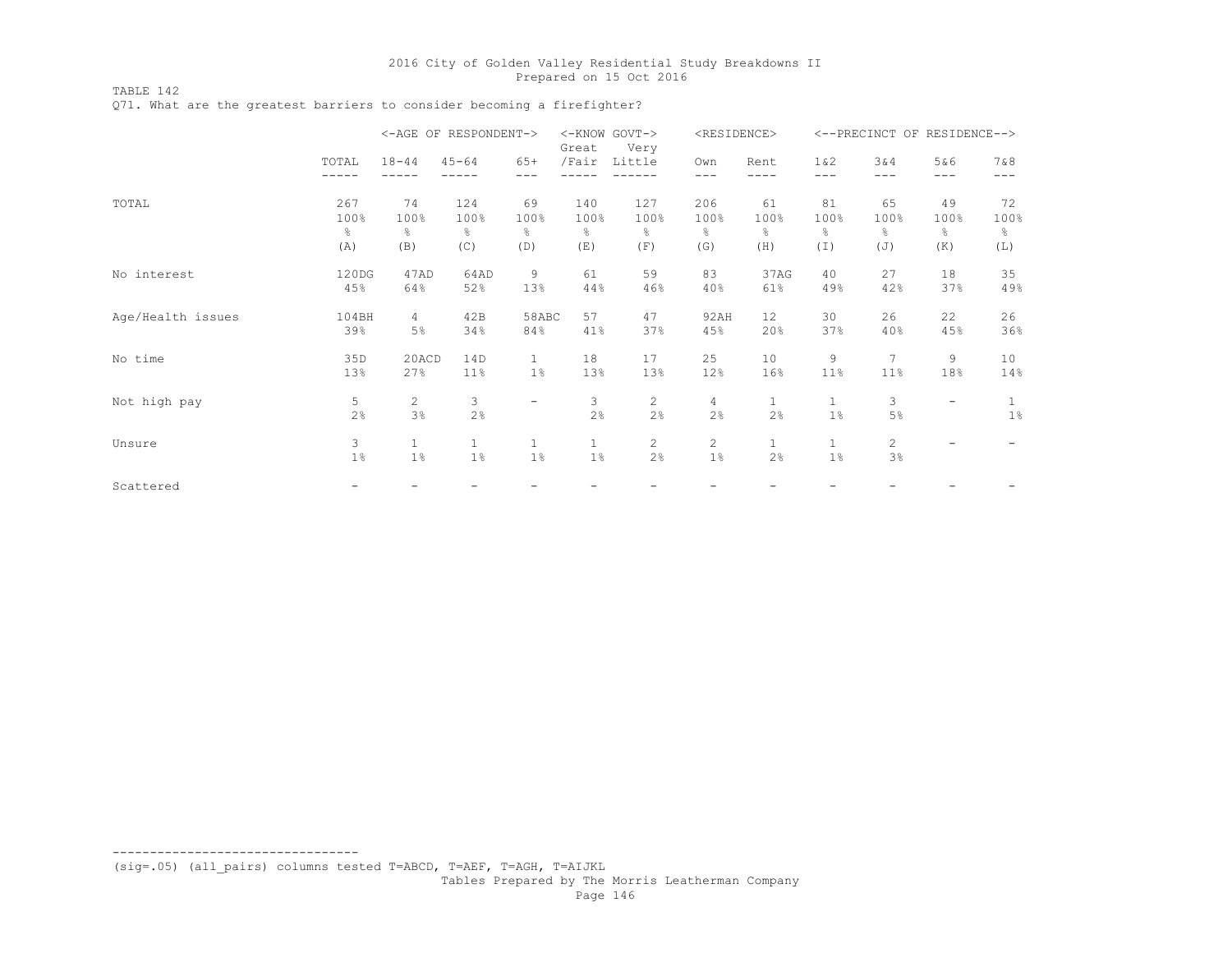# TABLE 143

Q72. Is this response time acceptable?

|        |                 | <-RESIDENTIAL LONGEV-> |               |       | <expected< th=""><th></th><th>LONGEVITY-&gt;</th><th><math>&lt;-TYPE</math> OF</th><th>HOUSEHOLD--&gt;</th><th></th><th></th><th><math>&lt;-</math>-GENDER--&gt;</th></expected<> |                 | LONGEVITY-> | $<-TYPE$ OF | HOUSEHOLD-->    |       |      | $<-$ -GENDER--> |
|--------|-----------------|------------------------|---------------|-------|-----------------------------------------------------------------------------------------------------------------------------------------------------------------------------------|-----------------|-------------|-------------|-----------------|-------|------|-----------------|
|        |                 | Less                   | 10-30 Over 30 |       | Less                                                                                                                                                                              | $5 - 10$        | Over        |             |                 | Empty |      |                 |
|        | TOTAL           | 10 Yrs                 | Years         | Years | 5 Yrs                                                                                                                                                                             | Years           | 10 Yrs      | Senior      | Child           | Nest  | Male | Female          |
|        |                 |                        |               |       |                                                                                                                                                                                   |                 |             |             |                 |       |      |                 |
| TOTAL  | 400             | 138                    | 178           | 84    | 35                                                                                                                                                                                | 30              | 335         | 155         | 108             | 292   | 192  | 208             |
|        | 100%            | 100%                   | 100%          | 100%  | 100%                                                                                                                                                                              | 100%            | 100%        | 100%        | 100%            | 100%  | 100% | 100%            |
|        | ိင              | 옹                      | ⊱             | 옹     | ⊱                                                                                                                                                                                 | g.              | g.          | g.          | 옹               | ⊱     | g.   | 옹               |
|        | (A)             | (B)                    | (C)           | (D)   | (E)                                                                                                                                                                               | (F)             | (G)         | (H)         | (I)             | (J)   | (K)  | (L)             |
| Yes    | 316G            | 113                    | 143           | 60    | 32G                                                                                                                                                                               | 26              | 258         | 121         | 91              | 225   | 155  | 161             |
|        | 79%             | 82%                    | 80%           | 71%   | $91\%$                                                                                                                                                                            | 87%             | 77%         | 78%         | 84%             | 77%   | 81%  | 77%             |
| No     | 67I             | 19                     | 26            | 22ABC | 2                                                                                                                                                                                 | 3               | 62A         | 30I         | 11              | 56AI  | 31   | 36              |
|        | 17 <sub>8</sub> | 14%                    | 15%           | 26%   | 6%                                                                                                                                                                                | 10 <sup>°</sup> | 19%         | 19%         | 10 <sub>8</sub> | 19%   | 16%  | 17%             |
| Unsure | 17              | 6                      | 9             | 2     |                                                                                                                                                                                   | -1              | 15          | 4           | 6               | 11    | 6    | 11              |
|        | 4%              | 4%                     | 5%            | 2%    | 3%                                                                                                                                                                                | 3%              | 4%          | 3%          | 6%              | 4%    | 3%   | 5%              |

(sig=.05) (all\_pairs) columns tested T=ABCD, T=AEFG, T=AHIJ, T=AKL

---------------------------------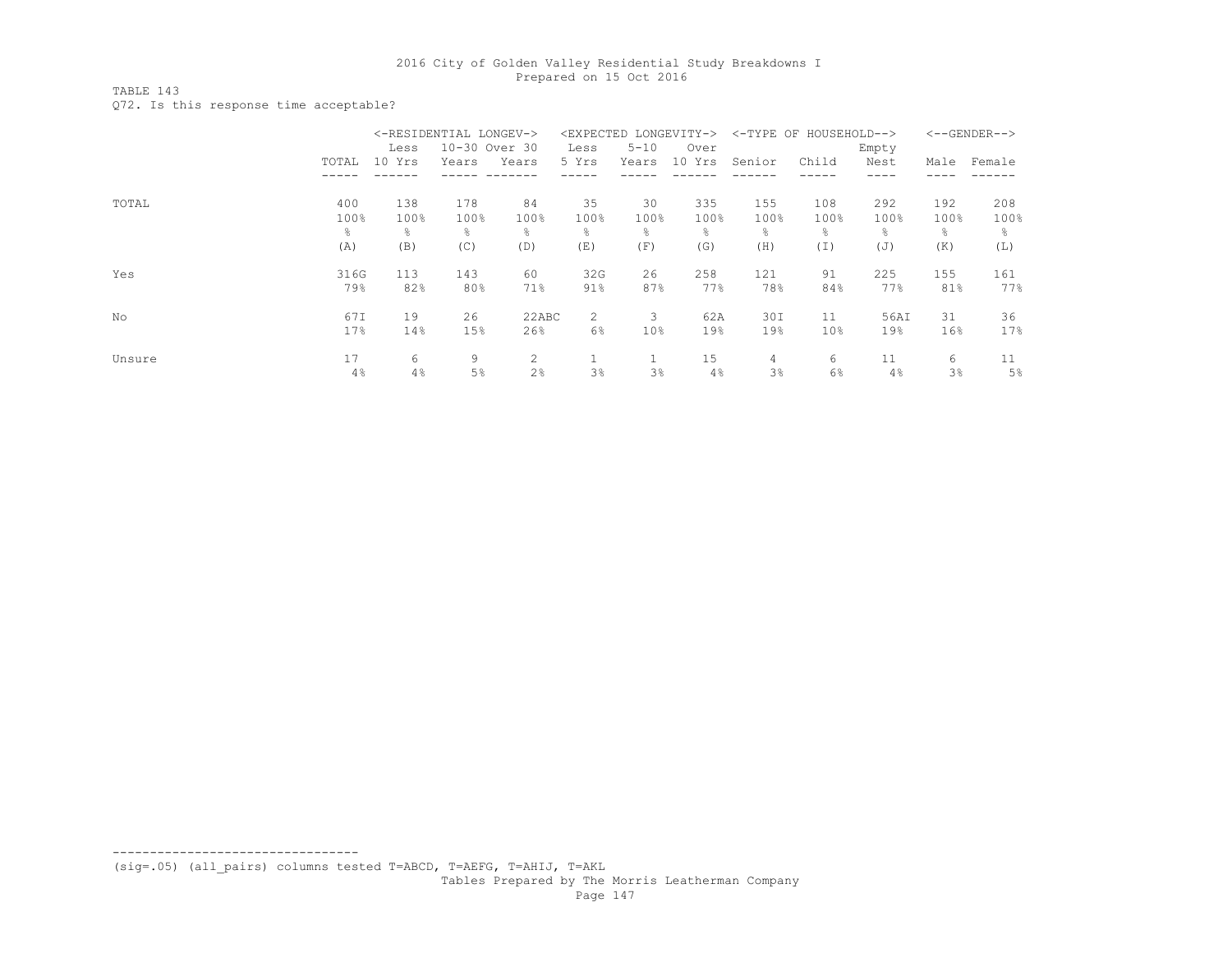# TABLE 144

Q72. Is this response time acceptable?

|        |       |           | <-AGE OF RESPONDENT-> |       | <-KNOW GOVT-><br>Great | Very      |      | <residence></residence> |       | <--PRECINCT OF | RESIDENCE-->   |      |
|--------|-------|-----------|-----------------------|-------|------------------------|-----------|------|-------------------------|-------|----------------|----------------|------|
|        | TOTAL | $18 - 44$ | $45 - 64$             | $65+$ | /Fair                  | Little    | Own  | Rent                    | 1 & 2 | 3&4            | 5&6            | 7&8  |
|        |       |           |                       |       |                        |           |      |                         |       |                | ---            | ---  |
| TOTAL  | 400   | 158       | 159                   | 83    | 235                    | 165       | 303  | 97                      | 107   | 94             | 97             | 102  |
|        | 100%  | 100%      | 100%                  | 100%  | 100%                   | 100%      | 100% | 100%                    | 100%  | 100%           | 100%           | 100% |
|        | g.    | 옹         | ٩,                    | g.    | ⊱                      | $\approx$ | g.   | ⊱                       | ⊱     | ٩,             | $\frac{6}{10}$ | g.   |
|        | (A)   | (B)       | (C)                   | (D)   | (E)                    | (F)       | (G)  | (H)                     | (I)   | (J)            | (K)            | (L)  |
| Yes    | 316E  | 133A      | 120                   | 63    | 175                    | 141AE     | 241  | 75                      | 81    | 73             | 88AIJL         | 74   |
|        | 79%   | 84%       | 75%                   | 76%   | 74%                    | 85%       | 80%  | 77%                     | 76%   | 78%            | $91\%$         | 73%  |
| No     | 67BFK | 17        | 34AB                  | 16    | 54AF                   | 13        | 50   | 17                      | 19K   | 18K            | 5              | 25AK |
|        | 17%   | 11%       | 21%                   | 19%   | 23%                    | 8%        | 17%  | 18%                     | 18%   | 19%            | 5%             | 25%  |
| Unsure | 17E   | 8         | 5                     | 4     | 6                      | 11AE      | 12   | 5.                      |       | 3              | 4              | 3    |
|        | 4%    | 5%        | 3%                    | 5%    | 3%                     | 7%        | 4%   | 5%                      | 7%    | 3%             | 4%             | 3%   |

(sig=.05) (all\_pairs) columns tested T=ABCD, T=AEF, T=AGH, T=AIJKL

---------------------------------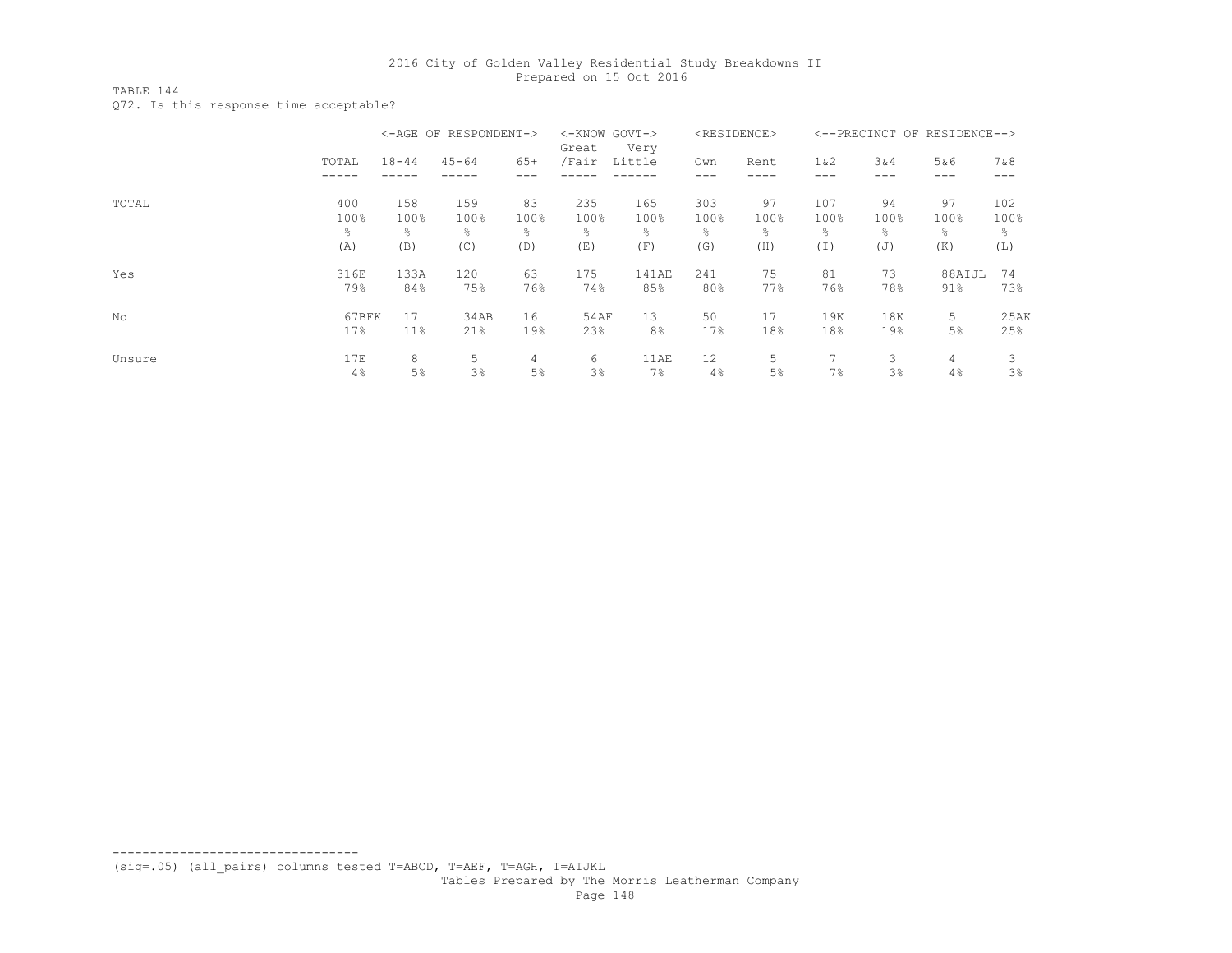TABLE 145

Q73. Would you support a property tax increase to reduce the response time?

|        |       | <-RESIDENTIAL LONGEV-> |               |                          | <expected longevity-=""></expected> |                   |                |                | <-TYPE OF HOUSEHOLD--> |                |      | $<-$ -GENDER--> |
|--------|-------|------------------------|---------------|--------------------------|-------------------------------------|-------------------|----------------|----------------|------------------------|----------------|------|-----------------|
|        |       | Less                   | 10-30 Over 30 |                          | Less                                | $5 - 10$          | Over           |                |                        | Empty          |      |                 |
|        | TOTAL | 10 Yrs                 | Years         | Years                    | 5 Yrs                               | Years             | 10 Yrs         | Senior         | Child                  | Nest           | Male | Female          |
|        |       |                        |               |                          |                                     |                   |                |                |                        |                |      |                 |
| TOTAL  | 67    | 19                     | 26            | 22                       | 2                                   | 3                 | 62             | 30             | 11                     | 56             | 31   | 36              |
|        | 100%  | 100%                   | 100%          | 100%                     | 100%                                | 100%              | 100%           | 100%           | 100%                   | 100%           | 100% | 100%            |
|        | ÷,    | g.                     | g.            | 옹                        | ⊱                                   | ÷.                | $\frac{6}{10}$ | $\frac{6}{10}$ | g.                     | $\frac{6}{10}$ | g.   | ⊱               |
|        | (A)   | (B)                    | (C)           | (D)                      | (E)                                 | (F)               | (G)            | (H)            | (I)                    | (J)            | (K)  | (L)             |
| Yes    | 48EI  | 13                     | 21            | 14                       | $\overline{\phantom{m}}$            | 2                 | 46E            | 18             | 5.                     | 43AI           | 20   | 28              |
|        | 72%   | 68%                    | 81%           | 64%                      |                                     | 67%               | 74%            | 60%            | 45%                    | 77.8           | 65%  | 78%             |
| No     | 17    | 4                      | 5             | 8                        |                                     |                   | 15             | 12A            | 5.                     | 12             | 10   |                 |
|        | 25%   | 21%                    | 19%           | 36%                      | 50%                                 | 33%               | 24%            | 40%            | 45%                    | 21%            | 32%  | 19%             |
| Unsure | 2G    | 2A                     |               | $\overline{\phantom{0}}$ | 1AG                                 | $\qquad \qquad -$ |                | -              |                        |                |      |                 |
|        | 3%    | 11%                    |               |                          | 50%                                 |                   | 2%             |                | $9\%$                  | 2%             | 3%   | 3%              |

(sig=.05) (all\_pairs) columns tested T=ABCD, T=AEFG, T=AHIJ, T=AKL

---------------------------------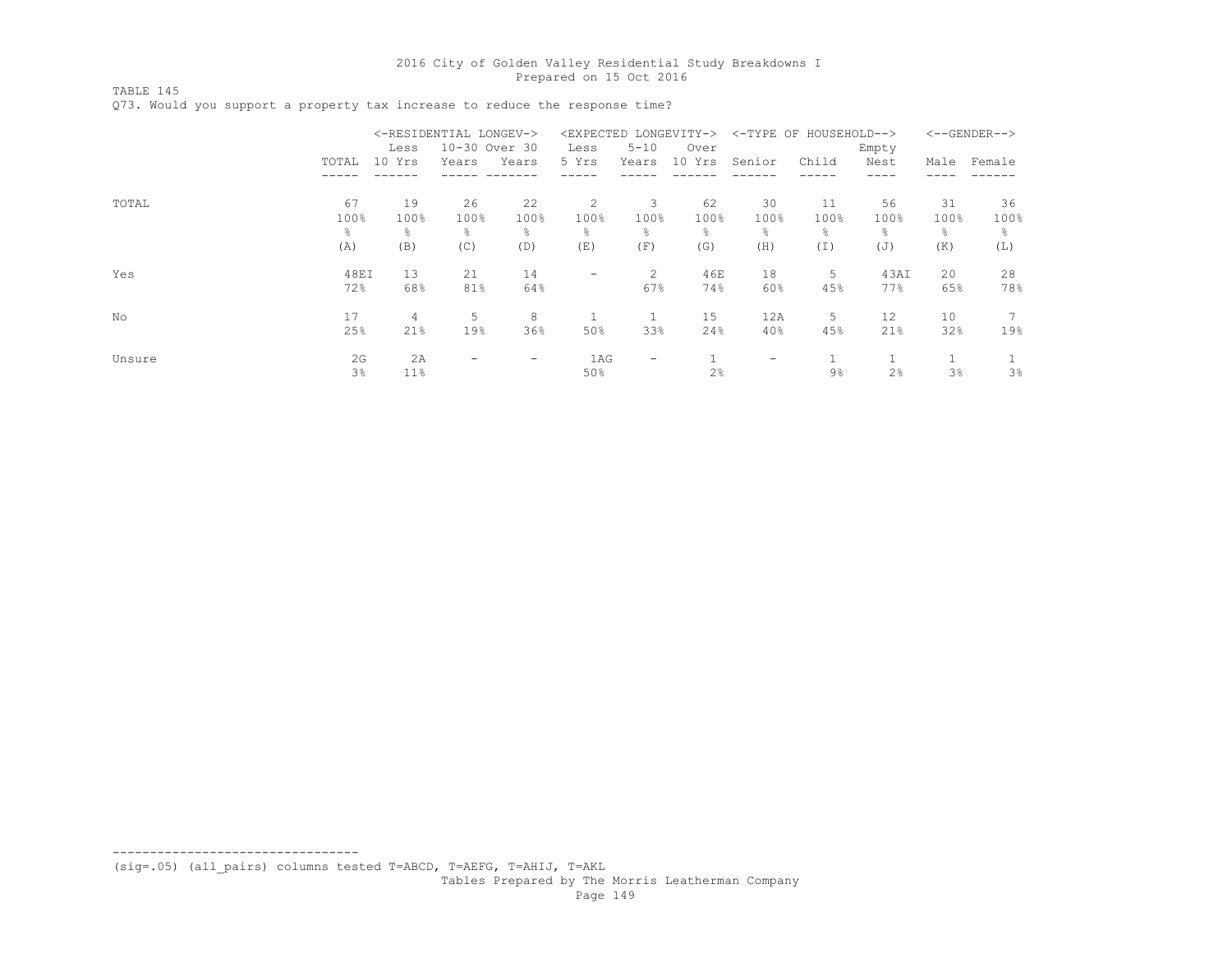TABLE 146 Q73. Would you support a property tax increase to reduce the response time?

|        |                        |                         | <-AGE OF RESPONDENT->   |                        | <-KNOW GOVT-><br>Great | Very                   |                         | <residence></residence> |                         | <--PRECINCT OF RESIDENCE--> |                          |                        |
|--------|------------------------|-------------------------|-------------------------|------------------------|------------------------|------------------------|-------------------------|-------------------------|-------------------------|-----------------------------|--------------------------|------------------------|
|        | TOTAL                  | $18 - 44$               | $45 - 64$               | $65+$                  | /Fair                  | Little                 | Own                     | Rent                    | $1\&2$                  | 3&4<br>---                  | 5&6<br>---               | 7 & 8                  |
| TOTAL  | 67<br>100%<br>옹<br>(A) | 17<br>100%<br>g.<br>(B) | 34<br>100%<br>g.<br>(C) | 16<br>100%<br>옹<br>(D) | 54<br>100%<br>⊱<br>(E) | 13<br>100%<br>⊱<br>(F) | 50<br>100%<br>g.<br>(G) | 17<br>100%<br>g.<br>(H) | 19<br>100%<br>g.<br>(I) | 18<br>100%<br>g.<br>(J)     | 5<br>100%<br>⊱<br>(K)    | 25<br>100%<br>⊱<br>(L) |
| Yes    | 48<br>72%              | 13<br>76%               | 22<br>65%               | 13<br>81%              | 41<br>76%              | 7<br>54%               | 37<br>74%               | 11<br>65%               | 11<br>58%               | 17AIL<br>94%                | 3<br>60%                 | 17<br>68%              |
| No     | 17J<br>25%             | 2<br>12%                | 12<br>35%               | 3<br>19%               | 13<br>24%              | 4<br>31%               | 13<br>26%               | 4<br>24%                | 7J<br>37%               | 6%                          | 2<br>40%                 | 7<br>28%               |
| Unsure | 2EG<br>3%              | 2A<br>12%               | -                       |                        | ۰                      | 2AE<br>15%             | -                       | 2AG<br>12%              | 5%                      |                             | $\overline{\phantom{0}}$ | 4%                     |

(sig=.05) (all\_pairs) columns tested T=ABCD, T=AEF, T=AGH, T=AIJKL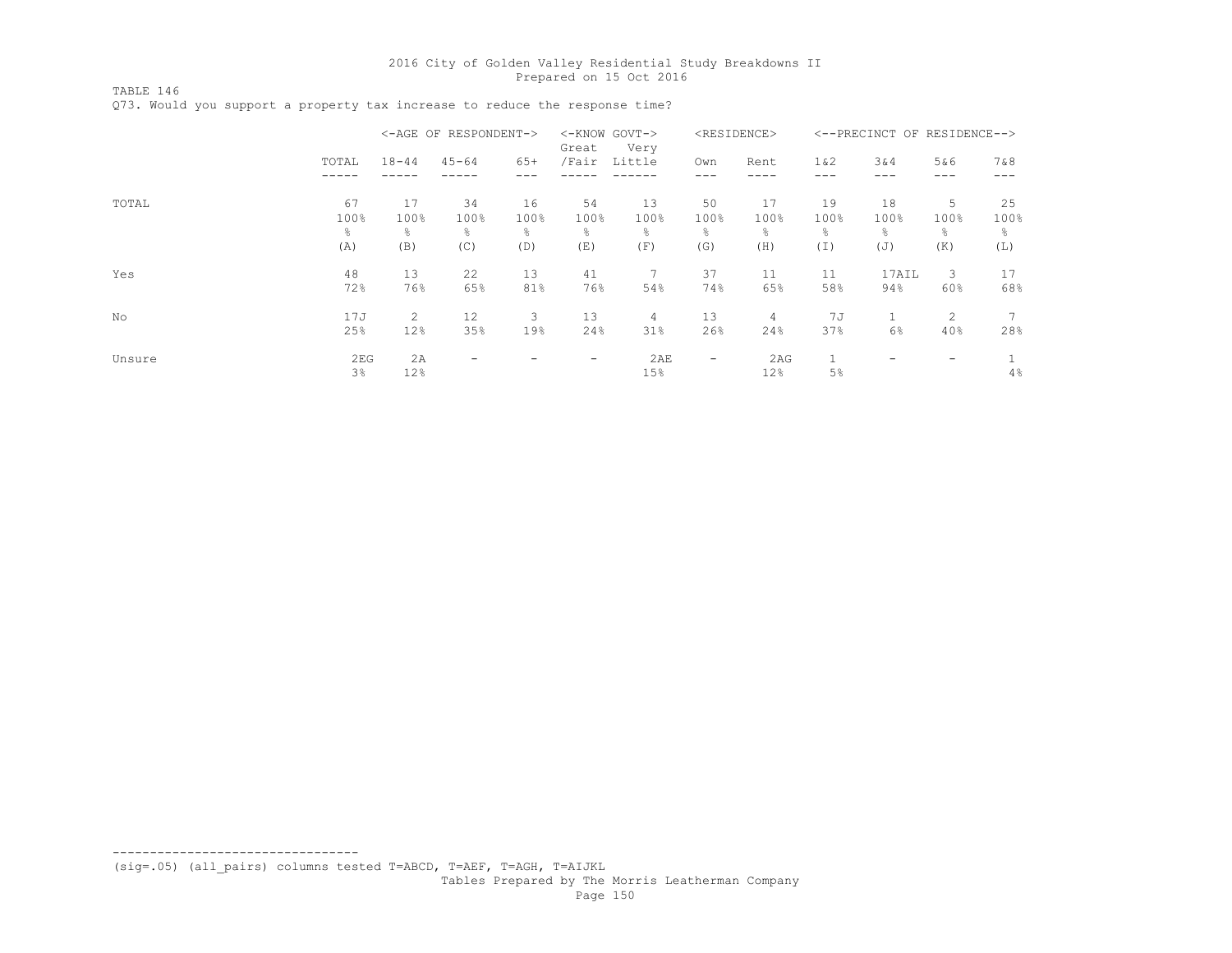TABLE 147

Q74. Have you participated in the City Brush Pick-Up, Leaf Drop or Mighty Tidy Day?

|        |        | <-RESIDENTIAL LONGEV-> |               |       | <expected longevity-=""></expected> |          |         | <-TYPE OF HOUSEHOLD--> |       |         |       | $<-$ -GENDER--> |
|--------|--------|------------------------|---------------|-------|-------------------------------------|----------|---------|------------------------|-------|---------|-------|-----------------|
|        |        | Less                   | 10-30 Over 30 |       | Less                                | $5 - 10$ | Over    |                        |       | Empty   |       |                 |
|        | TOTAL  | 10 Yrs                 | Years         | Years | 5 Yrs                               | Years    | 10 Yrs  | Senior                 | Child | Nest    | Male  | Female          |
|        |        |                        |               |       |                                     |          |         |                        |       |         |       |                 |
| TOTAL  | 400    | 138                    | 178           | 84    | 35                                  | 30       | 335     | 155                    | 108   | 292     | 192   | 208             |
|        | 100%   | 100%                   | 100%          | 100%  | 100%                                | 100%     | 100%    | 100%                   | 100%  | 100%    | 100%  | 100%            |
|        | ိင     | g.                     | ⊱             | 옹     | g.                                  | g.       | 욲       | g.                     | 옹     | ⊱       | g.    | 옹               |
|        | (A)    | (B)                    | (C)           | (D)   | (E)                                 | (F)      | (G)     | (H)                    | (I)   | (J)     | (K)   | (L)             |
| Yes    | 220BE  | 53                     | 117AB         | 50B   | 3                                   | 19E      | 198AE   | 105AIJ                 | 57    | 163     | 101   | 119             |
|        | 55%    | 38%                    | 66%           | 60%   | $9\%$                               | 63%      | 59%     | 68%                    | 53%   | 56%     | 53%   | 57%             |
| No     | 179CGH | 85ACD                  | 61            | 33    | 32AFG                               | 11       | 136     | 50                     | 51H   | 128H    | 90    | 89              |
|        | 45%    | 62%                    | 34%           | 39%   | $91\%$                              | 37%      | 41%     | 32%                    | 47%   | 44%     | 47%   | 43%             |
| Unsure |        |                        | -             |       |                                     | -        |         |                        |       |         |       |                 |
|        |        |                        |               | 1%    |                                     |          | $\star$ |                        |       | $\star$ | $1\%$ |                 |

--------------------------------- (sig=.05) (all\_pairs) columns tested T=ABCD, T=AEFG, T=AHIJ, T=AKL Note: Percentage less than 0.5 printed as \*.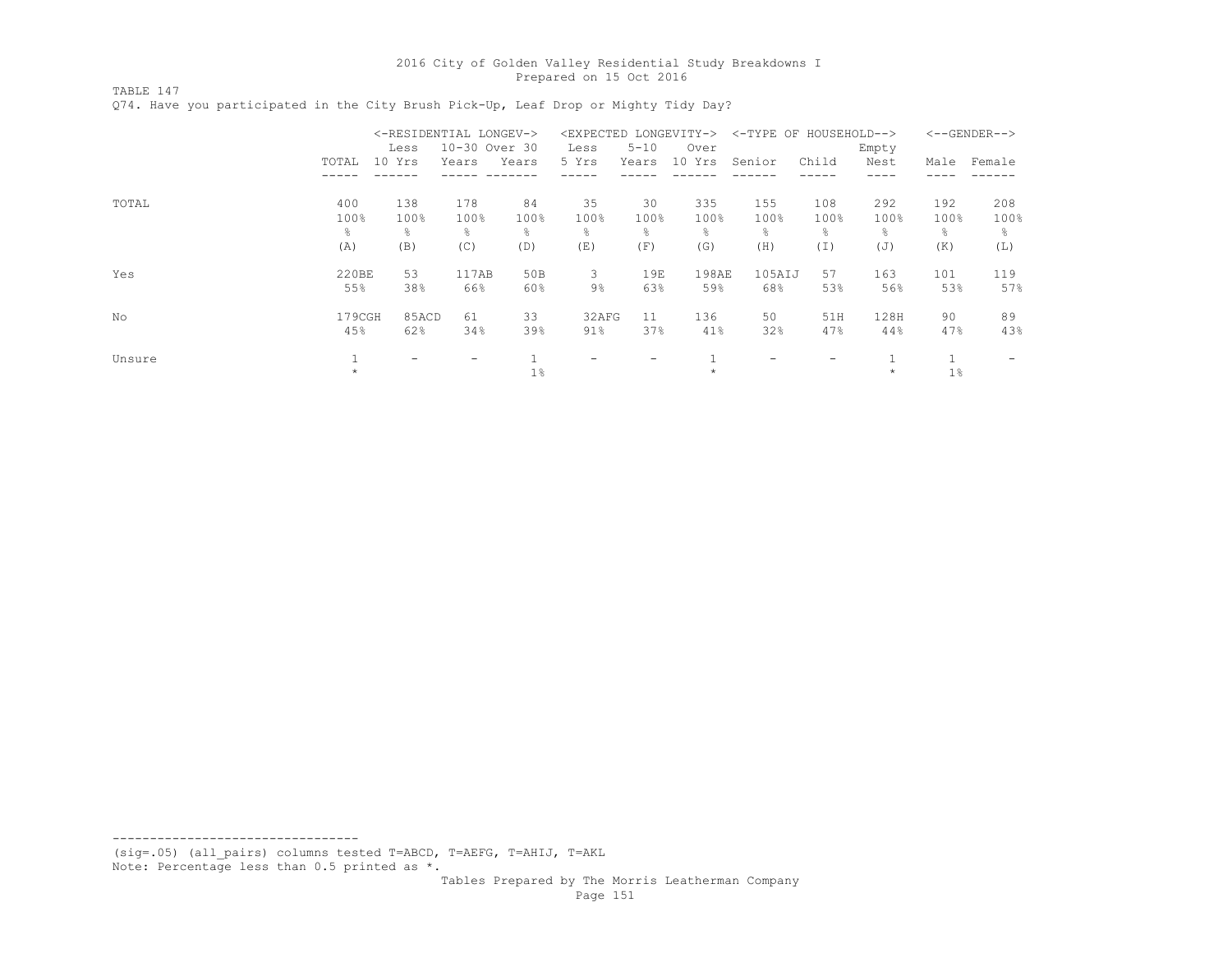TABLE 148 Q74. Have you participated in the City Brush Pick-Up, Leaf Drop or Mighty Tidy Day?

|        |         | <-AGE OF RESPONDENT-> |           |       | Great           | <-KNOW GOVT-><br>Very | <residence></residence> |      |       |      | <--PRECINCT OF RESIDENCE--> |       |
|--------|---------|-----------------------|-----------|-------|-----------------|-----------------------|-------------------------|------|-------|------|-----------------------------|-------|
|        | TOTAL   | $18 - 44$             | $45 - 64$ | $65+$ | /Fair           | Little                | Own                     | Rent | 1 & 2 | 3&4  | 5&6<br>---                  | 7 & 8 |
| TOTAL  | 400     | 158                   | 159       | 83    | 235             | 165                   | 303                     | 97   | 107   | 94   | 97                          | 102   |
|        | 100%    | 100%                  | 100%      | 100%  | 100%            | 100%                  | 100%                    | 100% | 100%  | 100% | 100%                        | 100%  |
|        | g.      | g.                    | ⊱         | 옹     | ⊱               | g.                    | 욲                       | g.   | 옹     | ⊱    | g.                          | 옹     |
|        | (A)     | (B)                   | (C)       | (D)   | (E)             | (F)                   | (G)                     | (H)  | (I)   | (J)  | (K)                         | (L)   |
| Yes    | 220BH   | 64                    | 107AB     | 49B   | 137             | 83                    | 195AH                   | 25   | 64    | 47   | 59                          | 50    |
|        | 55%     | 41%                   | 67%       | 59%   | 58%             | 50%                   | 64%                     | 26%  | 60%   | 50%  | 61%                         | 49%   |
| No     | 179CG   | 94ACD                 | 51        | 34    | 98              | 81                    | 107                     | 72AG | 43    | 46   | 38                          | 52    |
|        | 45%     | 59%                   | 32%       | 41%   | 42%             | 49%                   | 35%                     | 74%  | 40%   | 49%  | 39%                         | 51%   |
| Unsure | $\star$ | ۰                     | $1\%$     |       | $\qquad \qquad$ | $1\%$                 | $\star$                 |      |       | 1%   |                             |       |

--------------------------------- (sig=.05) (all\_pairs) columns tested T=ABCD, T=AEF, T=AGH, T=AIJKL Note: Percentage less than 0.5 printed as \*.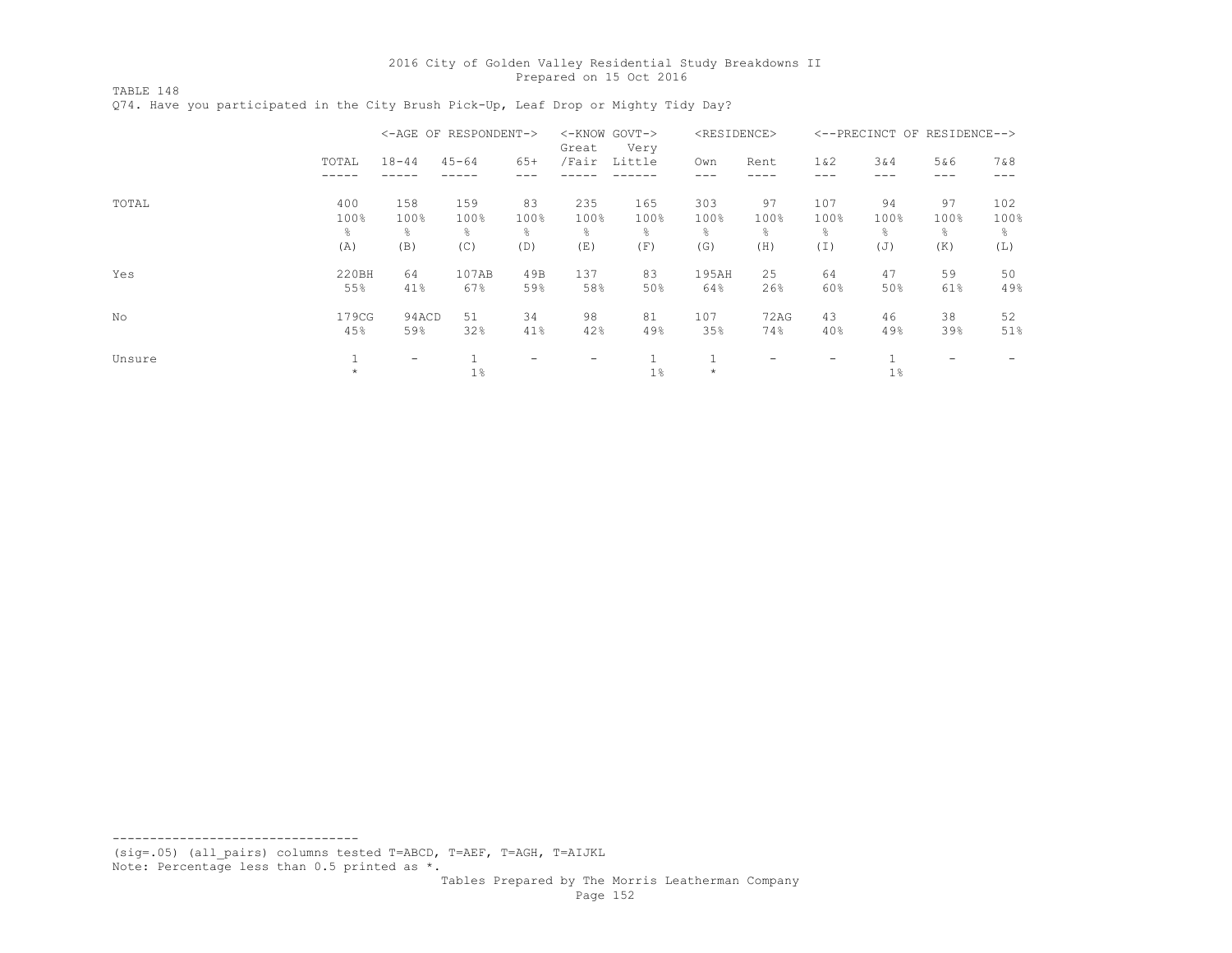TABLE 149

Q75. How would you rate the City Brush Pick-Up, Leaf Drop or Mighty Tidy Day?

|           |         |        | <-RESIDENTIAL LONGEV-> |       |              | <expected longevity-=""></expected> |        |                          | <-TYPE OF HOUSEHOLD--> |               |      | $<-$ -GENDER--> |
|-----------|---------|--------|------------------------|-------|--------------|-------------------------------------|--------|--------------------------|------------------------|---------------|------|-----------------|
|           |         | Less   | 10-30 Over 30          |       | Less         | $5 - 10$                            | Over   |                          |                        | Empty         |      |                 |
|           | TOTAL   | 10 Yrs | Years                  | Years | 5 Yrs        | Years                               | 10 Yrs | Senior                   | Child                  | Nest          | Male | Female          |
|           |         |        |                        |       |              |                                     |        |                          |                        |               |      |                 |
| TOTAL     | 220     | 53     | 117                    | 50    | 3            | 19                                  | 198    | 105                      | 57                     | 163           | 101  | 119             |
|           | 100%    | 100%   | 100%                   | 100%  | 100%         | 100%                                | 100%   | 100%                     | 100%                   | 100%          | 100% | 100%            |
|           | g.      | g.     | g.                     | ÷.    | ⊱            | g.                                  | ⊱      | g.                       | 옹                      | $\frac{6}{5}$ | g.   | ⊱               |
|           | (A)     | (B)    | (C)                    | (D)   | (E)          | (F)                                 | (G)    | (H)                      | (I)                    | (J)           | (K)  | (L)             |
| Excellent | 94F     | 21     | 43                     | 30ABC | $\mathbf{1}$ | 4                                   | 89AF   | 48                       | 19                     | 75            | 43   | 51              |
|           | 43%     | 40%    | 37%                    | 60%   | 33%          | 21%                                 | 45%    | 46%                      | 33%                    | 46%           | 43%  | 43%             |
| Good      | 125DG   | 32D    | 73D                    | 20    | 2            | 15AG                                | 108    | 57                       | 37                     | 88            | 58   | 67              |
|           | 57%     | 60%    | 62%                    | 40%   | 67%          | 79%                                 | 55%    | 54%                      | 65%                    | 54%           | 57%  | 56%             |
| Only Fair | 1       | -      |                        |       |              | -                                   |        | $\overline{\phantom{0}}$ |                        |               |      |                 |
|           | $\star$ |        | $1\%$                  |       |              |                                     | $1\%$  |                          | 2%                     |               |      | $1\%$           |
| Poor      |         |        |                        |       |              |                                     |        |                          |                        |               |      |                 |
| Unsure    |         |        |                        |       |              |                                     |        |                          |                        |               |      |                 |

--------------------------------- (sig=.05) (all\_pairs) columns tested T=ABCD, T=AEFG, T=AHIJ, T=AKL Note: Percentage less than 0.5 printed as \*.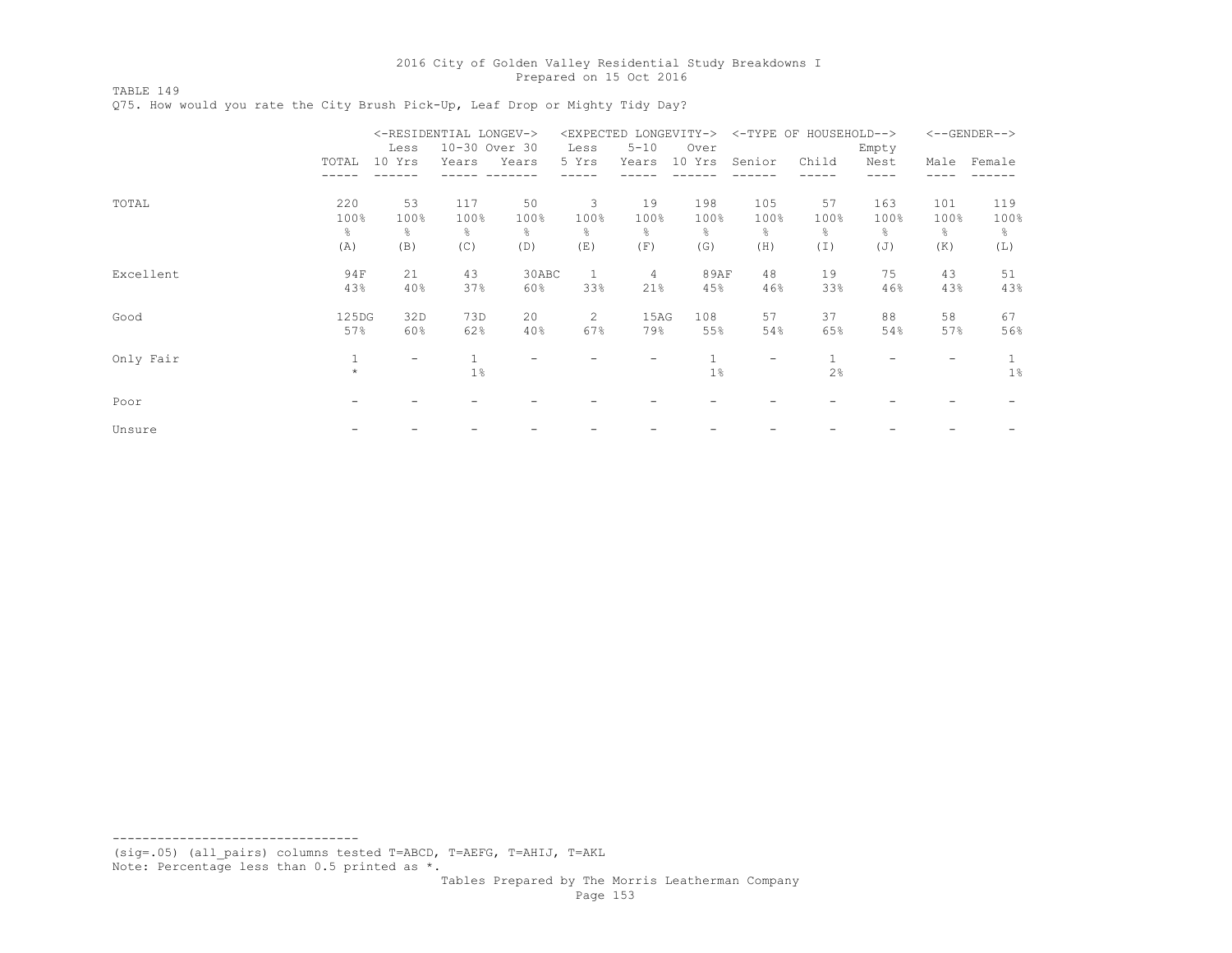TABLE 150 Q75. How would you rate the City Brush Pick-Up, Leaf Drop or Mighty Tidy Day?

|           |         |           | <-AGE OF RESPONDENT-> |                          | Great        | <-KNOW GOVT-><br>Very | <residence></residence> |      |              |               | <--PRECINCT OF RESIDENCE--> |       |
|-----------|---------|-----------|-----------------------|--------------------------|--------------|-----------------------|-------------------------|------|--------------|---------------|-----------------------------|-------|
|           | TOTAL   | $18 - 44$ | $45 - 64$             | $65+$                    | /Fair        | Little                | Own                     | Rent | $1\&2$       | 3&4           | 5&6                         | 7 & 8 |
|           |         |           |                       |                          |              |                       |                         |      |              | ---           | ---                         |       |
| TOTAL     | 220     | 64        | 107                   | 49                       | 137          | 83                    | 195                     | 25   | 64           | 47            | 59                          | 50    |
|           | 100%    | 100%      | 100%                  | 100%                     | 100%         | 100%                  | 100%                    | 100% | 100%         | 100%          | 100%                        | 100%  |
|           | g.      | ⊱         | $\frac{6}{6}$         | g.                       | ⊱            | g.                    | g.                      | g.   | ⊱            | $\frac{6}{6}$ | g.                          | ⊱     |
|           | (A)     | (B)       | (C)                   | (D)                      | (E)          | (F)                   | (G)                     | (H)  | (I)          | (J)           | (K)                         | (L)   |
| Excellent | 94HK    | 21        | 50                    | 23                       | 59           | 35                    | 88AH                    | 6    | 44AJKL       | 17            | 16                          | 17    |
|           | 43%     | 33%       | 47%                   | 47%                      | 43%          | 42%                   | 45%                     | 24%  | 69%          | 36%           | 27%                         | 34%   |
| Good      | 125GI   | 42        | 57                    | 26                       | 77           | 48                    | 106                     | 19AG | 19           | 30I           | 43AI                        | 33I   |
|           | 57%     | 66%       | 53%                   | 53%                      | 56%          | 58%                   | 54%                     | 76%  | 30%          | 64%           | 73%                         | 66%   |
| Only Fair | 1       |           |                       | $\overline{\phantom{0}}$ | $\mathbf{1}$ | -                     |                         |      | $\mathbf{1}$ |               |                             |       |
|           | $\star$ | 2%        |                       |                          | $1\%$        |                       | 1 <sup>°</sup>          |      | 2%           |               |                             |       |
| Poor      |         |           |                       |                          |              |                       |                         |      |              |               |                             |       |
| Unsure    |         |           |                       |                          |              |                       |                         |      |              |               |                             |       |

--------------------------------- (sig=.05) (all\_pairs) columns tested T=ABCD, T=AEF, T=AGH, T=AIJKL

Note: Percentage less than 0.5 printed as \*.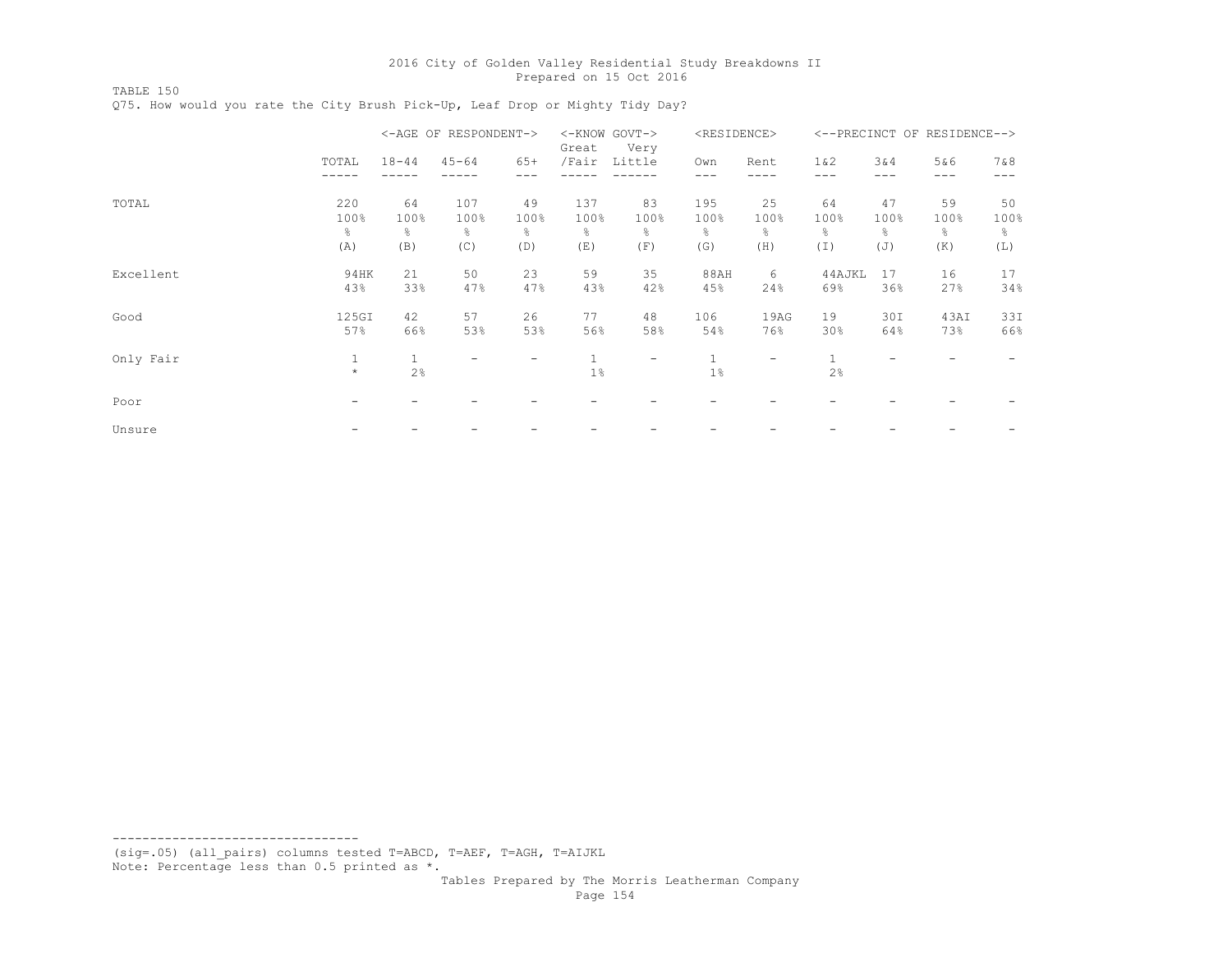TABLE 151

Q76. How important are the City Brush Pick-Up, Leaf Drop or Mighty Tidy Day to you and your household?

|                      |       | <-RESIDENTIAL LONGEV-><br>Less | 10-30 Over 30 |                          | Less         | <expected longevity-=""><br/><math>5 - 10</math></expected> | Over   |              | <-TYPE OF HOUSEHOLD--> | Empty                 |      | $<-$ -GENDER--> |
|----------------------|-------|--------------------------------|---------------|--------------------------|--------------|-------------------------------------------------------------|--------|--------------|------------------------|-----------------------|------|-----------------|
|                      | TOTAL | 10 Yrs                         | Years         | Years                    | 5 Yrs        | Years                                                       | 10 Yrs | Senior       | Child                  | Nest                  | Male | Female          |
|                      |       |                                |               |                          |              |                                                             |        |              |                        |                       |      |                 |
| TOTAL                | 400   | 138                            | 178           | 84                       | 35           | 30                                                          | 335    | 155          | 108                    | 292                   | 192  | 208             |
|                      | 100%  | 100%                           | 100%          | 100%                     | 100%         | 100%                                                        | 100%   | 100%         | 100%                   | 100%                  | 100% | 100%            |
|                      | &     | ိင                             | ⊱             | 옹                        | ⊱            | g.                                                          | 옹      | g.           | g.                     | g.                    | g.   | ⊱               |
|                      | (A)   | (B)                            | (C)           | (D)                      | (E)          | (F)                                                         | (G)    | (H)          | (I)                    | (J)                   | (K)  | (L)             |
| Very important       | 117B  | 25                             | 59B           | 33AB                     | 6            | 7                                                           | 104    | 58A          | 31                     | 86                    | 56   | 61              |
|                      | 29%   | 18%                            | 33%           | 39%                      | 17%          | 23%                                                         | 31%    | 37%          | 29%                    | 29%                   | 29%  | 29%             |
| Somewhat important   | 193   | 69                             | 89            | 35                       | 20           | 15                                                          | 158    | 70           | 54                     | 139                   | 89   | 104             |
|                      | 48%   | 50%                            | 50%           | 42%                      | 57%          | 50%                                                         | 47%    | 45%          | 50%                    | 48%                   | 46%  | 50%             |
| Not too important    | 58H   | 28AC                           | 19            | 11                       | 5            | 7                                                           | 46     | 11           | 17H                    | 41H                   | 28   | 30              |
|                      | 15%   | 20%                            | 11%           | 13%                      | 14%          | 23%                                                         | 14%    | 7%           | 16%                    | 14%                   | 15%  | 14%             |
| Not at all important | 29    | 15A                            | 9             | 5                        | 3            | $\mathbf{1}$                                                | 25     | 15           | 5                      | 24                    | 18   | 11              |
|                      | 7%    | 11%                            | 5%            | 6%                       | 9%           | 3%                                                          | 7%     | 10%          | 5%                     | 8%                    | 9%   | 5%              |
| Unsure               | 3     | $\mathbf{1}$                   | 2             | $\overline{\phantom{a}}$ | $\mathbf{1}$ | $\overline{\phantom{m}}$                                    | 2      | $\mathbf{1}$ |                        | $\mathbf{2}^{\prime}$ |      | 2               |
|                      | $1\%$ | $1\%$                          | $1\%$         |                          | 3%           |                                                             | 1%     | 1%           | $1\%$                  | $1\%$                 | 1%   | 1%              |

--------------------------------- (sig=.05) (all\_pairs) columns tested T=ABCD, T=AEFG, T=AHIJ, T=AKL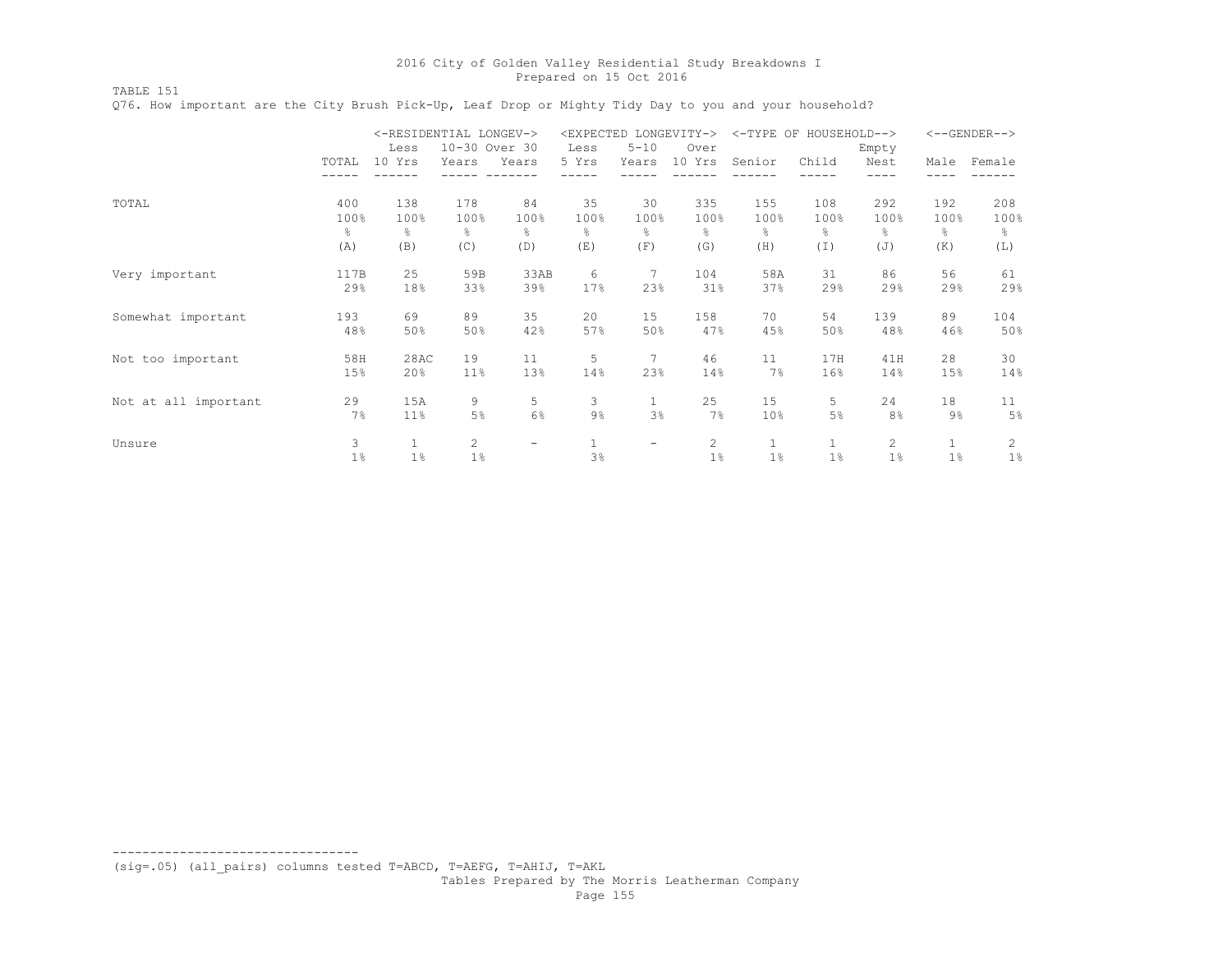TABLE 152 Q76. How important are the City Brush Pick-Up, Leaf Drop or Mighty Tidy Day to you and your household?

|                      |                |                | <-AGE OF RESPONDENT->    |               | <-KNOW GOVT-><br>Great | Very         | <residence></residence> |              | <--PRECINCT     |                          | OF RESIDENCE--> |              |
|----------------------|----------------|----------------|--------------------------|---------------|------------------------|--------------|-------------------------|--------------|-----------------|--------------------------|-----------------|--------------|
|                      | TOTAL<br>----- | $18 - 44$      | $45 - 64$                | $65+$         | /Fair                  | Little       | Own<br>$---$            | Rent<br>---- | $1\&2$<br>$---$ | 3&4<br>$---$             | 5&6<br>---      | 7&8<br>$---$ |
| TOTAL                | 400            | 158            | 159                      | 83            | 235                    | 165          | 303                     | 97           | 107             | 94                       | 97              | 102          |
|                      | 100%           | 100%           | 100%                     | 100%          | 100%                   | 100%         | 100%                    | 100%         | 100%            | 100%                     | 100%            | 100%         |
|                      | g.             | န္             | g.                       | $\frac{6}{6}$ | g.                     | g.           | g.                      | ⊱            | $\frac{6}{6}$   | ⊱                        | g.              | g.           |
|                      | (A)            | (B)            | (C)                      | (D)           | (E)                    | (F)          | (G)                     | (H)          | (I)             | (J)                      | (K)             | (L)          |
| Very important       | 117BH          | 29             | 61AB                     | 27B           | 64                     | 53           | 99AH                    | 18           | 36              | 35KL                     | 22              | 24           |
|                      | 29%            | 18%            | 38%                      | 33%           | 27%                    | 32%          | 33%                     | 19%          | 34%             | 37%                      | 23%             | 24%          |
| Somewhat important   | 193FHL         | 86AC           | 69                       | 38            | 132AF                  | 61           | 159AH                   | 34           | 44              | 48                       | 62AIL           | 39           |
|                      | 48%            | 54%            | 43%                      | 46%           | 56%                    | 37%          | 52%                     | 35%          | 41%             | 51%                      | 64%             | 38%          |
| Not too important    | 58GJK          | 29             | 21                       | 8             | 29                     | 29           | 33                      | 25AG         | 18JK            | 6                        | 5               | 29AIJK       |
|                      | 15%            | 18%            | 13%                      | 10%           | 12%                    | 18%          | 11%                     | 26%          | 17%             | 6%                       | 5%              | 28%          |
| Not at all important | 29EG           | 12             | 8                        | 9             | 8                      | 21AE         | 11                      | 18AG         | 8               | 5                        | 7               | 9            |
|                      | 7%             | 8 <sup>°</sup> | 5%                       | 11%           | 3%                     | 13%          | 4%                      | 19%          | 7%              | 5%                       | 7%              | 9%           |
| Unsure               | 3              | $\overline{c}$ | $\overline{\phantom{a}}$ | $\mathbf{1}$  | 2                      | $\mathbf{1}$ | $1\,$                   | 2            | $\mathbf{1}$    | $\overline{\phantom{a}}$ | $\mathbf{1}$    | 1            |
|                      | 1%             | $1\%$          |                          | $1\%$         | 1%                     | 1%           | $\star$                 | 2%           | $1\%$           |                          | 1%              | 1%           |

--------------------------------- (sig=.05) (all\_pairs) columns tested T=ABCD, T=AEF, T=AGH, T=AIJKL Note: Percentage less than 0.5 printed as \*.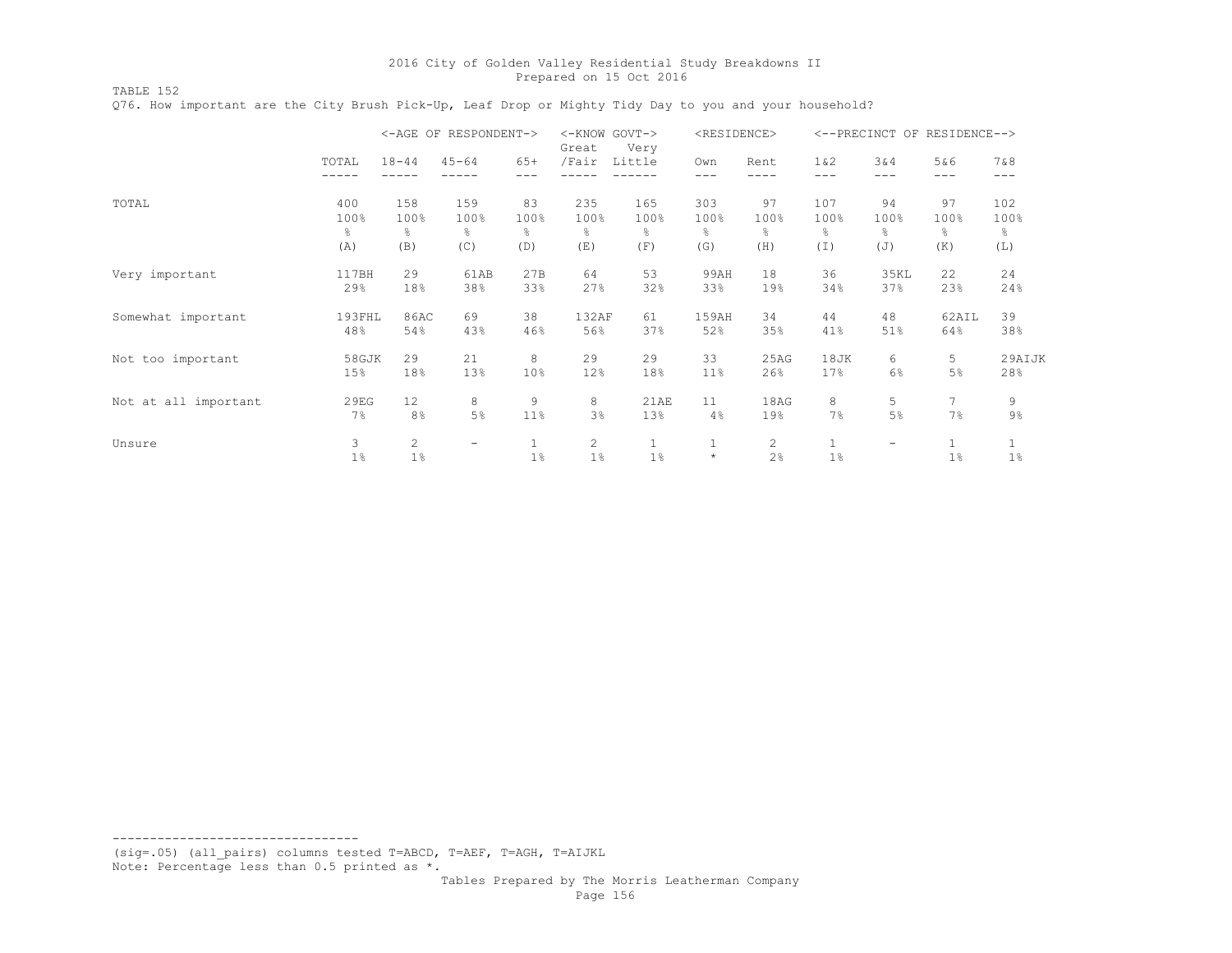TABLE 153

Q77. Use curbside pick-up of organics? If not, how interested are you in service?

|                        |       | <-RESIDENTIAL LONGEV-><br>Less | 10-30 Over 30 |       | Less  | <expected longevity-=""><br/><math>5 - 10</math></expected> | Over   |        | <-TYPE OF HOUSEHOLD--> | Empty |      | $<-$ -GENDER--> |
|------------------------|-------|--------------------------------|---------------|-------|-------|-------------------------------------------------------------|--------|--------|------------------------|-------|------|-----------------|
|                        | TOTAL | 10 Yrs                         | Years         | Years | 5 Yrs | Years                                                       | 10 Yrs | Senior | Child                  | Nest  | Male | Female          |
| TOTAL                  | 400   | 138                            | 178           | 84    | 35    | 30                                                          | 335    | 155    | 108                    | 292   | 192  | 208             |
|                        | 100%  | 100%                           | 100%          | 100%  | 100%  | 100%                                                        | 100%   | 100%   | 100%                   | 100%  | 100% | 100%            |
|                        | g.    | g.                             | $\approx$     | 옹     | ⊱     | ⊱                                                           | ိင     | g.     | 옹                      | ⊱     | g.   | ⊱               |
|                        | (A)   | (B)                            | (C)           | (D)   | (E)   | (F)                                                         | (G)    | (H)    | (I)                    | (J)   | (K)  | (L)             |
| Yes, use               | 105   | 32                             | 51            | 22    | 5     | 6                                                           | 94     | 33     | 35H                    | 70    | 48   | 57              |
|                        | 26%   | 23%                            | 29%           | 26%   | 14%   | 20%                                                         | 28%    | 21%    | 32%                    | 24%   | 25%  | 27%             |
| No, very interested    | 105L  | 35                             | 49            | 21    | 13    | 10                                                          | 82     | 34     | 29                     | 76    | 60AL | 45              |
|                        | 26%   | 25%                            | 28%           | 25%   | 37%   | 33%                                                         | 24%    | 22%    | 27%                    | 26%   | 31%  | 22%             |
| No, smwt interested    | 73    | 23                             | 36            | 14    | 8     | 6                                                           | 59     | 28     | 19                     | 54    | 30   | 43              |
|                        | 18%   | 17%                            | 20%           | 17%   | 23%   | 20%                                                         | 18%    | 18%    | 18%                    | 18%   | 16%  | 21%             |
| No, not too interested | 117C  | 48C                            | 42            | 27    | 9     | 8                                                           | 100    | 60AI   | 25                     | 92    | 54   | 63              |
|                        | 29%   | 35%                            | 24%           | 32%   | 26%   | 27%                                                         | 30%    | 39%    | 23%                    | 32%   | 28%  | 30%             |
| Unsure                 |       |                                |               |       |       |                                                             |        |        |                        |       |      |                 |

(sig=.05) (all\_pairs) columns tested T=ABCD, T=AEFG, T=AHIJ, T=AKL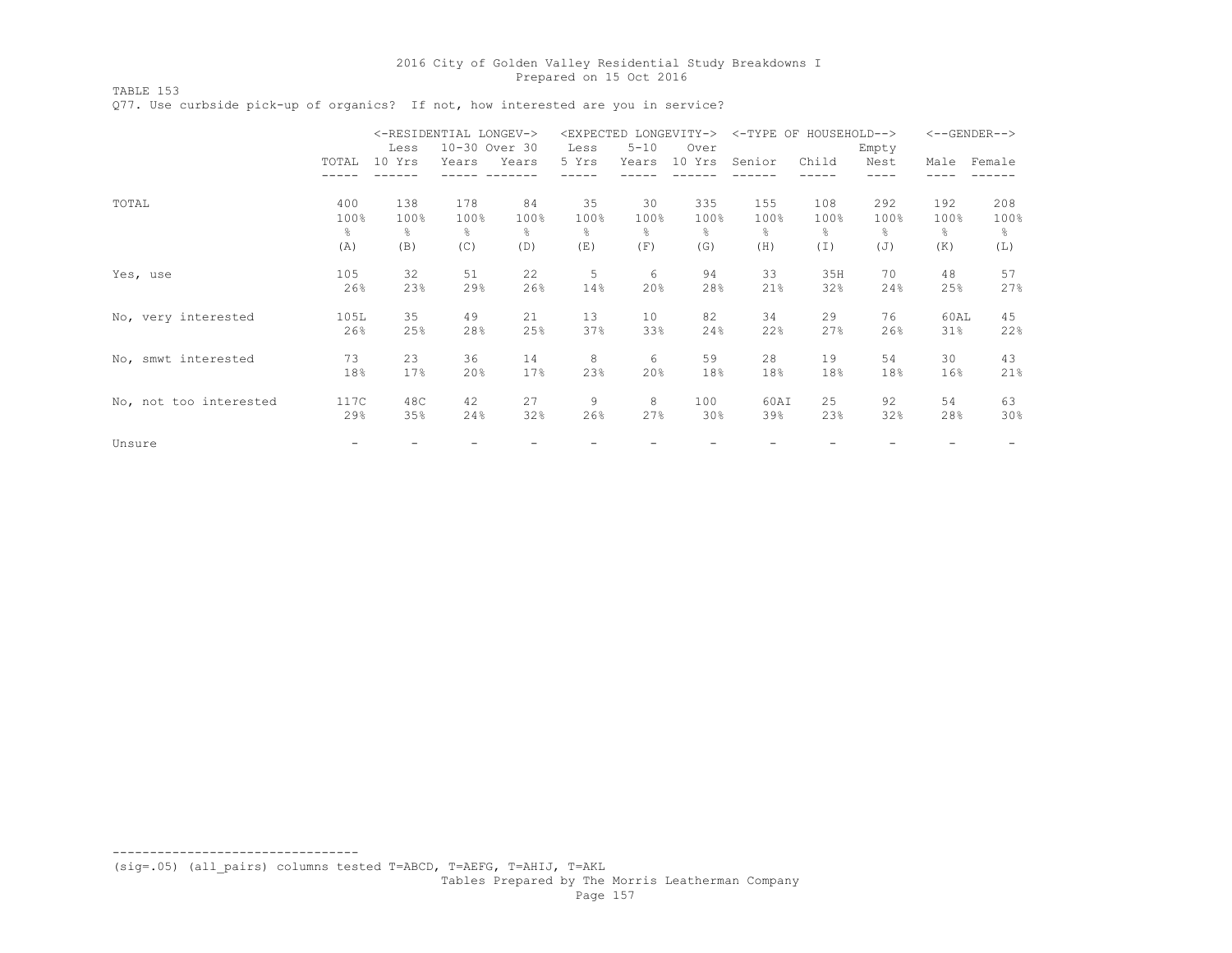TABLE 154 Q77. Use curbside pick-up of organics? If not, how interested are you in service?

|                        |            |           | <-AGE OF RESPONDENT-> |       | <-KNOW GOVT-><br>Great | Very   | <residence></residence> |      |       |               | <--PRECINCT OF RESIDENCE--> |      |
|------------------------|------------|-----------|-----------------------|-------|------------------------|--------|-------------------------|------|-------|---------------|-----------------------------|------|
|                        | TOTAL      | $18 - 44$ | $45 - 64$             | $65+$ | /Fair                  | Little | Own                     | Rent | 1 & 2 | 3&4           | 5&6                         | 7&8  |
|                        |            |           |                       |       |                        |        |                         |      |       |               | ---                         |      |
| TOTAL                  | 400        | 158       | 159                   | 83    | 235                    | 165    | 303                     | 97   | 107   | 94            | 97                          | 102  |
|                        | 100%       | 100%      | 100%                  | 100%  | 100%                   | 100%   | 100%                    | 100% | 100%  | 100%          | 100%                        | 100% |
|                        | g.         | g.        | g.                    | g.    | $\frac{6}{10}$         | g.     | 욲                       | g.   | 옹     | $\frac{6}{6}$ | g.                          | ⊱    |
|                        | (A)        | (B)       | (C)                   | (D)   | (E)                    | (F)    | (G)                     | (H)  | (I)   | (J)           | (K)                         | (L)  |
| Yes, use               | 105FH      | 43        | 46                    | 16    | <b>75AF</b>            | 30     | 91AH                    | 14   | 27    | 25            | 28                          | 25   |
|                        | 26%        | 27%       | 29%                   | 19%   | 32%                    | 18%    | 30%                     | 14%  | 25%   | 27%           | 29%                         | 25%  |
| No, very interested    | 105F       | 48        | 36                    | 21    | <b>74AF</b>            | 31     | 80                      | 25   | 21    | 27            | 31I                         | 26   |
|                        | 26%        | 30%       | 23%                   | 25%   | 31%                    | 19%    | 26%                     | 26%  | 20%   | 29%           | 32%                         | 25%  |
| No, smwt interested    | <b>73E</b> | 29        | 31                    | 13    | 35                     | 38AE   | 56                      | 17   | 19    | 14            | 18                          | 22   |
|                        | 18%        | 18%       | 19%                   | 16%   | 15%                    | 23%    | 18%                     | 18%  | 18%   | 15%           | 19%                         | 22%  |
| No, not too interested | 117EGK     | 38        | 46                    | 33AB  | 51                     | 66AE   | 76                      | 41AG | 40AK  | 28            | 20                          | 29   |
|                        | 29%        | 24%       | 29%                   | 40%   | 22%                    | 40%    | 25%                     | 42%  | 37%   | 30%           | 21%                         | 28%  |
| Unsure                 |            |           |                       |       |                        |        |                         |      |       |               |                             |      |

--------------------------------- (sig=.05) (all\_pairs) columns tested T=ABCD, T=AEF, T=AGH, T=AIJKL Tables Prepared by The Morris Leatherman Company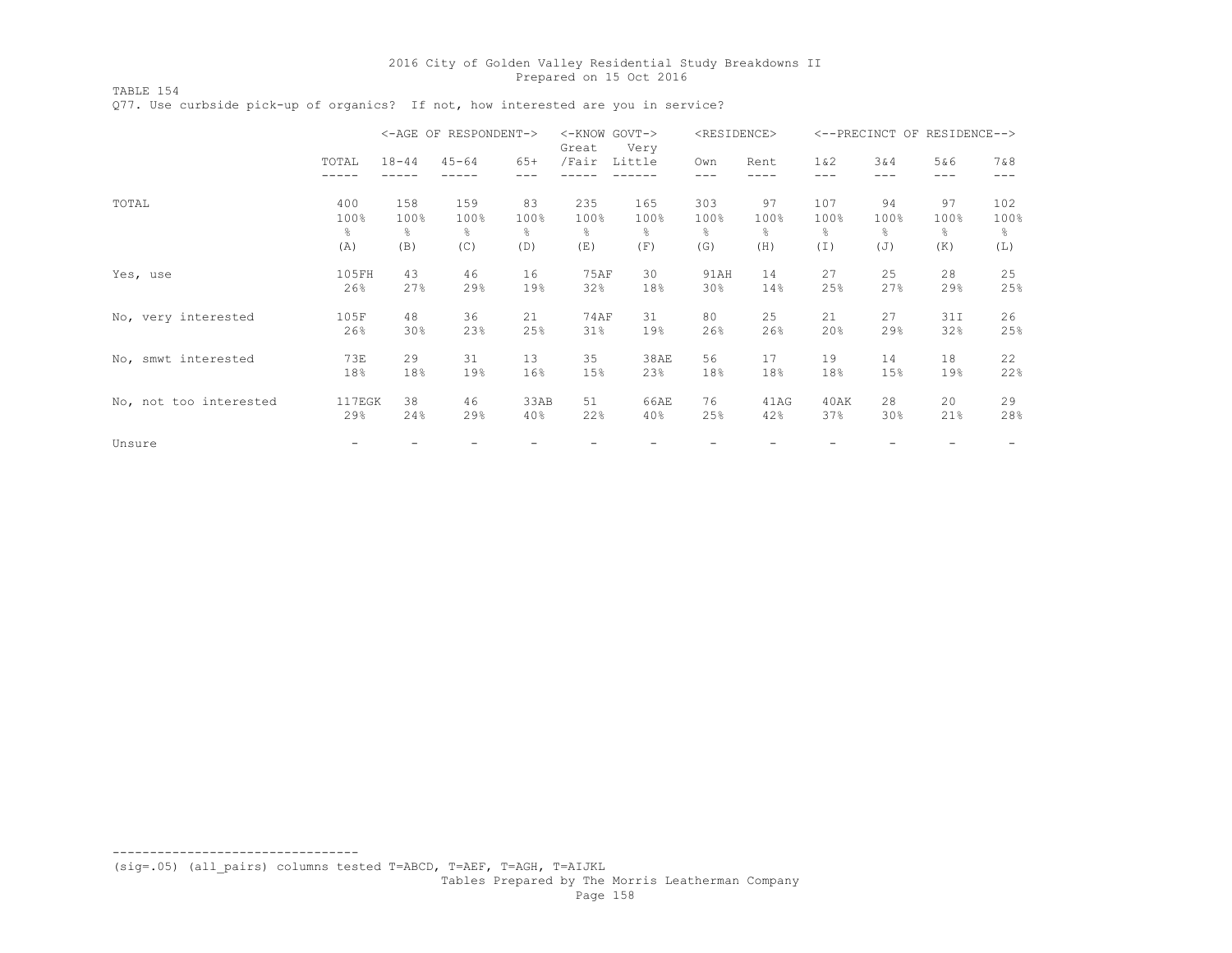TABLE 155

Q78. Use curbside pick-up of yard waste/small brush? If not, how interested are you in service?

|                        |             | Less        | <-RESIDENTIAL LONGEV-><br>10-30 Over 30 |            | Less       | <expected longevity-=""><br/><math>5 - 10</math></expected> | Over        |             | <-TYPE OF HOUSEHOLD--> | Empty       |             | $<-$ -GENDER--> |
|------------------------|-------------|-------------|-----------------------------------------|------------|------------|-------------------------------------------------------------|-------------|-------------|------------------------|-------------|-------------|-----------------|
|                        | TOTAL       | 10 Yrs      | Years                                   | Years      | 5 Yrs      | Years                                                       | 10 Yrs      | Senior      | Child                  | Nest        | Male        | Female          |
|                        |             |             |                                         |            |            |                                                             |             |             |                        |             |             |                 |
| TOTAL                  | 400<br>100% | 138<br>100% | 178<br>100%                             | 84<br>100% | 35<br>100% | 30<br>100%                                                  | 335<br>100% | 155<br>100% | 108<br>100%            | 292<br>100% | 192<br>100% | 208<br>100%     |
|                        | န္          | 옹           | ⊱                                       | 옹          | ⊱          | g.                                                          | ⊱           | g.          | 옹                      | g.          | g.          | g.              |
|                        | (A)         | (B)         | (C)                                     | (D)        | (E)        | (F)                                                         | (G)         | (H)         | (I)                    | (J)         | (K)         | (L)             |
| Yes, use               | 168         | 60          | 70                                      | 38         | 14         | 10                                                          | 144         | 58          | 46                     | 122         | 90          | 78              |
|                        | 42%         | 43%         | 39%                                     | 45%        | 40%        | 33%                                                         | 43%         | 37%         | 43%                    | 42%         | 47%         | 38%             |
| No, very interested    | 89B         | 21          | 52AB                                    | 16         | 8          | 5                                                           | 76          | 37          | 24                     | 65          | 43          | 46              |
|                        | 22%         | 15%         | 29%                                     | 19%        | 23%        | 17%                                                         | 23%         | 24%         | 22%                    | 22%         | 22%         | 22%             |
| No, smwt interested    | 61          | 17          | 32                                      | 12         | 4          | 7                                                           | 50          | 25          | 18                     | 43          | 23          | 38              |
|                        | 15%         | 12%         | 18%                                     | 14%        | 11%        | 23%                                                         | 15%         | 16%         | 17%                    | 15%         | 12%         | 18%             |
| No, not too interested | 82C         | 40AC        | 24                                      | 18         | 9          | 8                                                           | 65          | 35          | 20                     | 62          | 36          | 46              |
|                        | 21%         | 29%         | 13%                                     | 21%        | 26%        | 27%                                                         | 19%         | 23%         | 19%                    | 21%         | 19%         | 22%             |
| Unsure                 |             |             |                                         |            |            |                                                             |             |             |                        |             |             |                 |

(sig=.05) (all\_pairs) columns tested T=ABCD, T=AEFG, T=AHIJ, T=AKL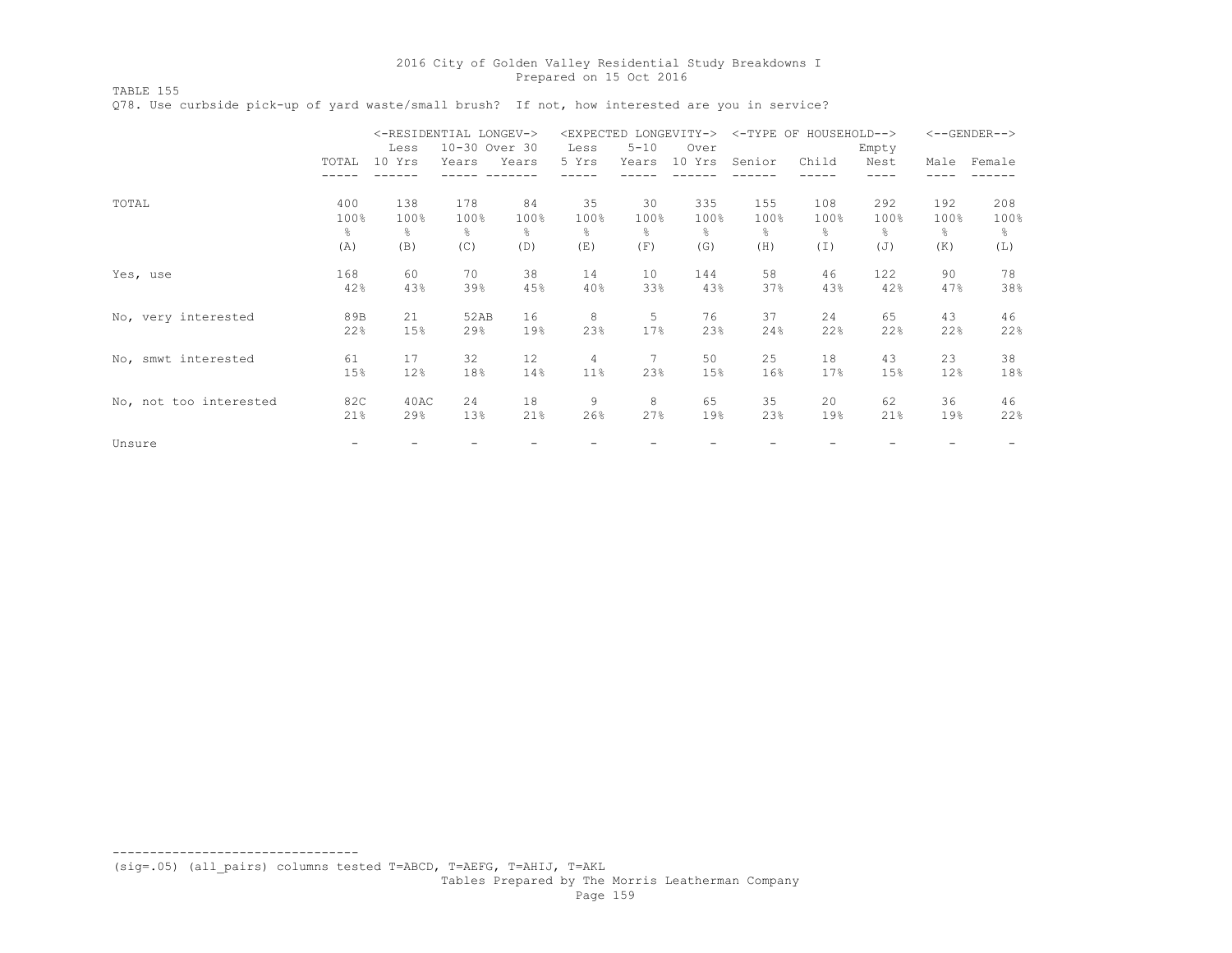TABLE 156

Q78. Use curbside pick-up of yard waste/small brush? If not, how interested are you in service?

|                        |       |           | <-AGE OF RESPONDENT-> |       | <-KNOW GOVT-><br>Great | Very   | <residence></residence> |      |        | <--PRECINCT OF RESIDENCE--> |       |       |
|------------------------|-------|-----------|-----------------------|-------|------------------------|--------|-------------------------|------|--------|-----------------------------|-------|-------|
|                        | TOTAL | $18 - 44$ | $45 - 64$             | $65+$ | /Fair                  | Little | Own                     | Rent | $1\&2$ | 3&4                         | 5&6   | 7 & 8 |
|                        |       |           |                       |       |                        |        | ---                     | ---- | ---    |                             | $---$ |       |
| TOTAL                  | 400   | 158       | 159                   | 83    | 235                    | 165    | 303                     | 97   | 107    | 94                          | 97    | 102   |
|                        | 100%  | 100%      | 100%                  | 100%  | 100%                   | 100%   | 100%                    | 100% | 100%   | 100%                        | 100%  | 100%  |
|                        | g.    | ⊱         | ⊱                     | ⊱     | ိင                     | g.     | ⊱                       | g.   | ⊱      | ⊱                           | g.    | န္    |
|                        | (A)   | (B)       | (C)                   | (D)   | (E)                    | (F)    | (G)                     | (H)  | (I)    | (J)                         | (K)   | (L)   |
| Yes, use               | 168FH | 72        | 65                    | 31    | 117AF                  | 51     | 143AH                   | 25   | 50     | 32                          | 35    | 51JK  |
|                        | 42%   | 46%       | 41%                   | 37%   | 50%                    | 31%    | 47%                     | 26%  | 47%    | 34%                         | 36%   | 50%   |
| No, very interested    | 89I   | 30        | 43                    | 16    | 53                     | 36     | 70                      | 19   | 16     | 30AIL                       | 24    | 19    |
|                        | 22%   | 19%       | 27%                   | 19%   | 23%                    | 22%    | 23%                     | 20%  | 15%    | 32%                         | 25%   | 19%   |
| No, smwt interested    | 61    | 25        | 20                    | 16    | 38                     | 23     | 47                      | 14   | 16     | 10                          | 23AJL | 12    |
|                        | 15%   | 16%       | 13%                   | 19%   | 16%                    | 14%    | 16%                     | 14%  | 15%    | $11\%$                      | 24%   | 12%   |
| No, not too interested | 82EG  | 31        | 31                    | 20    | 27                     | 55AE   | 43                      | 39AG | 25     | 22                          | 15    | 20    |
|                        | 21%   | 20%       | 19%                   | 24%   | 11%                    | 33%    | 14%                     | 40%  | 23%    | 23%                         | 15%   | 20%   |
| Unsure                 |       |           |                       |       |                        |        |                         |      |        |                             |       |       |

(sig=.05) (all\_pairs) columns tested T=ABCD, T=AEF, T=AGH, T=AIJKL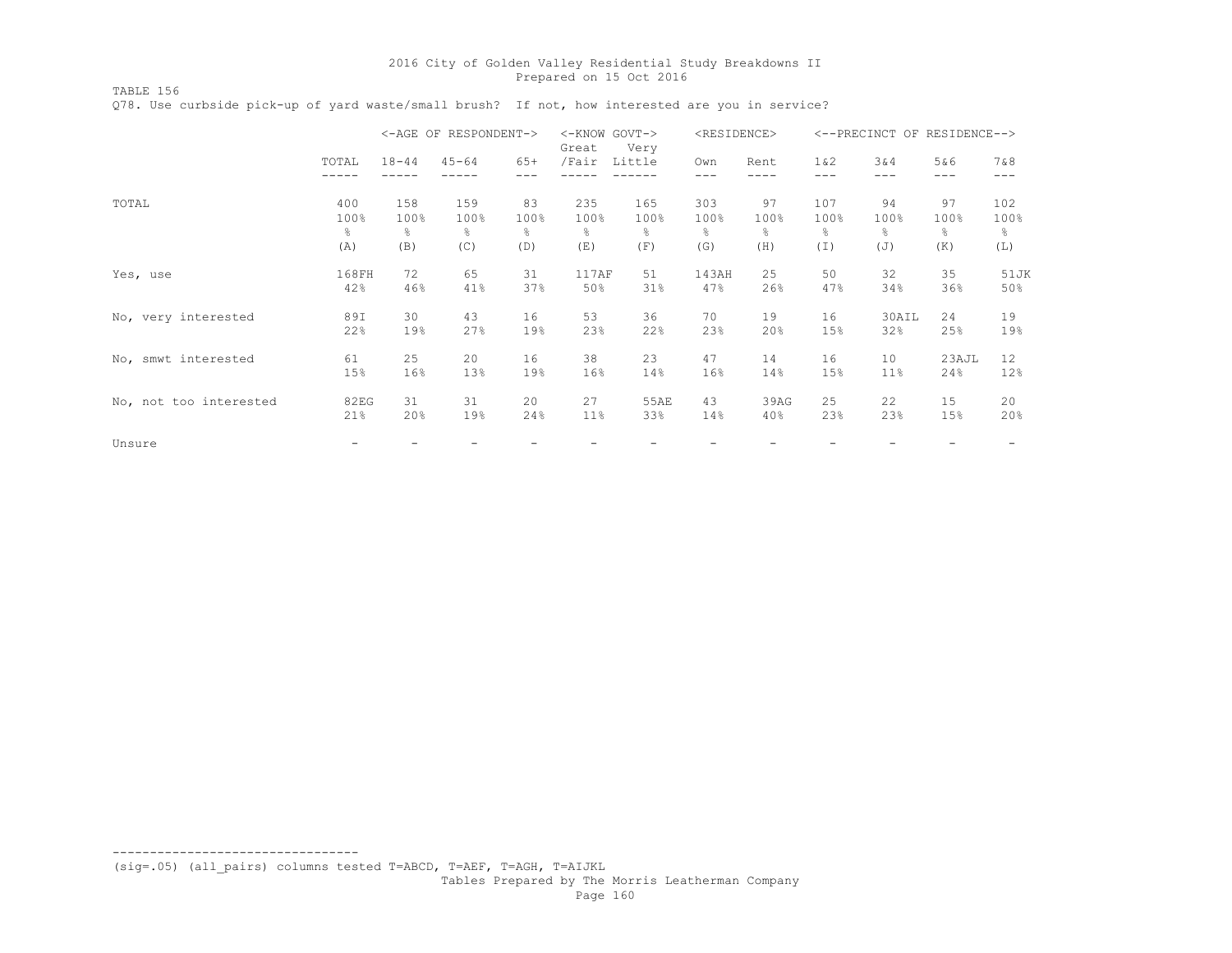TABLE 157

Q79. Use yard waste drop-off site? If not, how interested are you in service?

|                        |       | <-RESIDENTIAL LONGEV-> |               |       |       | <expected longevity-=""></expected> |        |        | <-TYPE OF HOUSEHOLD--> |       |      | $<-$ -GENDER--> |
|------------------------|-------|------------------------|---------------|-------|-------|-------------------------------------|--------|--------|------------------------|-------|------|-----------------|
|                        |       | Less                   | 10-30 Over 30 |       | Less  | $5 - 10$                            | Over   |        |                        | Empty |      |                 |
|                        | TOTAL | 10 Yrs                 | Years         | Years | 5 Yrs | Years                               | 10 Yrs | Senior | Child                  | Nest  | Male | Female          |
|                        |       |                        |               |       |       |                                     |        |        |                        |       |      |                 |
| TOTAL                  | 400   | 138                    | 178           | 84    | 35    | 30                                  | 335    | 155    | 108                    | 292   | 192  | 208             |
|                        | 100%  | 100%                   | 100%          | 100%  | 100%  | 100%                                | 100%   | 100%   | 100%                   | 100%  | 100% | 100%            |
|                        | g.    | ⊱                      | $\approx$     | 옹     | ⊱     | g.                                  | ⊱      | g.     | g.                     | ⊱     | g.   | g.              |
|                        | (A)   | (B)                    | (C)           | (D)   | (E)   | (F)                                 | (G)    | (H)    | (I)                    | (J)   | (K)  | (L)             |
| Yes, use               | 81L   | 30                     | 37            | 14    | 10    | 8                                   | 63     | 25     | 24                     | 57    | 48AL | 33              |
|                        | 20%   | 22%                    | 21%           | 17%   | 29%   | 27%                                 | 19%    | 16%    | 22%                    | 20%   | 25%  | 16%             |
| No, very interested    | 112H  | 36                     | 51            | 25    | 11    | 11                                  | 90     | 31     | 30                     | 82    | 58   | 54              |
|                        | 28%   | 26%                    | 29%           | 30%   | 31%   | 37%                                 | 27%    | 20%    | 28%                    | 28%   | 30%  | 26%             |
| No, smwt interested    | 67    | 19                     | 35            | 13    | 4     | 3                                   | 60     | 31     | 20                     | 47    | 28   | 39              |
|                        | 17%   | 14%                    | 20%           | 15%   | 11%   | 10 <sup>°</sup>                     | 18%    | 20%    | 19%                    | 16%   | 15%  | 19%             |
| No, not too interested | 140   | 53                     | 55            | 32    | 10    | 8                                   | 122    | 68AI   | 34                     | 106   | 58   | 82              |
|                        | 35%   | 38%                    | 31%           | 38%   | 29%   | 27%                                 | 36%    | 44%    | 31%                    | 36%   | 30%  | 39%             |
| Unsure                 |       |                        |               |       |       |                                     |        |        |                        |       |      |                 |

(sig=.05) (all\_pairs) columns tested T=ABCD, T=AEFG, T=AHIJ, T=AKL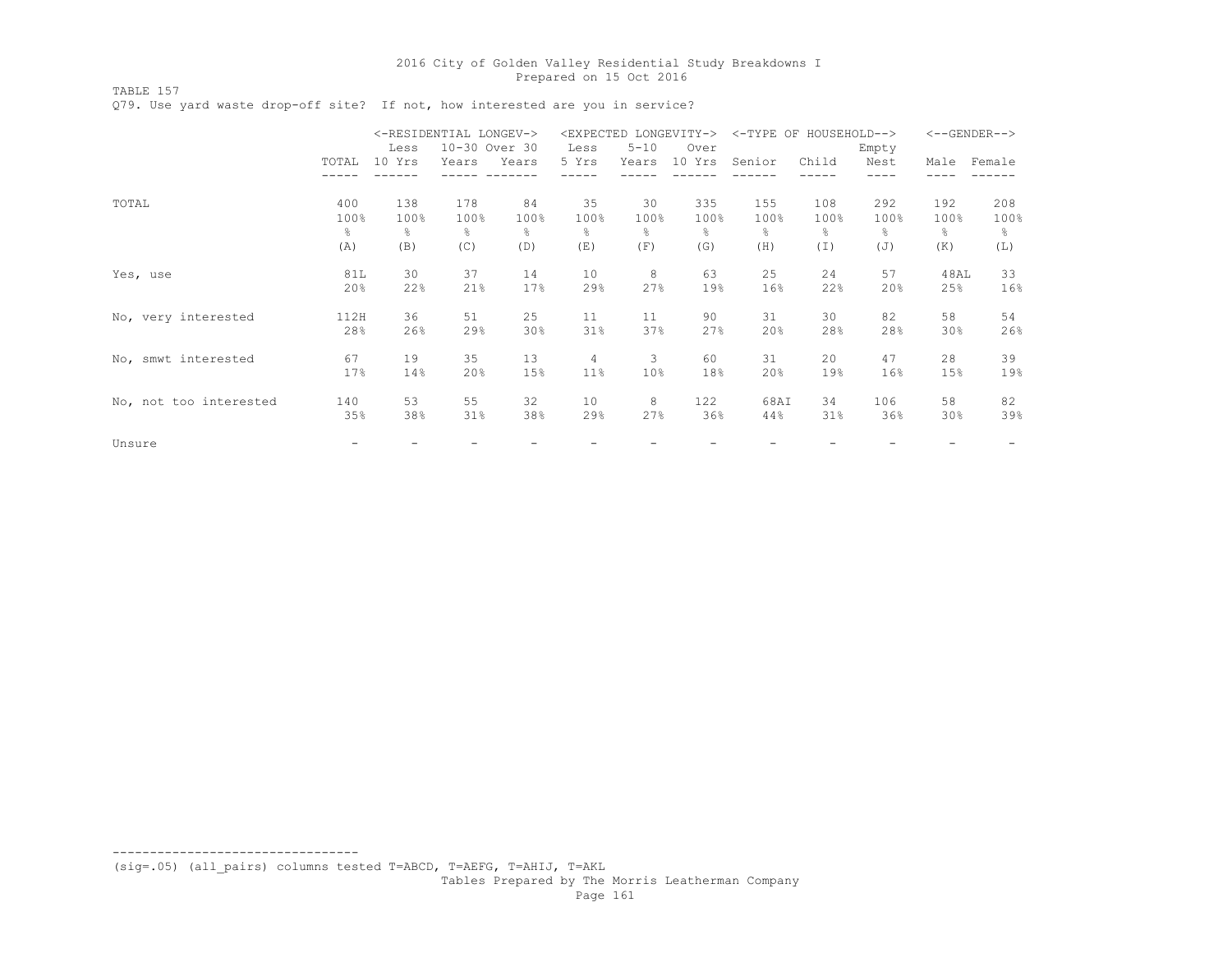TABLE 158 Q79. Use yard waste drop-off site? If not, how interested are you in service?

|                        |         |           | <-AGE OF RESPONDENT-> |       | <-KNOW GOVT-><br>Great | Very   | <residence></residence> |      |        | <--PRECINCT OF RESIDENCE--> |       |         |
|------------------------|---------|-----------|-----------------------|-------|------------------------|--------|-------------------------|------|--------|-----------------------------|-------|---------|
|                        | TOTAL   | $18 - 44$ | $45 - 64$             | $65+$ | /Fair                  | Little | Own                     | Rent | $1\&2$ | 3&4                         | 5&6   | 7 & 8   |
|                        |         |           |                       |       |                        |        | ---                     |      | ---    | ---                         | $---$ | $- - -$ |
| TOTAL                  | 400     | 158       | 159                   | 83    | 235                    | 165    | 303                     | 97   | 107    | 94                          | 97    | 102     |
|                        | 100%    | 100%      | 100%                  | 100%  | 100%                   | 100%   | 100%                    | 100% | 100%   | 100%                        | 100%  | 100%    |
|                        | g.      | န္        | 옹                     | 옹     | g.                     | g.     | g.                      | ⊱    | g.     | $\frac{6}{5}$               | g.    | ⊱       |
|                        | (A)     | (B)       | (C)                   | (D)   | (E)                    | (F)    | (G)                     | (H)  | (I)    | (J)                         | (K)   | (L)     |
| Yes, use               | 81FHJ   | 43ACD     | 27                    | 11    | 62AF                   | 19     | 69AH                    | 12   | 26J    | 6                           | 27AJ  | 22J     |
|                        | 20%     | 27%       | 17%                   | 13%   | 26%                    | 12%    | 23%                     | 12%  | 24%    | 6%                          | 28%   | 22%     |
| No, very interested    | 112F    | 47        | 48                    | 17    | <b>80AF</b>            | 32     | 87                      | 25   | 23     | 36AIL                       | 32L   | 21      |
|                        | 28%     | 30%       | 30%                   | 20%   | 34%                    | 19%    | 29%                     | 26%  | 21%    | 38%                         | 33%   | 21%     |
| No, smwt interested    | 67E     | 27        | 22                    | 18    | 30                     | 37AE   | 51                      | 16   | 13     | 10                          | 23AIJ | 21      |
|                        | 17%     | 17%       | 14%                   | 22%   | 13%                    | 22%    | 17%                     | 16%  | 12%    | 11%                         | 24%   | 21%     |
| No, not too interested | 140BEGK | 41        | 62B                   | 37AB  | 63                     | 77AE   | 96                      | 44AG | 45K    | 42AK                        | 15    | 38K     |
|                        | 35%     | 26%       | 39%                   | 45%   | 27%                    | 47%    | 32%                     | 45%  | 42%    | 45%                         | 15%   | 37%     |
| Unsure                 |         |           |                       |       |                        |        |                         |      |        |                             |       |         |

--------------------------------- (sig=.05) (all\_pairs) columns tested T=ABCD, T=AEF, T=AGH, T=AIJKL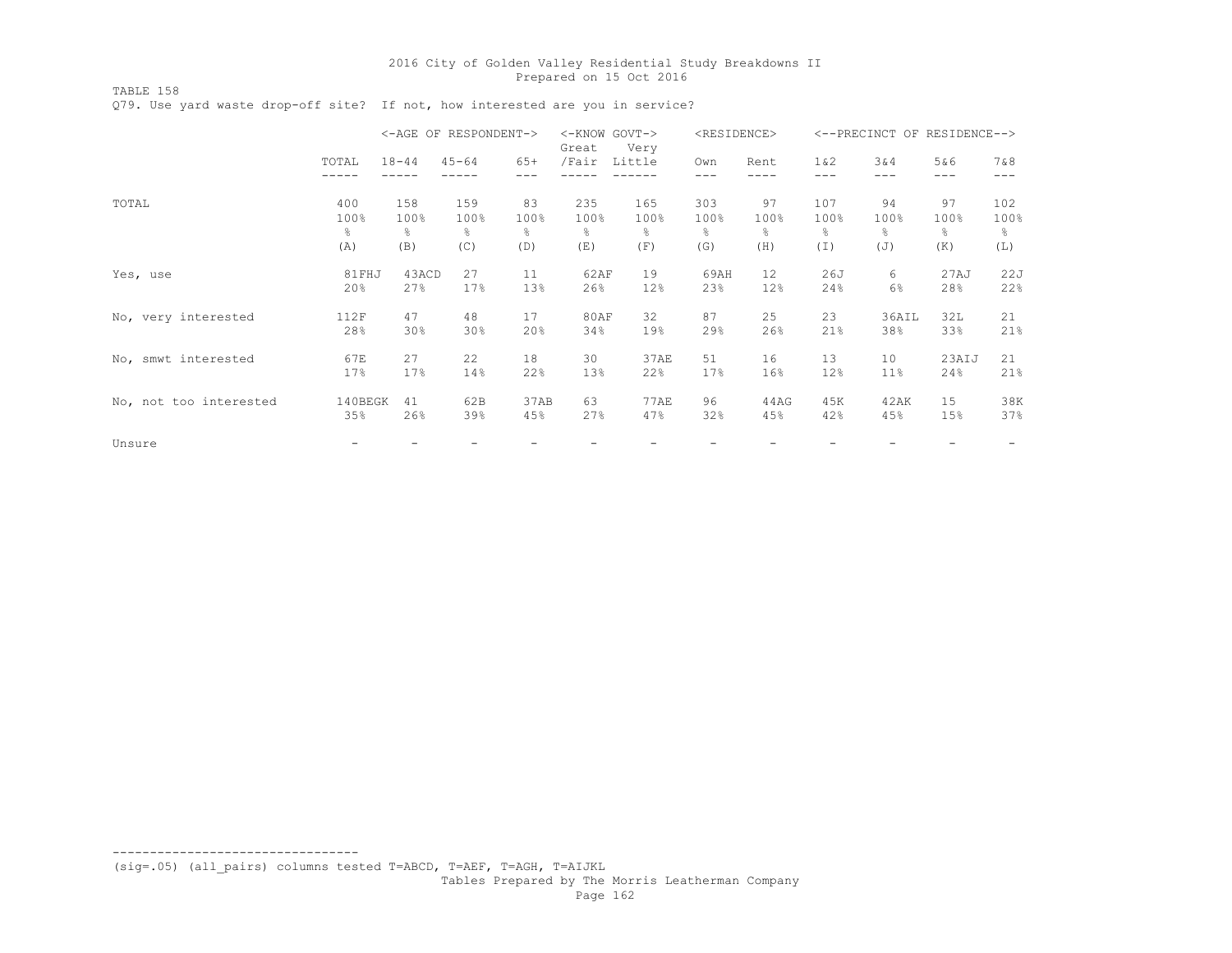TABLE 159

Q80. Use dirt and mulch pick-up of organics? If not, how interested are you in service?

|                        |                |        | <-RESIDENTIAL LONGEV-><br>10-30 Over 30 |       |       | <expected longevity-=""></expected> |                       |        | <-TYPE OF HOUSEHOLD--> |         |      | $\leftarrow$ - GENDER--> |
|------------------------|----------------|--------|-----------------------------------------|-------|-------|-------------------------------------|-----------------------|--------|------------------------|---------|------|--------------------------|
|                        |                | Less   |                                         |       | Less  | $5 - 10$                            | Over                  |        |                        | Empty   |      |                          |
|                        | TOTAL          | 10 Yrs | Years                                   | Years | 5 Yrs | Years                               | 10 Yrs                | Senior | Child                  | Nest    | Male | Female                   |
|                        |                |        |                                         |       |       |                                     |                       |        |                        |         |      |                          |
| TOTAL                  | 400            | 138    | 178                                     | 84    | 35    | 30                                  | 335                   | 155    | 108                    | 292     | 192  | 208                      |
|                        | 100%           | 100%   | 100%                                    | 100%  | 100%  | 100%                                | 100%                  | 100%   | 100%                   | 100%    | 100% | 100%                     |
|                        | g.             | ⊱      | g.                                      | 옹     | &     | g.                                  | ⊱                     | g.     | g.                     | g.      | ⊱    | g.                       |
|                        | (A)            | (B)    | (C)                                     | (D)   | (E)   | (F)                                 | (G)                   | (H)    | (I)                    | (J)     | (K)  | (L)                      |
| Yes, use               | 53             | 20     | 21                                      | 12    | 5     | 6                                   | 42                    | 15     | 10                     | 43      | 28   | 25                       |
|                        | 13%            | 14%    | 12%                                     | 14%   | 14%   | 20%                                 | 13%                   | 10%    | $9\%$                  | 15%     | 15%  | 12%                      |
| No, very interested    | 104            | 34     | 45                                      | 25    | 11    | 11                                  | 82                    | 34     | 25                     | 79      | 55   | 49                       |
|                        | 26%            | 25%    | 25%                                     | 30%   | 31%   | 37%                                 | 24%                   | 22%    | 23%                    | 27%     | 29%  | 24%                      |
| No, smwt interested    | 98             | 28     | 54AB                                    | 16    | 9     | 4                                   | 85                    | 39     | 31                     | 67      | 44   | 54                       |
|                        | 25%            | 20%    | 30%                                     | 19%   | 26%   | 13%                                 | 25%                   | 25%    | 29%                    | 23%     | 23%  | 26%                      |
| No, not too interested | 143            | 55     | 57                                      | 31    | 10    | 9                                   | 124                   | 67A    | 41                     | 102     | 64   | 79                       |
|                        | 36%            | 40%    | 32%                                     | 37%   | 29%   | 30 <sup>8</sup>                     | 37%                   | 43%    | 38%                    | 35%     | 33%  | 38%                      |
| Unsure                 | $\overline{c}$ |        | $\mathbf{1}$                            |       |       |                                     | $\mathbf{2}^{\prime}$ |        |                        |         | 1    |                          |
|                        | 1%             | 1%     | $1\%$                                   |       |       |                                     | $1\%$                 |        | $1\%$                  | $\star$ | 1%   | $\star$                  |

--------------------------------- (sig=.05) (all\_pairs) columns tested T=ABCD, T=AEFG, T=AHIJ, T=AKL Note: Percentage less than 0.5 printed as \*.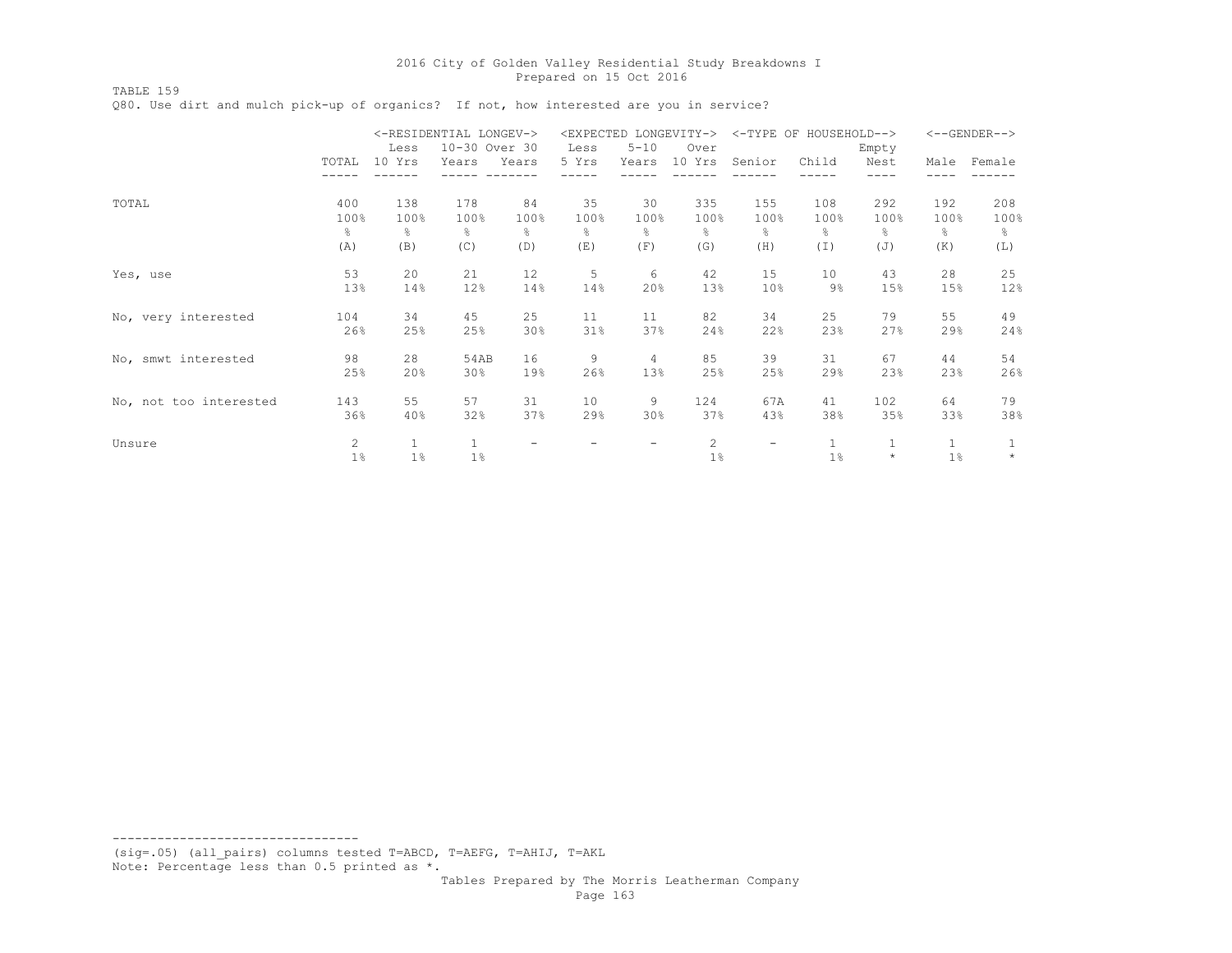TABLE 160

Q80. Use dirt and mulch pick-up of organics? If not, how interested are you in service?

|                        |        |                      | <-AGE OF RESPONDENT-> |       | <-KNOW GOVT-><br>Great | Very           |      | <residence></residence> |       | <--PRECINCT OF RESIDENCE--> |      |       |
|------------------------|--------|----------------------|-----------------------|-------|------------------------|----------------|------|-------------------------|-------|-----------------------------|------|-------|
|                        | TOTAL  | $18 - 44$            | $45 - 64$             | $65+$ | /Fair                  | Little         | Own  | Rent                    | 1 & 2 | 3&4                         | 5&6  | 7 & 8 |
|                        |        |                      |                       |       |                        |                |      |                         |       |                             | ---  |       |
| TOTAL                  | 400    | 158                  | 159                   | 83    | 235                    | 165            | 303  | 97                      | 107   | 94                          | 97   | 102   |
|                        | 100%   | 100%                 | 100%                  | 100%  | 100%                   | 100%           | 100% | 100%                    | 100%  | 100%                        | 100% | 100%  |
|                        | &      | 옹                    | ⊱                     | g.    | ⊱                      | ိင             | ⊱    | g.                      | ိင    | g.                          | g.   | 옹     |
|                        | (A)    | (B)                  | (C)                   | (D)   | (E)                    | (F)            | (G)  | (H)                     | (I)   | (J)                         | (K)  | (L)   |
| Yes, use               | 53DFJ  | 23D                  | 25D                   | 5     | 40AF                   | 13             | 45   | 8                       | 15    | 6                           | 17J  | 15    |
|                        | 13%    | 15%                  | 16%                   | 6%    | 17%                    | 8 <sup>°</sup> | 15%  | 8 <sup>°</sup>          | 14%   | 6%                          | 18%  | 15%   |
| No, very interested    | 104F   | 46                   | 36                    | 22    | 73AF                   | 31             | 83   | 21                      | 22    | 21                          | 28   | 33    |
|                        | 26%    | 29%                  | 23%                   | 27%   | 31%                    | 19%            | 27%  | 22%                     | 21%   | 22%                         | 29%  | 32%   |
| No, smwt interested    | 98L    | 39                   | 41                    | 18    | 60                     | 38             | 79   | 19                      | 25    | 28L                         | 30L  | 15    |
|                        | 25%    | 25%                  | 26%                   | 22%   | 26%                    | 23%            | 26%  | 20%                     | 23%   | 30%                         | 31%  | 15%   |
| No, not too interested | 143EGK | 48                   | 57                    | 38AB  | 61                     | <b>82AE</b>    | 94   | 49AG                    | 44K   | 39K                         | 21   | 39K   |
|                        | 36%    | 30%                  | 36%                   | 46%   | 26%                    | 50%            | 31%  | 51%                     | 41%   | 41%                         | 22%  | 38%   |
| Unsure                 | 2      | $\mathbf{2}^{\circ}$ |                       |       |                        | $\mathbf 1$    | 2    |                         |       |                             |      |       |
|                        | 1%     | $1\%$                |                       |       | $\star$                | 1%             | 1%   |                         | 1%    |                             | 1%   |       |

--------------------------------- (sig=.05) (all\_pairs) columns tested T=ABCD, T=AEF, T=AGH, T=AIJKL Note: Percentage less than 0.5 printed as \*.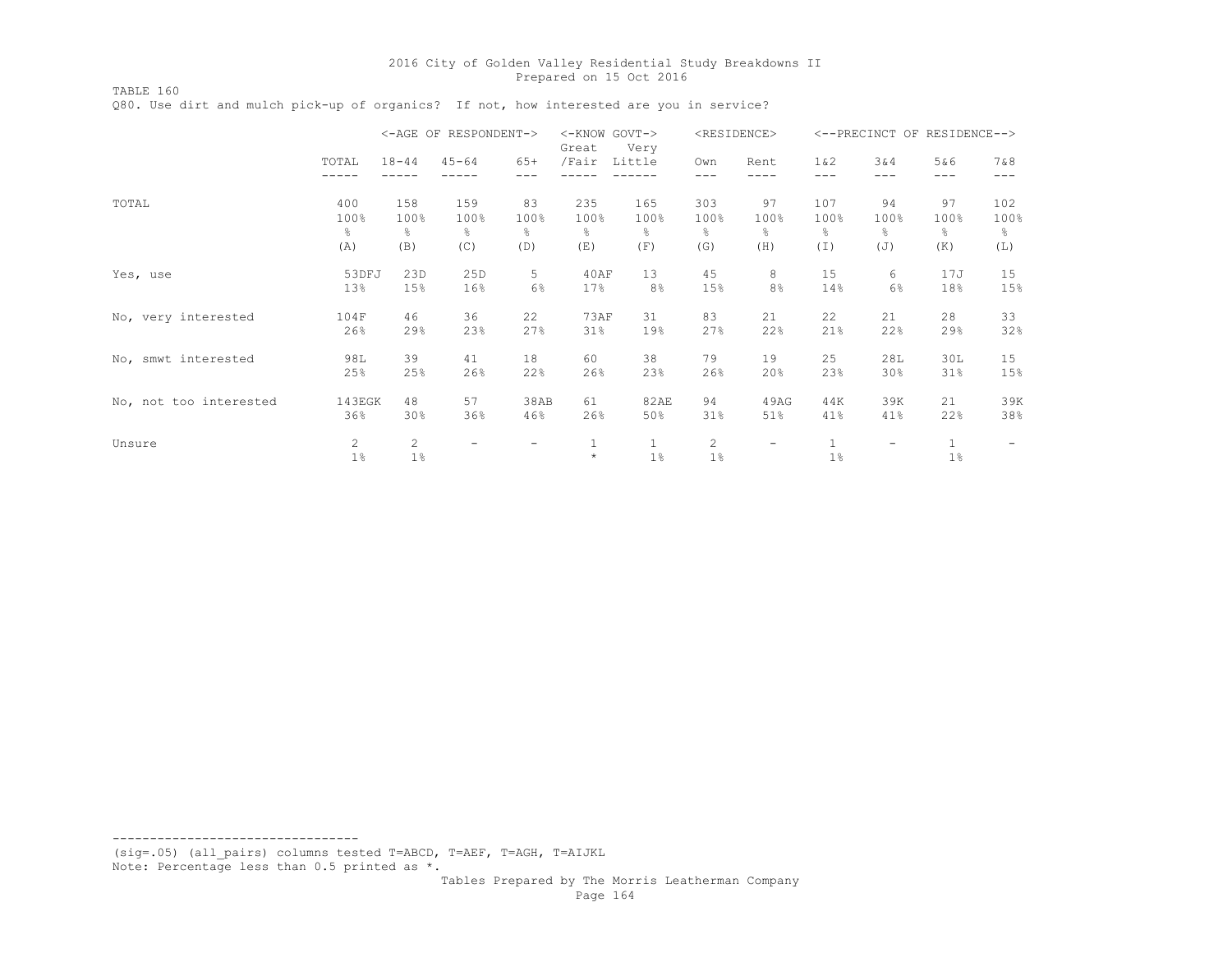TABLE 161

Q81. Would you favor or oppose the City changing from its current system?

|                 |               | <-RESIDENTIAL LONGEV-> |               | <expected longevity-=""></expected> |                          |                   | <-TYPE OF HOUSEHOLD--> |               |               |       | $<-$ -GENDER--> |               |
|-----------------|---------------|------------------------|---------------|-------------------------------------|--------------------------|-------------------|------------------------|---------------|---------------|-------|-----------------|---------------|
|                 |               | Less                   | 10-30 Over 30 |                                     | Less                     | $5 - 10$          | Over                   |               |               | Empty |                 |               |
|                 | TOTAL         | 10 Yrs                 | Years         | Years                               | 5 Yrs                    | Years             | 10 Yrs                 | Senior        | Child         | Nest  | Male            | Female        |
|                 |               |                        |               |                                     |                          |                   |                        |               |               | ----  | $---$           |               |
| TOTAL           | 400           | 138                    | 178           | 84                                  | 35                       | 30                | 335                    | 155           | 108           | 292   | 192             | 208           |
|                 | 100%          | 100%                   | 100%          | 100%                                | 100%                     | 100%              | 100%                   | 100%          | 100%          | 100%  | 100%            | 100%          |
|                 | $\frac{6}{6}$ | $\frac{6}{6}$          | $\approx$     | $\frac{6}{6}$                       | $\frac{6}{6}$            | g.                | $\frac{6}{6}$          | $\frac{6}{6}$ | $\frac{6}{6}$ | o.    | $\frac{6}{6}$   | $\frac{6}{6}$ |
|                 | (A)           | (B)                    | (C)           | (D)                                 | (E)                      | (F)               | (G)                    | (H)           | $(\bot)$      | (J)   | (K)             | (L)           |
| FAVOR           | 203H          | 81AD                   | 85            | 37                                  | 25AFG                    | 14                | 164                    | 67            | 59            | 144   | 107             | 96            |
|                 | 51%           | 59%                    | 48%           | 44%                                 | 71%                      | 47%               | 49%                    | 43%           | 55%           | 49%   | 56%             | 46%           |
| Strongly favor  | 66EF          | 18                     | 32            | 16                                  | $\mathbf{1}$             | $\qquad \qquad -$ | 65AEF                  | 37AI          | 15            | 51    | 35              | 31            |
|                 | 17%           | 13%                    | 18%           | 19%                                 | 3%                       |                   | 19%                    | 24%           | 14%           | 17%   | 18%             | 15%           |
| Favor           | 137DGH        | 63ACD                  | 53            | 21                                  | 24AG                     | 14                | 99                     | 30            | 44H           | 93H   | 72              | 65            |
|                 | 34%           | 46%                    | 30%           | 25%                                 | 69%                      | 47%               | 30%                    | 19%           | 41%           | 32%   | 38%             | 31%           |
| OPPOSE          | 151BE         | 39                     | 73B           | 39B                                 | 6                        | 13E               | 132E                   | 66            | 40            | 111   | 67              | 84            |
|                 | 38%           | 28%                    | 41%           | 46%                                 | 17%                      | 43%               | 39%                    | 43%           | 37%           | 38%   | 35%             | 40%           |
| Oppose          | 115B          | 28                     | 59B           | 28B                                 | 6                        | 9                 | 100                    | 45            | 31            | 84    | 58              | 57            |
|                 | 29%           | 20%                    | 33%           | 33%                                 | 17%                      | 30%               | 30%                    | 29%           | 29%           | 29%   | 30%             | 27%           |
| Strongly oppose | 36K           | 11                     | 14            | 11                                  | $\overline{\phantom{m}}$ | 4E                | 32                     | 21A           | 9             | 27    | 9               | 27AK          |
|                 | $9\%$         | 8%                     | 8%            | 13%                                 |                          | 13%               | 10%                    | 14%           | 8%            | 9%    | 5%              | 13%           |
| <b>UNSURE</b>   | 46            | 18                     | 20            | 8                                   | 4                        | 3                 | 39                     | 22            | 9             | 37    | 18              | 28            |
|                 | 12%           | 13%                    | 11%           | 10%                                 | 11%                      | 10%               | 12%                    | 14%           | 8%            | 13%   | $9\%$           | 13%           |

--------------------------------- (sig=.05) (all\_pairs) columns tested T=ABCD, T=AEFG, T=AHIJ, T=AKL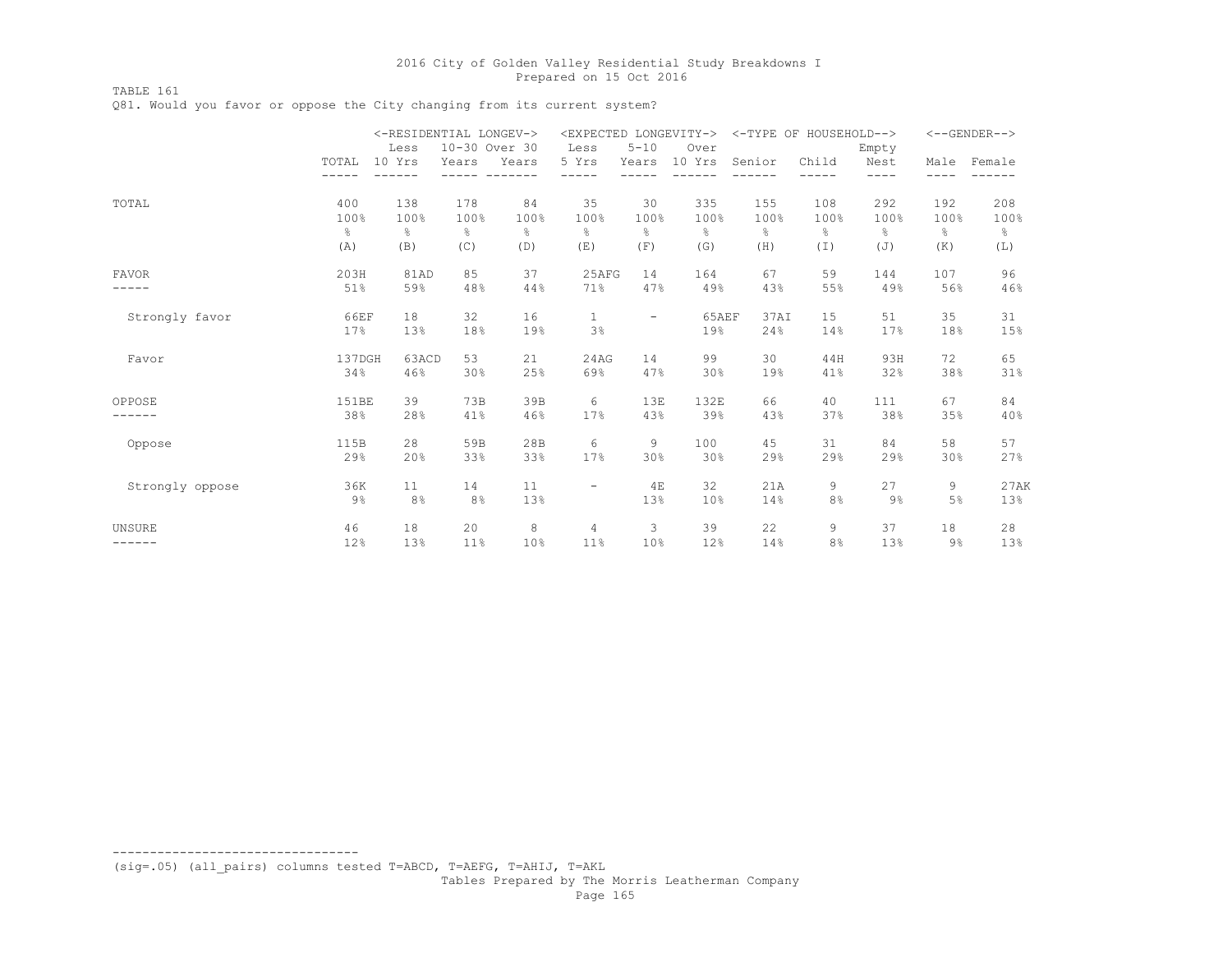TABLE 162 Q81. Would you favor or oppose the City changing from its current system?

|                 |                |               | <-AGE OF RESPONDENT-> |               | <-KNOW GOVT-><br>Great | Very          | <residence></residence> |               |                |               | <--PRECINCT OF RESIDENCE--> |                |
|-----------------|----------------|---------------|-----------------------|---------------|------------------------|---------------|-------------------------|---------------|----------------|---------------|-----------------------------|----------------|
|                 | TOTAL<br>----- | $18 - 44$     | $45 - 64$             | $65+$<br>---  | /Fair                  | Little        | Own<br>---              | Rent<br>----  | 1 & 2<br>$---$ | 3&4<br>---    | 5&6<br>---                  | 7 & 8<br>$---$ |
| TOTAL           | 400            | 158           | 159                   | 83            | 235                    | 165           | 303                     | 97            | 107            | 94            | 97                          | 102            |
|                 | 100%           | 100%          | 100%                  | 100%          | 100%                   | 100%          | 100%                    | 100%          | 100%           | 100%          | 100%                        | 100%           |
|                 | $\frac{6}{6}$  | $\frac{6}{6}$ | $\frac{6}{6}$         | $\frac{6}{6}$ | $\frac{6}{6}$          | $\frac{6}{5}$ | $\frac{6}{6}$           | $\frac{6}{5}$ | $\frac{6}{6}$  | $\frac{6}{6}$ | $\frac{6}{6}$               | $\frac{6}{6}$  |
|                 | (A)            | (B)           | (C)                   | (D)           | (E)                    | (F)           | (G)                     | (H)           | (T)            | (J)           | (K)                         | (L)            |
| <b>FAVOR</b>    | 203DF          | 95ACD         | 76                    | 32            | 133AF                  | 70            | 155                     | 48            | 48             | 53            | 57IL                        | 45             |
| -----           | 51%            | 60%           | 48%                   | 39%           | 57%                    | 42%           | 51%                     | 49%           | 45%            | 56%           | 59%                         | 44%            |
| Strongly favor  | 66B            | 16            | 33B                   | 17B           | 42                     | 24            | 50                      | 16            | 20             | 20            | 11                          | 15             |
|                 | 17%            | 10%           | 21%                   | 20%           | 18%                    | 15%           | 17%                     | 16%           | 19%            | 21%           | 11%                         | 15%            |
| Favor           | 137CDFI        | 79ACD         | 43                    | 15            | 91AF                   | 46            | 105                     | 32            | 28             | 33            | 46AIL                       | 30             |
|                 | 34%            | 50%           | 27%                   | 18%           | 39%                    | 28%           | 35%                     | 33%           | 26%            | 35%           | 47%                         | 29%            |
| OPPOSE          | 151BHK         | 49            | 63                    | 39B           | 88                     | 63            | 125AH                   | 26            | 48K            | 32            | 27                          | 44K            |
|                 | 38%            | 31%           | 40%                   | 47%           | 37%                    | 38%           | 41%                     | 27%           | 45%            | 34%           | 28%                         | 43%            |
| Oppose          | 115            | 42            | 45                    | 28            | 73                     | 42            | 92                      | 23            | 32             | 20            | 25                          | 38AJ           |
|                 | 29%            | 27%           | 28%                   | 34%           | 31%                    | 25%           | 30%                     | 24%           | 30%            | 21%           | 26%                         | 37%            |
| Strongly oppose | 36BEHK         | 7             | 18B                   | 11B           | 15                     | 21AE          | 33AH                    | 3             | 16AKL          | 12K           | $\mathbf{2}^{\prime}$       | 6              |
|                 | $9\%$          | 4%            | 11%                   | 13%           | 6%                     | 13%           | 11%                     | 3%            | 15%            | 13%           | 2%                          | 6%             |
| <b>UNSURE</b>   | 46EG           | 14            | 20                    | 12            | 14                     | 32AE          | 23                      | 23AG          | 11             | 9             | 13                          | 13             |
| ------          | 12%            | $9\%$         | 13%                   | 14%           | 6%                     | 19%           | 8 <sup>°</sup>          | 24%           | 10%            | 10%           | 13%                         | 13%            |

--------------------------------- (sig=.05) (all\_pairs) columns tested T=ABCD, T=AEF, T=AGH, T=AIJKL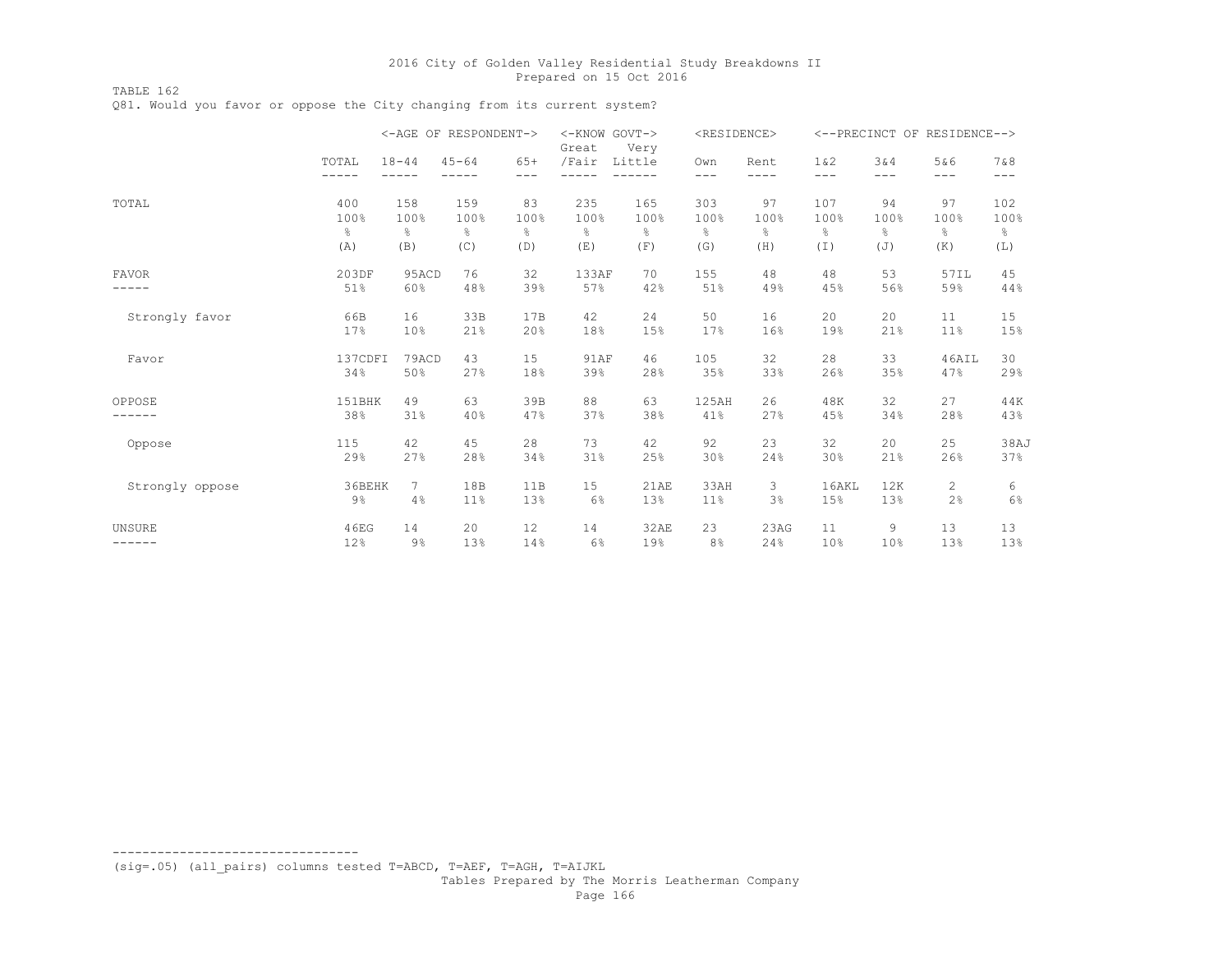TABLE 163 Q82. Why do you feel that way?

|                       |                | <-RESIDENTIAL LONGEV-> |               |                |           |                | <expected longevity-=""></expected> |                | <-TYPE OF HOUSEHOLD--> |               |                          | $\leftarrow$ -GENDER--> |
|-----------------------|----------------|------------------------|---------------|----------------|-----------|----------------|-------------------------------------|----------------|------------------------|---------------|--------------------------|-------------------------|
|                       |                | Less                   | 10-30 Over 30 |                | Less      | $5 - 10$       | Over                                |                |                        | Empty         |                          |                         |
|                       | TOTAL          | 10 Yrs                 | Years         | Years          | 5 Yrs     | Years          | 10 Yrs                              | Senior         | Child                  | Nest          | Male                     | Female                  |
|                       |                |                        |               |                |           |                |                                     |                |                        | ----          |                          |                         |
| TOTAL                 | 354            | 120                    | 158           | 76             | 31        | 27             | 296                                 | 133            | 99                     | 255           | 174                      | 180                     |
|                       | 100%           | 100%                   | 100%          | 100%           | 100%      | 100%           | 100%                                | 100%           | 100%                   | 100%          | 100%                     | 100%                    |
|                       | $\frac{6}{10}$ | $\frac{6}{25}$         | $\approx$     | $\frac{6}{10}$ | $\approx$ | $\frac{6}{5}$  | $\approx$                           | $\frac{6}{10}$ | $\frac{6}{6}$          | $\frac{6}{5}$ | $\frac{6}{6}$            | $\frac{6}{6}$           |
|                       | (A)            | (B)                    | (C)           | (D)            | (E)       | (F)            | (G)                                 | (H)            | (T)                    | (J)           | (K)                      | (L)                     |
| Like current hauler   | 93             | 32                     | 42            | 19             | 9         | 7              | 77                                  | 33             | 25                     | 68            | 46                       | 47                      |
|                       | 26%            | 27%                    | 27%           | 25%            | 29%       | 26%            | 26%                                 | 25%            | 25%                    | 27%           | 26%                      | 26%                     |
| Less truck traffic    | 80             | 30                     | 36            | 14             | 5         | 7              | 68                                  | 27             | 22                     | 58            | 39                       | 41                      |
|                       | 23%            | 25%                    | 23%           | 18%            | 16%       | 26%            | 23%                                 | 20%            | 22%                    | 23%           | 22%                      | 23%                     |
| Want choice           | 73             | 23                     | 33            | 17             | 7         | 7              | 59                                  | 32             | 18                     | 55            | 32                       | 41                      |
|                       | 21%            | 19%                    | 21%           | 22%            | 23%       | 26%            | 20%                                 | 24%            | 18%                    | 22%           | 18%                      | 23%                     |
| Organized cheaper     | 48             | 13                     | 25            | 10             | 4         | $\overline{4}$ | 40                                  | 13             | 16                     | 32            | 24                       | 24                      |
|                       | 14%            | 11%                    | 16%           | 13%            | 13%       | 15%            | 14%                                 | 10%            | 16%                    | 13%           | 14%                      | 13%                     |
| Less road maintenance | 38             | 14                     | 13            | 11             | 3         | $\mathbf{1}$   | 34                                  | 20A            | 11                     | 27            | 19                       | 19                      |
|                       | 11%            | 12%                    | 8%            | 14%            | 10%       | 4%             | 11 <sup>°</sup>                     | 15%            | 11 <sup>°</sup>        | 11%           | 11%                      | 11%                     |
| Choice is cheaper     | 21             | 8                      | 8             | 5              | 3         | $\mathbf{1}$   | 17                                  | 8              | 7                      | 14            | 14                       | 7                       |
|                       | 6%             | 7%                     | 5%            | 7%             | 10%       | 4%             | $6\%$                               | 6%             | 7%                     | 5%            | 8 <sup>°</sup>           | 4%                      |
| Unsure                |                |                        |               |                |           |                |                                     |                |                        |               |                          |                         |
| Scattered             | $\mathbf{1}$   | -                      | $\mathbf{1}$  |                |           |                | $\mathbf{1}$                        |                |                        |               | $\overline{\phantom{a}}$ | 1                       |
|                       | $\star$        |                        | $1\%$         |                |           |                | $\star$                             |                |                        |               |                          | 1%                      |

--------------------------------- (sig=.05) (all\_pairs) columns tested T=ABCD, T=AEFG, T=AHIJ, T=AKL Note: Percentage less than 0.5 printed as \*.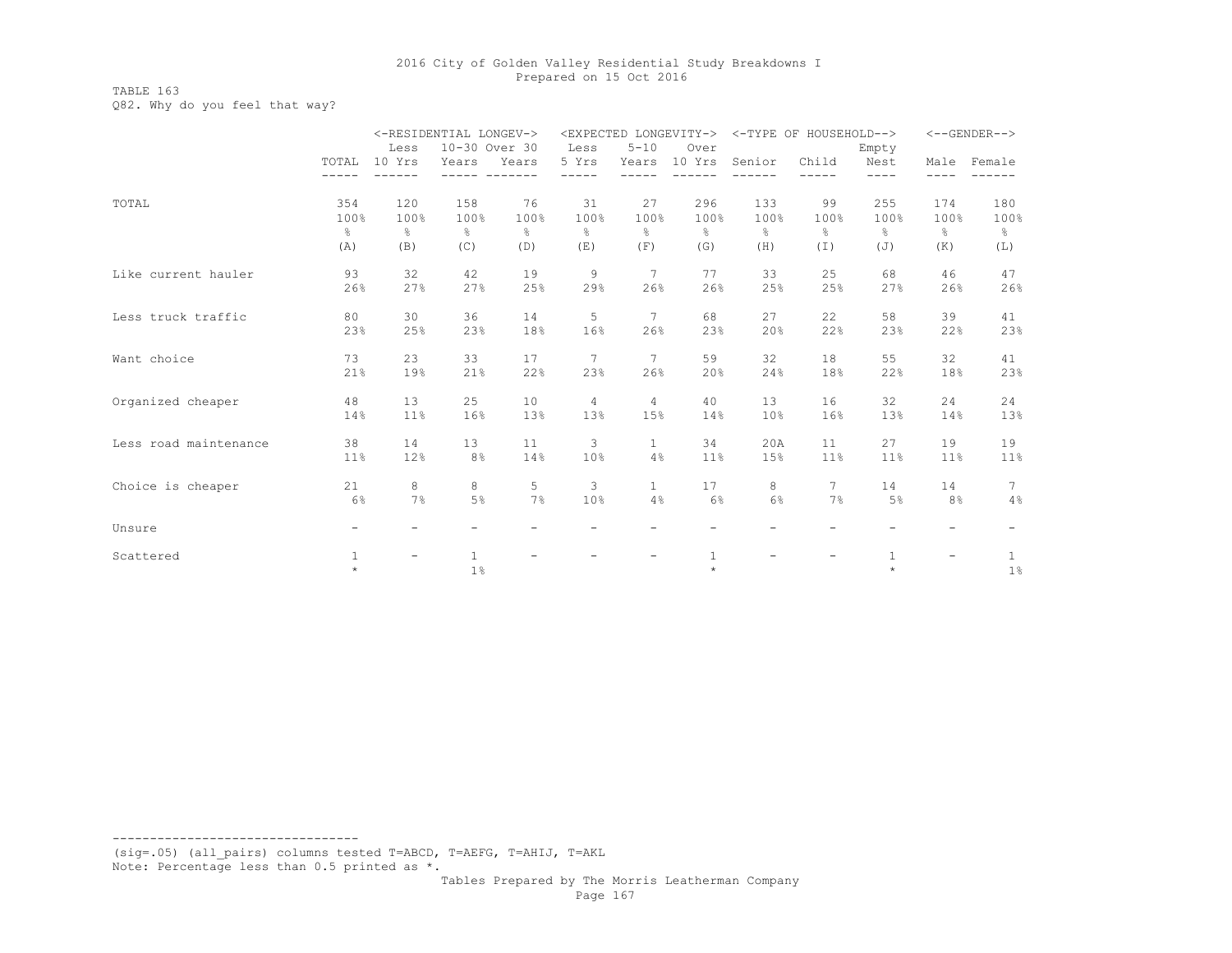TABLE 164 Q82. Why do you feel that way?

|                       |                          |                          | <-AGE OF RESPONDENT-> |                          | <-KNOW GOVT-><br>Great | Very          |                         | <residence></residence> |                  | <--PRECINCT OF RESIDENCE--> |                          |                   |
|-----------------------|--------------------------|--------------------------|-----------------------|--------------------------|------------------------|---------------|-------------------------|-------------------------|------------------|-----------------------------|--------------------------|-------------------|
|                       | TOTAL<br>-----           | $18 - 44$                | $45 - 64$             | $65+$<br>$- - -$         | /Fair                  | Little        | Own<br>$- - -$          | Rent                    | 1 & 2<br>$- - -$ | 3&4<br>$---$                | 5&6<br>---               | 7 & 8<br>$---$    |
| TOTAL                 | 354                      | 144                      | 139                   | 71                       | 221                    | 133           | 280                     | 74                      | 96               | 85                          | 84                       | 89                |
|                       | 100%                     | 100%                     | 100%                  | 100%                     | 100%                   | 100%          | 100%                    | 100%                    | 100%             | 100%                        | 100%                     | 100%              |
|                       | g.                       | $\frac{6}{6}$            | 옹                     | $\frac{6}{6}$            | $\frac{6}{6}$          | $\frac{6}{6}$ | g.                      | $\frac{6}{6}$           | 옹                | 옹                           | g.                       | $\frac{6}{6}$     |
|                       | (A)                      | (B)                      | (C)                   | (D)                      | (E)                    | (F)           | (G)                     | (H)                     | $(\top)$         | (J)                         | (K)                      | (L)               |
| Like current hauler   | 93J                      | 36                       | 38                    | 19                       | 62                     | 31            | 75                      | 18                      | 30J              | 14                          | 21                       | 28J               |
|                       | 26%                      | 25%                      | 27%                   | 27%                      | 28%                    | 23%           | 27%                     | 24%                     | 31%              | 16%                         | 25%                      | 31%               |
| Less truck traffic    | 80                       | 33                       | 30                    | 17                       | 43                     | 37            | 63                      | 17                      | 18               | 20                          | 19                       | 23                |
|                       | 23%                      | 23%                      | 22%                   | 24%                      | 19%                    | 28%           | 23%                     | 23%                     | 19%              | 24%                         | 23%                      | 26%               |
| Want choice           | 73                       | 28                       | 29                    | 16                       | 42                     | 31            | 62                      | 11                      | 18               | 24AL                        | 18                       | 13                |
|                       | 21%                      | 19%                      | 21%                   | 23%                      | 19%                    | 23%           | 22%                     | 15%                     | 19%              | 28%                         | 21%                      | 15%               |
| Organized cheaper     | 48CF                     | 28AC                     | 12                    | 8                        | 37AF                   | 11            | 34                      | 14                      | 10               | 17A                         | 9                        | $12 \overline{ }$ |
|                       | 14%                      | 19%                      | $9\%$                 | 11%                      | 17%                    | 8%            | 12%                     | 19%                     | 10%              | 20%                         | 11%                      | 13%               |
| Less road maintenance | 38                       | 10                       | 20B                   | 8                        | 23                     | 15            | 30                      | 8                       | 14L              | 8                           | 11                       | 5                 |
|                       | 11%                      | 7%                       | 14%                   | 11%                      | 10%                    | 11%           | 11%                     | 11%                     | 15%              | $9\%$                       | 13%                      | 6%                |
| Choice is cheaper     | 21                       | 9                        | 9                     | 3                        | 13                     | 8             | 15                      | 6                       | 6                | $\mathbf{2}^{\prime}$       | 6                        | 7                 |
|                       | 6%                       | 6%                       | 6%                    | 4%                       | 6%                     | 6%            | 5%                      | 8%                      | 6%               | 2%                          | 7%                       | 8%                |
| Unsure                | $\overline{\phantom{0}}$ | $\overline{\phantom{0}}$ |                       | $\overline{\phantom{a}}$ | -                      |               |                         |                         |                  |                             | $\overline{\phantom{a}}$ |                   |
| Scattered             | 1<br>$\star$             | $\overline{\phantom{a}}$ | $\mathbf{1}$<br>1%    | $\overline{\phantom{a}}$ | 1<br>$\star$           | -             | $\mathbf{1}$<br>$\star$ |                         |                  |                             |                          | 1<br>1%           |

--------------------------------- (sig=.05) (all\_pairs) columns tested T=ABCD, T=AEF, T=AGH, T=AIJKL Note: Percentage less than 0.5 printed as \*.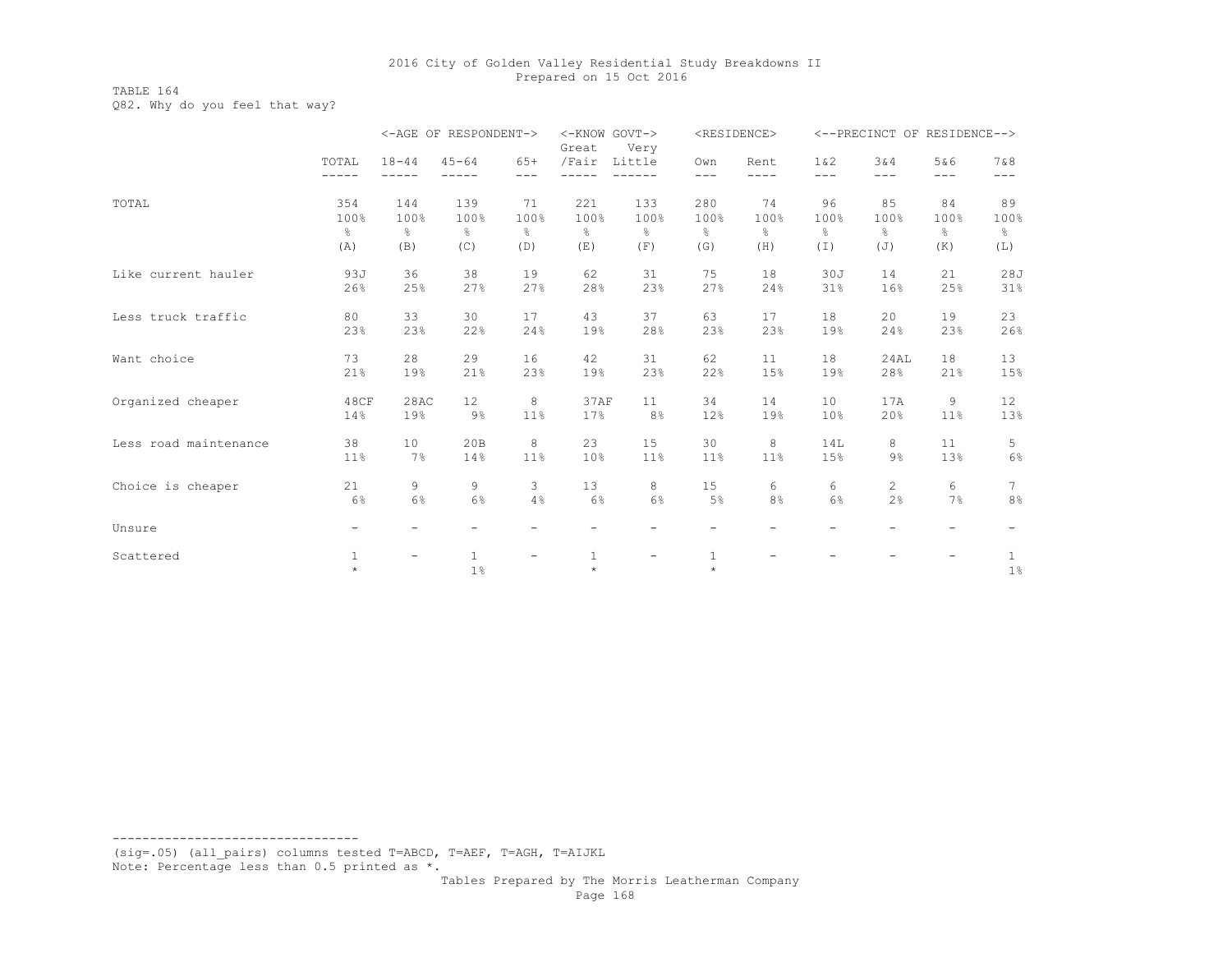TABLE 165

Q83. Would cost for street maintenance and upkeep be better under open collection or organized collection?

|                    |               | <-RESIDENTIAL LONGEV-><br>Less | 10-30 Over 30 |               | Less           | <expected longevity-=""><br/><math>5 - 10</math></expected> | Over          | <-TYPE OF HOUSEHOLD--> |                | Empty          |              | $<-$ -GENDER--> |
|--------------------|---------------|--------------------------------|---------------|---------------|----------------|-------------------------------------------------------------|---------------|------------------------|----------------|----------------|--------------|-----------------|
|                    | TOTAL         | 10 Yrs<br>$---$                | Years         | Years         | 5 Yrs<br>$- -$ | Years                                                       | 10 Yrs        | Senior                 | Child          | Nest<br>----   | Male<br>---- | Female          |
| TOTAL              | 400           | 138                            | 178           | 84            | 35             | 30                                                          | 335           | 155                    | 108            | 292            | 192          | 208             |
|                    | 100%          | 100%                           | 100%          | 100%          | 100%           | 100%                                                        | 100%          | 100%                   | 100%           | 100%           | 100%         | 100%            |
|                    | $\frac{6}{5}$ | $\frac{6}{6}$                  | $\approx$     | $\frac{6}{6}$ | g.             | $\frac{6}{5}$                                               | $\frac{6}{6}$ | $\frac{6}{6}$          | $\frac{6}{6}$  | $\frac{6}{10}$ | $\epsilon$   | $\frac{6}{5}$   |
|                    | (A)           | (B)                            | (C)           | (D)           | (E)            | (F)                                                         | (G)           | (H)                    | (I)            | (J)            | (K)          | (L)             |
| OPEN COLLECTION    | 178H          | 69                             | 77            | 32            | 16             | 15                                                          | 147           | 51                     | 45             | 133H           | 85           | 93              |
|                    | 45%           | 50%                            | 43%           | 38%           | 46%            | 50%                                                         | 44%           | 33%                    | 42%            | 46%            | 44%          | 45%             |
| Strongly open      | 19            | 6                              | 8             | 5             | $\mathbf{1}$   | 2                                                           | 16            | 7                      | 8              | 11             | 9            | 10              |
|                    | 5%            | 4%                             | 4%            | 6%            | 3%             | 7%                                                          | 5%            | 5%                     | 7%             | 4%             | 5%           | 5%              |
| Open               | 159H          | 63D                            | 69            | 27            | 15             | 13                                                          | 131           | 44                     | 37             | 122H           | 76           | 83              |
|                    | 40%           | 46%                            | 39%           | 32%           | 43%            | 43%                                                         | 39%           | 28%                    | 34%            | 42%            | 40%          | 40%             |
| ORGANIZED COLL     | 186           | 58                             | 87            | 41            | 16             | 11                                                          | 159           | 84A                    | 54             | 132            | 94           | 92              |
|                    | 47%           | 42%                            | 49%           | 49%           | 46%            | 37%                                                         | 47%           | 54%                    | 50%            | 45%            | 49%          | 44%             |
| Organized          | 124B          | 33                             | 61B           | 30            | 8              | 10                                                          | 106           | 59A                    | 36             | 88             | 68           | 56              |
|                    | 31%           | 24%                            | 34%           | 36%           | 23%            | 33%                                                         | 32%           | 38%                    | 33%            | 30%            | 35%          | 27%             |
| Strongly organized | 62            | 25                             | 26            | 11            | 8F             | $\mathbf{1}$                                                | 53            | 25                     | 18             | 44             | 26           | 36              |
|                    | 16%           | 18%                            | 15%           | 13%           | 23%            | 3%                                                          | 16%           | 16%                    | 17%            | 15%            | 14%          | 17%             |
| <b>UNSURE</b>      | 36            | 11                             | 14            | 11            | 3              | $\overline{4}$                                              | 29            | 20A                    | 9              | 27             | 13           | 23              |
| ------             | $9\%$         | 8 <sup>°</sup>                 | 8%            | 13%           | 9%             | 13%                                                         | 9%            | 13%                    | 8 <sup>°</sup> | 9%             | 7%           | 11%             |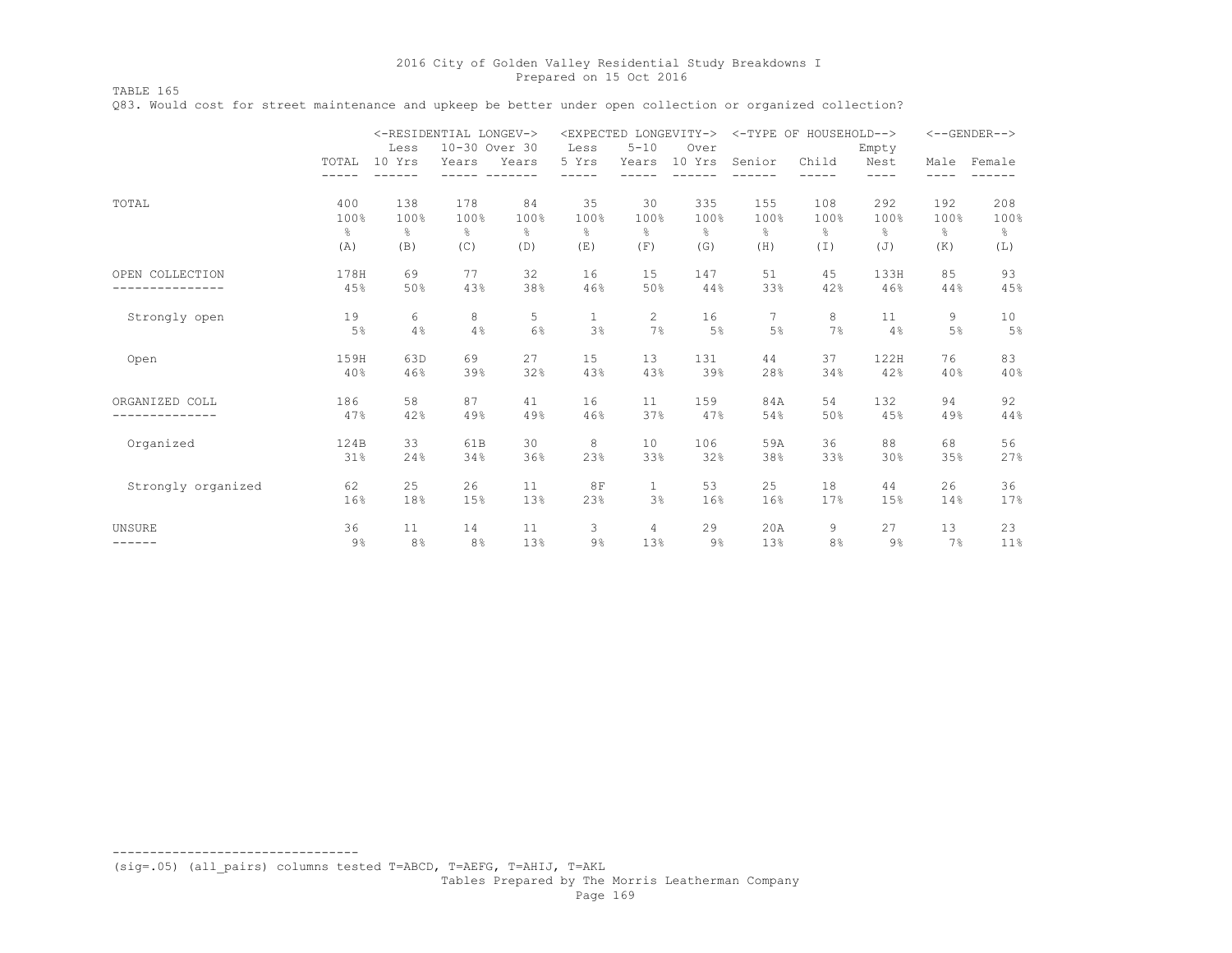TABLE 166 Q83. Would cost for street maintenance and upkeep be better under open collection or organized collection?

|                    |               | <-AGE OF RESPONDENT-> |               |                  | <-KNOW GOVT-><br>Great | Very   |            | <residence></residence> |              |              | <--PRECINCT OF RESIDENCE--> |                |
|--------------------|---------------|-----------------------|---------------|------------------|------------------------|--------|------------|-------------------------|--------------|--------------|-----------------------------|----------------|
|                    | TOTAL         | $18 - 44$             | $45 - 64$     | $65+$<br>$- - -$ | /Fair                  | Little | Own<br>--- | Rent<br>----            | 1 & 2<br>--- | 3&4<br>$---$ | 5&6<br>$---$                | 7 & 8<br>$---$ |
| TOTAL              | 400           | 158                   | 159           | 83               | 235                    | 165    | 303        | 97                      | 107          | 94           | 97                          | 102            |
|                    | 100%          | 100%                  | 100%          | 100%             | 100%                   | 100%   | 100%       | 100%                    | 100%         | 100%         | 100%                        | 100%           |
|                    | $\frac{6}{6}$ | 옹                     | $\frac{6}{5}$ | $\frac{6}{6}$    | $\frac{6}{6}$          | &      | g.         | 옹                       | $\%$         | $\approx$    | $\frac{6}{6}$               | $\frac{6}{6}$  |
|                    | (A)           | (B)                   | (C)           | (D)              | (E)                    | (F)    | (G)        | (H)                     | $(\top)$     | (J)          | (K)                         | (L)            |
| OPEN COLLECTION    | 178DF         | 87ACD                 | 65            | 26               | 121AF                  | 57     | 138        | 40                      | 41           | 38           | 50                          | 49             |
|                    | 45%           | 55%                   | 41%           | 31%              | 51%                    | 35%    | 46%        | 41%                     | 38%          | 40%          | 52%                         | 48%            |
| Strongly open      | 19            | 9                     | 6             | 4                | 11                     | 8      | 17         | 2                       | 4            | 2            | 6                           | 7              |
|                    | 5%            | 6%                    | 4%            | 5%               | 5%                     | $5\%$  | 6%         | 2%                      | 4%           | 2%           | 6%                          | 7%             |
| Open               | 159DF         | 78ACD                 | 59            | 22               | 110AF                  | 49     | 121        | 38                      | 37           | 36           | 44                          | 42             |
|                    | 40%           | 49%                   | 37%           | 27%              | 47%                    | 30%    | 40%        | 39%                     | 35%          | 38%          | 45%                         | 41%            |
| ORGANIZED COLL     | 186           | 65                    | 75            | 46B              | 102                    | 84     | 143        | 43                      | 53           | 46           | 45                          | 42             |
|                    | 47%           | 41%                   | 47%           | 55%              | 43%                    | 51%    | 47%        | 44%                     | 50%          | 49%          | 46%                         | 41%            |
| Organized          | 124B          | 40                    | 59AB          | 25               | 71                     | 53     | 96         | 28                      | 33           | 31           | 33                          | 27             |
|                    | 31%           | 25%                   | 37%           | 30%              | 30%                    | 32%    | 32%        | 29%                     | 31%          | 33%          | 34%                         | 26%            |
| Strongly organized | 62C           | 25                    | 16            | 21AC             | 31                     | 31     | 47         | 15                      | 20           | 15           | $12 \overline{ }$           | 15             |
|                    | 16%           | 16%                   | 10%           | 25%              | 13%                    | 19%    | 16%        | 15%                     | 19%          | 16%          | 12%                         | 15%            |
| <b>UNSURE</b>      | 36BEGK        | 6                     | 19B           | 11B              | 12                     | 24AE   | 22         | 14AG                    | 13K          | 10K          | $\mathbf{2}^{\prime}$       | 11K            |
| ------             | $9\%$         | 4%                    | 12%           | 13%              | 5%                     | 15%    | 7%         | 14%                     | 12%          | 11%          | 2%                          | 11%            |

--------------------------------- (sig=.05) (all\_pairs) columns tested T=ABCD, T=AEF, T=AGH, T=AIJKL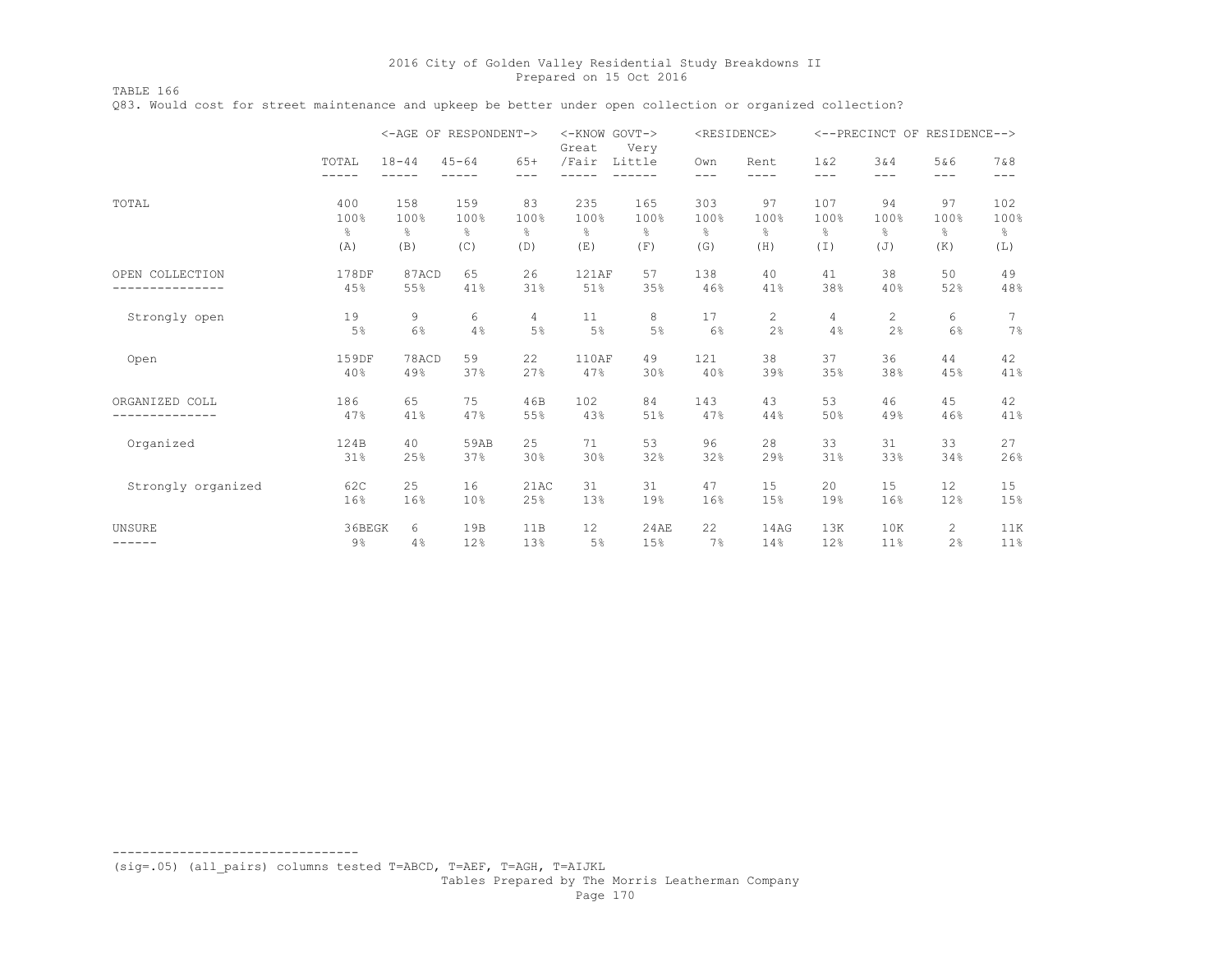TABLE 167

Q84. Would cost for garbage collection be better under open collection or organized collection?

|                    |                | Less           | <-RESIDENTIAL LONGEV-><br>10-30 Over 30 |       | Less  | $5 - 10$       | <expected longevity-=""><br/>Over</expected> |                                 | <-TYPE OF HOUSEHOLD--> | Empty           |      | <--GENDER-->   |
|--------------------|----------------|----------------|-----------------------------------------|-------|-------|----------------|----------------------------------------------|---------------------------------|------------------------|-----------------|------|----------------|
|                    | TOTAL          | 10 Yrs         | Years                                   | Years | 5 Yrs | Years          | 10 Yrs                                       | Senior                          | Child                  | Nest<br>----    | Male | Female         |
| TOTAL              | 400            | 138            | 178                                     | 84    | 35    | 30             | 335                                          | 155                             | 108                    | 292             | 192  | 208            |
|                    | 100%           | 100%           | 100%                                    | 100%  | 100%  | 100%           | 100%                                         | 100%                            | 100%                   | 100%            | 100% | 100%           |
|                    | $\frac{6}{6}$  | $\frac{6}{6}$  | $\approx$                               | g.    | g.    | $\frac{6}{6}$  | ိင                                           | $\frac{\mathsf{o}}{\mathsf{o}}$ | $\frac{6}{6}$          | $\frac{6}{6}$   | g.   | $\frac{6}{6}$  |
|                    | (A)            | (B)            | (C)                                     | (D)   | (E)   | (F)            | (G)                                          | (H)                             | (I)                    | (J)             | (K)  | (L)            |
| OPEN COLLECTION    | 212            | 76             | 89                                      | 47    | 22    | 16             | 174                                          | 77                              | 49                     | 163             | 103  | 109            |
|                    | 53%            | 55%            | 50%                                     | 56%   | 63%   | 53%            | 52%                                          | 50%                             | 45%                    | 56%             | 54%  | 52%            |
| Strongly open      | 108IL          | 34             | 52                                      | 22    | 11    | 7              | 90                                           | 42I                             | 17                     | 91AI            | 62AL | 46             |
|                    | 27%            | 25%            | 29%                                     | 26%   | 31%   | 23%            | 27%                                          | 27%                             | 16%                    | 31%             | 32%  | 22%            |
| Open               | 104CK          | 42C            | 37                                      | 25    | 11    | 9              | 84                                           | 35                              | 32                     | 72              | 41   | 63AK           |
|                    | 26%            | 30%            | 21%                                     | 30%   | 31%   | 30%            | 25%                                          | 23%                             | 30%                    | 25%             | 21%  | 30%            |
| ORGANIZED COLL     | 151J           | 51             | 69                                      | 31    | 10    | 10             | 131                                          | 56                              | 50AJ                   | 101             | 79   | 72             |
|                    | 38%            | 37%            | 39%                                     | 37%   | 29%   | 33%            | 39%                                          | 36%                             | 46%                    | 35%             | 41%  | 35%            |
| Organized          | 119E           | 36             | 59                                      | 24    | 5     | 8              | 106E                                         | 49                              | 40                     | 79              | 63   | 56             |
|                    | 30%            | 26%            | 33%                                     | 29%   | 14%   | 27%            | 32%                                          | 32%                             | 37%                    | 27%             | 33%  | 27%            |
| Strongly organized | 32H            | 15             | 10                                      | 7     | 5     | $\overline{c}$ | 25                                           | 7                               | 10                     | 22              | 16   | 16             |
|                    | 8 <sup>°</sup> | 11%            | 6%                                      | 8%    | 14%   | 7%             | 7%                                           | 5%                              | $9\%$                  | 8%              | 8%   | 8 <sup>°</sup> |
| <b>UNSURE</b>      | 37K            | 11             | 20                                      | 6     | 3     | 4              | 30                                           | 22A                             | 9                      | 28              | 10   | 27AK           |
| ------             | $9\%$          | 8 <sup>°</sup> | 11%                                     | 7%    | 9%    | 13%            | $9\%$                                        | 14%                             | 8 <sup>°</sup>         | 10 <sup>°</sup> | 5%   | 13%            |

(sig=.05) (all\_pairs) columns tested T=ABCD, T=AEFG, T=AHIJ, T=AKL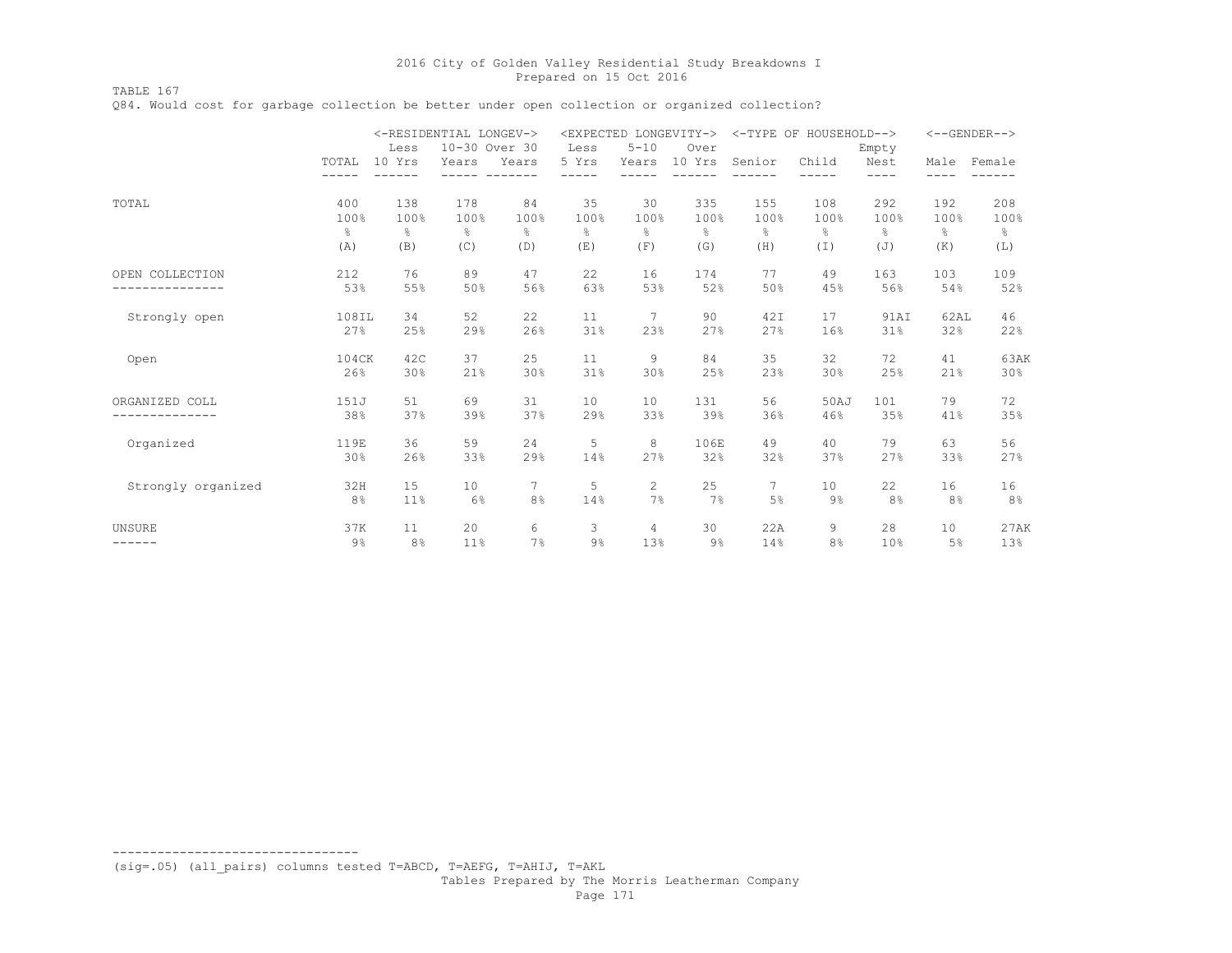TABLE 168 Q84. Would cost for garbage collection be better under open collection or organized collection?

|                    |                |                      | <-AGE OF RESPONDENT-> |                | <-KNOW GOVT-><br>Great | Very          |                | <residence></residence> |                |               | <--PRECINCT OF RESIDENCE--> |               |
|--------------------|----------------|----------------------|-----------------------|----------------|------------------------|---------------|----------------|-------------------------|----------------|---------------|-----------------------------|---------------|
|                    | TOTAL<br>---   | $18 - 44$<br>$- - -$ | $45 - 64$             | $65+$<br>$---$ | /Fair                  | Little        | Own<br>$---$   | Rent<br>----            | 1 & 2<br>$---$ | 3&4<br>---    | 5&6<br>$---$                | 7 & 8<br>---  |
| TOTAL              | 400            | 158                  | 159                   | 83             | 235                    | 165           | 303            | 97                      | 107            | 94            | 97                          | 102           |
|                    | 100%           | 100%                 | 100%                  | 100%           | 100%                   | 100%          | 100%           | 100%                    | 100%           | 100%          | 100%                        | 100%          |
|                    | g.             | $\frac{6}{6}$        | $\frac{6}{5}$         | g.             | 옹                      | $\frac{6}{6}$ | $\frac{6}{5}$  | $\frac{6}{6}$           | 옹              | $\frac{6}{6}$ | $\frac{6}{6}$               | $\frac{6}{6}$ |
|                    | (A)            | (B)                  | (C)                   | (D)            | (E)                    | (F)           | (G)            | (H)                     | (I)            | (J)           | (K)                         | (L)           |
| OPEN COLLECTION    | 212F           | 88                   | 85                    | 39             | 136AF                  | 76            | 162            | 50                      | 55             | 54            | 46                          | 57            |
|                    | 53%            | 56%                  | 53%                   | 47%            | 58%                    | 46%           | 53%            | 52%                     | 51%            | 57%           | 47%                         | 56%           |
| Strongly open      | 108F           | 45                   | 40                    | 23             | 76AF                   | 32            | 84             | 24                      | 29             | 22            | 22                          | 35            |
|                    | 27%            | 28%                  | 25%                   | 28%            | 32%                    | 19%           | 28%            | 25%                     | 27%            | 23%           | 23%                         | 34%           |
| Open               | 104            | 43                   | 45                    | 16             | 60                     | 44            | 78             | 26                      | 26             | 32A           | 24                          | 22            |
|                    | 26%            | 27%                  | 28%                   | 19%            | 26%                    | 27%           | 26%            | 27%                     | 24%            | 34%           | 25%                         | 22%           |
| ORGANIZED COLL     | 151            | 63                   | 55                    | 33             | 89                     | 62            | 115            | 36                      | 44             | 28            | 45AJ                        | 34            |
|                    | 38%            | 40%                  | 35%                   | 40%            | 38%                    | 38%           | 38%            | 37%                     | 41%            | 30%           | 46%                         | 33%           |
| Organized          | 119            | 49                   | 43                    | 27             | 72                     | 47            | 92             | 27                      | 33             | 22            | 39AJL                       | 25            |
|                    | 30%            | 31%                  | 27%                   | 33%            | 31%                    | 28%           | 30%            | 28%                     | 31%            | 23%           | 40%                         | 25%           |
| Strongly organized | 32             | 14                   | $12 \overline{ }$     | 6              | 17                     | 15            | 23             | 9                       | 11             | 6             | 6                           | 9             |
|                    | 8%             | $9\%$                | 8%                    | 7%             | 7%                     | 9%            | 8 <sup>°</sup> | $9\%$                   | 10%            | 6%            | 6%                          | 9%            |
| <b>UNSURE</b>      | 37BE           | 7                    | 19B                   | 11B            | 10                     | 27AE          | 26             | 11                      | 8              | 12            | 6                           | 11            |
| ------             | $9\frac{6}{6}$ | 4%                   | 12%                   | 13%            | 4%                     | 16%           | 9%             | 11%                     | 7%             | 13%           | 6%                          | 11%           |

(sig=.05) (all\_pairs) columns tested T=ABCD, T=AEF, T=AGH, T=AIJKL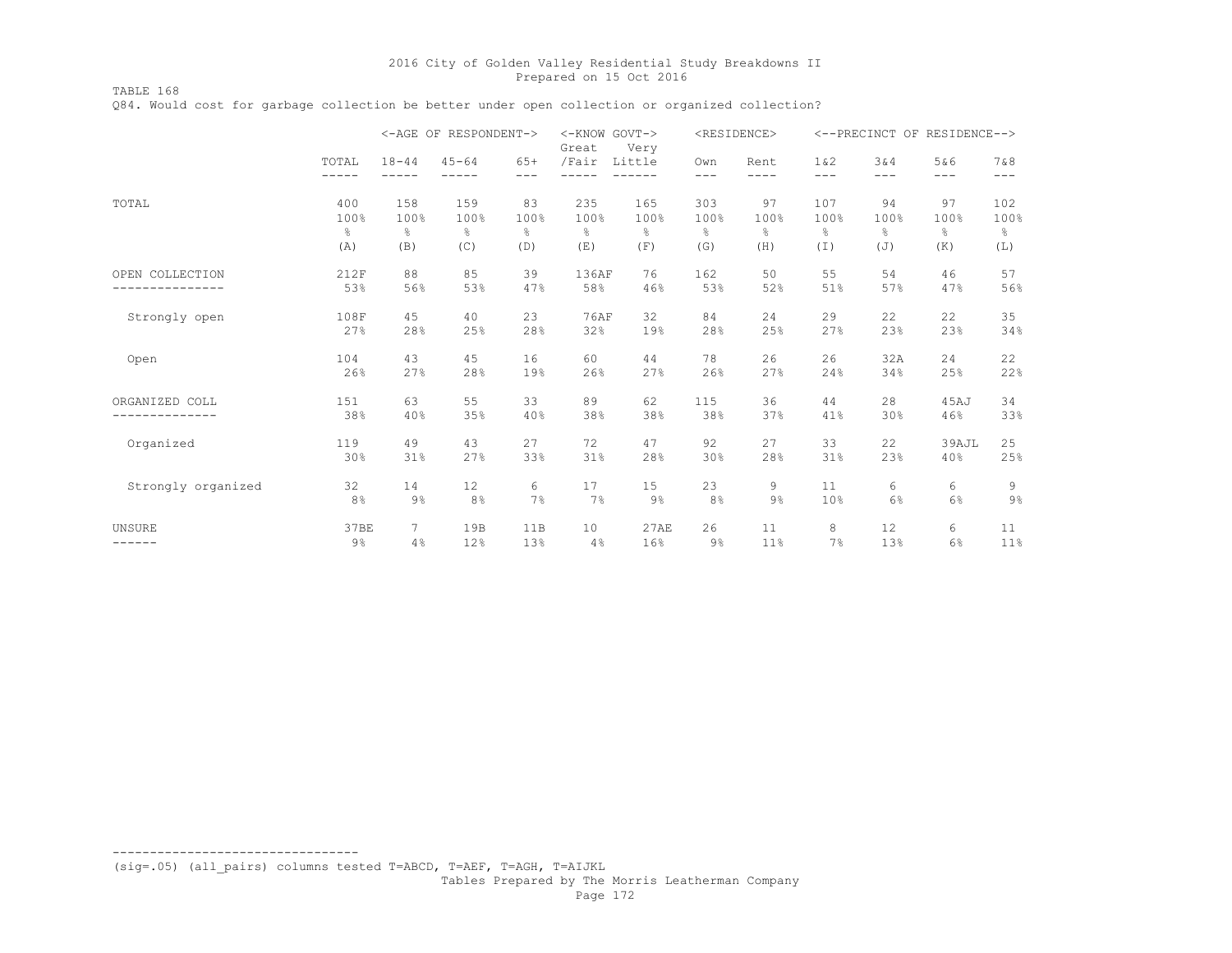TABLE 169 Q85. Would pollution from trucks be better under open collection or organized collection?

|                    |                    | <-RESIDENTIAL LONGEV-><br>Less | 10-30 Over 30 |       | <expected longevity-=""><br/>Less</expected> | $5 - 10$       | Over   |               | <-TYPE OF HOUSEHOLD--> | Empty         |              | $<-$ -GENDER--> |
|--------------------|--------------------|--------------------------------|---------------|-------|----------------------------------------------|----------------|--------|---------------|------------------------|---------------|--------------|-----------------|
|                    | TOTAL              | 10 Yrs                         | Years         | Years | 5 Yrs                                        | Years          | 10 Yrs | Senior        | Child                  | Nest<br>----  | Male<br>---- | Female          |
| TOTAL              | 400                | 138                            | 178           | 84    | 35                                           | 30             | 335    | 155           | 108                    | 292           | 192          | 208             |
|                    | $100$ <sup>8</sup> | 100%                           | 100%          | 100%  | 100%                                         | 100%           | 100%   | 100%          | 100%                   | 100%          | 100%         | 100%            |
|                    | $\frac{6}{5}$      | g.                             | 옹             | g.    | 옹                                            | g.             | g.     | $\frac{6}{6}$ | ⊱                      | $\frac{6}{6}$ | g.           | $\frac{6}{6}$   |
|                    | (A)                | (B)                            | (C)           | (D)   | (E)                                          | (F)            | (G)    | (H)           | (I)                    | (J)           | (K)          | (L)             |
| OPEN COLLECTION    | 163H               | 64                             | 69            | 30    | 19                                           | 12             | 132    | 42            | 45H                    | 118H          | 78           | 85              |
|                    | 41%                | 46%                            | 39%           | 36%   | 54%                                          | 40%            | 39%    | 27%           | 42%                    | 40%           | 41%          | 41%             |
| Strongly open      | 70GHI              | 34AC                           | 2.4           | 12    | 12AG                                         | 8              | 50     | 18            | 12                     | 58AHI         | 35           | 35              |
|                    | 18%                | 25%                            | 13%           | 14%   | 34%                                          | 27%            | 15%    | 12%           | 11 <sup>°</sup>        | 20%           | 18%          | 17%             |
| Open               | 93HJ               | 30                             | 45            | 18    | 7                                            | $\overline{4}$ | 82     | 24            | 33AHJ                  | 60            | 43           | 50              |
|                    | 23%                | 22%                            | 25%           | 21%   | 20%                                          | 13%            | 24%    | 15%           | 31%                    | 21%           | 22%          | 24%             |
| ORGANIZED COLL     | 197                | 63                             | 95            | 39    | 14                                           | 14             | 169    | 91AJ          | 55                     | 142           | 100          | 97              |
|                    | 49%                | 46%                            | 53%           | 46%   | 40%                                          | 47%            | 50%    | 59%           | 51%                    | 49%           | 52%          | 47%             |
| Organized          | 106                | 29                             | 54            | 23    | 5                                            | 7              | 94     | 52A           | 26                     | 80            | 55           | 51              |
|                    | 27%                | 21%                            | 30%           | 27%   | 14%                                          | 23%            | 28%    | 34%           | 24%                    | 27%           | 29%          | 25%             |
| Strongly organized | 91                 | 34                             | 41            | 16    | 9                                            | 7              | 75     | 39            | 29                     | 62            | 45           | 46              |
|                    | 23%                | 25%                            | 23%           | 19%   | 26%                                          | 23%            | 22%    | 25%           | 27%                    | 21%           | 23%          | 22%             |
| <b>UNSURE</b>      | 40                 | 11                             | 14            | 15ABC | $\overline{2}$                               | 4              | 34     | 22A           | 8                      | 32            | 14           | 26              |
| ------             | 10%                | 8 <sup>°</sup>                 | 8%            | 18%   | 6%                                           | 13%            | 10%    | 14%           | 7%                     | 11%           | 7%           | 13%             |

(sig=.05) (all\_pairs) columns tested T=ABCD, T=AEFG, T=AHIJ, T=AKL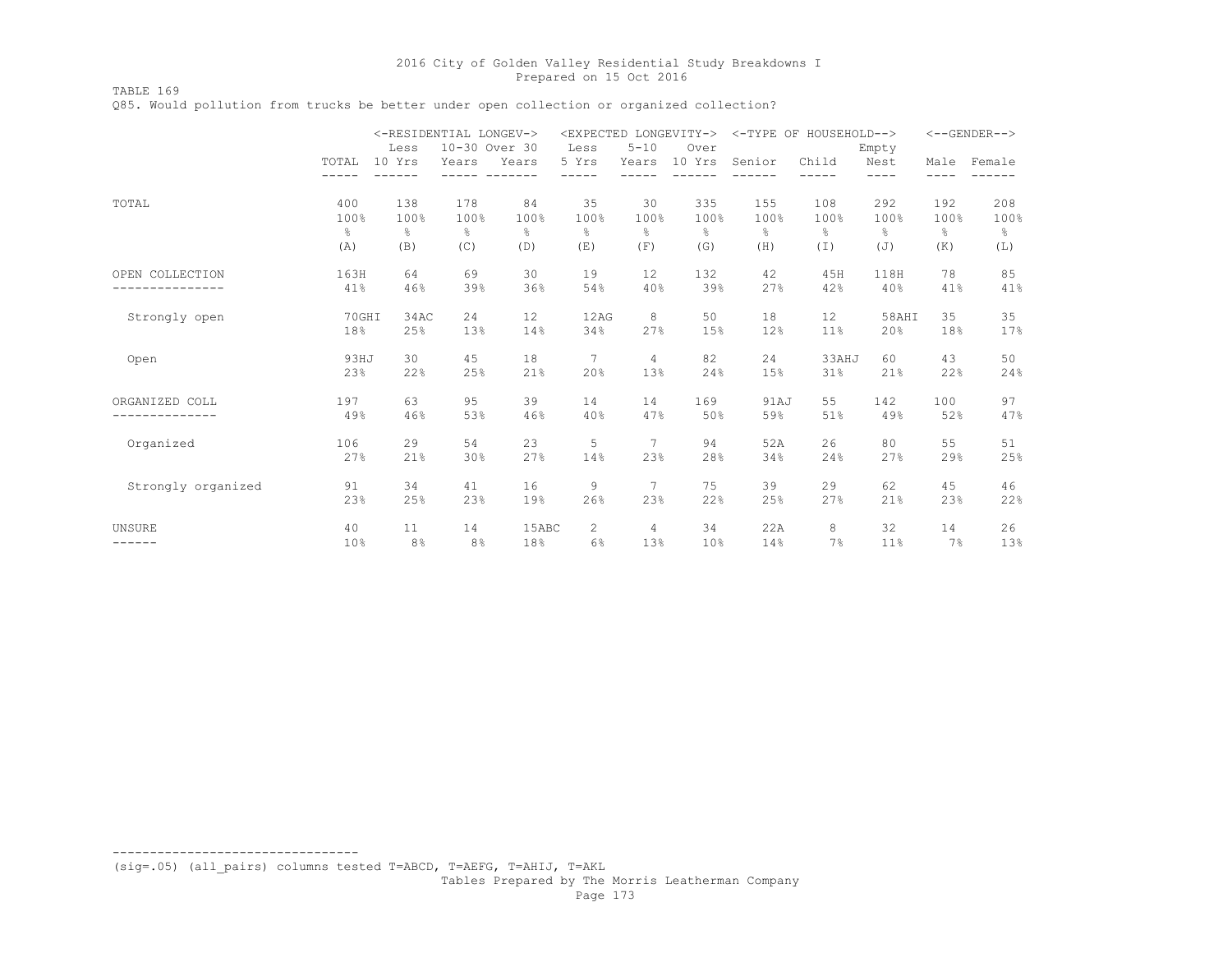TABLE 170 Q85. Would pollution from trucks be better under open collection or organized collection?

|                    |                | <-AGE OF RESPONDENT-> |               |                | <-KNOW GOVT-><br>Great | Very             | <residence></residence> |               |                |               | <--PRECINCT OF RESIDENCE--> |                  |
|--------------------|----------------|-----------------------|---------------|----------------|------------------------|------------------|-------------------------|---------------|----------------|---------------|-----------------------------|------------------|
|                    | TOTAL<br>----- | $18 - 44$<br>-----    | $45 - 64$     | $65+$<br>$---$ | /Fair                  | Little<br>------ | Own<br>$---$            | Rent<br>----  | 1 & 2<br>$---$ | 3&4<br>$---$  | 5&6<br>$---$                | 7 & 8<br>$- - -$ |
| TOTAL              | 400            | 158                   | 159           | 83             | 235                    | 165              | 303                     | 97            | 107            | 94            | 97                          | 102              |
|                    | 100%           | 100%                  | 100%          | 100%           | 100%                   | 100%             | 100%                    | 100%          | 100%           | 100%          | 100%                        | 100%             |
|                    | $\frac{6}{5}$  | $\frac{6}{6}$         | $\frac{6}{5}$ | $\frac{6}{6}$  | $\frac{6}{5}$          | $\frac{6}{5}$    | $\frac{6}{6}$           | $\frac{6}{6}$ | $\frac{6}{6}$  | $\frac{6}{6}$ | $\frac{6}{6}$               | $\frac{6}{6}$    |
|                    | (A)            | (B)                   | (C)           | (D)            | (E)                    | (F)              | (G)                     | (H)           | (I)            | (J)           | (K)                         | (L)              |
| OPEN COLLECTION    | 163DF          | 85ACD                 | 59D           | 19             | 112AF                  | 51               | 126                     | 37            | 37             | 41            | 43                          | 42               |
|                    | 41%            | 54%                   | 37%           | 23%            | 48%                    | 31%              | 42%                     | 38%           | 35%            | 44%           | 44%                         | 41%              |
| Strongly open      | 70CFH          | 39ACD                 | 20            | 11             | 50AF                   | 20               | 61AH                    | 9             | 15             | 21            | 19                          | 15               |
|                    | 18%            | 25%                   | 13%           | 13%            | 21%                    | 12%              | 20%                     | $9\%$         | 14%            | 22%           | 20%                         | 15%              |
| Open               | 93D            | 46AD                  | 39D           | 8              | 62                     | 31               | 65                      | 28            | 22             | 20            | 24                          | 27               |
|                    | 23%            | 29%                   | 25%           | 10%            | 26%                    | 19%              | 21%                     | 29%           | 21%            | 21%           | 25%                         | 26%              |
| ORGANIZED COLL     | 197BE          | 67                    | 81            | 49AB           | 105                    | 92AE             | 148                     | 49            | 57             | 42            | 53                          | 45               |
|                    | 49%            | 42%                   | 51%           | 59%            | 45%                    | 56%              | 49%                     | 51%           | 53%            | 45%           | 55%                         | 44%              |
| Organized          | 106J           | 36                    | 44            | 26             | 62                     | 44               | 83                      | 23            | 32J            | 16            | 35AJL                       | 23               |
|                    | 27%            | 23%                   | 28%           | 31%            | 26%                    | 27%              | 27%                     | 24%           | 30%            | 17%           | 36%                         | 23%              |
| Strongly organized | 91E            | 31                    | 37            | 23             | 43                     | 48AE             | 65                      | 26            | 25             | 26            | 18                          | 22               |
|                    | 23%            | 20%                   | 23%           | 28%            | 18%                    | 29%              | 21%                     | 27%           | 23%            | 28%           | 19%                         | 22%              |
| UNSURE             | 40BK           | 6                     | 19B           | 15AB           | 18                     | 22               | 29                      | 11            | 13K            | 11K           | $\mathbf{1}$                | 15K              |
| ------             | 10%            | 4%                    | 12%           | 18%            | 8%                     | 13%              | 10%                     | 11%           | 12%            | 12%           | 1%                          | 15%              |

(sig=.05) (all\_pairs) columns tested T=ABCD, T=AEF, T=AGH, T=AIJKL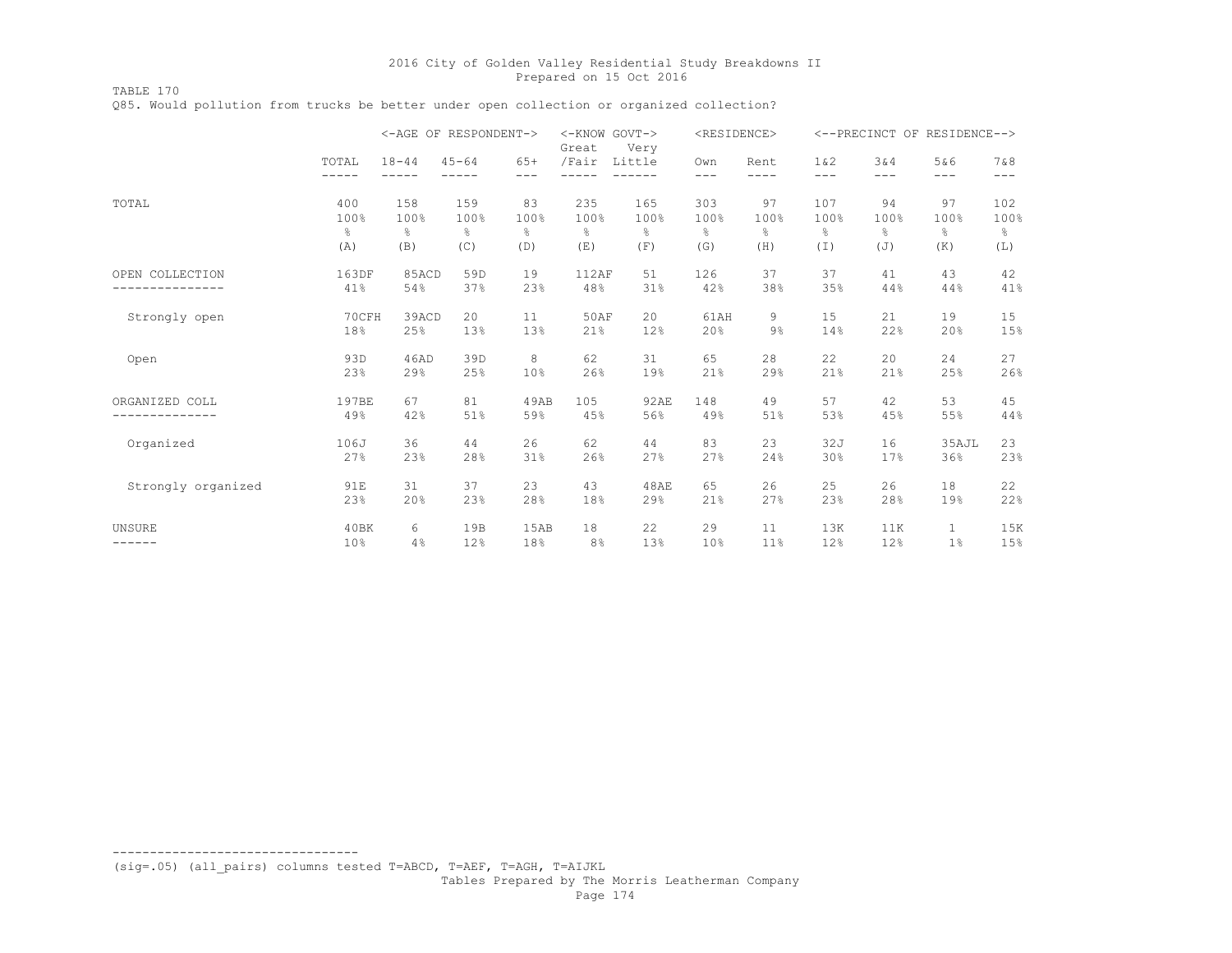TABLE 171

Q86. Would customer service be better under open collection or organized collection?

|                    |                 | <-RESIDENTIAL LONGEV-> |               |               |       | <expected longevity-=""></expected> |        |               | <-TYPE OF HOUSEHOLD--> |                                 |                 | $<-$ -GENDER--> |
|--------------------|-----------------|------------------------|---------------|---------------|-------|-------------------------------------|--------|---------------|------------------------|---------------------------------|-----------------|-----------------|
|                    |                 | Less                   | 10-30 Over 30 |               | Less  | $5 - 10$                            | Over   |               |                        | Empty                           |                 |                 |
|                    | TOTAL           | 10 Yrs                 | Years         | Years         | 5 Yrs | Years                               | 10 Yrs | Senior        | Child                  | Nest<br>----                    | Male<br>----    | Female          |
|                    |                 |                        |               |               |       |                                     |        |               |                        |                                 |                 |                 |
| TOTAL              | 400             | 138                    | 178           | 84            | 35    | 30                                  | 335    | 155           | 108                    | 292                             | 192             | 208             |
|                    | 100%            | 100%                   | 100%          | 100%          | 100%  | 100%                                | 100%   | 100%          | 100%                   | 100%                            | 100%            | 100%            |
|                    | $\frac{6}{6}$   | $\frac{6}{6}$          | $\approx$     | $\frac{6}{6}$ | o.    | $\frac{6}{5}$                       | ⊱      | $\frac{6}{6}$ | 옹                      | $\frac{\mathsf{o}}{\mathsf{o}}$ | $\epsilon$      | $\frac{6}{5}$   |
|                    | (A)             | (B)                    | (C)           | (D)           | (E)   | (F)                                 | (G)    | (H)           | (I)                    | (J)                             | (K)             | (L)             |
| OPEN COLLECTION    | 198H            | 70                     | 90            | 38            | 19    | 14                                  | 165    | 65            | 49                     | 149                             | 94              | 104             |
|                    | 50%             | 51%                    | 51%           | 45%           | 54%   | 47%                                 | 49%    | 42%           | 45%                    | 51%                             | 49%             | 50%             |
| Strongly open      | 66              | 28                     | 24            | 14            | 9     | 6                                   | 51     | 20            | 18                     | 48                              | 31              | 35              |
|                    | 17%             | 20%                    | 13%           | 17%           | 26%   | 20%                                 | 15%    | 13%           | 17%                    | 16%                             | 16%             | 17%             |
| Open               | 132             | 42                     | 66            | 24            | 10    | 8                                   | 114    | 45            | 31                     | 101                             | 63              | 69              |
|                    | 33%             | 30%                    | 37%           | 29%           | 29%   | 27%                                 | 34%    | 29%           | 29%                    | 35%                             | 33%             | 33%             |
| ORGANIZED COLL     | 144             | 52                     | 61            | 31            | 12    | 10                                  | 122    | 60            | 44                     | 100                             | 76              | 68              |
|                    | 36%             | 38%                    | 34%           | 37%           | 34%   | 33%                                 | 36%    | 39%           | 41%                    | 34%                             | 40%             | 33%             |
| Organized          | 103             | 32                     | 46            | 25            | 7     | 7                                   | 89     | 46            | 30                     | 73                              | 57              | 46              |
|                    | 26%             | 23%                    | 26%           | 30%           | 20%   | 23%                                 | 27%    | 30%           | 28%                    | 25%                             | 30%             | 22%             |
| Strongly organized | 41              | 20A                    | 15            | 6             | 5     | 3                                   | 33     | 14            | 14                     | 27                              | 19              | 22              |
|                    | 10 <sup>°</sup> | 14%                    | 8%            | 7%            | 14%   | 10%                                 | 10%    | 9%            | 13%                    | 9%                              | 10%             | 11%             |
| <b>UNSURE</b>      | 58              | 16                     | 27            | 15            | 4     | 6                                   | 48     | 30A           | 15                     | 43                              | 22              | 36              |
| ------             | 15%             | 12%                    | 15%           | 18%           | 11%   | 20%                                 | 14%    | 19%           | 14%                    | 15%                             | 11 <sup>°</sup> | 17%             |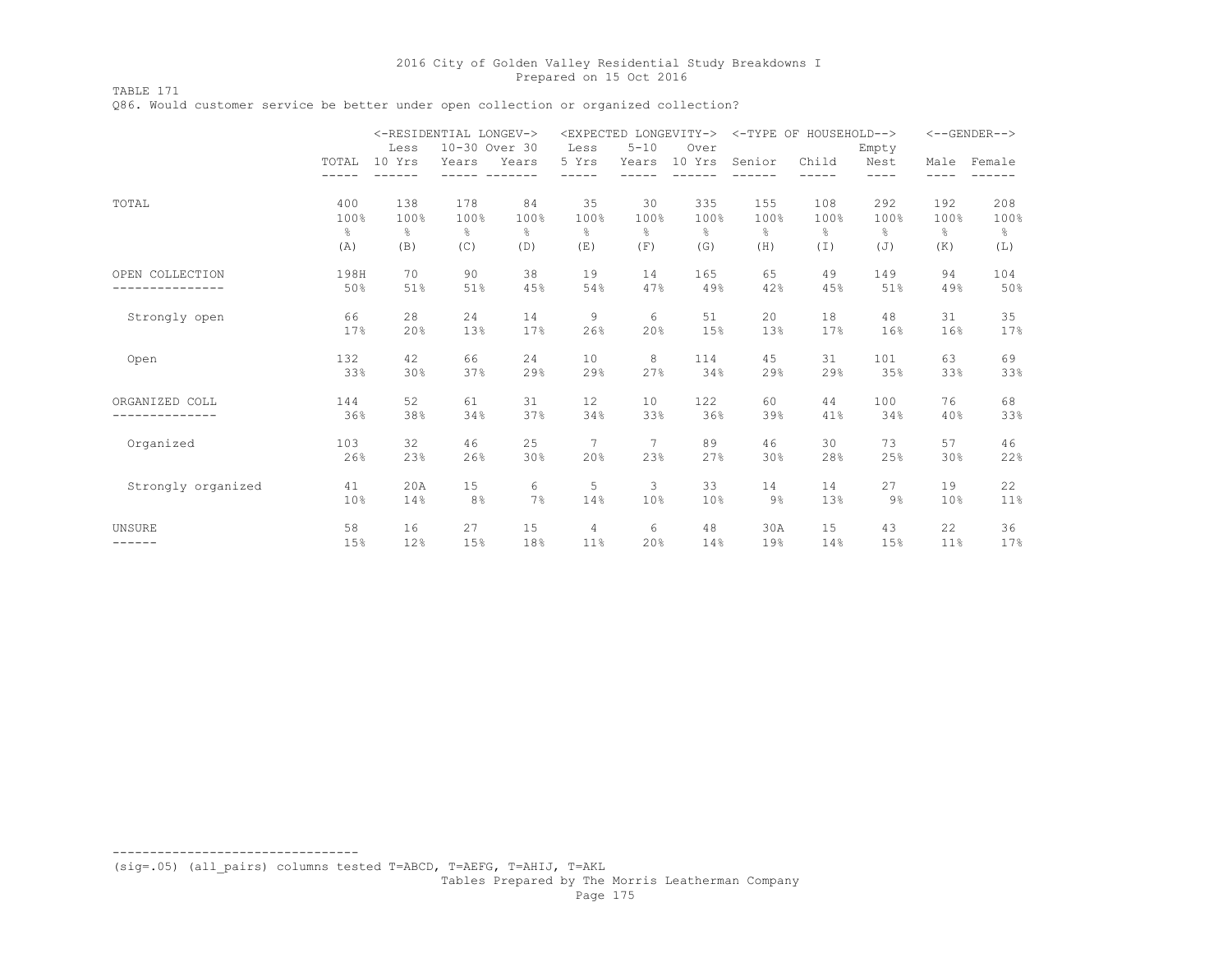TABLE 172 Q86. Would customer service be better under open collection or organized collection?

|                    |               |               | <-AGE OF RESPONDENT-> |       | <-KNOW GOVT-><br>Great | Very          |               | <residence></residence> |          | <--PRECINCT OF RESIDENCE--> |               |       |
|--------------------|---------------|---------------|-----------------------|-------|------------------------|---------------|---------------|-------------------------|----------|-----------------------------|---------------|-------|
|                    | TOTAL         | $18 - 44$     | $45 - 64$             | $65+$ | /Fair                  | Little        | Own           | Rent                    | $1\&2$   | 3 & 4                       | 5&6           | 7 & 8 |
|                    | $- - - - - -$ | -----         | $- - -$               | $---$ | -----                  | ------        | $---$         | ----                    | $---$    | $---$                       | $---$         | $---$ |
| TOTAL              | 400           | 158           | 159                   | 83    | 235                    | 165           | 303           | 97                      | 107      | 94                          | 97            | 102   |
|                    | 100%          | 100%          | 100%                  | 100%  | 100%                   | 100%          | 100%          | 100%                    | 100%     | 100%                        | 100%          | 100%  |
|                    | $\frac{6}{6}$ | $\frac{6}{6}$ | $\approx$             | 옹     | 옹                      | $\frac{6}{5}$ | $\frac{6}{6}$ | $\frac{6}{6}$           | $\%$     | $\frac{6}{10}$              | $\frac{6}{6}$ | 웅     |
|                    | (A)           | (B)           | (C)                   | (D)   | (E)                    | (F)           | (G)           | (H)                     | $(\top)$ | (J)                         | (K)           | (L)   |
| OPEN COLLECTION    | 198F          | 88A           | 74                    | 36    | 134AF                  | 64            | 156           | 42                      | 49       | 41                          | 52            | 56    |
|                    | 50%           | 56%           | 47%                   | 43%   | 57%                    | 39%           | 51%           | 43%                     | 46%      | 44%                         | 54%           | 55%   |
| Strongly open      | 66F           | 30            | 25                    | 11    | 49AF                   | 17            | 56            | 10                      | 18       | 14                          | 18            | 16    |
|                    | 17%           | 19%           | 16%                   | 13%   | 21%                    | 10%           | 18%           | 10%                     | 17%      | 15%                         | 19%           | 16%   |
| Open               | 132           | 58            | 49                    | 25    | 85                     | 47            | 100           | 32                      | 31       | 27                          | 34            | 40    |
|                    | 33%           | 37%           | 31%                   | 30%   | 36%                    | 28%           | 33%           | 33%                     | 29%      | 29%                         | 35%           | 39%   |
| ORGANIZED COLL     | 144           | 56            | 58                    | 30    | 84                     | 60            | 107           | 37                      | 37       | 33                          | 38            | 36    |
|                    | 36%           | 35%           | 36%                   | 36%   | 36%                    | 36%           | 35%           | 38%                     | 35%      | 35%                         | 39%           | 35%   |
| Organized          | 103           | 36            | 45                    | 22    | 65                     | 38            | 79            | 24                      | 25       | 24                          | 29            | 25    |
|                    | 26%           | 23%           | 28%                   | 27%   | 28%                    | 23%           | 26%           | 25%                     | 23%      | 26%                         | 30%           | 25%   |
| Strongly organized | 41            | 20            | 13                    | 8     | 19                     | 22            | 28            | 13                      | 12       | 9                           | 9             | 11    |
|                    | 10%           | 13%           | 8%                    | 10%   | 8%                     | 13%           | $9\%$         | 13%                     | 11%      | 10%                         | $9\%$         | 11%   |
| UNSURE             | 58BEK         | 14            | 27B                   | 17B   | 17                     | 41AE          | 40            | 18                      | 21KL     | 20AKL                       | 7             | 10    |
| ------             | 15%           | $9\%$         | 17%                   | 20%   | 7%                     | 25%           | 13%           | 19%                     | 20%      | 21%                         | 7%            | 10%   |

--------------------------------- (sig=.05) (all\_pairs) columns tested T=ABCD, T=AEF, T=AGH, T=AIJKL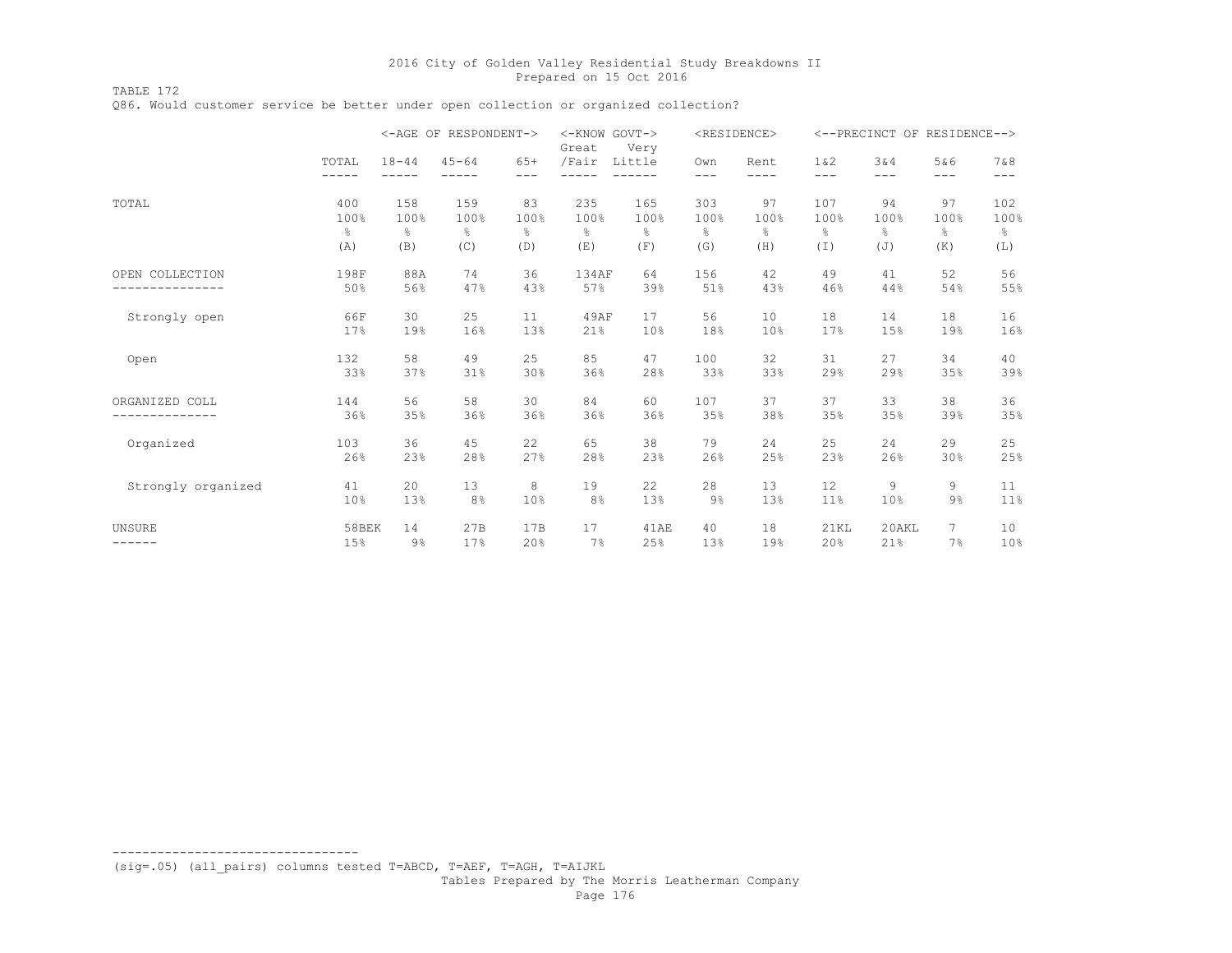TABLE 173

Q87. Would you support or oppose the encouraging the reduction of plastic bag use?

|                  |          |                 | <-RESIDENTIAL LONGEV-> |               | <expected longevity-=""></expected> |                   |                       | <-TYPE OF HOUSEHOLD--> |                |                       |               | $<-$ -GENDER--> |
|------------------|----------|-----------------|------------------------|---------------|-------------------------------------|-------------------|-----------------------|------------------------|----------------|-----------------------|---------------|-----------------|
|                  | TOTAL    | Less<br>10 Yrs  | 10-30 Over 30<br>Years | Years         | Less<br>5 Yrs                       | $5 - 10$<br>Years | Over<br>10 Yrs        | Senior                 | Child          | Empty<br>Nest<br>---- | Male          | Female          |
| TOTAL            | 400      | 138             | 178                    | 84            | 35                                  | 30                | 335                   | 155                    | 108            | 292                   | 192           | 208             |
|                  | 100%     | 100%            | 100%                   | 100%          | 100%                                | 100%              | 100%                  | 100%                   | 100%           | 100%                  | 100%          | 100%            |
|                  | g.       | g.              | $\frac{6}{5}$          | $\frac{6}{6}$ | 옹                                   | g.                | g.                    | $\frac{6}{6}$          | 옹              | $\frac{6}{6}$         | $\frac{6}{6}$ | $\frac{6}{6}$   |
|                  | (A)      | (B)             | (C)                    | (D)           | (E)                                 | (F)               | (G)                   | (H)                    | (I)            | (J)                   | (K)           | (L)             |
| SUPPORT          | 257DGH   | 97 <sub>D</sub> | 118D                   | 42            | 28AG                                | 22                | 207                   | 84                     | 72H            | 185                   | 128           | 129             |
|                  | 64%      | 70%             | 66%                    | 50%           | 80%                                 | 73%               | 62%                   | 54%                    | 67%            | 63%                   | 67%           | 62%             |
| Strongly support | 69F      | 20              | 30                     | 19            | 4                                   | $\mathbf{1}$      | 64AF                  | 39AI                   | 16             | 53                    | 29            | 40              |
|                  | 17%      | 14%             | 17%                    | 23%           | 11%                                 | 3%                | 19%                   | 25%                    | 15%            | 18%                   | 15%           | 19%             |
| Support          | 188DGH   | 77AD            | 88D                    | 23            | 24AG                                | 21AG              | 143                   | 45                     | 56H            | 132H                  | 99            | 89              |
|                  | 47%      | 56%             | 49%                    | 27%           | 69%                                 | 70%               | 43%                   | 29%                    | 52%            | 45%                   | 52%           | 43%             |
| OPPOSE           | 117B     | 31              | 52                     | 34AB          | 7                                   | 8                 | 102                   | 58A                    | 30             | 87                    | 52            | 65              |
|                  | 29%      | 22%             | 29%                    | 40%           | 20%                                 | 27%               | 30%                   | 37%                    | 28%            | 30%                   | 27%           | 31%             |
| Oppose           | 83       | 26              | 33                     | 24A           | 6                                   | 6                 | 71                    | 39                     | 23             | 60                    | 39            | 44              |
|                  | 21%      | 19%             | 19%                    | 29%           | 17%                                 | 20%               | 21%                   | 25%                    | 21%            | 21%                   | 20%           | 21%             |
| Strongly oppose  | 34B      | 5               | 19B                    | 10B           | $\mathbf{1}$                        | $\mathbf{2}$      | 31                    | 19A                    | $\overline{7}$ | 27                    | 13            | 21              |
|                  | 9%       | 4%              | 11%                    | 12%           | 3%                                  | 7%                | $9\%$                 | 12%                    | 6%             | $9\%$                 | 7%            | 10%             |
| UNSURE           | 26<br>7% | 10<br>7%        | 8<br>4%                | 8<br>10%      | $\overline{\phantom{m}}$            | $-$               | 26A<br>8 <sup>°</sup> | 13<br>8%               | 6<br>6%        | 20<br>7%              | 12<br>6%      | 14<br>7%        |

--------------------------------- (sig=.05) (all\_pairs) columns tested T=ABCD, T=AEFG, T=AHIJ, T=AKL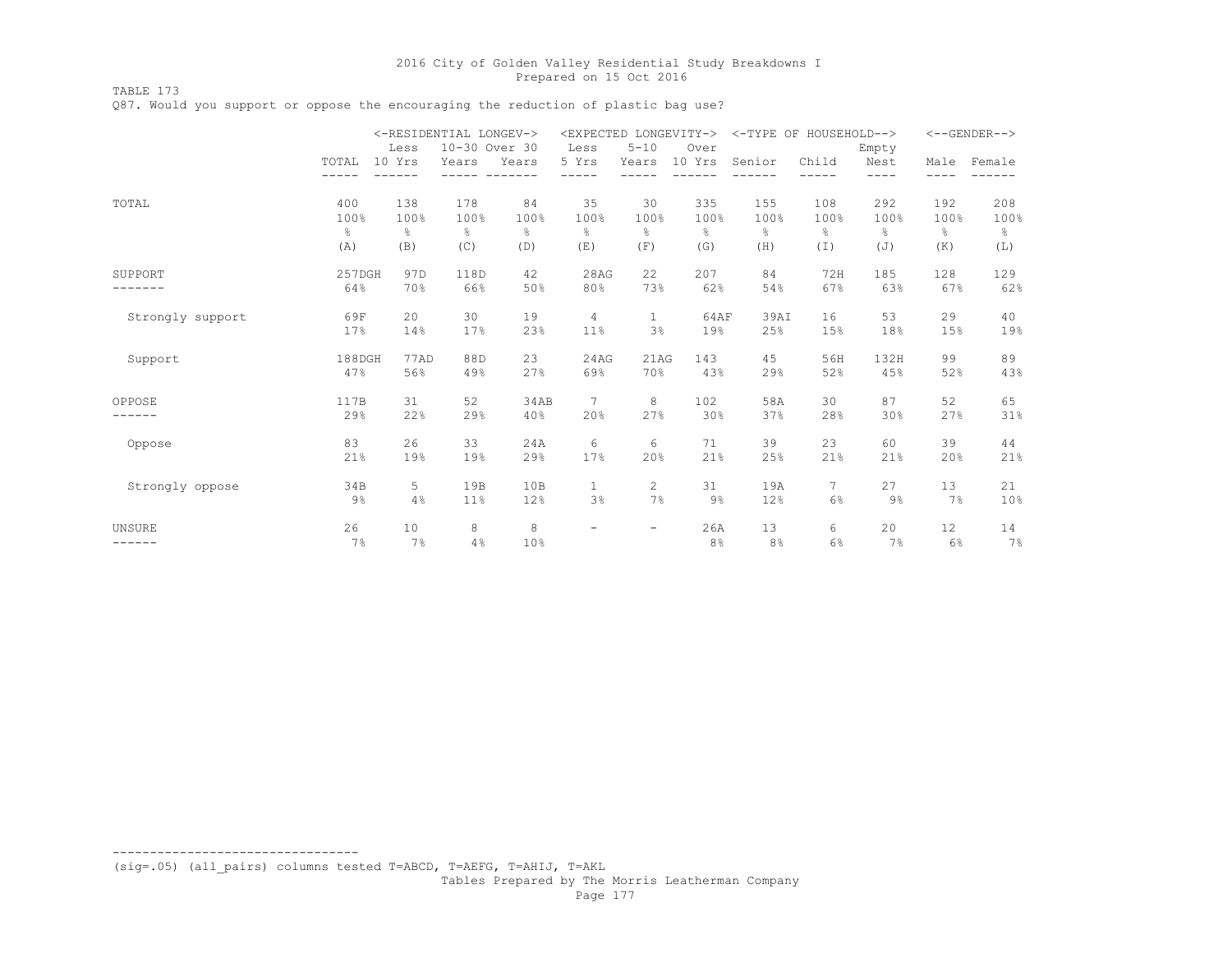TABLE 174 Q87. Would you support or oppose the encouraging the reduction of plastic bag use?

|                  |                |                    | <-AGE OF RESPONDENT-> |                | <-KNOW GOVT-><br>Great | Very          |            | <residence></residence> |                |            | <--PRECINCT OF RESIDENCE--> |                |
|------------------|----------------|--------------------|-----------------------|----------------|------------------------|---------------|------------|-------------------------|----------------|------------|-----------------------------|----------------|
|                  | TOTAL<br>----- | $18 - 44$<br>----- | $45 - 64$             | $65+$<br>$---$ | /Fair                  | Little        | Own<br>--- | Rent<br>----            | 1 & 2<br>$---$ | 3&4<br>--- | 5&6<br>$---$                | 7 & 8<br>$---$ |
| TOTAL            | 400            | 158                | 159                   | 83             | 235                    | 165           | 303        | 97                      | 107            | 94         | 97                          | 102            |
|                  | 100%           | 100%               | 100%                  | 100%           | 100%                   | 100%          | 100%       | 100%                    | 100%           | 100%       | 100%                        | 100%           |
|                  | $\frac{6}{6}$  | $\%$               | $\frac{6}{5}$         | $\frac{6}{6}$  | 옹                      | $\frac{6}{5}$ | g.         | $\frac{6}{5}$           | e,             | $\approx$  | $\%$                        | $\frac{6}{6}$  |
|                  | (A)            | (B)                | (C)                   | (D)            | (E)                    | (F)           | (G)        | (H)                     | (I)            | (J)        | (K)                         | (L)            |
| SUPPORT          | 257DF          | 115ACD             | 97                    | 45             | 162AF                  | 95            | 192        | 65                      | 71             | 54         | 74AJL                       | 58             |
|                  | 64%            | 73%                | 61%                   | 54%            | 69%                    | 58%           | 63%        | 67%                     | 66%            | 57%        | 76%                         | 57%            |
| Strongly support | 69BK           | 15                 | 36AB                  | 18B            | 39                     | 30            | 53         | 16                      | 31AKL          | 17         | 9                           | 12             |
|                  | 17%            | $9\%$              | 23%                   | 22%            | 17%                    | 18%           | 17%        | 16%                     | 29%            | 18%        | $9\%$                       | 12%            |
| Support          | 188CDFI        | 100ACD             | 61                    | 27             | 123AF                  | 65            | 139        | 49                      | 40             | 37         | 65AIJL                      | 46             |
|                  | 47%            | 63%                | 38%                   | 33%            | 52%                    | 39%           | 46%        | 51%                     | 37%            | 39%        | 67%                         | 45%            |
| OPPOSE           | 117B           | 32                 | 56AB                  | 29B            | 61                     | 56            | 95         | 22                      | 28             | 31         | 21                          | 37K            |
|                  | 29%            | 20%                | 35%                   | 35%            | 26%                    | 34%           | 31%        | 23%                     | 26%            | 33%        | 22%                         | 36%            |
| Oppose           | 83             | 28                 | 35                    | 20             | 42                     | 41            | 65         | 18                      | 21             | 18         | 18                          | 26             |
|                  | 21%            | 18%                | 22%                   | 24%            | 18%                    | 25%           | 21%        | 19%                     | 20%            | 19%        | 19%                         | 25%            |
| Strongly oppose  | 34BK           | 4                  | 21AB                  | 9 <sub>B</sub> | 19                     | 15            | 30         | 4                       | 7              | 13AK       | 3                           | 11K            |
|                  | $9\%$          | 3%                 | 13%                   | 11%            | 8%                     | $9\%$         | 10%        | 4%                      | 7%             | 14%        | 3%                          | 11%            |
| <b>UNSURE</b>    | 26K            | 11                 | 6                     | 9 <sup>C</sup> | 12                     | 14            | 16         | 10                      | 8              | 9K         | $\overline{c}$              | 7              |
| ------           | 7%             | 7%                 | 4%                    | 11%            | 5%                     | 8%            | 5%         | 10%                     | 7%             | 10%        | 2%                          | 7%             |

--------------------------------- (sig=.05) (all\_pairs) columns tested T=ABCD, T=AEF, T=AGH, T=AIJKL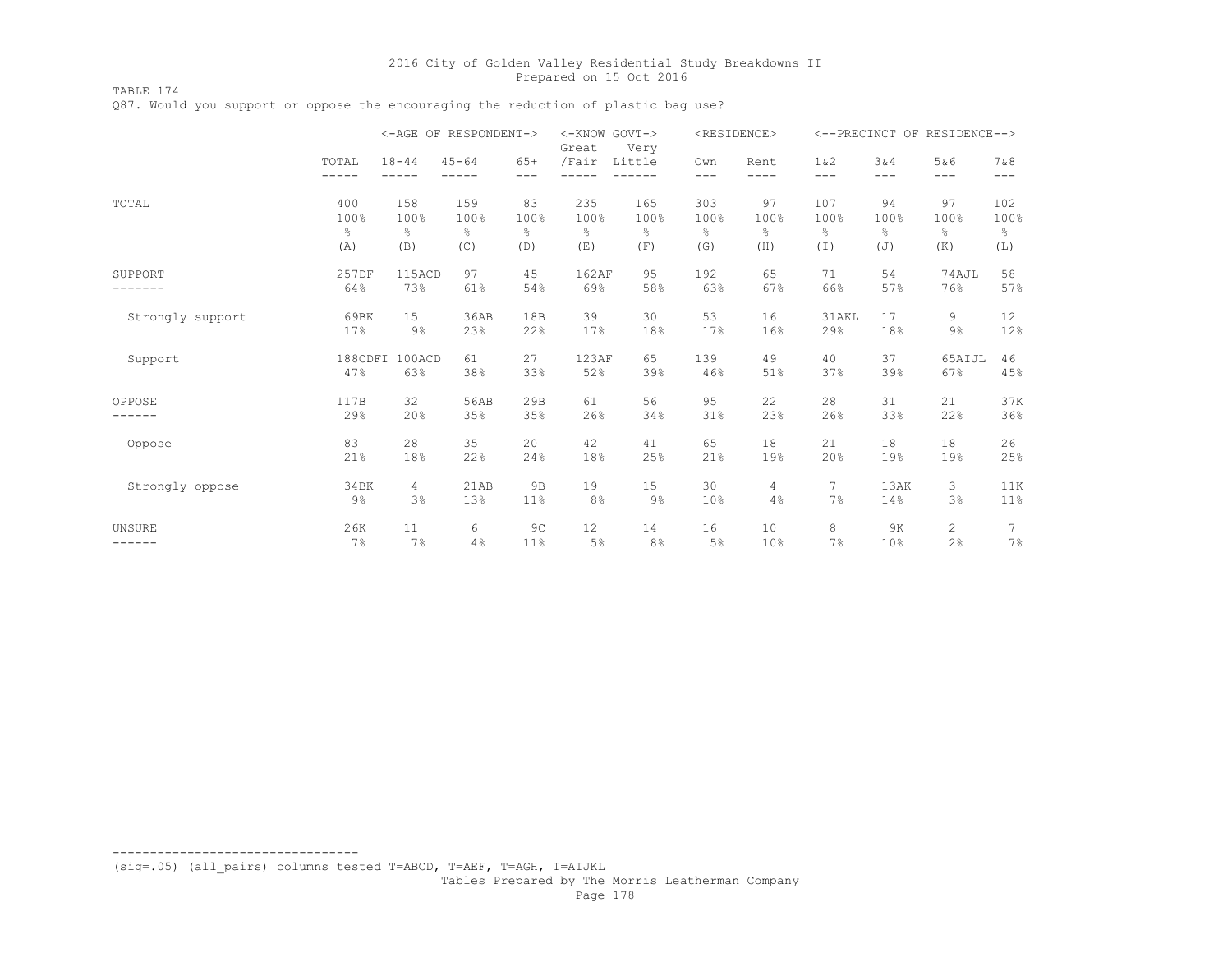TABLE 175

Q88. Community and/or neighborhood parks?

|        |        |        | <-RESIDENTIAL LONGEV-> |       |       |          | <expected longevity-=""></expected> |                | <-TYPE OF HOUSEHOLD--> |       |           | $<-$ -GENDER--> |
|--------|--------|--------|------------------------|-------|-------|----------|-------------------------------------|----------------|------------------------|-------|-----------|-----------------|
|        |        | Less   | 10-30 Over 30          |       | Less  | $5 - 10$ | Over                                |                |                        | Empty |           |                 |
|        | TOTAL  | 10 Yrs | Years                  | Years | 5 Yrs | Years    | 10 Yrs                              | Senior         | Child                  | Nest  | Male      | Female          |
|        |        |        |                        |       |       |          |                                     |                |                        |       |           |                 |
| TOTAL  | 400    | 138    | 178                    | 84    | 35    | 30       | 335                                 | 155            | 108                    | 292   | 192       | 208             |
|        | 100%   | 100%   | 100%                   | 100%  | 100%  | 100%     | 100%                                | 100%           | 100%                   | 100%  | 100%      | 100%            |
|        | ÷,     | ⊱      | ⊱                      | ⊱     | 욲     | ÷,       | 욲                                   | $\frac{6}{10}$ | ⊱                      | ⊱     | $\approx$ | ⊱               |
|        | (A)    | (B)    | (C)                    | (D)   | (E)   | (F)      | (G)                                 | (H)            | (I)                    | (J)   | (K)       | (L)             |
| Yes    | 269DHJ | 98D    | 131AD                  | 40    | 21    | 23       | 225                                 | 76             | 93AHJ                  | 176H  | 131       | 138             |
|        | 67%    | 71%    | 74%                    | 48%   | 60%   | 77%      | 67%                                 | 49%            | 86%                    | 60%   | 68%       | 66%             |
| No     | 131CI  | 40     | 47                     | 44ABC | 14    | 7        | 110                                 | 79AIJ          | 15                     | 116AI | 61        | 70              |
|        | 33%    | 29%    | 26%                    | 52%   | 40%   | 23%      | 33%                                 | 51%            | 14%                    | 40%   | 32%       | 34%             |
| Unsure |        |        |                        |       |       |          |                                     |                |                        |       |           |                 |

--------------------------------- (sig=.05) (all\_pairs) columns tested T=ABCD, T=AEFG, T=AHIJ, T=AKL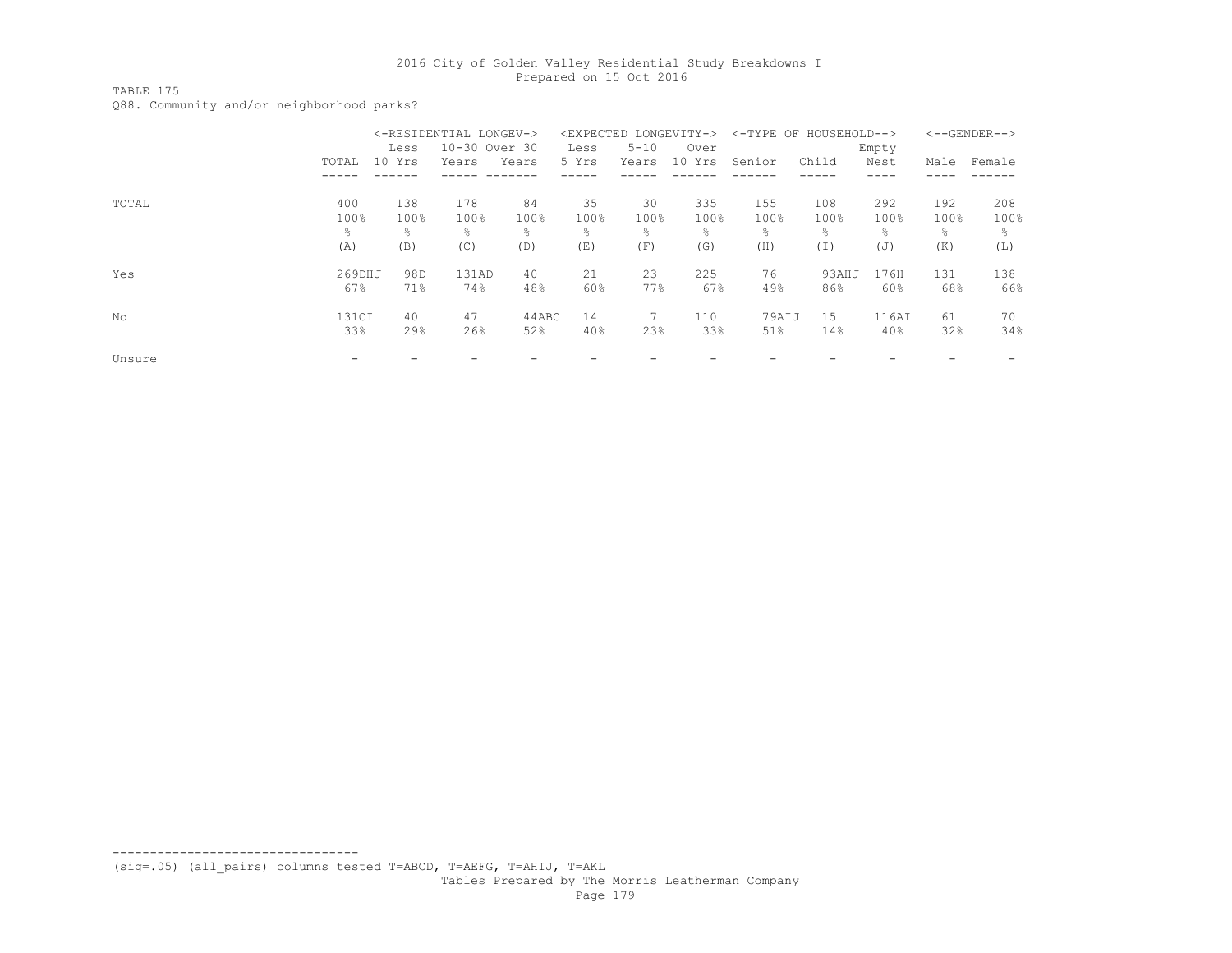TABLE 176

Q88. Community and/or neighborhood parks?

|        |                  | <-AGE OF RESPONDENT-> |                  |                 | Great            | <-KNOW GOVT-><br>Very |                               | <residence></residence> |                  | <--PRECINCT OF RESIDENCE-->  |                  |                   |
|--------|------------------|-----------------------|------------------|-----------------|------------------|-----------------------|-------------------------------|-------------------------|------------------|------------------------------|------------------|-------------------|
|        | TOTAL            | $18 - 44$             | $45 - 64$        | $65+$           | /Fair            | Little                | Own                           | Rent                    | $1\&2$           | 3&4                          | 5&6<br>---       | 7 & 8             |
| TOTAL  | 400<br>100%<br>⊱ | 158<br>100%<br>⊱      | 159<br>100%<br>⊱ | 83<br>100%<br>⊱ | 235<br>100%<br>욲 | 165<br>100%<br>⊱      | 303<br>100%<br>$\frac{6}{10}$ | 97<br>100%<br>٩,        | 107<br>100%<br>옹 | 94<br>100%<br>$\frac{6}{10}$ | 97<br>100%<br>g. | 102<br>100%<br>÷. |
|        | (A)              | (B)                   | (C)              | (D)             | (E)              | (F)                   | (G)                           | (H)                     | (I)              | (J)                          | (K)              | (L)               |
| Yes    | 269DI<br>67%     | 128ACD<br>81%         | 106D<br>67%      | 35<br>42%       | 155<br>66%       | 114<br>69%            | 206<br>68%                    | 63<br>65%               | 59<br>55%        | 75AIL<br>80%                 | 72I<br>74%       | 63<br>62%         |
| No     | 131BJ<br>33%     | 30<br>19%             | 53B<br>33%       | 48ABC<br>58%    | 80<br>34%        | 51<br>31%             | 97<br>32%                     | 34<br>35%               | 48AJK<br>45%     | 19<br>20%                    | 25<br>26%        | 39J<br>38%        |
| Unsure |                  |                       |                  |                 |                  |                       |                               |                         |                  |                              |                  |                   |

(sig=.05) (all\_pairs) columns tested T=ABCD, T=AEF, T=AGH, T=AIJKL

---------------------------------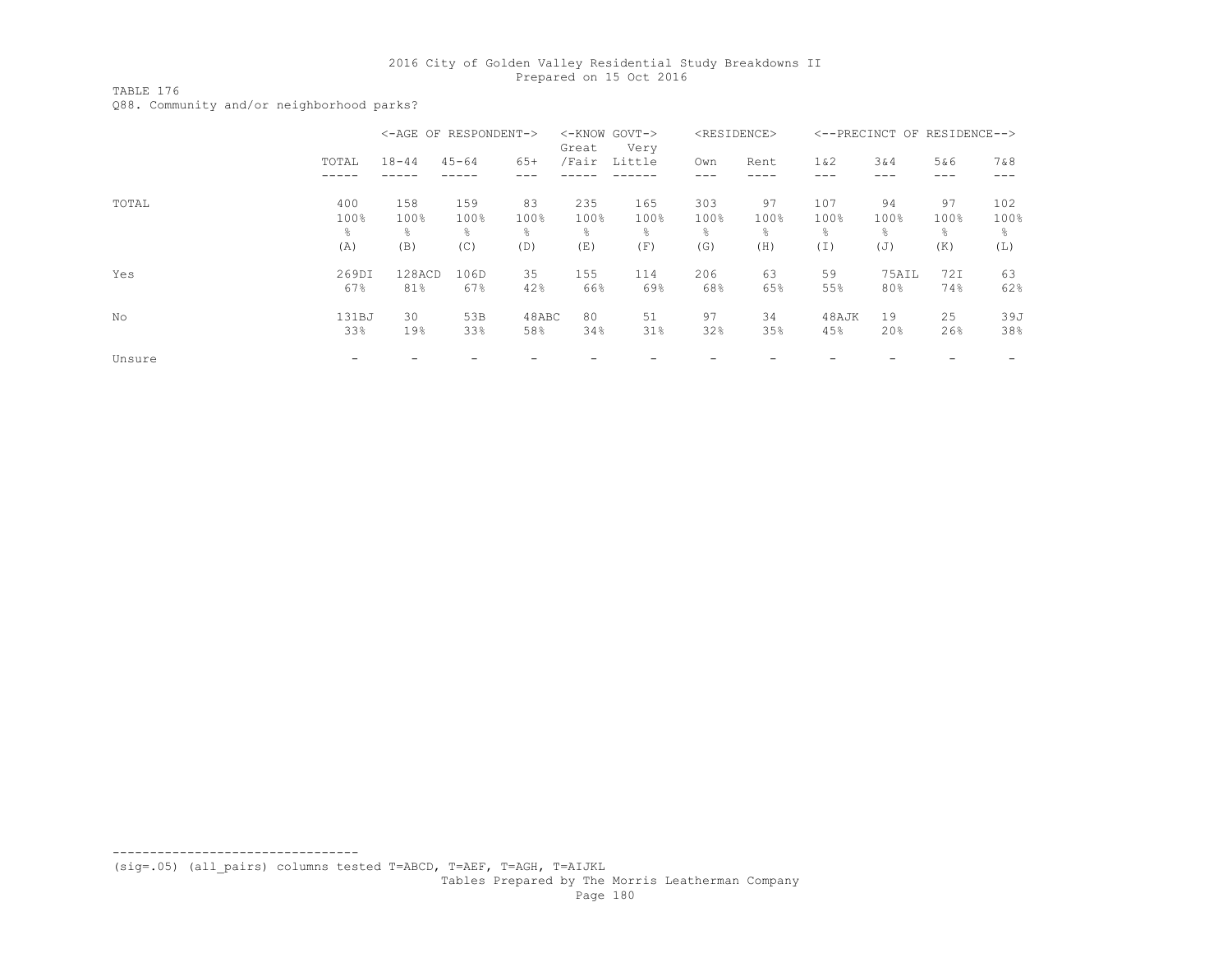TABLE 177

Q89. Summer concerts and special events?

|        |        |        | <-RESIDENTIAL LONGEV-> |                |       |          | <expected longevity-=""></expected> |                | <-TYPE OF HOUSEHOLD--> |       |           | $\leftarrow$ -GENDER--> |
|--------|--------|--------|------------------------|----------------|-------|----------|-------------------------------------|----------------|------------------------|-------|-----------|-------------------------|
|        |        | Less   | 10-30 Over 30          |                | Less  | $5 - 10$ | Over                                |                |                        | Empty |           |                         |
|        | TOTAL  | 10 Yrs | Years                  | Years          | 5 Yrs | Years    | 10 Yrs                              | Senior         | Child                  | Nest  | Male      | Female                  |
|        |        |        |                        |                |       |          |                                     |                |                        |       |           |                         |
| TOTAL  | 400    | 138    | 178                    | 84             | 35    | 30       | 335                                 | 155            | 108                    | 292   | 192       | 208                     |
|        | 100%   | 100%   | 100%                   | 100%           | 100%  | 100%     | 100%                                | 100%           | 100%                   | 100%  | 100%      | 100%                    |
|        | ⊱      | ⊱      | ÷,                     | $\frac{6}{10}$ | ⊱     | ÷.       | 욲                                   | $\frac{6}{10}$ | $\frac{6}{10}$         | ⊱     | $\approx$ | ÷.                      |
|        | (A)    | (B)    | (C)                    | (D)            | (E)   | (F)      | (G)                                 | (H)            | (I)                    | (J)   | (K)       | (L)                     |
| Yes    | 157DHJ | 69AD   | 72D                    | 16             | 18    | 12       | 127                                 | 33             | 58AHJ                  | 99H   | 79        | 78                      |
|        | 39%    | 50%    | 40%                    | 19%            | 51%   | 40%      | 38%                                 | 21%            | 54%                    | 34%   | 41%       | 38%                     |
| No     | 243BI  | 69     | 106                    | 68ABC          | 17    | 18       | 208                                 | 122AIJ         | 50                     | 193AI | 113       | 130                     |
|        | 61%    | 50%    | 60%                    | 81%            | 49%   | 60%      | 62%                                 | 79%            | 46%                    | 66%   | 59%       | 63%                     |
| Unsure |        |        |                        |                |       |          |                                     |                |                        |       |           |                         |

(sig=.05) (all\_pairs) columns tested T=ABCD, T=AEFG, T=AHIJ, T=AKL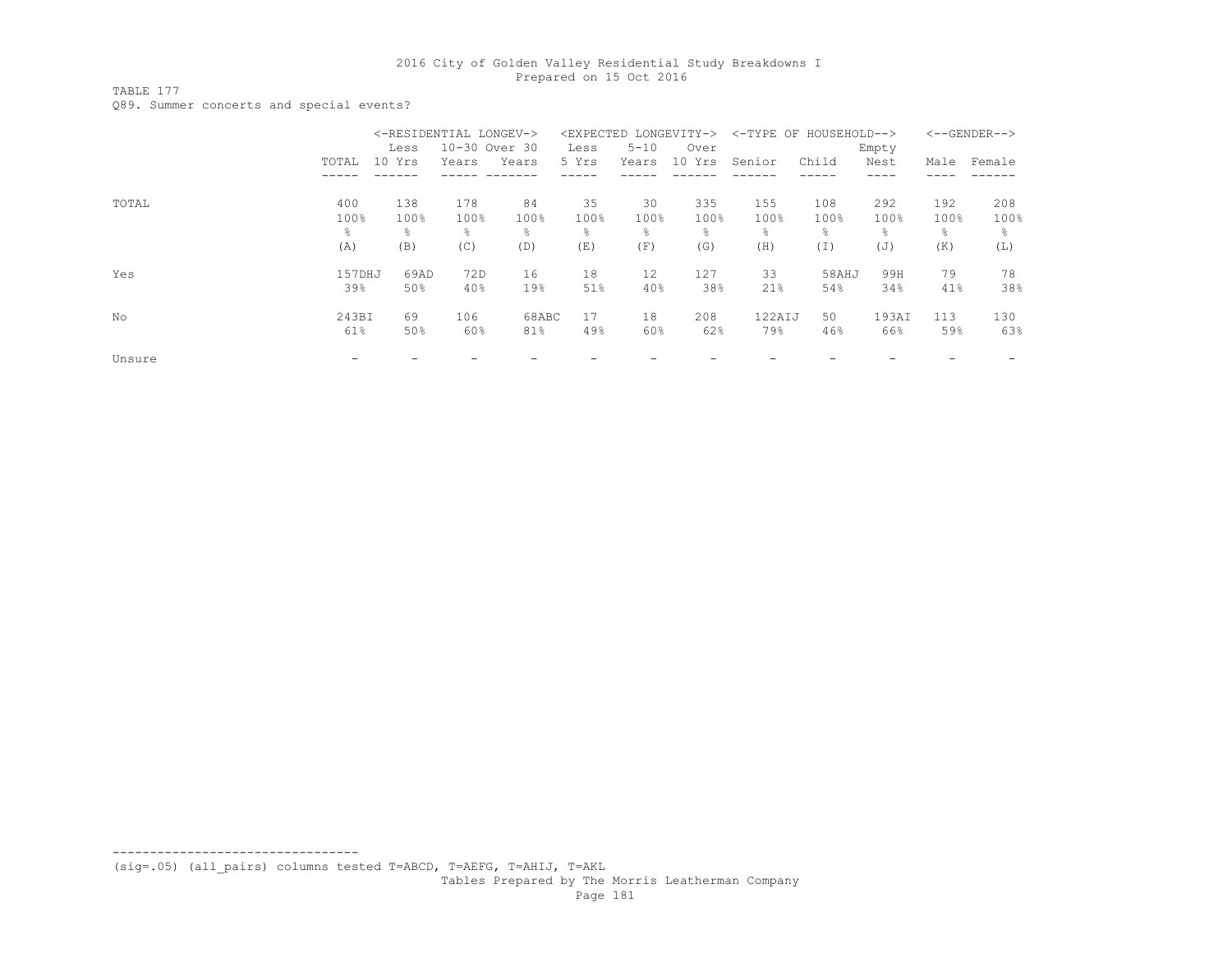TABLE 178

Q89. Summer concerts and special events?

|        |                   | <-AGE OF RESPONDENT-> |                  |                 | <-KNOW GOVT-><br>Great | Very              |                               | <residence></residence>      |                  |                 | <--PRECINCT OF RESIDENCE--> |                   |
|--------|-------------------|-----------------------|------------------|-----------------|------------------------|-------------------|-------------------------------|------------------------------|------------------|-----------------|-----------------------------|-------------------|
|        | TOTAL             | $18 - 44$             | $45 - 64$        | $65+$           | /Fair                  | Little            | Own                           | Rent                         | 1 & 2            | 3&4             | 5&6<br>---                  | 7&8               |
| TOTAL  | 400<br>100%<br>÷, | 158<br>100%<br>옹      | 159<br>100%<br>⊱ | 83<br>100%<br>옹 | 235<br>100%<br>⊱       | 165<br>100%<br>÷, | 303<br>100%<br>$\frac{6}{10}$ | 97<br>100%<br>$\frac{6}{10}$ | 107<br>100%<br>옹 | 94<br>100%<br>⊱ | 97<br>100%<br>$\approx$     | 102<br>100%<br>g. |
|        | (A)               | (B)                   | (C)              | (D)             | (E)                    | (F)               | (G)                           | (H)                          | (I)              | (J)             | (K)                         | (L)               |
| Yes    | 157CD<br>39%      | 87ACD<br>55%          | 47<br>30%        | 23<br>28%       | 94<br>40%              | 63<br>38%         | 118<br>39%                    | 39<br>40%                    | 48<br>45%        | 35<br>37%       | 35<br>36%                   | 39<br>38%         |
| No     | 243B<br>61%       | 71<br>45%             | 112AB<br>70%     | 60AB<br>72%     | 141<br>60%             | 102<br>62%        | 185<br>61%                    | 58<br>60%                    | 59<br>55%        | 59<br>63%       | 62<br>64%                   | 63<br>62%         |
| Unsure |                   |                       |                  |                 |                        |                   |                               |                              |                  |                 |                             |                   |

(sig=.05) (all\_pairs) columns tested T=ABCD, T=AEF, T=AGH, T=AIJKL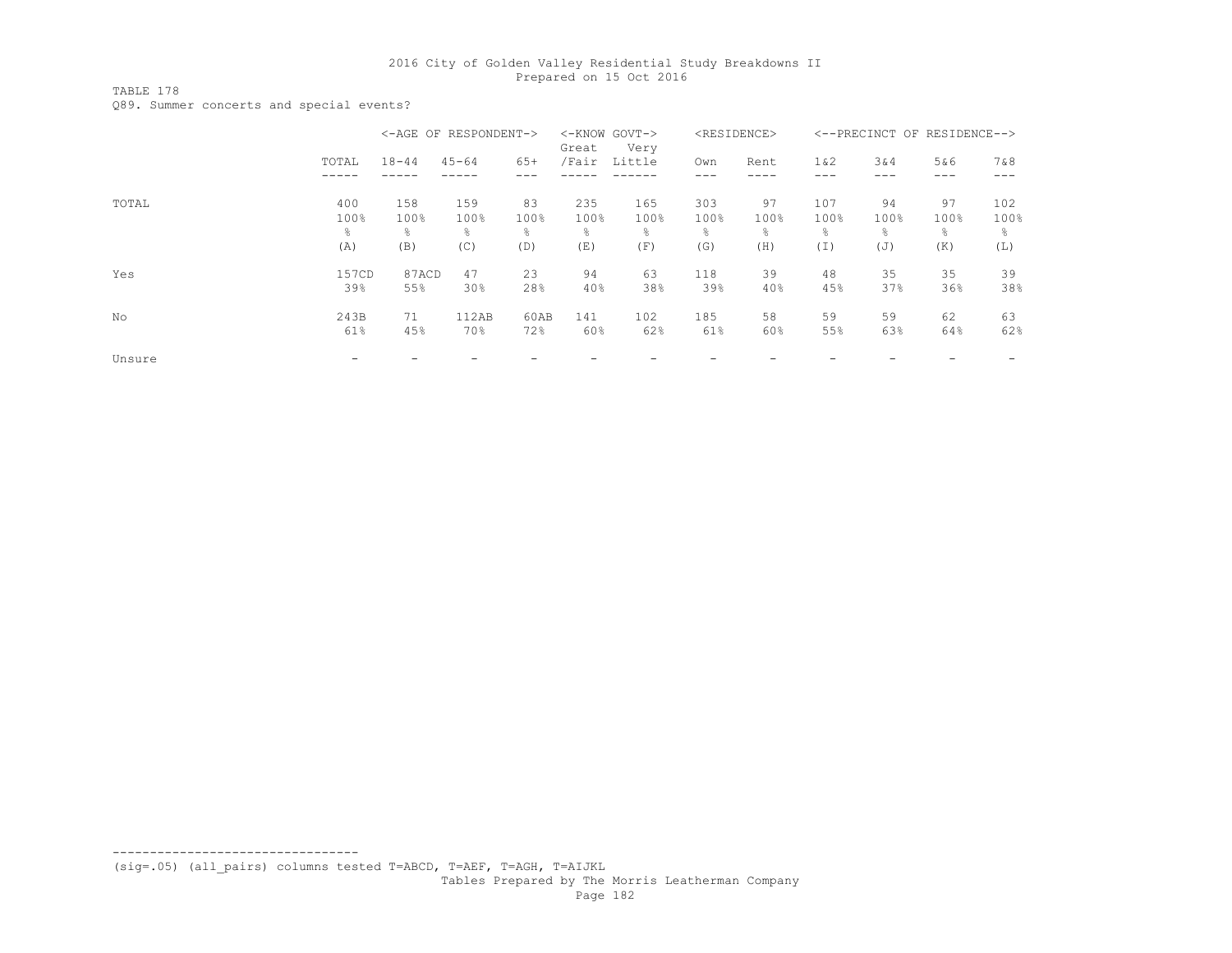TABLE 179 Q90. Community athletic fields?

|        |                       | <-RESIDENTIAL LONGEV-> |             |               | <expected< th=""><th></th><th>LONGEVITY-&gt;</th><th>&lt;-TYPE OF HOUSEHOLD--&gt;</th><th></th><th></th><th></th><th><math>\leftarrow</math>-GENDER--&gt;</th></expected<> |            | LONGEVITY->           | <-TYPE OF HOUSEHOLD--> |              |              |             | $\leftarrow$ -GENDER--> |
|--------|-----------------------|------------------------|-------------|---------------|----------------------------------------------------------------------------------------------------------------------------------------------------------------------------|------------|-----------------------|------------------------|--------------|--------------|-------------|-------------------------|
|        |                       | Less                   |             | 10-30 Over 30 | Less                                                                                                                                                                       | $5 - 10$   | Over                  |                        |              | Empty        |             |                         |
|        | TOTAL                 | 10 Yrs                 | Years       | Years         | 5 Yrs                                                                                                                                                                      | Years      | 10 Yrs                | Senior                 | Child        | Nest         | Male        | Female                  |
|        |                       |                        |             |               |                                                                                                                                                                            |            |                       |                        |              |              |             |                         |
| TOTAL  | 400<br>100%           | 138<br>100%            | 178<br>100% | 84<br>100%    | 35<br>100%                                                                                                                                                                 | 30<br>100% | 335<br>100%           | 155<br>100%            | 108<br>100%  | 292<br>100%  | 192<br>100% | 208<br>100%             |
|        | $\frac{6}{10}$<br>(A) | 옹<br>(B)               | ⊱<br>(C)    | g.<br>(D)     | $\frac{6}{10}$<br>(E)                                                                                                                                                      | ÷.<br>(F)  | $\frac{6}{10}$<br>(G) | $\frac{6}{10}$<br>(H)  | g.<br>(I)    | g.<br>(J)    | g.<br>(K)   | ⊱<br>(L)                |
|        |                       |                        |             |               |                                                                                                                                                                            |            |                       |                        |              |              |             |                         |
| Yes    | 117DHJ<br>29%         | 56ACD<br>41%           | 49D<br>28%  | 12<br>14%     | 15<br>43%                                                                                                                                                                  | 10<br>33%  | 92<br>27%             | 19<br>12%              | 55AHJ<br>51% | 62H<br>21%   | 62<br>32%   | 55<br>26%               |
|        |                       |                        |             |               |                                                                                                                                                                            |            |                       |                        |              |              |             |                         |
| No     | 283BI<br>71%          | 82<br>59%              | 129B<br>72% | 72ABC<br>86%  | 20<br>57%                                                                                                                                                                  | 20<br>67%  | 243<br>73%            | 136AIJ<br>88%          | 53<br>49%    | 230AI<br>79% | 130<br>68%  | 153<br>74%              |
|        |                       |                        |             |               |                                                                                                                                                                            |            |                       |                        |              |              |             |                         |
| Unsure |                       |                        |             |               |                                                                                                                                                                            |            |                       |                        |              |              |             |                         |

(sig=.05) (all\_pairs) columns tested T=ABCD, T=AEFG, T=AHIJ, T=AKL

---------------------------------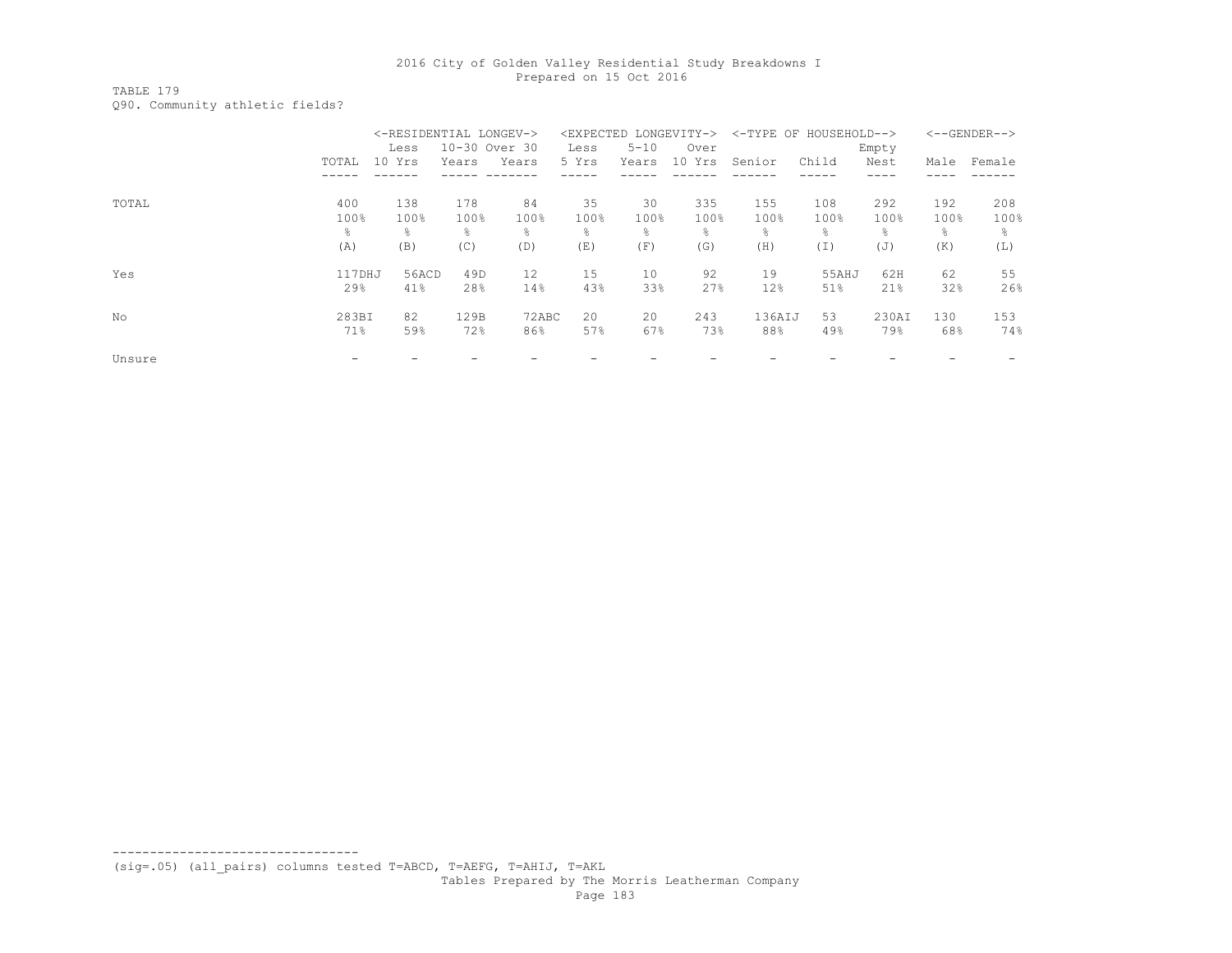TABLE 180 Q90. Community athletic fields?

|        |         |                | <-AGE OF RESPONDENT-> |                 | <-KNOW GOVT-><br>Great | Very      | <residence></residence> |                |                | <--PRECINCT OF RESIDENCE--> |           |      |
|--------|---------|----------------|-----------------------|-----------------|------------------------|-----------|-------------------------|----------------|----------------|-----------------------------|-----------|------|
|        | TOTAL   | $18 - 44$      | $45 - 64$             | $65+$           | /Fair                  | Little    | Own                     | Rent           | 1 & 2          | 3&4                         | 5&6       | 7&8  |
| TOTAL  | 400     | 158            | 159                   | 83              | 235                    | 165       | 303                     | 97             | 107            | 94                          | 97        | 102  |
|        | 100%    | 100%           | 100%                  | 100%            | 100%                   | 100%      | 100%                    | 100%           | 100%           | 100%                        | 100%      | 100% |
|        | ÷,      | $\frac{6}{10}$ | ⊱                     | ÷.              | ⊱                      | $\approx$ | $\frac{6}{10}$          | $\frac{6}{10}$ | $\frac{6}{10}$ | ⊱                           | $\approx$ | ÷.   |
|        | (A)     | (B)            | (C)                   | (D)             | (E)                    | (F)       | (G)                     | (H)            | (I)            | (J)                         | (K)       | (L)  |
| Yes    | 117CDEG | 78ACD          | 31D                   | 8               | 58                     | 59AE      | 80                      | 37AG           | 29             | 33                          | 29        | 26   |
|        | 29%     | 49%            | 19%                   | 10 <sub>8</sub> | 25%                    | 36%       | 26%                     | 38%            | 27%            | 35%                         | 30%       | 25%  |
| No     | 283BFH  | 80             | 128AB                 | 75ABC           | 177AF                  | 106       | 223AH                   | 60             | 78             | 61                          | 68        | 76   |
|        | 71%     | 51%            | 81%                   | $90\%$          | 75%                    | 64%       | 74%                     | 62%            | 73%            | 65%                         | 70%       | 75%  |
| Unsure |         |                |                       |                 |                        |           |                         |                |                |                             |           |      |

(sig=.05) (all\_pairs) columns tested T=ABCD, T=AEF, T=AGH, T=AIJKL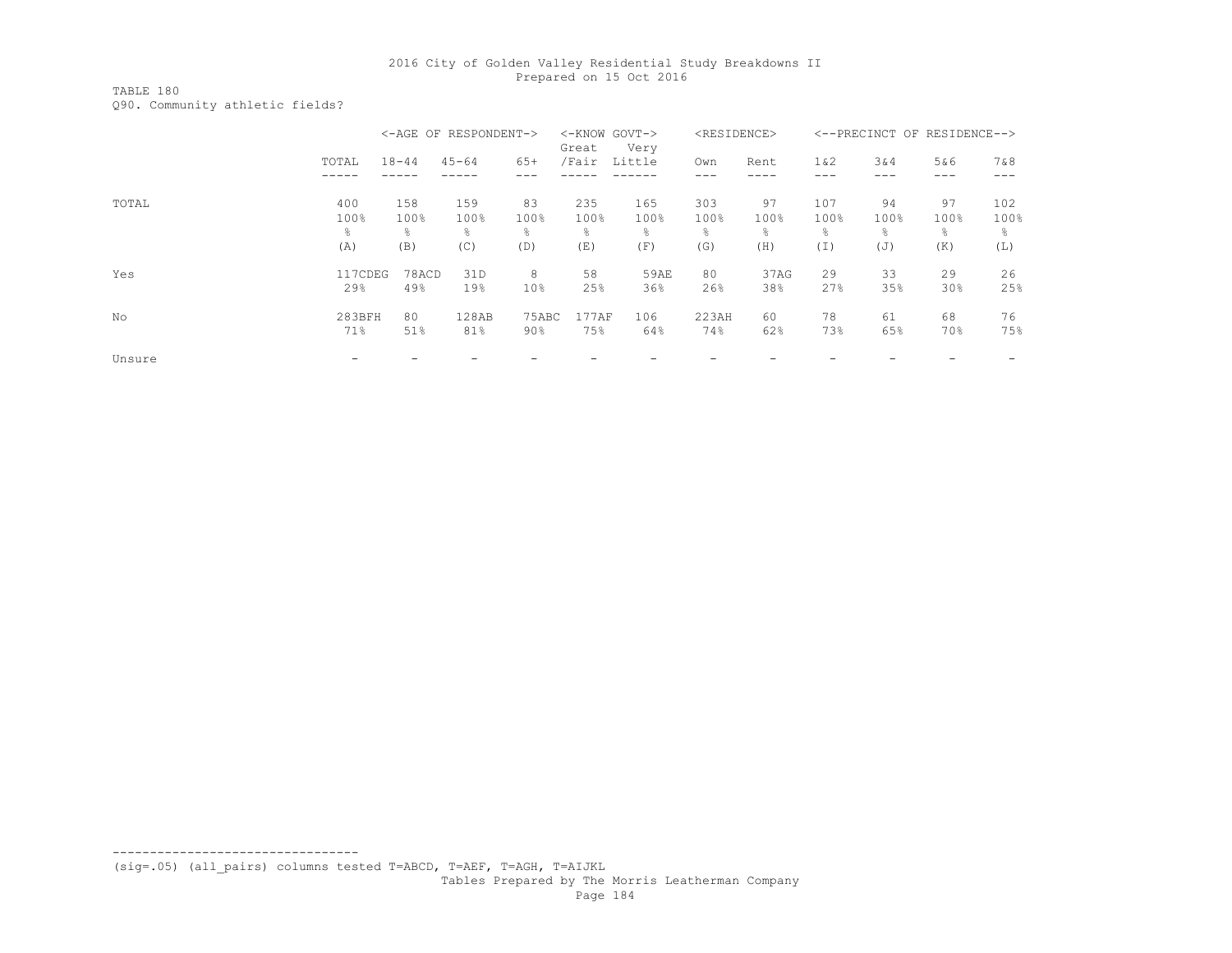TABLE 181 Q91. Open spaces and natural areas?

|        |       | <-RESIDENTIAL LONGEV-><br>10-30 Over 30 |       |       |       | <expected longevity-=""></expected> |        |        | <-TYPE OF HOUSEHOLD--> |       |      | $<-$ -GENDER--> |
|--------|-------|-----------------------------------------|-------|-------|-------|-------------------------------------|--------|--------|------------------------|-------|------|-----------------|
|        |       | Less                                    |       |       | Less  | $5 - 10$                            | Over   |        |                        | Empty |      |                 |
|        | TOTAL | 10 Yrs                                  | Years | Years | 5 Yrs | Years                               | 10 Yrs | Senior | Child                  | Nest  | Male | Female          |
|        |       |                                         |       |       |       |                                     |        |        |                        |       |      |                 |
| TOTAL  | 400   | 138                                     | 178   | 84    | 35    | 30                                  | 335    | 155    | 108                    | 292   | 192  | 208             |
|        | 100%  | 100%                                    | 100%  | 100%  | 100%  | 100%                                | 100%   | 100%   | 100%                   | 100%  | 100% | 100%            |
|        | g.    | ⊱                                       | g.    | g.    | ⊱     | ÷.                                  | ÷,     | g.     | g.                     | g.    | g.   | g.              |
|        | (A)   | (B)                                     | (C)   | (D)   | (E)   | (F)                                 | (G)    | (H)    | (I)                    | (J)   | (K)  | (L)             |
| Yes    | 267   | 95                                      | 119   | 53    | 21    | 21                                  | 225    | 96     | 77                     | 190   | 128  | 139             |
|        | 67%   | 69%                                     | 67%   | 63%   | 60%   | 70%                                 | 67%    | 62%    | 71%                    | 65%   | 67%  | 67%             |
| No     | 133   | 43                                      | 59    | 31    | 14    | 9                                   | 110    | 59     | 31                     | 102   | 64   | 69              |
|        | 33%   | 31%                                     | 33%   | 37%   | 40%   | 30%                                 | 33%    | 38%    | 29%                    | 35%   | 33%  | 33%             |
| Unsure |       |                                         |       |       |       |                                     |        |        |                        |       |      |                 |

--------------------------------- (sig=.05) (all\_pairs) columns tested T=ABCD, T=AEFG, T=AHIJ, T=AKL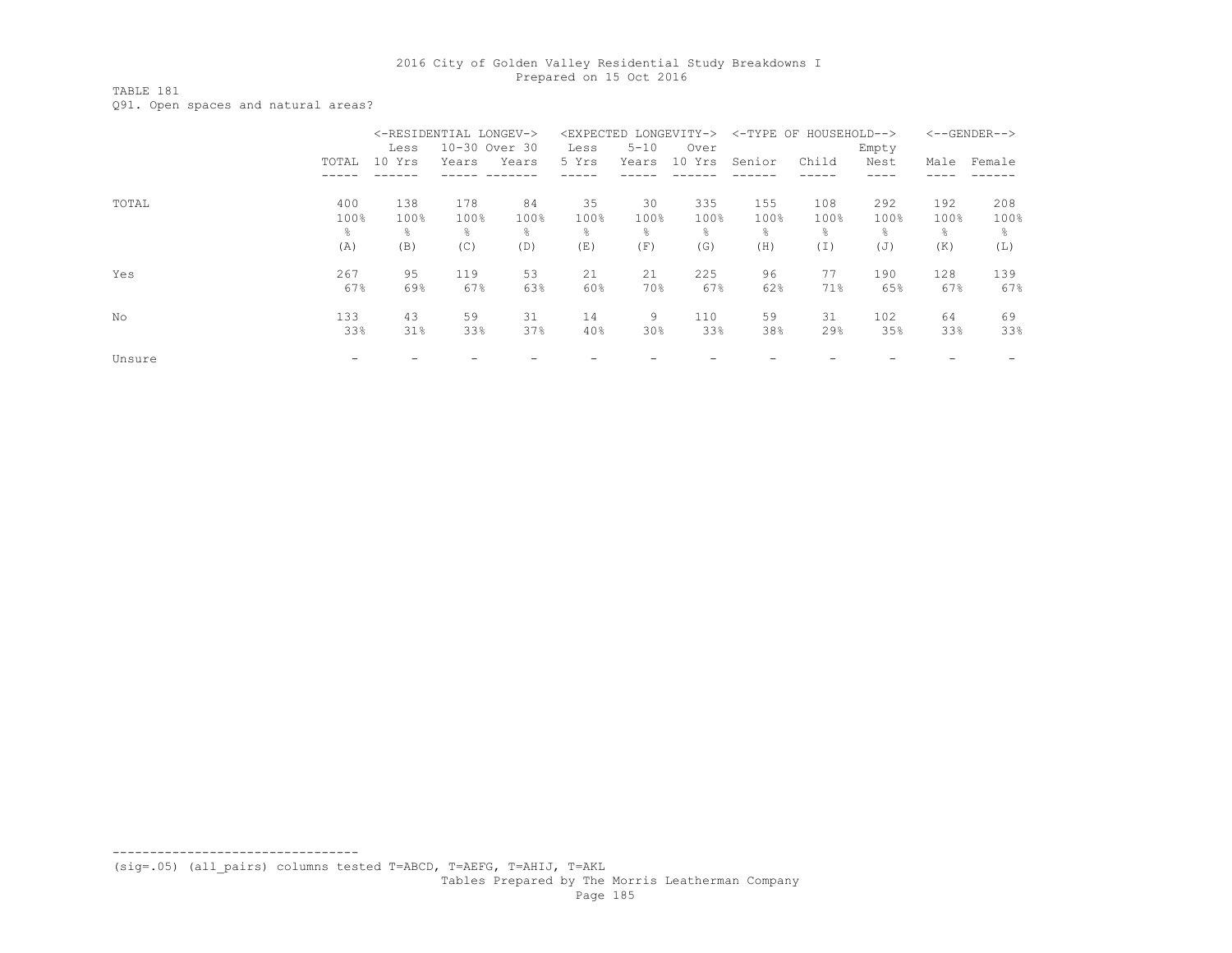TABLE 182 Q91. Open spaces and natural areas?

|        |                |           | <-AGE OF RESPONDENT-> |       | Great | <-KNOW GOVT-><br>Very |                | <residence></residence> |       |      | <--PRECINCT OF RESIDENCE--> |       |
|--------|----------------|-----------|-----------------------|-------|-------|-----------------------|----------------|-------------------------|-------|------|-----------------------------|-------|
|        | TOTAL          | $18 - 44$ | $45 - 64$             | $65+$ | /Fair | Little                | Own            | Rent                    | 1 & 2 | 3&4  | 5&6<br>---                  | 7 & 8 |
| TOTAL  | 400            | 158       | 159                   | 83    | 235   | 165                   | 303            | 97                      | 107   | 94   | 97                          | 102   |
|        | 100%           | 100%      | 100%                  | 100%  | 100%  | 100%                  | 100%           | 100%                    | 100%  | 100% | 100%                        | 100%  |
|        | $\frac{6}{10}$ | 옹         | ⊱                     | 옹     | ⊱     | g.                    | $\frac{6}{10}$ | $\approx$               | g.    | g.   | g.                          | ⊱     |
|        | (A)            | (B)       | (C)                   | (D)   | (E)   | (F)                   | (G)            | (H)                     | (I)   | (J)  | (K)                         | (L)   |
| Yes    | 267            | 108       | 110                   | 49    | 157   | 110                   | 202            | 65                      | 69    | 63   | 70                          | 65    |
|        | 67%            | 68%       | 69%                   | 59%   | 67%   | 67%                   | 67%            | 67%                     | 64%   | 67%  | 72%                         | 64%   |
| No     | 133            | 50        | 49                    | 34    | 78    | 55                    | 101            | 32                      | 38    | 31   | 27                          | 37    |
|        | 33%            | 32%       | 31%                   | 41%   | 33%   | 33%                   | 33%            | 33%                     | 36%   | 33%  | 28%                         | 36%   |
| Unsure |                |           |                       |       |       |                       |                |                         |       |      |                             |       |

(sig=.05) (all\_pairs) columns tested T=ABCD, T=AEF, T=AGH, T=AIJKL

---------------------------------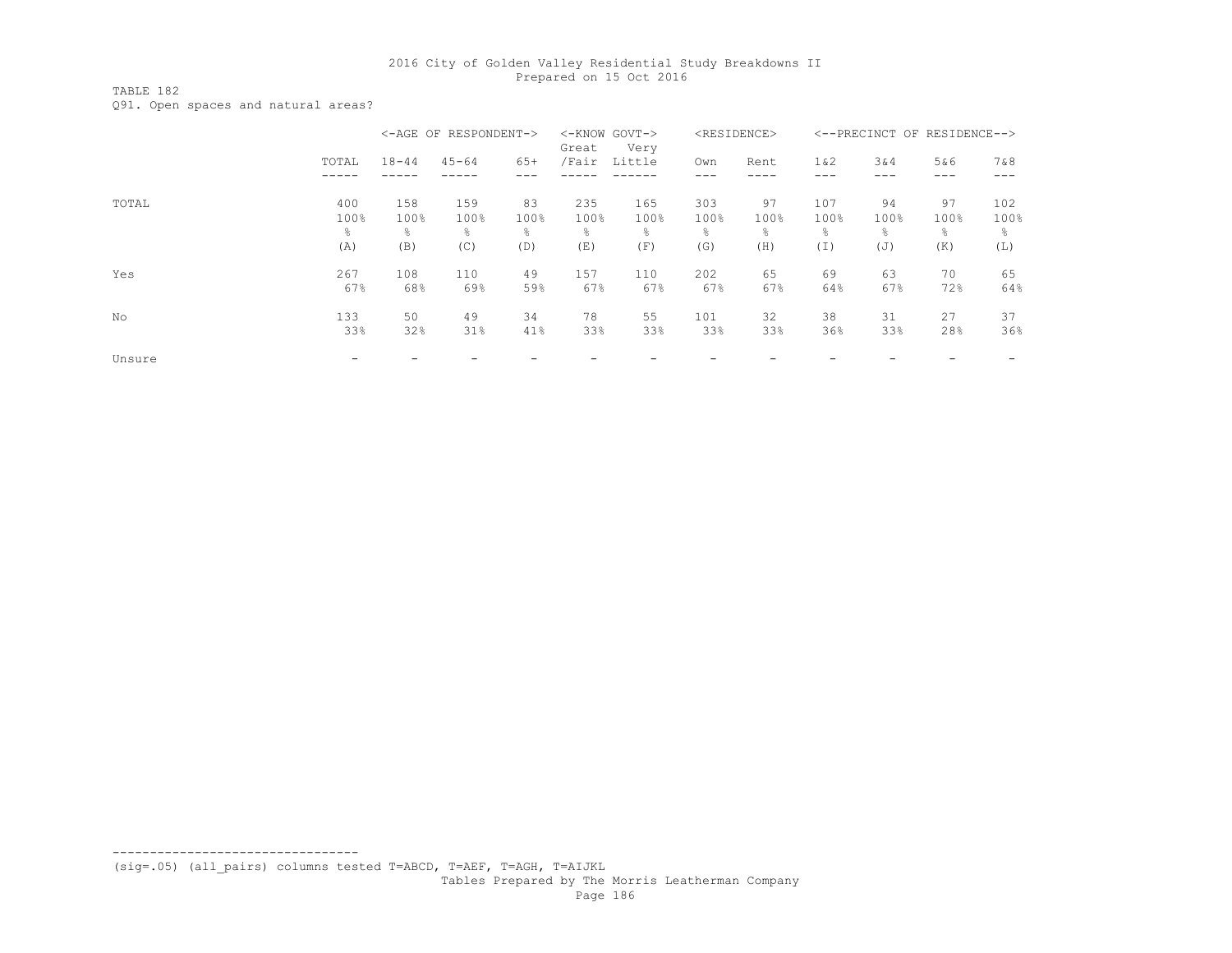TABLE 183 Q92. Outdoor ice rinks?

|        |        | <-RESIDENTIAL LONGEV-> |               |       |       |                | <expected longevity-=""></expected> |        | <-TYPE OF HOUSEHOLD--> |                 |      | $\left<$ --GENDER--> |
|--------|--------|------------------------|---------------|-------|-------|----------------|-------------------------------------|--------|------------------------|-----------------|------|----------------------|
|        |        | Less                   | 10-30 Over 30 |       | Less  | $5 - 10$       | Over                                |        |                        | Empty           |      |                      |
|        | TOTAL  | 10 Yrs                 | Years         | Years | 5 Yrs | Years          | 10 Yrs                              | Senior | Child                  | Nest            | Male | Female               |
|        |        |                        |               |       |       |                |                                     |        |                        |                 |      |                      |
| TOTAL  | 400    | 138                    | 178           | 84    | 35    | 30             | 335                                 | 155    | 108                    | 292             | 192  | 208                  |
|        | 100%   | 100%                   | 100%          | 100%  | 100%  | 100%           | 100%                                | 100%   | 100%                   | 100%            | 100% | 100%                 |
|        | ⊱      | 옹                      | ⊱             | ⊱     | ⊱     | $\frac{6}{10}$ | 욲                                   | 옹      | ⊱                      | 昙               | 옹    | 욲                    |
|        | (A)    | (B)                    | (C)           | (D)   | (E)   | (F)            | (G)                                 | (H)    | (I)                    | (J)             | (K)  | (L)                  |
| Yes    | 57DHJL | 23D                    | 32D           | 2     | 9AG   | 4              | 44                                  | 3.     | 26AHJ                  | 31H             | 37AL | 20                   |
|        | 14%    | 17%                    | 18%           | 2%    | 26%   | 13%            | 13%                                 | 2%     | 24%                    | 11 <sub>8</sub> | 19%  | 10 <sup>8</sup>      |
| No     | 343EIK | 115                    | 146           | 82ABC | 26    | 26             | 291E                                | 152AIJ | 82                     | 261AI           | 155  | 188AK                |
|        | 86%    | 83%                    | 82%           | 98%   | 74%   | 87%            | 87%                                 | 98%    | 76%                    | 89%             | 81%  | 90%                  |
| Unsure |        |                        |               |       |       |                |                                     |        |                        |                 |      |                      |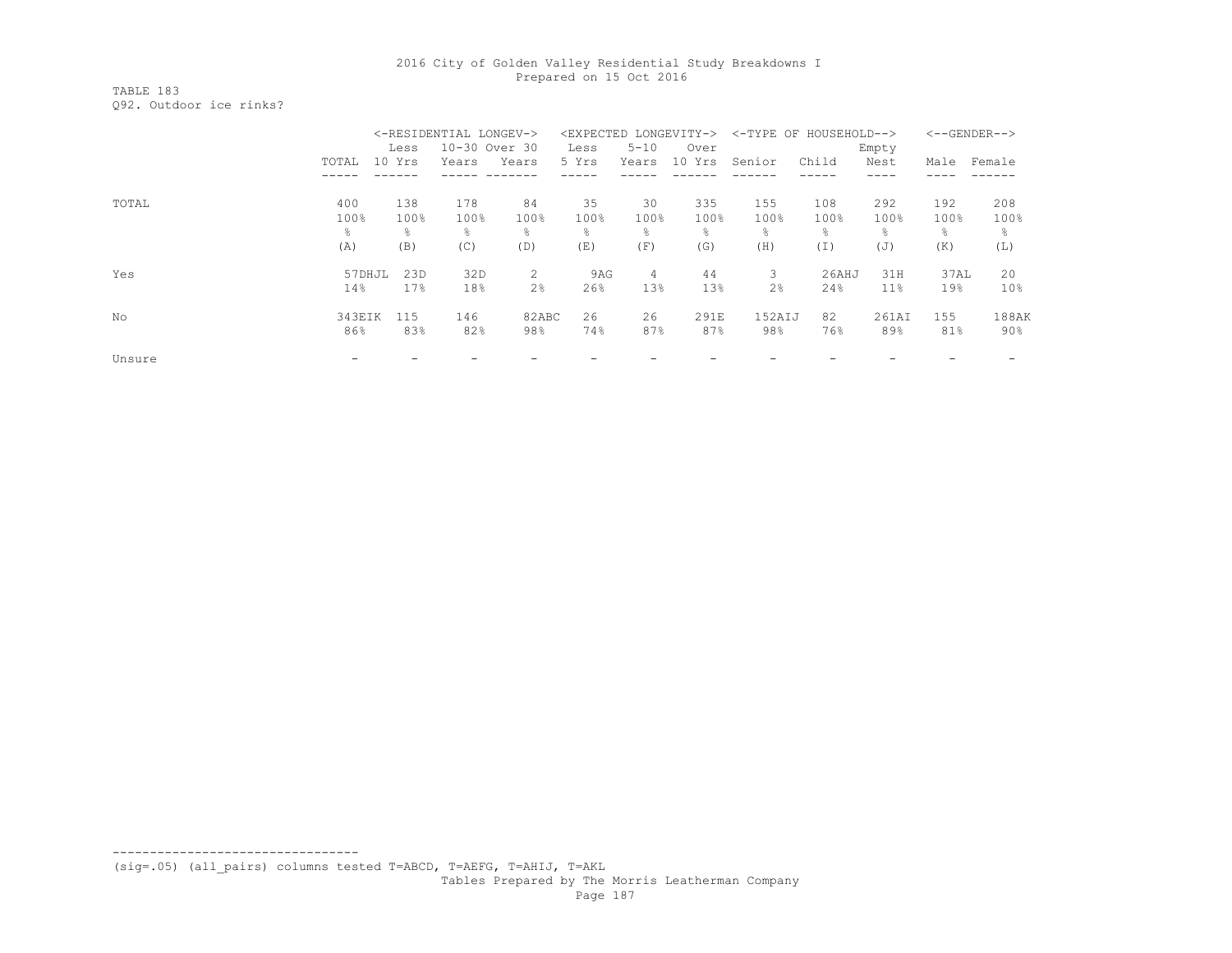TABLE 184 Q92. Outdoor ice rinks?

|        |       | <-AGE OF RESPONDENT-> |           |       | Great | <-KNOW GOVT-><br>Very |                | <residence></residence> |       |      | <--PRECINCT OF RESIDENCE--> |       |
|--------|-------|-----------------------|-----------|-------|-------|-----------------------|----------------|-------------------------|-------|------|-----------------------------|-------|
|        | TOTAL | $18 - 44$             | $45 - 64$ | $65+$ | /Fair | Little                | Own            | Rent                    | 1 & 2 | 3&4  | 5&6                         | 7 & 8 |
| TOTAL  | 400   | 158                   | 159       | 83    | 235   | 165                   | 303            | 97                      | 107   | 94   | 97                          | 102   |
|        | 100%  | 100%                  | 100%      | 100%  | 100%  | 100%                  | 100%           | 100%                    | 100%  | 100% | 100%                        | 100%  |
|        | ÷,    | g.                    | ⊱         | 옹     | ⊱     | ÷,                    | $\frac{6}{10}$ | $\frac{6}{10}$          | 옹     | ⊱    | $\approx$                   | 욲     |
|        | (A)   | (B)                   | (C)       | (D)   | (E)   | (F)                   | (G)            | (H)                     | (I)   | (J)  | (K)                         | (L)   |
| Yes    | 57CD  | 43ACD                 | 10        | 4     | 33    | 24                    | 38             | 19                      | 13    | 14   | 14                          | 16    |
|        | 14%   | 27%                   | 6%        | 5%    | 14%   | 15%                   | 13%            | 20%                     | 12%   | 15%  | 14%                         | 16%   |
| No     | 343B  | 115                   | 149AB     | 79AB  | 202   | 141                   | 265            | 78                      | 94    | 80   | 83                          | 86    |
|        | 86%   | 73%                   | 94%       | 95%   | 86%   | 85%                   | 87%            | 80%                     | 88%   | 85%  | 86%                         | 84%   |
| Unsure |       |                       |           |       |       |                       |                |                         |       |      |                             |       |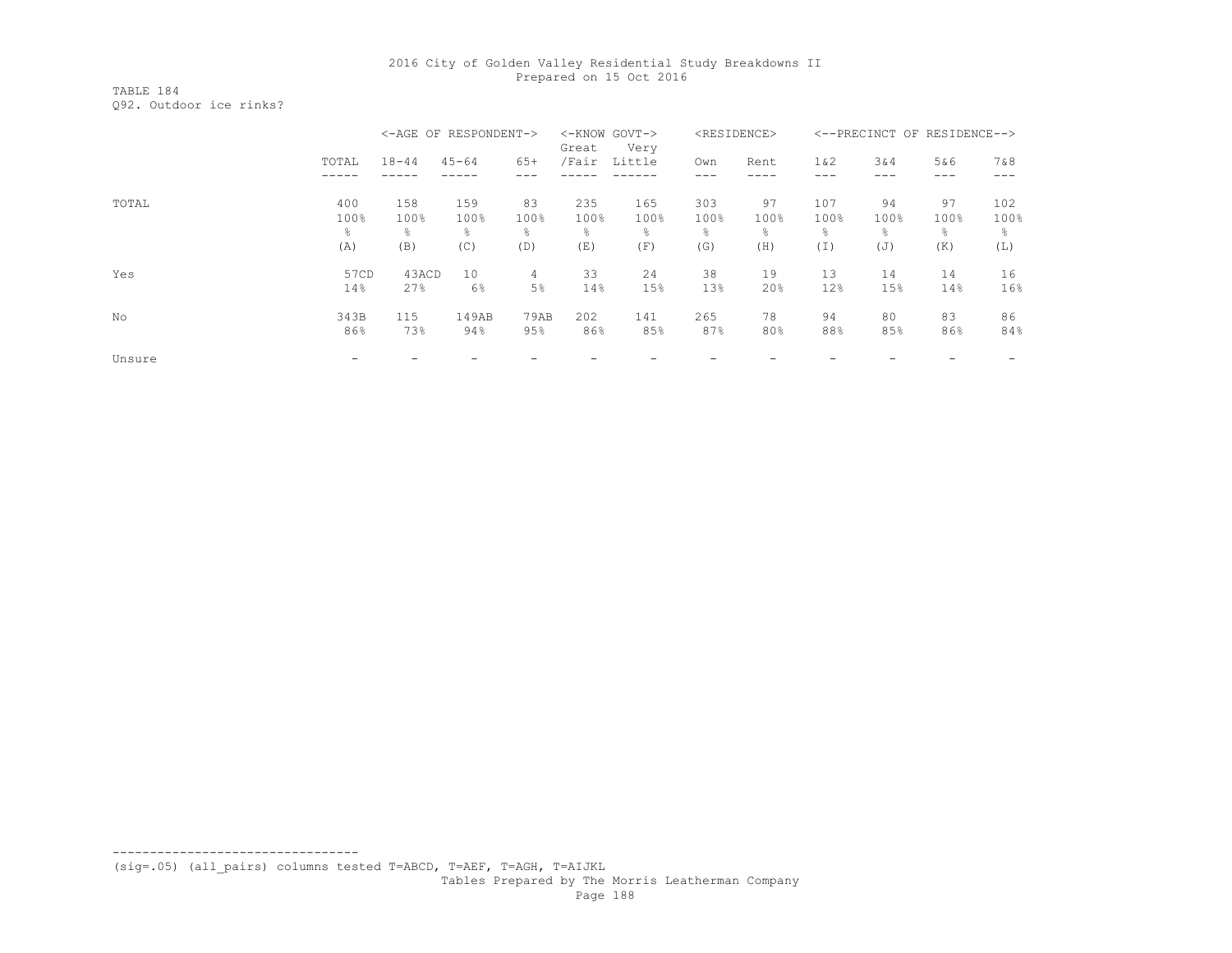TABLE 185 Q93. Brookview Community Center?

|        |       |        | <-RESIDENTIAL LONGEV-> |                          | <expected< th=""><th></th><th>LONGEVITY-&gt;</th><th></th><th>&lt;-TYPE OF HOUSEHOLD--&gt;</th><th></th><th></th><th><math>&lt;-</math>-GENDER--&gt;</th></expected<> |                          | LONGEVITY->    |                | <-TYPE OF HOUSEHOLD--> |       |      | $<-$ -GENDER--> |
|--------|-------|--------|------------------------|--------------------------|-----------------------------------------------------------------------------------------------------------------------------------------------------------------------|--------------------------|----------------|----------------|------------------------|-------|------|-----------------|
|        |       | Less   | 10-30 Over 30          |                          | Less                                                                                                                                                                  | $5 - 10$                 | Over           |                |                        | Empty |      |                 |
|        | TOTAL | 10 Yrs | Years                  | Years                    | 5 Yrs                                                                                                                                                                 | Years                    | 10 Yrs         | Senior         | Child                  | Nest  | Male | Female          |
|        |       |        |                        |                          |                                                                                                                                                                       |                          |                |                |                        |       |      |                 |
| TOTAL  | 400   | 138    | 178                    | 84                       | 35                                                                                                                                                                    | 30                       | 335            | 155            | 108                    | 292   | 192  | 208             |
|        | 100%  | 100%   | 100%                   | 100%                     | 100%                                                                                                                                                                  | 100%                     | 100%           | 100%           | 100%                   | 100%  | 100% | 100%            |
|        | 욲     | 옹      | ⊱                      | g.                       | $\frac{6}{10}$                                                                                                                                                        | g.                       | $\frac{6}{10}$ | $\frac{6}{10}$ | 옹                      | ⊱     | g.   | 옹               |
|        | (A)   | (B)    | (C)                    | (D)                      | (E)                                                                                                                                                                   | (F)                      | (G)            | (H)            | (I)                    | (J)   | (K)  | (L)             |
| Yes    | 93DHJ | 41AD   | 42D                    | 10                       | 8                                                                                                                                                                     | 7                        | 78             | 20             | 37AHJ                  | 56    | 43   | 50              |
|        | 23%   | 30%    | 24%                    | 12%                      | 23%                                                                                                                                                                   | 23%                      | 23%            | 13%            | 34%                    | 19%   | 22%  | 24%             |
| No     | 301I  | 96     | 131                    | 74ABC                    | 26                                                                                                                                                                    | 23                       | 252            | 132AI          | 69                     | 232AI | 147  | 154             |
|        | 75%   | 70%    | 74%                    | 88%                      | 74%                                                                                                                                                                   | 77%                      | 75%            | 85%            | 64%                    | 79%   | 77%  | 74%             |
| Unsure | 6     |        | 5                      | $\overline{\phantom{0}}$ |                                                                                                                                                                       | $\overline{\phantom{m}}$ | 5              | 3              | 2                      | 4     | 2    | 4               |
|        | 2%    | 1%     | 3%                     |                          | 3%                                                                                                                                                                    |                          | $1\%$          | 2%             | 2%                     | $1\%$ | 1%   | 2 <sup>°</sup>  |

(sig=.05) (all\_pairs) columns tested T=ABCD, T=AEFG, T=AHIJ, T=AKL

---------------------------------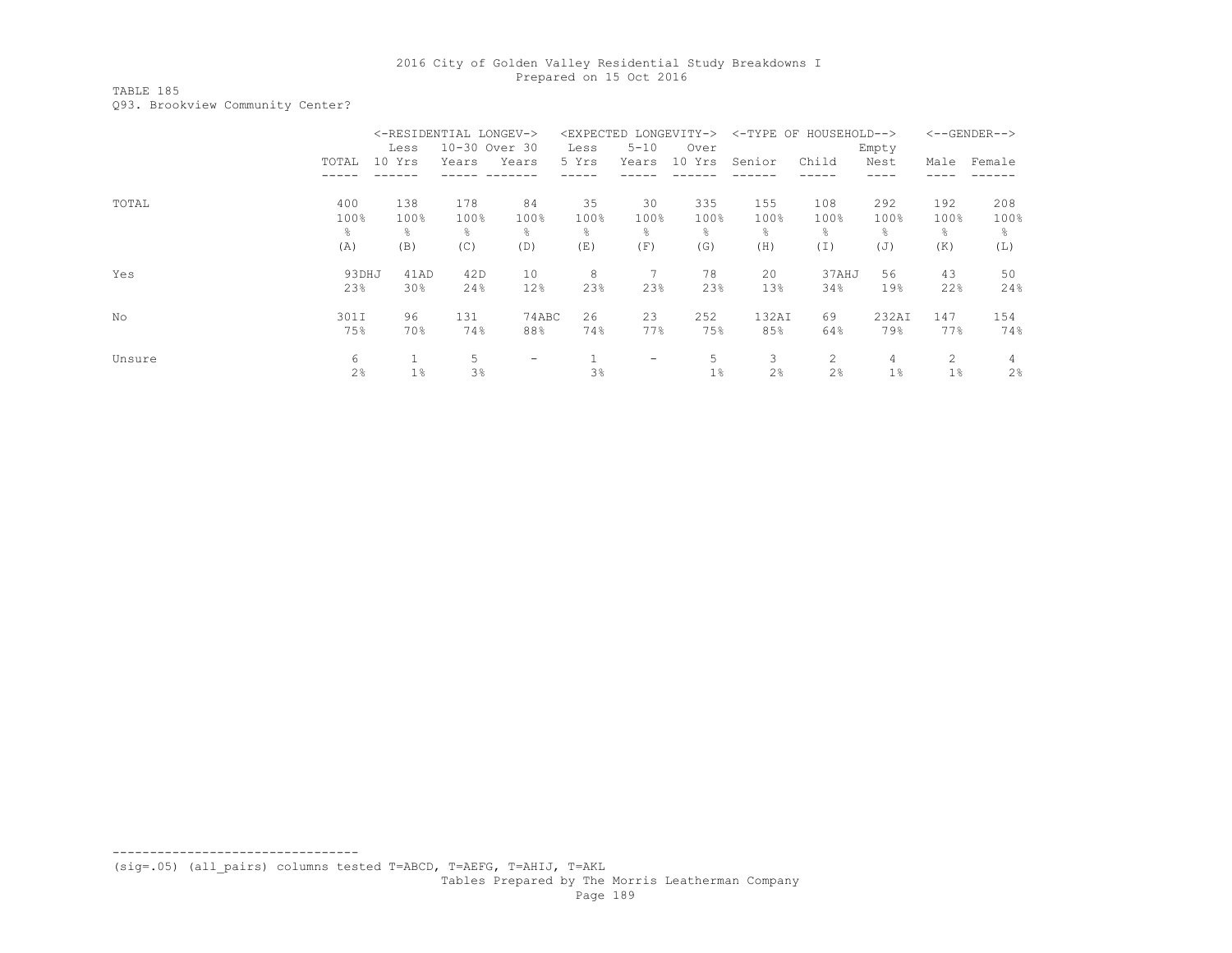TABLE 186 Q93. Brookview Community Center?

|        |       | <-AGE OF RESPONDENT-> |           |       | Great | <-KNOW GOVT-><br>Very |                | <residence></residence>  |        | <--PRECINCT OF RESIDENCE--> |      |       |
|--------|-------|-----------------------|-----------|-------|-------|-----------------------|----------------|--------------------------|--------|-----------------------------|------|-------|
|        | TOTAL | $18 - 44$             | $45 - 64$ | $65+$ | /Fair | Little                | Own            | Rent                     | $1\&2$ | 3&4                         | 5&6  | 7 & 8 |
|        |       |                       |           |       |       |                       |                |                          |        |                             | ---  |       |
| TOTAL  | 400   | 158                   | 159       | 83    | 235   | 165                   | 303            | 97                       | 107    | 94                          | 97   | 102   |
|        | 100%  | 100%                  | 100%      | 100%  | 100%  | 100%                  | 100%           | 100%                     | 100%   | 100%                        | 100% | 100%  |
|        | g.    | g.                    | ⊱         | 옹     | ⊱     | g.                    | $\frac{6}{10}$ | g                        | 옹      | ⊱                           | g.   | g.    |
|        | (A)   | (B)                   | (C)       | (D)   | (E)   | (F)                   | (G)            | (H)                      | (I)    | (J)                         | (K)  | (L)   |
| Yes    | 93CD  | 53ACD                 | 28        | 12    | 54    | 39                    | 69             | 24                       | 23     | 23                          | 21   | 26    |
|        | 23%   | 34%                   | 18%       | 14%   | 23%   | 24%                   | 23%            | 25%                      | 21%    | 24%                         | 22%  | 25%   |
| No     | 301B  | 102                   | 129AB     | 70AB  | 176   | 125                   | 228            | 73                       | 81     | 69                          | 75   | 76    |
|        | 75%   | 65%                   | 81%       | 84%   | 75%   | 76%                   | 75%            | 75%                      | 76%    | 73%                         | 77%  | 75%   |
| Unsure | 6     | 3                     | 2         |       | 5     |                       | 6              | $\overline{\phantom{0}}$ | 3      | 2                           |      | ۰     |
|        | 2%    | 2%                    | $1\%$     | $1\%$ | 2%    | $1\%$                 | 2%             |                          | 3%     | 2%                          | 1%   |       |

(sig=.05) (all\_pairs) columns tested T=ABCD, T=AEF, T=AGH, T=AIJKL

---------------------------------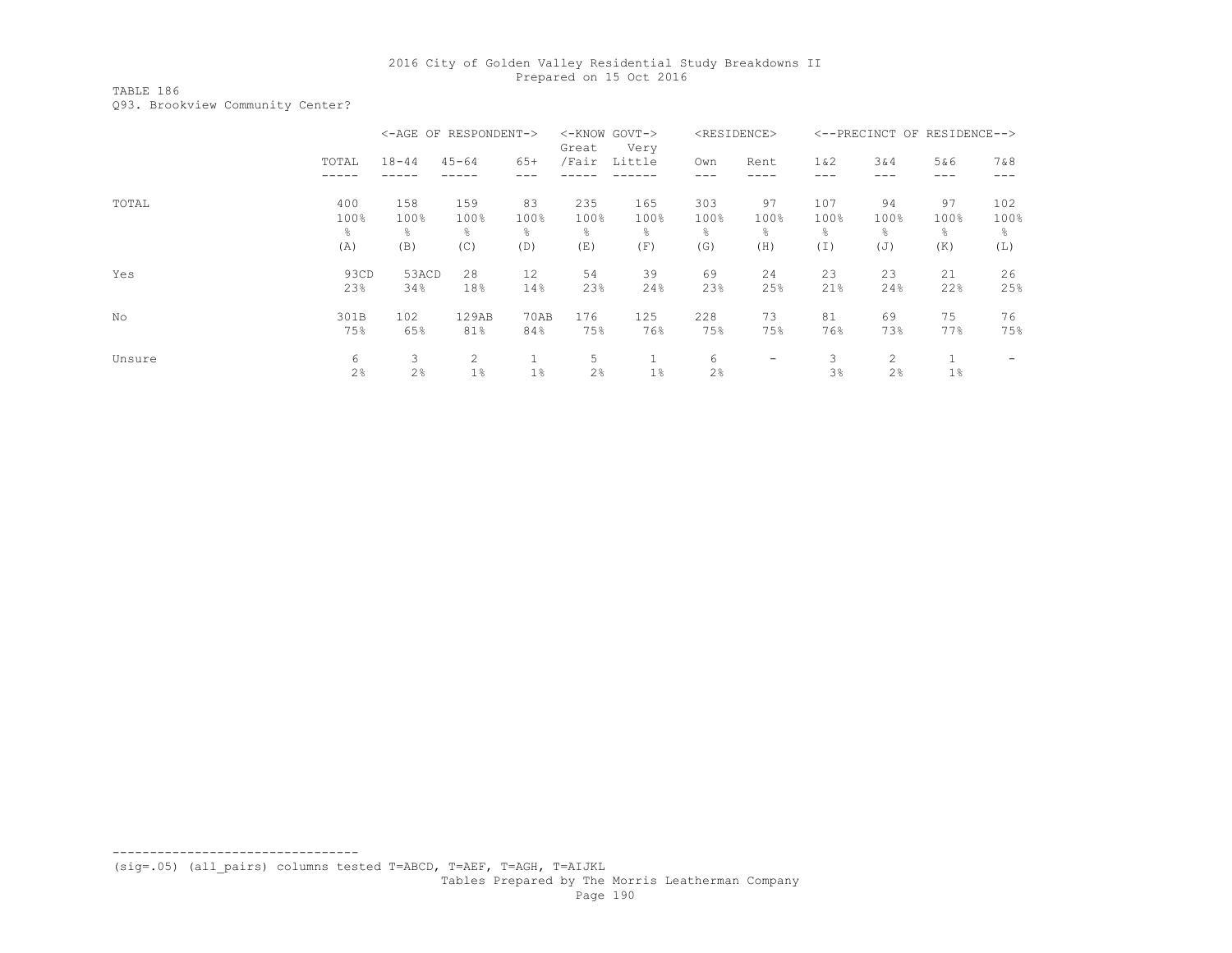TABLE 187 Q94. The Davis Community Center?

|        |        | <-RESIDENTIAL LONGEV-> |               |                          | <expected< th=""><th></th><th>LONGEVITY-&gt;</th><th></th><th>&lt;-TYPE OF HOUSEHOLD--&gt;</th><th></th><th></th><th><math>&lt;-</math>-GENDER--&gt;</th></expected<> |          | LONGEVITY->    |        | <-TYPE OF HOUSEHOLD--> |       |      | $<-$ -GENDER--> |
|--------|--------|------------------------|---------------|--------------------------|-----------------------------------------------------------------------------------------------------------------------------------------------------------------------|----------|----------------|--------|------------------------|-------|------|-----------------|
|        |        | Less                   | 10-30 Over 30 |                          | Less                                                                                                                                                                  | $5 - 10$ | Over           |        |                        | Empty |      |                 |
|        | TOTAL  | 10 Yrs                 | Years         | Years                    | 5 Yrs                                                                                                                                                                 | Years    | 10 Yrs         | Senior | Child                  | Nest  | Male | Female          |
|        |        |                        |               |                          |                                                                                                                                                                       |          |                |        |                        |       |      |                 |
| TOTAL  | 400    | 138                    | 178           | 84                       | 35                                                                                                                                                                    | 30       | 335            | 155    | 108                    | 292   | 192  | 208             |
|        | 100%   | 100%                   | 100%          | 100%                     | 100%                                                                                                                                                                  | 100%     | 100%           | 100%   | 100%                   | 100%  | 100% | 100%            |
|        | g.     | g.                     | ⊱             | 옹                        | ⊱                                                                                                                                                                     | g.       | $\frac{6}{10}$ | g      | 옹                      | ⊱     | g.   | g.              |
|        | (A)    | (B)                    | (C)           | (D)                      | (E)                                                                                                                                                                   | (F)      | (G)            | (H)    | (I)                    | (J)   | (K)  | (L)             |
| Yes    | 82DGHJ | 34D                    | 38            | 10                       | 10                                                                                                                                                                    | 10       | 62             | 14     | 36AHJ                  | 46H   | 43   | 39              |
|        | 21%    | 25%                    | 21%           | 12%                      | 29%                                                                                                                                                                   | 33%      | 19%            | 9%     | 33%                    | 16%   | 22%  | 19%             |
| No     | 315FI  | 103                    | 138           | 74ABC                    | 24                                                                                                                                                                    | 19       | 272AF          | 139AI  | 72                     | 243AI | 147  | 168             |
|        | 79%    | 75%                    | 78%           | 88%                      | 69%                                                                                                                                                                   | 63%      | 81%            | $90\%$ | 67%                    | 83%   | 77%  | 81%             |
| Unsure | 3G     |                        | 2             | $\overline{\phantom{0}}$ | 1G                                                                                                                                                                    | 1G       |                | 2      | -                      | 3     | 2    |                 |
|        | $1\%$  | 1%                     | $1\%$         |                          | 3%                                                                                                                                                                    | 3%       | $\star$        | $1\%$  |                        | $1\%$ | 1%   | $\star$         |

--------------------------------- (sig=.05) (all\_pairs) columns tested T=ABCD, T=AEFG, T=AHIJ, T=AKL

Note: Percentage less than 0.5 printed as \*.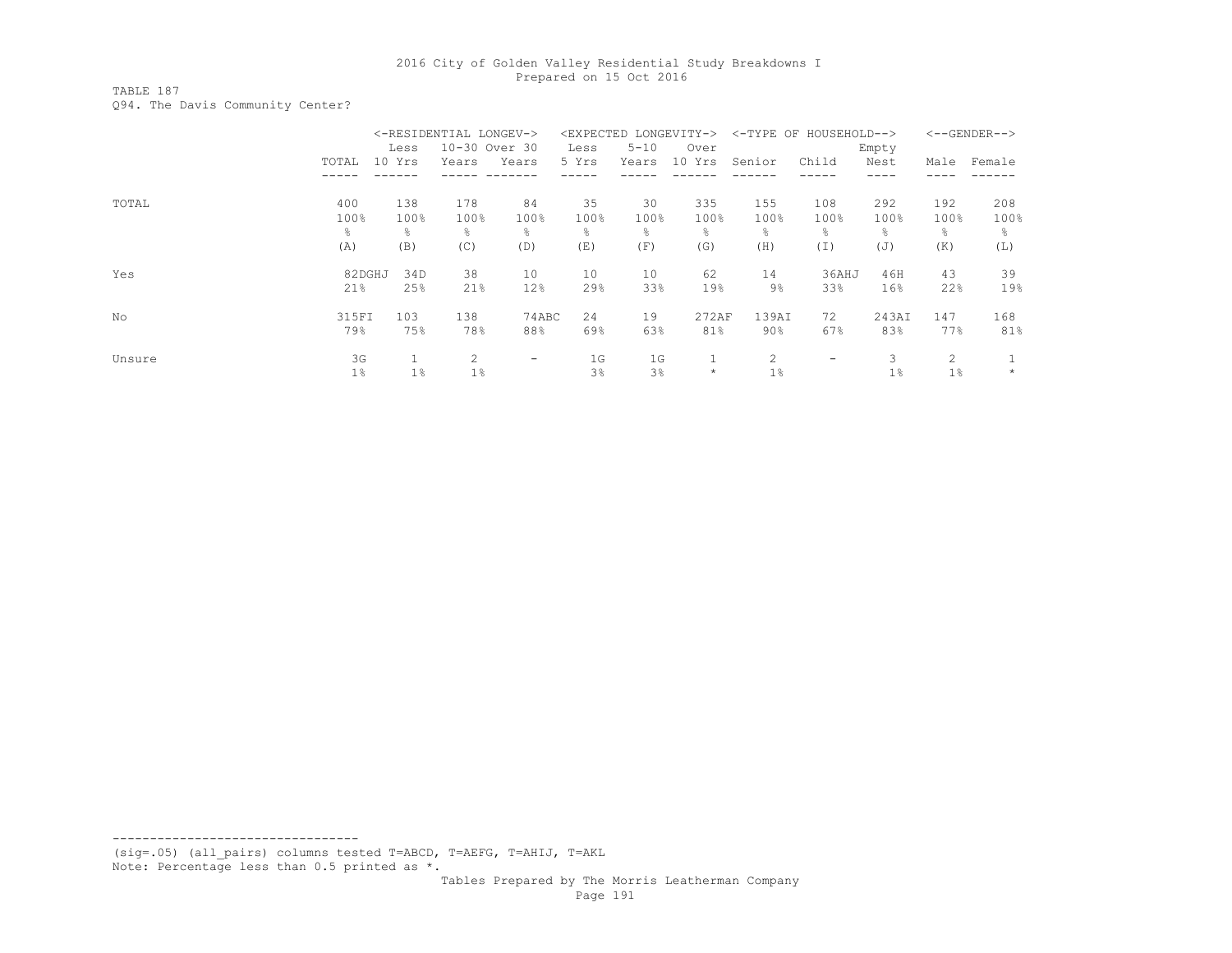TABLE 188 Q94. The Davis Community Center?

|        |       | <-AGE OF RESPONDENT-> |           |                 | Great                 | <-KNOW GOVT-><br>Very |                | <residence></residence> |        | <--PRECINCT OF RESIDENCE--> |       |       |
|--------|-------|-----------------------|-----------|-----------------|-----------------------|-----------------------|----------------|-------------------------|--------|-----------------------------|-------|-------|
|        | TOTAL | $18 - 44$             | $45 - 64$ | $65+$           | /Fair                 | Little                | Own            | Rent                    | $1\&2$ | 3&4                         | 5&6   | 7 & 8 |
|        |       |                       |           |                 |                       |                       |                |                         | ---    | ---                         | ---   | ---   |
| TOTAL  | 400   | 158                   | 159       | 83              | 235                   | 165                   | 303            | 97                      | 107    | 94                          | 97    | 102   |
|        | 100%  | 100%                  | 100%      | 100%            | 100%                  | 100%                  | 100%           | 100%                    | 100%   | 100%                        | 100%  | 100%  |
|        | g.    | g.                    | ⊱         | 옹               | ⊱                     | 옹                     | $\frac{6}{10}$ | g.                      | 옹      | g.                          | g.    | 옹     |
|        | (A)   | (B)                   | (C)       | (D)             | (E)                   | (F)                   | (G)            | (H)                     | (I)    | (J)                         | (K)   | (L)   |
| Yes    | 82CD  | 57ACD                 | 17        | 8               | 55                    | 27                    | 57             | 25                      | 17     | 21                          | 21    | 23    |
|        | 21%   | 36%                   | 11%       | 10 <sup>°</sup> | 23%                   | 16%                   | 19%            | 26%                     | 16%    | 22%                         | 22%   | 23%   |
| No     | 315B  | 100                   | 142AB     | 73AB            | 178                   | 137                   | 244            | 71                      | 90     | 73                          | 75    | 77    |
|        | 79%   | 63%                   | 89%       | 88%             | 76%                   | 83%                   | 81%            | 73%                     | 84%    | 78%                         | 77%   | 75%   |
| Unsure | 3     |                       | -         | 2AC             | $\mathbf{2}^{\prime}$ |                       | 2              |                         |        | $\overline{\phantom{0}}$    |       | 2     |
|        | 1%    | 1%                    |           | 2 <sup>°</sup>  | $1\%$                 | $1\%$                 | $1\%$          | $1\%$                   |        |                             | $1\%$ | 2%    |

(sig=.05) (all\_pairs) columns tested T=ABCD, T=AEF, T=AGH, T=AIJKL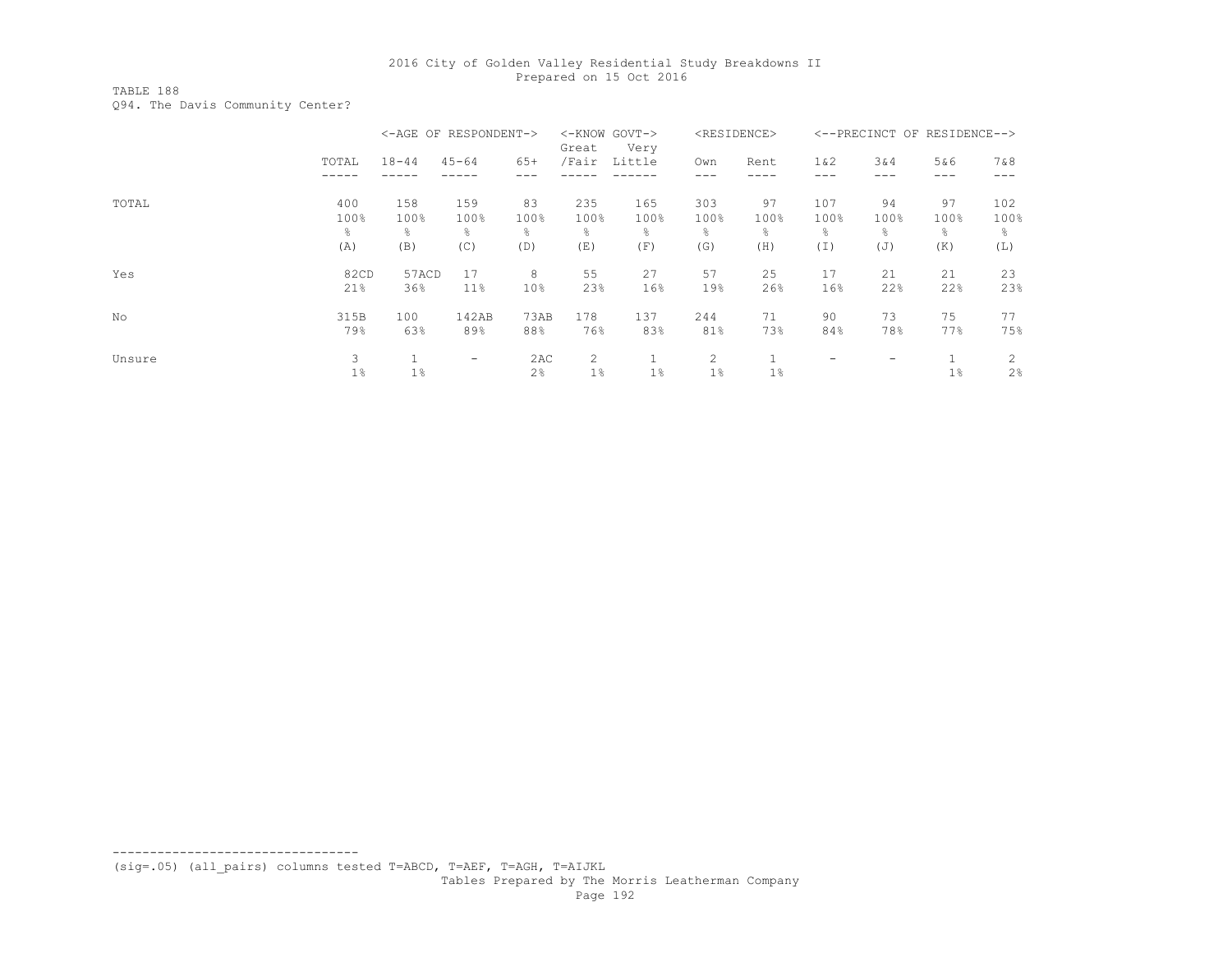TABLE 189 Q95. Brookview Park Picnic Shelters?

|        |                | <-RESIDENTIAL LONGEV-><br>10-30 Over 30<br>Less |       |       |       | <expected longevity-=""></expected> |        | <-TYPE OF HOUSEHOLD--> |       |       |           | $\leftarrow$ -GENDER--> |
|--------|----------------|-------------------------------------------------|-------|-------|-------|-------------------------------------|--------|------------------------|-------|-------|-----------|-------------------------|
|        |                |                                                 |       |       | Less  | $5 - 10$                            | Over   |                        |       | Empty |           |                         |
|        | TOTAL          | 10 Yrs                                          | Years | Years | 5 Yrs | Years                               | 10 Yrs | Senior                 | Child | Nest  | Male      | Female                  |
|        |                |                                                 |       |       |       |                                     |        |                        |       |       |           |                         |
| TOTAL  | 400            | 138                                             | 178   | 84    | 35    | 30                                  | 335    | 155                    | 108   | 292   | 192       | 208                     |
|        | 100%           | 100%                                            | 100%  | 100%  | 100%  | 100%                                | 100%   | 100%                   | 100%  | 100%  | 100%      | 100%                    |
|        | $\frac{6}{10}$ | 옹                                               | ⊱     | ÷.    | ⊱     | ÷,                                  | 욲      | $\frac{6}{10}$         | 옹     | ⊱     | $\approx$ | ⊱                       |
|        | (A)            | (B)                                             | (C)   | (D)   | (E)   | (F)                                 | (G)    | (H)                    | (I)   | (J)   | (K)       | (L)                     |
| Yes    | 106H           | 40                                              | 48    | 18    | 10    | 6                                   | 90     | 28                     | 36H   | 70    | 47        | 59                      |
|        | 27%            | 29%                                             | 27%   | 21%   | 29%   | 20%                                 | 27%    | 18%                    | 33%   | 24%   | 24%       | 28%                     |
| No     | 294            | 98                                              | 130   | 66    | 25    | 24                                  | 245    | 127AI                  | 72    | 222   | 145       | 149                     |
|        | 74%            | 71%                                             | 73%   | 79%   | 71%   | 80%                                 | 73%    | 82%                    | 67%   | 76%   | 76%       | 72%                     |
| Unsure |                |                                                 |       |       |       |                                     |        |                        |       |       |           |                         |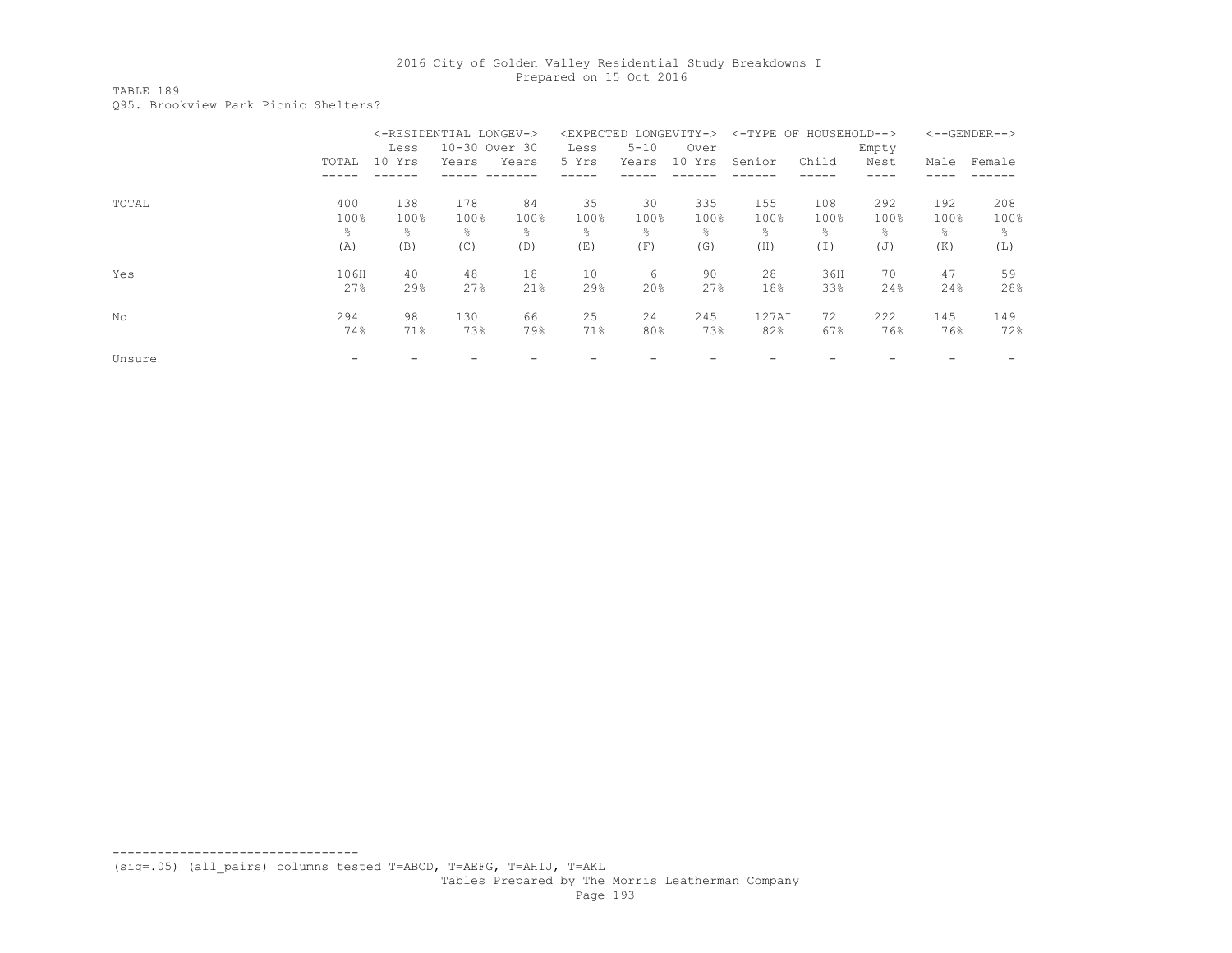TABLE 190 Q95. Brookview Park Picnic Shelters?

|        |                | <-AGE OF RESPONDENT-> |           |       | <-KNOW GOVT-><br>Great | Very   |      | <residence></residence> |       |      | <--PRECINCT OF RESIDENCE--> |      |
|--------|----------------|-----------------------|-----------|-------|------------------------|--------|------|-------------------------|-------|------|-----------------------------|------|
|        | TOTAL          | $18 - 44$             | $45 - 64$ | $65+$ | /Fair                  | Little | Own  | Rent                    | 1 & 2 | 3&4  | 5&6<br>---                  | 7&8  |
| TOTAL  | 400            | 158                   | 159       | 83    | 235                    | 165    | 303  | 97                      | 107   | 94   | 97                          | 102  |
|        | 100%           | 100%                  | 100%      | 100%  | 100%                   | 100%   | 100% | 100%                    | 100%  | 100% | 100%                        | 100% |
|        | $\frac{6}{10}$ | g.                    | ÷,        | 옹     | ⊱                      | g.     | ÷,   | $\frac{6}{10}$          | g.    | ⊱    | g.                          | ⊱    |
|        | (A)            | (B)                   | (C)       | (D)   | (E)                    | (F)    | (G)  | (H)                     | (I)   | (J)  | (K)                         | (L)  |
| Yes    | 106C           | 59ACD                 | 30        | 17    | 67                     | 39     | 73   | 33                      | 30    | 19   | 27                          | 30   |
|        | 27%            | 37%                   | 19%       | 20%   | 29%                    | 24%    | 24%  | 34%                     | 28%   | 20%  | 28%                         | 29%  |
| No     | 294B           | 99                    | 129AB     | 66B   | 168                    | 126    | 230  | 64                      | 77    | 75   | 70                          | 72   |
|        | 74%            | 63%                   | 81%       | 80%   | 71%                    | 76%    | 76%  | 66%                     | 72%   | 80%  | 72%                         | 71%  |
| Unsure |                |                       |           |       |                        |        |      |                         |       |      |                             |      |

(sig=.05) (all\_pairs) columns tested T=ABCD, T=AEF, T=AGH, T=AIJKL

---------------------------------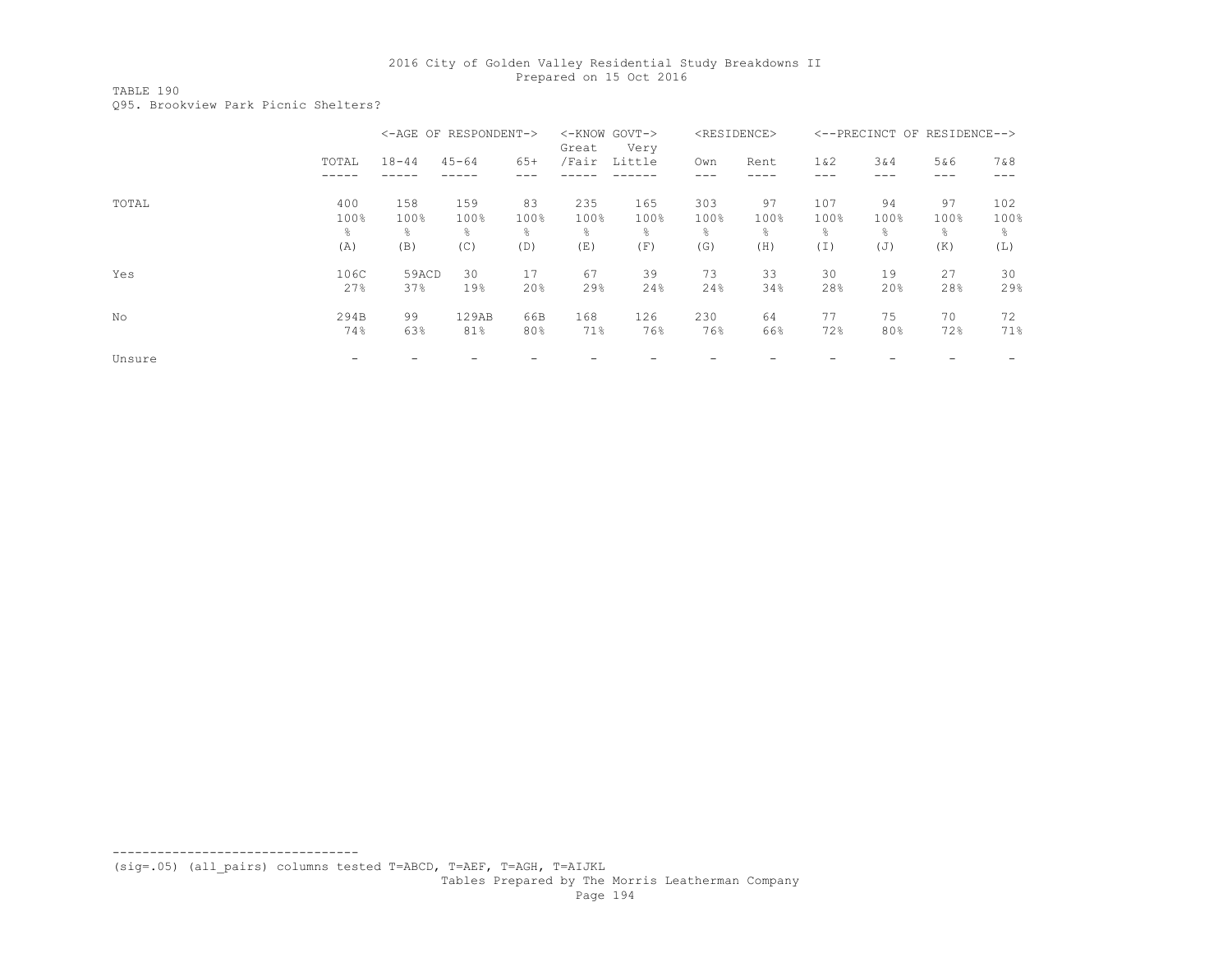TABLE 191 Q96. Tennis courts?

|        |                 | <-RESIDENTIAL LONGEV-> |       |               |       |          | <expected longevity-=""></expected> | <-TYPE OF HOUSEHOLD--> |       |        |      | $<-$ -GENDER--> |
|--------|-----------------|------------------------|-------|---------------|-------|----------|-------------------------------------|------------------------|-------|--------|------|-----------------|
|        |                 | Less                   |       | 10-30 Over 30 | Less  | $5 - 10$ | Over                                |                        |       | Empty  |      |                 |
|        | TOTAL           | 10 Yrs                 | Years | Years         | 5 Yrs | Years    | 10 Yrs                              | Senior                 | Child | Nest   | Male | Female          |
|        |                 |                        |       |               |       |          |                                     |                        |       |        |      |                 |
| TOTAL  | 400             | 138                    | 178   | 84            | 35    | 30       | 335                                 | 155                    | 108   | 292    | 192  | 208             |
|        | 100%            | 100%                   | 100%  | 100%          | 100%  | 100%     | 100%                                | 100%                   | 100%  | 100%   | 100% | 100%            |
|        | ÷,              | ÷,                     | ⊱     | 욲             | ⊱     | ÷.       | $\frac{6}{10}$                      | 욲                      | 욲     | ⊱      | ÷.   | 욲               |
|        | (A)             | (B)                    | (C)   | (D)           | (E)   | (F)      | (G)                                 | (H)                    | (I)   | (J)    | (K)  | (L)             |
| Yes    | 53DGHJ          | 29ACD                  | 19    | 5             | 11AG  | 5        | 37                                  | 3                      | 23AHJ | 30H    | 28   | 25              |
|        | 13 <sup>8</sup> | 21%                    | 11%   | $6\%$         | 31%   | 17%      | 11 <sup>8</sup>                     | 2%                     | 21%   | 10%    | 15%  | 12%             |
| No     | 347BEI          | 109                    | 159B  | 79AB          | 24    | 25       | 298AE                               | 152AIJ                 | 85    | 262AI  | 164  | 183             |
|        | 87%             | 79%                    | 89%   | 94%           | 69%   | 83%      | 89%                                 | 98%                    | 79%   | $90\%$ | 85%  | 88%             |
| Unsure |                 |                        |       |               |       |          |                                     |                        |       |        |      |                 |

--------------------------------- (sig=.05) (all\_pairs) columns tested T=ABCD, T=AEFG, T=AHIJ, T=AKL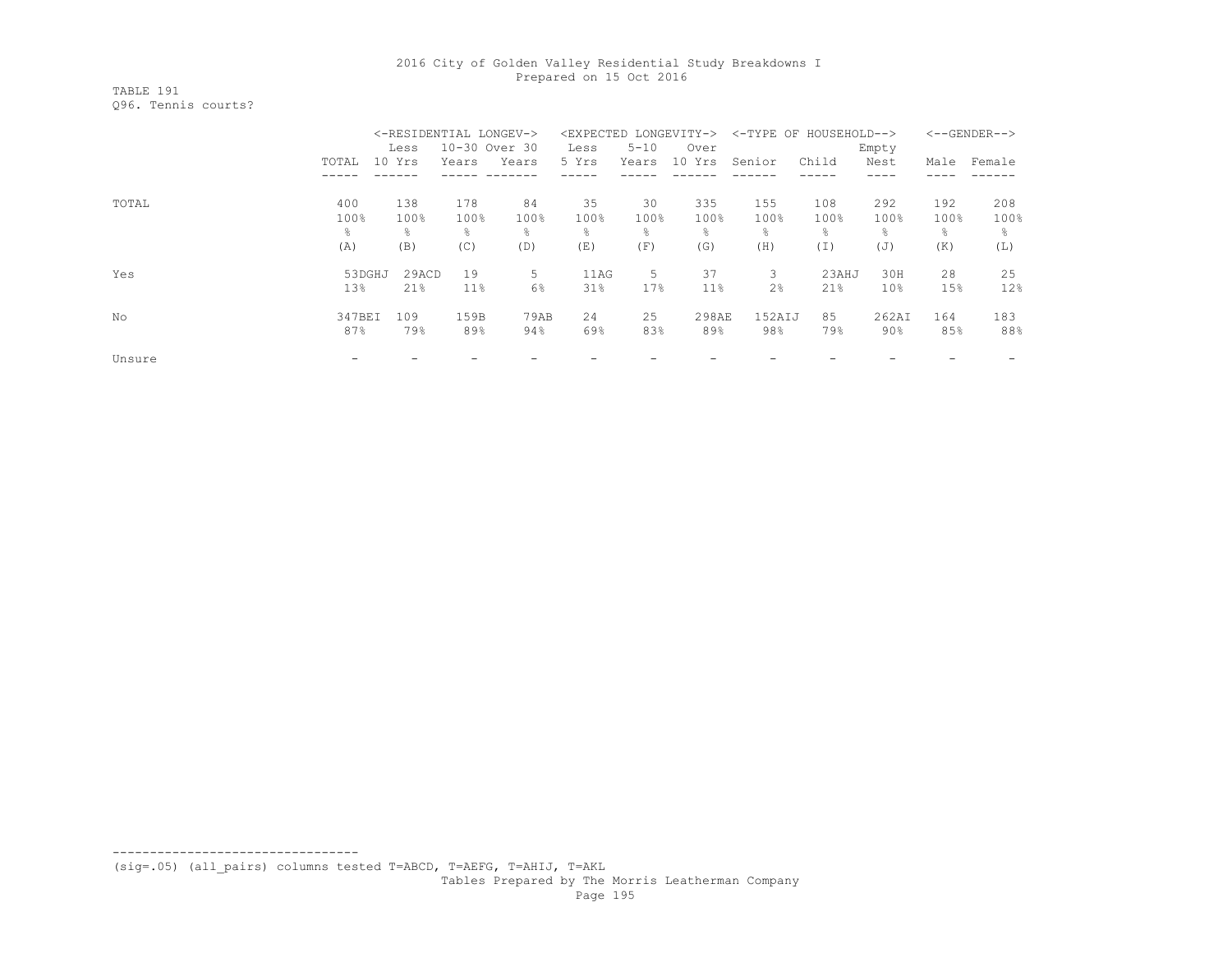TABLE 192 Q96. Tennis courts?

|        |                 | <-AGE OF RESPONDENT-> |           |        | <-KNOW GOVT-><br>Great | Very            |                | <residence></residence> |        | <--PRECINCT OF RESIDENCE--> |      |        |
|--------|-----------------|-----------------------|-----------|--------|------------------------|-----------------|----------------|-------------------------|--------|-----------------------------|------|--------|
|        | TOTAL           | $18 - 44$             | $45 - 64$ | $65+$  | /Fair                  | Little          | Own            | Rent                    | $1\&2$ | 3&4                         | 5&6  | 7&8    |
| TOTAL  | 400             | 158                   | 159       | 83     | 235                    | 165             | 303            | 97                      | 107    | 94                          | 97   | 102    |
|        | 100%            | 100%                  | 100%      | 100%   | 100%                   | 100%            | 100%           | 100%                    | 100%   | 100%                        | 100% | 100%   |
|        | $\frac{6}{10}$  | 옹                     | ⊱         | 옹      | ⊱                      | ÷.              | $\frac{6}{10}$ | $\frac{6}{10}$          | g.     | ÷,                          | ÷.   | ⊱      |
|        | (A)             | (B)                   | (C)       | (D)    | (E)                    | (F)             | (G)            | (H)                     | (I)    | (J)                         | (K)  | (L)    |
| Yes    | 53CD            | 41ACD                 | 9         | 3      | 36                     | 17              | 41             | 12                      | 14     | 12                          | 17   | 10     |
|        | 13 <sup>8</sup> | 26%                   | 6%        | 4%     | 15%                    | 10 <sup>°</sup> | 14%            | 12%                     | 13%    | 13%                         | 18%  | 10%    |
| No     | 347B            | 117                   | 150AB     | 80AB   | 199                    | 148             | 262            | 85                      | 93     | 82                          | 80   | 92     |
|        | 87%             | 74%                   | 94%       | $96\%$ | 85%                    | 90%             | 86%            | 88%                     | 87%    | 87%                         | 82%  | $90\%$ |
| Unsure |                 |                       |           |        |                        |                 |                |                         |        |                             |      |        |

--------------------------------- (sig=.05) (all\_pairs) columns tested T=ABCD, T=AEF, T=AGH, T=AIJKL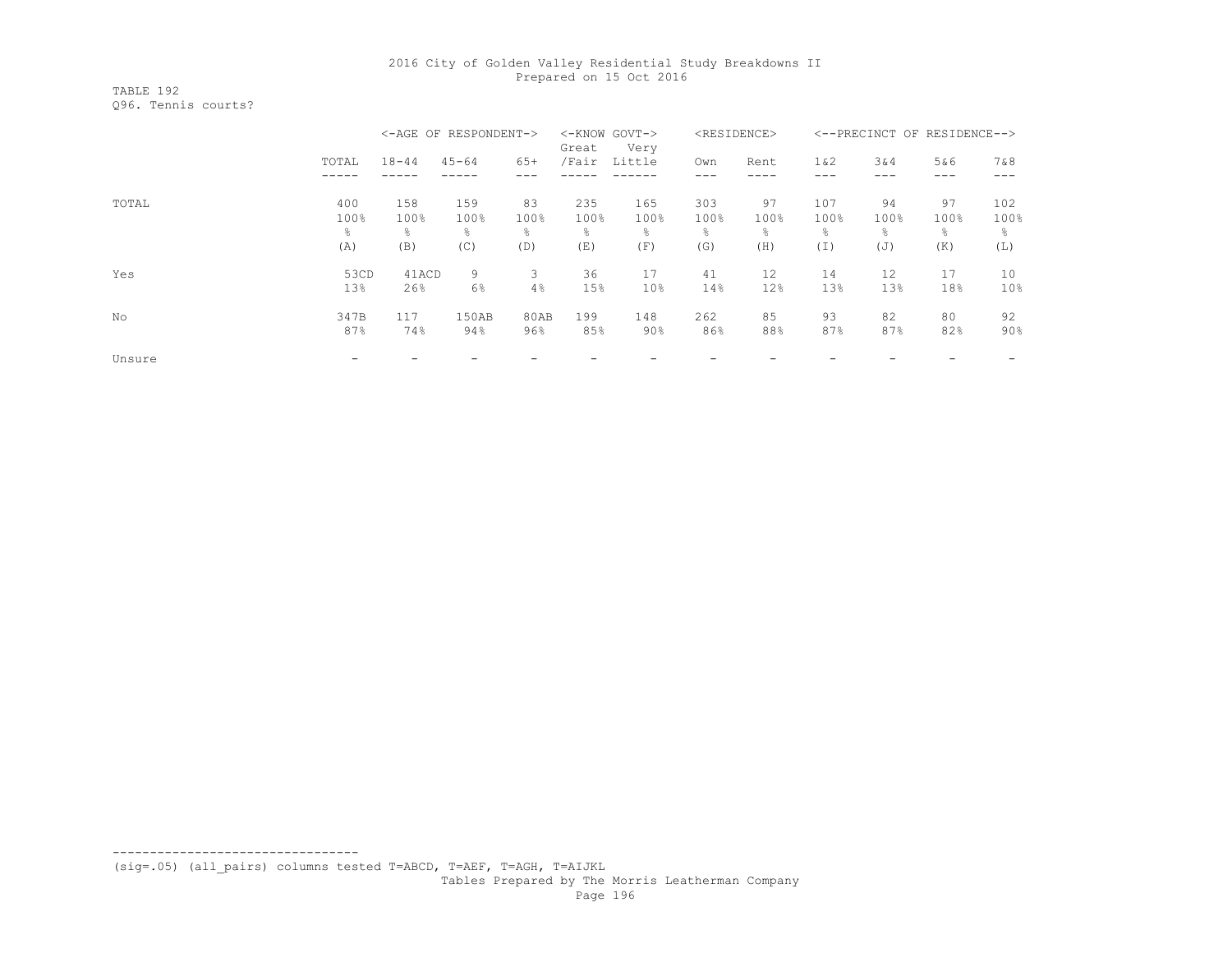TABLE 193

Q97. Brookview Golf Course and lawnbowling?

|        |                | <-RESIDENTIAL LONGEV-><br>10-30 Over 30 |       |       |       | <expected longevity-=""></expected> |        |        | <-TYPE OF HOUSEHOLD--> |       | $<-$ -GENDER--> |        |
|--------|----------------|-----------------------------------------|-------|-------|-------|-------------------------------------|--------|--------|------------------------|-------|-----------------|--------|
|        |                | Less                                    |       |       | Less  | $5 - 10$                            | Over   |        |                        | Empty |                 |        |
|        | TOTAL          | 10 Yrs                                  | Years | Years | 5 Yrs | Years                               | 10 Yrs | Senior | Child                  | Nest  | Male            | Female |
|        |                |                                         |       |       |       |                                     |        |        |                        |       |                 |        |
| TOTAL  | 400            | 138                                     | 178   | 84    | 35    | 30                                  | 335    | 155    | 108                    | 292   | 192             | 208    |
|        | 100%           | 100%                                    | 100%  | 100%  | 100%  | 100%                                | 100%   | 100%   | 100%                   | 100%  | 100%            | 100%   |
|        | $\frac{6}{10}$ | 옹                                       | ⊱     | ⊱     | ÷,    | 욲                                   | g.     | ⊱      | 욲                      | ⊱     | 욲               | g.     |
|        | (A)            | (B)                                     | (C)   | (D)   | (E)   | (F)                                 | (G)    | (H)    | (I)                    | (J)   | (K)             | (L)    |
| Yes    | 127DL          | 38                                      | 71ABD | 18    | 8     | 10                                  | 109    | 49     | 35                     | 92    | 71AL            | 56     |
|        | 32%            | 28%                                     | 40%   | 21%   | 23%   | 33%                                 | 33%    | 32%    | 32%                    | 32%   | 37%             | 27%    |
| No     | 273CK          | 100C                                    | 107   | 66AC  | 27    | 20                                  | 226    | 106    | 73                     | 200   | 121             | 152AK  |
|        | 68%            | 72%                                     | 60%   | 79%   | 77%   | 67%                                 | 67%    | 68%    | 68%                    | 68%   | 63%             | 73%    |
| Unsure |                |                                         |       |       |       |                                     |        |        |                        |       |                 |        |

(sig=.05) (all\_pairs) columns tested T=ABCD, T=AEFG, T=AHIJ, T=AKL

---------------------------------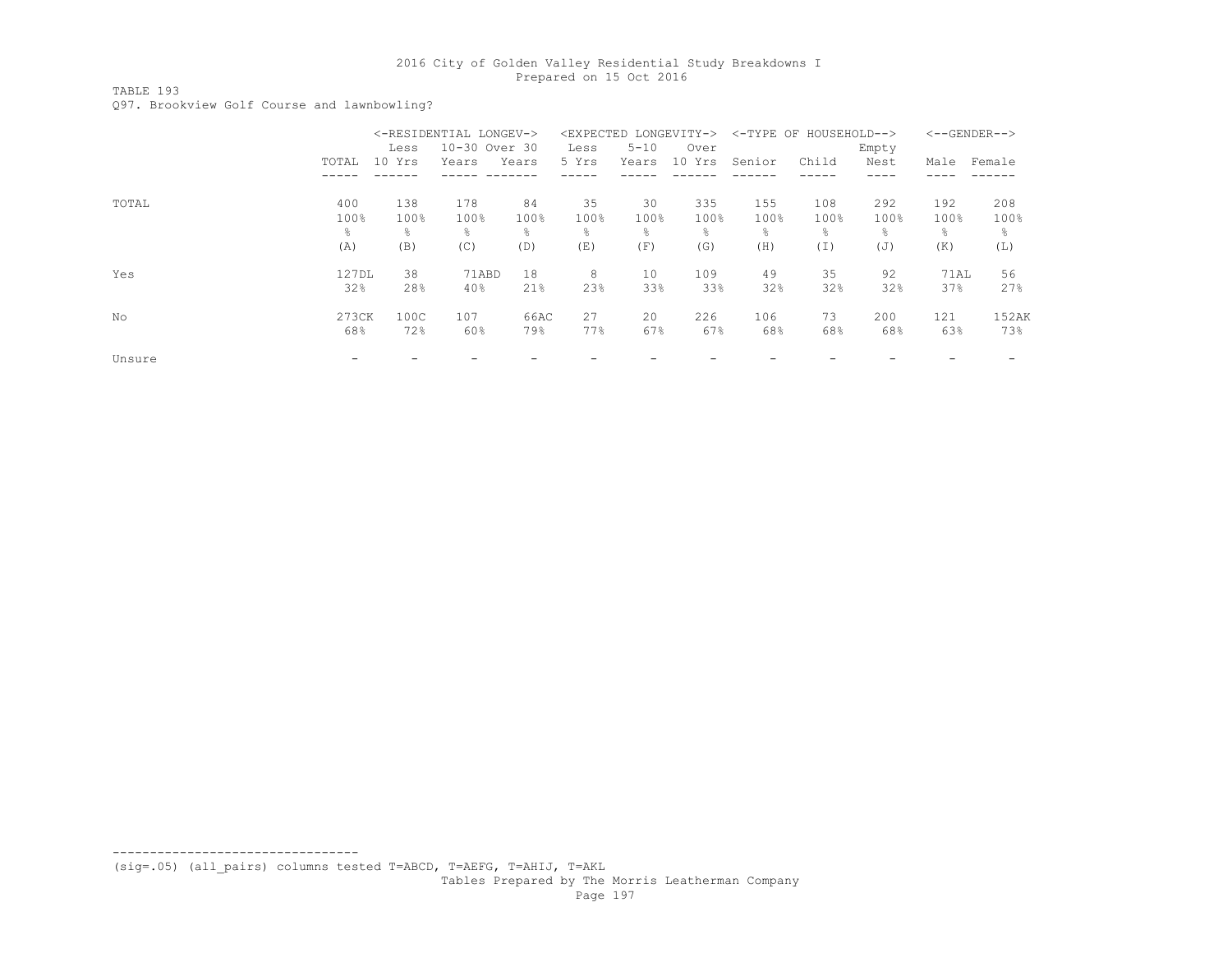TABLE 194

Q97. Brookview Golf Course and lawnbowling?

|        |           |           | <-AGE OF RESPONDENT-> |       | <-KNOW GOVT-><br>Great | Very   |      | <residence></residence> |               |            | <--PRECINCT OF RESIDENCE--> |      |
|--------|-----------|-----------|-----------------------|-------|------------------------|--------|------|-------------------------|---------------|------------|-----------------------------|------|
|        | TOTAL     | $18 - 44$ | $45 - 64$             | $65+$ | /Fair                  | Little | Own  | Rent                    | $1\&2$<br>--- | 3&4<br>--- | 5&6<br>---                  | 7&8  |
| TOTAL  | 400       | 158       | 159                   | 83    | 235                    | 165    | 303  | 97                      | 107           | 94         | 97                          | 102  |
|        | 100%      | 100%      | 100%                  | 100%  | 100%                   | 100%   | 100% | 100%                    | 100%          | 100%       | 100%                        | 100% |
|        | $\approx$ | 옹         | ⊱                     | g.    | ⊱                      | g.     | 욲    | $\frac{6}{10}$          | g.            | ÷,         | g.                          | 옹    |
|        | (A)       | (B)       | (C)                   | (D)   | (E)                    | (F)    | (G)  | (H)                     | (I)           | (J)        | (K)                         | (L)  |
| Yes    | 127DF     | 53D       | 58D                   | 16    | 86AF                   | 41     | 102  | 25                      | 26            | 30         | 40AI                        | 31   |
|        | 32%       | 34%       | 36%                   | 19%   | 37%                    | 25%    | 34%  | 26%                     | 24%           | 32%        | 41%                         | 30%  |
| No     | 273EK     | 105       | 101                   | 67ABC | 149                    | 124AE  | 201  | 72                      | 81K           | 64         | 57                          | 71   |
|        | 68%       | 66%       | 64%                   | 81%   | 63%                    | 75%    | 66%  | 74%                     | 76%           | 68%        | 59%                         | 70%  |
| Unsure |           |           |                       |       |                        |        |      |                         |               |            |                             |      |

(sig=.05) (all\_pairs) columns tested T=ABCD, T=AEF, T=AGH, T=AIJKL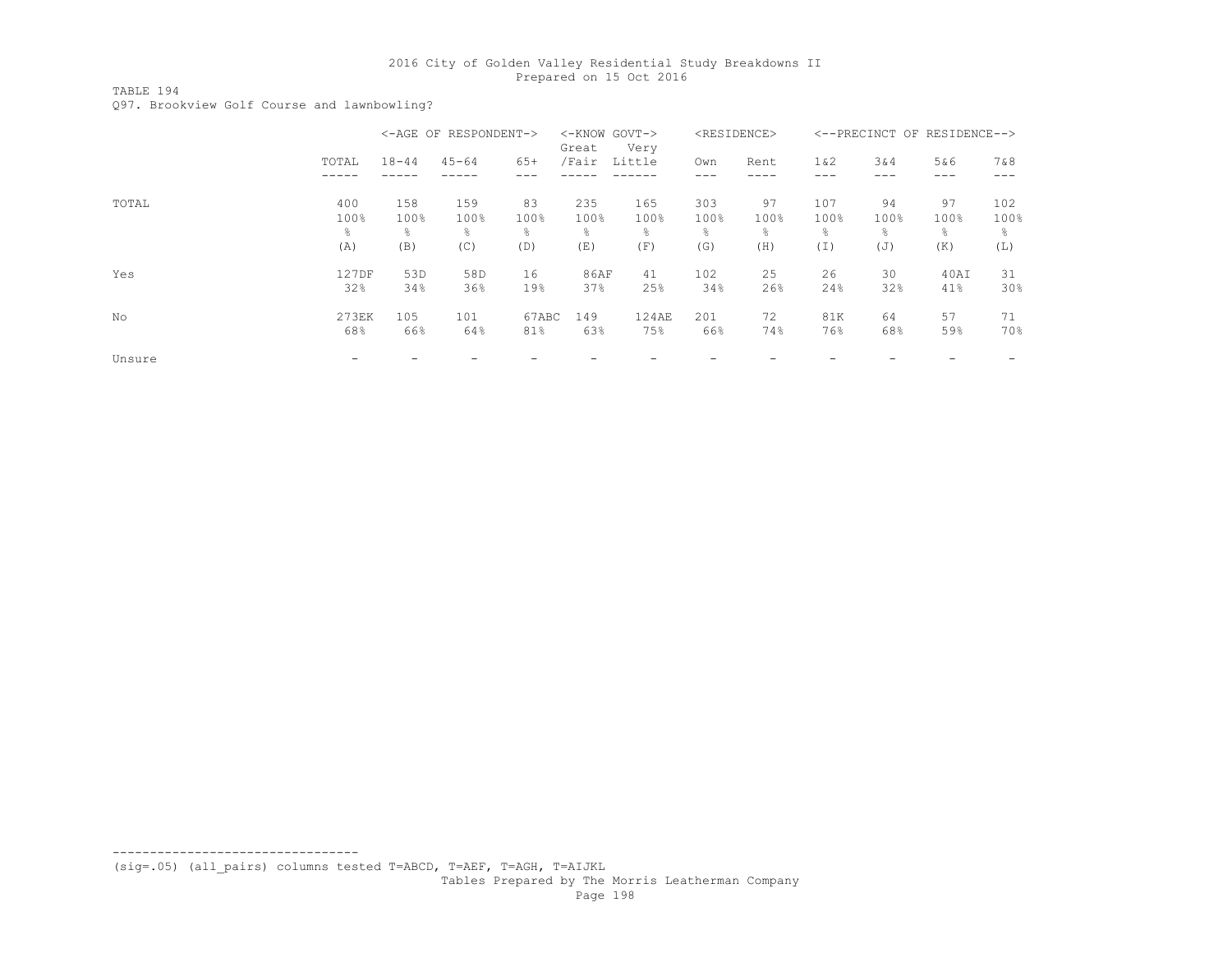TABLE 195 Q98. City sidewalks and trails?

|        |             |             | <-RESIDENTIAL LONGEV-> |                 | <expected< th=""><th></th><th>LONGEVITY-&gt;</th><th></th><th>&lt;-TYPE OF HOUSEHOLD--&gt;</th><th></th><th></th><th><math>&lt;-</math>-GENDER--&gt;</th></expected<> |            | LONGEVITY->    |             | <-TYPE OF HOUSEHOLD--> |                |             | $<-$ -GENDER--> |
|--------|-------------|-------------|------------------------|-----------------|-----------------------------------------------------------------------------------------------------------------------------------------------------------------------|------------|----------------|-------------|------------------------|----------------|-------------|-----------------|
|        |             | Less        | 10-30 Over 30          |                 | Less                                                                                                                                                                  | $5 - 10$   | Over           |             |                        | Empty          |             |                 |
|        | TOTAL       | 10 Yrs      | Years                  | Years           | 5 Yrs                                                                                                                                                                 | Years      | 10 Yrs         | Senior      | Child                  | Nest           | Male        | Female          |
|        |             |             |                        |                 |                                                                                                                                                                       |            |                |             |                        |                |             |                 |
| TOTAL  | 400<br>100% | 138<br>100% | 178<br>100%            | 84<br>100%      | 35<br>100%                                                                                                                                                            | 30<br>100% | 335<br>100%    | 155<br>100% | 108<br>100%            | 292<br>100%    | 192<br>100% | 208<br>100%     |
|        | ÷,          | ⊱           | ⊱                      | 욲               | $\frac{6}{10}$                                                                                                                                                        | ÷.         | $\frac{6}{10}$ | 욲           | 욲                      | $\frac{6}{10}$ | ÷.          | ⊱               |
|        | (A)         | (B)         | (C)                    | (D)             | (E)                                                                                                                                                                   | (F)        | (G)            | (H)         | (I)                    | (J)            | (K)         | (L)             |
| Yes    | 286EJ       | 93          | 139ABD                 | 54              | 11                                                                                                                                                                    | 22E        | 253AE          | 106         | 86AHJ                  | 200            | 135         | 151             |
|        | 72%         | 67%         | 78%                    | 64%             | 31%                                                                                                                                                                   | 73%        | 76%            | 68%         | 80%                    | 68%            | 70%         | 73%             |
| No     | 114CGI      | 45C         | 39                     | 30 <sup>C</sup> | 24AFG                                                                                                                                                                 | 8          | 82             | 49I         | 22                     | 92AI           | 57          | 57              |
|        | 29%         | 33%         | 22%                    | 36%             | 69%                                                                                                                                                                   | 27%        | 24%            | 32%         | 20%                    | 32%            | 30%         | 27%             |
| Unsure |             |             |                        |                 |                                                                                                                                                                       |            |                |             |                        |                |             |                 |

(sig=.05) (all\_pairs) columns tested T=ABCD, T=AEFG, T=AHIJ, T=AKL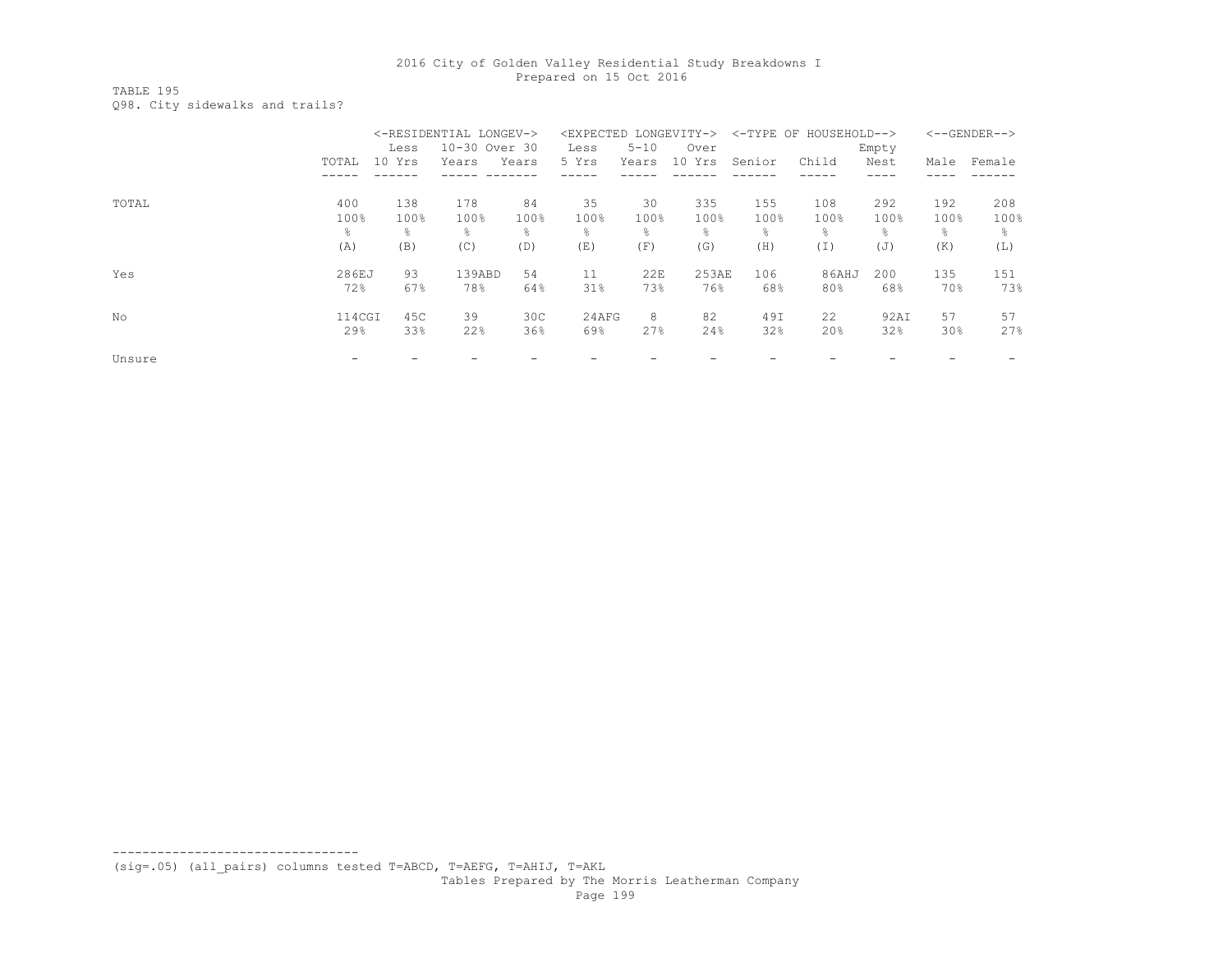TABLE 196 Q98. City sidewalks and trails?

|        |           |           | <-AGE OF RESPONDENT-> |       | <-KNOW GOVT-><br>Great | Very      |                | <residence></residence> |        |      | <--PRECINCT OF RESIDENCE--> |      |
|--------|-----------|-----------|-----------------------|-------|------------------------|-----------|----------------|-------------------------|--------|------|-----------------------------|------|
|        | TOTAL     | $18 - 44$ | $45 - 64$             | $65+$ | /Fair                  | Little    | Own            | Rent                    | $1\&2$ | 3&4  | 5&6                         | 7&8  |
| TOTAL  | 400       | 158       | 159                   | 83    | 235                    | 165       | 303            | 97                      | 107    | 94   | 97                          | 102  |
|        | 100%      | 100%      | 100%                  | 100%  | 100%                   | 100%      | 100%           | 100%                    | 100%   | 100% | 100%                        | 100% |
|        | $\approx$ | g.        | ⊱                     | 옹     | ⊱                      | $\approx$ | $\frac{6}{10}$ | ⊱                       | ⊱      | ٩,   | g.                          | ⊱    |
|        | (A)       | (B)       | (C)                   | (D)   | (E)                    | (F)       | (G)            | (H)                     | (I)    | (J)  | (K)                         | (L)  |
| Yes    | 286D      | 106       | 128ABD                | 52    | 162                    | 124       | 216            | 70                      | 76     | 73   | 64                          | 73   |
|        | 72%       | 67%       | 81%                   | 63%   | 69%                    | 75%       | 71%            | 72%                     | 71%    | 78%  | 66%                         | 72%  |
| No     | 114C      | 52C       | 31                    | 31AC  | 73                     | 41        | 87             | 27                      | 31     | 21   | 33                          | 29   |
|        | 29%       | 33%       | 19%                   | 37%   | 31%                    | 25%       | 29%            | 28%                     | 29%    | 22%  | 34%                         | 28%  |
| Unsure |           |           |                       |       |                        |           |                |                         |        |      |                             |      |

(sig=.05) (all\_pairs) columns tested T=ABCD, T=AEF, T=AGH, T=AIJKL

---------------------------------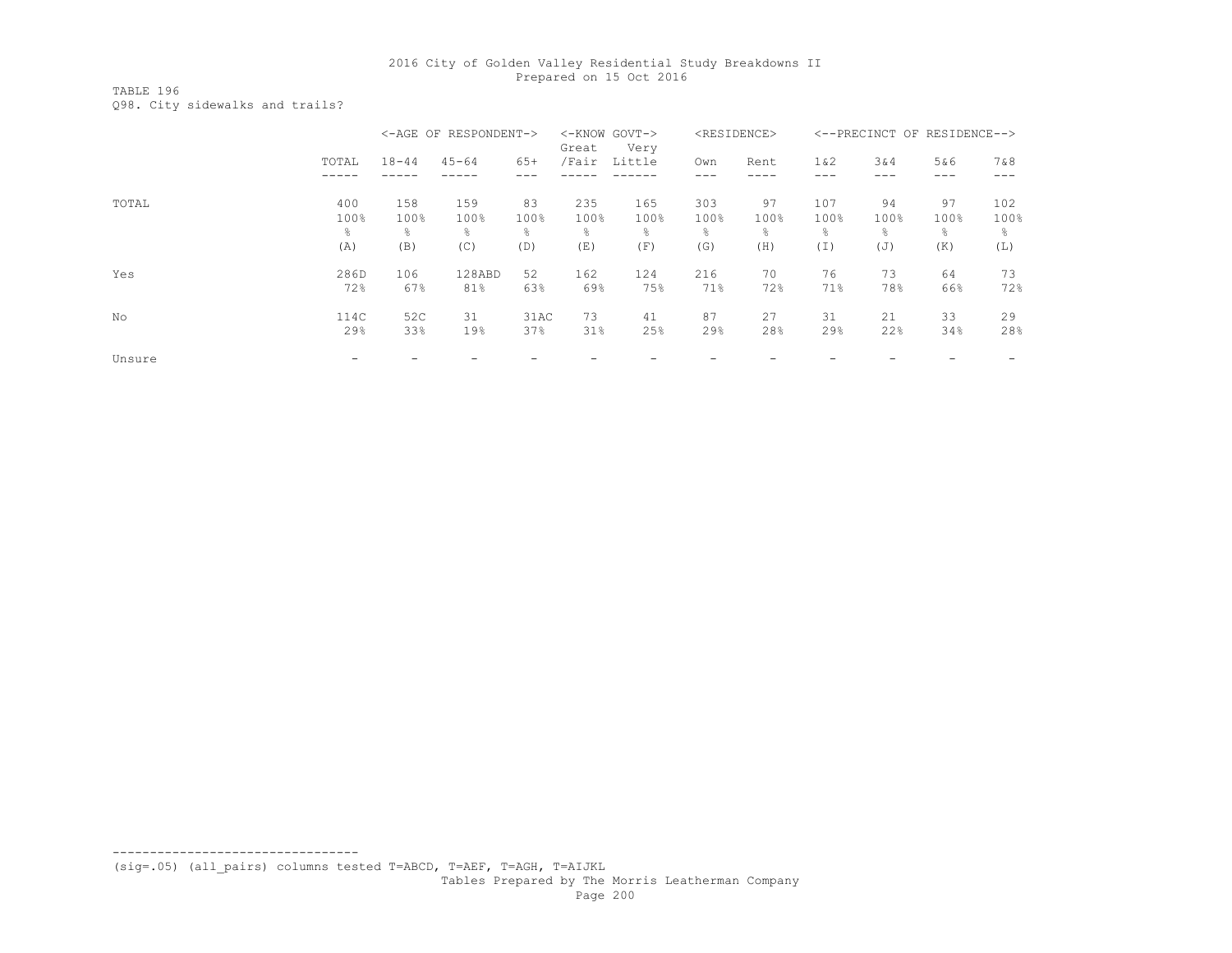TABLE 197

Q99. On-street bike routes and shoulders?

|        |        |        | <-RESIDENTIAL LONGEV-> |               |       |          | <expected longevity-=""></expected> | <-TYPE OF HOUSEHOLD--> |       |       |                 | $<-$ -GENDER--> |
|--------|--------|--------|------------------------|---------------|-------|----------|-------------------------------------|------------------------|-------|-------|-----------------|-----------------|
|        |        | Less   |                        | 10-30 Over 30 | Less  | $5 - 10$ | Over                                |                        |       | Empty |                 |                 |
|        | TOTAL  | 10 Yrs | Years                  | Years         | 5 Yrs | Years    | 10 Yrs                              | Senior                 | Child | Nest  | Male            | Female          |
|        |        |        |                        |               |       |          |                                     |                        |       |       |                 |                 |
| TOTAL  | 400    | 138    | 178                    | 84            | 35    | 30       | 335                                 | 155                    | 108   | 292   | 192             | 208             |
|        | 100%   | 100%   | 100%                   | 100%          | 100%  | 100%     | 100%                                | 100%                   | 100%  | 100%  | 100%            | 100%            |
|        | ÷,     | 옹      | ⊱                      | ⊱             | ⊱     | ÷,       | 욲                                   | $\frac{6}{10}$         | 옹     | ⊱     | $\approx$       | 욲               |
|        | (A)    | (B)    | (C)                    | (D)           | (E)   | (F)      | (G)                                 | (H)                    | (I)   | (J)   | (K)             | (L)             |
| Yes    | 111DHJ | 43D    | 56D                    | 12            | 5     | 8        | 98                                  | 16                     | 52AHJ | 59H   | 57              | 54              |
|        | 28%    | 31%    | 31%                    | 14%           | 14%   | 27%      | 29%                                 | 10 <sub>8</sub>        | 48%   | 20%   | 30 <sub>8</sub> | 26%             |
| No     | 289I   | 95     | 122                    | 72ABC         | 30    | 22       | 237                                 | 139AIJ                 | 56    | 233AI | 135             | 154             |
|        | 72%    | 69%    | 69%                    | 86%           | 86%   | 73%      | 71%                                 | $90\%$                 | 52%   | 80%   | 70%             | 74%             |
| Unsure |        |        |                        |               |       |          |                                     |                        |       |       |                 |                 |

(sig=.05) (all\_pairs) columns tested T=ABCD, T=AEFG, T=AHIJ, T=AKL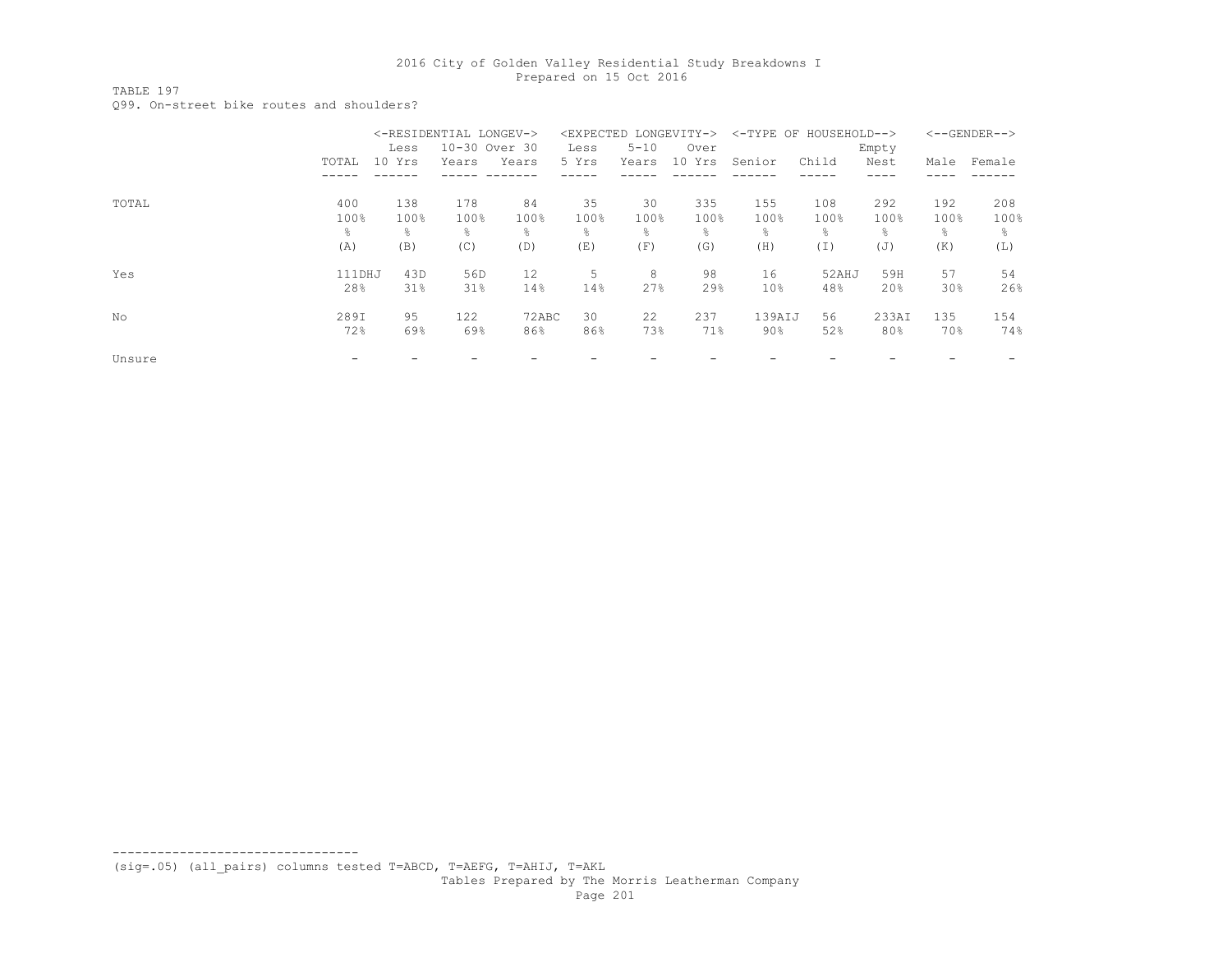TABLE 198

Q99. On-street bike routes and shoulders?

|        |       | <-AGE OF RESPONDENT-> |           |       | Great | <-KNOW GOVT-><br>Very |                | <residence></residence> |       | <--PRECINCT OF RESIDENCE--> |            |      |
|--------|-------|-----------------------|-----------|-------|-------|-----------------------|----------------|-------------------------|-------|-----------------------------|------------|------|
|        | TOTAL | $18 - 44$             | $45 - 64$ | $65+$ | /Fair | Little                | Own            | Rent                    | 1 & 2 | 3&4                         | 5&6<br>--- | 7&8  |
| TOTAL  | 400   | 158                   | 159       | 83    | 235   | 165                   | 303            | 97                      | 107   | 94                          | 97         | 102  |
|        | 100%  | 100%                  | 100%      | 100%  | 100%  | 100%                  | 100%           | 100%                    | 100%  | 100%                        | 100%       | 100% |
|        | ÷,    | 옹                     | ⊱         | 옹     | ⊱     | g.                    | $\frac{6}{10}$ | $\frac{6}{10}$          | 옹     | ⊱                           | g.         | g.   |
|        | (A)   | (B)                   | (C)       | (D)   | (E)   | (F)                   | (G)            | (H)                     | (I)   | (J)                         | (K)        | (L)  |
| Yes    | 111D  | 65ACD                 | 43D       | 3     | 67    | 44                    | 81             | 30                      | 30    | 27                          | 22         | 32   |
|        | 28%   | 41%                   | 27%       | 4%    | 29%   | 27%                   | 27%            | 31%                     | 28%   | 29%                         | 23%        | 31%  |
| No     | 289B  | 93                    | 116B      | 80ABC | 168   | 121                   | 222            | 67                      | 77    | 67                          | 75         | 70   |
|        | 72%   | 59%                   | 73%       | 96%   | 71%   | 73%                   | 73%            | 69%                     | 72%   | 71%                         | 77%        | 69%  |
| Unsure |       |                       |           |       |       |                       |                |                         |       |                             |            |      |

(sig=.05) (all\_pairs) columns tested T=ABCD, T=AEF, T=AGH, T=AIJKL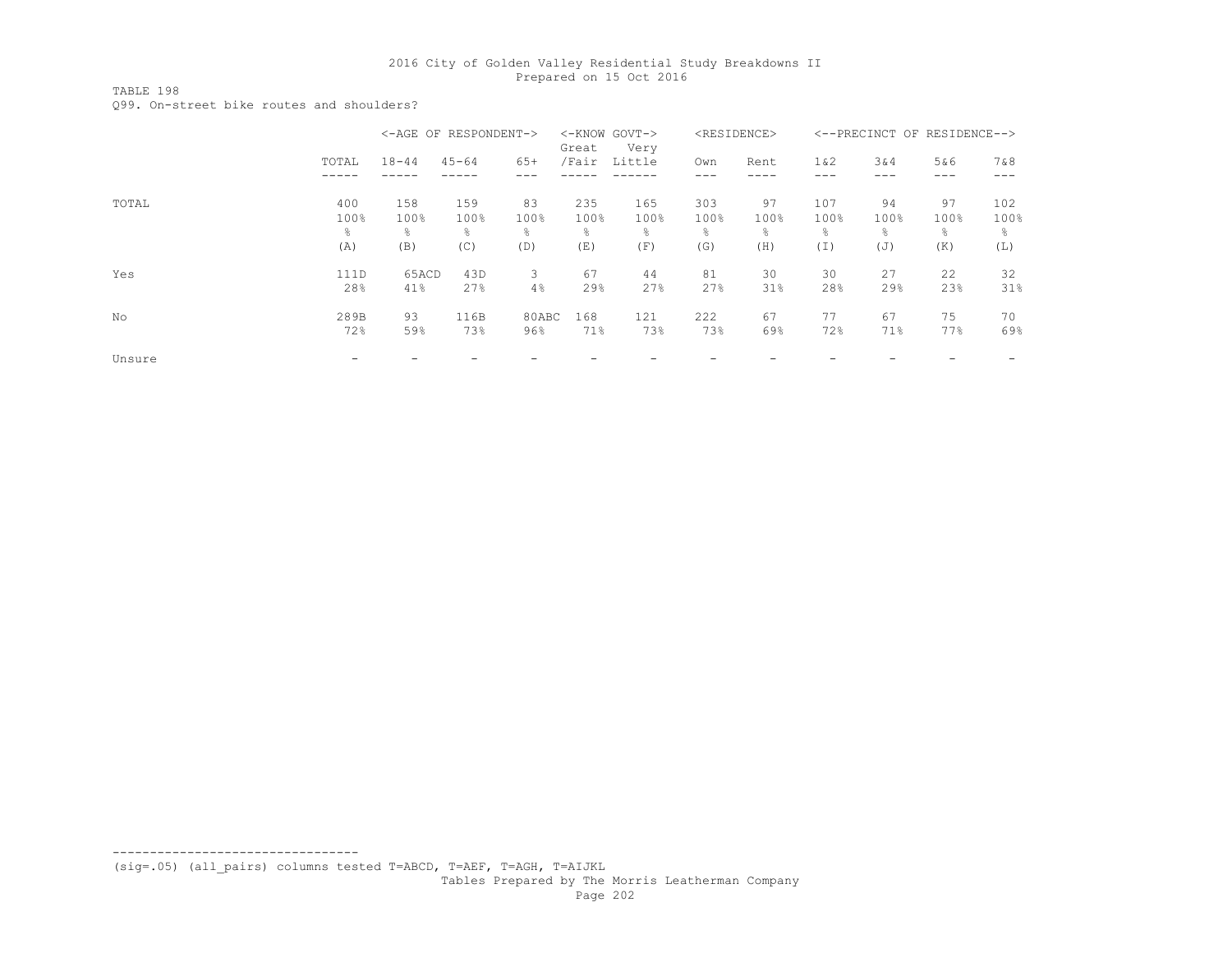TABLE 199

Q100. Do you use trails, sidewalks, and bicycle routes for walking or running?

|        |       | <-RESIDENTIAL LONGEV-> |       |               |       |           | <expected longevity-=""></expected> | <-TYPE OF HOUSEHOLD-->   |       |                |      | $<-$ -GENDER--> |
|--------|-------|------------------------|-------|---------------|-------|-----------|-------------------------------------|--------------------------|-------|----------------|------|-----------------|
|        |       | Less                   |       | 10-30 Over 30 | Less  | $5 - 10$  | Over                                |                          |       | Empty          |      |                 |
|        | TOTAL | 10 Yrs                 | Years | Years         | 5 Yrs | Years     | 10 Yrs                              | Senior                   | Child | Nest           | Male | Female          |
|        |       |                        |       |               |       |           |                                     |                          |       |                |      |                 |
| TOTAL  | 301   | 99                     | 148   | 54            | 12    | 25        | 264                                 | 106                      | 96    | 205            | 139  | 162             |
|        | 100%  | 100%                   | 100%  | 100%          | 100%  | 100%      | 100%                                | 100%                     | 100%  | 100%           | 100% | 100%            |
|        | 욲     | g.                     | ٩,    | ⊱             | ⊱     | $\approx$ | ÷,                                  | $\frac{6}{10}$           | 옹     | $\frac{6}{10}$ | g.   | ÷,              |
|        | (A)   | (B)                    | (C)   | (D)           | (E)   | (F)       | (G)                                 | (H)                      | (I)   | $(\mathbb{J})$ | (K)  | (L)             |
| Yes    | 287E  | 97                     | 138   | 52            | 10    | 24        | 253E                                | 106AIJ                   | 90    | 197            | 132  | 155             |
|        | 95%   | 98%                    | 93%   | 96%           | 83%   | 96%       | 96%                                 | 100%                     | 94%   | 96%            | 95%  | 96%             |
| No     | 14H   | $2^{\circ}$            | 10    | 2             | 2AG   | 1         | 11                                  | $\overline{\phantom{a}}$ | 6H    | 8H             | 7    | 7               |
|        | 5%    | 2%                     | 7%    | 4%            | 17%   | 4%        | 4%                                  |                          | 6%    | 4%             | 5%   | $4\%$           |
| Unsure |       |                        |       |               |       |           |                                     |                          |       |                |      |                 |

(sig=.05) (all\_pairs) columns tested T=ABCD, T=AEFG, T=AHIJ, T=AKL

---------------------------------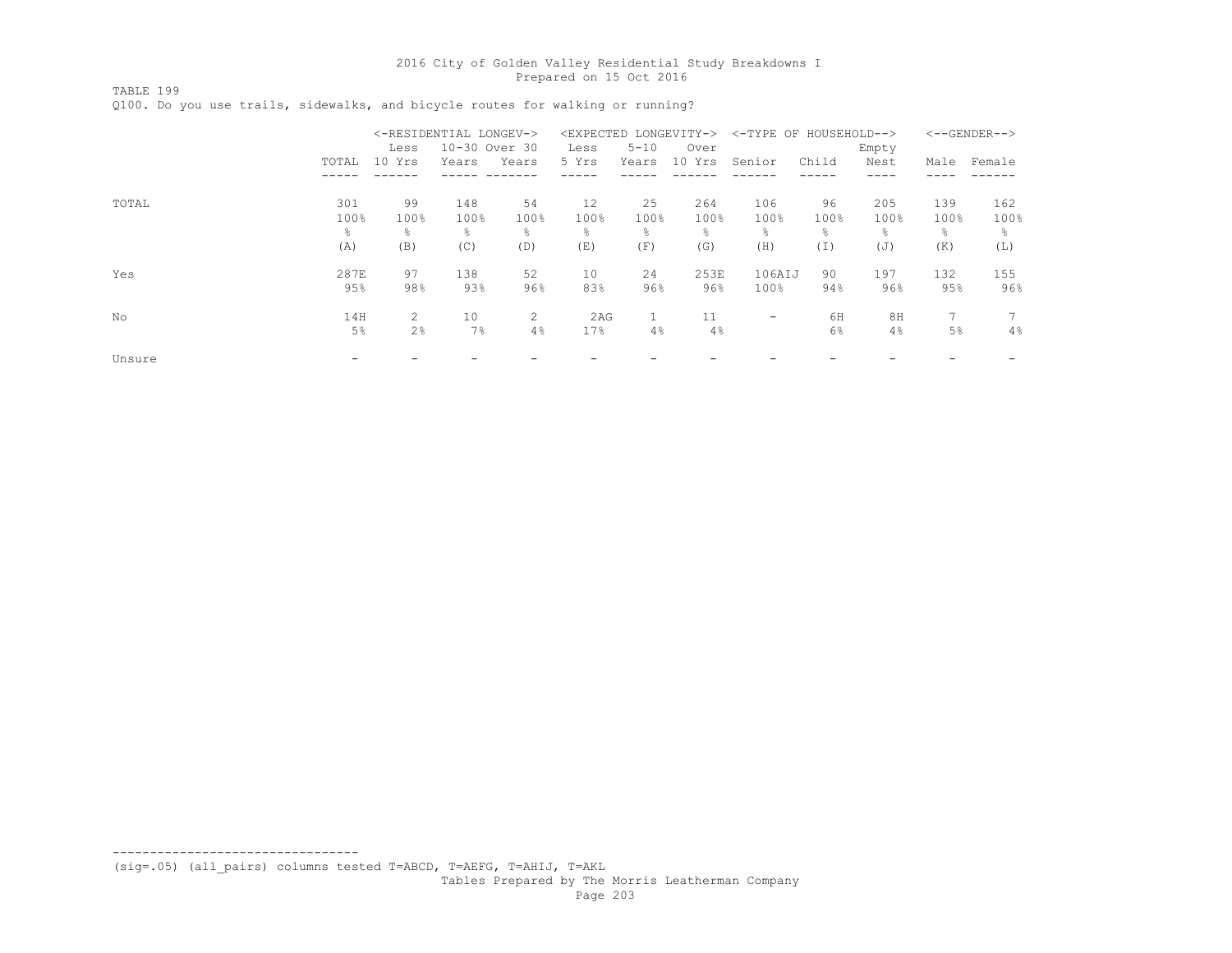TABLE 200 Q100. Do you use trails, sidewalks, and bicycle routes for walking or running?

|        |                          |                          | <-AGE OF RESPONDENT->   |                        | <-KNOW GOVT-><br>Great   | Very                     |                                      | <residence></residence> |                        |                        | <--PRECINCT OF RESIDENCE--> |                         |
|--------|--------------------------|--------------------------|-------------------------|------------------------|--------------------------|--------------------------|--------------------------------------|-------------------------|------------------------|------------------------|-----------------------------|-------------------------|
|        | TOTAL                    | $18 - 44$                | $45 - 64$               | $65+$                  | /Fair                    | Little                   | Own                                  | Rent                    | $1\&2$                 | 3&4                    | 5&6<br>---                  | 7&8                     |
| TOTAL  | 301<br>100%<br>ိင<br>(A) | 119<br>100%<br>g.<br>(B) | 130<br>100%<br>⊱<br>(C) | 52<br>100%<br>옹<br>(D) | 171<br>100%<br>٩,<br>(E) | 130<br>100%<br>g.<br>(F) | 227<br>100%<br>$\frac{6}{10}$<br>(G) | 74<br>100%<br>g.<br>(H) | 81<br>100%<br>옹<br>(I) | 77<br>100%<br>⊱<br>(J) | 66<br>100%<br>g.<br>(K)     | 77<br>100%<br>응<br>(L)  |
| Yes    | 287B<br>95%              | 109<br>92%               | 126<br>97%              | 52B<br>100%            | 161<br>94%               | 126<br>97%               | 218<br>96%                           | 69<br>93%               | 77<br>95%              | 74<br>96%              | 63<br>95%                   | 73<br>95%               |
| No     | 14<br>5%                 | 10AD<br>8%               | 4<br>3%                 | -                      | 10<br>6%                 | 4<br>3%                  | 9<br>4%                              | 5<br>7%                 | 4<br>5%                | 3<br>4%                | 3<br>5%                     | $\overline{4}$<br>$5\%$ |
| Unsure |                          |                          |                         |                        |                          |                          |                                      |                         |                        |                        |                             |                         |

(sig=.05) (all\_pairs) columns tested T=ABCD, T=AEF, T=AGH, T=AIJKL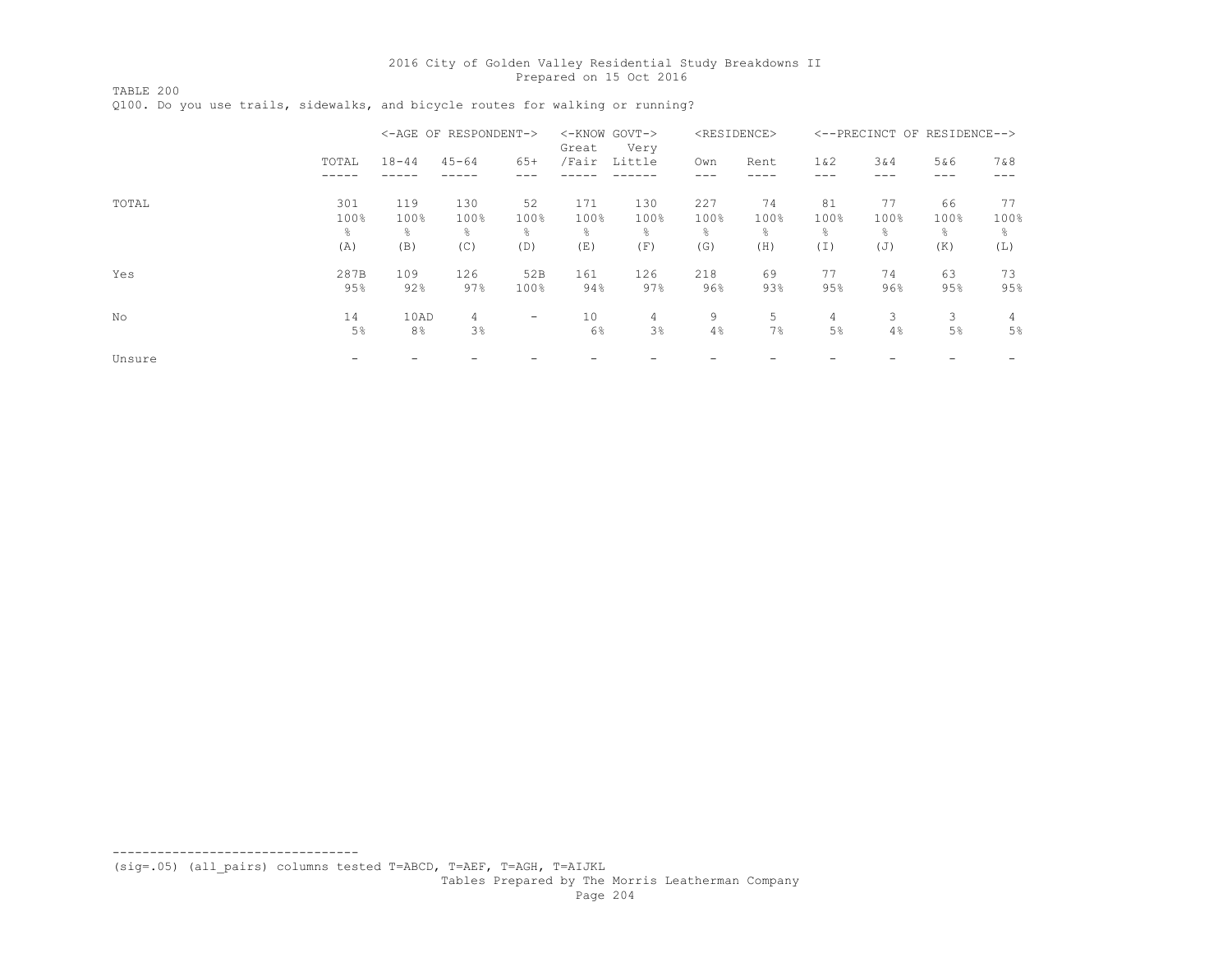TABLE 201

Q101. Do you use trails, sidewalks, and bicycle routes for recreational biking?

|        |         |        | <-RESIDENTIAL LONGEV-> |               |       | <expected longevity-=""></expected> |        | <-TYPE OF HOUSEHOLD--> |       |       |           | $\leftarrow$ -GENDER--> |
|--------|---------|--------|------------------------|---------------|-------|-------------------------------------|--------|------------------------|-------|-------|-----------|-------------------------|
|        |         | Less   |                        | 10-30 Over 30 | Less  | $5 - 10$                            | Over   |                        |       | Empty |           |                         |
|        | TOTAL   | 10 Yrs | Years                  | Years         | 5 Yrs | Years                               | 10 Yrs | Senior                 | Child | Nest  | Male      | Female                  |
|        |         |        |                        |               |       |                                     |        |                        |       |       |           |                         |
| TOTAL  | 301     | 99     | 148                    | 54            | 12    | 25                                  | 264    | 106                    | 96    | 205   | 139       | 162                     |
|        | 100%    | 100%   | 100%                   | 100%          | 100%  | 100%                                | 100%   | 100%                   | 100%  | 100%  | 100%      | 100%                    |
|        | 욲       | g.     | g.                     | ⊱             | ⊱     | ÷.                                  | 욲      | $\frac{6}{10}$         | g.    | ⊱     | $\approx$ | ⊱                       |
|        | (A)     | (B)    | (C)                    | (D)           | (E)   | (F)                                 | (G)    | (H)                    | (I)   | (J)   | (K)       | (L)                     |
| Yes    | 109DFHJ | 42D    | 55D                    | 12            | 4     | $\overline{4}$                      | 101AF  | 17                     | 46AHJ | 63H   | 54        | 55                      |
|        | 36%     | 42%    | 37%                    | 22%           | 33%   | 16%                                 | 38%    | 16%                    | 48%   | 31%   | 39%       | 34%                     |
| No     | 192GI   | 57     | 93                     | 42ABC         | 8     | 21AG                                | 163    | 89AIJ                  | 50    | 142AI | 85        | 107                     |
|        | 64%     | 58%    | 63%                    | 78%           | 67%   | 84%                                 | 62%    | 84%                    | 52%   | 69%   | 61%       | 66%                     |
| Unsure |         |        |                        |               |       |                                     |        |                        |       |       |           |                         |

(sig=.05) (all\_pairs) columns tested T=ABCD, T=AEFG, T=AHIJ, T=AKL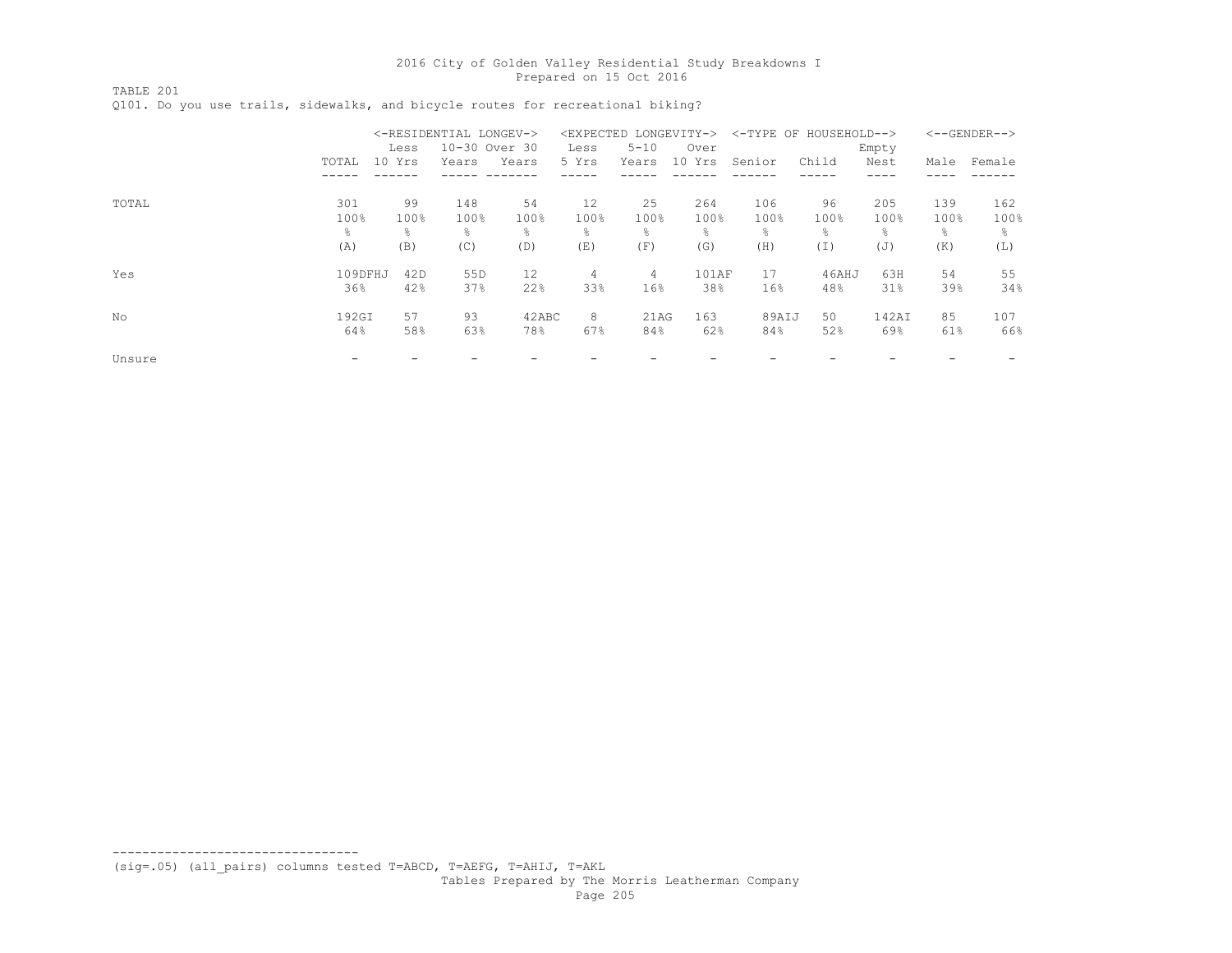TABLE 202 Q101. Do you use trails, sidewalks, and bicycle routes for recreational biking?

|        |                  | <-AGE OF RESPONDENT-> |                   |                                  | Great            | <-KNOW GOVT-><br>Very |                   | <residence></residence>      |                 |                              | <--PRECINCT OF RESIDENCE--> |                 |
|--------|------------------|-----------------------|-------------------|----------------------------------|------------------|-----------------------|-------------------|------------------------------|-----------------|------------------------------|-----------------------------|-----------------|
|        | TOTAL            | $18 - 44$             | $45 - 64$         | $65+$                            | /Fair            | Little                | Own               | Rent                         | $1\&2$          | 3&4                          | 5&6<br>---                  | 7 & 8           |
| TOTAL  | 301<br>100%<br>옹 | 119<br>100%<br>g.     | 130<br>100%<br>g. | 52<br>100%<br>옹                  | 171<br>100%<br>욲 | 130<br>100%<br>⊱      | 227<br>100%<br>g. | 74<br>100%<br>$\frac{6}{10}$ | 81<br>100%<br>옹 | 77<br>100%<br>$\frac{6}{10}$ | 66<br>100%<br>g.            | 77<br>100%<br>⊱ |
|        | (A)              | (B)                   | (C)               | (D)                              | (E)              | (F)                   | (G)               | (H)                          | (I)             | (J)                          | (K)                         | (L)             |
| Yes    | 109D<br>36%      | 59ACD<br>50%          | 46D<br>35%        | $\overline{4}$<br>8 <sup>°</sup> | 66<br>39%        | 43<br>33%             | 82<br>36%         | 27<br>36%                    | 27<br>33%       | 27<br>35%                    | 25<br>38%                   | 30<br>39%       |
| No     | 192B<br>64%      | 60<br>50%             | 84B<br>65%        | 48ABC<br>92%                     | 105<br>61%       | 87<br>67%             | 145<br>64%        | 47<br>64%                    | 54<br>67%       | 50<br>65%                    | 41<br>62%                   | 47<br>61%       |
| Unsure |                  |                       |                   |                                  |                  |                       |                   |                              |                 |                              |                             |                 |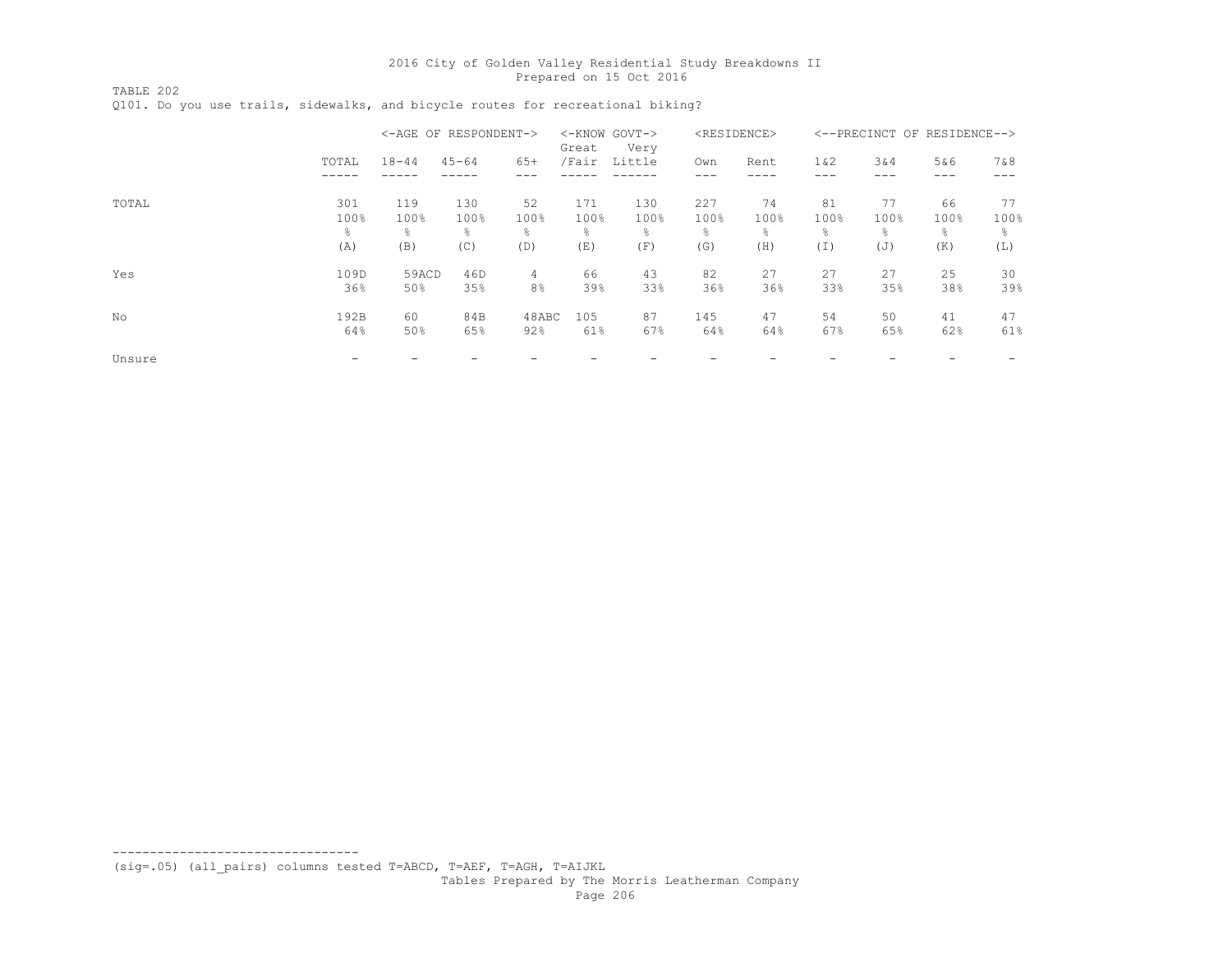TABLE 203

Q102. Do you use trails, sidewalks, and bicycle routes for fitness training?

|        |       | <-RESIDENTIAL LONGEV-> |               |       |                |          | <expected longevity-=""></expected> |                | <-TYPE OF HOUSEHOLD--> |       | $\left<$ --GENDER--> |        |
|--------|-------|------------------------|---------------|-------|----------------|----------|-------------------------------------|----------------|------------------------|-------|----------------------|--------|
|        |       | Less                   | 10-30 Over 30 |       | Less           | $5 - 10$ | Over                                |                |                        | Empty |                      |        |
|        | TOTAL | 10 Yrs                 | Years         | Years | 5 Yrs          | Years    | 10 <sup>°</sup><br>Yrs              | Senior         | Child                  | Nest  | Male                 | Female |
|        |       |                        |               |       |                |          |                                     |                |                        |       |                      |        |
| TOTAL  | 301   | 99                     | 148           | 54    | 12             | 25       | 264                                 | 106            | 96                     | 205   | 139                  | 162    |
|        | 100%  | 100%                   | 100%          | 100%  | 100%           | 100%     | 100%                                | 100%           | 100%                   | 100%  | 100%                 | 100%   |
|        | 욲     | ⊱                      | ÷,            | 导     | 욲              | 욲        | န္                                  | ⊱              | 욲                      | ⊱     | $\frac{6}{10}$       | g.     |
|        | (A)   | (B)                    | (C)           | (D)   | (E)            | (F)      | (G)                                 | (H)            | (I)                    | (J)   | (K)                  | (L)    |
| Yes    |       | 60DGHJL 25D            | 31D           | 4     | $\overline{4}$ | 8        | 48                                  | 3              | 30AHJ                  | 30H   | 35AL                 | 25     |
|        | 20%   | 25%                    | 21%           | 7%    | 33%            | 32%      | 18%                                 | 3 <sup>°</sup> | 31%                    | 15%   | 25%                  | 15%    |
| No     | 241IK | 74                     | 117           | 50ABC | 8              | 17       | 216A                                | 103AIJ         | 66                     | 175AI | 104                  | 137AK  |
|        | 80%   | 75%                    | 79%           | 93%   | 67%            | 68%      | 82%                                 | $97\%$         | 69%                    | 85%   | 75%                  | 85%    |
| Unsure |       |                        |               |       |                |          |                                     |                |                        |       |                      |        |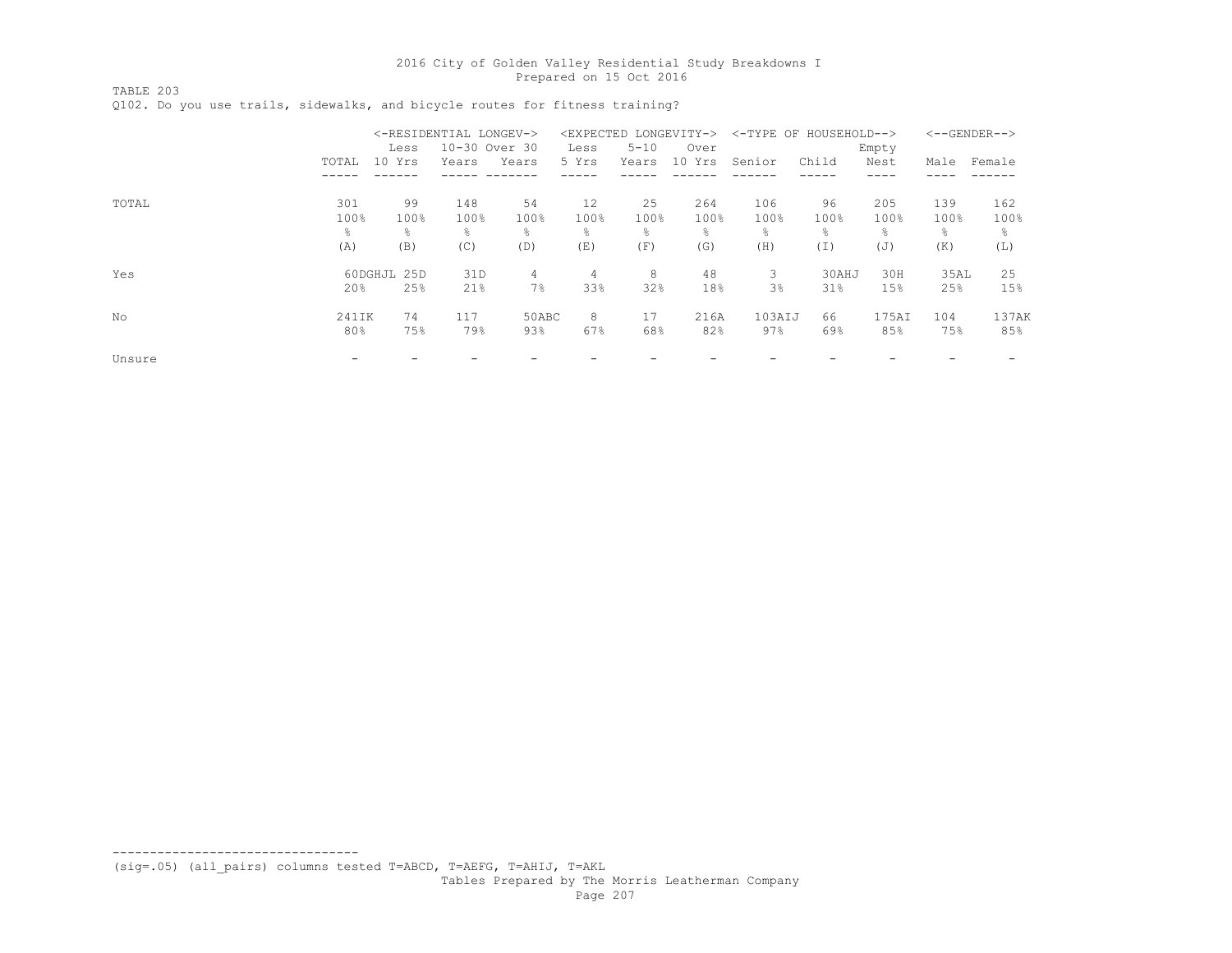TABLE 204 Q102. Do you use trails, sidewalks, and bicycle routes for fitness training?

|        |       | <-AGE OF RESPONDENT-> |           |              | Great | <-KNOW GOVT-><br>Very |                | <residence></residence> |        |            | <--PRECINCT OF RESIDENCE--> |       |
|--------|-------|-----------------------|-----------|--------------|-------|-----------------------|----------------|-------------------------|--------|------------|-----------------------------|-------|
|        | TOTAL | $18 - 44$             | $45 - 64$ | $65+$        | /Fair | Little                | Own            | Rent                    | $1\&2$ | 3&4<br>--- | 5&6<br>---                  | 7 & 8 |
| TOTAL  | 301   | 119                   | 130       | 52           | 171   | 130                   | 227            | 74                      | 81     | 77         | 66                          | 77    |
|        | 100%  | 100%                  | 100%      | 100%         | 100%  | 100%                  | 100%           | 100%                    | 100%   | 100%       | 100%                        | 100%  |
|        | g.    | g.                    | ⊱         | 옹            | g.    | g.                    | $\frac{6}{10}$ | g.                      | 옹      | ⊱          | g.                          | 옹     |
|        | (A)   | (B)                   | (C)       | (D)          | (E)   | (F)                   | (G)            | (H)                     | (I)    | (J)        | (K)                         | (L)   |
| Yes    | 60CD  | 43ACD                 | 16D       | $\mathbf{1}$ | 36    | 24                    | 43             | 17                      | 14     | 14         | 18                          | 14    |
|        | 20%   | 36%                   | 12%       | 2%           | 21%   | 18%                   | 19%            | 23%                     | 17%    | 18%        | 27%                         | 18%   |
| No     | 241B  | 76                    | 114AB     | 51ABC        | 135   | 106                   | 184            | 57                      | 67     | 63         | 48                          | 63    |
|        | 80%   | 64%                   | 88%       | 98%          | 79%   | 82%                   | 81%            | 77%                     | 83%    | 82%        | 73%                         | 82%   |
| Unsure |       |                       |           |              |       |                       |                |                         |        |            |                             |       |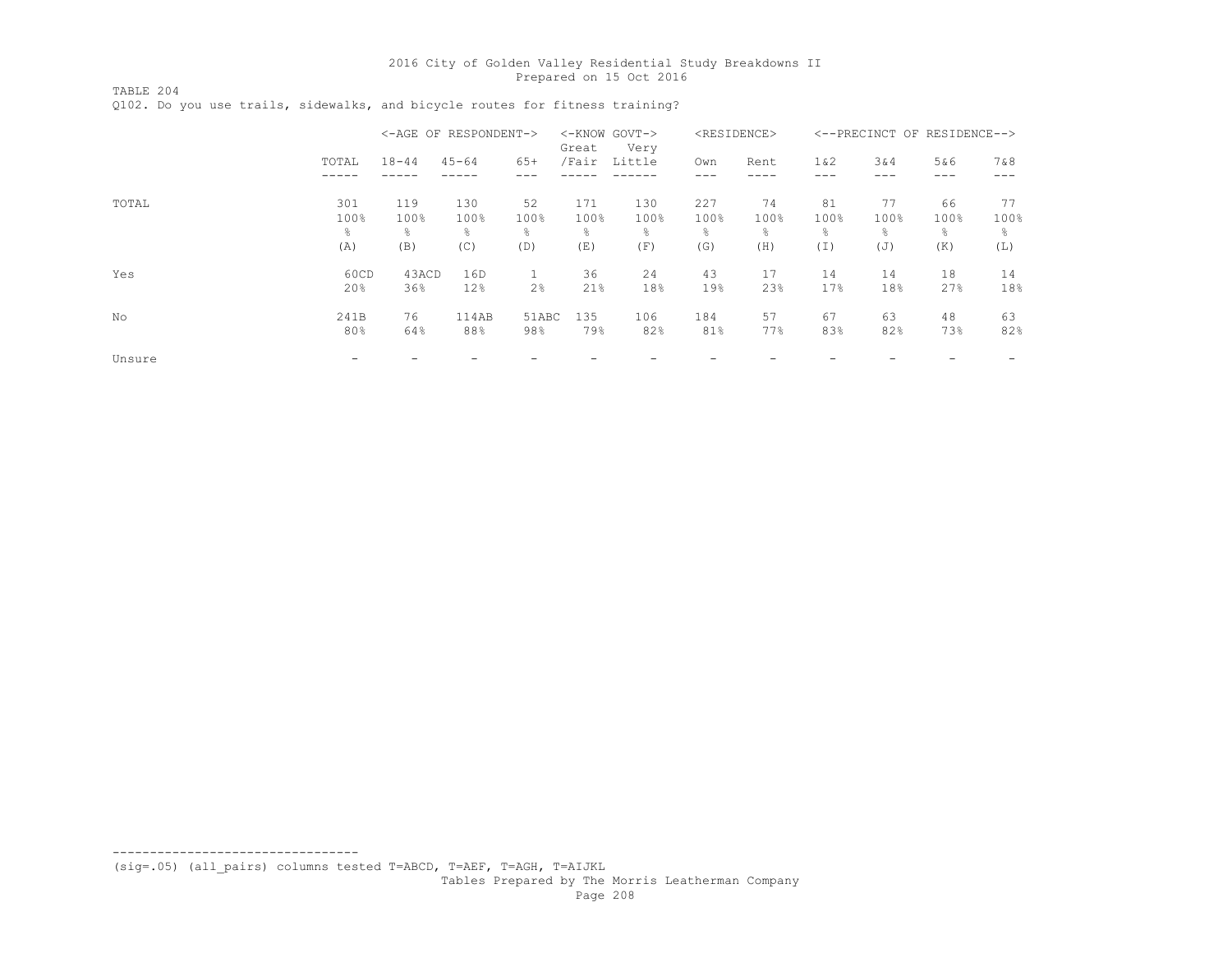TABLE 205 Q103. Do you use trails, sidewalks, and bicycle routes for commuting?

|        |       | <-RESIDENTIAL LONGEV-> |       |                |                | <expected longevity-=""></expected> |                |                 | <-TYPE OF HOUSEHOLD--> |       |      | $<-$ -GENDER--> |
|--------|-------|------------------------|-------|----------------|----------------|-------------------------------------|----------------|-----------------|------------------------|-------|------|-----------------|
|        |       | Less                   |       | 10-30 Over 30  | Less           | $5 - 10$                            | Over           |                 |                        | Empty |      |                 |
|        | TOTAL | 10 Yrs                 | Years | Years          | 5 Yrs          | Years                               | 10 Yrs         | Senior          | Child                  | Nest  | Male | Female          |
|        |       |                        |       |                |                |                                     |                |                 |                        |       |      |                 |
| TOTAL  | 301   | 99                     | 148   | 54             | 12             | 25                                  | 264            | 106             | 96                     | 205   | 139  | 162             |
|        | 100%  | 100%                   | 100%  | 100%           | 100%           | 100%                                | 100%           | 100%            | 100%                   | 100%  | 100% | 100%            |
|        | g.    | 옹                      | ⊱     | $\frac{6}{10}$ | ⊱              | $\approx$                           | $\frac{6}{10}$ | $\approx$       | g.                     | g.    | g.   | ⊱               |
|        | (A)   | (B)                    | (C)   | (D)            | (E)            | (F)                                 | (G)            | (H)             | (I)                    | (J)   | (K)  | (L)             |
| Yes    | 53HJ  | 22                     | 23    | 8              |                | 8A                                  | 44             | 11              | 28AHJ                  | 25    | 26   | 27              |
|        | 18%   | 22%                    | 16%   | 15%            | 8 <sup>°</sup> | 32%                                 | 17%            | 10 <sup>°</sup> | 29%                    | 12%   | 19%  | 17%             |
| No     | 248FI | 77                     | 125   | 46             | 11             | 17                                  | 220            | 95AI            | 68                     | 180AI | 113  | 135             |
|        | 82%   | 78%                    | 84%   | 85%            | 92%            | 68%                                 | 83%            | $90\%$          | 71%                    | 88%   | 81%  | 83%             |
| Unsure |       |                        |       |                |                |                                     |                |                 |                        |       |      |                 |

(sig=.05) (all\_pairs) columns tested T=ABCD, T=AEFG, T=AHIJ, T=AKL

---------------------------------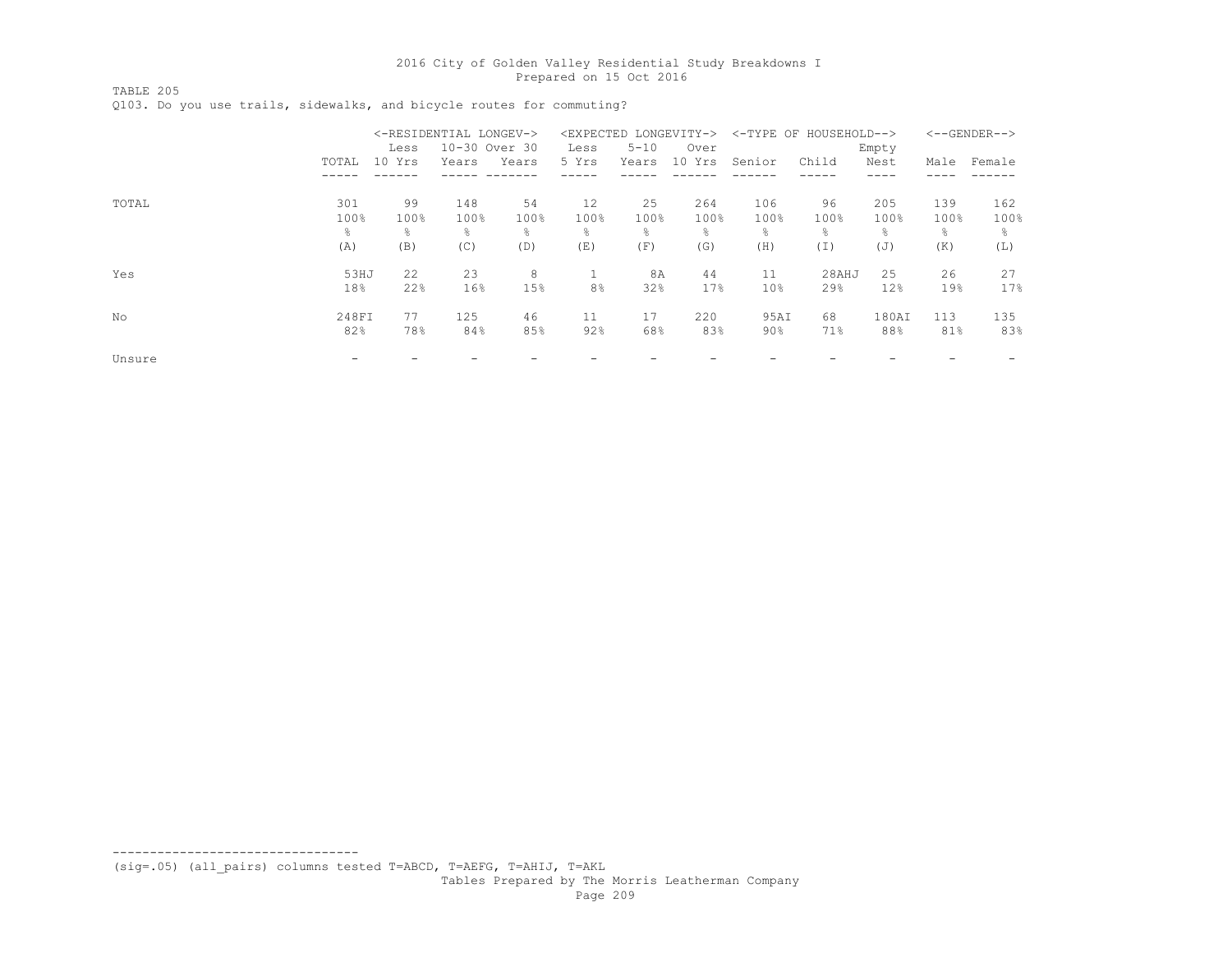TABLE 206 Q103. Do you use trails, sidewalks, and bicycle routes for commuting?

|        |       | <-AGE OF RESPONDENT-> |           |                | Great | <-KNOW GOVT-><br>Very |                | <residence></residence> |               | <--PRECINCT OF RESIDENCE--> |            |       |
|--------|-------|-----------------------|-----------|----------------|-------|-----------------------|----------------|-------------------------|---------------|-----------------------------|------------|-------|
|        | TOTAL | $18 - 44$             | $45 - 64$ | $65+$          | /Fair | Little                | Own            | Rent                    | $1\&2$<br>--- | 3&4<br>---                  | 5&6<br>--- | 7 & 8 |
| TOTAL  | 301   | 119                   | 130       | 52             | 171   | 130                   | 227            | 74                      | 81            | 77                          | 66         | 77    |
|        | 100%  | 100%                  | 100%      | 100%           | 100%  | 100%                  | 100%           | 100%                    | 100%          | 100%                        | 100%       | 100%  |
|        | g.    | g.                    | ⊱         | 옹              | ⊱     | g.                    | $\frac{6}{10}$ | $\frac{6}{10}$          | 옹             | ⊱                           | g.         | 옹     |
|        | (A)   | (B)                   | (C)       | (D)            | (E)   | (F)                   | (G)            | (H)                     | (I)           | (J)                         | (K)        | (L)   |
| Yes    | 53DJ  | 30ACD                 | 19        | 4              | 30    | 23                    | 39             | 14                      | 16J           | 5                           | 18AJ       | 14J   |
|        | 18%   | 25%                   | 15%       | 8 <sup>°</sup> | 18%   | 18%                   | 17%            | 19%                     | 20%           | 6%                          | 27%        | 18%   |
| No     | 248BK | 89                    | 111B      | 48AB           | 141   | 107                   | 188            | 60                      | 65            | 72AIKL                      | 48         | 63    |
|        | 82%   | 75%                   | 85%       | 92%            | 82%   | 82%                   | 83%            | 81%                     | 80%           | 94%                         | 73%        | 82%   |
| Unsure |       |                       |           |                |       |                       |                |                         |               |                             |            |       |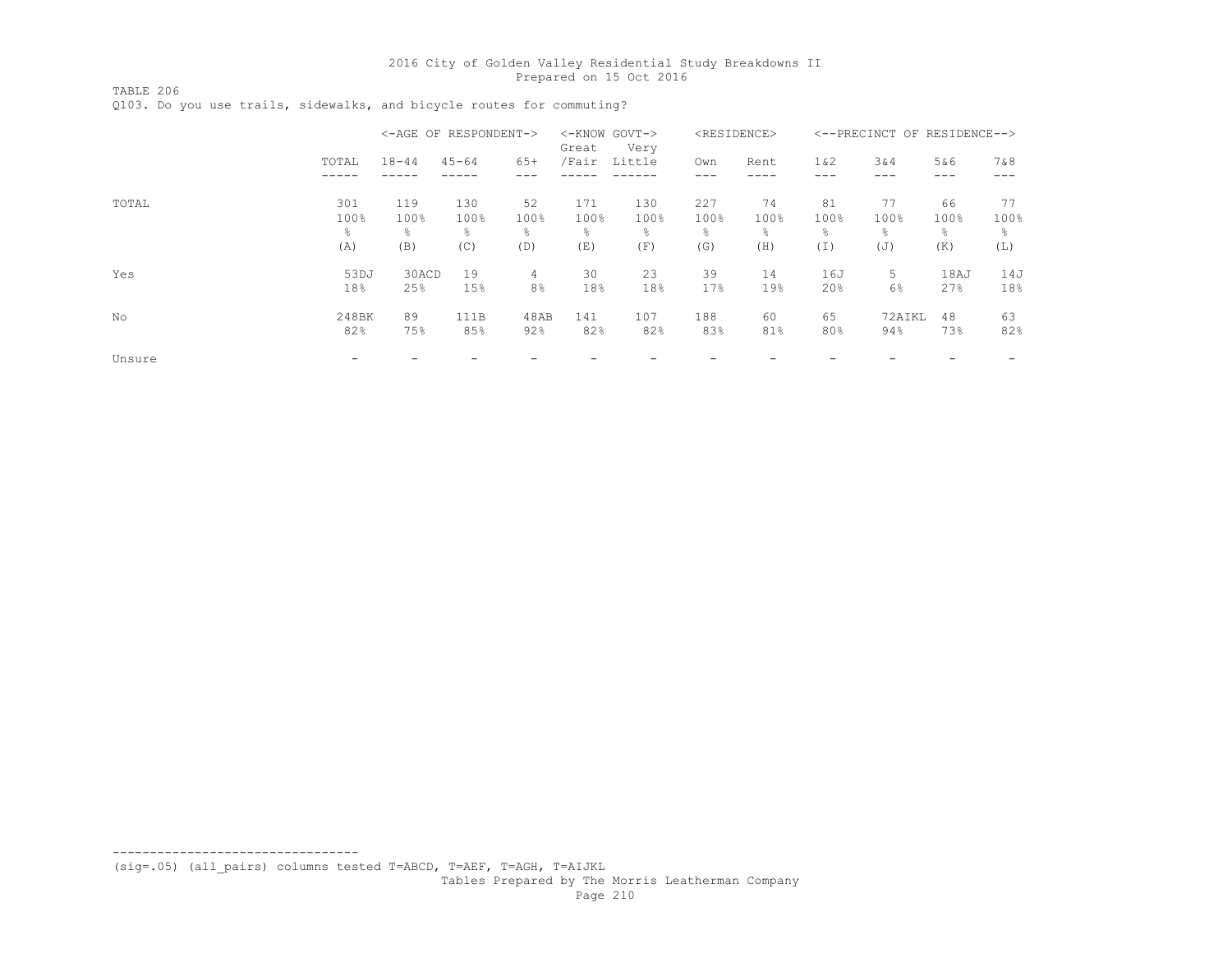TABLE 207

Q104. How would you rate the city's trails and sidewalks?

|           |                | <-RESIDENTIAL LONGEV->   |                |                       | <expected longevity-=""></expected> |                          |              | <-TYPE OF HOUSEHOLD--> |                          |         |                          | $<-$ -GENDER--> |
|-----------|----------------|--------------------------|----------------|-----------------------|-------------------------------------|--------------------------|--------------|------------------------|--------------------------|---------|--------------------------|-----------------|
|           |                | Less                     | 10-30 Over 30  |                       | Less                                | $5 - 10$                 | Over         |                        |                          | Empty   |                          |                 |
|           | TOTAL          | 10 Yrs                   | Years          | Years                 | 5 Yrs                               | Years                    | 10 Yrs       | Senior                 | Child                    | Nest    | Male                     | Female          |
|           |                |                          |                |                       |                                     |                          |              |                        |                          |         |                          |                 |
| TOTAL     | 400            | 138                      | 178            | 84                    | 35                                  | 30                       | 335          | 155                    | 108                      | 292     | 192                      | 208             |
|           | 100%           | 100%                     | 100%           | 100%                  | 100%                                | 100%                     | 100%         | 100%                   | 100%                     | 100%    | 100%                     | 100%            |
|           | ⊱              | ိင                       | &              | 옹                     | g.                                  | 옹                        | 옹            | ိင                     | 옹                        | ိင      | 옹                        | 옹               |
|           | (A)            | (B)                      | (C)            | (D)                   | (E)                                 | (F)                      | (G)          | (H)                    | (I)                      | (J)     | (K)                      | (L)             |
| Excellent | 54B            | 11                       | 28B            | 15B                   | 1                                   | $\overline{c}$           | 51AE         | 33AJ                   | 13                       | 41      | 24                       | 30              |
|           | 14%            | 8%                       | 16%            | 18%                   | 3%                                  | 7%                       | 15%          | 21%                    | 12%                      | 14%     | 13%                      | 14%             |
| Good      | 322GH          | 116                      | 141            | 65                    | 33AG                                | 26                       | 263          | 110                    | 87                       | 235H    | 159                      | 163             |
|           | 81%            | 84%                      | 79%            | 77%                   | 94%                                 | 87%                      | 79%          | 71%                    | 81%                      | 80%     | 83%                      | 78%             |
| Only fair | 19             | 10                       |                | $\mathbf{2}^{\prime}$ | $\overline{\phantom{m}}$            | $\overline{c}$           | 17           | 8                      | 8                        | 11      | 8                        | 11              |
|           | 5%             | 7%                       | 4%             | 2%                    |                                     | 7%                       | 5%           | 5%                     | 7%                       | 4%      | 4%                       | $5\%$           |
| Poor      | $\mathbf{1}$   | $\mathbf{1}$             |                |                       |                                     | $\overline{\phantom{0}}$ | $\mathbf{1}$ | $\mathbf{1}$           | $\overline{\phantom{0}}$ |         | $\overline{\phantom{a}}$ |                 |
|           | $\star$        | 1 <sup>°</sup>           |                |                       |                                     |                          | $\star$      | 1%                     |                          | $\star$ |                          | $\star$         |
| Unsure    | $\overline{4}$ | $\overline{\phantom{0}}$ | $\overline{c}$ | $\overline{c}$        |                                     | $\overline{\phantom{0}}$ | 3            | 3                      |                          | 4       | $\mathbf{1}$             | 3               |
|           | 1%             |                          | $1\%$          | 2%                    | 3%                                  |                          | $1\%$        | 2%                     |                          | 1%      | 1%                       | $1\%$           |

--------------------------------- (sig=.05) (all\_pairs) columns tested T=ABCD, T=AEFG, T=AHIJ, T=AKL Note: Percentage less than 0.5 printed as \*.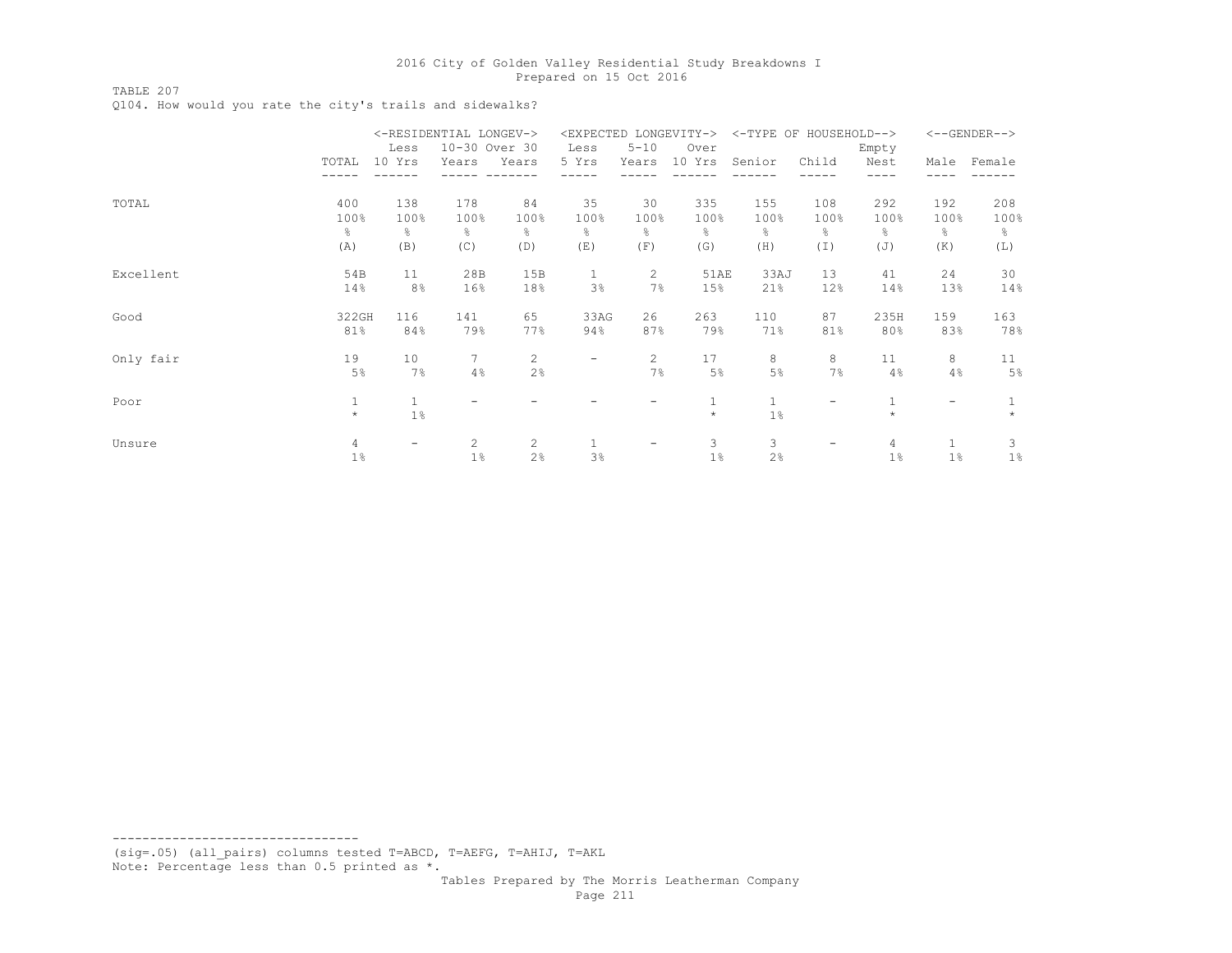TABLE 208

Q104. How would you rate the city's trails and sidewalks?

|           |         | <-AGE OF RESPONDENT->    |           |                | <-KNOW GOVT-><br>Great | Very   |         | <residence></residence> |                   | <--PRECINCT OF RESIDENCE--> |                          |              |
|-----------|---------|--------------------------|-----------|----------------|------------------------|--------|---------|-------------------------|-------------------|-----------------------------|--------------------------|--------------|
|           | TOTAL   | $18 - 44$                | $45 - 64$ | $65+$          | /Fair                  | Little | Own     | Rent                    | 1 & 2             | 3 & 4                       | 5&6                      | 7&8          |
|           |         |                          |           |                |                        |        |         |                         | ---               | ---                         | $---$                    | ---          |
| TOTAL     | 400     | 158                      | 159       | 83             | 235                    | 165    | 303     | 97                      | 107               | 94                          | 97                       | 102          |
|           | 100%    | 100%                     | 100%      | 100%           | 100%                   | 100%   | 100%    | 100%                    | 100%              | 100%                        | 100%                     | 100%         |
|           | &       | 응                        | ⊱         | 옹              | ိင                     | &      | ိင      | ိင                      | 응                 | ⊱                           | &                        | 웅            |
|           | (A)     | (B)                      | (C)       | (D)            | (E)                    | (F)    | (G)     | (H)                     | $(\top)$          | (J)                         | (K)                      | (L)          |
| Excellent | 54B     | 10                       | 30AB      | 14B            | 36                     | 18     | 43      | 11                      | 22AK              | 11                          | 10                       | 11           |
|           | 14%     | 6%                       | 19%       | 17%            | 15%                    | 11%    | 14%     | 11%                     | 21%               | 12%                         | 10%                      | $11\%$       |
| Good      | 322CI   | 141ACD                   | 118       | 63             | 189                    | 133    | 240     | 82                      | 76                | 73                          | 84I                      | 89AI         |
|           | 81%     | 89%                      | 74%       | 76%            | 80%                    | 81%    | 79%     | 85%                     | 71%               | 78%                         | 87%                      | 87%          |
| Only fair | 19EL    | 6                        | 10        | 3              | 6                      | 13AE   | 16      | 3                       | 7L                | 9AKL                        | $\mathbf{2}^{\prime}$    | $\mathbf{1}$ |
|           | 5%      | 4%                       | 6%        | 4%             | 3%                     | 8%     | 5%      | 3%                      | 7%                | 10 <sub>8</sub>             | 2%                       | $1\%$        |
| Poor      |         | $\overline{\phantom{m}}$ | -         | $1\,$          | 1                      | -      |         |                         | $\qquad \qquad -$ | 1                           | $\overline{\phantom{0}}$ |              |
|           | $\star$ |                          |           | $1\%$          | $\star$                |        | $\star$ |                         |                   | 1%                          |                          |              |
| Unsure    | 4       | $\mathbf{1}$             |           | $\overline{c}$ | 3                      | 1      | 3       | $\mathbf{1}$            | $\mathbf{2}$      | -                           | 1                        |              |
|           | 1%      | $1\%$                    | $1\%$     | 2%             | $1\%$                  | 1%     | $1\%$   | $1\%$                   | 2%                |                             | $1\%$                    | $1\%$        |

--------------------------------- (sig=.05) (all\_pairs) columns tested T=ABCD, T=AEF, T=AGH, T=AIJKL Note: Percentage less than 0.5 printed as \*.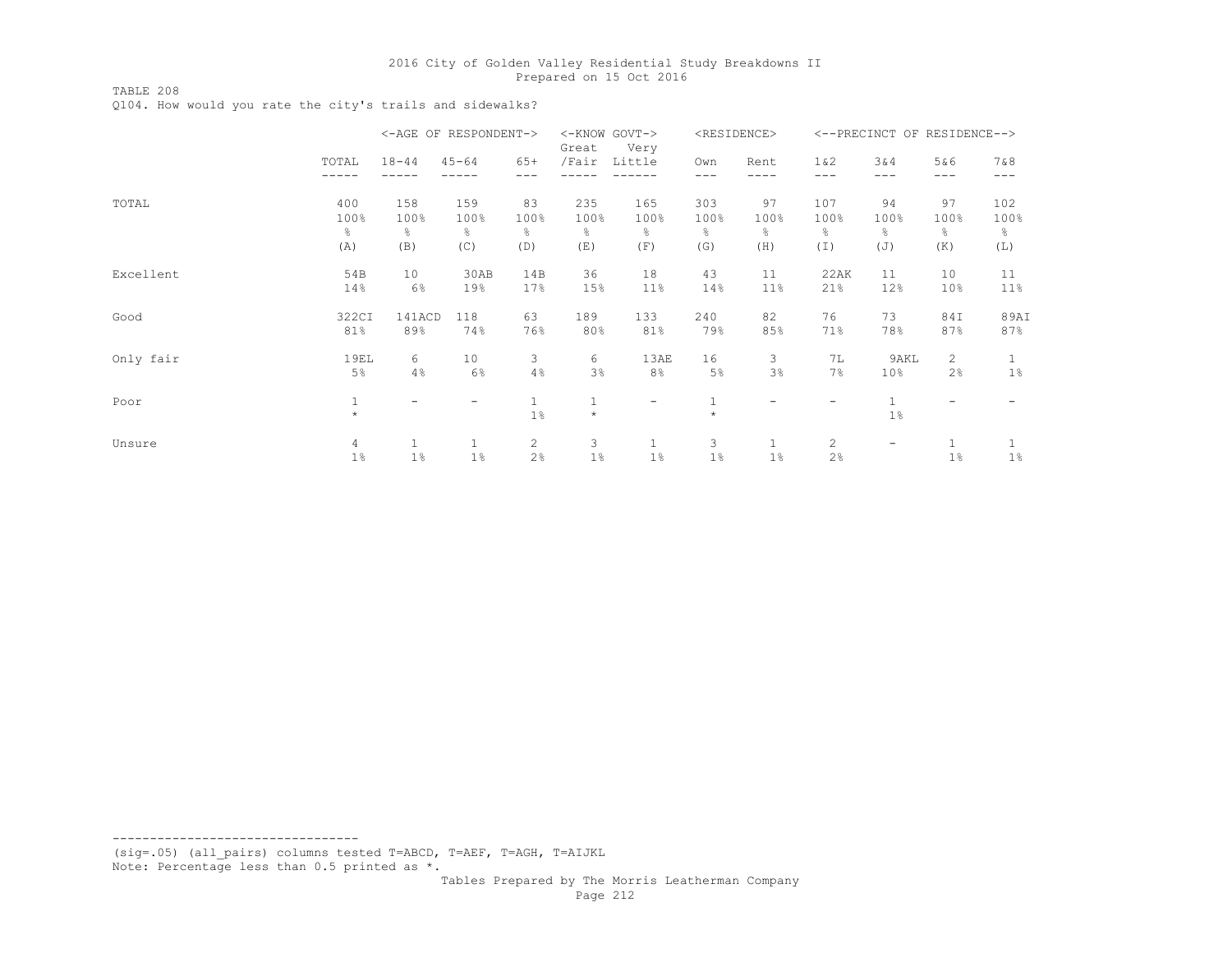### TABLE 209

Q105. Why did you rate trails and sidewalks negatively?

|                    |                 | <-RESIDENTIAL LONGEV-> |               |                       |                          | <expected longevity-=""></expected> |        |                | <-TYPE OF HOUSEHOLD--> |              |      | $<-$ -GENDER--> |
|--------------------|-----------------|------------------------|---------------|-----------------------|--------------------------|-------------------------------------|--------|----------------|------------------------|--------------|------|-----------------|
|                    |                 | Less                   | 10-30 Over 30 |                       | Less                     | $5 - 10$                            | Over   |                |                        | Empty        |      |                 |
|                    | TOTAL           | 10 Yrs                 | Years         | Years                 | 5 Yrs                    | Years                               | 10 Yrs | Senior         | Child                  | Nest         | Male | Female          |
|                    |                 |                        |               |                       |                          |                                     |        |                |                        |              |      |                 |
| TOTAL              | 20              | 11                     | 7             | $\mathbf{2}^{\prime}$ | $\overline{\phantom{0}}$ | 2                                   | 18     | 9              | 8                      | 12           | 8    | 12              |
|                    | 100%            | 100%                   | 100%          | 100%                  |                          | 100%                                | 100%   | 100%           | 100%                   | 100%         | 100% | 100%            |
|                    | g.              | 옹                      | g.            | g.                    | ⊱                        | န္                                  | 옹      | g.             | ိင                     | ⊱            | g.   | ⊱               |
|                    | (A)             | (B)                    | (C)           | (D)                   | (E)                      | (F)                                 | (G)    | (H)            | (I)                    | (J)          | (K)  | (L)             |
| Need sidewalks     | 14              | 6                      | 6             | 2                     | -                        | 2                                   | 12     | 7              | 6                      | 8            | 6    | 8               |
|                    | 70%             | 55%                    | 86%           | 100%                  |                          | 100%                                | 67%    | 78%            | 75%                    | 67%          | 75%  | 67%             |
| More lights        | 3               | 2                      | $\mathbf{1}$  |                       |                          |                                     | 3      |                | 2                      | $\mathbf{1}$ | 1    | 2               |
|                    | 15%             | 18%                    | 14%           |                       |                          |                                     | 17%    |                | 25%                    | 8%           | 13%  | 17%             |
| Trails unconnected | $\mathbf{1}$    | 1                      |               |                       |                          |                                     |        |                |                        |              |      |                 |
|                    | 5%              | 9%                     |               |                       |                          |                                     | 6%     |                |                        | 8%           |      | 8%              |
| Unsure             |                 |                        |               |                       |                          |                                     |        |                |                        |              |      |                 |
| Scattered          | $\overline{c}$  | 2                      |               |                       |                          |                                     | 2      | $\overline{c}$ |                        | 2            | 1    |                 |
|                    | 10 <sup>°</sup> | 18%                    |               |                       |                          |                                     | 11%    | 22%            |                        | 17%          | 13%  | 8 <sup>°</sup>  |

--------------------------------- (sig=.05) (all\_pairs) columns tested T=ABCD, T=AEFG, T=AHIJ, T=AKL Tables Prepared by The Morris Leatherman Company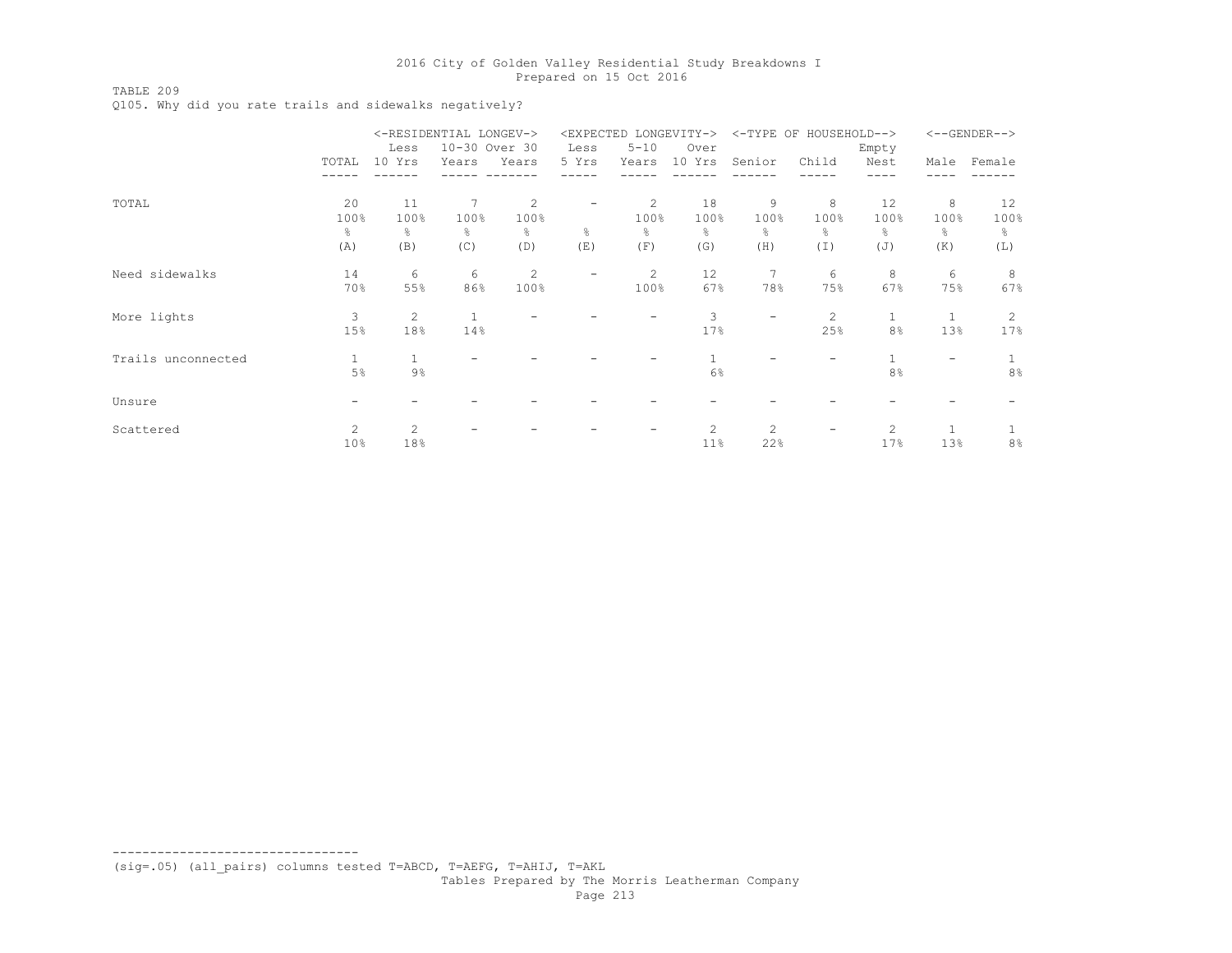TABLE 210

Q105. Why did you rate trails and sidewalks negatively?

|                    |                 |           | <-AGE OF RESPONDENT-> |                          | <-KNOW GOVT-><br>Great | Very         |                       | <residence></residence> |        |              | <--PRECINCT OF RESIDENCE--> |      |
|--------------------|-----------------|-----------|-----------------------|--------------------------|------------------------|--------------|-----------------------|-------------------------|--------|--------------|-----------------------------|------|
|                    | TOTAL           | $18 - 44$ | $45 - 64$             | $65+$                    | /Fair                  | Little       | Own                   | Rent                    | $1\&2$ | 3&4          | 5&6                         | 7&8  |
|                    |                 |           |                       |                          |                        |              |                       |                         |        |              | ---                         |      |
| TOTAL              | 20              | 6         | 10                    | 4                        | 7                      | 13           | 17                    | 3                       | 7      | 10           | $\mathbf{2}^{\prime}$       | -1   |
|                    | 100%            | 100%      | 100%                  | 100%                     | 100%                   | 100%         | 100%                  | 100%                    | 100%   | 100%         | 100%                        | 100% |
|                    | g.              | ⊱         | $\frac{6}{6}$         | 옹                        | g.                     | g.           | န္                    | g.                      | ိင     | ⊱            | $\frac{6}{6}$               | 옹    |
|                    | (A)             | (B)       | (C)                   | (D)                      | (E)                    | (F)          | (G)                   | (H)                     | (I)    | (J)          | (K)                         | (L)  |
| Need sidewalks     | 14K             | 5         | 7                     | 2                        | 5                      | 9            | 11                    | 3                       | 5      | 8            |                             |      |
|                    | 70%             | 83%       | 70%                   | 50%                      | 71%                    | 69%          | 65%                   | 100%                    | 71%    | 80%          |                             | 100% |
| More lights        | 3               |           | $\overline{c}$        | $\overline{\phantom{0}}$ |                        | $\mathbf{2}$ | 3                     |                         |        | $\mathbf{1}$ | 2AIJ                        |      |
|                    | 15%             | 17%       | 20%                   |                          | 14%                    | 15%          | 18%                   |                         |        | 10%          | 100%                        |      |
| Trails unconnected | 1               | -         |                       |                          |                        | $\mathbf{1}$ | 1                     |                         |        |              |                             |      |
|                    | 5%              |           | 10%                   |                          |                        | 8%           | 6%                    |                         | 14%    |              |                             |      |
| Unsure             |                 |           |                       |                          |                        |              |                       |                         |        |              |                             |      |
| Scattered          | $\overline{c}$  |           |                       | 2AC                      | $\mathbf{1}$           | $\mathbf{1}$ | $\mathbf{2}^{\prime}$ |                         |        | 1            |                             |      |
|                    | 10 <sup>°</sup> |           |                       | 50%                      | 14%                    | 8%           | 12%                   |                         | 14%    | 10%          |                             |      |

--------------------------------- (sig=.05) (all\_pairs) columns tested T=ABCD, T=AEF, T=AGH, T=AIJKL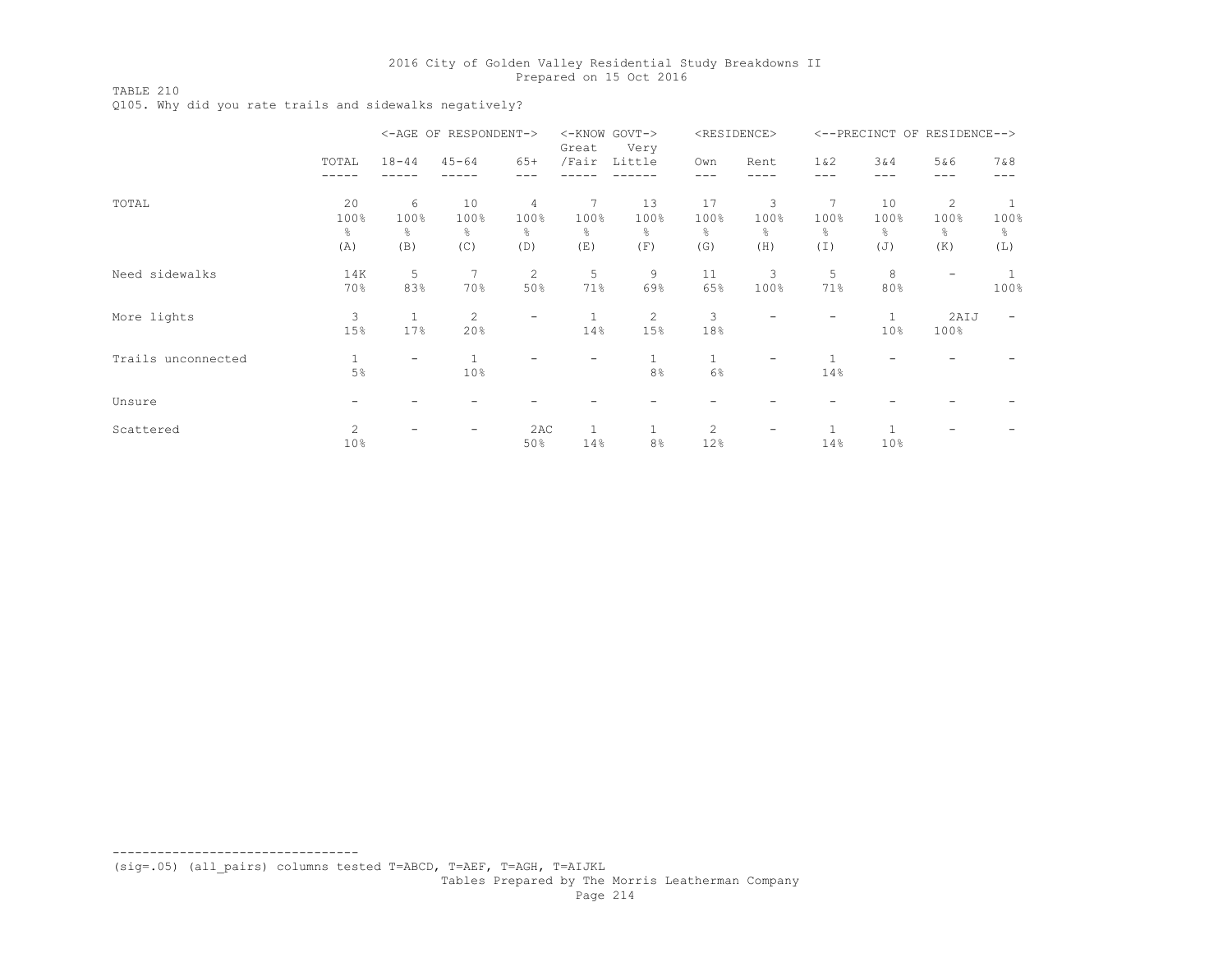TABLE 211

Q106. If neighborhood trails and sidewalks were connected, how likely would you be to walk or bicycle to your destination?

|                     |                |                          | <-RESIDENTIAL LONGEV-> |                          | <expected longevity-=""></expected> |          |                |                | <-TYPE OF HOUSEHOLD--> |                       |       | $<-$ -GENDER--> |
|---------------------|----------------|--------------------------|------------------------|--------------------------|-------------------------------------|----------|----------------|----------------|------------------------|-----------------------|-------|-----------------|
|                     |                | Less                     |                        | 10-30 Over 30            | Less                                | $5 - 10$ | Over           |                |                        | Empty                 |       |                 |
|                     | TOTAL          | 10 Yrs                   | Years                  | Years                    | 5 Yrs                               | Years    | 10 Yrs         | Senior         | Child                  | Nest                  | Male  | Female          |
|                     |                |                          |                        |                          |                                     |          |                |                |                        |                       |       |                 |
| TOTAL               | 400            | 138                      | 178                    | 84                       | 35                                  | 30       | 335            | 155            | 108                    | 292                   | 192   | 208             |
|                     | 100%           | 100%                     | 100%                   | 100%                     | 100%                                | 100%     | 100%           | 100%           | 100%                   | 100%                  | 100%  | 100%            |
|                     | g.             | g.                       | ⊱                      | ⊱                        | ⊱                                   | ⊱        | $\frac{6}{10}$ | $\frac{6}{10}$ | g.                     | g.                    | g.    | ိင              |
|                     | (A)            | (B)                      | (C)                    | (D)                      | (E)                                 | (F)      | (G)            | (H)            | (T)                    | (J)                   | (K)   | (L)             |
| Very likely         | 80             | 33                       | 35                     | 12                       | 5                                   | 5        | 70             | 27             | 27                     | 53                    | 31    | 49              |
|                     | 20%            | 24%                      | 20%                    | 14%                      | 14%                                 | 17%      | 21%            | 17%            | 25%                    | 18%                   | 16%   | 24%             |
| Somewhat likely     | 204DGHJL 84AD  |                          | 90D                    | 30                       | 22                                  | 21AG     | 161            | 48             | 66AHJ                  | 138H                  | 108AL | 96              |
|                     | 51%            | 61%                      | 51%                    | 36%                      | 63%                                 | 70%      | 48%            | 31%            | 61%                    | 47%                   | 56%   | 46%             |
| Not any more likely | 114BI          | 21                       | 51B                    | 42ABC                    | 7                                   | 4        | 103AF          | 78AIJ          | 15                     | 99AI                  | 52    | 62              |
|                     | 29%            | 15%                      | 29%                    | 50%                      | 20%                                 | 13%      | 31%            | 50%            | 14%                    | 34%                   | 27%   | 30%             |
| Unsure              | $\overline{c}$ | $\overline{\phantom{0}}$ | 2                      | $\overline{\phantom{a}}$ | 1AG                                 | Ξ.       |                | 2              | -                      | $\mathbf{2}^{\prime}$ |       |                 |
|                     | $1\%$          |                          | $1\%$                  |                          | 3%                                  |          | $\star$        | 1%             |                        | 1%                    | 1%    | $\star$         |

--------------------------------- (sig=.05) (all\_pairs) columns tested T=ABCD, T=AEFG, T=AHIJ, T=AKL

Note: Percentage less than 0.5 printed as \*.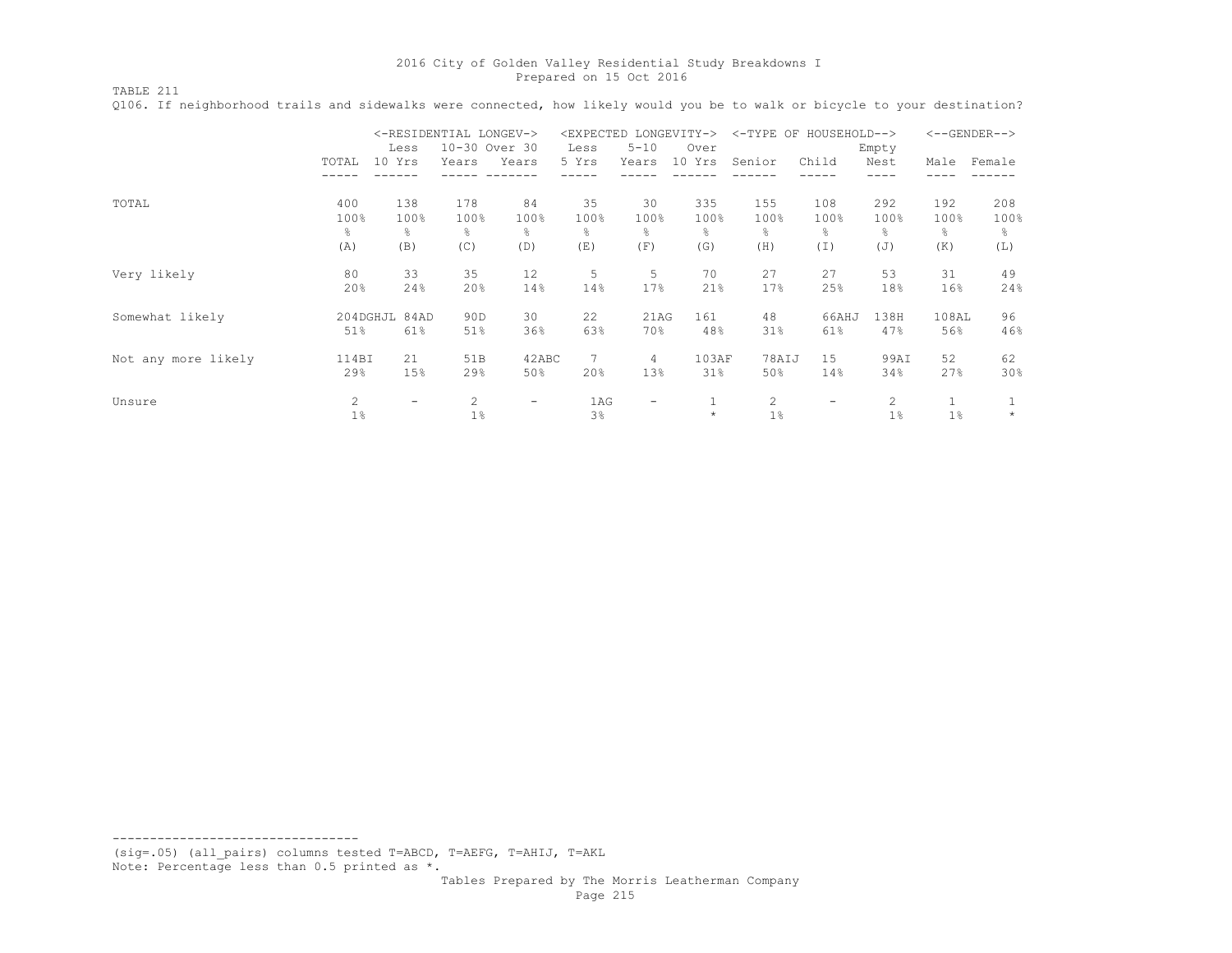TABLE 212 Q106. If neighborhood trails and sidewalks were connected, how likely would you be to walk or bicycle to your destination?

|                     |                         |                       | <-AGE OF RESPONDENT->    |                     | $<$ -KNOW<br>Great | GOVT-><br>Very    |                   | <residence></residence> |                  |                              | <--PRECINCT OF RESIDENCE--> |                  |
|---------------------|-------------------------|-----------------------|--------------------------|---------------------|--------------------|-------------------|-------------------|-------------------------|------------------|------------------------------|-----------------------------|------------------|
|                     | TOTAL                   | $18 - 44$             | $45 - 64$                | $65+$               | /Fair              | Little            | Own<br>---        | Rent                    | $1\&2$<br>---    | 3 & 4<br>$- - -$             | 5&6<br>---                  | 7 & 8<br>---     |
| TOTAL               | 400<br>100%<br>g.       | 158<br>100%<br>ိင     | 159<br>100%<br>$\approx$ | 83<br>100%<br>옹     | 235<br>100%<br>g.  | 165<br>100%<br>g. | 303<br>100%<br>g. | 97<br>100%<br>g.        | 107<br>100%<br>옹 | 94<br>100%<br>$\frac{6}{10}$ | 97<br>100%<br>g.            | 102<br>100%<br>옹 |
|                     | (A)                     | (B)                   | (C)                      | (D)                 | (E)                | (F)               | (G)               | (H)                     | (I)              | (J)                          | (K)                         | (L)              |
| Very likely         | 80D<br>20%              | 32D<br>20%            | 41AD<br>26%              | 7<br>8 <sup>°</sup> | 42<br>18%          | 38<br>23%         | 54<br>18%         | 26<br>27%               | 23<br>21%        | 23<br>24%                    | 17<br>18%                   | 17<br>17%        |
| Somewhat likely     | 51%                     | 204CDFI 110ACD<br>70% | 67<br>42%                | 27<br>33%           | 131AF<br>56%       | 73<br>44%         | 155<br>51%        | 49<br>51%               | 41<br>38%        | 52I<br>55%                   | 56I<br>58%                  | 55I<br>54%       |
| Not any more likely | 114BJ<br>29%            | 15<br>$9\%$           | 51B<br>32%               | 48ABC<br>58%        | 60<br>26%          | 54<br>33%         | 93<br>31%         | 21<br>22%               | 42AJK<br>39%     | 19<br>20%                    | 24<br>25%                   | 29<br>28%        |
| Unsure              | $\overline{c}$<br>$1\%$ | Ψ.<br>1%              | $\overline{\phantom{0}}$ | 1%                  | 2<br>1%            | -                 | $\star$           | 1<br>$1\%$              | $1\%$            |                              |                             | $1\%$            |

--------------------------------- (sig=.05) (all\_pairs) columns tested T=ABCD, T=AEF, T=AGH, T=AIJKL

Note: Percentage less than 0.5 printed as \*.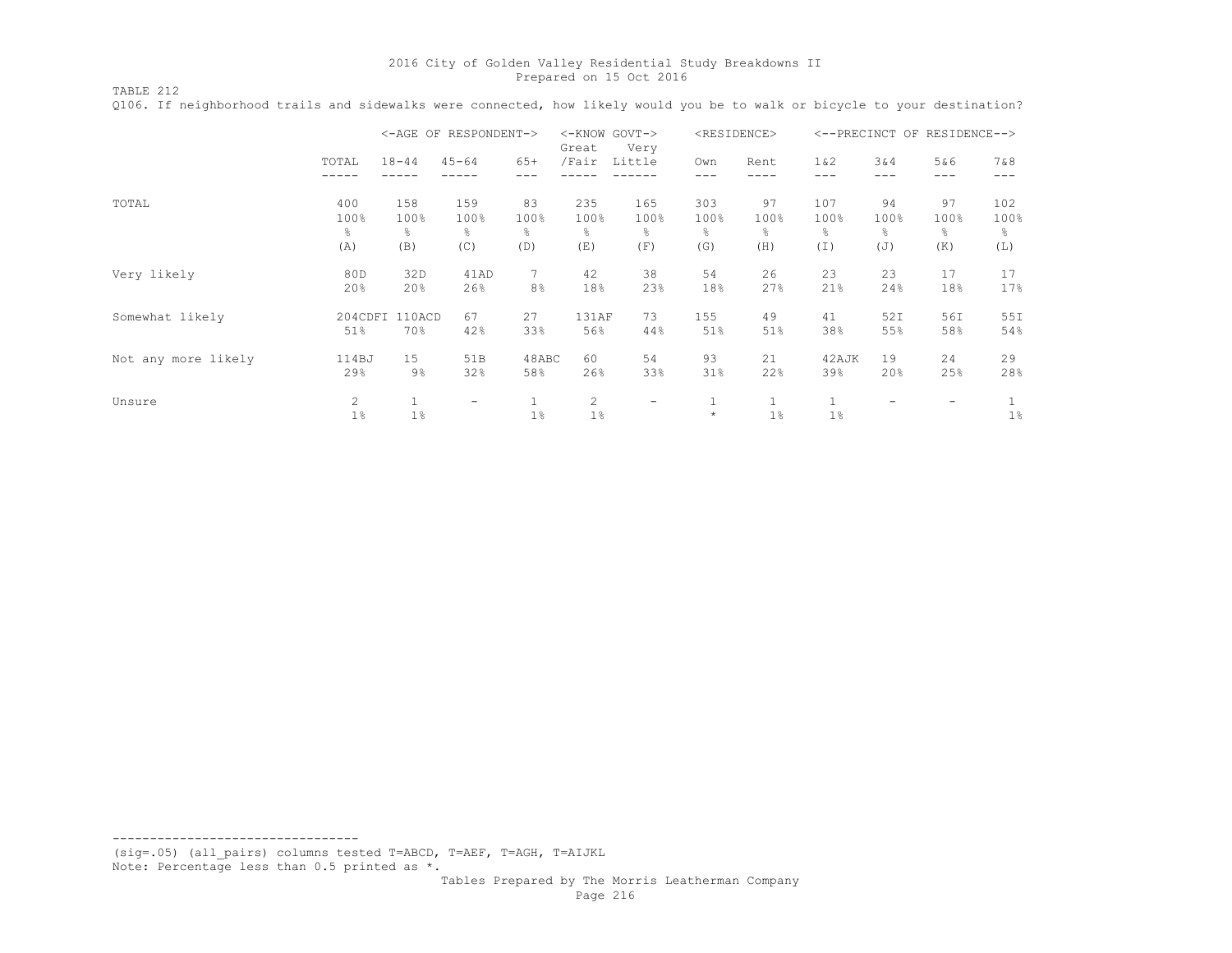TABLE 213

Q107. Would you support or oppose the use of city funding for on-street bicycle lanes?

|                  |                   | Less                                    | <-RESIDENTIAL LONGEV-><br>10-30 Over 30 |                       | Less               | <expected longevity-=""><br/><math>5 - 10</math></expected> | Over         | <-TYPE OF HOUSEHOLD--> |           | Empty         |             | $<-$ -GENDER--> |
|------------------|-------------------|-----------------------------------------|-----------------------------------------|-----------------------|--------------------|-------------------------------------------------------------|--------------|------------------------|-----------|---------------|-------------|-----------------|
|                  | TOTAL             | 10 Yrs                                  | Years                                   | Years                 | 5 Yrs              | Years                                                       | 10 Yrs       | Senior                 | Child     | Nest<br>----  | Male        | Female          |
| TOTAL            | 400               | 138                                     | 178                                     | 84                    | 35                 | 30                                                          | 335          | 155                    | 108       | 292           | 192         | 208             |
|                  | 100%              | 100%                                    | 100%                                    | 100%                  | 100%               | 100%                                                        | 100%         | 100%                   | 100%      | 100%          | 100%        | 100%            |
|                  | $\frac{6}{6}$     | $\frac{6}{6}$                           | g.                                      | $\frac{6}{6}$         | g.                 | g.                                                          | g.           | 옹                      | 옹         | $\frac{6}{5}$ | g.          | $\frac{6}{6}$   |
|                  | (A)               | (B)                                     | (C)                                     | (D)                   | (E)                | (F)                                                         | (G)          | (H)                    | (I)       | (J)           | (K)         | (L)             |
| SUPPORT          | 179DGHJ           | 79ACD                                   | 78D                                     | 22                    | 19                 | 21AG                                                        | 139          | 42                     | 71AHJ     | 108H          | 90          | 89              |
|                  | 45%               | 57%                                     | 44%                                     | 26%                   | 54%                | 70%                                                         | 41%          | 27%                    | 66%       | 37%           | 47%         | 43%             |
| Strongly support | 37DGH             | 19AD                                    | 15                                      | 3                     | 5                  | 7AG                                                         | 25           | 6                      | 8         | 29H           | 22          | 15              |
|                  | 9%                | 14%                                     | 8 <sup>°</sup>                          | 4%                    | 14%                | 23%                                                         | 7%           | 4%                     | 7%        | 10%           | 11%         | 7%              |
| Support          | 142DHJ            | 60AD                                    | 63D                                     | 19                    | 14                 | 14                                                          | 114          | 36                     | 63AHJ     | 79            | 68          | 74              |
|                  | 36%               | 43%                                     | 35%                                     | 23%                   | 40%                | 47%                                                         | 34%          | 23%                    | 58%       | 27%           | 35%         | 36%             |
| OPPOSE           | 215BFI            | 57                                      | 97B                                     | 61ABC                 | 15                 | 8                                                           | 192AF        | 110AIJ                 | 37        | 178AI         | 99          | 116             |
|                  | 54%               | 41%                                     | 54%                                     | 73%                   | 43%                | 27%                                                         | 57%          | 71%                    | 34%       | 61%           | 52%         | 56%             |
| Oppose           | 137IK             | 41                                      | 63                                      | 33                    | 14                 | 7                                                           | 116          | 64AI                   | 24        | 113AI         | 52          | <b>85AK</b>     |
|                  | 34%               | 30%                                     | 35%                                     | 39%                   | 40%                | 23%                                                         | 35%          | 41%                    | 22%       | 39%           | 27%         | 41%             |
| Strongly oppose  | 78BEFIL 16<br>20% | 12%                                     | 34<br>19%                               | 28ABC<br>33%          | $\mathbf{1}$<br>3% | $\mathbf{1}$<br>3%                                          | 76AEF<br>23% | 46AI<br>30%            | 13<br>12% | 65AI<br>22%   | 47AL<br>24% | 31<br>15%       |
| <b>UNSURE</b>    | 6<br>2%           | $\mathbf{2}^{\prime}$<br>1 <sup>°</sup> | 3<br>2%                                 | $\mathbf{1}$<br>$1\%$ | $\mathbf{1}$<br>3% | $\mathbf{1}$<br>3%                                          | 4<br>$1\%$   | 3<br>2%                | -         | 6<br>2%       | 3<br>2%     | 3<br>1%         |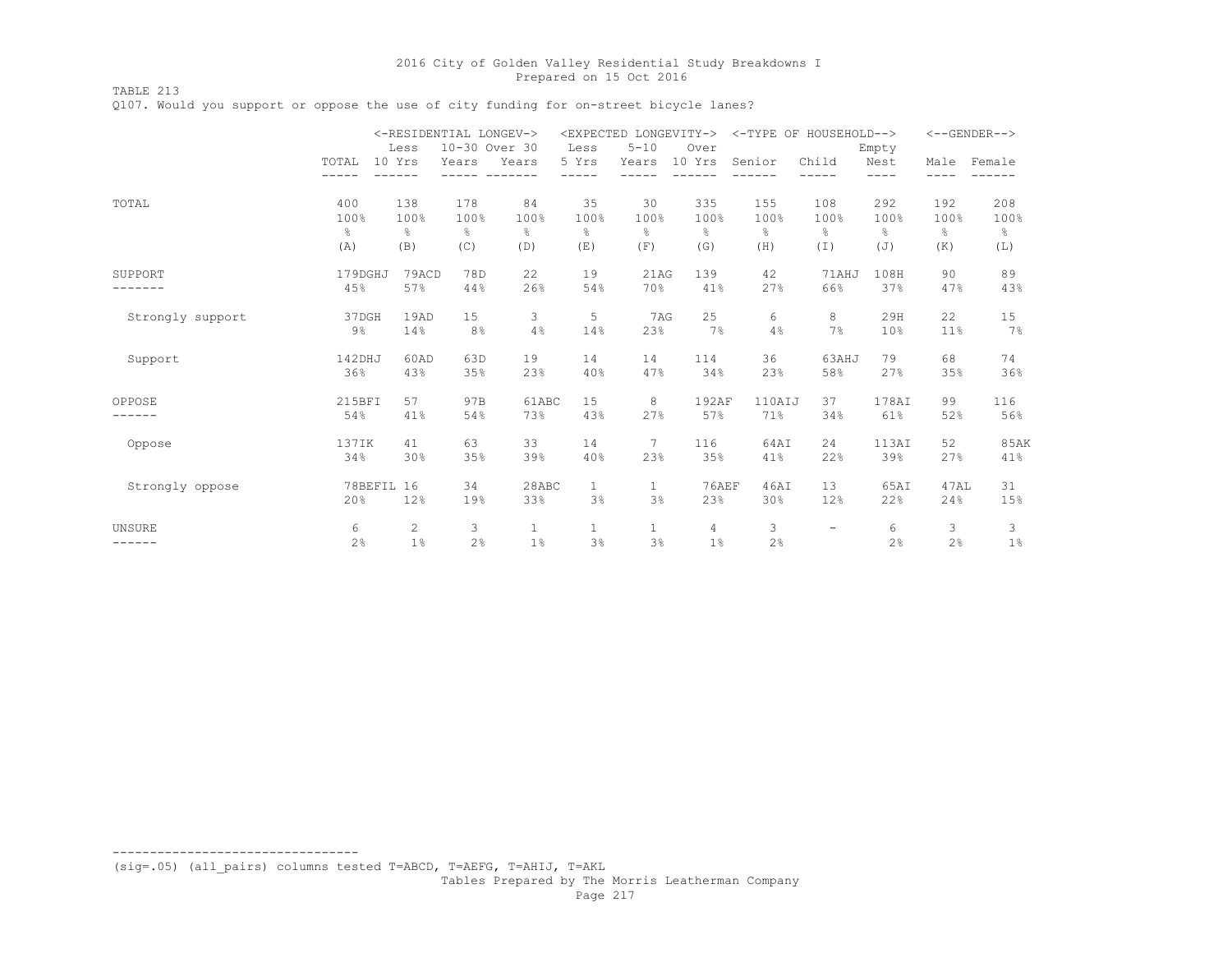TABLE 214 Q107. Would you support or oppose the use of city funding for on-street bicycle lanes?

|                  |                | <-AGE OF RESPONDENT-> |               |                | <-KNOW GOVT-><br>Great | Very   |            | <residence></residence> |               |               | <--PRECINCT OF RESIDENCE--> |               |
|------------------|----------------|-----------------------|---------------|----------------|------------------------|--------|------------|-------------------------|---------------|---------------|-----------------------------|---------------|
|                  | TOTAL<br>----- | $18 - 44$             | $45 - 64$     | $65+$<br>$---$ | /Fair                  | Little | Own<br>--- | Rent<br>----            | 1 & 2<br>---  | 3&4<br>---    | 5&6<br>---                  | 7 & 8<br>---  |
| TOTAL            | 400            | 158                   | 159           | 83             | 235                    | 165    | 303        | 97                      | 107           | 94            | 97                          | 102           |
|                  | 100%           | 100%                  | 100%          | 100%           | 100%                   | 100%   | 100%       | 100%                    | 100%          | 100%          | 100%                        | 100%          |
|                  | $\frac{6}{6}$  | $\frac{6}{6}$         | $\frac{6}{5}$ | $\frac{6}{6}$  | g.                     | g      | g.         | $\frac{6}{6}$           | $\frac{6}{6}$ | $\frac{6}{6}$ | $\frac{6}{5}$               | $\frac{6}{6}$ |
|                  | (A)            | (B)                   | (C)           | (D)            | (E)                    | (F)    | (G)        | (H)                     | (I)           | (J)           | (K)                         | (L)           |
| SUPPORT          | 179CDL         | 101ACD                | 55            | 23             | 110                    | 69     | 129        | 50                      | 45            | 38            | 59AIJL                      | 37            |
|                  | 45%            | 64%                   | 35%           | 28%            | 47%                    | 42%    | 43%        | 52%                     | 42%           | 40%           | 61%                         | 36%           |
| Strongly support | 37D            | 23ACD                 | 11            | 3              | 23                     | 14     | 29         | 8                       | 13            | 6             | 11                          | 7             |
|                  | $9\%$          | 15%                   | 7%            | 4%             | 10%                    | 8%     | 10%        | 8%                      | 12%           | 6%            | 11%                         | 7%            |
| Support          | 142CD          | 78ACD                 | 44            | 20             | 87                     | 55     | 100        | 42                      | 32            | 32            | 48AIJL                      | 30            |
|                  | 36%            | 49%                   | 28%           | 24%            | 37%                    | 33%    | 33%        | 43%                     | 30%           | 34%           | 49%                         | 29%           |
| OPPOSE           | 215BK          | 56                    | 101AB         | 58AB           | 122                    | 93     | 170        | 45                      | 60K           | 55K           | 35                          | 65AK          |
|                  | 54%            | 35%                   | 64%           | 70%            | 52%                    | 56%    | 56%        | 46%                     | 56%           | 59%           | 36%                         | 64%           |
| Oppose           | 137BK          | 43                    | 57            | 37AB           | 72                     | 65     | 105        | 32                      | 43K           | 30K           | 18                          | 46AK          |
|                  | 34%            | 27%                   | 36%           | 45%            | 31%                    | 39%    | 35%        | 33%                     | 40%           | 32%           | 19%                         | 45%           |
| Strongly oppose  | 78B            | 13                    | 44AB          | 21B            | 50                     | 28     | 65         | 13                      | 17            | 25A           | 17                          | 19            |
|                  | 20%            | 8 <sup>°</sup>        | 28%           | 25%            | 21%                    | 17%    | 21%        | 13%                     | 16%           | 27%           | 18%                         | 19%           |
| <b>UNSURE</b>    | 6              | $\mathbf{1}$          | 3             | $\mathbf{2}$   | 3                      | 3      | 4          | $\overline{2}$          | 2             | $\mathbf{1}$  | 3                           | -             |
| ------           | 2%             | $1\%$                 | 2%            | 2%             | $1\%$                  | 2%     | 1%         | 2%                      | 2%            | 1%            | 3%                          |               |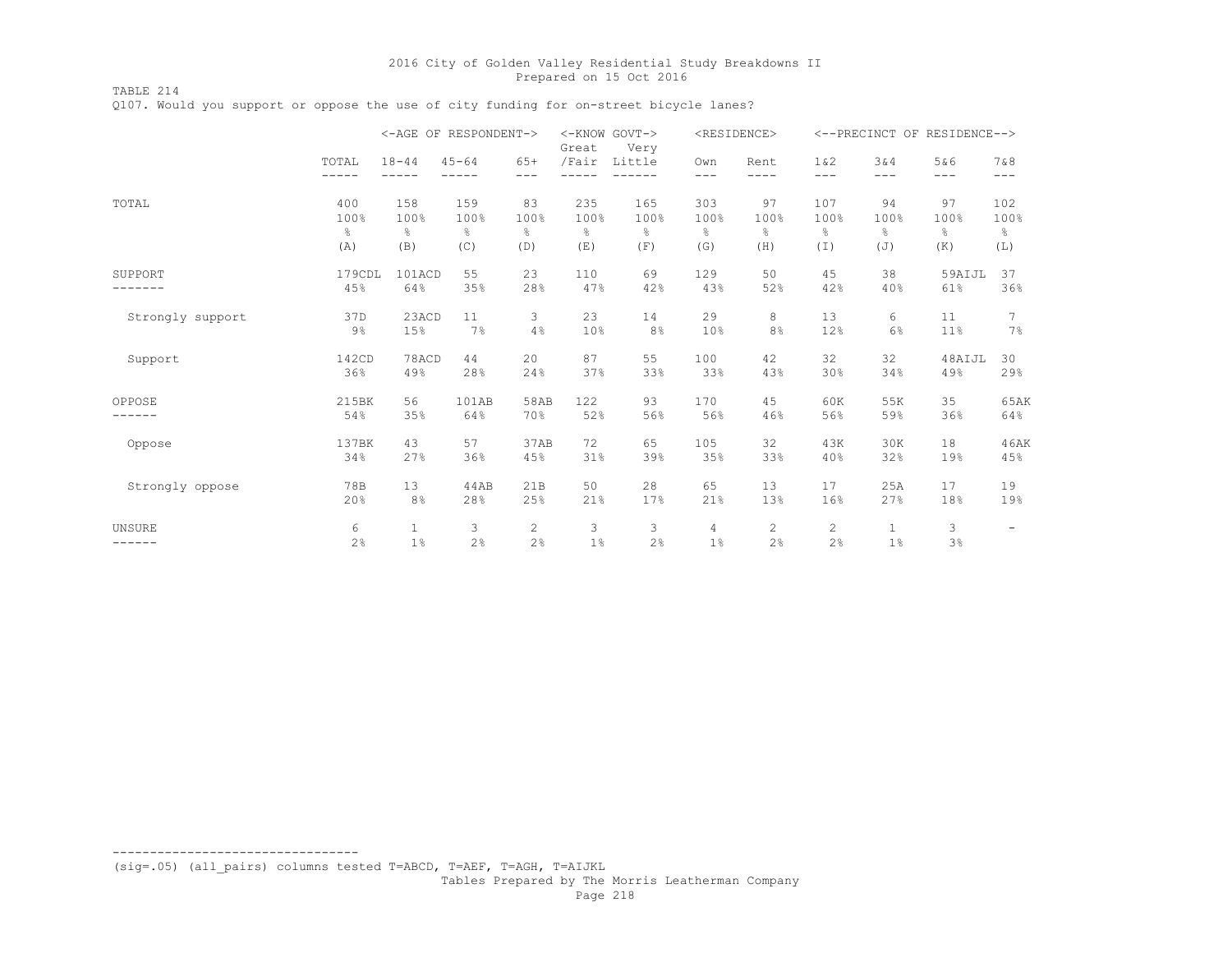TABLE 215

Q108. Would you support or oppose the use of city funding for off-street trails?

|                  |               |               | <-RESIDENTIAL LONGEV->   |               |                          | <expected longevity-=""></expected> |        |               | <-TYPE OF HOUSEHOLD--> |               |               | $<-$ -GENDER--> |
|------------------|---------------|---------------|--------------------------|---------------|--------------------------|-------------------------------------|--------|---------------|------------------------|---------------|---------------|-----------------|
|                  |               | Less          | 10-30 Over 30            |               | Less                     | $5 - 10$                            | Over   |               |                        | Empty         |               |                 |
|                  | TOTAL         | 10 Yrs        | Years                    | Years         | 5 Yrs                    | Years                               | 10 Yrs | Senior        | Child                  | Nest          | Male          | Female          |
|                  |               |               |                          |               |                          |                                     |        |               |                        | ----          | ----          |                 |
| TOTAL            | 400           | 138           | 178                      | 84            | 35                       | 30                                  | 335    | 155           | 108                    | 292           | 192           | 208             |
|                  | 100%          | 100%          | 100%                     | 100%          | 100%                     | 100%                                | 100%   | 100%          | 100%                   | 100%          | 100%          | 100%            |
|                  | $\frac{6}{5}$ | $\frac{6}{6}$ | $\frac{6}{6}$            | $\frac{6}{6}$ | 옹                        | $\frac{6}{6}$                       | န္     | $\frac{6}{5}$ | $\frac{6}{6}$          | $\frac{6}{6}$ | $\frac{6}{6}$ | $\frac{6}{6}$   |
|                  | (A)           | (B)           | (C)                      | (D)           | (E)                      | (F)                                 | (G)    | (H)           | (I)                    | (J)           | (K)           | (L)             |
| SUPPORT          | 275DHJ        | 103D          | 131D                     | 41            | 25                       | 21                                  | 229    | 81            | 85AHJ                  | 190H          | 137           | 138             |
|                  | 69%           | 75%           | 74%                      | 49%           | 71%                      | 70%                                 | 68%    | 52%           | 79%                    | 65%           | 71%           | 66%             |
| Strongly support | 88DHJ         | 42AD          | 38D                      | 8             | 11                       | 9                                   | 68     | 18            | 32AHJ                  | 56H           | 44            | 44              |
|                  | 22%           | 30%           | 21%                      | 10%           | 31%                      | 30%                                 | 20%    | 12%           | 30%                    | 19%           | 23%           | 21%             |
| Support          | 187           | 61            | 93A                      | 33            | 14                       | $12 \overline{ }$                   | 161    | 63            | 53                     | 134           | 93            | 94              |
|                  | 47%           | 44%           | 52%                      | 39%           | 40%                      | 40%                                 | 48%    | 41%           | 49%                    | 46%           | 48%           | 45%             |
| OPPOSE           | 121I          | 34            | 47                       | 40ABC         | 10                       | 9                                   | 102    | 71AIJ         | 23                     | 98AI          | 53            | 68              |
|                  | 30%           | 25%           | 26%                      | 48%           | 29%                      | 30%                                 | 30%    | 46%           | 21%                    | 34%           | 28%           | 33%             |
| Oppose           | 69I           | 22            | 29                       | 18            | 9                        | 5                                   | 55     | 37AI          | 10                     | 59AI          | 29            | 40              |
|                  | 17%           | 16%           | 16%                      | 21%           | 26%                      | 17%                                 | 16%    | 24%           | $9\%$                  | 20%           | 15%           | 19%             |
| Strongly oppose  | 52            | 12            | 18                       | 22ABC         | $\mathbf{1}$             | $\overline{4}$                      | 47     | 34AIJ         | 13                     | 39            | 24            | 28              |
|                  | 13%           | $9\%$         | 10%                      | 26%           | 3%                       | 13%                                 | 14%    | 22%           | 12%                    | 13%           | 13%           | 13%             |
| <b>UNSURE</b>    | 4             | $\mathbf{1}$  | $\overline{\phantom{0}}$ | 3AC           | $\overline{\phantom{0}}$ | $\overline{\phantom{a}}$            | 4      | 3             | -                      | 4             | 2             | 2               |
| ------           | 1%            | 1%            |                          | 4%            |                          |                                     | $1\%$  | 2%            |                        | $1\%$         | $1\%$         | 1%              |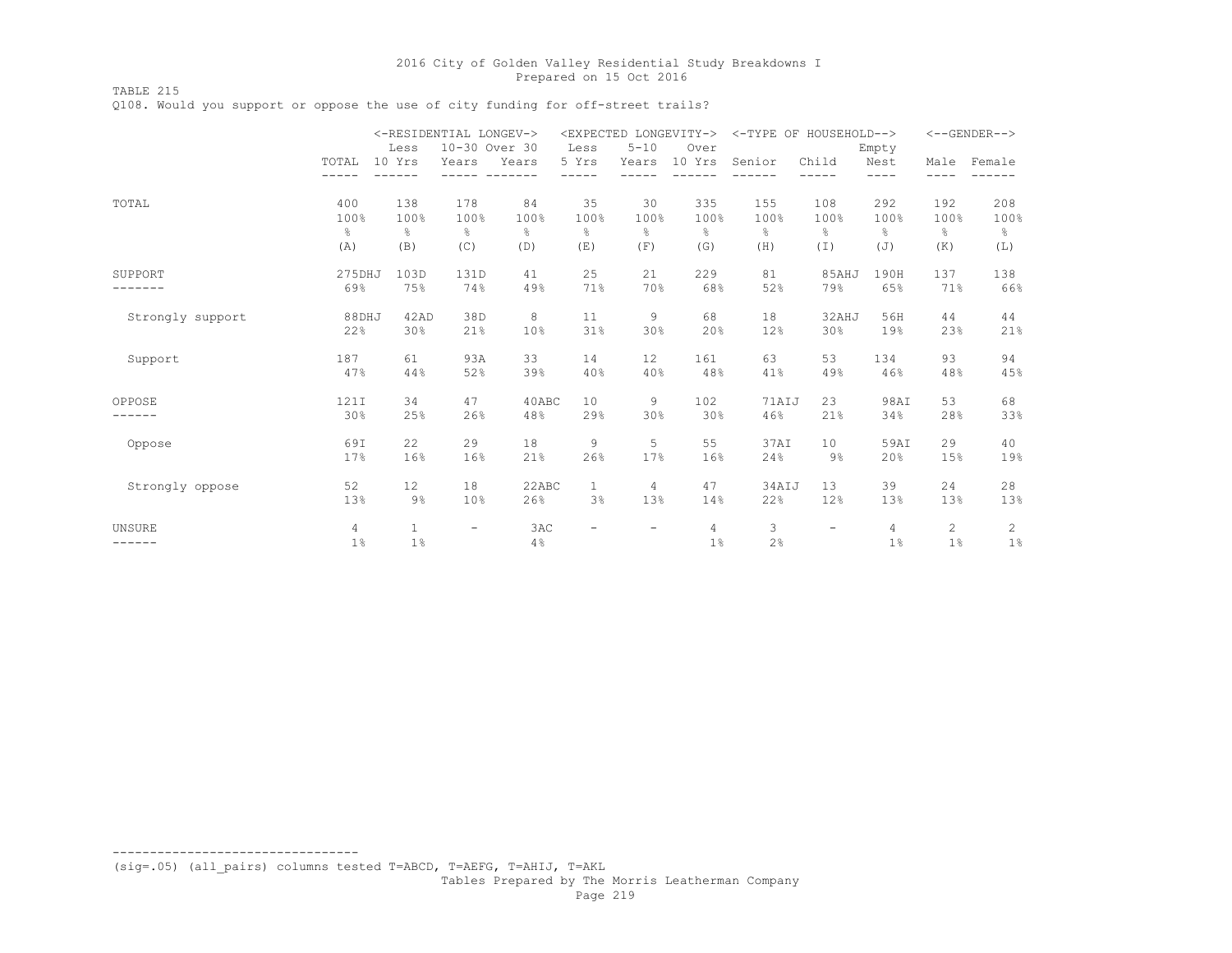TABLE 216 Q108. Would you support or oppose the use of city funding for off-street trails?

|                         |                | <-AGE OF RESPONDENT-> |                          |                | Great                   | <-KNOW GOVT-><br>Very | <residence></residence> |                       |                          |                | <--PRECINCT OF RESIDENCE--> |                       |
|-------------------------|----------------|-----------------------|--------------------------|----------------|-------------------------|-----------------------|-------------------------|-----------------------|--------------------------|----------------|-----------------------------|-----------------------|
|                         | TOTAL<br>----- | $18 - 44$<br>-----    | $45 - 64$                | $65+$<br>$---$ | /Fair                   | Little                | Own<br>---              | Rent<br>----          | $1\&2$<br>$---$          | 3&4<br>$---$   | 5&6<br>$---$                | 7 & 8<br>$---$        |
| TOTAL                   | 400            | 158                   | 159                      | 83             | 235                     | 165                   | 303                     | 97                    | 107                      | 94             | 97                          | 102                   |
|                         | 100%           | 100%                  | 100%                     | 100%           | 100%                    | 100%                  | 100%                    | 100%                  | 100%                     | 100%           | 100%                        | 100%                  |
|                         | $\frac{6}{6}$  | $\,$ %                | $\approx$                | e,             | 옹                       | $\frac{6}{5}$         | $\frac{6}{6}$           | $\frac{6}{6}$         | $\%$                     | $\frac{6}{10}$ | $\frac{6}{6}$               | $\frac{6}{6}$         |
|                         | (A)            | (B)                   | (C)                      | (D)            | (E)                     | (F)                   | (G)                     | (H)                   | $(\top)$                 | (J)            | (K)                         | (L)                   |
| SUPPORT                 | 275DGI         | 127ACD                | 109D                     | 39             | 163                     | 112                   | 199                     | 76AG                  | 61                       | 65             | 79AIJL                      | 70                    |
|                         | 69%            | 80%                   | 69%                      | 47%            | 69%                     | 68%                   | 66%                     | 78%                   | 57%                      | 69%            | 81%                         | 69%                   |
| Strongly support        | 88D            | 48AD                  | 34D                      | 6              | 54                      | 34                    | 65                      | 23                    | 20                       | 28A            | 20                          | 20                    |
|                         | 22%            | 30%                   | 21%                      | 7%             | 23%                     | 21%                   | 21%                     | 24%                   | 19%                      | 30%            | 21%                         | 20%                   |
| Support                 | 187I           | 79                    | 75                       | 33             | 109                     | 78                    | 134                     | 53                    | 41                       | 37             | 59AIJ                       | 50                    |
|                         | 47%            | 50%                   | 47%                      | 40%            | 46%                     | 47%                   | 44%                     | 55%                   | 38%                      | 39%            | 61%                         | 49%                   |
| OPPOSE                  | 121BHK         | 30                    | 50B                      | 41ABC          | 71                      | 50                    | 101AH                   | 20                    | 46AJK                    | 27             | 17                          | 31K                   |
|                         | 30%            | 19%                   | 31%                      | 49%            | 30%                     | 30%                   | 33%                     | 21%                   | 43%                      | 29%            | 18%                         | 30%                   |
| Oppose                  | 69BK           | 18                    | 21                       | 30ABC          | 38                      | 31                    | 58                      | 11                    | 29AJK                    | 14K            | 6                           | 20K                   |
|                         | 17%            | 11%                   | 13%                      | 36%            | 16%                     | 19%                   | 19%                     | 11%                   | 27%                      | 15%            | 6%                          | 20%                   |
| Strongly oppose         | 52B            | 12                    | 29AB                     | 11             | 33                      | 19                    | 43                      | 9                     | 17                       | 13             | 11                          | 11                    |
|                         | 13%            | 8 <sup>°</sup>        | 18%                      | 13%            | 14%                     | 12%                   | 14%                     | $9\%$                 | 16%                      | 14%            | 11%                         | 11%                   |
| <b>UNSURE</b><br>------ | 4<br>1%        | $\mathbf{1}$<br>1%    | $\overline{\phantom{m}}$ | 3AC<br>4%      | $\mathbf{1}$<br>$\star$ | 3<br>2%               | 3<br>1 <sup>°</sup>     | $\mathbf{1}$<br>$1\%$ | $\overline{\phantom{0}}$ | 2<br>2%        | $\mathbf{1}$<br>1%          | $\mathbf{1}$<br>$1\%$ |

(sig=.05) (all\_pairs) columns tested T=ABCD, T=AEF, T=AGH, T=AIJKL Note: Percentage less than 0.5 printed as \*.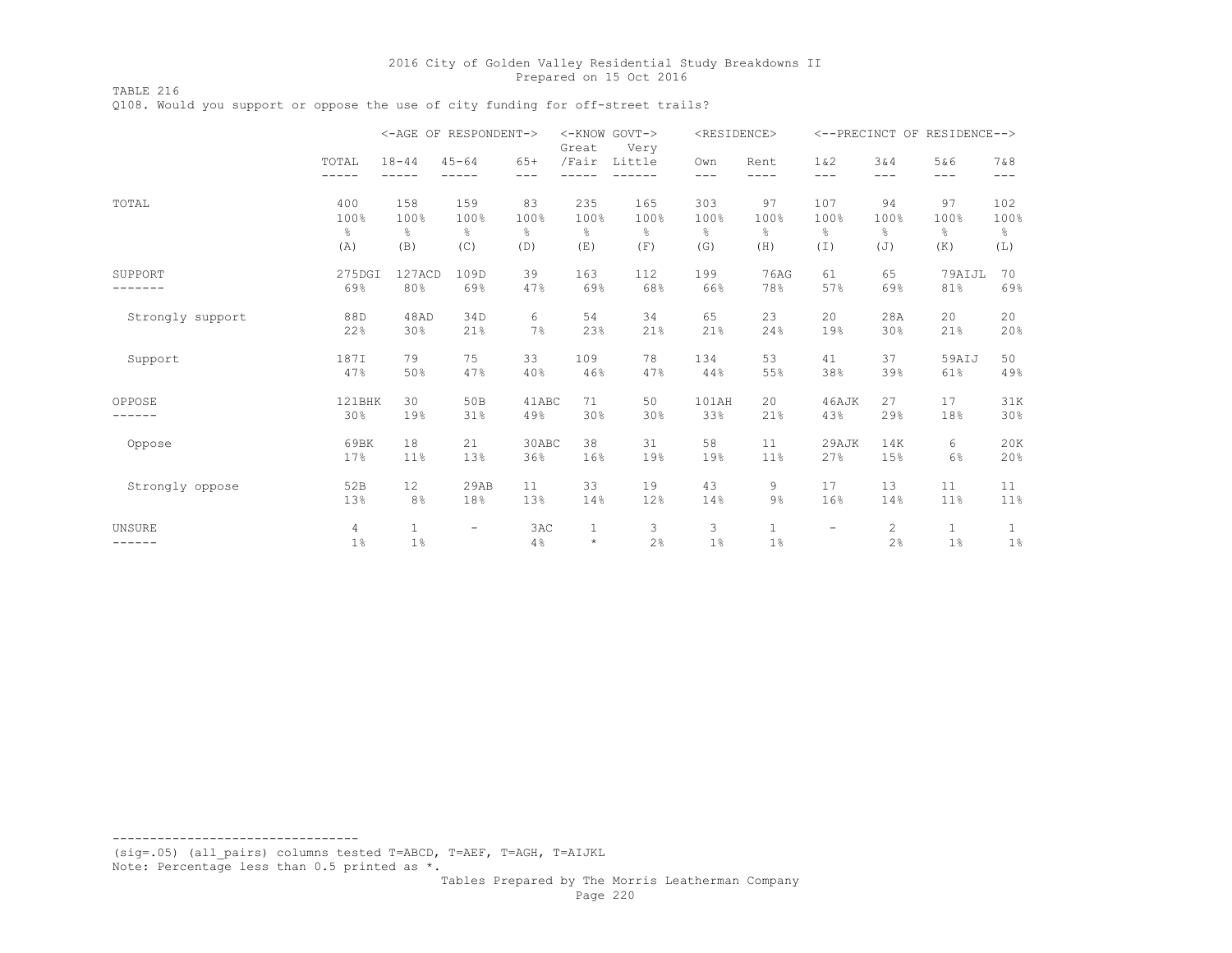TABLE 217

Q109. Would you support or oppose the use of city funding for bicycle boulevards?

|                         |                       | Less                  | <-RESIDENTIAL LONGEV-><br>10-30 Over 30 |                      | <expected longevity-=""><br/>Less</expected> | $5 - 10$                 | Over          | <-TYPE OF HOUSEHOLD--> |                          | Empty        |               | $<-$ -GENDER-->         |
|-------------------------|-----------------------|-----------------------|-----------------------------------------|----------------------|----------------------------------------------|--------------------------|---------------|------------------------|--------------------------|--------------|---------------|-------------------------|
|                         | TOTAL<br>10 Yrs       |                       | Years                                   | Years                | 5 Yrs                                        | Years                    | 10 Yrs        | Senior                 | Child                    | Nest<br>---- | Male<br>----  | Female                  |
| TOTAL                   | 400                   | 138                   | 178                                     | 84                   | 35                                           | 30                       | 335           | 155                    | 108                      | 292          | 192           | 208                     |
|                         | 100%                  | 100%                  | 100%                                    | 100%                 | 100%                                         | 100%                     | 100%          | 100%                   | 100%                     | 100%         | 100%          | 100%                    |
|                         | $\frac{6}{6}$         | $\frac{6}{6}$         | $\approx$                               | $\frac{6}{6}$        | $\frac{6}{10}$                               | $\frac{6}{5}$            | $\frac{6}{6}$ | $\frac{6}{6}$          | 옹                        | $\approx$    | $\frac{6}{6}$ | $\frac{6}{6}$           |
|                         | (A)                   | (B)                   | (C)                                     | (D)                  | (E)                                          | (F)                      | (G)           | (H)                    | $(\top)$                 | (J)          | (K)           | (L)                     |
| SUPPORT                 | 216DGHJL 97ACD<br>54% | 70%                   | 90 <sub>D</sub><br>51%                  | 29<br>35%            | 27AG<br>77%                                  | 17<br>57%                | 172<br>51%    | 56<br>36%              | 72AHJ<br>67%             | 144H<br>49%  | 114AL<br>59%  | 102<br>49%              |
| Strongly support        | 107DGHJ               | 51ACD                 | 43                                      | 13                   | 16AG                                         | 11                       | 80            | 24                     | 39AHJ                    | 68           | 59            | 48                      |
|                         | 27%                   | 37%                   | 24%                                     | 15%                  | 46%                                          | 37%                      | 24%           | 15%                    | 36%                      | 23%          | 31%           | 23%                     |
| Support                 | 109H                  | 46AD                  | 47                                      | 16                   | 11                                           | 6                        | 92            | 32                     | 33                       | 76           | 55            | 54                      |
|                         | 27%                   | 33%                   | 26%                                     | 19%                  | 31%                                          | 20%                      | 27%           | 21%                    | 31%                      | 26%          | 29%           | 26%                     |
| OPPOSE                  | 181BEIK               | 40                    | 88B                                     | 53ABC                | 8                                            | 13                       | 160AE         | 97AIJ                  | 36                       | 145AI        | 76            | 105AK                   |
|                         | 45%                   | 29%                   | 49%                                     | 63%                  | 23%                                          | 43%                      | 48%           | 63%                    | 33%                      | 50%          | 40%           | 50%                     |
| Oppose                  | 126BK                 | 31                    | 64B                                     | 31B                  | 8                                            | 8                        | 110           | 60AI                   | 28                       | 98           | 48            | <b>78AK</b>             |
|                         | 32%                   | 22%                   | 36%                                     | 37%                  | 23%                                          | 27%                      | 33%           | 39%                    | 26%                      | 34%          | 25%           | 38%                     |
| Strongly oppose         | 55BEI<br>14%          | 9<br>7%               | 24B<br>13%                              | 22ABC<br>26%         | $\overline{\phantom{a}}$                     | 5E<br>17%                | 50E<br>15%    | 37AIJ<br>24%           | 8<br>7%                  | 47AI<br>16%  | 28<br>15%     | 27<br>13%               |
| <b>UNSURE</b><br>------ | 3<br>$1\%$            | $\mathbf{1}$<br>$1\%$ | $\overline{\phantom{a}}$                | 2 <sup>c</sup><br>2% | $\overline{\phantom{a}}$                     | $\overline{\phantom{a}}$ | 3<br>$1\%$    | 2<br>1%                | $\overline{\phantom{0}}$ | 3<br>1%      | 2<br>1%       | $\mathbf{1}$<br>$\star$ |

(sig=.05) (all\_pairs) columns tested T=ABCD, T=AEFG, T=AHIJ, T=AKL Note: Percentage less than 0.5 printed as \*.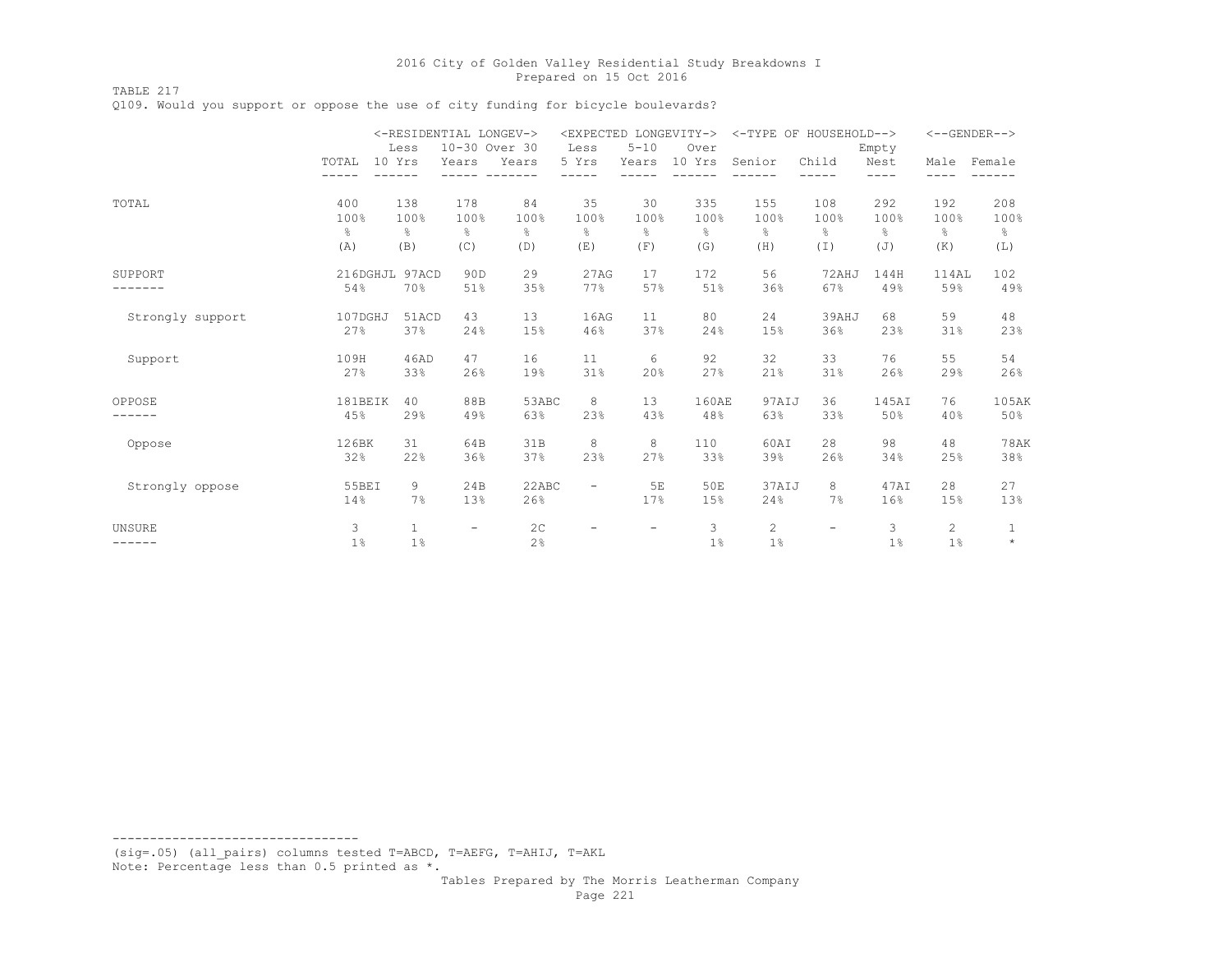TABLE 218 Q109. Would you support or oppose the use of city funding for bicycle boulevards?

|                         |                |                          | <-AGE OF RESPONDENT-> |                          | Great                   | <-KNOW GOVT-><br>Very   | <residence></residence> |                    |                          |                | <--PRECINCT OF RESIDENCE--> |                          |
|-------------------------|----------------|--------------------------|-----------------------|--------------------------|-------------------------|-------------------------|-------------------------|--------------------|--------------------------|----------------|-----------------------------|--------------------------|
|                         | TOTAL<br>----- | $18 - 44$<br>-----       | $45 - 64$             | $65+$<br>$---$           | /Fair                   | Little                  | Own<br>---              | Rent<br>----       | 1 & 2<br>$---$           | 3 & 4<br>$---$ | 5&6<br>$---$                | 7 & 8<br>$---$           |
| TOTAL                   | 400            | 158                      | 159                   | 83                       | 235                     | 165                     | 303                     | 97                 | 107                      | 94             | 97                          | 102                      |
|                         | 100%           | 100%                     | 100%                  | 100%                     | 100%                    | 100%                    | 100%                    | 100%               | 100%                     | 100%           | 100%                        | 100%                     |
|                         | $\frac{6}{5}$  | $\,$ %                   | $\approx$             | 옹                        | 옹                       | $\frac{6}{5}$           | $\frac{6}{6}$           | $\frac{6}{6}$      | $\%$                     | $\frac{6}{10}$ | $\%$                        | $\frac{6}{6}$            |
|                         | (A)            | (B)                      | (C)                   | (D)                      | (E)                     | (F)                     | (G)                     | (H)                | $(\top)$                 | (J)            | (K)                         | (L)                      |
| SUPPORT                 | 216CDG         | 111ACD                   | 76                    | 29                       | 125                     | 91                      | 153                     | 63AG               | 59                       | 57             | 51                          | 49                       |
|                         | 54%            | 70%                      | 48%                   | 35%                      | 53%                     | 55%                     | 50%                     | 65%                | 55%                      | 61%            | 53%                         | 48%                      |
| Strongly support        | 107CD          | 59ACD                    | 34                    | 14                       | 61                      | 46                      | 76                      | 31                 | 32                       | 25             | 27                          | 23                       |
|                         | 27%            | 37%                      | 21%                   | 17%                      | 26%                     | 28%                     | 25%                     | 32%                | 30%                      | 27%            | 28%                         | 23%                      |
| Support                 | 109D           | 52AD                     | 42                    | 15                       | 64                      | 45                      | 77                      | 32                 | 27                       | 32             | 24                          | 26                       |
|                         | 27%            | 33%                      | 26%                   | 18%                      | 27%                     | 27%                     | 25%                     | 33%                | 25%                      | 34%            | 25%                         | 25%                      |
| OPPOSE                  | 181BH          | 47                       | 80B                   | 54ABC                    | 109                     | 72                      | 148AH                   | 33                 | 48                       | 37             | 43                          | 53                       |
|                         | 45%            | 30%                      | 50%                   | 65%                      | 46%                     | 44%                     | 49%                     | 34%                | 45%                      | 39%            | 44%                         | 52%                      |
| Oppose                  | 126B           | 39                       | 48                    | 39ABC                    | 78                      | 48                      | 101                     | 25                 | 27                       | 29             | 30                          | 40I                      |
|                         | 32%            | 25%                      | 30%                   | 47%                      | 33%                     | 29%                     | 33%                     | 26%                | 25%                      | 31%            | 31%                         | 39%                      |
| Strongly oppose         | 55B            | 8                        | 32AB                  | 15B                      | 31                      | 24                      | 47                      | 8                  | 21AJ                     | 8              | 13                          | 13                       |
|                         | 14%            | 5%                       | 20%                   | 18%                      | 13%                     | 15%                     | 16%                     | 8%                 | 20%                      | $9\%$          | 13%                         | 13%                      |
| <b>UNSURE</b><br>------ | 3<br>1%        | $\overline{\phantom{a}}$ | 3A<br>2%              | $\overline{\phantom{m}}$ | $\mathbf{1}$<br>$\star$ | $\overline{c}$<br>$1\%$ | 2<br>1 <sup>°</sup>     | $\mathbf{1}$<br>1% | $\overline{\phantom{0}}$ | Ξ.             | 3A<br>3%                    | $\overline{\phantom{0}}$ |

(sig=.05) (all\_pairs) columns tested T=ABCD, T=AEF, T=AGH, T=AIJKL Note: Percentage less than 0.5 printed as \*.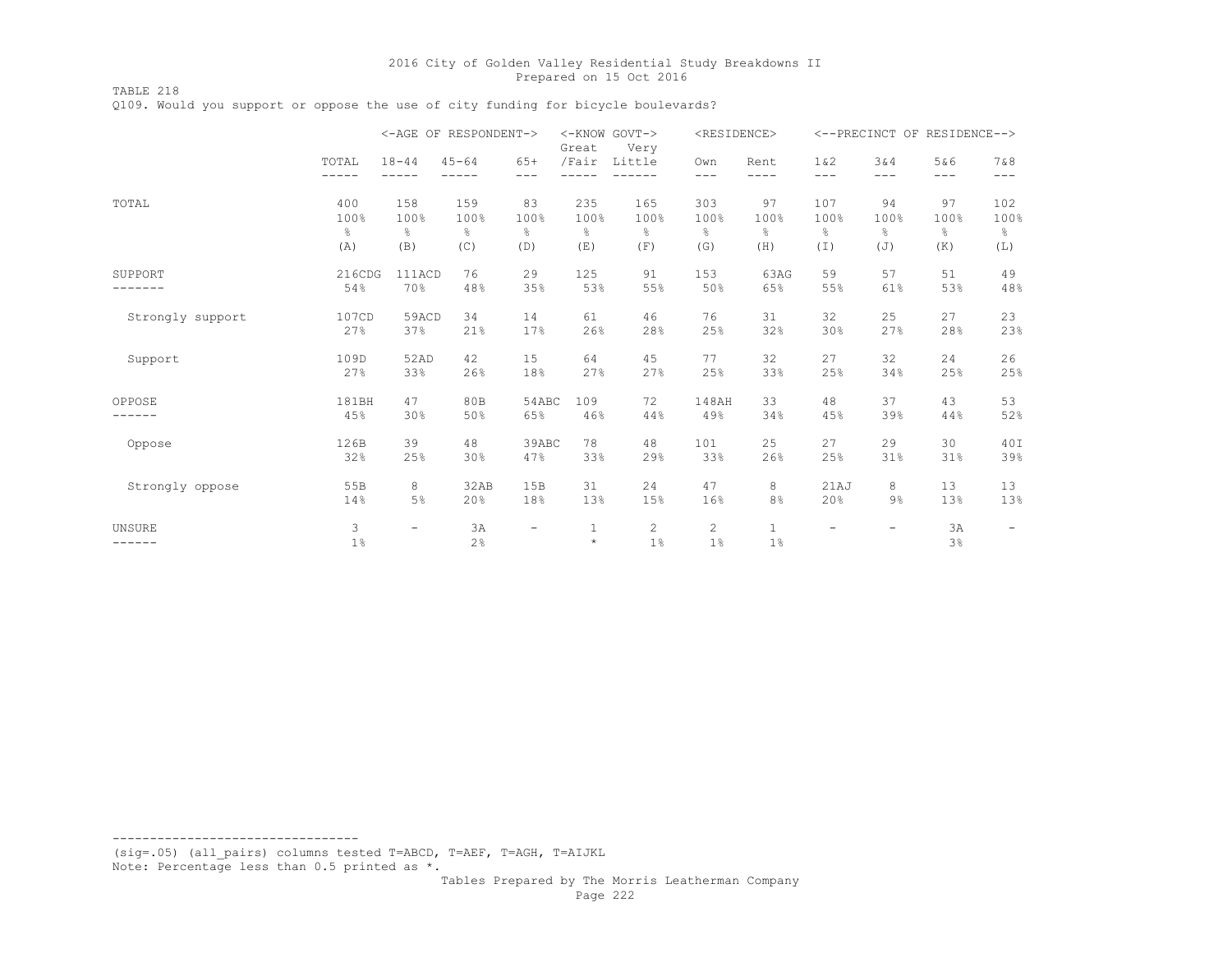TABLE 219

Q110. Would you support or oppose the use of city funding for a central community pedestrian plaza?

|                  |               | Less          | <-RESIDENTIAL LONGEV-><br>10-30 Over 30 |                | <expected longevity-=""><br/>Less</expected> | $5 - 10$       | Over          |                                 | <-TYPE OF HOUSEHOLD--> | Empty         |               | $<-$ -GENDER--> |
|------------------|---------------|---------------|-----------------------------------------|----------------|----------------------------------------------|----------------|---------------|---------------------------------|------------------------|---------------|---------------|-----------------|
|                  | TOTAL         | 10 Yrs        | Years                                   | Years          | 5 Yrs                                        | Years          | 10 Yrs        | Senior                          | Child                  | Nest<br>----  | Male<br>----  | Female          |
| TOTAL            | 400           | 138           | 178                                     | 84             | 35                                           | 30             | 335           | 155                             | 108                    | 292           | 192           | 208             |
|                  | 100%          | 100%          | 100%                                    | 100%           | 100%                                         | 100%           | 100%          | 100%                            | 100%                   | 100%          | 100%          | 100%            |
|                  | $\frac{6}{5}$ | $\frac{6}{6}$ | $\frac{6}{10}$                          | g.             | $\approx$                                    | $\frac{6}{5}$  | $\frac{6}{2}$ | $\frac{\mathsf{D}}{\mathsf{D}}$ | 옹                      | $\frac{6}{6}$ | $\frac{6}{6}$ | $\frac{6}{6}$   |
|                  | (A)           | (B)           | (C)                                     | (D)            | (E)                                          | (F)            | (G)           | (H)                             | $(\top)$               | (J)           | (K)           | (L)             |
| SUPPORT          | 217DHJ        | 92AD          | 100D                                    | 25             | 25AG                                         | 17             | 175           | 62                              | 74AHJ                  | 143           | 108           | 109             |
|                  | 54%           | 67%           | 56%                                     | 30%            | 71%                                          | 57%            | 52%           | 40%                             | 69%                    | 49%           | 56%           | 52%             |
| Strongly support | 78DH          | 33D           | 38D                                     | 7              | 11                                           | 7              | 60            | 19                              | 24H                    | 54            | 39            | 39              |
|                  | 20%           | 24%           | 21%                                     | 8 <sup>°</sup> | 31%                                          | 23%            | 18%           | 12%                             | 22%                    | 18%           | 20%           | 19%             |
| Support          | 139DHJ        | 59AD          | 62D                                     | 18             | 14                                           | 10             | 115           | 43                              | 50AHJ                  | 89            | 69            | 70              |
|                  | 35%           | 43%           | 35%                                     | 21%            | 40%                                          | 33%            | 34%           | 28%                             | 46%                    | 30%           | 36%           | 34%             |
| OPPOSE           | 153BEI        | 38            | 62                                      | 53ABC          | 8                                            | 10             | 135E          | 80AI                            | 29                     | 124AI         | 70            | 83              |
|                  | 38%           | 28%           | 35%                                     | 63%            | 23%                                          | 33%            | 40%           | 52%                             | 27%                    | 42%           | 36%           | 40%             |
| Oppose           | 93            | 28            | 41                                      | 24             | 6                                            | $\overline{4}$ | 83            | 40                              | 21                     | 72            | 42            | 51              |
|                  | 23%           | 20%           | 23%                                     | 29%            | 17%                                          | 13%            | 25%           | 26%                             | 19%                    | 25%           | 22%           | 25%             |
| Strongly oppose  | 60BI          | 10            | 21                                      | 29ABC          | $\mathbf{2}^{\prime}$                        | 6              | 52            | 40AIJ                           | 8                      | 52AI          | 28            | 32              |
|                  | 15%           | 7%            | 12%                                     | 35%            | 6%                                           | 20%            | 16%           | 26%                             | 7%                     | 18%           | 15%           | 15%             |
| UNSURE           | 30            | 8             | 16                                      | 6              | 2                                            | 3              | 25            | 13                              | 5.                     | 25            | 14            | 16              |
|                  | 8%            | 6%            | $9\%$                                   | 7%             | 6%                                           | 10%            | 7%            | 8%                              | 5%                     | $9\%$         | 7%            | 8%              |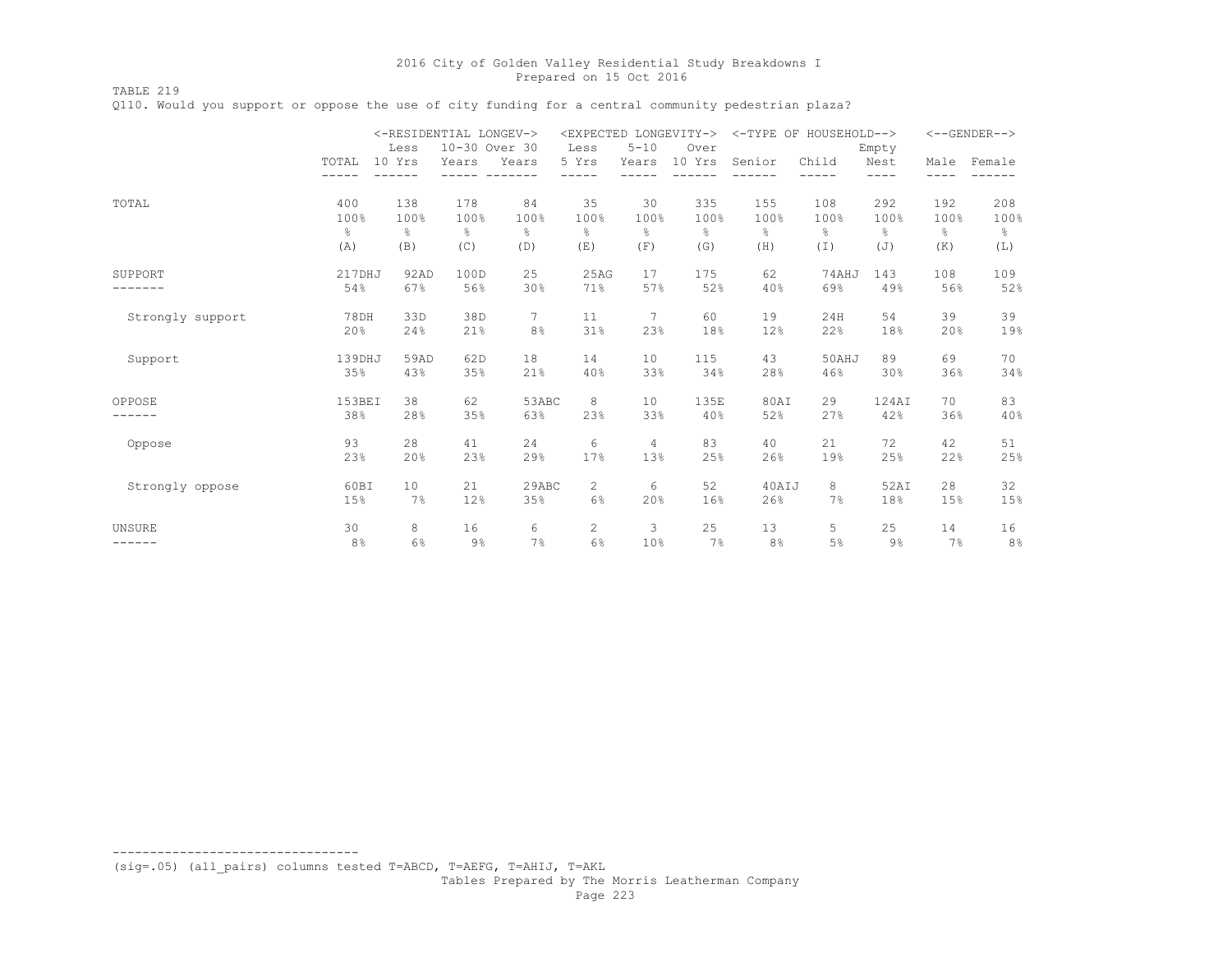TABLE 220 Q110. Would you support or oppose the use of city funding for a central community pedestrian plaza?

|                  |                | <-AGE OF RESPONDENT-> |               |               | <-KNOW GOVT-><br>Great | Very          | <residence></residence> |               |                 | <--PRECINCT OF RESIDENCE--> |              |               |
|------------------|----------------|-----------------------|---------------|---------------|------------------------|---------------|-------------------------|---------------|-----------------|-----------------------------|--------------|---------------|
|                  | TOTAL<br>----- | $18 - 44$<br>---      | $45 - 64$     | $65+$<br>---  | /Fair                  | Little        | Own<br>$---$            | Rent<br>----  | $1\&2$<br>$---$ | 3&4<br>$---$                | 5&6<br>$---$ | 7 & 8<br>---  |
| TOTAL            | 400            | 158                   | 159           | 83            | 235                    | 165           | 303                     | 97            | 107             | 94                          | 97           | 102           |
|                  | 100%           | 100%                  | 100%          | 100%          | 100%                   | 100%          | 100%                    | 100%          | 100%            | 100%                        | 100%         | 100%          |
|                  | g.             | 옹                     | $\frac{6}{5}$ | $\frac{6}{6}$ | 옹                      | $\frac{6}{6}$ | g.                      | $\frac{6}{5}$ | ⊱               | $\frac{6}{6}$               | g.           | $\frac{6}{6}$ |
|                  | (A)            | (B)                   | (C)           | (D)           | (E)                    | (F)           | (G)                     | (H)           | (I)             | (J)                         | (K)          | (L)           |
| SUPPORT          | 217CDG         | 113ACD                | 72            | 32            | 130                    | 87            | 154                     | 63AG          | 55              | 54                          | 58           | 50            |
|                  | 54%            | 72%                   | 45%           | 39%           | 55%                    | 53%           | 51%                     | 65%           | 51%             | 57%                         | 60%          | 49%           |
| Strongly support | 78CGI          | 43AC                  | 21            | 14            | 53                     | 25            | 50                      | 28AG          | 12              | 23I                         | 23I          | 20            |
|                  | 20%            | 27%                   | 13%           | 17%           | 23%                    | 15%           | 17%                     | 29%           | 11%             | 24%                         | 24%          | 20%           |
| Support          | 139D           | 70ACD                 | 51            | 18            | 77                     | 62            | 104                     | 35            | 43              | 31                          | 35           | 30            |
|                  | 35%            | 44%                   | 32%           | 22%           | 33%                    | 38%           | 34%                     | 36%           | 40%             | 33%                         | 36%          | 29%           |
| OPPOSE           | 153BH          | 39                    | 72AB          | 42AB          | 92                     | 61            | 125AH                   | 28            | 41              | 30                          | 37           | 45            |
|                  | 38%            | 25%                   | 45%           | 51%           | 39%                    | 37%           | 41%                     | 29%           | 38%             | 32%                         | 38%          | 44%           |
| Oppose           | 93             | 32                    | 41            | 20            | 54                     | 39            | 72                      | 21            | 24              | 16                          | 23           | 30J           |
|                  | 23%            | 20%                   | 26%           | 24%           | 23%                    | 24%           | 24%                     | 22%           | 22%             | 17%                         | 24%          | 29%           |
| Strongly oppose  | 60BH           | 7                     | 31AB          | 22AB          | 38                     | 22            | 53AH                    | 7             | 17              | 14                          | 14           | 15            |
|                  | 15%            | 4%                    | 19%           | 27%           | 16%                    | 13%           | 17%                     | 7%            | 16%             | 15%                         | 14%          | 15%           |
| <b>UNSURE</b>    | 30BK           | 6                     | 15B           | 9B            | 13                     | 17            | 24                      | 6             | 11K             | 10K                         | 2            | 7             |
| ------           | 8%             | 4%                    | $9\%$         | 11%           | 6%                     | 10%           | 8%                      | 6%            | 10%             | 11%                         | 2%           | 7%            |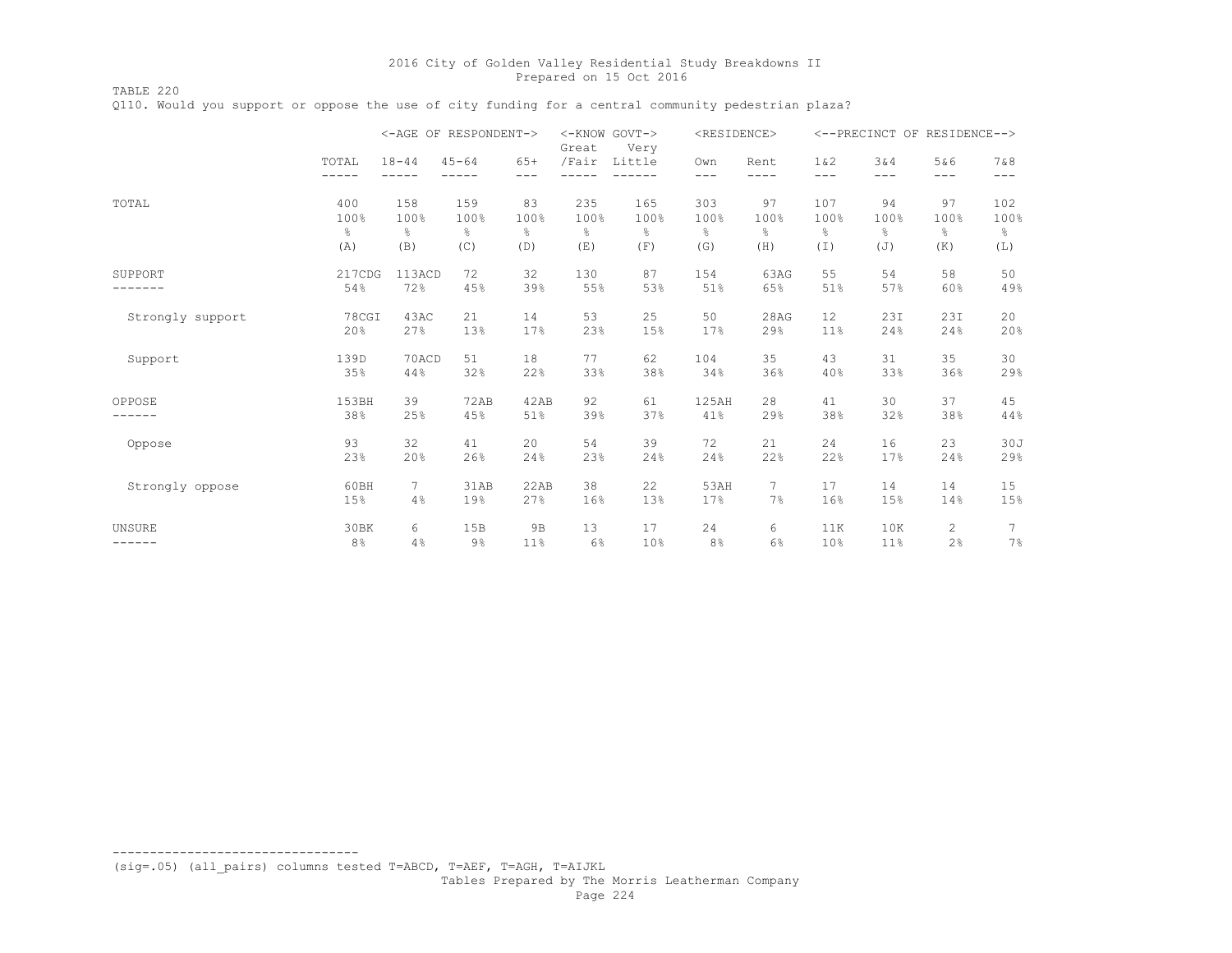TABLE 221

Q111. Would you support or oppose the use of city funding for community gardens?

|                  |               | Less                  | <-RESIDENTIAL LONGEV-><br>10-30 Over 30 |               | Less                            | <expected longevity-=""><br/><math>5 - 10</math></expected> | Over           |               | <-TYPE OF HOUSEHOLD--> | Empty        |              | $<-$ -GENDER--> |
|------------------|---------------|-----------------------|-----------------------------------------|---------------|---------------------------------|-------------------------------------------------------------|----------------|---------------|------------------------|--------------|--------------|-----------------|
|                  | TOTAL         | 10 Yrs                | Years                                   | Years         | 5 Yrs                           | Years                                                       | 10 Yrs         | Senior        | Child                  | Nest<br>---- |              | Male Female     |
| TOTAL            | 400           | 138                   | 178                                     | 84            | 35                              | 30                                                          | 335            | 155           | 108                    | 292          | 192          | 208             |
|                  | 100%          | 100%                  | 100%                                    | 100%          | 100%                            | 100%                                                        | 100%           | 100%          | 100%                   | 100%         | 100%         | 100%            |
|                  | $\frac{6}{6}$ | $\frac{6}{6}$         | e.                                      | $\frac{6}{6}$ | $\frac{\mathsf{o}}{\mathsf{o}}$ | $\frac{6}{5}$                                               | $\frac{6}{6}$  | $\frac{6}{6}$ | $\%$                   | $\approx$    | g.           | $\frac{6}{6}$   |
|                  | (A)           | (B)                   | (C)                                     | (D)           | (E)                             | (F)                                                         | (G)            | (H)           | (I)                    | (J)          | (K)          | (L)             |
| SUPPORT          | 288DHK        | 102D                  | 136D                                    | 50            | 27                              | 23                                                          | 238            | 103           | 83                     | 205          | 127          | 161AK           |
|                  | 72%           | 74%                   | 76%                                     | 60%           | 77%                             | 77%                                                         | 71%            | 66%           | 77%                    | 70%          | 66%          | 77%             |
| Strongly support | 116K          | 43                    | 53                                      | 20            | 11                              | 12                                                          | 93             | 49            | 28                     | 88           | 38           | <b>78AK</b>     |
|                  | 29%           | 31%                   | 30%                                     | 24%           | 31%                             | 40%                                                         | 28%            | 32%           | 26%                    | 30%          | 20%          | 38%             |
| Support          | 172H          | 59                    | 83                                      | 30            | 16                              | 11                                                          | 145            | 54            | 55H                    | 117          | 89           | 83              |
|                  | 43%           | 43%                   | 47%                                     | 36%           | 46%                             | 37%                                                         | 43%            | 35%           | 51%                    | 40%          | 46%          | 40%             |
| OPPOSE           | 107L          | 34                    | 40                                      | 33ABC         | 8                               | 6                                                           | 93             | 50A           | 24                     | 83           | 64AL         | 43              |
|                  | 27%           | 25%                   | 22%                                     | 39%           | 23%                             | 20%                                                         | 28%            | 32%           | 22%                    | 28%          | 33%          | 21%             |
| Oppose           | 70            | 23                    | 27                                      | 20            | 6                               | $\overline{4}$                                              | 60             | 30            | 19                     | 51           | 39           | 31              |
|                  | 18%           | 17%                   | 15%                                     | 24%           | 17%                             | 13%                                                         | 18%            | 19%           | 18%                    | 17%          | 20%          | 15%             |
| Strongly oppose  | 37L           | 11                    | 13                                      | 13AC          | $\overline{2}$                  | 2                                                           | 33             | 20AI          | 5                      | 32           | 25AL         | 12 <sup>°</sup> |
|                  | $9\%$         | 8%                    | 7%                                      | 15%           | 6%                              | 7%                                                          | 10%            | 13%           | 5%                     | 11%          | 13%          | 6%              |
| <b>UNSURE</b>    | 5             | $\mathbf{2}^{\prime}$ | 2                                       | $\mathbf{1}$  | $\overline{\phantom{0}}$        | $\mathbf{1}$                                                | 4              | $\mathbf{2}$  | $\mathbf{1}$           | 4            | $\mathbf{1}$ | 4               |
| ------           | 1%            | 1 <sup>°</sup>        | 1%                                      | $1\%$         |                                 | 3%                                                          | 1 <sup>°</sup> | $1\%$         | 1 <sup>°</sup>         | $1\%$        | $1\%$        | 2%              |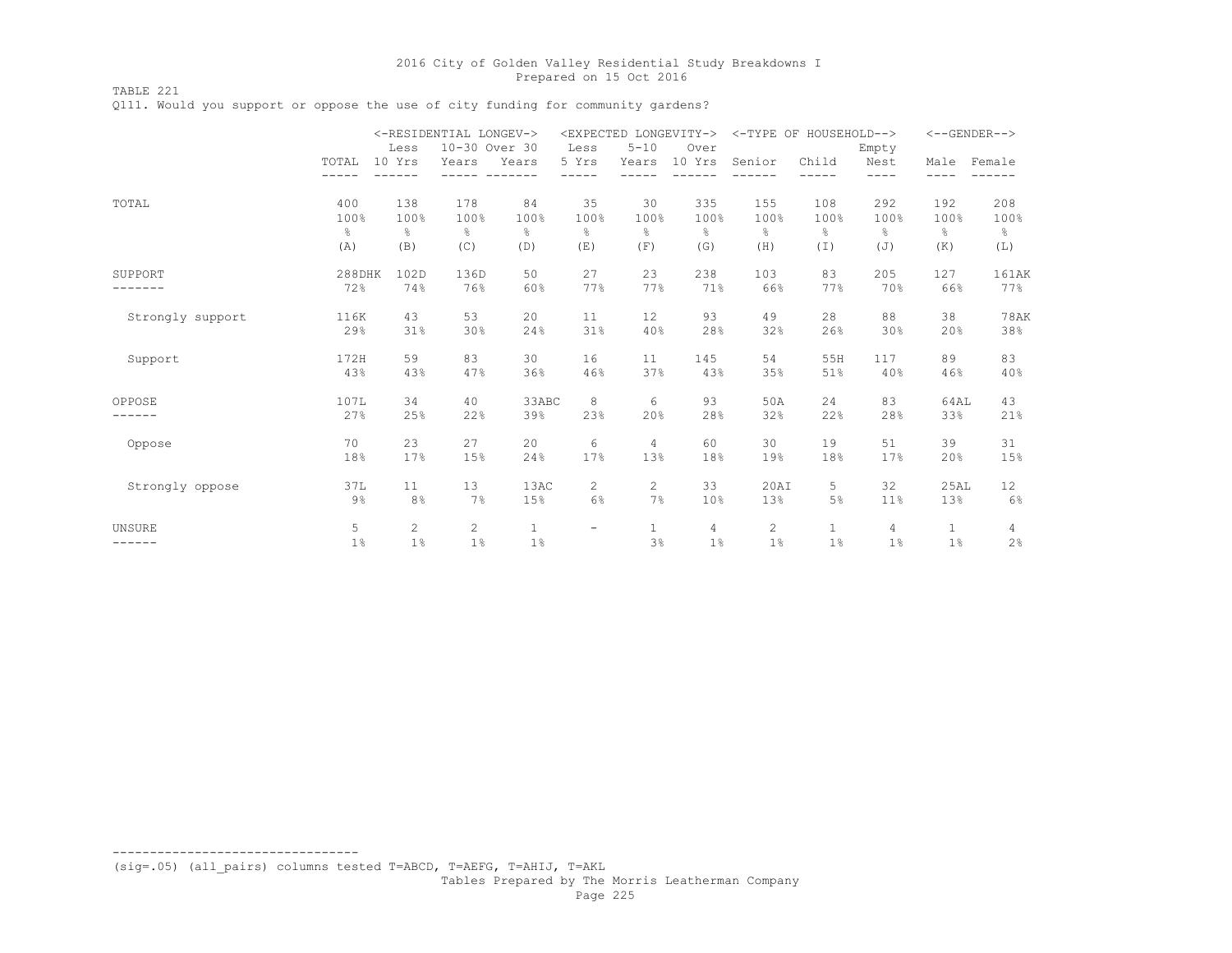TABLE 222 Q111. Would you support or oppose the use of city funding for community gardens?

|                  |                | <-AGE OF RESPONDENT-> |                                 |                | <-KNOW GOVT-><br>Great | Very            | <residence></residence> |               |                  |                | <--PRECINCT OF RESIDENCE--> |                |
|------------------|----------------|-----------------------|---------------------------------|----------------|------------------------|-----------------|-------------------------|---------------|------------------|----------------|-----------------------------|----------------|
|                  | TOTAL<br>----- | $18 - 44$<br>-----    | $45 - 64$<br>---                | $65+$<br>$---$ | /Fair                  | Little<br>$---$ | Own<br>$---$            | Rent<br>----  | 1 & 2<br>$- - -$ | 3&4<br>$---$   | 5&6<br>$- - -$              | 7 & 8<br>$---$ |
| TOTAL            | 400            | 158                   | 159                             | 83             | 235                    | 165             | 303                     | 97            | 107              | 94             | 97                          | 102            |
|                  | 100%           | 100%                  | 100%                            | 100%           | 100%                   | 100%            | 100%                    | 100%          | 100%             | 100%           | 100%                        | 100%           |
|                  | g.             | $\frac{6}{6}$         | $\frac{\mathsf{D}}{\mathsf{D}}$ | $\frac{6}{6}$  | $\frac{6}{6}$          | 옹               | $\frac{6}{6}$           | $\frac{6}{6}$ | 옹                | $\frac{6}{10}$ | $\%$                        | $\frac{6}{5}$  |
|                  | (A)            | (B)                   | (C)                             | (D)            | (E)                    | (F)             | (G)                     | (H)           | $(\top)$         | (J)            | (K)                         | (L)            |
| SUPPORT          | 288E           | 125ACD                | 109                             | 54             | 158                    | 130AE           | 212                     | 76            | 80               | 69             | 70                          | 69             |
| ----             | 72%            | 79%                   | 69%                             | 65%            | 67%                    | 79%             | 70%                     | 78%           | 75%              | 73%            | 72%                         | 68%            |
| Strongly support | 116            | 44                    | 49                              | 23             | 62                     | 54              | 81                      | 35            | 39AK             | 28             | 23                          | 26             |
|                  | 29%            | 28%                   | 31%                             | 28%            | 26%                    | 33%             | 27%                     | 36%           | 36%              | 30%            | 24%                         | 25%            |
| Support          | 172            | 81ACD                 | 60                              | 31             | 96                     | 76              | 131                     | 41            | 41               | 41             | 47                          | 43             |
|                  | 43%            | 51%                   | 38%                             | 37%            | 41%                    | 46%             | 43%                     | 42%           | 38%              | 44%            | 48%                         | 42%            |
| OPPOSE           | 107BFH         | 32                    | 47                              | 28B            | <b>75AF</b>            | 32              | 89AH                    | 18            | 25               | 25             | 26                          | 31             |
|                  | 27%            | 20%                   | 30%                             | 34%            | 32%                    | 19%             | 29%                     | 19%           | 23%              | 27%            | 27%                         | 30%            |
| Oppose           | 70I            | 24                    | 25                              | 21A            | 47                     | 23              | 59                      | 11            | 12               | 18             | 21I                         | 19             |
|                  | 18%            | 15%                   | 16%                             | 25%            | 20%                    | 14%             | 19%                     | 11%           | 11%              | 19%            | 22%                         | 19%            |
| Strongly oppose  | 37BF           | 8                     | 22AB                            | 7              | 28AF                   | 9               | 30                      | 7             | 13               | 7              | 5                           | 12             |
|                  | $9\%$          | 5%                    | 14%                             | 8%             | 12%                    | 5%              | 10%                     | 7%            | 12%              | 7%             | 5%                          | 12%            |
| UNSURE           | 5              | $\mathbf{1}$          | 3                               | $\mathbf{1}$   | 2                      | 3               | 2                       | 3             | 2                | -              | $\mathbf{1}$                | 2              |
| ------           | $1\%$          | $1\%$                 | 2%                              | $1\%$          | 1%                     | 2%              | 1%                      | 3%            | 2%               |                | 1%                          | 2%             |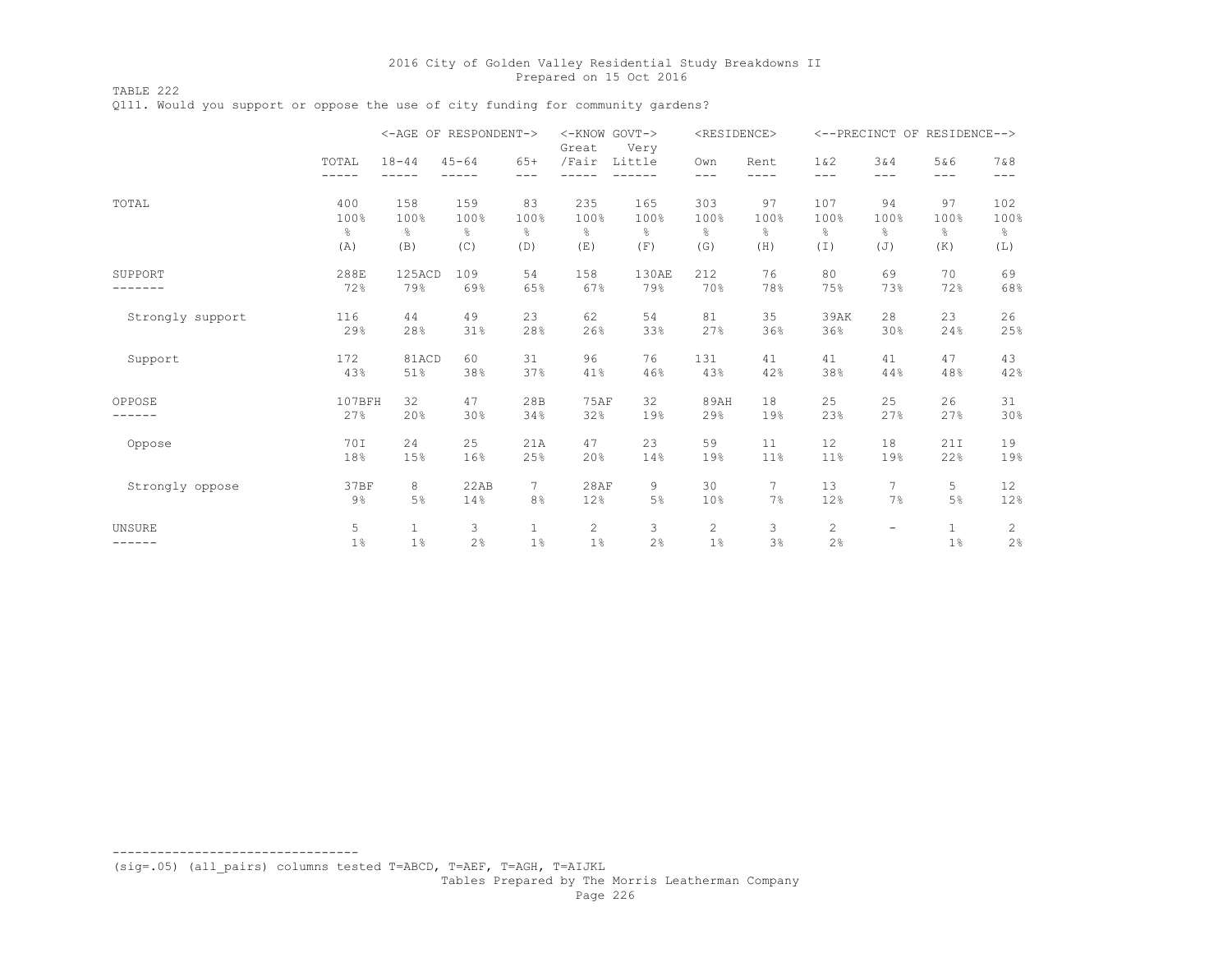TABLE 223

Q112. Would you support or oppose the use of city funding for on-street bicycle lanes?

|                  |               | <-RESIDENTIAL LONGEV-> |               |                          |               | <expected longevity-=""></expected> |        |               | <-TYPE OF HOUSEHOLD--> |               |              | $<-$ -GENDER--> |
|------------------|---------------|------------------------|---------------|--------------------------|---------------|-------------------------------------|--------|---------------|------------------------|---------------|--------------|-----------------|
|                  |               | Less                   | 10-30 Over 30 |                          | Less          | $5 - 10$                            | Over   |               |                        | Empty         |              |                 |
|                  | TOTAL         | 10 Yrs                 | Years         | Years                    | 5 Yrs         | Years                               | 10 Yrs | Senior        | Child                  | Nest<br>----  | Male<br>---- | Female          |
|                  |               |                        |               |                          |               |                                     |        |               |                        |               |              |                 |
| TOTAL            | 400           | 138                    | 178           | 84                       | 35            | 30                                  | 335    | 155           | 108                    | 292           | 192          | 208             |
|                  | 100%          | 100%                   | 100%          | 100%                     | 100%          | 100%                                | 100%   | 100%          | 100%                   | 100%          | 100%         | 100%            |
|                  | $\frac{6}{6}$ | g.                     | $\frac{6}{6}$ | 옹                        | $\frac{6}{5}$ | g.                                  | ⊱      | $\frac{6}{6}$ | 응                      | $\frac{6}{5}$ | g.           | ⊱               |
|                  | (A)           | (B)                    | (C)           | (D)                      | (E)           | (F)                                 | (G)    | (H)           | (I)                    | (J)           | (K)          | (L)             |
| SUPPORT          | 163DGHJ       | 71ACD                  | 71D           | 21                       | 18            | 18AG                                | 127    | 50            | 56AHJ                  | 107           | 82           | 81              |
|                  | 41%           | 51%                    | 40%           | 25%                      | 51%           | 60%                                 | 38%    | 32%           | 52%                    | 37%           | 43%          | 39%             |
| Strongly support | 49DGHJ        | 24AD                   | 21            | 4                        | 6             | 7G                                  | 36     | 9             | 19AHJ                  | 30            | 27           | 22              |
|                  | 12%           | 17%                    | 12%           | 5%                       | 17%           | 23%                                 | 11%    | 6%            | 18%                    | 10%           | 14%          | 11%             |
| Support          | 114           | 47D                    | 50            | 17                       | 12            | 11                                  | 91     | 41            | 37                     | 77            | 55           | 59              |
|                  | 29%           | 34%                    | 28%           | 20%                      | 34%           | 37%                                 | 27%    | 26%           | 34%                    | 26%           | 29%          | 28%             |
| OPPOSE           | 231BFI        | 65                     | 103           | 63ABC                    | 17            | 12                                  | 202AF  | 104AI         | 51                     | 180AI         | 108          | 123             |
|                  | 58%           | 47%                    | 58%           | 75%                      | 49%           | 40%                                 | 60%    | 67%           | 47%                    | 62%           | 56%          | 59%             |
| Oppose           | 147F          | 43                     | 66            | 38B                      | 15F           | 5                                   | 127F   | 62            | 33                     | 114           | 63           | 84              |
|                  | 37%           | 31%                    | 37%           | 45%                      | 43%           | 17%                                 | 38%    | 40%           | 31%                    | 39%           | 33%          | 40%             |
| Strongly oppose  | 84E           | 22                     | 37            | 25AB                     | 2             | 7 <sub>F</sub>                      | 75E    | 42AI          | 18                     | 66            | 45           | 39              |
|                  | 21%           | 16%                    | 21%           | 30%                      | 6%            | 23%                                 | 22%    | 27%           | 17%                    | 23%           | 23%          | 19%             |
| <b>UNSURE</b>    | 6             | $\mathbf{2}^{\prime}$  | 4             | $\overline{\phantom{a}}$ | -             | $\overline{\phantom{0}}$            | 6      | $\mathbf{1}$  | $\mathbf{1}$           | 5             | 2            | 4               |
| ------           | 2%            | 1 <sup>°</sup>         | 2%            |                          |               |                                     | 2%     | $1\%$         | 1%                     | 2%            | 1%           | 2%              |

(sig=.05) (all\_pairs) columns tested T=ABCD, T=AEFG, T=AHIJ, T=AKL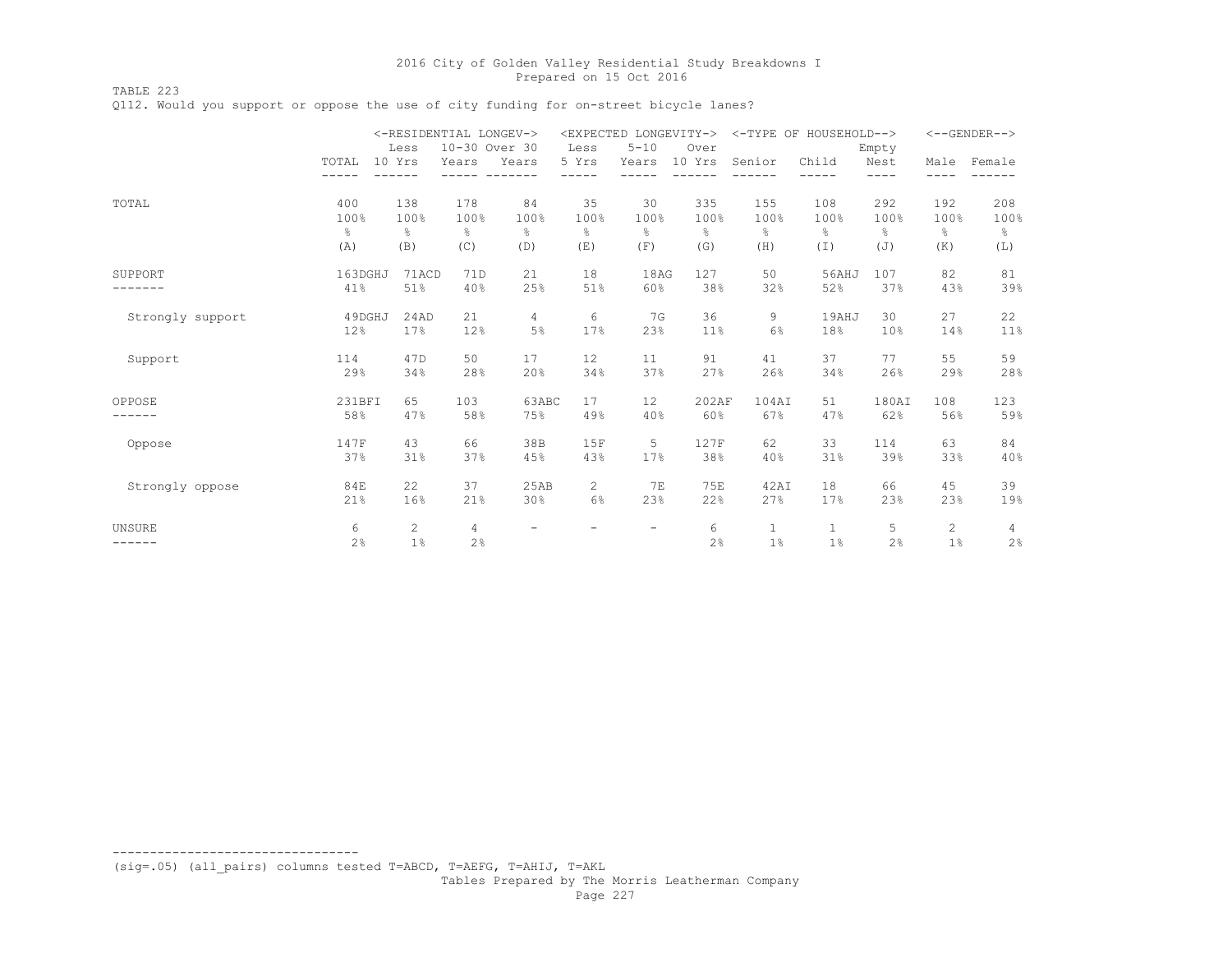TABLE 224 Q112. Would you support or oppose the use of city funding for on-street bicycle lanes?

|                  |                | <-AGE OF RESPONDENT->    |               |                | <-KNOW GOVT-><br>Great | Very   |                | <residence></residence> |                |                | <--PRECINCT OF RESIDENCE--> |                |
|------------------|----------------|--------------------------|---------------|----------------|------------------------|--------|----------------|-------------------------|----------------|----------------|-----------------------------|----------------|
|                  | TOTAL<br>----- | $18 - 44$<br>-----       | $45 - 64$     | $65+$<br>---   | /Fair                  | Little | Own<br>$- - -$ | Rent<br>----            | 1 & 2<br>$---$ | 3 & 4<br>$---$ | 5&6<br>---                  | 7 & 8<br>$---$ |
| TOTAL            | 400            | 158                      | 159           | 83             | 235                    | 165    | 303            | 97                      | 107            | 94             | 97                          | 102            |
|                  | 100%           | 100%                     | 100%          | 100%           | 100%                   | 100%   | 100%           | 100%                    | 100%           | 100%           | 100%                        | 100%           |
|                  | $\frac{6}{6}$  | 옹                        | $\frac{6}{5}$ | 옹              | 옹                      | g      | g.             | $\frac{6}{5}$           | 옹              | $\frac{6}{5}$  | $\frac{6}{6}$               | $\frac{6}{6}$  |
|                  | (A)            | (B)                      | (C)           | (D)            | (E)                    | (F)    | (G)            | (H)                     | (I)            | (J)            | (K)                         | (L)            |
| SUPPORT          | 163CDJ         | 87ACD                    | 53            | 23             | 98                     | 65     | 118            | 45                      | 39             | 25             | 61AIJL                      | 38             |
|                  | 41%            | 55%                      | 33%           | 28%            | 42%                    | 39%    | 39%            | 46%                     | 36%            | 27%            | 63%                         | 37%            |
| Strongly support | 49CJ           | 34ACD                    | 8             | 7              | 28                     | 21     | 34             | 15                      | 14             | 6              | 18AJ                        | 11             |
|                  | 12%            | 22%                      | 5%            | 8 <sup>°</sup> | 12%                    | 13%    | 11%            | 15%                     | 13%            | 6%             | 19%                         | 11%            |
| Support          | 114DJ          | 53D                      | 45            | 16             | 70                     | 44     | 84             | 30                      | 25             | 19             | 43AIJL                      | 27             |
|                  | 29%            | 34%                      | 28%           | 19%            | 30%                    | 27%    | 28%            | 31%                     | 23%            | 20%            | 44%                         | 26%            |
| OPPOSE           | 231BK          | 71                       | 101B          | 59AB           | 134                    | 97     | 180            | 51                      | 65K            | 68AK           | 35                          | 63K            |
|                  | 58%            | 45%                      | 64%           | 71%            | 57%                    | 59%    | 59%            | 53%                     | 61%            | 72%            | 36%                         | 62%            |
| Oppose           | 147K           | 52                       | 56            | 39AB           | 89                     | 58     | 113            | 34                      | 39K            | 43AK           | 21                          | 44K            |
|                  | 37%            | 33%                      | 35%           | 47%            | 38%                    | 35%    | 37%            | 35%                     | 36%            | 46%            | 22%                         | 43%            |
| Strongly oppose  | 84B            | 19                       | 45AB          | 20B            | 45                     | 39     | 67             | 17                      | 26             | 25K            | 14                          | 19             |
|                  | 21%            | 12%                      | 28%           | 24%            | 19%                    | 24%    | 22%            | 18%                     | 24%            | 27%            | 14%                         | 19%            |
| <b>UNSURE</b>    | 6 <sub>B</sub> | $\overline{\phantom{a}}$ | 5AB           | $\mathbf{1}$   | 3                      | 3      | 5              | $\mathbf{1}$            | 3              | $\mathbf{1}$   | $\mathbf{1}$                | $\mathbf{1}$   |
| ------           | 2%             |                          | 3%            | $1\%$          | 1%                     | 2%     | 2%             | $1\%$                   | 3%             | 1%             | 1%                          | $1\%$          |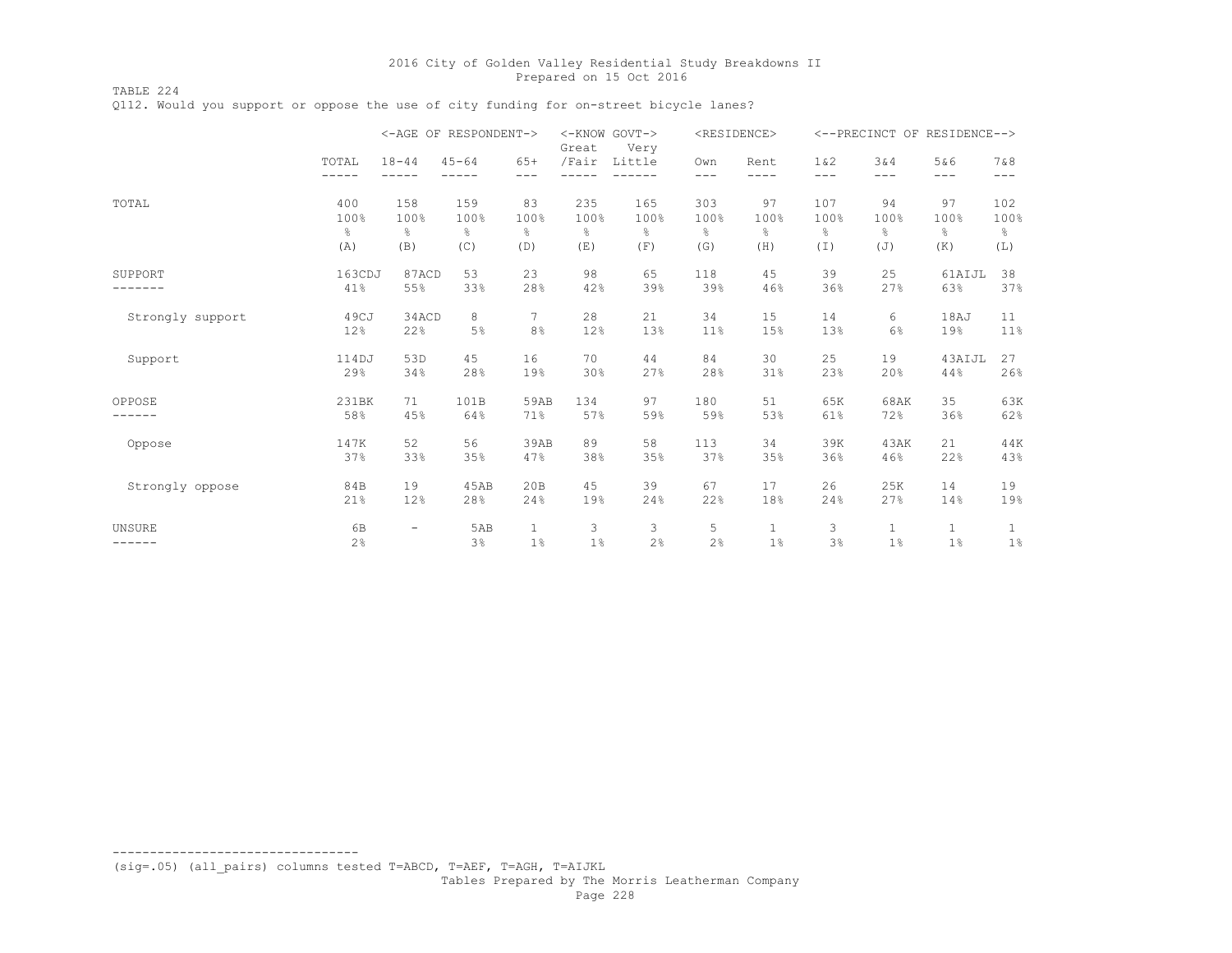TABLE 225

Q113. Would you support or oppose the use of city funding for an off-leash dog area?

|                  |               | <-RESIDENTIAL LONGEV-> |               |                |              | <expected longevity-=""></expected> |        |               | <-TYPE OF HOUSEHOLD-->   |           |      | $<-$ -GENDER--> |
|------------------|---------------|------------------------|---------------|----------------|--------------|-------------------------------------|--------|---------------|--------------------------|-----------|------|-----------------|
|                  |               | Less                   | 10-30 Over 30 |                | Less         | $5 - 10$                            | Over   |               |                          | Empty     |      |                 |
|                  | TOTAL         | 10 Yrs                 | Years         | Years          | 5 Yrs        | Years                               | 10 Yrs | Senior        | Child                    | Nest      | Male | Female          |
|                  |               |                        |               |                |              |                                     |        |               |                          | ----      |      |                 |
| TOTAL            | 400           | 138                    | 178           | 84             | 35           | 30                                  | 335    | 155           | 108                      | 292       | 192  | 208             |
|                  | 100%          | 100%                   | 100%          | 100%           | 100%         | 100%                                | 100%   | 100%          | 100%                     | 100%      | 100% | 100%            |
|                  | $\frac{6}{6}$ | $\frac{6}{6}$          | $\approx$     | $\frac{6}{6}$  | g.           | g.                                  | g.     | $\frac{6}{6}$ | $\frac{6}{6}$            | $\approx$ | g.   | $\frac{6}{6}$   |
|                  | (A)           | (B)                    | (C)           | (D)            | (E)          | (F)                                 | (G)    | (H)           | $(\top)$                 | (J)       | (K)  | (L)             |
| SUPPORT          | 267DGHJ       | 103AD                  | 122D          | 42             | 28           | 24                                  | 215    | 80            | 82AHJ                    | 185H      | 133  | 134             |
|                  | 67%           | 75%                    | 69%           | 50%            | 80%          | 80%                                 | 64%    | 52%           | 76%                      | 63%       | 69%  | 64%             |
| Strongly support | 109H          | 47A                    | 43            | 19             | 12           | 9                                   | 88     | 30            | 30                       | 79        | 60   | 49              |
|                  | 27%           | 34%                    | 24%           | 23%            | 34%          | 30%                                 | 26%    | 19%           | 28%                      | 27%       | 31%  | 24%             |
| Support          | 158DHJ        | 56D                    | 79D           | 23             | 16           | 15                                  | 127    | 50            | 52AHJ                    | 106       | 73   | 85              |
|                  | 40%           | 41%                    | 44%           | 27%            | 46%          | 50%                                 | 38%    | 32%           | 48%                      | 36%       | 38%  | 41%             |
| OPPOSE           | 121           | 34                     | 50            | 37ABC          | 6            | 6                                   | 109A   | 67AIJ         | 26                       | 95        | 51   | 70              |
|                  | 30%           | 25%                    | 28%           | 44%            | 17%          | 20%                                 | 33%    | 43%           | 24%                      | 33%       | 27%  | 34%             |
| Oppose           | 76K           | 23                     | 29            | 24ABC          | 5            | 3                                   | 68     | 44AIJ         | 19                       | 57        | 28   | 48AK            |
|                  | 19%           | 17%                    | 16%           | 29%            | 14%          | 10%                                 | 20%    | 28%           | 18%                      | 20%       | 15%  | 23%             |
| Strongly oppose  | 45            | 11                     | 21            | 13             | $\mathbf{1}$ | 3                                   | 41     | 23I           |                          | 38        | 23   | 22              |
|                  | 11%           | 8%                     | 12%           | 15%            | 3%           | 10%                                 | 12%    | 15%           | $6\%$                    | 13%       | 12%  | 11%             |
| UNSURE           | 12I           | $\mathbf{1}$           | 6             | 5 <sub>B</sub> | $\mathbf{1}$ | $\overline{\phantom{a}}$            | 11     | 8AI           | $\overline{\phantom{a}}$ | 12AI      | 8    | 4               |
|                  | 3%            | 1 <sup>°</sup>         | 3%            | 6%             | 3%           |                                     | 3%     | 5%            |                          | 4%        | 4%   | 2%              |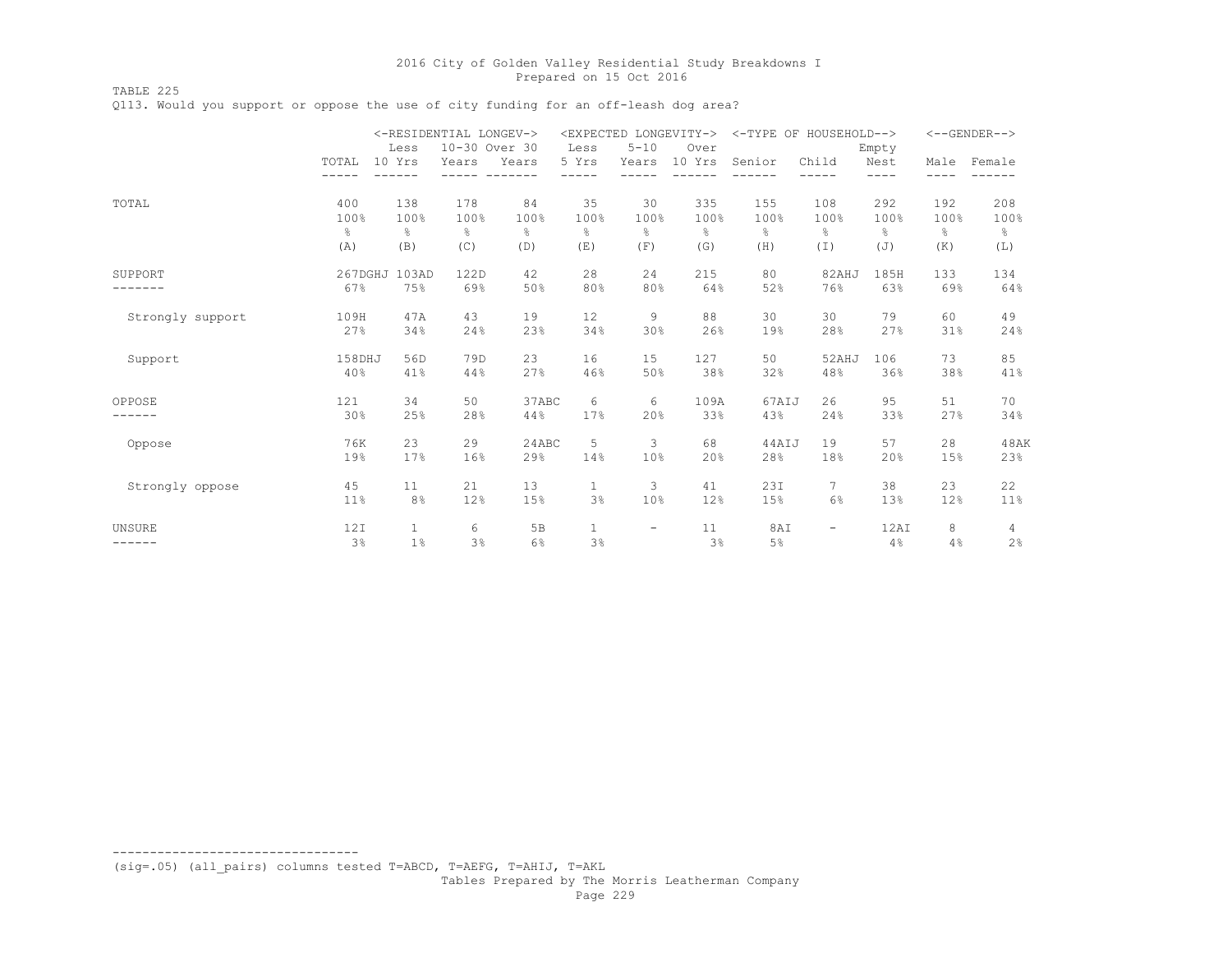TABLE 226 Q113. Would you support or oppose the use of city funding for an off-leash dog area?

|                  |                |                          | <-AGE OF RESPONDENT-> |                  | Great | <-KNOW GOVT-><br>Very |               | <residence></residence> |                |              | <--PRECINCT OF RESIDENCE--> |                  |
|------------------|----------------|--------------------------|-----------------------|------------------|-------|-----------------------|---------------|-------------------------|----------------|--------------|-----------------------------|------------------|
|                  | TOTAL<br>----- | $18 - 44$                | $45 - 64$             | $65+$<br>$- - -$ | /Fair | Little                | Own<br>$---$  | Rent<br>----            | 1 & 2<br>$---$ | 3&4<br>$---$ | 5&6<br>$- - -$              | 7 & 8<br>$- - -$ |
| TOTAL            | 400            | 158                      | 159                   | 83               | 235   | 165                   | 303           | 97                      | 107            | 94           | 97                          | 102              |
|                  | 100%           | 100%                     | 100%                  | 100%             | 100%  | 100%                  | 100%          | 100%                    | 100%           | 100%         | 100%                        | 100%             |
|                  | $\epsilon$     | $\frac{6}{6}$            | $\frac{6}{5}$         | $\frac{6}{6}$    | $\%$  | $\frac{6}{6}$         | $\frac{6}{6}$ | $\frac{6}{5}$           | $\frac{6}{6}$  | 옹            | g.                          | $\frac{6}{6}$    |
|                  | (A)            | (B)                      | (C)                   | (D)              | (E)   | (F)                   | (G)           | (H)                     | (I)            | (J)          | (K)                         | (L)              |
| SUPPORT          | 267CDI         | 130ACD                   | 94                    | 43               | 154   | 113                   | 195           | 72                      | 59             | 59           | 74AIJ                       | 75I              |
|                  | 67%            | 82%                      | 59%                   | 52%              | 66%   | 68%                   | 64%           | 74%                     | 55%            | 63%          | 76%                         | 74%              |
| Strongly support | 109CDG         | 60ACD                    | 34                    | 15               | 67    | 42                    | 70            | 39AG                    | 25             | 24           | 22                          | 38AIK            |
|                  | 27%            | 38%                      | 21%                   | 18%              | 29%   | 25%                   | 23%           | 40%                     | 23%            | 26%          | 23%                         | 37%              |
| Support          | 158            | 70                       | 60                    | 28               | 87    | 71                    | 125           | 33                      | 34             | 35           | 52AIJL                      | 37               |
|                  | 40%            | 44%                      | 38%                   | 34%              | 37%   | 43%                   | 41%           | 34%                     | 32%            | 37%          | 54%                         | 36%              |
| OPPOSE           | 121B           | 28                       | 56B                   | 37AB             | 76    | 45                    | 98            | 23                      | 42AKL          | 31           | 22                          | 26               |
| -----            | 30%            | 18%                      | 35%                   | 45%              | 32%   | 27%                   | 32%           | 24%                     | 39%            | 33%          | 23%                         | 25%              |
| Oppose           | 76B            | 21                       | 26                    | 29ABC            | 47    | 29                    | 64            | 12                      | 24             | 18           | 14                          | 20               |
|                  | 19%            | 13%                      | 16%                   | 35%              | 20%   | 18%                   | 21%           | 12%                     | 22%            | 19%          | 14%                         | 20%              |
| Strongly oppose  | 45BL           | $\overline{7}$           | 30AB                  | 8                | 29    | 16                    | 34            | 11                      | 18AL           | 13           | 8                           | 6                |
|                  | 11%            | 4%                       | 19%                   | 10%              | 12%   | 10%                   | 11%           | 11%                     | 17%            | 14%          | 8%                          | 6%               |
| <b>UNSURE</b>    | 12B            | $\overline{\phantom{a}}$ | 9AB                   | 3B               | 5     | 7                     | 10            | 2                       | 6              | 4            | $\mathbf{1}$                | $\mathbf{1}$     |
| ------           | 3%             |                          | 6%                    | 4%               | 2%    | 4%                    | 3%            | 2%                      | 6%             | 4%           | 1%                          | 1 <sup>°</sup>   |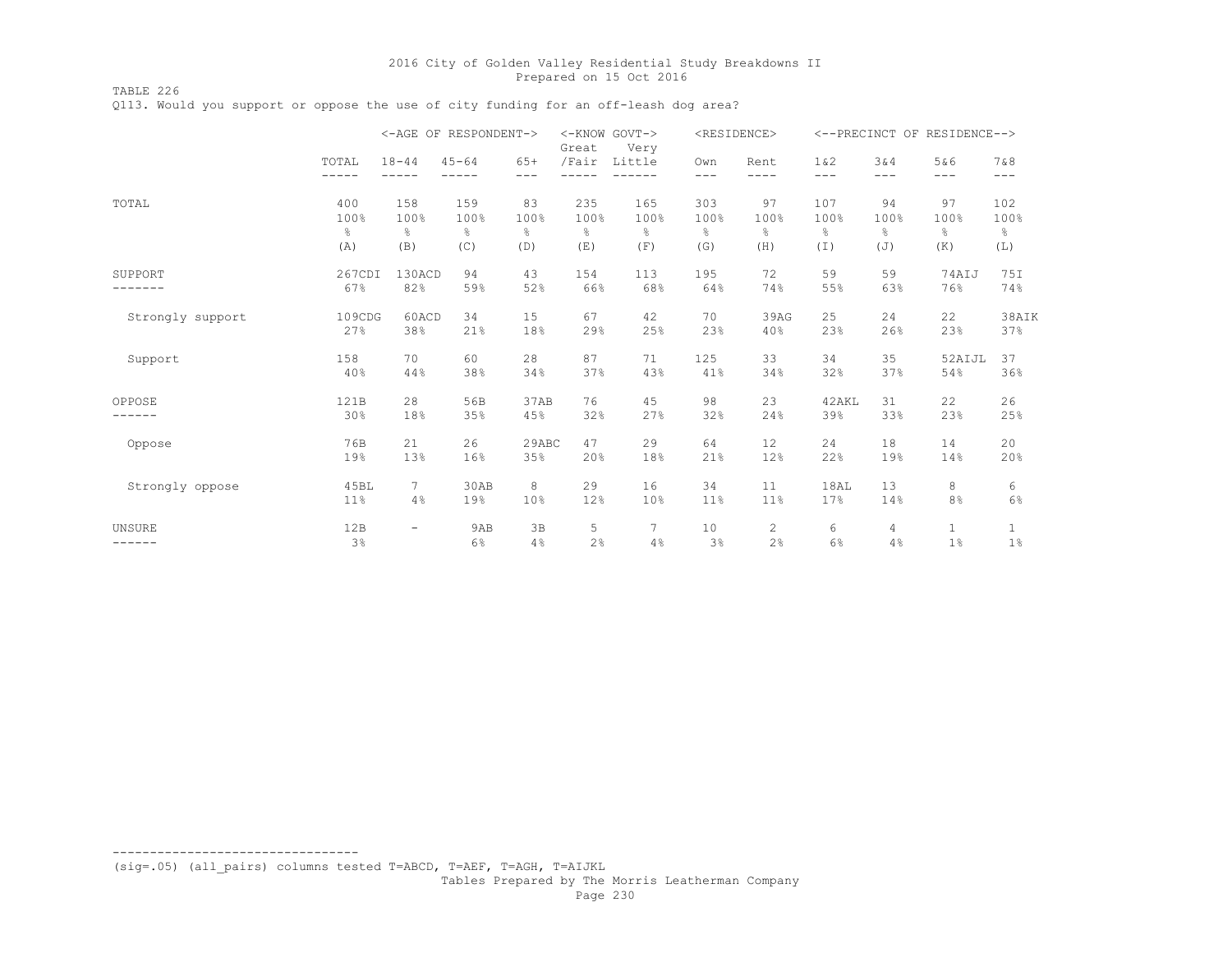TABLE 227

Q114. Which of the following best reflects your opinion about reconstruction of tenni courts?

|                           |        | Less   | <-RESIDENTIAL LONGEV-><br>10-30 Over 30 |       | Less  | <expected longevity-=""><br/><math>5 - 10</math></expected> | Over           | $<$ -TYPE OF   | HOUSEHOLD--> | Empty |                | $<-$ -GENDER--> |
|---------------------------|--------|--------|-----------------------------------------|-------|-------|-------------------------------------------------------------|----------------|----------------|--------------|-------|----------------|-----------------|
|                           | TOTAL  | 10 Yrs | Years                                   | Years | 5 Yrs | Years                                                       | 10 Yrs         | Senior         | Child        | Nest  | Male           | Female          |
|                           |        |        |                                         |       |       |                                                             |                |                |              |       |                |                 |
| TOTAL                     | 400    | 138    | 178                                     | 84    | 35    | 30                                                          | 335            | 155            | 108          | 292   | 192            | 208             |
|                           | 100%   | 100%   | 100%                                    | 100%  | 100%  | 100%                                                        | 100%           | 100%           | 100%         | 100%  | 100%           | 100%            |
|                           | &      | 옹      | $\frac{6}{10}$                          | g.    | ⊱     | g.                                                          | ⊱              | g.             | 옹            | g.    | g.             | 옹               |
|                           | (A)    | (B)    | (C)                                     | (D)   | (E)   | (F)                                                         | (G)            | (H)            | (I)          | (J)   | (K)            | (L)             |
| Fund replacement/all      | 30     | 10     | 14                                      | 6     | 2     | 2                                                           | 26             | 13             | 10           | 20    | 16             | 14              |
|                           | 8%     | 7%     | 8%                                      | 7%    | 6%    | 7%                                                          | 8 <sup>°</sup> | 8 <sup>°</sup> | $9\%$        | 7%    | 8 <sup>°</sup> | 7%              |
| Reduce number/reconstruct | 128DGH | 54AD   | 55                                      | 19    | 23AG  | 15AG                                                        | 90             | 34             | 38H          | 90H   | 64             | 64              |
|                           | 32%    | 39%    | 31%                                     | 23%   | 66%   | 50%                                                         | 27%            | 22%            | 35%          | 31%   | 33%            | 31%             |
| Reconstruct/program needs | 142E   | 42     | 70                                      | 30    | 5     | 8                                                           | 129AE          | 58             | 39           | 103   | 60             | 82              |
|                           | 36%    | 30%    | 39%                                     | 36%   | 14%   | 27%                                                         | 39%            | 37%            | 36%          | 35%   | 31%            | 39%             |
| No replacement            | 76     | 20     | 2.8                                     | 28ABC | 4     | 4                                                           | 68             | 38AI           | 14           | 62    | 41             | 35              |
|                           | 19%    | 14%    | 16%                                     | 33%   | 11%   | 13%                                                         | 20%            | 25%            | 13%          | 21%   | 21%            | 17%             |
| Unsure                    | 24D    | 12D    | 11                                      | 1     |       | $\mathbf{1}$                                                | 22             | 12             |              | 17    | 11             | 13              |
|                           | 6%     | $9\%$  | 6%                                      | 1%    | 3%    | 3%                                                          | 7%             | 8%             | 6%           | 6%    | 6%             | 6%              |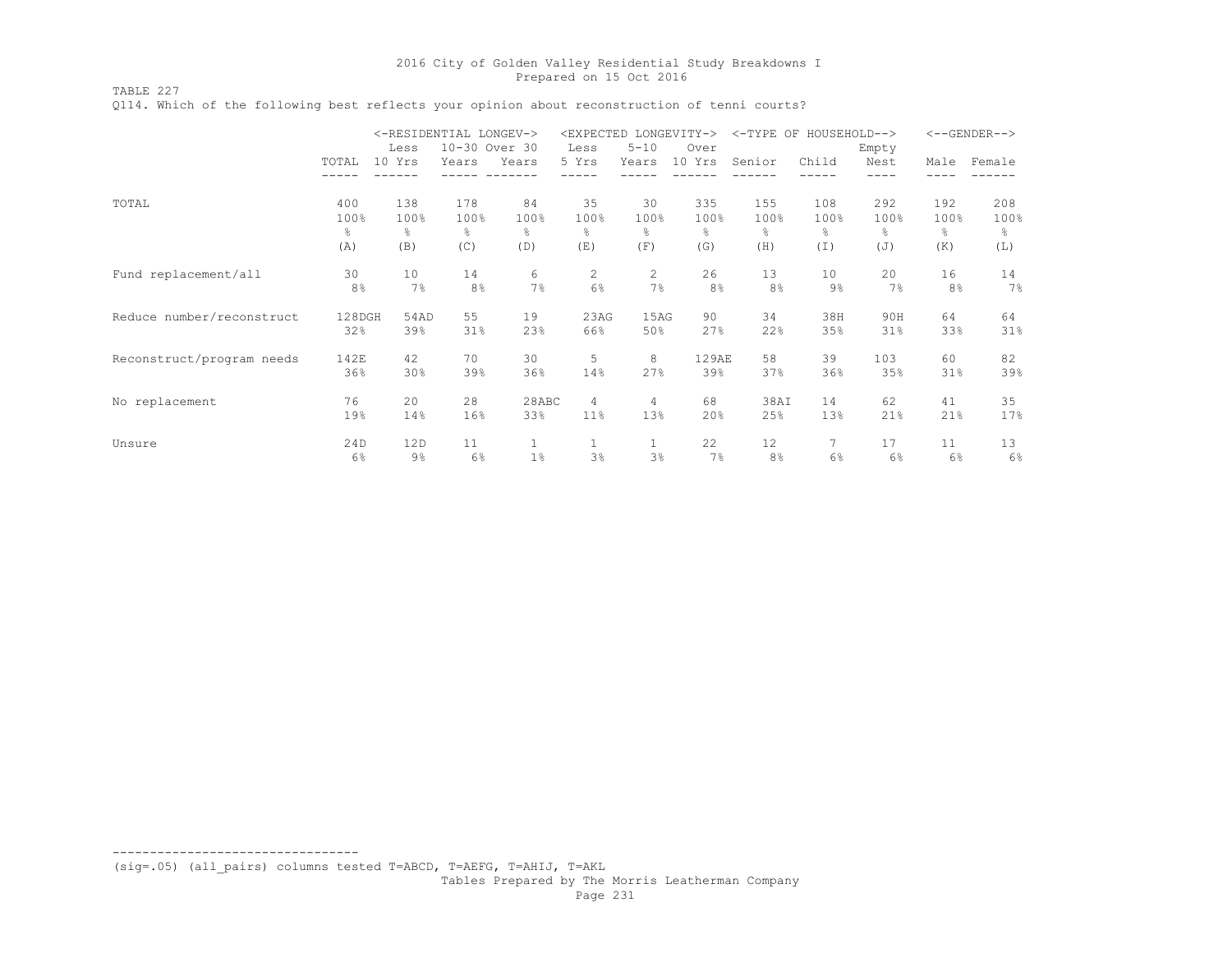TABLE 228 Q114. Which of the following best reflects your opinion about reconstruction of tenni courts?

|                           |                | <-AGE OF RESPONDENT-> |                |                | <-KNOW GOVT-><br>Great | Very           |               | <residence></residence> |               | <--PRECINCT OF RESIDENCE--> |               |                 |
|---------------------------|----------------|-----------------------|----------------|----------------|------------------------|----------------|---------------|-------------------------|---------------|-----------------------------|---------------|-----------------|
|                           | TOTAL<br>----- | $18 - 44$             | $45 - 64$      | $65+$          | /Fair                  | Little         | Own<br>---    | Rent<br>----            | 1 & 2<br>---  | 3&4<br>---                  | 5&6<br>$---$  | 7 & 8<br>$---$  |
|                           |                |                       |                |                |                        |                |               |                         |               |                             |               |                 |
| TOTAL                     | 400            | 158                   | 159            | 83             | 235                    | 165            | 303           | 97                      | 107           | 94                          | 97            | 102             |
|                           | 100%           | 100%                  | 100%           | 100%           | 100%                   | 100%           | 100%          | 100%                    | 100%          | 100%                        | 100%          | 100%            |
|                           | $\frac{6}{5}$  | $\frac{6}{10}$        | $\approx$      | $\frac{6}{6}$  | 옹                      | $\frac{6}{10}$ | $\frac{6}{6}$ | $\approx$               | $\frac{6}{6}$ | g.                          | $\frac{6}{6}$ | ိင              |
|                           | (A)            | (B)                   | (C)            | (D)            | (E)                    | (F)            | (G)           | (H)                     | (I)           | (J)                         | (K)           | (L)             |
| Fund replacement/all      | 30J            | 14                    | 9              | 7              | 19                     | 11             | 21            | 9                       | 7             | $\overline{2}$              | 14AJ          | $7\phantom{.0}$ |
|                           | 8%             | $9\%$                 | 6%             | 8 <sup>°</sup> | 8%                     | 7%             | 7%            | 9%                      | 7%            | 2%                          | 14%           | 7%              |
| Reduce number/reconstruct | 128CDL         | 71ACD                 | 41             | 16             | 81                     | 47             | 97            | 31                      | 36L           | 2.8                         | 43AJL         | 21              |
|                           | 32%            | 45%                   | 26%            | 19%            | 34%                    | 28%            | 32%           | 32%                     | 34%           | 30%                         | 44%           | 21%             |
| Reconstruct/program needs | 142K           | 48                    | 63             | 31             | 80                     | 62             | 108           | 34                      | 30            | 44AIK                       | 18            | 50AIK           |
|                           | 36%            | 30%                   | 40%            | 37%            | 34%                    | 38%            | 36%           | 35%                     | 28%           | 47%                         | 19%           | 49%             |
| No replacement            | 76B            | 18                    | 34B            | 24AB           | 45                     | 31             | 62            | 14                      | 27J           | 13                          | 15            | 21              |
|                           | 19%            | 11%                   | 21%            | 29%            | 19%                    | 19%            | 20%           | 14%                     | 25%           | 14%                         | 15%           | 21%             |
| Unsure                    | 24             | 7                     | 12             | 5              | 10                     | 14             | 15            | 9                       | 7             | 7                           | 7             | 3               |
|                           | 6%             | 4%                    | 8 <sup>°</sup> | 6%             | 4%                     | 8%             | 5%            | $9\%$                   | 7%            | 7%                          | 7%            | 3%              |

--------------------------------- (sig=.05) (all\_pairs) columns tested T=ABCD, T=AEF, T=AGH, T=AIJKL Tables Prepared by The Morris Leatherman Company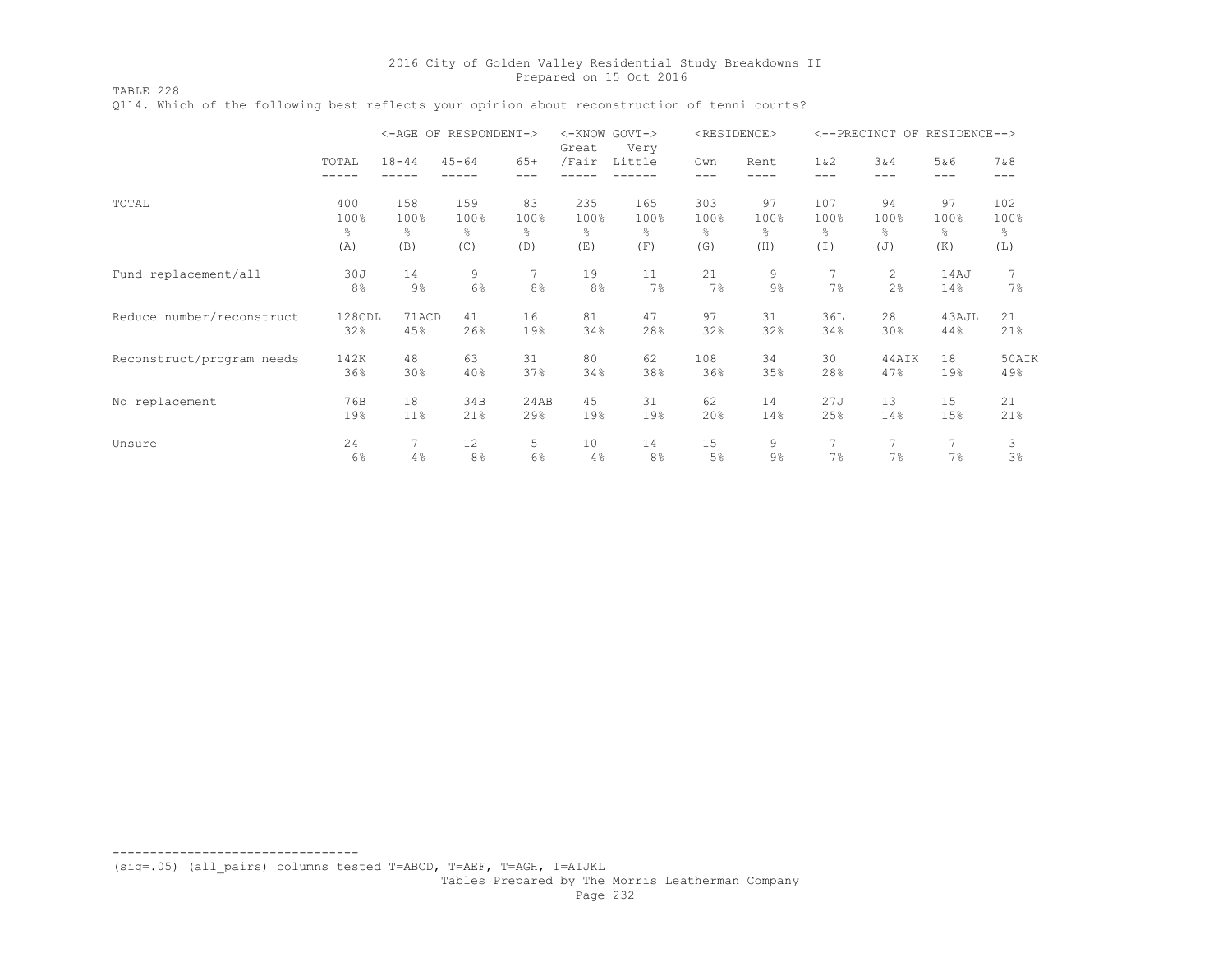TABLE 229

|        |        | <-RESIDENTIAL LONGEV-><br>Less | 10-30 Over 30 |       | Less  | <expected longevity-=""><br/><math>5 - 10</math></expected> | Over   |        | <-TYPE OF HOUSEHOLD--> |               |      | $<-$ -GENDER--> |
|--------|--------|--------------------------------|---------------|-------|-------|-------------------------------------------------------------|--------|--------|------------------------|---------------|------|-----------------|
|        | TOTAL  | 10 Yrs                         | Years         | Years | 5 Yrs | Years                                                       | 10 Yrs | Senior | Child                  | Empty<br>Nest | Male | Female          |
|        |        |                                |               |       |       |                                                             |        |        |                        |               |      |                 |
| TOTAL  | 400    | 138                            | 178           | 84    | 35    | 30                                                          | 335    | 155    | 108                    | 292           | 192  | 208             |
|        | 100%   | 100%                           | 100%          | 100%  | 100%  | 100%                                                        | 100%   | 100%   | 100%                   | 100%          | 100% | 100%            |
|        | g.     | 옹                              | ÷,            | 옹     | ⊱     | $\frac{6}{10}$                                              | g.     | ÷,     | ÷.                     | ⊱             | g.   | 욲               |
|        | (A)    | (B)                            | (C)           | (D)   | (E)   | (F)                                                         | (G)    | (H)    | (I)                    | (J)           | (K)  | (L)             |
| Yes    | 136DHJ | 53D                            | 64D           | 19    | 9     | 6                                                           | 121A   | 28     | 65AHJ                  | 71            | 64   | 72              |
|        | 34%    | 38%                            | 36%           | 23%   | 26%   | 20%                                                         | 36%    | 18%    | 60%                    | 24%           | 33%  | 35%             |
| No     | 264GI  | 85                             | 114           | 65ABC | 26    | 24                                                          | 214    | 127AI  | 43                     | 221AI         | 128  | 136             |
|        | 66%    | 62%                            | 64%           | 77%   | 74%   | 80%                                                         | 64%    | 82%    | 40%                    | 76%           | 67%  | 65%             |
| Unsure |        |                                |               |       |       |                                                             |        |        |                        |               |      |                 |

Q115. Have you or members of your household participated in any City park and recreation programs?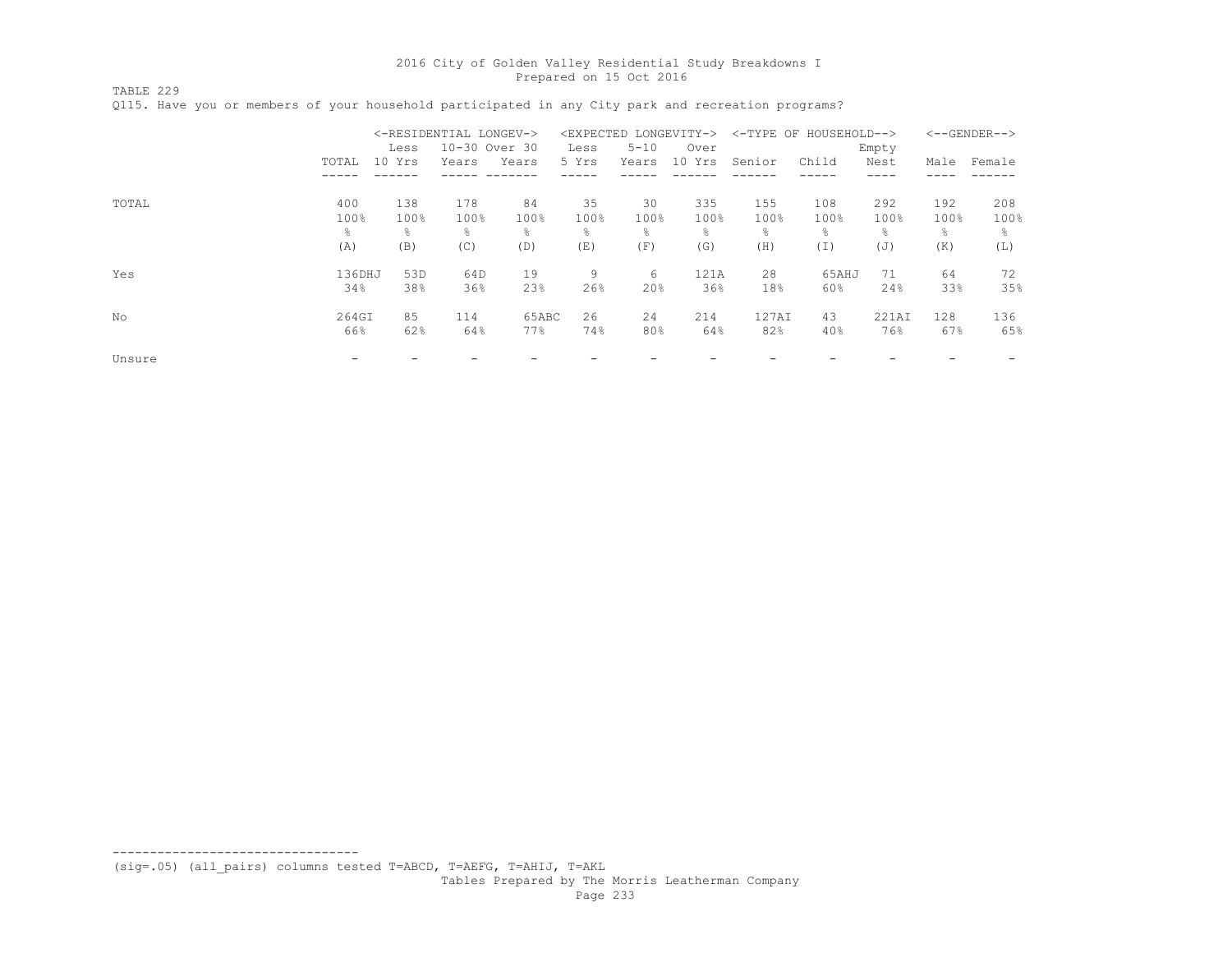TABLE 230

|        |        | <-AGE OF RESPONDENT-> |                |       | <-KNOW GOVT-><br>Great | Very   |      | <residence></residence> |        |                | <--PRECINCT OF RESIDENCE--> |      |
|--------|--------|-----------------------|----------------|-------|------------------------|--------|------|-------------------------|--------|----------------|-----------------------------|------|
|        | TOTAL  | $18 - 44$             | $45 - 64$      | $65+$ | /Fair                  | Little | Own  | Rent                    | $1\&2$ | 3&4            | 5&6                         | 7&8  |
| TOTAL  | 400    | 158                   | 159            | 83    | 235                    | 165    | 303  | 97                      | 107    | 94             | 97                          | 102  |
|        | 100%   | 100%                  | 100%           | 100%  | 100%                   | 100%   | 100% | 100%                    | 100%   | 100%           | 100%                        | 100% |
|        | g.     | 옹                     | $\frac{6}{10}$ | 응     | $\approx$              | g.     | ိင   | $\frac{6}{10}$          | 옹      | $\frac{6}{10}$ | 옹                           | g.   |
|        | (A)    | (B)                   | (C)            | (D)   | (E)                    | (F)    | (G)  | (H)                     | (I)    | (J)            | (K)                         | (L)  |
| Yes    | 136CDK | 76ACD                 | 44             | 16    | 83                     | 53     | 96   | 40                      | 39K    | 38K            | 18                          | 41K  |
|        | 34%    | 48%                   | 28%            | 19%   | 35%                    | 32%    | 32%  | 41%                     | 36%    | 40%            | 19%                         | 40%  |
| No     | 264B   | 82                    | 115AB          | 67AB  | 152                    | 112    | 207  | 57                      | 68     | 56             | 79AIJL                      | 61   |
|        | 66%    | 52%                   | 72%            | 81%   | 65%                    | 68%    | 68%  | 59%                     | 64%    | 60%            | 81%                         | 60%  |
| Unsure |        |                       |                |       |                        |        |      |                         |        |                |                             |      |

Q115. Have you or members of your household participated in any City park and recreation programs?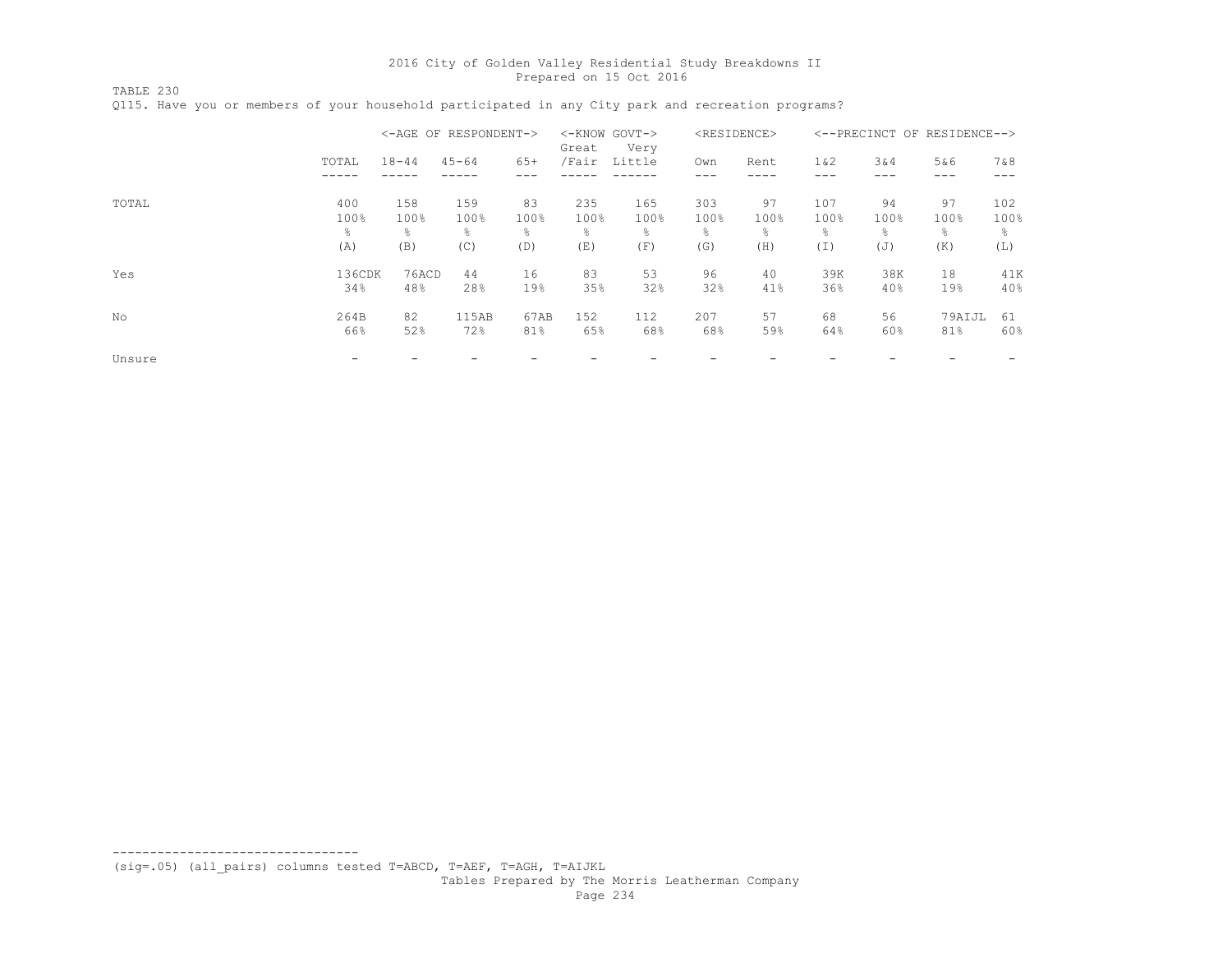TABLE 231 Q116. Which ones?

|                   | <-RESIDENTIAL LONGEV-> |                          |                |                          |                          |                          |                          | <expected longevity-=""> &lt;-TYPE OF HOUSEHOLD--&gt;</expected> |                          |                          |                   | $<$ --GENDER-->          |
|-------------------|------------------------|--------------------------|----------------|--------------------------|--------------------------|--------------------------|--------------------------|------------------------------------------------------------------|--------------------------|--------------------------|-------------------|--------------------------|
|                   |                        | Less                     | 10-30 Over 30  |                          | Less                     | $5 - 10$                 | Over                     |                                                                  |                          | Empty                    |                   |                          |
|                   |                        | TOTAL 10 Yrs             | Years          | Years                    | 5 Yrs                    | Years                    | 10 Yrs                   | Senior                                                           | Child                    | Nest                     | Male              | Female                   |
|                   |                        |                          |                |                          |                          |                          |                          |                                                                  |                          | ----                     |                   |                          |
| TOTAL             | 136                    | 53                       | 64             | 19                       | 9                        | 6                        | 121                      | 28                                                               | 65                       | 71                       | 64                | 72                       |
|                   | 100%                   | 100%                     | 100%           | 100%                     | 100%                     | 100%                     | 100%                     | 100%                                                             | 100%                     | 100%                     | 100%              | 100%                     |
|                   | $\frac{6}{6}$          | $\frac{6}{6}$            | $\frac{6}{5}$  | $\%$                     | g.                       | 옹                        | $\frac{6}{6}$            | $\frac{8}{6}$                                                    | 옹                        | $\frac{6}{6}$            | g.                | $\frac{6}{6}$            |
|                   | (A)                    | (B)                      | (C)            | (D)                      | (E)                      | (F)                      | (G)                      | (H)                                                              | (I)                      | (J)                      | (K)               | (L)                      |
| Summer programs   | 36H                    | 13                       | 19             | $\overline{4}$           | $\qquad \qquad -$        | 2                        | 34                       | 3                                                                | 18                       | 18                       | 18                | 18                       |
|                   | 26%                    | 25%                      | 30%            | 21%                      |                          | 33%                      | 28%                      | 11%                                                              | 28%                      | 25%                      | 28%               | 25%                      |
| Multiple sports   | 24                     | 13                       | 10             | $\mathbf{1}$             | $\overline{c}$           | $\mathbf{1}$             | 21                       | $\mathbf{2}^{\prime}$                                            | 13                       | 11                       | 9                 | 15                       |
|                   | 18%                    | 25%                      | 16%            | 5%                       | 22%                      | 17%                      | 17%                      | 7%                                                               | 20%                      | 15%                      | 14%               | 21%                      |
| Baseball/Softball | 20                     | 13AC                     | 6              | $\mathbf{1}$             | 3                        | $\overline{\phantom{a}}$ | 17                       | $\mathbf{1}$                                                     | 9                        | 11                       | 8                 | $12 \overline{ }$        |
|                   | 15%                    | 25%                      | $9\%$          | 5%                       | 33%                      |                          | 14%                      | $4\%$                                                            | 14%                      | 15%                      | 13%               | 17%                      |
| Arts/Crafts/Hobby | 19B                    | 3                        | 11             | 5B                       | $\qquad \qquad -$        | $\mathbf{2}$             | 17                       | $\overline{4}$                                                   | 8                        | 11                       | 10                | 9                        |
|                   | 14%                    | 6%                       | 17%            | 26%                      |                          | 33%                      | 14%                      | 14%                                                              | 12%                      | 15%                      | 16%               | 13%                      |
| Fitness           | 13                     | 5                        | 6              | $\mathbf{2}$             | $\mathbf{1}$             | $\mathbf{1}$             | 11                       | 3                                                                | $\overline{4}$           | 9                        | 8                 | 5                        |
|                   | 10%                    | 9%                       | $9\%$          | 11%                      | 11%                      | 17%                      | 9%                       | 11%                                                              | $6\%$                    | 13%                      | 13%               | 7%                       |
| Senior programs   | 10BI                   | -                        | 6B             | 4AB                      | $\mathbf{1}$             | $\overline{\phantom{0}}$ | 9                        | 10AIJ                                                            | $\mathbf{1}$             | 9AI                      | 5                 | 5                        |
|                   | 7%                     |                          | $9\%$          | 21%                      | 11%                      |                          | 7%                       | 36%                                                              | 2%                       | 13%                      | 8%                | 7%                       |
| Swimming          | 8J                     | 3                        | $\overline{4}$ | $\mathbf{1}$             | $\overline{\phantom{0}}$ |                          | 8                        | 2J                                                               | 8AJ                      | -                        | 4                 | $\overline{4}$           |
|                   | 6%                     | 6%                       | 6%             | 5%                       |                          |                          | 7%                       | 7%                                                               | 12%                      |                          | 6%                | 6%                       |
| Hockey            | 4GJ                    | $\overline{2}$           | $\overline{2}$ | $\overline{\phantom{a}}$ | 2AG                      |                          | 2                        | $\mathbf{1}$                                                     | 4AJ                      | $\overline{\phantom{0}}$ | $\overline{c}$    | $\overline{c}$           |
|                   | 3%                     | 4%                       | 3%             |                          | 22%                      |                          | 2%                       | 4%                                                               | 6%                       |                          | 3%                | 3%                       |
| Community events  | $\overline{2}$         | $\mathbf{1}$             | Ξ.             | $\mathbf{1}$             | $\qquad \qquad -$        |                          | $\overline{c}$           | 2AI                                                              | $\overline{\phantom{0}}$ | $\mathbf{2}^{\prime}$    | $\qquad \qquad -$ | $\overline{c}$           |
|                   | $1\%$                  | 2%                       |                | 5%                       |                          |                          | 2%                       | 7%                                                               |                          | 3%                       |                   | $3\frac{6}{6}$           |
| Unsure            | $\qquad \qquad -$      | $\overline{\phantom{0}}$ |                |                          |                          |                          | $\overline{\phantom{0}}$ | $\overline{\phantom{0}}$                                         |                          |                          |                   | $\overline{\phantom{a}}$ |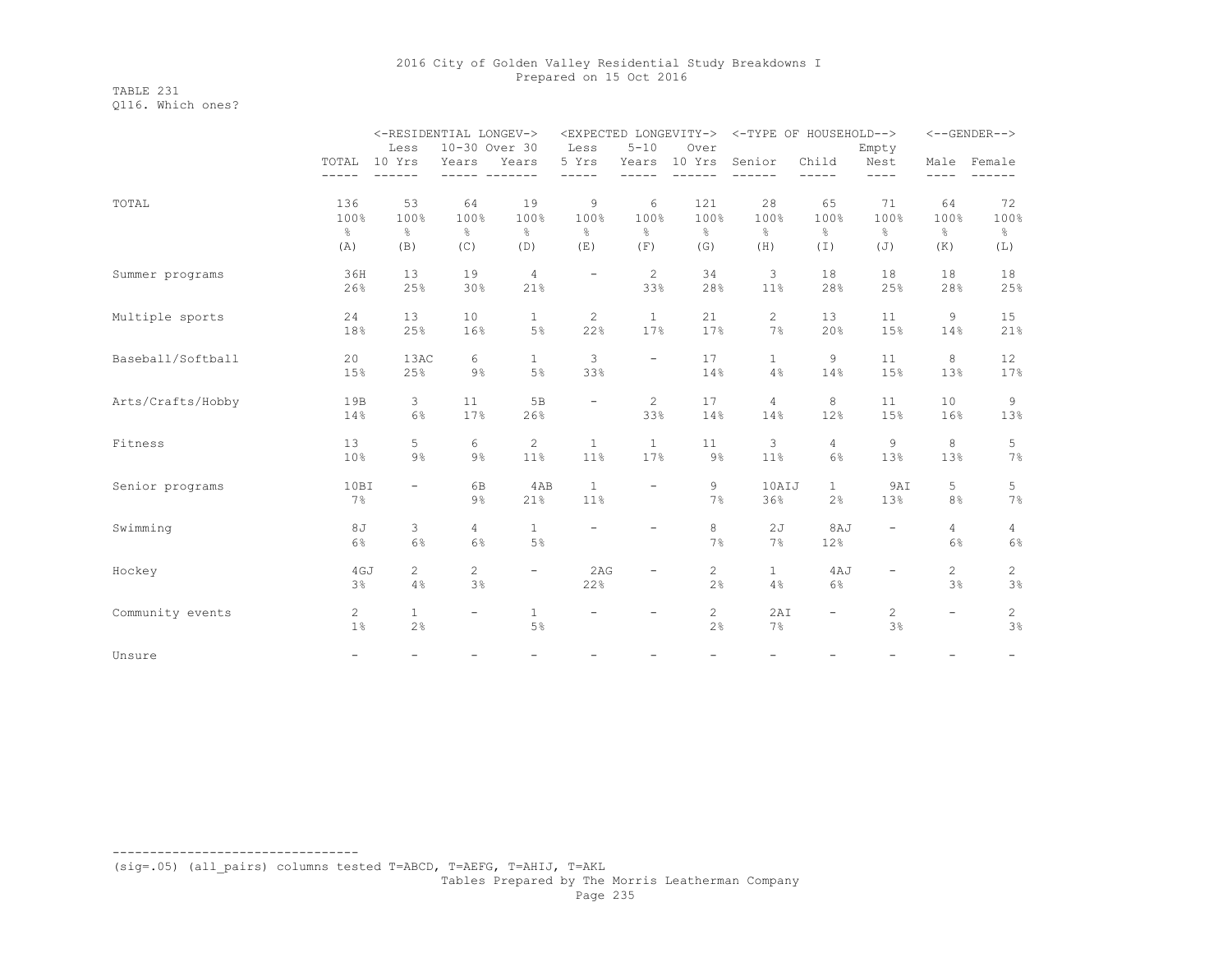TABLE 232 Q116. Which ones?

|                   |                         |                          | <-AGE OF RESPONDENT->       |                       | <-KNOW GOVT-><br>Great      | Very                        |                             | <residence></residence>        |                                |                          | <--PRECINCT OF RESIDENCE--> |                                |
|-------------------|-------------------------|--------------------------|-----------------------------|-----------------------|-----------------------------|-----------------------------|-----------------------------|--------------------------------|--------------------------------|--------------------------|-----------------------------|--------------------------------|
|                   | TOTAL<br>$- - - - -$    | $18 - 44$<br>-----       | $45 - 64$<br>$- - -$        | $65+$<br>$---$        | /Fair                       | Little<br>----              | Own<br>$---$                | Rent<br>$- - - -$              | 1 & 2<br>$---$                 | 3&4<br>$- - -$           | 5&6<br>$---$                | 7 & 8<br>$---$                 |
| TOTAL             | 136<br>100%<br>g.       | 76<br>100%<br>$\%$       | 44<br>100%<br>$\frac{6}{6}$ | 16<br>100%<br>e,      | 83<br>100%<br>$\frac{8}{6}$ | 53<br>100%<br>$\frac{6}{6}$ | 96<br>100%<br>$\frac{6}{6}$ | 40<br>100%<br>$\frac{8}{6}$    | 39<br>100%<br>옹                | 38<br>100%<br>&          | 18<br>100%<br>g.            | 41<br>100%<br>$\frac{6}{6}$    |
|                   | (A)                     | (B)                      | (C)                         | (D)                   | (E)                         | (F)                         | (G)                         | (H)                            | (I)                            | (J)                      | (K)                         | (L)                            |
| Summer programs   | 36<br>26%               | 19<br>25%                | 15<br>34%                   | $\overline{c}$<br>13% | 23<br>28%                   | 13<br>25%                   | 28<br>29%                   | 8<br>20%                       | 7<br>18%                       | 12<br>32%                | 4<br>22%                    | 13<br>32%                      |
| Multiple sports   | $24C$ G<br>18%          | 22AC<br>29%              | $\mathbf{1}$<br>2%          | $\mathbf{1}$<br>6%    | 12<br>14%                   | 12<br>23%                   | 11<br>11%                   | 13AG<br>33%                    | $\overline{4}$<br>10%          | 9<br>24%                 | $\mathbf{1}$<br>6%          | 10<br>24%                      |
| Baseball/Softball | 20<br>15%               | 12<br>16%                | 7<br>16%                    | $\mathbf{1}$<br>$6\%$ | 12<br>14%                   | $\,8\,$<br>15%              | 12<br>13%                   | 8<br>20%                       | 6<br>15%                       | 6<br>16%                 | 3<br>17%                    | 5<br>12%                       |
| Arts/Crafts/Hobby | 19<br>14%               | 8<br>11%                 | 8<br>18%                    | 3<br>19%              | 13<br>16%                   | 6<br>11%                    | 14<br>15%                   | 5<br>13%                       | 6<br>15%                       | 6<br>16%                 | $\qquad \qquad -$           | 7<br>17%                       |
| Fitness           | 13<br>10%               | 6<br>8%                  | 5<br>11%                    | 2<br>13%              | 5<br>6%                     | 8<br>15%                    | 11<br>11%                   | $\mathbf{2}^{\prime}$<br>$5\,$ | 6L<br>15%                      | 3<br>8%                  | 3<br>17%                    | $\mathbf{1}$<br>2%             |
| Senior programs   | 10B<br>7%               | $\mathbf{2}$<br>3%       | 3<br>7%                     | 5ABC<br>31%           | 9<br>11%                    | $\mathbf{1}$<br>2%          | 7<br>7%                     | 3<br>8%                        | $\overline{4}$<br>10%          | $\mathbf{1}$<br>3%       | 3<br>17%                    | $\mathbf{2}$<br>$5\frac{6}{5}$ |
| Swimming          | 8<br>6%                 | $\overline{4}$<br>5%     | 4<br>$9\%$                  | $\qquad \qquad -$     | 7<br>8%                     | $\mathbf{1}$<br>2%          | 8<br>8%                     | Ξ.                             | 3<br>8%                        | $\overline{\phantom{a}}$ | 3AJ<br>17%                  | $\mathbf{2}$<br>$5\%$          |
| Hockey            | $\overline{4}$<br>3%    | 3<br>4%                  | $\mathbf{1}$<br>2%          | $\qquad \qquad -$     | $\mathbf{1}$<br>1%          | 3<br>6%                     | 3<br>3%                     | $\mathbf{1}$<br>3%             | $\mathbf{2}^{\prime}$<br>$5\%$ | $\mathbf{1}$<br>3%       | $\overline{\phantom{a}}$    | $\mathbf{1}$<br>2%             |
| Community events  | $\overline{c}$<br>$1\%$ | $\overline{\phantom{0}}$ | $\overline{\phantom{0}}$    | 2ABC<br>13%           | $1\,$<br>$1\%$              | $\mathbf{1}$<br>2%          | $\mathbf{2}^{\prime}$<br>2% | -                              | $\mathbf{1}$<br>3%             | $\overline{\phantom{a}}$ | $\mathbf{1}$<br>6%          | $\overline{\phantom{0}}$       |
| Unsure            |                         |                          |                             | $\qquad \qquad -$     | $\overline{\phantom{0}}$    | $\overline{\phantom{0}}$    | $\overline{\phantom{0}}$    |                                |                                |                          | $\overline{\phantom{0}}$    |                                |

(sig=.05) (all\_pairs) columns tested T=ABCD, T=AEF, T=AGH, T=AIJKL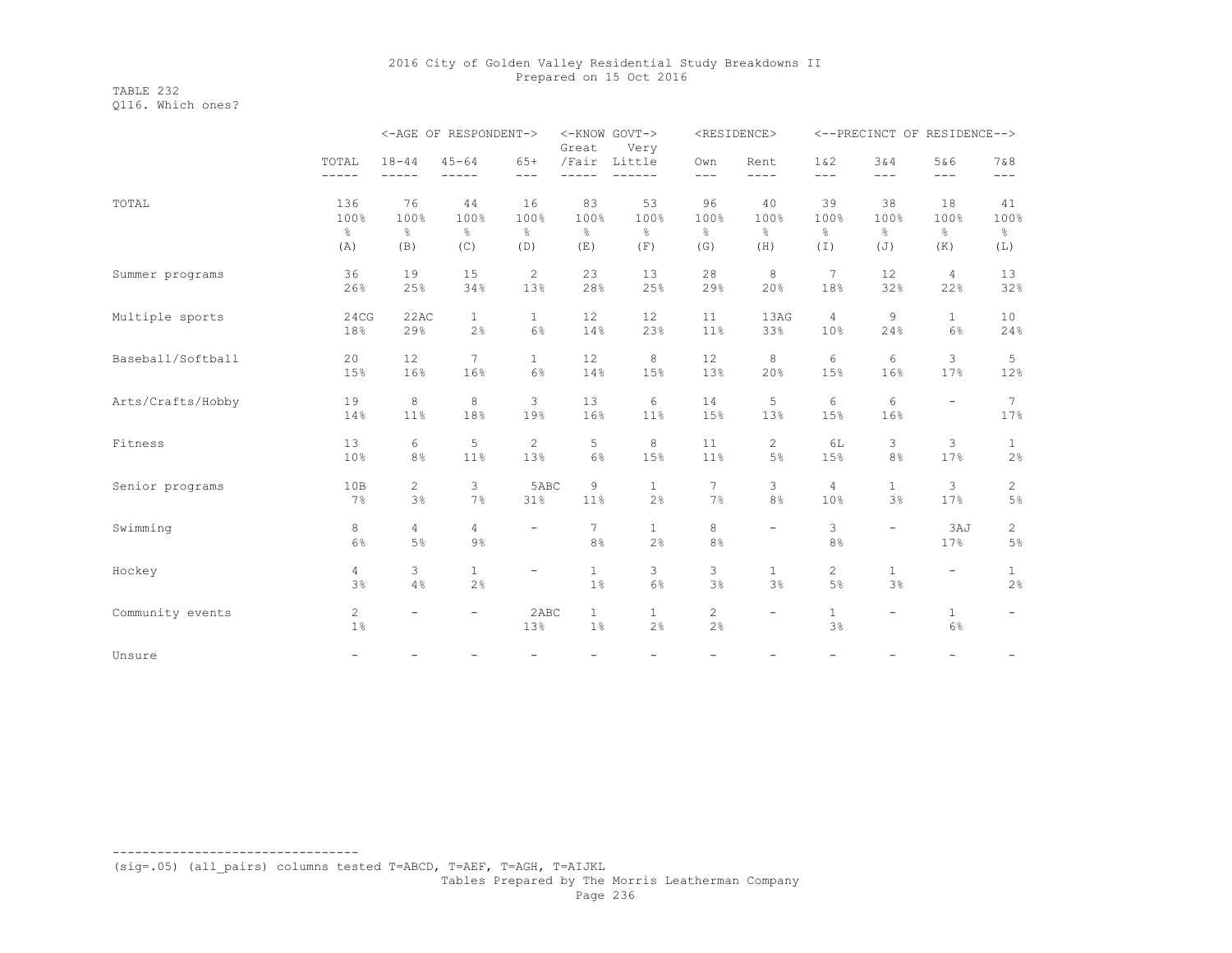TABLE 233

Q117. Were you satisfied with your experience?

|              |       |        | <-RESIDENTIAL LONGEV->   |                          | <expected< th=""><th></th><th>LONGEVITY-&gt;</th><th><math>&lt;</math>-TYPE OF</th><th>HOUSEHOLD--&gt;</th><th></th><th></th><th><math>&lt;-</math>-GENDER--&gt;</th></expected<> |          | LONGEVITY->    | $<$ -TYPE OF | HOUSEHOLD--> |                |      | $<-$ -GENDER--> |
|--------------|-------|--------|--------------------------|--------------------------|-----------------------------------------------------------------------------------------------------------------------------------------------------------------------------------|----------|----------------|--------------|--------------|----------------|------|-----------------|
|              |       | Less   | 10-30 Over 30            |                          | Less                                                                                                                                                                              | $5 - 10$ | Over           |              |              | Empty          |      |                 |
|              | TOTAL | 10 Yrs | Years                    | Years                    | 5 Yrs                                                                                                                                                                             | Years    | 10 Yrs         | Senior       | Child        | Nest           | Male | Female          |
|              |       |        |                          |                          |                                                                                                                                                                                   |          |                |              |              |                |      |                 |
| TOTAL        | 136   | 53     | 64                       | 19                       | 9                                                                                                                                                                                 | 6        | 121            | 28           | 65           | 71             | 64   | 72              |
|              | 100%  | 100%   | 100%                     | 100%                     | 100%                                                                                                                                                                              | 100%     | 100%           | 100%         | 100%         | 100%           | 100% | 100%            |
|              | g     | 옹      | ⊱                        | ⊱                        | 욲                                                                                                                                                                                 | g.       | $\frac{6}{10}$ | $\approx$    | g.           | ⊱              | g    | 응               |
|              | (A)   | (B)    | (C)                      | (D)                      | (E)                                                                                                                                                                               | (F)      | (G)            | (H)          | (I)          | (J)            | (K)  | (L)             |
| Satisfied    | 132   | 52     | 62                       | 18                       | 8                                                                                                                                                                                 | 6        | 118            | 28           | 62           | 70             | 62   | 70              |
|              | 97%   | 98%    | 97%                      | 95%                      | 89%                                                                                                                                                                               | 100%     | 98%            | 100%         | 95%          | 99%            | 97%  | 97%             |
| Dissatisfied |       |        | $\overline{\phantom{0}}$ | 1A                       |                                                                                                                                                                                   | -        |                | -            |              |                |      |                 |
|              | $1\%$ |        |                          | 5%                       |                                                                                                                                                                                   |          | 1%             |              | 2%           |                |      | $1\%$           |
| Unsure       | 3     |        | 2                        | $\overline{\phantom{a}}$ |                                                                                                                                                                                   | -        | 2              | ۰            | 2            |                | 2    |                 |
|              | 2%    | 2%     | 3%                       |                          | 11%                                                                                                                                                                               |          | 2%             |              | 3%           | 1 <sup>°</sup> | 3%   | $1\%$           |

(sig=.05) (all\_pairs) columns tested T=ABCD, T=AEFG, T=AHIJ, T=AKL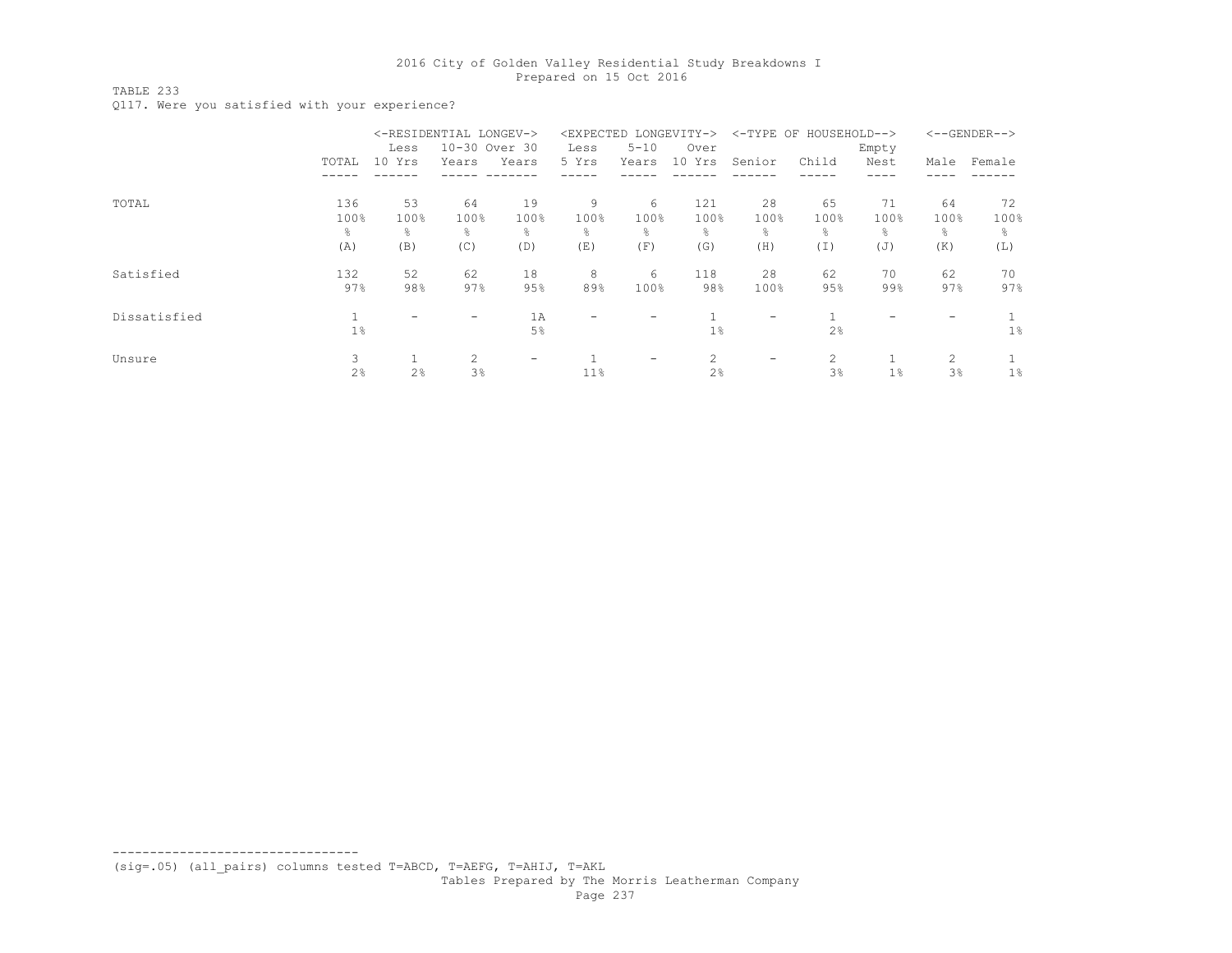TABLE 234

Q117. Were you satisfied with your experience?

|              |        |           | <-AGE OF RESPONDENT-> |                          | $<$ - $<$ NOW<br>Great | GOVT-><br>Very |                | <residence></residence> |       | <--PRECINCT<br>OF        | RESIDENCE--> |       |
|--------------|--------|-----------|-----------------------|--------------------------|------------------------|----------------|----------------|-------------------------|-------|--------------------------|--------------|-------|
|              | TOTAL  | $18 - 44$ | $45 - 64$             | $65+$                    | /Fair                  | Little         | Own            | Rent                    | 1 & 2 | 3&4                      | 5&6          | 7 & 8 |
|              |        |           |                       |                          |                        |                |                |                         |       |                          |              |       |
| TOTAL        | 136    | 76        | 44                    | 16                       | 83                     | 53             | 96             | 40                      | 39    | 38                       | 18           | 41    |
|              | 100%   | 100%      | 100%                  | 100%                     | 100%                   | 100%           | 100%           | 100%                    | 100%  | 100%                     | 100%         | 100%  |
|              | g.     | g.        | ⊱                     | g.                       | 욲                      | g.             | $\frac{6}{10}$ | $\frac{6}{10}$          | 옹     | ⊱                        | g            | 응     |
|              | (A)    | (B)       | (C)                   | (D)                      | (E)                    | (F)            | (G)            | (H)                     | (I)   | (J)                      | (K)          | (L)   |
| Satisfied    | 132L   | 74        | 42                    | 16                       | 80                     | 52             | 92             | 40                      | 39    | 38                       | 17           | 38    |
|              | $97\%$ | 97%       | 95%                   | 100%                     | 96%                    | 98%            | 96%            | 100%                    | 100%  | 100%                     | 94%          | 93%   |
| Dissatisfied | ÷.     | -         |                       | $\overline{\phantom{0}}$ |                        | -              |                |                         |       | $\overline{\phantom{0}}$ | 1A           |       |
|              | 1%     |           | 2%                    |                          | $1\%$                  |                | $1\%$          |                         |       |                          | 6%           |       |
| Unsure       | 3      | 2         |                       | $\overline{\phantom{0}}$ | 2                      | $\mathbf{1}$   | 3              |                         |       |                          |              | 3A    |
|              | 2%     | 3%        | 2%                    |                          | 2%                     | 2%             | 3%             |                         |       |                          |              | 7%    |

(sig=.05) (all\_pairs) columns tested T=ABCD, T=AEF, T=AGH, T=AIJKL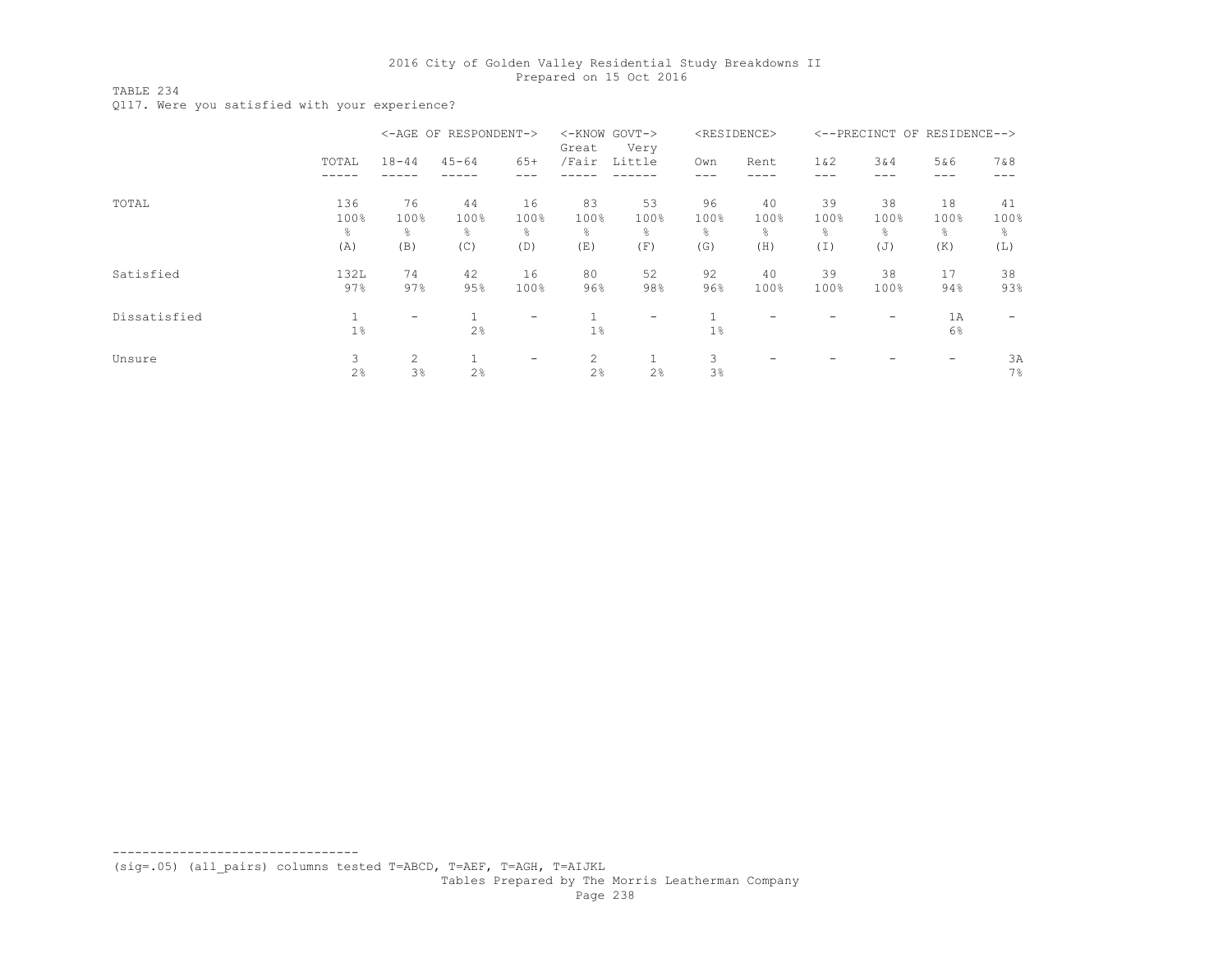TABLE 235

|        |       | <-RESIDENTIAL LONGEV-> |               |                          | <expected< th=""><th></th><th>LONGEVITY-&gt;</th><th></th><th>&lt;-TYPE OF HOUSEHOLD--&gt;</th><th></th><th></th><th><math>&lt;-</math>-GENDER--&gt;</th></expected<> |                   | LONGEVITY-> |                | <-TYPE OF HOUSEHOLD--> |            |                          | $<-$ -GENDER--> |
|--------|-------|------------------------|---------------|--------------------------|-----------------------------------------------------------------------------------------------------------------------------------------------------------------------|-------------------|-------------|----------------|------------------------|------------|--------------------------|-----------------|
|        |       | Less                   | 10-30 Over 30 |                          | Less                                                                                                                                                                  | $5 - 10$          | Over        |                |                        | Empty      |                          |                 |
|        | TOTAL | 10 Yrs                 | Years         | Years                    | 5 Yrs                                                                                                                                                                 | Years             | 10 Yrs      | Senior         | Child                  | Nest       | Male                     | Female          |
|        |       |                        |               |                          |                                                                                                                                                                       |                   |             |                |                        |            |                          |                 |
| TOTAL  | 400   | 138                    | 178           | 84                       | 35                                                                                                                                                                    | 30                | 335         | 155            | 108                    | 292        | 192                      | 208             |
|        | 100%  | 100%                   | 100%          | 100%                     | 100%                                                                                                                                                                  | 100%              | 100%        | 100%           | 100%                   | 100%       | 100%                     | 100%            |
|        | g.    | ⊱                      | g.            | ⊱                        | ⊱                                                                                                                                                                     | g.                | ÷,          | ÷,             | g.                     | ⊱          | g.                       | ⊱               |
|        | (A)   | (B)                    | (C)           | (D)                      | (E)                                                                                                                                                                   | (F)               | (G)         | (H)            | (I)                    | (J)        | (K)                      | (L)             |
| Yes    | 396   | 137                    | 176           | 83                       | 34                                                                                                                                                                    | 30                | 332         | 153            | 106                    | 290        | 191                      | 205             |
|        | 99%   | 99%                    | 99%           | 99%                      | 97%                                                                                                                                                                   | 100%              | 99%         | 99%            | 98%                    | 99%        | 99%                      | 99%             |
| No     | 2     | -                      |               |                          |                                                                                                                                                                       | -                 | 2           |                |                        |            |                          |                 |
|        | $1\%$ |                        | 1%            | $1\%$                    |                                                                                                                                                                       |                   | 1%          | $1\%$          | 1%                     | $^{\star}$ | 1%                       | $\star$         |
| Unsure | 2     |                        |               | $\overline{\phantom{0}}$ | 1AG                                                                                                                                                                   | $\qquad \qquad -$ |             |                |                        |            | $\overline{\phantom{0}}$ | 2               |
|        | $1\%$ | $1\%$                  | $1\%$         |                          | 3%                                                                                                                                                                    |                   | $\star$     | 1 <sup>°</sup> | $1\%$                  | $\star$    |                          | $1\%$           |

Q118. Does the current mix of City park and recreation programming meet the needs of your household?

(sig=.05) (all\_pairs) columns tested T=ABCD, T=AEFG, T=AHIJ, T=AKL Note: Percentage less than 0.5 printed as \*.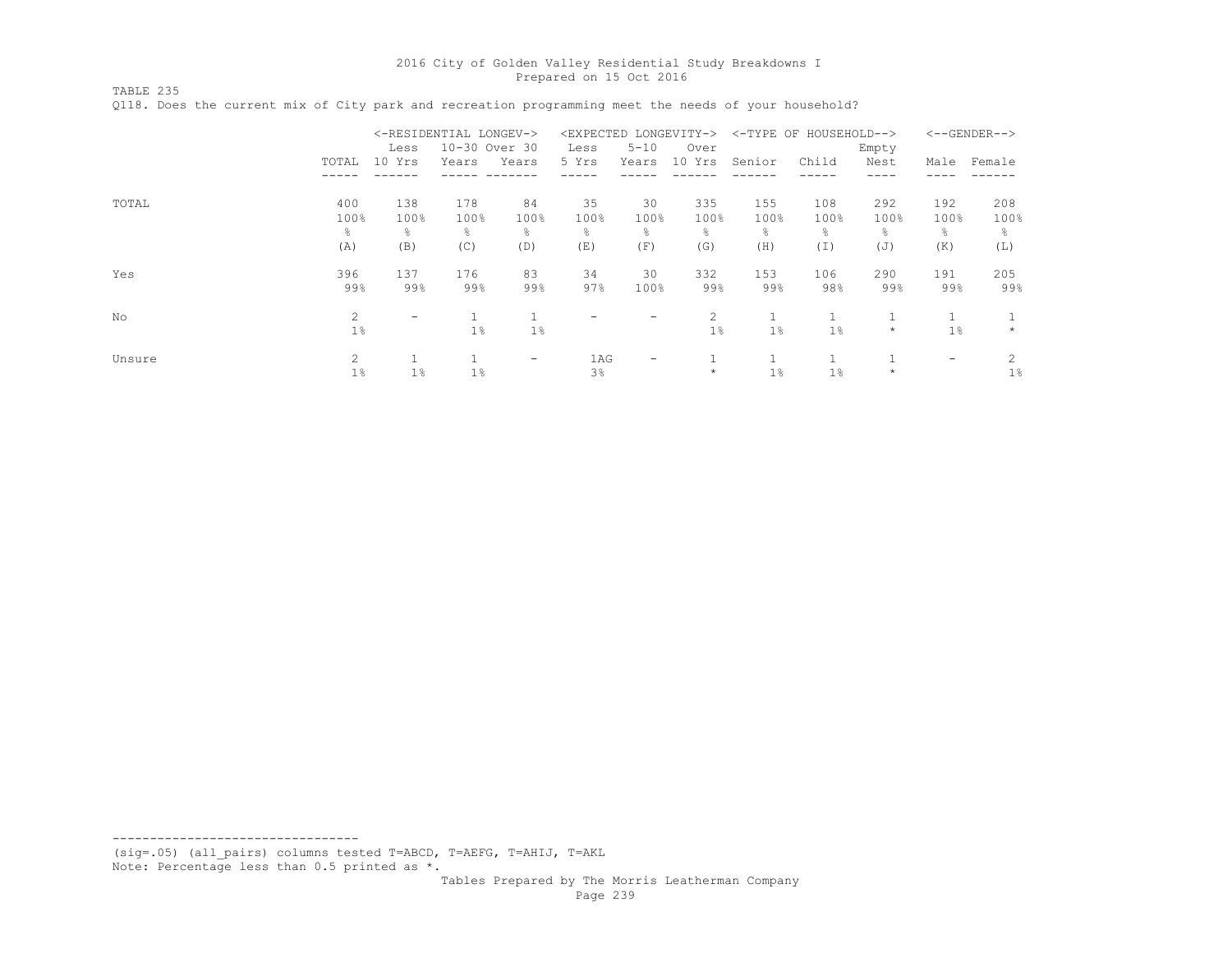TABLE 236 Q118. Does the current mix of City park and recreation programming meet the needs of your household?

|        |                          |                          | <-AGE OF RESPONDENT->   |                        | <-KNOW GOVT-><br>Great   | Very                     | <residence></residence>              |                         |                         |                        | <--PRECINCT OF RESIDENCE--> |                         |
|--------|--------------------------|--------------------------|-------------------------|------------------------|--------------------------|--------------------------|--------------------------------------|-------------------------|-------------------------|------------------------|-----------------------------|-------------------------|
|        | TOTAL                    | $18 - 44$                | $45 - 64$               | $65+$                  | /Fair                    | Little                   | Own                                  | Rent                    | 1 & 2                   | 3&4                    | 5&6<br>---                  | 7 & 8                   |
| TOTAL  | 400<br>100%<br>g.<br>(A) | 158<br>100%<br>g.<br>(B) | 159<br>100%<br>⊱<br>(C) | 83<br>100%<br>옹<br>(D) | 235<br>100%<br>g.<br>(E) | 165<br>100%<br>g.<br>(F) | 303<br>100%<br>$\frac{6}{10}$<br>(G) | 97<br>100%<br>g.<br>(H) | 107<br>100%<br>옹<br>(I) | 94<br>100%<br>⊱<br>(J) | 97<br>100%<br>g.<br>(K)     | 102<br>100%<br>옹<br>(L) |
| Yes    | 396FH<br>99%             | 157<br>$99\%$            | 158<br>99%              | 81<br>98%              | 235AF<br>100%            | 161<br>98%               | 302AH<br>100%                        | 94<br>97%               | 106<br>99%              | 94<br>100%             | 96<br>99%                   | 100<br>98%              |
| No     | 2<br>$1\%$               | ۰                        | 1 <sup>°</sup>          | $1\%$                  | $\overline{\phantom{a}}$ | 2<br>1%                  | $\star$                              | 1<br>1 <sup>°</sup>     | 1%                      | -                      | 1%                          |                         |
| Unsure | 2G<br>$1\%$              | $1\%$                    | -                       | 1%                     | $\overline{\phantom{a}}$ | 2<br>$1\%$               | $\qquad \qquad$                      | 2AG<br>2%               |                         |                        |                             | 2A<br>2%                |

--------------------------------- (sig=.05) (all\_pairs) columns tested T=ABCD, T=AEF, T=AGH, T=AIJKL Note: Percentage less than 0.5 printed as \*.

 Tables Prepared by The Morris Leatherman Company Page 240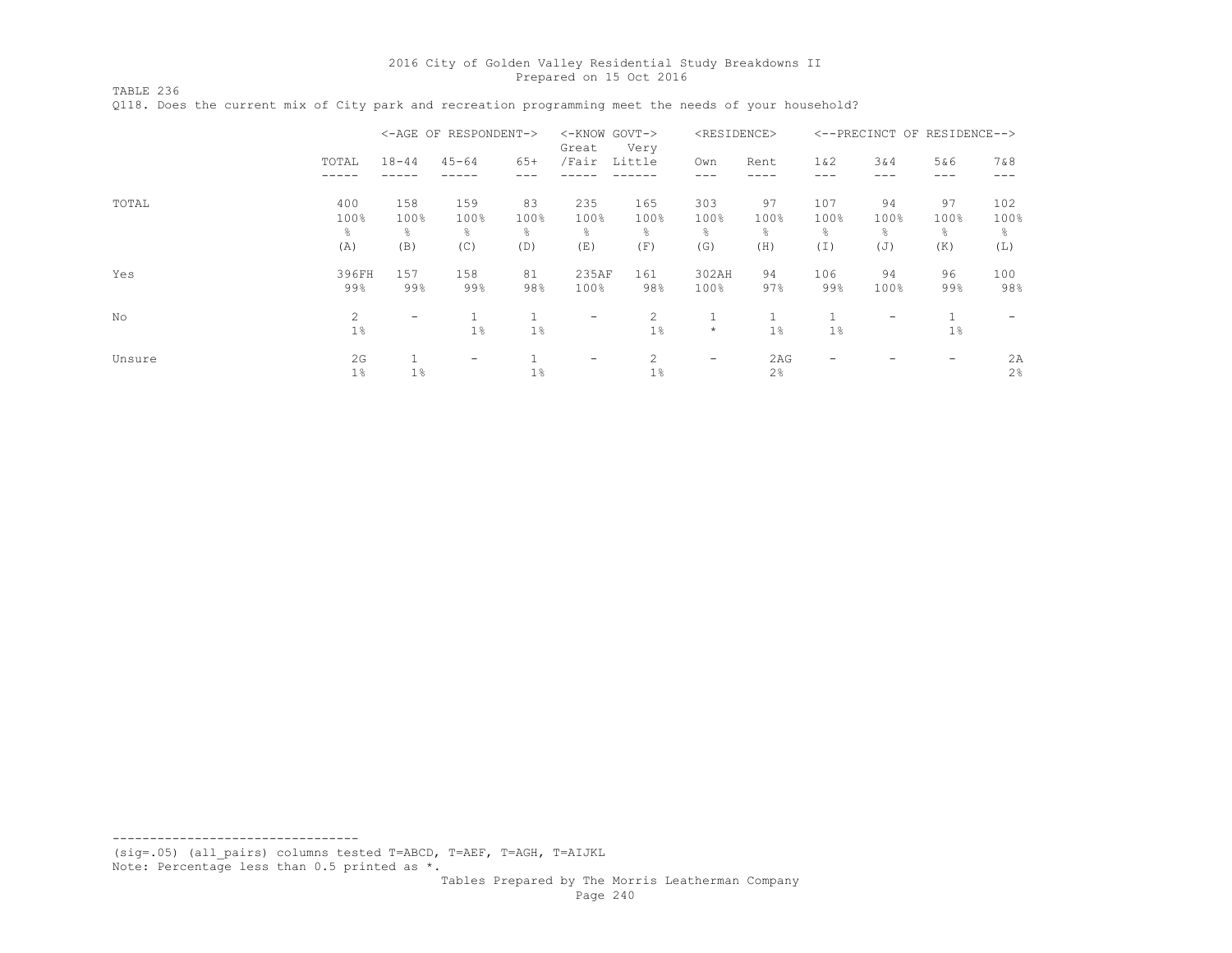TABLE 237

Q119. What programs do you feel are lacking?

|                 |                        | Less                     | <-RESIDENTIAL LONGEV-><br>10-30 Over 30 |          | Less     | $5 - 10$                 | <expected longevity-=""><br/>Over</expected> |          | <-TYPE OF HOUSEHOLD-->   |               |                          | <--GENDER--> |
|-----------------|------------------------|--------------------------|-----------------------------------------|----------|----------|--------------------------|----------------------------------------------|----------|--------------------------|---------------|--------------------------|--------------|
|                 | TOTAL                  | 10 <sup>°</sup><br>Yrs   | Years                                   | Years    | 5 Yrs    | Years                    | 10 Yrs                                       | Senior   | Child                    | Empty<br>Nest | Male                     | Female       |
|                 |                        |                          |                                         |          |          |                          |                                              |          |                          |               |                          |              |
| TOTAL           | $\mathfrak{D}$<br>100% | $\overline{\phantom{0}}$ | 100%                                    | 100%     | -        | $\overline{\phantom{0}}$ | 2<br>100%                                    | 100%     | 100%                     | 100%          | 100%                     | 100%         |
|                 | ⊱<br>(A)               | 옹<br>(B)                 | ႜ<br>(C)                                | ⊱<br>(D) | ⊱<br>(E) | ⊱<br>(F)                 | $\frac{6}{10}$<br>(G)                        | 욲<br>(H) | ⊱<br>(I)                 | ⊱<br>(J)      | 옹<br>(K)                 | ⊱<br>(L)     |
| Senior programs |                        | -                        | $\overline{\phantom{0}}$                |          | -        | $\overline{\phantom{0}}$ |                                              |          | $\overline{\phantom{0}}$ |               |                          | -            |
|                 | 50%                    |                          |                                         | 100%     |          |                          | 50%                                          | 100%     |                          | 100%          | 100%                     |              |
| Teen programs   | 50%                    | $\overline{\phantom{0}}$ | 100%                                    |          |          | $\overline{\phantom{0}}$ | 50%                                          | -        | 100%                     |               | $\overline{\phantom{a}}$ | 100%         |

(sig=.05) (all\_pairs) columns tested T=ABCD, T=AEFG, T=AHIJ, T=AKL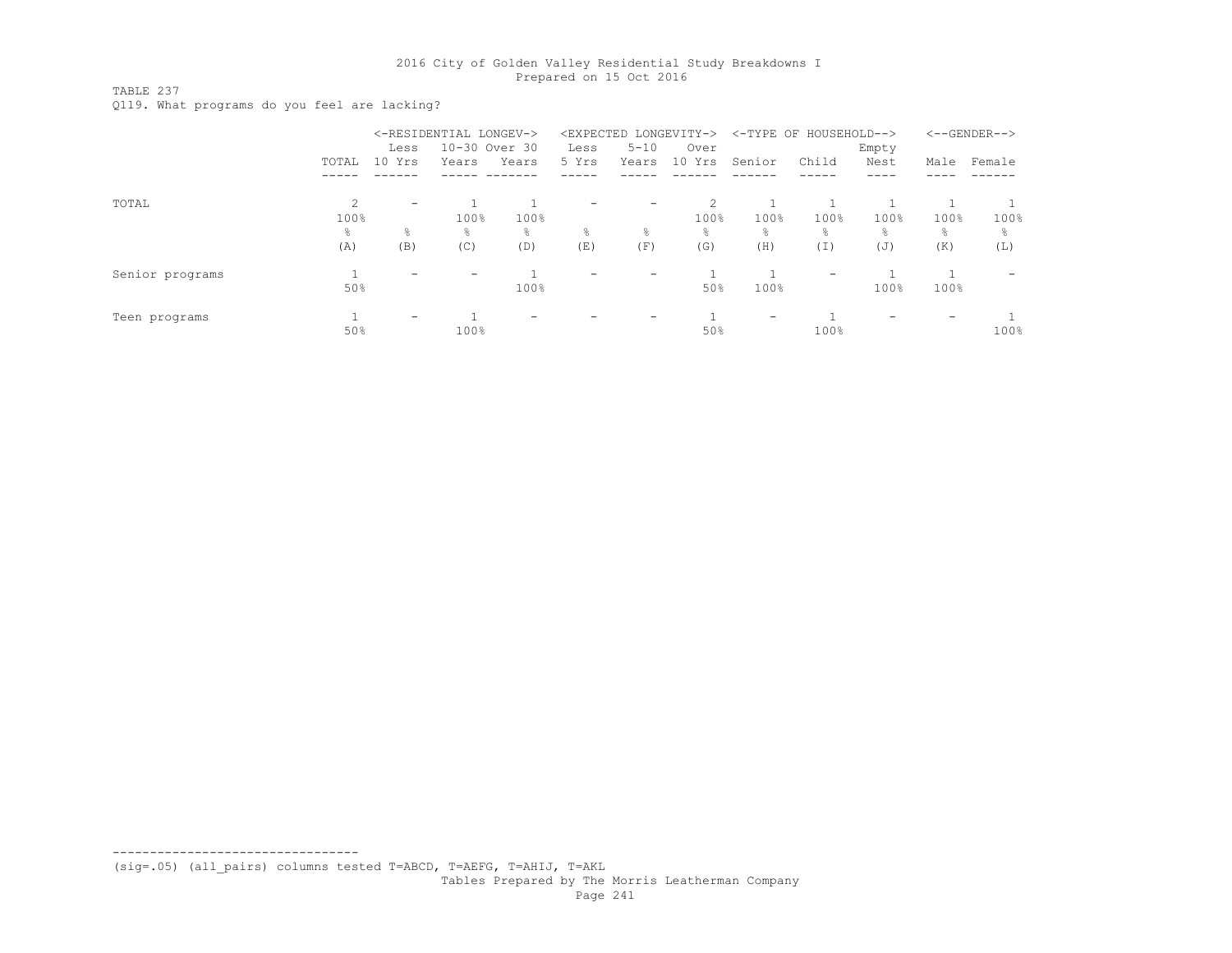TABLE 238

Q119. What programs do you feel are lacking?

|                 |           |                          | <-AGE OF RESPONDENT-> |          | $<-KNOW$<br>Great        | GOVT-><br>Very |                   | <residence></residence> |          | <--PRECINCT OF           | RESIDENCE--> |          |
|-----------------|-----------|--------------------------|-----------------------|----------|--------------------------|----------------|-------------------|-------------------------|----------|--------------------------|--------------|----------|
|                 | TOTAL     | $18 - 44$                | $45 - 64$             | $65+$    | /Fair                    | Little         | Own               | Rent                    | 1 & 2    | 3&4                      | 5&6          | 7&8      |
|                 |           |                          |                       |          |                          |                |                   |                         |          |                          |              |          |
| TOTAL           | 2<br>100% | $\overline{\phantom{0}}$ | 100%                  | 100%     | $\overline{\phantom{0}}$ | 2<br>100%      | 100%              | 100%                    | 100%     | $\overline{\phantom{0}}$ | 100%         |          |
|                 | 옹<br>(A)  | 옹<br>(B)                 | ⊱<br>(C)              | 옹<br>(D) | g.<br>(E)                | 응.<br>(F)      | ÷,<br>(G)         | ⊱<br>(H)                | 욲<br>(I) | 욲<br>(J)                 | 옹<br>(K)     | 욲<br>(L) |
| Senior programs | 50%       | -                        | -                     | 100%     | $\overline{\phantom{0}}$ | 50%            | 100%              | -                       |          | ۰                        | 100%         | -        |
| Teen programs   | 50%       | $\overline{\phantom{0}}$ | 100%                  |          | $\overline{\phantom{a}}$ | 50%            | $\qquad \qquad -$ | 100%                    | 100%     |                          |              |          |

(sig=.05) (all\_pairs) columns tested T=ABCD, T=AEF, T=AGH, T=AIJKL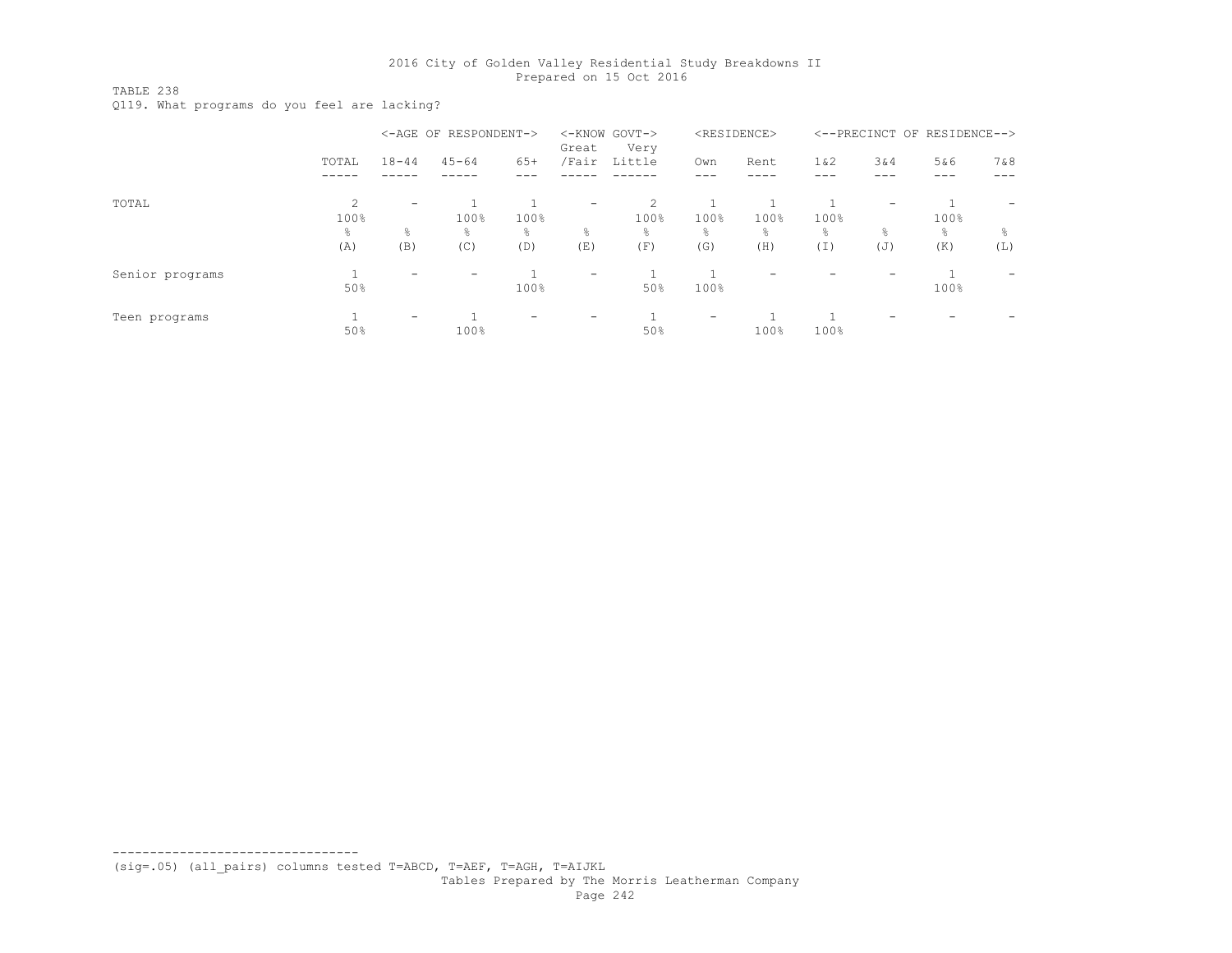TABLE 239

Q120. Does your household currently leave the city for park and recreation facilities or activities?

|                  |                | Less                 | <-RESIDENTIAL LONGEV-><br>10-30 Over 30 |                          | Less                     | $5 - 10$        | Over           | <expected longevity-=""> &lt;-TYPE OF HOUSEHOLD--&gt;</expected> |              | Empty             | $<-$ -GENDER--> |                          |
|------------------|----------------|----------------------|-----------------------------------------|--------------------------|--------------------------|-----------------|----------------|------------------------------------------------------------------|--------------|-------------------|-----------------|--------------------------|
|                  | TOTAL          | 10 Yrs               | Years                                   | Years                    | 5 Yrs                    | Years           | 10 Yrs         | Senior                                                           | Child        | Nest<br>----      | Male            | Female                   |
|                  |                |                      |                                         |                          |                          |                 |                |                                                                  |              |                   |                 |                          |
| TOTAL            | 400<br>100%    | 138<br>100%          | 178<br>100%                             | 84<br>100%               | 35<br>100%               | 30<br>100%      | 335<br>100%    | 155<br>100%                                                      | 108<br>100%  | 292<br>100%       | 192<br>100%     | 208<br>100%              |
|                  | $\frac{6}{6}$  | $\frac{6}{6}$        | $\frac{8}{6}$                           | g.                       | g.                       | g.              | g.             | g.                                                               | g.           | ⊱                 | g.              | ိင                       |
|                  | (A)            | (B)                  | (C)                                     | (D)                      | (E)                      | (F)             | (G)            | (H)                                                              | (I)          | (J)               | (K)             | (L)                      |
| No               | 185CK          | 70C                  | 66                                      | 49AC                     | 17                       | 11              | 157            | 91AIJ                                                            | 42           | 143               | 76              | 109AK                    |
|                  | 46%            | 51%                  | 37%                                     | 58%                      | 49%                      | 37%             | 47%            | 59%                                                              | 39%          | 49%               | 40%             | 52%                      |
| Lakes/Boating    | 111FHL         | 32                   | 54                                      | 25                       | 9                        | 3               | 99F            | 33                                                               | 28           | 83                | 66AL            | 45                       |
|                  | 28%            | 23%                  | 30%                                     | 30%                      | 26%                      | 10 <sup>°</sup> | 30%            | 21%                                                              | 26%          | 28%               | 34%             | 22%                      |
| Parks            | 26             | 5                    | 18AB                                    | 3                        | $\mathbf{1}$             | $\overline{4}$  | 21             | 7                                                                | 8            | 18                | 13              | 13                       |
|                  | 7%             | 4%                   | 10%                                     | 4%                       | 3%                       | 13%             | 6%             | 5%                                                               | 7%           | 6%                | 7%              | $6\%$                    |
| Golf courses     | 24BK           | $\mathbf{2}^{\circ}$ | 18AB                                    | 4                        | $\mathbf{1}$             | $\mathbf{1}$    | 22             | 18AI                                                             | 5            | 19                | 6               | 18AK                     |
|                  | 6%             | 1%                   | 10%                                     | 5%                       | 3%                       | 3%              | 7%             | 12%                                                              | 5%           | 7%                | 3%              | $9\%$                    |
| Trails           | 23DHJ          | 11D                  | 12D                                     | $\overline{\phantom{0}}$ | $\overline{2}$           | 5AG             | 16             | 4                                                                | 11AHJ        | $12 \overline{ }$ | 9               | 14                       |
|                  | 6%             | 8%                   | 7%                                      |                          | 6%                       | 17%             | 5%             | 3%                                                               | 10%          | 4%                | 5%              | $7\%$                    |
| Community Center | 17GHL          | 12ACD                | 4                                       | $\mathbf{1}$             | 5AG                      | 4AG             | 8              | $\mathbf{1}$                                                     | 8H           | 9                 | 14AL            | 3                        |
|                  | 4%             | $9\%$                | 2%                                      | $1\%$                    | 14%                      | 13%             | 2 <sup>°</sup> | $1\%$                                                            | 7%           | 3%                | 7%              | $1\%$                    |
| Pool             | 12H            | 5                    | 5                                       | $\mathbf{2}$             | $\overline{\phantom{a}}$ | $\mathbf{1}$    | 11             | $\mathbf{1}$                                                     | 5H           | 7                 | 6               | 6                        |
|                  | 3%             | 4%                   | 3%                                      | 2%                       |                          | 3%              | 3%             | $1\%$                                                            | 5%           | 2%                | 3%              | 3%                       |
| Unsure           | $\overline{c}$ | $\mathbf{1}$         | 1.                                      | $\overline{\phantom{0}}$ | -                        | 1AG             | $\mathbf{1}$   | $-$                                                              | $\mathbf{1}$ | $\mathbf{1}$      | 2               | $\overline{\phantom{0}}$ |
|                  | 1%             | $1\%$                | 1%                                      |                          |                          | 3%              | $\star$        |                                                                  | $1\%$        | $\star$           | 1 <sup>°</sup>  |                          |

--------------------------------- (sig=.05) (all\_pairs) columns tested T=ABCD, T=AEFG, T=AHIJ, T=AKL Note: Percentage less than 0.5 printed as \*.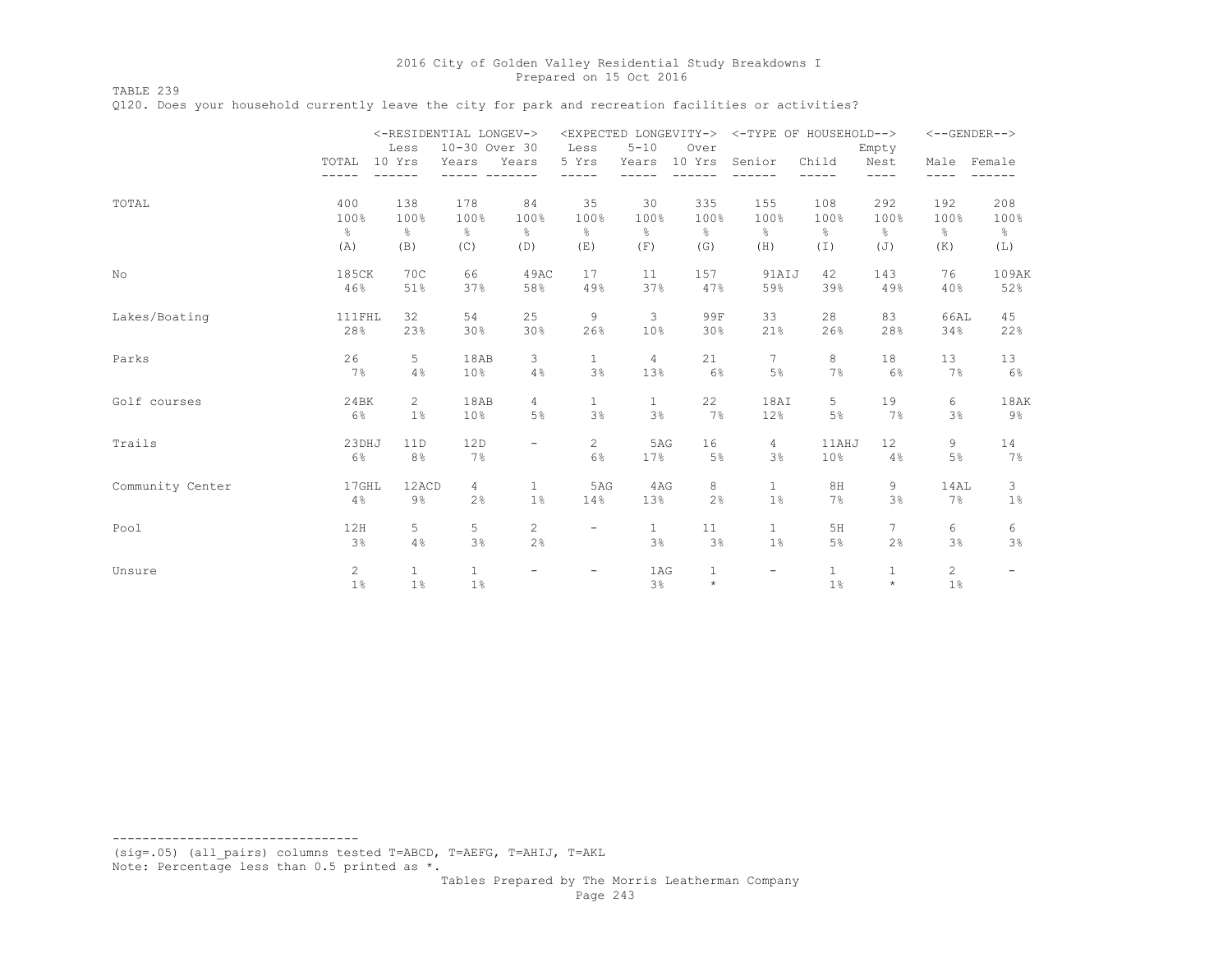TABLE 240

Q120. Does your household currently leave the city for park and recreation facilities or activities?

|                  |                |                | <-AGE OF RESPONDENT->    |                          | <-KNOW GOVT-><br>Great | Very                     |                | <residence></residence> |                          |                | <--PRECINCT OF RESIDENCE--> |                          |
|------------------|----------------|----------------|--------------------------|--------------------------|------------------------|--------------------------|----------------|-------------------------|--------------------------|----------------|-----------------------------|--------------------------|
|                  | TOTAL<br>----- | $18 - 44$      | $45 - 64$                | $65+$<br>$---$           | /Fair                  | Little                   | Own<br>$---$   | Rent<br>----            | 1 & 2<br>$- - -$         | 3&4<br>$- - -$ | 5&6<br>$---$                | 7 & 8<br>$---$           |
|                  |                |                |                          |                          |                        |                          |                |                         |                          |                |                             |                          |
| TOTAL            | 400<br>100%    | 158<br>100%    | 159<br>100%              | 83<br>100%               | 235<br>100%            | 165<br>100%              | 303<br>100%    | 97<br>100%              | 107<br>100%              | 94<br>100%     | 97<br>100%                  | 102<br>100%              |
|                  | $\frac{6}{6}$  | $\frac{6}{6}$  | g.                       | g.                       | g.                     | $\frac{6}{6}$            | ိင             | g.                      | $\frac{6}{6}$            | g.             | g.                          | ိင                       |
|                  | (A)            | (B)            | (C)                      | (D)                      | (E)                    | (F)                      | (G)            | (H)                     | (I)                      | (J)            | (K)                         | (L)                      |
| No               | 185BEK         | 62             | 65                       | 58ABC                    | 82                     | 103AE                    | 135            | 50                      | 65AJKL                   | 39             | 35                          | 46                       |
|                  | 46%            | 39%            | 41%                      | 70%                      | 35%                    | 62%                      | 45%            | 52%                     | 61%                      | 41%            | 36%                         | 45%                      |
| Lakes/Boating    | 111DFIK        | 41D            | 59ABD                    | 11                       | <b>83AF</b>            | 28                       | 85             | 26                      | 19                       | 41AIK          | 15                          | 36AIK                    |
|                  | 28%            | 26%            | 37%                      | 13%                      | 35%                    | 17%                      | 28%            | 27%                     | 18%                      | 44%            | 15%                         | 35%                      |
| Parks            | 26             | 11             | 10                       | 5                        | 17                     | 9                        | 19             | 7                       | 7                        | 5              | 8                           | 6                        |
|                  | 7%             | 7%             | 6%                       | 6%                       | 7%                     | 5%                       | 6%             | 7%                      | 7%                       | $5\%$          | 8%                          | 6%                       |
| Golf courses     | 24J            | 5              | 14B                      | 5                        | 15                     | 9                        | 21             | 3                       | 6                        | $\mathbf{1}$   | 12AJ                        | 5                        |
|                  | 6%             | 3%             | $9\frac{6}{6}$           | 6%                       | 6%                     | 5%                       | 7%             | 3%                      | 6%                       | 1%             | 12%                         | 5%                       |
| Trails           | 23             | 15ACD          | 6                        | $\mathbf{2}$             | 15                     | 8                        | 19             | $\overline{4}$          | 4                        | $\overline{2}$ | 15AIJL                      | $\mathbf{2}^{\prime}$    |
|                  | 6%             | $9\%$          | 4%                       | 2%                       | 6%                     | 5%                       | 6%             | 4%                      | 4%                       | 2%             | 15%                         | 2%                       |
| Community Center | 17C            | 15ACD          | $\mathbf{1}$             | $\mathbf{1}$             | 13                     | $\overline{4}$           | 13             | 4                       | 4                        | 3              | 9AL                         | $\mathbf{1}$             |
|                  | 4%             | $9\%$          | $1\%$                    | $1\%$                    | 6%                     | 2%                       | 4%             | 4%                      | 4%                       | 3%             | $9\%$                       | $1\%$                    |
| Pool             | 12             | 7              | $\overline{4}$           | $\mathbf{1}$             | 8                      | $\overline{4}$           | 9              | 3                       | $\overline{2}$           | $\overline{2}$ | $\mathbf{2}$                | <b>6A</b>                |
|                  | 3%             | 4%             | 3%                       | $1\%$                    | 3%                     | 2%                       | 3%             | 3%                      | 2%                       | 2%             | 2%                          | 6%                       |
| Unsure           | $\overline{c}$ | $\mathbf{2}$   | $\overline{\phantom{m}}$ | $\overline{\phantom{a}}$ | $\mathbf{2}^{\prime}$  | $\overline{\phantom{a}}$ | $\mathbf{2}$   | ÷                       | $\overline{\phantom{0}}$ | $\mathbf{1}$   | $\mathbf{1}$                | $\overline{\phantom{m}}$ |
|                  | 1 <sup>°</sup> | 1 <sup>°</sup> |                          |                          | 1 <sup>°</sup>         |                          | 1 <sup>°</sup> |                         |                          | $1\%$          | $1\%$                       |                          |

(sig=.05) (all\_pairs) columns tested T=ABCD, T=AEF, T=AGH, T=AIJKL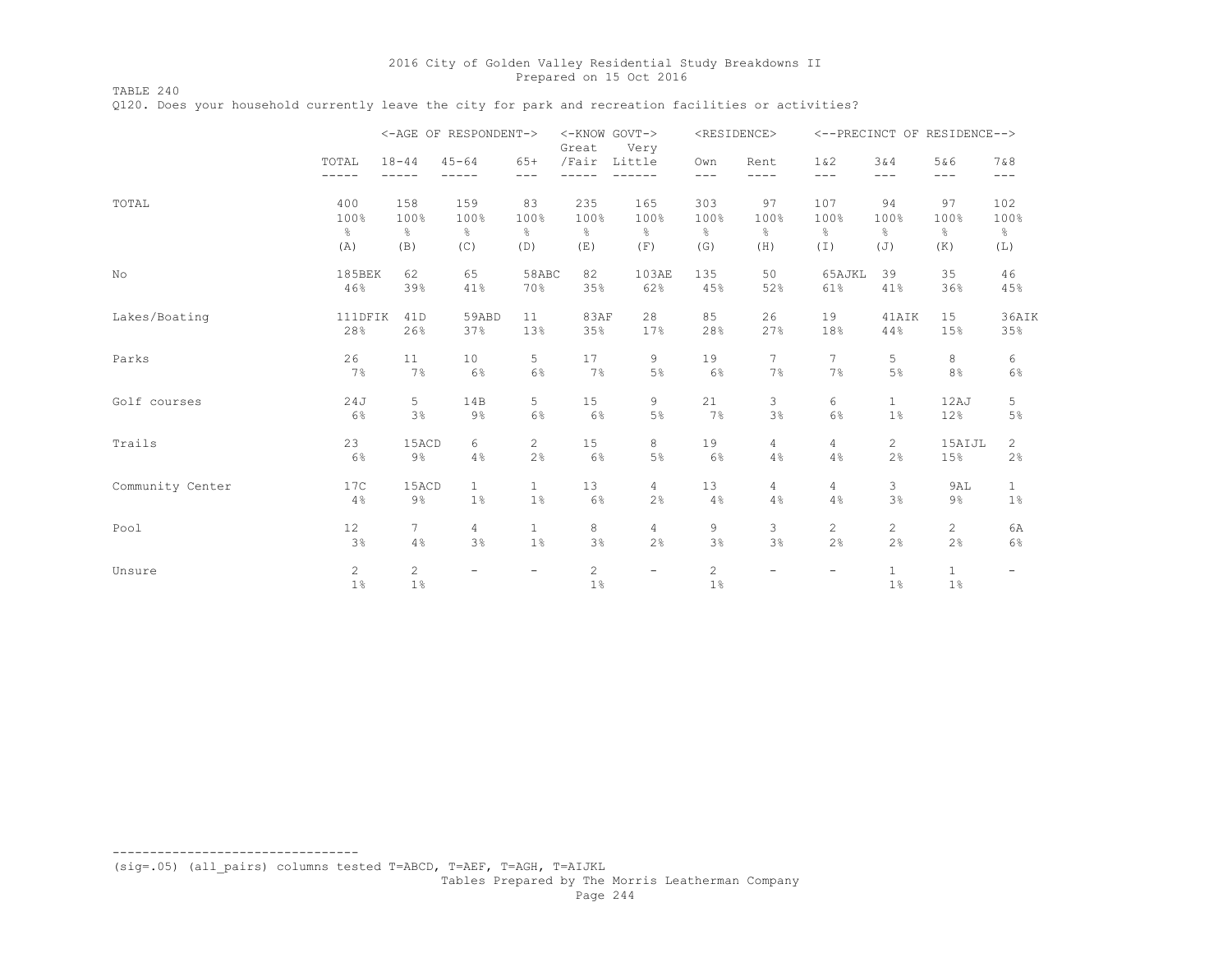TABLE 241

Q121. What is the most important environmental issue needing to be addressed in the City of Golden Valley?

|                         |                                     | Less                                    | <-RESIDENTIAL LONGEV-><br>10-30 Over 30 |                                    | Less                      | $5 - 10$                           | Over                                |                                     | <expected longevity-=""> &lt;-TYPE OF HOUSEHOLD--&gt;</expected> | Empty                               |                                     | $\leftarrow$ -GENDER-->             |
|-------------------------|-------------------------------------|-----------------------------------------|-----------------------------------------|------------------------------------|---------------------------|------------------------------------|-------------------------------------|-------------------------------------|------------------------------------------------------------------|-------------------------------------|-------------------------------------|-------------------------------------|
|                         | TOTAL 10 Yrs<br>-----               | $- - - - - -$                           | Years<br>$- -$                          | Years<br>$\frac{1}{2}$<br>$---$    | 5 Yrs<br>-----            | Years                              | 10 Yrs<br>$-$<br>----               | Senior<br>$- - - - - -$             | Child<br>-----                                                   | Nest<br>$- - - - -$                 | $- - - -$                           | Male Female<br>$---$<br>$---$       |
| TOTAL                   | 400<br>100%<br>$\frac{6}{6}$<br>(A) | 138<br>100%<br>$\frac{\circ}{6}$<br>(B) | 178<br>100%<br>$\%$<br>(C)              | 84<br>100%<br>$\frac{6}{6}$<br>(D) | 35<br>100%<br>$\%$<br>(E) | 30<br>100%<br>$\frac{6}{5}$<br>(F) | 335<br>100%<br>$\frac{6}{6}$<br>(G) | 155<br>100%<br>$\frac{6}{6}$<br>(H) | 108<br>100%<br>$\frac{6}{6}$<br>$(\bot)$                         | 292<br>100%<br>$\frac{6}{6}$<br>(J) | 192<br>100%<br>$\frac{6}{6}$<br>(K) | 208<br>100%<br>$\frac{6}{6}$<br>(L) |
| None                    | <b>71E</b><br>18%                   | 19<br>14%                               | 33<br>19%                               | 19<br>23%                          | $\mathbf{1}$<br>3%        | 2<br>7%                            | 68AE<br>20%                         | 31<br>20%                           | 16<br>15%                                                        | 55<br>19%                           | 35<br>18%                           | 36<br>17%                           |
| Air quality             | 61<br>15%                           | 23<br>17%                               | 24<br>13%                               | 14<br>17%                          | 6<br>17%                  | $\overline{4}$<br>13%              | 51<br>15%                           | 23<br>15%                           | 13<br>12%                                                        | 48<br>16%                           | 32<br>17%                           | 29<br>14%                           |
| Litter                  | 41J<br>10 <sub>8</sub>              | 15<br>$11\%$                            | 22<br>12%                               | 4<br>$5\%$                         | 6<br>17%                  | 3<br>10%                           | 32<br>10 <sub>8</sub>               | 12<br>8 <sup>°</sup>                | 17AHJ<br>16%                                                     | 24<br>8 <sup>°</sup>                | 22<br>$11\%$                        | 19<br>$9\%$                         |
| Lawn run-off            | 38<br>10 <sup>°</sup>               | 9<br>7%                                 | 20<br>$11\%$                            | 9<br>11%                           | 3<br>9%                   | 7AG<br>23%                         | 28<br>8 <sup>°</sup>                | 15<br>10 <sub>8</sub>               | 11<br>10 <sup>°</sup>                                            | 27<br>9%                            | 22<br>$11\%$                        | 16<br>8%                            |
| Lake/Pond water quality | 35<br>9%                            | 17<br>12%                               | 11<br>6%                                | $7^{\circ}$<br>8%                  | 3<br>$9\%$                | $\mathbf{2}$<br>7%                 | 30<br>9%                            | 10<br>6%                            | 13<br>12%                                                        | 22<br>8%                            | 20<br>10%                           | 15<br>7%                            |
| Drinking water quality  | 26<br>$7\%$                         | 11<br>8%                                | 13<br>$7\%$                             | $\overline{c}$<br>2%               | 4<br>11%                  | $\mathbf{1}$<br>3%                 | 21<br>6%                            | 8<br>5%                             | 8<br>$7\%$                                                       | 18<br>6%                            | 13<br>7%                            | 13<br>$6\%$                         |
| Natural habitats        | 16DK<br>$4\,$ $\,$                  | 7 D<br>$5\%$                            | 9D<br>$5\%$                             | $\overline{\phantom{a}}$           | $\overline{\phantom{a}}$  | $\mathbf{2}$<br>7%                 | 14<br>4%                            | $7^{\circ}$<br>$5\%$                | $\overline{4}$<br>4%                                             | 12<br>4%                            | 3<br>2%                             | 13AK<br>$6\%$                       |
| Recycling/Garbage       | 16<br>4%                            | $\overline{2}$<br>$1\%$                 | 12AB<br>7%                              | $\overline{c}$<br>2%               | $\mathbf{2}$<br>6%        | $\overline{\phantom{a}}$           | 14<br>4%                            | 8<br>$5\%$                          | 5<br>5%                                                          | 11<br>4%                            | 6<br>3%                             | 10 <sub>o</sub><br>5%               |
| Backyard fire pits      | 11G<br>$3\%$                        | 6<br>4%                                 | 5<br>3%                                 | $\overline{\phantom{a}}$           | $\mathbf{1}$<br>3%        | 5AG<br>17%                         | 5<br>$1\%$                          | $\overline{c}$<br>$1\%$             | $\overline{2}$<br>2%                                             | 9<br>$3\%$                          | $7\phantom{.}$<br>4%                | 4<br>2%                             |
| Invasive species        | 10<br>3%                            | $\overline{4}$<br>3%                    | 3<br>2%                                 | 3<br>4%                            | $\overline{\phantom{a}}$  | $\mathbf{1}$<br>3%                 | 9<br>$3\%$                          | $\overline{c}$<br>$1\%$             | 3<br>3%                                                          | $7\overline{ }$<br>$2\%$            | 5<br>3%                             | 5<br>2%                             |
| Mosquitos               | 9<br>2%                             | 5<br>4%                                 | $\overline{4}$<br>2%                    | $\overline{\phantom{a}}$           | $\overline{\phantom{0}}$  | $\overline{\phantom{a}}$           | 9<br>3%                             | 3<br>2%                             | $\overline{2}$<br>2%                                             | $7\phantom{.0}$<br>2%               | 5<br>3%                             | $\overline{4}$<br>2%                |
| Too much tree removal   | 8CGK<br>2%                          | 5 <sup>C</sup><br>4%                    |                                         | ЗC<br>4%                           | 3AG<br>9%                 | $\mathbf{1}$<br>3%                 | 4<br>$1\%$                          | 3<br>2%                             | $\overline{2}$<br>$2\%$                                          | 6<br>2%                             | $\mathbf{1}$<br>$1\%$               | 7AK<br>3%                           |
| Too many deer           | 6<br>2%                             | $-$                                     | 5B<br>3%                                | $\mathbf{1}$<br>$1\%$              | $\overline{\phantom{0}}$  | $-$                                | 6<br>2%                             | $\overline{c}$<br>$1\%$             | $\overline{\phantom{a}}$                                         | 6<br>2%                             | 3<br>2%                             | 3<br>$1\%$                          |

---------------------------------

(sig=.05) (all\_pairs) columns tested T=ABCD, T=AEFG, T=AHIJ, T=AKL

Note: Percentage less than 0.5 printed as \*.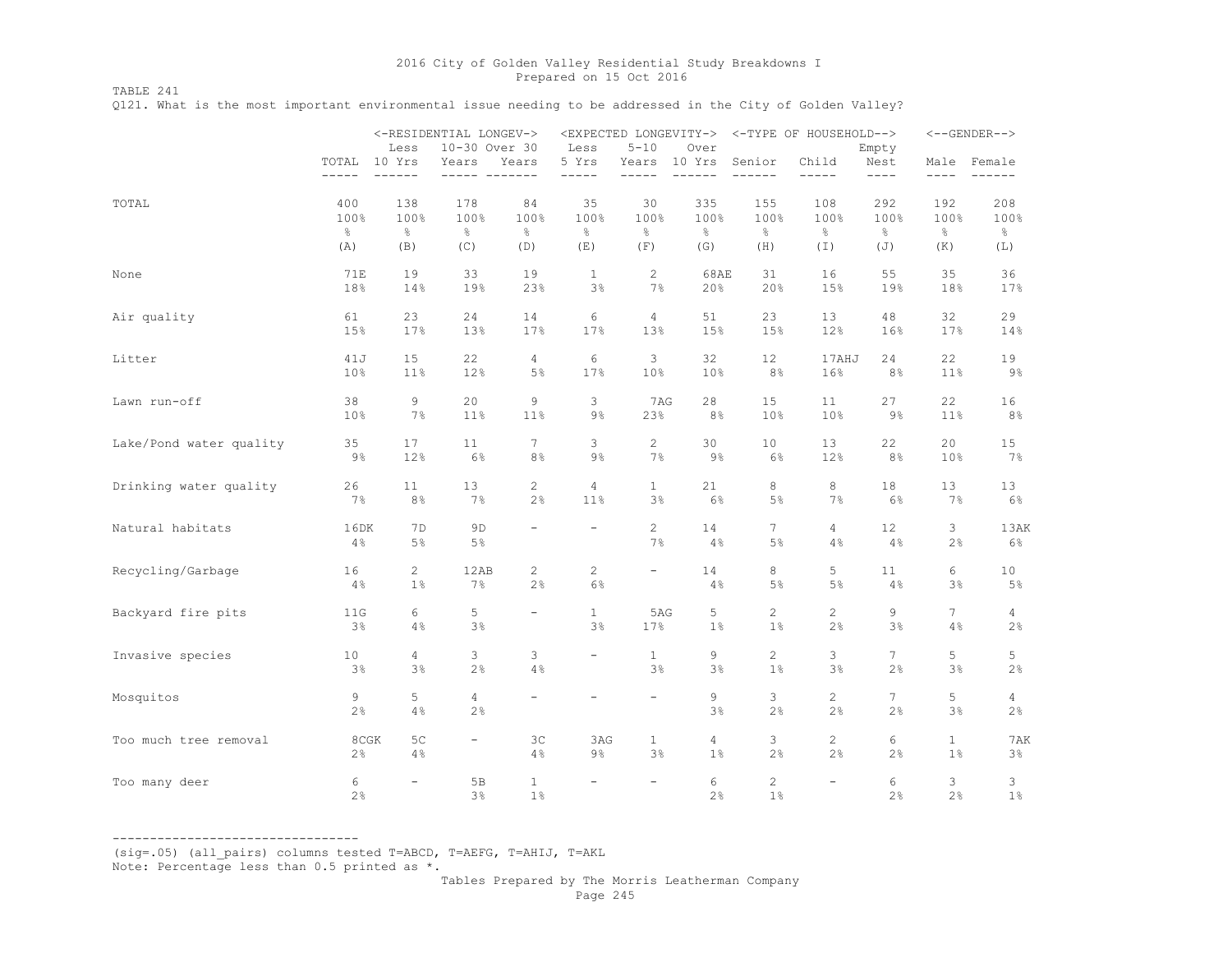TABLE 241 (continued)

Q121. What is the most important environmental issue needing to be addressed in the City of Golden Valley?

|                  |               |           | <-RESIDENTIAL LONGEV-> |                          | <expected longevity-=""></expected> |                   |             | <-TYPE OF HOUSEHOLD--> |         |                       |                          | $<-$ -GENDER--> |
|------------------|---------------|-----------|------------------------|--------------------------|-------------------------------------|-------------------|-------------|------------------------|---------|-----------------------|--------------------------|-----------------|
|                  |               | Less      | 10-30 Over 30          |                          | Less                                | $5 - 10$          | Over        |                        |         | Empty                 |                          |                 |
|                  | TOTAL         | 10<br>Yrs | Years                  | Years                    | 5 Yrs                               | Years             | 10 Yrs      | Senior                 | Child   | Nest                  | Male                     | Female          |
|                  |               |           |                        |                          |                                     |                   |             |                        |         |                       |                          |                 |
| Renewable energy | 1G<br>$\star$ |           | $1\%$                  | $\overline{\phantom{0}}$ | 1AG<br>3%                           | -                 |             |                        |         | $\star$               | $\overline{\phantom{0}}$ | $\star$         |
| Unsure           | 36C<br>9%     | 10<br>7%  | 8<br>4%                | 18ABC<br>21%             | 3<br>9%                             | 2<br>7%           | 31<br>$9\%$ | 21A<br>14%             | 8<br>7% | 28<br>10 <sup>°</sup> | 12<br>6%                 | 24<br>12%       |
| Scattered        | 15<br>4%      | .5<br>4%  | 8<br>4%                | 2 <sup>°</sup>           | $\mathcal{D}$<br>6%                 | $\qquad \qquad -$ | 13<br>4%    | 8<br>5%                | 4<br>4% | 11<br>4%              | 6<br>3%                  | 9<br>4%         |

--------------------------------- (sig=.05) (all\_pairs) columns tested T=ABCD, T=AEFG, T=AHIJ, T=AKL

Note: Percentage less than 0.5 printed as \*.

 Tables Prepared by The Morris Leatherman Company Page 246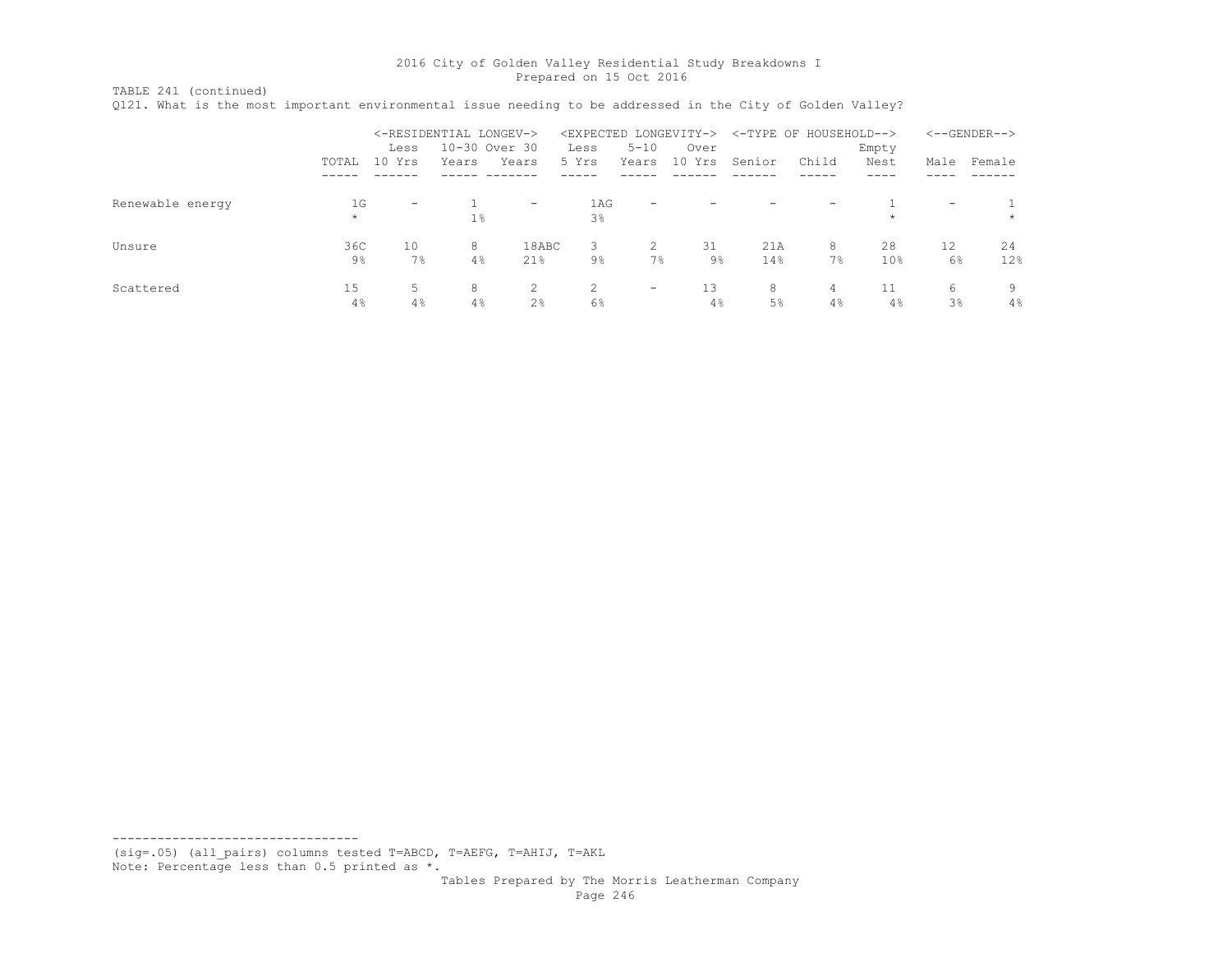TABLE 242

Q121. What is the most important environmental issue needing to be addressed in the City of Golden Valley?

|                         |                 |                    | <-AGE OF RESPONDENT->   |                          | <-KNOW GOVT-><br>Great | Very                     |                      | <residence></residence>  |                       | <--PRECINCT OF RESIDENCE--> |                       |                       |
|-------------------------|-----------------|--------------------|-------------------------|--------------------------|------------------------|--------------------------|----------------------|--------------------------|-----------------------|-----------------------------|-----------------------|-----------------------|
|                         | TOTAL           | $18 - 44$          | $45 - 64$               | $65+$                    | /Fair Little           | $- -$                    | Own                  | Rent                     | $1\&2$                | 3&4                         | 5&6                   | 7&8                   |
|                         | -----           | $- - - - -$        | $- - - - - -$           | $- - -$                  | $- - - - -$            | $- - - -$                | $---$                | $- - - -$                | $- - -$               | $---$                       | $---$                 | $---$                 |
| TOTAL                   | 400             | 158                | 159                     | 83                       | 235                    | 165                      | 303                  | 97                       | 107                   | 94                          | 97                    | 102                   |
|                         | 100%            | 100%               | 100%                    | 100%                     | 100%                   | 100%                     | 100%                 | 100%                     | 100%                  | 100%                        | 100%                  | 100%                  |
|                         | $\%$            | $\frac{6}{5}$      | $\%$                    | $\frac{6}{6}$            | $\%$                   | $\%$                     | $\frac{6}{6}$        | $\%$                     | $\frac{6}{6}$         | $\%$                        | $\frac{6}{6}$         | $\frac{6}{6}$         |
|                         | (A)             | (B)                | (C)                     | (D)                      | (E)                    | (F)                      | (G)                  | (H)                      | $(\top)$              | $(\mathbb{J})$              | (K)                   | (L)                   |
| None                    | 71BG            | 20                 | 37AB                    | 14                       | 38                     | 33                       | 44                   | 27AG                     | 13                    | 27AIK                       | 12                    | 19                    |
|                         | 18%             | 13%                | 23%                     | 17%                      | 16%                    | 20%                      | 15%                  | 28%                      | 12%                   | 29%                         | 12%                   | 19%                   |
| Air quality             | 61              | 26                 | 18                      | 17                       | 41                     | 20                       | 45                   | 16                       | 16                    | 15                          | 13                    | 17                    |
|                         | 15%             | 16%                | 11%                     | 20%                      | 17%                    | 12%                      | 15%                  | 16%                      | 15%                   | 16%                         | 13%                   | 17%                   |
| Litter                  | 41 <sub>D</sub> | 22D                | 17D                     | $\overline{c}$           | 22                     | 19                       | 30                   | 11                       | 12 <sup>°</sup>       | 11                          | 9                     | 9                     |
|                         | 10%             | 14%                | $11\%$                  | 2%                       | $9\frac{6}{6}$         | 12%                      | 10%                  | 11%                      | 11%                   | 12%                         | $9\,$                 | 9%                    |
| Lawn run-off            | 38              | 12                 | 15                      | 11                       | 25                     | 13                       | 33                   | 5                        | 9                     | 5                           | 15AJ                  | 9                     |
|                         | 10 <sup>°</sup> | 8%                 | $9\,$                   | 13%                      | 11%                    | 8%                       | 11%                  | $5\%$                    | 8%                    | $5\%$                       | 15%                   | $9\%$                 |
| Lake/Pond water quality | 35              | 16                 | 16                      | 3                        | 22                     | 13                       | 29                   | 6                        | 9                     | 6                           | $12 \overline{ }$     | 8                     |
|                         | $9\%$           | 10%                | 10%                     | $4\%$                    | $9\frac{6}{6}$         | 8%                       | 10%                  | $6\%$                    | 8%                    | $6\%$                       | 12%                   | 8 <sup>°</sup>        |
| Drinking water quality  | 26              | 12                 | 10                      | 4                        | 20                     | 6                        | 19                   | 7                        | $7\phantom{.}$        | 8                           | 6                     | 5                     |
|                         | $7\%$           | 8 <sup>°</sup>     | $6\%$                   | $5\%$                    | $9\%$                  | 4%                       | $6\%$                | 7%                       | 7%                    | $9\%$                       | $6\%$                 | 5%                    |
| Natural habitats        | 16              | $7\phantom{.}$     | $\overline{4}$          | 5                        | 6                      | 10                       | $10$                 | 6                        | $\overline{c}$        | $\overline{4}$              | 3                     | 7                     |
|                         | 4%              | 4%                 | $3\%$                   | $6\%$                    | 3%                     | $6\%$                    | 3%                   | $6\%$                    | 2%                    | 4%                          | 3%                    | 7%                    |
| Recycling/Garbage       | 16              | 6                  | 7                       | 3                        | 10                     | 6                        | 15                   | $\mathbf{1}$             | $\overline{c}$        | 3                           | 8AI                   | 3                     |
|                         | 4%              | 4%                 | 4%                      | 4%                       | 4%                     | 4%                       | 5%                   | $1\%$                    | 2%                    | 3%                          | 8%                    | 3%                    |
| Backyard fire pits      | 11C             | 7C                 | $\mathbf{1}$            | 3                        | 5                      | 6                        | 8                    | 3                        | $\mathbf{1}$          | $\mathbf{2}$                | 7AIL                  | $\mathbf{1}$          |
|                         | $3\%$           | 4%                 | 1%                      | 4%                       | 2%                     | 4%                       | $3\%$                | $3\%$                    | $1\%$                 | 2%                          | $7\%$                 | $1\%$                 |
| Invasive species        | 10<br>3%        | 4<br>3%            | 4<br>3%                 | $\overline{c}$<br>2%     | $7\overline{ }$<br>3%  | 3<br>2%                  | $7\phantom{.}$<br>2% | 3<br>3%                  | $\overline{c}$<br>2%  | $\overline{\phantom{a}}$    | $\mathbf{1}$<br>$1\%$ | 7AJK<br>$7\%$         |
| Mosquitos               | 9<br>2%         | $\mathbf{2}$<br>1% | 5<br>3%                 | $\overline{c}$<br>2%     | 5<br>2%                | $\overline{4}$<br>2%     | 5<br>2%              | 4<br>4%                  | -                     | 4 I<br>4%                   | $\mathbf{1}$<br>$1\%$ | 4 I<br>$4\%$          |
| Too much tree removal   | 8<br>2%         | 5<br>3%            | $\overline{c}$<br>$1\%$ | $\mathbf{1}$<br>$1\%$    | $7\phantom{.0}$<br>3%  | $\mathbf{1}$<br>$1\%$    | $7\phantom{.}$<br>2% | $\mathbf{1}$<br>$1\%$    | $\overline{4}$<br>4%  | $\overline{\phantom{a}}$    | 3<br>3%               | $\mathbf{1}$<br>$1\%$ |
| Too many deer           | 6F<br>2%        | 3<br>2%            | 3<br>2%                 | $\overline{\phantom{0}}$ | 6AF<br>3%              | $\overline{\phantom{0}}$ | 6<br>2%              | $\overline{\phantom{a}}$ | $\mathbf{1}$<br>$1\%$ | $\mathbf{1}$<br>1%          | $\mathbf{2}$<br>2%    | $\mathbf{2}$<br>2%    |

---------------------------------

(sig=.05) (all\_pairs) columns tested T=ABCD, T=AEF, T=AGH, T=AIJKL

Note: Percentage less than 0.5 printed as \*.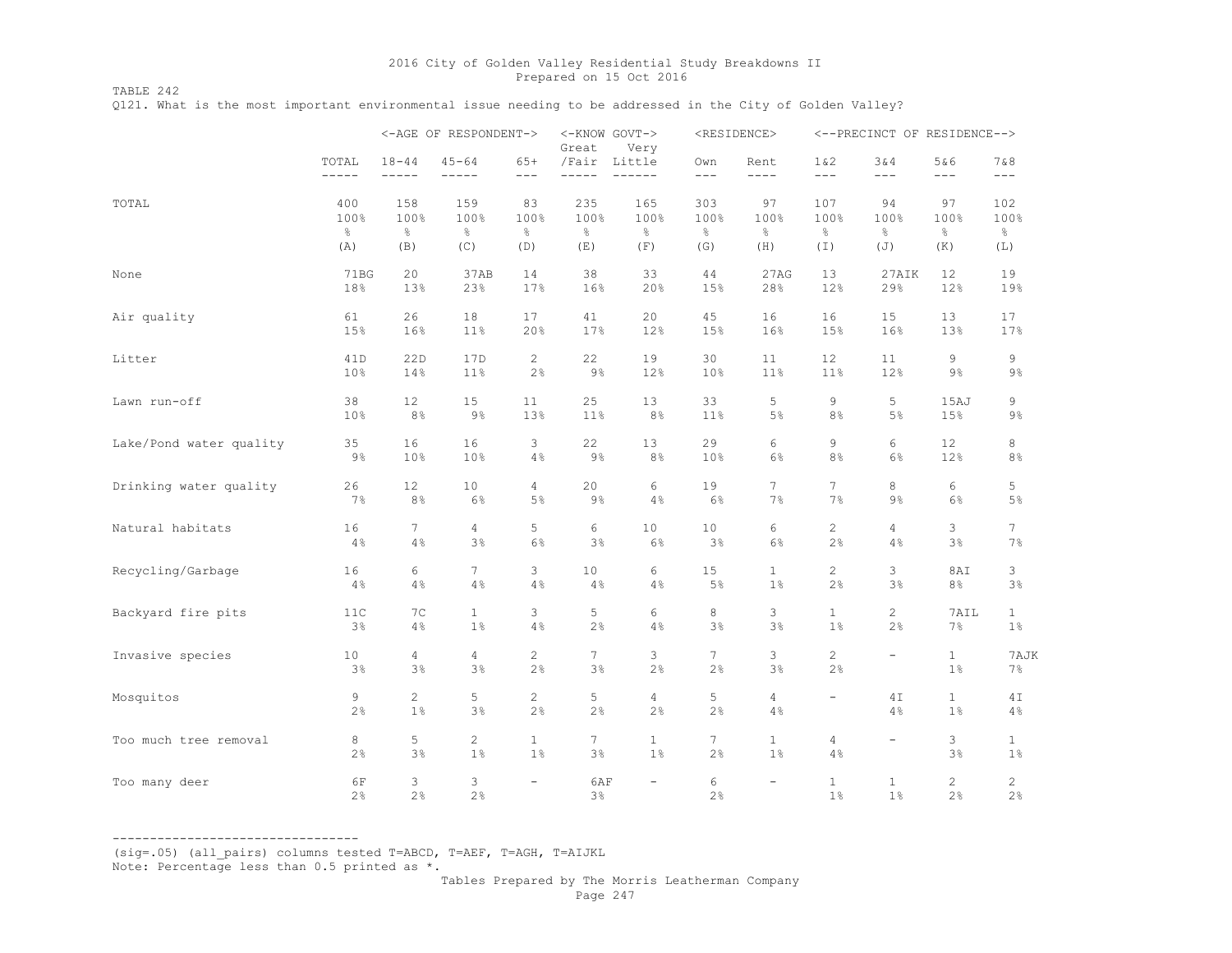TABLE 242 (continued)

Q121. What is the most important environmental issue needing to be addressed in the City of Golden Valley?

|                  |            |                     | <-AGE OF RESPONDENT->    |                          | Great             | <-KNOW GOVT-><br>Very |                          | <residence></residence> |                        |       | <--PRECINCT OF RESIDENCE--> |                     |
|------------------|------------|---------------------|--------------------------|--------------------------|-------------------|-----------------------|--------------------------|-------------------------|------------------------|-------|-----------------------------|---------------------|
|                  | TOTAL      | $18 - 44$           | $45 - 64$                | $65+$                    | /Fair             | Little                | Own                      | Rent                    | 1 & 2                  | 3&4   | 5&6                         | 7&8                 |
| Renewable energy | $\star$    | $1\%$               | $\overline{\phantom{0}}$ | $\overline{\phantom{a}}$ | $\qquad \qquad -$ | $1\%$                 | $\overline{\phantom{0}}$ | 1%                      | -                      |       | $\overline{\phantom{0}}$    | $1\%$               |
| Unsure           | 36EK<br>9% | 10<br>$6\%$         | 13<br>8 <sup>°</sup>     | 13AB<br>16%              | 12<br>5%          | 24AE<br>15%           | 32<br>11%                | 4<br>4%                 | 20AJKL<br>19%          | 7 %   | 2<br>2%                     | $7\%$               |
| Scattered        | 15<br>4%   | 5<br>3 <sup>°</sup> | 4%                       | 3<br>4%                  | 9<br>4%           | 6<br>4%               | 13<br>4%                 | 2<br>2%                 | 9AJL<br>8 <sup>°</sup> | $1\%$ | 3<br>3%                     | 2<br>2 <sup>°</sup> |

--------------------------------- (sig=.05) (all\_pairs) columns tested T=ABCD, T=AEF, T=AGH, T=AIJKL

Note: Percentage less than 0.5 printed as \*.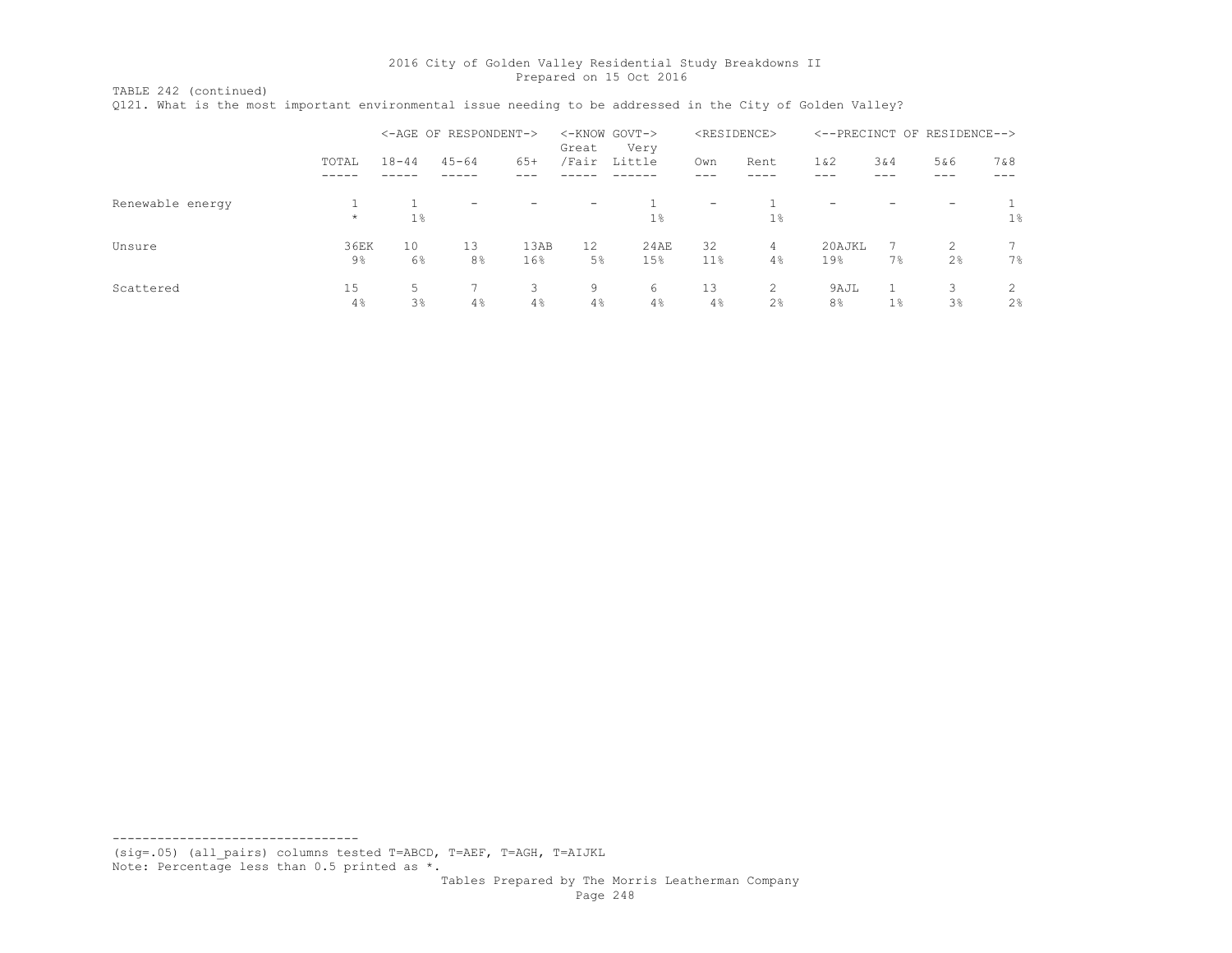TABLE 243

Q122. How would you rate the water quality of lakes, streams and wetlands in Golden Valley?

|           |       |        | <-RESIDENTIAL LONGEV-> |                       |                          | <expected longevity-=""></expected> |                 |        | <-TYPE OF HOUSEHOLD--> |       |                   | $<-$ -GENDER--> |
|-----------|-------|--------|------------------------|-----------------------|--------------------------|-------------------------------------|-----------------|--------|------------------------|-------|-------------------|-----------------|
|           |       | Less   | 10-30 Over 30          |                       | Less                     | $5 - 10$                            | Over            |        |                        | Empty |                   |                 |
|           | TOTAL | 10 Yrs | Years                  | Years                 | 5 Yrs                    | Years                               | 10 Yrs          | Senior | Child                  | Nest  | Male              | Female          |
|           |       |        |                        |                       |                          |                                     |                 |        |                        |       |                   |                 |
| TOTAL     | 400   | 138    | 178                    | 84                    | 35                       | 30                                  | 335             | 155    | 108                    | 292   | 192               | 208             |
|           | 100%  | 100%   | 100%                   | 100%                  | 100%                     | 100%                                | 100%            | 100%   | 100%                   | 100%  | 100%              | 100%            |
|           | &     | 옹      | $\frac{6}{6}$          | 옹                     | g.                       | g.                                  | ိင              | 옹      | 옹                      | g.    | &                 | ိင              |
|           | (A)   | (B)    | (C)                    | (D)                   | (E)                      | (F)                                 | (G)             | (H)    | $(\bot)$               | (J)   | (K)               | (L)             |
| Excellent | 43E   | 20     | 15                     | 8                     | -                        | 4E                                  | 39E             | 13     | 13                     | 30    | 16                | 27              |
|           | 11%   | 14%    | 8%                     | 10%                   |                          | 13%                                 | 12%             | 8%     | 12%                    | 10%   | 8 <sup>°</sup>    | 13%             |
| Good      | 299   | 100    | 142AD                  | 57                    | 28                       | 24                                  | 247             | 116    | 74                     | 225   | 147               | 152             |
|           | 75%   | 72%    | 80%                    | 68%                   | 80%                      | 80%                                 | 74%             | 75%    | 69%                    | 77%   | 77%               | 73%             |
| Only fair | 40    | 13     | 15                     | 12                    | 5                        | $\mathbf{2}$                        | 33              | 17     | 14                     | 26    | 23                | 17              |
|           | 10%   | $9\%$  | 8%                     | 14%                   | 14%                      | 7%                                  | 10 <sub>8</sub> | 11%    | 13%                    | $9\%$ | 12%               | 8%              |
| Poor      | 12    | 5      | 5                      | $\mathbf{2}^{\prime}$ | $\mathbf{2}^{\prime}$    | -                                   | 10              | 4      | 6                      | 6     | 6                 | 6               |
|           | 3%    | 4%     | 3%                     | 2%                    | 6%                       |                                     | 3%              | 3%     | 6%                     | 2%    | 3%                | 3%              |
| Unsure    | 6K    | -      |                        | 5ABC                  | $\overline{\phantom{0}}$ |                                     | 6               | 5A     | $\mathbf{1}$           | 5     | $\qquad \qquad -$ | 6AK             |
|           | 2%    |        | 1%                     | $6\%$                 |                          |                                     | 2%              | 3%     | $1\%$                  | 2%    |                   | $3\frac{6}{6}$  |

(sig=.05) (all\_pairs) columns tested T=ABCD, T=AEFG, T=AHIJ, T=AKL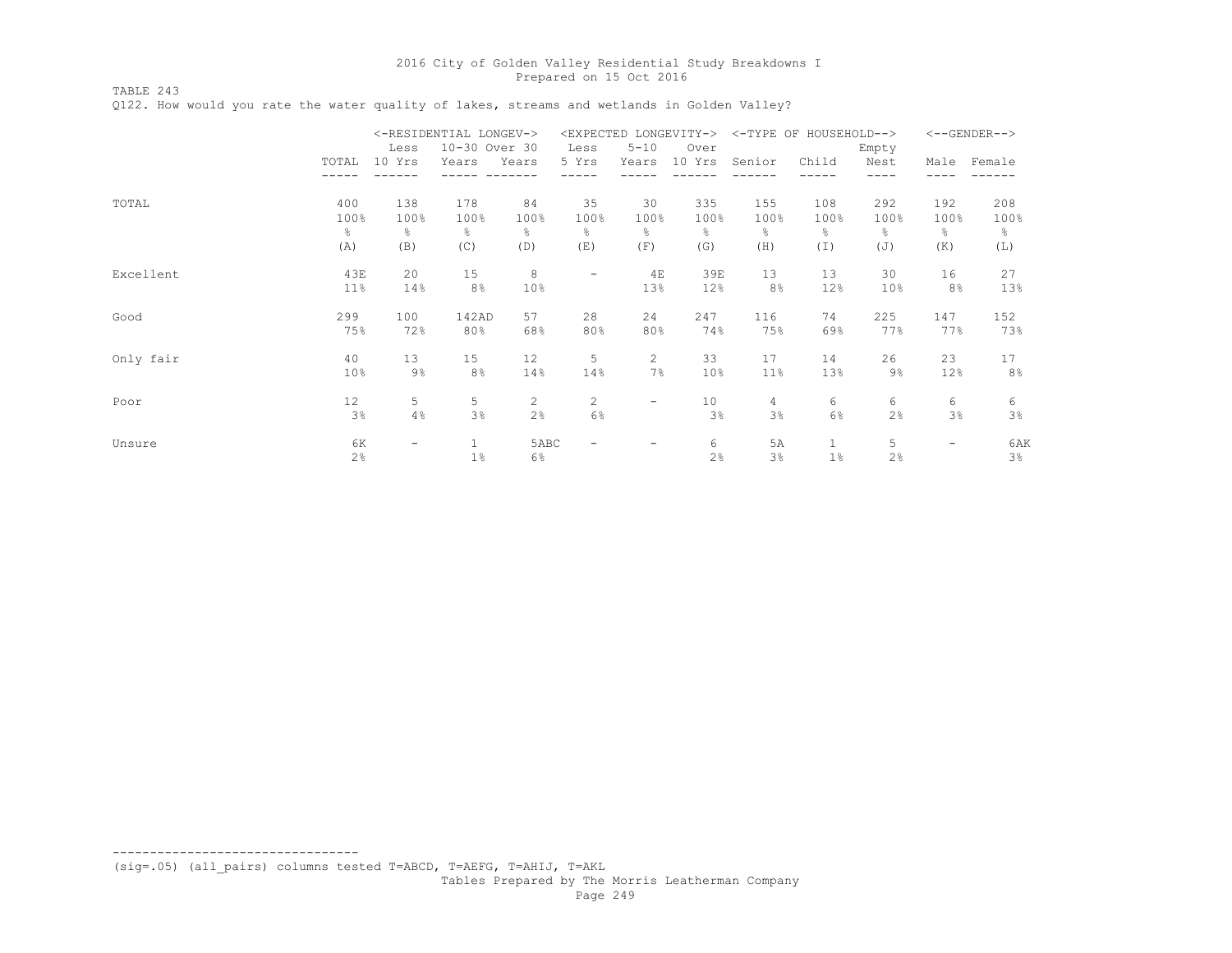TABLE 244 Q122. How would you rate the water quality of lakes, streams and wetlands in Golden Valley?

|           |                 |           | <-AGE OF RESPONDENT-> |                | <-KNOW GOVT-><br>Great | Very           |                 | <residence></residence> |               |               | <--PRECINCT OF RESIDENCE--> |                |
|-----------|-----------------|-----------|-----------------------|----------------|------------------------|----------------|-----------------|-------------------------|---------------|---------------|-----------------------------|----------------|
|           | TOTAL<br>-----  | $18 - 44$ | $45 - 64$             | $65+$<br>---   | /Fair                  | Little         | Own<br>$- - -$  | Rent<br>----            | $1\&2$<br>--- | 3&4<br>$---$  | 5&6<br>$---$                | 7&8<br>$-- -$  |
|           |                 |           |                       |                |                        |                |                 |                         |               |               |                             |                |
| TOTAL     | 400             | 158       | 159                   | 83             | 235                    | 165            | 303             | 97                      | 107           | 94            | 97                          | 102            |
|           | 100%            | 100%      | 100%                  | 100%           | 100%                   | 100%           | 100%            | 100%                    | 100%          | 100%          | 100%                        | 100%           |
|           | g.              | ⊱         | $\frac{6}{6}$         | $\frac{6}{6}$  | ⊱                      | g.             | g.              | g.                      | g.            | $\frac{6}{6}$ | g.                          | 옹              |
|           | (A)             | (B)       | (C)                   | (D)            | (E)                    | (F)            | (G)             | (H)                     | (I)           | (J)           | (K)                         | (L)            |
| Excellent | 43E             | 20        | 16                    | $\overline{7}$ | 19                     | 24AE           | 31              | 12                      | 10            | 15            | 7                           | 11             |
|           | $11\%$          | 13%       | 10%                   | 8%             | 8%                     | 15%            | 10 <sup>°</sup> | 12%                     | 9%            | 16%           | 7%                          | 11%            |
| Good      | 299I            | 117       | 122                   | 60             | 182                    | 117            | 225             | 74                      | 71            | 71            | 76                          | 81I            |
|           | 75%             | 74%       | 77%                   | 72%            | 77%                    | 71%            | 74%             | 76%                     | 66%           | 76%           | 78%                         | 79%            |
| Only fair | 40J             | 14        | 17                    | 9              | 25                     | 15             | 31              | 9                       | 19AJK         | 4             | 8                           | 9              |
|           | 10 <sup>°</sup> | $9\%$     | 11%                   | 11%            | 11%                    | $9\%$          | 10%             | $9\%$                   | 18%           | 4%            | 8%                          | $9\frac{6}{6}$ |
| Poor      | 12L             | 7         | 3                     | 2              | 8                      | $\overline{4}$ | 11              | $\mathbf{1}$            | 3             | 4L            | 5L                          |                |
|           | 3%              | 4%        | 2%                    | 2%             | 3%                     | 2%             | 4%              | $1\%$                   | 3%            | 4%            | 5%                          |                |
| Unsure    | 6BE             | -         | 1                     | 5ABC           |                        | 5AE            | 5               | 1                       | 4A            |               |                             |                |
|           | 2%              |           | $1\%$                 | $6\%$          | $\star$                | 3%             | 2%              | 1%                      | 4%            |               | $1\%$                       | $1\%$          |

--------------------------------- (sig=.05) (all\_pairs) columns tested T=ABCD, T=AEF, T=AGH, T=AIJKL Note: Percentage less than 0.5 printed as \*.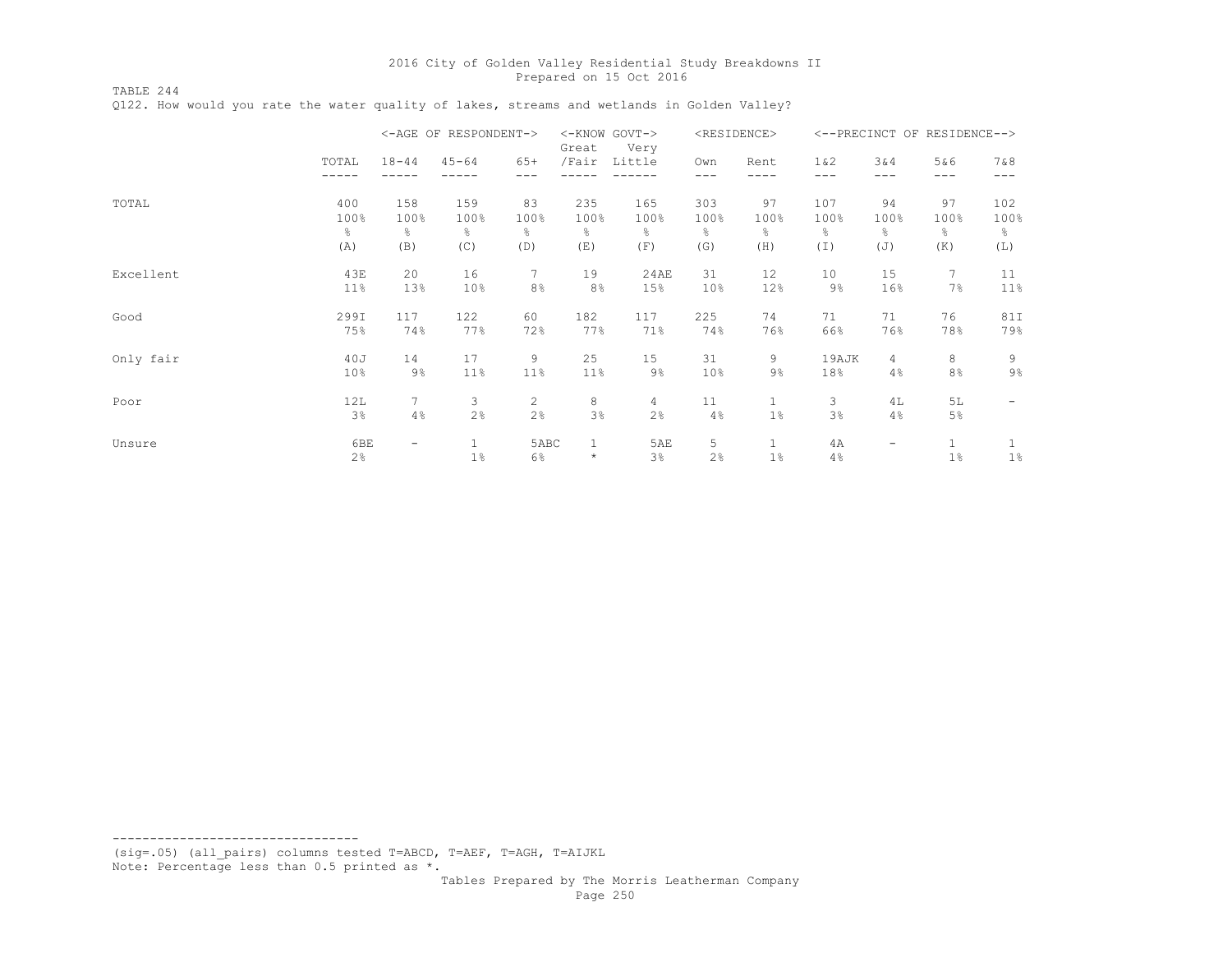## TABLE 245

Q123. How concerned are you about invasive species in the city?

|            |       |        | <-RESIDENTIAL LONGEV-> |                       | <expected< th=""><th></th><th>LONGEVITY-&gt;</th><th></th><th>&lt;-TYPE OF HOUSEHOLD--&gt;</th><th></th><th></th><th><math>&lt;-</math>-GENDER--&gt;</th></expected<> |          | LONGEVITY-> |        | <-TYPE OF HOUSEHOLD--> |       |      | $<-$ -GENDER--> |
|------------|-------|--------|------------------------|-----------------------|-----------------------------------------------------------------------------------------------------------------------------------------------------------------------|----------|-------------|--------|------------------------|-------|------|-----------------|
|            |       | Less   | 10-30 Over 30          |                       | Less                                                                                                                                                                  | $5 - 10$ | Over        |        |                        | Empty |      |                 |
|            | TOTAL | 10 Yrs | Years                  | Years                 | 5 Yrs                                                                                                                                                                 | Years    | 10 Yrs      | Senior | Child                  | Nest  | Male | Female          |
|            |       |        |                        |                       |                                                                                                                                                                       |          |             |        |                        |       |      |                 |
| TOTAL      | 400   | 138    | 178                    | 84                    | 35                                                                                                                                                                    | 30       | 335         | 155    | 108                    | 292   | 192  | 208             |
|            | 100%  | 100%   | 100%                   | 100%                  | 100%                                                                                                                                                                  | 100%     | 100%        | 100%   | 100%                   | 100%  | 100% | 100%            |
|            | &     | 옹      | $\frac{6}{6}$          | 옹                     | &                                                                                                                                                                     | န္       | ိင          | 옹      | ိင                     | g.    | 응    | ိင              |
|            | (A)   | (B)    | (C)                    | (D)                   | (E)                                                                                                                                                                   | (F)      | (G)         | (H)    | (I)                    | (J)   | (K)  | (L)             |
| Very       | 43E   | 20     | 15                     | 8                     | $\overline{\phantom{m}}$                                                                                                                                              | 4E       | 39E         | 13     | 13                     | 30    | 16   | 27              |
|            | 11%   | 14%    | 8%                     | 10 <sup>°</sup>       |                                                                                                                                                                       | 13%      | 12%         | 8%     | 12%                    | 10%   | 8%   | 13%             |
| Somewhat   | 299   | 100    | 142AD                  | 57                    | 28                                                                                                                                                                    | 24       | 247         | 116    | 74                     | 225   | 147  | 152             |
|            | 75%   | 72%    | 80%                    | 68%                   | 80%                                                                                                                                                                   | 80%      | 74%         | 75%    | 69%                    | 77%   | 77%  | 73%             |
| Not too    | 40    | 13     | 15                     | 12                    | 5                                                                                                                                                                     | 2        | 33          | 17     | 14                     | 26    | 23   | 17              |
|            | 10%   | $9\%$  | 8%                     | 14%                   | 14%                                                                                                                                                                   | 7%       | 10%         | 11%    | 13%                    | $9\%$ | 12%  | 8%              |
| Not at all | 12    | 5      | 5                      | $\mathbf{2}^{\prime}$ | $\mathbf{2}^{\prime}$                                                                                                                                                 | -        | 10          | 4      | 6                      | 6     | 6    | 6               |
|            | 3%    | 4%     | $3\%$                  | 2%                    | 6%                                                                                                                                                                    |          | 3%          | 3%     | 6%                     | 2%    | 3%   | 3%              |
| Unsure     | 6K    | -      |                        | 5ABC                  | -                                                                                                                                                                     |          | 6           | 5A     | 1                      | 5     | -    | 6AK             |
|            | 2%    |        | $1\%$                  | $6\%$                 |                                                                                                                                                                       |          | 2%          | 3%     | $1\%$                  | 2%    |      | $3\frac{6}{6}$  |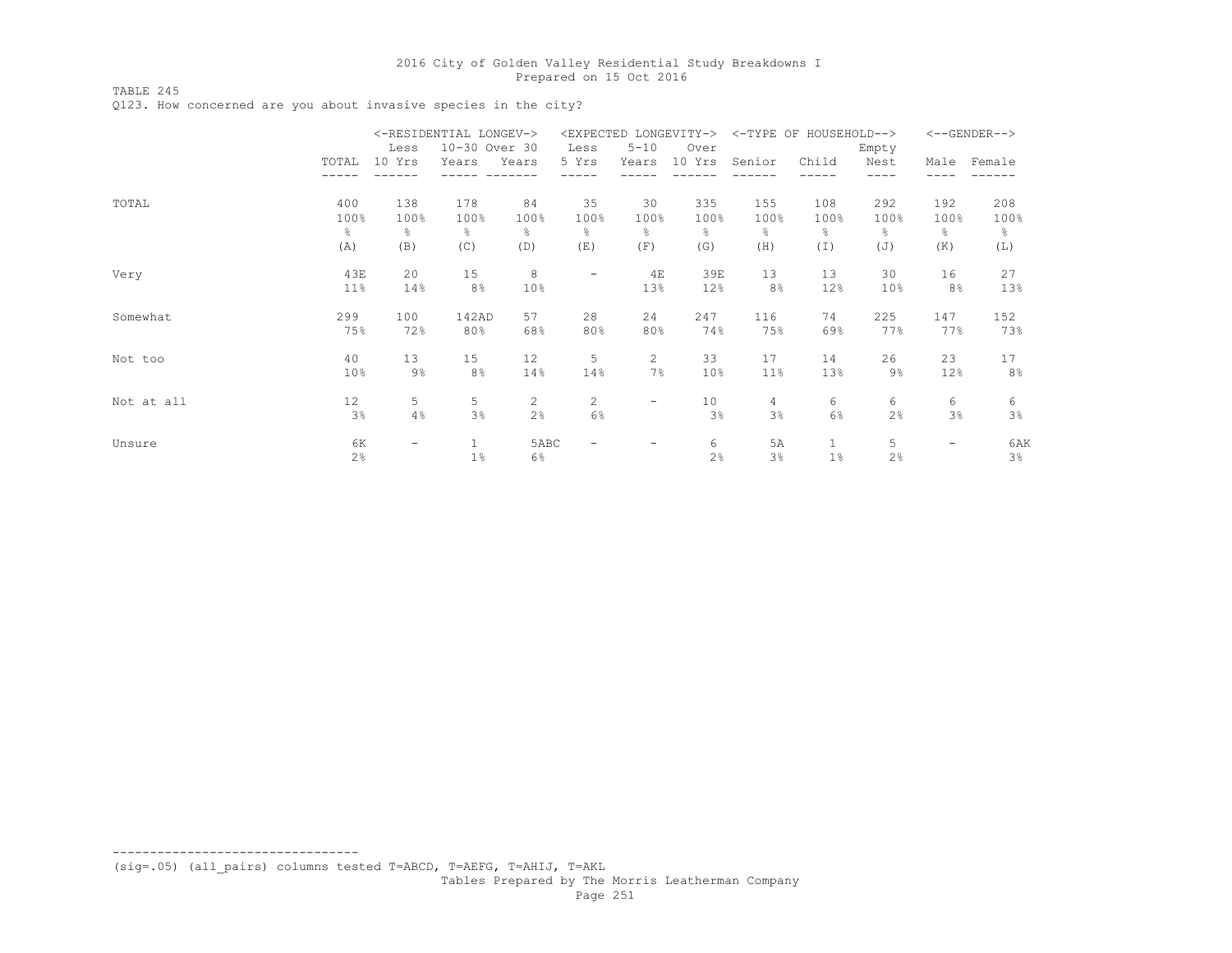TABLE 246

Q123. How concerned are you about invasive species in the city?

|            |             |             | <-AGE OF RESPONDENT-> |              | Great       | <-KNOW GOVT-><br>Very |                 | <residence></residence> |             |                | <--PRECINCT OF RESIDENCE--> |                |
|------------|-------------|-------------|-----------------------|--------------|-------------|-----------------------|-----------------|-------------------------|-------------|----------------|-----------------------------|----------------|
|            | TOTAL       | $18 - 44$   | $45 - 64$             | $65+$        | /Fair       | Little                | Own             | Rent                    | 1 & 2       | 3&4            | 5&6                         | 7&8            |
|            |             |             |                       |              |             |                       | $---$           |                         | $---$       | $- - -$        | $---$                       | $---$          |
| TOTAL      | 400<br>100% | 158<br>100% | 159<br>100%           | 83<br>100%   | 235<br>100% | 165<br>100%           | 303<br>100%     | 97<br>100%              | 107<br>100% | 94<br>100%     | 97<br>100%                  | 102<br>100%    |
|            | ိင          | 옹           | န္                    | 응            | 옹           | 옹                     | 옹               | ိင                      | 옹           | ိင             | 응                           | 옹              |
|            | (A)         | (B)         | (C)                   | (D)          | (E)         | (F)                   | (G)             | (H)                     | (I)         | (J)            | (K)                         | (L)            |
| Very       | 43E         | 20          | 16                    | $\tau$       | 19          | 24AE                  | 31              | 12                      | 10          | 15             | $7^{\circ}$                 | 11             |
|            | 11%         | 13%         | 10%                   | 8%           | 8%          | 15%                   | 10%             | 12%                     | $9\%$       | 16%            | 7%                          | 11%            |
| Somewhat   | 299I        | 117         | 122                   | 60           | 182         | 117                   | 225             | 74                      | 71          | 71             | 76                          | 81I            |
|            | 75%         | 74%         | 77%                   | 72%          | 77%         | 71%                   | 74%             | 76%                     | 66%         | 76%            | 78%                         | 79%            |
| Not too    | 40J         | 14          | 17                    | 9            | 25          | 15                    | 31              | 9                       | 19AJK       | $\overline{4}$ | 8                           | 9              |
|            | 10%         | $9\%$       | 11%                   | 11%          | $11\%$      | $9\%$                 | 10 <sup>°</sup> | 9%                      | 18%         | 4%             | 8%                          | $9\frac{6}{6}$ |
| Not at all | 12L         | $7^{\circ}$ | 3                     | $\mathbf{2}$ | 8           | 4                     | 11              | $\mathbf{1}$            | 3           | 4 L            | 5L                          |                |
|            | 3%          | 4%          | 2%                    | 2%           | 3%          | 2%                    | 4%              | $1\%$                   | 3%          | 4%             | 5%                          |                |
| Unsure     | 6BE         | -           | 1                     | 5ABC         | 1           | 5AE                   | 5               | 1                       | 4A          |                |                             |                |
|            | 2%          |             | $1\%$                 | $6\%$        | $\star$     | 3%                    | 2%              | 1%                      | 4%          |                | $1\%$                       | $1\%$          |

--------------------------------- (sig=.05) (all\_pairs) columns tested T=ABCD, T=AEF, T=AGH, T=AIJKL Note: Percentage less than 0.5 printed as \*.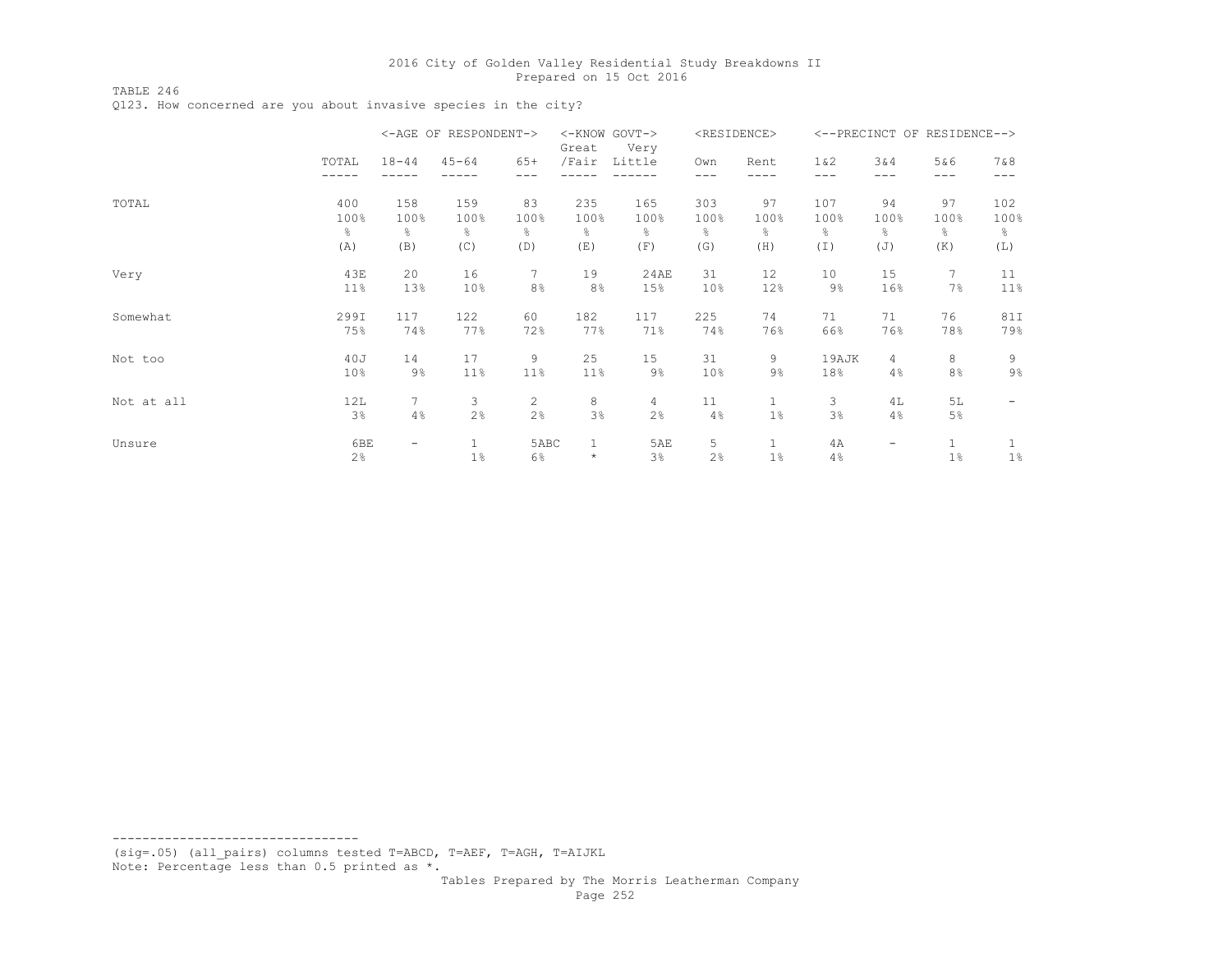TABLE 247

Q124. How would you rate the ease of getting from place to place within the City of Golden Valley?

|                   |               | <-RESIDENTIAL LONGEV-><br>Less | 10-30 Over 30 |               | Less                     | $5 - 10$                 | <expected longevity-=""><br/>Over</expected> | <-TYPE OF HOUSEHOLD--> |                          | Empty                       |                          | $<-$ -GENDER--> |
|-------------------|---------------|--------------------------------|---------------|---------------|--------------------------|--------------------------|----------------------------------------------|------------------------|--------------------------|-----------------------------|--------------------------|-----------------|
|                   | TOTAL         | 10 Yrs<br>$- - -$              | Years         | Years         | 5 Yrs                    | Years                    | 10 Yrs                                       | Senior                 | Child                    | Nest<br>----                | Male<br>----             | Female          |
| TOTAL             | 400           | 138                            | 178           | 84            | 35                       | 30                       | 335                                          | 155                    | 108                      | 292                         | 192                      | 208             |
|                   | 100%          | 100%                           | 100%          | 100%          | 100%                     | 100%                     | 100%                                         | 100%                   | 100%                     | 100%                        | 100%                     | 100%            |
|                   | $\frac{6}{2}$ | $\frac{6}{6}$                  | $\frac{6}{5}$ | $\frac{6}{6}$ | $\approx$                | $\frac{6}{6}$            | $\frac{6}{2}$                                | $\frac{6}{10}$         | $\frac{6}{6}$            | $\frac{6}{6}$               | $\frac{6}{6}$            | $\frac{6}{6}$   |
|                   | (A)           | (B)                            | (C)           | (D)           | (E)                      | (F)                      | (G)                                          | (H)                    | (I)                      | (J)                         | (K)                      | (L)             |
| <b>FAVOR</b>      | 371H          | 131                            | 165           | 75            | 34                       | 29                       | 308                                          | 136                    | 104H                     | 267                         | 179                      | 192             |
|                   | 93%           | 95%                            | 93%           | 89%           | 97%                      | 97%                      | 92%                                          | 88%                    | 96%                      | 91%                         | 93%                      | 92%             |
| Excellent         | 58D           | 30ACD                          | 22            | 6             | 5                        | 6                        | 47                                           | 18                     | 19                       | 39                          | 29                       | 29              |
|                   | 15%           | 22%                            | 12%           | 7%            | 14%                      | 20%                      | 14%                                          | 12%                    | 18%                      | 13%                         | 15%                      | 14%             |
| Good              | 313           | 101                            | 143           | 69            | 29                       | 23                       | 261                                          | 118                    | 85                       | 228                         | 150                      | 163             |
|                   | 78%           | 73%                            | 80%           | 82%           | 83%                      | 77%                      | 78%                                          | 76%                    | 79%                      | 78%                         | 78%                      | 78%             |
| <b>UNFAVOR</b>    | 29            | $\tau$                         | 13            | 9             | $\mathbf{1}$             | $\mathbf{1}$             | 27                                           | 19AI                   | 4                        | 25                          | 13                       | 16              |
|                   | 7%            | 5%                             | 7%            | 11%           | 3%                       | 3%                       | 8%                                           | 12%                    | 4%                       | 9%                          | 7%                       | 8%              |
| Only fair         | 27            | $7\overline{ }$                | 13            | $7^{\circ}$   | $\mathbf{1}$             | $\mathbf{1}$             | 25                                           | 17AI                   | 4                        | 23                          | 13                       | 14              |
|                   | 7%            | $5\%$                          | 7%            | 8%            | 3%                       | 3%                       | 7%                                           | 11%                    | 4%                       | 8%                          | 7%                       | 7%              |
| Poor              | 2<br>1%       | -                              |               | 2AC<br>2%     | $\overline{\phantom{a}}$ | $\overline{\phantom{a}}$ | $\overline{c}$<br>$1\%$                      | 2<br>1%                | $\overline{\phantom{m}}$ | $\mathbf{2}^{\prime}$<br>1% | $\overline{\phantom{a}}$ | 2<br>$1\%$      |
| UNSURE<br>------- |               |                                |               |               |                          |                          |                                              |                        |                          |                             |                          |                 |

(sig=.05) (all\_pairs) columns tested T=ABCD, T=AEFG, T=AHIJ, T=AKL

---------------------------------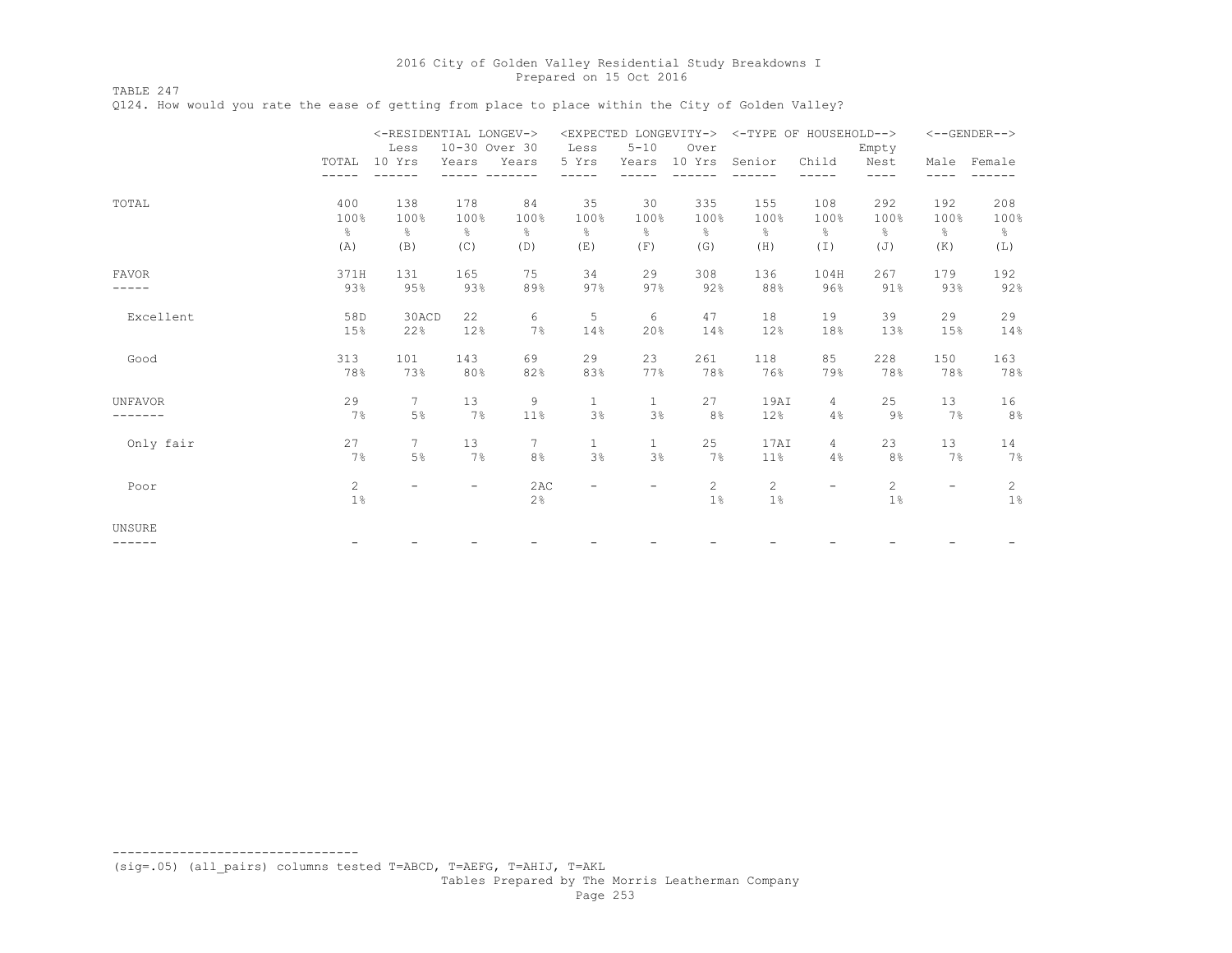TABLE 248 Q124. How would you rate the ease of getting from place to place within the City of Golden Valley?

|              |            |                          | <-AGE OF RESPONDENT-> |               | <-KNOW GOVT-><br>Great   | Very    |                                | <residence></residence>  |                |                | <--PRECINCT OF RESIDENCE--> |                |
|--------------|------------|--------------------------|-----------------------|---------------|--------------------------|---------|--------------------------------|--------------------------|----------------|----------------|-----------------------------|----------------|
|              | TOTAL      | $18 - 44$                | $45 - 64$             | $65+$<br>---  | /Fair                    | Little  | Own<br>$---$                   | Rent<br>----             | 1 & 2<br>$---$ | 3&4<br>$- - -$ | 5&6<br>$---$                | 7 & 8<br>$---$ |
| TOTAL        | 400        | 158                      | 159                   | 83            | 235                      | 165     | 303                            | 97                       | 107            | 94             | 97                          | 102            |
|              | 100%       | 100%                     | 100%                  | 100%          | 100%                     | 100%    | 100%                           | 100%                     | 100%           | 100%           | 100%                        | 100%           |
|              | ⊱          | ⊱                        | $\frac{6}{6}$         | $\frac{6}{6}$ | $\frac{6}{6}$            | g.      | g.                             | $\frac{6}{6}$            | ⊱              | 옹              | $\frac{6}{6}$               | $\frac{6}{6}$  |
|              | (A)        | (B)                      | (C)                   | (D)           | (E)                      | (F)     | (G)                            | (H)                      | (I)            | (J)            | (K)                         | (L)            |
| <b>FAVOR</b> | 371DK      | 152AD                    | 148                   | 71            | 221                      | 150     | 277                            | 94                       | 102K           | 87             | 85                          | 97             |
|              | 93%        | 96%                      | 93%                   | 86%           | 94%                      | 91%     | 91%                            | 97%                      | 95%            | 93%            | 88%                         | 95%            |
| Excellent    | 58         | 30AC                     | 17                    | 11            | 34                       | 24      | 43                             | 15                       | 20             | 11             | 13                          | 14             |
|              | 15%        | 19%                      | 11%                   | 13%           | 14%                      | 15%     | 14%                            | 15%                      | 19%            | 12%            | 13%                         | 14%            |
| Good         | 313        | 122                      | 131                   | 60            | 187                      | 126     | 234                            | 79                       | 82             | 76             | 72                          | 83             |
|              | 78%        | 77%                      | 82%                   | 72%           | 80%                      | 76%     | 77%                            | 81%                      | 77%            | 81%            | 74%                         | 81%            |
| UNFAVOR      | 29B        | 6                        | 11                    | 12AB          | 14                       | 15      | 26                             | 3                        | 5              | $7^{\circ}$    | 12AI                        | 5              |
| -----        | 7%         | 4%                       | 7%                    | 14%           | 6%                       | $9\%$   | $9\%$                          | 3%                       | 5%             | 7%             | 12%                         | 5%             |
| Only fair    | 27         | 6                        | 11                    | 10AB          | 14                       | 13      | 24                             | 3                        | 3              | $\tau$         | 12AI                        | 5              |
|              | 7%         | 4%                       | 7%                    | 12%           | 6%                       | 8%      | 8%                             | 3%                       | 3%             | 7%             | 12%                         | 5%             |
| Poor         | 2<br>$1\%$ | $\overline{\phantom{0}}$ | $-$                   | 2AC<br>2%     | $\overline{\phantom{0}}$ | 2<br>1% | $\mathbf{2}^{\prime}$<br>$1\%$ | $\overline{\phantom{m}}$ | 2A<br>2%       | Ξ.             |                             |                |
| UNSURE       |            |                          |                       |               |                          |         |                                |                          |                |                |                             |                |
| ------       |            |                          |                       |               |                          |         |                                |                          |                |                |                             |                |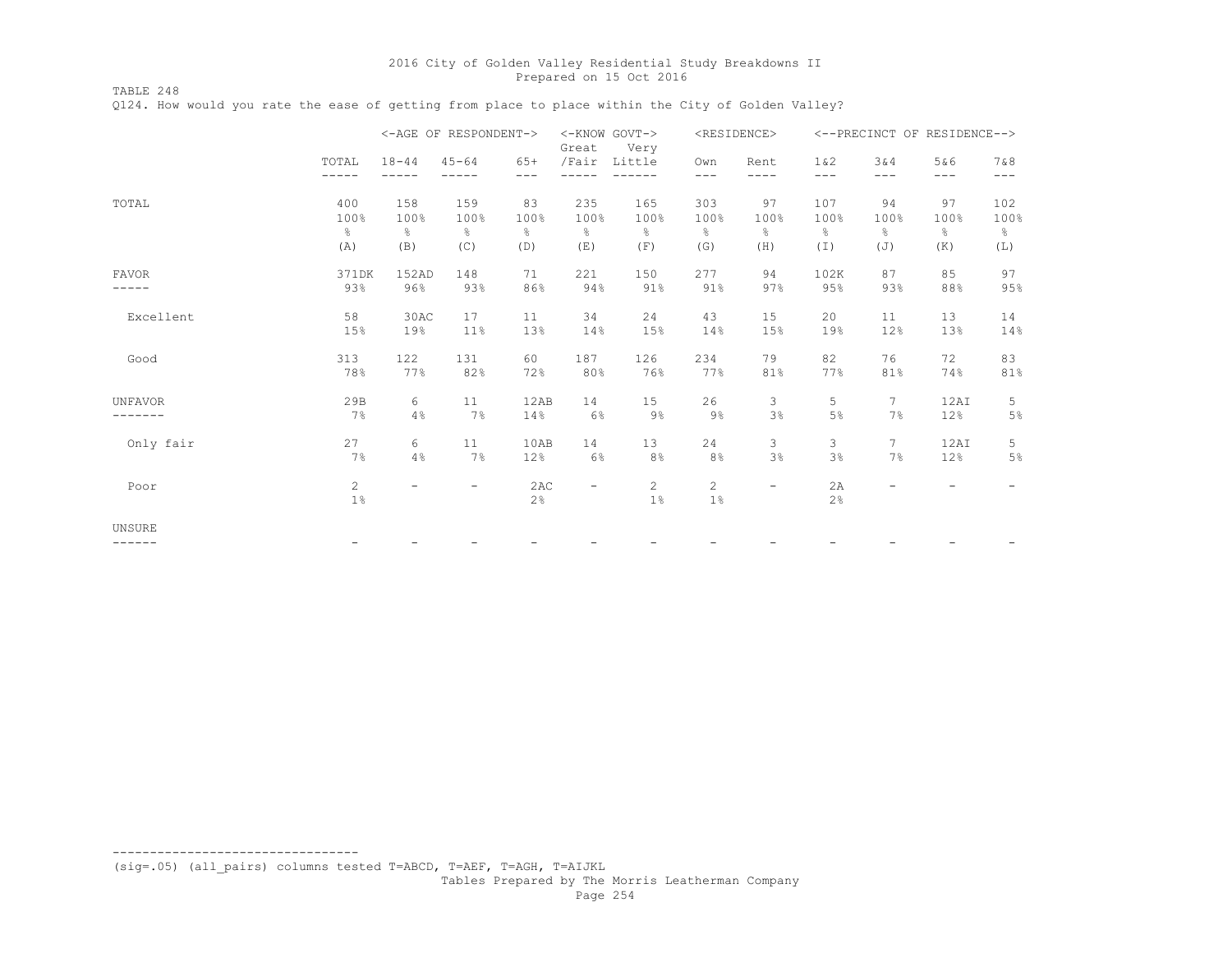TABLE 249 Q125. Do you leave the City of Golden Valley on a regular or daily basis?

|                      |             | <-RESIDENTIAL LONGEV-><br>Less |             | 10-30 Over 30 | <expected longevity-=""><br/>Less</expected> | $5 - 10$   | Over        | $<$ -TYPE OF | HOUSEHOLD--> | Empty       |             | $<-$ -GENDER--> |
|----------------------|-------------|--------------------------------|-------------|---------------|----------------------------------------------|------------|-------------|--------------|--------------|-------------|-------------|-----------------|
|                      | TOTAL       | 10 Yrs                         | Years       | Years         | 5 Yrs                                        | Years      | 10 Yrs      | Senior       | Child        | Nest        | Male        | Female          |
|                      |             |                                |             |               |                                              |            |             |              |              |             |             |                 |
| TOTAL                | 400<br>100% | 138<br>100%                    | 178<br>100% | 84<br>100%    | 35<br>100%                                   | 30<br>100% | 335<br>100% | 155<br>100%  | 108<br>100%  | 292<br>100% | 192<br>100% | 208<br>100%     |
|                      | g.          | g.                             | g.          | 옹             | ⊱                                            | g.         | g.          | g.           | 옹            | g.          | g.          | 옹               |
|                      | (A)         | (B)                            | (C)         | (D)           | (E)                                          | (F)        | (G)         | (H)          | (I)          | (J)         | (K)         | (L)             |
| Yes                  | 208DEHJ     | 75D                            | 110AD       | 23            | 10                                           | 22AEG      | 176E        | 47           | 82AHJ        | 126H        | 101         | 107             |
|                      | 52%         | 54%                            | 62%         | 27%           | 29%                                          | 73%        | 53%         | 30%          | 76%          | 43%         | 53%         | 51%             |
| No                   | 106GH       | 50ACD                          | 39          | 17            | 22AFG                                        | 7          | 77          | 28           | 25           | 81H         | 54          | 52              |
|                      | 27%         | 36%                            | 22%         | 20%           | 63%                                          | 23%        | 23%         | 18%          | 23%          | 28%         | 28%         | 25%             |
| Not employed/Retired | 86BCFI      | 13                             | 29          | 44ABC         | 3                                            |            | 82AEF       | 80AIJ        |              | 85AI        | 37          | 49              |
|                      | 22%         | 9%                             | 16%         | 52%           | $9\%$                                        | 3%         | 24%         | 52%          | 1%           | 29%         | 19%         | 24%             |
| Unsure               |             |                                |             |               |                                              |            |             |              |              |             |             |                 |

--------------------------------- (sig=.05) (all\_pairs) columns tested T=ABCD, T=AEFG, T=AHIJ, T=AKL

Tables Prepared by The Morris Leatherman Company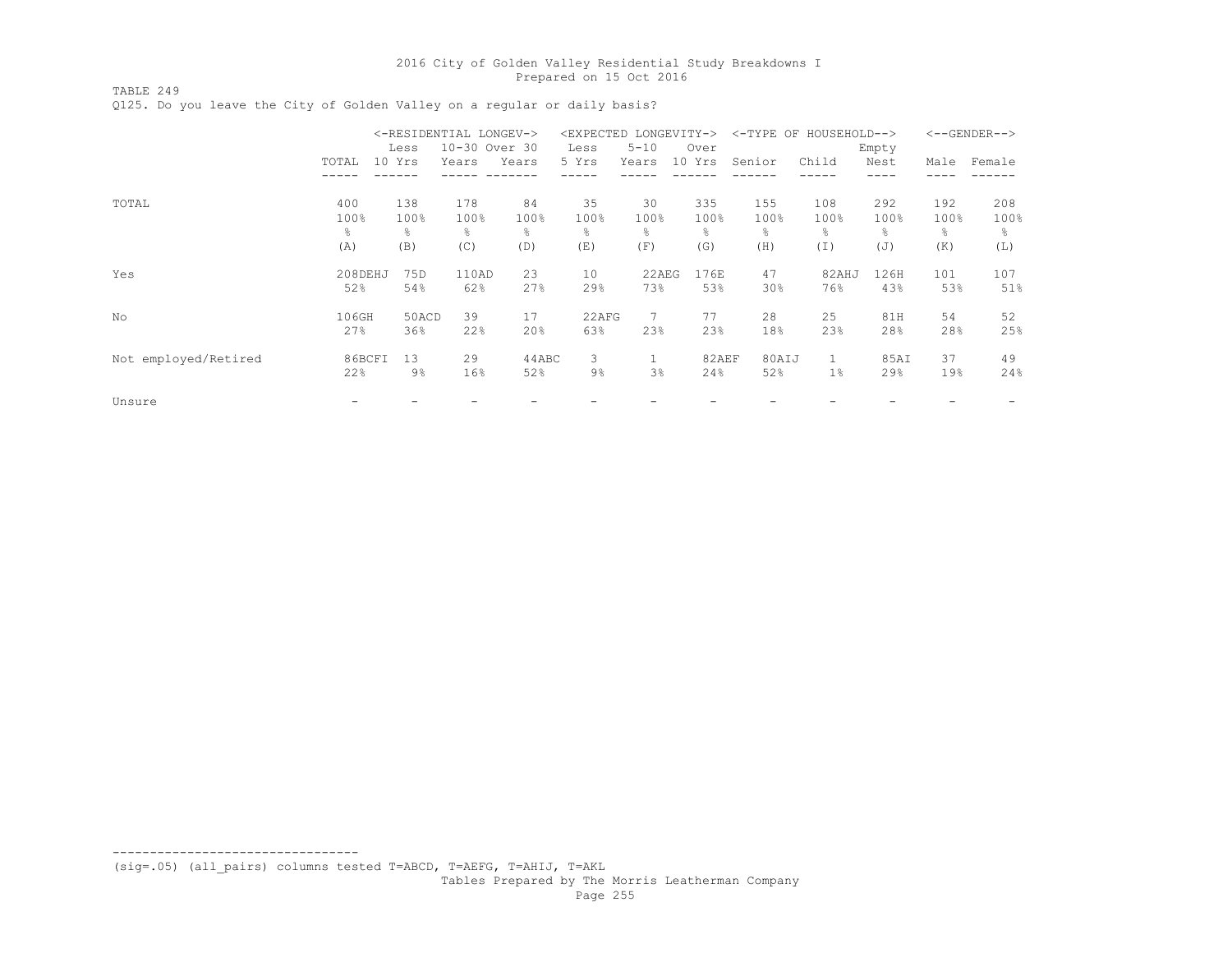TABLE 250 Q125. Do you leave the City of Golden Valley on a regular or daily basis?

|                      |              | <-AGE OF RESPONDENT-> |              |              | $<$ -KNOW<br>Great | $GOVT->$<br>Very | <residence></residence> |             | <--PRECINCT   | OF         | RESIDENCE--> |             |
|----------------------|--------------|-----------------------|--------------|--------------|--------------------|------------------|-------------------------|-------------|---------------|------------|--------------|-------------|
|                      | TOTAL        | $18 - 44$             | $45 - 64$    | $65+$        | /Fair              | Little           | Own                     | Rent        | $1\&2$<br>--- | 3&4        | 5&6<br>---   | 7&8         |
|                      |              |                       |              |              |                    |                  |                         |             |               |            |              |             |
| TOTAL                | 400<br>100%  | 158<br>100%           | 159<br>100%  | 83<br>100%   | 235<br>100%        | 165<br>100%      | 303<br>100%             | 97<br>100%  | 107<br>100%   | 94<br>100% | 97<br>100%   | 102<br>100% |
|                      | g.<br>(A)    | ⊱<br>(B)              | g.<br>(C)    | 옹<br>(D)     | ⊱<br>(E)           | g.<br>(F)        | g.<br>(G)               | g.<br>(H)   | ⊱<br>(I)      | g.<br>(J)  | g.<br>(K)    | 옹<br>(L)    |
| Yes                  | 208DH<br>52% | 97AD<br>61%           | 100AD<br>63% | 11<br>13%    | 127<br>54%         | 81<br>49%        | 169AH<br>56%            | 39<br>40%   | 52<br>49%     | 48<br>51%  | 59A<br>61%   | 49<br>48%   |
| No                   | 106CG<br>27% | 61ACD<br>39%          | 28<br>18%    | 17<br>20%    | 63<br>27%          | 43<br>26%        | 67<br>22%               | 39AG<br>40% | 28<br>26%     | 23<br>24%  | 23<br>24%    | 32<br>31%   |
| Not employed/Retired | 86B<br>22%   | -                     | 31B<br>19%   | 55ABC<br>66% | 45<br>19%          | 41<br>25%        | 67<br>22%               | 19<br>20%   | 27<br>25%     | 23<br>24%  | 15<br>15%    | 21<br>21%   |
| Unsure               |              |                       |              |              |                    |                  |                         |             |               |            |              |             |

--------------------------------- (sig=.05) (all\_pairs) columns tested T=ABCD, T=AEF, T=AGH, T=AIJKL

Tables Prepared by The Morris Leatherman Company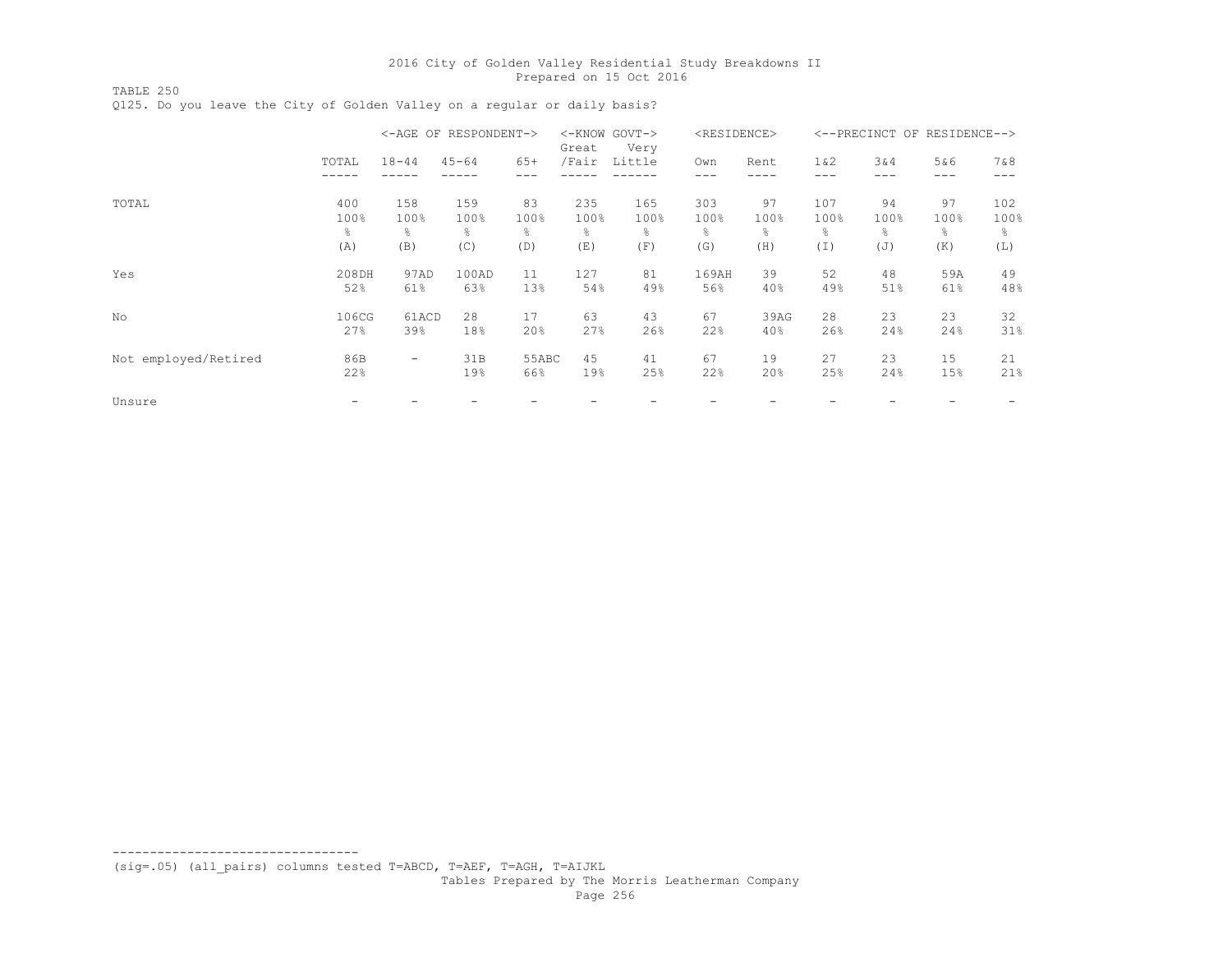TABLE 251

Q126. How do you normally commute to work?

|                 |       |                       | <-RESIDENTIAL LONGEV-> |                          | <expected longevity-=""></expected> |              |                 |              | <-TYPE OF HOUSEHOLD--> |       |       | $<-$ -GENDER--> |
|-----------------|-------|-----------------------|------------------------|--------------------------|-------------------------------------|--------------|-----------------|--------------|------------------------|-------|-------|-----------------|
|                 |       | Less                  | 10-30 Over 30          |                          | Less                                | $5 - 10$     | Over            |              |                        | Empty |       |                 |
|                 | TOTAL | 10 Yrs                | Years                  | Years                    | 5 Yrs                               | Years        | 10 Yrs          | Senior       | Child                  | Nest  | Male  | Female          |
|                 |       |                       |                        |                          |                                     |              |                 |              |                        |       |       |                 |
| TOTAL           | 208   | 75                    | 110                    | 23                       | 10                                  | 22           | 176             | 47           | 82                     | 126   | 101   | 107             |
|                 | 100%  | 100%                  | 100%                   | 100%                     | 100%                                | 100%         | 100%            | 100%         | 100%                   | 100%  | 100%  | 100%            |
|                 | g.    | g.                    | ⊱                      | ⊱                        | ٩,                                  | g.           | န္              | g.           | g.                     | ⊱     | g     | 옹               |
|                 | (A)   | (B)                   | (C)                    | (D)                      | (E)                                 | (F)          | (G)             | (H)          | (I)                    | (J)   | (K)   | (L)             |
| Drive alone     | 181   | 64                    | 96                     | 21                       | 7                                   | 18           | 156             | 40           | 70                     | 111   | 91    | 90              |
|                 | 87%   | 85%                   | 87%                    | 91%                      | 70%                                 | 82%          | 89%             | 85%          | 85%                    | 88%   | 90%   | 84%             |
| Van or car pool | 22    | 9                     | 12                     | 1                        |                                     | 3            | 18              | 6            | 10                     | 12    | 8     | 14              |
|                 | 11%   | 12%                   | 11%                    | 4%                       | 10 <sup>°</sup>                     | 14%          | 10 <sup>°</sup> | 13%          | 12%                    | 10%   | 8%    | 13%             |
| Take bus        | 4G    | $\mathbf{2}^{\prime}$ | 2                      | $\overline{\phantom{0}}$ | 2AG                                 | $\mathbf{1}$ | $\mathbf{1}$    | $\mathbf{1}$ | $\mathbf{2}^{\prime}$  | 2     |       | 3               |
|                 | 2%    | 3%                    | 2%                     |                          | 20%                                 | 5%           | 1 <sup>°</sup>  | 2%           | 2%                     | 2%    | 1%    | 3%              |
| Walk or bike    |       |                       |                        | 1AC                      |                                     | -            |                 |              |                        |       |       |                 |
|                 |       |                       |                        | 4%                       |                                     |              | $1\%$           |              |                        | $1\%$ | $1\%$ |                 |

--------------------------------- (sig=.05) (all\_pairs) columns tested T=ABCD, T=AEFG, T=AHIJ, T=AKL

Note: Percentage less than 0.5 printed as \*.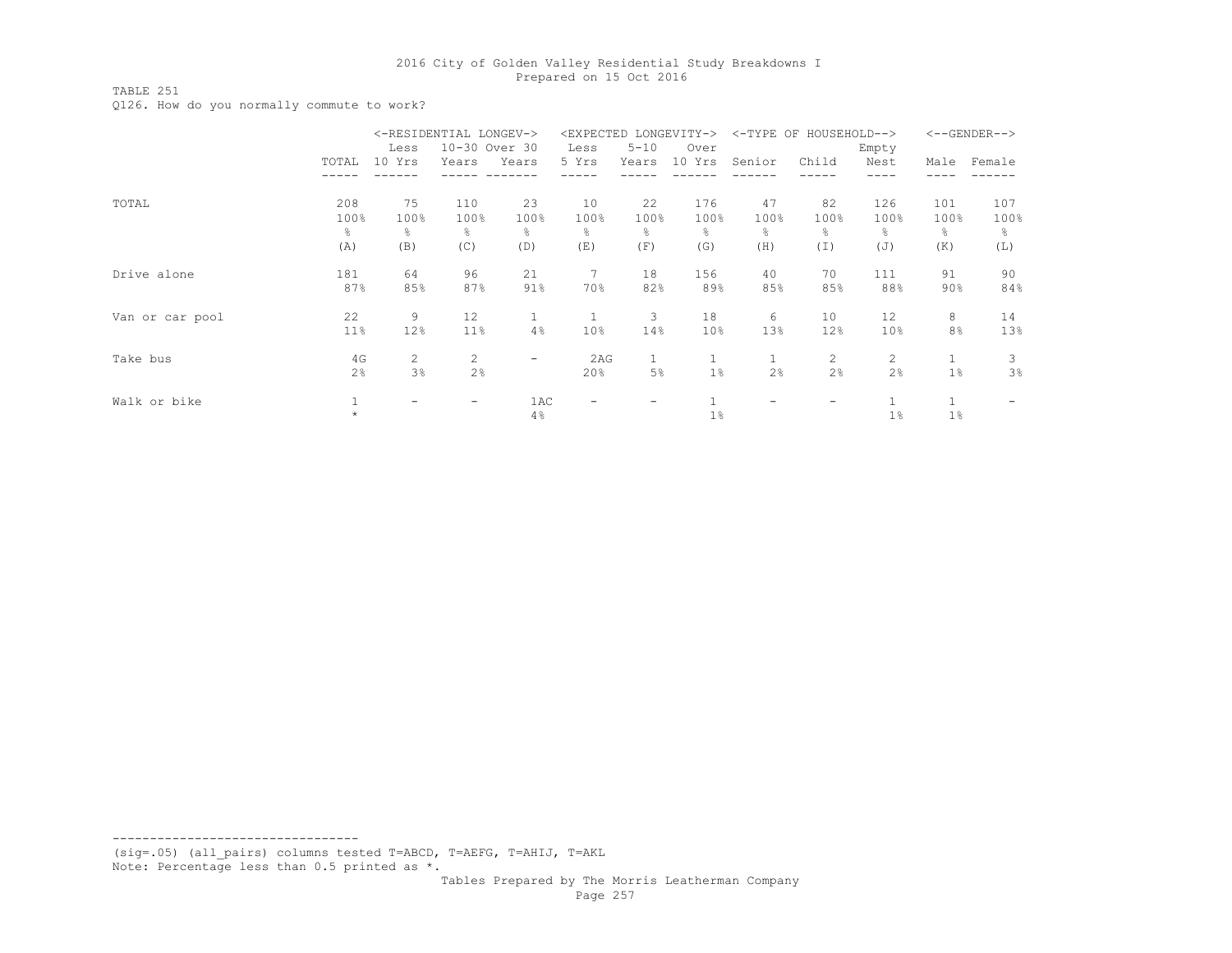TABLE 252

Q126. How do you normally commute to work?

|                 |                |           | <-AGE OF RESPONDENT-> |                   | Great | <-KNOW GOVT-><br>Very |                | <residence></residence> |                | <--PRECINCT OF RESIDENCE--> |      |                |
|-----------------|----------------|-----------|-----------------------|-------------------|-------|-----------------------|----------------|-------------------------|----------------|-----------------------------|------|----------------|
|                 | TOTAL          | $18 - 44$ | $45 - 64$             | $65+$             | /Fair | Little                | Own            | Rent                    | $1\&2$         | 3&4                         | 5&6  | 7 & 8          |
|                 |                |           |                       |                   |       |                       |                |                         |                |                             | ---  |                |
| TOTAL           | 208            | 97        | 100                   | 11                | 127   | 81                    | 169            | 39                      | 52             | 48                          | 59   | 49             |
|                 | 100%           | 100%      | 100%                  | 100%              | 100%  | 100%                  | 100%           | 100%                    | 100%           | 100%                        | 100% | 100%           |
|                 | g.             | ိင        | ⊱                     | g.                | ⊱     | g.                    | g.             | g.                      | 옹              | g.                          | ိင   | ⊱              |
|                 | (A)            | (B)       | (C)                   | (D)               | (E)   | (F)                   | (G)            | (H)                     | (I)            | (J)                         | (K)  | (L)            |
| Drive alone     | 181            | 82        | 91                    | 8                 | 112   | 69                    | 148            | 33                      | 45             | 41                          | 50   | 45             |
|                 | 87%            | 85%       | 91%                   | 73%               | 88%   | 85%                   | 88%            | 85%                     | 87%            | 85%                         | 85%  | 92%            |
| Van or car pool | 22             | 11        | 8                     | 3C                | 12    | 10                    | 18             | 4                       | 4              | 5                           | 9    | 4              |
|                 | 11%            | 11%       | 8%                    | 27%               | $9\%$ | 12%                   | 11%            | 10%                     | 8%             | 10%                         | 15%  | 8 <sup>°</sup> |
| Take bus        | $\overline{4}$ | 3         | $\mathbf{1}$          | $\qquad \qquad -$ | 2     | $\overline{c}$        | $\overline{c}$ | 2                       | $\overline{2}$ | $\mathbf{2}^{\prime}$       |      |                |
|                 | 2%             | 3%        | 1%                    |                   | 2%    | 2%                    | $1\%$          | 5%                      | 4%             | 4%                          |      |                |
| Walk or bike    | 1              |           |                       |                   |       | $\qquad \qquad -$     |                | -                       |                |                             |      |                |
|                 | $\star$        | $1\%$     |                       |                   | $1\%$ |                       | $1\%$          |                         | 2%             |                             |      |                |

--------------------------------- (sig=.05) (all\_pairs) columns tested T=ABCD, T=AEF, T=AGH, T=AIJKL

Note: Percentage less than 0.5 printed as \*.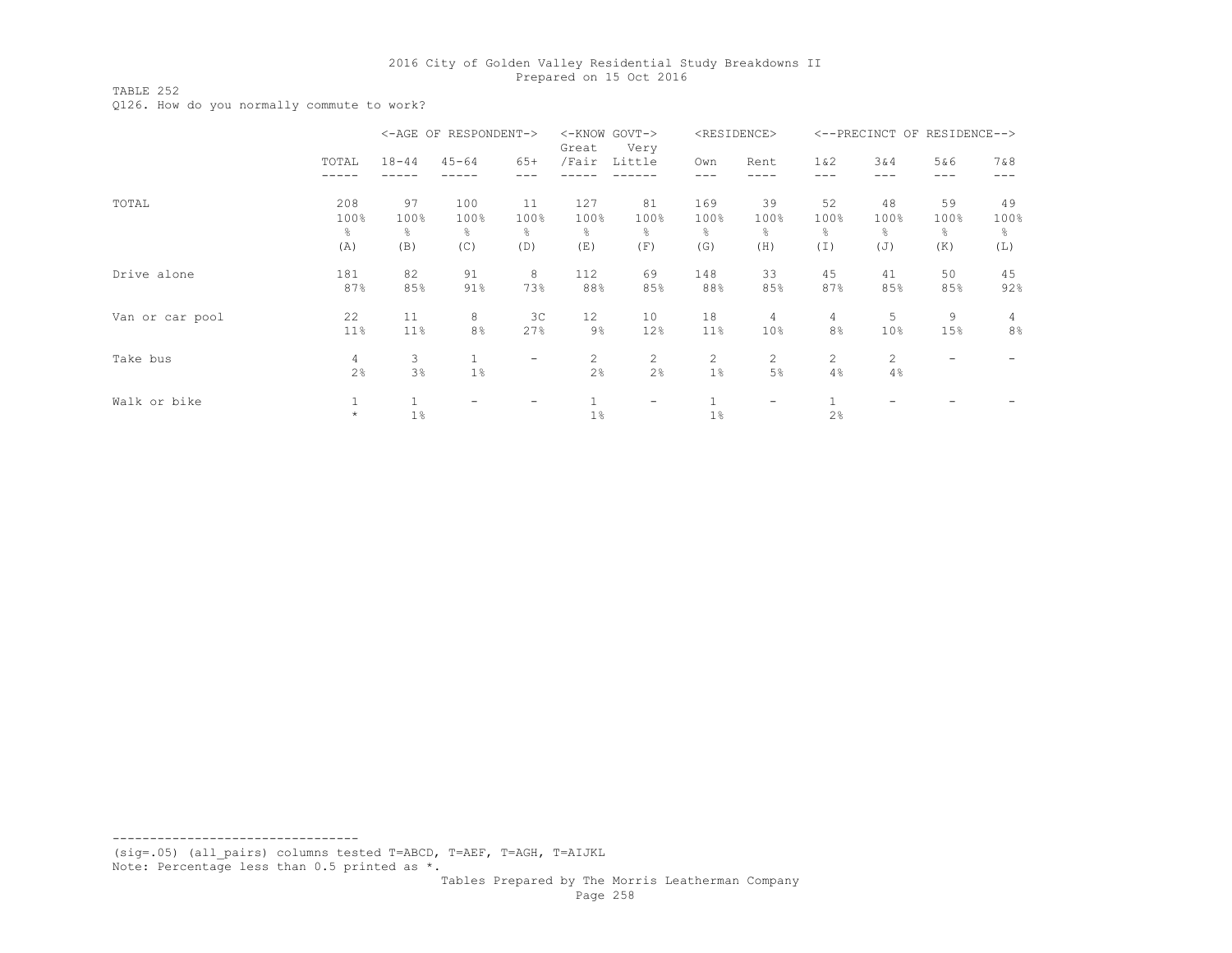TABLE 253

Q127. Have you used public transportation during the past two years?

|        |         |        | <-RESIDENTIAL LONGEV-> |       | <expected longevity-=""></expected> |          |        | <-TYPE OF HOUSEHOLD--> |       |       |           | $<-$ -GENDER--> |
|--------|---------|--------|------------------------|-------|-------------------------------------|----------|--------|------------------------|-------|-------|-----------|-----------------|
|        |         | Less   | 10-30 Over 30          |       | Less                                | $5 - 10$ | Over   |                        |       | Empty |           |                 |
|        | TOTAL   | 10 Yrs | Years                  | Years | 5 Yrs                               | Years    | 10 Yrs | Senior                 | Child | Nest  | Male      | Female          |
|        |         |        |                        |       |                                     |          |        |                        |       |       |           |                 |
| TOTAL  | 400     | 138    | 178                    | 84    | 35                                  | 30       | 335    | 155                    | 108   | 292   | 192       | 208             |
|        | 100%    | 100%   | 100%                   | 100%  | 100%                                | 100%     | 100%   | 100%                   | 100%  | 100%  | 100%      | 100%            |
|        | ÷,      | 욲      | ⊱                      | ⊱     | ⊱                                   | ⊱        | 욲      | $\frac{6}{10}$         | ⊱     | ⊱     | $\approx$ | 导               |
|        | (A)     | (B)    | (C)                    | (D)   | (E)                                 | (F)      | (G)    | (H)                    | (I)   | (J)   | (K)       | (L)             |
| Yes    | 114DGHJ | 51AD   | 53D                    | 10    | 21AG                                | 13G      | 80     | 22                     | 45AHJ | 69H   | 59        | 55              |
|        | 29%     | 37%    | 30 <sub>8</sub>        | 12%   | 60%                                 | 43%      | 24%    | 14%                    | 42%   | 24%   | 31%       | 26%             |
| No     | 286BEI  | 87     | 125                    | 74ABC | 14                                  | 17       | 255AEF | 133AIJ                 | 63    | 223AI | 133       | 153             |
|        | 72%     | 63%    | 70%                    | 88%   | 40%                                 | 57%      | 76%    | 86%                    | 58%   | 76%   | 69%       | 74%             |
| Unsure |         |        |                        |       |                                     |          |        |                        |       |       |           |                 |

(sig=.05) (all\_pairs) columns tested T=ABCD, T=AEFG, T=AHIJ, T=AKL

---------------------------------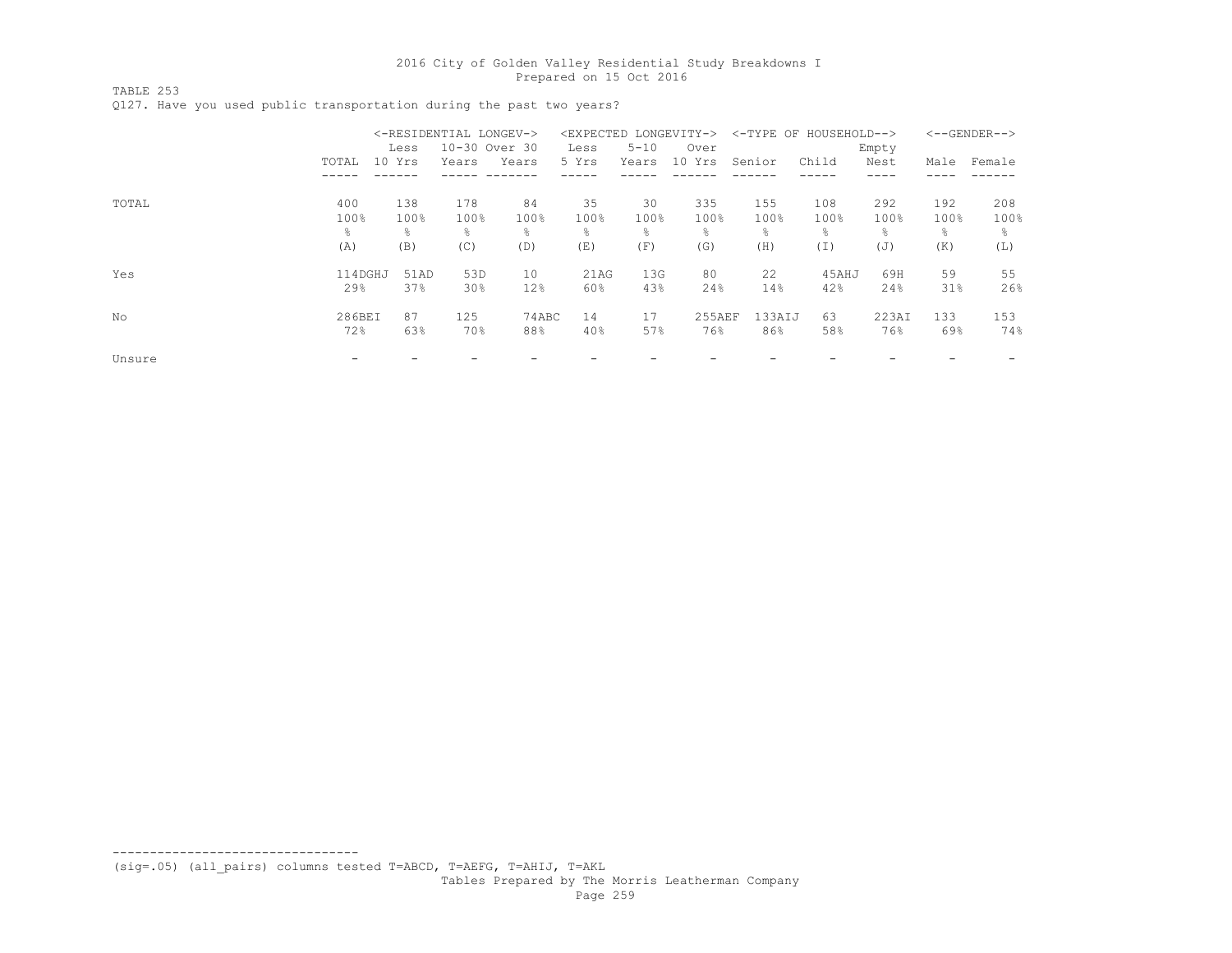TABLE 254 Q127. Have you used public transportation during the past two years?

|        |                   | <-AGE OF RESPONDENT-> |                   |                  | Great            | <-KNOW GOVT-><br>Very | <residence></residence> |                              |                   |                  | <--PRECINCT OF RESIDENCE--> |                   |
|--------|-------------------|-----------------------|-------------------|------------------|------------------|-----------------------|-------------------------|------------------------------|-------------------|------------------|-----------------------------|-------------------|
|        | TOTAL             | $18 - 44$             | $45 - 64$         | $65+$            | /Fair            | Little                | Own                     | Rent                         | $1\&2$            | 3&4              | 5&6<br>---                  | 7&8               |
| TOTAL  | 400<br>100%<br>g. | 158<br>100%<br>g.     | 159<br>100%<br>g. | 83<br>100%<br>g. | 235<br>100%<br>⊱ | 165<br>100%<br>÷.     | 303<br>100%<br>÷,       | 97<br>100%<br>$\frac{6}{10}$ | 107<br>100%<br>g. | 94<br>100%<br>٩, | 97<br>100%<br>$\approx$     | 102<br>100%<br>g. |
|        | (A)               | (B)                   | (C)               | (D)              | (E)              | (F)                   | (G)                     | (H)                          | (I)               | (J)              | (K)                         | (L)               |
| Yes    | 114CDG<br>29%     | 74ACD<br>47%          | 28<br>18%         | 12<br>14%        | 73<br>31%        | 41<br>25%             | 75<br>25%               | 39AG<br>$40\%$               | 28<br>26%         | 23<br>24%        | 36A<br>37%                  | 27<br>26%         |
| No     | 286BHK<br>72%     | 84<br>53%             | 131AB<br>82%      | 71AB<br>86%      | 162<br>69%       | 124<br>75%            | 228AH<br>75%            | 58<br>60%                    | 79<br>74%         | 71<br>76%        | 61<br>63%                   | 75<br>74%         |
| Unsure |                   |                       |                   |                  |                  |                       |                         |                              |                   |                  |                             |                   |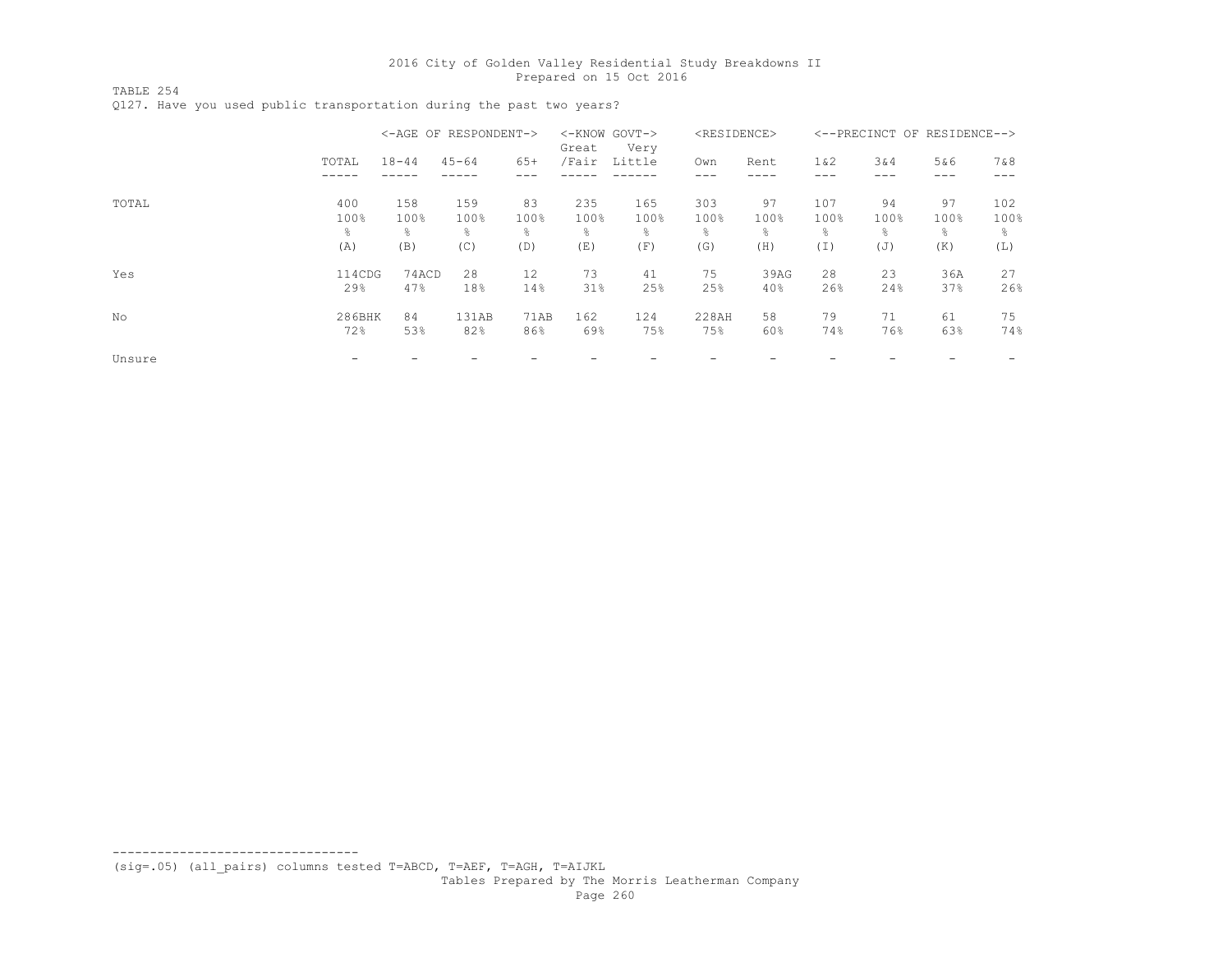# TABLE 255

Q128. How would you rate your experience?

|                |              |                       | <-RESIDENTIAL LONGEV-> |                |               |                          |                | <expected longevity-=""> &lt;-TYPE OF HOUSEHOLD--&gt;</expected> |              |               |                | $<-$ -GENDER--> |
|----------------|--------------|-----------------------|------------------------|----------------|---------------|--------------------------|----------------|------------------------------------------------------------------|--------------|---------------|----------------|-----------------|
|                |              | Less                  | 10-30 Over 30          |                | Less          | $5 - 10$                 | Over           |                                                                  |              | Empty         |                |                 |
|                | TOTAL        | 10 Yrs                | Years                  | Years          | 5 Yrs         | Years                    | 10 Yrs Senior  |                                                                  | Child        | Nest          | Male           | Female          |
|                |              |                       |                        |                |               |                          |                |                                                                  |              | ----          |                |                 |
| TOTAL          | 114          | 51                    | 53                     | 10             | 21            | 13                       | 80             | 22                                                               | 45           | 69            | 59             | 55              |
|                | 100%         | 100%                  | 100%                   | 100%           | 100%          | 100%                     | 100%           | 100%                                                             | 100%         | 100%          | 100%           | 100%            |
|                | g.           | g.                    | $\frac{6}{6}$          | $\frac{6}{6}$  | $\frac{6}{6}$ | $\frac{6}{6}$            | ⊱              | g.                                                               | ⊱            | $\frac{8}{6}$ | $\frac{6}{6}$  | $\frac{6}{6}$   |
|                | (A)          | (B)                   | (C)                    | (D)            | (E)           | (F)                      | (G)            | (H)                                                              | (I)          | (J)           | (K)            | (L)             |
| <b>FAVOR</b>   | 107          | 49                    | 49                     | 9              | 19            | 13                       | 75             | 22                                                               | 41           | 66            | 55             | 52              |
|                | 94%          | 96%                   | 92%                    | 90%            | 90%           | 100%                     | 94%            | 100%                                                             | 91%          | 96%           | 93%            | 95%             |
| Excellent      | 17           | 7                     | 7                      | 3              | $\mathbf{2}$  | 2                        | 13             | 6                                                                | 6            | 11            | 7              | 10              |
|                | 15%          | 14%                   | 13%                    | 30%            | 10%           | 15%                      | 16%            | 27%                                                              | 13%          | 16%           | 12%            | 18%             |
| Good           | 90           | 42                    | 42                     | 6              | 17            | 11                       | 62             | 16                                                               | 35           | 55            | 48             | 42              |
|                | 79%          | 82%                   | 79%                    | 60%            | 81%           | 85%                      | 78%            | 73%                                                              | 78%          | 80%           | 81%            | 76%             |
| <b>UNFAVOR</b> | 7            | $\mathbf{2}^{\prime}$ | 4                      | $\mathbf{1}$   | 2             | $\overline{\phantom{0}}$ | 5              |                                                                  | 4            | 3             | $\overline{4}$ | 3               |
|                | 6%           | 4%                    | 8%                     | 10%            | 10%           |                          | 6%             |                                                                  | $9\%$        | 4%            | 7%             | $5\%$           |
| Only fair      | 6            | $\overline{2}$        | 3                      | $\overline{1}$ | 2             | $\overline{\phantom{0}}$ | $\overline{4}$ | $\overline{\phantom{0}}$                                         | 3            | 3             | 3              | 3               |
|                | 5%           | 4%                    | 6%                     | 10%            | 10%           |                          | $5\%$          |                                                                  | 7%           | 4%            | 5%             | 5%              |
| Poor           | $\mathbf{1}$ |                       | $\mathbf{1}$           |                |               |                          | $\mathbf{1}$   |                                                                  | $\mathbf{1}$ |               | $\mathbf{1}$   |                 |
|                | $1\%$        |                       | 2%                     |                |               |                          | $1\%$          |                                                                  | 2%           |               | 2%             |                 |
| <b>UNSURE</b>  |              |                       |                        |                |               |                          |                |                                                                  |              |               |                |                 |
|                |              |                       |                        |                |               |                          |                |                                                                  |              |               |                |                 |

(sig=.05) (all\_pairs) columns tested T=ABCD, T=AEFG, T=AHIJ, T=AKL

---------------------------------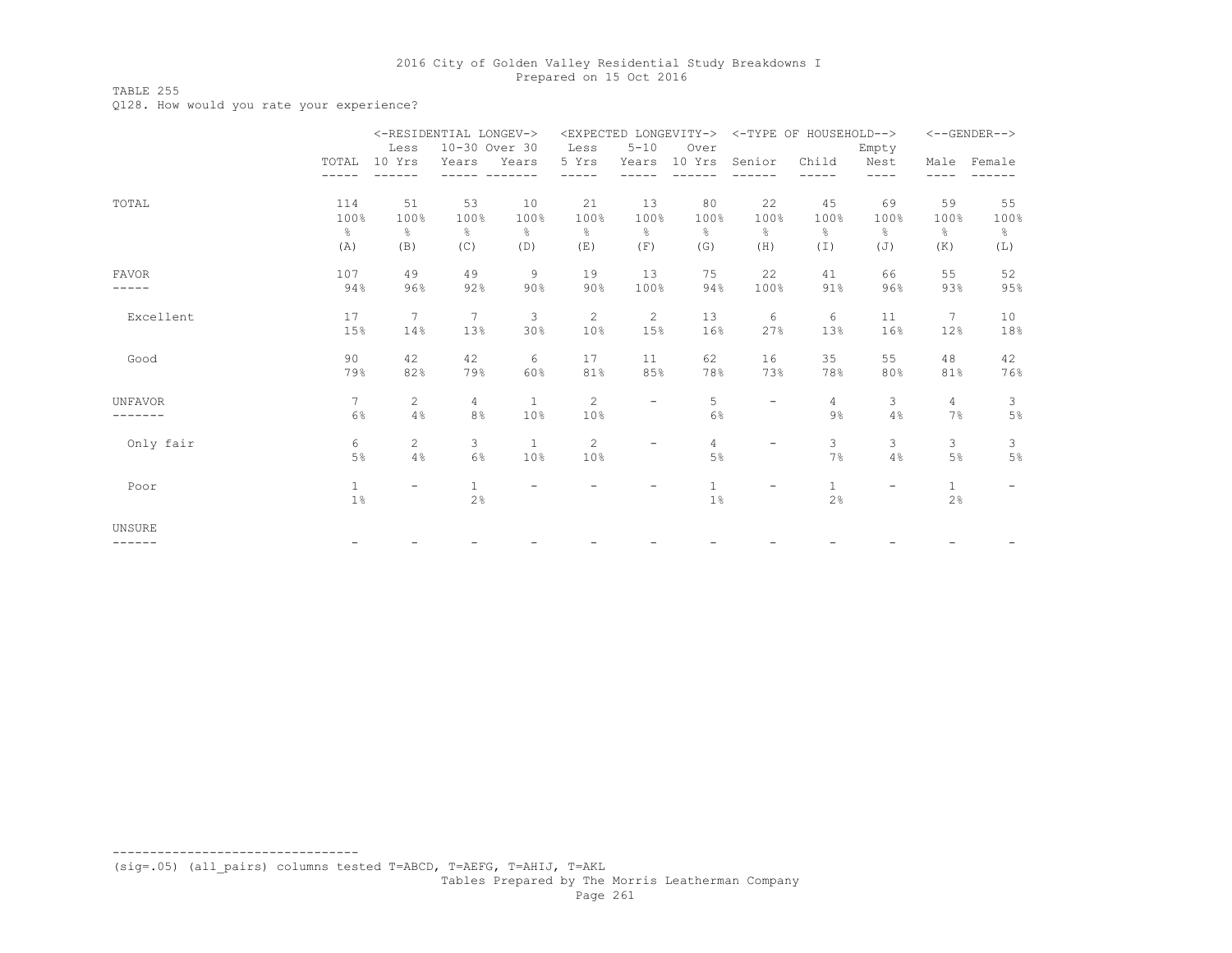TABLE 256

Q128. How would you rate your experience?

|                         |                          |                        | <-AGE OF RESPONDENT->              |                                    | <-KNOW GOVT-><br>Great      | Very                    |                         | <residence></residence>  |                                         |                                    | <--PRECINCT OF RESIDENCE--> |                                    |
|-------------------------|--------------------------|------------------------|------------------------------------|------------------------------------|-----------------------------|-------------------------|-------------------------|--------------------------|-----------------------------------------|------------------------------------|-----------------------------|------------------------------------|
|                         | TOTAL                    | $18 - 44$              | $45 - 64$                          | $65+$<br>$---$                     | /Fair                       | Little                  | Own<br>---              | Rent<br>----             | 1 & 2<br>$---$                          | 3&4<br>$---$                       | 5&6<br>---                  | 7 & 8<br>$---$                     |
| TOTAL                   | 114<br>100%<br>g.<br>(A) | 74<br>100%<br>⊱<br>(B) | 28<br>100%<br>$\frac{8}{6}$<br>(C) | 12<br>100%<br>$\frac{6}{6}$<br>(D) | 73<br>100%<br>옹<br>(E)      | 41<br>100%<br>ိင<br>(F) | 75<br>100%<br>⊱<br>(G)  | 39<br>100%<br>옹<br>(H)   | 28<br>100%<br>$\frac{6}{6}$<br>$(\top)$ | 23<br>100%<br>$\frac{6}{5}$<br>(J) | 36<br>100%<br>옹<br>(K)      | 27<br>100%<br>$\frac{6}{6}$<br>(L) |
| <b>FAVOR</b>            | 107F<br>94%              | 69<br>93%              | 26<br>93%                          | 12<br>100%                         | 71AF<br>97%                 | 36<br>88%               | 71<br>95%               | 36<br>92%                | 26<br>93%                               | 20<br>87%                          | 36J<br>100%                 | 25<br>93%                          |
| Excellent               | 17<br>15%                | 9<br>12%               | 3<br>$11\%$                        | 5ABC<br>42%                        | 14<br>19%                   | 3<br>7%                 | 12<br>16%               | 5<br>13%                 | 5<br>18%                                | 3<br>13%                           | 3<br>8%                     | 6<br>22%                           |
| Good                    | 90<br>79%                | 60<br>81%              | 23<br>82%                          | 7<br>58%                           | 57<br>78%                   | 33<br>80%               | 59<br>79%               | 31<br>79%                | 21<br>75%                               | 17<br>74%                          | 33AL<br>92%                 | 19<br>70%                          |
| <b>UNFAVOR</b><br>----- | <b>7E</b><br>6%          | 5<br>7%                | $\mathbf{2}$<br>7%                 | -                                  | $\mathbf{2}^{\prime}$<br>3% | 5AE<br>12%              | $\overline{4}$<br>$5\%$ | 3<br>8%                  | $\overline{c}$<br>7%                    | 3K<br>13%                          | $\overline{\phantom{a}}$    | $\mathbf{2}$<br>7%                 |
| Only fair               | 6<br>5%                  | $\overline{4}$<br>5%   | $\mathbf{2}$<br>7%                 | $\overline{\phantom{0}}$           | $\overline{c}$<br>3%        | $\overline{4}$<br>10%   | 3<br>4%                 | 3<br>8%                  | $\mathbf{2}$<br>7%                      | $\mathbf{2}$<br>$9\frac{6}{6}$     | $\overline{\phantom{0}}$    | $\overline{c}$<br>7%               |
| Poor                    | $\mathbf{1}$<br>1%       | $\mathbf{1}$<br>1%     |                                    |                                    | $\overline{\phantom{0}}$    | $\mathbf{1}$<br>2%      | $\mathbf{1}$<br>1%      | $\overline{\phantom{a}}$ |                                         | 1A<br>4%                           |                             |                                    |
| UNSURE<br>------        |                          |                        |                                    |                                    |                             |                         |                         |                          |                                         |                                    |                             |                                    |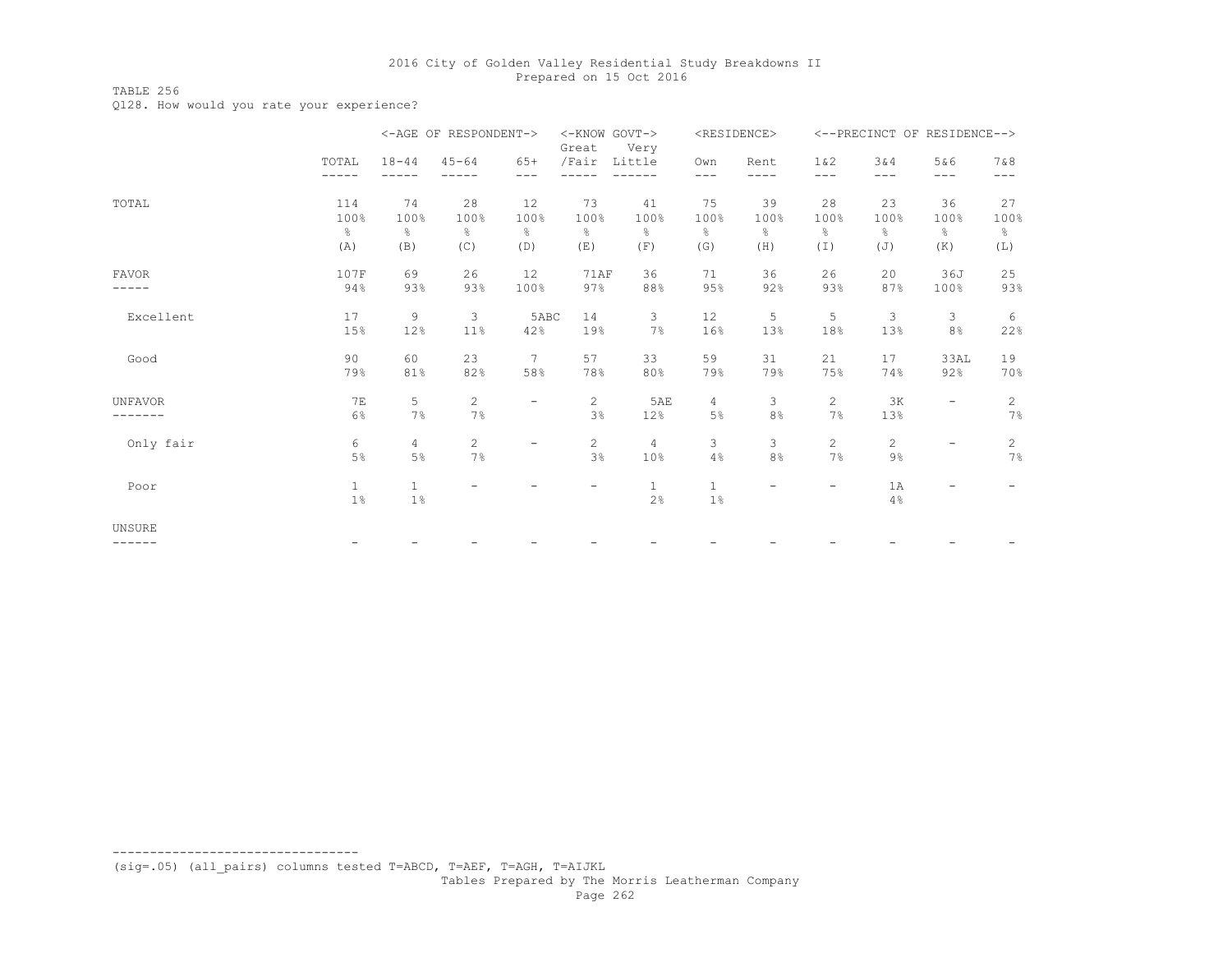# TABLE 257

Q129. Why don't you use public transportation?

|                       |               | <-RESIDENTIAL LONGEV-> |                |                |                          | <expected longevity-=""></expected> |                 | <-TYPE OF HOUSEHOLD--> |                |                 |                | $<-$ -GENDER--> |
|-----------------------|---------------|------------------------|----------------|----------------|--------------------------|-------------------------------------|-----------------|------------------------|----------------|-----------------|----------------|-----------------|
|                       |               | Less                   | 10-30 Over 30  |                | Less                     | $5 - 10$                            | Over            |                        |                | Empty           |                |                 |
|                       | TOTAL         | 10 Yrs                 | Years          | Years          | 5 Yrs                    | Years                               | 10 Yrs          | Senior                 | Child          | Nest            | Male           | Female          |
|                       |               |                        |                |                |                          |                                     |                 |                        |                | ----            |                |                 |
| TOTAL                 | 286           | 87                     | 125            | 74             | 14                       | 17                                  | 255             | 133                    | 63             | 223             | 133            | 153             |
|                       | 100%          | 100%                   | 100%           | 100%           | 100%                     | 100%                                | 100%            | 100%                   | 100%           | 100%            | 100%           | 100%            |
|                       | $\frac{6}{6}$ | $\frac{6}{6}$          | $\frac{6}{6}$  | $\frac{6}{6}$  | 옹                        | $\frac{6}{5}$                       | ⊱               | $\frac{6}{5}$          | $\frac{6}{6}$  | 옹               | $\frac{6}{6}$  | $\frac{6}{6}$   |
|                       | (A)           | (B)                    | (C)            | (D)            | (E)                      | (F)                                 | (G)             | (H)                    | (I)            | (J)             | (K)            | (L)             |
| Prefer to drive       | 226H          | 73                     | 99             | 54             | 12                       | 13                                  | 201             | 88                     | 54H            | 172H            | 103            | 123             |
|                       | 79%           | 84%                    | 79%            | 73%            | 86%                      | 76%                                 | 79%             | 66%                    | 86%            | 77%             | 77%            | 80%             |
| Health issue/disabled | 24CI          | 8                      | 5              | 11AC           | $\overline{\phantom{0}}$ | -                                   | 24              | 21AI                   | $\mathbf{1}$   | 23AI            | 11             | 13              |
|                       | 8%            | $9\%$                  | 4%             | 15%            |                          |                                     | $9\%$           | 16%                    | 2 <sup>°</sup> | 10%             | 8 <sup>°</sup> | 8%              |
| Not convenient        | 13            | $\mathbf{1}$           | 11ABD          | $\mathbf{1}$   | -                        | 2                                   | 11              | 6                      | $\overline{4}$ | 9               | 7              | 6               |
|                       | 5%            | 1%                     | $9\%$          | $1\%$          |                          | 12%                                 | 4%              | 5%                     | 6%             | 4%              | 5%             | 4%              |
| Unsafe                | 9             | $\mathbf{1}$           | 6              | $\overline{2}$ | $\mathbf{1}$             | $\mathbf{1}$                        | $7\phantom{.0}$ | 8A                     | $\overline{2}$ | $7\overline{ }$ | 4              | 5               |
|                       | 3%            | $1\%$                  | 5%             | 3%             | 7%                       | 6%                                  | 3%              | $6\%$                  | 3%             | 3%              | 3%             | 3%              |
| No routes available   | 7             | $\mathbf{2}^{\prime}$  | $\overline{2}$ | 3              | -                        | $\mathbf{1}$                        | 6               | 6A                     |                | $7\overline{ }$ | 3              | $\overline{4}$  |
|                       | 2%            | 2%                     | 2%             | 4%             |                          | 6%                                  | 2%              | 5%                     |                | 3%              | 2%             | 3%              |
| Poor schedule         | 6             | $\mathbf{1}$           | $\overline{2}$ | 3              | 1                        | $\overline{\phantom{a}}$            | 5               | 4                      | $\overline{2}$ | 4               | 4              | 2               |
|                       | 2%            | 1%                     | 2 <sup>°</sup> | 4%             | 7%                       |                                     | 2%              | 3%                     | 3%             | 2%              | 3%             | 1%              |
| Unsure                | 1             | $\mathbf{1}$           |                |                |                          |                                     |                 |                        |                | $\mathbf{1}$    | $\mathbf{1}$   |                 |
|                       | $\star$       | 1%                     |                |                |                          |                                     | $\star$         |                        |                | $\star$         | $1\%$          |                 |

--------------------------------- (sig=.05) (all\_pairs) columns tested T=ABCD, T=AEFG, T=AHIJ, T=AKL Note: Percentage less than 0.5 printed as \*.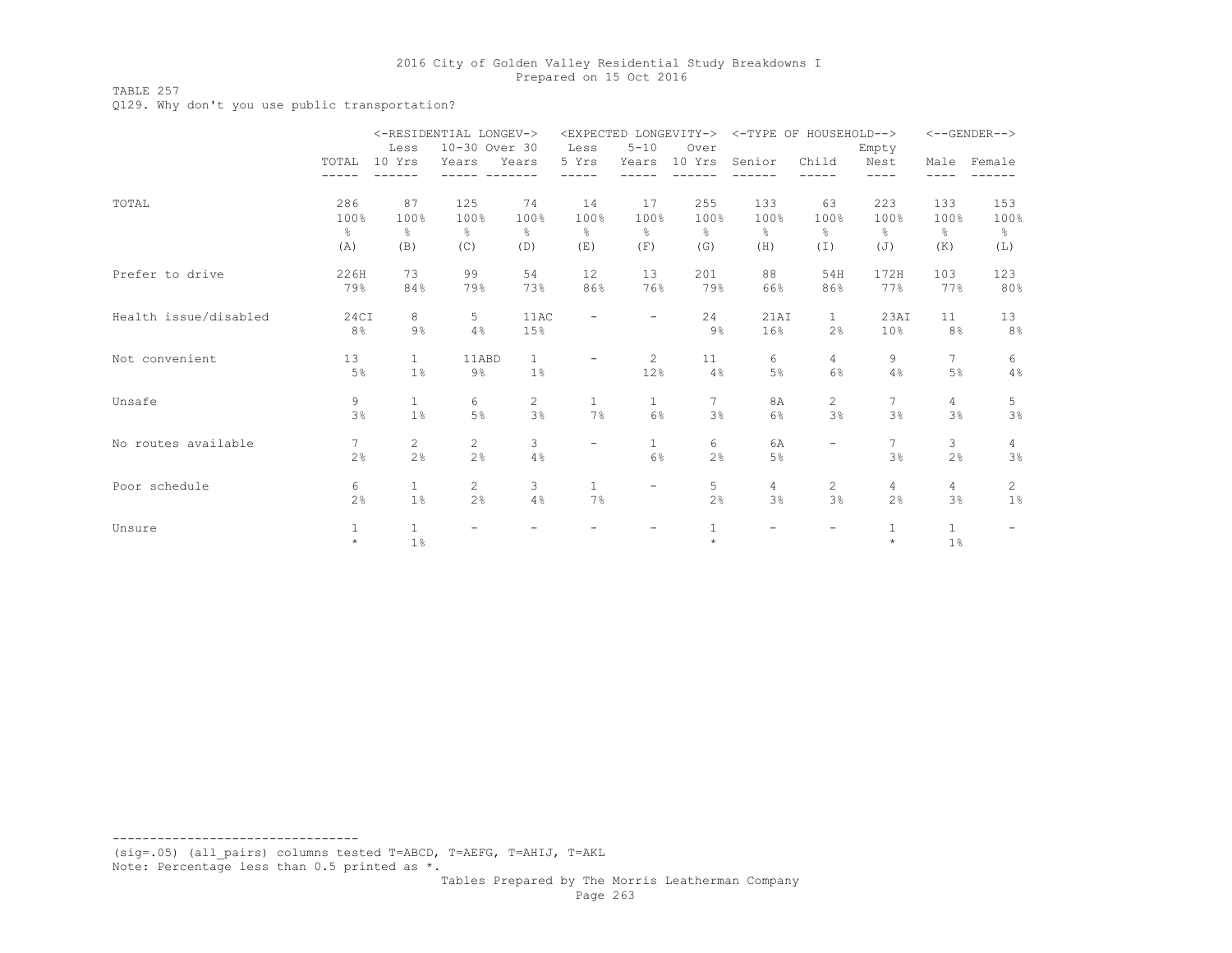TABLE 258

Q129. Why don't you use public transportation?

|                       |                                     |                                    | <-AGE OF RESPONDENT->               |                                    | <-KNOW GOVT-><br>Great              | Very                                |                                     | <residence></residence> |                                    |                                    | <--PRECINCT OF RESIDENCE-->        |                                    |
|-----------------------|-------------------------------------|------------------------------------|-------------------------------------|------------------------------------|-------------------------------------|-------------------------------------|-------------------------------------|-------------------------|------------------------------------|------------------------------------|------------------------------------|------------------------------------|
|                       | TOTAL<br>-----                      | $18 - 44$                          | $45 - 64$                           | $65+$<br>$---$                     | /Fair                               | Little                              | Own<br>$---$                        | Rent<br>----            | 1 & 2<br>$- - -$                   | 3&4<br>$---$                       | 5&6<br>$---$                       | 7&8<br>$- - -$                     |
| TOTAL                 | 286<br>100%<br>$\frac{6}{6}$<br>(A) | 84<br>100%<br>$\frac{6}{6}$<br>(B) | 131<br>100%<br>$\frac{6}{6}$<br>(C) | 71<br>100%<br>$\frac{6}{6}$<br>(D) | 162<br>100%<br>$\frac{6}{5}$<br>(E) | 124<br>100%<br>$\frac{6}{6}$<br>(F) | 228<br>100%<br>$\frac{6}{6}$<br>(G) | 58<br>100%<br>옹<br>(H)  | 79<br>100%<br>$\frac{6}{6}$<br>(I) | 71<br>100%<br>$\frac{6}{6}$<br>(J) | 61<br>100%<br>$\frac{6}{6}$<br>(K) | 75<br>100%<br>$\frac{6}{6}$<br>(L) |
| Prefer to drive       | 226DK<br>79%                        | 75AD<br>89%                        | 105D<br>80%                         | 46<br>65%                          | 134<br>83%                          | 92<br>74%                           | 180<br>79%                          | 46<br>79%               | <b>71AK</b><br>90%                 | 57K<br>80%                         | 34<br>56%                          | 64K<br>85%                         |
| Health issue/disabled | 24BE<br>8 <sup>°</sup>              | $\mathbf{1}$<br>1 <sup>°</sup>     | 8<br>6%                             | 15ABC<br>21%                       | 7<br>4%                             | 17AE<br>14%                         | 16<br>7%                            | 8<br>14%                | 4<br>5%                            | 7<br>10%                           | 7<br>11%                           | 6<br>8%                            |
| Not convenient        | 13I<br>5%                           | 3<br>4%                            | 6<br>5%                             | $\overline{4}$<br>6%               | 4<br>2%                             | 9<br>7%                             | 11<br>$5\%$                         | $\mathbf{2}$<br>3%      | -                                  | 4I<br>6%                           | 7AIL<br>11%                        | $\mathbf{2}$<br>3%                 |
| Unsafe                | 9F<br>3%                            | $\overline{2}$<br>2 <sup>°</sup>   | $\overline{4}$<br>3%                | 3<br>4%                            | 9AF<br>6%                           | $\overline{\phantom{a}}$            | 9<br>4%                             | -                       | $\mathbf{1}$<br>1 <sup>°</sup>     | $\overline{2}$<br>3%               | $\overline{4}$<br>7%               | 2<br>3%                            |
| No routes available   | 7<br>2%                             |                                    | 5<br>4%                             | $\mathbf{2}^{\prime}$<br>3%        | $\overline{c}$<br>$1\%$             | 5<br>4%                             | 6<br>3%                             | $\mathbf{1}$<br>2%      | $\mathbf{1}$<br>$1\%$              | $\mathbf{1}$<br>1%                 | 5AIL<br>8%                         |                                    |
| Poor schedule         | 6<br>2%                             | $\overline{2}$<br>2%               | 3<br>2%                             | $\mathbf{1}$<br>1 <sup>°</sup>     | 5<br>3%                             | $\mathbf{1}$<br>1%                  | 5<br>2%                             | $\mathbf{1}$<br>2%      | $\overline{2}$<br>3%               | Ξ.                                 | 4AJL<br>7%                         |                                    |
| Unsure                | $1\,$<br>$\star$                    | $\mathbf{1}$<br>1%                 |                                     | $\qquad \qquad -$                  | $\mathbf{1}$<br>1%                  | $\overline{\phantom{a}}$            | $\mathbf{1}$<br>$\star$             |                         |                                    |                                    |                                    | 1<br>1%                            |

--------------------------------- (sig=.05) (all\_pairs) columns tested T=ABCD, T=AEF, T=AGH, T=AIJKL Note: Percentage less than 0.5 printed as \*.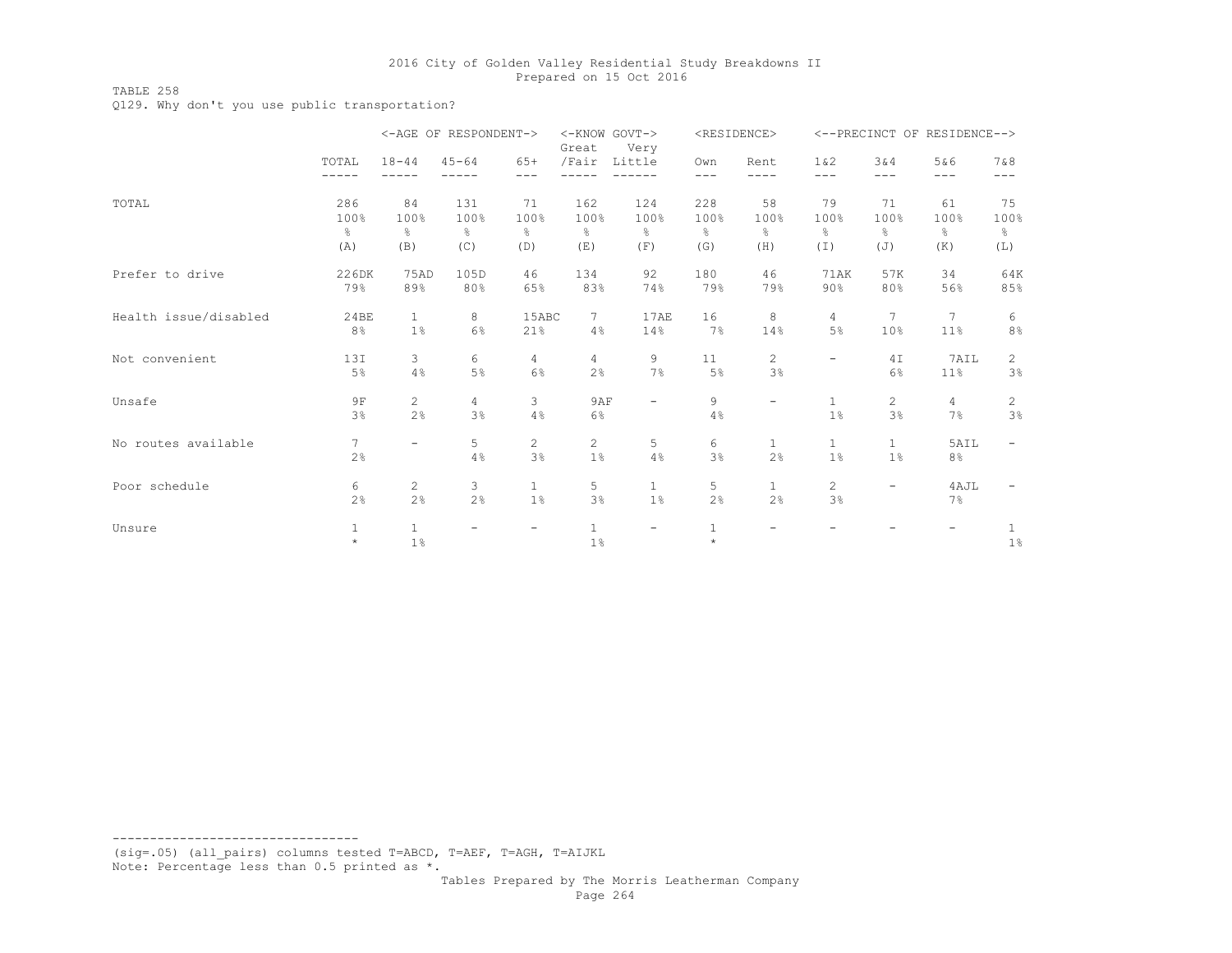TABLE 259

Q130. How likely are you and household members to use the Metro Blue Line?

|            |         | <-RESIDENTIAL LONGEV-> |                |                | <expected< th=""><th></th><th>LONGEVITY-&gt;</th><th></th><th>&lt;-TYPE OF HOUSEHOLD--&gt;</th><th></th><th></th><th><math>&lt;-</math>-GENDER--&gt;</th></expected<> |                | LONGEVITY-> |                | <-TYPE OF HOUSEHOLD--> |       |       | $<-$ -GENDER--> |
|------------|---------|------------------------|----------------|----------------|-----------------------------------------------------------------------------------------------------------------------------------------------------------------------|----------------|-------------|----------------|------------------------|-------|-------|-----------------|
|            |         | Less                   |                | 10-30 Over 30  | Less                                                                                                                                                                  | $5 - 10$       | Over        |                |                        | Empty |       |                 |
|            | TOTAL   | 10 Yrs                 | Years          | Years          | 5 Yrs                                                                                                                                                                 | Years          | 10 Yrs      | Senior         | Child                  | Nest  | Male  | Female          |
|            |         |                        |                |                |                                                                                                                                                                       |                |             |                |                        |       |       |                 |
| TOTAL      | 400     | 138                    | 178            | 84             | 35                                                                                                                                                                    | 30             | 335         | 155            | 108                    | 292   | 192   | 208             |
|            | 100%    | 100%                   | 100%           | 100%           | 100%                                                                                                                                                                  | 100%           | 100%        | 100%           | 100%                   | 100%  | 100%  | 100%            |
|            | g.      | ⊱                      | $\frac{6}{5}$  | 옹              | ⊱                                                                                                                                                                     | g.             | ⊱           | ိင             | 옹                      | g.    | g.    | 옹               |
|            | (A)     | (B)                    | (C)            | (D)            | (E)                                                                                                                                                                   | (F)            | (G)         | (H)            | (I)                    | (J)   | (K)   | (L)             |
| Very       | 18      | 9                      | 7              | $\overline{2}$ | 3                                                                                                                                                                     | $\overline{c}$ | 13          | 5              | 6                      | 12    | 6     | 12              |
|            | 5%      | 7%                     | 4%             | 2%             | $9\%$                                                                                                                                                                 | 7%             | 4%          | 3%             | 6%                     | 4%    | 3%    | $6\%$           |
| Somewhat   | 72DHJ   | 27D                    | 39D            | 6              | 3                                                                                                                                                                     | 10AEG          | 59          | 16             | 39AHJ                  | 33    | 31    | 41              |
|            | 18%     | 20%                    | 22%            | 7%             | $9\%$                                                                                                                                                                 | 33%            | 18%         | 10%            | 36%                    | 11%   | 16%   | 20%             |
| Not too    | 109DGH  | 46AD                   | 49             | 14             | 21AFG                                                                                                                                                                 | 9              | 79          | 23             | 29H                    | 80H   | 58    | 51              |
|            | 27%     | 33%                    | 28%            | 17%            | 60%                                                                                                                                                                   | 30%            | 24%         | 15%            | 27%                    | 27%   | 30%   | 25%             |
| Not at all | 196BEFI | 53                     | 81             | 62ABC          | 8                                                                                                                                                                     | 8              | 180AEF      | 109AIJ         | 32                     | 164AI | 95    | 101             |
|            | 49%     | 38%                    | 46%            | 74%            | 23%                                                                                                                                                                   | 27%            | 54%         | 70%            | 30 <sub>8</sub>        | 56%   | 49%   | 49%             |
| Unsure     | 5       | 3                      | $\overline{c}$ |                |                                                                                                                                                                       |                | 4           | $\overline{c}$ | 2                      | 3     | 2     | 3               |
|            | 1%      | 2%                     | $1\%$          |                |                                                                                                                                                                       | 3%             | 1%          | $1\%$          | 2%                     | 1%    | $1\%$ | $1\%$           |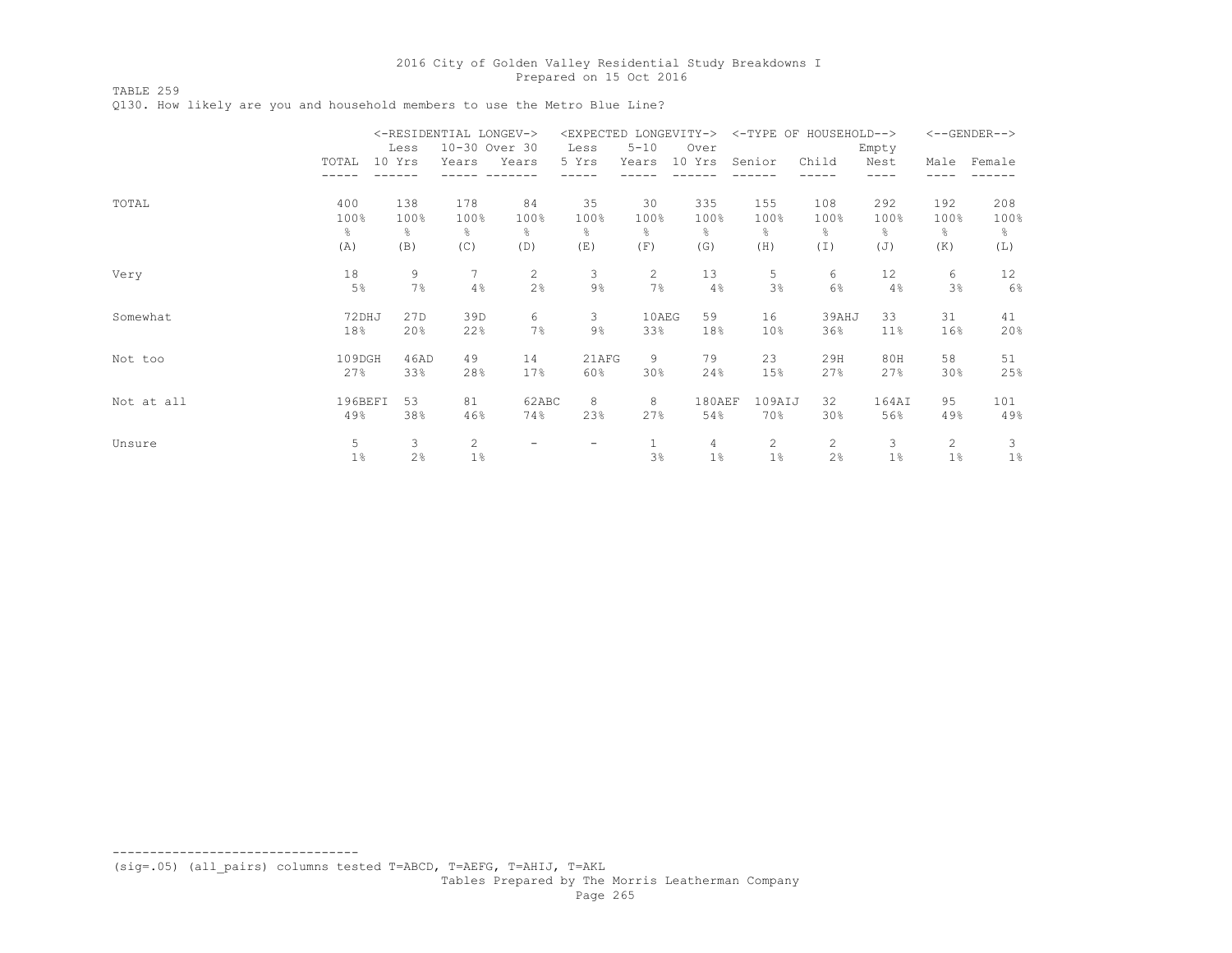TABLE 260 Q130. How likely are you and household members to use the Metro Blue Line?

|            |       |           | <-AGE OF RESPONDENT-> |                          | Great | <-KNOW GOVT-><br>Very | <residence></residence> |       |                |                   | <--PRECINCT OF RESIDENCE--> |      |
|------------|-------|-----------|-----------------------|--------------------------|-------|-----------------------|-------------------------|-------|----------------|-------------------|-----------------------------|------|
|            | TOTAL | $18 - 44$ | $45 - 64$             | $65+$                    | /Fair | Little                | Own                     | Rent  | 1 & 2          | 3&4               | 5&6                         | 7&8  |
|            |       |           |                       |                          |       |                       | ---                     |       | ---            | $---$             | ---                         | ---  |
| TOTAL      | 400   | 158       | 159                   | 83                       | 235   | 165                   | 303                     | 97    | 107            | 94                | 97                          | 102  |
|            | 100%  | 100%      | 100%                  | 100%                     | 100%  | 100%                  | 100%                    | 100%  | 100%           | 100%              | 100%                        | 100% |
|            | ိင    | 옹         | 옹                     | ိင                       | ⊱     | ိင                    | ိင                      | ိင    | 옹              | $\frac{\circ}{6}$ | န္                          | ိင   |
|            | (A)   | (B)       | (C)                   | (D)                      | (E)   | (F)                   | (G)                     | (H)   | (I)            | (J)               | (K)                         | (L)  |
| Very       | 18G   | 11        | 4                     | 3                        | 10    | 8                     | 9                       | 9AG   | 8              | $\overline{c}$    | $\mathbf{2}$                | 6    |
|            | 5%    | 7%        | 3%                    | 4%                       | 4%    | 5%                    | 3%                      | $9\%$ | 7%             | 2%                | 2%                          | 6%   |
| Somewhat   | 72C   | 40ACD     | 21                    | 11                       | 40    | 32                    | 54                      | 18    | 15             | 14                | 29AIJL                      | 14   |
|            | 18%   | 25%       | 13%                   | 13%                      | 17%   | 19%                   | 18%                     | 19%   | 14%            | 15%               | 30%                         | 14%  |
| Not too    | 109DG | 62ACD     | 38D                   | 9                        | 70    | 39                    | 75                      | 34AG  | 22             | 32I               | 26                          | 29   |
|            | 27%   | 39%       | 24%                   | 11%                      | 30%   | 24%                   | 25%                     | 35%   | 21%            | 34%               | 27%                         | 28%  |
| Not at all | 196BH | 45        | 91AB                  | 60ABC                    | 111   | 85                    | 160AH                   | 36    | 60K            | 45                | 40                          | 51   |
|            | 49%   | 28%       | 57%                   | 72%                      | 47%   | 52%                   | 53%                     | 37%   | 56%            | 48%               | 41%                         | 50%  |
| Unsure     | 5     | -         | 5AB                   | $\overline{\phantom{m}}$ | 4     | $\mathbf 1$           | 5                       |       | $\overline{c}$ | $\mathbf{1}$      |                             | 2    |
|            | $1\%$ |           | 3%                    |                          | 2%    | $1\%$                 | 2%                      |       | 2%             | $1\%$             |                             | 2%   |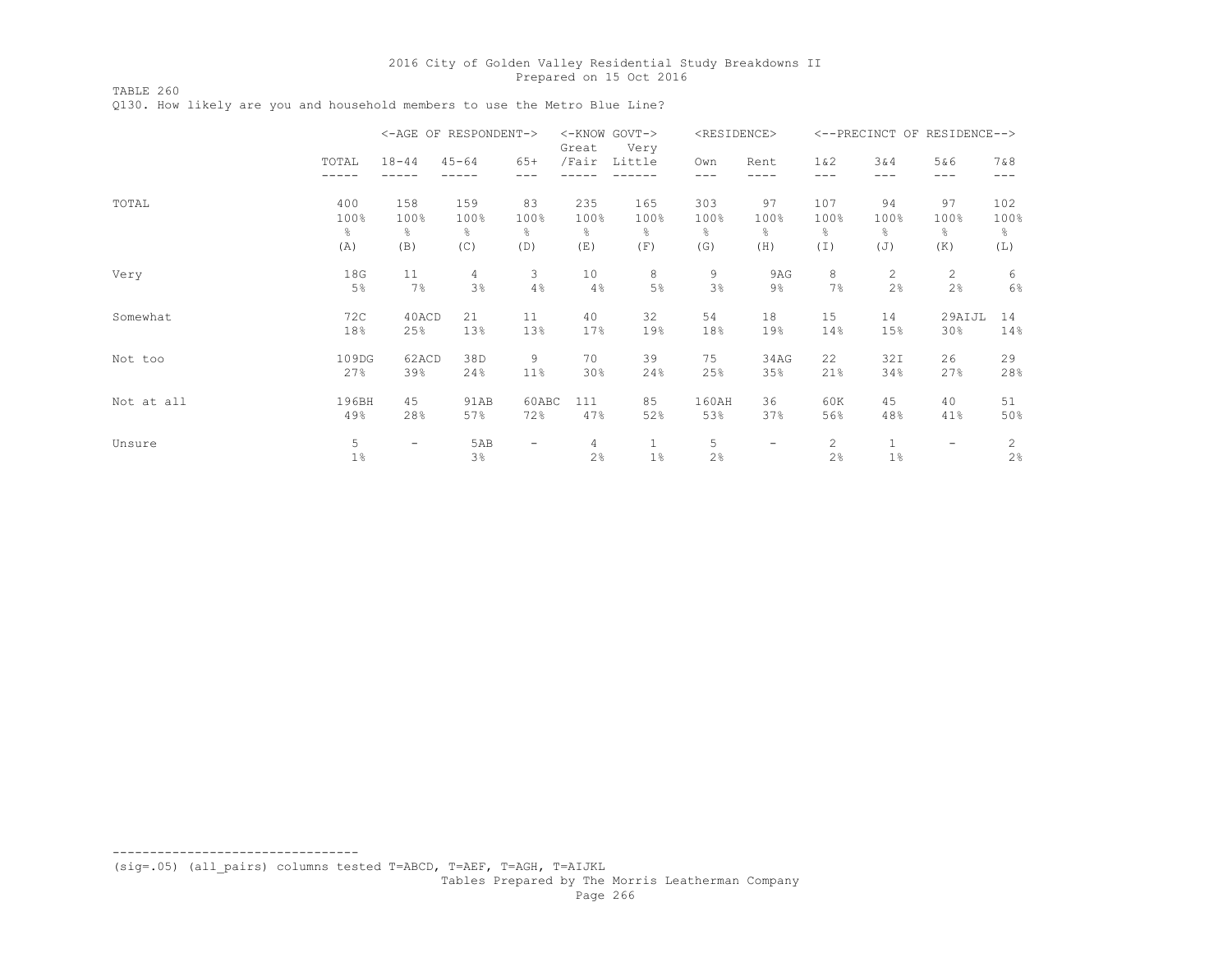# TABLE 261

Q131. How will you get to the Light Rail Station?

|                   |              |                 | <-RESIDENTIAL LONGEV-> |                          |                   | <expected longevity-=""></expected> |        |               | <-TYPE OF HOUSEHOLD--> |       |                          | $<-$ -GENDER--> |
|-------------------|--------------|-----------------|------------------------|--------------------------|-------------------|-------------------------------------|--------|---------------|------------------------|-------|--------------------------|-----------------|
|                   |              | Less            | 10-30 Over 30          |                          | Less              | $5 - 10$                            | Over   |               |                        | Empty |                          |                 |
|                   | TOTAL        | 10 Yrs          | Years                  | Years                    | 5 Yrs             | Years                               | 10 Yrs | Senior        | Child                  | Nest  | Male                     | Female          |
|                   |              |                 |                        |                          |                   |                                     |        |               |                        |       |                          |                 |
| TOTAL             | 90           | 36              | 46                     | 8                        | 6                 | 12                                  | 72     | 21            | 45                     | 45    | 37                       | 53              |
|                   | 100%         | 100%            | 100%                   | 100%                     | 100%              | 100%                                | 100%   | 100%          | 100%                   | 100%  | 100%                     | 100%            |
|                   | g.           | g.              | $\frac{6}{6}$          | 옹                        | g.                | g.                                  | g.     | $\frac{6}{6}$ | 옹                      | 옹     | g.                       | %               |
|                   | (A)          | (B)             | (C)                    | (D)                      | (E)               | (F)                                 | (G)    | (H)           | $(\top)$               | (J)   | (K)                      | (L)             |
| Walk              | 18           | 9               | 9                      | $\overline{\phantom{a}}$ | $\mathbf{1}$      | $\overline{4}$                      | 13     | 3             | 10                     | 8     | 7                        | 11              |
|                   | 20%          | 25%             | 20%                    |                          | 17%               | 33%                                 | 18%    | 14%           | 22%                    | 18%   | 19%                      | 21%             |
| Bike              | 21           | 5               | 15A                    | $\mathbf{1}$             | $\mathbf{1}$      | 2                                   | 18     | 8             | 8                      | 13    | 12                       | 9               |
|                   | 23%          | 14%             | 33%                    | 13%                      | 17%               | 17%                                 | 25%    | 38%           | 18%                    | 29%   | 32%                      | 17%             |
| Use a bus         | 12           | $7\overline{ }$ | 4                      | $\mathbf{1}$             | $\mathbf{1}$      | $\mathbf{2}$                        | 9      | 3             | 6                      | 6     | $\overline{c}$           | 10              |
|                   | 13%          | 19%             | $9\%$                  | 13%                      | 17%               | 17%                                 | 13%    | 14%           | 13%                    | 13%   | 5%                       | 19%             |
| Dropped off       | 19H          | 11              | 7                      | $\mathbf{1}$             | $\qquad \qquad -$ | 3                                   | 16     | $\mathbf{1}$  | 13H                    | 6     | 8                        | 11              |
|                   | 21%          | 31%             | 15%                    | 13%                      |                   | 25%                                 | 22%    | 5%            | 29%                    | 13%   | 22%                      | 21%             |
| Park and Ride lot | 19B          | 3               | 11                     | 5ABC                     | 3F                | $\overline{\phantom{0}}$            | 16     | 6             | 7                      | 12    | 8                        | 11              |
|                   | 21%          | 8%              | 24%                    | 63%                      | 50%               |                                     | 22%    | 29%           | 16%                    | 27%   | 22%                      | 21%             |
| Unsure            | $\mathbf{1}$ | $\mathbf{1}$    |                        |                          |                   | 1AG                                 |        |               |                        |       | $\overline{\phantom{0}}$ |                 |
|                   | $1\%$        | 3%              |                        |                          |                   | 8%                                  |        |               | 2%                     |       |                          | 2%              |

(sig=.05) (all\_pairs) columns tested T=ABCD, T=AEFG, T=AHIJ, T=AKL

---------------------------------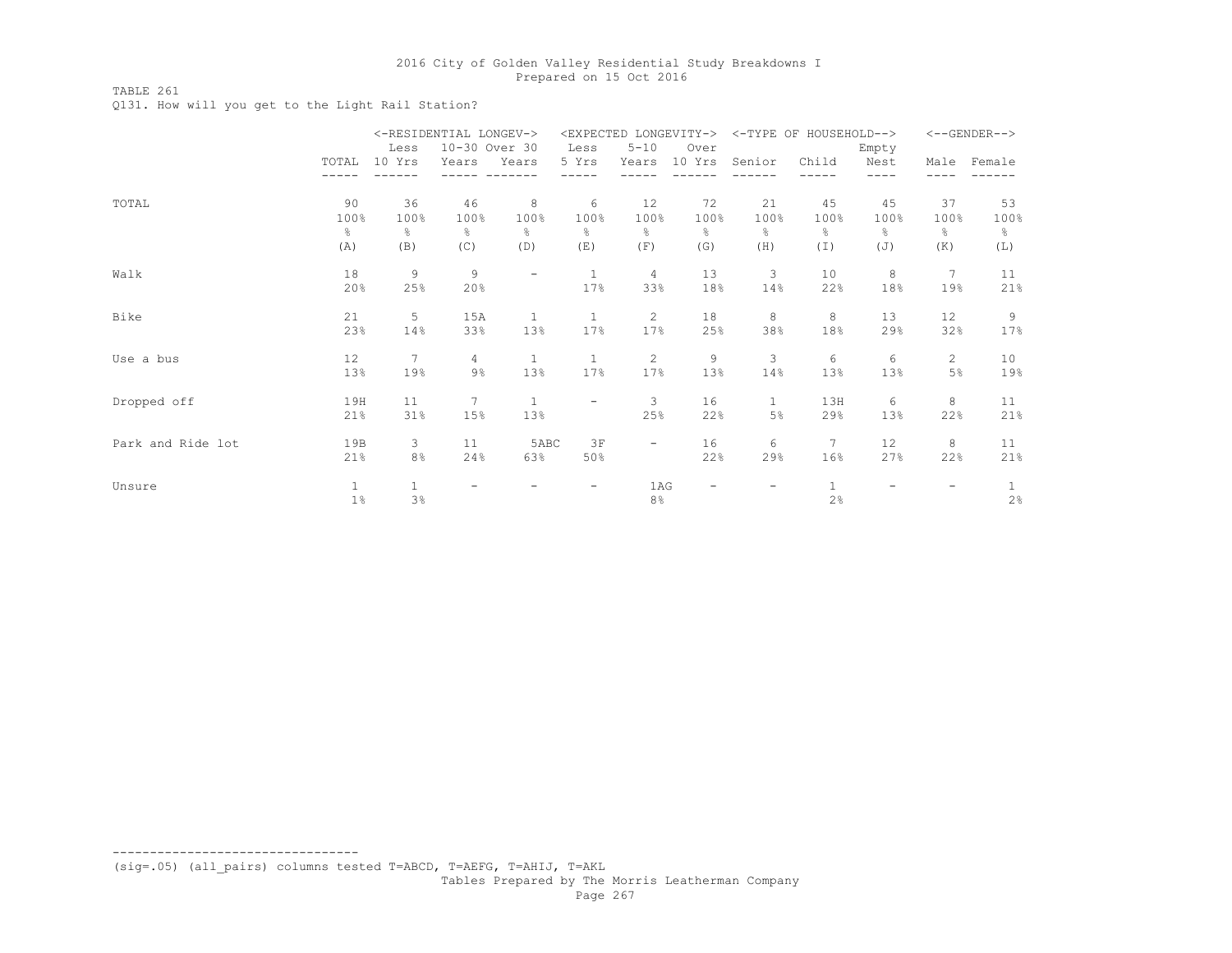TABLE 262

Q131. How will you get to the Light Rail Station?

|                   |              |                | <-AGE OF RESPONDENT-> |                          | Great                    | <-KNOW GOVT-><br>Very |      | <residence></residence> |                          | <--PRECINCT OF RESIDENCE--> |              |                |
|-------------------|--------------|----------------|-----------------------|--------------------------|--------------------------|-----------------------|------|-------------------------|--------------------------|-----------------------------|--------------|----------------|
|                   | TOTAL        | $18 - 44$      | $45 - 64$             | $65+$                    | /Fair                    | Little                | Own  | Rent                    | 1 & 2                    | 3&4                         | 5&6          | 7 & 8          |
|                   |              |                |                       |                          |                          |                       | ---  | ----                    | $- - -$                  | $- - -$                     | $---$        |                |
| TOTAL             | 90           | 51             | 25                    | 14                       | 50                       | 40                    | 63   | 27                      | 23                       | 16                          | 31           | 20             |
|                   | 100%         | 100%           | 100%                  | 100%                     | 100%                     | 100%                  | 100% | 100%                    | 100%                     | 100%                        | 100%         | 100%           |
|                   | န္           | g.             | $\frac{6}{6}$         | g.                       | ⊱                        | g.                    | g.   | $\frac{6}{6}$           | 옹                        | $\frac{6}{6}$               | 옹            | g.             |
|                   | (A)          | (B)            | (C)                   | (D)                      | (E)                      | (F)                   | (G)  | (H)                     | (I)                      | (J)                         | (K)          | (L)            |
| Walk              | 18           | 11             | 6                     | $\mathbf{1}$             | 9                        | 9                     | 16   | $\overline{c}$          | 3                        | 4                           | 8            | 3              |
|                   | 20%          | 22%            | 24%                   | 7%                       | 18%                      | 23%                   | 25%  | 7%                      | 13%                      | 25%                         | 26%          | 15%            |
| Bike              | 21           | 12             | 3                     | 6C                       | 10                       | 11                    | 13   | 8                       | $\overline{4}$           | $\mathbf{1}$                | 11J          | 5              |
|                   | 23%          | 24%            | 12%                   | 43%                      | 20%                      | 28%                   | 21%  | 30%                     | 17%                      | 6%                          | 35%          | 25%            |
| Use a bus         | 12           | $\overline{7}$ | 5                     | $\overline{\phantom{a}}$ | 8                        | $\overline{4}$        | 9    | 3                       | 3                        | $\overline{\phantom{m}}$    | 7 J          | $\overline{c}$ |
|                   | 13%          | 14%            | 20%                   |                          | 16%                      | 10%                   | 14%  | 11%                     | 13%                      |                             | 23%          | 10%            |
| Dropped off       | 19K          | 16AC           | $\overline{2}$        | $\mathbf{1}$             | 12                       | 7                     | 11   | 8                       | <b>7K</b>                | 6K                          | $\mathbf{1}$ | 5K             |
|                   | 21%          | 31%            | 8%                    | 7%                       | 24%                      | 18%                   | 17%  | 30%                     | 30%                      | 38%                         | 3%           | 25%            |
| Park and Ride lot | 19B          | 5              | 8B                    | 6AB                      | 11                       | 8                     | 14   | 5                       | 6                        | 4                           | 4            | 5              |
|                   | 21%          | 10%            | 32%                   | 43%                      | 22%                      | 20%                   | 22%  | 19%                     | 26%                      | 25%                         | 13%          | 25%            |
| Unsure            | $\mathbf{1}$ | -              | $\mathbf{1}$          |                          | $\overline{\phantom{a}}$ | $\mathbf 1$           | -    | $\mathbf{1}$            | $\overline{\phantom{0}}$ | 1A                          |              |                |
|                   | $1\%$        |                | 4%                    |                          |                          | 3%                    |      | 4%                      |                          | 6%                          |              |                |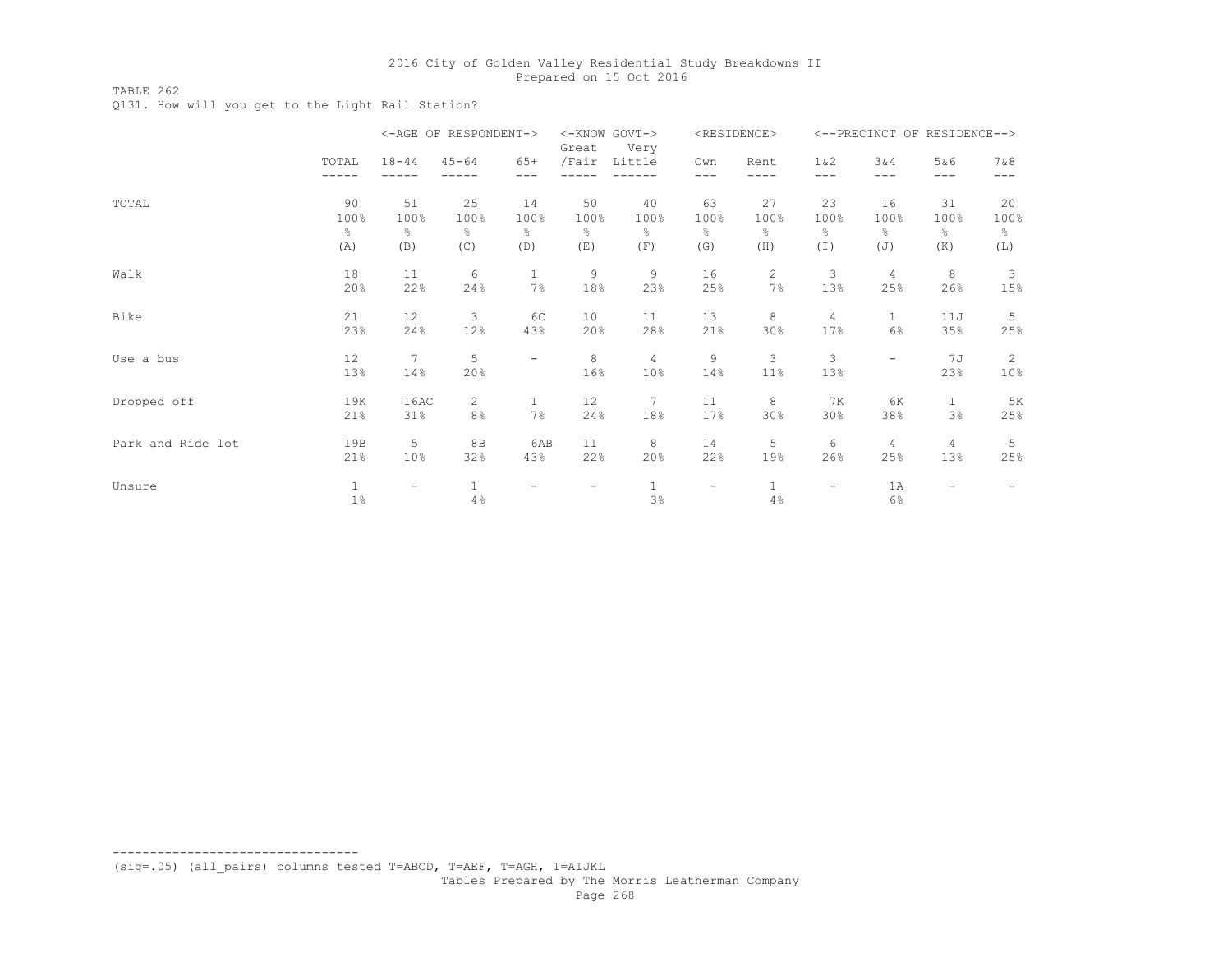TABLE 263

Q132. How likely would you or household members use bus rapid transit along Highway 55?

|            |         | <-RESIDENTIAL LONGEV-> |               |              | <expected< th=""><th></th><th>LONGEVITY-&gt;</th><th></th><th>&lt;-TYPE OF HOUSEHOLD--&gt;</th><th></th><th></th><th><math>&lt;-</math>-GENDER--&gt;</th></expected<> |                   | LONGEVITY-> |        | <-TYPE OF HOUSEHOLD--> |               |                 | $<-$ -GENDER--> |
|------------|---------|------------------------|---------------|--------------|-----------------------------------------------------------------------------------------------------------------------------------------------------------------------|-------------------|-------------|--------|------------------------|---------------|-----------------|-----------------|
|            |         | Less                   | 10-30 Over 30 |              | Less                                                                                                                                                                  | $5 - 10$          | Over        |        |                        | Empty         |                 |                 |
|            | TOTAL   | 10 Yrs                 | Years         | Years        | 5 Yrs                                                                                                                                                                 | Years             | 10 Yrs      | Senior | Child                  | Nest          | Male            | Female          |
|            |         |                        |               |              |                                                                                                                                                                       |                   |             |        |                        | ----          |                 |                 |
| TOTAL      | 400     | 138                    | 178           | 84           | 35                                                                                                                                                                    | 30                | 335         | 155    | 108                    | 292           | 192             | 208             |
|            | 100%    | 100%                   | 100%          | 100%         | 100%                                                                                                                                                                  | 100%              | 100%        | 100%   | 100%                   | 100%          | 100%            | 100%            |
|            | g.      | g.                     | $\frac{6}{6}$ | 옹            | ⊱                                                                                                                                                                     | g.                | ⊱           | ိင     | 옹                      | $\frac{6}{5}$ | ⊱               | 옹               |
|            | (A)     | (B)                    | (C)           | (D)          | (E)                                                                                                                                                                   | (F)               | (G)         | (H)    | (I)                    | (J)           | (K)             | (L)             |
| Very       | 14G     | $\tau$                 | 6             | $\mathbf{1}$ | 2                                                                                                                                                                     | 3AG               | 9           | 3      | 6                      | 8             | 5               | 9               |
|            | 4%      | 5%                     | 3%            | $1\%$        | $6\%$                                                                                                                                                                 | 10 <sup>°</sup>   | 3%          | 2%     | 6%                     | 3%            | 3%              | 4%              |
| Somewhat   | 104DGHJ | 56ACD                  | 39D           | 9            | 20AG                                                                                                                                                                  | 15AG              | 69          | 18     | 41AHJ                  | 63H           | 57              | 47              |
|            | 26%     | 41%                    | 22%           | 11%          | 57%                                                                                                                                                                   | 50%               | 21%         | 12%    | 38%                    | 22%           | 30 <sub>8</sub> | 23%             |
| Not too    | 76B     | 16                     | 45AB          | 15           | 4                                                                                                                                                                     | 3                 | 69          | 30     | 21                     | 55            | 38              | 38              |
|            | 19%     | 12%                    | 25%           | 18%          | 11%                                                                                                                                                                   | 10 <sup>°</sup>   | 21%         | 19%    | 19%                    | 19%           | 20%             | 18%             |
| Not at all | 199BEFI | 58                     | 85            | 56ABC        | 8                                                                                                                                                                     | 9                 | 182AEF      | 101AIJ | 37                     | 162AI         | 89              | 110             |
|            | 50%     | 42%                    | 48%           | 67%          | 23%                                                                                                                                                                   | 30%               | 54%         | 65%    | 34%                    | 55%           | 46%             | 53%             |
| Unsure     | 7       |                        | 3             | 3            | $\mathbf{1}$                                                                                                                                                          | $\qquad \qquad -$ | 6           | 3      | 3                      | 4             | 3               | 4               |
|            | 2%      | $1\%$                  | 2%            | 4%           | 3%                                                                                                                                                                    |                   | 2%          | 2%     | 3%                     | $1\%$         | 2%              | 2%              |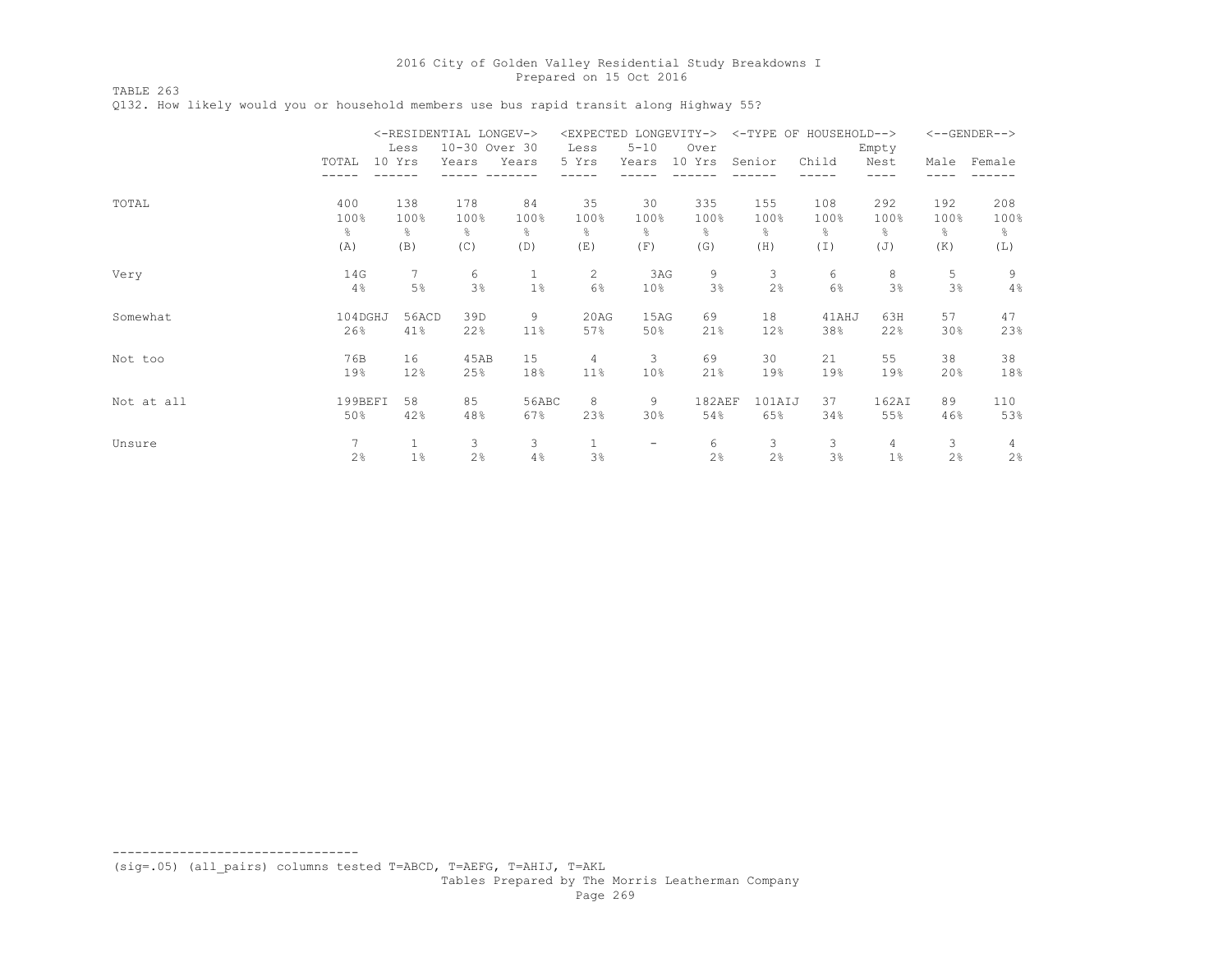TABLE 264 Q132. How likely would you or household members use bus rapid transit along Highway 55?

|            |         |           | <-AGE OF RESPONDENT-> |              | <-KNOW GOVT-><br>Great | Very   |                | <residence></residence> |                 |             | <--PRECINCT OF RESIDENCE--> |                |
|------------|---------|-----------|-----------------------|--------------|------------------------|--------|----------------|-------------------------|-----------------|-------------|-----------------------------|----------------|
|            | TOTAL   | $18 - 44$ | $45 - 64$             | $65+$<br>--- | /Fair                  | Little | Own<br>$---$   | Rent<br>----            | $1\&2$<br>$---$ | 3&4<br>$--$ | 5&6<br>---                  | 7 & 8<br>$---$ |
| TOTAL      | 400     | 158       | 159                   | 83           | 235                    | 165    | 303            | 97                      | 107             | 94          | 97                          | 102            |
|            | 100%    | 100%      | 100%                  | 100%         | 100%                   | 100%   | 100%           | 100%                    | 100%            | 100%        | 100%                        | 100%           |
|            | g.      | ⊱         | $\frac{6}{5}$         | ⊱            | ိင                     | g.     | g.             | 옹                       | 옹               | g.          | ိင                          | ိင             |
|            | (A)     | (B)       | (C)                   | (D)          | (E)                    | (F)    | (G)            | (H)                     | (I)             | (J)         | (K)                         | (L)            |
| Very       | 14CG    | 11AC      | $\mathbf{1}$          | $\mathbf{2}$ | 6                      | 8      | 6              | 8AG                     | 6               | 2           | $\mathbf{2}^{\prime}$       | 4              |
|            | 4%      | 7%        | 1%                    | 2%           | 3%                     | 5%     | 2 <sup>°</sup> | 8%                      | 6%              | 2%          | 2%                          | 4%             |
| Somewhat   | 104CDFL | 70ACD     | 24                    | 10           | <b>75AF</b>            | 29     | 79             | 25                      | 21              | 24          | 42AIJL                      | 17             |
|            | 26%     | 44%       | 15%                   | 12%          | 32%                    | 18%    | 26%            | 26%                     | 20%             | 26%         | 43%                         | 17%            |
| Not too    | 76E     | 28        | 37                    | 11           | 35                     | 41AE   | 56             | 20                      | 14              | 25AI        | 15                          | 22             |
|            | 19%     | 18%       | 23%                   | 13%          | 15%                    | 25%    | 18%            | 21%                     | 13%             | 27%         | 15%                         | 22%            |
| Not at all | 199BJK  | 48        | 92AB                  | 59ABC        | 113                    | 86     | 157            | 42                      | 65AJK           | 38          | 38                          | 58JK           |
|            | 50%     | 30%       | 58%                   | 71%          | 48%                    | 52%    | 52%            | 43%                     | 61%             | 40%         | 39%                         | 57%            |
| Unsure     | 7       | 1         | 5                     | $\mathbf 1$  | 6                      | 1      | 5              | $\mathbf{2}$            | 1               | 5AK         | $\overline{\phantom{a}}$    |                |
|            | 2%      | $1\%$     | 3%                    | 1%           | 3%                     | 1%     | 2%             | 2%                      | $1\%$           | $5\%$       |                             | $1\%$          |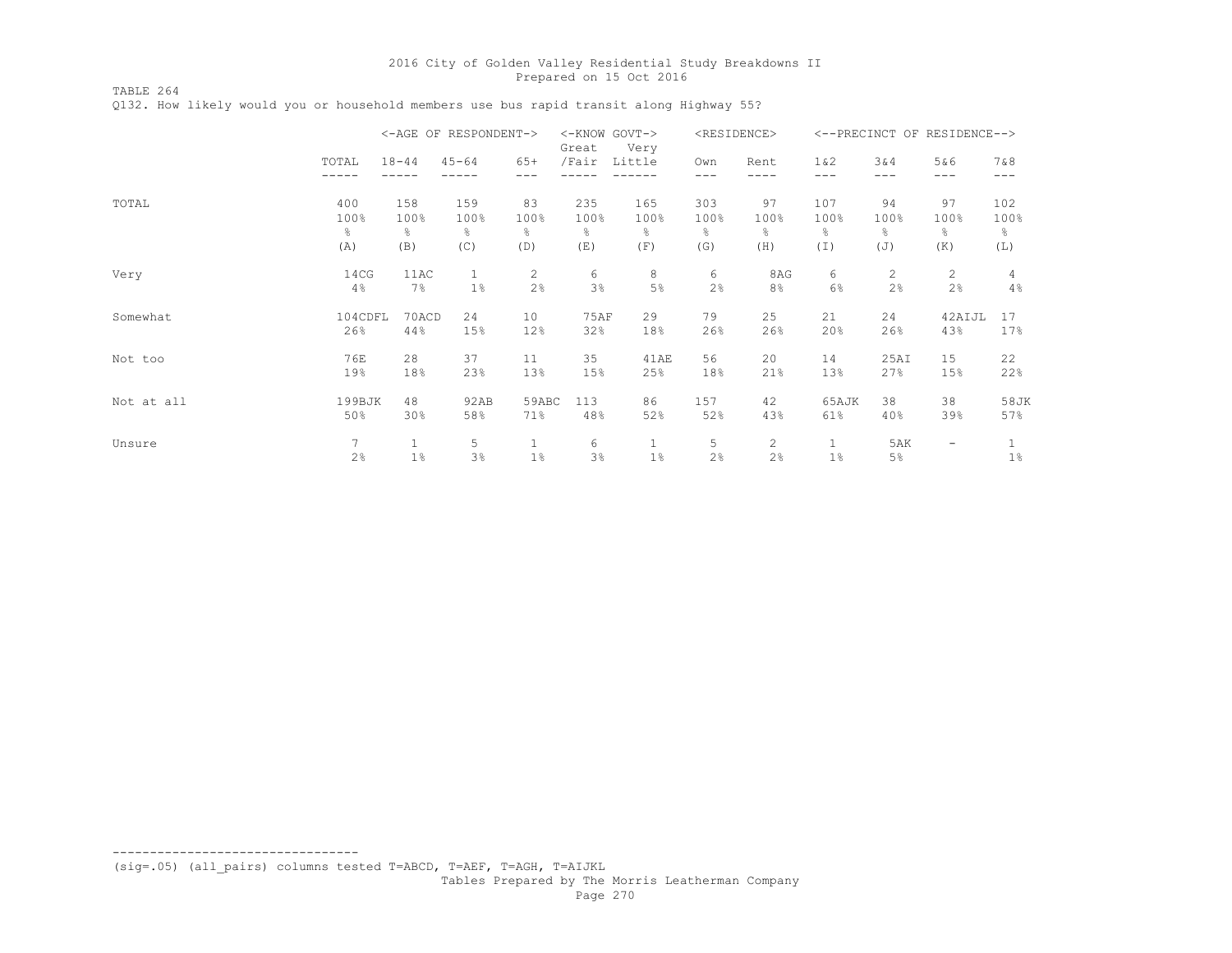TABLE 265 Q133. Do you feel that if you wanted to you could have a say about the way things are run?

|        |       |        | <-RESIDENTIAL LONGEV-> |       |       | <expected longevity-=""></expected> |        | <-TYPE OF HOUSEHOLD--> |       |       |      | $<-$ -GENDER--> |
|--------|-------|--------|------------------------|-------|-------|-------------------------------------|--------|------------------------|-------|-------|------|-----------------|
|        |       | Less   | 10-30 Over 30          |       | Less  | $5 - 10$                            | Over   |                        |       | Empty |      |                 |
|        | TOTAL | 10 Yrs | Years                  | Years | 5 Yrs | Years                               | 10 Yrs | Senior                 | Child | Nest  | Male | Female          |
|        |       |        |                        |       |       |                                     |        |                        |       |       |      |                 |
| TOTAL  | 400   | 138    | 178                    | 84    | 35    | 30                                  | 335    | 155                    | 108   | 292   | 192  | 208             |
|        | 100%  | 100%   | 100%                   | 100%  | 100%  | 100%                                | 100%   | 100%                   | 100%  | 100%  | 100% | 100%            |
|        | g.    | g.     | g.                     | 옹     | ⊱     | g.                                  | g.     | g.                     | 옹     | g.    | g.   | 옹               |
|        | (A)   | (B)    | (C)                    | (D)   | (E)   | (F)                                 | (G)    | (H)                    | (I)   | (J)   | (K)  | (L)             |
| Yes    | 283B  | 88     | 137AB                  | 58    | 22    | 21                                  | 240    | 104                    | 83    | 200   | 141  | 142             |
|        | 71%   | 64%    | 77%                    | 69%   | 63%   | 70%                                 | 72%    | 67%                    | 77%   | 68%   | 73%  | 68%             |
| No     | 90C   | 38C    | 31                     | 21    | 12    | 7                                   | 71     | 43AI                   | 18    | 72    | 39   | 51              |
|        | 23%   | 28%    | 17%                    | 25%   | 34%   | 23%                                 | 21%    | 28%                    | 17%   | 25%   | 20%  | 25%             |
| Unsure | 27    | 12     | 10                     | 5     |       | 2                                   | 24     | 8                      |       | 20    | 12   | 15              |
|        | 7%    | $9\%$  | 6%                     | 6%    | 3%    | 7%                                  | 7%     | 5%                     | 6%    | 7%    | 6%   | 7%              |

--------------------------------- (sig=.05) (all\_pairs) columns tested T=ABCD, T=AEFG, T=AHIJ, T=AKL

Tables Prepared by The Morris Leatherman Company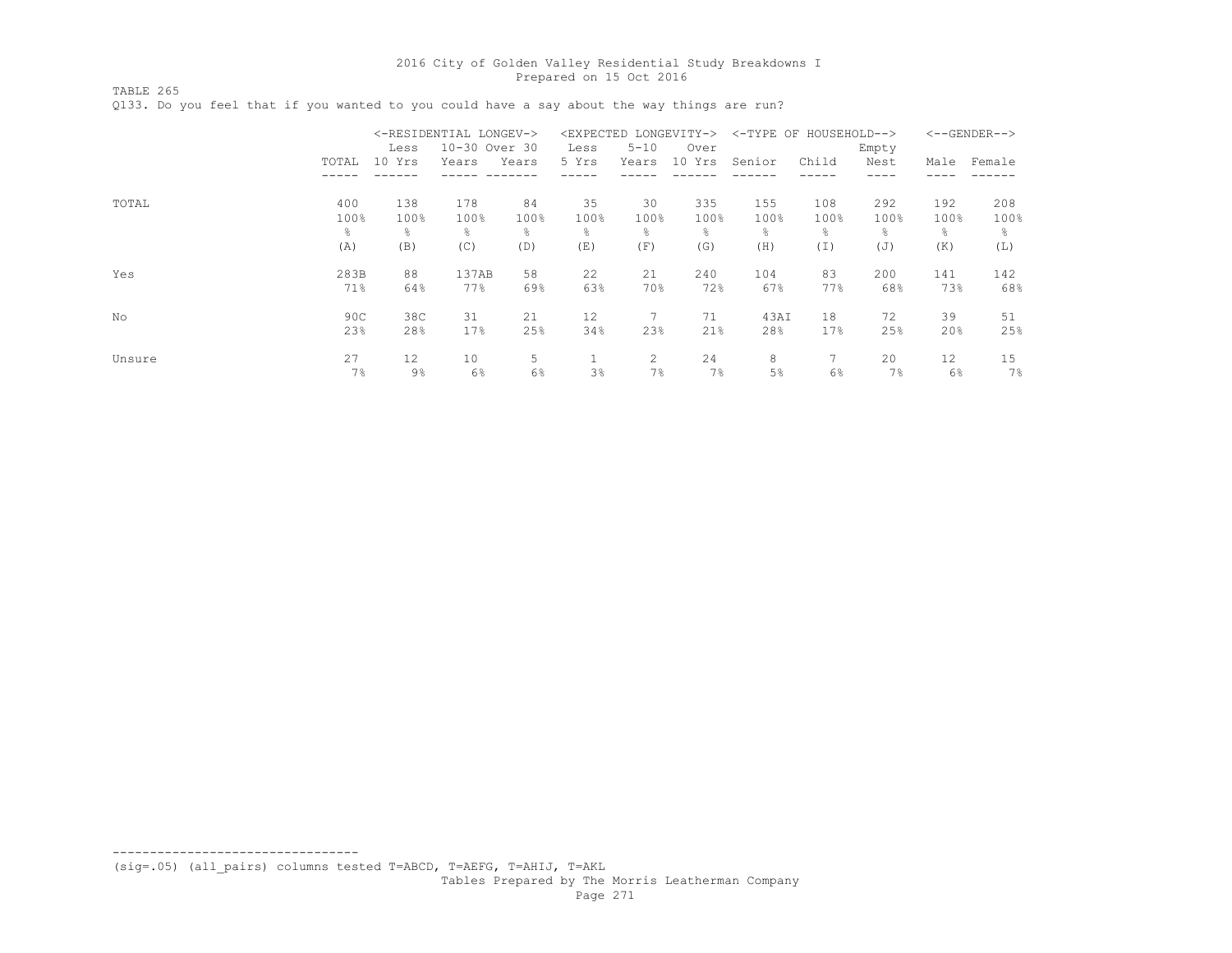TABLE 266 Q133. Do you feel that if you wanted to you could have a say about the way things are run?

|        |            |           | <-AGE OF RESPONDENT-> |         | <-KNOW GOVT-><br>Great | Very        |          | <residence></residence> |                       |         | <--PRECINCT OF RESIDENCE--> |            |
|--------|------------|-----------|-----------------------|---------|------------------------|-------------|----------|-------------------------|-----------------------|---------|-----------------------------|------------|
|        | TOTAL      | $18 - 44$ | $45 - 64$             | $65+$   | /Fair                  | Little      | Own      | Rent                    | 1 & 2                 | 3&4     | 5&6                         | 7&8        |
| TOTAL  | 400        | 158       | 159                   | 83      | 235                    | 165         | 303      | 97                      | 107                   | 94      | 97                          | 102        |
|        | 100%       | 100%      | 100%                  | 100%    | 100%                   | 100%        | 100%     | 100%                    | 100%                  | 100%    | 100%                        | 100%       |
|        | g.         | ⊱         | g.                    | 옹       | ⊱                      | g.          | g.       | g.                      | 옹                     | ⊱       | g.                          | g.         |
|        | (A)        | (B)       | (C)                   | (D)     | (E)                    | (F)         | (G)      | (H)                     | (I)                   | (J)     | (K)                         | (L)        |
| Yes    | 283F       | 114       | 113                   | 56      | 187AF                  | 96          | 220      | 63                      | 69                    | 74I     | 72                          | 68         |
|        | 71%        | 72%       | 71%                   | 67%     | 80%                    | 58%         | 73%      | 65%                     | 64%                   | 79%     | 74%                         | 67%        |
| No     | 90         | 35        | 31                    | 24      | 46                     | 44          | 68       | 22                      | 27                    | 16      | 18                          | 29         |
|        | 23%        | 22%       | 19%                   | 29%     | 20%                    | 27%         | 22%      | 23%                     | 25%                   | 17%     | 19%                         | 28%        |
| Unsure | 27EG<br>7% | 9<br>6%   | 15<br>9%              | 3<br>4% | 2<br>$1\%$             | 25AE<br>15% | 15<br>5% | 12AG<br>12%             | 11<br>10 <sub>8</sub> | 4<br>4% | 7%                          | 5<br>$5\%$ |

(sig=.05) (all\_pairs) columns tested T=ABCD, T=AEF, T=AGH, T=AIJKL

---------------------------------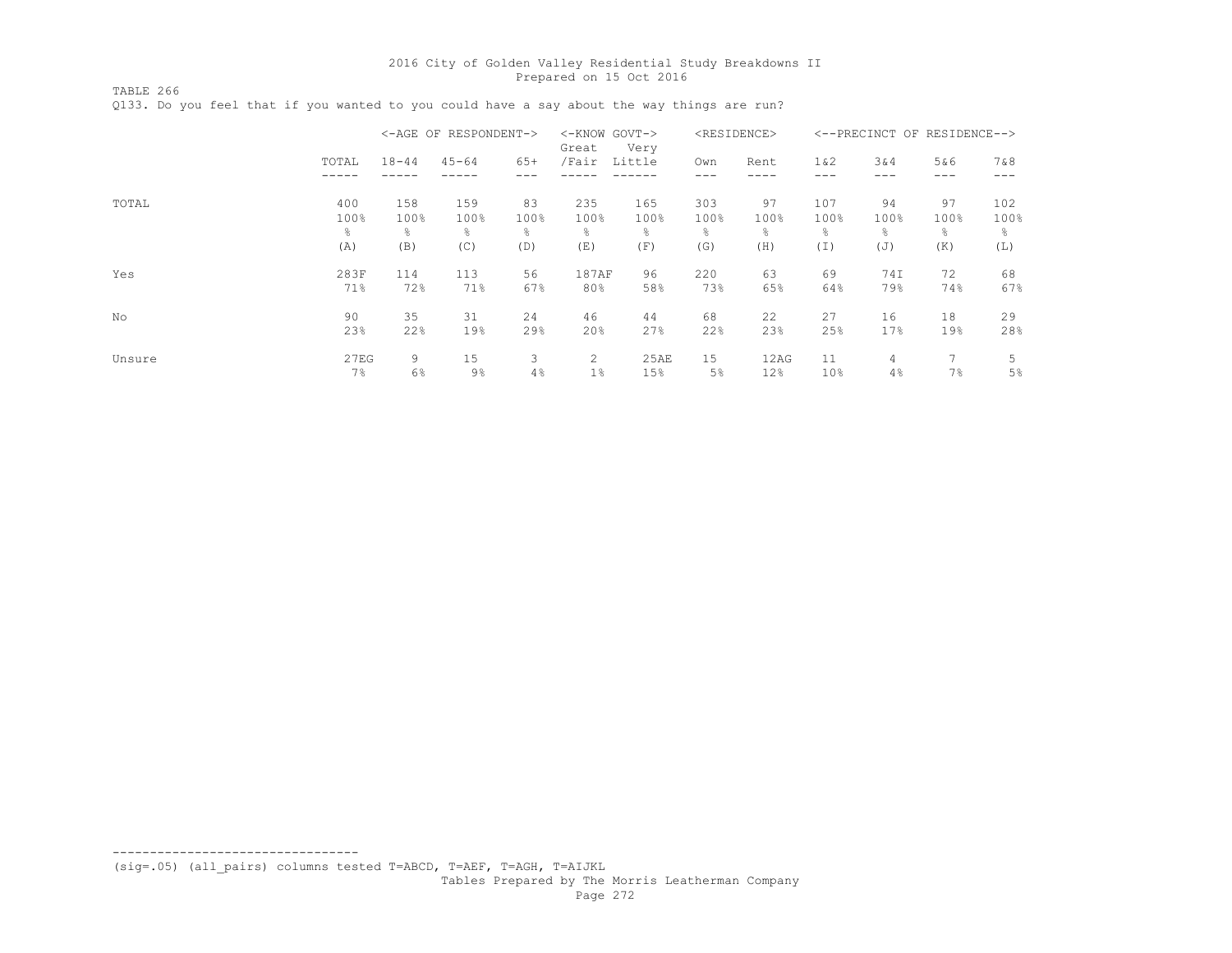TABLE 267

Q134. How much do you feel you know about the work of the Mayor and City Council?

|               |       | <-RESIDENTIAL LONGEV-> |                   |               |               |                |        | <expected longevity-=""> &lt;-TYPE OF HOUSEHOLD--&gt;</expected> |               |       |               | $\leftarrow$ -GENDER--> |
|---------------|-------|------------------------|-------------------|---------------|---------------|----------------|--------|------------------------------------------------------------------|---------------|-------|---------------|-------------------------|
|               |       | Less                   | 10-30 Over 30     |               | Less          | $5 - 10$       | Over   |                                                                  |               | Empty |               |                         |
|               | TOTAL | 10 Yrs                 | Years             | Years         | 5 Yrs         | Years          | 10 Yrs | Senior                                                           | Child         | Nest  | Male          | Female                  |
|               |       |                        |                   |               |               |                |        |                                                                  |               | ----  | ----          |                         |
| TOTAL         | 400   | 138                    | 178               | 84            | 35            | 30             | 335    | 155                                                              | 108           | 292   | 192           | 208                     |
|               | 100%  | 100%                   | 100%              | 100%          | 100%          | 100%           | 100%   | 100%                                                             | 100%          | 100%  | 100%          | 100%                    |
|               | ိင    | $\frac{6}{6}$          | $\frac{6}{6}$     | $\frac{6}{6}$ | $\frac{6}{6}$ | ⊱              | ⊱      | $\frac{6}{6}$                                                    | $\frac{6}{6}$ | 옹     | $\frac{6}{6}$ | $\frac{6}{6}$           |
|               | (A)   | (B)                    | (C)               | (D)           | (E)           | (F)            | (G)    | (H)                                                              | (I)           | (J)   | (K)           | (L)                     |
| A LOT         | 235B  | 65                     | 114B              | 56B           | 19            | 13             | 203    | 92                                                               | 58            | 177   | 118           | 117                     |
|               | 59%   | 47%                    | 64%               | 67%           | 54%           | 43%            | 61%    | 59%                                                              | 54%           | 61%   | 61%           | 56%                     |
| A great deal  | 36    | 14                     | $12 \overline{ }$ | 10            | 2             | $\overline{4}$ | 30     | 14                                                               | 8             | 28    | 18            | 18                      |
|               | $9\%$ | 10%                    | 7%                | 12%           | 6%            | 13%            | $9\%$  | $9\%$                                                            | 7%            | 10%   | $9\%$         | 9%                      |
| A fair amount | 199BF | 51                     | 102AB             | 46B           | 17            | 9              | 173F   | 78                                                               | 50            | 149   | 100           | 99                      |
|               | 50%   | 37%                    | 57%               | 55%           | 49%           | 30%            | 52%    | 50%                                                              | 46%           | 51%   | 52%           | 48%                     |
| NOT A LOT     | 165   | 73ACD                  | 64                | 28            | 16            | 17             | 132    | 63                                                               | 50            | 115   | 74            | 91                      |
|               | 41%   | 53%                    | 36%               | 33%           | 46%           | 57%            | 39%    | 41%                                                              | 46%           | 39%   | 39%           | 44%                     |
| Very little   | 133   | 49                     | 59                | 25            | 9             | 14             | 110    | 56                                                               | 39            | 94    | 59            | 74                      |
|               | 33%   | 36%                    | 33%               | 30%           | 26%           | 47%            | 33%    | 36%                                                              | 36%           | 32%   | 31%           | 36%                     |
| None at all   | 32CGH | 24ACD                  | 5.                | 3             | 7AG           | 3              | 22     | 7                                                                | 11            | 21    | 15            | 17                      |
|               | 8%    | 17%                    | 3%                | 4%            | 20%           | 10%            | 7%     | 5%                                                               | 10%           | 7%    | 8%            | 8%                      |
| UNSURE        |       |                        |                   |               |               |                |        |                                                                  |               |       |               |                         |
| ------        |       |                        |                   |               |               |                |        |                                                                  |               |       |               |                         |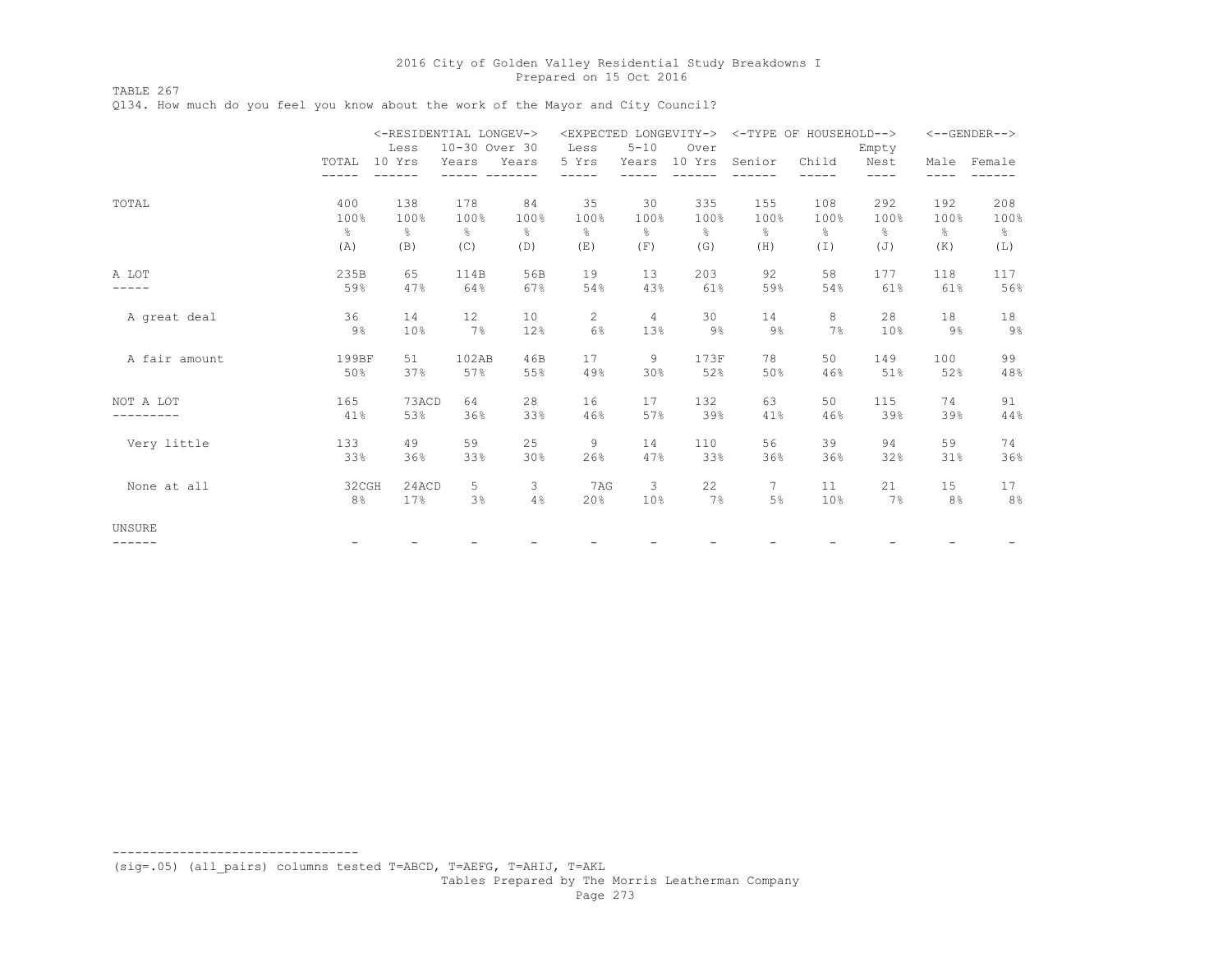TABLE 268 Q134. How much do you feel you know about the work of the Mayor and City Council?

|               |                          |                          | <-AGE OF RESPONDENT->               |                                    | <-KNOW GOVT-><br>Great              | Very                                | <residence></residence>  |                                    |                              |                                    | <--PRECINCT OF RESIDENCE--> |                                     |
|---------------|--------------------------|--------------------------|-------------------------------------|------------------------------------|-------------------------------------|-------------------------------------|--------------------------|------------------------------------|------------------------------|------------------------------------|-----------------------------|-------------------------------------|
|               | TOTAL                    | $18 - 44$                | $45 - 64$                           | $65+$<br>$- - -$                   | /Fair                               | Little                              | Own<br>$---$             | Rent<br>----                       | 1 & 2<br>$---$               | 3&4<br>$---$                       | 5&6<br>$---$                | 7 & 8<br>$---$                      |
| TOTAL         | 400<br>100%<br>g.<br>(A) | 158<br>100%<br>g.<br>(B) | 159<br>100%<br>$\frac{6}{6}$<br>(C) | 83<br>100%<br>$\frac{6}{6}$<br>(D) | 235<br>100%<br>$\frac{6}{6}$<br>(E) | 165<br>100%<br>$\frac{6}{5}$<br>(F) | 303<br>100%<br>g.<br>(G) | 97<br>100%<br>$\frac{6}{5}$<br>(H) | 107<br>100%<br>응<br>$(\top)$ | 94<br>100%<br>$\frac{6}{6}$<br>(J) | 97<br>100%<br>g.<br>(K)     | 102<br>100%<br>$\frac{6}{6}$<br>(L) |
| A LOT         | 235FHI<br>59%            | 91<br>58%                | 96<br>60%                           | 48<br>58%                          | 235AF<br>100%                       | $\overline{\phantom{a}}$            | 193AH<br>64%             | 42<br>43%                          | 53<br>50%                    | 60I<br>64%                         | 60<br>62%                   | 62<br>61%                           |
| A great deal  | 36F<br>9%                | 15<br>$9\%$              | 14<br>$9\%$                         | $\overline{7}$<br>8 <sup>°</sup>   | 36AF<br>15%                         | $\overline{\phantom{a}}$            | 30<br>10%                | 6<br>6%                            | 9<br>8 <sup>°</sup>          | $7\overline{ }$<br>7%              | 10<br>10%                   | 10<br>10%                           |
| A fair amount | 199FHI<br>50%            | 76<br>48%                | 82<br>52%                           | 41<br>49%                          | 199AF<br>85%                        | $\overline{\phantom{a}}$            | 163AH<br>54%             | 36<br>37%                          | 44<br>41%                    | 53I<br>56%                         | 50<br>52%                   | 52<br>51%                           |
| NOT A LOT     | 165EG<br>41%             | 67<br>42%                | 63<br>40%                           | 35<br>42%                          | $\overline{\phantom{a}}$            | 165AE<br>100%                       | 110<br>36%               | 55AG<br>57%                        | 54AJ<br>50%                  | 34<br>36%                          | 37<br>38%                   | 40<br>39%                           |
| Very little   | 133E<br>33%              | 47<br>30%                | 56<br>35%                           | 30<br>36%                          | $\overline{\phantom{a}}$            | 133AE<br>81%                        | 105<br>35%               | 28<br>29%                          | 41<br>38%                    | 29<br>31%                          | 30<br>31%                   | 33<br>32%                           |
| None at all   | 32CEG<br>8%              | 20AC<br>13%              | 7<br>4%                             | 5<br>6%                            | $\overline{\phantom{a}}$            | 32AE<br>19%                         | 5<br>2%                  | 27AG<br>28%                        | 13<br>12%                    | 5<br>5%                            | 7<br>7%                     | 7<br>7%                             |
| UNSURE        |                          |                          |                                     |                                    |                                     |                                     |                          |                                    |                              |                                    |                             |                                     |
| ------        |                          |                          |                                     |                                    |                                     |                                     |                          |                                    |                              |                                    |                             |                                     |

(sig=.05) (all\_pairs) columns tested T=ABCD, T=AEF, T=AGH, T=AIJKL

---------------------------------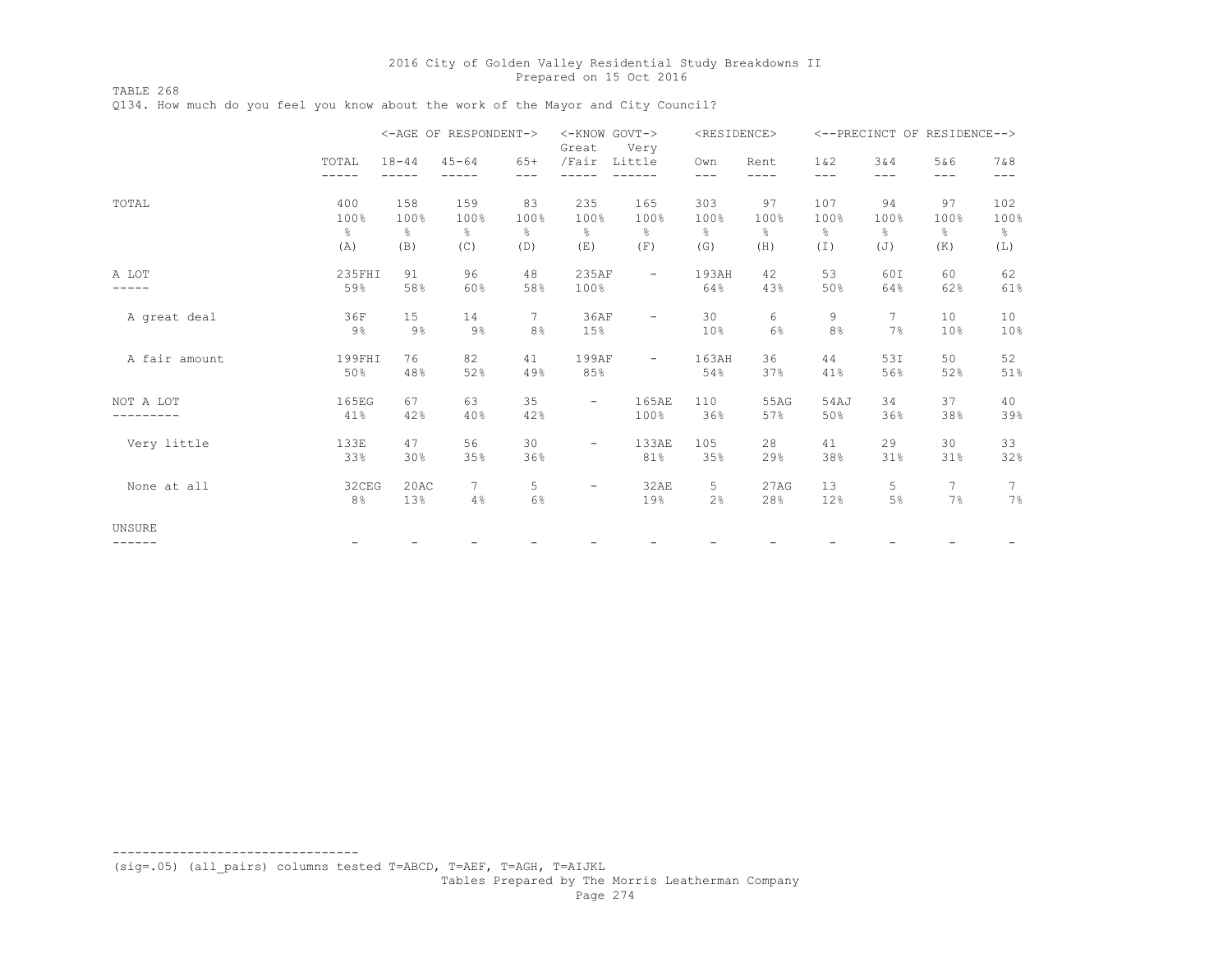TABLE 269

Q135. Do you approve of the job the Mayor and City Council are doing?

|                     |       | <-RESIDENTIAL LONGEV-> |                       |               |              | <expected longevity-=""></expected> |                | <-TYPE OF HOUSEHOLD--> |          |       |                | $<-$ -GENDER--> |
|---------------------|-------|------------------------|-----------------------|---------------|--------------|-------------------------------------|----------------|------------------------|----------|-------|----------------|-----------------|
|                     |       | Less                   |                       | 10-30 Over 30 | Less         | $5 - 10$                            | Over           |                        |          | Empty |                |                 |
|                     | TOTAL | 10 Yrs                 | Years                 | Years         | 5 Yrs        | Years                               | 10 Yrs         | Senior                 | Child    | Nest  | Male           | Female          |
|                     |       |                        |                       |               |              |                                     |                |                        |          | ----  |                |                 |
| TOTAL               | 400   | 138                    | 178                   | 84            | 35           | 30                                  | 335            | 155                    | 108      | 292   | 192            | 208             |
|                     | 100%  | 100%                   | 100%                  | 100%          | 100%         | 100%                                | 100%           | 100%                   | 100%     | 100%  | 100%           | 100%            |
|                     | န္    | ⊱                      | $\frac{6}{6}$         | 옹             | g.           | g.                                  | g.             | ⊱                      | 옹        | g.    | g.             | $\frac{6}{6}$   |
|                     | (A)   | (B)                    | (C)                   | (D)           | (E)          | (F)                                 | (G)            | (H)                    | $(\top)$ | (J)   | (K)            | (L)             |
| APPROVE             | 338H  | 115                    | 155                   | 68            | 29           | 25                                  | 284            | 121                    | 94       | 244   | 169            | 169             |
|                     | 85%   | 83%                    | 87%                   | 81%           | 83%          | 83%                                 | 85%            | 78%                    | 87%      | 84%   | 88%            | 81%             |
| Strongly approve    | 32    | $\overline{7}$         | 19                    | 6             | 1            | 1                                   | 30             | 17                     | 5        | 27    | 14             | 18              |
|                     | 8%    | 5%                     | 11%                   | 7%            | 3%           | 3%                                  | 9%             | 11%                    | 5%       | 9%    | 7%             | $9\%$           |
| Approve             | 306H  | 108                    | 136                   | 62            | 28           | 24                                  | 254            | 104                    | 89H      | 217   | 155            | 151             |
|                     | 77%   | 78%                    | 76%                   | 74%           | 80%          | 80%                                 | 76%            | 67%                    | 82%      | 74%   | 81%            | 73%             |
| DISAPPROVE          | 42    | 9                      | 21                    | 12            | 3            | $\overline{c}$                      | 37             | 28AI                   | $\tau$   | 35    | 17             | 25              |
|                     | 11%   | 7%                     | 12%                   | 14%           | 9%           | 7%                                  | 11%            | 18%                    | 6%       | 12%   | $9\%$          | 12%             |
| Disapprove          | 36    | 9                      | 20                    | 7             | 2            | $\overline{2}$                      | 32             | 23AI                   | $\tau$   | 29    | 15             | 21              |
|                     | 9%    | 7%                     | 11%                   | 8%            | 6%           | 7%                                  | 10%            | 15%                    | 6%       | 10%   | 8 <sup>°</sup> | 10%             |
| Strongly disapprove | 6     | Ξ.                     | $\mathbf{1}$          | 5ABC          | $\mathbf{1}$ | $\overline{\phantom{m}}$            | 5              | 5A                     |          | 6     | $\overline{c}$ | 4               |
|                     | 2%    |                        | 1%                    | 6%            | 3%           |                                     | 1 <sup>°</sup> | 3%                     |          | 2%    | $1\%$          | 2%              |
| <b>UNSURE</b>       | 20C   | 14AC                   | $\mathbf{2}^{\prime}$ | 4             | 3            | 3                                   | 14             | 6                      | 7        | 13    | 6              | 14              |
| ------              | 5%    | 10%                    | $1\%$                 | 5%            | 9%           | 10%                                 | 4%             | 4%                     | 6%       | 4%    | 3%             | 7%              |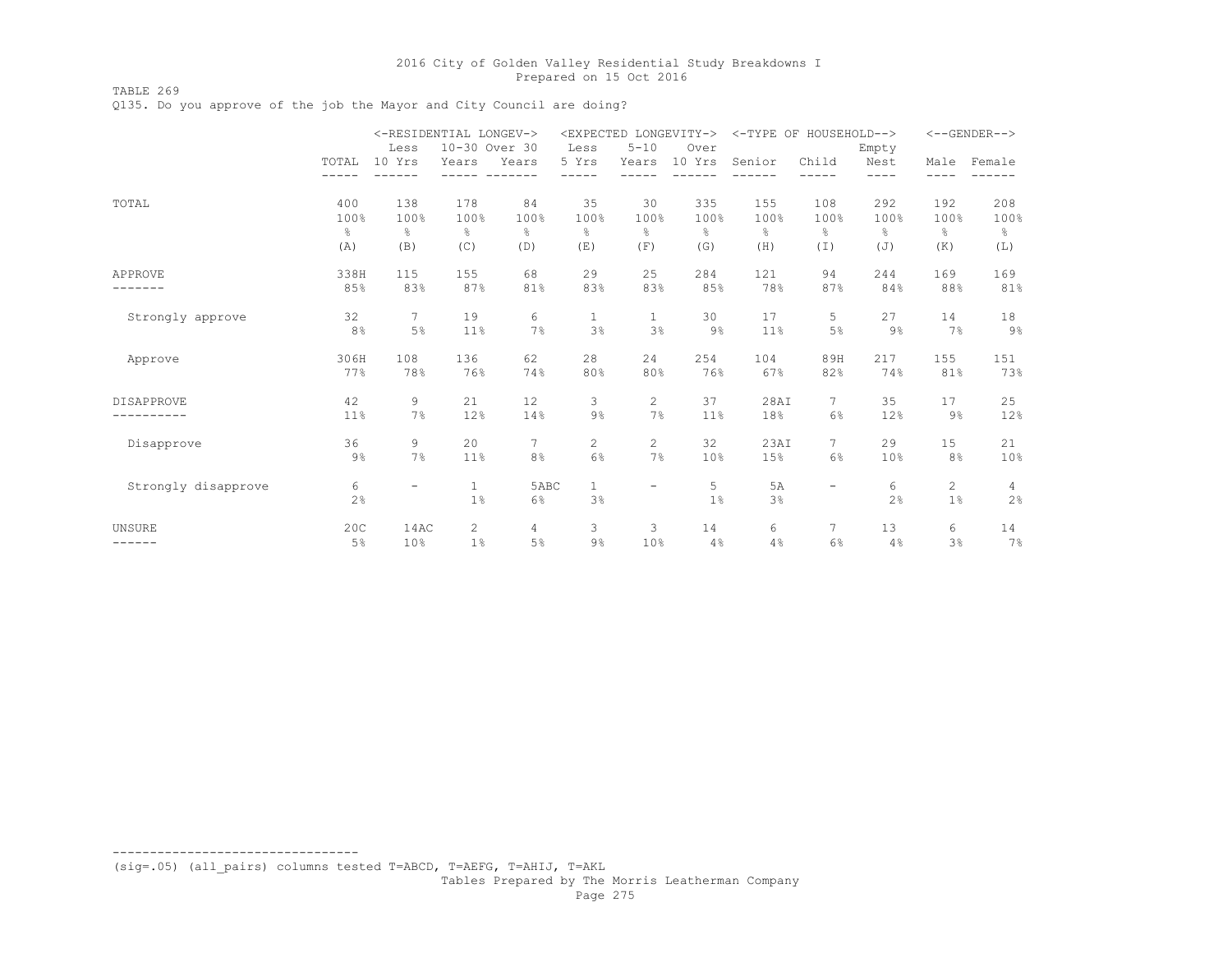TABLE 270 Q135. Do you approve of the job the Mayor and City Council are doing?

|                         |                |                          | <-AGE OF RESPONDENT-> |              | <-KNOW GOVT-><br>Great   | Very                     |               | <residence></residence> |                       | <--PRECINCT OF RESIDENCE--> |                    |                |
|-------------------------|----------------|--------------------------|-----------------------|--------------|--------------------------|--------------------------|---------------|-------------------------|-----------------------|-----------------------------|--------------------|----------------|
|                         | TOTAL<br>----- | $18 - 44$                | $45 - 64$             | $65+$<br>--- | /Fair                    | Little                   | Own<br>---    | Rent<br>----            | 1 & 2<br>$---$        | 3&4<br>$---$                | 5&6<br>---         | 7 & 8<br>$---$ |
| TOTAL                   | 400            | 158                      | 159                   | 83           | 235                      | 165                      | 303           | 97                      | 107                   | 94                          | 97                 | 102            |
|                         | 100%           | 100%                     | 100%                  | 100%         | 100%                     | 100%                     | 100%          | 100%                    | 100%                  | 100%                        | 100%               | 100%           |
|                         | $\frac{6}{6}$  | $\frac{6}{6}$            | 옹                     | 옹            | $\frac{6}{5}$            | $\frac{6}{5}$            | $\frac{6}{6}$ | $\frac{6}{6}$           | $\frac{6}{6}$         | $\frac{6}{5}$               | $\frac{6}{6}$      | $\frac{6}{6}$  |
|                         | (A)            | (B)                      | (C)                   | (D)          | (E)                      | (F)                      | (G)           | (H)                     | $(\bot)$              | (J)                         | (K)                | (L)            |
| APPROVE                 | 338            | 137                      | 133                   | 68           | 203                      | 135                      | 260           | 78                      | 85                    | 86AIL                       | 84                 | 83             |
|                         | 85%            | 87%                      | 84%                   | 82%          | 86%                      | 82%                      | 86%           | 80%                     | 79%                   | 91%                         | 87%                | 81%            |
| Strongly approve        | 32BF           | 7                        | 15                    | 10B          | 28AF                     | 4                        | 26            | 6                       | 11                    | 8                           | 4                  | 9              |
|                         | 8%             | 4%                       | $9\%$                 | 12%          | 12%                      | 2%                       | 9%            | 6%                      | 10%                   | $9\%$                       | 4%                 | 9%             |
| Approve                 | 306I           | 130AD                    | 118                   | 58           | 175                      | 131                      | 234           | 72                      | 74                    | 78I                         | 80I                | 74             |
|                         | 77%            | 82%                      | 74%                   | 70%          | 74%                      | 79%                      | 77%           | 74%                     | 69%                   | 83%                         | 82%                | 73%            |
| DISAPPROVE              | 42BF           | 10                       | 20                    | 12B          | 32AF                     | 10                       | 34            | 8                       | 12                    | 8                           | 9                  | 13             |
|                         | 11%            | 6%                       | 13%                   | 14%          | 14%                      | 6%                       | 11%           | 8%                      | 11%                   | $9\%$                       | $9\%$              | 13%            |
| Disapprove              | 36             | 10                       | 17                    | 9            | 26                       | 10                       | 29            | $7\phantom{.0}$         | 11                    | 6                           | 8                  | 11             |
|                         | $9\%$          | 6%                       | 11%                   | 11%          | 11%                      | 6%                       | 10%           | 7%                      | 10%                   | 6%                          | 8%                 | 11%            |
| Strongly disapprove     | 6BF<br>2%      | $\overline{\phantom{a}}$ | 3<br>2%               | 3B<br>4%     | 6AF<br>3%                | $\overline{\phantom{0}}$ | 5<br>2%       | $\mathbf{1}$<br>1%      | $\mathbf{1}$<br>$1\%$ | $\mathbf{2}$<br>2%          | $\mathbf{1}$<br>1% | 2<br>2%        |
| <b>UNSURE</b><br>------ | 20EGJ<br>5%    | 11<br>7%                 | 6<br>4%               | 3<br>4%      | $\overline{\phantom{a}}$ | 20AE<br>12%              | 9<br>3%       | 11AG<br>11%             | 10AJ<br>$9\%$         | Ξ.                          | 4 J<br>4%          | 6J<br>6%       |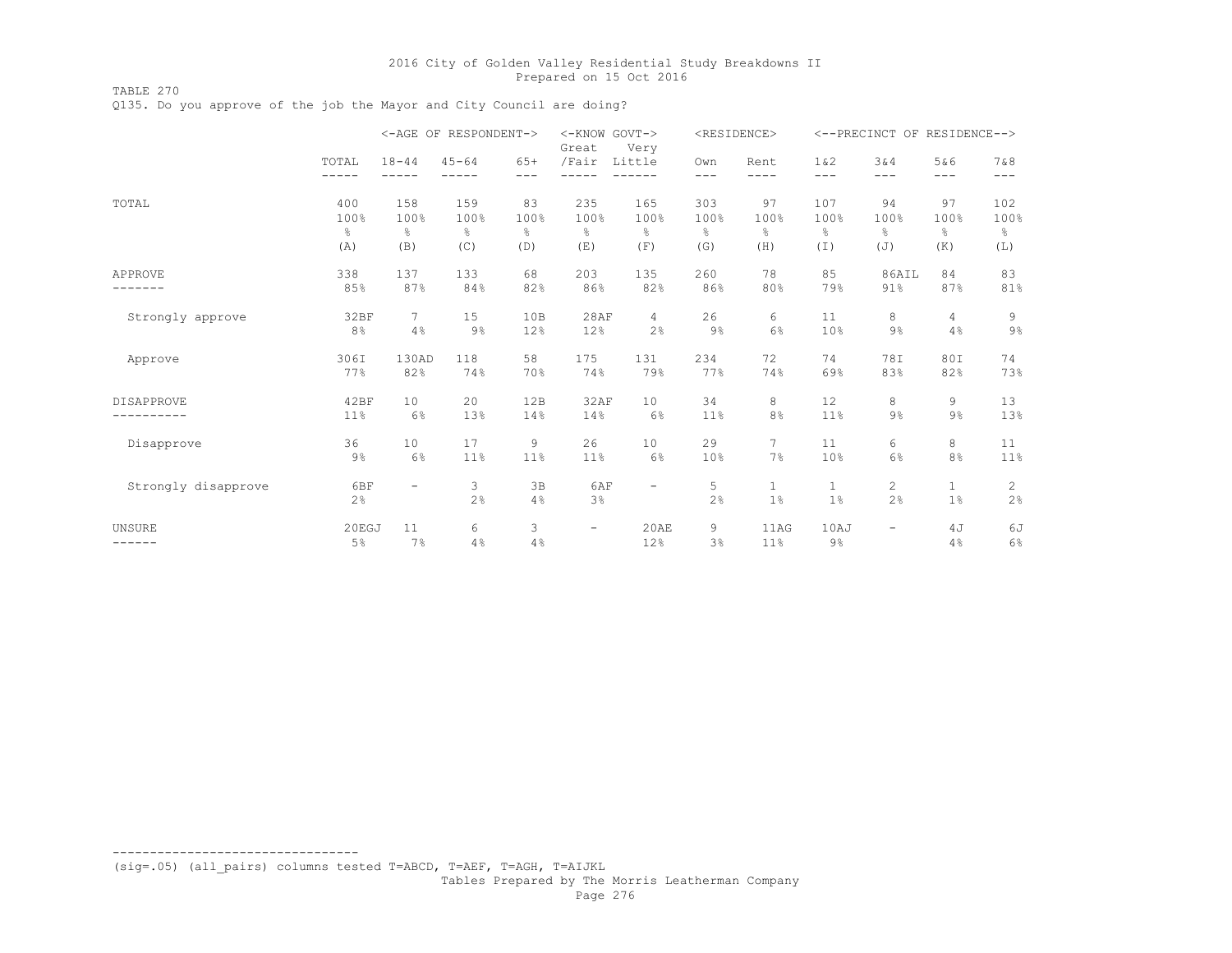TABLE 271

Q136. Could you tell me why you feel that way?

|               |                | <-RESIDENTIAL LONGEV-> |               |                       | <expected longevity-=""></expected> |                          |        |               | <-TYPE OF HOUSEHOLD-->   |                |      | $<-$ -GENDER--> |
|---------------|----------------|------------------------|---------------|-----------------------|-------------------------------------|--------------------------|--------|---------------|--------------------------|----------------|------|-----------------|
|               |                | Less                   | 10-30 Over 30 |                       | Less                                | $5 - 10$                 | Over   |               |                          | Empty          |      |                 |
|               | TOTAL          | 10 Yrs                 | Years         | Years                 | 5 Yrs                               | Years                    | 10 Yrs | Senior        | Child                    | Nest           | Male | Female          |
|               |                |                        |               |                       |                                     |                          |        |               |                          | ----           |      |                 |
| TOTAL         | 380            | 124                    | 176           | 80                    | 32                                  | 27                       | 321    | 149           | 101                      | 279            | 186  | 194             |
|               | 100%           | 100%                   | 100%          | 100%                  | 100%                                | 100%                     | 100%   | 100%          | 100%                     | 100%           | 100% | 100%            |
|               | g.             | ⊱                      | $\frac{6}{6}$ | g.                    | 옹                                   | g.                       | g.     | $\frac{6}{6}$ | 옹                        | $\frac{6}{6}$  | g.   | $\frac{6}{6}$   |
|               | (A)            | (B)                    | (C)           | (D)                   | (E)                                 | (F)                      | (G)    | (H)           | $(\top)$                 | (J)            | (K)  | (L)             |
| Good job      | 153H           | 54                     | 68            | 31                    | 8                                   | 9                        | 136    | 42            | 44H                      | 109H           | 77   | 76              |
|               | 40%            | 44%                    | 39%           | 39%                   | 25%                                 | 33%                      | 42%    | 28%           | 44%                      | 39%            | 41%  | 39%             |
| No problems   | 120            | 39                     | 62            | 19                    | 10                                  | 12                       | 98     | 55            | 34                       | 86             | 56   | 64              |
|               | 32%            | 31%                    | 35%           | 24%                   | 31%                                 | 44%                      | 31%    | 37%           | 34%                      | 31%            | 30%  | 33%             |
| Listen        | 70             | 23                     | 29            | 18                    | 11AG                                | $\overline{4}$           | 55     | 26            | 17                       | 53             | 37   | 33              |
|               | 18%            | 19%                    | 16%           | 23%                   | 34%                                 | 15%                      | 17%    | 17%           | 17%                      | 19%            | 20%  | 17%             |
| Don't listen  | 24             | 6                      | 9             | 9A                    | $\mathbf{2}^{\prime}$               | $\mathbf{2}$             | 20     | 15A           | 6                        | 18             | 9    | 15              |
|               | 6%             | 5%                     | $5\%$         | 11%                   | 6%                                  | 7%                       | 6%     | 10%           | 6%                       | 6%             | 5%   | 8%              |
| Poor spending | 9 <sub>B</sub> | Ξ.                     | 7B            | $\mathbf{2}^{\prime}$ | $\mathbf{1}$                        | $\overline{\phantom{m}}$ | 8      | 8AI           | -                        | 9              | 4    | 5               |
|               | 2%             |                        | 4%            | 3%                    | 3%                                  |                          | 2%     | $5\%$         |                          | 3%             | 2%   | 3%              |
| Poor job      | 4              | $\mathbf{2}^{\prime}$  | $\mathbf{1}$  | $\mathbf{1}$          | $\overline{\phantom{0}}$            | $\overline{\phantom{a}}$ | 4      | 3             | $\overline{\phantom{0}}$ | $\overline{4}$ | 3    | $\mathbf{1}$    |
|               | 1%             | 2%                     | $1\%$         | $1\%$                 |                                     |                          | 1%     | 2%            |                          | 1%             | 2%   | $1\%$           |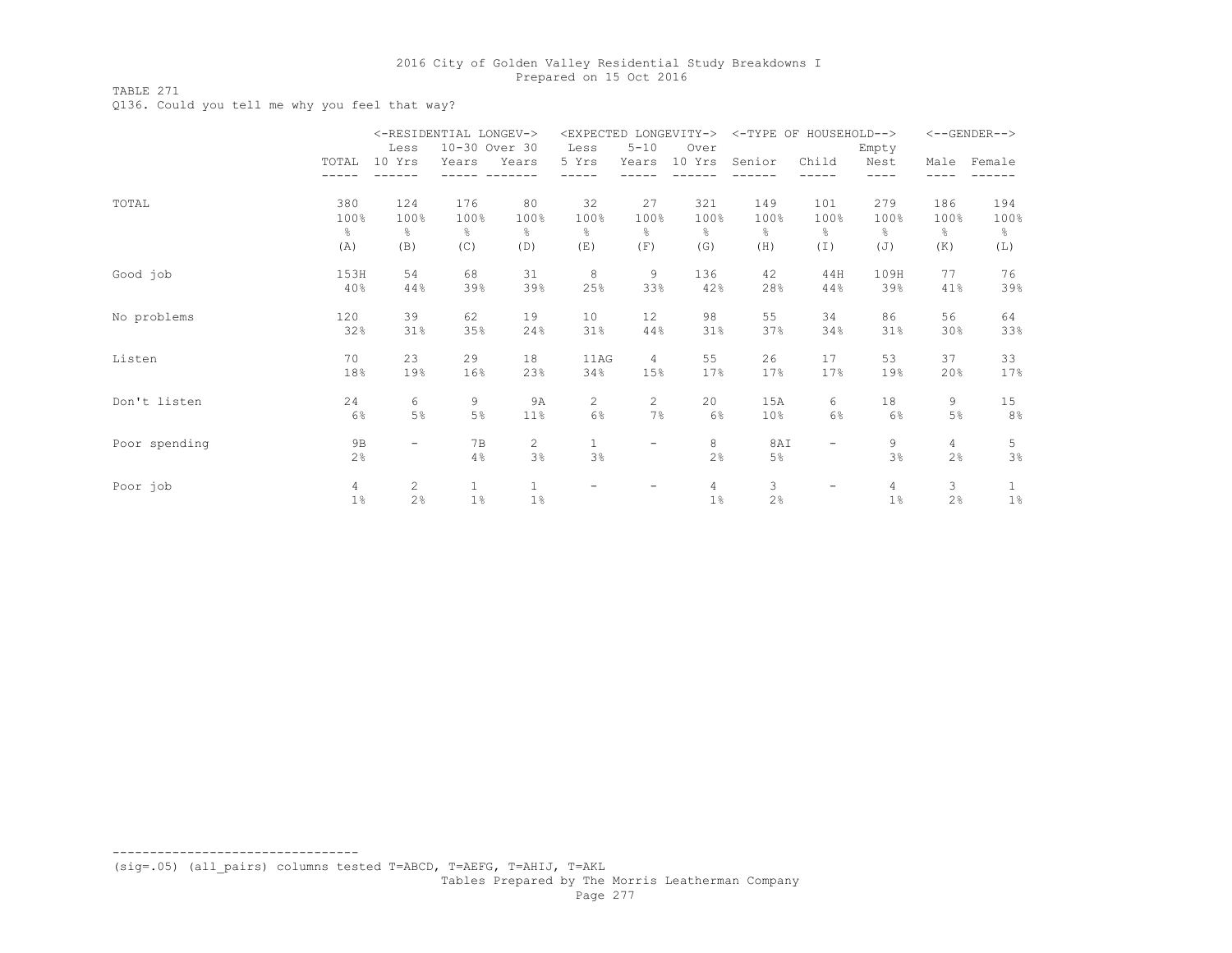TABLE 272

Q136. Could you tell me why you feel that way?

|               |       |                 | <-AGE OF RESPONDENT-> |                | <-KNOW GOVT-><br>Great | Very          |                | <residence></residence> |                 | <--PRECINCT OF RESIDENCE--> |       |                |
|---------------|-------|-----------------|-----------------------|----------------|------------------------|---------------|----------------|-------------------------|-----------------|-----------------------------|-------|----------------|
|               | TOTAL | $18 - 44$       | $45 - 64$             | $65+$          | /Fair                  | Little        | Own            | Rent                    | 1 & 2           | 3&4                         | 5&6   | 7 & 8          |
|               | ----- |                 |                       | ---            |                        |               | $---$          | ----                    | $---$           | ---                         | ---   | ---            |
| TOTAL         | 380   | 147             | 153                   | 80             | 235                    | 145           | 294            | 86                      | 97              | 94                          | 93    | 96             |
|               | 100%  | 100%            | 100%                  | 100%           | 100%                   | 100%          | 100%           | 100%                    | 100%            | 100%                        | 100%  | 100%           |
|               | g.    | ⊱               | &                     | g.             | g.                     | $\frac{6}{6}$ | ⊱              | 옹                       | g.              | g.                          | g.    | $\frac{6}{6}$  |
|               | (A)   | (B)             | (C)                   | (D)            | (E)                    | (F)           | (G)            | (H)                     | (I)             | (J)                         | (K)   | (L)            |
| Good job      | 153I  | 66              | 61                    | 26             | 102                    | 51            | 121            | 32                      | 29              | 44I                         | 38    | 42I            |
|               | 40%   | 45%             | 40%                   | 33%            | 43%                    | 35%           | 41%            | 37%                     | 30%             | 47%                         | 41%   | 44%            |
| No problems   | 120E  | 43              | 49                    | 28             | 53                     | 67AE          | 89             | 31                      | 37              | 26                          | 33    | 24             |
|               | 32%   | 29%             | 32%                   | 35%            | 23%                    | 46%           | 30%            | 36%                     | 38%             | 28%                         | 35%   | 25%            |
| Listen        | 70F   | 29              | 28                    | 13             | 53AF                   | 17            | 54             | 16                      | 19              | 16                          | 18    | 17             |
|               | 18%   | 20%             | 18%                   | 16%            | 23%                    | 12%           | 18%            | 19%                     | 20%             | 17%                         | 19%   | 18%            |
| Don't listen  | 24    | $7\phantom{.0}$ | 10                    | $7^{\circ}$    | 18                     | 6             | 22             | 2                       | 10              | $\overline{7}$              | 3     | 4              |
|               | 6%    | $5\%$           | 7%                    | $9\frac{6}{6}$ | 8%                     | 4%            | 7%             | 2%                      | 10 <sup>°</sup> | 7%                          | 3%    | 4%             |
| Poor spending | 9G    | $\mathbf{1}$    | 4                     | 4B             | 5                      | 4             | $\overline{4}$ | 5AG                     | $\overline{c}$  |                             | -     | 7AJK           |
|               | 2%    | 1%              | 3%                    | 5%             | 2%                     | 3%            | 1 <sup>°</sup> | $6\%$                   | 2%              |                             |       | 7%             |
| Poor job      | 4     | $\mathbf{1}$    | $\mathbf{1}$          | $\overline{c}$ | 4                      | -             | $\overline{4}$ | -                       | -               |                             |       | $\overline{c}$ |
|               | $1\%$ | 1%              | 1%                    | $3\frac{6}{6}$ | 2%                     |               | 1%             |                         |                 | $1\%$                       | $1\%$ | 2%             |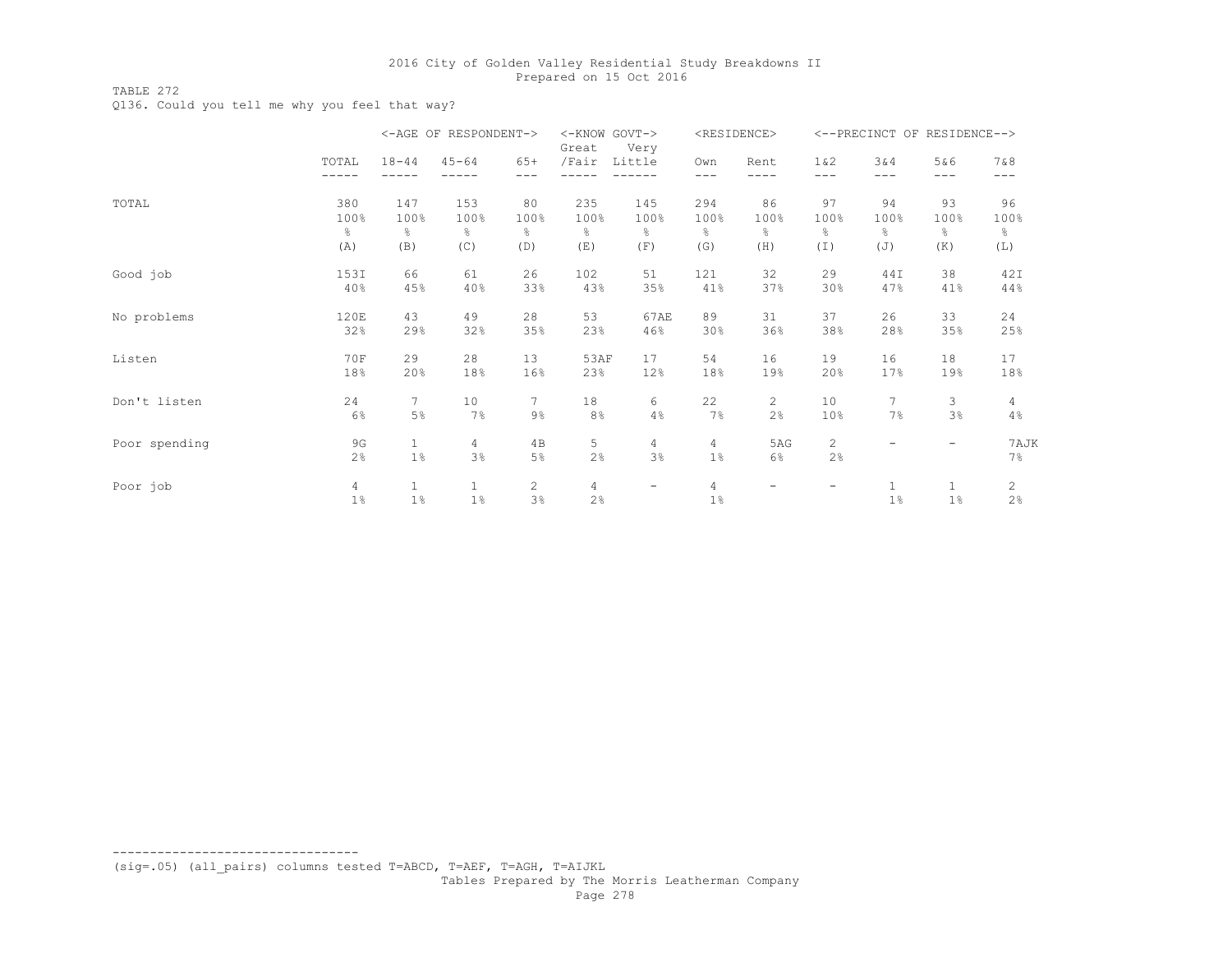TABLE 273

Q137. How much first hand contact have you had with City staff?

|             | <-RESIDENTIAL LONGEV-> |                |               |               |              |                | <expected longevity-=""></expected> |               | <-TYPE OF HOUSEHOLD--> |                       |                          | $<-$ -GENDER--> |
|-------------|------------------------|----------------|---------------|---------------|--------------|----------------|-------------------------------------|---------------|------------------------|-----------------------|--------------------------|-----------------|
|             |                        | Less           | 10-30 Over 30 |               | Less         | $5 - 10$       | Over                                |               |                        | Empty                 |                          |                 |
|             | TOTAL                  | 10 Yrs         | Years         | Years         | 5 Yrs        | Years          | 10 Yrs                              | Senior        | Child                  | Nest                  | Male                     | Female          |
|             |                        |                |               |               |              |                |                                     |               |                        | ----                  |                          |                 |
| TOTAL       | 400                    | 138            | 178           | 84            | 35           | 30             | 335                                 | 155           | 108                    | 292                   | 192                      | 208             |
|             | 100%                   | 100%           | 100%          | 100%          | 100%         | 100%           | 100%                                | 100%          | 100%                   | 100%                  | 100%                     | 100%            |
|             | $\frac{6}{10}$         | $\frac{6}{6}$  | $\frac{6}{6}$ | $\frac{6}{6}$ | $\approx$    | $\frac{6}{6}$  | $\frac{6}{6}$                       | $\frac{6}{6}$ | g.                     | $\frac{6}{6}$         | g.                       | $\frac{6}{6}$   |
|             | (A)                    | (B)            | (C)           | (D)           | (E)          | (F)            | (G)                                 | (H)           | (I)                    | (J)                   | (K)                      | (L)             |
| A LOT       | 207GH                  | 70             | 95            | 42            | 22           | 19             | 166                                 | 69            | 63H                    | 144                   | 104                      | 103             |
|             | 52%                    | 51%            | 53%           | 50%           | 63%          | 63%            | 50%                                 | 45%           | 58%                    | 49%                   | 54%                      | 50%             |
| Ouite a lot | 16                     | 4              | 7             | 5             | $\mathbf{1}$ | 2              | 13                                  | 11A           | 2                      | 14                    | 4                        | 12              |
|             | 4%                     | 3 <sup>°</sup> | 4%            | 6%            | 3%           | 7%             | 4%                                  | 7%            | 2 <sup>°</sup>         | 5%                    | 2%                       | 6%              |
| Some        | 191HJ                  | 66             | 88            | 37            | 21           | 17             | 153                                 | 58            | 61AHJ                  | 130                   | 100                      | 91              |
|             | 48%                    | 48%            | 49%           | 44%           | 60%          | 57%            | 46%                                 | 37%           | 56%                    | 45%                   | 52%                      | 44%             |
| NOT A LOT   | 191                    | 66             | 83            | 42            | 12           | 11             | 168A                                | 86AI          | 45                     | 146                   | 88                       | 103             |
|             | 48%                    | 48%            | 47%           | 50%           | 34%          | 37%            | 50%                                 | 55%           | 42%                    | 50%                   | 46%                      | 50%             |
| Very little | 149BE                  | 40             | 75B           | 34            | 7            | 9              | 133AE                               | 73AI          | 34                     | 115                   | 69                       | 80              |
|             | 37%                    | 29%            | 42%           | 40%           | 20%          | 30%            | 40%                                 | 47%           | 31%                    | 39%                   | 36%                      | 38%             |
| None        | 42C                    | 26AC           | 8             | 8             | 5            | $\overline{2}$ | 35                                  | 13            | 11                     | 31                    | 19                       | 23              |
|             | 11%                    | 19%            | 4%            | 10%           | 14%          | 7%             | 10 <sup>°</sup>                     | 8%            | 10%                    | 11%                   | 10 <sup>°</sup>          | 11%             |
| UNSURE      | 2                      | $\overline{2}$ |               | $-$           | 1AG          | $-$            | $\mathbf{1}$                        |               | -                      | $\mathbf{2}^{\prime}$ | $\overline{\phantom{a}}$ | 2               |
| ------      | $1\%$                  | $1\%$          |               |               | 3%           |                | $\star$                             |               |                        | $1\%$                 |                          | $1\%$           |

--------------------------------- (sig=.05) (all\_pairs) columns tested T=ABCD, T=AEFG, T=AHIJ, T=AKL Note: Percentage less than 0.5 printed as \*.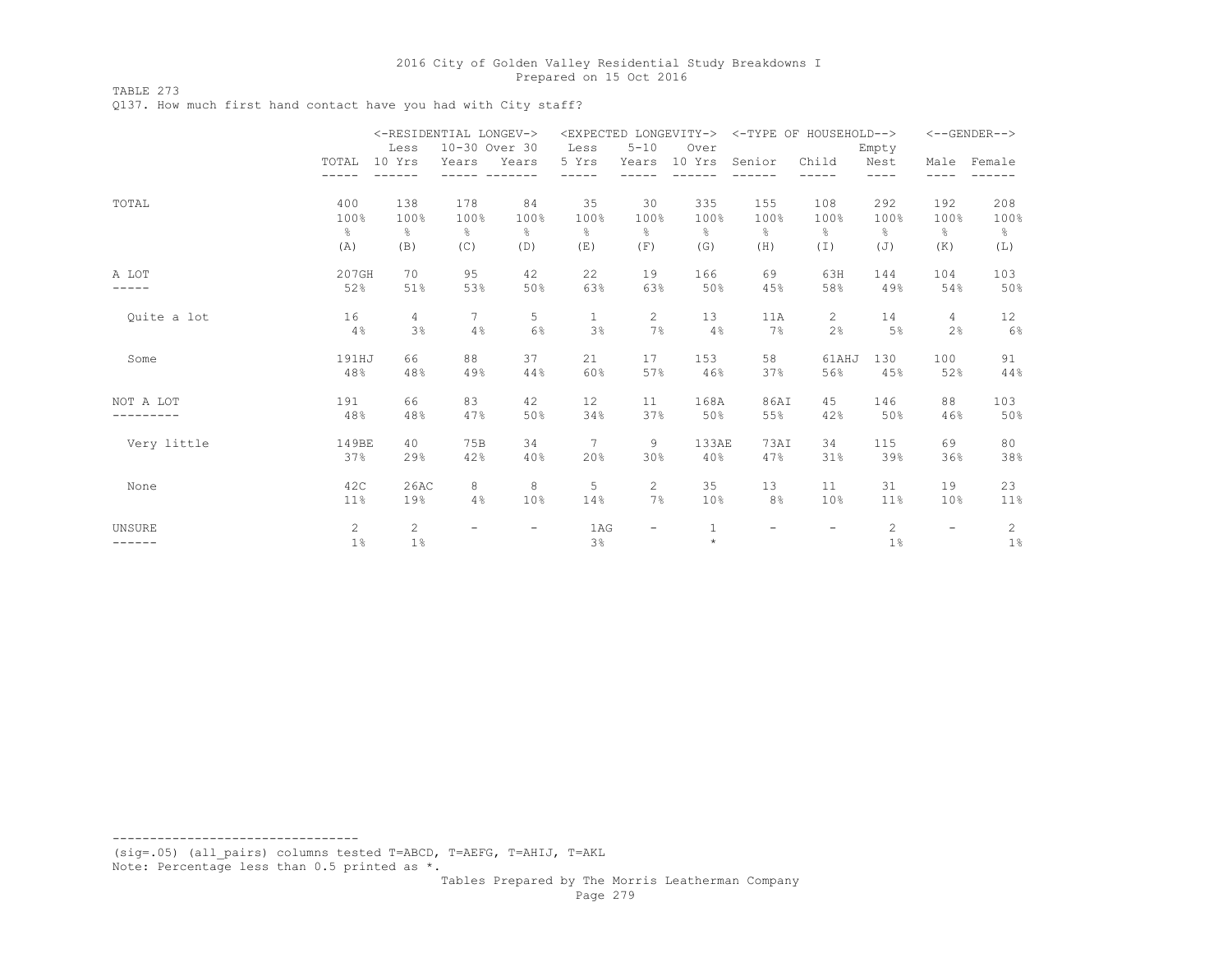TABLE 274 Q137. How much first hand contact have you had with City staff?

|                         |                | <-AGE OF RESPONDENT->   |               |                          | <-KNOW GOVT-><br>Great | Very                        |                         | <residence></residence> |                |                          | <--PRECINCT OF RESIDENCE--> |                       |
|-------------------------|----------------|-------------------------|---------------|--------------------------|------------------------|-----------------------------|-------------------------|-------------------------|----------------|--------------------------|-----------------------------|-----------------------|
|                         | TOTAL<br>----- | $18 - 44$               | $45 - 64$     | $65+$<br>---             | /Fair                  | Little                      | Own<br>$---$            | Rent<br>----            | 1 & 2<br>$---$ | 3 & 4<br>$- - -$         | 5&6<br>$- - -$              | 7 & 8<br>$---$        |
| TOTAL                   | 400            | 158                     | 159           | 83                       | 235                    | 165                         | 303                     | 97                      | 107            | 94                       | 97                          | 102                   |
|                         | 100%           | 100%                    | 100%          | 100%                     | 100%                   | 100%                        | 100%                    | 100%                    | 100%           | 100%                     | 100%                        | 100%                  |
|                         | g.             | $\frac{6}{6}$           | $\frac{6}{6}$ | $\frac{6}{6}$            | $\frac{6}{6}$          | $\frac{\circ}{6}$           | $\frac{6}{6}$           | $\frac{6}{5}$           | $\frac{6}{6}$  | $\frac{6}{6}$            | $\frac{6}{6}$               | $\frac{6}{6}$         |
|                         | (A)            | (B)                     | (C)           | (D)                      | (E)                    | (F)                         | (G)                     | (H)                     | $(\bot)$       | (J)                      | (K)                         | (L)                   |
| A LOT                   | 207DF          | 99ACD                   | 75            | 33                       | 164AF                  | 43                          | 165                     | 42                      | 47             | 44                       | 58I                         | 58                    |
|                         | 52%            | 63%                     | 47%           | 40%                      | 70%                    | 26%                         | 54%                     | 43%                     | 44%            | 47%                      | 60%                         | 57%                   |
| Quite a lot             | 16F            | 3                       | 9             | 4                        | 15AF                   | $\mathbf{1}$                | 13                      | 3                       | $\overline{7}$ | 5                        | $\mathbf{2}^{\prime}$       | $\mathbf{2}^{\prime}$ |
|                         | 4%             | 2 <sup>°</sup>          | 6%            | 5%                       | 6%                     | $1\%$                       | 4%                      | 3%                      | 7%             | 5%                       | 2%                          | 2%                    |
| Some                    | 191CDFI        | 96ACD                   | 66            | 29                       | 149AF                  | 42                          | 152                     | 39                      | 40             | 39                       | 56AIJ                       | 56I                   |
|                         | 48%            | 61%                     | 42%           | 35%                      | 63%                    | 25%                         | 50%                     | 40%                     | 37%            | 41%                      | 58%                         | 55%                   |
| NOT A LOT               | 191BE          | 57                      | 84B           | 50AB                     | 71                     | 120AE                       | 137                     | 54                      | 60AKL          | 50                       | 38                          | 43                    |
|                         | 48%            | 36%                     | 53%           | 60%                      | 30%                    | 73%                         | 45%                     | 56%                     | 56%            | 53%                      | 39%                         | 42%                   |
| Very little             | 149BEK         | 37                      | 72AB          | 40AB                     | 66                     | <b>83AE</b>                 | 120                     | 29                      | 45             | 42K                      | 28                          | 34                    |
|                         | 37%            | 23%                     | 45%           | 48%                      | 28%                    | 50%                         | 40%                     | 30%                     | 42%            | 45%                      | 29%                         | 33%                   |
| None                    | 42EG           | 20                      | 12            | 10                       | 5                      | 37AE                        | 17                      | 25AG                    | 15             | 8                        | 10                          | 9                     |
|                         | 11%            | 13%                     | 8%            | 12%                      | 2%                     | 22%                         | 6%                      | 26%                     | 14%            | $9\%$                    | 10 <sup>°</sup>             | $9\%$                 |
| <b>UNSURE</b><br>------ | 2<br>1%        | $\overline{2}$<br>$1\%$ |               | $\overline{\phantom{a}}$ | -                      | $\mathbf{2}^{\prime}$<br>1% | $\mathbf{1}$<br>$\star$ | $\mathbf{1}$<br>$1\%$   | -              | $\overline{\phantom{m}}$ | $\mathbf{1}$<br>$1\%$       | $\mathbf{1}$<br>$1\%$ |

--------------------------------- (sig=.05) (all\_pairs) columns tested T=ABCD, T=AEF, T=AGH, T=AIJKL Note: Percentage less than 0.5 printed as \*.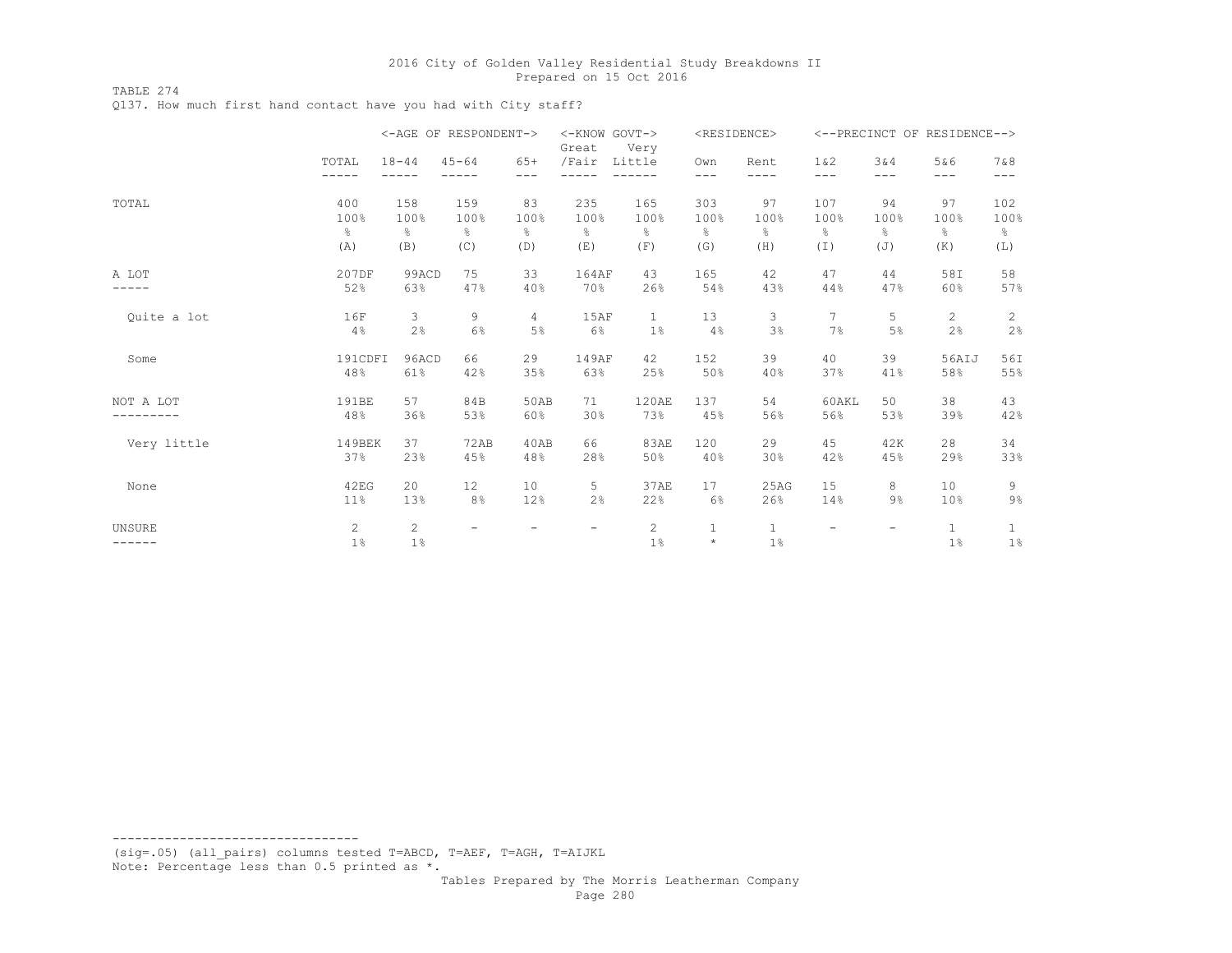TABLE 275

Q140. How would you rate the job performance of the City staff?

|              | <-RESIDENTIAL LONGEV-> |              |               |                |                   |                          | <expected longevity-=""></expected> | <-TYPE OF HOUSEHOLD--> |          |               |                | <--GENDER-->  |
|--------------|------------------------|--------------|---------------|----------------|-------------------|--------------------------|-------------------------------------|------------------------|----------|---------------|----------------|---------------|
|              |                        | Less         | 10-30 Over 30 |                | Less              | $5 - 10$                 | Over                                |                        |          | Empty         |                |               |
|              | TOTAL                  | 10 Yrs       | Years         | Years          | 5 Yrs             | Years                    | 10 Yrs                              | Senior                 | Child    | Nest          | Male           | Female        |
|              |                        |              |               |                |                   |                          |                                     |                        |          | ----          |                |               |
| TOTAL        | 400                    | 138          | 178           | 84             | 35                | 30                       | 335                                 | 155                    | 108      | 292           | 192            | 208           |
|              | 100%                   | 100%         | 100%          | 100%           | 100%              | 100%                     | 100%                                | 100%                   | 100%     | 100%          | 100%           | 100%          |
|              | န္                     | g.           | 옹             | $\frac{6}{6}$  | ⊱                 | ⊱                        | ⊱                                   | ⊱                      | ⊱        | $\frac{6}{6}$ | g.             | $\frac{6}{6}$ |
|              | (A)                    | (B)          | (C)           | (D)            | (E)               | (F)                      | (G)                                 | (H)                    | $(\top)$ | (J)           | (K)            | (L)           |
| <b>FAVOR</b> | 345H                   | 116          | 159           | 70             | 30                | 24                       | 291                                 | 125                    | 98H      | 247           | 167            | 178           |
|              | 86%                    | 84%          | 89%           | 83%            | 86%               | 80%                      | 87%                                 | 81%                    | 91%      | 85%           | 87%            | 86%           |
| Excellent    | 47                     | 14           | 22            | 11             | 2                 | $\overline{4}$           | 41                                  | 18                     | 16       | 31            | 20             | 27            |
|              | 12%                    | 10%          | 12%           | 13%            | 6%                | 13%                      | 12%                                 | 12%                    | 15%      | 11%           | 10%            | 13%           |
| Good         | 298H                   | 102          | 137           | 59             | 28                | 20                       | 250                                 | 107                    | 82       | 216           | 147            | 151           |
|              | 75%                    | 74%          | 77%           | 70%            | 80%               | 67%                      | 75%                                 | 69%                    | 76%      | 74%           | 77%            | 73%           |
| UNFAVOR      | 32I                    | 6            | 17            | 9              | $\mathbf{1}$      | 3                        | 28                                  | 23AI                   | 3        | 29AI          | 16             | 16            |
|              | 8 <sup>°</sup>         | 4%           | 10%           | 11%            | 3%                | 10%                      | 8%                                  | 15%                    | 3%       | 10%           | 8%             | 8%            |
| Only fair    | 27                     | 5            | 16            | 6              | $\qquad \qquad -$ | 3                        | 24                                  | 19AI                   | 3        | 24            | 14             | 13            |
|              | 7%                     | 4%           | $9\%$         | 7%             |                   | 10%                      | 7%                                  | 12%                    | 3%       | 8%            | 7%             | 6%            |
| Poor         | 5                      | $\mathbf{1}$ | $\mathbf{1}$  | 3A             | $\mathbf{1}$      | $\overline{\phantom{m}}$ | 4                                   | $\overline{4}$         | Ξ.       | 5             | $\overline{c}$ | 3             |
|              | $1\%$                  | $1\%$        | $1\%$         | 4%             | 3%                |                          | $1\%$                               | 3%                     |          | 2%            | 1%             | $1\%$         |
| UNSURE       | 23C                    | 16AC         | 2             | 5 <sup>C</sup> | 4                 | 3                        | 16                                  | 7                      | 7        | 16            | 9              | 14            |
|              | 6%                     | 12%          | $1\%$         | 6%             | 11%               | 10%                      | 5%                                  | 5%                     | 6%       | 5%            | 5%             | 7%            |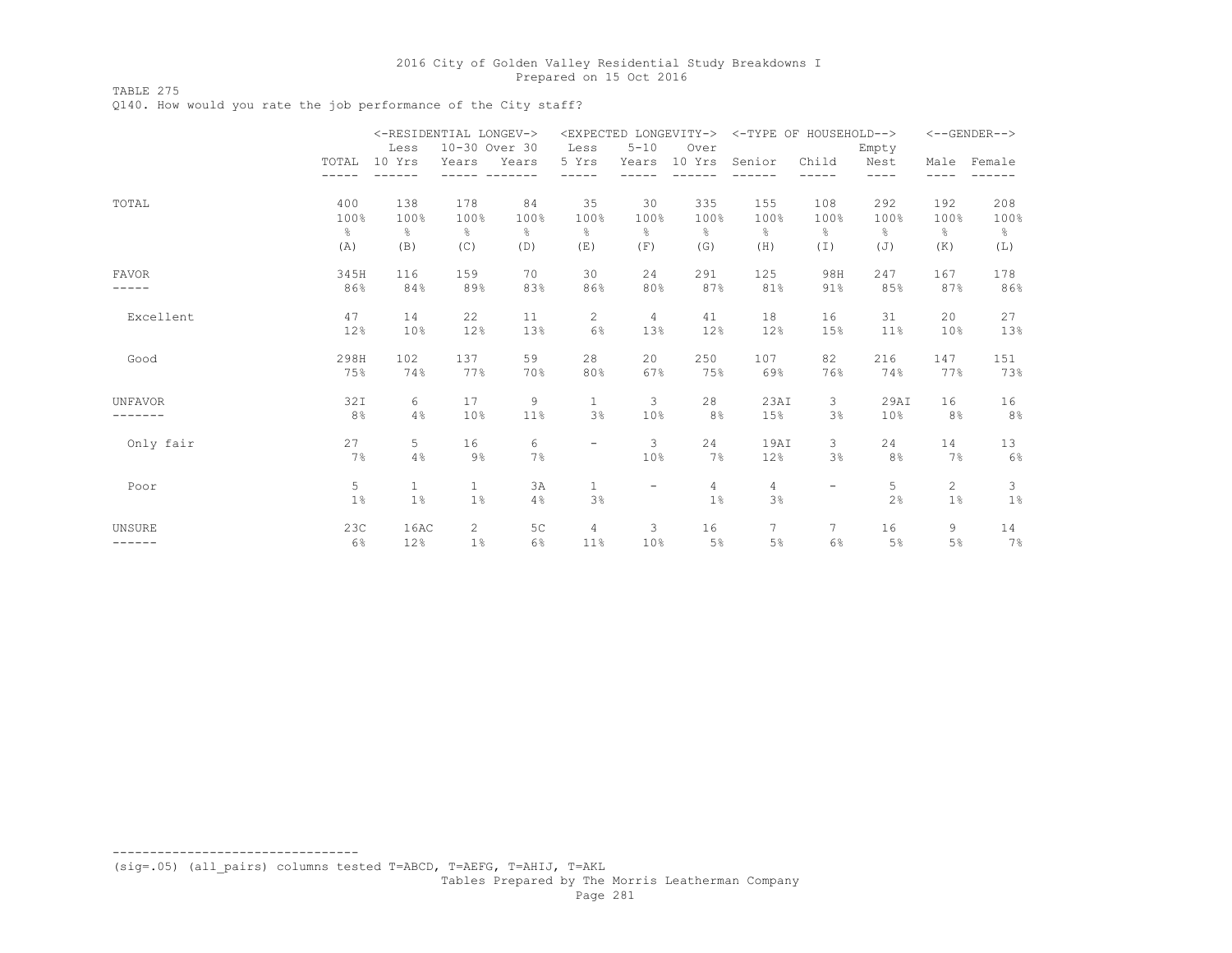TABLE 276 Q140. How would you rate the job performance of the City staff?

|               |                |                          | <-AGE OF RESPONDENT-> |                 | <-KNOW GOVT-><br>Great | Very                     | <residence></residence> |                    |                          |                | <--PRECINCT OF RESIDENCE--> |                       |
|---------------|----------------|--------------------------|-----------------------|-----------------|------------------------|--------------------------|-------------------------|--------------------|--------------------------|----------------|-----------------------------|-----------------------|
|               | TOTAL<br>----- | $18 - 44$                | $45 - 64$             | $65+$<br>---    | /Fair                  | Little                   | Own<br>---              | Rent<br>----       | $1\&2$<br>$---$          | 3&4<br>$- - -$ | 5&6<br>$---$                | 7 & 8<br>$---$        |
| TOTAL         | 400            | 158                      | 159                   | 83              | 235                    | 165                      | 303                     | 97                 | 107                      | 94             | 97                          | 102                   |
|               | 100%           | 100%                     | 100%                  | 100%            | 100%                   | 100%                     | 100%                    | 100%               | 100%                     | 100%           | 100%                        | 100%                  |
|               | g.             | $\frac{6}{6}$            | $\frac{6}{5}$         | $\frac{6}{6}$   | $\frac{6}{6}$          | $\frac{6}{5}$            | ⊱                       | $\frac{6}{6}$      | $\frac{6}{6}$            | 옹              | $\frac{6}{6}$               | $\frac{6}{6}$         |
|               | (A)            | (B)                      | (C)                   | (D)             | (E)                    | (F)                      | (G)                     | (H)                | (I)                      | (J)            | (K)                         | (L)                   |
| FAVOR         | 345FHL         | 138                      | 139                   | 68              | 212AF                  | 133                      | 270AH                   | 75                 | 90                       | 87AL           | 87L                         | 81                    |
|               | 86%            | 87%                      | 87%                   | 82%             | 90%                    | 81%                      | 89%                     | 77%                | 84%                      | 93%            | 90%                         | 79%                   |
| Excellent     | 47             | 19                       | 22                    | 6               | 33                     | 14                       | 35                      | $12 \overline{ }$  | 17L                      | 13             | 10                          | 7                     |
|               | 12%            | 12%                      | 14%                   | 7%              | 14%                    | 8%                       | 12%                     | 12%                | 16%                      | 14%            | 10%                         | 7%                    |
| Good          | 298H           | 119                      | 117                   | 62              | 179                    | 119                      | 235AH                   | 63                 | 73                       | 74             | 77                          | 74                    |
|               | 75%            | 75%                      | 74%                   | 75%             | 76%                    | 72%                      | 78%                     | 65%                | 68%                      | 79%            | 79%                         | 73%                   |
| UNFAVOR       | 32B            | 7                        | 14                    | 11AB            | 22                     | 10                       | 23                      | 9                  | 6                        | 6              | 7                           | 13A                   |
|               | 8%             | 4%                       | $9\%$                 | 13%             | 9%                     | 6%                       | 8%                      | 9%                 | 6%                       | 6%             | 7%                          | 13%                   |
| Only fair     | 27             | $\tau$                   | 13                    | $7\phantom{.0}$ | 17                     | 10                       | 19                      | 8                  | 6                        | 3              | 6                           | 12AJ                  |
|               | 7%             | 4%                       | 8%                    | 8 <sup>°</sup>  | 7%                     | 6%                       | 6%                      | 8%                 | 6%                       | 3%             | 6%                          | 12%                   |
| Poor          | 5<br>$1\%$     | $\overline{\phantom{a}}$ | $\mathbf{1}$<br>1%    | 4ABC<br>5%      | 5<br>2%                | $\overline{\phantom{m}}$ | $\overline{4}$<br>1%    | $\mathbf{1}$<br>1% | $\overline{\phantom{0}}$ | 3<br>3%        | $\mathbf{1}$<br>$1\%$       | $\mathbf{1}$<br>$1\%$ |
| <b>UNSURE</b> | 23EGJ          | 13                       | 6                     | 4               | 1                      | 22AE                     | 10                      | 13AG               | 11AJK                    | 1              | 3                           | 8J                    |
| ------        | 6%             | 8%                       | 4%                    | 5%              | $\star$                | 13%                      | 3%                      | 13%                | 10 <sup>°</sup>          | 1%             | 3%                          | 8 <sup>°</sup>        |

--------------------------------- (sig=.05) (all\_pairs) columns tested T=ABCD, T=AEF, T=AGH, T=AIJKL Note: Percentage less than 0.5 printed as \*.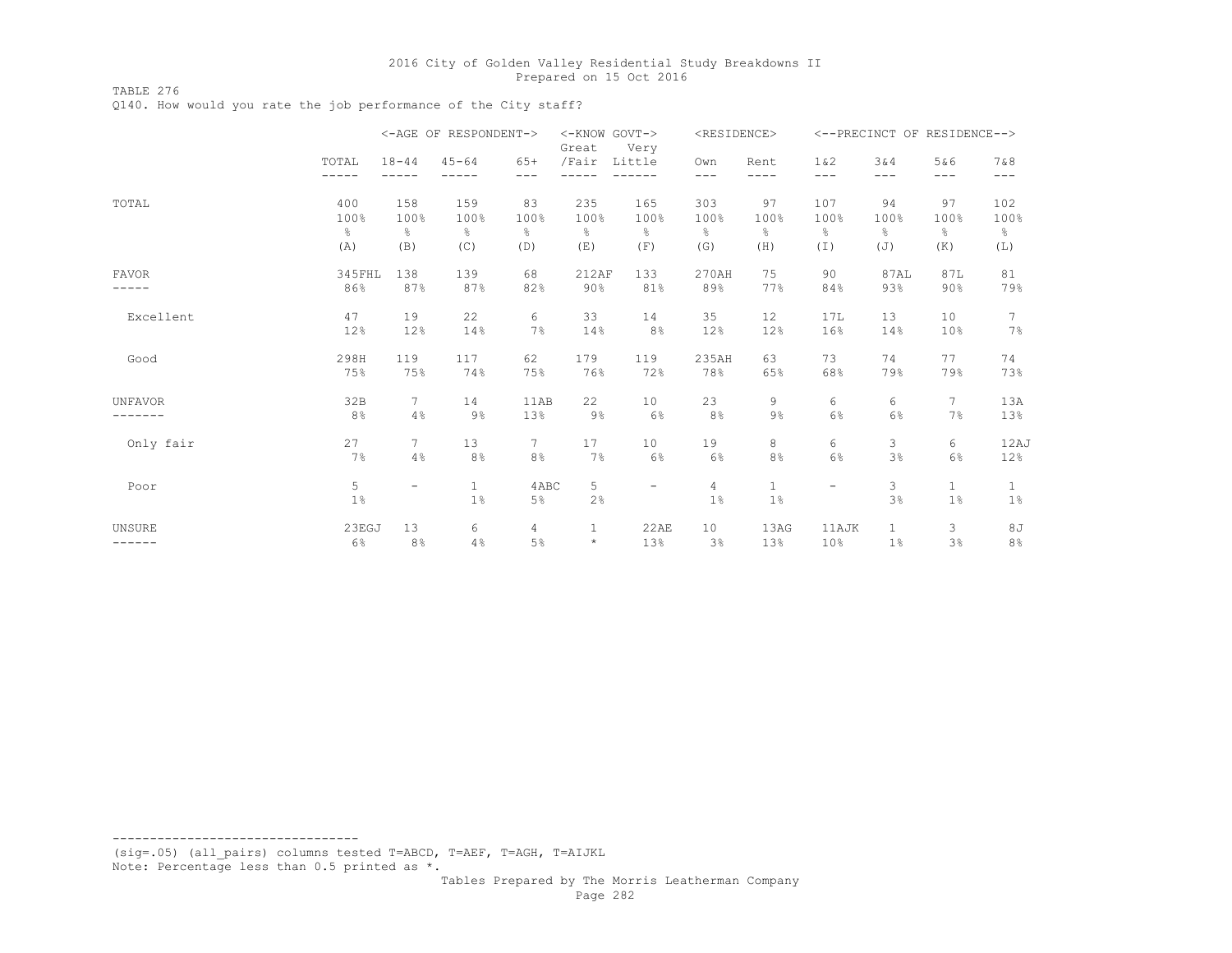TABLE 277

Q139. Could you tell me why you feel that way?

|               | <-RESIDENTIAL LONGEV-> |                          |               |                |                          |                          | <expected longevity-=""></expected> |                    | <-TYPE OF HOUSEHOLD-->   |                |                          | $<-$ -GENDER-->          |
|---------------|------------------------|--------------------------|---------------|----------------|--------------------------|--------------------------|-------------------------------------|--------------------|--------------------------|----------------|--------------------------|--------------------------|
|               |                        | Less                     | 10-30 Over 30 |                | Less                     | $5 - 10$                 | Over                                |                    |                          | Empty          |                          |                          |
|               | TOTAL                  | 10 Yrs                   | Years         | Years          | 5 Yrs                    | Years                    | 10 Yrs                              | Senior             | Child                    | Nest           | Male                     | Female                   |
|               |                        | $---$                    |               |                |                          |                          |                                     |                    | -----                    | $- - - -$      | ----                     |                          |
| TOTAL         | 377                    | 122                      | 176           | 79             | 31                       | 27                       | 319                                 | 148                | 101                      | 276            | 183                      | 194                      |
|               | 100%                   | 100%                     | 100%          | 100%           | 100%                     | 100%                     | 100%                                | 100%               | 100%                     | 100%           | 100%                     | 100%                     |
|               | $\frac{6}{5}$          | 옹                        | $\frac{8}{6}$ | $\frac{6}{6}$  | $\frac{6}{6}$            | $\frac{6}{6}$            | $\frac{6}{6}$                       | $\frac{\infty}{6}$ | $\frac{6}{6}$            | $\frac{6}{6}$  | $\frac{6}{5}$            | $\frac{6}{6}$            |
|               | (A)                    | (B)                      | (C)           | (D)            | (E)                      | (F)                      | (G)                                 | (H)                | (I)                      | (J)            | (K)                      | (L)                      |
| Good job      | 132                    | 43                       | 54            | 35C            | 7                        | $7\phantom{.0}$          | 118                                 | 49                 | 33                       | 99             | 60                       | 72                       |
|               | 35%                    | 35%                      | 31%           | 44%            | 23%                      | 26%                      | 37%                                 | 33%                | 33%                      | 36%            | 33%                      | 37%                      |
| No problems   | 105                    | 34                       | 49            | 22             | 5                        | 8                        | 92                                  | 49                 | 27                       | 78             | 53                       | 52                       |
|               | 28%                    | 28%                      | 28%           | 28%            | 16%                      | 30%                      | 29%                                 | 33%                | 27%                      | 28%            | 29%                      | 27%                      |
| Listen        | 62DGHJ                 | 33ACD                    | 27D           | $\mathbf{2}$   | 14AG                     | $7\phantom{.0}$          | 41                                  | 4                  | 23AHJ                    | 39H            | 35                       | 27                       |
|               | 16%                    | 27%                      | 15%           | 3%             | 45%                      | 26%                      | 13%                                 | 3%                 | 23%                      | 14%            | 19%                      | 14%                      |
| Helpful       | 48B                    | 9                        | 29AB          | 10             | $\overline{4}$           | 3                        | 41                                  | 23                 | 15                       | 33             | 22                       | 26                       |
|               | 13%                    | 7%                       | 16%           | 13%            | 13%                      | $11\%$                   | 13%                                 | 16%                | 15%                      | 12%            | 12%                      | 13%                      |
| Don't listen  | 16K                    | $\overline{2}$           | 7             | 7AB            | $\mathbf{1}$             | $\mathbf{2}^{\prime}$    | 13                                  | 14AI               | $\mathbf{1}$             | 15             | 3                        | 13AK                     |
|               | 4%                     | 2%                       | 4%            | $9\%$          | 3%                       | 7%                       | 4%                                  | $9\%$              | 1 <sup>°</sup>           | 5%             | 2%                       | 7%                       |
| Poor spending | 11                     | $\mathbf{1}$             | 8             | $\overline{c}$ | $\overline{\phantom{0}}$ | $\overline{\phantom{0}}$ | 11                                  | $7^{\circ}$        | $\overline{2}$           | 9              | 8                        | $\mathcal{E}$            |
|               | 3%                     | $1\%$                    | $5\%$         | 3%             |                          |                          | 3%                                  | 5%                 | 2%                       | 3%             | 4%                       | 2%                       |
| Scattered     | $\mathbf{2}^{\prime}$  | $\overline{\phantom{a}}$ | $\mathbf{2}$  | $\overline{a}$ |                          |                          | $\mathbf{2}^{\prime}$               | 1                  | $\overline{\phantom{0}}$ | $\overline{c}$ | $\mathbf{1}$             | $\mathbf{1}$             |
|               | $1\%$                  |                          | 1%            |                |                          |                          | $1\%$                               | $1\%$              |                          | 1%             | 1%                       | $1\%$                    |
| Unsure        | $\mathbf{1}$           |                          |               | $\mathbf{1}$   |                          |                          | $\mathbf{1}$                        | $\mathbf{1}$       | $\overline{\phantom{m}}$ | $\mathbf{1}$   | $\mathbf{1}$             | $\overline{\phantom{0}}$ |
|               | $\star$                |                          |               | $1\%$          |                          |                          | $\star$                             | $1\%$              |                          | $\star$        | 1%                       |                          |
| Poor job      |                        |                          |               |                |                          |                          |                                     |                    |                          |                | $\overline{\phantom{a}}$ |                          |

--------------------------------- (sig=.05) (all\_pairs) columns tested T=ABCD, T=AEFG, T=AHIJ, T=AKL Note: Percentage less than 0.5 printed as \*.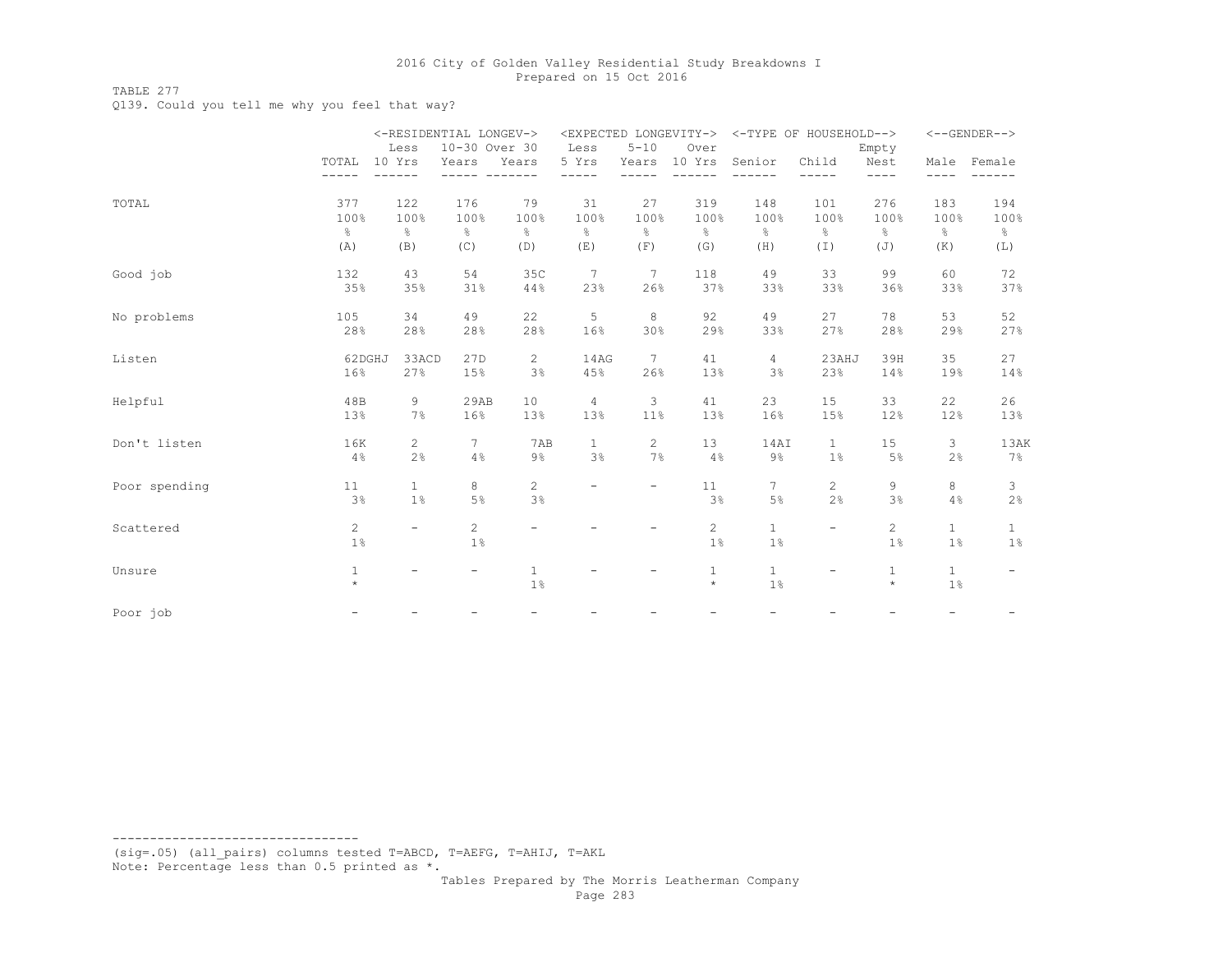TABLE 278

Q139. Could you tell me why you feel that way?

|               |                |                          | <-AGE OF RESPONDENT-> |               | <-KNOW GOVT-><br>Great | Very                     |                | <residence></residence> |                          |                          | <--PRECINCT OF RESIDENCE--> |                          |
|---------------|----------------|--------------------------|-----------------------|---------------|------------------------|--------------------------|----------------|-------------------------|--------------------------|--------------------------|-----------------------------|--------------------------|
|               | TOTAL          | $18 - 44$                | $45 - 64$             | $65+$         | /Fair                  | Little                   | Own            | Rent                    | 1 & 2                    | 3&4                      | 5&6                         | 7 & 8                    |
|               | $- - - - -$    | -----                    |                       | $---$         | -----                  | $---$                    | $---$          | $- - - -$               | $---$                    | $---$                    | $---$                       | $---$                    |
| TOTAL         | 377            | 145                      | 153                   | 79            | 234                    | 143                      | 293            | 84                      | 96                       | 93                       | 94                          | 94                       |
|               | 100%           | 100%                     | 100%                  | 100%          | 100%                   | 100%                     | 100%           | 100%                    | 100%                     | 100%                     | 100%                        | 100%                     |
|               | $\frac{6}{6}$  | $\frac{6}{6}$            | $\frac{8}{6}$         | $\frac{6}{6}$ | $\frac{6}{6}$          | $\frac{6}{5}$            | $\frac{5}{6}$  | $\frac{6}{6}$           | $\frac{6}{6}$            | $\frac{6}{6}$            | $\frac{6}{6}$               | $\frac{6}{3}$            |
|               | (A)            | (B)                      | (C)                   | (D)           | (E)                    | (F)                      | (G)            | (H)                     | $(\top)$                 | (J)                      | (K)                         | (L)                      |
| Good job      | 132K           | 48                       | 58                    | 26            | 85                     | 47                       | 102            | 30                      | 33K                      | 38K                      | 19                          | 42AK                     |
|               | 35%            | 33%                      | 38%                   | 33%           | 36%                    | 33%                      | 35%            | 36%                     | 34%                      | 41%                      | 20%                         | 45%                      |
| No problems   | 105EL          | 33                       | 50                    | 22            | 51                     | <b>54AE</b>              | 84             | 21                      | 39AJL                    | 20                       | 28                          | 18                       |
|               | 28%            | 23%                      | 33%                   | 28%           | 22%                    | 38%                      | 29%            | 25%                     | 41%                      | 22%                      | 30%                         | 19%                      |
| Listen        | 62CDFI         | 45ACD                    | 12                    | 5             | 47AF                   | 15                       | 45             | 17                      | 8                        | 20IL                     | 24AIL                       | 10                       |
|               | 16%            | 31%                      | 8%                    | 6%            | 20%                    | 10%                      | 15%            | 20%                     | 8%                       | 22%                      | 26%                         | 11%                      |
| Helpful       | 48             | 14                       | 20                    | 14            | 28                     | 20                       | 37             | 11                      | 9                        | 8                        | 19AIJ                       | 12                       |
|               | 13%            | 10%                      | 13%                   | 18%           | 12%                    | 14%                      | 13%            | 13%                     | $9\%$                    | $9\%$                    | 20%                         | 13%                      |
| Don't listen  | 16BK           | $\overline{2}$           | 7                     | 7AB           | 12                     | $\overline{4}$           | 11             | 5                       | 3                        | 5K                       | $\overline{\phantom{0}}$    | 8AK                      |
|               | 4%             | $1\%$                    | 5%                    | $9\%$         | 5%                     | 3%                       | 4%             | 6%                      | 3%                       | $5\%$                    |                             | $9\%$                    |
| Poor spending | 11             | 3                        | 6                     | $\mathbf{2}$  | 9                      | $\overline{2}$           | 11             |                         | 3                        | $\mathbf{2}^{\prime}$    | 3                           | 3                        |
|               | 3%             | $2\frac{6}{6}$           | 4%                    | 3%            | 4%                     | $1\%$                    | 4%             |                         | 3%                       | 2%                       | 3%                          | 3%                       |
| Scattered     | $\overline{2}$ | $\overline{\phantom{0}}$ | $-$                   | 2AC           | $\overline{2}$         | $\overline{\phantom{0}}$ | $\overline{2}$ |                         | $\overline{1}$           | $\overline{\phantom{a}}$ | $\overline{\phantom{a}}$    | $\mathbf{1}$             |
|               | 1%             |                          |                       | 3%            | $1\%$                  |                          | $1\%$          |                         | 1 <sup>°</sup>           |                          |                             | 1%                       |
| Unsure        | $\mathbf{1}$   |                          |                       | $\mathbf{1}$  | -                      | $\mathbf{1}$             | $\mathbf{1}$   |                         | $\overline{\phantom{0}}$ |                          | $\mathbf{1}$                | $\overline{\phantom{0}}$ |
|               | $\star$        |                          |                       | $1\%$         |                        | $1\%$                    | $\star$        |                         |                          |                          | $1\%$                       |                          |
| Poor job      |                |                          |                       | -             |                        | $\overline{\phantom{a}}$ |                |                         |                          |                          | $\overline{\phantom{0}}$    |                          |

--------------------------------- (sig=.05) (all\_pairs) columns tested T=ABCD, T=AEF, T=AGH, T=AIJKL Note: Percentage less than 0.5 printed as \*.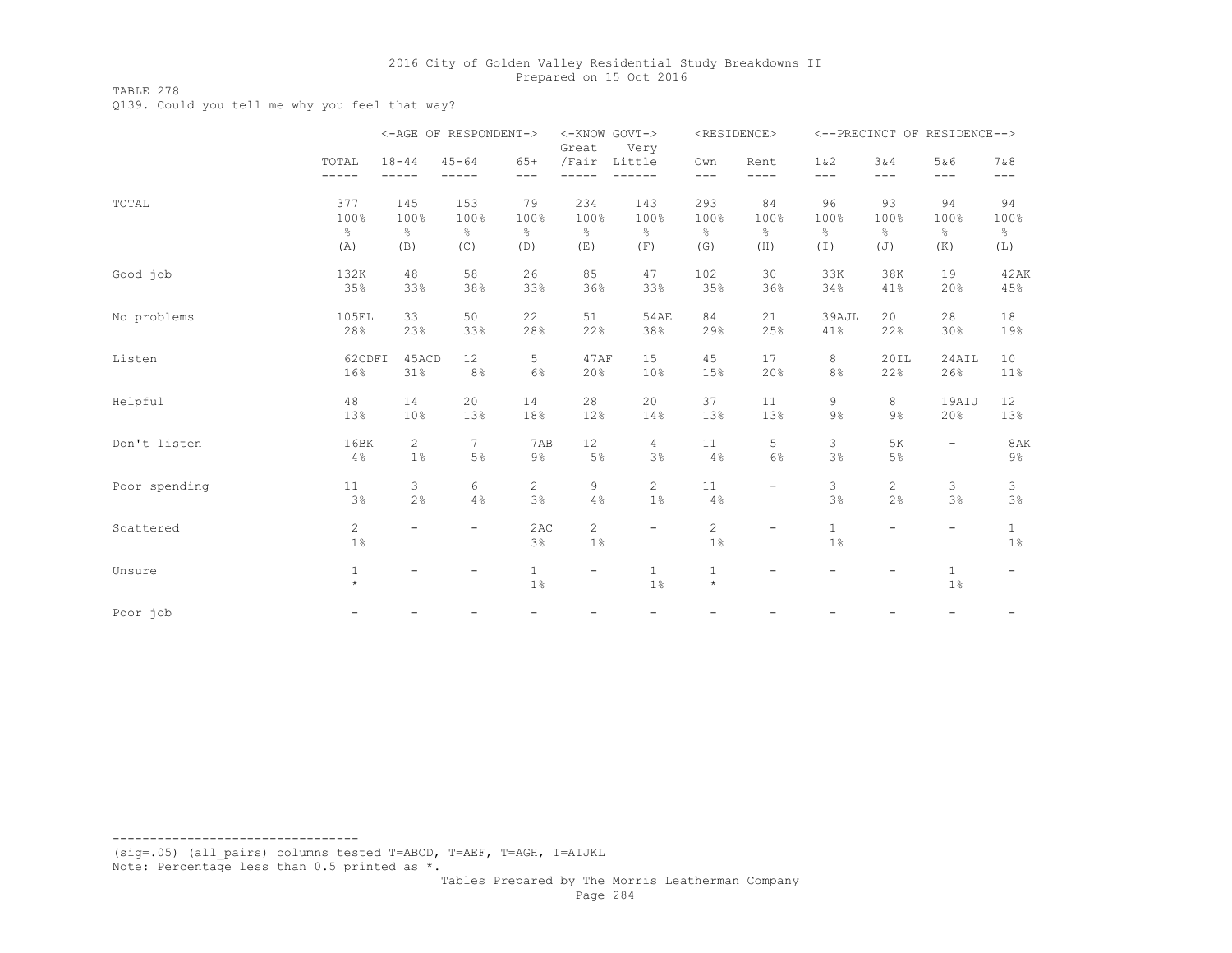TABLE 279

Q140. Would you favor or oppose changing to even-numbered years for city elections? Do you feel strongly that way?

|                         |                                     | <-RESIDENTIAL LONGEV-><br>Less      | 10-30 Over 30                       |                                    | Less                               | <expected longevity-=""><br/><math>5 - 10</math></expected> | Over                                | <-TYPE OF HOUSEHOLD-->  |                                     | Empty                               |                                             | $<-$ -GENDER-->                     |
|-------------------------|-------------------------------------|-------------------------------------|-------------------------------------|------------------------------------|------------------------------------|-------------------------------------------------------------|-------------------------------------|-------------------------|-------------------------------------|-------------------------------------|---------------------------------------------|-------------------------------------|
|                         | TOTAL                               | 10 Yrs                              | Years                               | Years                              | 5 Yrs                              | Years                                                       | 10 Yrs                              | Senior                  | Child                               | Nest<br>----                        | Male                                        | Female                              |
| TOTAL                   | 400<br>100%<br>$\frac{6}{5}$<br>(A) | 138<br>100%<br>$\frac{6}{6}$<br>(B) | 178<br>100%<br>$\frac{6}{6}$<br>(C) | 84<br>100%<br>$\frac{6}{6}$<br>(D) | 35<br>100%<br>$\frac{6}{6}$<br>(E) | 30<br>100%<br>$\epsilon$<br>(F)                             | 335<br>100%<br>$\frac{6}{6}$<br>(G) | 155<br>100%<br>옹<br>(H) | 108<br>100%<br>$\frac{6}{6}$<br>(I) | 292<br>100%<br>$\frac{6}{6}$<br>(J) | ----<br>192<br>100%<br>$\frac{6}{6}$<br>(K) | 208<br>100%<br>$\frac{6}{6}$<br>(L) |
| FAVOR                   | 268H                                | 97                                  | 120                                 | 51                                 | 24                                 | 22                                                          | 222                                 | 89                      | 78H                                 | 190                                 | 128                                         | 140                                 |
| Strongly favor<br>Favor | 67%<br>55<br>14%<br>213DGH          | 70%<br>14<br>10%<br>83AD            | 67%<br>22<br>12%<br>98D             | 61%<br>19ABC<br>23%<br>32          | 69%<br>$\mathbf{1}$<br>3%<br>23    | 73%<br>2<br>7%<br>20                                        | 66%<br>52AE<br>16%<br>170           | 57%<br>28A<br>18%<br>61 | 72%<br>15<br>14%<br>63H             | 65%<br>40<br>14%<br>150H            | 67%<br>26<br>14%<br>102                     | 67%<br>29<br>14%<br>111             |
|                         | 53%                                 | 60%                                 | 55%                                 | 38%                                | 66%                                | 67%                                                         | 51%                                 | 39%                     | 58%                                 | 51%                                 | 53%                                         | 53%                                 |
| OPPOSE                  | 74B<br>19%                          | 16<br>12%                           | 35<br>20%                           | 23AB<br>27%                        | 6<br>17%                           | 4<br>13%                                                    | 64<br>19%                           | 40AI<br>26%             | 15<br>14%                           | 59<br>20%                           | 43<br>22%                                   | 31<br>15%                           |
| Oppose                  | 73BL<br>18%                         | 15<br>11%                           | 35B<br>20%                          | 23AB<br>27%                        | 6<br>17%                           | 4<br>13%                                                    | 63<br>19%                           | 40AI<br>26%             | 14<br>13%                           | 59<br>20%                           | 43AL<br>22%                                 | 30<br>14%                           |
| Strong oppose           | $\mathbf{1}$<br>$\star$             | $\mathbf{1}$<br>$1\%$               |                                     |                                    |                                    | -                                                           | $\mathbf{1}$<br>$\star$             | $\qquad \qquad -$       | $\mathbf{1}$<br>$1\%$               |                                     |                                             | 1<br>$\star$                        |
| <b>UNSURE</b><br>------ | 58<br>15%                           | 25<br>18%                           | 23<br>13%                           | 10<br>12%                          | 5<br>14%                           | 4<br>13%                                                    | 49<br>15%                           | 26<br>17%               | 15<br>14%                           | 43<br>15%                           | 21<br>11 <sup>°</sup>                       | 37<br>18%                           |

--------------------------------- (sig=.05) (all\_pairs) columns tested T=ABCD, T=AEFG, T=AHIJ, T=AKL Note: Percentage less than 0.5 printed as \*.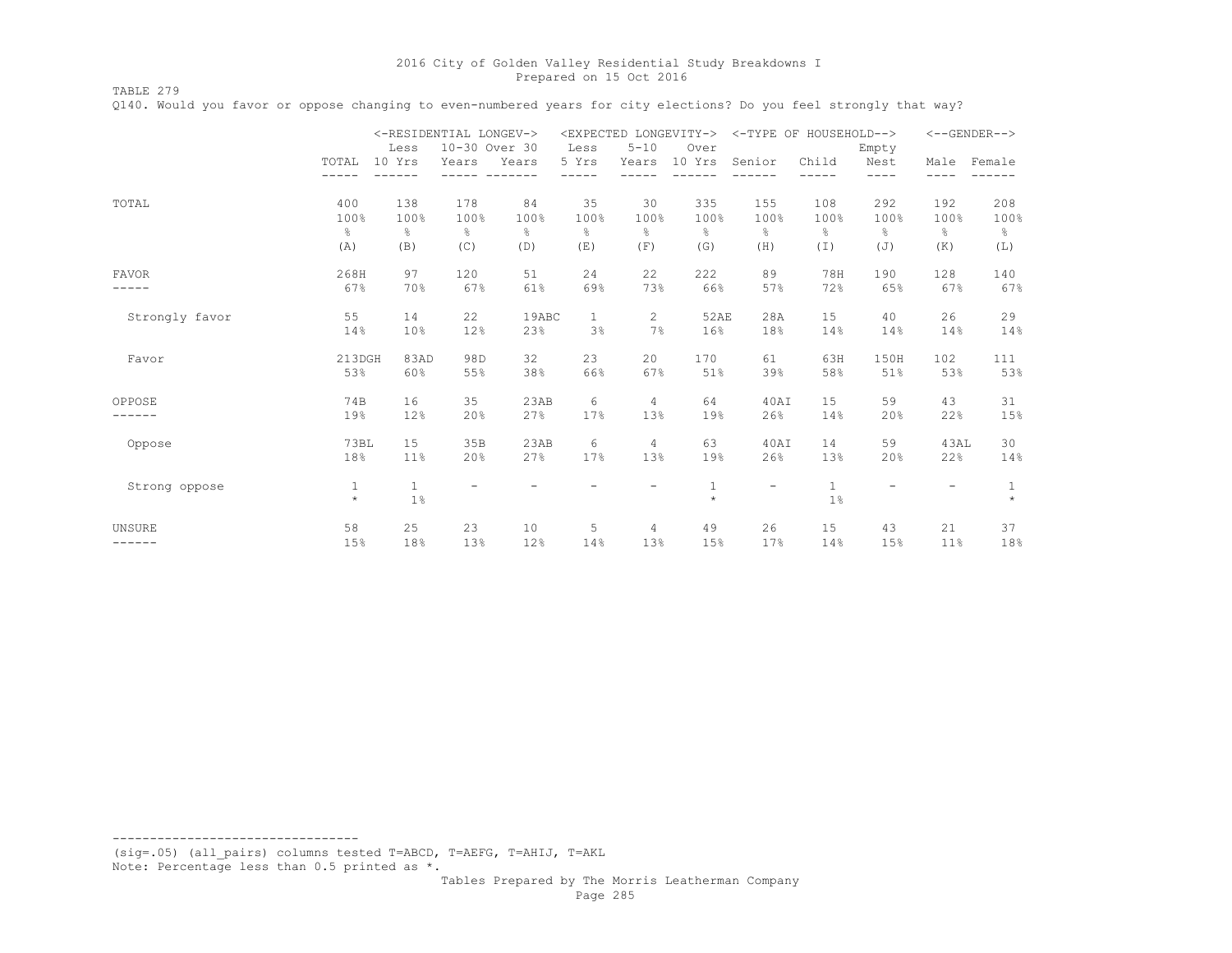TABLE 280

Q140. Would you favor or oppose changing to even-numbered years for city elections? Do you feel strongly that way?

|                |              | <-AGE OF RESPONDENT-> |               |                          | <-KNOW GOVT-><br>Great | Very                  |               | <residence></residence> |               | <--PRECINCT OF RESIDENCE--> |                          |               |
|----------------|--------------|-----------------------|---------------|--------------------------|------------------------|-----------------------|---------------|-------------------------|---------------|-----------------------------|--------------------------|---------------|
|                | TOTAL        | $18 - 44$             | $45 - 64$     | $65+$<br>---             | /Fair                  | Little                | Own<br>$---$  | Rent                    | $1\&2$<br>--- | 3&4<br>---                  | 5&6<br>$---$             | 7&8<br>$---$  |
| TOTAL          | 400          | 158                   | 159           | 83                       | 235                    | 165                   | 303           | 97                      | 107           | 94                          | 97                       | 102           |
|                | 100%         | 100%                  | 100%          | 100%                     | 100%                   | 100%                  | 100%          | 100%                    | 100%          | 100%                        | 100%                     | 100%          |
|                | g.           | $\frac{6}{6}$         | $\frac{6}{5}$ | $\frac{6}{6}$            | $\frac{6}{5}$          | g                     | $\frac{6}{6}$ | $\frac{6}{6}$           | $\frac{6}{6}$ | $\frac{6}{6}$               | $\frac{6}{6}$            | $\frac{6}{5}$ |
|                | (A)          | (B)                   | (C)           | (D)                      | (E)                    | (F)                   | (G)           | (H)                     | (I)           | (J)                         | (K)                      | (L)           |
| <b>FAVOR</b>   | 268          | 114D                  | 105           | 49                       | 166                    | 102                   | 207           | 61                      | 69            | 70                          | 65                       | 64            |
|                | 67%          | 72%                   | 66%           | 59%                      | 71%                    | 62%                   | 68%           | 63%                     | 64%           | 74%                         | 67%                      | 63%           |
| Strongly favor | 55BK         | 11                    | 30AB          | 14B                      | 31                     | 24                    | 40            | 15                      | 14            | 24AIKL                      | 5                        | 12            |
|                | 14%          | 7%                    | 19%           | 17%                      | 13%                    | 15%                   | 13%           | 15%                     | 13%           | 26%                         | 5%                       | 12%           |
| Favor          | 213CDF       | 103ACD                | 75            | 35                       | 135AF                  | 78                    | 167           | 46                      | 55            | 46                          | 60                       | 52            |
|                | 53%          | 65%                   | 47%           | 42%                      | 57%                    | 47%                   | 55%           | 47%                     | 51%           | 49%                         | 62%                      | 51%           |
| OPPOSE         | 74B          | 20                    | 37AB          | 17                       | 49                     | 25                    | 61            | 13                      | 21            | 14                          | 20                       | 19            |
|                | 19%          | 13%                   | 23%           | 20%                      | 21%                    | 15%                   | 20%           | 13%                     | 20%           | 15%                         | 21%                      | 19%           |
| Oppose         | 73B          | 19                    | 37AB          | 17                       | 49                     | 24                    | 60            | 13                      | 21            | 13                          | 20                       | 19            |
|                | 18%          | 12%                   | 23%           | 20%                      | 21%                    | 15%                   | 20%           | 13%                     | 20%           | 14%                         | 21%                      | 19%           |
| Strong oppose  | 1<br>$\star$ | $\mathbf{1}$<br>1%    |               | $\overline{\phantom{a}}$ | $\overline{a}$         | $\mathbf{1}$<br>$1\%$ | 1<br>$\star$  |                         |               | $\mathbf{1}$<br>$1\%$       | $\overline{\phantom{m}}$ | -             |
| <b>UNSURE</b>  | 58EG         | 24                    | 17            | 17C                      | 20                     | 38AE                  | 35            | 23AG                    | 17            | 10                          | 12                       | 19            |
| ------         | 15%          | 15%                   | 11%           | 20%                      | $9\%$                  | 23%                   | 12%           | 24%                     | 16%           | 11%                         | 12%                      | 19%           |

--------------------------------- (sig=.05) (all\_pairs) columns tested T=ABCD, T=AEF, T=AGH, T=AIJKL Note: Percentage less than 0.5 printed as \*.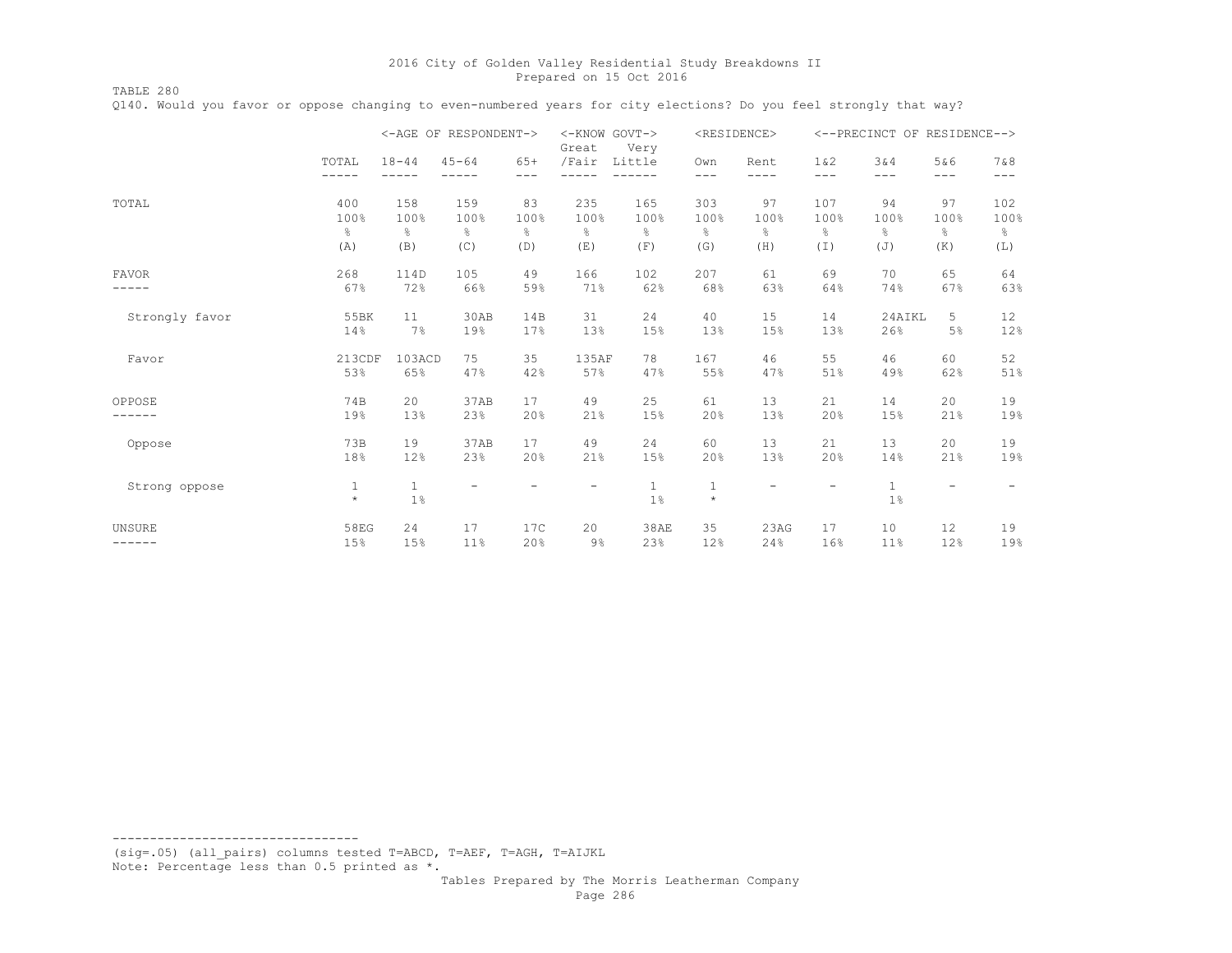TABLE 281

Q141. What is your principal source of information about Golden Valley?

|                  | <-RESIDENTIAL LONGEV-> |                          |               |                          |                       |                          | <expected longevity-=""></expected> | <-TYPE OF HOUSEHOLD--> |                |                |                 | $<$ --GENDER--> |
|------------------|------------------------|--------------------------|---------------|--------------------------|-----------------------|--------------------------|-------------------------------------|------------------------|----------------|----------------|-----------------|-----------------|
|                  |                        | Less                     | 10-30 Over 30 |                          | Less                  | $5 - 10$                 | Over                                |                        |                | Empty          |                 |                 |
|                  | TOTAL                  | 10 Yrs                   | Years         | Years                    | 5 Yrs                 | Years                    | 10 Yrs                              | Senior                 | Child          | Nest           | Male            | Female          |
|                  | -----                  |                          |               |                          | $-$                   | -----                    | ------                              |                        |                | ----           | $- - - -$       |                 |
| TOTAL            | 400                    | 138                      | 178           | 84                       | 35                    | 30                       | 335                                 | 155                    | 108            | 292            | 192             | 208             |
|                  | 100%                   | 100%                     | 100%          | 100%                     | 100%                  | 100%                     | 100%                                | 100%                   | 100%           | 100%           | 100%            | 100%            |
|                  | g.                     | $\frac{6}{6}$            | $\frac{6}{6}$ | $\frac{6}{6}$            | $\frac{6}{6}$         | g.                       | $\frac{6}{10}$                      | $\frac{6}{6}$          | 옹              | $\frac{6}{6}$  | $\frac{6}{6}$   | $\frac{6}{6}$   |
|                  | (A)                    | (B)                      | (C)           | (D)                      | (E)                   | (F)                      | (G)                                 | (H)                    | $(\bot)$       | (J)            | (K)             | (L)             |
| City newsletter  | 223                    | 72                       | 98            | 53                       | 17                    | 17                       | 189                                 | 109AIJ                 | 52             | 171            | 102             | 121             |
|                  | 56%                    | 52%                      | 55%           | 63%                      | 49%                   | 57%                      | 56%                                 | 70%                    | 48%            | 59%            | 53%             | 58%             |
| Local newspaper  | 51I                    | 15                       | 19            | 17AC                     | 2                     | $\overline{4}$           | 45                                  | 21                     | 7              | 44AT           | 27              | 24              |
|                  | 13%                    | 11%                      | 11%           | 20%                      | 6%                    | 13%                      | 13%                                 | 14%                    | 6%             | 15%            | 14%             | 12%             |
| City website     | 48DHJ                  | 17D                      | 28AD          | 3                        | 2                     | 5                        | 41                                  | 7                      | 29AHJ          | 19             | 19              | 29              |
|                  | 12%                    | 12%                      | 16%           | 4%                       | $6\%$                 | 17%                      | 12%                                 | 5%                     | 27%            | 7%             | 10 <sup>°</sup> | 14%             |
| Star Tribune     | 25CGHL                 | 17ACD                    | 5             | 3                        | 7AG                   | $\overline{c}$           | 16                                  | 4                      | $\overline{7}$ | 18             | 18AL            | 7               |
|                  | 6%                     | 12%                      | 3%            | 4%                       | 20%                   | 7%                       | 5%                                  | 3%                     | 6%             | 6%             | $9\%$           | 3%              |
| Word of mouth    | 19                     | $\overline{4}$           | 13A           | $\overline{2}$           | $\mathbf{2}^{\prime}$ | $\mathbf{1}$             | 16                                  | $7\overline{ }$        | 6              | 13             | 7               | 12 <sup>°</sup> |
|                  | 5%                     | 3%                       | 7%            | 2%                       | 6%                    | 3%                       | 5%                                  | 5%                     | 6%             | 4%             | 4%              | 6%              |
| Cable television | 13                     | 3                        | 6             | $\overline{4}$           |                       | $\overline{\phantom{0}}$ | 13                                  | $\overline{4}$         | 5              | 8              | 5               | 8               |
|                  | 3%                     | 2%                       | 3%            | 5%                       |                       |                          | 4%                                  | 3%                     | 5%             | 3%             | 3%              | 4%              |
| Nothing          | 18GHI                  | 10                       | 6             | $\overline{c}$           | 5AG                   | $\mathbf{1}$             | 12                                  | 2                      | $\mathbf{1}$   | 17AHI          | 12              | 6               |
|                  | 5%                     | 7%                       | 3%            | 2%                       | 14%                   | 3%                       | 4%                                  | $1\%$                  | $1\%$          | 6%             | 6%              | 3%              |
| Scattered        | 3                      | $\overline{\phantom{a}}$ | 3             | $\overline{\phantom{0}}$ |                       | $\overline{\phantom{a}}$ | 3                                   | $\mathbf{1}$           | $\mathbf{1}$   | $\overline{2}$ | 2               | $\mathbf{1}$    |
|                  | $1\%$                  |                          | 2%            |                          |                       |                          | 1 <sup>°</sup>                      | $1\%$                  | 1%             | 1 <sup>°</sup> | 1 <sup>°</sup>  | $\star$         |

--------------------------------- (sig=.05) (all\_pairs) columns tested T=ABCD, T=AEFG, T=AHIJ, T=AKL Note: Percentage less than 0.5 printed as \*.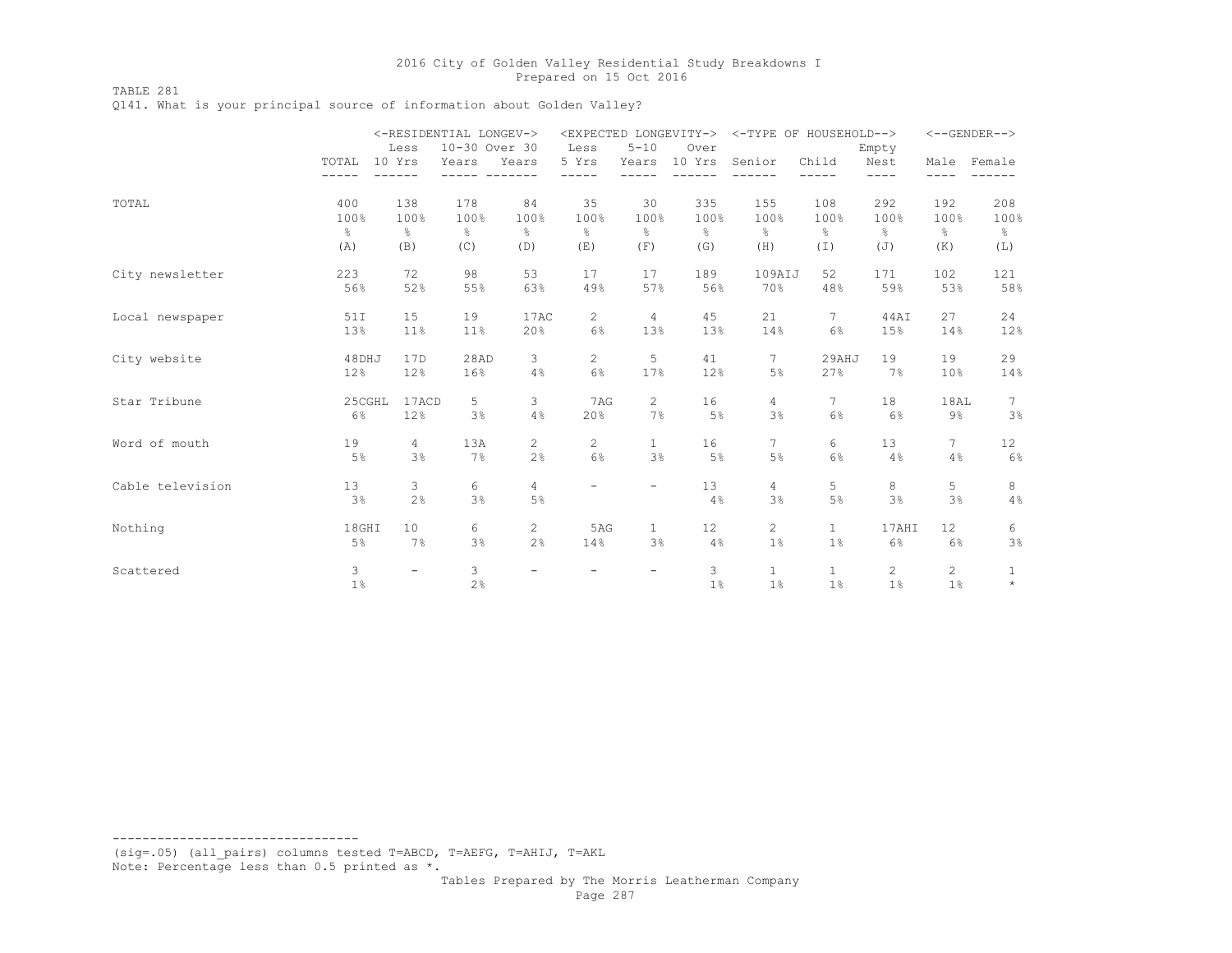TABLE 282

Q141. What is your principal source of information about Golden Valley?

|                  |                |                    | <-AGE OF RESPONDENT-> |                          | Great           | <-KNOW GOVT-><br>Very    | <residence></residence> |                          |                          | <--PRECINCT OF RESIDENCE--> |              |               |
|------------------|----------------|--------------------|-----------------------|--------------------------|-----------------|--------------------------|-------------------------|--------------------------|--------------------------|-----------------------------|--------------|---------------|
|                  | TOTAL<br>----- | $18 - 44$<br>----- | $45 - 64$             | $65+$<br>$---$           | /Fair           | Little                   | Own<br>$---$            | Rent<br>----             | 1 & 2<br>$---$           | 3&4<br>---                  | 5&6<br>---   | 7 & 8<br>---  |
|                  |                |                    | 159                   | 83                       | 235             |                          | 303                     | 97                       | 107                      | 94                          | 97           | 102           |
| TOTAL            | 400<br>100%    | 158<br>100%        | 100%                  | 100%                     | 100%            | 165<br>100%              | 100%                    | 100%                     | 100%                     | 100%                        | 100%         | 100%          |
|                  | $\epsilon$     | $\frac{6}{6}$      | $\frac{6}{5}$         | g.                       | g.              | $\frac{6}{6}$            | $\frac{6}{6}$           | 옹                        | $\frac{6}{6}$            | $\frac{6}{5}$               | 옹            | $\frac{6}{6}$ |
|                  | (A)            | (B)                | (C)                   | (D)                      | (E)             | (F)                      | (G)                     | (H)                      | (I)                      | (J)                         | (K)          | (L)           |
| City newsletter  | 223BH          | 70                 | 96B                   | 57AB                     | 127             | 96                       | 183AH                   | 40                       | 64                       | 53                          | 57           | 49            |
|                  | 56%            | 44%                | 60%                   | 69%                      | 54%             | 58%                      | 60%                     | 41%                      | 60%                      | 56%                         | 59%          | 48%           |
| Local newspaper  | 51K            | 15                 | 22                    | 14                       | 35              | 16                       | 36                      | 15                       | 15                       | 11                          | 6            | 19AK          |
|                  | 13%            | $9\%$              | 14%                   | 17%                      | 15%             | 10 <sup>°</sup>          | 12%                     | 15%                      | 14%                      | 12%                         | 6%           | 19%           |
| City website     | 48D            | 22D                | 23D                   | 3                        | 30              | 18                       | 41                      | 7                        | 11                       | 14                          | 12           | 11            |
|                  | 12%            | 14%                | 14%                   | 4%                       | 13%             | 11%                      | 14%                     | 7%                       | 10%                      | 15%                         | 12%          | 11%           |
| Star Tribune     | 25CDG          | 21ACD              | $\overline{4}$        | $\overline{\phantom{0}}$ | 18              | $\overline{7}$           | 13                      | 12AG                     | $7\phantom{.0}$          | 7                           | 7            | 4             |
|                  | 6%             | 13%                | 3%                    |                          | 8%              | 4%                       | 4%                      | 12%                      | 7%                       | 7%                          | 7%           | 4%            |
| Word of mouth    | 19EG           | 9                  | 6                     | $\overline{4}$           | 6               | 13AE                     | 10                      | 9AG                      | 5                        | 3                           | 2            | 9AK           |
|                  | 5%             | 6%                 | 4%                    | $5\%$                    | 3%              | 8%                       | 3%                      | $9\%$                    | 5%                       | 3%                          | 2%           | $9\%$         |
| Cable television | 13I            | $\overline{7}$     | $\overline{2}$        | 4                        | 9               | $\overline{4}$           | 11                      | 2                        | $\overline{\phantom{m}}$ | 3                           | 4 I          | 6I            |
|                  | 3%             | 4%                 | 1%                    | 5%                       | 4%              | 2%                       | 4%                      | 2%                       |                          | 3%                          | 4%           | 6%            |
| Nothing          | 18DG           | 13AD               | 5                     | $\overline{\phantom{0}}$ | $7\overline{ }$ | 11                       | 6                       | 12AG                     | 5                        | $\mathbf{2}^{\prime}$       | 8A           | 3             |
|                  | $5\%$          | 8%                 | 3%                    |                          | 3%              | 7%                       | 2%                      | 12%                      | $5\%$                    | 2%                          | 8%           | 3%            |
| Scattered        | 3              | $\mathbf{1}$       | 1.                    | $\mathbf{1}$             | 3               | $\overline{\phantom{m}}$ | 3                       | $\overline{\phantom{m}}$ | $\overline{\phantom{m}}$ | $\mathbf{1}$                | $\mathbf{1}$ | $\mathbf{1}$  |
|                  | 1 <sup>°</sup> | 1 <sup>°</sup>     | 1%                    | $1\%$                    | 1%              |                          | 1 <sup>°</sup>          |                          |                          | 1 <sup>°</sup>              | 1%           | $1\%$         |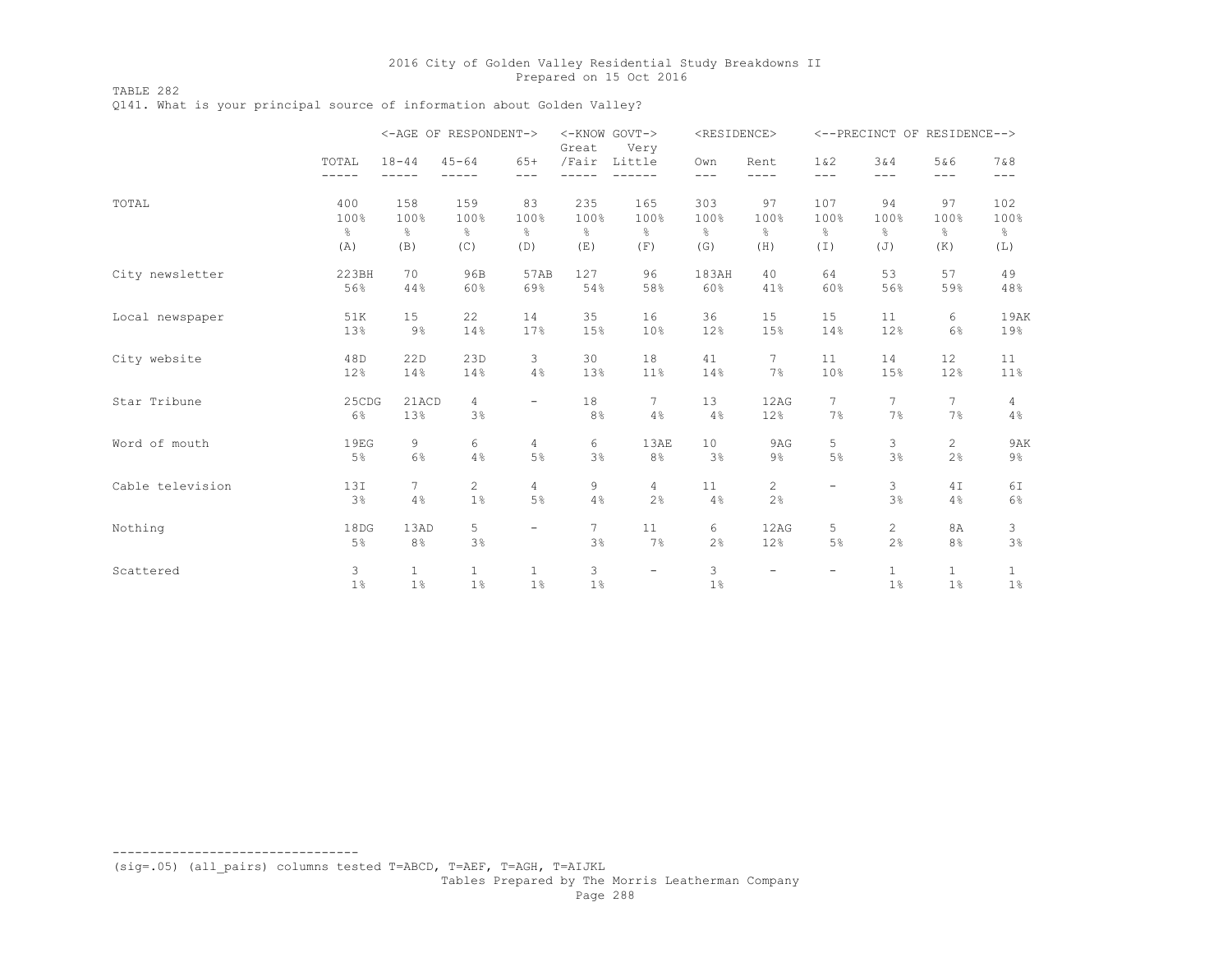TABLE 283

Q142. How would you prefer to receive information from the City of Golden Valley?

|                  |                         | Less                     | <-RESIDENTIAL LONGEV-><br>10-30 Over 30 |                          | Less                     | $5 - 10$                 | Over                | <expected longevity-=""> &lt;-TYPE OF HOUSEHOLD--&gt;</expected> |                                | Empty               |                          | $<-$ -GENDER-->         |
|------------------|-------------------------|--------------------------|-----------------------------------------|--------------------------|--------------------------|--------------------------|---------------------|------------------------------------------------------------------|--------------------------------|---------------------|--------------------------|-------------------------|
|                  | TOTAL<br>$- - - - -$    | 10 Yrs<br>------         | Years                                   | Years                    | 5 Yrs<br>-----           | Years                    | 10 Yrs<br>$- - - -$ | Senior                                                           | Child<br>-----                 | Nest<br>$- - - -$   | $- - - -$                | Male Female             |
| TOTAL            | 398                     | 138                      | 177                                     | 83                       | 35                       | 30                       | 333                 | 155                                                              | 108                            | 290                 | 192                      | 206                     |
|                  | 100%                    | 100%                     | 100%                                    | 100%                     | 100%                     | 100%                     | 100%                | 100%                                                             | 100%                           | 100%                | 100%                     | 100%                    |
|                  | $\frac{6}{6}$           | $\frac{6}{6}$            | $\frac{6}{6}$                           | $\frac{6}{6}$            | $\frac{6}{6}$            | g                        | $\frac{6}{6}$       | $\frac{6}{6}$                                                    | $\frac{6}{6}$                  | $\frac{6}{6}$       | $\frac{6}{6}$            | $\frac{6}{6}$           |
|                  | (A)                     | (B)                      | (C)                                     | (D)                      | (E)                      | (F)                      | (G)                 | (H)                                                              | (I)                            | (J)                 | (K)                      | (L)                     |
| City newsletter  | 193BI                   | 57                       | 85                                      | 51ABC                    | 16                       | 13                       | 164                 | 107AIJ                                                           | 31                             | 162AI               | 84                       | 109                     |
|                  | 48%                     | 41%                      | 48%                                     | 61%                      | 46%                      | 43%                      | 49%                 | 69%                                                              | 29%                            | 56%                 | 44%                      | 53%                     |
| City website     | 53DHJ                   | 24D                      | 24                                      | 5                        | 2                        | 9AEG                     | 42                  | 9                                                                | 28AHJ                          | 25                  | 28                       | 25                      |
|                  | 13%                     | 17%                      | 14%                                     | 6%                       | 6%                       | 30%                      | 13%                 | $6\%$                                                            | 26%                            | $9\%$               | 15%                      | 12%                     |
| $E$ -mail        | 52DHJ                   | 20                       | 27D                                     | 5                        | 7                        | 3                        | 42                  | 9                                                                | 30AHJ                          | 22                  | 24                       | 28                      |
|                  | 13%                     | 14%                      | 15%                                     | $6\%$                    | 20%                      | 10%                      | 13%                 | $6\%$                                                            | 28%                            | 8%                  | 13%                      | 14%                     |
| Local newspaper  | 49I                     | 12                       | 20                                      | 17ABC                    | $\mathbf{2}^{\prime}$    | $\overline{c}$           | 45                  | 21                                                               | $7\overline{ }$                | 42AI                | 26                       | 23                      |
|                  | 12%                     | $9\%$                    | 11%                                     | 20%                      | 6%                       | 7%                       | 14%                 | 14%                                                              | 6%                             | 14%                 | 14%                      | 11%                     |
| Star Tribune     | 17H                     | 10AD                     | 6                                       | $\mathbf{1}$             | 3                        | $\mathbf{1}$             | 13                  | $\mathbf{1}$                                                     | $\overline{2}$                 | 15H                 | 12                       | 5                       |
|                  | 4%                      | 7%                       | 3%                                      | $1\%$                    | $9\%$                    | 3%                       | 4%                  | 1%                                                               | 2%                             | 5%                  | 6%                       | 2%                      |
| Cable television | 8J<br>2%                | 4<br>3%                  | $\mathbf{1}$<br>$1\%$                   | 3<br>4%                  | $\overline{\phantom{0}}$ | $\overline{\phantom{a}}$ | 8<br>2%             | $\mathbf{1}$<br>1%                                               | 5AHJ<br>5%                     | 3<br>1 <sup>°</sup> | 3<br>2%                  | 5<br>$2\frac{6}{6}$     |
| Word of mouth    | 5K<br>$1\%$             | $\overline{\phantom{0}}$ | $\overline{4}$<br>2%                    | $\mathbf{1}$<br>$1\%$    | $\overline{\phantom{a}}$ | $\mathbf{1}$<br>3%       | 4<br>1 <sup>°</sup> | $\overline{4}$<br>3%                                             | $\mathbf{1}$<br>1%             | 4<br>1%             | $\overline{\phantom{a}}$ | 5AK<br>2%               |
| Nothing          | 17DGHL<br>4%            | 11AD<br>8%               | 6<br>3%                                 | $\overline{\phantom{a}}$ | 5AG<br>14%               | $\mathbf{1}$<br>3%       | 11<br>3%            | $\overline{2}$<br>1%                                             | $\mathbf{3}$<br>3 <sup>°</sup> | 14<br>5%            | 13AL<br>7%               | 4<br>2%                 |
| Scattered        | $\overline{4}$<br>$1\%$ |                          | 4A<br>2%                                |                          |                          |                          | 4<br>1 <sup>°</sup> | $\mathbf{1}$<br>1 <sup>°</sup>                                   | $\mathbf{1}$<br>1 <sup>°</sup> | 3<br>1 <sup>°</sup> | $\mathbf{2}$<br>1%       | $\overline{2}$<br>$1\%$ |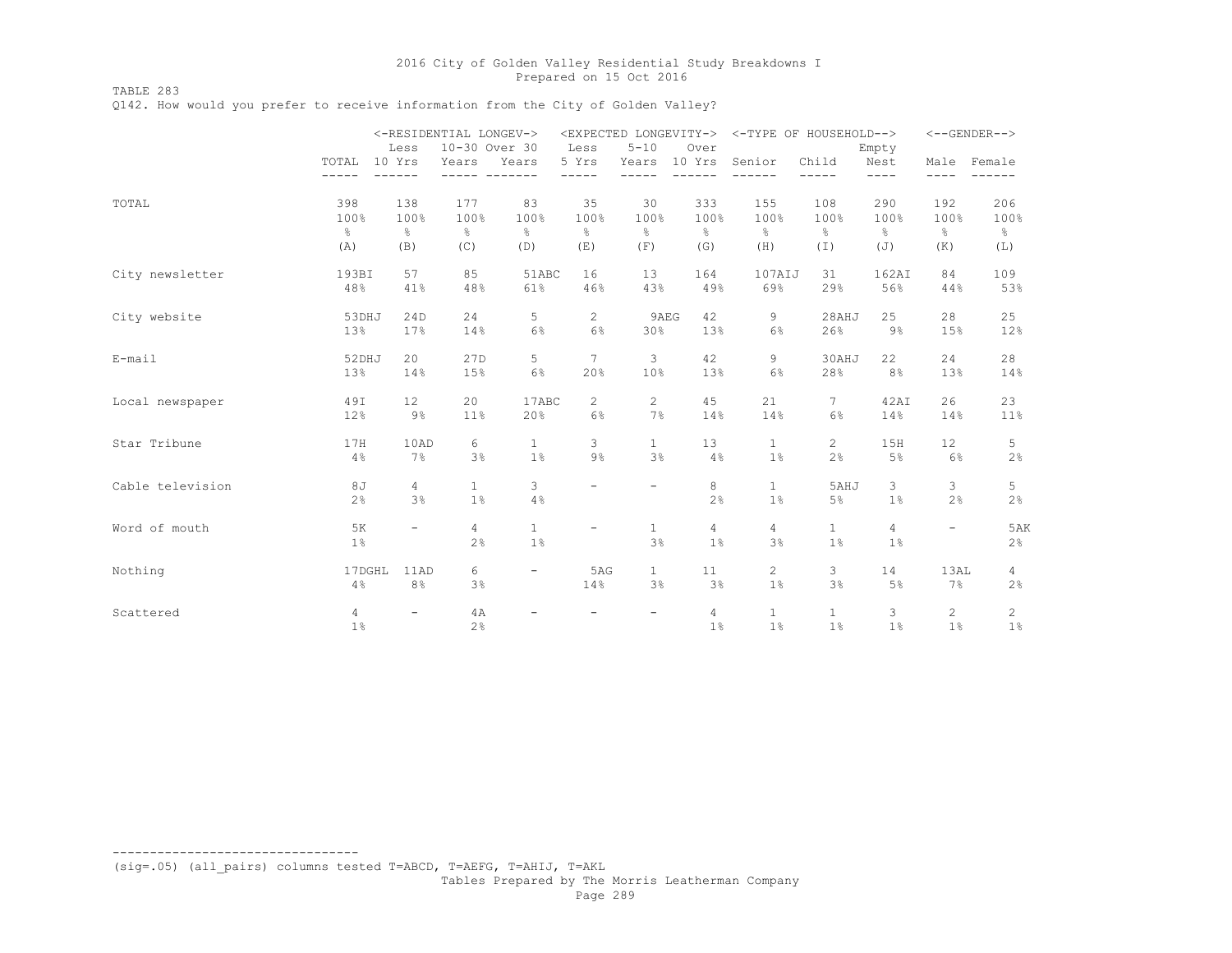TABLE 284

Q142. How would you prefer to receive information from the City of Golden Valley?

|                  |                |                          | <-AGE OF RESPONDENT-> |                          | <-KNOW GOVT-><br>Great | Very                     |                | <residence></residence> |                   |                          | <--PRECINCT OF RESIDENCE--> |                       |
|------------------|----------------|--------------------------|-----------------------|--------------------------|------------------------|--------------------------|----------------|-------------------------|-------------------|--------------------------|-----------------------------|-----------------------|
|                  | TOTAL<br>----- | $18 - 44$<br>$- - - - -$ | $45 - 64$<br>-----    | $65+$<br>$---$           | /Fair Little<br>$---$  | $- - - -$                | Own<br>$---$   | Rent<br>$- - - -$       | $1\&2$<br>$---$   | 3&4<br>$---$             | 5&6<br>$---$                | 7 & 8<br>$---$        |
|                  |                |                          |                       |                          |                        |                          |                |                         |                   |                          |                             |                       |
| TOTAL            | 398            | 157                      | 158                   | 83                       | 235                    | 163                      | 302            | 96                      | 106               | 94                       | 97                          | 101                   |
|                  | 100%           | 100%                     | 100%                  | 100%                     | 100%                   | 100%                     | 100%           | 100%                    | 100%              | 100%                     | 100%                        | 100%                  |
|                  | $\frac{6}{6}$  | $\frac{6}{5}$            | $\frac{6}{6}$         | $\frac{6}{5}$            | $\frac{6}{5}$          | $\frac{6}{5}$            | $\frac{6}{6}$  | $\frac{8}{6}$           | $\frac{6}{6}$     | $\frac{8}{6}$            | $\frac{6}{6}$               | $\frac{\circ}{6}$     |
|                  | (A)            | (B)                      | (C)                   | (D)                      | (E)                    | (F)                      | (G)            | (H)                     | (I)               | (J)                      | (K)                         | (L)                   |
| City newsletter  | 193BE          | 48                       | 82B                   | 63ABC                    | 95                     | <b>98AE</b>              | 153            | 40                      | 59                | 47                       | 42                          | 45                    |
|                  | 48%            | 31%                      | 52%                   | 76%                      | 40%                    | 60%                      | 51%            | 42%                     | 56%               | 50%                      | 43%                         | 45%                   |
| City website     | 53D            | 28AD                     | 23D                   | $\overline{c}$           | 33                     | 20                       | 45             | 8                       | 14                | 15                       | 15                          | 9                     |
|                  | 13%            | 18%                      | 15%                   | 2%                       | 14%                    | 12%                      | 15%            | 8 <sup>°</sup>          | 13%               | 16%                      | 15%                         | $9\%$                 |
| E-mail           | 52DF           | 29AD                     | 22D                   | $\mathbf{1}$             | 38AF                   | 14                       | 38             | 14                      | 9                 | 14                       | 17                          | 12                    |
|                  | 13%            | 18%                      | 14%                   | $1\%$                    | 16%                    | $9\%$                    | 13%            | 15%                     | 8%                | 15%                      | 18%                         | 12%                   |
| Local newspaper  | 49FK           | 15                       | 22                    | 12                       | 36AF                   | 13                       | 36             | 13                      | 13                | 11                       | 6                           | 19AK                  |
|                  | 12%            | 10%                      | 14%                   | 14%                      | 15%                    | 8%                       | 12%            | 14%                     | 12%               | 12%                      | 6%                          | 19%                   |
| Star Tribune     | 17DF           | 14ACD                    | 3                     | $\overline{\phantom{a}}$ | <b>14AF</b>            | 3                        | 10             | $7\phantom{.0}$         | 6                 | $\overline{4}$           | 5                           | $\overline{c}$        |
|                  | 4%             | $9\%$                    | 2%                    |                          | 6%                     | 2%                       | 3%             | 7%                      | 6%                | 4%                       | 5%                          | 2%                    |
| Cable television | 8              | 6A                       | $\mathbf{1}$          | $\mathbf{1}$             | 5                      | 3                        | 6              | $\mathbf{2}$            | $\mathbf{1}$      | $\mathbf{1}$             | $\overline{2}$              | $\overline{4}$        |
|                  | 2%             | 4%                       | $1\%$                 | $1\%$                    | 2%                     | 2%                       | 2 <sup>°</sup> | 2%                      | $1\%$             | $1\%$                    | 2%                          | 4%                    |
| Word of mouth    | 5              | $\mathbf{1}$             | $\overline{c}$        | $\mathbf{2}$             | $\mathbf{2}$           | 3                        | $\overline{2}$ | 3                       | $\mathbf{1}$      | $\overline{\phantom{0}}$ | $-$                         | 4AK                   |
|                  | 1%             | 1%                       | 1%                    | 2%                       | 1%                     | 2%                       | 1%             | 3%                      | $1\%$             |                          |                             | 4%                    |
| Nothing          | 17CG           | 14ACD                    | $\overline{2}$        | $\mathbf{1}$             | 8                      | 9                        | 9              | 8AG                     | 3                 | $\mathbf{1}$             | 9AJ                         | 4                     |
|                  | 4%             | $9\%$                    | $1\%$                 | $1\%$                    | 3%                     | 6%                       | 3%             | 8%                      | 3%                | 1%                       | $9\%$                       | 4%                    |
| Scattered        | $\overline{4}$ | $\mathbf{2}^{\prime}$    | $\mathbf{1}$          | $\mathbf{1}$             | 4                      | $\overline{\phantom{0}}$ | 3              | $\mathbf{1}$            | $\qquad \qquad -$ | $\mathbf{1}$             | $\mathbf{1}$                | $\mathbf{2}^{\prime}$ |
|                  | $1\%$          | $1\%$                    | $1\%$                 | $1\%$                    | 2%                     |                          | 1 <sup>°</sup> | $1\%$                   |                   | 1 <sup>°</sup>           | 1 <sup>°</sup>              | 2%                    |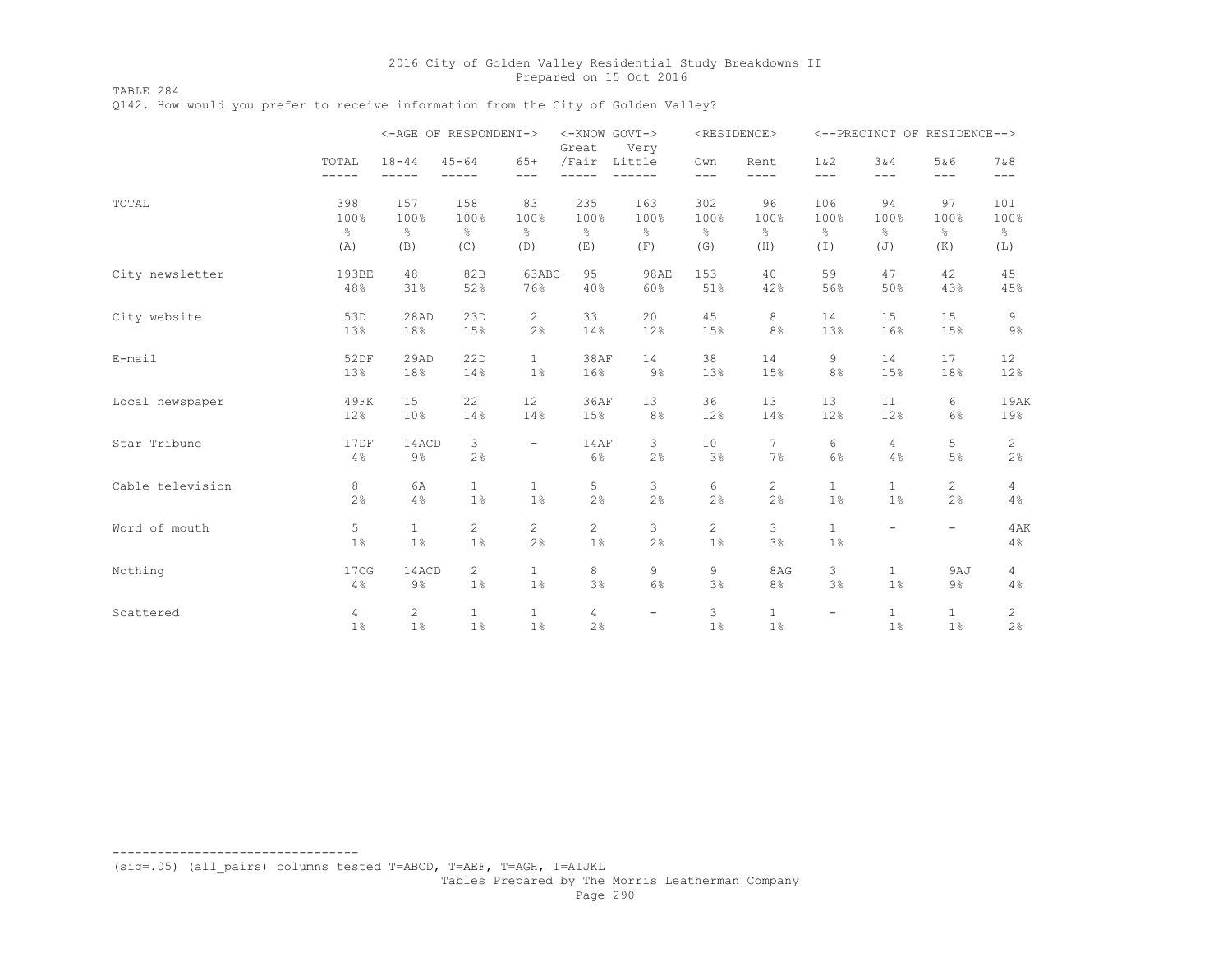TABLE 285

Q143. During the past year, did you receive the "Golden Valley City News?"

|        |       | <-RESIDENTIAL LONGEV-> |       |                | <expected longevity-=""></expected> |                          |         | <-TYPE OF HOUSEHOLD--> |       |       |       | $<-$ -GENDER--> |
|--------|-------|------------------------|-------|----------------|-------------------------------------|--------------------------|---------|------------------------|-------|-------|-------|-----------------|
|        |       | Less                   |       | 10-30 Over 30  | Less                                | $5 - 10$                 | Over    |                        |       | Empty |       |                 |
|        | TOTAL | 10 Yrs                 | Years | Years          | 5 Yrs                               | Years                    | 10 Yrs  | Senior                 | Child | Nest  | Male  | Female          |
|        |       |                        |       |                |                                     |                          |         |                        |       |       |       |                 |
| TOTAL  | 400   | 138                    | 178   | 84             | 35                                  | 30                       | 335     | 155                    | 108   | 292   | 192   | 208             |
|        | 100%  | 100%                   | 100%  | 100%           | 100%                                | 100%                     | 100%    | 100%                   | 100%  | 100%  | 100%  | 100%            |
|        | ိင    | g.                     | ⊱     | 옹              | g.                                  | g.                       | 욲       | g.                     | 옹     | ⊱     | g.    | g.              |
|        | (A)   | (B)                    | (C)   | (D)            | (E)                                 | (F)                      | (G)     | (H)                    | (I)   | (J)   | (K)   | (L)             |
| Yes    | 329BE | 94                     | 153B  | 82ABC          | 14                                  | 24E                      | 291AE   | 148AIJ                 | 86    | 243   | 154   | 175             |
|        | 82%   | 68%                    | 86%   | 98%            | 40%                                 | 80%                      | 87%     | 95%                    | 80%   | 83%   | 80%   | 84%             |
| No     | 70DGH | 44ACD                  | 24D   | 2              | 21AFG                               | 6                        | 43      | 6                      | 21H   | 49H   | 37    | 33              |
|        | 18%   | 32%                    | 13%   | 2 <sup>°</sup> | 60%                                 | 20%                      | 13%     | 4%                     | 19%   | 17%   | 19%   | 16%             |
| Unsure |       | -                      |       |                |                                     | $\overline{\phantom{0}}$ |         | 1                      |       |       |       |                 |
|        |       |                        | $1\%$ |                |                                     |                          | $\star$ | $1\%$                  | $1\%$ |       | $1\%$ |                 |

--------------------------------- (sig=.05) (all\_pairs) columns tested T=ABCD, T=AEFG, T=AHIJ, T=AKL Note: Percentage less than 0.5 printed as \*.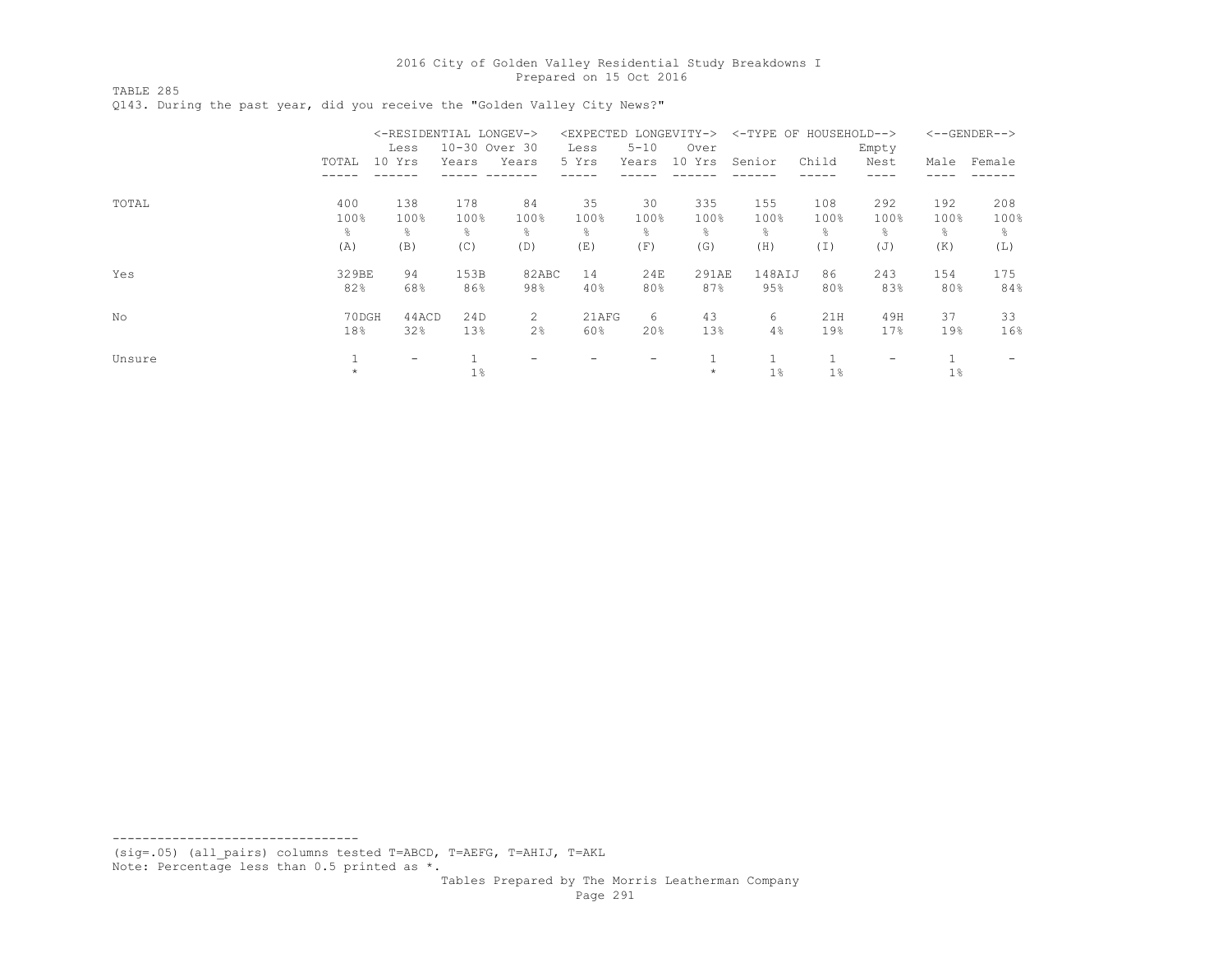TABLE 286 Q143. During the past year, did you receive the "Golden Valley City News?"

|        |         | <-AGE OF RESPONDENT-> |                 |                          | Great   | <-KNOW GOVT-><br>Very | <residence></residence> |                |        | <--PRECINCT OF RESIDENCE--> |            |       |
|--------|---------|-----------------------|-----------------|--------------------------|---------|-----------------------|-------------------------|----------------|--------|-----------------------------|------------|-------|
|        | TOTAL   | $18 - 44$             | $45 - 64$       | $65+$                    | /Fair   | Little                | Own                     | Rent           | $1\&2$ | 3&4                         | 5&6<br>--- | 7 & 8 |
| TOTAL  | 400     | 158                   | 159             | 83                       | 235     | 165                   | 303                     | 97             | 107    | 94                          | 97         | 102   |
|        | 100%    | 100%                  | 100%            | 100%                     | 100%    | 100%                  | 100%                    | 100%           | 100%   | 100%                        | 100%       | 100%  |
|        | ÷,      | g.                    | g.              | 옹                        | ⊱       | ÷.                    | $\frac{6}{10}$          | $\frac{6}{10}$ | ⊱      | $\frac{6}{10}$              | g.         | ⊱     |
|        | (A)     | (B)                   | (C)             | (D)                      | (E)     | (F)                   | (G)                     | (H)            | (I)    | (J)                         | (K)        | (L)   |
| Yes    | 329BH   | 107                   | 143AB           | 79AB                     | 193     | 136                   | 263AH                   | 66             | 91     | 71                          | 83         | 84    |
|        | 82%     | 68%                   | $90\%$          | 95%                      | 82%     | 82%                   | 87%                     | 68%            | 85%    | 76%                         | 86%        | 82%   |
| No     | 70CDG   | 50ACD                 | 16              | 4                        | 41      | 29                    | 39                      | 31AG           | 16     | 23A                         | 13         | 18    |
|        | 18%     | 32%                   | 10 <sub>8</sub> | 5%                       | 17%     | 18%                   | 13 <sup>8</sup>         | 32%            | 15%    | 24%                         | 13%        | 18%   |
| Unsure | $\star$ | $1\%$                 | -               | $\overline{\phantom{0}}$ | $\star$ | -                     | $\star$                 |                |        |                             | $1\%$      |       |

--------------------------------- (sig=.05) (all\_pairs) columns tested T=ABCD, T=AEF, T=AGH, T=AIJKL Note: Percentage less than 0.5 printed as \*.

 Tables Prepared by The Morris Leatherman Company .<br>Page 292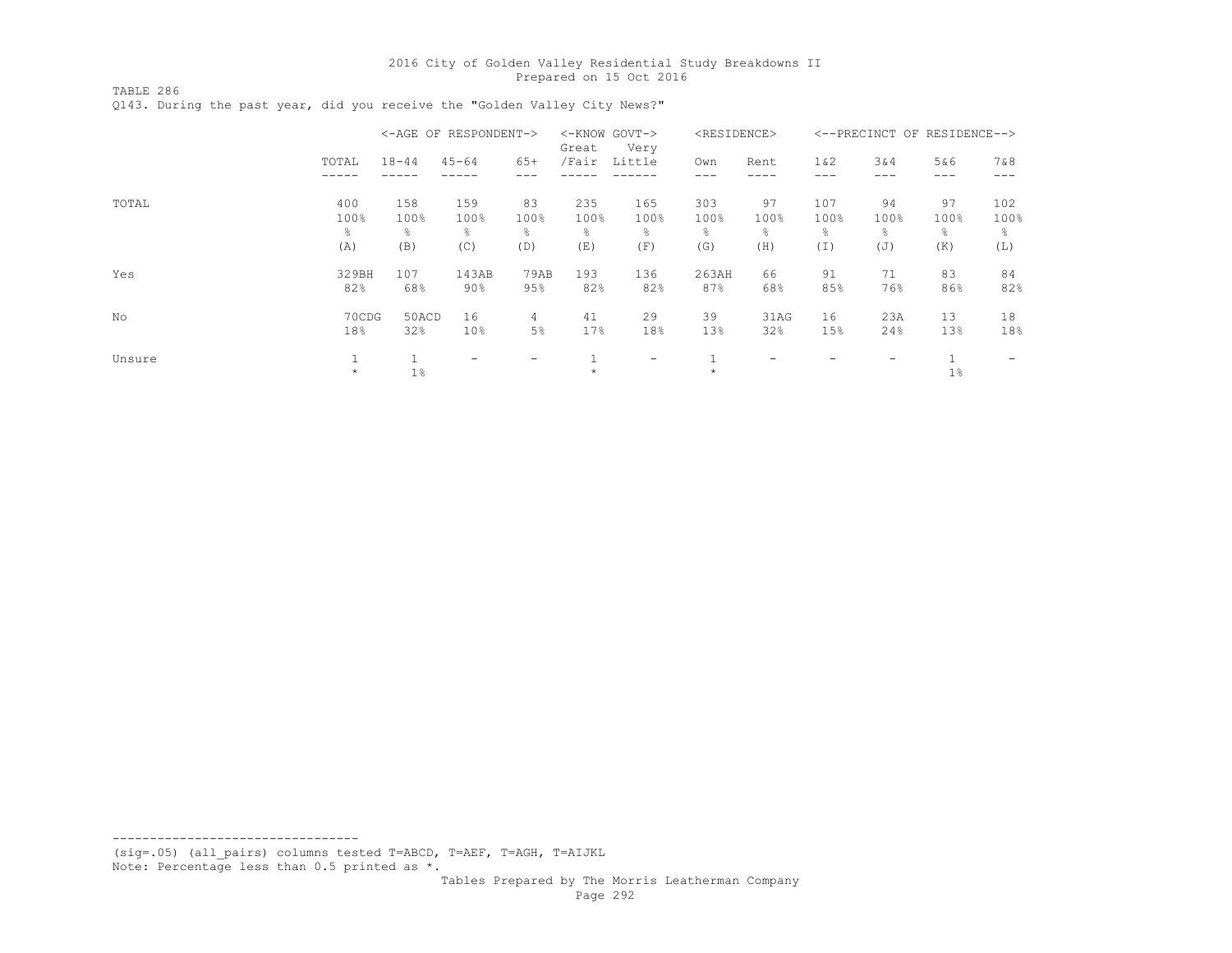TABLE 287

Q144. Does your household regularly read it?

|        |                 | <-RESIDENTIAL LONGEV-> |       |               |       |          | <expected longevity-=""></expected> |                | <-TYPE OF HOUSEHOLD--> |       |           | $<-$ -GENDER--> |
|--------|-----------------|------------------------|-------|---------------|-------|----------|-------------------------------------|----------------|------------------------|-------|-----------|-----------------|
|        |                 | Less                   |       | 10-30 Over 30 | Less  | $5 - 10$ | Over                                |                |                        | Empty |           |                 |
|        | TOTAL           | 10 Yrs                 | Years | Years         | 5 Yrs | Years    | 10 Yrs                              | Senior         | Child                  | Nest  | Male      | Female          |
|        |                 |                        |       |               |       |          |                                     |                |                        |       |           |                 |
| TOTAL  | 329             | 94                     | 153   | 82            | 14    | 24       | 291                                 | 148            | 86                     | 243   | 154       | 175             |
|        | 100%            | 100%                   | 100%  | 100%          | 100%  | 100%     | 100%                                | 100%           | 100%                   | 100%  | 100%      | 100%            |
|        | ÷,              | 욲                      | ٩,    | ⊱             | ⊱     | ÷,       | $\frac{6}{10}$                      | $\frac{6}{10}$ | ⊱                      | ⊱     | $\approx$ | ⊱               |
|        | (A)             | (B)                    | (C)   | (D)           | (E)   | (F)      | (G)                                 | (H)            | (I)                    | (J)   | (K)       | (L)             |
| Yes    | 277I            | 78                     | 127   | 72            | 10    | 22       | 245                                 | 132AI          | 64                     | 213AI | 125       | 152             |
|        | 84%             | 83%                    | 83%   | 88%           | 71%   | 92%      | 84%                                 | 89%            | 74%                    | 88%   | 81%       | 87%             |
| No     | 52HJ            | 16                     | 26    | 10            | 4     | 2        | 46                                  | 16             | 22AHJ                  | 30    | 29        | 23              |
|        | 16 <sup>°</sup> | 17%                    | 17%   | 12%           | 29%   | 8%       | 16%                                 | 11%            | 26%                    | 12%   | 19%       | 13%             |
| Unsure |                 |                        |       |               |       |          |                                     |                |                        |       |           |                 |

(sig=.05) (all\_pairs) columns tested T=ABCD, T=AEFG, T=AHIJ, T=AKL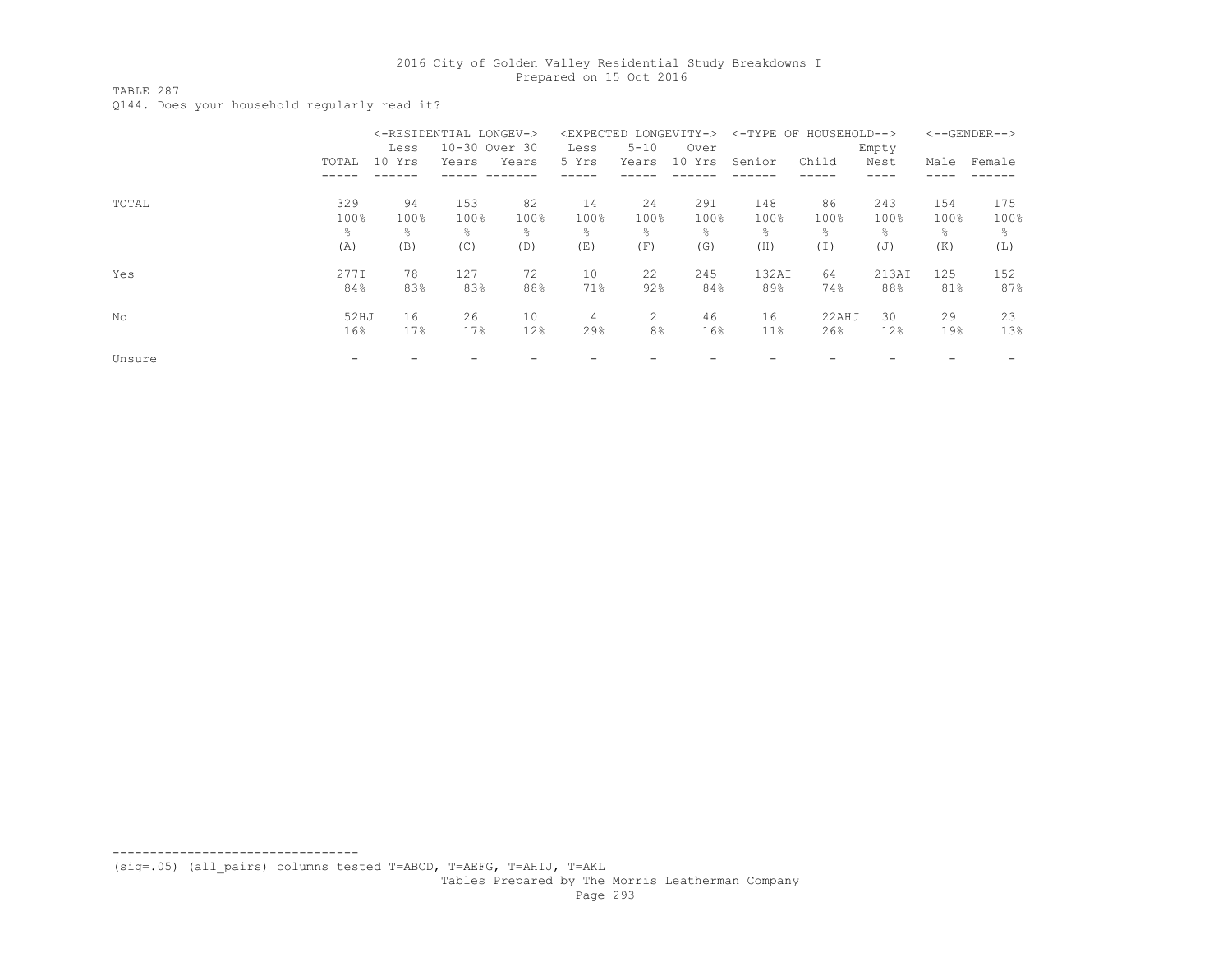TABLE 288

Q144. Does your household regularly read it?

|        |                   | <-AGE OF RESPONDENT->    |                  |                 | Great            | <-KNOW GOVT-><br>Very | <residence></residence>       |                              |                 | <--PRECINCT OF RESIDENCE--> |                         |                  |
|--------|-------------------|--------------------------|------------------|-----------------|------------------|-----------------------|-------------------------------|------------------------------|-----------------|-----------------------------|-------------------------|------------------|
|        | TOTAL             | $18 - 44$                | $45 - 64$        | $65+$           | /Fair            | Little                | Own                           | Rent                         | 1 & 2           | 3&4                         | 5&6<br>---              | 7&8              |
| TOTAL  | 329<br>100%<br>÷, | 107<br>100%<br>옹         | 143<br>100%<br>⊱ | 79<br>100%<br>옹 | 193<br>100%<br>⊱ | 136<br>100%<br>÷,     | 263<br>100%<br>$\frac{6}{10}$ | 66<br>100%<br>$\frac{6}{10}$ | 91<br>100%<br>옹 | 71<br>100%<br>⊱             | 83<br>100%<br>$\approx$ | 84<br>100%<br>g. |
|        | (A)               | (B)                      | (C)              | (D)             | (E)              | (F)                   | (G)                           | (H)                          | (I)             | (J)                         | (K)                     | (L)              |
| Yes    | 277BH<br>84%      | 75<br>70%                | 131AB<br>92%     | 71B<br>90%      | 160<br>83%       | 117<br>86%            | 230AH<br>87%                  | 47<br>71%                    | 78<br>86%       | 63<br>89%                   | 70<br>84%               | 66<br>79%        |
| No     | 52CG<br>16%       | 32ACD<br>30 <sub>8</sub> | 12<br>8%         | 8<br>10%        | 33<br>17%        | 19<br>14%             | 33<br>13%                     | 19AG<br>29%                  | 13<br>14%       | 8<br>11%                    | 13<br>16%               | 18<br>21%        |
| Unsure |                   |                          |                  |                 |                  |                       |                               |                              |                 |                             |                         |                  |

(sig=.05) (all\_pairs) columns tested T=ABCD, T=AEF, T=AGH, T=AIJKL

---------------------------------

Tables Prepared by The Morris Leatherman Company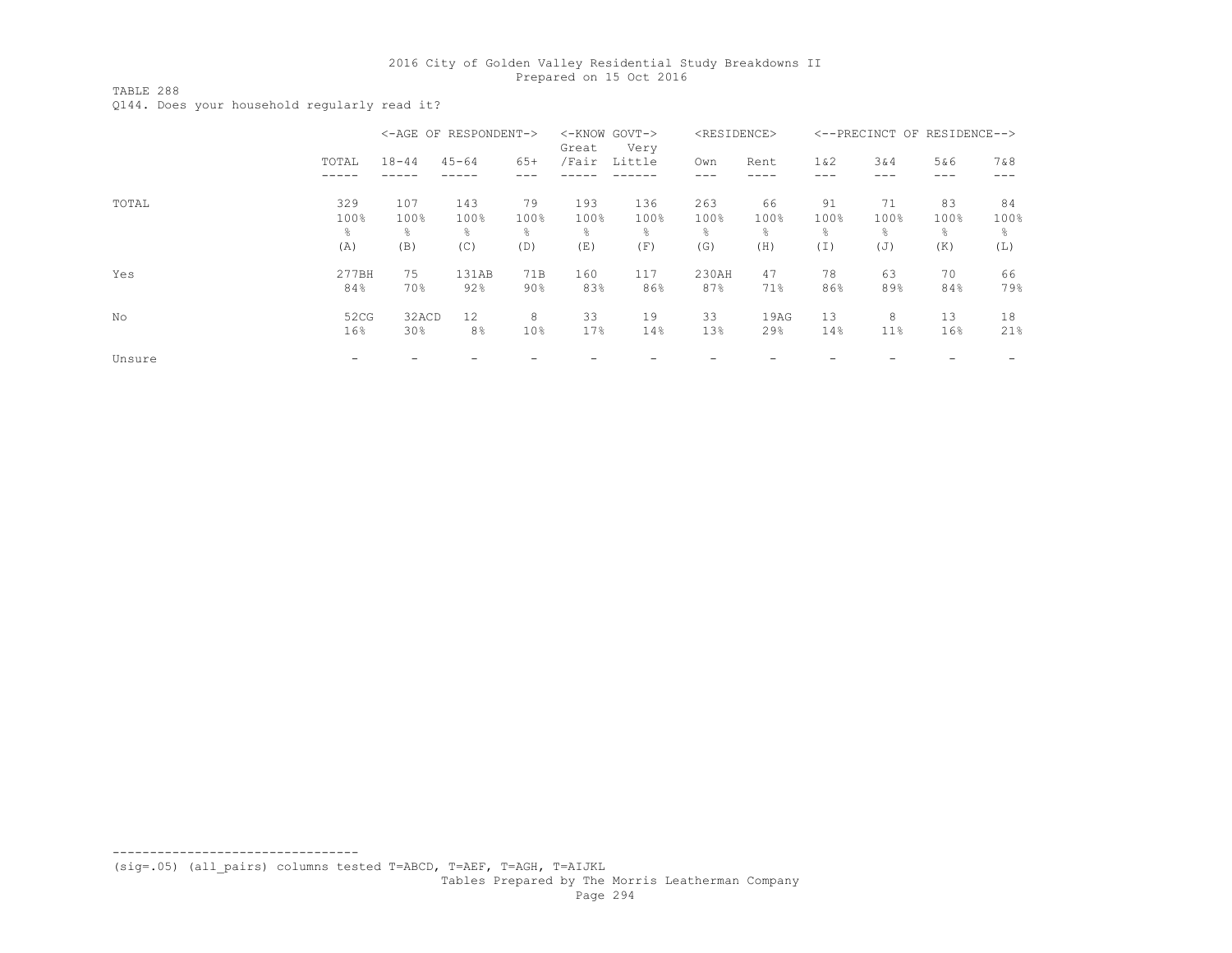# TABLE 289

Q145. How would you rate the content of the newsletter?

|                |              |                | <-RESIDENTIAL LONGEV->   |       |                          |              | <expected longevity-=""></expected> |               | <-TYPE OF HOUSEHOLD-->   |               |                          | $<-$ -GENDER--> |
|----------------|--------------|----------------|--------------------------|-------|--------------------------|--------------|-------------------------------------|---------------|--------------------------|---------------|--------------------------|-----------------|
|                |              | Less           | 10-30 Over 30            |       | Less                     | $5 - 10$     | Over                                |               |                          | Empty         |                          |                 |
|                | TOTAL        | 10 Yrs         | Years                    | Years | 5 Yrs                    | Years        | 10 Yrs                              | Senior        | Child                    | Nest          |                          | Male Female     |
|                |              |                |                          |       |                          |              |                                     |               |                          |               |                          |                 |
| TOTAL          | 277          | 78             | 127                      | 72    | 10                       | 22           | 245                                 | 132           | 64                       | 213           | 125                      | 152             |
|                | 100%         | 100%           | 100%                     | 100%  | 100%                     | 100%         | 100%                                | 100%          | 100%                     | 100%          | 100%                     | 100%            |
|                | ⊱            | g.             | $\frac{6}{6}$            | ⊱     | ⊱                        | န္           | ⊱                                   | $\frac{6}{6}$ | $\frac{6}{6}$            | $\frac{6}{6}$ | ⊱                        | $\frac{6}{6}$   |
|                | (A)          | (B)            | (C)                      | (D)   | (E)                      | (F)          | (G)                                 | (H)           | $(\bot)$                 | (J)           | (K)                      | (L)             |
| <b>FAVOR</b>   | 263          | 71             | 123                      | 69    | 10                       | 21           | 232                                 | 128           | 60                       | 203           | 117                      | 146             |
|                | 95%          | 91%            | 97%                      | 96%   | 100%                     | 95%          | 95%                                 | 97%           | 94%                      | 95%           | 94%                      | 96%             |
| Excellent      | 74K          | 21             | 32                       | 21    | 6AG                      | 5            | 63                                  | 42            | 14                       | 60            | 25                       | 49AK            |
|                | 27%          | 27%            | 25%                      | 29%   | 60%                      | 23%          | 26%                                 | 32%           | 22%                      | 28%           | 20%                      | 32%             |
| Good           | 189          | 50             | 91                       | 48    | $\overline{4}$           | 16           | 169                                 | 86            | 46                       | 143           | 92                       | 97              |
|                | 68%          | 64%            | 72%                      | 67%   | 40%                      | 73%          | 69%                                 | 65%           | 72%                      | 67%           | 74%                      | 64%             |
| <b>UNFAVOR</b> | 14           | $\overline{7}$ | 4                        | 3     | $\overline{\phantom{0}}$ | $\mathbf{1}$ | 13                                  | 4             | 4                        | 10            | 8                        | 6               |
|                | 5%           | $9\frac{6}{6}$ | 3%                       | 4%    |                          | 5%           | 5%                                  | 3%            | 6%                       | 5%            | 6%                       | 4%              |
| Only fair      | 13           | 6              | $\overline{4}$           | 3     | -                        | $\mathbf{1}$ | 12                                  | 3             | $\overline{4}$           | 9             | 8                        | 5               |
|                | 5%           | 8%             | 3%                       | 4%    |                          | 5%           | 5%                                  | 2%            | 6%                       | 4%            | 6%                       | $3\frac{6}{6}$  |
| Poor           | $\mathbf{1}$ | $\mathbf{1}$   | $\overline{\phantom{a}}$ | -     |                          | -            | $\mathbf{1}$                        | $\mathbf{1}$  | $\overline{\phantom{a}}$ | $\mathbf{1}$  | $\overline{\phantom{m}}$ | $\mathbf{1}$    |
|                | $\star$      | $1\%$          |                          |       |                          |              | $\star$                             | $1\%$         |                          | $\star$       |                          | $1\%$           |
| <b>UNSURE</b>  |              |                |                          |       |                          |              |                                     |               |                          |               |                          |                 |
| .              |              |                |                          |       |                          |              |                                     |               |                          |               |                          |                 |

--------------------------------- (sig=.05) (all\_pairs) columns tested T=ABCD, T=AEFG, T=AHIJ, T=AKL Note: Percentage less than 0.5 printed as \*.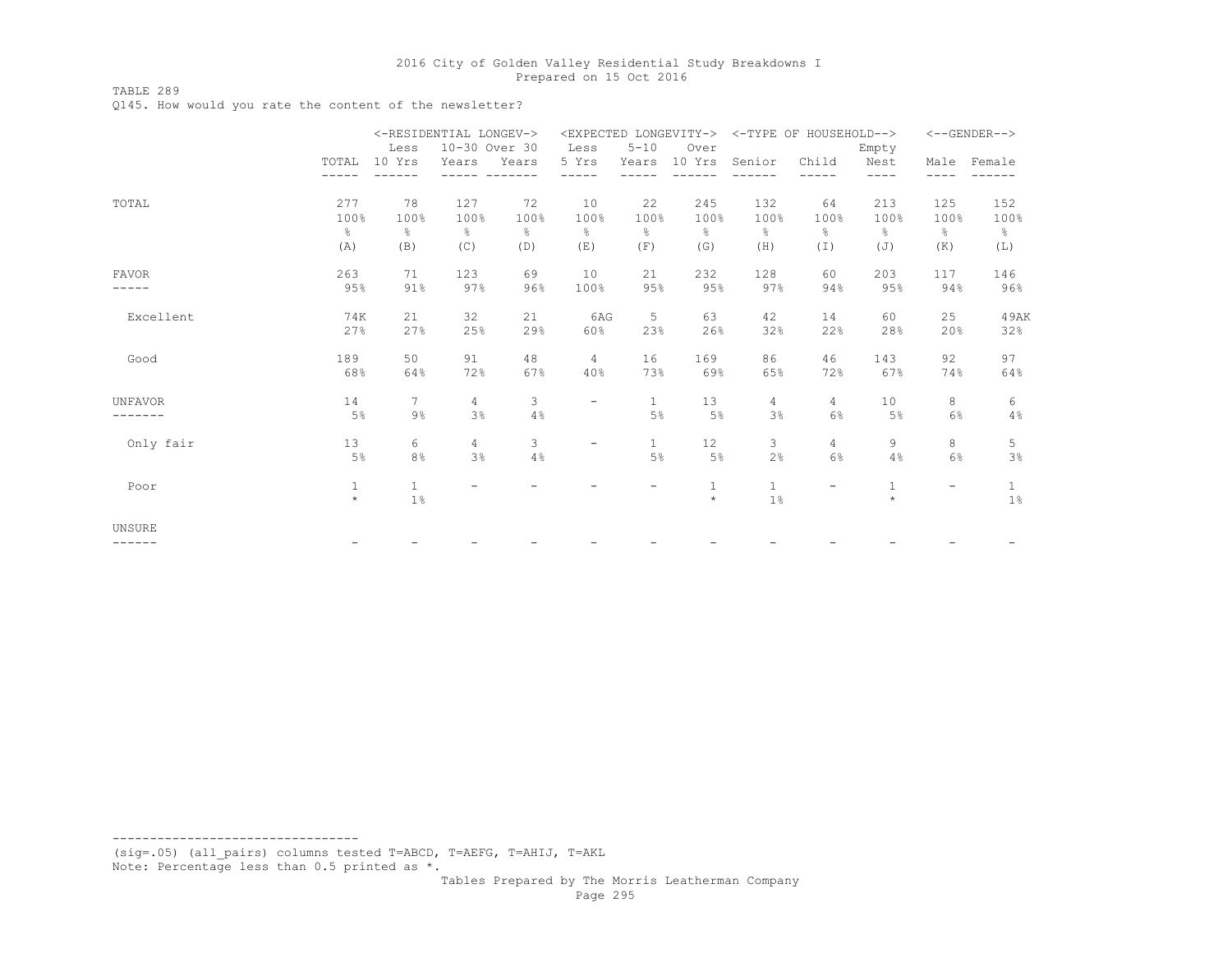TABLE 290

Q145. How would you rate the content of the newsletter?

|                |                  |            | <-AGE OF RESPONDENT-> |                | <-KNOW GOVT-><br>Great | Very                     |              | <residence></residence> |                |                       | <--PRECINCT OF RESIDENCE--> |                |
|----------------|------------------|------------|-----------------------|----------------|------------------------|--------------------------|--------------|-------------------------|----------------|-----------------------|-----------------------------|----------------|
|                | TOTAL<br>-----   | $18 - 44$  | $45 - 64$             | $65+$<br>$---$ | /Fair                  | Little                   | Own<br>$---$ | Rent<br>----            | 1 & 2<br>$---$ | 3&4<br>$---$          | 5&6<br>$---$                | 7 & 8<br>$---$ |
|                |                  |            |                       |                |                        |                          |              |                         |                |                       |                             |                |
| TOTAL          | 277<br>100%      | 75<br>100% | 131<br>100%           | 71<br>100%     | 160<br>100%            | 117<br>100%              | 230<br>100%  | 47<br>100%              | 78<br>100%     | 63<br>100%            | 70<br>100%                  | 66<br>100%     |
|                | $\frac{6}{5}$    | ⊱          | $\frac{6}{6}$         | $\frac{6}{6}$  | $\frac{6}{5}$          | $\frac{6}{6}$            | g.           | 옹                       | $\frac{6}{6}$  | $\frac{6}{5}$         | $\frac{6}{6}$               | $\frac{6}{6}$  |
|                | (A)              | (B)        | (C)                   | (D)            | (E)                    | (F)                      | (G)          | (H)                     | $(\top)$       | (J)                   | (K)                         | (L)            |
| <b>FAVOR</b>   | 263              | 71         | 124                   | 68             | 154                    | 109                      | 218          | 45                      | 75             | 60                    | 66                          | 62             |
|                | 95%              | 95%        | 95%                   | 96%            | 96%                    | 93%                      | 95%          | 96%                     | 96%            | 95%                   | 94%                         | 94%            |
| Excellent      | 74K              | 21         | 30                    | 23             | 44                     | 30                       | 64           | 10                      | 35AJKL         | 14                    | 9                           | 16             |
|                | 27%              | 28%        | 23%                   | 32%            | 28%                    | 26%                      | 28%          | 21%                     | 45%            | 22%                   | 13%                         | 24%            |
| Good           | 189I             | 50         | 94                    | 45             | 110                    | 79                       | 154          | 35                      | 40             | 46I                   | 57AI                        | 46I            |
|                | 68%              | 67%        | 72%                   | 63%            | 69%                    | 68%                      | 67%          | 74%                     | 51%            | 73%                   | 81%                         | 70%            |
| <b>UNFAVOR</b> | 14               | 4          | 7                     | 3              | 6                      | 8                        | 12           | $\overline{c}$          | 3              | 3                     | 4                           | 4              |
|                | 5%               | 5%         | $5\%$                 | 4%             | 4%                     | 7%                       | 5%           | 4%                      | 4%             | 5%                    | 6%                          | 6%             |
| Only fair      | 13               | 4          | 7                     | $\overline{2}$ | 5                      | 8                        | 11           | $\overline{c}$          | 3              | $\mathbf{2}^{\prime}$ | 4                           | 4              |
|                | 5%               | 5%         | $5\%$                 | 3%             | 3%                     | 7%                       | 5%           | 4%                      | 4%             | 3%                    | 6%                          | 6%             |
| Poor           | $1\,$<br>$\star$ | -          |                       | $\mathbf{1}$   | $\mathbf{1}$           | $\overline{\phantom{0}}$ | 1            |                         |                | $\mathbf{1}$          |                             |                |
|                |                  |            |                       | $1\%$          | $1\%$                  |                          | $\star$      |                         |                | 2%                    |                             |                |
| <b>UNSURE</b>  |                  |            |                       |                |                        |                          |              |                         |                |                       |                             |                |
| ------         |                  |            |                       |                |                        |                          |              |                         |                |                       |                             |                |

--------------------------------- (sig=.05) (all\_pairs) columns tested T=ABCD, T=AEF, T=AGH, T=AIJKL Note: Percentage less than 0.5 printed as \*.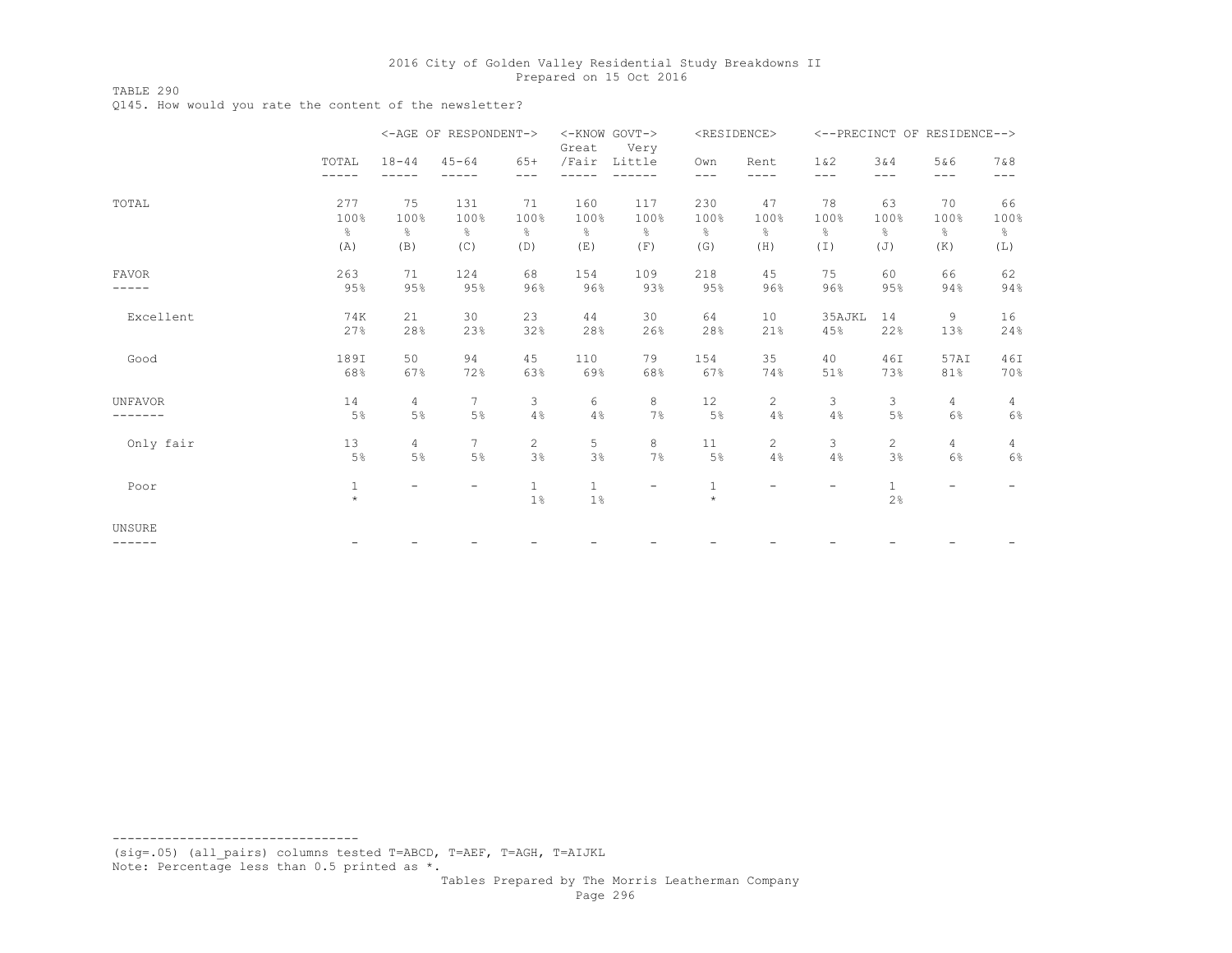TABLE 291

Q146. How would you rate the format and appearance of the newsletter?

|                | <-RESIDENTIAL LONGEV-> |                 |                          |                          | <expected longevity-=""></expected> |                          |               |               | <-TYPE OF HOUSEHOLD-->   |               |                          | <--GENDER-->   |
|----------------|------------------------|-----------------|--------------------------|--------------------------|-------------------------------------|--------------------------|---------------|---------------|--------------------------|---------------|--------------------------|----------------|
|                |                        | Less            | 10-30 Over 30            |                          | Less                                | $5 - 10$                 | Over          |               |                          | Empty         |                          |                |
|                | TOTAL                  | 10 Yrs          | Years                    | Years                    | 5 Yrs                               | Years                    | 10 Yrs        | Senior        | Child                    | Nest          |                          | Male Female    |
|                |                        |                 |                          |                          |                                     |                          |               |               |                          | $- - -$       |                          |                |
| TOTAL          | 277                    | 78              | 127                      | 72                       | 10                                  | 22                       | 245           | 132           | 64                       | 213           | 125                      | 152            |
|                | 100%                   | 100%            | 100%                     | 100%                     | 100%                                | 100%                     | 100%          | 100%          | 100%                     | 100%          | 100%                     | 100%           |
|                | g.                     | $\frac{6}{6}$   | $\frac{6}{6}$            | $\frac{6}{6}$            | $\frac{6}{6}$                       | g.                       | $\frac{6}{6}$ | $\frac{6}{6}$ | ⊱                        | $\frac{6}{6}$ | g                        | $\frac{6}{6}$  |
|                | (A)                    | (B)             | (C)                      | (D)                      | (E)                                 | (F)                      | (G)           | (H)           | $(\top)$                 | (J)           | (K)                      | (L)            |
| <b>FAVOR</b>   | 261B                   | 70              | 122                      | 69                       | 9                                   | 22                       | 230           | 126           | 60                       | 201           | 115                      | 146            |
|                | 94%                    | 90%             | 96%                      | 96%                      | 90%                                 | 100%                     | 94%           | 95%           | 94%                      | 94%           | 92%                      | 96%            |
| Excellent      | 66K                    | 24              | 25                       | 17                       | 6AFG                                | 2                        | 58            | 36            | 16                       | 50            | 22                       | <b>44AK</b>    |
|                | 24%                    | 31%             | 20%                      | 24%                      | 60%                                 | $9\%$                    | 24%           | 27%           | 25%                      | 23%           | 18%                      | 29%            |
| Good           | 195BE                  | 46              | 97AB                     | 52                       | 3                                   | 20AEG                    | 172E          | 90            | 44                       | 151           | 93                       | 102            |
|                | 70%                    | 59%             | 76%                      | 72%                      | 30%                                 | 91%                      | 70%           | 68%           | 69%                      | 71%           | 74%                      | 67%            |
| <b>UNFAVOR</b> | 16                     | 8A              | 5                        | 3                        | $\mathbf{1}$                        | $\overline{\phantom{a}}$ | 15            | 6             | 4                        | 12            | 10                       | 6              |
|                | 6%                     | 10%             | 4%                       | 4%                       | 10%                                 |                          | 6%            | 5%            | 6%                       | 6%            | 8%                       | 4%             |
| Only fair      | 15                     | $7\overline{ }$ | 5                        | 3                        | $\mathbf{1}$                        | $\overline{\phantom{0}}$ | 14            | 5             | $\overline{4}$           | 11            | 10                       | 5              |
|                | 5%                     | $9\%$           | 4%                       | 4%                       | 10%                                 |                          | 6%            | 4%            | 6%                       | 5%            | 8%                       | $3\frac{6}{6}$ |
| Poor           | $\mathbf{1}$           | $\mathbf{1}$    | $\overline{\phantom{a}}$ | $\overline{\phantom{m}}$ |                                     | $\overline{\phantom{0}}$ | $\mathbf{1}$  | $\mathbf{1}$  | $\overline{\phantom{a}}$ | $\mathbf{1}$  | $\overline{\phantom{a}}$ | $\mathbf{1}$   |
|                | $\star$                | $1\%$           |                          |                          |                                     |                          | $\star$       | 1%            |                          | $\star$       |                          | $1\%$          |
| UNSURE         |                        |                 |                          |                          |                                     |                          |               |               |                          |               |                          |                |
| ------         |                        |                 |                          |                          |                                     |                          |               |               |                          |               |                          |                |

--------------------------------- (sig=.05) (all\_pairs) columns tested T=ABCD, T=AEFG, T=AHIJ, T=AKL Note: Percentage less than 0.5 printed as \*.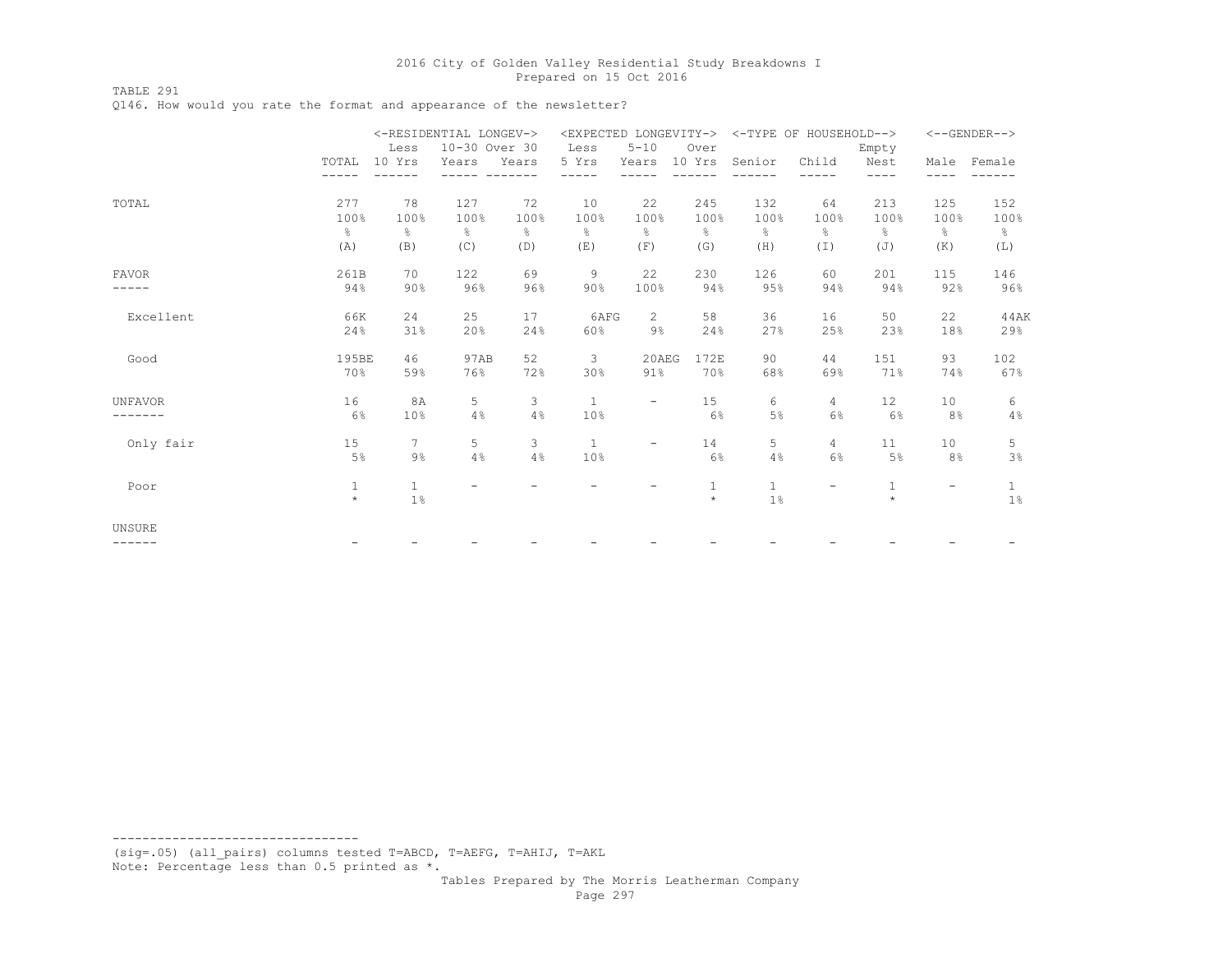TABLE 292 Q146. How would you rate the format and appearance of the newsletter?

|                  |                                     |                                    | <-AGE OF RESPONDENT->               |                                    | <-KNOW GOVT-><br>Great              | Very                                |                                     | <residence></residence>  |                                    |                                        | <--PRECINCT OF RESIDENCE-->        |                                    |
|------------------|-------------------------------------|------------------------------------|-------------------------------------|------------------------------------|-------------------------------------|-------------------------------------|-------------------------------------|--------------------------|------------------------------------|----------------------------------------|------------------------------------|------------------------------------|
|                  | TOTAL<br>-----                      | $18 - 44$                          | $45 - 64$                           | $65+$<br>$---$                     | /Fair                               | Little                              | Own<br>$---$                        | Rent<br>----             | $1\&2$<br>---                      | 3&4<br>$- - -$                         | 5&6<br>$---$                       | 7&8<br>$---$                       |
| TOTAL            | 277<br>100%<br>$\frac{6}{5}$<br>(A) | 75<br>100%<br>$\frac{6}{6}$<br>(B) | 131<br>100%<br>$\frac{6}{6}$<br>(C) | 71<br>100%<br>$\frac{6}{6}$<br>(D) | 160<br>100%<br>$\frac{8}{6}$<br>(E) | 117<br>100%<br>$\frac{6}{6}$<br>(F) | 230<br>100%<br>$\frac{6}{6}$<br>(G) | 47<br>100%<br>옹<br>(H)   | 78<br>100%<br>$\frac{6}{6}$<br>(I) | 63<br>100%<br>$\frac{\circ}{6}$<br>(J) | 70<br>100%<br>$\frac{6}{6}$<br>(K) | 66<br>100%<br>$\frac{6}{6}$<br>(L) |
| <b>FAVOR</b>     | 261                                 | 70                                 | 123                                 | 68                                 | 150                                 | 111                                 | 216                                 | 45                       | 76<br>97%                          | 59                                     | 66<br>94%                          | 60<br>91%                          |
| Excellent        | 94%<br>66C<br>24%                   | 93%<br>21<br>28%                   | 94%<br>24<br>18%                    | 96%<br>21<br>30%                   | 94%<br>39<br>24%                    | 95%<br>27<br>23%                    | 94%<br>53<br>23%                    | 96%<br>13<br>28%         | 29AJKL<br>37%                      | 94%<br>13<br>21%                       | 11<br>16%                          | 13<br>20%                          |
| Good             | 195I<br>70%                         | 49<br>65%                          | 99<br>76%                           | 47<br>66%                          | 111<br>69%                          | 84<br>72%                           | 163<br>71%                          | 32<br>68%                | 47<br>60%                          | 46<br>73%                              | 55I<br>79%                         | 47<br>71%                          |
| <b>UNFAVOR</b>   | 16<br>6%                            | 5<br>7%                            | 8<br>$6\%$                          | 3<br>4%                            | 10 <sup>°</sup><br>6%               | 6<br>5%                             | 14<br>$6\%$                         | $\overline{c}$<br>4%     | $\mathbf{2}^{\prime}$<br>3%        | $\overline{4}$<br>6%                   | $\overline{4}$<br>$6\%$            | 6<br>$9\frac{6}{6}$                |
| Only fair        | 15<br>5%                            | 5<br>7%                            | 8<br>6%                             | $\mathbf{2}$<br>3%                 | 9<br>6%                             | 6<br>5%                             | 13<br>6%                            | 2<br>4%                  | $\overline{2}$<br>3%               | 3<br>5%                                | $\overline{4}$<br>$6\%$            | 6<br>$9\frac{6}{6}$                |
| Poor             | $\mathbf{1}$<br>$\star$             | $\overline{\phantom{a}}$           | -                                   | $\mathbf{1}$<br>$1\%$              | $\mathbf{1}$<br>1%                  | $-$                                 | $\mathbf{1}$<br>$\star$             | $\overline{\phantom{a}}$ | $\overline{\phantom{0}}$           | $\mathbf{1}$<br>2%                     | -                                  |                                    |
| UNSURE<br>------ |                                     |                                    |                                     |                                    |                                     |                                     |                                     |                          |                                    |                                        |                                    |                                    |
|                  |                                     |                                    |                                     |                                    |                                     |                                     |                                     |                          |                                    |                                        |                                    |                                    |

--------------------------------- (sig=.05) (all\_pairs) columns tested T=ABCD, T=AEF, T=AGH, T=AIJKL Note: Percentage less than 0.5 printed as \*.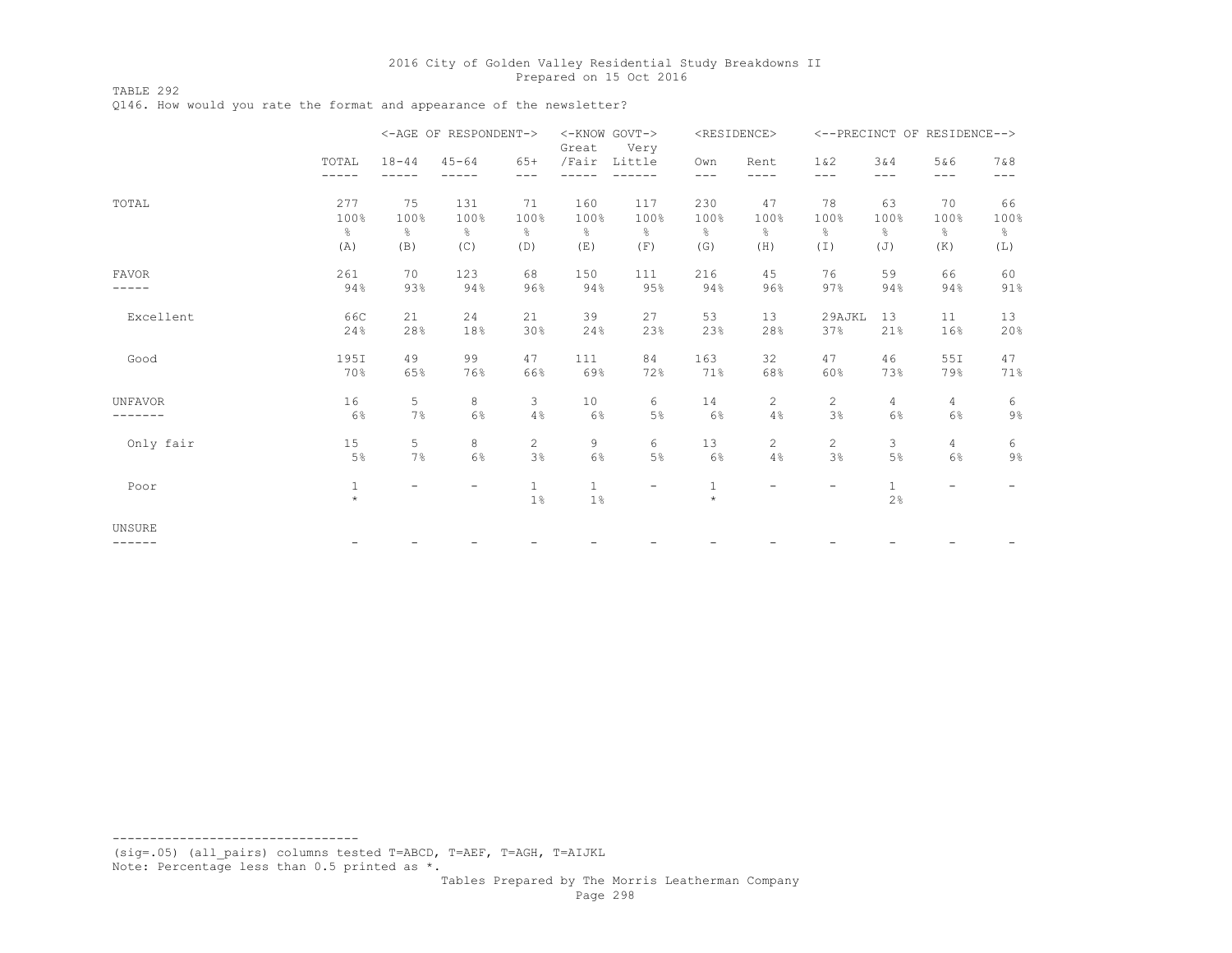TABLE 293

Q147. Are there any changes or improvements you would make to the City's newsletter?

|                    |                                      | <-RESIDENTIAL LONGEV-><br>Less     | 10-30 Over 30                   |                        | Less                   | <expected longevity-=""><br/><math>5 - 10</math></expected> | Over                                |                                     | <-TYPE OF HOUSEHOLD-->         | Empty                           |                                     | $<-$ -GENDER-->                     |
|--------------------|--------------------------------------|------------------------------------|---------------------------------|------------------------|------------------------|-------------------------------------------------------------|-------------------------------------|-------------------------------------|--------------------------------|---------------------------------|-------------------------------------|-------------------------------------|
|                    | TOTAL                                | 10 Yrs                             | Years                           | Years                  | 5 Yrs                  | Years                                                       | 10 Yrs                              | Senior                              | Child                          | Nest<br>----                    | Male<br>----                        | Female                              |
| TOTAL              | 277<br>100%<br>$\frac{6}{10}$<br>(A) | 78<br>100%<br>$\frac{6}{6}$<br>(B) | 127<br>100%<br>$\approx$<br>(C) | 72<br>100%<br>옹<br>(D) | 10<br>100%<br>옹<br>(E) | 22<br>100%<br>$\frac{6}{6}$<br>(F)                          | 245<br>100%<br>$\frac{6}{6}$<br>(G) | 132<br>100%<br>$\frac{6}{5}$<br>(H) | 64<br>100%<br>응<br>$(\top)$    | 213<br>100%<br>$\approx$<br>(J) | 125<br>100%<br>$\frac{6}{6}$<br>(K) | 152<br>100%<br>$\frac{6}{6}$<br>(L) |
| None               | <b>158CF</b><br>57%                  | 49<br>63%                          | 62<br>49%                       | 47C<br>65%             | 7<br>70%               | 8<br>36%                                                    | 143F<br>58%                         | 81<br>61%                           | 30<br>47%                      | 128<br>60%                      | 64<br>51%                           | 94<br>62%                           |
| More details       | 56L<br>20%                           | 14<br>18%                          | 32<br>25%                       | 10<br>14%              | $\mathbf{1}$<br>10%    | 6<br>27%                                                    | 49<br>20%                           | 24<br>18%                           | 17<br>27%                      | 39<br>18%                       | 36AL<br>29%                         | 20<br>13%                           |
| Budget information | 35G<br>13%                           | $\tau$<br>$9\%$                    | 21<br>17%                       | 7<br>10%               | $\mathbf{1}$<br>10%    | 7AG<br>32%                                                  | 27<br>11%                           | 15<br>11%                           | 8<br>13%                       | 27<br>13%                       | 16<br>13%                           | 19<br>13%                           |
| City Council       | 9<br>3%                              | $\mathbf{1}$<br>1 <sup>°</sup>     | 3<br>2%                         | 5A<br>7%               | $\mathbf{1}$<br>10%    | $\qquad \qquad -$                                           | 8<br>3%                             | 4<br>3%                             | $\mathbf{1}$<br>2%             | 8<br>4%                         | 2<br>2%                             | 7<br>5%                             |
| Parks and rec      | 6HJ<br>2 <sup>°</sup>                | 4A<br>5%                           | $\overline{2}$<br>2%            |                        |                        | $\mathbf{1}$<br>5%                                          | 5<br>2%                             |                                     | 5AHJ<br>8%                     | $\mathbf{1}$<br>$\star$         | $\mathbf{2}$<br>2%                  | $\overline{4}$<br>3%                |
| Unsure             | $\overline{4}$<br>1%                 | $\mathbf{2}^{\prime}$<br>3%        | $\mathbf{1}$<br>1%              | $\mathbf{1}$<br>1%     |                        | -                                                           | $\overline{4}$<br>2%                | $\mathbf{1}$<br>$1\%$               | $\overline{2}$<br>3%           | $\mathbf{2}^{\prime}$<br>1%     | $\mathbf{1}$<br>$1\%$               | 3<br>2%                             |
| Scattered          | 9<br>3%                              | $\mathbf{1}$<br>1 <sup>°</sup>     | 6<br>5%                         | $\mathbf{2}$<br>3%     |                        |                                                             | 9<br>4%                             | 7<br>5%                             | $\mathbf{1}$<br>2 <sup>°</sup> | 8<br>4%                         | 4<br>3%                             | 5<br>3%                             |

(sig=.05) (all\_pairs) columns tested T=ABCD, T=AEFG, T=AHIJ, T=AKL Note: Percentage less than 0.5 printed as \*.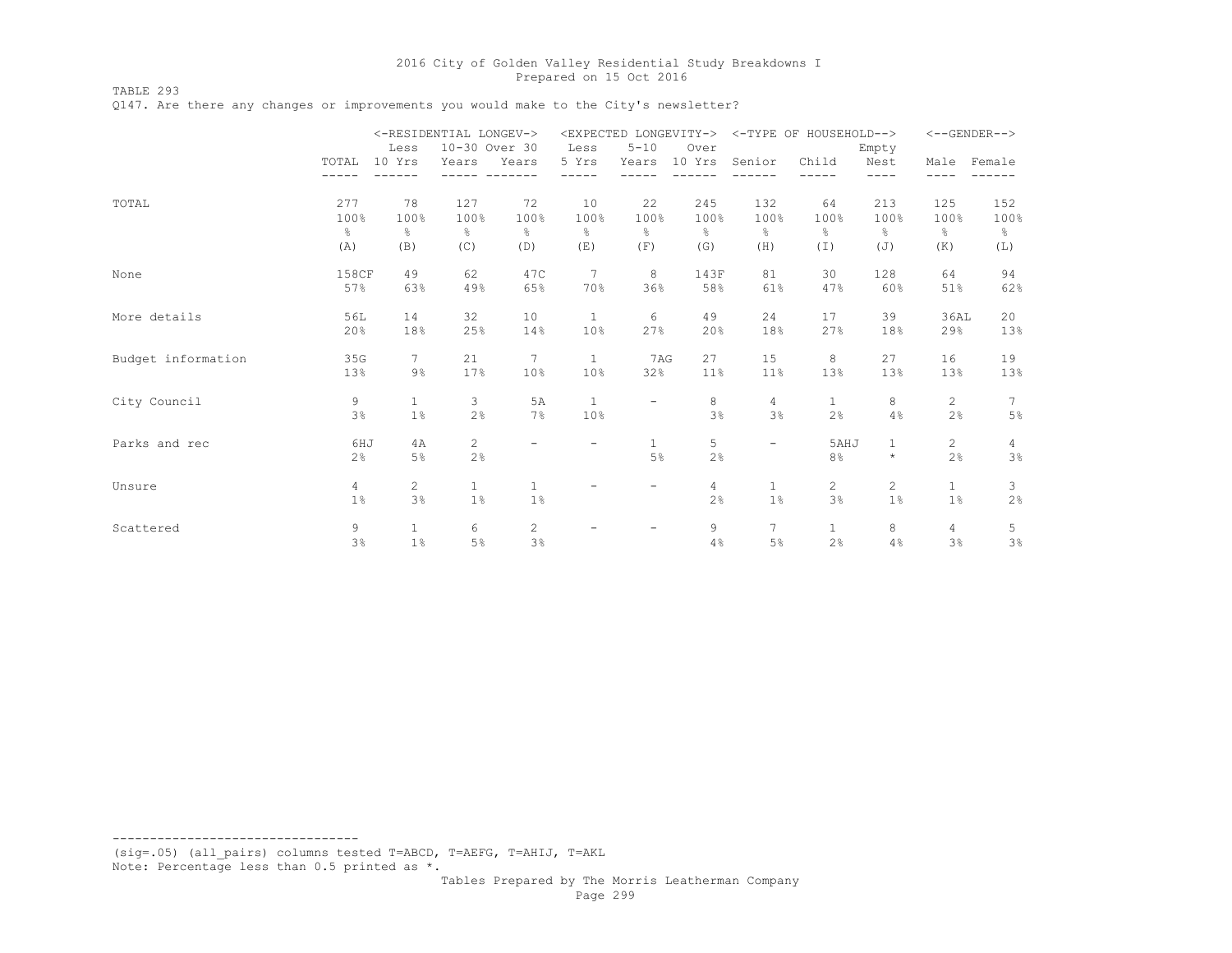TABLE 294

Q147. Are there any changes or improvements you would make to the City's newsletter?

|                    |                |                             | <-AGE OF RESPONDENT-> |                             | <-KNOW GOVT-><br>Great   | Very               |                      | <residence></residence> |                       |                      | <--PRECINCT OF RESIDENCE--> |                          |
|--------------------|----------------|-----------------------------|-----------------------|-----------------------------|--------------------------|--------------------|----------------------|-------------------------|-----------------------|----------------------|-----------------------------|--------------------------|
|                    | TOTAL<br>----- | $18 - 44$<br>-----          | $45 - 64$             | $65+$<br>$---$              | /Fair                    | Little             | Own<br>---           | Rent<br>----            | $1\&2$<br>$---$       | 3&4<br>$---$         | 5&6<br>---                  | 7 & 8<br>$---$           |
| TOTAL              | 277            | 75                          | 131                   | 71                          | 160                      | 117                | 230                  | 47                      | 78                    | 63                   | 70                          | 66                       |
|                    | 100%           | 100%                        | 100%                  | 100%                        | 100%                     | 100%               | 100%                 | 100%                    | 100%                  | 100%                 | 100%                        | 100%                     |
|                    | $\frac{6}{6}$  | $\frac{6}{6}$               | $\frac{6}{6}$         | 옹                           | g.                       | $\frac{6}{5}$      | ⊱                    | $\frac{6}{5}$           | 옹                     | $\frac{6}{6}$        | $\frac{6}{6}$               | 웅                        |
|                    | (A)            | (B)                         | (C)                   | (D)                         | (E)                      | (F)                | (G)                  | (H)                     | $(\top)$              | (J)                  | (K)                         | (L)                      |
| None               | 158BK          | 35                          | 76                    | 47B                         | 87                       | 71                 | 127                  | 31                      | 57AKL                 | 38                   | 31                          | 32                       |
|                    | 57%            | 47%                         | 58%                   | 66%                         | 54%                      | 61%                | 55%                  | 66%                     | 73%                   | 60%                  | 44%                         | 48%                      |
| More details       | 56I            | 17                          | 26                    | 13                          | 31                       | 25                 | 47                   | 9                       | 9                     | 13                   | 17I                         | 17I                      |
|                    | 20%            | 23%                         | 20%                   | 18%                         | 19%                      | 21%                | 20%                  | 19%                     | 12%                   | 21%                  | 24%                         | 26%                      |
| Budget information | 35F            | 14                          | 14                    | 7                           | 28AF                     | $7\phantom{.0}$    | 31                   | $\overline{4}$          | 5                     | 8                    | 13I                         | 9                        |
|                    | 13%            | 19%                         | 11%                   | 10%                         | 18%                      | 6%                 | 13%                  | $9\%$                   | 6%                    | 13%                  | 19%                         | 14%                      |
| City Council       | 9              | $\mathbf{1}$                | $7\phantom{.0}$       | $\mathbf{1}$                | 8                        | $\mathbf{1}$       | 6                    | 3                       | 3                     | $\mathbf{1}$         | $\mathbf{1}$                | 4                        |
|                    | 3%             | 1 <sup>°</sup>              | 5%                    | 1%                          | 5%                       | $1\%$              | 3%                   | 6%                      | 4%                    | 2%                   | 1%                          | 6%                       |
| Parks and rec      | 6<br>2%        | 5ACD<br>7%                  | $\mathbf{1}$<br>$1\%$ | $\overline{\phantom{a}}$    | $\overline{4}$<br>3%     | $\mathbf{2}$<br>2% | 6<br>3%              |                         |                       | $\mathbf{1}$<br>2%   | $\overline{2}$<br>3%        | 3<br>5%                  |
| Unsure             | 4E<br>$1\%$    | $\mathbf{2}^{\prime}$<br>3% | $\mathbf{1}$<br>1%    | $\mathbf{1}$<br>1%          | $\overline{\phantom{0}}$ | 4AE<br>3%          | $\overline{4}$<br>2% | $\overline{a}$          | 3A<br>4%              | -                    | $\mathbf{1}$<br>$1\%$       | $\overline{\phantom{a}}$ |
| Scattered          | 9E<br>3%       | $\mathbf{1}$<br>$1\%$       | 6<br>5%               | $\mathbf{2}^{\prime}$<br>3% | 2<br>1%                  | 7AE<br>6%          | 9<br>4%              | $\overline{a}$          | $\mathbf{1}$<br>$1\%$ | $\overline{2}$<br>3% | 5A<br>7%                    | $\mathbf{1}$<br>2%       |

--------------------------------- (sig=.05) (all\_pairs) columns tested T=ABCD, T=AEF, T=AGH, T=AIJKL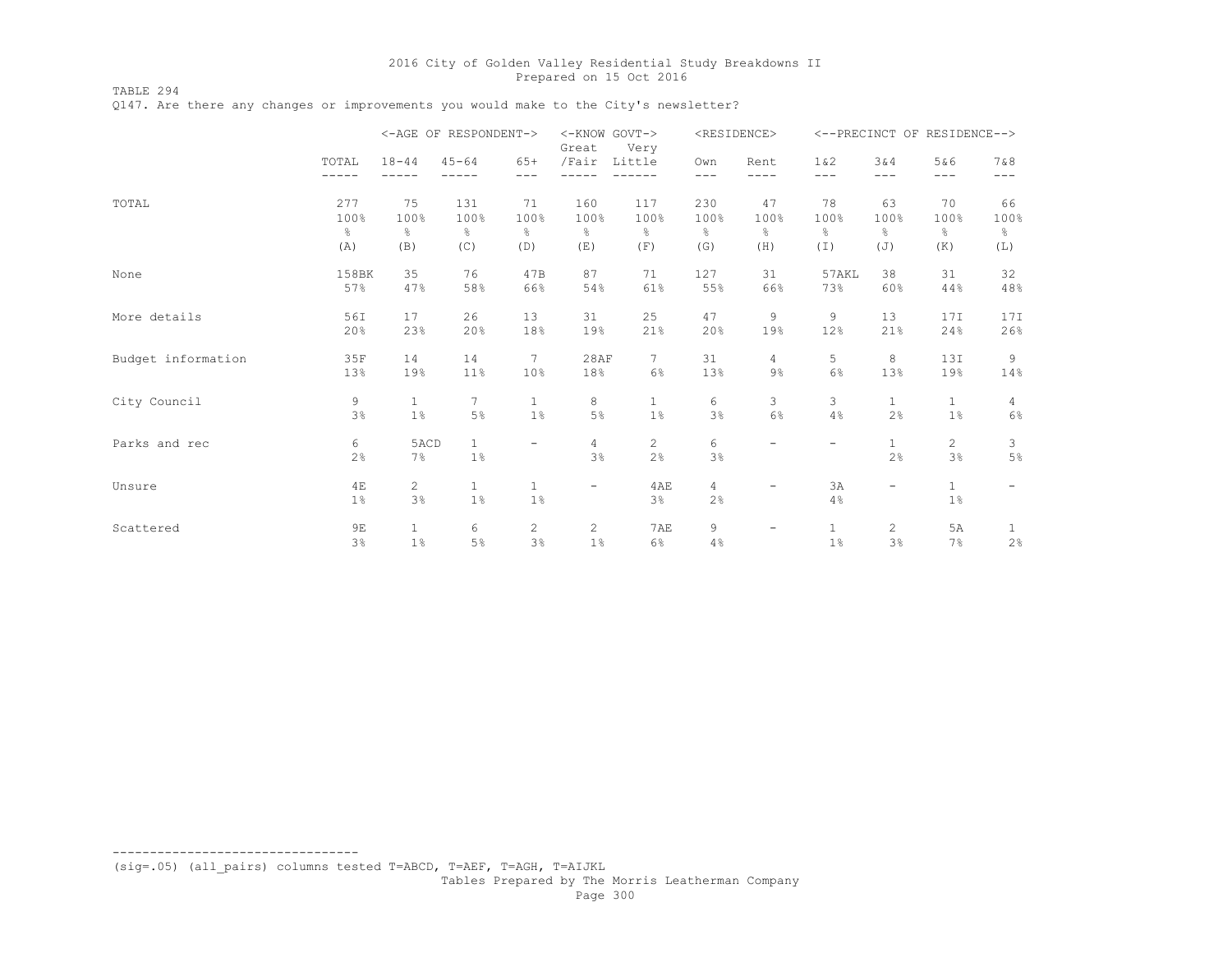TABLE 295

Q148. Do you receive and read the New Hope/Golden Valley Sun Post newspaper? Do you read city legal notices?

|         |         | <-RESIDENTIAL LONGEV-> | <expected longevity-=""></expected> |               |       |                          | <-TYPE OF HOUSEHOLD--> |             |       | $<-$ -GENDER--> |      |        |
|---------|---------|------------------------|-------------------------------------|---------------|-------|--------------------------|------------------------|-------------|-------|-----------------|------|--------|
|         |         | Less                   |                                     | 10-30 Over 30 | Less  | $5 - 10$                 | Over                   |             |       | Empty           |      |        |
|         | TOTAL   | 10 Yrs                 | Years                               | Years         | 5 Yrs | Years                    | 10 Yrs                 | Senior      | Child | Nest            | Male | Female |
|         |         |                        |                                     |               |       |                          |                        |             |       |                 |      |        |
| TOTAL   | 400     | 138                    | 178                                 | 84            | 35    | 30                       | 335                    | 155         | 108   | 292             | 192  | 208    |
|         | 100%    | 100%                   | 100%                                | 100%          | 100%  | 100%                     | 100%                   | 100%        | 100%  | 100%            | 100% | 100%   |
|         | g.      | ⊱                      | g.                                  | g.            | ⊱     | ⊱                        | g.                     | g.          | g.    | ⊱               | g.   | 옹      |
|         | (A)     | (B)                    | (C)                                 | (D)           | (E)   | (F)                      | (G)                    | (H)         | (I)   | (J)             | (K)  | (L)    |
| No      | 95      | 40                     | 38                                  | 17            | 10    | 11                       | 74                     | 35          | 26    | 69              | 42   | 53     |
|         | 24%     | 29%                    | 21%                                 | 20%           | 29%   | 37%                      | 22%                    | 23%         | 24%   | 24%             | 22%  | 25%    |
| Yes/Yes | 169     | 63                     | 73                                  | 33            | 22AFG | 10                       | 137                    | 68          | 45    | 124             | 87   | 82     |
|         | 42%     | 46%                    | 41%                                 | 39%           | 63%   | 33%                      | 41%                    | 44%         | 42%   | 42%             | 45%  | 39%    |
| Yes/No  | 135BE   | 35                     | 67B                                 | 33B           | 3     | 9E                       | 123AE                  | 51          | 37    | 98              | 62   | 73     |
|         | 34%     | 25%                    | 38%                                 | 39%           | 9%    | 30%                      | 37%                    | 33%         | 34%   | 34%             | 32%  | 35%    |
| Unsure  |         |                        | -                                   |               |       | $\overline{\phantom{a}}$ |                        | $\mathbf 1$ | -     |                 |      |        |
|         | $\star$ |                        |                                     | $1\%$         |       |                          | $^{\star}$             | 1%          |       | $\star$         | 1%   |        |

--------------------------------- (sig=.05) (all\_pairs) columns tested T=ABCD, T=AEFG, T=AHIJ, T=AKL

Note: Percentage less than 0.5 printed as \*.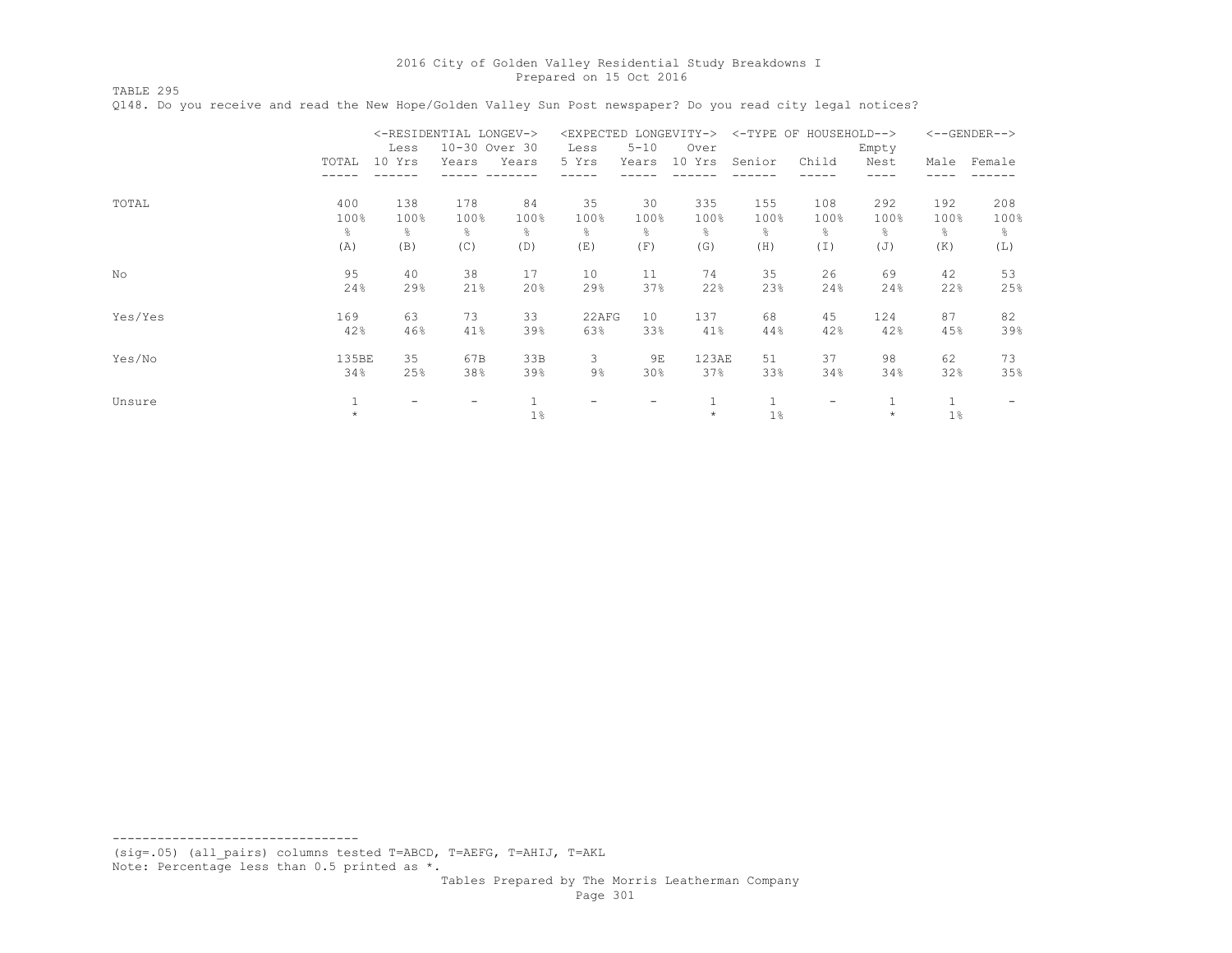TABLE 296 Q148. Do you receive and read the New Hope/Golden Valley Sun Post newspaper? Do you read city legal notices?

|         |        | <-AGE OF RESPONDENT-> |                          |            | <-KNOW GOVT-><br>Great | Very                     | <residence></residence> |      |              | <--PRECINCT OF RESIDENCE--> |            |              |
|---------|--------|-----------------------|--------------------------|------------|------------------------|--------------------------|-------------------------|------|--------------|-----------------------------|------------|--------------|
|         | TOTAL  | $18 - 44$             | $45 - 64$                | $65+$      | /Fair                  | Little                   | Own<br>---              | Rent | 1 & 2<br>--- | 3&4<br>---                  | 5&6<br>--- | 7 & 8<br>--- |
| TOTAL   | 400    | 158                   | 159                      | 83         | 235                    | 165                      | 303                     | 97   | 107          | 94                          | 97         | 102          |
|         | 100%   | 100%                  | 100%                     | 100%       | 100%                   | 100%                     | 100%                    | 100% | 100%         | 100%                        | 100%       | 100%         |
|         | g.     | $\frac{6}{6}$         | ⊱                        | ⊱          | ⊱                      | $\epsilon$               | g.                      | g.   | g.           | g.                          | g.         | 응            |
|         | (A)    | (B)                   | (C)                      | (D)        | (E)                    | (F)                      | (G)                     | (H)  | (I)          | (J)                         | (K)        | (L)          |
| No      | 95EG   | 36                    | 41                       | 18         | 21                     | <b>74AE</b>              | 60                      | 35AG | 29           | 19                          | 30L        | 17           |
|         | 24%    | 23%                   | 26%                      | 22%        | $9\%$                  | 45%                      | 20%                     | 36%  | 27%          | 20%                         | 31%        | 17%          |
| Yes/Yes | 169FL  | 73                    | 61                       | 35         | 127AF                  | 42                       | 131                     | 38   | 56AJL        | 34                          | 45         | 34           |
|         | 42%    | 46%                   | 38%                      | 42%        | 54%                    | 25%                      | 43%                     | 39%  | 52%          | 36%                         | 46%        | 33%          |
| Yes/No  | 135HIK | 49                    | 57                       | 29         | 86                     | 49                       | 111AH                   | 24   | 22           | 41AIK                       | 22         | 50AIK        |
|         | 34%    | 31%                   | 36%                      | 35%        | 37%                    | 30%                      | 37%                     | 25%  | 21%          | 44%                         | 23%        | 49%          |
| Unsure  |        | $\qquad \qquad$       | $\overline{\phantom{m}}$ | 1<br>$1\%$ | $\star$                | $\overline{\phantom{0}}$ | $\mathbf{1}$<br>$\star$ | -    |              |                             | -          | 1%           |

--------------------------------- (sig=.05) (all\_pairs) columns tested T=ABCD, T=AEF, T=AGH, T=AIJKL

Note: Percentage less than 0.5 printed as \*.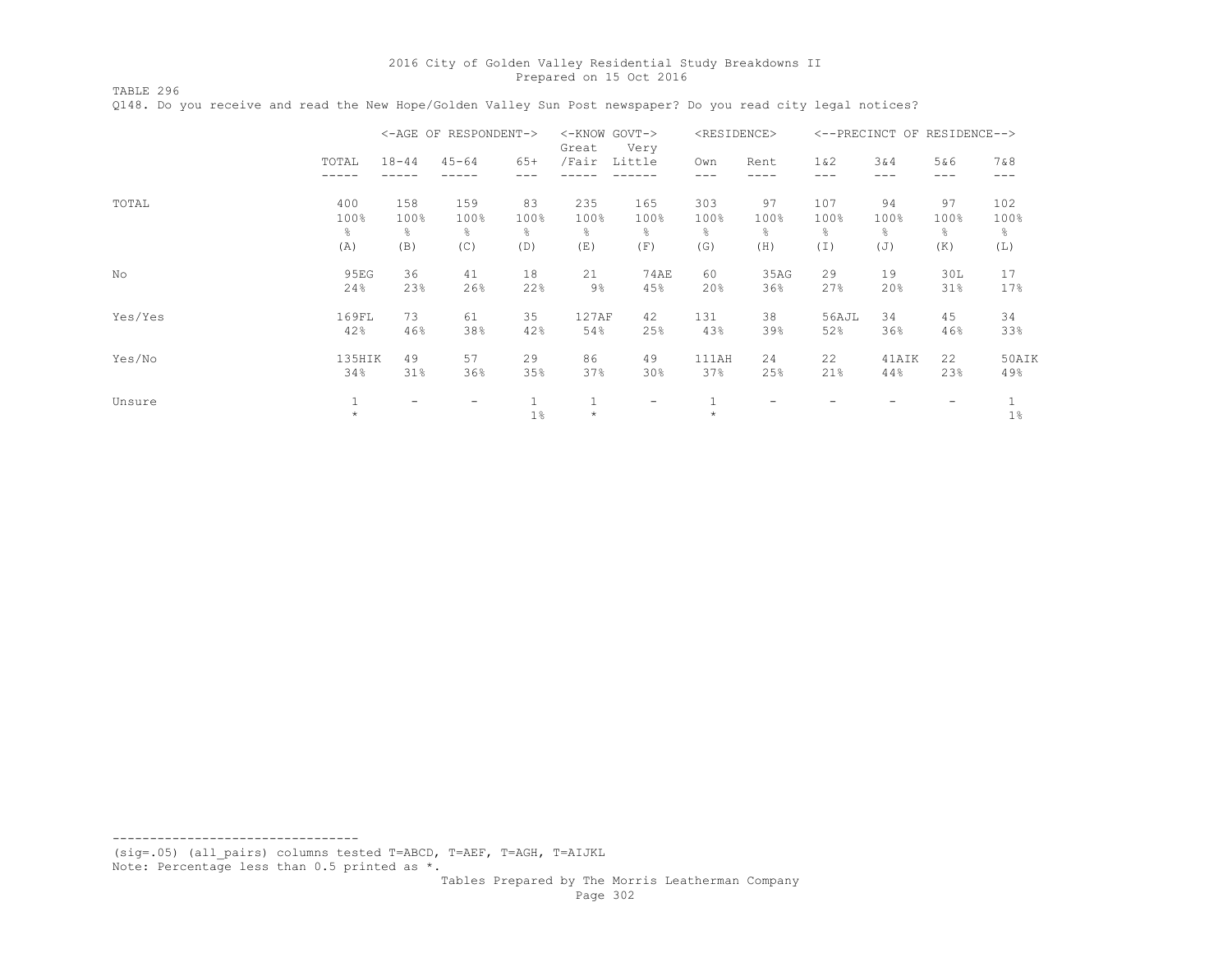TABLE 297

Q149. How would you prefer to receive city legal notices?

|            |              | <-RESIDENTIAL LONGEV->   |               |                 | <expected< th=""><th></th><th>LONGEVITY-&gt;</th><th></th><th>&lt;-TYPE OF HOUSEHOLD--&gt;</th><th></th><th></th><th><math>&lt;-</math>-GENDER--&gt;</th></expected<> |                          | LONGEVITY->     |                          | <-TYPE OF HOUSEHOLD--> |               |                   | $<-$ -GENDER--> |
|------------|--------------|--------------------------|---------------|-----------------|-----------------------------------------------------------------------------------------------------------------------------------------------------------------------|--------------------------|-----------------|--------------------------|------------------------|---------------|-------------------|-----------------|
|            |              | Less                     | 10-30 Over 30 |                 | Less                                                                                                                                                                  | $5 - 10$                 | Over            |                          |                        | Empty         |                   |                 |
|            | TOTAL        | 10 Yrs                   | Years         | Years           | 5 Yrs                                                                                                                                                                 | Years                    | 10 Yrs          | Senior                   | Child                  | Nest<br>----  | Male              | Female          |
|            |              |                          |               |                 |                                                                                                                                                                       |                          |                 |                          |                        |               |                   |                 |
| TOTAL      | 400          | 138                      | 178           | 84              | 35                                                                                                                                                                    | 30                       | 335             | 155                      | 108                    | 292           | 192               | 208             |
|            | 100%         | 100%                     | 100%          | 100%            | 100%                                                                                                                                                                  | 100%                     | 100%            | 100%                     | 100%                   | 100%          | 100%              | 100%            |
|            | g.           | g.                       | $\frac{6}{5}$ | 옹               | ⊱                                                                                                                                                                     | g.                       | g.              | ⊱                        | g.                     | $\frac{6}{5}$ | g.                | 웅               |
|            | (A)          | (B)                      | (C)           | (D)             | (E)                                                                                                                                                                   | (F)                      | (G)             | (H)                      | (I)                    | (J)           | (K)               | (L)             |
| Newspaper  | 81I          | 24                       | 33            | 24A             | 9                                                                                                                                                                     | 7                        | 65              | 44AI                     | 14                     | 67AI          | 37                | 44              |
|            | 20%          | 17%                      | 19%           | 29%             | 26%                                                                                                                                                                   | 23%                      | 19%             | 28%                      | 13%                    | 23%           | 19%               | 21%             |
| Newsletter | 187I         | 62                       | 80            | 45              | 19                                                                                                                                                                    | 13                       | 155             | 93AI                     | 39                     | 148AI         | 88                | 99              |
|            | 47%          | 45%                      | 45%           | 54%             | 54%                                                                                                                                                                   | 43%                      | 46%             | 60%                      | 36%                    | 51%           | 46%               | 48%             |
| Website    | 37HJ         | 15                       | 16            | 6               | $\mathbf{1}$                                                                                                                                                          | 3                        | 33              | 6                        | 19AHJ                  | 18            | 23                | 14              |
|            | $9\%$        | 11%                      | $9\%$         | 7%              | 3%                                                                                                                                                                    | 10%                      | 10 <sup>°</sup> | 4%                       | 18%                    | 6%            | 12%               | 7%              |
| E-mail     | 72DHJ        | 23                       | 42AD          | $7\overline{ }$ | 5                                                                                                                                                                     | 5                        | 62              | 12                       | 28AHJ                  | 44H           | 32                | 40              |
|            | 18%          | 17%                      | 24%           | 8%              | 14%                                                                                                                                                                   | 17%                      | 19%             | 8%                       | 26%                    | 15%           | 17%               | 19%             |
| Text       | 22H          | 14ACD                    | $7^{\circ}$   | $\mathbf{1}$    | $\mathbf{1}$                                                                                                                                                          | 2                        | 19              | $\overline{\phantom{m}}$ | 8H                     | 14H           | 12                | 10              |
|            | 6%           | 10 <sup>°</sup>          | 4%            | 1%              | 3%                                                                                                                                                                    | 7%                       | 6%              |                          | 7%                     | 5%            | 6%                | $5\%$           |
| Unsure     | $\mathbf{1}$ | $\overline{\phantom{0}}$ |               | $\mathbf{1}$    |                                                                                                                                                                       | $\overline{\phantom{0}}$ | $\mathbf{1}$    |                          | -                      | $\mathbf{1}$  | $\qquad \qquad -$ | 1               |
|            | $\star$      |                          |               | $1\%$           |                                                                                                                                                                       |                          | $\star$         |                          |                        | $\star$       |                   | $\star$         |

--------------------------------- (sig=.05) (all\_pairs) columns tested T=ABCD, T=AEFG, T=AHIJ, T=AKL Note: Percentage less than 0.5 printed as \*.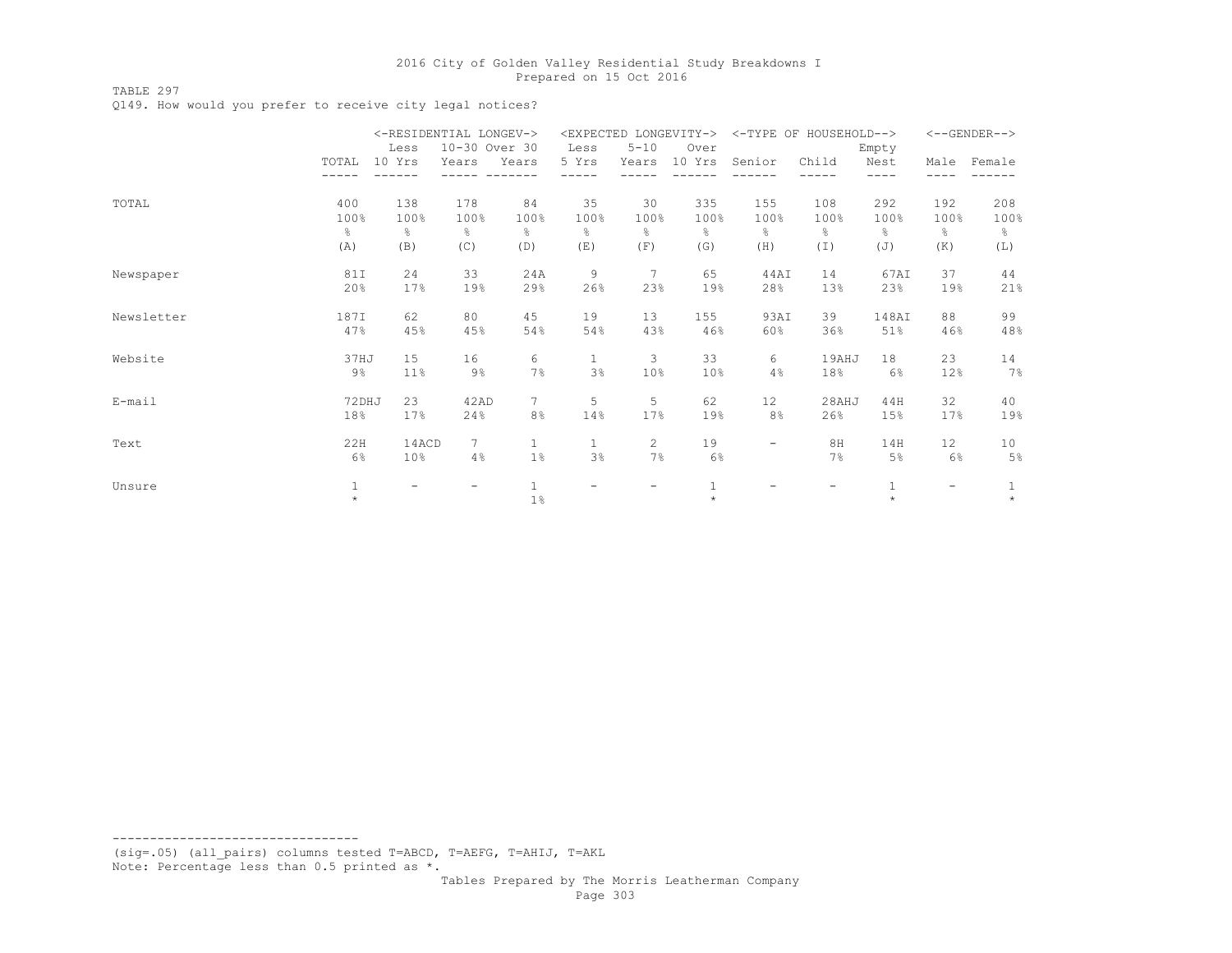TABLE 298

Q149. How would you prefer to receive city legal notices?

|            |               |               | <-AGE OF RESPONDENT-> |                          | Great                    | <-KNOW GOVT-><br>Very | <residence></residence> |                          |               |                 | <--PRECINCT OF RESIDENCE--> |               |
|------------|---------------|---------------|-----------------------|--------------------------|--------------------------|-----------------------|-------------------------|--------------------------|---------------|-----------------|-----------------------------|---------------|
|            | TOTAL         | $18 - 44$     | $45 - 64$             | $65+$                    | /Fair                    | Little                | Own                     | Rent                     | 1 & 2         | 3&4             | 5&6                         | 7 & 8         |
|            | -----         |               |                       | ---                      |                          |                       | $--$                    | ----                     | ---           | $- - -$         | $---$                       | $---$         |
| TOTAL      | 400           | 158           | 159                   | 83                       | 235                      | 165                   | 303                     | 97                       | 107           | 94              | 97                          | 102           |
|            | 100%          | 100%          | 100%                  | 100%                     | 100%                     | 100%                  | 100%                    | 100%                     | 100%          | 100%            | 100%                        | 100%          |
|            | $\frac{6}{5}$ | $\frac{6}{6}$ | $\frac{6}{6}$         | $\frac{6}{6}$            | 옹                        | $\frac{6}{6}$         | $\frac{6}{6}$           | $\frac{6}{5}$            | $\frac{6}{6}$ | $\frac{6}{6}$   | $\frac{6}{6}$               | $\frac{6}{6}$ |
|            | (A)           | (B)           | (C)                   | (D)                      | (E)                      | (F)                   | (G)                     | (H)                      | (I)           | (J)             | (K)                         | (L)           |
| Newspaper  | 81K           | 26            | 34                    | 21                       | 52                       | 29                    | 67                      | 14                       | 31AK          | 19              | 12                          | 19            |
|            | 20%           | 16%           | 21%                   | 25%                      | 22%                      | 18%                   | 22%                     | 14%                      | 29%           | 20%             | 12%                         | 19%           |
| Newsletter | 187BE         | 60            | 73                    | 54ABC                    | 96                       | 91AE                  | 138                     | 49                       | 47            | 43              | 53                          | 44            |
|            | 47%           | 38%           | 46%                   | 65%                      | 41%                      | 55%                   | 46%                     | 51%                      | 44%           | 46%             | 55%                         | 43%           |
| Website    | 37DH          | 16D           | 19D                   | $\overline{2}$           | 26                       | 11                    | 33AH                    | 4                        | 6             | $7\overline{ }$ | 14AI                        | 10            |
|            | $9\%$         | 10%           | 12%                   | 2%                       | 11%                      | 7%                    | 11%                     | 4%                       | 6%            | 7%              | 14%                         | 10%           |
| E-mail     | 72D           | 37AD          | 29D                   | 6                        | 49                       | 23                    | 53                      | 19                       | 15            | 19              | 14                          | 24            |
|            | 18%           | 23%           | 18%                   | 7%                       | 21%                      | 14%                   | 17%                     | 20%                      | 14%           | 20%             | 14%                         | 24%           |
| Text       | 22CDG         | 19ACD         | 3                     | $\overline{\phantom{a}}$ | 12                       | 10                    | 11                      | 11AG                     | $\tau$        | 6               | 4                           | 5             |
|            | 6%            | 12%           | $2\frac{6}{6}$        |                          | 5%                       | 6%                    | 4%                      | 11%                      | 7%            | 6%              | 4%                          | 5%            |
| Unsure     | $\mathbf{1}$  | -             | $\mathbf 1$           |                          | $\overline{\phantom{m}}$ | $\mathbf 1$           | $\mathbf{1}$            | $\overline{\phantom{m}}$ | $\mathbf{1}$  |                 |                             |               |
|            | $\star$       |               | $1\%$                 |                          |                          | $1\%$                 | $\star$                 |                          | $1\%$         |                 |                             |               |

--------------------------------- (sig=.05) (all\_pairs) columns tested T=ABCD, T=AEF, T=AGH, T=AIJKL Note: Percentage less than 0.5 printed as \*.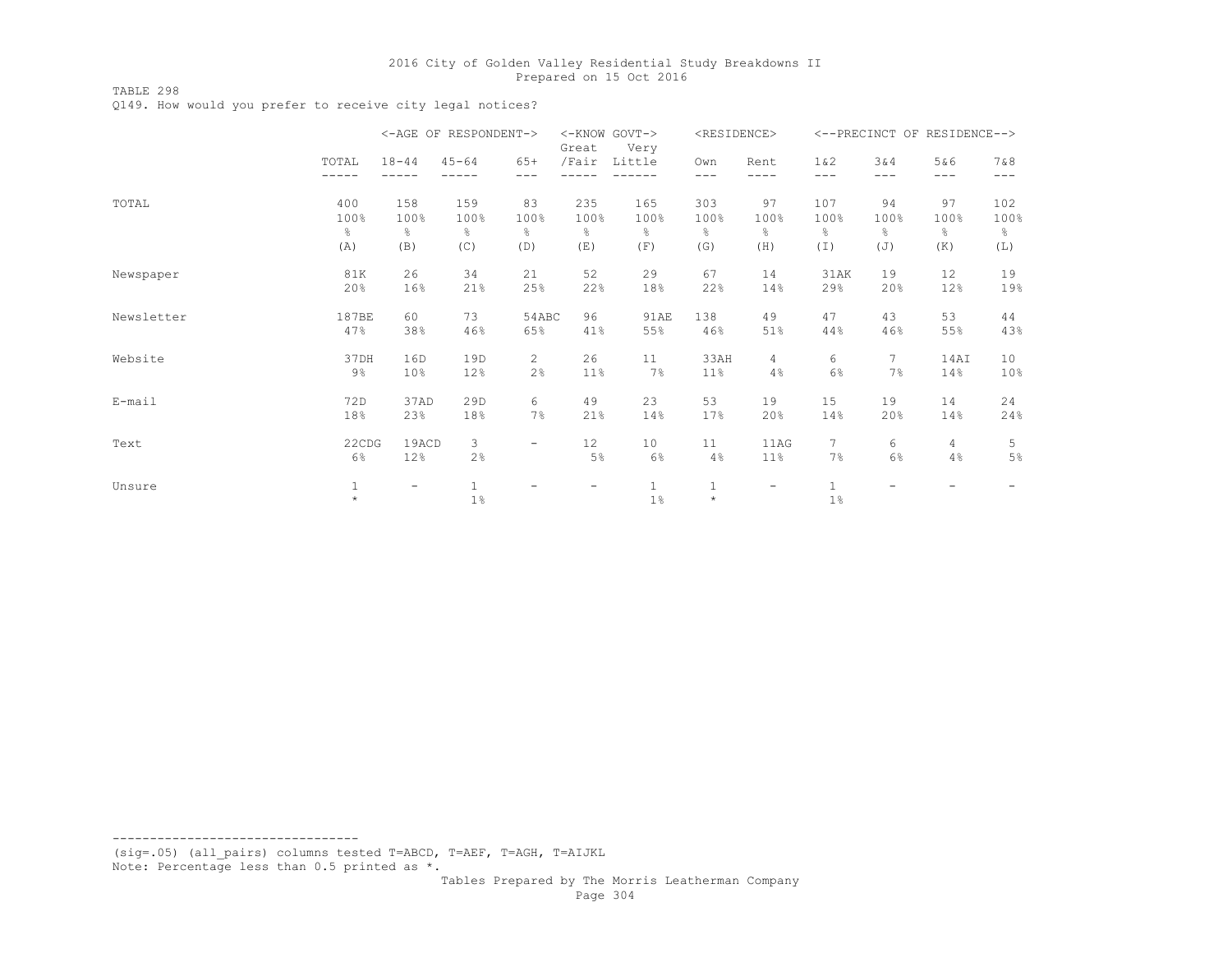TABLE 299

 <-RESIDENTIAL LONGEV-> <EXPECTED LONGEVITY-> <-TYPE OF HOUSEHOLD--> <--GENDER--> Less 10-30 Over 30 Less 5-10 Over Empty TOTAL 10 Yrs Years Years 5 Yrs Years 10 Yrs Senior Child Nest Male Female ----- ------ ----- ------- ----- ----- ------ ------ ----- ---- ---- ------ TOTAL 400 138 178 84 35 30 335 155 108 292 192 208 100% 100% 100% 100% 100% 100% 100% 100% 100% 100% 100% 100%  $\frac{1}{6}$   $\frac{1}{6}$   $\frac{1}{6}$   $\frac{1}{6}$   $\frac{1}{6}$   $\frac{1}{6}$   $\frac{1}{6}$   $\frac{1}{6}$   $\frac{1}{6}$   $\frac{1}{6}$   $\frac{1}{6}$   $\frac{1}{6}$   $\frac{1}{6}$   $\frac{1}{6}$   $\frac{1}{6}$   $\frac{1}{6}$   $\frac{1}{6}$   $\frac{1}{6}$   $\frac{1}{6}$   $\frac{1}{6}$   $\frac{1}{6}$   $\frac{1}{6}$  (A) (B) (C) (D) (E) (F) (G) (H) (I) (J) (K) (L) Cable 195E 60 84 51ABC 6 14E 175AE 88AI 45 150 88 107<br>198 438 478 618 178 478 528 578 428 518 468 51 49% 43% 47% 61% 17% 47% 52% 57% 42% 51% 46% 51% Satellite 146DGH 61AD 68D 17 25AFG 10 111 39 44H 102H 79 67<br>37% 44% 38% 20% 71% 33% 33% 25% 41% 35% 41% 32% 37% 44% 38% 20% 71% 33% 33% 25% 41% 35% 41% 32% Neither 59 17 26 16 4 6 49 28 19 40 25 34 15% 12% 15% 19% 11% 20% 15% 18% 18% 14% 13% 16% Unsure - - - - - - - - - - - -

Q150. Does your household currently subscribe to cable television, satellite television, or neither?

(sig=.05) (all\_pairs) columns tested T=ABCD, T=AEFG, T=AHIJ, T=AKL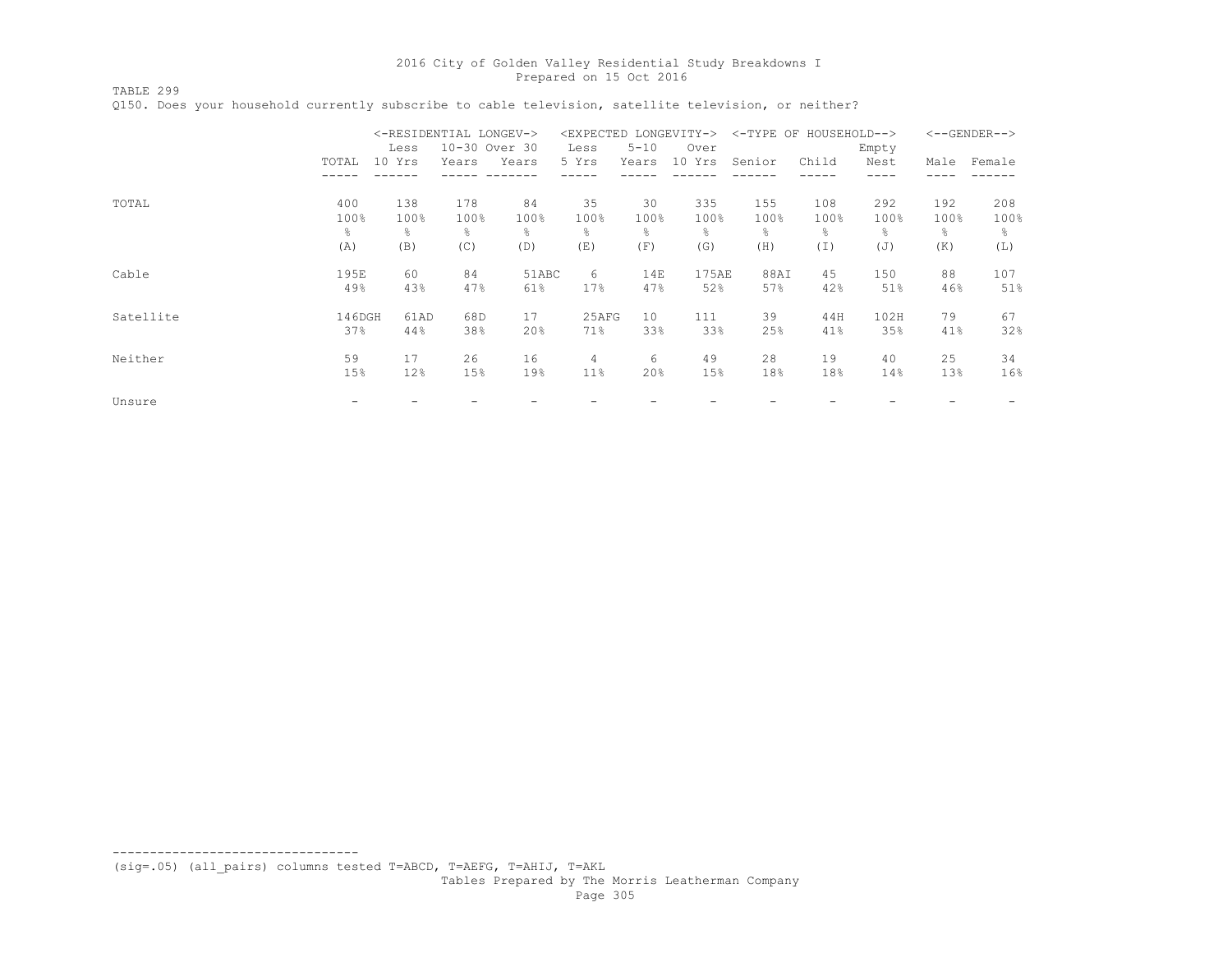TABLE 300 Q150. Does your household currently subscribe to cable television, satellite television, or neither?

|           |       |           | <-AGE OF RESPONDENT-> |       | $<$ - $<$ NOW<br>Great | $GOVT->$<br>Very | <residence></residence> |      |       | <--PRECINCT OF | RESIDENCE--> |       |
|-----------|-------|-----------|-----------------------|-------|------------------------|------------------|-------------------------|------|-------|----------------|--------------|-------|
|           | TOTAL | $18 - 44$ | $45 - 64$             | $65+$ | /Fair                  | Little           | Own                     | Rent | 1 & 2 | 3&4            | 5&6          | 7 & 8 |
|           |       |           |                       |       |                        |                  |                         |      | ---   | ---            | ---          |       |
| TOTAL     | 400   | 158       | 159                   | 83    | 235                    | 165              | 303                     | 97   | 107   | 94             | 97           | 102   |
|           | 100%  | 100%      | 100%                  | 100%  | 100%                   | 100%             | 100%                    | 100% | 100%  | 100%           | 100%         | 100%  |
|           | g.    | ိင        | ⊱                     | g.    | 옹                      | g.               | န္                      | g.   | g.    | ⊱              | g            | 옹     |
|           | (A)   | (B)       | (C)                   | (D)   | (E)                    | (F)              | (G)                     | (H)  | (I)   | (J)            | (K)          | (L)   |
| Cable     | 195BH | 63        | 87B                   | 45B   | 109                    | 86               | 159AH                   | 36   | 62AJ  | 41             | 46           | 46    |
|           | 49%   | 40%       | 55%                   | 54%   | 46%                    | 52%              | 52%                     | 37%  | 58%   | 44%            | 47%          | 45%   |
| Satellite | 146   | 69AD      | 54                    | 23    | 95                     | 51               | 110                     | 36   | 32    | 37             | 34           | 43    |
|           | 37%   | 44%       | 34%                   | 28%   | 40%                    | 31%              | 36%                     | 37%  | 30%   | 39%            | 35%          | 42%   |
| Neither   | 59G   | 26        | 18                    | 15    | 31                     | 28               | 34                      | 25AG | 13    | 16             | 17           | 13    |
|           | 15%   | 16%       | 11%                   | 18%   | 13%                    | 17%              | 11%                     | 26%  | 12%   | 17%            | 18%          | 13%   |
| Unsure    |       |           |                       |       |                        |                  |                         |      |       |                |              |       |

(sig=.05) (all\_pairs) columns tested T=ABCD, T=AEF, T=AGH, T=AIJKL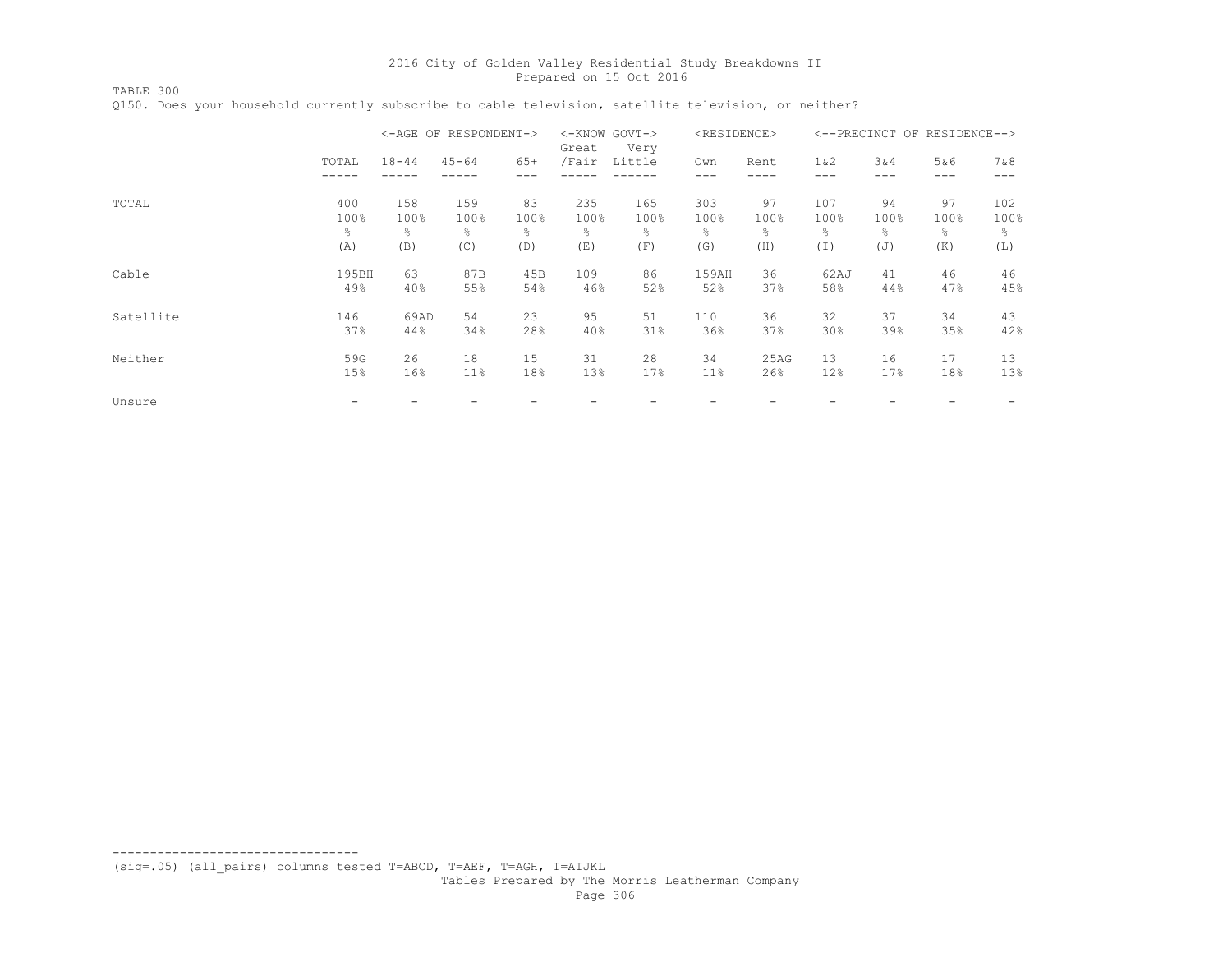TABLE 301 Q151. Bulletin Board listing of meetings, events and information?

|              |                 |        | <-RESIDENTIAL LONGEV-> |                |       | <expected longevity-=""></expected> |                |                | <-TYPE OF HOUSEHOLD--> |       |      | $<-$ -GENDER--> |
|--------------|-----------------|--------|------------------------|----------------|-------|-------------------------------------|----------------|----------------|------------------------|-------|------|-----------------|
|              |                 | Less   | 10-30 Over 30          |                | Less  | $5 - 10$                            | Over           |                |                        | Empty |      |                 |
|              | TOTAL           | 10 Yrs | Years                  | Years          | 5 Yrs | Years                               | 10 Yrs         | Senior         | Child                  | Nest  | Male | Female          |
|              |                 |        |                        |                |       |                                     |                |                |                        |       |      |                 |
| TOTAL        | 195             | 60     | 84                     | 51             | 6     | 14                                  | 175            | 88             | 45                     | 150   | 88   | 107             |
|              | 100%            | 100%   | 100%                   | 100%           | 100%  | 100%                                | 100%           | 100%           | 100%                   | 100%  | 100% | 100%            |
|              | g.              | g.     | g.                     | g.             | ⊱     | g.                                  | $\frac{6}{10}$ | $\frac{6}{10}$ | g.                     | ⊱     | g.   | ⊱               |
|              | (A)             | (B)    | (C)                    | (D)            | (E)   | (F)                                 | (G)            | (H)            | (I)                    | (J)   | (K)  | (L)             |
| Frequently   | 6               | -      | 2                      | 4AB            |       | -                                   | 6              | 3              | $\overline{2}$         | 4     | 2    | $\overline{4}$  |
|              | 3%              |        | 2%                     | 8 <sup>°</sup> |       |                                     | 3%             | 3%             | 4%                     | 3%    | 2%   | 4%              |
| Occasionally | 58J             | 15     | 28                     | 15             | -     | 8AEG                                | 50             | 30             | 20AJ                   | 38    | 23   | 35              |
|              | 30 <sub>8</sub> | 25%    | 33%                    | 29%            |       | 57%                                 | 29%            | 34%            | 44%                    | 25%   | 26%  | 33%             |
| Do not watch | 131FI           | 45     | 54                     | 32             | 6F    | 6                                   | 119            | 55             | 23                     | 108AI | 63   | 68              |
|              | 67%             | 75%    | 64%                    | 63%            | 100%  | 43%                                 | 68%            | 63%            | 51%                    | 72%   | 72%  | 64%             |
| Unsure       |                 |        |                        |                |       |                                     |                |                |                        |       |      |                 |

(sig=.05) (all\_pairs) columns tested T=ABCD, T=AEFG, T=AHIJ, T=AKL

---------------------------------

Tables Prepared by The Morris Leatherman Company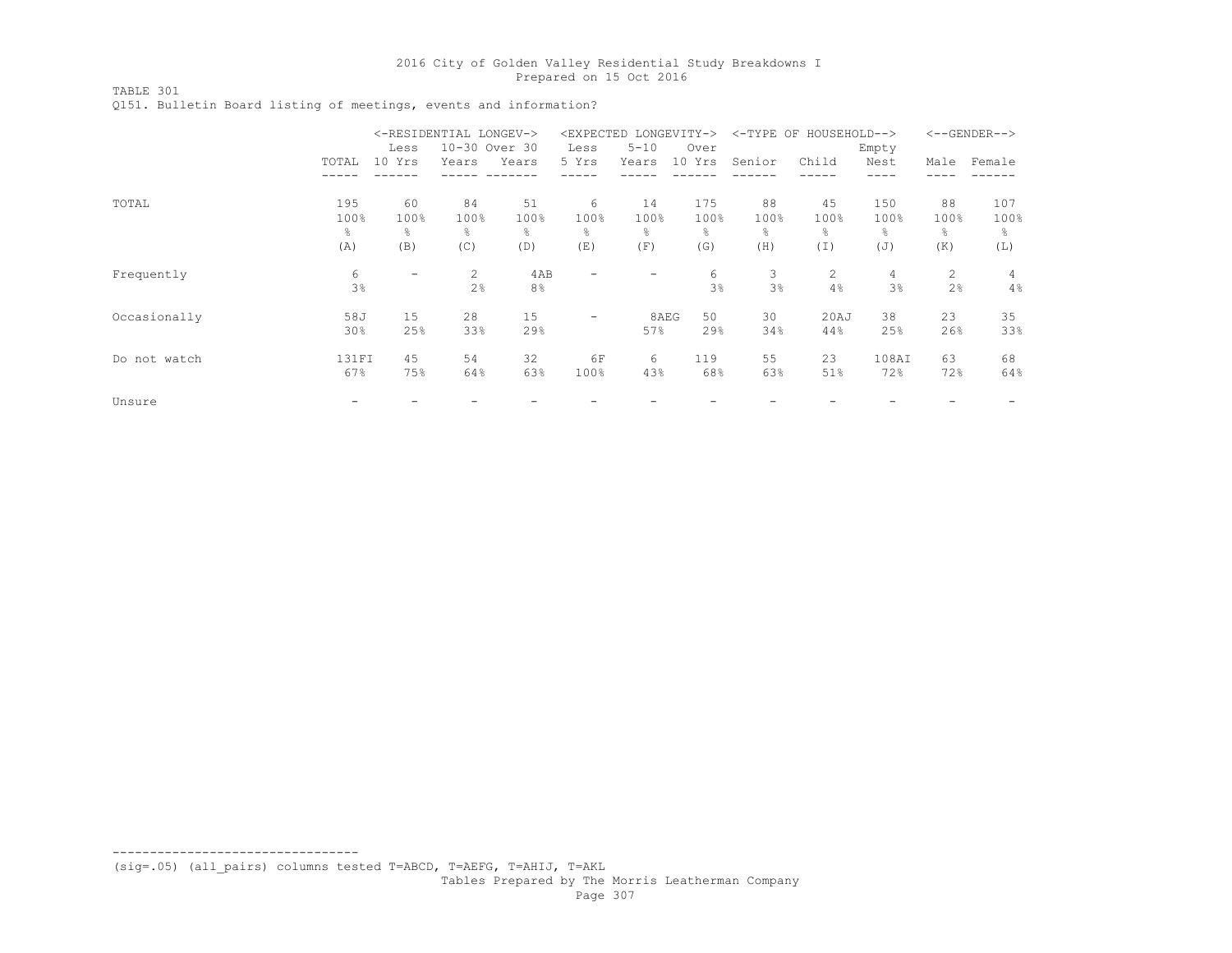TABLE 302 Q151. Bulletin Board listing of meetings, events and information?

|              |              |            | <-AGE OF RESPONDENT-> |            | <-KNOW GOVT-><br>Great | Very                     | <residence></residence> |                     |             |                      | <--PRECINCT OF RESIDENCE--> |              |
|--------------|--------------|------------|-----------------------|------------|------------------------|--------------------------|-------------------------|---------------------|-------------|----------------------|-----------------------------|--------------|
|              | TOTAL        | $18 - 44$  | $45 - 64$             | $65+$      | /Fair                  | Little                   | Own                     | Rent                | 1 & 2       | 3&4                  | 5&6                         | 7 & 8        |
|              |              |            |                       |            |                        |                          | ---                     |                     | ---         | ---                  | ---                         | ---          |
| TOTAL        | 195<br>100%  | 63<br>100% | 87<br>100%            | 45<br>100% | 109<br>100%            | 86<br>100%               | 159<br>100%             | 36<br>100%          | 62<br>100%  | 41<br>100%           | 46<br>100%                  | 46<br>100%   |
|              | g.<br>(A)    | g<br>(B)   | ⊱<br>(C)              | g.<br>(D)  | g.<br>(E)              | g.<br>(F)                | g.<br>(G)               | ⊱<br>(H)            | g.<br>(I)   | ⊱<br>(J)             | g.<br>(K)                   | ⊱<br>(L)     |
| Frequently   | 6F<br>3%     | 2<br>3%    | 3<br>3%               | 2%         | 6AF<br>6%              | $\overline{\phantom{0}}$ | 4<br>3%                 | 2<br>6%             | 2%          | $\overline{c}$<br>5% | 2%                          | 2<br>4%      |
| Occasionally | 58HJL<br>30% | 21<br>33%  | 23<br>26%             | 14<br>31%  | 35<br>32%              | 23<br>27%                | 55AH<br>35%             | 3<br>8 <sup>°</sup> | 19JL<br>31% | 5<br>12%             | 30AIJL<br>65%               | 4<br>$9\%$   |
| Do not watch | 131GK<br>67% | 40<br>63%  | 61<br>70%             | 30<br>67%  | 68<br>62%              | 63<br>73%                | 100<br>63%              | 31AG<br>86%         | 42K<br>68%  | 34AK<br>83%          | 15<br>33%                   | 40AIK<br>87% |
| Unsure       |              |            |                       |            |                        |                          |                         |                     |             |                      |                             |              |

(sig=.05) (all\_pairs) columns tested T=ABCD, T=AEF, T=AGH, T=AIJKL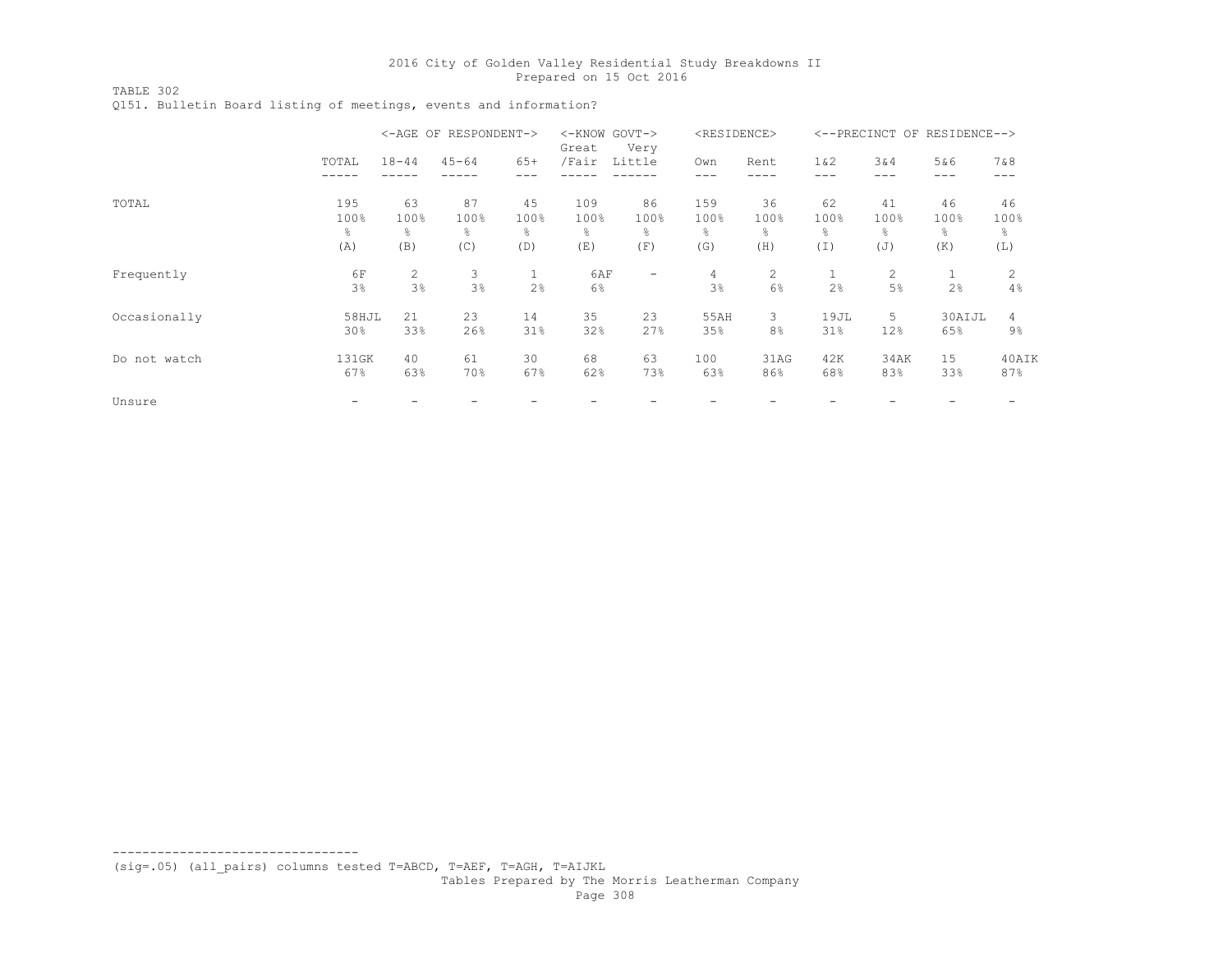TABLE 303

Q152. Live or taped re-broadcasts of City Council meetings?

|              |       | <-RESIDENTIAL LONGEV-> |               |       |                          | <expected longevity-=""></expected> |                |                | <-TYPE OF HOUSEHOLD--> |       |      | $\leftarrow$ -GENDER--> |
|--------------|-------|------------------------|---------------|-------|--------------------------|-------------------------------------|----------------|----------------|------------------------|-------|------|-------------------------|
|              |       | Less                   | 10-30 Over 30 |       | Less                     | $5 - 10$                            | Over           |                |                        | Empty |      |                         |
|              | TOTAL | 10 Yrs                 | Years         | Years | 5 Yrs                    | Years                               | 10 Yrs         | Senior         | Child                  | Nest  | Male | Female                  |
|              |       |                        |               |       |                          |                                     |                |                |                        |       |      |                         |
| TOTAL        | 195   | 60                     | 84            | 51    | 6                        | 14                                  | 175            | 88             | 45                     | 150   | 88   | 107                     |
|              | 100%  | 100%                   | 100%          | 100%  | 100%                     | 100%                                | 100%           | 100%           | 100%                   | 100%  | 100% | 100%                    |
|              | g.    | 옹                      | ⊱             | 옹     | ⊱                        | 옹                                   | $\frac{6}{10}$ | š              | g.                     | g.    | g.   | ⊱                       |
|              | (A)   | (B)                    | (C)           | (D)   | (E)                      | (F)                                 | (G)            | (H)            | (I)                    | (J)   | (K)  | (L)                     |
| Frequently   | 21GJ  | 6                      | 9             | 6     | -                        | 5AG                                 | 16             | 7              | 12AHJ                  | 9     |      | 14                      |
|              | 11%   | 10 <sub>8</sub>        | 11%           | 12%   |                          | 36%                                 | $9\%$          | 8 <sup>°</sup> | 27%                    | 6%    | 8%   | 13%                     |
| Occasionally | 38B   | 6                      | 21B           | 11    | $\overline{\phantom{m}}$ | 2                                   | 36             | 23A            | 10                     | 28    | 20   | 18                      |
|              | 19%   | 10%                    | 25%           | 22%   |                          | 14%                                 | 21%            | 26%            | 22%                    | 19%   | 23%  | 17%                     |
| Do not watch | 136I  | 48AC                   | 54            | 34    | 6F                       | 7                                   | 123            | 58             | 23                     | 113AI | 61   | 75                      |
|              | 70%   | 80%                    | 64%           | 67%   | 100%                     | 50%                                 | 70%            | 66%            | 51%                    | 75%   | 69%  | 70%                     |
| Unsure       |       |                        |               |       |                          |                                     |                |                |                        |       |      |                         |

--------------------------------- (sig=.05) (all\_pairs) columns tested T=ABCD, T=AEFG, T=AHIJ, T=AKL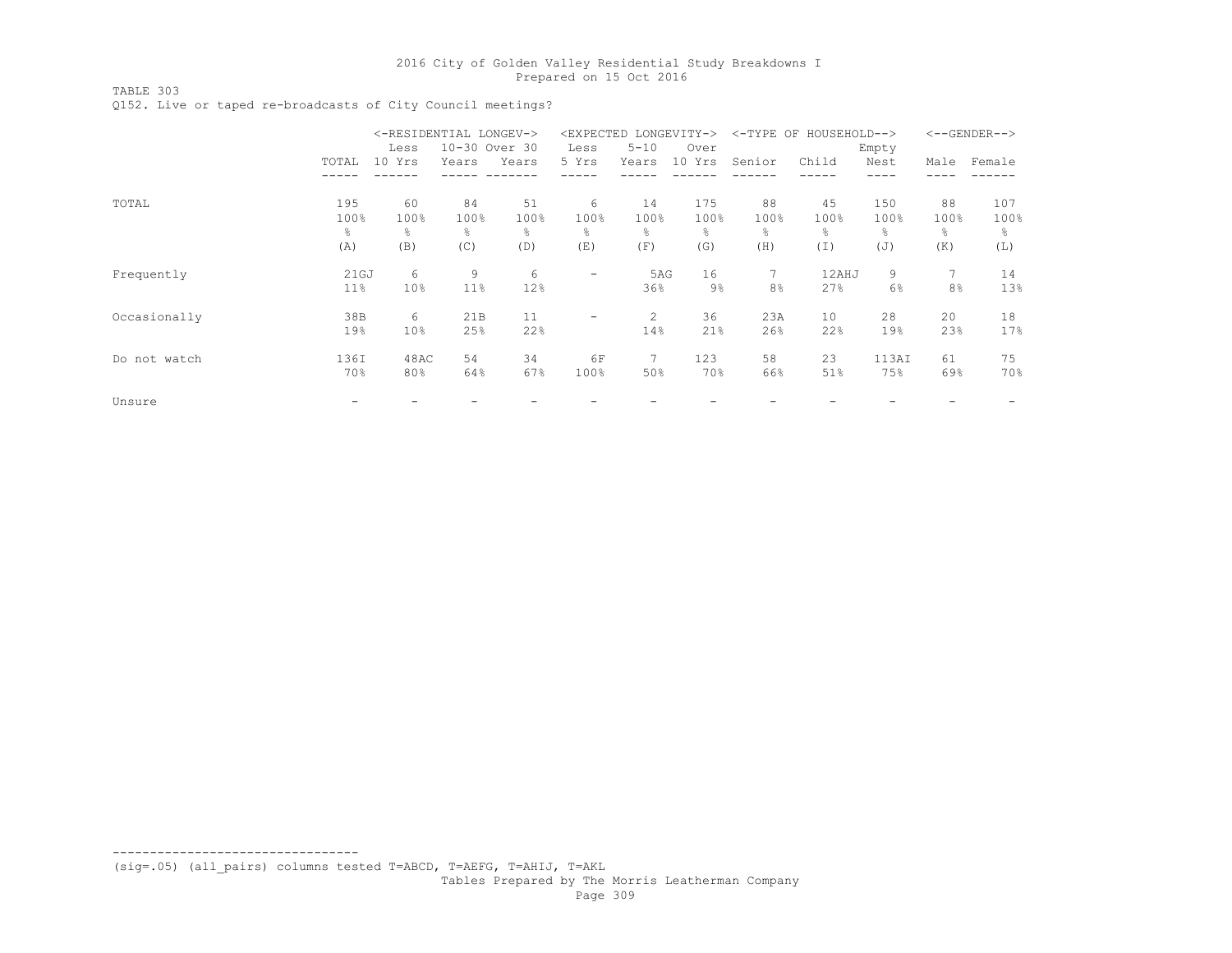TABLE 304

Q152. Live or taped re-broadcasts of City Council meetings?

|              |        |                 | <-AGE OF RESPONDENT-> |       | <-KNOW GOVT-><br>Great | Very           |      | <residence></residence> |                | <--PRECINCT OF RESIDENCE--> |        |      |
|--------------|--------|-----------------|-----------------------|-------|------------------------|----------------|------|-------------------------|----------------|-----------------------------|--------|------|
|              | TOTAL  | $18 - 44$       | $45 - 64$             | $65+$ | /Fair                  | Little         | Own  | Rent                    | 1 & 2          | 3&4                         | 5&6    | 7&8  |
|              |        |                 |                       |       |                        |                |      |                         |                |                             | ---    |      |
| TOTAL        | 195    | 63              | 87                    | 45    | 109                    | 86             | 159  | 36                      | 62             | 41                          | 46     | 46   |
|              | 100%   | 100%            | 100%                  | 100%  | 100%                   | 100%           | 100% | 100%                    | 100%           | 100%                        | 100%   | 100% |
|              | g.     | g.              | ⊱                     | ⊱     | 욲                      | 옹              | 욲    | $\frac{6}{10}$          | g.             | ٩,                          | g.     | g.   |
|              | (A)    | (B)             | (C)                   | (D)   | (E)                    | (F)            | (G)  | (H)                     | (I)            | (J)                         | (K)    | (L)  |
| Frequently   | 21DF   | 11AD            | 9                     |       | 17AF                   | $\overline{4}$ | 19   | $\overline{2}$          | 5              |                             | 13AIJL | 2    |
|              | $11\%$ | 17 <sup>8</sup> | 10%                   | 2%    | 16%                    | 5%             | 12%  | 6%                      | 8 <sup>°</sup> | 2%                          | 28%    | 4%   |
| Occasionally | 38     | 8               | 19                    | 11    | 24                     | 14             | 32   | 6                       | 14             | 4                           | 13J    | 7    |
|              | 19%    | 13%             | 22%                   | 24%   | 22%                    | 16%            | 20%  | 17%                     | 23%            | 10%                         | 28%    | 15%  |
| Do not watch | 136EK  | 44              | 59                    | 33    | 68                     | 68AE           | 108  | 28                      | 43K            | 36AIK                       | 20     | 37K  |
|              | 70%    | 70%             | 68%                   | 73%   | 62%                    | 79%            | 68%  | 78%                     | 69%            | 88%                         | 43%    | 80%  |
| Unsure       |        |                 |                       |       |                        |                |      |                         |                |                             |        |      |

--------------------------------- (sig=.05) (all\_pairs) columns tested T=ABCD, T=AEF, T=AGH, T=AIJKL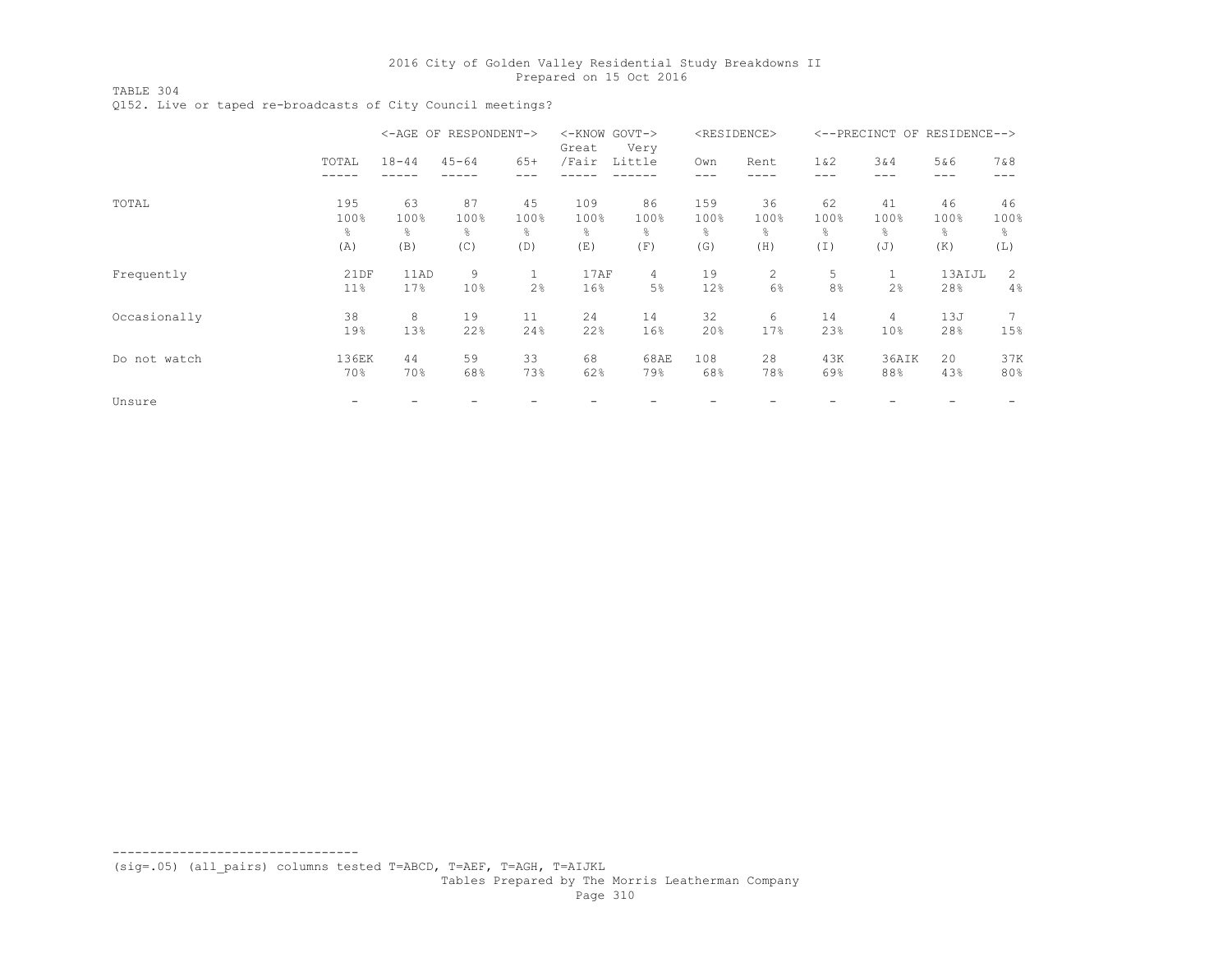TABLE 305 Q153. City programming?

|              |                 | <-RESIDENTIAL LONGEV-> |       |               |                          | <expected longevity-=""></expected> |                |                | <-TYPE OF HOUSEHOLD--> |       |                 | $<-$ -GENDER--> |
|--------------|-----------------|------------------------|-------|---------------|--------------------------|-------------------------------------|----------------|----------------|------------------------|-------|-----------------|-----------------|
|              |                 | Less                   |       | 10-30 Over 30 | Less                     | $5 - 10$                            | Over           |                |                        | Empty |                 |                 |
|              | TOTAL           | 10 Yrs                 | Years | Years         | 5 Yrs                    | Years                               | 10 Yrs         | Senior         | Child                  | Nest  | Male            | Female          |
|              |                 |                        |       |               |                          |                                     |                |                |                        |       |                 |                 |
| TOTAL        | 195             | 60                     | 84    | 51            | 6                        | 14                                  | 175            | 88             | 45                     | 150   | 88              | 107             |
|              | 100%            | 100%                   | 100%  | 100%          | 100%                     | 100%                                | 100%           | 100%           | 100%                   | 100%  | 100%            | 100%            |
|              | ိင              | ⊱                      | g.    | 옹             | 욲                        | 옹                                   | $\frac{6}{10}$ | ိင             | g.                     | ႜ     | g.              | 옹               |
|              | (A)             | (B)                    | (C)   | (D)           | (E)                      | (F)                                 | (G)            | (H)            | (I)                    | (J)   | (K)             | (L)             |
| Frequently   | 16              | 5                      | 5     | 6             | $\overline{\phantom{a}}$ |                                     | 15             | 7              | 6                      | 10    | 9               |                 |
|              | 8 <sup>°</sup>  | 8 <sup>°</sup>         | 6%    | 12%           |                          | 7%                                  | $9\%$          | 8 <sup>°</sup> | 13%                    | 7%    | 10 <sup>8</sup> | 7%              |
| Occasionally | 50 <sub>B</sub> | 8                      | 24B   | 18B           | ۰                        | 7AEG                                | 43             | 30A            | 12                     | 38    | 21              | 29              |
|              | 26%             | 13%                    | 29%   | 35%           |                          | 50%                                 | 25%            | 34%            | 27%                    | 25%   | 24%             | 27%             |
| Do not watch | 129DH           | 47AD                   | 55    | 27            | 6F                       | 6                                   | 117            | 51             | 27                     | 102   | 58              | 71              |
|              | 66%             | 78%                    | 65%   | 53%           | 100%                     | 43%                                 | 67%            | 58%            | 60%                    | 68%   | 66%             | 66%             |
| Unsure       |                 |                        |       |               |                          |                                     |                |                |                        |       |                 |                 |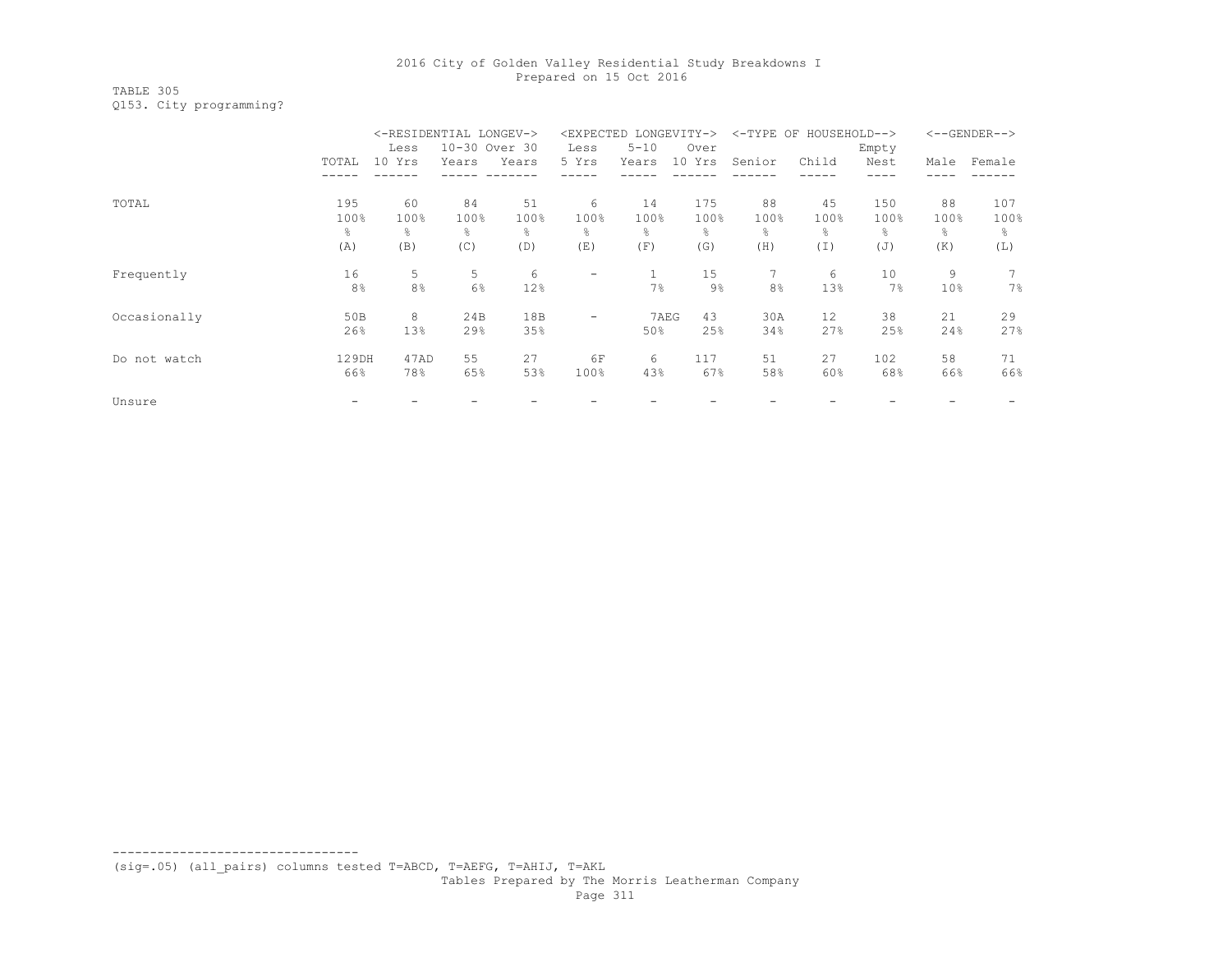TABLE 306 Q153. City programming?

|              |                |           | <-AGE OF RESPONDENT-> |       | <-KNOW GOVT-><br>Great | Very           |                | <residence></residence> |        | <--PRECINCT OF  | RESIDENCE--> |       |
|--------------|----------------|-----------|-----------------------|-------|------------------------|----------------|----------------|-------------------------|--------|-----------------|--------------|-------|
|              | TOTAL          | $18 - 44$ | $45 - 64$             | $65+$ | /Fair                  | Little         | Own            | Rent                    | $1\&2$ | 3&4             | 5&6          | 7 & 8 |
|              |                |           |                       |       |                        |                |                |                         | ---    |                 | ---          | ---   |
| TOTAL        | 195            | 63        | 87                    | 45    | 109                    | 86             | 159            | 36                      | 62     | 41              | 46           | 46    |
|              | 100%           | 100%      | 100%                  | 100%  | 100%                   | 100%           | 100%           | 100%                    | 100%   | 100%            | 100%         | 100%  |
|              | g.             | 옹         | ٩,                    | g.    | $\frac{6}{10}$         | $\frac{6}{10}$ | g.             | ⊱                       | ⊱      | 욲               | 옹            | ⊱     |
|              | (A)            | (B)       | (C)                   | (D)   | (E)                    | (F)            | (G)            | (H)                     | (I)    | (J)             | (K)          | (L)   |
| Frequently   | 16F            |           | 6                     | 3     | 13AF                   | 3              | 13             | 3                       | 3      | $\overline{4}$  | 6            | 3     |
|              | 8 <sup>°</sup> | 11%       | 7%                    | 7%    | 12%                    | 3%             | 8 <sup>°</sup> | 8 <sup>°</sup>          | 5%     | 10 <sup>°</sup> | 13%          | 7%    |
| Occasionally | 50J            | 13        | 23                    | 14    | 29                     | 21             | 45             | 5.                      | 18J    | $\overline{4}$  | 21AJL        | 7     |
|              | 26%            | 21%       | 26%                   | 31%   | 27%                    | 24%            | 28%            | 14%                     | 29%    | 10%             | 46%          | 15%   |
| Do not watch | 129K           | 43        | 58                    | 28    | 67                     | 62             | 101            | 28                      | 41K    | 33AK            | 19           | 36AK  |
|              | 66%            | 68%       | 67%                   | 62%   | 61%                    | 72%            | 64%            | 78%                     | 66%    | 80%             | 41%          | 78%   |
| Unsure       |                |           |                       |       |                        |                |                |                         |        |                 |              |       |

--------------------------------- (sig=.05) (all\_pairs) columns tested T=ABCD, T=AEF, T=AGH, T=AIJKL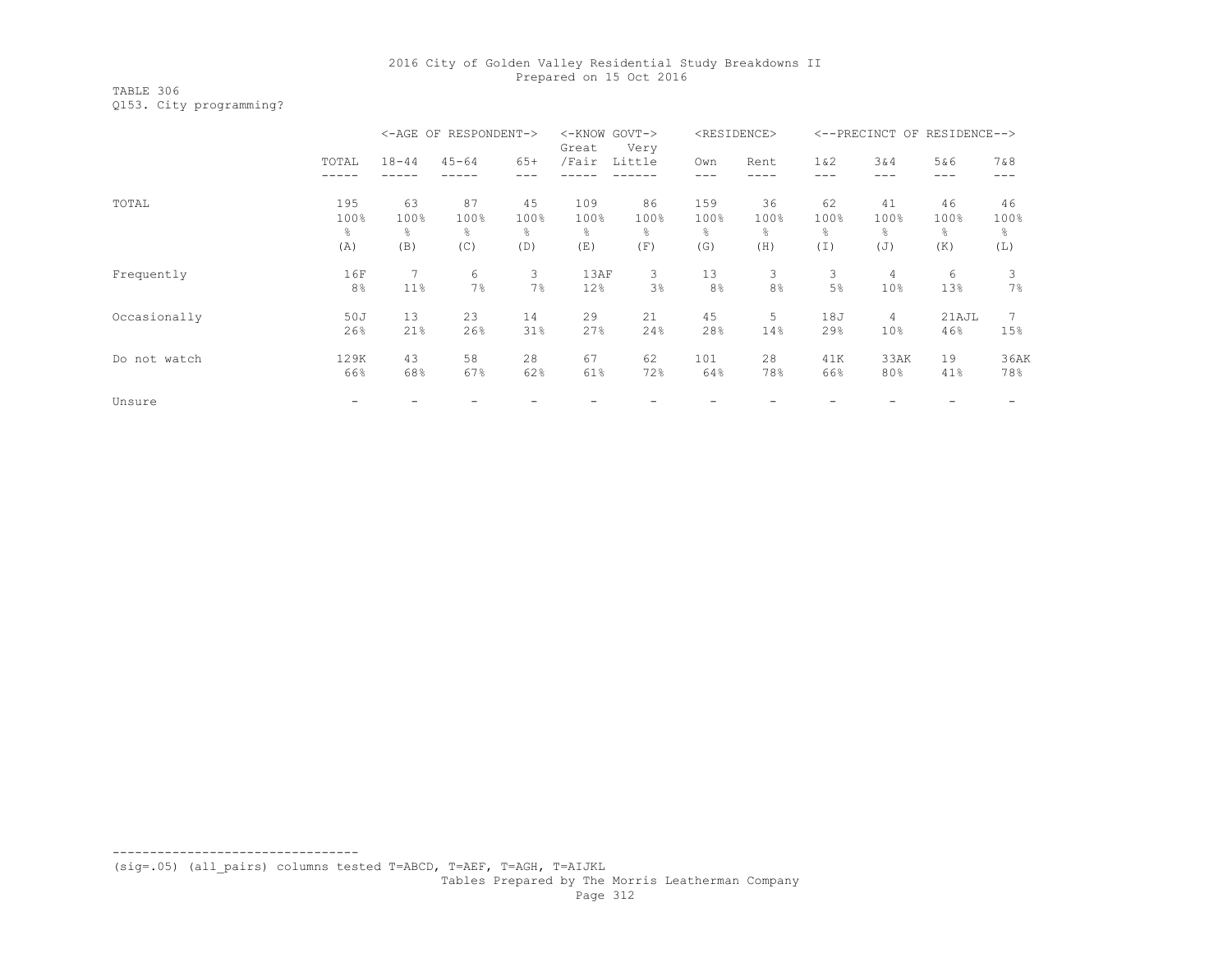TABLE 307

Q154. Do you have access to the Internet at home only, work only or both?

|           |                   | Less             | <-RESIDENTIAL LONGEV-><br>10-30 Over 30 |                   | Less            | <expected longevity-=""><br/><math>5 - 10</math></expected> | Over              |                    | <-TYPE OF HOUSEHOLD-->      | Empty            |                   | $<-$ -GENDER-->  |
|-----------|-------------------|------------------|-----------------------------------------|-------------------|-----------------|-------------------------------------------------------------|-------------------|--------------------|-----------------------------|------------------|-------------------|------------------|
|           | TOTAL             | 10 Yrs           | Years                                   | Years             | 5 Yrs           | Years                                                       | 10 Yrs            | Senior             | Child                       | Nest             | Male              | Female           |
| TOTAL     | 400<br>100%<br>g. | 138<br>100%<br>⊱ | 178<br>100%<br>g.                       | 84<br>100%<br>옹   | 35<br>100%<br>⊱ | 30<br>100%<br>န္                                            | 335<br>100%<br>န္ | 155<br>100%<br>g.  | 108<br>100%<br>옹            | 292<br>100%<br>⊱ | 192<br>100%<br>g. | 208<br>100%<br>⊱ |
|           | (A)               | (B)              | (C)                                     | (D)               | (E)             | (F)                                                         | (G)               | (H)                | (I)                         | (J)              | (K)               | (L)              |
| Home only | 108BI<br>27%      | 27<br>20%        | 50<br>28%                               | 31AB<br>37%       | 11<br>31%       | 5<br>17%                                                    | 92<br>27%         | 53AI<br>34%        | 19<br>18%                   | 89AI<br>30%      | 44<br>23%         | 64<br>31%        |
| Work only | 9G<br>2%          | 5<br>4%          | 4<br>2%                                 | $\qquad \qquad -$ | 4AG<br>$11\%$   | $\qquad \qquad -$                                           | 5<br>1%           | $\mathbf{1}$<br>1% | $\mathbf{2}^{\prime}$<br>2% | 7<br>2%          | 6<br>3%           | 3<br>$1\%$       |
| Both      | 179DEHJ<br>45%    | 76AD<br>55%      | 87D<br>49%                              | 16<br>19%         | 6<br>17%        | 20AEG<br>67%                                                | 153E<br>46%       | 29<br>19%          | 82AHJ<br>76%                | 97H<br>33%       | 89<br>46%         | 90<br>43%        |
| Neither   | 104CI<br>26%      | 30<br>22%        | 37<br>21%                               | 37ABC<br>44%      | 14AF<br>40%     | 5<br>17%                                                    | 85<br>25%         | 72AIJ<br>46%       | 5.<br>5%                    | 99AI<br>34%      | 53<br>28%         | 51<br>25%        |
| Unsure    |                   |                  |                                         |                   |                 |                                                             |                   |                    |                             |                  |                   |                  |

--------------------------------- (sig=.05) (all\_pairs) columns tested T=ABCD, T=AEFG, T=AHIJ, T=AKL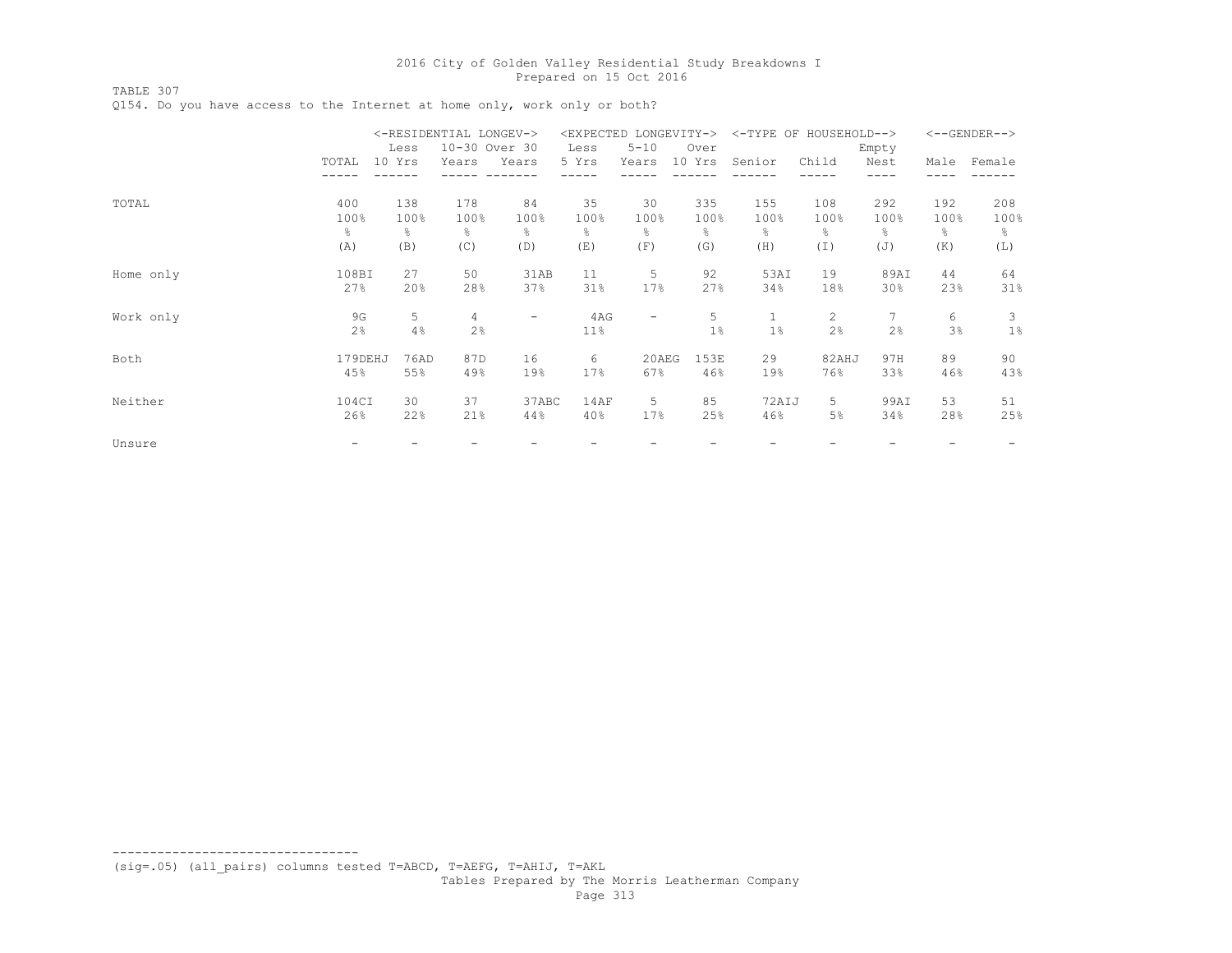TABLE 308 Q154. Do you have access to the Internet at home only, work only or both?

|           |       |           | <-AGE OF RESPONDENT-> |                          | <-KNOW GOVT-><br>Very<br>Great |              |      | <residence></residence> |        | <--PRECINCT OF RESIDENCE--> |       |       |
|-----------|-------|-----------|-----------------------|--------------------------|--------------------------------|--------------|------|-------------------------|--------|-----------------------------|-------|-------|
|           | TOTAL | $18 - 44$ | $45 - 64$             | $65+$                    | /Fair                          | Little       | Own  | Rent                    | $1\&2$ | 3&4                         | 5&6   | 7 & 8 |
|           |       |           |                       |                          |                                |              | ---  | ----                    | ---    | $---$                       | $---$ | $---$ |
| TOTAL     | 400   | 158       | 159                   | 83                       | 235                            | 165          | 303  | 97                      | 107    | 94                          | 97    | 102   |
|           | 100%  | 100%      | 100%                  | 100%                     | 100%                           | 100%         | 100% | 100%                    | 100%   | 100%                        | 100%  | 100%  |
|           | g.    | g.        | $\frac{6}{5}$         | 옹                        | ⊱                              | န္           | g.   | g.                      | ⊱      | $\frac{6}{5}$               | ိင    | ⊱     |
|           | (A)   | (B)       | (C)                   | (D)                      | (E)                            | (F)          | (G)  | (H)                     | (I)    | (J)                         | (K)   | (L)   |
| Home only | 108K  | 36        | 40                    | 32ABC                    | 62                             | 46           | 80   | 28                      | 33K    | 26                          | 18    | 31    |
|           | 27%   | 23%       | 25%                   | 39%                      | 26%                            | 28%          | 26%  | 29%                     | 31%    | 28%                         | 19%   | 30%   |
| Work only | 9     | 6         | 3                     | $\overline{\phantom{0}}$ | 8                              | $\mathbf{1}$ | 6    | 3                       | 3      | 3                           | 3     |       |
|           | 2%    | 4%        | 2%                    |                          | 3%                             | 1%           | 2%   | 3%                      | 3%     | 3%                          | 3%    |       |
| Both      | 179D  | 93AD      | 82AD                  | 4                        | 107                            | 72           | 142  | 37                      | 49     | 41                          | 44    | 45    |
|           | 45%   | 59%       | 52%                   | 5%                       | 46%                            | 44%          | 47%  | 38%                     | 46%    | 44%                         | 45%   | 44%   |
| Neither   | 104B  | 23        | 34                    | 47ABC                    | 58                             | 46           | 75   | 29                      | 22     | 24                          | 32I   | 26    |
|           | 26%   | 15%       | 21%                   | 57%                      | 25%                            | 28%          | 25%  | 30%                     | 21%    | 26%                         | 33%   | 25%   |
| Unsure    |       |           |                       |                          |                                |              |      |                         |        |                             |       |       |

--------------------------------- (sig=.05) (all\_pairs) columns tested T=ABCD, T=AEF, T=AGH, T=AIJKL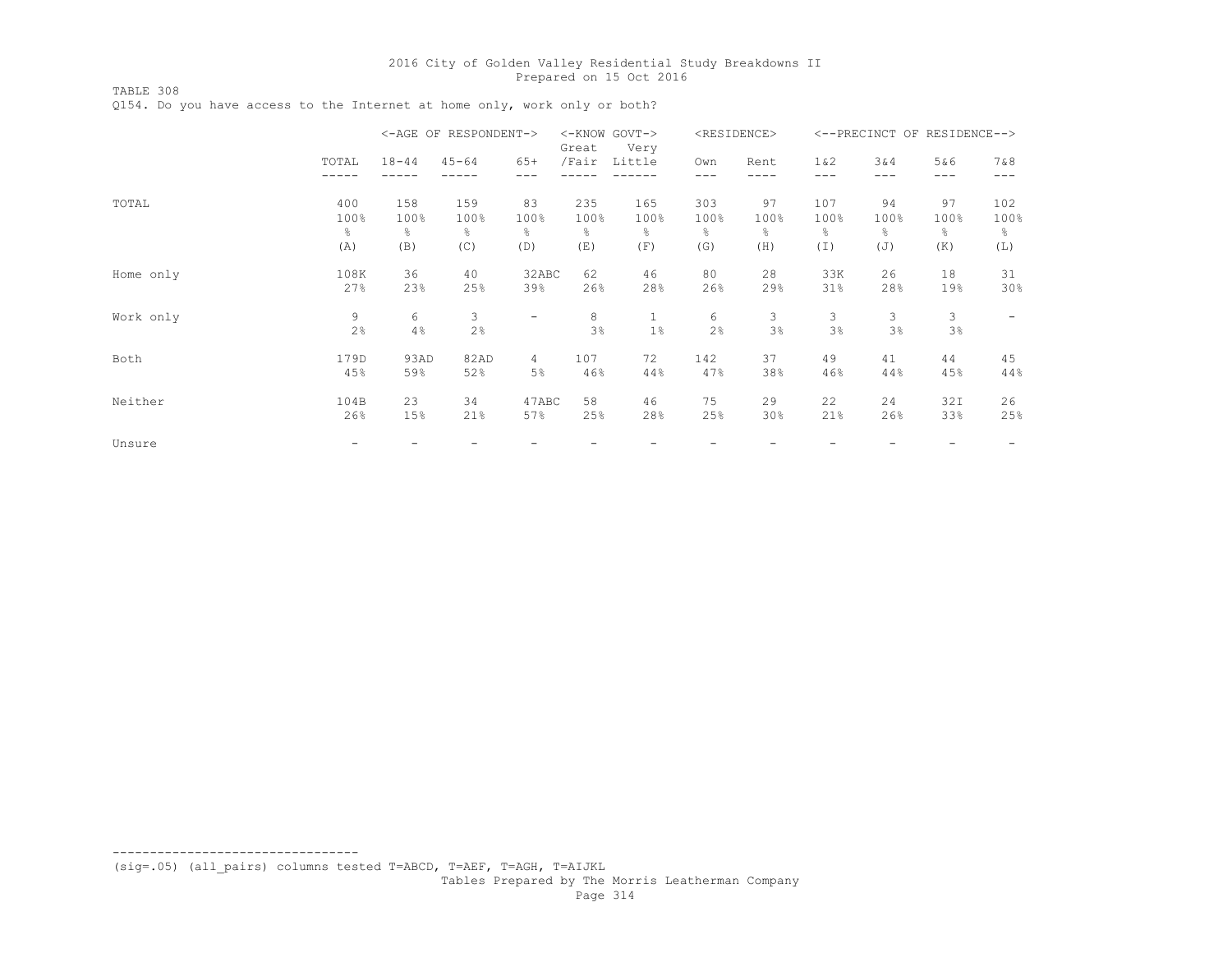TABLE 309

Q155. Have you accessed the City's website?

|        |                | <-RESIDENTIAL LONGEV-><br><expected<br>LONGEVITY-&gt;</expected<br> |               |       |       |          | <-TYPE OF HOUSEHOLD--> |                | $<-$ -GENDER--> |       |      |        |
|--------|----------------|---------------------------------------------------------------------|---------------|-------|-------|----------|------------------------|----------------|-----------------|-------|------|--------|
|        |                | Less                                                                | 10-30 Over 30 |       | Less  | $5 - 10$ | Over                   |                |                 | Empty |      |        |
|        | TOTAL          | 10 Yrs                                                              | Years         | Years | 5 Yrs | Years    | 10 Yrs                 | Senior         | Child           | Nest  | Male | Female |
|        |                |                                                                     |               |       |       |          |                        |                |                 |       |      |        |
| TOTAL  | 296            | 108                                                                 | 141           | 47    | 21    | 25       | 250                    | 83             | 103             | 193   | 139  | 157    |
|        | 100%           | 100%                                                                | 100%          | 100%  | 100%  | 100%     | 100%                   | 100%           | 100%            | 100%  | 100% | 100%   |
|        | $\frac{6}{10}$ | ⊱                                                                   | ⊱             | 욲     | ⊱     | ÷.       | $\frac{6}{10}$         | $\frac{6}{10}$ | g.              | ⊱     | ÷.   | ⊱      |
|        | (A)            | (B)                                                                 | (C)           | (D)   | (E)   | (F)      | (G)                    | (H)            | (I)             | (J)   | (K)  | (L)    |
| Yes    | 186E           | 63                                                                  | 98AD          | 25    | 6     | 17E      | 163E                   | 49             | 70              | 116   | 86   | 100    |
|        | 63%            | 58%                                                                 | 70%           | 53%   | 29%   | 68%      | 65%                    | 59%            | 68%             | 60%   | 62%  | 64%    |
| No     | 110C           | 45                                                                  | 43            | 22C   | 15AFG | 8        | 87                     | 34             | 33              | 77    | 53   | 57     |
|        | 37%            | 42%                                                                 | 30%           | 47%   | 71%   | 32%      | 35%                    | 41%            | 32%             | 40%   | 38%  | 36%    |
| Unsure |                |                                                                     |               |       |       |          |                        |                |                 |       |      |        |

(sig=.05) (all\_pairs) columns tested T=ABCD, T=AEFG, T=AHIJ, T=AKL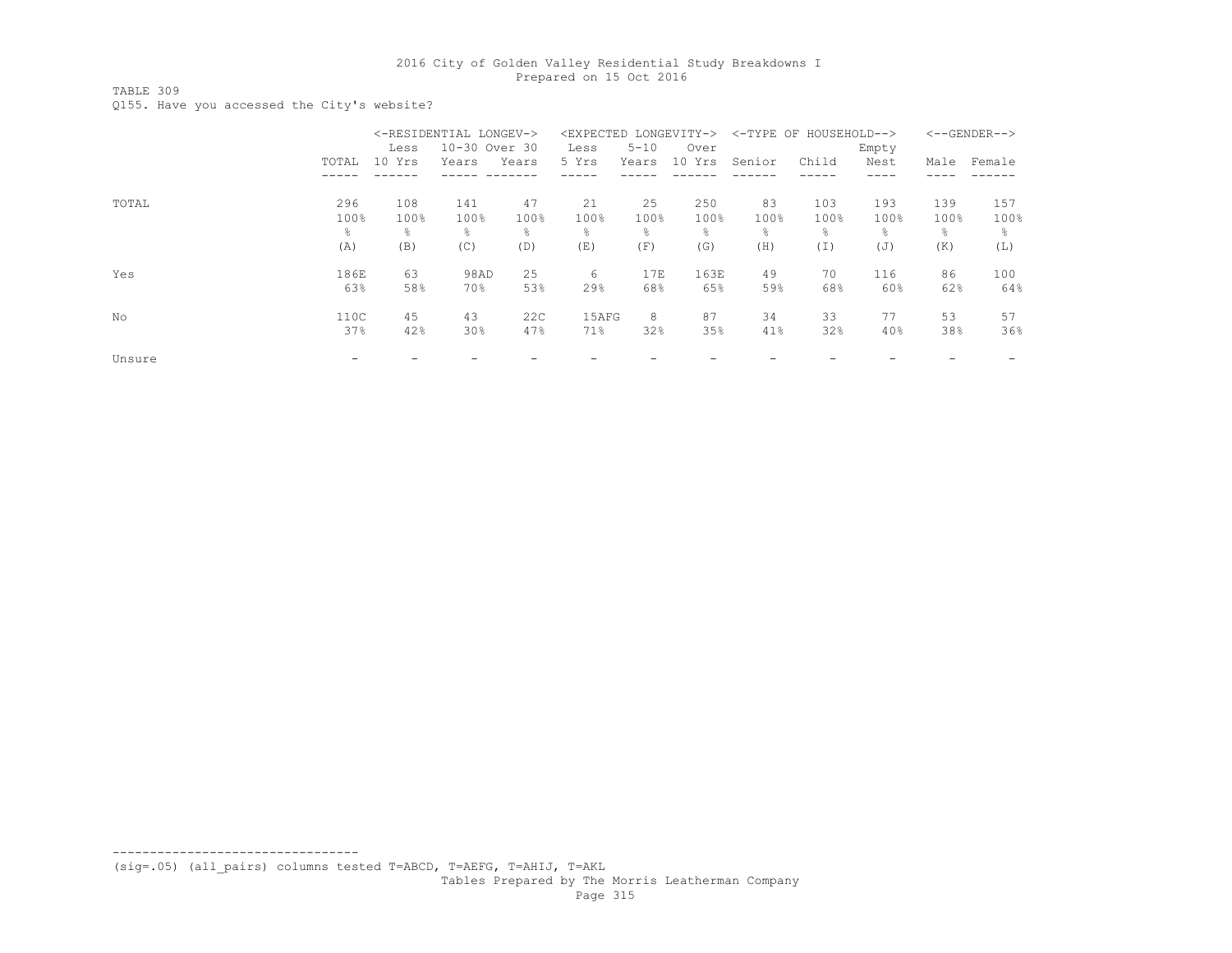TABLE 310

Q155. Have you accessed the City's website?

|        |        |           | <-AGE OF RESPONDENT-> |       | <-KNOW GOVT-><br>Great<br>Very |        | <residence></residence> |                |       |      | <--PRECINCT OF RESIDENCE--> |      |
|--------|--------|-----------|-----------------------|-------|--------------------------------|--------|-------------------------|----------------|-------|------|-----------------------------|------|
|        | TOTAL  | $18 - 44$ | $45 - 64$             | $65+$ | /Fair                          | Little | Own                     | Rent           | 1 & 2 | 3&4  | 5&6<br>---                  | 7&8  |
| TOTAL  | 296    | 135       | 125                   | 36    | 177                            | 119    | 228                     | 68             | 85    | 70   | 65                          | 76   |
|        | 100%   | 100%      | 100%                  | 100%  | 100%                           | 100%   | 100%                    | 100%           | 100%  | 100% | 100%                        | 100% |
|        | ÷,     | 옹         | ⊱                     | 옹     | ⊱                              | ÷,     | $\frac{6}{10}$          | $\frac{6}{10}$ | 옹     | ⊱    | $\approx$                   | g.   |
|        | (A)    | (B)       | (C)                   | (D)   | (E)                            | (F)    | (G)                     | (H)            | (I)   | (J)  | (K)                         | (L)  |
| Yes    | 186FHI | 77        | 89AB                  | 20    | 121AF                          | 65     | 156AH                   | 30             | 45    | 48I  | 45I                         | 48   |
|        | 63%    | 57%       | 71%                   | 56%   | 68%                            | 55%    | 68%                     | 44%            | 53%   | 69%  | 69%                         | 63%  |
| No     | 110CEG | 58C       | 36                    | 16    | 56                             | 54AE   | 72                      | 38AG           | 40AJK | 22   | 20                          | 28   |
|        | 37%    | 43%       | 29%                   | 44%   | 32%                            | 45%    | 32%                     | 56%            | 47%   | 31%  | 31%                         | 37%  |
| Unsure |        |           |                       |       |                                |        |                         |                |       |      |                             |      |

--------------------------------- (sig=.05) (all\_pairs) columns tested T=ABCD, T=AEF, T=AGH, T=AIJKL

Tables Prepared by The Morris Leatherman Company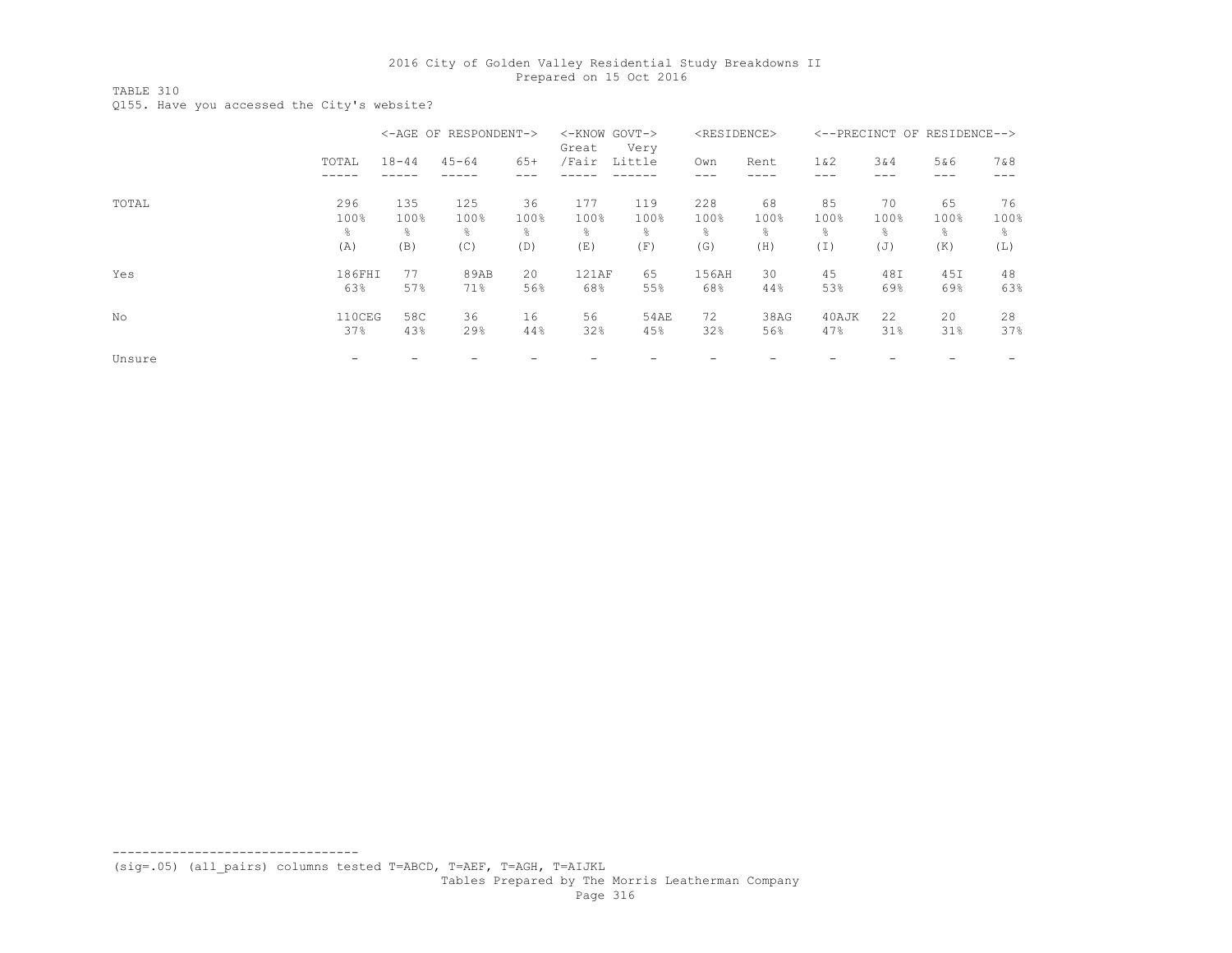TABLE 311

Q156. How would you rate the city's website?

|                | <-RESIDENTIAL LONGEV-> |                       |               |               | <expected longevity-=""></expected> |              |                 |              | <-TYPE OF HOUSEHOLD--> |               | $<-$ -GENDER-->          |               |  |
|----------------|------------------------|-----------------------|---------------|---------------|-------------------------------------|--------------|-----------------|--------------|------------------------|---------------|--------------------------|---------------|--|
|                |                        | Less                  | 10-30 Over 30 |               | Less                                | $5 - 10$     | Over            |              |                        | Empty         |                          |               |  |
|                | TOTAL                  | 10 Yrs                | Years         | Years         | 5 Yrs                               | Years        | 10 Yrs          | Senior       | Child                  | Nest          | Male                     | Female        |  |
|                |                        |                       |               |               |                                     |              |                 |              |                        | ----          |                          |               |  |
| TOTAL          | 186                    | 63                    | 98            | 25            | 6                                   | 17           | 163             | 49           | 70                     | 116           | 86                       | 100           |  |
|                | 100%                   | 100%                  | 100%          | 100%          | 100%                                | 100%         | 100%            | 100%         | 100%                   | 100%          | 100%                     | 100%          |  |
|                | g.                     | ÷,                    | $\frac{6}{6}$ | $\frac{6}{6}$ | $\frac{6}{6}$                       | g            | $\approx$       | 옹            | g.                     | $\frac{6}{5}$ | $\frac{6}{6}$            | $\frac{6}{6}$ |  |
|                | (A)                    | (B)                   | (C)           | (D)           | (E)                                 | (F)          | (G)             | (H)          | (I)                    | (J)           | (K)                      | (L)           |  |
| <b>FAVOR</b>   | 168HJ                  | 61ACD                 | 86            | 21            | 5                                   | 16           | 147             | 37           | 69AHJ                  | 99            | 75                       | 93            |  |
|                | 90%                    | 97%                   | 88%           | 84%           | 83%                                 | 94%          | 90%             | 76%          | 99%                    | 85%           | 87%                      | 93%           |  |
| Excellent      | 42                     | 16                    | 21            | 5             | $\mathbf{1}$                        | 3            | 38              | 10           | 19                     | 23            | 17                       | 25            |  |
|                | 23%                    | 25%                   | 21%           | 20%           | 17%                                 | 18%          | 23%             | 20%          | 27%                    | 20%           | 20%                      | 25%           |  |
| Good           | 126H                   | 45                    | 65            | 16            | 4                                   | 13           | 109             | 27           | 50                     | 76            | 58                       | 68            |  |
|                | 68%                    | 71%                   | 66%           | 64%           | 67%                                 | 76%          | 67%             | 55%          | 71%                    | 66%           | 67%                      | 68%           |  |
| <b>UNFAVOR</b> | 18BI                   | $\mathbf{2}^{\prime}$ | 12B           | 4B            | $\mathbf{1}$                        | $\mathbf{1}$ | 16              | 12AI         | $\mathbf{1}$           | 17AI          | 11                       | 7             |  |
|                | 10%                    | 3%                    | 12%           | 16%           | 17%                                 | 6%           | 10 <sup>°</sup> | 24%          | 1%                     | 15%           | 13%                      | 7%            |  |
| Only fair      | 17BI                   | $\mathbf{1}$          | 12B           | 4B            | $\mathbf{1}$                        | $\mathbf{1}$ | 15              | 11AI         | $\mathbf{1}$           | 16AI          | 11                       | 6             |  |
|                | $9\%$                  | 2 <sup>°</sup>        | 12%           | 16%           | 17%                                 | 6%           | $9\%$           | 22%          | $1\%$                  | 14%           | 13%                      | 6%            |  |
| Poor           | $\mathbf{1}$           | $\mathbf{1}$          |               |               |                                     |              | $\mathbf{1}$    | $\mathbf{1}$ |                        | $\mathbf{1}$  | $\overline{\phantom{m}}$ | $\mathbf{1}$  |  |
|                | 1%                     | 2%                    |               |               |                                     |              | $1\%$           | 2%           |                        | 1%            |                          | $1\%$         |  |
| <b>UNSURE</b>  |                        |                       |               |               |                                     |              |                 |              |                        |               |                          |               |  |
| .              |                        |                       |               |               |                                     |              |                 |              |                        |               |                          |               |  |

--------------------------------- (sig=.05) (all\_pairs) columns tested T=ABCD, T=AEFG, T=AHIJ, T=AKL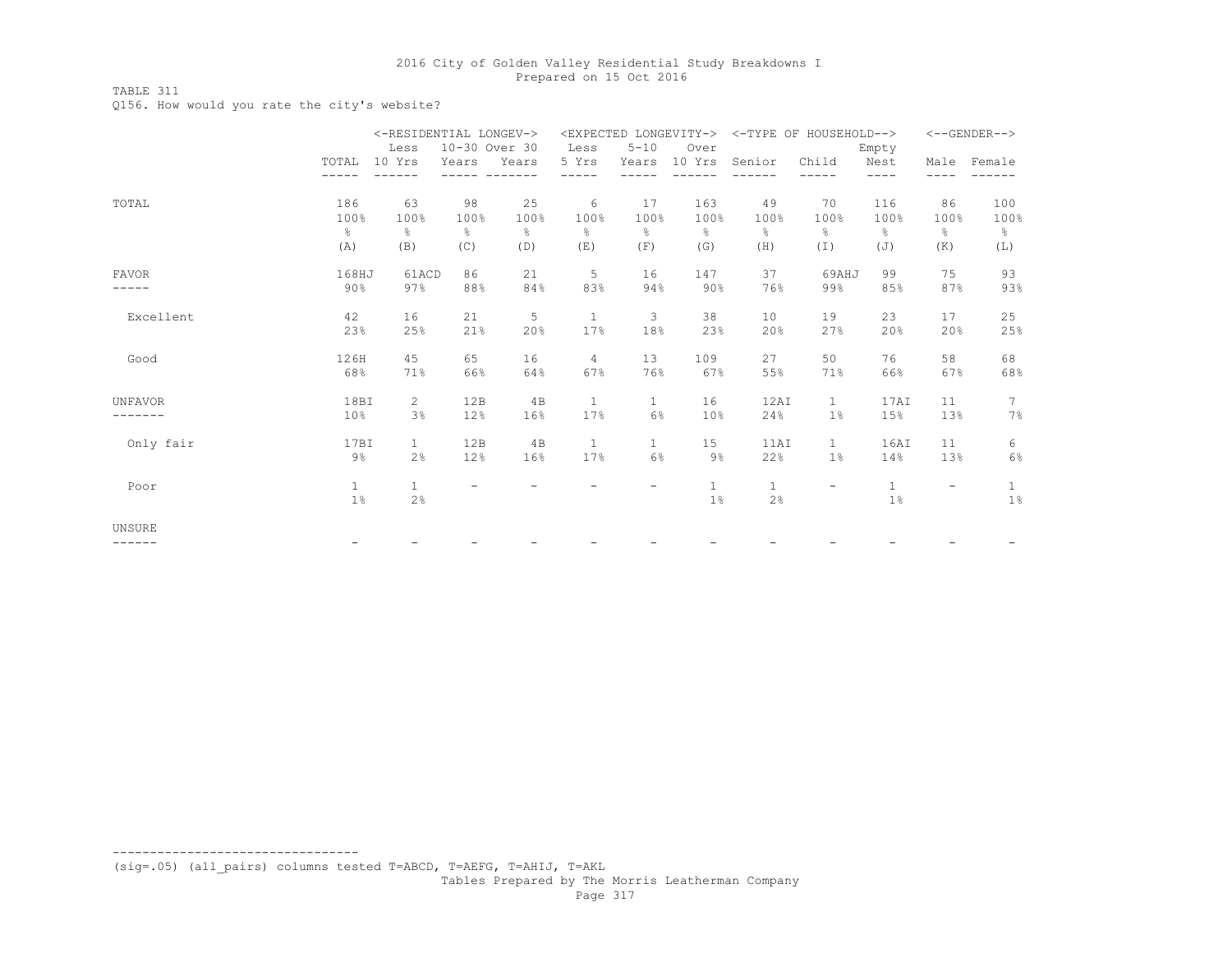TABLE 312

Q156. How would you rate the city's website?

|                  |                       |                          | <-AGE OF RESPONDENT-> |                       | <-KNOW GOVT-><br>Great | Very                     |                    | <residence></residence>  |                |                    | <--PRECINCT OF RESIDENCE--> |               |
|------------------|-----------------------|--------------------------|-----------------------|-----------------------|------------------------|--------------------------|--------------------|--------------------------|----------------|--------------------|-----------------------------|---------------|
|                  | TOTAL<br>-----        | $18 - 44$                | $45 - 64$             | $65+$<br>$---$        | /Fair                  | Little<br>----           | Own<br>$---$       | Rent<br>$- - - -$        | 1 & 2<br>$---$ | 3&4<br>$---$       | 5&6<br>$- - -$              | 7&8<br>$---$  |
| TOTAL            | 186                   | 77                       | 89                    | 20                    | 121                    | 65                       | 156                | 30                       | 45             | 48                 | 45                          | 48            |
|                  | 100%                  | 100%                     | 100%                  | 100%                  | 100%                   | 100%                     | 100%               | 100%                     | 100%           | 100%               | 100%                        | 100%          |
|                  | g.                    | $\frac{6}{6}$            | $\frac{8}{6}$         | $\frac{6}{6}$         | $\frac{6}{6}$          | $\frac{6}{6}$            | $\frac{6}{6}$      | $\%$                     | $\frac{6}{6}$  | $\frac{6}{6}$      | $\%$                        | $\frac{6}{5}$ |
|                  | (A)                   | (B)                      | (C)                   | (D)                   | (E)                    | (F)                      | (G)                | (H)                      | (I)            | (J)                | (K)                         | (L)           |
| <b>FAVOR</b>     | 168                   | 75ACD                    | 77                    | 16                    | 109                    | 59                       | 140                | 28                       | 41             | 43                 | 42                          | 42            |
|                  | 90%                   | 97%                      | 87%                   | 80%                   | 90%                    | 91%                      | 90%                | 93%                      | 91%            | 90%                | 93%                         | 88%           |
| Excellent        | 42                    | 18                       | 22                    | $\mathbf{2}^{\prime}$ | 29                     | 13                       | 36                 | 6                        | 14             | 11                 | 9                           | 8             |
|                  | 23%                   | 23%                      | 25%                   | 10%                   | 24%                    | 20%                      | 23%                | 20%                      | 31%            | 23%                | 20%                         | 17%           |
| Good             | 126                   | 57                       | 55                    | 14                    | 80                     | 46                       | 104                | 22                       | 27             | 32                 | 33                          | 34            |
|                  | 68%                   | 74%                      | 62%                   | 70%                   | 66%                    | 71%                      | 67%                | 73%                      | 60%            | 67%                | 73%                         | 71%           |
| <b>UNFAVOR</b>   | 18B                   | $\mathbf{2}^{\prime}$    | 12B                   | 4B                    | 12                     | 6                        | 16                 | $\mathbf{2}$             | 4              | 5                  | 3                           | 6             |
| $---$            | 10%                   | 3%                       | 13%                   | 20%                   | 10%                    | 9%                       | 10%                | 7%                       | $9\%$          | 10%                | 7%                          | 13%           |
| Only fair        | 17B                   | $\overline{2}$           | 12AB                  | 3B                    | 11                     | 6                        | 15                 | $\mathbf{2}^{\prime}$    | 4              | 4                  | 3                           | 6             |
|                  | $9\%$                 | 3%                       | 13%                   | 15%                   | 9%                     | $9\%$                    | 10%                | 7%                       | $9\%$          | 8%                 | 7%                          | 13%           |
| Poor             | $\mathbf{1}$<br>$1\%$ | $\overline{\phantom{a}}$ | -                     | 1AC<br>5%             | $\mathbf{1}$<br>$1\%$  | $\overline{\phantom{m}}$ | $\mathbf{1}$<br>1% | $\overline{\phantom{m}}$ |                | $\mathbf{1}$<br>2% | $\overline{\phantom{a}}$    |               |
| UNSURE<br>------ |                       |                          |                       |                       |                        |                          |                    |                          |                |                    |                             |               |

--------------------------------- (sig=.05) (all\_pairs) columns tested T=ABCD, T=AEF, T=AGH, T=AIJKL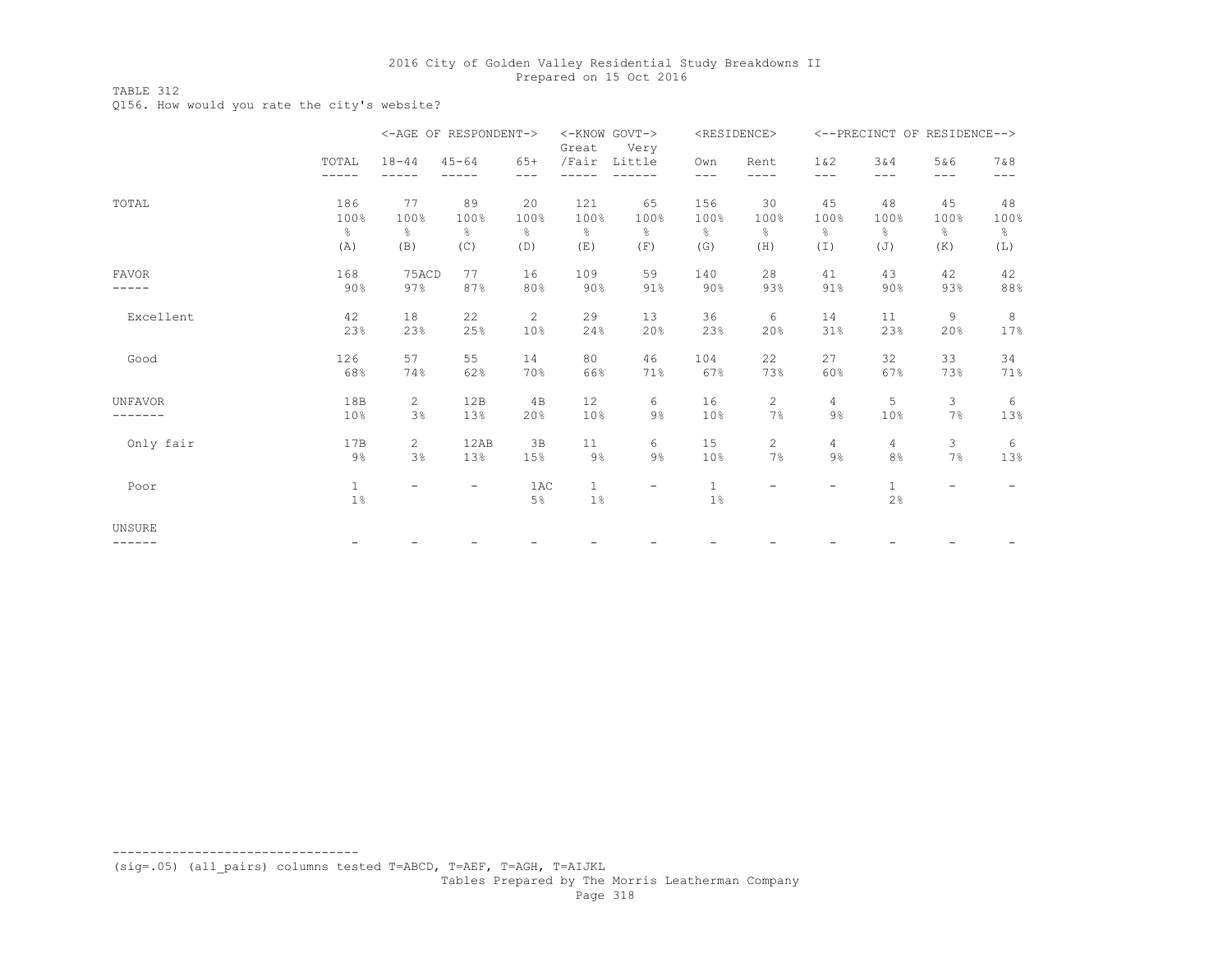TABLE 313

Q157. Were you able to find what you were looking for?

|        |       | <-RESIDENTIAL LONGEV->   |               |       | <expected longevity-=""></expected> |                          | <-TYPE OF HOUSEHOLD--> |                          |       | $<-$ -GENDER--> |      |        |
|--------|-------|--------------------------|---------------|-------|-------------------------------------|--------------------------|------------------------|--------------------------|-------|-----------------|------|--------|
|        |       | Less                     | 10-30 Over 30 |       | Less                                | $5 - 10$                 | Over                   |                          |       | Empty           |      |        |
|        | TOTAL | 10 Yrs                   | Years         | Years | 5 Yrs                               | Years                    | 10 Yrs                 | Senior                   | Child | Nest            | Male | Female |
|        |       |                          |               |       |                                     |                          |                        |                          |       |                 |      |        |
| TOTAL  | 186   | 63                       | 98            | 25    | 6                                   | 17                       | 163                    | 49                       | 70    | 116             | 86   | 100    |
|        | 100%  | 100%                     | 100%          | 100%  | 100%                                | 100%                     | 100%                   | 100%                     | 100%  | 100%            | 100% | 100%   |
|        | ÷,    | g.                       | ⊱             | ⊱     | ⊱                                   | ÷,                       | $\frac{6}{10}$         | $\frac{6}{10}$           | 옹     | ⊱               | g.   | 옹      |
|        | (A)   | (B)                      | (C)           | (D)   | (E)                                 | (F)                      | (G)                    | (H)                      | (I)   | (J)             | (K)  | (L)    |
| Yes    | 176E  | 61                       | 91            | 24    | 4                                   | 16                       | 156E                   | 46                       | 66    | 110             | 82   | 94     |
|        | 95%   | 97%                      | 93%           | 96%   | 67%                                 | 94%                      | 96%                    | 94%                      | 94%   | 95%             | 95%  | 94%    |
| No     | 9     | 2                        | 6             |       | 2AG                                 | $\mathbf{1}$             | 6                      | 3                        | 3     | 6               | 4    | 5      |
|        | 5%    | 3%                       | 6%            | 4%    | 33%                                 | 6%                       | 4%                     | 6%                       | 4%    | $5\%$           | 5%   | 5%     |
| Unsure |       | $\overline{\phantom{0}}$ |               |       |                                     | $\overline{\phantom{0}}$ |                        | $\overline{\phantom{0}}$ |       |                 |      |        |
|        | 1%    |                          | $1\%$         |       |                                     |                          | $1\%$                  |                          | $1\%$ |                 |      | $1\%$  |

(sig=.05) (all\_pairs) columns tested T=ABCD, T=AEFG, T=AHIJ, T=AKL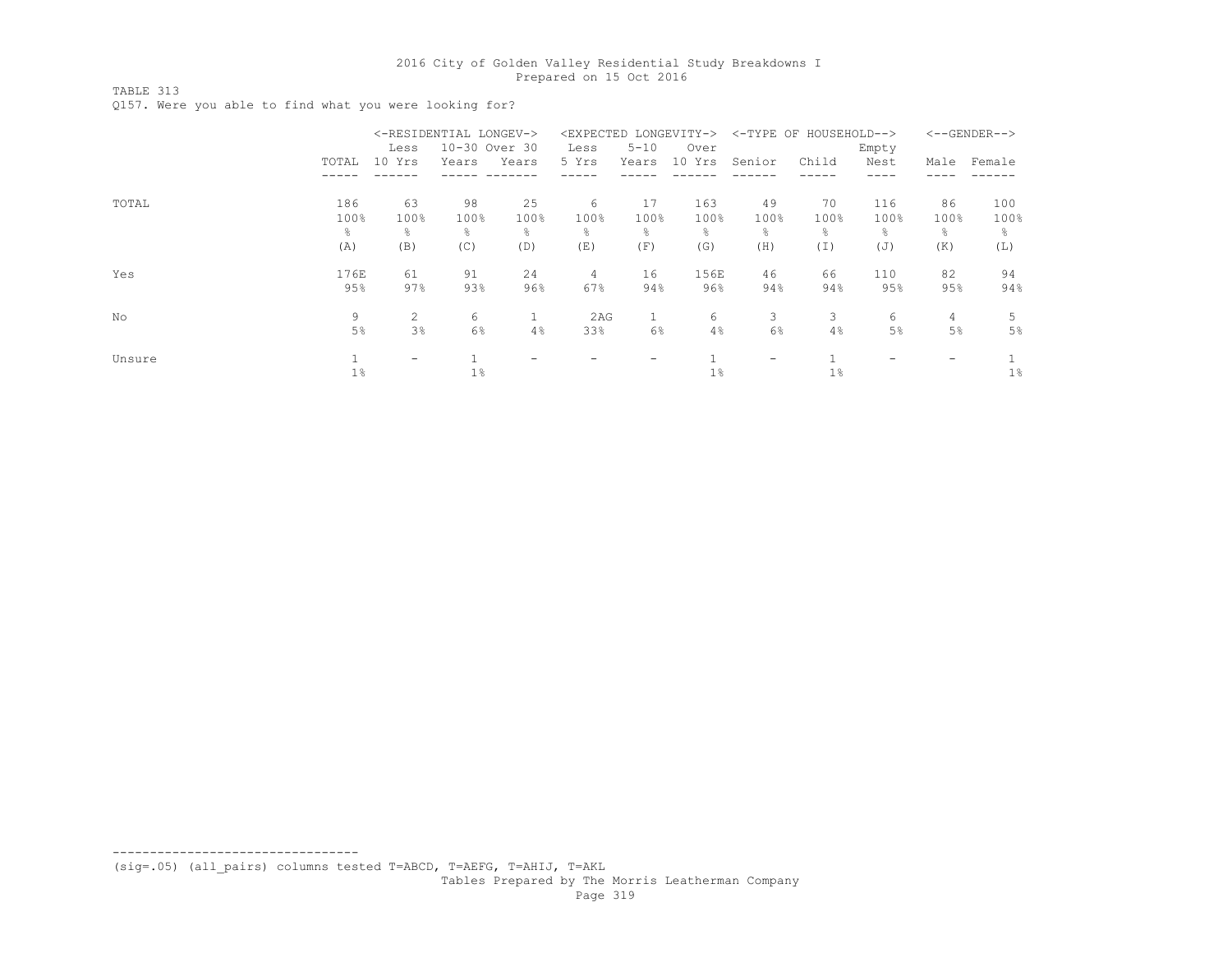TABLE 314

Q157. Were you able to find what you were looking for?

|        |                |           | <-AGE OF RESPONDENT-> |                       | <-KNOW GOVT-><br>Very<br>Great |        |                | <residence></residence> |        | <--PRECINCT OF RESIDENCE--> |                |       |
|--------|----------------|-----------|-----------------------|-----------------------|--------------------------------|--------|----------------|-------------------------|--------|-----------------------------|----------------|-------|
|        | TOTAL          | $18 - 44$ | $45 - 64$             | $65+$                 | /Fair                          | Little | Own            | Rent                    | $1\&2$ | 3&4                         | 5&6            | 7&8   |
|        |                |           |                       |                       |                                |        |                |                         |        |                             |                |       |
| TOTAL  | 186            | 77        | 89                    | 20                    | 121                            | 65     | 156            | 30                      | 45     | 48                          | 45             | 48    |
|        | 100%           | 100%      | 100%                  | 100%                  | 100%                           | 100%   | 100%           | 100%                    | 100%   | 100%                        | 100%           | 100%  |
|        | $\frac{6}{10}$ | g.        | ٩,                    | 옹                     | ⊱                              | ⊱      | $\frac{6}{10}$ | g.                      | 옹      | ٩,                          | g.             | g.    |
|        | (A)            | (B)       | (C)                   | (D)                   | (E)                            | (F)    | (G)            | (H)                     | (I)    | (J)                         | (K)            | (L)   |
| Yes    | 176            | 72        | 86                    | 18                    | 114                            | 62     | 148            | 28                      | 44     | 44                          | 43             | 45    |
|        | 95%            | 94%       | 97%                   | 90%                   | 94%                            | 95%    | 95%            | 93%                     | 98%    | 92%                         | 96%            | 94%   |
| No     | 9              | 4         | 3                     | $\mathbf{2}^{\prime}$ | 6                              | 3      | 8              | 1                       |        | 3                           | $\overline{2}$ | 3     |
|        | 5%             | 5%        | 3%                    | 10 <sup>°</sup>       | 5%                             | 5%     | 5%             | 3%                      | 2%     | 6%                          | 4%             | $6\%$ |
| Unsure | 1G             |           |                       |                       |                                | ۰      | -              | 1AG                     | -      | 1                           |                |       |
|        | $1\%$          | 1%        |                       |                       | $1\%$                          |        |                | 3%                      |        | 2%                          |                |       |

(sig=.05) (all\_pairs) columns tested T=ABCD, T=AEF, T=AGH, T=AIJKL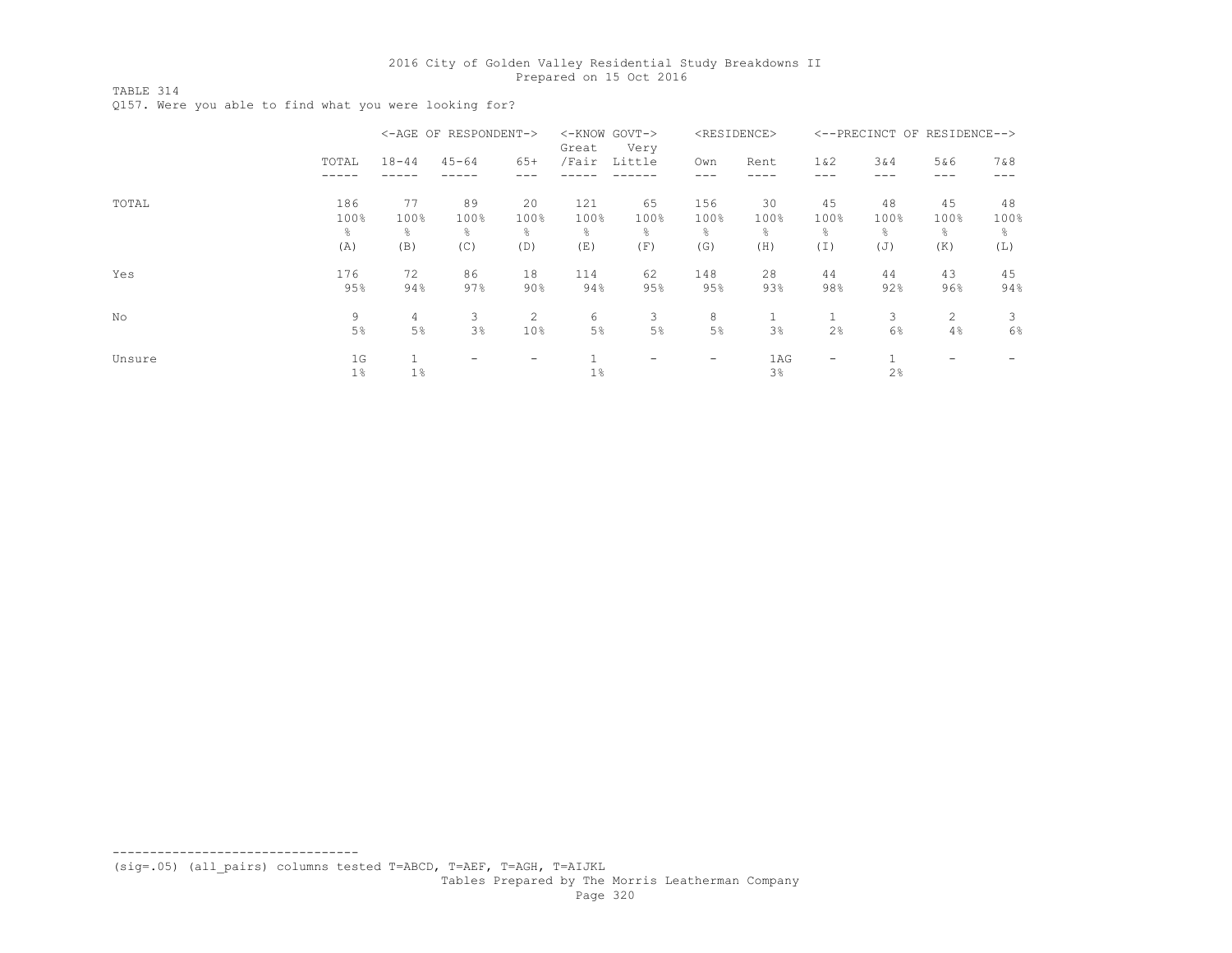TABLE 315

|         |       | <-RESIDENTIAL LONGEV-> | <expected longevity-=""></expected> |       |       |          | <-TYPE OF HOUSEHOLD--> |        | $<-$ -GENDER--> |       |      |        |
|---------|-------|------------------------|-------------------------------------|-------|-------|----------|------------------------|--------|-----------------|-------|------|--------|
|         |       | Less                   | 10-30 Over 30                       |       | Less  | $5 - 10$ | Over                   |        |                 | Empty |      |        |
|         | TOTAL | 10 Yrs                 | Years                               | Years | 5 Yrs | Years    | 10 Yrs                 | Senior | Child           | Nest  | Male | Female |
|         |       |                        |                                     |       |       |          |                        |        |                 |       |      |        |
| TOTAL   | 296   | 108                    | 141                                 | 47    | 21    | 25       | 250                    | 83     | 103             | 193   | 139  | 157    |
|         | 100%  | 100%                   | 100%                                | 100%  | 100%  | 100%     | 100%                   | 100%   | 100%            | 100%  | 100% | 100%   |
|         | g.    | ⊱                      | g.                                  | 옹     | ⊱     | g.       | 욲                      | g.     | ⊱               | 욲     | g.   | 옹      |
|         | (A)   | (B)                    | (C)                                 | (D)   | (E)   | (F)      | (G)                    | (H)    | (I)             | (J)   | (K)  | (L)    |
| No      | 105   | 41                     | 43                                  | 21    | 10    | 11       | 84                     | 38A    | 35              | 70    | 53   | 52     |
|         | 35%   | 38%                    | 30%                                 | 45%   | 48%   | 44%      | 34%                    | 46%    | 34%             | 36%   | 38%  | 33%    |
| Yes/Yes | 73    | 27                     | 37                                  | 9     | 4     | 5        | 64                     | 20     | 30              | 43    | 32   | 41     |
|         | 25%   | 25%                    | 26%                                 | 19%   | 19%   | 20%      | 26%                    | 24%    | 29%             | 22%   | 23%  | 26%    |
| Yes/No  | 118H  | 40                     | 61                                  | 17    | 7     | 9        | 102                    | 25     | 38              | 80    | 54   | 64     |
|         | 40%   | 37%                    | 43%                                 | 36%   | 33%   | 36%      | 41%                    | 30%    | 37%             | 41%   | 39%  | 41%    |
| Unsure  |       |                        |                                     |       |       |          |                        |        |                 |       |      |        |

Q158. Are you aware the City is webstreaming city meetings and programs? Have you viewed in website?

(sig=.05) (all\_pairs) columns tested T=ABCD, T=AEFG, T=AHIJ, T=AKL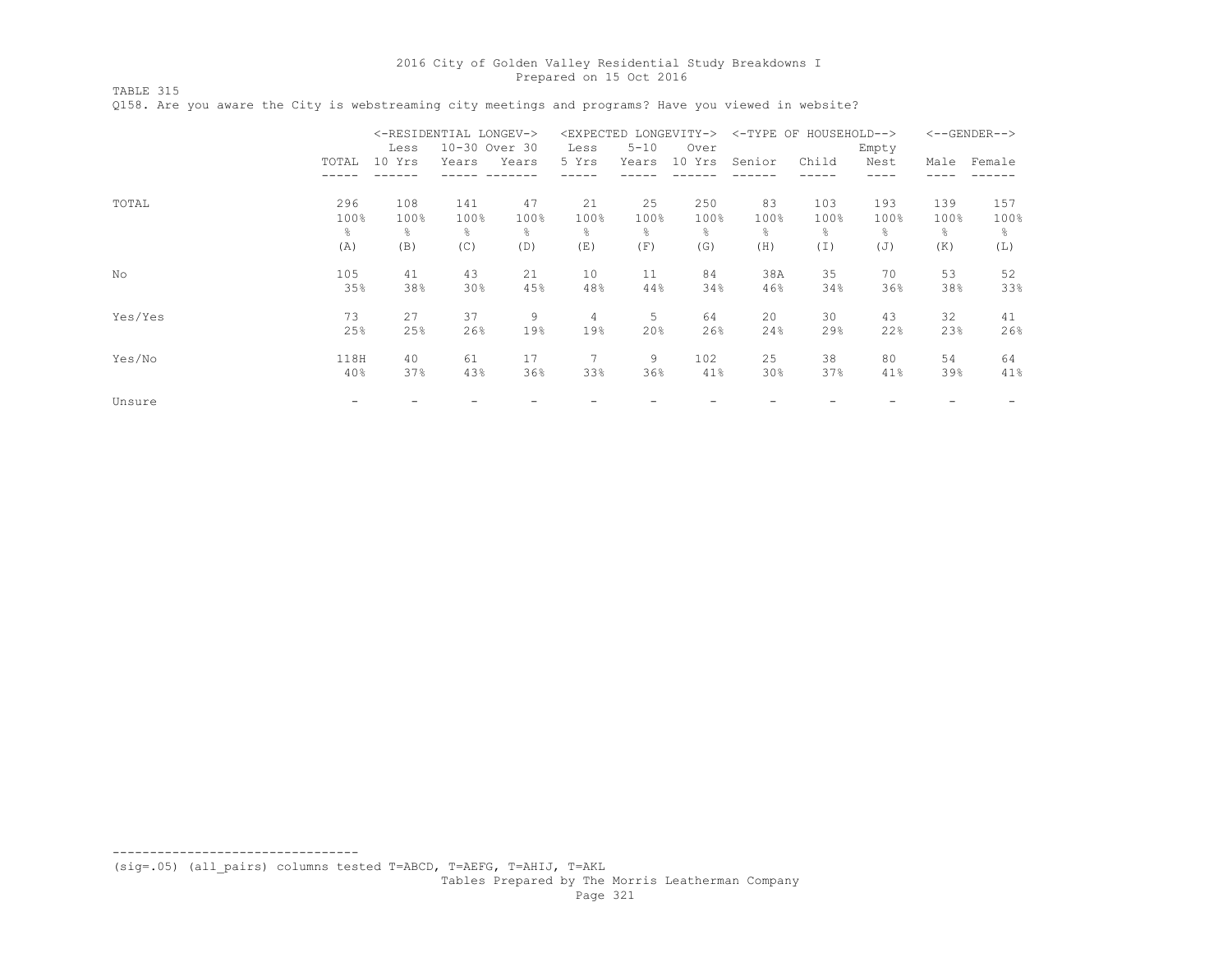TABLE 316 Q158. Are you aware the City is webstreaming city meetings and programs? Have you viewed in website?

|         |        | <-AGE OF RESPONDENT-> |           |       | $<$ - $K$ NOW<br>GOVT-><br>Very<br>Great |        | <residence></residence> |      | <--PRECINCT OF RESIDENCE--> |            |            |            |
|---------|--------|-----------------------|-----------|-------|------------------------------------------|--------|-------------------------|------|-----------------------------|------------|------------|------------|
|         | TOTAL  | $18 - 44$             | $45 - 64$ | $65+$ | /Fair                                    | Little | Own                     | Rent | 1 & 2<br>---                | 3&4<br>--- | 5&6<br>--- | 7&8<br>--- |
|         |        |                       |           |       |                                          |        |                         |      |                             |            |            |            |
| TOTAL   | 296    | 135                   | 125       | 36    | 177                                      | 119    | 228                     | 68   | 85                          | 70         | 65         | 76         |
|         | 100%   | 100%                  | 100%      | 100%  | 100%                                     | 100%   | 100%                    | 100% | 100%                        | 100%       | 100%       | 100%       |
|         | g.     | ⊱                     | g.        | g.    | ⊱                                        | g.     | 옹                       | g.   | 옹                           | 옹          | ိင         | ိင         |
|         | (A)    | (B)                   | (C)       | (D)   | (E)                                      | (F)    | (G)                     | (H)  | (T)                         | (J)        | (K)        | (L)        |
| No      | 105EGK | 46                    | 39        | 20ABC | 41                                       | 64AE   | 72                      | 33AG | 37K                         | 29K        | 16         | 23         |
|         | 35%    | 34%                   | 31%       | 56%   | 23%                                      | 54%    | 32%                     | 49%  | 44%                         | 41%        | 25%        | 30%        |
| Yes/Yes | 73DFHL | 34D                   | 36D       | 3     | 60AF                                     | 13     | 63AH                    | 10   | 19                          | 15         | 28AIJL     | 11         |
|         | 25%    | 25%                   | 29%       | 8%    | 34%                                      | 11%    | 28%                     | 15%  | 22%                         | 21%        | 43%        | 14%        |
| Yes/No  | 118    | 55                    | 50        | 13    | 76                                       | 42     | 93                      | 25   | 29                          | 26         | 21         | 42AIJK     |
|         | 40%    | 41%                   | 40%       | 36%   | 43%                                      | 35%    | 41%                     | 37%  | 34%                         | 37%        | 32%        | 55%        |
| Unsure  |        |                       |           |       |                                          |        |                         |      |                             |            |            |            |

(sig=.05) (all\_pairs) columns tested T=ABCD, T=AEF, T=AGH, T=AIJKL Tables Prepared by The Morris Leatherman Company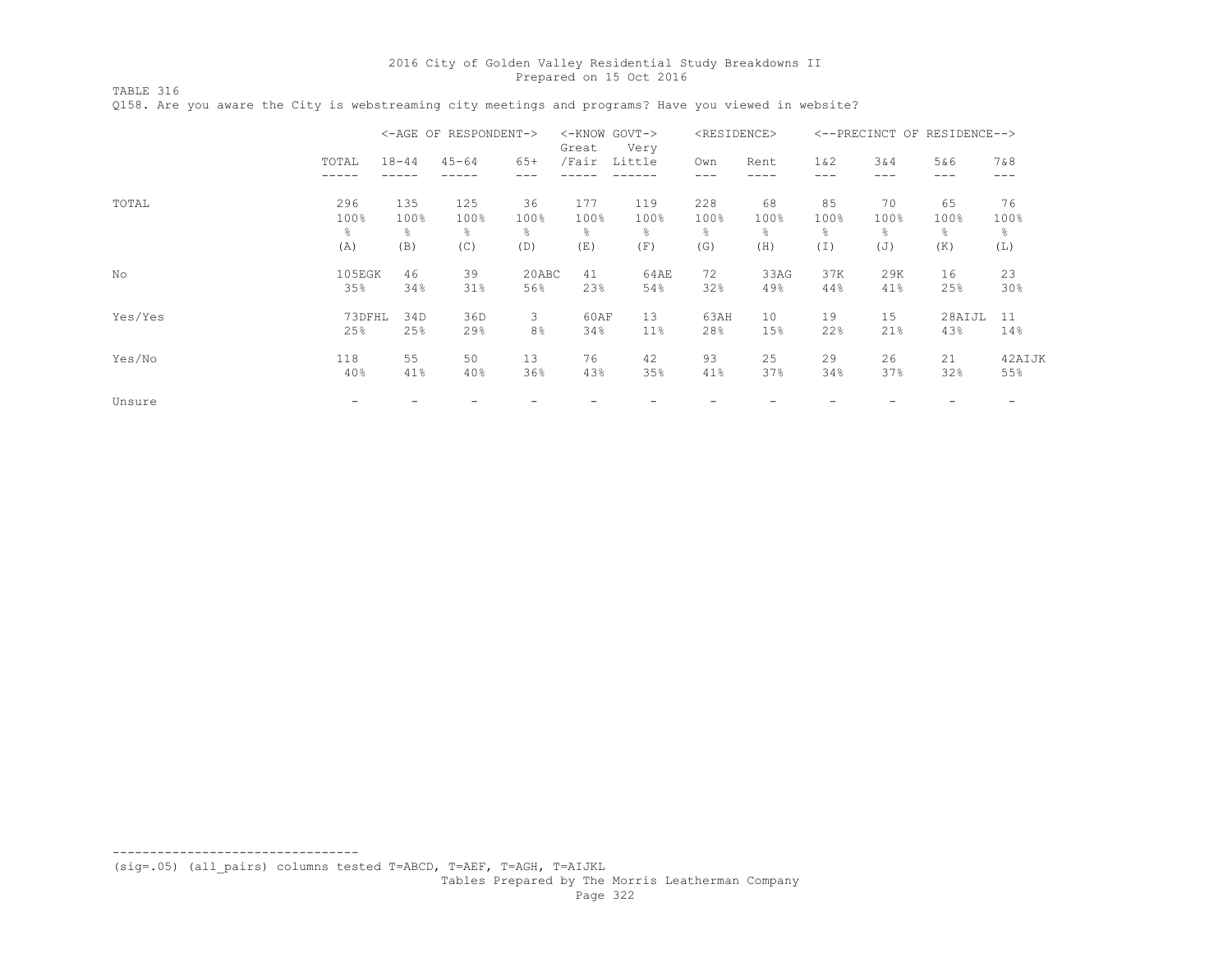TABLE 317

Q159. Are you aware the city provides e-mail updates to residents who subscribe for the service called GV Direct Connect?

|         |           | <-RESIDENTIAL LONGEV-> |               |       | <expected longevity-=""></expected> |          |                | <-TYPE OF HOUSEHOLD--> |       |       | $<-$ -GENDER--> |        |  |
|---------|-----------|------------------------|---------------|-------|-------------------------------------|----------|----------------|------------------------|-------|-------|-----------------|--------|--|
|         |           | Less                   | 10-30 Over 30 |       | Less                                | $5 - 10$ | Over           |                        |       | Empty |                 |        |  |
|         | TOTAL     | 10 Yrs                 | Years         | Years | 5 Yrs                               | Years    | 10 Yrs         | Senior                 | Child | Nest  | Male            | Female |  |
|         |           |                        |               |       |                                     |          |                |                        |       |       |                 |        |  |
| TOTAL   | 296       | 108                    | 141           | 47    | 21                                  | 25       | 250            | 83                     | 103   | 193   | 139             | 157    |  |
|         | 100%      | 100%                   | 100%          | 100%  | 100%                                | 100%     | 100%           | 100%                   | 100%  | 100%  | 100%            | 100%   |  |
|         | $\approx$ | ိင                     | ⊱             | 옹     | ⊱                                   | 옹        | $\frac{6}{10}$ | g.                     | g.    | g.    | g.              | ိင     |  |
|         | (A)       | (B)                    | (C)           | (D)   | (E)                                 | (F)      | (G)            | (H)                    | (I)   | (J)   | (K)             | (L)    |  |
| No      | 56        | 21                     | 27            | 8     | 2                                   | 3        | 51             | 15                     | 24    | 32    | 32              | 24     |  |
|         | 19%       | 19%                    | 19%           | 17%   | 10%                                 | 12%      | 20%            | 18%                    | 23%   | 17%   | 23%             | 15%    |  |
| Yes/Yes | 135       | 49                     | 70            | 16    | 9                                   | $12 \,$  | 114            | 31                     | 44    | 91    | 56              | 79     |  |
|         | 46%       | 45%                    | 50%           | 34%   | 43%                                 | 48%      | 46%            | 37%                    | 43%   | 47%   | 40%             | 50%    |  |
| Yes/No  | 105       | 38                     | 44            | 23AC  | 10                                  | 10       | 85             | 37A                    | 35    | 70    | 51              | 54     |  |
|         | 35%       | 35%                    | 31%           | 49%   | 48%                                 | 40%      | 34%            | 45%                    | 34%   | 36%   | 37%             | 34%    |  |
| Unsure  |           |                        |               |       |                                     |          |                |                        |       |       |                 |        |  |

(sig=.05) (all\_pairs) columns tested T=ABCD, T=AEFG, T=AHIJ, T=AKL

---------------------------------

Tables Prepared by The Morris Leatherman Company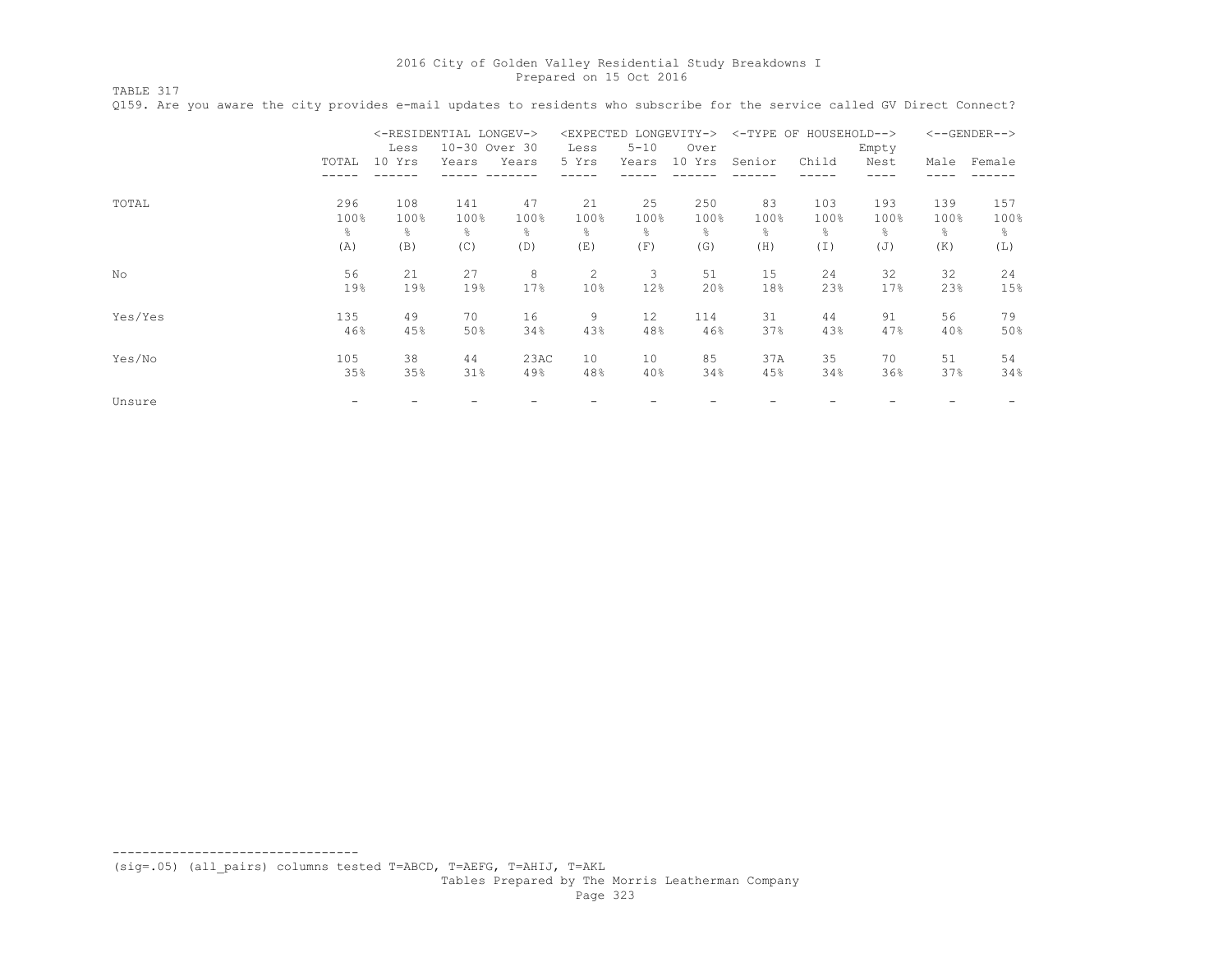TABLE 318 Q159. Are you aware the city provides e-mail updates to residents who subscribe for the service called GV Direct Connect?

|         |        | <-AGE OF RESPONDENT-> |           |       | $<$ -KNOW<br>$\text{GOVT}->$<br>Very<br>Great |                 | <residence></residence> |      | $<$ --PRECINCT<br>OF RESIDENCE--> |               |            |       |
|---------|--------|-----------------------|-----------|-------|-----------------------------------------------|-----------------|-------------------------|------|-----------------------------------|---------------|------------|-------|
|         | TOTAL  | $18 - 44$             | $45 - 64$ | $65+$ | /Fair                                         | Little          | Own                     | Rent | $1\&2$                            | 3&4           | 5&6<br>--- | 7 & 8 |
| TOTAL   | 296    | 135                   | 125       | 36    | 177                                           | 119             | 228                     | 68   | 85                                | 70            | 65         | 76    |
|         | 100%   | 100%                  | 100%      | 100%  | 100%                                          | 100%            | 100%                    | 100% | 100%                              | 100%          | 100%       | 100%  |
|         | g.     | g.                    | g.        | ⊱     | g.                                            | g.              | g.                      | g.   | ⊱                                 | $\frac{6}{5}$ | g.         | 옹     |
|         | (A)    | (B)                   | (C)       | (D)   | (E)                                           | (F)             | (G)                     | (H)  | (I)                               | (J)           | (K)        | (L)   |
| No      | 56F    | 27                    | 26        | 3     | 44AF                                          | 12              | 47                      | 9    | 17                                | 10            | 17         | 12    |
|         | 19%    | 20%                   | 21%       | 8%    | 25%                                           | 10 <sup>°</sup> | 21%                     | 13%  | 20%                               | 14%           | 26%        | 16%   |
| Yes/Yes | 135FI  | 63                    | 60        | 12    | 91AF                                          | 44              | 111                     | 24   | 31                                | 29            | 37AI       | 38    |
|         | 46%    | 47%                   | 48%       | 33%   | 51%                                           | 37%             | 49%                     | 35%  | 36%                               | 41%           | 57%        | 50%   |
| Yes/No  | 105EGK | 45                    | 39        | 21ABC | 42                                            | 63AE            | 70                      | 35AG | 37K                               | 31K           | 11         | 26K   |
|         | 35%    | 33%                   | 31%       | 58%   | 24%                                           | 53%             | 31%                     | 51%  | 44%                               | 44%           | 17%        | 34%   |
| Unsure  |        |                       |           |       |                                               |                 |                         |      |                                   |               |            |       |

(sig=.05) (all\_pairs) columns tested T=ABCD, T=AEF, T=AGH, T=AIJKL

---------------------------------

Tables Prepared by The Morris Leatherman Company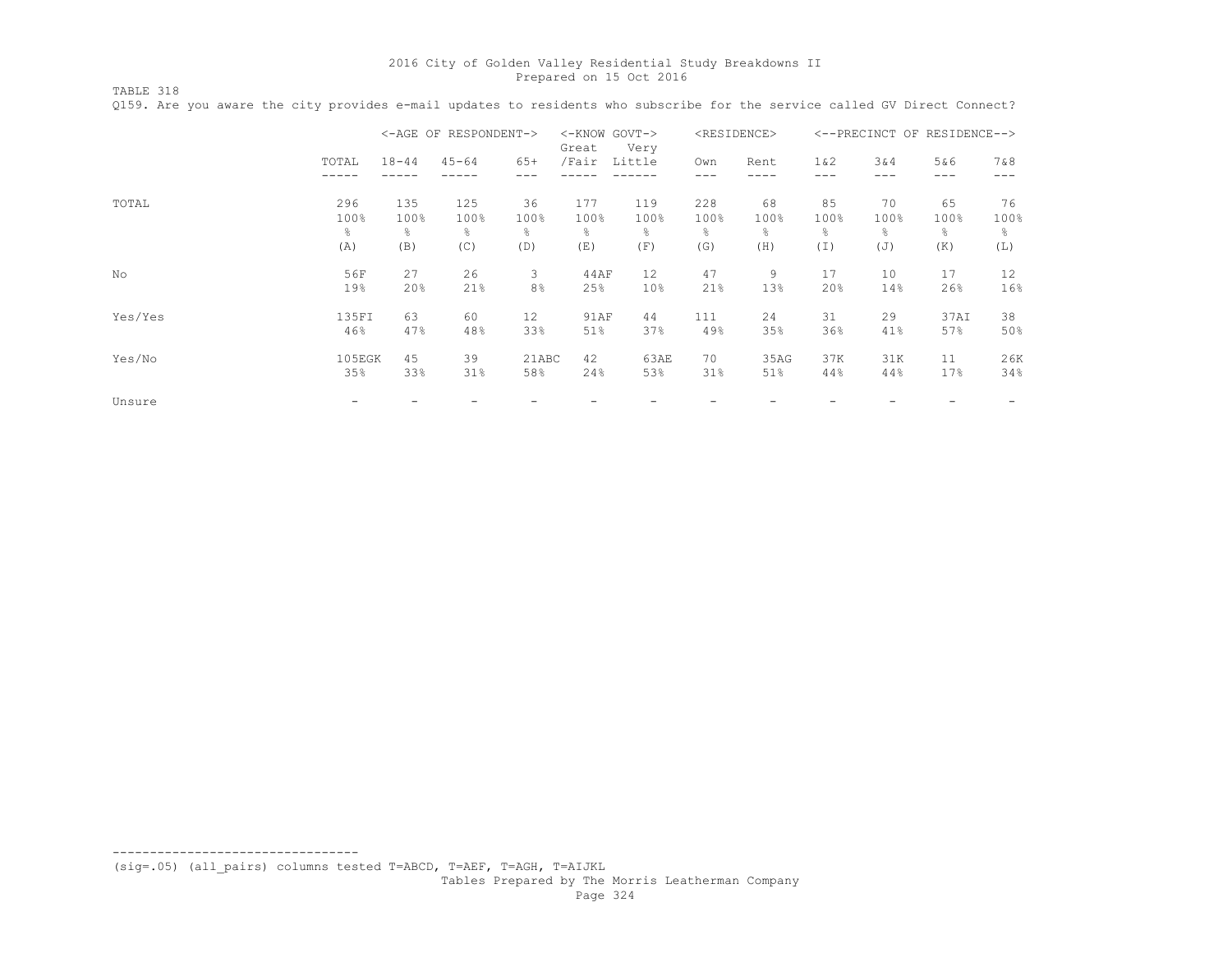TABLE 319 Q160. Use of Facebook?

|                 |        | <-RESIDENTIAL LONGEV-> |               |       |           | <expected longevity-=""></expected> |        |        | <-TYPE OF HOUSEHOLD--> |       |      | $<-$ -GENDER--> |
|-----------------|--------|------------------------|---------------|-------|-----------|-------------------------------------|--------|--------|------------------------|-------|------|-----------------|
|                 |        | Less                   | 10-30 Over 30 |       | Less      | $5 - 10$                            | Over   |        |                        | Empty |      |                 |
|                 | TOTAL  | 10 Yrs                 | Years         | Years | 5 Yrs     | Years                               | 10 Yrs | Senior | Child                  | Nest  | Male | Female          |
|                 |        |                        |               |       |           |                                     |        |        |                        |       |      |                 |
| TOTAL           | 296    | 108                    | 141           | 47    | 21        | 25                                  | 250    | 83     | 103                    | 193   | 139  | 157             |
|                 | 100%   | 100%                   | 100%          | 100%  | 100%      | 100%                                | 100%   | 100%   | 100%                   | 100%  | 100% | 100%            |
|                 | ိင     | 옹                      | 욲             | နွ    | $\approx$ | g.                                  | ⊱      | ⊱      | ⊱                      | ⊱     | g.   | ိင              |
|                 | (A)    | (B)                    | (C)           | (D)   | (E)       | (F)                                 | (G)    | (H)    | (I)                    | (J)   | (K)  | (L)             |
| Not used        | 64BL   | 14                     | 31            | 19ABC | 5         | 3                                   | 56     | 36AIJ  | 16                     | 48    | 39AL | 25              |
|                 | 22%    | 13%                    | 22%           | 40%   | 24%       | 12%                                 | 22%    | 43%    | 16%                    | 25%   | 28%  | 16%             |
| Used/Likely     | 133HJK | 45                     | 73AD          | 15    | 8         | 14                                  | 111    | 29     | 64AHJ                  | 69    | 52   | <b>81AK</b>     |
|                 | 45%    | 42%                    | 52%           | 32%   | 38%       | 56%                                 | 44%    | 35%    | 62%                    | 36%   | 37%  | 52%             |
| Used/Not likely | 99CHI  | 49ACD                  | 37            | 13    | 8         | 8                                   | 83     | 18     | 23                     | 76AHI | 48   | 51              |
|                 | 33%    | 45%                    | 26%           | 28%   | 38%       | 32%                                 | 33%    | 22%    | 22%                    | 39%   | 35%  | 32%             |
| Unsure          |        |                        |               |       |           |                                     |        |        |                        |       |      |                 |

--------------------------------- (sig=.05) (all\_pairs) columns tested T=ABCD, T=AEFG, T=AHIJ, T=AKL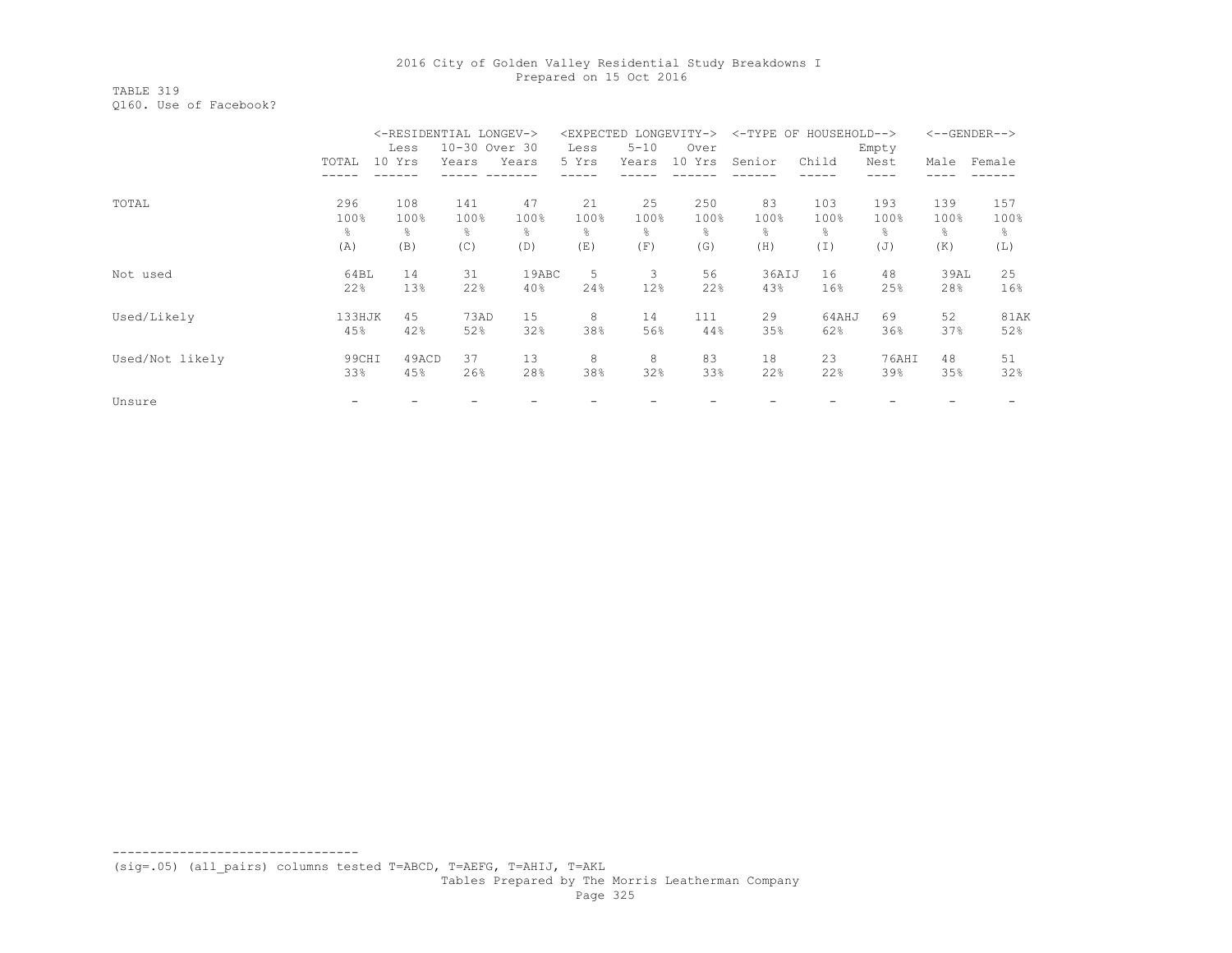TABLE 320 Q160. Use of Facebook?

|                 |       |           | <-AGE OF RESPONDENT-> |       | <-KNOW GOVT-><br>Great | Very   |      | <residence></residence> |        |      | <--PRECINCT OF RESIDENCE--> |      |
|-----------------|-------|-----------|-----------------------|-------|------------------------|--------|------|-------------------------|--------|------|-----------------------------|------|
|                 | TOTAL | $18 - 44$ | $45 - 64$             | $65+$ | /Fair                  | Little | Own  | Rent                    | $1\&2$ | 3&4  | 5&6                         | 7&8  |
|                 |       |           |                       |       |                        |        |      |                         |        |      | ---                         |      |
| TOTAL           | 296   | 135       | 125                   | 36    | 177                    | 119    | 228  | 68                      | 85     | 70   | 65                          | 76   |
|                 | 100%  | 100%      | 100%                  | 100%  | 100%                   | 100%   | 100% | 100%                    | 100%   | 100% | 100%                        | 100% |
|                 | g.    | ိင        | ႜ                     | 옹     | ⊱                      | 옹      | 욲    | š                       | g.     | ႜ    | g.                          | ⊱    |
|                 | (A)   | (B)       | (C)                   | (D)   | (E)                    | (F)    | (G)  | (H)                     | (I)    | (J)  | (K)                         | (L)  |
| Not used        | 64BFL | 16        | 33B                   | 15AB  | 47AF                   | 17     | 54   | 10                      | 24L    | 16   | 14                          | 10   |
|                 | 22%   | 12%       | 26%                   | 42%   | 27%                    | 14%    | 24%  | 15%                     | 28%    | 23%  | 22%                         | 13%  |
| Used/Likely     | 133   | 65        | 54                    | 14    | 78                     | 55     | 107  | 26                      | 35     | 33   | 31                          | 34   |
|                 | 45%   | 48%       | 43%                   | 39%   | 44%                    | 46%    | 47%  | 38%                     | 41%    | 47%  | 48%                         | 45%  |
| Used/Not likely | 99G   | 54AD      | 38                    | 7     | 52                     | 47     | 67   | 32AG                    | 26     | 21   | 20                          | 32   |
|                 | 33%   | 40%       | 30%                   | 19%   | 29%                    | 39%    | 29%  | 47%                     | 31%    | 30%  | 31%                         | 42%  |
| Unsure          |       |           |                       |       |                        |        |      |                         |        |      |                             |      |

--------------------------------- (sig=.05) (all\_pairs) columns tested T=ABCD, T=AEF, T=AGH, T=AIJKL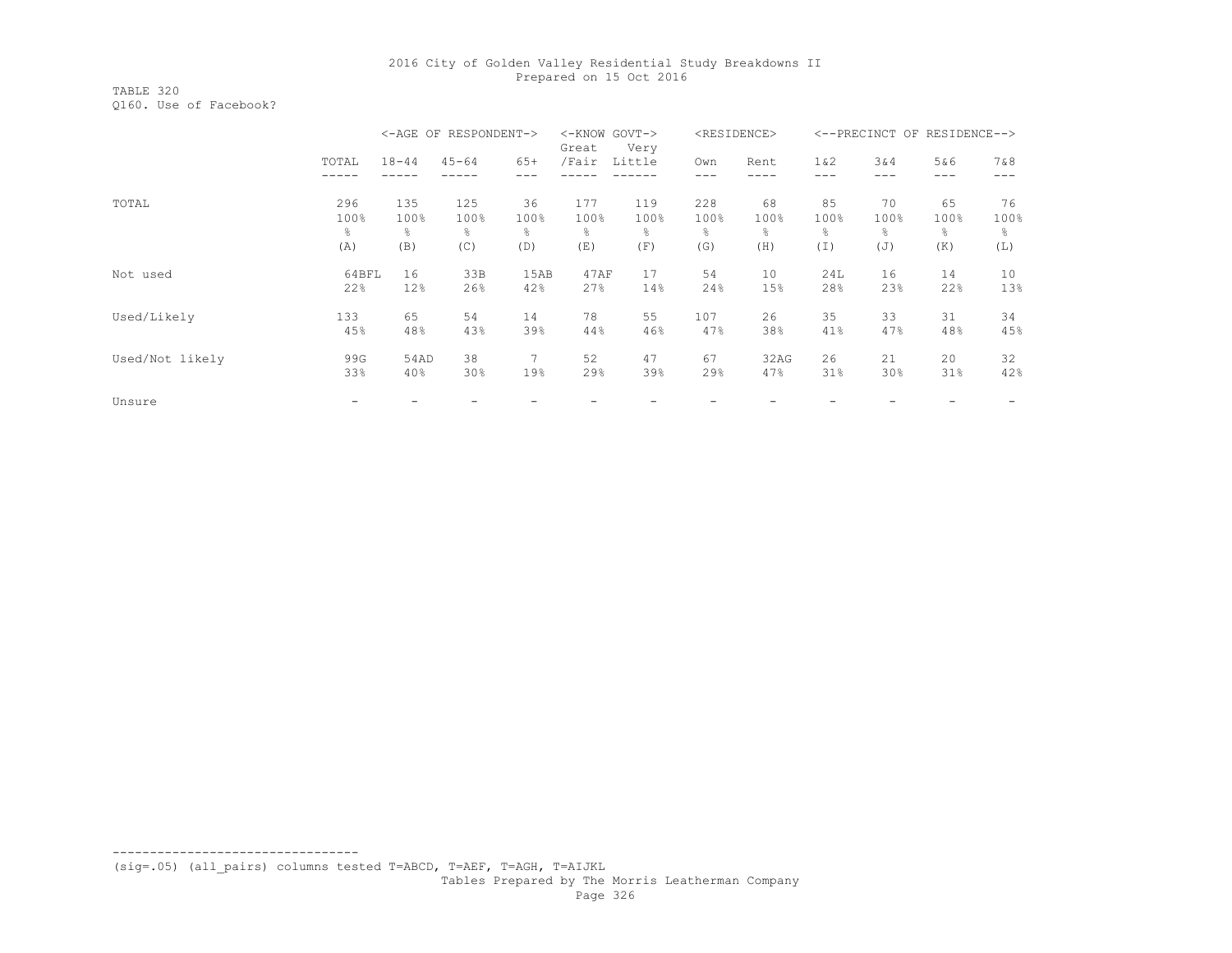TABLE 321 Q161. Twitter?

|                 |       | <-RESIDENTIAL LONGEV-> |       |               |       | <expected longevity-=""></expected> |        |        | <-TYPE OF HOUSEHOLD--> |       |      | $<-$ -GENDER--> |
|-----------------|-------|------------------------|-------|---------------|-------|-------------------------------------|--------|--------|------------------------|-------|------|-----------------|
|                 |       | Less                   |       | 10-30 Over 30 | Less  | $5 - 10$                            | Over   |        |                        | Empty |      |                 |
|                 | TOTAL | 10 Yrs                 | Years | Years         | 5 Yrs | Years                               | 10 Yrs | Senior | Child                  | Nest  | Male | Female          |
|                 |       |                        |       |               |       |                                     |        |        |                        |       |      |                 |
| TOTAL           | 296   | 108                    | 141   | 47            | 21    | 25                                  | 250    | 83     | 103                    | 193   | 139  | 157             |
|                 | 100%  | 100%                   | 100%  | 100%          | 100%  | 100%                                | 100%   | 100%   | 100%                   | 100%  | 100% | 100%            |
|                 | ိင    | ⊱                      | ÷,    | 욲             | ÷,    | ÷.                                  | 욲      | ÷,     | ိင                     | ⊱     | g.   | 옹               |
|                 | (A)   | (B)                    | (C)   | (D)           | (E)   | (F)                                 | (G)    | (H)    | $(\top)$               | (J)   | (K)  | (L)             |
| Not used        | 184B  | 53                     | 95B   | 36AB          | 9     | 11                                  | 164AEF | 73AIJ  | 59                     | 125   | 82   | 102             |
|                 | 62%   | 49%                    | 67%   | 77.8          | 43%   | 44%                                 | 66%    | 88%    | 57%                    | 65%   | 59%  | 65%             |
| Used/Likely     | 52HJ  | 25                     | 20    |               | 6     | 6                                   | 40     | 5      | 25AHJ                  | 27    | 26   | 26              |
|                 | 18%   | 23%                    | 14%   | 15%           | 29%   | 24%                                 | 16%    | 6%     | 24%                    | 14%   | 19%  | 17%             |
| Used/Not likely | 60DH  | 30AD                   | 26    | 4             | 6     | 8                                   | 46     | 5      | 19H                    | 41H   | 31   | 29              |
|                 | 20%   | 28%                    | 18%   | $9\%$         | 29%   | 32%                                 | 18%    | 6%     | 18%                    | 21%   | 22%  | 18%             |
| Unsure          |       |                        |       |               |       |                                     |        |        |                        |       |      |                 |

(sig=.05) (all\_pairs) columns tested T=ABCD, T=AEFG, T=AHIJ, T=AKL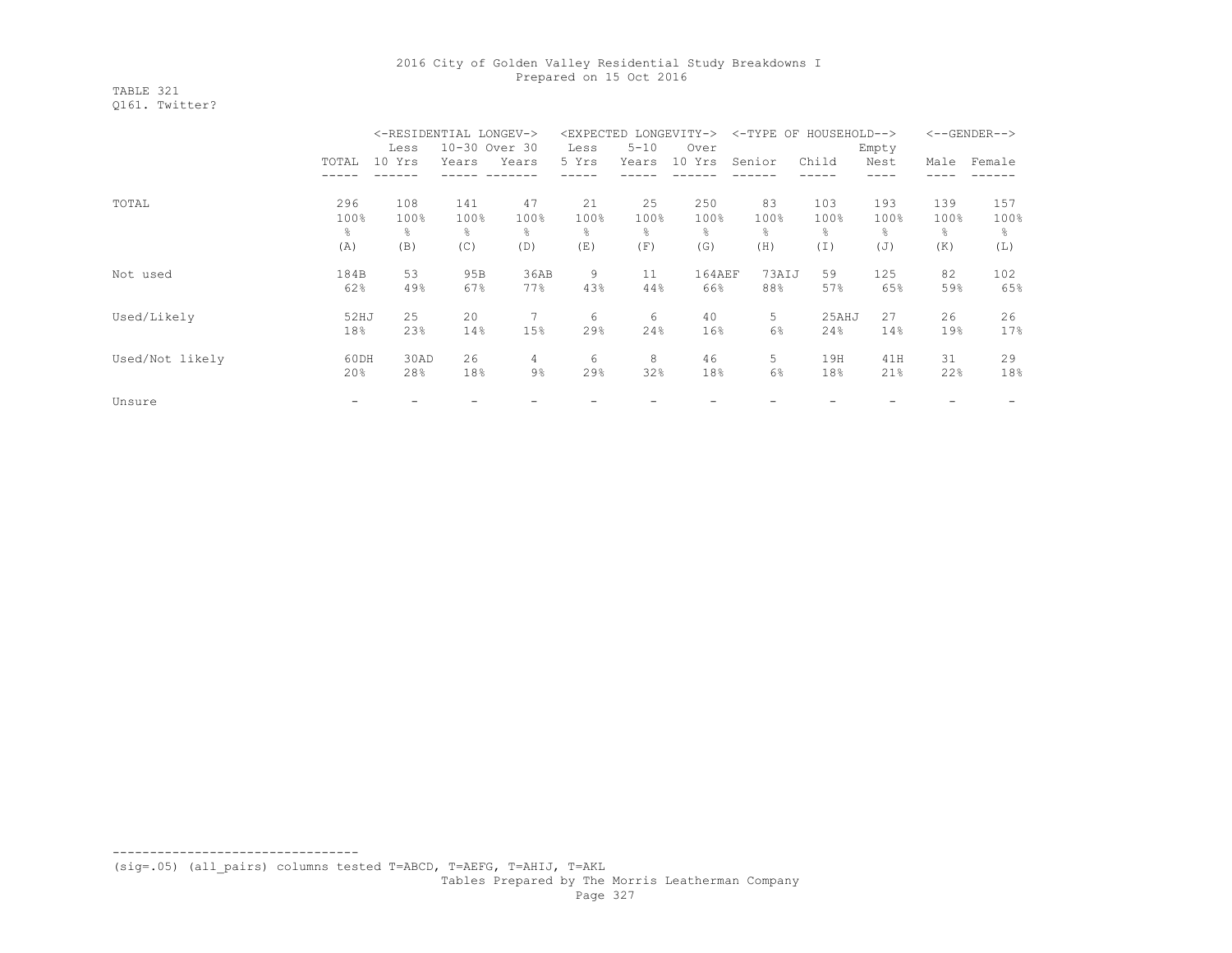TABLE 322 Q161. Twitter?

|                 |        |           | <-AGE OF RESPONDENT-> |                   | Great | <-KNOW GOVT-><br>Very |      | <residence></residence> |        | <--PRECINCT OF RESIDENCE--> |      |       |
|-----------------|--------|-----------|-----------------------|-------------------|-------|-----------------------|------|-------------------------|--------|-----------------------------|------|-------|
|                 | TOTAL  | $18 - 44$ | $45 - 64$             | $65+$             | /Fair | Little                | Own  | Rent                    | $1\&2$ | 3&4                         | 5&6  | 7 & 8 |
|                 |        |           |                       |                   |       |                       |      |                         |        |                             | ---  |       |
| TOTAL           | 296    | 135       | 125                   | 36                | 177   | 119                   | 228  | 68                      | 85     | 70                          | 65   | 76    |
|                 | 100%   | 100%      | 100%                  | 100%              | 100%  | 100%                  | 100% | 100%                    | 100%   | 100%                        | 100% | 100%  |
|                 | g.     | 옹         | $\frac{6}{10}$        | 옹                 | ⊱     | g.                    | 욲    | $\frac{6}{10}$          | g.     | ⊱                           | g.   | g.    |
|                 | (A)    | (B)       | (C)                   | (D)               | (E)   | (F)                   | (G)  | (H)                     | (I)    | (J)                         | (K)  | (L)   |
| Not used        | 184BK  | 62        | 88AB                  | 34ABC             | 112   | 72                    | 147  | 37                      | 56K    | 49K                         | 32   | 47    |
|                 | 62%    | 46%       | 70%                   | 94%               | 63%   | 61%                   | 64%  | 54%                     | 66%    | 70%                         | 49%  | 62%   |
| Used/Likely     | 52D    | 32AD      | 20D                   | $\qquad \qquad -$ | 37    | 15                    | 42   | 10                      | 15     | 9                           | 15   | 13    |
|                 | 18%    | 24%       | 16%                   |                   | 21%   | 13%                   | 18%  | 15%                     | 18%    | 13%                         | 23%  | 17%   |
| Used/Not likely | 60CDEG | 41ACD     | 17                    | $\overline{2}$    | 28    | 32AE                  | 39   | 21AG                    | 14     | 12                          | 18   | 16    |
|                 | 20%    | 30%       | 14%                   | 6%                | 16%   | 27%                   | 17%  | 31%                     | 16%    | 17%                         | 28%  | 21%   |
| Unsure          |        |           |                       |                   |       |                       |      |                         |        |                             |      |       |

(sig=.05) (all\_pairs) columns tested T=ABCD, T=AEF, T=AGH, T=AIJKL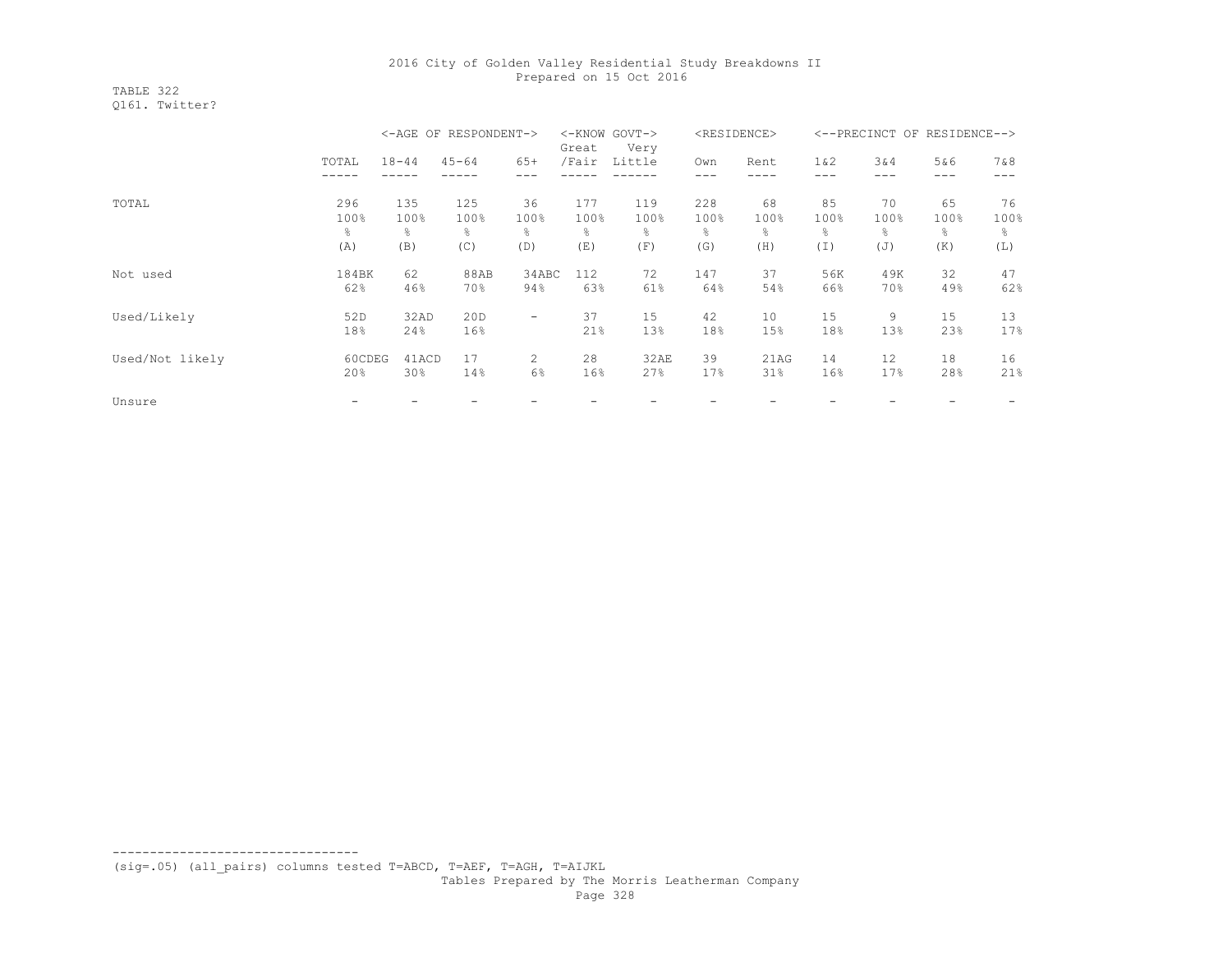TABLE 323 Q162. YouTube?

|                 |         |        | <-RESIDENTIAL LONGEV-> |       | <expected longevity-=""></expected> |          |        |        | <-TYPE OF HOUSEHOLD--> |       |      | $<-$ -GENDER--> |
|-----------------|---------|--------|------------------------|-------|-------------------------------------|----------|--------|--------|------------------------|-------|------|-----------------|
|                 |         | Less   | 10-30 Over 30          |       | Less                                | $5 - 10$ | Over   |        |                        | Empty |      |                 |
|                 | TOTAL   | 10 Yrs | Years                  | Years | 5 Yrs                               | Years    | 10 Yrs | Senior | Child                  | Nest  | Male | Female          |
|                 |         |        |                        |       |                                     |          |        |        |                        |       |      |                 |
| TOTAL           | 296     | 108    | 141                    | 47    | 21                                  | 25       | 250    | 83     | 103                    | 193   | 139  | 157             |
|                 | 100%    | 100%   | 100%                   | 100%  | 100%                                | 100%     | 100%   | 100%   | 100%                   | 100%  | 100% | 100%            |
|                 | 옹       | ⊱      | g.                     | 옹     | ⊱                                   | 옹        | 욲      | ိင     | ⊱                      | 옹     | ⊱    | ⊱               |
|                 | (A)     | (B)    | (C)                    | (D)   | (E)                                 | (F)      | (G)    | (H)    | (I)                    | (J)   | (K)  | (L)             |
| Not used        | 139BEFI | 40     | 68                     | 31ABC |                                     | 6        | 132AEF | 62AIJ  | 31                     | 108AI | 58   | 81              |
|                 | 47%     | 37%    | 48%                    | 66%   | 5%                                  | 24%      | 53%    | 75%    | 30%                    | 56%   | 42%  | 52%             |
| Used/Likely     | 74GHJ   | 25     | 41                     | 8     |                                     | 11AG     | 56     | 9      | 38AHJ                  | 36    | 39   | 35              |
|                 | 25%     | 23%    | 29%                    | 17%   | 33%                                 | 44%      | 22%    | 11%    | 37%                    | 19%   | 28%  | 22%             |
| Used/Not likely | 83GH    | 43ACD  | 32                     | 8     | 13AG                                | 8        | 62     | 12     | 34H                    | 49H   | 42   | 41              |
|                 | 28%     | 40%    | 23%                    | 17%   | 62%                                 | 32%      | 25%    | 14%    | 33%                    | 25%   | 30%  | 26%             |
| Unsure          |         |        |                        |       |                                     |          |        |        |                        |       |      |                 |

(sig=.05) (all\_pairs) columns tested T=ABCD, T=AEFG, T=AHIJ, T=AKL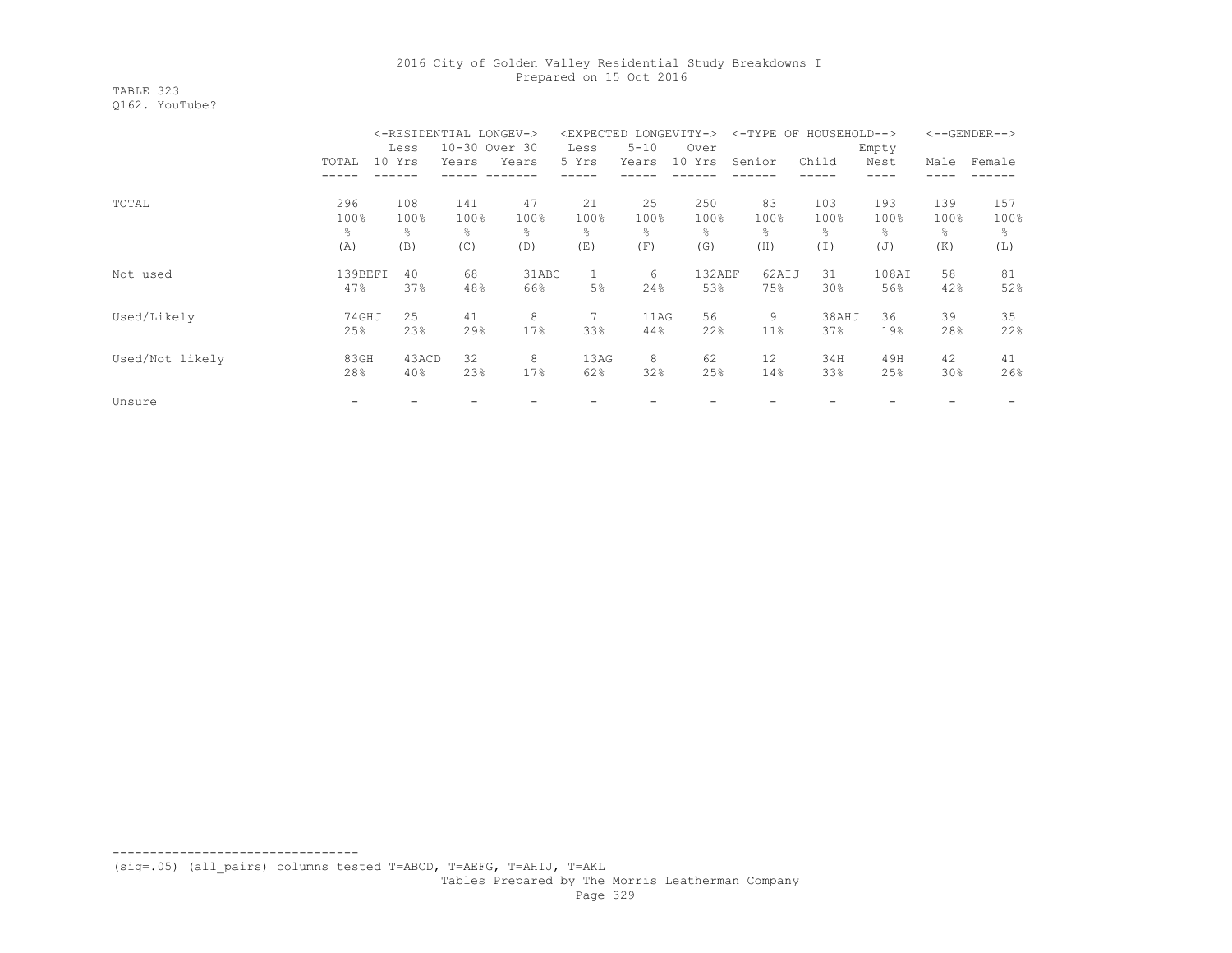TABLE 324 Q162. YouTube?

|                 |        | <-AGE OF RESPONDENT-><br>Great |           |       |       | <-KNOW GOVT-><br>Very | <residence></residence> |      |        |      | <--PRECINCT OF RESIDENCE--> |                |
|-----------------|--------|--------------------------------|-----------|-------|-------|-----------------------|-------------------------|------|--------|------|-----------------------------|----------------|
|                 | TOTAL  | $18 - 44$                      | $45 - 64$ | $65+$ | /Fair | Little                | Own                     | Rent | $1\&2$ | 3&4  | 5&6                         | 7 & 8          |
|                 |        |                                |           |       |       |                       |                         |      |        |      |                             | $-- -$         |
| TOTAL           | 296    | 135                            | 125       | 36    | 177   | 119                   | 228                     | 68   | 85     | 70   | 65                          | 76             |
|                 | 100%   | 100%                           | 100%      | 100%  | 100%  | 100%                  | 100%                    | 100% | 100%   | 100% | 100%                        | 100%           |
|                 | 옹      | $\frac{6}{10}$                 | g.        | ⊱     | g.    | $\approx$             | g.                      | g.   | ÷.     | ိင   | g.                          | ⊱              |
|                 | (A)    | (B)                            | (C)       | (D)   | (E)   | (F)                   | (G)                     | (H)  | (I)    | (J)  | (K)                         | (L)            |
| Not used        | 139BHK | 39                             | 72AB      | 28ABC | 90    | 49                    | 115AH                   | 24   | 37K    | 34K  | 18                          | 50AIJK         |
|                 | 47%    | 29%                            | 58%       | 78%   | 51%   | 41%                   | 50%                     | 35%  | 44%    | 49%  | 28%                         | 66%            |
| Used/Likely     | 74 DL  | 46ACD                          | 25        | 3     | 51    | 23                    | 56                      | 18   | 19L    | 22L  | 27AIL                       | 6              |
|                 | 25%    | 34%                            | 20%       | 8%    | 29%   | 19%                   | 25%                     | 26%  | 22%    | 31%  | 42%                         | 8 <sup>°</sup> |
| Used/Not likely | 83DEG  | 50ACD                          | 28        | 5     | 36    | 47AE                  | 57                      | 26AG | 29     | 14   | 20                          | 20             |
|                 | 28%    | 37%                            | 22%       | 14%   | 20%   | 39%                   | 25%                     | 38%  | 34%    | 20%  | 31%                         | 26%            |
| Unsure          |        |                                |           |       |       |                       |                         |      |        |      |                             |                |

(sig=.05) (all\_pairs) columns tested T=ABCD, T=AEF, T=AGH, T=AIJKL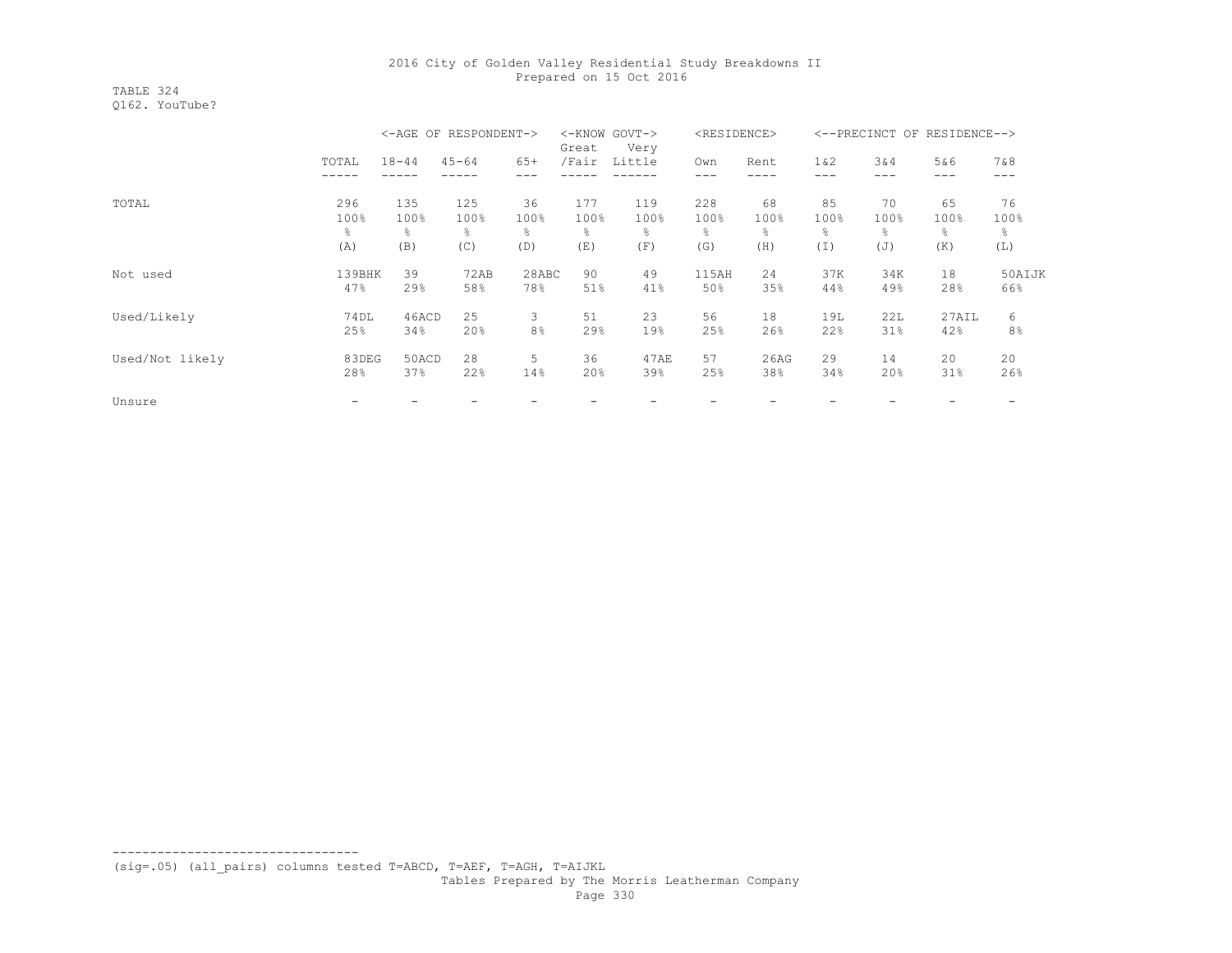TABLE 325 Q163. Podcasts?

|                 |                | <-RESIDENTIAL LONGEV-> |       |               |       | <expected longevity-=""></expected> |        |        | <-TYPE OF HOUSEHOLD--> |                |                 | $<-$ -GENDER--> |
|-----------------|----------------|------------------------|-------|---------------|-------|-------------------------------------|--------|--------|------------------------|----------------|-----------------|-----------------|
|                 |                | Less                   |       | 10-30 Over 30 | Less  | $5 - 10$                            | Over   |        |                        | Empty          |                 |                 |
|                 | TOTAL          | 10 Yrs                 | Years | Years         | 5 Yrs | Years                               | 10 Yrs | Senior | Child                  | Nest           | Male            | Female          |
|                 |                |                        |       |               |       |                                     |        |        |                        |                |                 |                 |
| TOTAL           | 296            | 108                    | 141   | 47            | 21    | 25                                  | 250    | 83     | 103                    | 193            | 139             | 157             |
|                 | 100%           | 100%                   | 100%  | 100%          | 100%  | 100%                                | 100%   | 100%   | 100%                   | 100%           | 100%            | 100%            |
|                 | g.             | ိင                     | g.    | 옹             | ⊱     | 옹                                   | 욲      | ိင     | g.                     | န္             | g.              | 옹               |
|                 | (A)            | (B)                    | (C)   | (D)           | (E)   | (F)                                 | (G)    | (H)    | (I)                    | (J)            | (K)             | (L)             |
| Not used        | 230I           | 78                     | 111   | 41B           | 15    | 16                                  | 199    | 77AIJ  | 71                     | 159AI          | 102             | 128             |
|                 | 78%            | 72%                    | 79%   | 87%           | 71%   | 64%                                 | 80%    | 93%    | 69%                    | 82%            | 73%             | 82%             |
| Used/Likely     | 26HJL          | 15AD                   | 10    |               | 4     | $\mathbf{1}$                        | 21     | 1      | 17AHJ                  | 9              | 17AL            | 9               |
|                 | $9\%$          | 14%                    | 7%    | 2%            | 19%   | 4%                                  | 8%     | 1%     | 17%                    | 5%             | 12%             | $6\%$           |
| Used/Not likely | 38GH           | 13                     | 20    | 5             | 2     | 8AG                                 | 28     | 5      | 15                     | 23             | 18              | 20              |
|                 | 13%            | 12%                    | 14%   | 11%           | 10%   | 32%                                 | 11%    | 6%     | 15%                    | 12%            | 13 <sup>8</sup> | 13%             |
| Unsure          | $\overline{c}$ | 2                      |       |               |       | $\overline{\phantom{m}}$            | 2      |        |                        | $\overline{2}$ | $\overline{2}$  |                 |
|                 | $1\%$          | 2%                     |       |               |       |                                     | $1\%$  |        |                        | 1%             | $1\%$           |                 |

--------------------------------- (sig=.05) (all\_pairs) columns tested T=ABCD, T=AEFG, T=AHIJ, T=AKL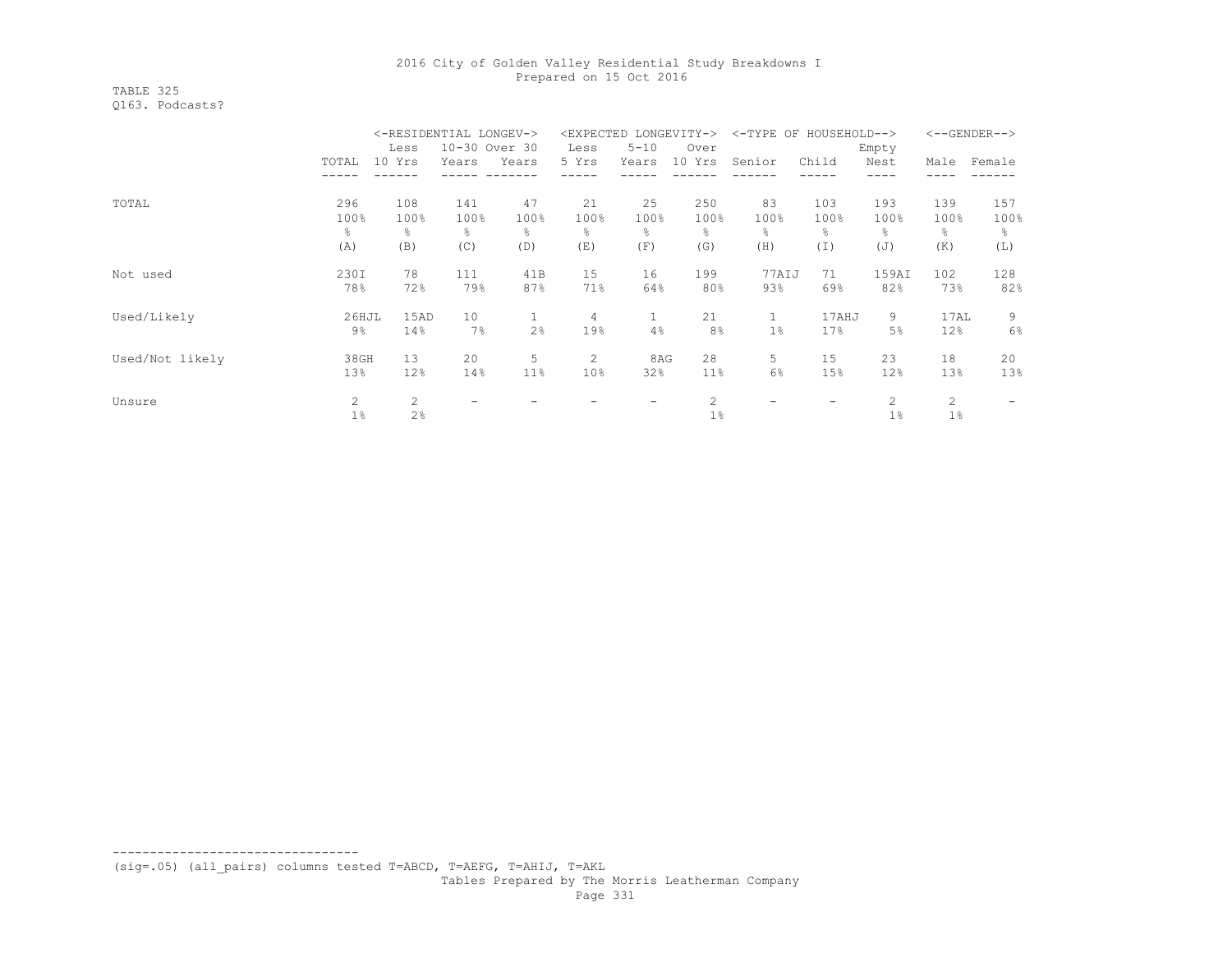TABLE 326 Q163. Podcasts?

|                 |                |                 | <-AGE OF RESPONDENT-> |                | <-KNOW GOVT-><br>Great | Very            |         | <residence></residence> |        |      | <--PRECINCT OF RESIDENCE--> |       |
|-----------------|----------------|-----------------|-----------------------|----------------|------------------------|-----------------|---------|-------------------------|--------|------|-----------------------------|-------|
|                 | TOTAL          | $18 - 44$       | $45 - 64$             | $65+$          | /Fair                  | Little          | Own     | Rent                    | $1\&2$ | 3&4  | 5&6                         | 7 & 8 |
|                 |                |                 |                       |                |                        |                 |         |                         |        |      |                             |       |
| TOTAL           | 296            | 135             | 125                   | 36             | 177                    | 119             | 228     | 68                      | 85     | 70   | 65                          | 76    |
|                 | 100%           | 100%            | 100%                  | 100%           | 100%                   | 100%            | 100%    | 100%                    | 100%   | 100% | 100%                        | 100%  |
|                 | g.             | 옹               | ⊱                     | 옹              | ⊱                      | g.              | g.      | g.                      | 옹      | g.   | g.                          | ⊱     |
|                 | (A)            | (B)             | (C)                   | (D)            | (E)                    | (F)             | (G)     | (H)                     | (I)    | (J)  | (K)                         | (L)   |
| Not used        | 230BK          | 90              | 108AB                 | 32B            | 142                    | 88              | 178     | 52                      | 69K    | 58K  | 39                          | 64K   |
|                 | 78%            | 67%             | 86%                   | 89%            | 80%                    | 74%             | 78%     | 76%                     | 81%    | 83%  | 60%                         | 84%   |
| Used/Likely     | 26C            | 21ACD           | 4                     |                | 14                     | 12              | 21      | 5                       | 5      | 5    | 9                           | 7     |
|                 | $9\%$          | 16%             | 3%                    | 3%             | 8%                     | 10 <sup>°</sup> | 9%      | 7%                      | 6%     | 7%   | 14%                         | $9\%$ |
| Used/Not likely | 38L            | 23A             | 12                    | 3              | 21                     | 17              | 28      | 10                      | 10     |      | 17AIJL                      | 4     |
|                 | 13%            | 17 <sup>8</sup> | 10%                   | 8 <sup>°</sup> | 12%                    | 14%             | 12%     | 15%                     | 12%    | 10%  | 26%                         | 5%    |
| Unsure          | $\overline{c}$ |                 |                       |                | -                      | 2               |         | 1                       |        |      |                             |       |
|                 | $1\%$          | $1\%$           | $1\%$                 |                |                        | 2%              | $\star$ | $1\%$                   | $1\%$  |      |                             | $1\%$ |

--------------------------------- (sig=.05) (all\_pairs) columns tested T=ABCD, T=AEF, T=AGH, T=AIJKL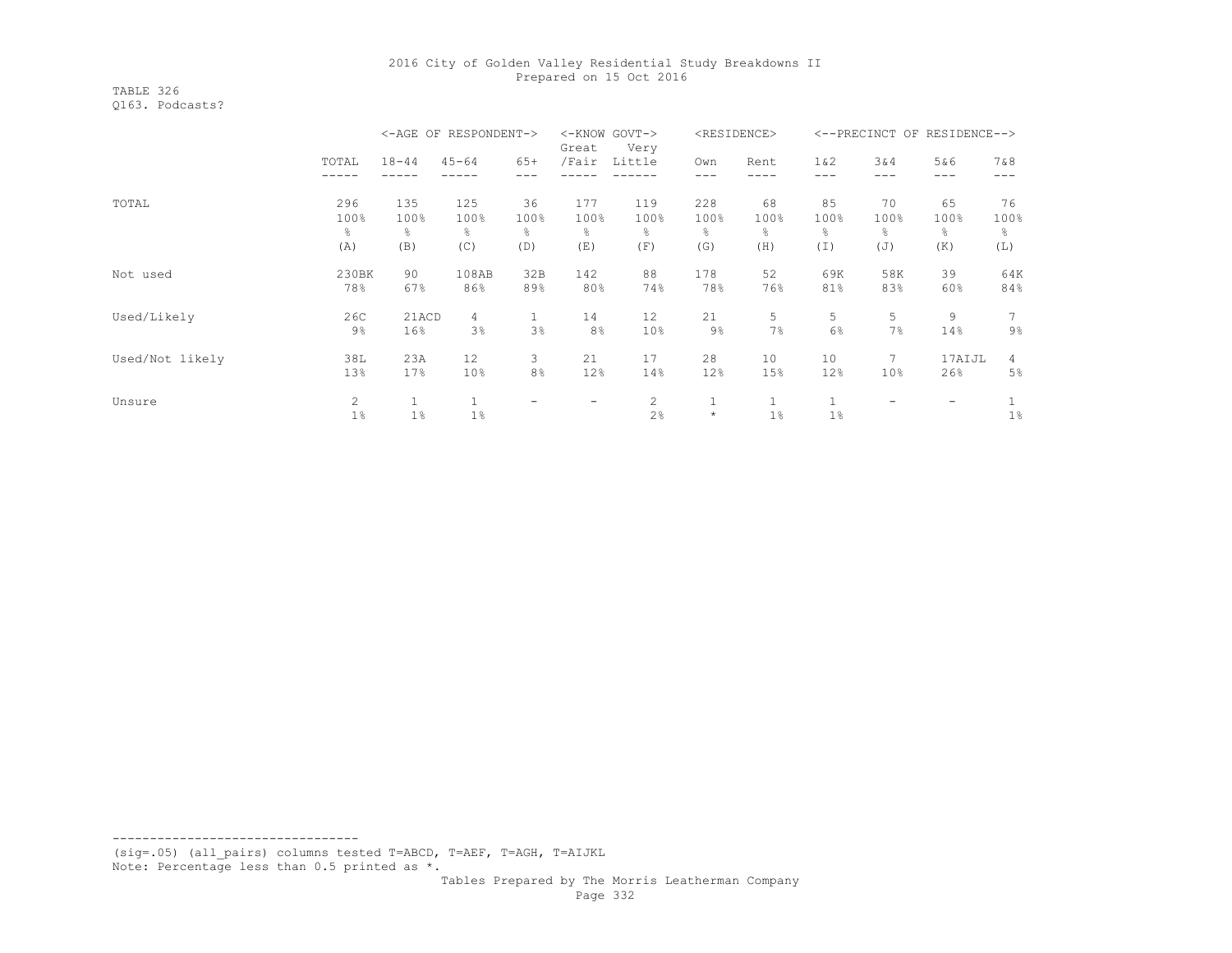TABLE 327 Q164. Instagram?

|                 |                |        | <-RESIDENTIAL LONGEV-> |                          | <expected longevity-=""></expected> |           |        |        | <-TYPE OF HOUSEHOLD--> |       |       | $<-$ -GENDER--> |
|-----------------|----------------|--------|------------------------|--------------------------|-------------------------------------|-----------|--------|--------|------------------------|-------|-------|-----------------|
|                 |                | Less   | 10-30 Over 30          |                          | Less                                | $5 - 10$  | Over   |        |                        | Empty |       |                 |
|                 | TOTAL          | 10 Yrs | Years                  | Years                    | 5 Yrs                               | Years     | 10 Yrs | Senior | Child                  | Nest  | Male  | Female          |
|                 |                |        |                        |                          |                                     |           |        |        |                        |       |       |                 |
| TOTAL           | 296            | 108    | 141                    | 47                       | 21                                  | 25        | 250    | 83     | 103                    | 193   | 139   | 157             |
|                 | 100%           | 100%   | 100%                   | 100%                     | 100%                                | 100%      | 100%   | 100%   | 100%                   | 100%  | 100%  | 100%            |
|                 | g.             | g.     | g.                     | g.                       | ⊱                                   | $\approx$ | 욲      | 욲      | g.                     | န္    | g.    | 옹               |
|                 | (A)            | (B)    | (C)                    | (D)                      | (E)                                 | (F)       | (G)    | (H)    | $(\top)$               | (J)   | (K)   | (L)             |
| Not used        | 220BEI         | 73     | 105                    | 42ABC                    | 10                                  | 16        | 194AE  | 79AIJ  | 65                     | 155AT | 97    | 123             |
|                 | 74%            | 68%    | 74%                    | 89%                      | 48%                                 | 64%       | 78%    | 95%    | 63%                    | 80%   | 70%   | 78%             |
| Used/Likely     | 25DGHJ         | 14AD   | 11D                    | $\overline{\phantom{0}}$ | 7AFG                                | 2         | 16     | -      | 17AHJ                  | 8     | 13    | $12 \,$         |
|                 | 8 <sup>°</sup> | 13%    | $8\,$                  |                          | 33%                                 | 8%        | 6%     |        | 17%                    | 4%    | $9\%$ | 8%              |
| Used/Not likely | 51H            | 21     | 25                     | 5                        | 4                                   | 7         | 40     | 4      | 21H                    | 30H   | 29    | 22              |
|                 | 17%            | 19%    | 18%                    | 11%                      | 19%                                 | 28%       | 16%    | 5%     | 20%                    | 16%   | 21%   | 14%             |
| Unsure          |                |        |                        |                          |                                     |           |        |        |                        |       |       |                 |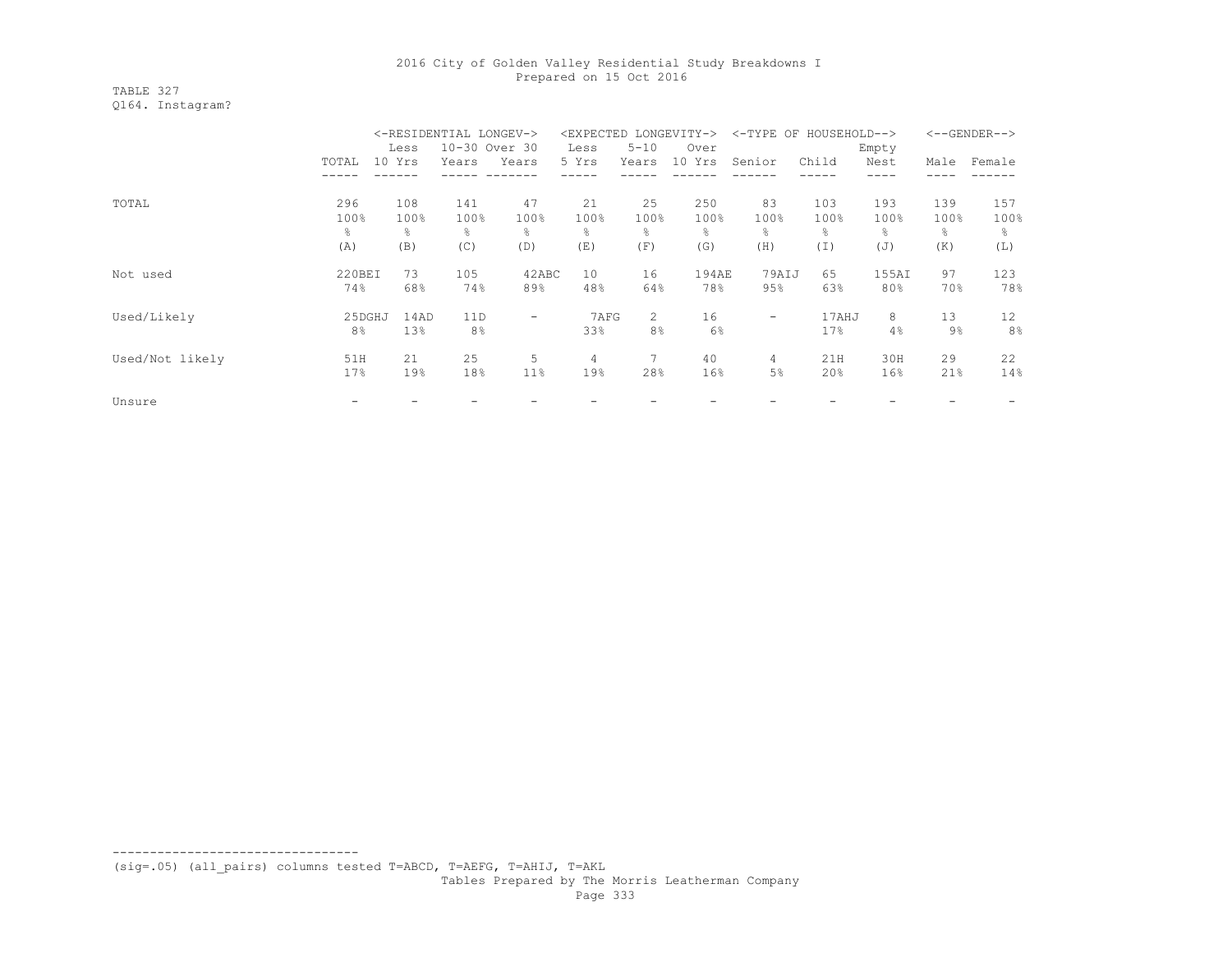TABLE 328 Q164. Instagram?

|                 |       |           | <-AGE OF RESPONDENT-> |                          | Great | <-KNOW GOVT-><br>Very | <residence></residence> |      |                | <--PRECINCT OF RESIDENCE--> |                |         |
|-----------------|-------|-----------|-----------------------|--------------------------|-------|-----------------------|-------------------------|------|----------------|-----------------------------|----------------|---------|
|                 | TOTAL | $18 - 44$ | $45 - 64$             | $65+$                    | /Fair | Little                | Own                     | Rent | $1\&2$         | 3&4                         | 5&6            | 7 & 8   |
|                 |       |           |                       |                          |       |                       |                         |      |                |                             | ---            |         |
| TOTAL           | 296   | 135       | 125                   | 36                       | 177   | 119                   | 228                     | 68   | 85             | 70                          | 65             | 76      |
|                 | 100%  | 100%      | 100%                  | 100%                     | 100%  | 100%                  | 100%                    | 100% | 100%           | 100%                        | 100%           | 100%    |
|                 | 옹     | 옹         | g.                    | 옹                        | ÷,    | ိင                    | ⊱                       | 옹    | ⊱              | 옹                           | 옹              | g.      |
|                 | (A)   | (B)       | (C)                   | (D)                      | (E)   | (F)                   | (G)                     | (H)  | (I)            | (J)                         | (K)            | (L)     |
| Not used        | 220BH | 76        | 109AB                 | 35AB                     | 135   | 85                    | 179AH                   | 41   | 67             | 55                          | 43             | 55      |
|                 | 74%   | 56%       | 87%                   | 97%                      | 76%   | 71%                   | 79%                     | 60%  | 79%            | 79%                         | 66%            | 72%     |
| Used/Likely     | 25C   | 25ACD     |                       | $\overline{\phantom{0}}$ | 13    | 12                    | 16                      | 9    |                | 6                           | 6              | 6       |
|                 | 8%    | 19%       |                       |                          | 7%    | 10%                   | 7%                      | 13%  | 8 <sup>°</sup> | $9\%$                       | $9\frac{6}{6}$ | $8\,$ % |
| Used/Not likely | 51DG  | 34ACD     | 16                    |                          | 29    | 22                    | 33                      | 18AG | 11             | 9                           | 16             | 15      |
|                 | 17%   | 25%       | 13%                   | 3%                       | 16%   | 18%                   | 14%                     | 26%  | 13%            | 13%                         | 25%            | 20%     |
| Unsure          |       |           |                       |                          |       |                       |                         |      |                |                             |                |         |

--------------------------------- (sig=.05) (all\_pairs) columns tested T=ABCD, T=AEF, T=AGH, T=AIJKL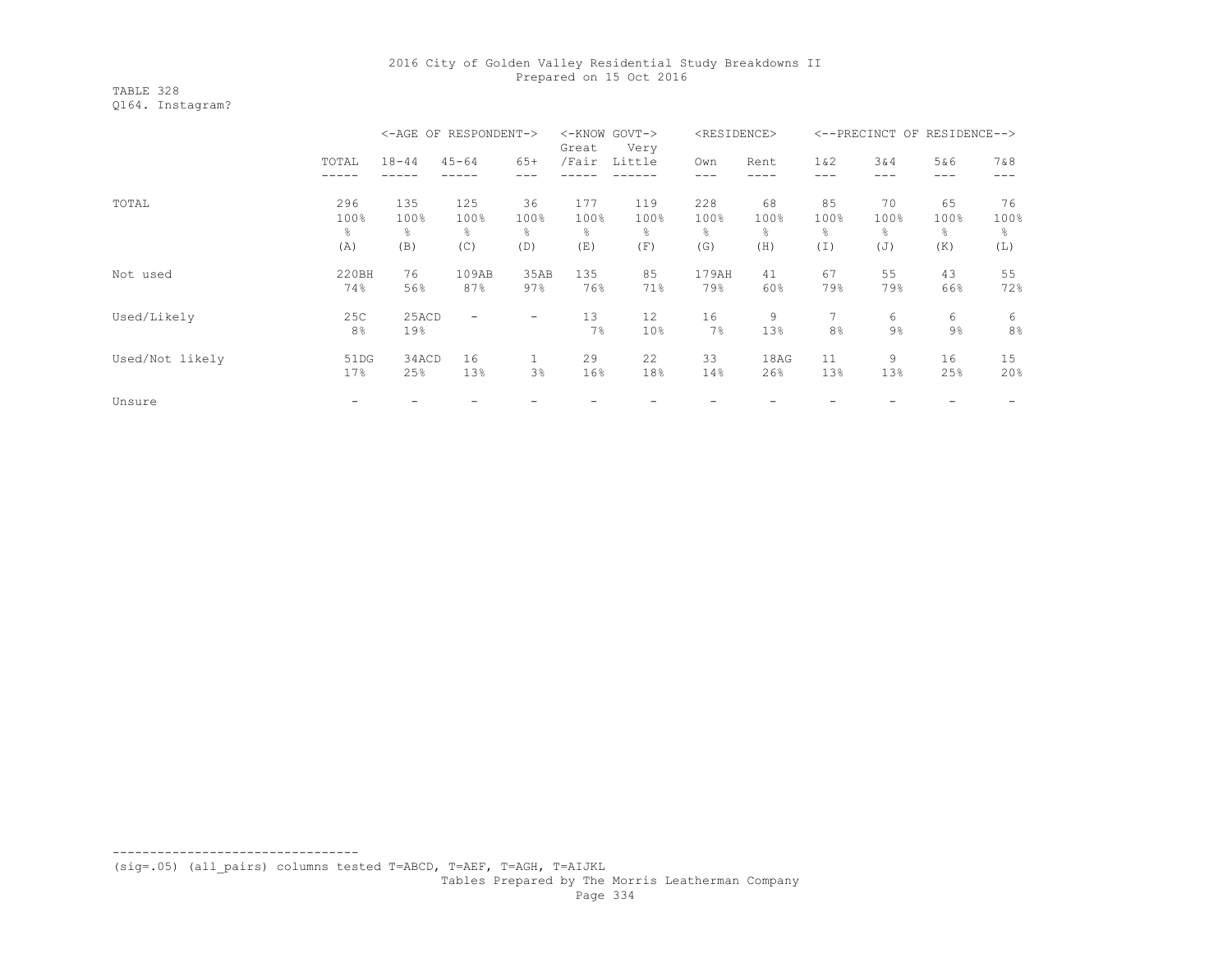TABLE 329 Q164. Snapchat?

|                 |         | <-RESIDENTIAL LONGEV-> |               | <expected longevity-=""></expected> |       |          |        | <-TYPE OF HOUSEHOLD--> |       |       | $<-$ -GENDER--> |        |
|-----------------|---------|------------------------|---------------|-------------------------------------|-------|----------|--------|------------------------|-------|-------|-----------------|--------|
|                 |         | Less                   | 10-30 Over 30 |                                     | Less  | $5 - 10$ | Over   |                        |       | Empty |                 |        |
|                 | TOTAL   | 10 Yrs                 | Years         | Years                               | 5 Yrs | Years    | 10 Yrs | Senior                 | Child | Nest  | Male            | Female |
|                 |         |                        |               |                                     |       |          |        |                        |       |       |                 |        |
| TOTAL           | 296     | 108                    | 141           | 47                                  | 21    | 25       | 250    | 83                     | 103   | 193   | 139             | 157    |
|                 | 100%    | 100%                   | 100%          | 100%                                | 100%  | 100%     | 100%   | 100%                   | 100%  | 100%  | 100%            | 100%   |
|                 | ိင      | 옹                      | ⊱             | 옹                                   | ⊱     | ⊱        | 욲      | 옹                      | ⊱     | 옹     | 옹               | 옹      |
|                 | (A)     | (B)                    | (C)           | (D)                                 | (E)   | (F)      | (G)    | (H)                    | (I)   | (J)   | (K)             | (L)    |
| Not used        | 183BEFI | 51                     | 92B           | 40ABC                               | 6     | 10       | 167AEF | 77AIJ                  | 52    | 131AI | 83              | 100    |
|                 | 62%     | 47%                    | 65%           | 85%                                 | 29%   | 40%      | 67%    | 93%                    | 50%   | 68%   | 60%             | 64%    |
| Used/Likely     | 35DGHJ  | 17D                    | 18D           | $\overline{\phantom{a}}$            | 7 A G | 5        | 23     | -                      | 26AHJ | 9H    | 13              | 22     |
|                 | 12%     | 16%                    | 13%           |                                     | 33%   | 20%      | $9\%$  |                        | 25%   | 5%    | $9\%$           | 14%    |
| Used/Not likely | 78GH    | 40ACD                  | 31            |                                     | 8     | 10       | 60     | 6                      | 25H   | 53H   | 43              | 35     |
|                 | 26%     | 37%                    | 22%           | 15%                                 | 38%   | 40%      | 24%    | 7%                     | 24%   | 27%   | 31%             | 22%    |
| Unsure          |         |                        |               |                                     |       |          |        |                        |       |       |                 |        |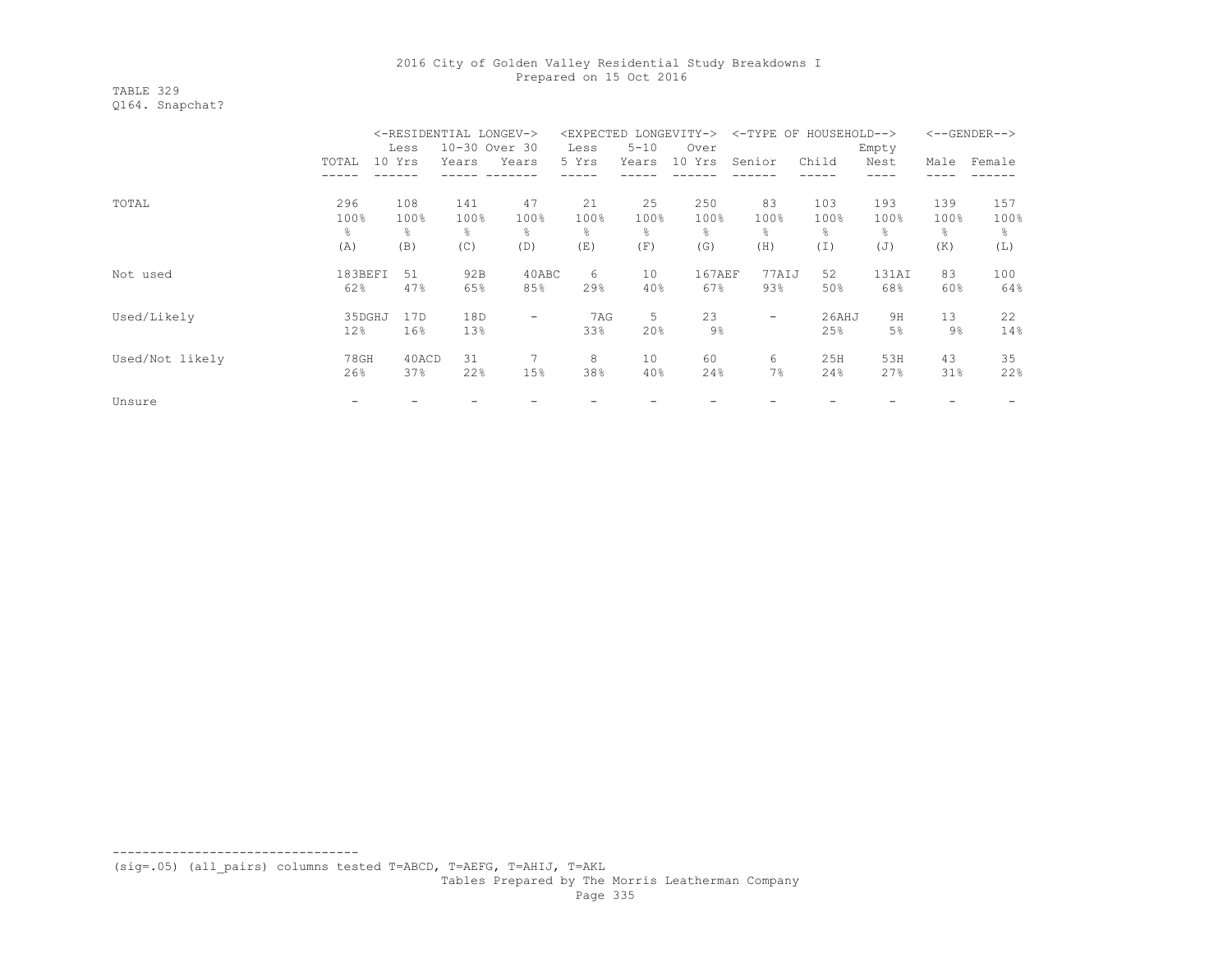TABLE 330 Q164. Snapchat?

|                 |        |           | <-AGE OF RESPONDENT-> |                | Great | <-KNOW GOVT-><br>Very | <residence></residence> |      |        |      | <--PRECINCT OF RESIDENCE--> |      |
|-----------------|--------|-----------|-----------------------|----------------|-------|-----------------------|-------------------------|------|--------|------|-----------------------------|------|
|                 | TOTAL  | $18 - 44$ | $45 - 64$             | $65+$          | /Fair | Little                | Own                     | Rent | $1\&2$ | 3&4  | 5&6                         | 7&8  |
|                 |        |           |                       |                |       |                       |                         |      |        |      | ---                         |      |
| TOTAL           | 296    | 135       | 125                   | 36             | 177   | 119                   | 228                     | 68   | 85     | 70   | 65                          | 76   |
|                 | 100%   | 100%      | 100%                  | 100%           | 100%  | 100%                  | 100%                    | 100% | 100%   | 100% | 100%                        | 100% |
|                 | ိင     | ⊱         | ٩,                    | g              | ⊱     | ÷,                    | $\approx$               | 옹    | 옹      | 욲    | 옹                           | 옹    |
|                 | (A)    | (B)       | (C)                   | (D)            | (E)   | (F)                   | (G)                     | (H)  | (I)    | (J)  | (K)                         | (L)  |
| Not used        | 183BH  | 49        | 101AB                 | 33AB           | 114   | 69                    | 157AH                   | 26   | 57     | 45   | 34                          | 47   |
|                 | 62%    | 36%       | 81%                   | 92%            | 64%   | 58%                   | 69%                     | 38%  | 67%    | 64%  | 52%                         | 62%  |
| Used/Likely     | 35CG   | 34ACD     | -                     |                | 23    | 12                    | 20                      | 15AG | 13     | 9    | 8                           | 5    |
|                 | 12%    | 25%       |                       | 3%             | 13%   | 10 <sup>°</sup>       | $9\%$                   | 22%  | 15%    | 13%  | 12%                         | 7%   |
| Used/Not likely | 78CDGI | 52ACD     | 24                    | $\overline{2}$ | 40    | 38                    | 51                      | 27AG | 15     | 16   | 23I                         | 24I  |
|                 | 26%    | 39%       | 19%                   | 6%             | 23%   | 32%                   | 22%                     | 40%  | 18%    | 23%  | 35%                         | 32%  |
| Unsure          |        |           |                       |                |       |                       |                         |      |        |      |                             |      |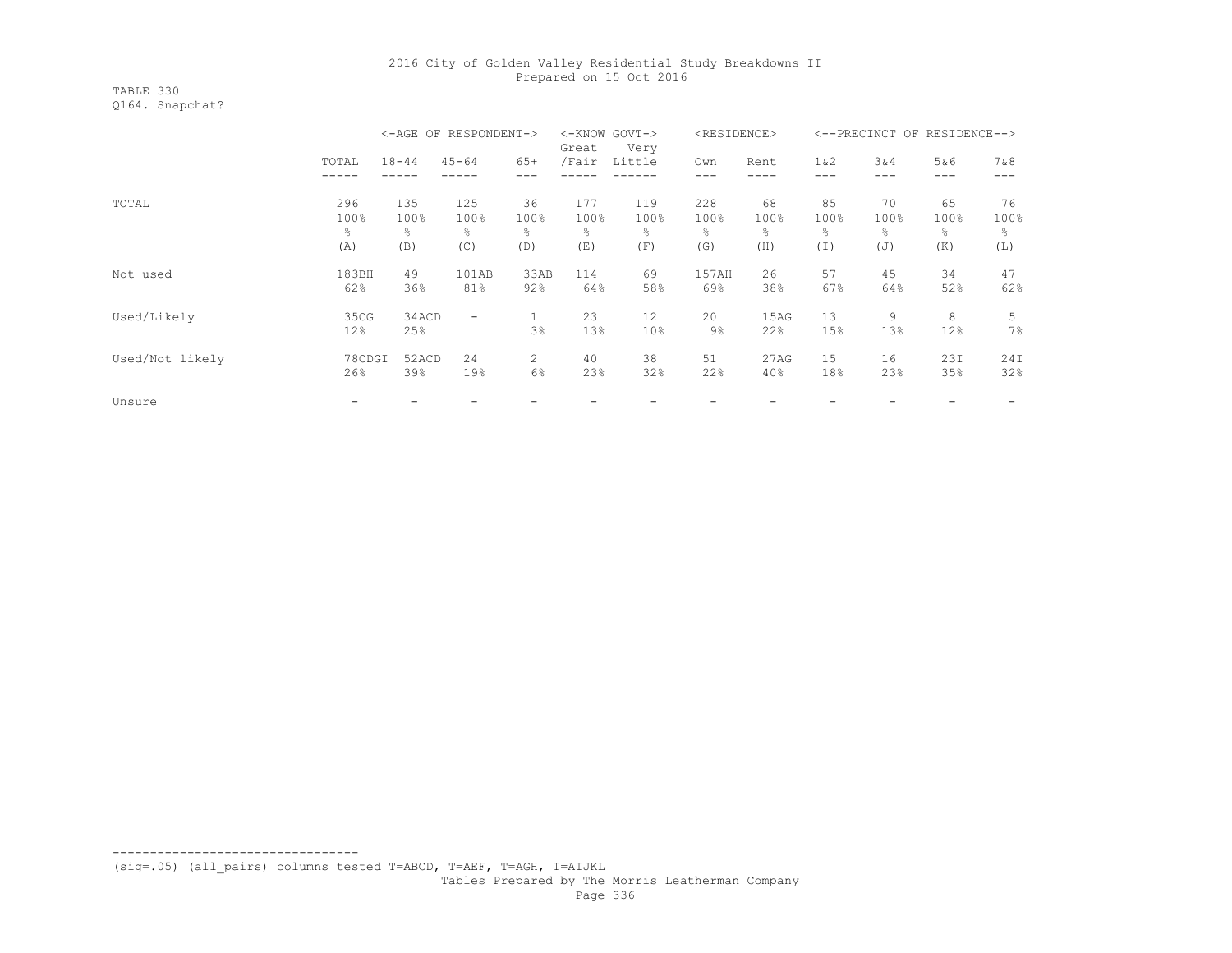TABLE 331

Q167. Have any household members participated in any senior programs?

|        |       |        | <-RESIDENTIAL LONGEV-> |               | <expected longevity-=""></expected> |                          |                | <-TYPE OF HOUSEHOLD--> |       |                | $<-$ -GENDER--> |        |  |
|--------|-------|--------|------------------------|---------------|-------------------------------------|--------------------------|----------------|------------------------|-------|----------------|-----------------|--------|--|
|        |       | Less   |                        | 10-30 Over 30 | Less                                | $5 - 10$                 | Over           |                        |       | Empty          |                 |        |  |
|        | TOTAL | 10 Yrs | Years                  | Years         | 5 Yrs                               | Years                    | 10 Yrs         | Senior                 | Child | Nest           | Male            | Female |  |
|        |       |        |                        |               |                                     |                          |                |                        |       |                |                 |        |  |
| TOTAL  | 155   | 11     | 75                     | 69            | 6                                   | 2                        | 147            | 155                    |       | 148            | 70              | 85     |  |
|        | 100%  | 100%   | 100%                   | 100%          | 100%                                | 100%                     | 100%           | 100%                   | 100%  | 100%           | 100%            | 100%   |  |
|        | ÷,    | g.     | g.                     | ⊱             | ⊱                                   | 옹                        | $\frac{6}{10}$ | $\frac{6}{10}$         | ⊱     | $\frac{6}{10}$ | g.              | 욲      |  |
|        | (A)   | (B)    | (C)                    | (D)           | (E)                                 | (F)                      | (G)            | (H)                    | (I)   | (J)            | (K)             | (L)    |  |
| Yes    | 42    |        | 22                     | 19            |                                     | $\overline{\phantom{a}}$ | 41             | 42                     |       | 41             | 17              | 25     |  |
|        | 27%   | $9\%$  | 29%                    | 28%           | 17%                                 |                          | 28%            | 27%                    | 14%   | 28%            | 24%             | 29%    |  |
| No     | 113   | 10     | 53                     | 50            | 5                                   | 2                        | 106            | 113                    | 6     | 107            | 53              | 60     |  |
|        | 73%   | $91\%$ | 71%                    | 72%           | 83%                                 | 100%                     | 72%            | 73%                    | 86%   | 72%            | 76%             | 71%    |  |
| Unsure |       |        |                        |               |                                     |                          |                |                        |       |                |                 |        |  |

(sig=.05) (all\_pairs) columns tested T=ABCD, T=AEFG, T=AHIJ, T=AKL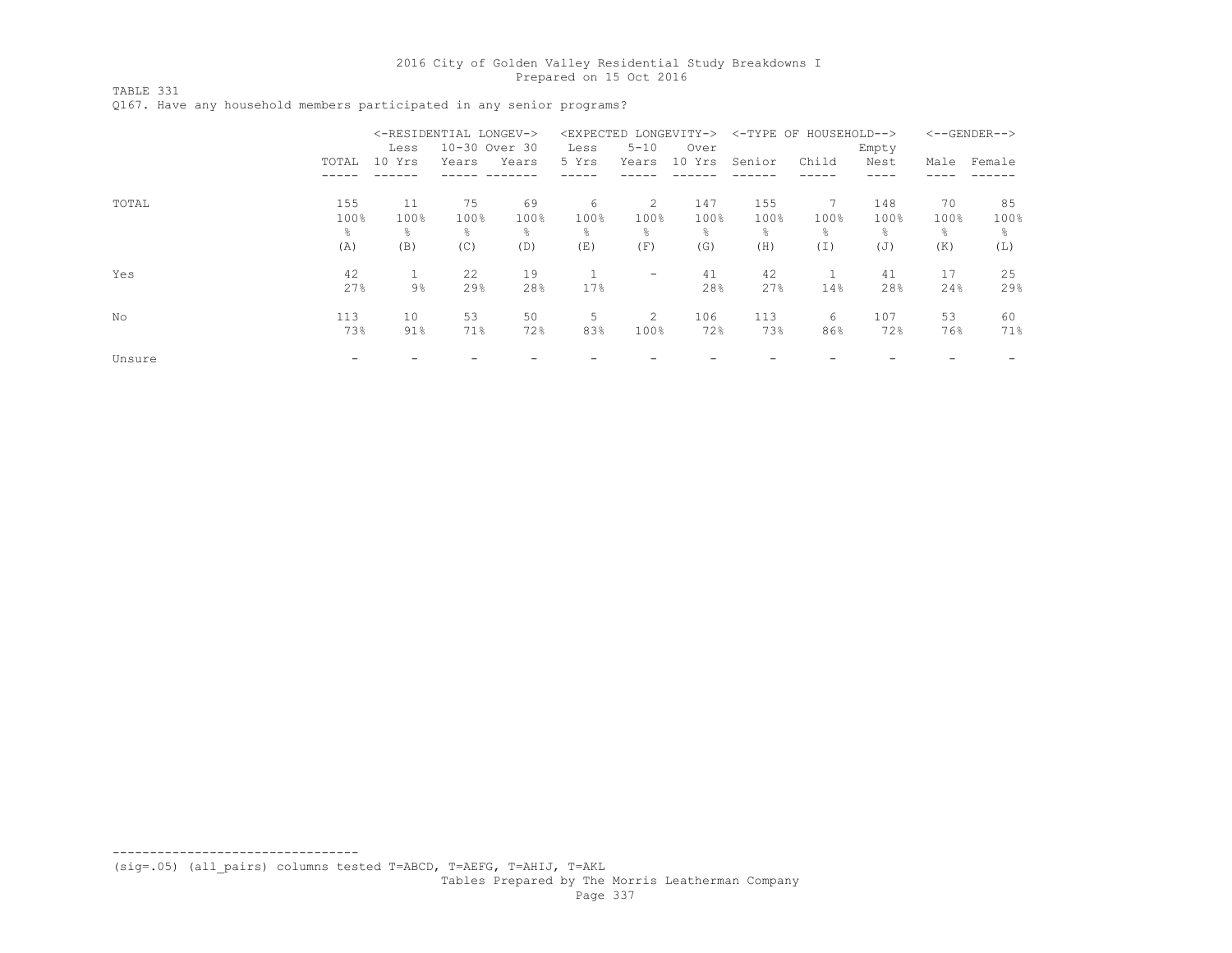TABLE 332

Q167. Have any household members participated in any senior programs?

|        |             | <-AGE OF RESPONDENT-> |            |            | <-KNOW GOVT-><br>Very<br>Great |            | <residence></residence> |                       | <--PRECINCT OF RESIDENCE--> |            |             |            |
|--------|-------------|-----------------------|------------|------------|--------------------------------|------------|-------------------------|-----------------------|-----------------------------|------------|-------------|------------|
|        | TOTAL       | $18 - 44$             | $45 - 64$  | $65+$      | /Fair                          | Little     | Own                     | Rent                  | 1 & 2                       | 3&4        | 5&6<br>---  | 7&8        |
|        |             |                       |            |            |                                |            |                         |                       |                             |            |             |            |
| TOTAL  | 155<br>100% | 3<br>100%             | 74<br>100% | 78<br>100% | 92<br>100%                     | 63<br>100% | 127<br>100%             | 28<br>100%            | 41<br>100%                  | 38<br>100% | 38<br>100%  | 38<br>100% |
|        | ÷,<br>(A)   | $\frac{6}{6}$<br>(B)  | g.<br>(C)  | 옹<br>(D)   | ⊱<br>(E)                       | g.<br>(F)  | $\frac{6}{10}$<br>(G)   | $\frac{6}{10}$<br>(H) | 옹<br>(I)                    | ⊱<br>(J)   | g.<br>(K)   | 옹<br>(L)   |
| Yes    | 42<br>27%   | $\overline{2}$<br>67% | 15<br>20%  | 25<br>32%  | 22<br>24%                      | 20<br>32%  | 31<br>24%               | 11<br>39%             | 11<br>27%                   | 6<br>16%   | 15AJ<br>39% | 10<br>26%  |
| No     | 113K<br>73% | 33%                   | 59<br>80%  | 53<br>68%  | 70<br>76%                      | 43<br>68%  | 96<br>76%               | 17<br>61%             | 30<br>73%                   | 32K<br>84% | 23<br>61%   | 28<br>74%  |
| Unsure |             |                       |            |            |                                |            |                         |                       |                             |            |             |            |

--------------------------------- (sig=.05) (all\_pairs) columns tested T=ABCD, T=AEF, T=AGH, T=AIJKL

Tables Prepared by The Morris Leatherman Company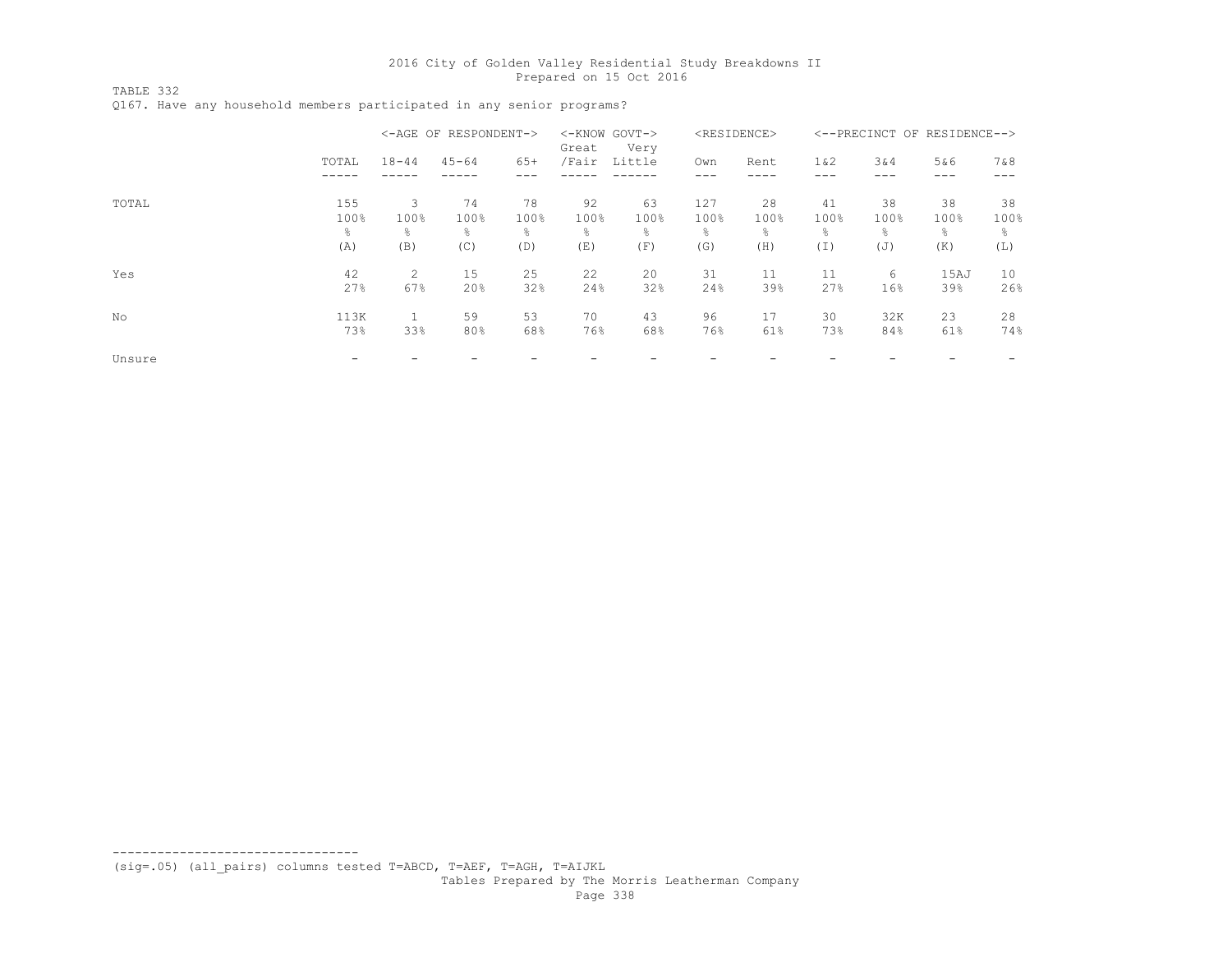## TABLE 333

Q168. How would you rate that experience?

|                |               | <-RESIDENTIAL LONGEV-><br><expected longevity-=""></expected> |               |               |               |                          |              | <-TYPE OF HOUSEHOLD--> |                   |               |              | $<-$ -GENDER--> |  |
|----------------|---------------|---------------------------------------------------------------|---------------|---------------|---------------|--------------------------|--------------|------------------------|-------------------|---------------|--------------|-----------------|--|
|                |               | Less                                                          | 10-30 Over 30 |               | Less          | $5 - 10$                 | Over         |                        |                   | Empty         |              |                 |  |
|                | TOTAL         | 10 Yrs                                                        | Years         | Years         | 5 Yrs         | Years                    | 10 Yrs       | Senior                 | Child             | Nest          |              | Male Female     |  |
|                |               |                                                               |               |               |               |                          |              |                        |                   | ----          | ----         |                 |  |
| TOTAL          | 42            | $\mathbf{1}$                                                  | 22            | 19            | $\mathbf{1}$  | $\overline{\phantom{a}}$ | 41           | 42                     | $\mathbf{1}$      | 41            | 17           | 25              |  |
|                | 100%          | 100%                                                          | 100%          | 100%          | 100%          |                          | 100%         | 100%                   | 100%              | 100%          | 100%         | 100%            |  |
|                | $\frac{6}{6}$ | ⊱                                                             | $\frac{6}{6}$ | $\frac{6}{6}$ | $\frac{8}{6}$ | 옹                        | g.           | $\frac{\circ}{6}$      | 옹                 | $\frac{6}{6}$ | 옹            | $\frac{6}{6}$   |  |
|                | (A)           | (B)                                                           | (C)           | (D)           | (E)           | (F)                      | (G)          | (H)                    | (I)               | (J)           | (K)          | (L)             |  |
| <b>FAVOR</b>   | 41            | $\mathbf{1}$                                                  | 22            | 18            | $\mathbf{1}$  | $\overline{\phantom{m}}$ | 40           | 41                     | $\mathbf{1}$      | 40            | 16           | 25              |  |
| -----          | 98%           | 100%                                                          | 100%          | 95%           | 100%          |                          | 98%          | 98%                    | 100%              | 98%           | 94%          | 100%            |  |
| Excellent      | 10            | $\overline{a}$                                                | 5             | 5             |               | $\overline{\phantom{a}}$ | 10           | 10                     | $\mathbf{1}$      | 9             | 3            | 7               |  |
|                | 24%           |                                                               | 23%           | 26%           |               |                          | 24%          | 24%                    | 100%              | 22%           | 18%          | 28%             |  |
| Good           | 31            | $\mathbf{1}$                                                  | 17            | 13            | $\mathbf{1}$  | $\overline{\phantom{a}}$ | 30           | 31                     | $\qquad \qquad -$ | 31            | 13           | 18              |  |
|                | 74%           | 100%                                                          | 77%           | 68%           | 100%          |                          | 73%          | 74%                    |                   | 76%           | 76%          | 72%             |  |
| <b>UNFAVOR</b> | $\mathbf{1}$  |                                                               |               | $\mathbf{1}$  |               |                          | $\mathbf{1}$ | $\mathbf{1}$           |                   | $\mathbf{1}$  | $\mathbf{1}$ |                 |  |
|                | 2%            |                                                               |               | 5%            |               |                          | 2%           | 2%                     |                   | 2%            | 6%           |                 |  |
| Only fair      | $\,1\,$       |                                                               |               | $\mathbf{1}$  |               |                          | $\mathbf{1}$ | $\mathbf{1}$           | Ξ.                | $\mathbf{1}$  | $\mathbf{1}$ |                 |  |
|                | 2%            |                                                               |               | 5%            |               |                          | 2%           | 2%                     |                   | 2%            | 6%           |                 |  |
| Poor           |               |                                                               |               |               |               |                          |              |                        |                   |               |              |                 |  |
| UNSURE         |               |                                                               |               |               |               |                          |              |                        |                   |               |              |                 |  |
| - - - - - -    |               |                                                               |               |               |               |                          |              |                        |                   |               |              |                 |  |

(sig=.05) (all\_pairs) columns tested T=ABCD, T=AEFG, T=AHIJ, T=AKL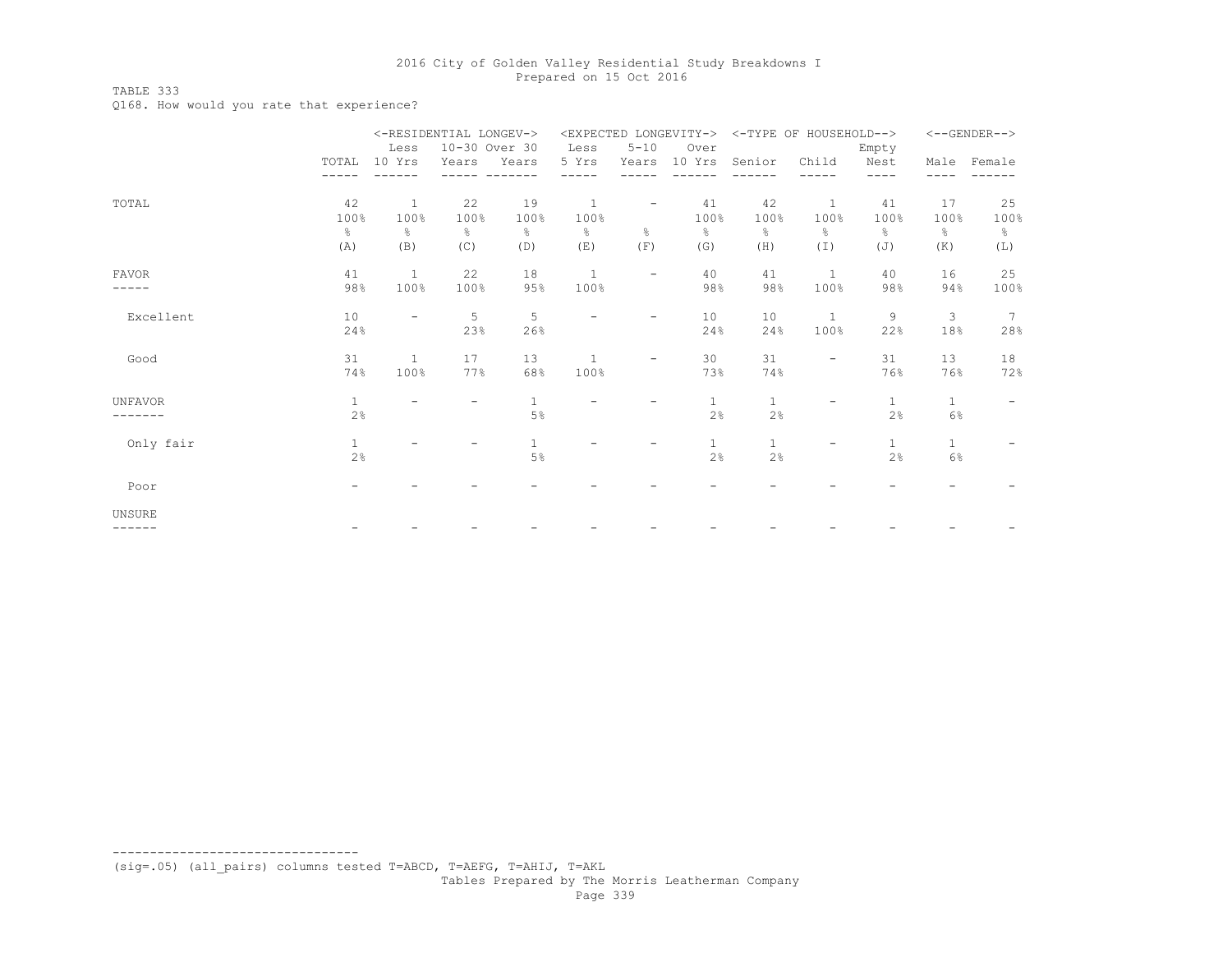TABLE 334

Q168. How would you rate that experience?

|                    |                        | <-AGE OF RESPONDENT->    |                                    |                                    | <-KNOW GOVT-><br>Great  | Very                               | <residence></residence> |                                        | <--PRECINCT OF RESIDENCE--> |                                   |                           |                                    |
|--------------------|------------------------|--------------------------|------------------------------------|------------------------------------|-------------------------|------------------------------------|-------------------------|----------------------------------------|-----------------------------|-----------------------------------|---------------------------|------------------------------------|
|                    | TOTAL                  | $18 - 44$                | $45 - 64$                          | $65+$<br>---                       | /Fair                   | Little                             | Own<br>---              | Rent                                   | 1 & 2<br>---                | 3&4<br>$---$                      | 5&6<br>$---$              | 7 & 8<br>$---$                     |
| TOTAL              | 42<br>100%<br>옹<br>(A) | 2<br>100%<br>⊱<br>(B)    | 15<br>100%<br>$\frac{6}{5}$<br>(C) | 25<br>100%<br>$\frac{6}{6}$<br>(D) | 22<br>100%<br>g.<br>(E) | 20<br>100%<br>$\frac{6}{6}$<br>(F) | 31<br>100%<br>g.<br>(G) | 11<br>100%<br>$\frac{\circ}{6}$<br>(H) | 11<br>100%<br>옹<br>$(\top)$ | 6<br>100%<br>$\frac{6}{6}$<br>(J) | 15<br>100%<br>$\%$<br>(K) | 10<br>100%<br>$\frac{6}{6}$<br>(L) |
| FAVOR              | 41<br>98%              | 2<br>100%                | 14<br>93%                          | 25<br>100%                         | 21<br>95%               | 20<br>100%                         | 31<br>100%              | 10<br>91%                              | 11<br>100%                  | 6<br>100%                         | 15<br>100%                | 9<br>90%                           |
| Excellent          | 10<br>24%              | $\mathbf{1}$<br>50%      | 2<br>13%                           | $7\phantom{.0}$<br>28%             | 6<br>27%                | 4<br>20%                           | 9<br>29%                | $\mathbf{1}$<br>$9\frac{6}{6}$         | 4<br>36%                    | $\mathbf{1}$<br>17%               | 4<br>27%                  | 1<br>10%                           |
| Good               | 31<br>74%              | $\mathbf{1}$<br>50%      | 12<br>80%                          | 18<br>72%                          | 15<br>68%               | 16<br>80%                          | 22<br>71%               | 9<br>82%                               | 7<br>64%                    | 5<br>83%                          | 11<br>73%                 | 8<br>80%                           |
| <b>UNFAVOR</b>     | $1\,$<br>2%            | $\overline{\phantom{0}}$ | $\mathbf{1}$<br>7%                 | $\overline{\phantom{a}}$           | $1\,$<br>5%             |                                    |                         | $\mathbf 1$<br>$9\%$                   |                             |                                   |                           | $\mathbf{1}$<br>10%                |
| Only fair          | $\,1\,$<br>2%          | $\overline{\phantom{0}}$ | $\mathbf{1}$<br>7%                 | $\overline{\phantom{0}}$           | $1\,$<br>5%             |                                    |                         | $\mathbf 1$<br>9%                      |                             |                                   |                           | $\mathbf{1}$<br>10%                |
| Poor               |                        |                          |                                    |                                    |                         |                                    |                         |                                        |                             |                                   |                           |                                    |
| <b>UNSURE</b><br>. |                        |                          |                                    |                                    |                         |                                    |                         |                                        |                             |                                   |                           |                                    |

(sig=.05) (all\_pairs) columns tested T=ABCD, T=AEF, T=AGH, T=AIJKL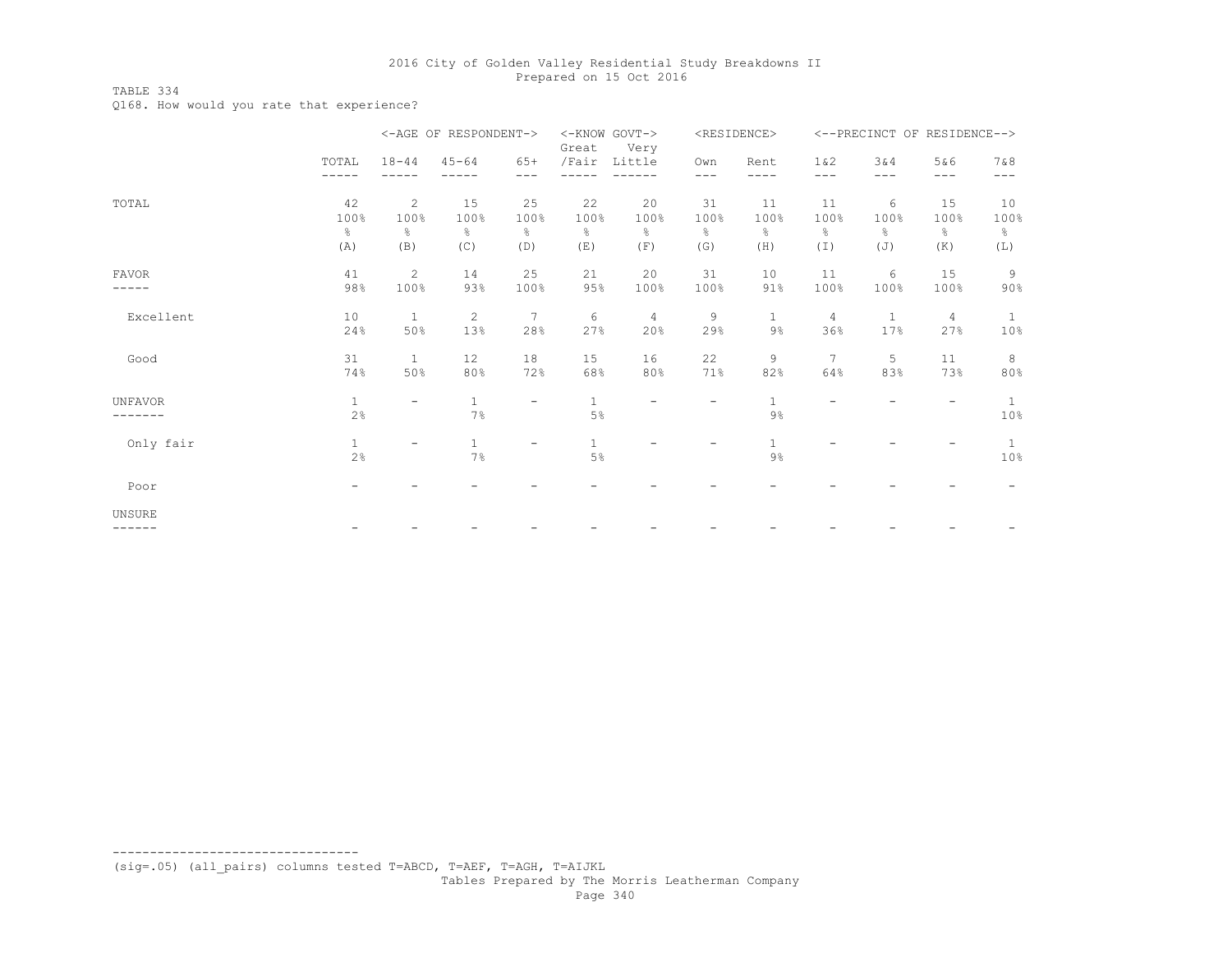TABLE 335

Q169. Do you feel there are any programs lacking or missing?

|              |       | <-RESIDENTIAL LONGEV-><br><expected longevity-=""></expected> |                       |       |       |                          | <-TYPE OF HOUSEHOLD--> | $<-$ -GENDER--> |                          |       |      |        |
|--------------|-------|---------------------------------------------------------------|-----------------------|-------|-------|--------------------------|------------------------|-----------------|--------------------------|-------|------|--------|
|              |       | Less                                                          | 10-30 Over 30         |       | Less  | $5 - 10$<br>Years        | Over<br>10 Yrs         |                 |                          | Empty |      |        |
|              | TOTAL | 10 Yrs                                                        | Years                 | Years | 5 Yrs |                          |                        | Senior          | Child                    | Nest  | Male | Female |
|              |       |                                                               |                       |       |       |                          |                        |                 |                          |       |      |        |
| TOTAL        | 42    |                                                               | 22                    | 19    |       | $\overline{\phantom{a}}$ | 41                     | 42              |                          | 41    | 17   | 25     |
|              | 100%  | 100%                                                          | 100%                  | 100%  | 100%  |                          | 100%                   | 100%            | 100%                     | 100%  | 100% | 100%   |
|              | 욲     | g.                                                            | g.                    | 옹     | ⊱     | ÷.                       | ÷,                     | 욲               | 옹                        | ⊱     | g.   | ⊱      |
|              | (A)   | (B)                                                           | (C)                   | (D)   | (E)   | (F)                      | (G)                    | (H)             | (I)                      | (J)   | (K)  | (L)    |
| No           | 31    |                                                               | 17                    | 13    |       | -                        | 31                     | 31              | -                        | 31    | 10   | 21     |
|              | 74%   | 100%                                                          | 77%                   | 68%   |       |                          | 76%                    | 74%             |                          | 76%   | 59%  | 84%    |
| Card leagues | 6L    |                                                               | 3.                    | 3     |       | -                        | 6                      | 6               |                          | 5     | 5AL  |        |
|              | 14%   |                                                               | 14%                   | 16%   |       |                          | 15%                    | 14%             | 100%                     | 12%   | 29%  | $4\%$  |
| Unsure       | 5     | -                                                             | $\mathbf{2}^{\prime}$ | 3     |       | $\qquad \qquad -$        | 4                      | 5               | $\overline{\phantom{0}}$ | 5.    | 2    | 3      |
|              | 12%   |                                                               | $9\%$                 | 16%   | 100%  |                          | 10%                    | 12%             |                          | 12%   | 12%  | 12%    |

(sig=.05) (all\_pairs) columns tested T=ABCD, T=AEFG, T=AHIJ, T=AKL